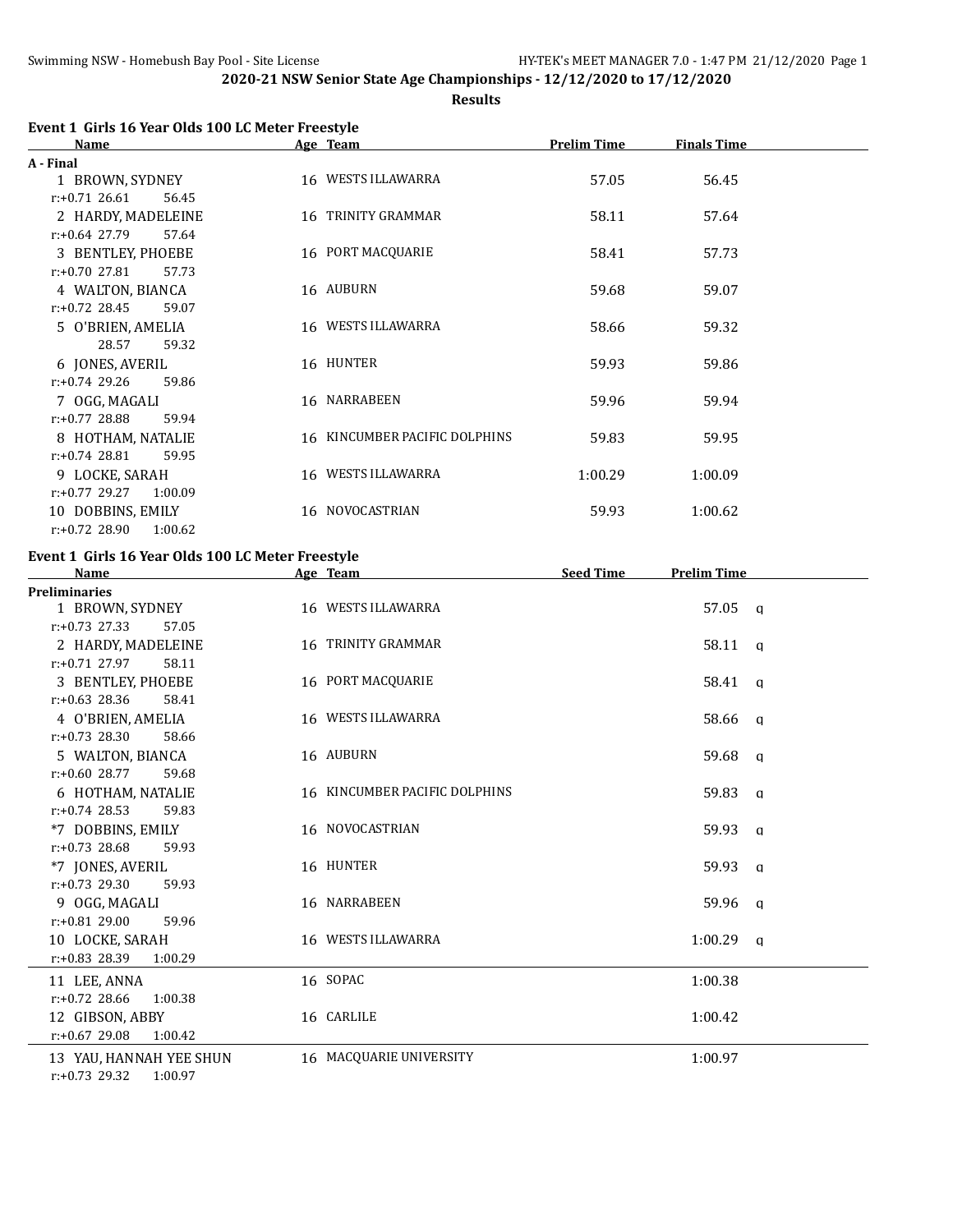**Results**

# **Preliminaries ... (Event 1 Girls 16 Year Olds 100 LC Meter Freestyle)**

| <b>Name</b>                                               | Age Team                    | <b>Seed Time</b> | <b>Prelim Time</b> |  |
|-----------------------------------------------------------|-----------------------------|------------------|--------------------|--|
| 14 TURNER, GLADYS                                         | 16 CITY OF SYDNEY           |                  | 1:01.04            |  |
| $r.+0.71$ 29.66<br>1:01.04<br>15 SIMMONS-CURCIO, VERONICA | 16 OAK FLATS                |                  | 1:01.06            |  |
| r:+0.78 29.50<br>1:01.06                                  |                             |                  |                    |  |
| 16 XU-LOUIE, CLAIRE                                       | 16 SOPAC                    |                  | 1:01.12            |  |
| $r: +0.69$ 29.55 1:01.12                                  |                             |                  |                    |  |
| 17 ANDREN, MEGHAN                                         | 16 LORETO NORMANHURST       |                  | 1:01.14            |  |
| r:+0.72 29.22 1:01.14                                     |                             |                  |                    |  |
| 18 BRENNAN, KAYLAH                                        | 16 WESTS ILLAWARRA          |                  | 1:01.44            |  |
| r:+0.80 29.64 1:01.44<br>19 AMIES, JORDAN                 | 16 SOPAC                    |                  | 1:01.64            |  |
| $r.+0.74$ 29.48<br>1:01.64                                |                             |                  |                    |  |
| 20 OGUNBANWO, HABIBAT                                     | 16 WODEN VALLEY             |                  | 1:01.67            |  |
| r:+0.68 29.80<br>1:01.67                                  |                             |                  |                    |  |
| 21 TAN, ANGELICA                                          | 16 KNOX PYMBLE              |                  | 1:01.86            |  |
| $r: +0.68$ 30.13<br>1:01.86                               |                             |                  |                    |  |
| 22 SULLIVAN, OLIVIA                                       | 16 KINGSCLIFF               |                  | 1:02.15            |  |
| $r: +0.72$ 30.08<br>1:02.15                               |                             |                  |                    |  |
| 23 SMITH, FELICITY<br>$r: +0.73$ 29.73<br>1:02.25         | 16 MACQUARIE UNIVERSITY     |                  | 1:02.25            |  |
| 24 VANDYKE, LANAH                                         | 16 NOVOCASTRIAN             |                  | 1:02.33            |  |
| r:+0.68 29.97<br>1:02.33                                  |                             |                  |                    |  |
| 25 HILL, HANNAH                                           | 16 PICTON                   |                  | 1:02.35            |  |
| $r: +0.84$ 29.75<br>1:02.35                               |                             |                  |                    |  |
| 26 SPROAT, EMILY                                          | 16 MANLY                    |                  | 1:02.36            |  |
| $r: +0.78$ 30.08<br>1:02.36                               |                             |                  |                    |  |
| 27 FAWER, JASMINE<br>30.48<br>1:02.55                     | 16 SOUTHERN SYDNEY          |                  | 1:02.55            |  |
| 28 CURTIS, JESSICA                                        | 16 HUNTER                   |                  | 1:02.93            |  |
| $r: +0.81$ 30.54<br>1:02.93                               |                             |                  |                    |  |
| 29 CORNELIUS-FELTUS, MERCEDE                              | 16 KINROSS WOLAROI          |                  | 1:03.28            |  |
| $r: +0.65$ 30.74<br>1:03.28                               |                             |                  |                    |  |
| 30 NEWLING, NIKITA                                        | 16 RAVENSWOOD               |                  | 1:03.41            |  |
| $r: +0.57$ 30.30<br>1:03.41<br>31 PAJOR, HANNAH           | 16 MACCABI                  |                  | 1:03.49            |  |
| $r: +0.48$ 31.13<br>1:03.49                               |                             |                  |                    |  |
| 32 WHITE, NIQUOLA                                         | 16 TRINITY LISMORE          |                  | 1:03.66            |  |
| $r: +0.64$ 29.71<br>1:03.66                               |                             |                  |                    |  |
| 33 LIM, MADDISON                                          | 16 AQUABLITZ TOONGABBIE     |                  | 1:03.83            |  |
| $r: +0.74$ 30.54<br>1:03.83                               |                             |                  |                    |  |
| 34 RILEY-GOODE, TARA                                      | 16 KINCOPPAL-ROSE BAY       |                  | 1:04.29            |  |
| $r: +0.57$ 31.32<br>1:04.29<br>35 HUDSON, AMELIA          | 16 KINCOPPAL-ROSE BAY       |                  | 1:04.54            |  |
| $r$ :+0.53 30.57<br>1:04.54                               |                             |                  |                    |  |
| 36 FUCCENECCO, VERONICA                                   | 16 CASTLE HILL RSL DOLPHINS |                  | 1:04.72            |  |
| r:+0.76 30.64<br>1:04.72                                  |                             |                  |                    |  |
| 37 HOLTORF, LILLIAN                                       | 16 WAGGA WAGGA              |                  | 1:04.91            |  |
| r:+0.82 30.89<br>1:04.91                                  |                             |                  |                    |  |
| 38 CULLEN, ALYSIA<br>r:+0.76 30.94<br>1:05.40             | 16 ATLANTIS                 |                  | 1:05.40            |  |
| 39 HINRICHSEN, KAITLYN                                    | 16 ORANGE AQUATIC           |                  | 1:05.63            |  |
| $r: +0.74$ 31.21<br>1:05.63                               |                             |                  |                    |  |
| 40 CARROLL, CHARLOTTE                                     | 16 RAVENSWOOD               |                  | 1:06.44            |  |
| r:+0.68 31.37<br>1:06.44                                  |                             |                  |                    |  |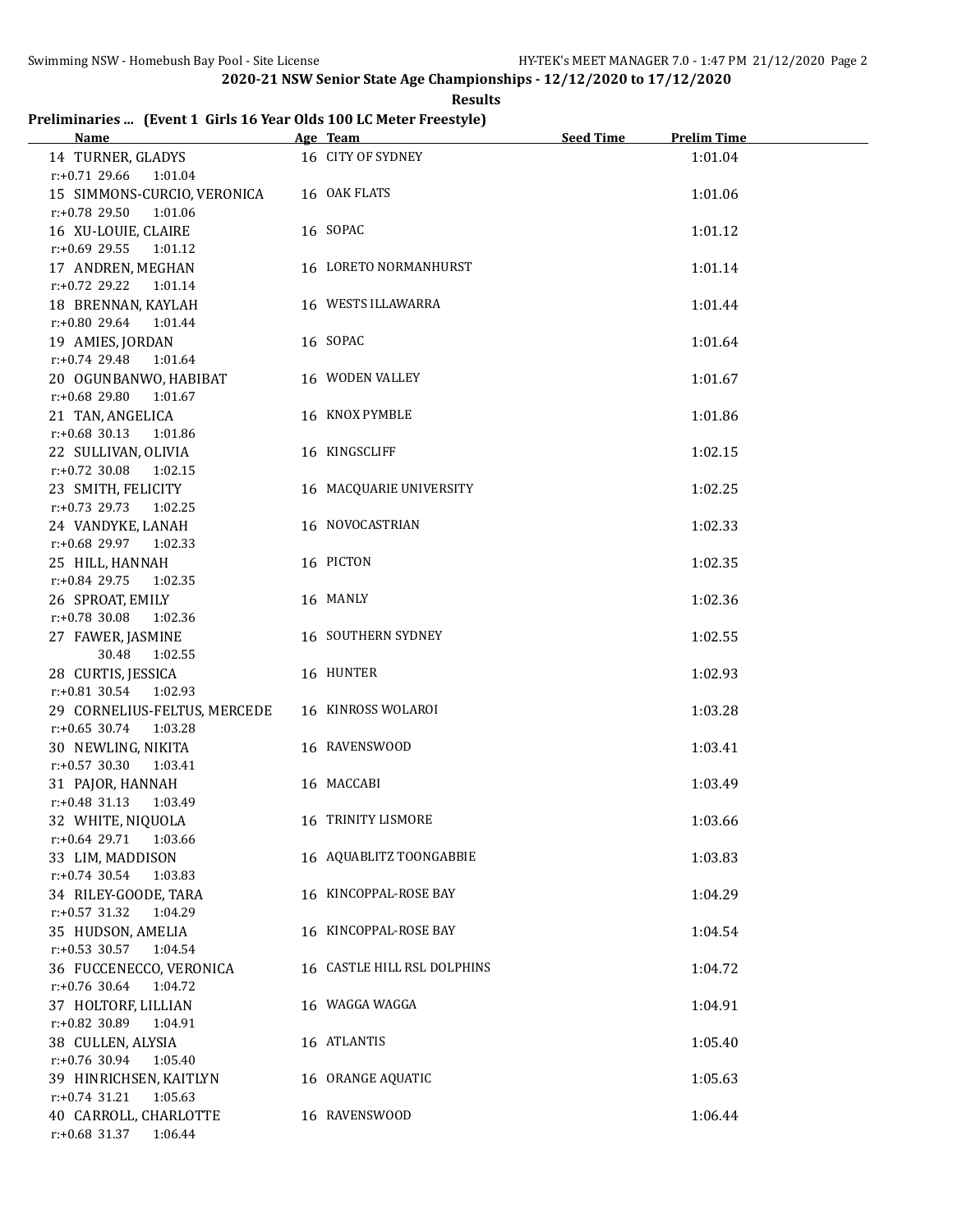**Results**

|  |  | Event 1 Girls 17 & Over 100 LC Meter Freestyle |
|--|--|------------------------------------------------|
|  |  |                                                |

| <b>Name</b>               | Age Team |                   | <b>Prelim Time</b> | <b>Finals Time</b> |  |
|---------------------------|----------|-------------------|--------------------|--------------------|--|
| A - Final                 |          |                   |                    |                    |  |
| 1 CAMPBELL, CATE          |          | 28 KNOX PYMBLE    | 53.55              | 52.87              |  |
| $r: +0.62$ 25.41<br>52.87 |          |                   |                    |                    |  |
| 2 CAMPBELL, BRONTE        |          | 26 KNOX PYMBLE    | 54.86              | 54.03              |  |
| $r: +0.72$ 26.02<br>54.03 |          |                   |                    |                    |  |
| 3 WEBB, ABBEY             |          | 19 GINNINDERRA    | 56.51              | 54.83              |  |
| $r: +0.71$ 27.01<br>54.83 |          |                   |                    |                    |  |
| 4 BROWN, CHARLI           |          | 18 MANLY          | 57.39              | 56.21              |  |
| $r: +0.71$ 27.31<br>56.21 |          |                   |                    |                    |  |
| 5 DELMENICO, MELA         |          | 17 CITY OF SYDNEY | 57.33              | 56.96              |  |
| $r: +0.72$ 27.78<br>56.96 |          |                   |                    |                    |  |
| 6 ROBERTSON, CLARE        |          | 22 RAVENSWOOD     | 58.16              | 58.00              |  |
| $r: +0.69$ 27.81<br>58.00 |          |                   |                    |                    |  |
| 7 HARDY, KAYLA            | 17       | GINNINDERRA       | 58.07              | 58.05              |  |
| $r: +0.66$ 28.27<br>58.05 |          |                   |                    |                    |  |
| 8 MALKIN, ELIYAH          |          | 17 RAVENSWOOD     | 58.73              | 58.52              |  |
| $r: +0.79$ 28.46<br>58.52 |          |                   |                    |                    |  |
| 9 JONES, EMILY            |          | 17 HUNTER         | 58.70              | 59.09              |  |
| $r: +0.62$ 28.34<br>59.09 |          |                   |                    |                    |  |
| 10 NELSON, HOLLY          | 17       | ABBOTSLEIGH       | 58.48              | 59.11              |  |
| $r: +0.70$ 28.11<br>59.11 |          |                   |                    |                    |  |

# **Event 1 Girls 17 & Over 100 LC Meter Freestyle**

| <b>Name</b>               | Age Team          | <b>Seed Time</b> | <b>Prelim Time</b> |  |
|---------------------------|-------------------|------------------|--------------------|--|
| <b>Preliminaries</b>      |                   |                  |                    |  |
| 1 CAMPBELL, CATE          | 28 KNOX PYMBLE    |                  | 53.55 a            |  |
| $r: +0.62$ 25.56<br>53.55 |                   |                  |                    |  |
| 2 CAMPBELL, BRONTE        | 26 KNOX PYMBLE    |                  | 54.86 q            |  |
| $r: +0.70$ 25.94<br>54.86 |                   |                  |                    |  |
| 3 WEBB, ABBEY             | 19 GINNINDERRA    |                  | $56.51$ a          |  |
| $r: +0.69$ 27.52<br>56.51 |                   |                  |                    |  |
| 4 DELMENICO, MELA         | 17 CITY OF SYDNEY |                  | 57.33 q            |  |
| $r: +0.71$ 28.01<br>57.33 |                   |                  |                    |  |
| 5 BROWN, CHARLI           | 18 MANLY          |                  | 57.39 q            |  |
| $r: +0.60$ 27.49<br>57.39 |                   |                  |                    |  |
| 6 HARDY, KAYLA            | 17 GINNINDERRA    |                  | 58.07 q            |  |
| $r: +0.65$ 28.16<br>58.07 |                   |                  |                    |  |
| 7 ROBERTSON, CLARE        | 22 RAVENSWOOD     |                  | $58.16$ q          |  |
| $r: +0.66$ 27.96<br>58.16 |                   |                  |                    |  |
| 8 NELSON, HOLLY           | 17 ABBOTSLEIGH    |                  | 58.48 q            |  |
| $r: +0.71$ 28.47<br>58.48 |                   |                  |                    |  |
| 9 JONES, EMILY            | 17 HUNTER         |                  | 58.70 q            |  |
| $r: +0.61$ 28.24<br>58.70 |                   |                  |                    |  |
| 10 MALKIN, ELIYAH         | 17 RAVENSWOOD     |                  | 58.73 a            |  |
| $r: +0.73$ 28.57<br>58.73 |                   |                  |                    |  |
| 11 FYDLER, ADRIANA        | 17 KNOX PYMBLE    |                  | 58.73              |  |
| $r: +0.77$ 28.33<br>58.73 |                   |                  |                    |  |
| 12 VILLIERS, ORIANE       | 21 CANBERRA       |                  | 58.74              |  |
| $r: +0.64$ 28.10<br>58.74 |                   |                  |                    |  |
| 13 SENIOR, MEG            | 17 GINNINDERRA    |                  | 58.76              |  |
| $r: +0.66$ 28.20<br>58.76 |                   |                  |                    |  |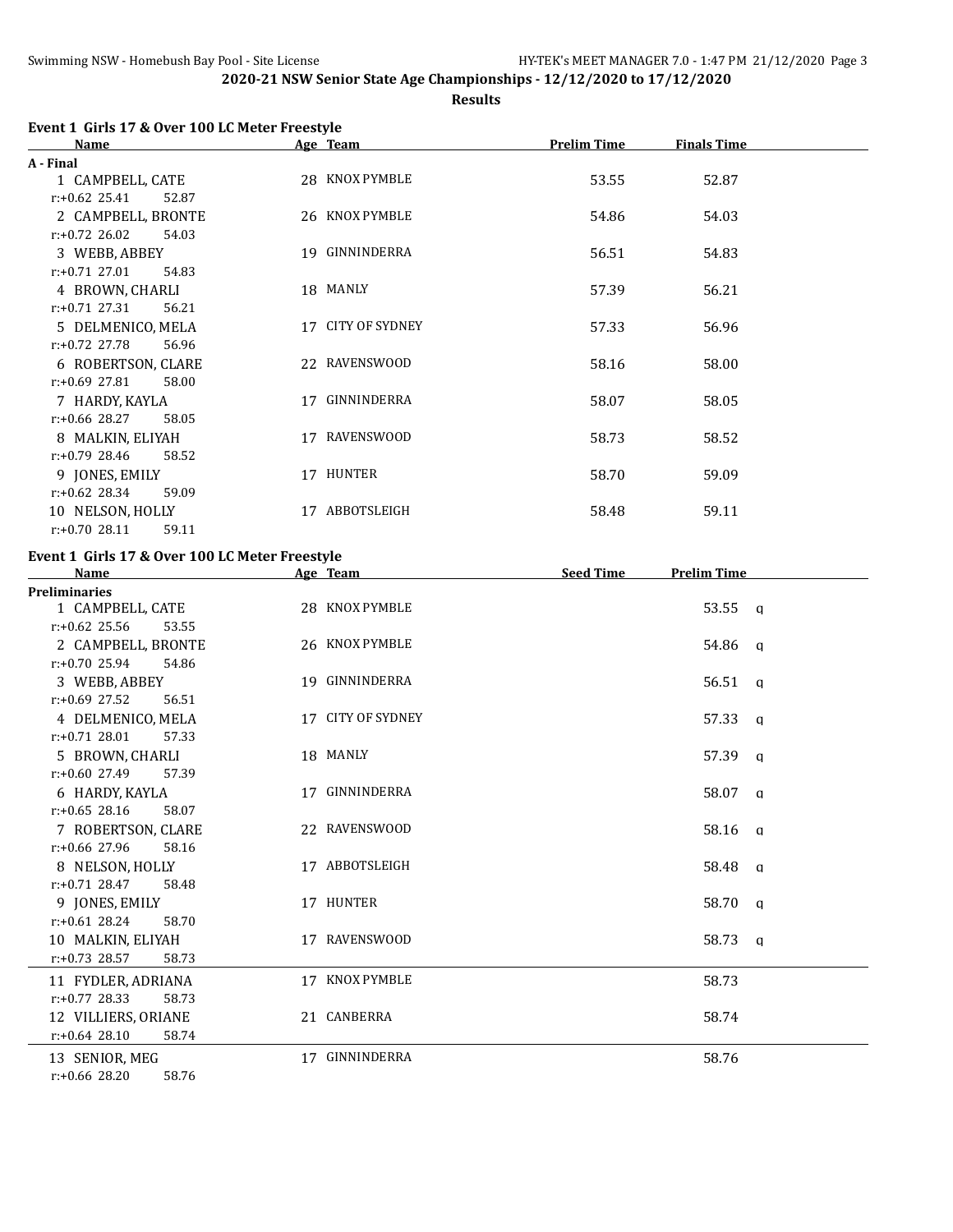**Results**

# **Preliminaries ... (Event 1 Girls 17 & Over 100 LC Meter Freestyle)**

| Name and the state of the state of the state of the state of the state of the state of the state of the state of the state of the state of the state of the state of the state of the state of the state of the state of the s | Age Team                    | <b>Seed Time</b><br><b>Prelim Time</b> |
|--------------------------------------------------------------------------------------------------------------------------------------------------------------------------------------------------------------------------------|-----------------------------|----------------------------------------|
| 14 EDWARDS, KIRRILY                                                                                                                                                                                                            | 19 REVESBY WORKERS          | 58.96                                  |
| $r: +0.76$ 28.53<br>58.96                                                                                                                                                                                                      |                             |                                        |
| 15 OGILVIE, TARAH                                                                                                                                                                                                              | 19 MANLY                    | 59.44                                  |
| r:+0.68 28.77<br>59.44                                                                                                                                                                                                         |                             |                                        |
| 16 WELLFARE, SARAH                                                                                                                                                                                                             | 21 SYDNEY UNIVERSITY        | 59.46                                  |
| $r: +0.67$ 28.70<br>59.46                                                                                                                                                                                                      |                             |                                        |
| 17 HARTSHORNE, ABBY                                                                                                                                                                                                            | 18 LORETO NORMANHURST       | 59.80                                  |
| $r: +0.65$ 28.39<br>59.80                                                                                                                                                                                                      |                             |                                        |
| 18 SUTHERLAND, CARA                                                                                                                                                                                                            | 20 NARRABEEN                | 59.94                                  |
| $r: +0.74$ 29.43<br>59.94                                                                                                                                                                                                      |                             |                                        |
|                                                                                                                                                                                                                                | 18 SLC AQUADOT              |                                        |
| 19 RIDER, JADE<br>$r: +0.71$ 29.02 1:00.05                                                                                                                                                                                     |                             | 1:00.05                                |
|                                                                                                                                                                                                                                |                             |                                        |
| 20 LAW-WHITTING, KATE                                                                                                                                                                                                          | 17 CARLILE                  | 1:00.15                                |
| $r: +0.68$ 28.52 1:00.15                                                                                                                                                                                                       |                             |                                        |
| 21 GAN, ELIZABETH                                                                                                                                                                                                              | 17 HORNSBY                  | 1:00.41                                |
| $r.+0.7129.01100.41$                                                                                                                                                                                                           |                             |                                        |
| 22 ASTRIDGE, HEIDI                                                                                                                                                                                                             | 17 RANDWICK CITY            | 1:00.47                                |
| $r.+0.71$ 29.32 1:00.47                                                                                                                                                                                                        |                             |                                        |
| 23 CRAIG, ELISE                                                                                                                                                                                                                | 21 CASTLE HILL RSL DOLPHINS | 1:00.58                                |
| $r: +0.61$ 28.86<br>1:00.58                                                                                                                                                                                                    |                             |                                        |
| 24 NEILL, MADDISON                                                                                                                                                                                                             | 17 RANDWICK CITY            | 1:00.59                                |
| r:+0.69 28.89 1:00.59                                                                                                                                                                                                          |                             |                                        |
| 25 WILSON, LAURA                                                                                                                                                                                                               | 18 KNOX PYMBLE              | 1:00.61                                |
| $r: +0.76$ 29.04 1:00.61                                                                                                                                                                                                       |                             |                                        |
| *26 JONES, SASCHA                                                                                                                                                                                                              | 17 ST CATHERINE'S           | 1:00.90                                |
| r:+0.67 28.86<br>1:00.90                                                                                                                                                                                                       |                             |                                        |
| *26 OBEREKAR, ASHLEIGH                                                                                                                                                                                                         | 19 VALLEY AQUATIC           | 1:00.90                                |
| $r.+0.77$ 29.63 1:00.90                                                                                                                                                                                                        |                             |                                        |
| 28 BOLL, LAURA                                                                                                                                                                                                                 | 18 LORETO NORMANHURST       | 1:01.10                                |
| $r: +0.70$ 29.21<br>1:01.10                                                                                                                                                                                                    |                             |                                        |
|                                                                                                                                                                                                                                | 19 AUBURN                   |                                        |
| 29 ELPHINSTON, SIENNA                                                                                                                                                                                                          |                             | 1:01.15                                |
| $r: +0.71$ 29.57<br>1:01.15                                                                                                                                                                                                    |                             |                                        |
| 30 YU, FIONA                                                                                                                                                                                                                   | 17 RANDWICK CITY            | 1:01.29                                |
| $r: +0.60$ 29.43<br>1:01.29                                                                                                                                                                                                    |                             |                                        |
| 31 MAYTHERS, EMILY                                                                                                                                                                                                             | 19 REVESBY WORKERS          | 1:01.32                                |
| $r: +0.83$ 29.44<br>1:01.32                                                                                                                                                                                                    |                             |                                        |
| 32 CALDWELL, GEORGIA                                                                                                                                                                                                           | 17 EDEN                     | 1:01.37                                |
| r:+0.68 29.55 1:01.37                                                                                                                                                                                                          |                             |                                        |
| 33 KITCHER, ELIZABETH                                                                                                                                                                                                          | 17 NORWEST                  | 1:01.39                                |
| $r: +0.71$ 29.64<br>1:01.39                                                                                                                                                                                                    |                             |                                        |
| 34 CHOI, DONNA                                                                                                                                                                                                                 | 17 PLC SYDNEY               | 1:01.47                                |
| $r: +0.63$ 29.33<br>1:01.47                                                                                                                                                                                                    |                             |                                        |
| 35 PLATTS, GEORGIA                                                                                                                                                                                                             | 17 SOPAC                    | 1:01.51                                |
| r:+0.50 29.98<br>1:01.51                                                                                                                                                                                                       |                             |                                        |
| 36 SWINBURN, EMILY                                                                                                                                                                                                             | 21 CITY OF SYDNEY           | 1:01.53                                |
| r:+0.71 29.38<br>1:01.53                                                                                                                                                                                                       |                             |                                        |
| 37 WHITE, JORDYN                                                                                                                                                                                                               | 17 CRONULLA                 | 1:01.57                                |
| r:+0.72 29.50<br>1:01.57                                                                                                                                                                                                       |                             |                                        |
| 38 FARISH, OLIVIA                                                                                                                                                                                                              | 17 SYDNEY UNIVERSITY        | 1:01.64                                |
| $r: +0.64$ 29.17<br>1:01.64                                                                                                                                                                                                    |                             |                                        |
| 39 OZDEMIR, TAYLAH                                                                                                                                                                                                             | 17 AQUABLITZ TOONGABBIE     | 1:01.65                                |
| $r: +0.75$ 29.90<br>1:01.65                                                                                                                                                                                                    |                             |                                        |
| 40 DONOGHUE, OLIVIA                                                                                                                                                                                                            | 17 MANLY                    | 1:01.79                                |
| r:+0.61 29.97 1:01.79                                                                                                                                                                                                          |                             |                                        |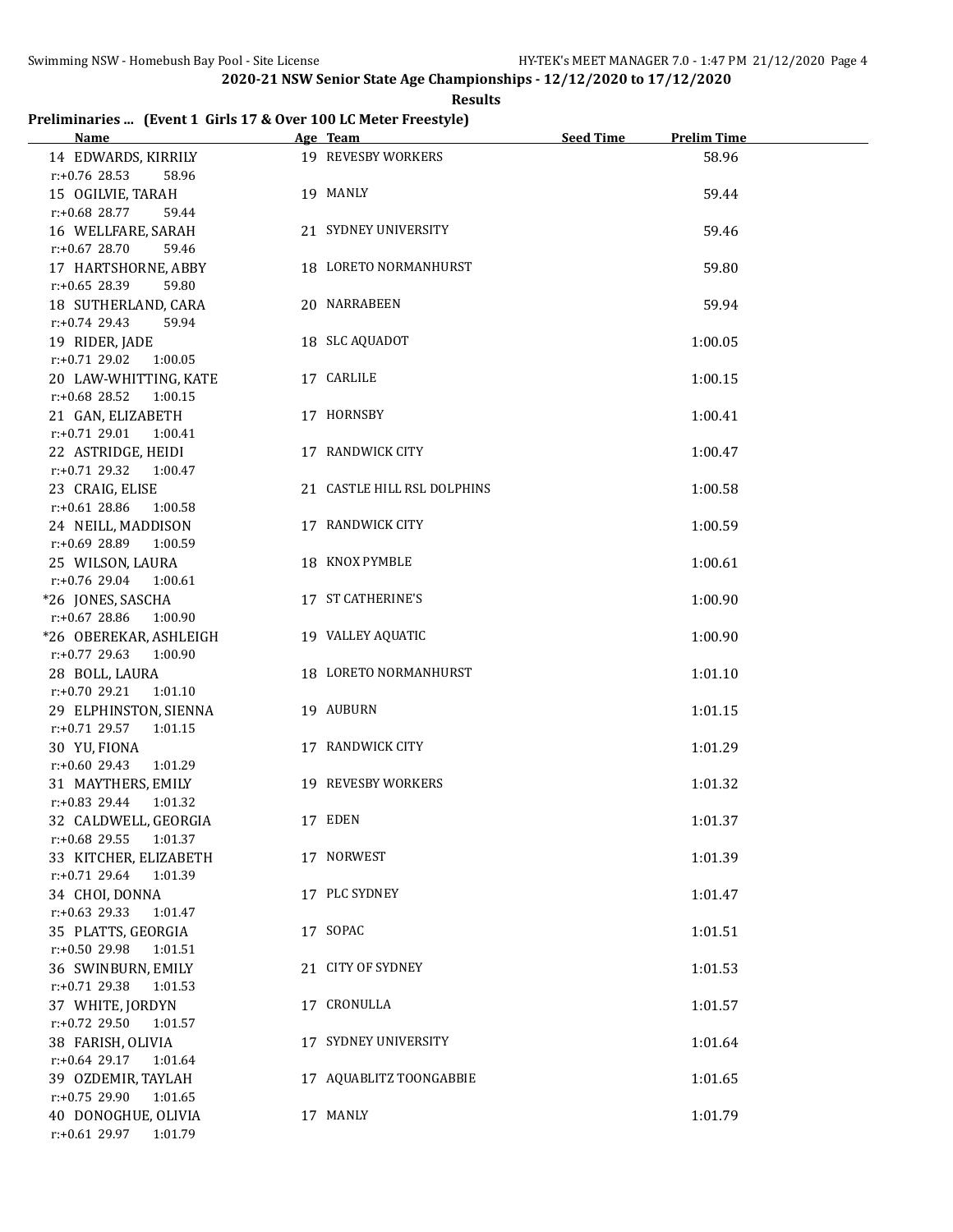r:+0.77 29.94 1:03.65

**2020-21 NSW Senior State Age Championships - 12/12/2020 to 17/12/2020**

#### **Results**

# **Preliminaries ... (Event 1 Girls 17 & Over 100 LC Meter Freestyle)**

| <b>Name</b>                                                                  | Age Team                    | <b>Seed Time</b> | <b>Prelim Time</b> |
|------------------------------------------------------------------------------|-----------------------------|------------------|--------------------|
| 41 FEURTADO, ABBY<br>$r: +0.71$ 29.42 1:01.83                                | 17 LORETO NORMANHURST       |                  | 1:01.83            |
| 42 FOZZARD, VICTORIA<br>r:+0.74 29.14 1:01.94                                | 19 SLC AQUADOT              |                  | 1:01.94            |
| 43 MOLONEY, LARA<br>r:+0.68 29.74 1:01.96                                    | 17 ALLIGATORS OF ARMIDALE   |                  | 1:01.96            |
| 44 CHARLTON, OLIVIA<br>1:02.02                                               | 17 CASTLE HILL RSL DOLPHINS |                  | 1:02.02            |
| $r: +0.73$ 29.76<br>45 CHARLTON, JOSIE<br>$r: +0.70$ 29.88<br>1:02.12        | 17 KEMPSEY                  |                  | 1:02.12            |
| 46 GIBSON, KATHERINE<br>1:02.28                                              | 17 KNOX PYMBLE              |                  | 1:02.28            |
| $r: +0.67$ 29.91<br>47 FINEGAN, ASHLEY<br>1:02.31                            | 17 CITY OF SYDNEY           |                  | 1:02.31            |
| $r: +0.72$ 30.24<br>48 JOHNSON, EMMA<br>1:02.32                              | 17 BARKER AQUATIC           |                  | 1:02.32            |
| $r: +0.61$ 30.05<br>49 SARGEANT, MIA                                         | 17 NUSWIM                   |                  | 1:02.35            |
| r:+0.75 29.93 1:02.35<br>50 GARMENT, GEORGIA<br>$r: +0.64$ 30.33 1:02.36     | 19 BARKER AQUATIC           |                  | 1:02.36            |
| 51 DONOVAN, ELEANOR                                                          | 17 SOUTHERN SYDNEY          |                  | 1:02.37            |
| r:+0.69 29.88<br>1:02.37<br>52 MEACHAM, CLARE<br>$r: +0.73$ 29.12<br>1:02.43 | 20 WESTS ILLAWARRA          |                  | 1:02.43            |
| 53 CRISP, CATHERINE<br>$r: +0.76$ 30.02<br>1:02.48                           | 17 KINROSS WOLAROI          |                  | 1:02.48            |
| 54 STREET, BRIDGETTE<br>$r.+0.71$ 30.47 1:03.10                              | 17 SWIMWEST                 |                  | 1:03.10            |
| 55 ROZIC, EMILY<br>$r: +0.61$ 30.10<br>1:03.16                               | 21 CASTLE HILL RSL DOLPHINS |                  | 1:03.16            |
| 56 LEVY, ARIELLA<br>$r: +0.70$ 30.17<br>1:03.24                              | 20 KINCOPPAL-ROSE BAY       |                  | 1:03.24            |
| 57 BARRY, JANICE<br>r:+0.68 29.59 1:03.25                                    | 19 CANBERRA                 |                  | 1:03.25            |
| 58 REVELL, ALEXANDRA<br>$r: +0.62$ 30.08<br>1:03.32                          | 17 CANBERRA                 |                  | 1:03.32            |
| 59 BLOOMFIELD, ASHLEE<br>$r: +0.79$ 30.21<br>1:03.37                         | 18 MACQUARIE UNIVERSITY     |                  | 1:03.37            |
| *60 TEAGUE, JAZMYN<br>r:+0.67 29.56<br>1:03.41                               | 18 NOVOCASTRIAN             |                  | 1:03.41            |
| *60 FACCHIN, ALICIA<br>$r: +0.75$ 30.12<br>1:03.41                           | 18 WINDSOR                  |                  | 1:03.41            |
| 62 SHEEHY, NATASHA<br>$r: +0.71$ 30.38<br>1:03.43                            | 17 AUBURN                   |                  | 1:03.43            |
| 63 NAUMOVSKI, GABRIELLE<br>r:+0.76 30.68<br>1:03.62                          | 17 RAVENSWOOD               |                  | 1:03.62            |
| 65 MCLEAN, LAUREN<br>$r: +0.69$ 30.94<br>1:03.87                             | 17 ST GEORGE                |                  | 1:03.87            |
|                                                                              |                             |                  |                    |
| Event 1 Girls 100 LC Meter Freestyle Multi-Class<br>Name                     | Age Team                    | <b>Seed Time</b> | <b>Prelim Time</b> |
| <b>Preliminaries</b>                                                         |                             |                  |                    |
| 64 CORRY, TAYLOR S14                                                         | 25 NELSON BAY               |                  | 1:03.65            |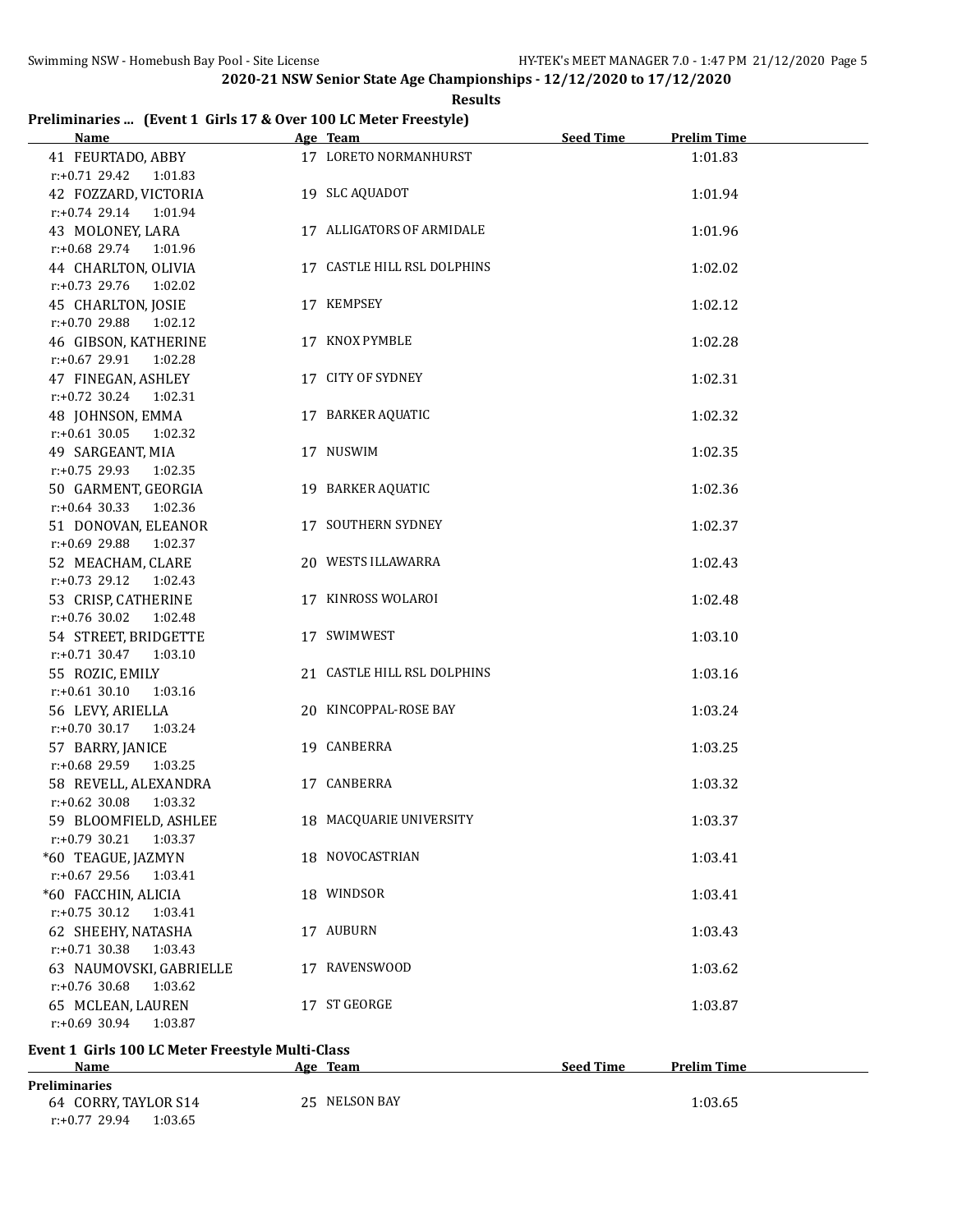**Results**

# **Preliminaries ... (Event 1 Girls 100 LC Meter Freestyle Multi-Class)**

| Name                                             | Age Team                | <b>Seed Time</b>   | <b>Prelim Time</b> |  |
|--------------------------------------------------|-------------------------|--------------------|--------------------|--|
| 66 JONES, JENNA S12                              | 19 AUBURN               |                    | 1:04.58            |  |
| $r: +0.66$ 30.68<br>1:04.58                      |                         |                    |                    |  |
| Event 2 Boys 16 Year Olds 100 LC Meter Freestyle |                         |                    |                    |  |
| Name                                             | Age Team                | <b>Prelim Time</b> | <b>Finals Time</b> |  |
| <b>Finals</b>                                    |                         |                    |                    |  |
| 1 COLLETT, JOSHUA                                | 16 KNOX PYMBLE          | 51.28              | 50.59              |  |
| $r: +0.62$ 24.31<br>50.59                        |                         |                    |                    |  |
| 2 QUIRK, DECLAN                                  | 16 SOPAC                | 52.14              | 52.19              |  |
| $r: +0.68$ 25.00<br>52.19                        |                         |                    |                    |  |
| 3 REED, JOSHUA                                   | 16 NOVOCASTRIAN         | 52.83              | 52.37              |  |
| $r: +0.62$ 25.37<br>52.37                        |                         |                    |                    |  |
| 4 MOONEY, JAMIE                                  | 16 WAGGA WAGGA          | 52.34              | 52.41              |  |
| $r: +0.71$ 25.17<br>52.41                        |                         |                    |                    |  |
| 5 FISHER, RIELEY                                 | 16 SOPAC                | 53.13              | 52.89              |  |
| $r: +0.68$ 25.39<br>52.89                        |                         |                    |                    |  |
| 6 KRSTEVSKI, BAILEY                              | 16 WESTS ILLAWARRA      | 53.52              | 53.36              |  |
| $r: +0.57$ 25.97<br>53.36                        |                         |                    |                    |  |
| 7 CREHAN, BAILEY                                 | 16 WESTS ILLAWARRA      | 53.25              | 53.83              |  |
| $r: +0.63$ 25.49<br>53.83                        |                         |                    |                    |  |
| 8 GARMENT, LUKE                                  | 16 AQUABLITZ TOONGABBIE | 53.73              | 54.02              |  |
| $r: +0.67$ 25.73<br>54.02                        |                         |                    |                    |  |
| 9 YEOU, JASON                                    | 16 TRINITY GRAMMAR      | 53.82              | 54.13              |  |
| $r: +0.63$ 26.14<br>54.13                        |                         |                    |                    |  |
| 10 VIRGO, COOPER                                 | 16 TRINITY GRAMMAR      | 53.88              | 54.30              |  |
| $r: +0.69$ 26.12<br>54.30                        |                         |                    |                    |  |

# **Event 2 Boys 16 Year Olds 100 LC Meter Freestyle**

| <b>Name</b>               | Age Team                | <b>Seed Time</b><br><b>Prelim Time</b> |
|---------------------------|-------------------------|----------------------------------------|
| <b>Preliminaries</b>      |                         |                                        |
| 1 COLLETT, JOSHUA         | 16 KNOX PYMBLE          | $51.28$ q                              |
| $r: +0.63$ 24.54<br>51.28 |                         |                                        |
| 2 QUIRK, DECLAN           | 16 SOPAC                | $52.14 \text{ q}$                      |
| $r: +0.63$ 24.99<br>52.14 |                         |                                        |
| 3 MOONEY, JAMIE           | 16 WAGGA WAGGA          | $52.34 \quad a$                        |
| $r: +0.72$ 25.26<br>52.34 |                         |                                        |
| 4 REED, JOSHUA            | 16 NOVOCASTRIAN         | 52.83 q                                |
| $r: +0.65$ 25.65<br>52.83 |                         |                                        |
| 5 FISHER, RIELEY          | 16 SOPAC                | $53.13 \text{ q}$                      |
| $r: +0.67$ 25.58<br>53.13 |                         |                                        |
| 6 CREHAN, BAILEY          | 16 WESTS ILLAWARRA      | $53.25 \text{ g}$                      |
| $r: +0.64$ 25.50<br>53.25 |                         |                                        |
| 7 KRSTEVSKI, BAILEY       | 16 WESTS ILLAWARRA      | $53.52 \quad a$                        |
| $r: +0.71$ 26.13<br>53.52 |                         |                                        |
| 8 GARMENT, LUKE           | 16 AQUABLITZ TOONGABBIE | 53.73 q                                |
| $r: +0.67$ 25.68<br>53.73 |                         |                                        |
| 9 YEOU, JASON             | 16 TRINITY GRAMMAR      | 53.82 a                                |
| $r: +0.63$ 26.03<br>53.82 |                         |                                        |
| 10 VIRGO, COOPER          | 16 TRINITY GRAMMAR      | 53.88 a                                |
| $r: +0.65$ 25.77<br>53.88 |                         |                                        |
| 11 MCDONAGH, WILL         | 16 KNOX PYMBLE          | 53.89                                  |

r:+0.66 25.64 53.89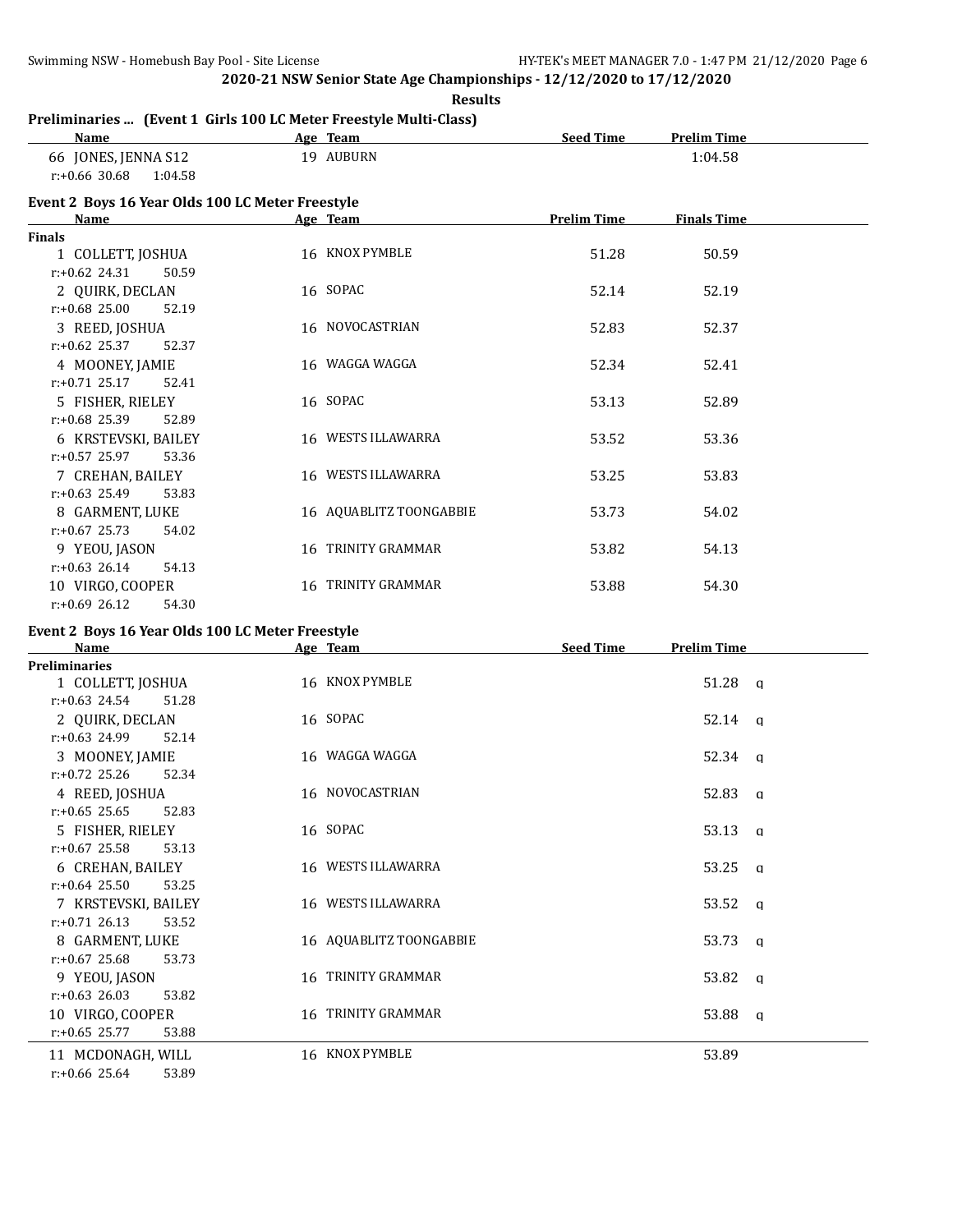**Results**

# **Preliminaries ... (Event 2 Boys 16 Year Olds 100 LC Meter Freestyle)**

| Name and the same state of the state of the state of the state of the state of the state of the state of the state of the state of the state of the state of the state of the state of the state of the state of the state of | Age Team                  | Seed Time<br><b>Prelim Time</b> |
|-------------------------------------------------------------------------------------------------------------------------------------------------------------------------------------------------------------------------------|---------------------------|---------------------------------|
| 12 DRYER, CALEB                                                                                                                                                                                                               | 16 TRINITY GRAMMAR        | 54.06                           |
| $r: +0.65$ 25.95<br>54.06                                                                                                                                                                                                     |                           |                                 |
| 13 BUCKINGHAM, HAIG                                                                                                                                                                                                           | 16 SOPAC                  | 54.08                           |
| 54.08<br>r:+0.64 26.09                                                                                                                                                                                                        |                           |                                 |
| 14 WILCZAK, GABRIEL                                                                                                                                                                                                           | 16 TRINITY GRAMMAR        | 54.21                           |
| $r: +0.69$ 26.37<br>54.21                                                                                                                                                                                                     |                           |                                 |
| 15 MARSTON, SHAWN                                                                                                                                                                                                             | 16 CARLILE                | 54.63                           |
| $r: +0.65$ 25.90<br>54.63                                                                                                                                                                                                     |                           |                                 |
| 16 MELBOURN, LEE                                                                                                                                                                                                              | 16 WARRINGAH              | 54.89                           |
| $r: +0.73$ 26.90<br>54.89                                                                                                                                                                                                     |                           |                                 |
| 17 OATES, THOMAS                                                                                                                                                                                                              | 16 NEWINGTON              | 55.27                           |
| $r: +0.53$ 26.40<br>55.27                                                                                                                                                                                                     |                           |                                 |
| 18 TWISS, RYLEY                                                                                                                                                                                                               | 16 HUNTER                 | 55.34                           |
| $r: +0.63$ 26.64<br>55.34                                                                                                                                                                                                     |                           |                                 |
| 19 MCLELLAN, HAMISH                                                                                                                                                                                                           | 16 WARRINGAH              | 55.40                           |
| $r: +0.71$ 26.83<br>55.40                                                                                                                                                                                                     |                           |                                 |
| 20 OYSTON, HARRISON                                                                                                                                                                                                           | 16 WODEN VALLEY           | 55.45                           |
| $r: +0.63$ 27.43<br>55.45                                                                                                                                                                                                     |                           |                                 |
| *21 MILES, AIDEN<br>$r.+0.73$ 27.27<br>55.59                                                                                                                                                                                  | 16 NAROOMA                | 55.59                           |
| *21 RODDIS, FINLEY                                                                                                                                                                                                            | 16 SYDNEY UNIVERSITY      | 55.59                           |
| $r: +0.70$ 26.86<br>55.59                                                                                                                                                                                                     |                           |                                 |
| 23 SLAUGHTER, RYAN                                                                                                                                                                                                            | 16 NEPEAN                 | 55.68                           |
| $r.+0.71$ 26.74<br>55.68                                                                                                                                                                                                      |                           |                                 |
| *24 CARRERA, HENRI                                                                                                                                                                                                            | 16 REVESBY WORKERS        | 55.83                           |
| $r.+0.61$ 26.72<br>55.83                                                                                                                                                                                                      |                           |                                 |
| *24 HWANG, HYUN SOO                                                                                                                                                                                                           | 16 LANE COVE              | 55.83                           |
| r:+0.60 27.28<br>55.83                                                                                                                                                                                                        |                           |                                 |
| 26 BAMFORD, NICHOLAS                                                                                                                                                                                                          | 16 KIAMA                  | 55.88                           |
| $r.+0.64$ 27.01<br>55.88                                                                                                                                                                                                      |                           |                                 |
| 27 WAUGH, BLAKE                                                                                                                                                                                                               | 16 REVESBY WORKERS        | 55.98                           |
| $r: +0.68$ 26.55<br>55.98                                                                                                                                                                                                     |                           |                                 |
| 28 LI, TIMOTHY                                                                                                                                                                                                                | 16 KNOX PYMBLE            | 56.04                           |
| $r+0.60$ 26.90<br>56.04                                                                                                                                                                                                       |                           |                                 |
| 29 CHISHOLM, DANIEL                                                                                                                                                                                                           | 16 TITANS                 | 56.06                           |
| $r: +0.71$ 26.60<br>56.06                                                                                                                                                                                                     |                           |                                 |
| 30 KNIGHT, KADE                                                                                                                                                                                                               | 16 WAGGA WAGGA            | 56.13                           |
| $r: +0.64$ 27.01<br>56.13                                                                                                                                                                                                     |                           |                                 |
| 31 FERREIRA, ANDRE                                                                                                                                                                                                            | <b>16 REVESBY WORKERS</b> | 56.33                           |
| 56.33<br>$r+0.66$ 26.91                                                                                                                                                                                                       | 16 ALSTONVILLE            |                                 |
| 32 MILLER, ALASTAIR<br>$r: +0.63$ 26.55<br>56.41                                                                                                                                                                              |                           | 56.41                           |
| *33 JURKIEWICZ, DAVID                                                                                                                                                                                                         | 16 AQUABLITZ TOONGABBIE   | 56.45                           |
| $r$ :+0.65 26.66<br>56.45                                                                                                                                                                                                     |                           |                                 |
| *33 ASTRIDGE, LEO                                                                                                                                                                                                             | 16 RANDWICK CITY          | 56.45                           |
| $r+0.68$ 26.97<br>56.45                                                                                                                                                                                                       |                           |                                 |
| 35 LIN, CHANG-CHIEN                                                                                                                                                                                                           | 16 CAMPBELLTOWN           | 56.55                           |
| $r: +0.75$ 27.17<br>56.55                                                                                                                                                                                                     |                           |                                 |
| 36 GUTHRIE, LIAM                                                                                                                                                                                                              | 16 GINNINDERRA            | 56.65                           |
| $r: +0.63$ 26.47<br>56.65                                                                                                                                                                                                     |                           |                                 |
| *37 PAGELLA, MARCO                                                                                                                                                                                                            | 16 SYDNEY UNIVERSITY      | 56.73                           |
| r:+0.67 27.01<br>56.73                                                                                                                                                                                                        |                           |                                 |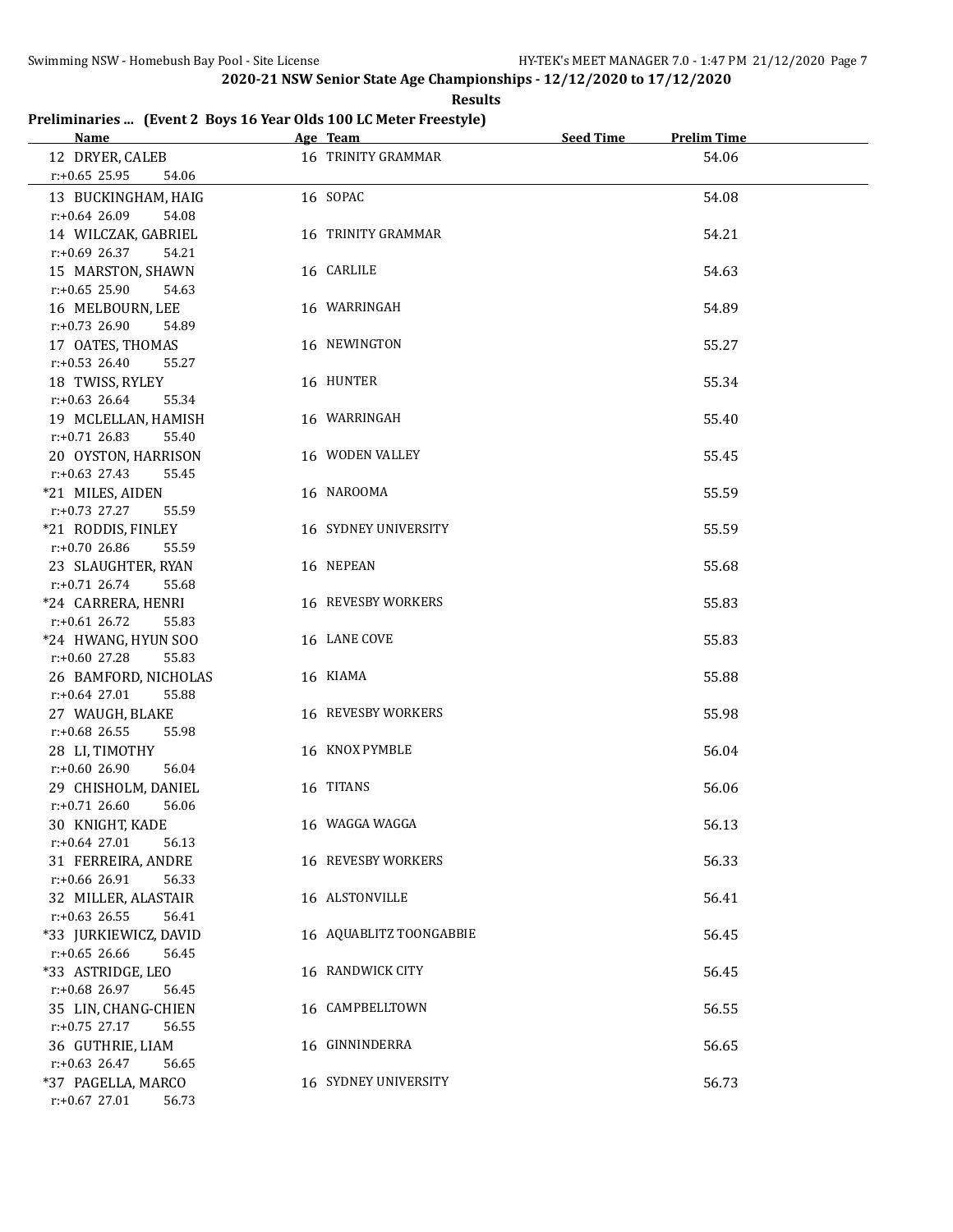**Results**

# **Preliminaries ... (Event 2 Boys 16 Year Olds 100 LC Meter Freestyle)**

| Name                       | Age Team              | <b>Seed Time</b> | <b>Prelim Time</b> |
|----------------------------|-----------------------|------------------|--------------------|
| *37 OUINN, RYAN            | 16 TRINITY GRAMMAR    |                  | 56.73              |
| $r: +0.62$ 26.91<br>56.73  |                       |                  |                    |
| 39 SAITO, SEIYA            | 16 NARRABEEN          |                  | 57.25              |
| $r: +0.60$ 27.13<br>57.25  |                       |                  |                    |
| 40 YAU, CLAYTON            | 16 AUBURN             |                  | 57.30              |
| $r: +0.59$ 27.34<br>57.30  |                       |                  |                    |
| 41 CHARLES, NOAH           | 16 NARRABEEN          |                  | 57.36              |
| $r: +0.66$ 27.61<br>57.36  |                       |                  |                    |
| 42 DIAMOND-WILLIAMS, JESSE | 16 LORETO NORMANHURST |                  | 58.11              |
| $r: +0.6028.01$<br>58.11   |                       |                  |                    |
| 43 KANALEY, ROBERT         | 16 SYDNEY UNIVERSITY  |                  | 58.48              |
| $r: +0.70$ 27.96<br>58.48  |                       |                  |                    |
| 44 DOW, AIDAN              | 16 SYDNEY UNIVERSITY  |                  | 58.65              |
| $r: +0.73$ 27.14<br>58.65  |                       |                  |                    |
| 45 RISTEVSKI, DEAN         | 16 SOUTHERN SYDNEY    |                  | 59.14              |
| $r: +0.72$ 28.76<br>59.14  |                       |                  |                    |

#### **Event 3 Girls 14 Year Olds 200 LC Meter IM**

| Name                             |         | Age Team          | <b>Prelim Time</b> | <b>Finals Time</b> |  |
|----------------------------------|---------|-------------------|--------------------|--------------------|--|
| Finals                           |         |                   |                    |                    |  |
| 1 WUNSCH, OLIVIA                 |         | 14 CARLILE        | 2:25.08            | 2:22.36            |  |
| $r.+0.63$ 29.78 1:08.86          | 1:50.56 | 2:22.36           |                    |                    |  |
| 2 ZHANG, BELLA                   |         | 14 KNOX PYMBLE    | 2:25.77            | 2:23.89            |  |
| $r: +0.53$ 30.67 1:08.66         | 1:49.71 | 2:23.89           |                    |                    |  |
| 3 ISAAC, CHELSEA                 |         | 14 ALBURY AMATEUR | 2:31.44            | 2:29.43            |  |
| $r: +0.76$ 32.83 1:09.73         | 1:53.40 | 2:29.43           |                    |                    |  |
| 4 MAZUMDAR, DIJANA               |         | 14 BARKER AQUATIC | 2:29.84            | 2:29.66            |  |
| $r: +0.64$ 32.31 1:11.14         | 1:56.47 | 2:29.66           |                    |                    |  |
| 5 IRVINE, TALIKA                 |         | 14 BAY & BASIN    | 2:28.30            | 2:30.82            |  |
| $r: +0.75$ 32.43 1:09.98         | 1:55.08 | 2:30.82           |                    |                    |  |
| 6 RUSSELL, LOLA                  |         | 14 HUNTER         | 2:32.95            | 2:31.07            |  |
| $r: +0.76$ 31.99 1:10.38 1:57.06 |         | 2:31.07           |                    |                    |  |
| 7 FORAN, ZARA                    |         | 14 HUNTER         | 2:34.13            | 2:31.12            |  |
| $r: +0.80$ 32.23 1:11.12         | 1:57.07 | 2:31.12           |                    |                    |  |
| 8 SIMM, AMELIA                   |         | 14 TAMWORTH CITY  | 2:30.79            | 2:31.57            |  |
| $r.+0.70$ 32.33 1:11.43          | 1:55.62 | 2:31.57           |                    |                    |  |
| 9 BENNETT, CHARLIE               |         | 14 CITY OF SYDNEY | 2:32.06            | 2:31.59            |  |
| $r.+0.73$ 32.12 1:11.82          | 1:57.66 | 2:31.59           |                    |                    |  |
| 10 SENIOR, ABBEY                 |         | 14 GINNINDERRA    | 2:33.98            | 2:31.81            |  |
| r:+0.64 31.17<br>1:08.38         | 1:56.76 | 2:31.81           |                    |                    |  |

#### **Event 3 Girls 14 Year Olds 200 LC Meter IM**

|         | Age Team                                                                           | <b>Seed Time</b> | <b>Prelim Time</b> |                                                                      |
|---------|------------------------------------------------------------------------------------|------------------|--------------------|----------------------------------------------------------------------|
|         |                                                                                    |                  |                    |                                                                      |
|         | 14 CARLILE                                                                         |                  |                    |                                                                      |
| 1:51.39 | 2:25.08                                                                            |                  |                    |                                                                      |
|         | 14 KNOX PYMBLE                                                                     |                  |                    |                                                                      |
| 1:50.53 | 2:25.77                                                                            |                  |                    |                                                                      |
|         | 14 BAY & BASIN                                                                     |                  |                    |                                                                      |
| 1:54.06 | 2:28.30                                                                            |                  |                    |                                                                      |
|         | 14 BARKER AQUATIC                                                                  |                  |                    |                                                                      |
| 1:56.92 | 2:29.84                                                                            |                  |                    |                                                                      |
|         | 14 TAMWORTH CITY                                                                   |                  | 2:30.79            |                                                                      |
| 1:55.08 | 2:30.79                                                                            |                  |                    |                                                                      |
|         | 1 WUNSCH, OLIVIA<br>1:08.35<br>1:10.86<br>4 MAZUMDAR, DIJANA<br>1:11.22<br>1:10.90 |                  |                    | $2:25.08$ a<br>$2:25.77$ a<br>$2:28.30$ a<br>$2:29.84$ a<br>$\alpha$ |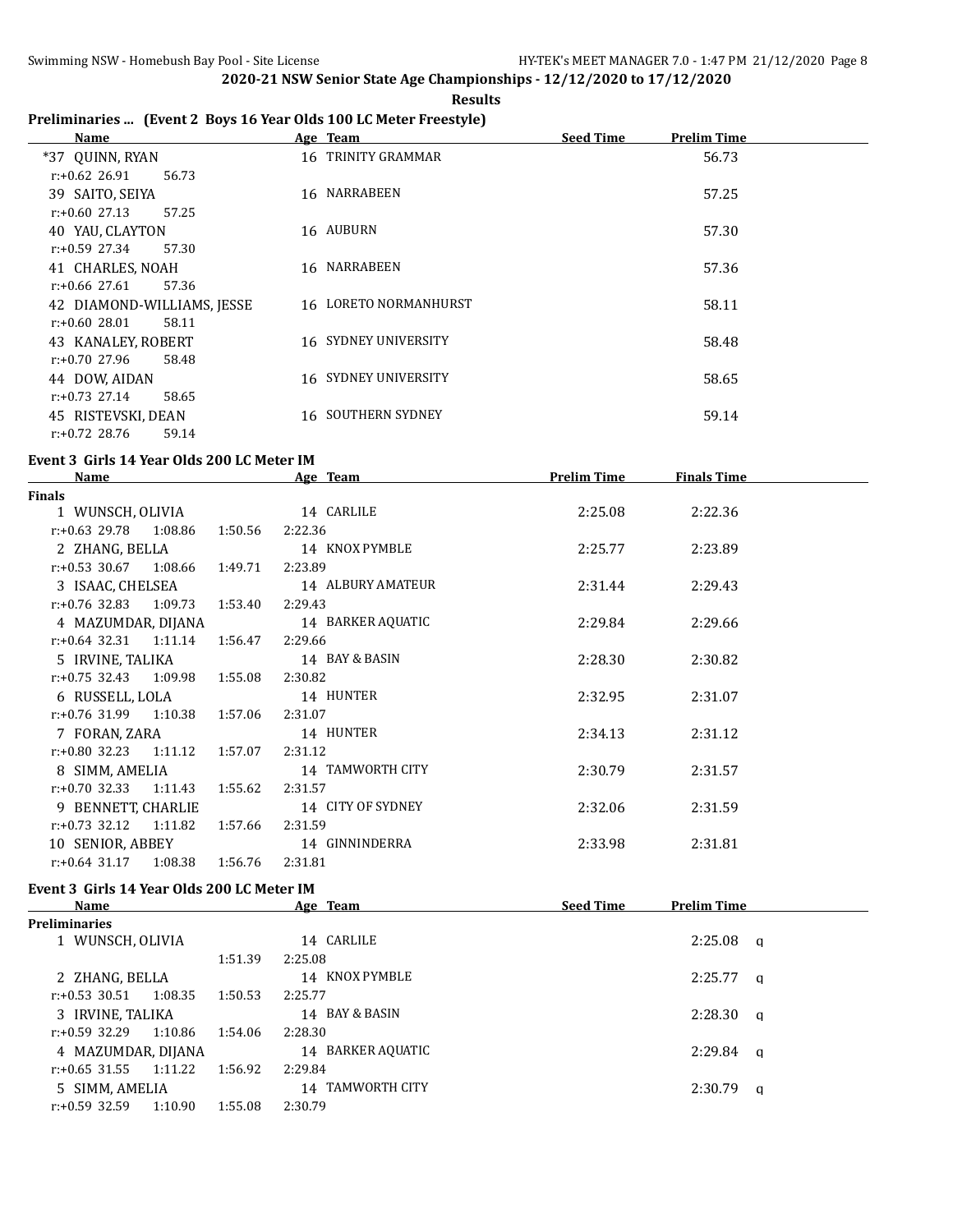**Results**

# **Preliminaries ... (Event 3 Girls 14 Year Olds 200 LC Meter IM)**

| Name                                             |                 | Age Team and the state of the state of the state of the state of the state of the state of the state of the state of the state of the state of the state of the state of the state of the state of the state of the state of t | Seed Time | <b>Prelim Time</b> |
|--------------------------------------------------|-----------------|--------------------------------------------------------------------------------------------------------------------------------------------------------------------------------------------------------------------------------|-----------|--------------------|
| 6 ISAAC, CHELSEA                                 |                 | 14 ALBURY AMATEUR                                                                                                                                                                                                              |           | $2:31.44$ a        |
|                                                  | 1:54.68 2:31.44 |                                                                                                                                                                                                                                |           |                    |
| 7 BENNETT, CHARLIE                               |                 | 14 CITY OF SYDNEY                                                                                                                                                                                                              |           | $2:32.06$ a        |
| r:+0.76 32.24<br>1:12.01                         | 1:58.23         | 2:32.06                                                                                                                                                                                                                        |           |                    |
| 8 RUSSELL, LOLA                                  |                 | 14 HUNTER                                                                                                                                                                                                                      |           | $2:32.95$ a        |
|                                                  | 1:58.36         | 2:32.95                                                                                                                                                                                                                        |           |                    |
| 9 SENIOR, ABBEY                                  |                 | 14 GINNINDERRA                                                                                                                                                                                                                 |           | $2:33.98$ q        |
| $r: +0.68$ 31.82<br>1:10.24                      | 1:58.21         | 2:33.98                                                                                                                                                                                                                        |           |                    |
| 10 FORAN, ZARA                                   |                 | 14 HUNTER                                                                                                                                                                                                                      |           | $2:34.13$ q        |
| $r: +0.64$ 31.86<br>1:11.49                      | 1:58.38         | 2:34.13                                                                                                                                                                                                                        |           |                    |
| 11 GREGORY-REID, PIPER                           |                 | 14 KNOX PYMBLE                                                                                                                                                                                                                 |           | 2:34.70            |
|                                                  | 1:58.85         | 2:34.70                                                                                                                                                                                                                        |           |                    |
| 12 COCHRANE, JULIA                               |                 | 14 CASTLE HILL RSL DOLPHINS                                                                                                                                                                                                    |           | 2:34.92            |
| $r.+0.54$ 33.73 1:13.55                          | 2:01.07         | 2:34.92                                                                                                                                                                                                                        |           |                    |
| 13 O'HEHIR-CORONES, CHARLOTTE 14 KINROSS WOLAROI |                 |                                                                                                                                                                                                                                |           | 2:35.21            |
| $r: +0.72$ 31.84<br>1:12.04                      | 1:57.29         | 2:35.21                                                                                                                                                                                                                        |           |                    |
| 14 DOUBE-MACLEOD, EMME                           |                 | 14 CARLILE                                                                                                                                                                                                                     |           | 2:35.61            |
|                                                  | 2:00.06         | 2:35.61                                                                                                                                                                                                                        |           |                    |
| 15 DONELAN, CHLOE                                |                 | 14 WAGGA WAGGA                                                                                                                                                                                                                 |           | 2:35.89            |
| $r.+0.72$ 32.56 1:11.12                          | 1:59.96         | 2:35.89                                                                                                                                                                                                                        |           |                    |
| 16 SMITH, RACHEL                                 |                 | 14 AQUABLITZ TOONGABBIE                                                                                                                                                                                                        |           | 2:35.98            |
|                                                  | 2:00.62         | 2:35.98                                                                                                                                                                                                                        |           |                    |
| 17 BROWN, SCARLETT                               |                 | 14 SOPAC                                                                                                                                                                                                                       |           | 2:36.20            |
| $r: +0.58$ 32.93<br>1:12.68                      | 1:58.83         | 2:36.20                                                                                                                                                                                                                        |           |                    |
| 18 GEDDES, LILLY                                 |                 | 14 TRINITY LISMORE                                                                                                                                                                                                             |           | 2:36.38            |
| $r.+0.78$ 31.14 1:11.26                          | 1:58.55         | 2:36.38                                                                                                                                                                                                                        |           |                    |
| 19 JIANG, SARAH                                  |                 | 14 TRINITY GRAMMAR                                                                                                                                                                                                             |           | 2:36.39            |
| $r: +0.67$ 32.32<br>1:13.42                      | 1:59.85         | 2:36.39                                                                                                                                                                                                                        |           |                    |
| 20 LOVRINOVIC KAIC, STELA                        |                 | 14 LANE COVE                                                                                                                                                                                                                   |           | 2:36.64            |
| $r: +0.66$ 33.51<br>1:14.19                      | 1:59.76         | 2:36.64                                                                                                                                                                                                                        |           |                    |
| 21 KOHL, ELLA                                    |                 | 14 MACQUARIE SHORES                                                                                                                                                                                                            |           | 2:36.78            |
|                                                  | 1:58.86         | 2:36.78                                                                                                                                                                                                                        |           |                    |
| 22 CHUNG, SIYEON                                 |                 | 14 MLC MARLINS                                                                                                                                                                                                                 |           | 2:37.36            |
| $r: +0.73$ 32.75<br>1:13.68                      | 2:01.24         | 2:37.36                                                                                                                                                                                                                        |           |                    |
| 23 CRITTENDEN, GEM                               |                 | 14 HUNTER                                                                                                                                                                                                                      |           | 2:37.48            |
|                                                  | 2:01.51         | 2:37.48                                                                                                                                                                                                                        |           |                    |
| 24 POLLOCK, MILLY                                |                 | 14 REVESBY WORKERS                                                                                                                                                                                                             |           | 2:37.67            |
| $r: +0.63$ 31.59<br>1:11.91                      | 2:01.13         | 2:37.67<br>14 PLC SYDNEY                                                                                                                                                                                                       |           |                    |
| 25 STOKES, ARCHIRAYA                             | 2:01.52         |                                                                                                                                                                                                                                |           | 2:38.83            |
|                                                  |                 | 2:38.83<br>14 SLC AQUADOT                                                                                                                                                                                                      |           |                    |
| 26 COX, MICHAELA<br>$r.+0.68$ 34.12<br>1:16.57   | 2:01.03         | 2:38.85                                                                                                                                                                                                                        |           | 2:38.85            |
| 27 KENNARD, EMMA                                 |                 | 14 GINNINDERRA                                                                                                                                                                                                                 |           | 2:39.27            |
| 33.10<br>1:14.55                                 | 2:02.60         | 2:39.27                                                                                                                                                                                                                        |           |                    |
| 28 COLLINS, CHARLIE-ROSE                         |                 | 14 CASTLE HILL RSL DOLPHINS                                                                                                                                                                                                    |           | 2:39.44            |
| $r: +0.75$ 32.94<br>1:12.95                      | 2:01.41         | 2:39.44                                                                                                                                                                                                                        |           |                    |
| 29 ANDREWS, RILEY                                |                 | 14 SAWTELL                                                                                                                                                                                                                     |           | 2:39.49            |
| $r.+0.58$ 32.44<br>1:13.97                       | 2:04.08         | 2:39.49                                                                                                                                                                                                                        |           |                    |
| 30 HORSLEY, NATALIA                              |                 | 14 WAGGA WAGGA                                                                                                                                                                                                                 |           | 2:39.62            |
| r:+0.68 32.92<br>1:11.52                         | 2:05.95         | 2:39.62                                                                                                                                                                                                                        |           |                    |
| 31 KIM, TEGAN                                    |                 | 14 CARLILE                                                                                                                                                                                                                     |           | 2:39.72            |
| r:+0.66 33.24<br>1:13.23                         | 2:03.73         | 2:39.72                                                                                                                                                                                                                        |           |                    |
|                                                  |                 |                                                                                                                                                                                                                                |           |                    |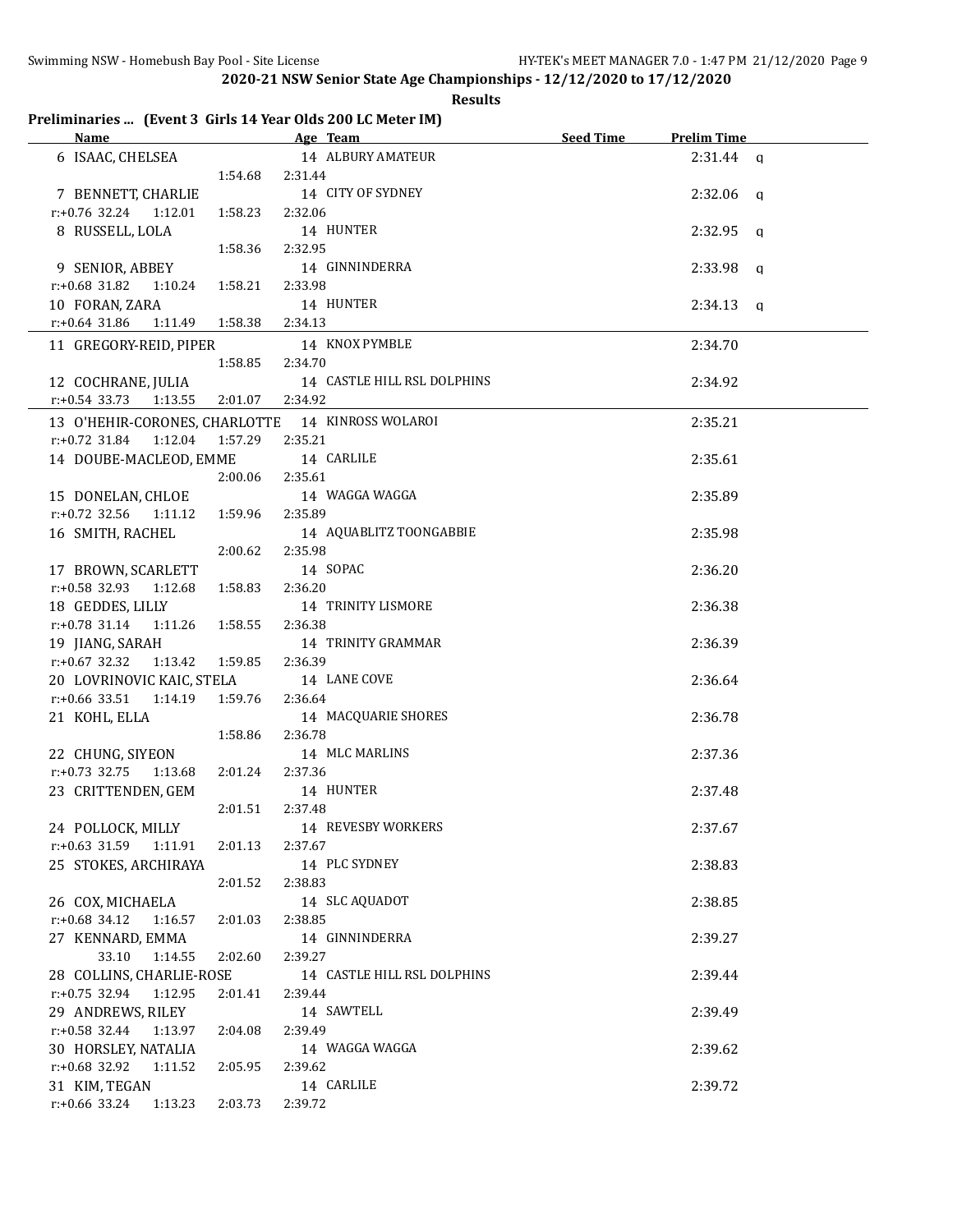#### **Results**

# **Preliminaries ... (Event 3 Girls 14 Year Olds 200 LC Meter IM)**

| Name                        |         | Age Team                      | <b>Seed Time</b> | <b>Prelim Time</b> |  |
|-----------------------------|---------|-------------------------------|------------------|--------------------|--|
| 32 DUGGAN, EMMA             |         | 14 KINCUMBER PACIFIC DOLPHINS |                  | 2:41.98            |  |
| $r: +0.75$ 34.51<br>1:17.38 | 2:06.15 | 2:41.98                       |                  |                    |  |
| 33 MURRAY, ALEXANDRA        |         | 14 NARRABEEN                  |                  | 2:42.50            |  |
| $r.+0.80$ 33.11 1:15.13     | 2:05.90 | 2:42.50                       |                  |                    |  |
| 34 HETHERINGTON, KIERA      |         | 14 PORT MACQUARIE             |                  | 2:42.59            |  |
| $r.+0.70$ 33.29 1:13.98     | 2:04.11 | 2:42.59                       |                  |                    |  |
| 35 BROWN, KYLA              |         | 14 KINROSS WOLAROI            |                  | 2:43.27            |  |
| $r: +0.55$ 34.50<br>1:15.88 | 2:03.33 | 2:43.27                       |                  |                    |  |
| 36 CHAMBERLAIN, JEMMA       |         | 14 ABBOTSLEIGH                |                  | 2:43.39            |  |
| $r.+0.55$ 33.23 1:17.52     | 2:03.85 | 2:43.39                       |                  |                    |  |
| 37 HINDS, TEAGAN            |         | 14 NEPEAN                     |                  | 2:43.73            |  |
| $r.+0.66$ 34.45 1:17.27     | 2:05.92 | 2:43.73                       |                  |                    |  |
| 38 CUTAJAR, MIA             |         | 14 REVESBY WORKERS            |                  | 2:44.71            |  |
| $r: +0.78$ 36.02<br>1:18.46 | 2:08.09 | 2:44.71                       |                  |                    |  |
| 39 COX, ISABELLA            |         | 14 SANS SOUCI                 |                  | 2:44.75            |  |
| $r.+0.91$ 35.33 1:18.68     | 2:08.22 | 2:44.75                       |                  |                    |  |
| 40 SCHUETT, ELLA            |         | 14 SYDNEY UNIVERSITY          |                  | 2:51.64            |  |
| $r: +0.64$ 33.01<br>1:16.79 | 2:10.16 | 2:51.64                       |                  |                    |  |
| --- DAVIS, MADELINE         |         | 14 WARRINGAH                  |                  | DQ                 |  |
| $r: +0.71$                  |         |                               |                  |                    |  |

### **Event 4 Boys 13-14 200 LC Meter Backstroke**

| <b>Name</b>                      |         | Age Team                | <b>Prelim Time</b> | <b>Finals Time</b> |  |
|----------------------------------|---------|-------------------------|--------------------|--------------------|--|
| <b>Finals</b>                    |         |                         |                    |                    |  |
| 1 HOANG, HAYDEN                  |         | 14 MLC MARLINS          | 2:13.09            | 2:09.35            |  |
| $r: +0.60$ 29.21 1:02.03         | 1:35.58 | 2:09.35                 |                    |                    |  |
| 2 LENNON, REMY                   |         | 14 WILLOUGHBY           | 2:17.60            | 2:16.44            |  |
| $r.+0.68$ 31.38 1:05.78 1:41.32  |         | 2:16.44                 |                    |                    |  |
| 3 HALL, KOBY                     |         | 14 NOVOCASTRIAN         | 2:16.94            | 2:16.66            |  |
| $r: +0.62$ 30.29 1:05.49 1:42.03 |         | 2:16.66                 |                    |                    |  |
| 4 PORTLOCK, COOPER               |         | 14 SOPAC                | 2:19.06            | 2:17.48            |  |
| $r: +0.73$ 32.58 1:07.40         | 1:43.09 | 2:17.48                 |                    |                    |  |
| 5 RODDA, DALE                    |         | 14 CARLILE              | 2:18.32            | 2:18.07            |  |
| $r.+0.65$ 31.64 1:06.19 1:42.67  |         | 2:18.07                 |                    |                    |  |
| 6 PHILLIPS, SYLAS                |         | 14 TRINITY LISMORE      | 2:22.02            | 2:18.45            |  |
| $r: +0.58$ 32.60 1:07.86         | 1:43.74 | 2:18.45                 |                    |                    |  |
| 7 NAM, JONATHAN                  |         | 13   TRINITY GRAMMAR    | 2:20.76            | 2:19.94            |  |
| $r: +0.72$ 33.36 1:08.32         | 1:44.96 | 2:19.94                 |                    |                    |  |
| 8 GLADEN, NICHOLAS               |         | 14 MACQUARIE UNIVERSITY | 2:22.72            | 2:20.06            |  |
| $r.+0.63$ 32.48 1:08.24 1:44.58  |         | 2:20.06                 |                    |                    |  |
| 9 KING, SEBASTIAN                |         | 14 NEWINGTON            | 2:21.32            | 2:20.09            |  |
| $r.+0.60$ 33.07 1:08.92          | 1:45.23 | 2:20.09                 |                    |                    |  |
| 10 CHENG, MATTHEW                |         | 14 SOPAC                | 2:23.62            | 2:23.63            |  |
| $r: +0.72$ 33.34 1:08.89         | 1:46.45 | 2:23.63                 |                    |                    |  |
| .                                |         |                         |                    |                    |  |

#### **Event 4 Boys 13-14 200 LC Meter Backstroke**

| Name                 |         |         | <b>Team</b><br>Age | <b>Seed Time</b> | <b>Prelim Time</b> |  |
|----------------------|---------|---------|--------------------|------------------|--------------------|--|
| <b>Preliminaries</b> |         |         |                    |                  |                    |  |
| 1 HOANG, HAYDEN      |         |         | 14 MLC MARLINS     |                  | $2:13.09$ a        |  |
| r:+0.66 29.82        | 1:03.75 | 1:39.47 | 2:13.09            |                  |                    |  |
| 2 HALL, KOBY         |         |         | 14 NOVOCASTRIAN    |                  | $2:16.94$ a        |  |
| r:+0.60 30.00        | 1:04.98 | 1:41.02 | 2:16.94            |                  |                    |  |
| 3 LENNON, REMY       |         |         | WILLOUGHBY<br>14   |                  | $2:17.60$ a        |  |
| r:+0.70 31.51        | 1:06.27 | 1:42.27 | 2:17.60            |                  |                    |  |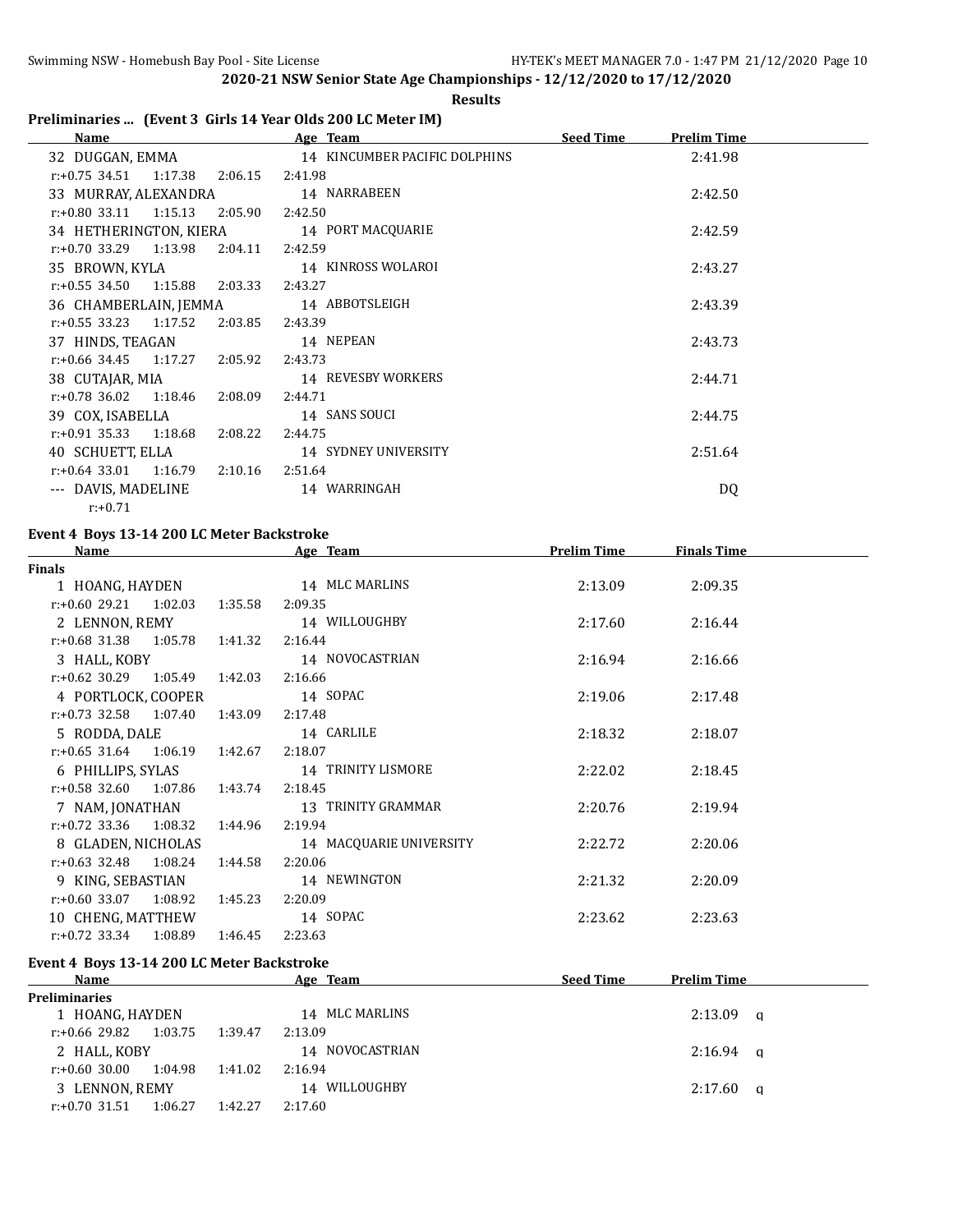# **Results**

# **Preliminaries ... (Event 4 Boys 13-14 200 LC Meter Backstroke)**

| <b>Name</b>                            | Age Team and the state of the state of the state of the state of the state of the state of the state of the state of the state of the state of the state of the state of the state of the state of the state of the state of t | <b>Seed Time</b> | <b>Prelim Time</b> |
|----------------------------------------|--------------------------------------------------------------------------------------------------------------------------------------------------------------------------------------------------------------------------------|------------------|--------------------|
| 4 RODDA, DALE                          | 14 CARLILE                                                                                                                                                                                                                     |                  | $2:18.32$ a        |
| $r: +0.67$ 31.67<br>1:06.55<br>1:42.93 | 2:18.32                                                                                                                                                                                                                        |                  |                    |
| 5 PORTLOCK, COOPER                     | 14 SOPAC                                                                                                                                                                                                                       |                  | $2:19.06$ q        |
| $r: +0.62$ 32.60<br>1:07.57<br>1:43.97 | 2:19.06                                                                                                                                                                                                                        |                  |                    |
| 6 NAM, JONATHAN                        | 13 TRINITY GRAMMAR                                                                                                                                                                                                             |                  | $2:20.76$ a        |
| $r: +0.76$ 33.08<br>1:08.55<br>1:46.04 | 2:20.76                                                                                                                                                                                                                        |                  |                    |
| 7 KING, SEBASTIAN                      | 14 NEWINGTON                                                                                                                                                                                                                   |                  | $2:21.32$ q        |
| $r: +0.75$ 32.64<br>1:08.81<br>1:46.29 | 2:21.32                                                                                                                                                                                                                        |                  |                    |
| 8 PHILLIPS, SYLAS                      | 14 TRINITY LISMORE                                                                                                                                                                                                             |                  | $2:22.02$ q        |
| r:+0.58 32.23 1:08.27<br>1:45.35       | 2:22.02                                                                                                                                                                                                                        |                  |                    |
| 9 SMITH, ALEXANDER                     | 14 WARRINGAH                                                                                                                                                                                                                   |                  | $2:22.52$ a        |
| $r: +0.45$ 31.95<br>1:08.05<br>1:45.63 | 2:22.52                                                                                                                                                                                                                        |                  |                    |
| 10 GLADEN, NICHOLAS                    | 14 MACQUARIE UNIVERSITY                                                                                                                                                                                                        |                  | $2:22.72$ q        |
| $r$ :+0.63 32.57<br>1:09.03<br>1:46.09 | 2:22.72                                                                                                                                                                                                                        |                  |                    |
| 11 CHENG, MATTHEW                      | 14 SOPAC                                                                                                                                                                                                                       |                  | 2:23.62            |
| $r: +0.66$ 32.75<br>1:08.61<br>1:46.44 | 2:23.62                                                                                                                                                                                                                        |                  |                    |
| 12 DURIE, GORDON                       | 14 MLC MARLINS                                                                                                                                                                                                                 |                  | 2:24.02            |
| $r.+0.58$ 33.14<br>1:10.13<br>1:48.07  | 2:24.02                                                                                                                                                                                                                        |                  |                    |
|                                        |                                                                                                                                                                                                                                |                  |                    |
| 13 LIDDELL, THOMAS                     | 14 MINGARA AQUATIC                                                                                                                                                                                                             |                  | 2:24.28            |
| $r: +0.61$ 32.94<br>1:09.76<br>1:47.18 | 2:24.28                                                                                                                                                                                                                        |                  |                    |
| 14 MURRAY, LUCAS                       | 14 TELOPEA                                                                                                                                                                                                                     |                  | 2:24.39            |
| $r: +0.69$ 33.47<br>1:10.05<br>1:47.52 | 2:24.39                                                                                                                                                                                                                        |                  |                    |
| 15 YORK, JACK                          | 14 VALLEY AQUATIC                                                                                                                                                                                                              |                  | 2:24.67            |
| $r: +0.76$ 35.07<br>1:11.16<br>1:48.55 | 2:24.67                                                                                                                                                                                                                        |                  |                    |
| 16 RUHBAUM, RYAN                       | 14 ALBURY AMATEUR                                                                                                                                                                                                              |                  | 2:25.08            |
| $r: +0.78$ 33.34<br>1:48.53<br>1:10.63 | 2:25.08                                                                                                                                                                                                                        |                  |                    |
| 17 HEPBURN, BROCK                      | 14 MINGARA AQUATIC                                                                                                                                                                                                             |                  | 2:25.61            |
| $r: +0.55$ 33.45<br>1:10.52<br>1:49.01 | 2:25.61                                                                                                                                                                                                                        |                  |                    |
| 18 CRONIN, SHEA                        | 14 RANDWICK CITY                                                                                                                                                                                                               |                  | 2:25.84            |
| r:+0.58 33.66<br>1:10.18<br>1:47.43    | 2:25.84                                                                                                                                                                                                                        |                  |                    |
| 19 GAO, ZI YU                          | 14 MLC MARLINS                                                                                                                                                                                                                 |                  | 2:26.83            |
| $r: +0.64$ 33.43<br>1:10.36<br>1:48.97 | 2:26.83                                                                                                                                                                                                                        |                  |                    |
| 20 KELLY, HUNTER                       | 14 GLENBROOK                                                                                                                                                                                                                   |                  | 2:27.08            |
| $r: +0.68$ 33.68<br>1:10.89<br>1:49.24 | 2:27.08                                                                                                                                                                                                                        |                  |                    |
| 21 ATKINSON, NATE                      | 14 MUDGEE INDOOR                                                                                                                                                                                                               |                  | 2:27.18            |
| $r: +0.69$ 33.82 1:11.65<br>1:49.94    | 2:27.18                                                                                                                                                                                                                        |                  |                    |
| 22 SAUPIN, LEWIS                       | 14 NEWINGTON                                                                                                                                                                                                                   |                  | 2:27.43            |
| $r: +0.69$ 33.65<br>1:10.76 1:50.20    | 2:27.43                                                                                                                                                                                                                        |                  |                    |
| 23 HAMILTON, SOLOMONA                  | 14 CANBERRA                                                                                                                                                                                                                    |                  | 2:27.87            |
| $r: +0.77$ 34.25<br>1:11.32<br>1:49.75 | 2:27.87                                                                                                                                                                                                                        |                  |                    |
| 24 ANDERSON, HENRY                     | 14 KNOX PYMBLE                                                                                                                                                                                                                 |                  | 2:27.90            |
| r:+0.71 32.54 1:09.18<br>1:48.39       | 2:27.90                                                                                                                                                                                                                        |                  |                    |
| 25 KILBURN, HARRY                      | 14 TRINITY LISMORE                                                                                                                                                                                                             |                  | 2:28.11            |
| $r: +0.71$ 34.55<br>1:12.24<br>1:50.81 | 2:28.11                                                                                                                                                                                                                        |                  |                    |
| 26 GOODCHILD, JENSEN                   | 14 ABBOTSLEIGH                                                                                                                                                                                                                 |                  | 2:28.36            |
| $r.+0.69$ 34.15<br>1:11.66<br>1:50.42  | 2:28.36                                                                                                                                                                                                                        |                  |                    |
| 27 SCHULTZ, JACKSON                    | 14 GOULBURN                                                                                                                                                                                                                    |                  | 2:28.37            |
| $r: +0.62$ 34.14<br>1:11.48<br>1:49.63 | 2:28.37                                                                                                                                                                                                                        |                  |                    |
| 28 SEO, DANIEL                         | 14 KNOX PYMBLE                                                                                                                                                                                                                 |                  | 2:28.42            |
| $r$ :+0.65 33.79<br>1:12.53<br>1:51.96 | 2:28.42                                                                                                                                                                                                                        |                  |                    |
| 29 THAI, OWEN                          | 14 LIVERPOOL                                                                                                                                                                                                                   |                  | 2:28.75            |
| $r: +0.79$ 33.68<br>1:11.98<br>1:51.01 | 2:28.75                                                                                                                                                                                                                        |                  |                    |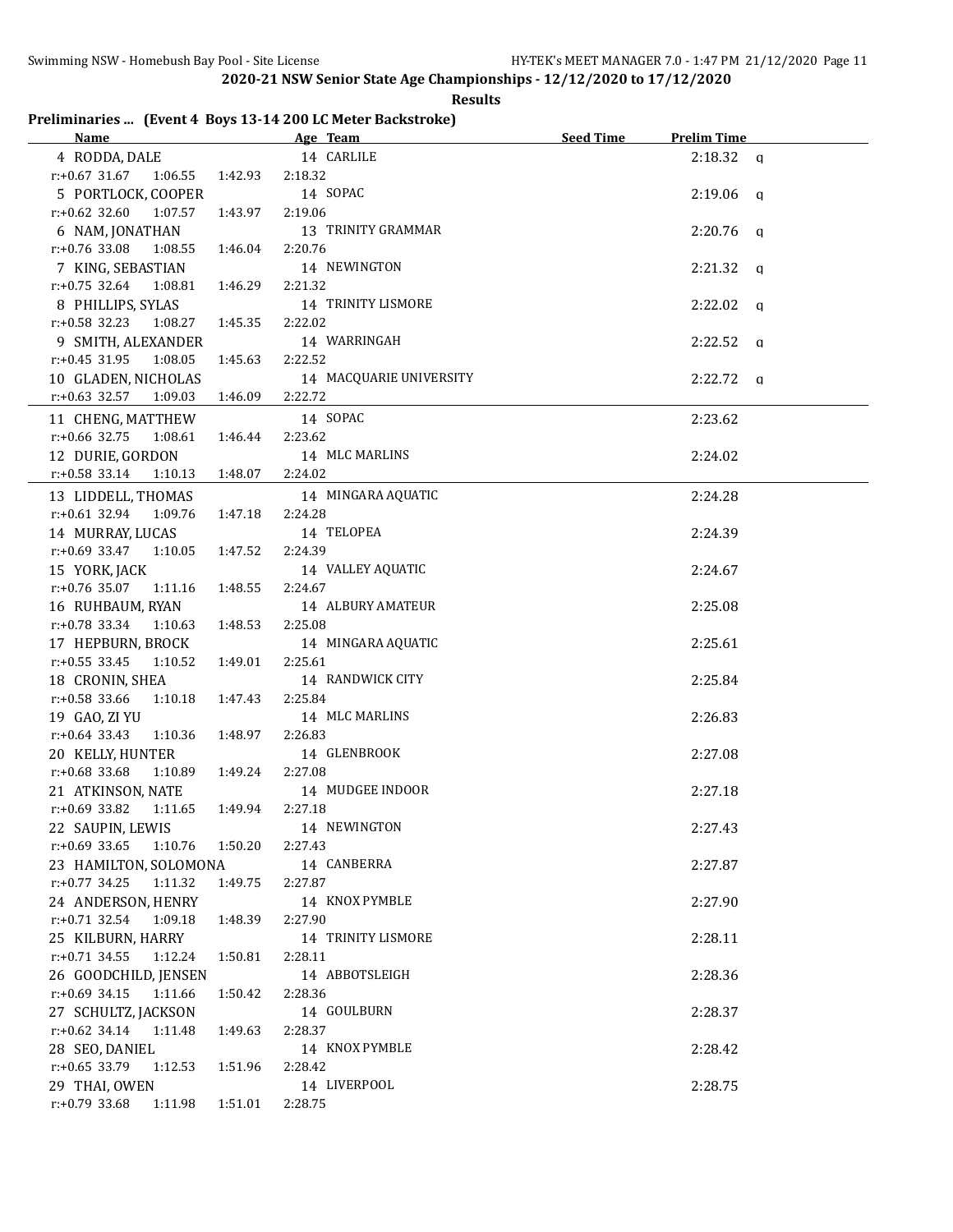# **Preliminaries ... (Event 4 Boys 13-14 200 LC Meter Backstroke)**

| <u>Name</u>                 | Age Team                    | <b>Seed Time</b><br><b>Prelim Time</b> |  |
|-----------------------------|-----------------------------|----------------------------------------|--|
| 30 TRETHAN, TYLER           | 13 NOVOCASTRIAN             | 2:28.80                                |  |
| r:+0.68 34.06<br>1:11.58    | 2:28.80<br>1:50.78          |                                        |  |
| 31 IZZARD, ZACHARY          | 14 SYDNEY UNIVERSITY        | 2:29.45                                |  |
| $r: +0.71$ 35.62<br>1:13.82 | 1:52.07<br>2:29.45          |                                        |  |
| 32 HENDRY, JACK             | 14 WARRINGAH                | 2:29.72                                |  |
| r:+0.67 33.26<br>1:10.86    | 2:29.72<br>1:50.41          |                                        |  |
| 33 SMYTH, ANGUS             | 14 ALSTONVILLE              | 2:29.83                                |  |
| $r: +0.62$ 34.21<br>1:12.47 | 2:29.83<br>1:52.25          |                                        |  |
| 34 NAPOLI, JAMES            | 13 EPPING BULLETS           | 2:30.18                                |  |
| r:+0.73 35.78<br>1:14.55    | 2:30.18<br>1:52.28          |                                        |  |
| 35 LI, KYLE                 | 14 BARKER AQUATIC           | 2:31.03                                |  |
| $r: +0.67$ 34.70<br>1:13.97 | 1:52.31<br>2:31.03          |                                        |  |
| 36 GUO, JERRY               | 14 KNOX PYMBLE              | 2:31.63                                |  |
| r:+0.83 35.97<br>1:14.39    | 1:52.84<br>2:31.63          |                                        |  |
| 37 LEHANE, LIAM             | 14 WARRINGAH                | 2:31.77                                |  |
| $r: +0.75$ 34.60<br>1:13.11 | 1:52.75<br>2:31.77          |                                        |  |
| 38 LANGLEY, MITCHELL        | 14 REVESBY WORKERS          | 2:31.93                                |  |
| r:+0.62 33.97<br>1:11.70    | 1:51.36<br>2:31.93          |                                        |  |
| 39 SKIPWORTH, MITCHELL      | 14 PICTON                   | 2:31.96                                |  |
| $r.+0.72$ 34.23<br>1:11.22  | 1:51.25<br>2:31.96          |                                        |  |
| 40 LIM, CAMERON             | 14 AQUABLITZ TOONGABBIE     | 2:32.19                                |  |
| $r: +0.63$ 33.63<br>1:11.12 | 1:51.96<br>2:32.19          |                                        |  |
| 41 STEVENSON, LOCHLAN       | 14 KNOX PYMBLE              | 2:32.22                                |  |
| $r: +0.60$ 34.92<br>1:13.47 | 2:32.22<br>1:52.93          |                                        |  |
| 42 WORKMAN, NOAH            | 14 BARKER AQUATIC           | 2:32.46                                |  |
| $r$ :+0.66 36.35<br>1:15.10 | 2:32.46<br>1:54.83          |                                        |  |
| 43 CODD, EMMERSON           | 14 CASTLE HILL RSL DOLPHINS | 2:32.49                                |  |
| r:+0.70 34.54<br>1:12.63    | 1:52.70<br>2:32.49          |                                        |  |
| 44 HEWINS, JOSEPH           | 14 MACCABI                  | 2:33.31                                |  |
| $r: +0.73$ 34.61<br>1:13.03 | 1:53.99<br>2:33.31          |                                        |  |
| 45 XU, JASUN                | 14 ST GEORGE                | 2:33.59                                |  |
| $r: +0.71$ 35.31<br>1:14.38 | 2:33.59<br>1:54.07          |                                        |  |
| 46 VUN, JEFF                | 13 CITY OF SYDNEY           | 2:34.83                                |  |
| r:+0.66 34.79<br>1:13.28    | 2:34.83<br>1:54.05          |                                        |  |
| 47 SHIPLEY, LAYKE           | 14 WESTS ILLAWARRA          | 2:35.54                                |  |
| $r: +0.64$ 36.01<br>1:16.07 | 1:56.98<br>2:35.54          |                                        |  |
| 48 GODDARD, JAMES           | 13 SLC AQUADOT              | 2:36.95                                |  |
| r:+0.72 36.06               | 2:36.95<br>1:56.37          |                                        |  |
| 49 BOLL, RYAN               | 14 GALSTON                  | 2:39.10                                |  |
| r:+0.70 35.63<br>1:15.77    | 2:39.10<br>1:57.62          |                                        |  |
| --- BRYANT, BRADY           | 13 CANBERRA                 | DQ                                     |  |
| $r: +0.77$                  | 1:52.60                     |                                        |  |

#### **Event 5 Boys 17 Year Olds 50 LC Meter Freestyle**

| Name                           | Age Team          | <b>Prelim Time</b> | <b>Finals Time</b> |  |
|--------------------------------|-------------------|--------------------|--------------------|--|
| A - Final                      |                   |                    |                    |  |
| 1 HAMSON, JOSEPH<br>$r: +0.68$ | KNOX PYMBLE<br>17 | 23.79              | 23.61              |  |
| 2 ROTHERY, BEN<br>$r: +0.71$   | KNOX PYMBLE<br>17 | 24.10              | 24.06              |  |
| 3 PEKNICE, TOBY<br>$r: +0.68$  | KNOX PYMBLE<br>17 | 24.37              | 24.09              |  |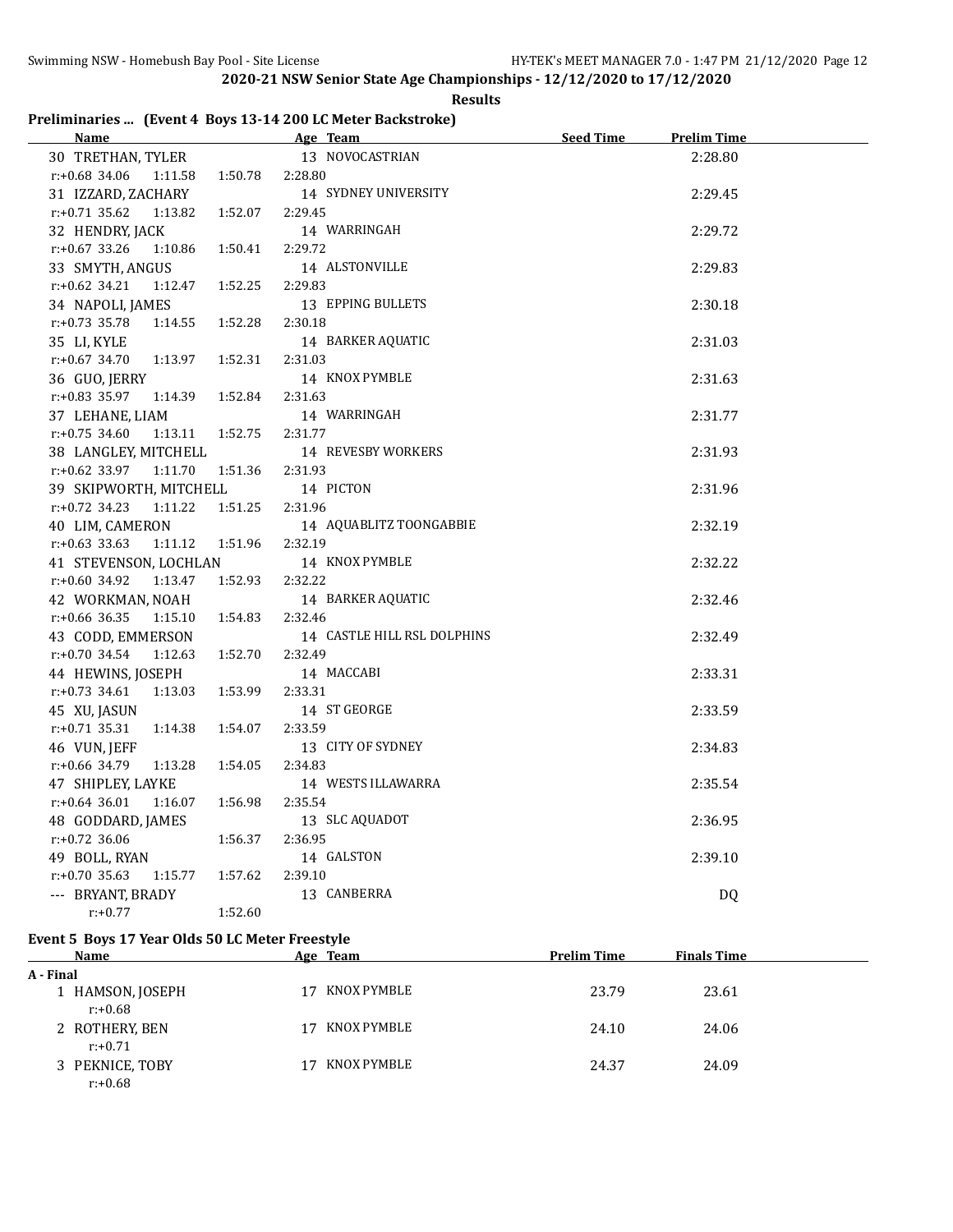**Results**

# **A - Final ... (Event 5 Boys 17 Year Olds 50 LC Meter Freestyle)**

|    | <b>Name</b>                          |    | Age Team               | <b>Prelim Time</b> | <b>Finals Time</b> |
|----|--------------------------------------|----|------------------------|--------------------|--------------------|
|    | 4 HOHNE, SAM                         | 17 | TRINITY GRAMMAR        | 24.63              | 24.22              |
|    | $r: +0.65$<br>5 ANTAO, DYLAN         | 17 | <b>ST GEORGE</b>       | 24.90              | 24.26              |
|    | $r: +0.59$<br>6 MCLAUGHLIN, OLIVER   | 17 | KINROSS WOLAROI        | 25.07              | 24.52              |
|    | $r: +0.62$<br>7 BETAR, RICKY         | 17 | <b>AUBURN</b>          | 24.82              | 24.64              |
| 8  | $r: +0.60$<br>FENWICK-KEARNS, CALLYN | 17 | MANLY                  | 24.87              | 24.66              |
| 9  | $r: +0.73$<br>FILBY, LIAM            | 17 | TRINITY GRAMMAR        | 24.93              | 24.82              |
| 10 | $r: +0.47$<br>BUCHANAN, SEBASTIAN    | 17 | <b>WESTS ILLAWARRA</b> | 24.89              | 24.93              |
|    | $r: +0.68$                           |    |                        |                    |                    |

### **Event 5 Boys 17 Year Olds 50 LC Meter Freestyle**

| <b>Name</b>                            | Age Team           | <b>Seed Time</b> | <b>Prelim Time</b>    |  |
|----------------------------------------|--------------------|------------------|-----------------------|--|
| Preliminaries                          |                    |                  |                       |  |
| 1 HAMSON, JOSEPH<br>$r: +0.68$         | 17 KNOX PYMBLE     |                  | 23.79 a               |  |
| 2 ROTHERY, BEN<br>$r: +0.67$           | 17 KNOX PYMBLE     |                  | 24.10 a               |  |
| 3 PEKNICE, TOBY<br>$r: +0.72$          | 17 KNOX PYMBLE     |                  | $24.37 \alpha$        |  |
| 4 WALKER, LACHLAN<br>$r: +0.68$        | 17 ALSTONVILLE     |                  | $24.49$ q             |  |
| 5 HOHNE, SAM<br>$r: +0.68$             | 17 TRINITY GRAMMAR |                  | 24.63<br>$\alpha$     |  |
| 6 BETAR, RICKY<br>$r: +0.46$           | 17 AUBURN          |                  | $24.82 \text{ a}$     |  |
| 7 FENWICK-KEARNS, CALLYN<br>$r: +0.71$ | 17 MANLY           |                  | 24.87<br>$\alpha$     |  |
| 8 BUCHANAN, SEBASTIAN<br>$r: +0.67$    | 17 WESTS ILLAWARRA |                  | 24.89<br>$\mathbf{q}$ |  |
| 9 ANTAO, DYLAN<br>$r: +0.62$           | 17 ST GEORGE       |                  | $24.90$ q             |  |
| 10 FILBY, LIAM<br>$r: +0.51$           | 17 TRINITY GRAMMAR |                  | 24.93 a               |  |
| 11 FOWLER, KYE<br>$r: +0.67$           | 17 SANS SOUCI      |                  | 25.04                 |  |
| 12 MCLAUGHLIN, OLIVER<br>$r: +0.55$    | 17 KINROSS WOLAROI |                  | 25.07                 |  |
| 13 COMER, BENJAMIN<br>$r: +0.55$       | 17 AUBURN          |                  | 25.10                 |  |
| 14 KOVARIK, KARL<br>$r: +0.71$         | 17 NEWINGTON       |                  | 25.12                 |  |
| 15 SALTER, BILL<br>$r: +0.63$          | 17 LANE COVE       |                  | 25.13                 |  |
| 16 RIDDING, CLINT<br>$r: +0.60$        | 17 OAK FLATS       |                  | 25.17                 |  |
| 17 BAHAN, ERICK<br>$r: +0.66$          | 17 EPPING BULLETS  |                  | 25.24                 |  |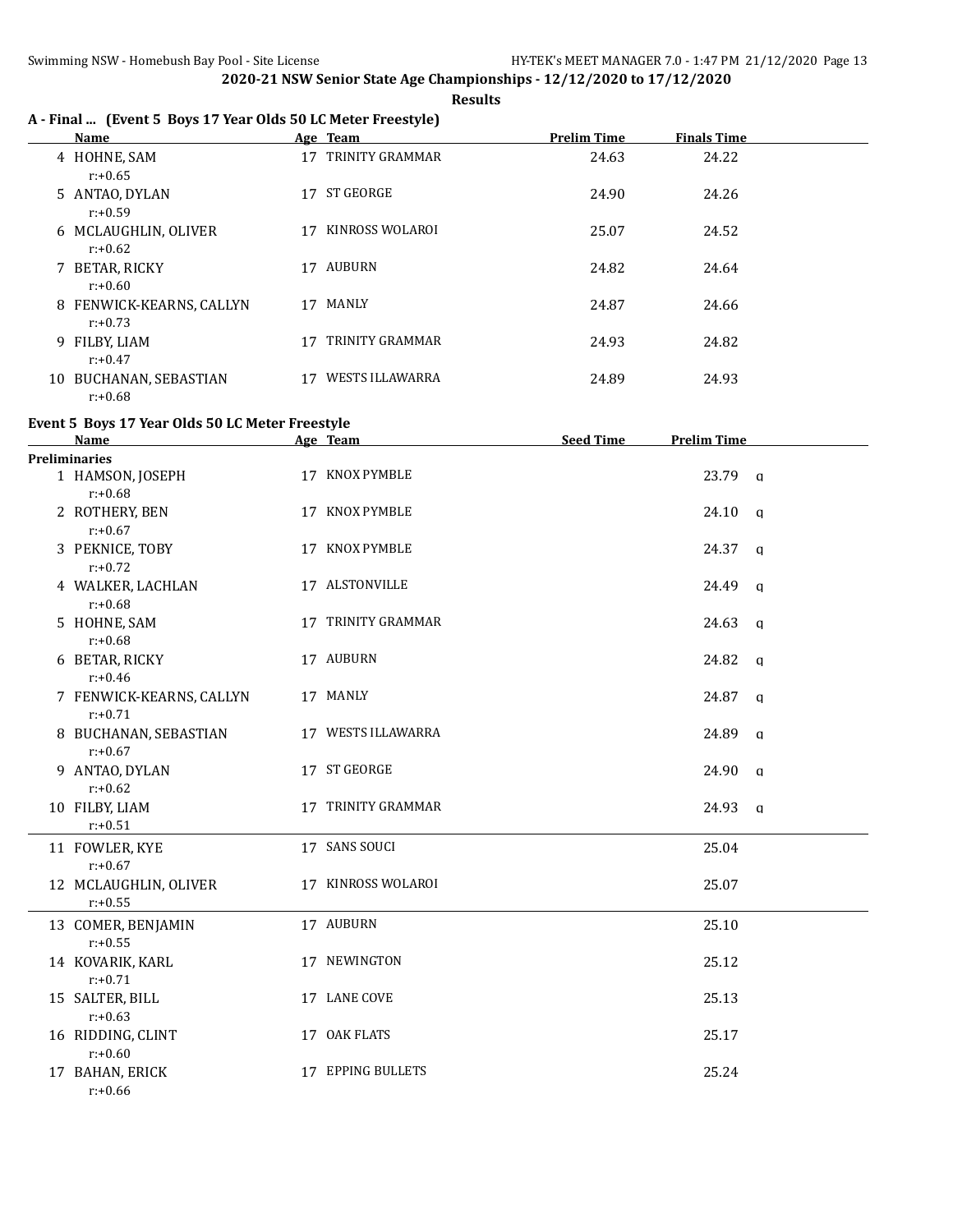#### **Results**

# **Preliminaries ... (Event 5 Boys 17 Year Olds 50 LC Meter Freestyle)**

| <b>Name</b>                                   | Age Team           | <b>Seed Time</b> | <b>Prelim Time</b> |
|-----------------------------------------------|--------------------|------------------|--------------------|
| 18 THOMAS, DYLAN<br>$r: +0.70$                | 17 WARRINGAH       |                  | 25.30              |
| 19 WESTON, ALAN<br>$r: +0.67$                 | 17 TRINITY GRAMMAR |                  | 25.38              |
| 20 WINSOR, WILLIAM                            | 17 ATLANTIS        |                  | 25.45              |
| $r: +0.64$<br>21 FARMER, MARCUS<br>$r: +0.65$ | 17 LANE COVE       |                  | 25.47              |
| 22 MAGUIRE, JACK<br>$r: +0.60$                | 17 SOPAC           |                  | 25.48              |
| 23 WYDELL, EDWARD<br>$r: +0.54$               | 17 LANE COVE       |                  | 25.54              |
| 24 KRENKELS, TYLER<br>$r: +0.50$              | 17 KNOX PYMBLE     |                  | 25.61              |
| 25 GILLHAM, HUGH<br>$r: +0.56$                | 17 KINROSS WOLAROI |                  | 25.65              |
| 26 AMIN, AIDAN<br>$r: +0.48$                  | 17 AUBURN          |                  | 25.69              |
| 27 WEEKS, ALEX<br>$r: +0.62$                  | 17 SOPAC           |                  | 25.73              |
| *28 MINA, CHRISTOPHER<br>$r: +0.68$           | 17 NEWINGTON       |                  | 25.83              |
| *28 KERR, THOMAS<br>$r: +0.69$                | 17 MANLY           |                  | 25.83              |
| 30 MCCARTHY, ADAM<br>$r: +0.76$               | 17 ATLANTIS        |                  | 25.88              |
| 31 WHITTINGHAM, JOSHUA<br>$r: +0.60$          | 17 ORANGE AQUATIC  |                  | 25.98              |
| 32 BROUG, JAMIE<br>$r: +0.77$                 | 17 BARKER AQUATIC  |                  | 25.99              |
| 33 FENG, DUNCAN<br>$r: +0.71$                 | 17 TRINITY GRAMMAR |                  | 26.04              |
| 34 JACKSON, PRESLEY<br>$r: +0.71$             | 17 RANDWICK CITY   |                  | 26.10              |
| 35 ABESHOUSE, NOAH<br>$r: +0.69$              | 17 MACCABI         |                  | 26.21              |
| *36 STUBBS, HARRY<br>$r: +0.67$               | 17 SOPAC           |                  | 26.22              |
| *36 SMITH, BEVAN<br>$r: +0.68$                | 17 TAREE TORPEDOES |                  | 26.22              |
| 38 VENKATESWARAN, TARUN<br>$r: +0.60$         | 17 AUBURN          |                  | 26.67              |
| 39 THOMPSON, JAKE<br>$r: +0.71$               | 17 CITY OF SYDNEY  |                  | 27.36              |
| --- ROBERTSON, MATTHEW<br>$r: +0.79$          | 17 TRINITY GRAMMAR |                  | <b>DQ</b>          |

# **Event 5 Boys 18 & Over 50 LC Meter Freestyle**

| <b>Name</b>                   | Age Team      | <b>Prelim Time</b> | <b>Finals Time</b> |  |
|-------------------------------|---------------|--------------------|--------------------|--|
| A - Final                     |               |                    |                    |  |
| l NEWLING, ANDREW<br>r:+0.65  | 20 RAVENSWOOD | 23.09              | 23.01              |  |
| 2 HERTZ, JOSHUA<br>$r: +0.70$ | 24 SOPAC      | 23.24              | 23.04              |  |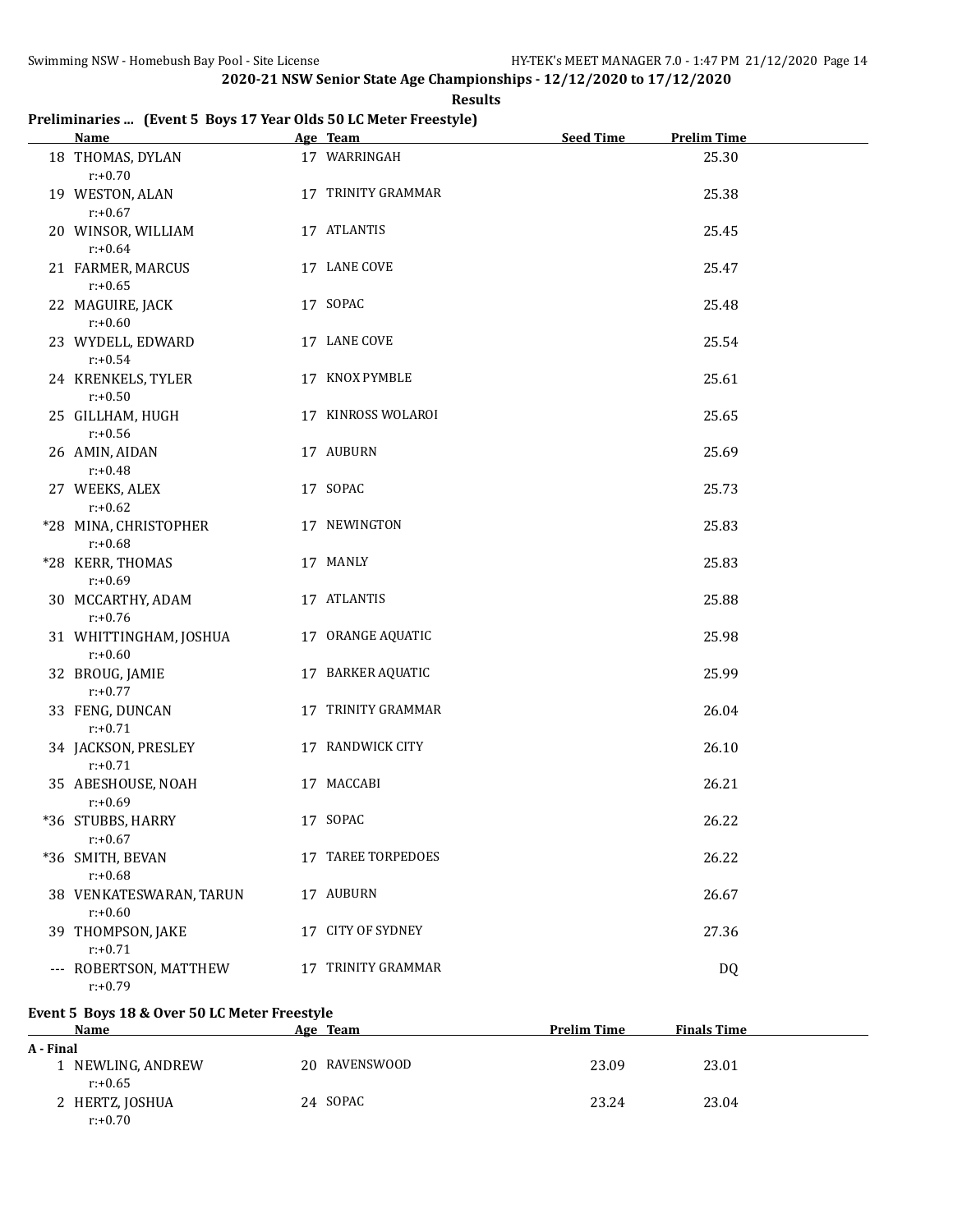**Results**

# **A - Final ... (Event 5 Boys 18 & Over 50 LC Meter Freestyle)**

|   | Name                                |    | Age Team             | <b>Prelim Time</b> | <b>Finals Time</b> |
|---|-------------------------------------|----|----------------------|--------------------|--------------------|
|   | 3 ROBERTS, WESLEY<br>$r: +0.70$     |    | 23 WESTS ILLAWARRA   | 23.61              | 23.16              |
|   | 4 CHAMPION, SHAUN<br>$r: +0.58$     |    | 20 ABBOTSLEIGH       | 23.33              | 23.28              |
|   | 5 MEACHAM, NATHAN<br>$r: +0.66$     | 21 | WESTS ILLAWARRA      | 23.73              | 23.43              |
|   | 6 QUACH, ALEX<br>$r: +0.49$         | 19 | AUBURN               | 23.68              | 23.52              |
|   | 7 KOCH, JAMES<br>$r: +0.69$         |    | 22 MINGARA AQUATIC   | 23.47              | 23.57              |
|   | 8 GODDARD, THOMAS<br>$r: +0.62$     |    | 24 SYDNEY UNIVERSITY | 23.54              | 23.69              |
| 9 | <b>COATES, ZANDER</b><br>$r: +0.62$ | 19 | <b>GT AQUATICS</b>   | 23.66              | 23.74              |
|   | 10 FLAHERTY, MATTHEW<br>$r: +0.68$  |    | 25 RAVENSWOOD        | 23.71              | 23.97              |

### **Event 5 Boys 18 & Over 50 LC Meter Freestyle**

| <b>Name</b>                         | Age Team                    | <b>Seed Time</b> | <b>Prelim Time</b> |              |
|-------------------------------------|-----------------------------|------------------|--------------------|--------------|
| <b>Preliminaries</b>                |                             |                  |                    |              |
| 1 NEWLING, ANDREW<br>$r: +0.64$     | 20 RAVENSWOOD               |                  | 23.09 a            |              |
| 2 HERTZ, JOSHUA<br>$r: +0.73$       | 24 SOPAC                    |                  | 23.24 q            |              |
| 3 CHAMPION, SHAUN<br>$r: +0.60$     | 20 ABBOTSLEIGH              |                  | $23.33$ q          |              |
| 4 KOCH, JAMES<br>$r: +0.68$         | 22 MINGARA AQUATIC          |                  | $23.47$ q          |              |
| 5 GODDARD, THOMAS<br>$r: +0.62$     | 24 SYDNEY UNIVERSITY        |                  | 23.54              | q            |
| 6 ROBERTS, WESLEY<br>$r: +0.69$     | 23 WESTS ILLAWARRA          |                  | $23.61$ q          |              |
| 7 COATES, ZANDER<br>$r: +0.62$      | 19 GT AQUATICS              |                  | 23.66              | q            |
| 8 QUACH, ALEX<br>$r: +0.57$         | 19 AUBURN                   |                  | 23.68              | q            |
| 9 FLAHERTY, MATTHEW<br>$r: +0.68$   | 25 RAVENSWOOD               |                  | $23.71$ q          |              |
| 10 MEACHAM, NATHAN<br>$r: +0.68$    | 21 WESTS ILLAWARRA          |                  | 23.73              | $\mathbf{q}$ |
| 11 MULLEN, KIEREN<br>$r: +0.66$     | 19 CASTLE HILL RSL DOLPHINS |                  | 23.74              |              |
| 12 SWINBURN, STUART<br>$r: +0.67$   | 19 UNIVERSITY OF NSW        |                  | 23.76              |              |
| 13 MCDONALD, ANGUS<br>$r: +0.62$    | 19 SOPAC                    |                  | 23.84              |              |
| 14 SHEA, JOSHUA<br>$r: +0.64$       | 28 MANLY                    |                  | 23.86              |              |
| 15 BUJAK-UPTON, TYSON<br>$r: +0.74$ | 18 KNOX PYMBLE              |                  | 23.88              |              |
| 16 KAPOCIUS, TOMAS<br>$r: +0.62$    | 18 SOPAC                    |                  | 23.89              |              |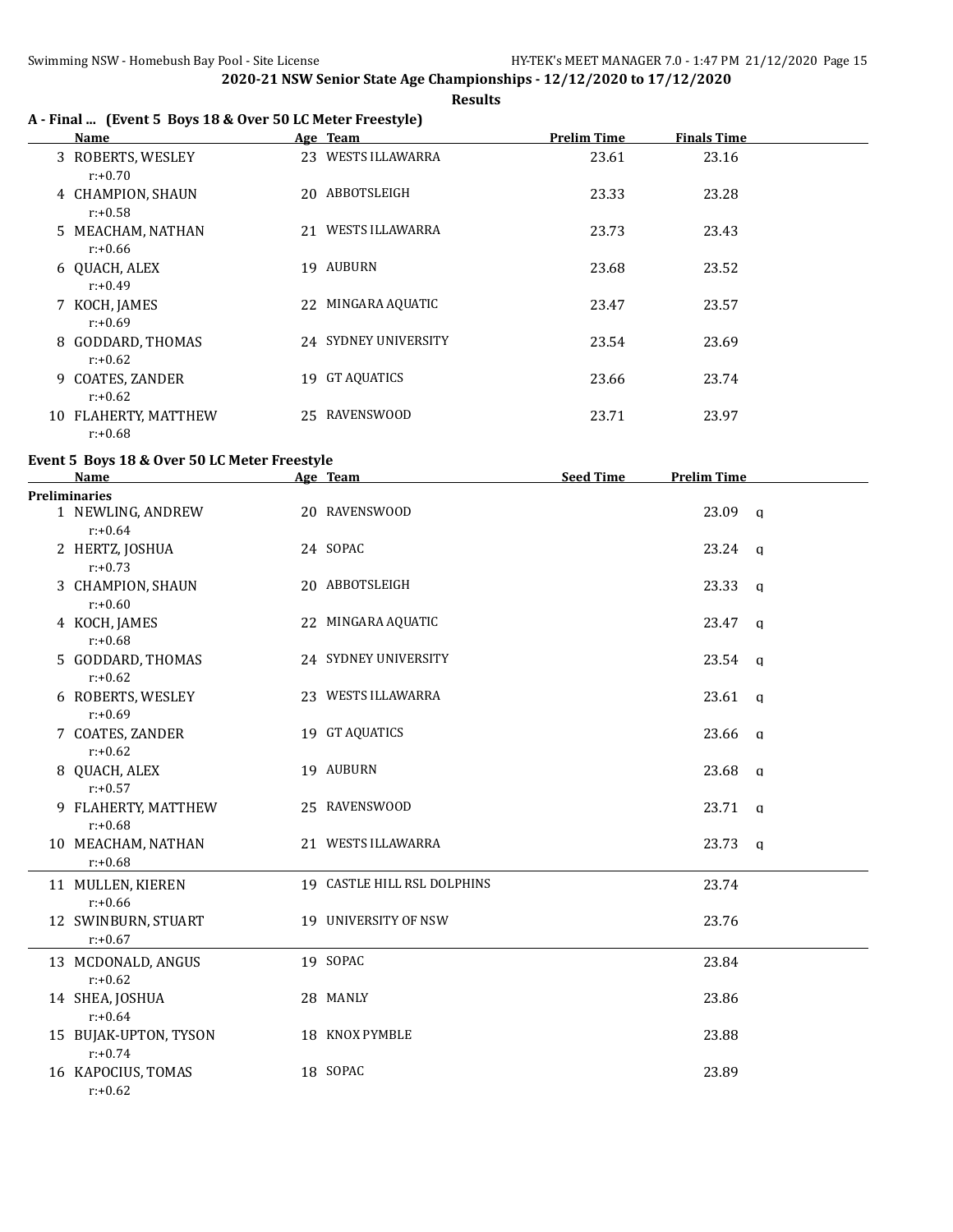#### **Results**

# **Preliminaries ... (Event 5 Boys 18 & Over 50 LC Meter Freestyle)**

| <b>Name</b>                           | Age Team                    | <b>Seed Time</b> | <b>Prelim Time</b> |
|---------------------------------------|-----------------------------|------------------|--------------------|
| 17 ROBINSON, THOMAS<br>$r: +0.63$     | 18 GRENFELL                 |                  | 23.96              |
| 18 TELEKI, CHRISTOPHER<br>$r: +0.63$  | 23 AQUABLITZ TOONGABBIE     |                  | 23.97              |
| 19 BIBBY, LUKE<br>$r: +0.71$          | 25 NARRABEEN                |                  | 24.01              |
| 20 HAWKE, CHARLIE<br>$r: +0.74$       | 18 HUNTER                   |                  | 24.02              |
| 21 MARKS, EDWARD<br>$r: +0.56$        | 24 CARLILE                  |                  | 24.03              |
| 22 EDIE, JACK<br>$r: +0.64$           | 20 RAVENSWOOD               |                  | 24.06              |
| 23 PARADZIK, ALAN<br>$r: +0.68$       | 19 TRINITY GRAMMAR          |                  | 24.28              |
| 24 WILKIE, JOSHUA<br>$r: +0.70$       | 21 REVESBY WORKERS          |                  | 24.30              |
| 25 TAYLOR, CHRISTIAN<br>$r: +0.64$    | 18 PLC SYDNEY               |                  | 24.33              |
| 26 TAPLIN, NATHAN<br>$r: +0.38$       | 21 SYDNEY UNIVERSITY        |                  | 24.38              |
| 27 HERRAMAN, SAMUEL<br>$r: +0.69$     | 19 WOLLONGONG               |                  | 24.40              |
| *28 MEACHAM, JORDAN<br>$r: +0.63$     | 18 MANLY                    |                  | 24.41              |
| *28 ERWIN, RYAN<br>$r: +0.69$         | 22 MACQUARIE UNIVERSITY     |                  | 24.41              |
| 30 BERRYMAN, TOM<br>$r: +0.61$        | 20 CITY OF SYDNEY           |                  | 24.42              |
| *31 NICHOLLS, ALEXANDER<br>$r: +0.76$ | 21 NARRABEEN                |                  | 24.44              |
| *31 GALEA, MATTHEW<br>$r: +0.67$      | 19 SOPAC                    |                  | 24.44              |
| 33 MACKAY, LACHLAN<br>$r: +0.74$      | 18 NOVOCASTRIAN             |                  | 24.51              |
| 34 LAGONILLA, JEREMY<br>$r: +0.58$    | 19 CARLILE                  |                  | 24.52              |
| 35 HANSEN, RYAN<br>$r: +0.64$         | 19 TRINITY GRAMMAR          |                  | 24.61              |
| 36 GODBILLE, NICOLAS<br>$r: +0.66$    | 20 CASTLE HILL RSL DOLPHINS |                  | 24.68              |
| *37 RUDKINS, JACK<br>$r: +0.69$       | 19 SOUTHERN SYDNEY          |                  | 24.69              |
| *37 TOISUTA, JOSHUA<br>$r: +0.66$     | 18 SOPAC                    |                  | 24.69              |
| 39 DE-BELLIS, KAI<br>$r: +0.69$       | 18 MINGARA AQUATIC          |                  | 24.72              |
| 40 SMITH, ASHTON<br>$r: +0.77$        | 18 KNOX PYMBLE              |                  | 24.78              |
| 41 SHORT, TEMANA<br>$r: +0.76$        | 19 SYDNEY UNIVERSITY        |                  | 24.79              |
| 42 WILSON, JACK<br>$r: +0.75$         | 21 SYDNEY UNIVERSITY        |                  | 24.80              |
| 43 MACKIE, JAKE<br>$r: +0.61$         | 18 NOVOCASTRIAN             |                  | 24.81              |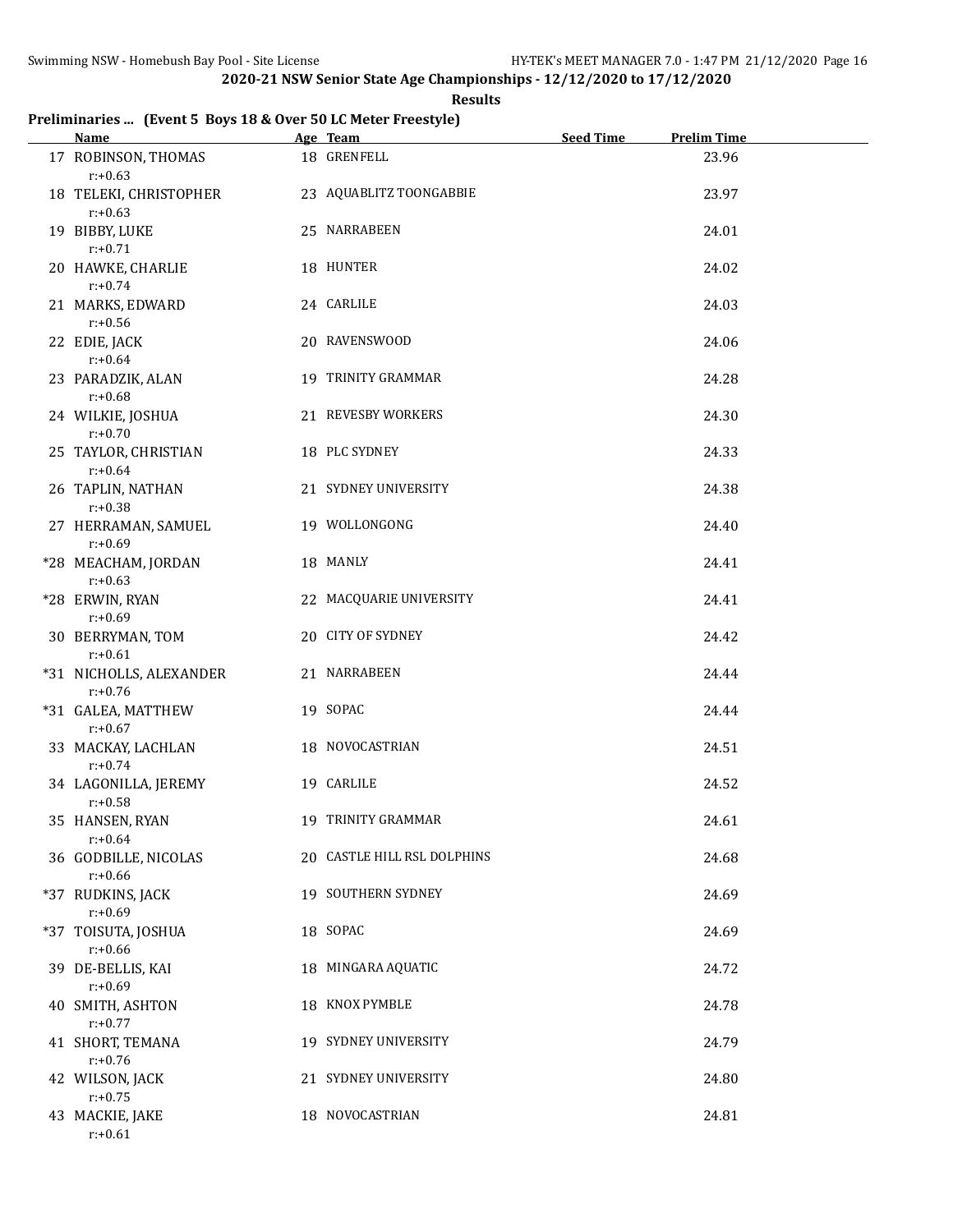#### **Results**

# **Preliminaries ... (Event 5 Boys 18 & Over 50 LC Meter Freestyle)**

| Name <b>Name</b>                       | Age Team                | Seed Time | <b>Prelim Time</b> |
|----------------------------------------|-------------------------|-----------|--------------------|
| 44 BOURIS, ALEXANDER<br>$r: +0.75$     | 20 SANS SOUCI           |           | 24.85              |
| 45 DE BONO, BRIAN<br>$r: +0.64$        | 23 MANLY                |           | 24.90              |
| *46 SUTTON, DECLAN<br>$r: +0.81$       | 18 MACKSVILLE MARLINS   |           | 24.91              |
| *46 WOODWORTH, LUKE<br>$r: +0.67$      | 26 WINDSOR              |           | 24.91              |
| 48 PLUMMER, SAM<br>$r: +0.76$          | 20 MACQUARIE UNIVERSITY |           | 24.97              |
| 49 VAN KOOL, KAI<br>$r: +0.68$         | 18 MANLY                |           | 25.02              |
| 50 WILKES, RYAN<br>$r: +0.54$          | 18 RANDWICK CITY        |           | 25.05              |
| 51 AGUILAR, ALEX<br>$r: +0.55$         | 18 SOUTHERN SYDNEY      |           | 25.11              |
| 52 HOMANN, JOSHUA<br>$r: +0.61$        | 18 WINDSOR              |           | 25.23              |
| 53 SHEEHY, LACHLAN<br>$r: +0.69$       | 19 AUBURN               |           | 25.24              |
| 54 VANE-TEMPEST, LACHLAN<br>$r: +0.72$ | 22 WARRINGAH            |           | 25.37              |
| 55 SIBIR, BRANDON<br>$r: +0.70$        | 27 ATLANTIS             |           | 25.40              |
| 56 BOWEN, BRYN<br>$r: +0.73$           | 18 NUSWIM               |           | 25.44              |
| 57 SANDY, LACHLAN<br>$r: +0.77$        | 19 MINGARA AQUATIC      |           | 25.45              |
| 58 MENZIES, ANGUS<br>$r: +0.74$        | 18 KNOX PYMBLE          |           | 25.54              |
| 59 HENDERSON, FERGUS<br>$r: +0.64$     | 20 WOY WOY              |           | 25.72              |
| 60 HURLEY, LUKE<br>$r: +0.64$          | 19 HORNSBY              |           | 25.79              |
| 61 DODD, CAMERON<br>$r: +0.75$         | 19 MINGARA AQUATIC      |           | 25.87              |
| 62 YII, ADEN<br>$r: +0.77$             | 23 WARRINGAH            |           | 25.92              |
| 63 HODGERS, NICHOLAS<br>$r: +0.70$     | 19 AQUABLITZ TOONGABBIE |           | 25.96              |
| 64 TAKOUNLAO, NATHAN<br>$r: +0.69$     | 19 HORNSBY              |           | 25.99              |

#### **Event 6 Girls 16 Year Olds 200 LC Meter Butterfly**

| Name                                   | Age Team           | <b>Prelim Time</b> | <b>Finals Time</b> |
|----------------------------------------|--------------------|--------------------|--------------------|
| A - Final                              |                    |                    |                    |
| 1 VAN ZOGGEL, ANNEKE                   | 16 EPPING BULLETS  | 2:18.66            | 2:16.60            |
| 1:04.09<br>1:40.10<br>r:+0.50 29.79    | 2:16.60            |                    |                    |
| 2 MARCH, EMILY                         | 16 HUNTER          | 2:22.42            | 2:20.45            |
| 1:06.66<br>1:43.09<br>31.12            | 2:20.45            |                    |                    |
| 3 CORNELIUS-FELTUS, MERCEDE            | 16 KINROSS WOLAROI | 2:28.19            | 2:25.74            |
| 1:09.82<br>1:47.22<br>$r: +0.69$ 32.81 | 2:25.74            |                    |                    |
| 4 JONES, AVERIL                        | 16 HUNTER          | 2:29.15            | 2:27.68            |
| 1:09.33<br>$r: +0.55$ 32.27<br>1:48.40 | 2:27.68            |                    |                    |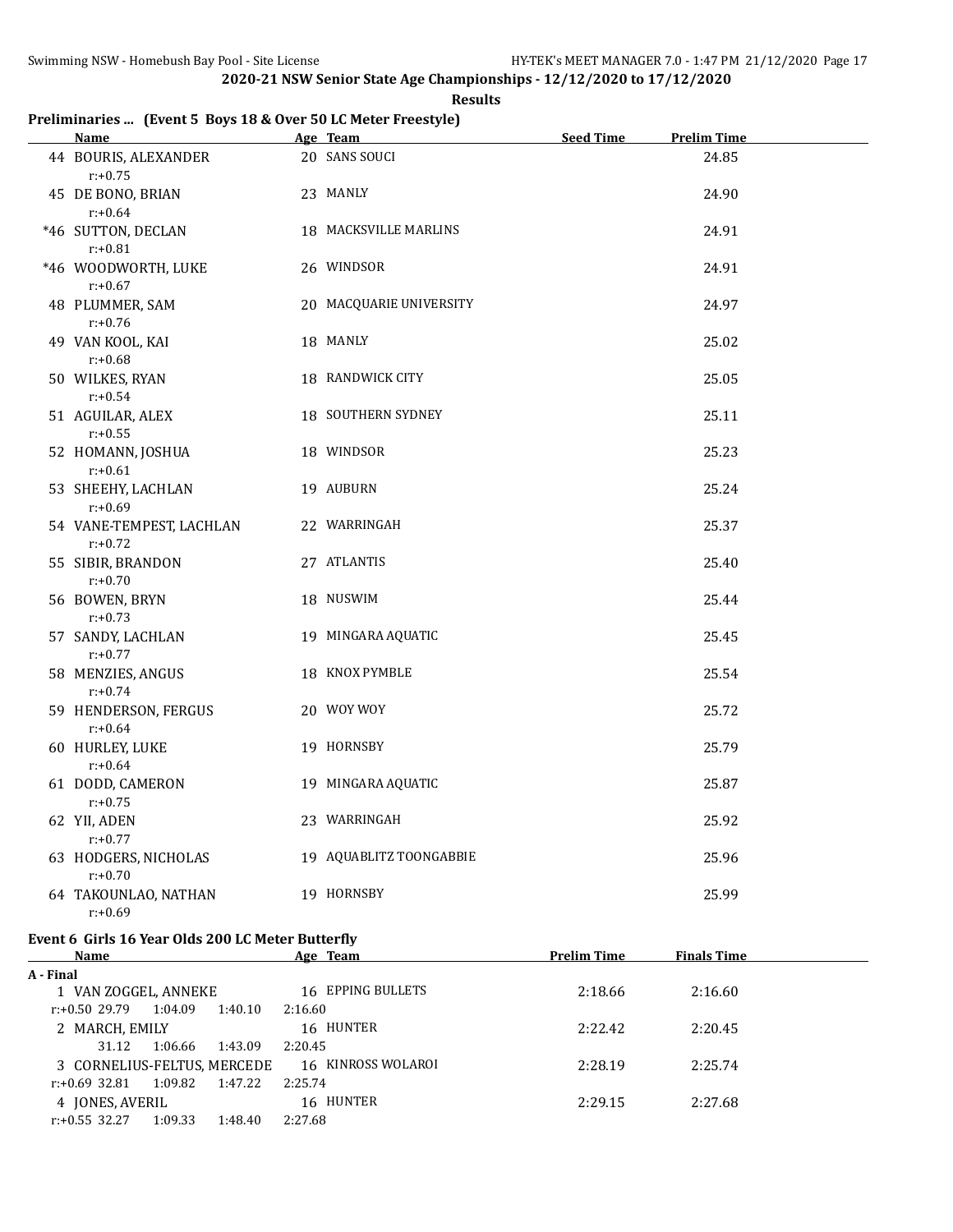**Results**

# **A - Final ... (Event 6 Girls 16 Year Olds 200 LC Meter Butterfly)**

| Name                        |         | Age Team           | <b>Prelim Time</b> | <b>Finals Time</b> |  |
|-----------------------------|---------|--------------------|--------------------|--------------------|--|
| 5 VIRGO, KIARA              |         | 16 TELOPEA         | 2:29.22            | 2:28.33            |  |
| 1:09.81<br>$r: +0.74$ 32.55 | 1:47.95 | 2:28.33            |                    |                    |  |
| 6 BURTON, JOSIE             |         | 16 CARLILE         | 2:31.89            | 2:30.70            |  |
| 1:10.12<br>r:+0.77 32.31    | 1:50.14 | 2:30.70            |                    |                    |  |
| 7 XU-LOUIE, CLAIRE          |         | 16 SOPAC           | 2:34.65            | 2:32.80            |  |
| 1:09.35<br>$r: +0.73$ 32.11 | 1:49.21 | 2:32.80            |                    |                    |  |
| 8 FAWER, JASMINE            |         | 16 SOUTHERN SYDNEY | 2:34.48            | 2:35.21            |  |
| $r: +0.59$ 33.38<br>1:11.72 | 1:52.06 | 2:35.21            |                    |                    |  |
| 9 FERENCZI, SOPHIE          |         | 16 RANDWICK CITY   | 2:39.26            | 2:36.85            |  |
| 1:15.02<br>r:+0.82 34.75    | 1:55.50 | 2:36.85            |                    |                    |  |
| 10 CALLUM, ALYSSA           |         | 16 NORWEST         | 2:39.32            | 2:39.99            |  |
| 1:13.55<br>$r: +0.70$ 33.56 | 1:56.92 | 2:39.99            |                    |                    |  |

# **Event 6 Girls 16 Year Olds 200 LC Meter Butterfly**

| <b>Name</b>                              | Age Team                                       | <b>Seed Time</b> | <b>Prelim Time</b> |  |
|------------------------------------------|------------------------------------------------|------------------|--------------------|--|
| <b>Preliminaries</b>                     |                                                |                  |                    |  |
|                                          | 1 VAN ZOGGEL, ANNEKE 16 EPPING BULLETS         |                  | $2:18.66$ q        |  |
| r:+0.61 30.38 1:05.02 1:41.21 2:18.66    |                                                |                  |                    |  |
| 2 MARCH, EMILY                           | 16 HUNTER                                      |                  | $2:22.42$ q        |  |
| r:+0.78 31.12 1:07.19 1:44.16 2:22.42    |                                                |                  |                    |  |
|                                          | 3 CORNELIUS-FELTUS, MERCEDE 16 KINROSS WOLAROI |                  | $2:28.19$ q        |  |
| $r.+0.69$ 33.66 1:11.97 1:50.29 2:28.19  |                                                |                  |                    |  |
| 4 JONES, AVERIL                          | 16 HUNTER                                      |                  | $2:29.15$ q        |  |
| $r: +0.54$ 32.23 1:09.44 1:48.98         | 2:29.15                                        |                  |                    |  |
| 5 VIRGO, KIARA                           | 16 TELOPEA                                     |                  | $2:29.22$ a        |  |
| $r: +0.53$ 32.95 1:09.87 1:49.45         | 2:29.22                                        |                  |                    |  |
| 6 BURTON, JOSIE                          | 16 CARLILE                                     |                  | $2:31.89$ q        |  |
| $r.+0.76$ 32.40 1:10.18 1:50.41          | 2:31.89                                        |                  |                    |  |
| 7 FAWER, JASMINE                         | 16 SOUTHERN SYDNEY                             |                  | $2:34.48$ q        |  |
| $r.+0.60$ 33.43 1:11.46 1:51.38          | 2:34.48                                        |                  |                    |  |
| 8 XU-LOUIE, CLAIRE                       | 16 SOPAC                                       |                  | $2:34.65$ q        |  |
| $r.+0.71$ 33.31 1:11.74 1:52.68          | 2:34.65                                        |                  |                    |  |
| 9 FERENCZI, SOPHIE                       | 16 RANDWICK CITY                               |                  | $2:39.26$ q        |  |
| $r: +0.74$ 34.79 1:15.45 1:57.49         | 2:39.26                                        |                  |                    |  |
| 10 CALLUM, ALYSSA                        | 16 NORWEST                                     |                  | $2:39.32$ q        |  |
| r:+0.70 33.37 1:13.00 1:55.55 2:39.32    |                                                |                  |                    |  |
| 11 EVERINGHAM, LAETITIA                  | 16 NARRABEEN                                   |                  | 2:39.35            |  |
| $r: +0.81$ 34.16 1:14.08 1:56.11         | 2:39.35                                        |                  |                    |  |
| 12 FAWER, ZOE                            | 16 SOUTHERN SYDNEY                             |                  | 2:39.56            |  |
| $r.+0.68$ 33.91 1:13.99 1:59.43          | 2:39.56                                        |                  |                    |  |
| 13 GREER, ANNAYA                         | 16 WESTS ILLAWARRA                             |                  | 2:41.85            |  |
| $r: +0.75$ 35.39 1:15.80 1:58.97         | 2:41.85                                        |                  |                    |  |
| 14 HOLTORF, LILLIAN                      | 16 WAGGA WAGGA                                 |                  | 2:45.80            |  |
| $r.+0.88$ 35.00 1:15.94 1:59.34          | 2:45.80                                        |                  |                    |  |
| 15 COX, TRINITY                          | 16 WAGGA WAGGA                                 |                  | 2:49.37            |  |
| $r: +0.76$ 34.76 1:15.12 1:58.22 2:49.37 |                                                |                  |                    |  |
| --- MONET, CLEMENTINE                    | 16 TAMWORTH CITY                               |                  | DQ                 |  |
| $r: +0.79$                               |                                                |                  |                    |  |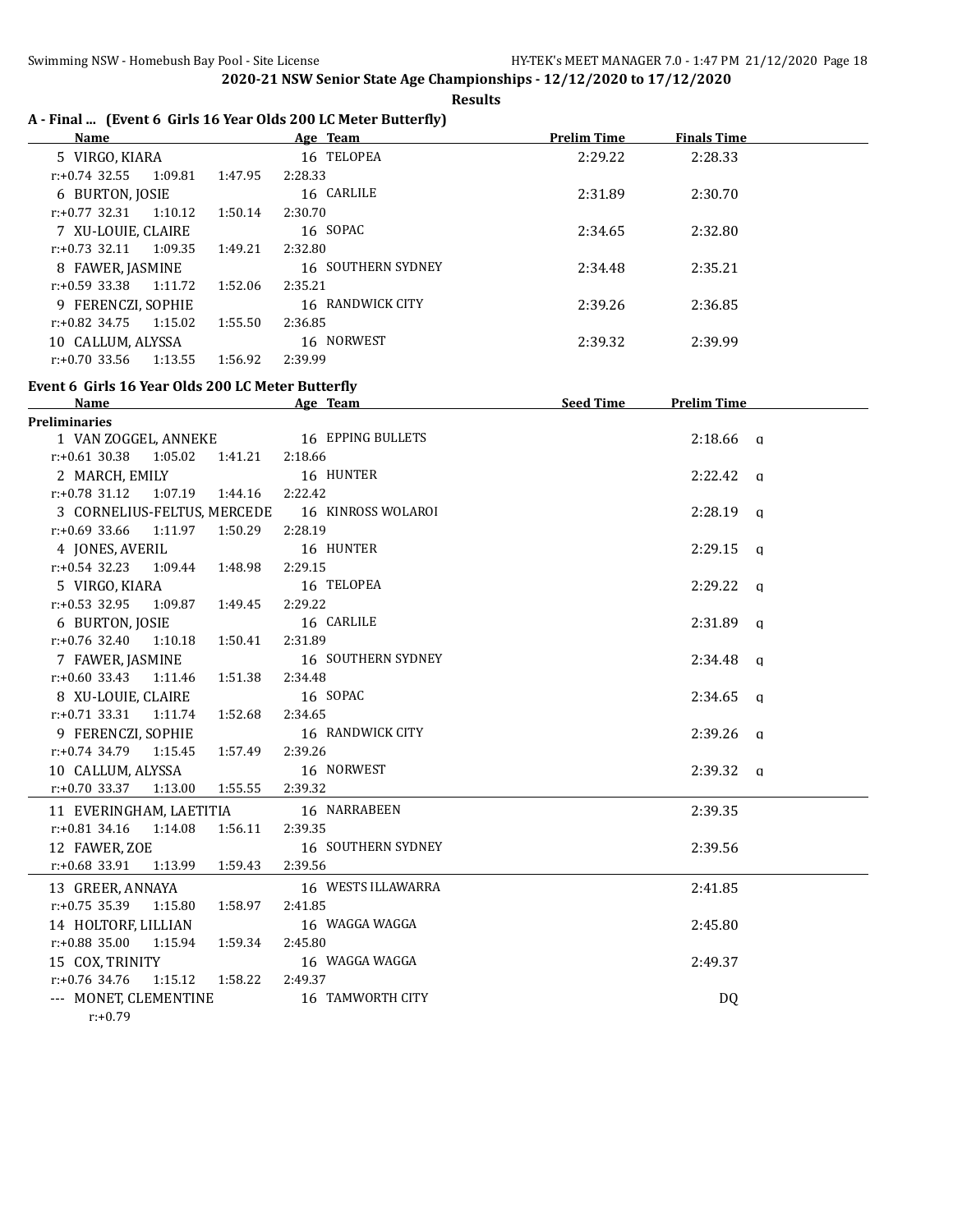**Results**

# **Event 6 Girls 17 & Over 200 LC Meter Butterfly**

| Name                            |                    | Age Team             | <b>Prelim Time</b> | <b>Finals Time</b> |
|---------------------------------|--------------------|----------------------|--------------------|--------------------|
| A - Final                       |                    |                      |                    |                    |
| 1 BAILEY, MEG                   |                    | 24 HUNTER            | 2:13.01            | 2:09.92            |
| $r.+0.63$ 29.07 1:02.27 1:35.91 | 2:09.92            |                      |                    |                    |
| 2 FITZHENRY, FRANCESCA          |                    | 21 CARLILE           | 2:18.97            | 2:17.21            |
| $r.+0.54$ 30.59 1:05.22         | 1:40.93<br>2:17.21 |                      |                    |                    |
| 3 WILSON, LAUREN                |                    | 25 MANLY             | 2:19.89            | 2:18.93            |
| $r.+0.78$ 31.50 1:06.31         | 1:41.99<br>2:18.93 |                      |                    |                    |
| 4 SUTHERLAND, CARA              |                    | 20 NARRABEEN         | 2:21.23            | 2:19.06            |
| $r: +0.69$ 29.93 1:05.37        | 1:42.08<br>2:19.06 |                      |                    |                    |
| 5 REES, ALEXANDRA               |                    | 22 NOVOCASTRIAN      | 2:20.90            | 2:20.72            |
| $r.+0.77$ 31.91 1:07.50         | 1:43.50<br>2:20.72 |                      |                    |                    |
| 6 HARDY, KAYLA                  |                    | 17 GINNINDERRA       | 2:23.90            | 2:22.24            |
| $r: +0.65$ 30.22 1:06.11        | 1:44.04<br>2:22.24 |                      |                    |                    |
| 7 MICHELL, GRACE                |                    | 17 SOPAC             | 2:25.87            | 2:22.57            |
| $r: +0.73$ 31.09<br>1:06.75     | 1:43.79<br>2:22.57 |                      |                    |                    |
| 8 FOGG, ALEXANDRIA              |                    | 17 SANS SOUCI        | 2:26.95            | 2:28.40            |
| 1:08.66<br>$r: +0.79$ 32.02     | 1:48.15<br>2:28.40 |                      |                    |                    |
| 9 CALDWELL, GEORGIA             |                    | 17 EDEN              | 2:28.29            | 2:28.85            |
| $r: +0.71$ 32.00<br>1:08.93     | 1:47.60<br>2:28.85 |                      |                    |                    |
| 10 RADATT, STORM                |                    | 20 SYDNEY UNIVERSITY | 2:30.79            | 2:33.80            |
| $r: +0.74$ 32.53<br>1:10.45     | 1:51.80<br>2:33.80 |                      |                    |                    |

### **Event 6 Girls 17 & Over 200 LC Meter Butterfly**

| <b>Name</b>                      |         | Age Team                | <b>Seed Time</b> | <b>Prelim Time</b> |  |
|----------------------------------|---------|-------------------------|------------------|--------------------|--|
| <b>Preliminaries</b>             |         |                         |                  |                    |  |
| 1 BAILEY, MEG                    |         | 24 HUNTER               |                  | $2:13.01$ q        |  |
| $r: +0.63$ 29.94 1:04.10 1:38.58 |         | 2:13.01                 |                  |                    |  |
| 2 FITZHENRY, FRANCESCA           |         | 21 CARLILE              |                  | $2:18.97$ q        |  |
| $r: +0.70$ 30.77 1:05.70         | 1:42.24 | 2:18.97                 |                  |                    |  |
| 3 WILSON, LAUREN                 |         | 25 MANLY                |                  | $2:19.89$ a        |  |
| $r: +0.59$ 31.80 1:06.38 1:42.43 |         | 2:19.89                 |                  |                    |  |
| 4 REES, ALEXANDRA                |         | 22 NOVOCASTRIAN         |                  | $2:20.90$ a        |  |
| $r: +0.76$ 31.74 1:06.83         | 1:43.07 | 2:20.90                 |                  |                    |  |
| 5 SUTHERLAND, CARA               |         | 20 NARRABEEN            |                  | $2:21.23$ q        |  |
| $r: +0.70$ 30.30 1:06.59 1:43.73 |         | 2:21.23                 |                  |                    |  |
| 6 HARDY, KAYLA                   |         | 17 GINNINDERRA          |                  | $2:23.90$ q        |  |
| $r.+0.63$ 30.43 1:06.10 1:44.43  |         | 2:23.90                 |                  |                    |  |
| 7 MICHELL, GRACE                 |         | 17 SOPAC                |                  | $2:25.87$ a        |  |
| $r: +0.67$ 30.95 1:06.34 1:45.02 |         | 2:25.87                 |                  |                    |  |
| 8 FOGG, ALEXANDRIA               |         | 17 SANS SOUCI           |                  | $2:26.95$ a        |  |
| $r: +0.68$ 31.44 1:08.07         | 1:46.56 | 2:26.95                 |                  |                    |  |
| 9 CALDWELL, GEORGIA              |         | 17 EDEN                 |                  | $2:28.29$ a        |  |
| $r: +0.71$ 32.60 1:10.17 1:48.97 |         | 2:28.29                 |                  |                    |  |
| 10 RADATT, STORM                 |         | 20 SYDNEY UNIVERSITY    |                  | $2:30.79$ a        |  |
| $r: +0.68$ 31.19 1:08.13 1:47.85 |         | 2:30.79                 |                  |                    |  |
| 11 BREASLEY, MOLLY               |         | 17 HUNTER               |                  | 2:38.16            |  |
| $r: +0.79$ 34.81 1:14.01         | 1:56.00 | 2:38.16                 |                  |                    |  |
| 12 OZDEMIR, TAYLAH               |         | 17 AQUABLITZ TOONGABBIE |                  | 2:40.35            |  |
| $r.+0.73$ 33.13 1:11.99          | 1:55.00 | 2:40.35                 |                  |                    |  |
| 13 FOZZARD, VICTORIA             |         | 19 SLC AQUADOT          |                  | 2:41.08            |  |
| $r: +0.59$ 31.98 1:11.12 1:56.16 |         | 2:41.08                 |                  |                    |  |
|                                  |         |                         |                  |                    |  |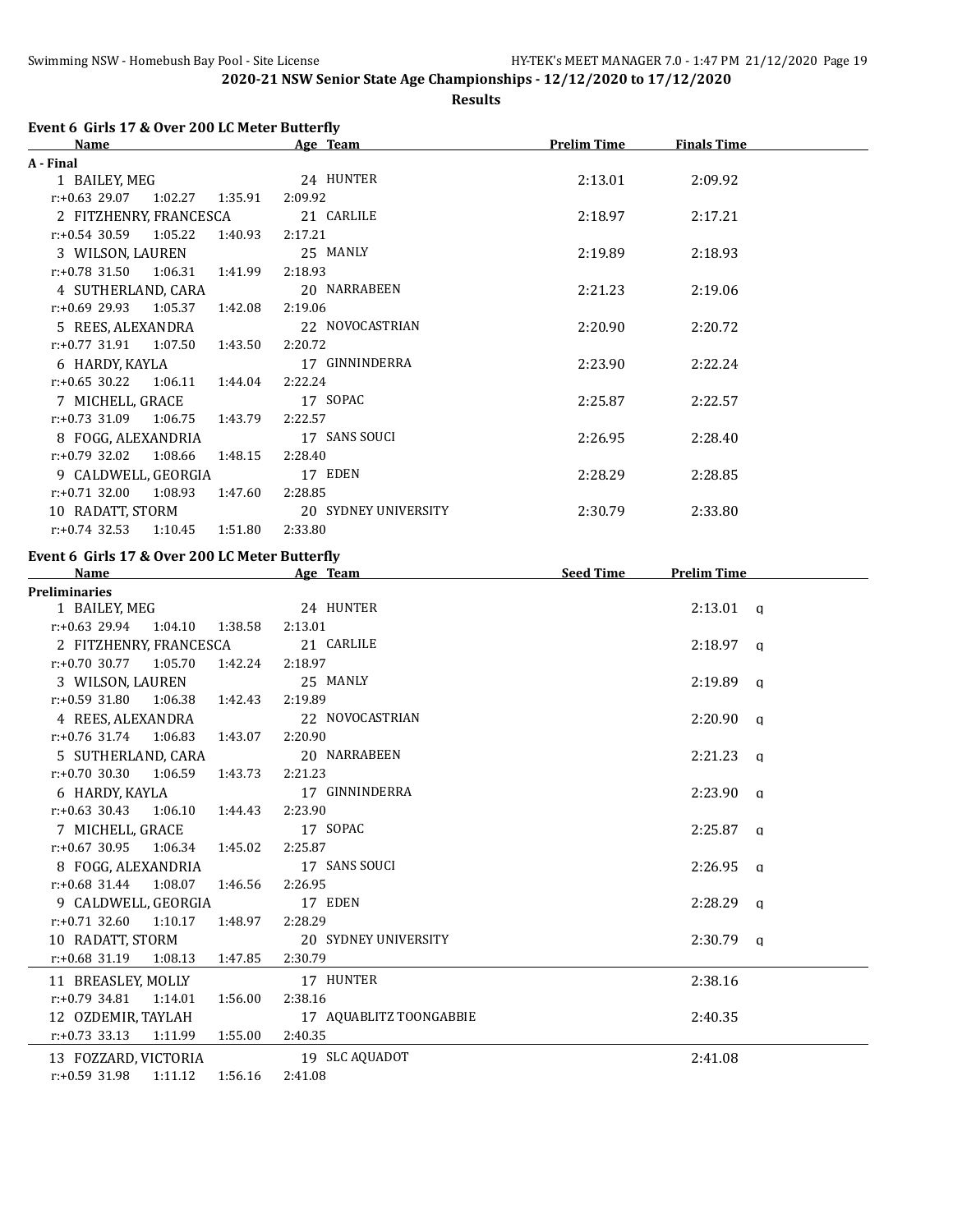| <b>Results</b>                                                  |                               |                    |                     |  |  |
|-----------------------------------------------------------------|-------------------------------|--------------------|---------------------|--|--|
| Preliminaries  (Event 6 Girls 17 & Over 200 LC Meter Butterfly) |                               |                    |                     |  |  |
| <b>Name</b>                                                     | Age Team                      | <b>Seed Time</b>   | <b>Prelim Time</b>  |  |  |
| 14 NAUMOVSKI, AMELIA                                            | 17 RAVENSWOOD                 |                    | 2:42.73             |  |  |
| $r: +0.83$ 34.51<br>1:14.34<br>1:57.27                          | 2:42.73                       |                    |                     |  |  |
| 15 WOODEN, ANGELA                                               | 17 BLACKTOWN CITY             |                    | 2:45.80             |  |  |
| $r: +0.76$ 34.37<br>1:17.09<br>2:01.19                          | 2:45.80                       |                    |                     |  |  |
| Event 7 Boys 16 Year Olds 200 LC Meter Butterfly                |                               |                    |                     |  |  |
| Name                                                            | Age Team                      | <b>Prelim Time</b> | <b>Finals Time</b>  |  |  |
| <b>Finals</b>                                                   |                               |                    |                     |  |  |
| 1 DRYER, CALEB                                                  | 16 TRINITY GRAMMAR            | 2:05.47            | 2:03.14             |  |  |
| $r: +0.65$ 27.37<br>58.54<br>1:30.47                            | 2:03.14                       |                    |                     |  |  |
| 2 MCLOUGHLIN, DANIEL                                            | 16 KINCUMBER PACIFIC DOLPHINS | 2:09.45            | 2:04.29             |  |  |
| 1:00.01<br>$r: +0.66$ 28.01<br>1:32.31                          | 2:04.29                       |                    |                     |  |  |
| 3 LEE, JUSTIN                                                   | 16 KNOX PYMBLE                | 2:08.41            | 2:05.22             |  |  |
| $r: +0.57$ 26.38<br>57.27<br>1:30.23                            | 2:05.22                       |                    |                     |  |  |
| 4 TWISS, RYLEY                                                  | 16 HUNTER                     | 2:08.42            | 2:06.49             |  |  |
| $r: +0.63$ 28.23<br>1:33.24<br>1:00.88                          | 2:06.49                       |                    |                     |  |  |
| 5 MCLELLAN, HAMISH                                              | 16 WARRINGAH                  | 2:10.09            | 2:08.89             |  |  |
| r:+0.74 28.19<br>1:01.28<br>1:34.52                             | 2:08.89                       |                    |                     |  |  |
| 6 WILCZAK, GABRIEL                                              | 16 TRINITY GRAMMAR            | 2:13.20            | 2:09.84             |  |  |
| r:+0.69 27.86<br>1:00.50<br>1:34.08                             | 2:09.84                       |                    |                     |  |  |
| 7 KNIGHT, KADE                                                  | 16 WAGGA WAGGA                | 2:12.17            | 2:11.37             |  |  |
| $r: +0.69$ 29.64<br>1:02.70<br>1:36.59                          | 2:11.37                       |                    |                     |  |  |
| 8 BAMFORD, NICHOLAS                                             | 16 KIAMA                      | 2:14.38            | 2:13.93             |  |  |
| $r: +0.68$ 29.73<br>1:03.19<br>1:37.24                          | 2:13.93                       |                    |                     |  |  |
| 9 THOMPSON, ALEXANDER                                           | 16 CITY OF SYDNEY             | 2:18.53            | 2:16.29             |  |  |
| $r: +0.62$ 29.07<br>1:02.72<br>1:38.82                          | 2:16.29                       |                    |                     |  |  |
| 10 SMITH, REGAN                                                 | 16 WESTS ILLAWARRA            | 2:19.19            | 2:19.04             |  |  |
| $r: +0.66$ 30.14<br>1:04.75<br>1:41.15                          | 2:19.04                       |                    |                     |  |  |
| Event 7 Boys 16 Year Olds 200 LC Meter Butterfly                |                               |                    |                     |  |  |
| Name                                                            | Age Team                      | <b>Seed Time</b>   | <b>Prelim Time</b>  |  |  |
| <b>Preliminaries</b>                                            |                               |                    |                     |  |  |
| 1 DRYER, CALEB                                                  | 16 TRINITY GRAMMAR            |                    | $2:05.47$ a         |  |  |
| $r: +0.64$ 27.47<br>58.99<br>1:32.12                            | 2:05.47                       |                    |                     |  |  |
| 2 LEE, JUSTIN                                                   | 16 KNOX PYMBLE                |                    | 2:08.41<br><b>a</b> |  |  |
| $r+0.59$ 26.74<br>58.58<br>1:33.08                              | 2:08.41                       |                    |                     |  |  |
| 3 TWISS, RYLEY                                                  | 16 HUNTER                     |                    | $2:08.42$ a         |  |  |
| r:+0.52 28.99<br>1:01.89<br>1:34.97                             | 2:08.42                       |                    |                     |  |  |
| 4 MCLOUGHLIN, DANIEL                                            | 16 KINCUMBER PACIFIC DOLPHINS |                    | $2:09.45$ q         |  |  |
| $r: +0.67$ 28.44<br>1:00.91<br>1:34.48                          | 2:09.45                       |                    |                     |  |  |
| 5 MCLELLAN, HAMISH                                              | 16 WARRINGAH                  |                    | $2:10.09$ q         |  |  |
| $r: +0.73$ 29.13<br>1:02.10<br>1:35.83                          | 2:10.09                       |                    |                     |  |  |
| 6 KNIGHT, KADE                                                  | 16 WAGGA WAGGA                |                    | $2:12.17$ a         |  |  |
| r:+0.62 29.70<br>1:02.81<br>1:37.12                             | 2:12.17                       |                    |                     |  |  |
| 7 WILCZAK, GABRIEL                                              | 16 TRINITY GRAMMAR            |                    | $2:13.20$ q         |  |  |
| $r: +0.71$ 29.03<br>1:36.94<br>1:02.48                          | 2:13.20                       |                    |                     |  |  |
| 8 BAMFORD, NICHOLAS                                             | 16 KIAMA                      |                    | $2:14.38$ q         |  |  |
| $r: +0.50$ 29.78<br>1:03.19<br>1:38.32                          | 2:14.38                       |                    |                     |  |  |
| 9 THOMPSON, ALEXANDER                                           | 16 CITY OF SYDNEY             |                    |                     |  |  |
| $r+0.64$ 29.74<br>1:04.10<br>1:40.58                            | 2:18.53                       |                    | $2:18.53$ q         |  |  |
| 10 SMITH, REGAN                                                 | 16 WESTS ILLAWARRA            |                    | $2:19.19$ q         |  |  |
| r:+0.61 29.39<br>1:03.18<br>1:38.34                             | 2:19.19                       |                    |                     |  |  |
|                                                                 |                               |                    |                     |  |  |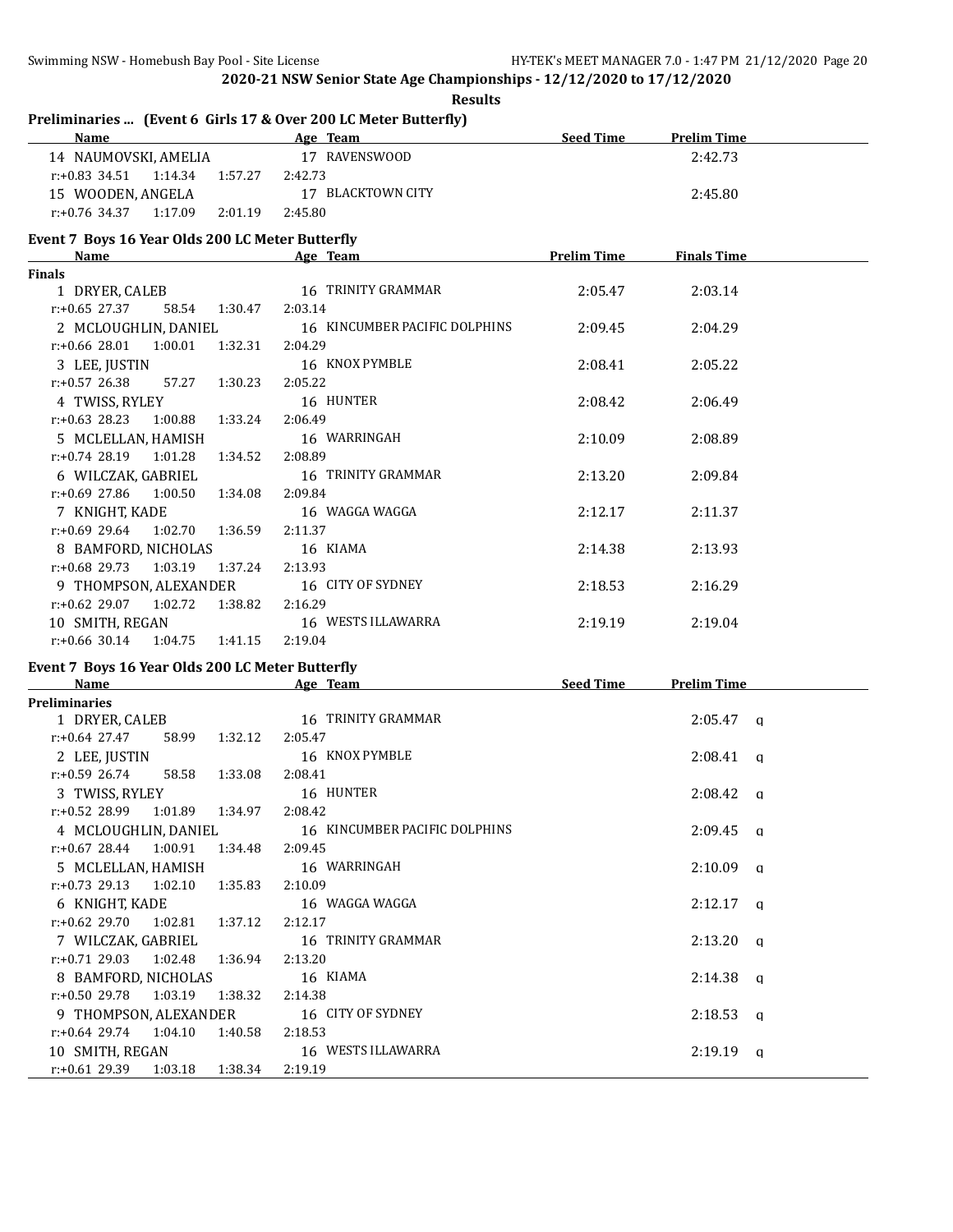|                                                                   |  |  | <b>Results</b> |
|-------------------------------------------------------------------|--|--|----------------|
| Preliminaries  (Event 7 Boys 16 Year Olds 200 LC Meter Butterfly) |  |  |                |

| <u>Name</u>                                       |         | <b>Example 20 Age Team Age of Time 20 Age Team 20 Age Team 20 Age Team 20 Age 20 Age 20 Age 20 Age 20 Age 20 Age 20 Age 20 Age 20 Age 20 Age 20 Age 20 Age 20 Age 20 Age 20 Age 20 Age 20 Age 20 Age 20 Age 20 Age 20 Age 20 Age</b> |                 |                 |                    |                    |  |
|---------------------------------------------------|---------|--------------------------------------------------------------------------------------------------------------------------------------------------------------------------------------------------------------------------------------|-----------------|-----------------|--------------------|--------------------|--|
| 11 ANDREE-EVARTS, OSCAR 16 AQUABLITZ TOONGABBIE   |         |                                                                                                                                                                                                                                      |                 |                 |                    | 2:19.50            |  |
| $r: +0.77$ 29.31<br>1:04.10                       | 1:40.48 | 2:19.50                                                                                                                                                                                                                              |                 |                 |                    |                    |  |
| 12 MILLER, ALASTAIR                               |         | 16 ALSTONVILLE                                                                                                                                                                                                                       |                 |                 |                    | 2:20.96            |  |
| $r: +0.64$ 30.23<br>1:05.98  1:43.27  2:20.96     |         |                                                                                                                                                                                                                                      |                 |                 |                    |                    |  |
| 13 GARNETT, ALEX                                  |         | 16 NOVOCASTRIAN                                                                                                                                                                                                                      |                 |                 |                    | 2:22.04            |  |
| $r: +0.74$ 30.41 1:05.91                          | 1:41.99 | 2:22.04                                                                                                                                                                                                                              |                 |                 |                    |                    |  |
| 14 PHILLIPS, TIMOTHY                              |         | 16 AUBURN                                                                                                                                                                                                                            |                 |                 |                    | 2:22.32            |  |
| $r: +0.65$ 29.97 1:05.00                          | 1:41.23 | 2:22.32                                                                                                                                                                                                                              |                 |                 |                    |                    |  |
| 15 MENZIES, JORDAN                                |         | 16 KNOX PYMBLE                                                                                                                                                                                                                       |                 |                 |                    | 2:23.39            |  |
| $r.+0.62$ 29.84 1:04.57                           | 1:42.50 | 2:23.39                                                                                                                                                                                                                              |                 |                 |                    |                    |  |
| 16 RISTEVSKI, DEAN                                |         | 16 SOUTHERN SYDNEY                                                                                                                                                                                                                   |                 |                 |                    | 2:25.16            |  |
| $r: +0.75$ 30.64<br>1:06.90 1:45.68               |         | 2:25.16                                                                                                                                                                                                                              |                 |                 |                    |                    |  |
| 17 HARRINGTON, BEN                                |         | 16 MARRICKVILLE                                                                                                                                                                                                                      |                 |                 |                    | 2:31.62            |  |
| $r: +0.73$ 31.48<br>1:08.27 1:47.18               |         | 2:31.62                                                                                                                                                                                                                              |                 |                 |                    |                    |  |
|                                                   |         |                                                                                                                                                                                                                                      |                 |                 |                    |                    |  |
| Event 8 Girls 14 Year Olds 400 LC Meter Freestyle |         |                                                                                                                                                                                                                                      |                 |                 |                    |                    |  |
| Name Age Team Age Team Prelim Time                |         |                                                                                                                                                                                                                                      |                 |                 |                    | <b>Finals Time</b> |  |
| Finals                                            |         |                                                                                                                                                                                                                                      |                 |                 |                    |                    |  |
| 1 MAYNE, HANNAH 14 AQUABLITZ TOONGABBIE           |         |                                                                                                                                                                                                                                      |                 |                 | 4:31.70            | 4:30.02            |  |
| $r: +0.64$ 30.18                                  |         | 1:03.23  1:37.38  2:11.95  2:46.48                                                                                                                                                                                                   |                 | 3:21.57 3:56.25 | 4:30.02            |                    |  |
| 2 CITARELLA, SIENA                                |         | 14 CITY OF SYDNEY                                                                                                                                                                                                                    |                 |                 | 4:33.93            | 4:30.73            |  |
| $r.+0.58$ 30.86 1:04.05                           | 1:38.33 | 2:12.75                                                                                                                                                                                                                              | 2:47.52 3:22.33 | 3:57.25         | 4:30.73            |                    |  |
| 3 FORAN, ZARA                                     |         | 14 HUNTER                                                                                                                                                                                                                            |                 |                 | 4:37.74            | 4:34.17            |  |
| $r: +0.66$ 31.46<br>1:05.15 1:39.69               |         | 2:14.36<br>2:49.28                                                                                                                                                                                                                   | 3:24.54         | 3:59.76         | 4:34.17            |                    |  |
| 4 RUETER, LANEA                                   |         | 14 LORETO NORMANHURST                                                                                                                                                                                                                |                 |                 | 4:37.03            | 4:35.11            |  |
| $r.+0.72$ 30.64 1:04.97 1:39.67                   |         | 2:50.56<br>2:15.61                                                                                                                                                                                                                   | 3:26.07         | 4:01.60         | 4:35.11            |                    |  |
| 5 MILTON, AYA                                     |         | 14 CORRIMAL                                                                                                                                                                                                                          |                 |                 | 4:40.76            | 4:41.39            |  |
| $r: +0.83$ 30.81<br>1:05.22                       | 1:41.30 | 2:17.71<br>2:54.25                                                                                                                                                                                                                   | 3:30.77         | 4:06.29         | 4:41.39            |                    |  |
| 6 LOVRINOVIC KAIC, STELA                          |         | 14 LANE COVE<br>2:55.88                                                                                                                                                                                                              |                 |                 | 4:46.11<br>4:41.63 | 4:41.63            |  |
| $r: +0.69$ 32.55<br>1:07.93<br>7 BENNETT, CHARLIE | 1:43.84 | 2:19.80<br>14 CITY OF SYDNEY                                                                                                                                                                                                         | 3:31.79         | 4:07.49         |                    | 4:44.22            |  |
| $r: +0.73$ 32.02<br>1:07.09 1:43.25               |         | 2:19.88 2:55.64                                                                                                                                                                                                                      | 3:33.01         | 4:08.55         | 4:44.91<br>4:44.22 |                    |  |
| 8 MCCARTHY, EMMA                                  |         | 14 ATLANTIS                                                                                                                                                                                                                          |                 |                 |                    |                    |  |
| $r: +0.73$ 32.05<br>1:07.27  1:43.44              |         | 2:20.06<br>2:56.52                                                                                                                                                                                                                   | 3:33.12         | 4:09.42         | 4:47.75<br>4:44.35 | 4:44.35            |  |
| 9 MAZUMDAR, DIJANA 14 BARKER AQUATIC              |         |                                                                                                                                                                                                                                      |                 |                 | 4:48.52            | 4:46.39            |  |
| 1:08.53  1:45.32  2:21.72<br>$r: +0.73$ 32.50     |         | 2:58.29                                                                                                                                                                                                                              |                 | 3:34.77 4:11.59 | 4:46.39            |                    |  |
| 10 IRVINE, TALIKA                                 |         | 14 BAY & BASIN                                                                                                                                                                                                                       |                 |                 | 4:43.45            | 4:47.08            |  |
| 1:07.12  1:44.23<br>$r: +0.75$ 31.67              |         | 2:20.83<br>2:58.51                                                                                                                                                                                                                   | 3:35.21         | 4:12.68         | 4:47.08            |                    |  |
|                                                   |         |                                                                                                                                                                                                                                      |                 |                 |                    |                    |  |

# **Event 8 Girls 14 Year Olds 400 LC Meter Freestyle**

| Name                 |         |         | Age Team |                   |                         |         | <b>Seed Time</b> | <b>Prelim Time</b> |          |
|----------------------|---------|---------|----------|-------------------|-------------------------|---------|------------------|--------------------|----------|
| <b>Preliminaries</b> |         |         |          |                   |                         |         |                  |                    |          |
| 1 MAYNE, HANNAH      |         |         |          |                   | 14 AQUABLITZ TOONGABBIE |         |                  | 4:31.70            | $\alpha$ |
| $r: +0.67$ 30.29     | 1:03.40 | 1:37.51 | 2:12.44  | 2:47.56           | 3:22.79                 | 3:57.91 | 4:31.70          |                    |          |
| 2 CITARELLA, SIENA   |         |         |          | 14 CITY OF SYDNEY |                         |         |                  | $4:33.93$ a        |          |
| r:+0.56 30.95        | 1:04.43 | 1:39.16 | 2:14.52  | 2:49.82           | 3:25.22                 | 4:00.43 | 4:33.93          |                    |          |
| 3 RUETER, LANEA      |         |         |          |                   | 14 LORETO NORMANHURST   |         |                  | $4:37.03$ a        |          |
| $r: +0.67$ 31.02     | 1:05.42 | 1:40.70 | 2:16.19  | 2:51.62           | 3:27.45                 | 4:02.99 | 4:37.03          |                    |          |
| 4 FORAN, ZARA        |         |         |          | 14 HUNTER         |                         |         |                  | $4:37.74$ a        |          |
| $r: +0.65$ 31.69     | 1:05.45 | 1:40.28 | 2:15.23  | 2:50.80           | 3:26.69                 | 4:02.62 | 4:37.74          |                    |          |
| 5 MILTON, AYA        |         |         |          | 14 CORRIMAL       |                         |         |                  | $4:40.76$ a        |          |
| $r: +0.76$ 31.34     | 1:05.59 | 1:40.98 | 2:16.83  | 2:52.94           | 3:29.32                 | 4:05.29 | 4:40.76          |                    |          |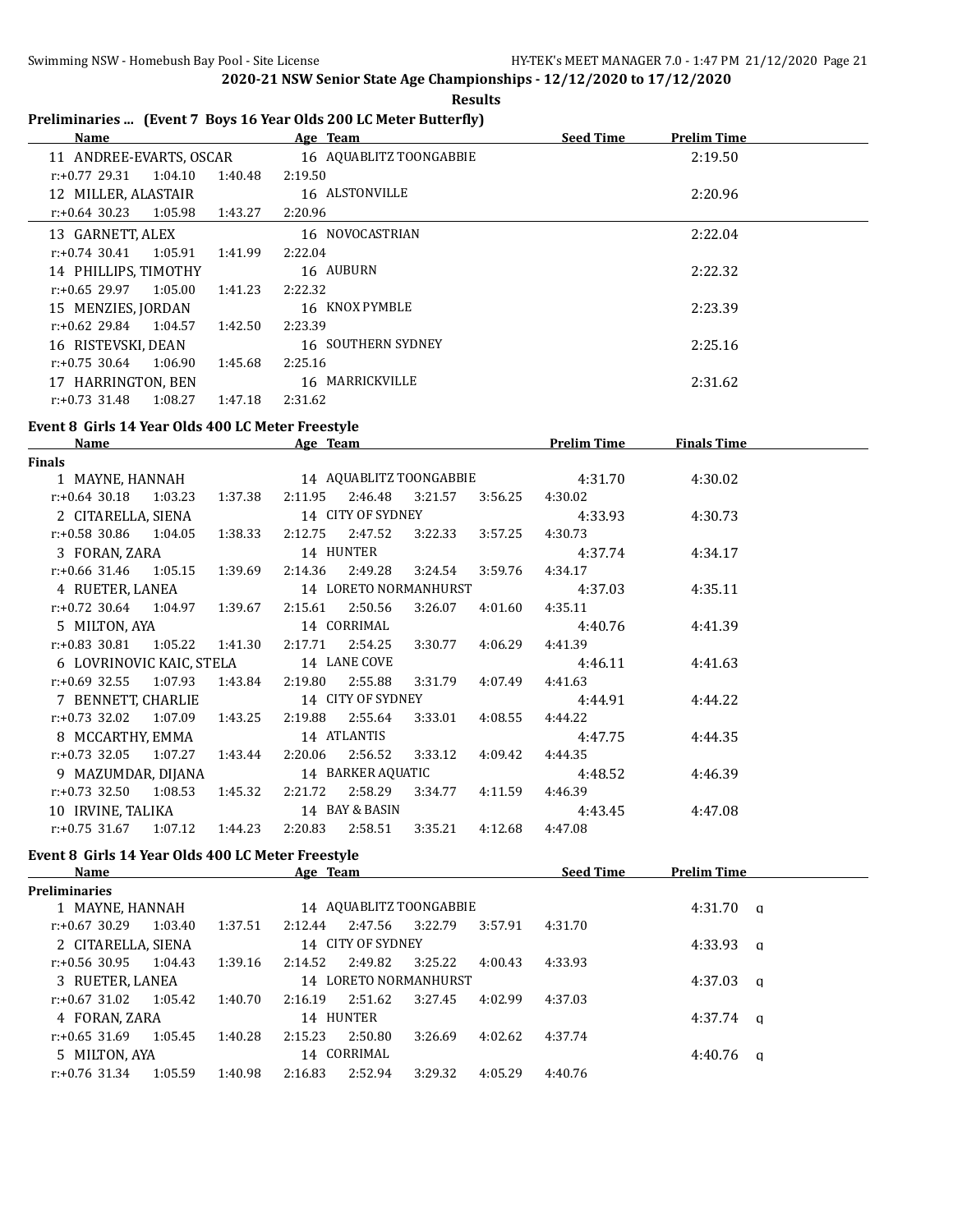| <b>Results</b>                                                     |  |
|--------------------------------------------------------------------|--|
| Preliminaries  (Event 8 Girls 14 Year Olds 400 LC Meter Freestyle) |  |

| <b>Name</b>                       |         |         |                      | Age Team            |         |         | Seed Time | <b>Prelim Time</b> |  |
|-----------------------------------|---------|---------|----------------------|---------------------|---------|---------|-----------|--------------------|--|
| 6 IRVINE, TALIKA                  |         |         |                      | 14 BAY & BASIN      |         |         |           | $4:43.45$ a        |  |
| 31.31                             | 1:06.93 | 1:43.85 | 2:20.15              | 2:56.93             | 3:33.02 | 4:09.03 | 4:43.45   |                    |  |
| 7 BENNETT, CHARLIE                |         |         |                      | 14 CITY OF SYDNEY   |         |         |           | $4:44.91$ q        |  |
| $r: +0.76$ 32.57 1:07.78          |         | 1:44.01 | 2:20.24              | 2:56.06             | 3:32.95 | 4:09.45 | 4:44.91   |                    |  |
| 8 LOVRINOVIC KAIC, STELA          |         |         |                      | 14 LANE COVE        |         |         |           | $4:46.11$ a        |  |
| $r: +0.70$ 32.77                  | 1:08.72 | 1:45.76 | 2:22.77 2:59.60      |                     | 3:35.60 | 4:11.50 | 4:46.11   |                    |  |
| 9 MCCARTHY, EMMA                  |         |         |                      | 14 ATLANTIS         |         |         |           | $4:47.75$ q        |  |
| $r: +0.67$ 31.29                  | 1:05.97 | 1:41.68 | 2:18.07              | 2:55.00             | 3:33.04 | 4:10.66 | 4:47.75   |                    |  |
| 10 MAZUMDAR, DIJANA               |         |         |                      | 14 BARKER AQUATIC   |         |         |           | 4:48.52 $q$        |  |
| r:+0.72 32.94                     | 1:09.37 | 1:46.41 | 2:23.37              | 3:00.25             | 3:37.15 | 4:13.76 | 4:48.52   |                    |  |
| 11 ANDREWS, RILEY                 |         |         |                      | 14 SAWTELL          |         |         |           | 4:49.38            |  |
| 32.20                             | 1:07.97 | 1:45.19 | 2:22.26              | 2:59.74             | 3:36.54 | 4:13.22 | 4:49.38   |                    |  |
| 12 DOUBE-MACLEOD, EMME            |         |         | 14 CARLILE           |                     |         |         |           | 4:50.15            |  |
| $r: +0.69$ 32.32                  | 1:07.78 | 1:44.76 | 2:22.12              | 2:59.77             | 3:36.97 | 4:14.19 | 4:50.15   |                    |  |
| 13 ZIVANOVIC, ALEXIA              |         |         |                      | 14 CITY OF SYDNEY   |         |         |           | 4:50.38            |  |
| $r: +0.78$ 32.73 1:08.55          |         | 1:45.47 | 2:22.64              | 3:00.35             | 3:38.07 | 4:14.90 | 4:50.38   |                    |  |
| 14 FIKKERS, IMOGEN                |         |         |                      | 14 BERKELEY AMATEUR |         |         |           | 4:50.99            |  |
| $r: +0.72$ 31.28                  | 1:07.13 | 1:44.20 | 2:21.75              | 2:59.19             | 3:37.45 | 4:15.01 | 4:50.99   |                    |  |
| 15 SCHOLTENS, ZOE                 |         |         |                      | 14 WARRINGAH        |         |         |           | 4:51.76            |  |
| r:+0.81 32.29 1:08.03             |         | 1:45.44 | 2:22.75              | 3:00.72             | 3:38.36 | 4:16.37 | 4:51.76   |                    |  |
| 16 SOBRINO, MAYA                  |         |         | 14 SOPAC             |                     |         |         |           | 4:51.87            |  |
| $r: +0.65$ 32.34                  | 1:08.00 | 1:44.69 | 2:22.14              | 2:59.91             | 3:37.66 | 4:15.23 | 4:51.87   |                    |  |
| 17 GEDDES, LILLY                  |         |         |                      | 14 TRINITY LISMORE  |         |         |           | 4:52.60            |  |
| $r: +0.82$ 31.32                  | 1:06.81 | 1:43.79 | 2:21.24              | 2:59.22             | 3:37.17 | 4:15.43 | 4:52.60   |                    |  |
| 18 BURDON, MAGGIE                 |         |         |                      | 14 WODEN VALLEY     |         |         |           | 4:53.52            |  |
| $r: +0.74$ 32.91                  | 1:09.36 | 1:46.21 | 2:23.71              | 3:01.26             | 3:39.13 | 4:16.08 | 4:53.52   |                    |  |
| 19 COX, ISABELLA                  |         |         |                      | 14 SANS SOUCI       |         |         |           | 4:53.53            |  |
| $r: +0.68$ 32.28                  | 1:08.54 | 1:45.70 | 2:23.02              | 3:00.53             | 3:38.56 | 4:16.56 | 4:53.53   |                    |  |
| 20 THOMPSON, SIENNA               |         |         |                      | 14 RANDWICK CITY    |         |         |           | 4:55.47            |  |
| $r: +0.60$ 32.54                  | 1:08.69 | 1:47.33 | 2:24.91              | 3:03.23             | 3:40.68 | 4:19.10 | 4:55.47   |                    |  |
| 21 POLLOCK, MILLY                 |         |         |                      | 14 REVESBY WORKERS  |         |         |           | 4:55.90            |  |
| $r: +0.46$ 31.72                  | 1:07.30 | 1:44.64 | 2:22.47              | 3:00.80             | 3:39.56 | 4:18.53 | 4:55.90   |                    |  |
| 22 GRAY, MACKENZIE                |         |         |                      | 14 SINGLETON        |         |         |           | 4:56.00            |  |
| $r: +0.80$ 32.92                  | 1:08.79 | 1:45.52 | 2:23.12<br>14 TIVOLI | 3:01.13             | 3:39.52 | 4:17.80 | 4:56.00   |                    |  |
| --- WILKINSON, ANNA<br>$r: +0.70$ |         |         |                      |                     |         |         |           | DQ                 |  |
|                                   |         |         |                      |                     |         |         |           |                    |  |

# **Event 9 Boys 13-14 200 LC Meter IM**

| <b>Name</b>                 |         | Age Team           | <b>Prelim Time</b> | <b>Finals Time</b> |  |
|-----------------------------|---------|--------------------|--------------------|--------------------|--|
| Finals                      |         |                    |                    |                    |  |
| 1 KERR, JOSHUA              |         | 14 MANLY           | 2:14.37            | 2:12.89            |  |
| r:+0.61 29.80<br>1:04.67    | 1:41.97 | 2:12.89            |                    |                    |  |
| 2 BUJAK-UPTON, KOBY         |         | 14 NARRABEEN       | 2:15.06            | 2:14.06            |  |
| r:+0.76 28.41<br>1:03.06    | 1:43.16 | 2:14.06            |                    |                    |  |
| 3 SCREEN, BAILEY            |         | 14 WILLOUGHBY      | 2:15.46            | 2:15.34            |  |
| $r: +0.65$ 29.21 1:03.54    | 1:42.22 | 2:15.34            |                    |                    |  |
| 4 LENNON, REMY              |         | 14 WILLOUGHBY      | 2:18.20            | 2:16.45            |  |
| 1:05.39<br>r:+0.68 29.65    | 1:45.00 | 2:16.45            |                    |                    |  |
| 5 WOODFORD, BRAYDEN         |         | 14 WESTS ILLAWARRA | 2:19.73            | 2:16.57            |  |
| $r: +0.65$ 28.62<br>1:05.79 | 1:45.51 | 2:16.57            |                    |                    |  |
| 6 HARRIS, MATTHEW           |         | 14 WARRINGAH       | 2:16.17            | 2:17.16            |  |
| $r: +0.49$ 28.34<br>1:04.47 | 1:44.47 | 2:17.16            |                    |                    |  |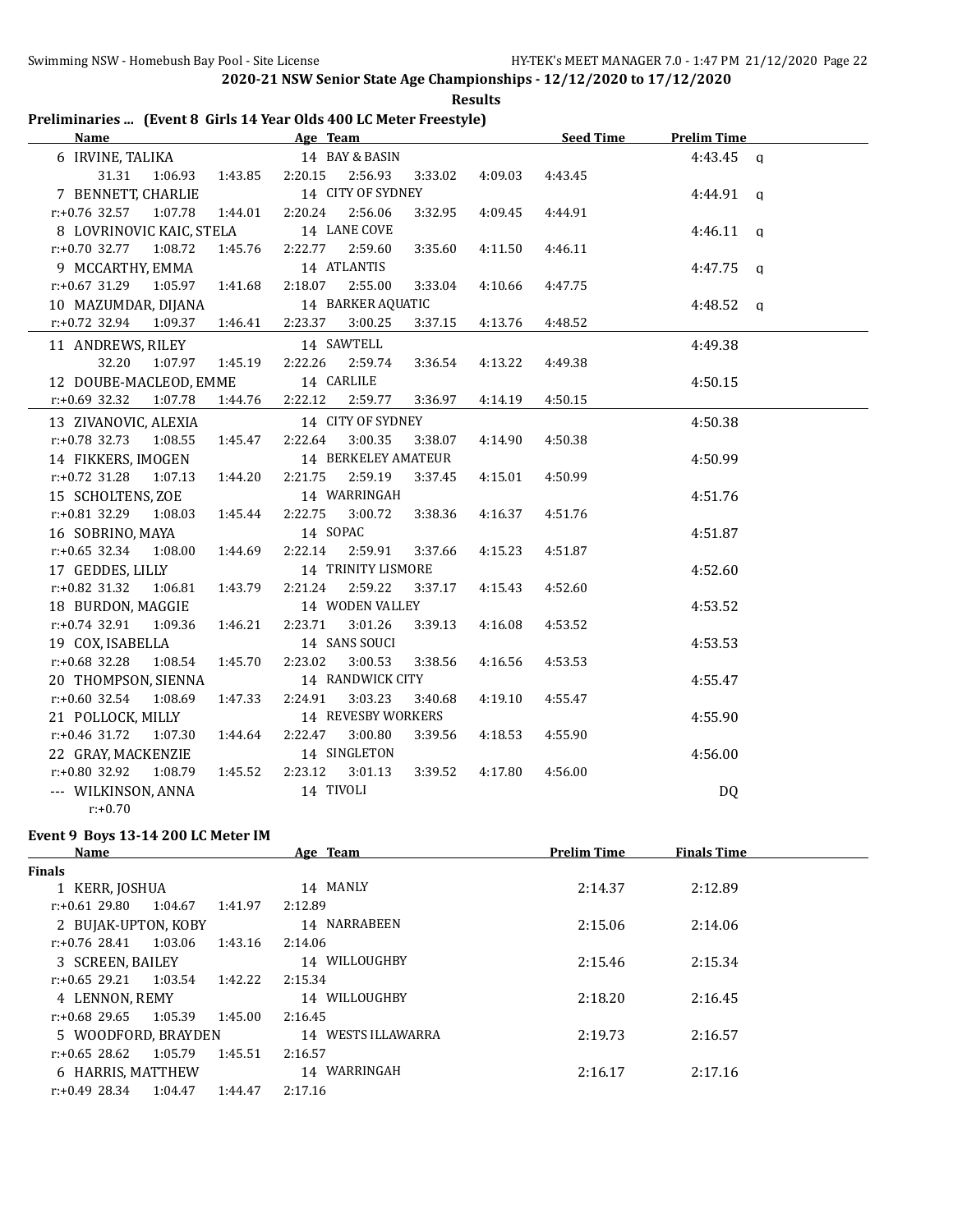**Results**

| Finals  (Event 9 Boys 13-14 200 LC Meter IM)<br>Name |         |                             |                    |                    |
|------------------------------------------------------|---------|-----------------------------|--------------------|--------------------|
|                                                      |         | Age Team                    | <b>Prelim Time</b> | <b>Finals Time</b> |
| 7 HIGGS, SAMUEL                                      |         | 14 WARRINGAH                | 2:19.43            | 2:17.34            |
| $r.+0.68$ 29.37 1:05.96                              | 1:45.70 | 2:17.34                     |                    |                    |
| 8 TOIA, CHRISTIAN                                    |         | 14 PLC SYDNEY               | 2:20.17            | 2:17.87            |
| r:+0.66 29.48<br>1:08.01                             | 1:46.07 | 2:17.87                     |                    |                    |
| 9 BENNETT, HARRISON                                  |         | 14 WEE WAA                  | 2:19.90            | 2:21.58            |
| r:+0.76 29.15<br>1:05.60                             | 1:48.56 | 2:21.58                     |                    |                    |
| 10 YAGO, CALEB                                       |         | 14 CASTLE HILL RSL DOLPHINS | 2:22.81            | 2:23.79            |
| $r: +0.72$ 29.13<br>1:05.59                          | 1:49.59 | 2:23.79                     |                    |                    |
| Event 9 Boys 13-14 200 LC Meter IM<br>Name           |         | Age Team                    | <b>Seed Time</b>   | <b>Prelim Time</b> |
| <b>Preliminaries</b>                                 |         |                             |                    |                    |
| 1 KERR, JOSHUA                                       |         | 14 MANLY                    |                    | $2:14.37$ q        |
| r:+0.65 29.89<br>1:05.35                             | 1:42.35 | 2:14.37                     |                    |                    |
| 2 BUJAK-UPTON, KOBY                                  |         | 14 NARRABEEN                |                    | $2:15.06$ q        |
| $r: +0.77$ 28.92<br>1:04.70                          | 1:44.24 | 2:15.06                     |                    |                    |
| 3 SCREEN, BAILEY                                     |         | 14 WILLOUGHBY               |                    | $2:15.46$ q        |
| $r.+0.54$ 29.16 1:04.50                              | 1:42.60 | 2:15.46                     |                    |                    |
| 4 HARRIS, MATTHEW                                    |         | 14 WARRINGAH                |                    | $2:16.17$ a        |
| r:+0.50 28.44<br>1:05.31                             | 1:43.92 | 2:16.17                     |                    |                    |
| 5 LENNON, REMY                                       |         | 14 WILLOUGHBY               |                    | $2:18.20$ q        |
| $r.+0.60$ 29.37 1:04.14                              | 1:45.70 | 2:18.20                     |                    |                    |
| 6 HIGGS, SAMUEL                                      |         | 14 WARRINGAH                |                    | $2:19.43$ q        |
| r:+0.64 29.29<br>1:06.19                             | 1:46.44 | 2:19.43                     |                    |                    |
| 7 WOODFORD, BRAYDEN                                  |         | 14 WESTS ILLAWARRA          |                    | $2:19.73$ q        |
| 1:06.74<br>$r: +0.54$ 29.06                          | 1:47.63 | 2:19.73                     |                    |                    |
| 8 BENNETT, HARRISON                                  |         | 14 WEE WAA                  |                    | $2:19.90$ q        |
| $r.+0.73$ 28.85<br>1:04.87                           | 1:47.71 | 2:19.90                     |                    |                    |
| 9 TOIA, CHRISTIAN                                    |         | 14 PLC SYDNEY               |                    | $2:20.17$ q        |
| r:+0.67 29.65<br>1:08.24                             | 1:47.35 | 2:20.17                     |                    |                    |
|                                                      |         | 14 WARRINGAH                |                    |                    |
| 10 SMITH, ALEXANDER                                  |         |                             |                    | $2:22.44$ q        |
| $r.+0.49$ 29.24<br>1:06.69                           | 1:49.82 | 2:22.44                     |                    |                    |
| 11 YAGO, CALEB                                       |         | 14 CASTLE HILL RSL DOLPHINS |                    | 2:22.81            |
| $r: +0.70$ 29.24<br>1:06.03                          | 1:49.55 | 2:22.81                     |                    |                    |
| 12 PORTLOCK, COOPER                                  |         | 14 SOPAC                    |                    | 2:22.94            |
| $r: +0.49$ 30.02<br>1:04.76                          | 1:50.49 | 2:22.94                     |                    |                    |
| 13 WHITTON, BAILEY                                   |         | 14 LAURIETON                |                    | 2:23.80            |
| $r: +0.67$ 28.90<br>1:05.73                          | 1:49.06 | 2:23.80                     |                    |                    |
| 14 HOANG, HAYDEN                                     |         | 14 MLC MARLINS              |                    | 2:24.20            |
| r:+0.57 29.50<br>1:05.73                             | 1:49.27 | 2:24.20                     |                    |                    |
| 15 BURRI, LUKAS                                      |         | 14 WOLLONGONG               |                    | 2:24.47            |
| r:+0.72 29.19<br>1:07.44                             | 1:49.55 | 2:24.47                     |                    |                    |
| 16 MRAVEC, FREDERICK                                 |         | 13 RANDWICK CITY            |                    | 2:24.84            |
| $r: +0.66$ 30.55<br>1:09.87                          | 1:50.88 | 2:24.84                     |                    |                    |
| 17 LI, KYLE                                          |         | 14 BARKER AQUATIC           |                    | 2:25.02            |
| $r: +0.71$ 31.07<br>1:08.27                          | 1:50.57 | 2:25.02                     |                    |                    |
| 18 RODDA, DALE                                       |         | 14 CARLILE                  |                    | 2:25.54            |
| r:+0.76 30.42<br>1:06.76                             | 1:50.94 | 2:25.54                     |                    |                    |
| 19 BROWN, NOAH                                       |         | 14 NOVOCASTRIAN             |                    | 2:25.69            |
| r:+0.65 29.78<br>1:06.43                             | 1:51.49 | 2:25.69                     |                    |                    |
| 20 GLADEN, NICHOLAS                                  |         | 14 MACQUARIE UNIVERSITY     |                    | 2:26.55            |
| $r: +0.61$ 30.51<br>1:07.57                          | 1:52.56 | 2:26.55                     |                    |                    |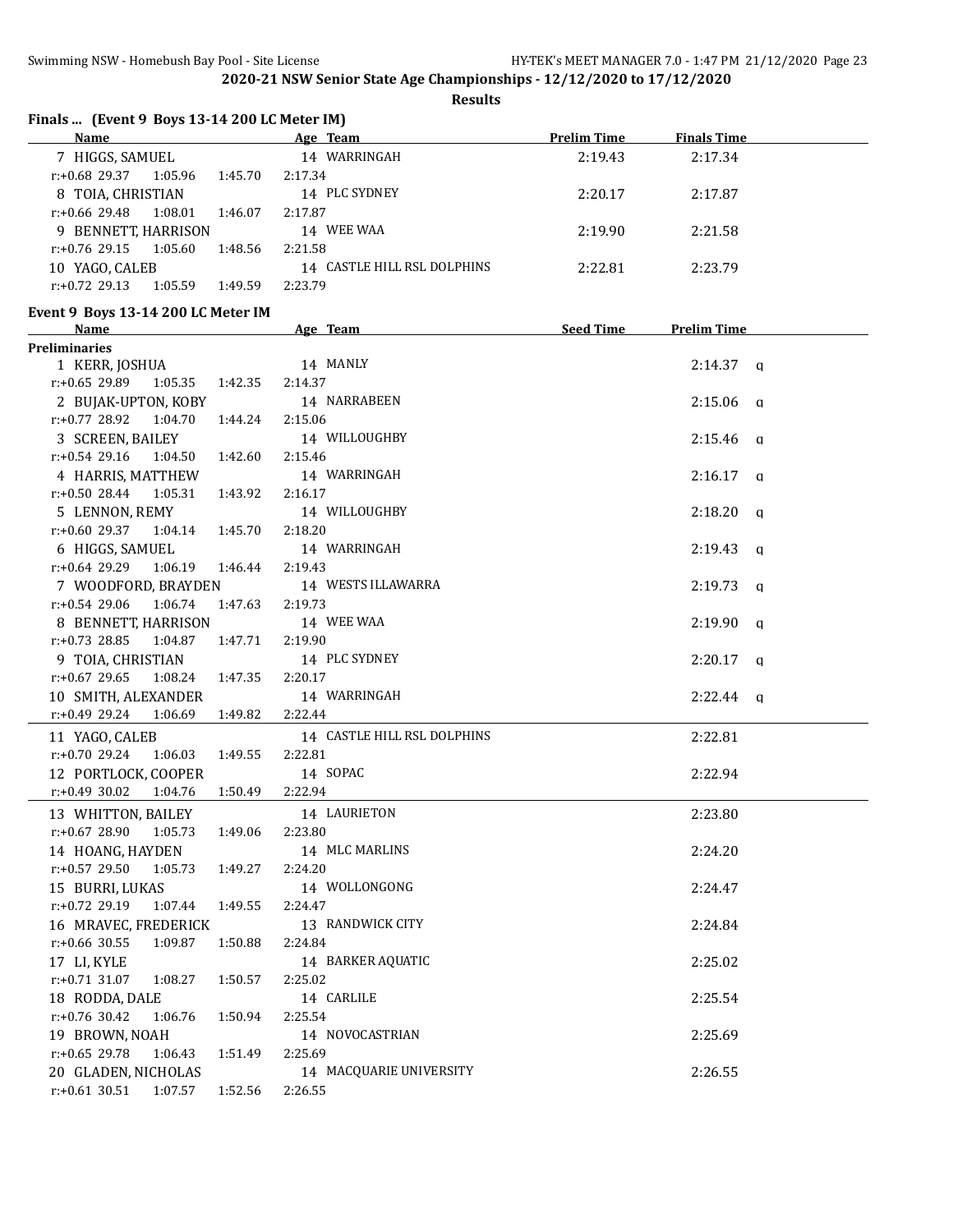$\overline{a}$ 

**2020-21 NSW Senior State Age Championships - 12/12/2020 to 17/12/2020**

#### **Results**

# **Preliminaries ... (Event 9 Boys 13-14 200 LC Meter IM)**

| <u>Name</u>                            | Age Team                    | <b>Seed Time</b><br><b>Prelim Time</b> |
|----------------------------------------|-----------------------------|----------------------------------------|
| 21 CHEN, MITCHELL                      | 14 TRINITY GRAMMAR          | 2:26.64                                |
| $r: +0.68$ 30.73<br>1:08.14<br>1:51.39 | 2:26.64                     |                                        |
| 22 SMYTH, ANGUS                        | 14 ALSTONVILLE              | 2:27.36                                |
| 1:53.30<br>$r: +0.70$ 30.85<br>1:09.55 | 2:27.36                     |                                        |
| 23 AGUNG ANOM, KIRANA                  | 13 SLC AQUADOT              | 2:27.38                                |
| 1:53.92<br>r:+0.72 29.92<br>1:08.01    | 2:27.38                     |                                        |
| 24 SINCLAIR, PERCY                     | 14 HUNTER                   | 2:27.59                                |
| 1:54.00<br>$r: +0.71$ 30.10<br>1:07.69 | 2:27.59                     |                                        |
| 25 PELLY, DENVER                       | 14 PLC SYDNEY               | 2:27.79                                |
| $r: +0.70$ 30.57<br>1:08.48<br>1:52.47 | 2:27.79                     |                                        |
| 26 BLACKLOCK, COOPER                   | 14 RANDWICK CITY            | 2:27.92                                |
| $r: +0.71$ 30.62 1:10.09<br>1:55.13    | 2:27.92                     |                                        |
| 27 KANG, DAVID                         | 14 MLC MARLINS              | 2:27.99                                |
| $r: +0.63$ 29.96<br>1:10.68<br>1:53.03 | 2:27.99                     |                                        |
| 28 JOVANOVIC, ANTON                    | 13 LIVERPOOL                | 2:28.06                                |
| $r: +0.73$ 30.20<br>1:07.00<br>1:53.37 | 2:28.06                     |                                        |
| 29 DAVIES, KYAN                        | 14 AQUABLITZ TOONGABBIE     | 2:28.29                                |
| $r: +0.68$ 31.12<br>1:10.69<br>1:54.09 | 2:28.29                     |                                        |
| 30 GOODCHILD, JENSEN                   | 14 ABBOTSLEIGH              | 2:30.08                                |
| $r.+0.74$ 31.14<br>1:08.79<br>1:55.81  | 2:30.08                     |                                        |
| 31 TRETHAN, TYLER                      | 13 NOVOCASTRIAN             | 2:30.32                                |
| r:+0.68 32.48<br>1:12.58<br>1:54.04    | 2:30.32                     |                                        |
| 32 KING, SEBASTIAN                     | 14 NEWINGTON                | 2:30.63                                |
| $r: +0.71$ 32.08<br>1:11.11<br>1:58.16 | 2:30.63                     |                                        |
| 33 KILBURN, HARRY                      | 14 TRINITY LISMORE          | 2:30.75                                |
| $r.+0.70$ 32.03 1:11.36<br>1:56.90     | 2:30.75                     |                                        |
| 34 GARVIN, SAMUEL                      | 14 MACCABI                  | 2:31.26                                |
| $r: +0.65$ 31.61<br>1:12.09<br>1:58.19 | 2:31.26                     |                                        |
| 35 PELL, THOMAS                        | 14 KINROSS WOLAROI          | 2:32.26                                |
| $r: +0.72$ 31.99<br>1:10.03<br>1:55.97 | 2:32.26                     |                                        |
| 36 CHEW, EVAN                          | 14 KNOX PYMBLE              | 2:33.07                                |
| $r: +0.72$ 32.52<br>1:11.95<br>1:57.41 | 2:33.07                     |                                        |
| 37 NAPOLI, JAMES                       | 13 EPPING BULLETS           | 2:33.76                                |
| $r: +0.66$ 34.35<br>1:12.16<br>1:56.07 | 2:33.76                     |                                        |
| 38 PHANG, ZHI YONG                     | 14 CASTLE HILL RSL DOLPHINS | 2:33.87                                |
| $r: +0.68$ 31.04<br>1:11.75<br>1:57.14 | 2:33.87                     |                                        |
| 39 DAVIS, CODY                         | 14 MACCABI                  | 2:34.70                                |
| $r: +0.63$ 33.25<br>1:12.98<br>1:59.67 | 2:34.70                     |                                        |

### **Event 10 Boys 17 Year Olds 100 LC Meter Breaststroke**

| <b>Name</b>                 |    | Age Team        | <b>Prelim Time</b> | <b>Finals Time</b> |  |
|-----------------------------|----|-----------------|--------------------|--------------------|--|
| A - Final                   |    |                 |                    |                    |  |
| 1 ZHANG, DYLAN              | 17 | KNOX PYMBLE     | 1:08.30            | 1:06.11            |  |
| $r: +0.61$ 31.69<br>1:06.11 |    |                 |                    |                    |  |
| 2 KINGSTON, JOSH            | 17 | CAMPBELLTOWN    | 1:09.48            | 1:07.37            |  |
| $r: +0.64$ 32.38<br>1:07.37 |    |                 |                    |                    |  |
| 3 SHEN, BENJAMIN            | 17 | KNOX PYMBLE     | 1:08.51            | 1:07.53            |  |
| $r: +0.61$ 31.54<br>1:07.53 |    |                 |                    |                    |  |
| 4 SIMPSON, JACOB            | 17 | REVESBY WORKERS | 1:09.12            | 1:08.28            |  |
| r:+0.66 31.92<br>1:08.28    |    |                 |                    |                    |  |
| 5 BARRETT, ADRIAN           | 17 | TRINITY GRAMMAR | 1:10.45            | 1:08.45            |  |
| $r: +0.71$ 32.08<br>1:08.45 |    |                 |                    |                    |  |
| 6 COMER, BENJAMIN           | 17 | AUBURN          | 1:11.00            | 1:09.55            |  |
| $r: +0.70$ 32.21<br>1:09.55 |    |                 |                    |                    |  |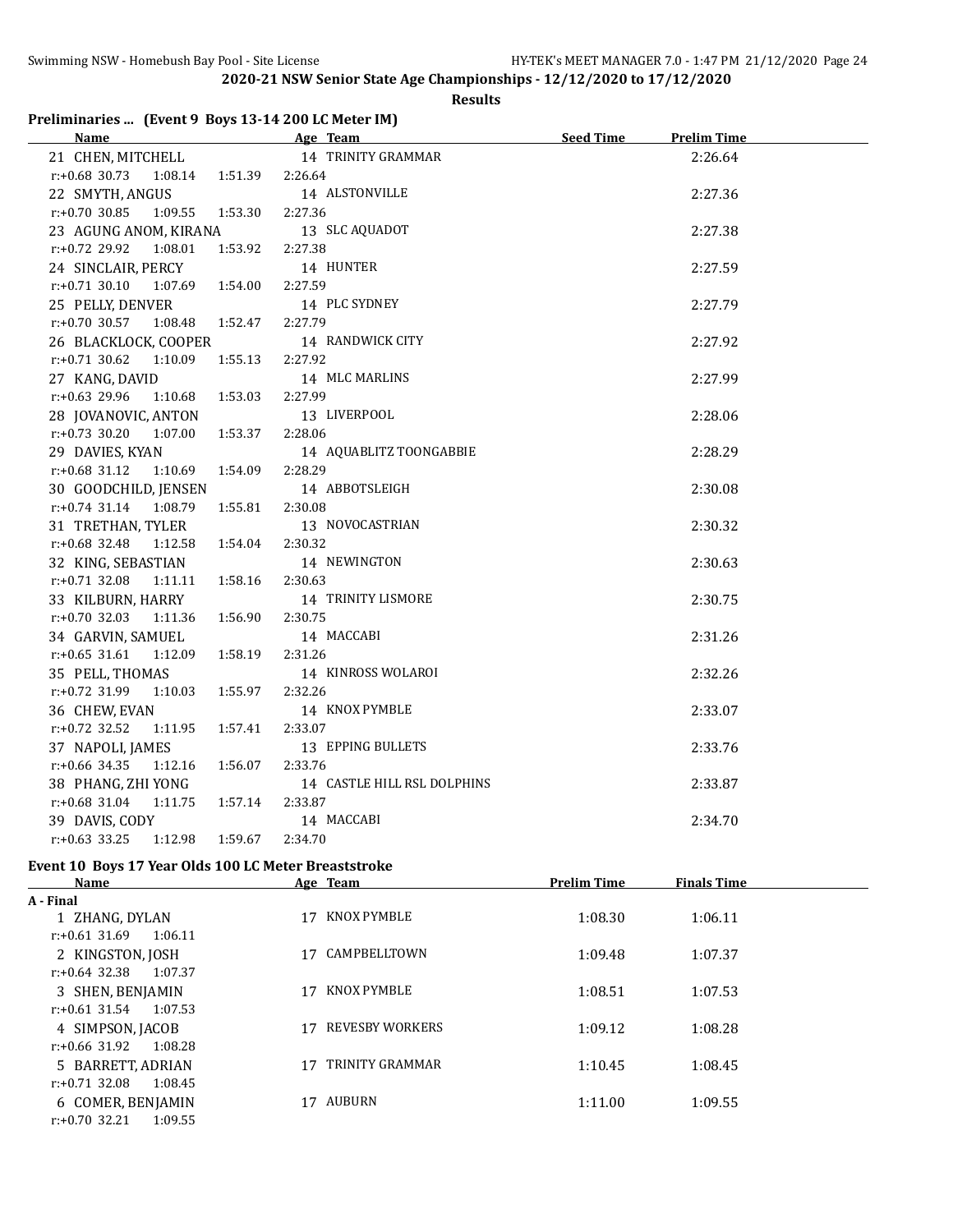| A - Final  (Event 10 Boys 17 Year Olds 100 LC Meter Breaststroke)<br>Name | Age Team |                             | <b>Prelim Time</b> | <b>Finals Time</b>      |  |
|---------------------------------------------------------------------------|----------|-----------------------------|--------------------|-------------------------|--|
| 7 PHILLIPS, COOPER                                                        |          | 17 NARRABEEN                | 1:10.47            | 1:10.06                 |  |
| $r: +0.66$ 33.03<br>1:10.06                                               |          |                             |                    |                         |  |
| 8 SMITH, BEVAN                                                            |          | 17 TAREE TORPEDOES          | 1:11.95            | 1:11.60                 |  |
| $r: +0.69$ 33.50<br>1:11.60                                               |          |                             |                    |                         |  |
| 9 FILBY, LIAM                                                             |          | 17 TRINITY GRAMMAR          | 1:12.37            | 1:11.81                 |  |
| $r: +0.64$ 33.58<br>1:11.81                                               |          |                             |                    |                         |  |
| 10 LEWIS, ZAC                                                             |          | 17 KINROSS WOLAROI          | 1:12.50            | 1:11.87                 |  |
| $r: +0.72$ 33.42<br>1:11.87                                               |          |                             |                    |                         |  |
| Event 10 Boys 17 Year Olds 100 LC Meter Breaststroke                      |          |                             |                    |                         |  |
| <b>Name</b>                                                               |          | Age Team                    | <b>Seed Time</b>   | <b>Prelim Time</b>      |  |
| <b>Preliminaries</b>                                                      |          |                             |                    |                         |  |
| 1 ZHANG, DYLAN                                                            |          | 17 KNOX PYMBLE              |                    | $1:08.30$ q             |  |
| $r: +0.65$ 31.61<br>1:08.30                                               |          |                             |                    |                         |  |
| 2 SHEN, BENJAMIN                                                          |          | 17 KNOX PYMBLE              |                    | 1:08.51<br>q            |  |
| $r: +0.64$ 31.38<br>1:08.51                                               |          |                             |                    |                         |  |
| 3 WALKER, LACHLAN                                                         |          | 17 ALSTONVILLE              |                    | 1:08.83<br>$\mathsf{q}$ |  |
| $r: +0.64$ 32.57<br>1:08.83                                               |          |                             |                    |                         |  |
| 4 SIMPSON, JACOB                                                          |          | 17 REVESBY WORKERS          |                    | 1:09.12<br>q            |  |
| $r: +0.64$ 32.64<br>1:09.12                                               |          |                             |                    |                         |  |
| 5 KINGSTON, JOSH                                                          |          | 17 CAMPBELLTOWN             |                    | 1:09.48<br>q            |  |
| $r: +0.73$ 33.01<br>1:09.48                                               |          |                             |                    |                         |  |
| 6 BARRETT, ADRIAN                                                         |          | 17 TRINITY GRAMMAR          |                    | 1:10.45<br>q            |  |
| r:+0.71 32.97 1:10.45                                                     |          |                             |                    |                         |  |
| 7 PHILLIPS, COOPER                                                        |          | 17 NARRABEEN                |                    | 1:10.47<br>q            |  |
| $r: +0.66$ 33.20<br>1:10.47                                               |          |                             |                    |                         |  |
| 8 COMER, BENJAMIN                                                         |          | 17 AUBURN                   |                    | 1:11.00<br>q            |  |
| r:+0.69 33.08<br>1:11.00                                                  |          |                             |                    |                         |  |
| 9 SMITH, BEVAN                                                            |          | 17 TAREE TORPEDOES          |                    | 1:11.95<br>q            |  |
| r:+0.66 33.91<br>1:11.95                                                  |          |                             |                    |                         |  |
| 10 FILBY, LIAM                                                            |          | 17 TRINITY GRAMMAR          |                    | 1:12.37<br>$\mathbf{q}$ |  |
| r:+0.60 34.11<br>1:12.37                                                  |          |                             |                    |                         |  |
| 11 LEWIS, ZAC                                                             |          | 17 KINROSS WOLAROI          |                    | 1:12.50                 |  |
| $r: +0.68$ 34.04<br>1:12.50                                               |          |                             |                    |                         |  |
| 12 STANIUCHA, OSKAR                                                       |          | 17 RIPPLES ST MARYS         |                    | 1:12.63                 |  |
| $r: +0.71$ 33.29<br>1:12.63                                               |          |                             |                    |                         |  |
| 13 NAKAMURA, KAITO                                                        |          | 17 RANDWICK CITY            |                    | 1:13.30                 |  |
| $r: +0.50$ 34.20<br>1:13.30                                               |          |                             |                    |                         |  |
| 14 STUBBS, HARRY                                                          |          | 17 SOPAC                    |                    | 1:13.44                 |  |
| $r: +0.68$ 34.07<br>1:13.44                                               |          |                             |                    |                         |  |
| 15 MCCARTHY, ADAM                                                         |          | 17 ATLANTIS                 |                    | 1:14.15                 |  |
| $r: +0.75$ 34.15<br>1:14.15                                               |          |                             |                    |                         |  |
| 16 HARRIDEN, MACKAI                                                       |          | 17 GT AQUATICS              |                    | 1:14.75                 |  |
| $r: +0.62$ 35.64<br>1:14.75                                               |          |                             |                    |                         |  |
| 17 MAGUIRE, JACK                                                          |          | 17 SOPAC                    |                    | 1:15.39                 |  |
| $r: +0.61$ 34.85<br>1:15.39                                               |          |                             |                    |                         |  |
| 18 BENTLEY, LUCAS                                                         |          | 17 NEPEAN                   |                    | 1:16.09                 |  |
| r:+0.83 35.74<br>1:16.09                                                  |          |                             |                    |                         |  |
| 19 MORI, YUTA                                                             |          | 17 WILLOUGHBY               |                    | 1:16.28                 |  |
| $r: +0.65$ 35.53<br>1:16.28                                               |          |                             |                    |                         |  |
| 20 ROGERS, JOEL                                                           |          | 17 CASTLE HILL RSL DOLPHINS |                    | 1:17.27                 |  |

r:+0.73 34.55 1:17.27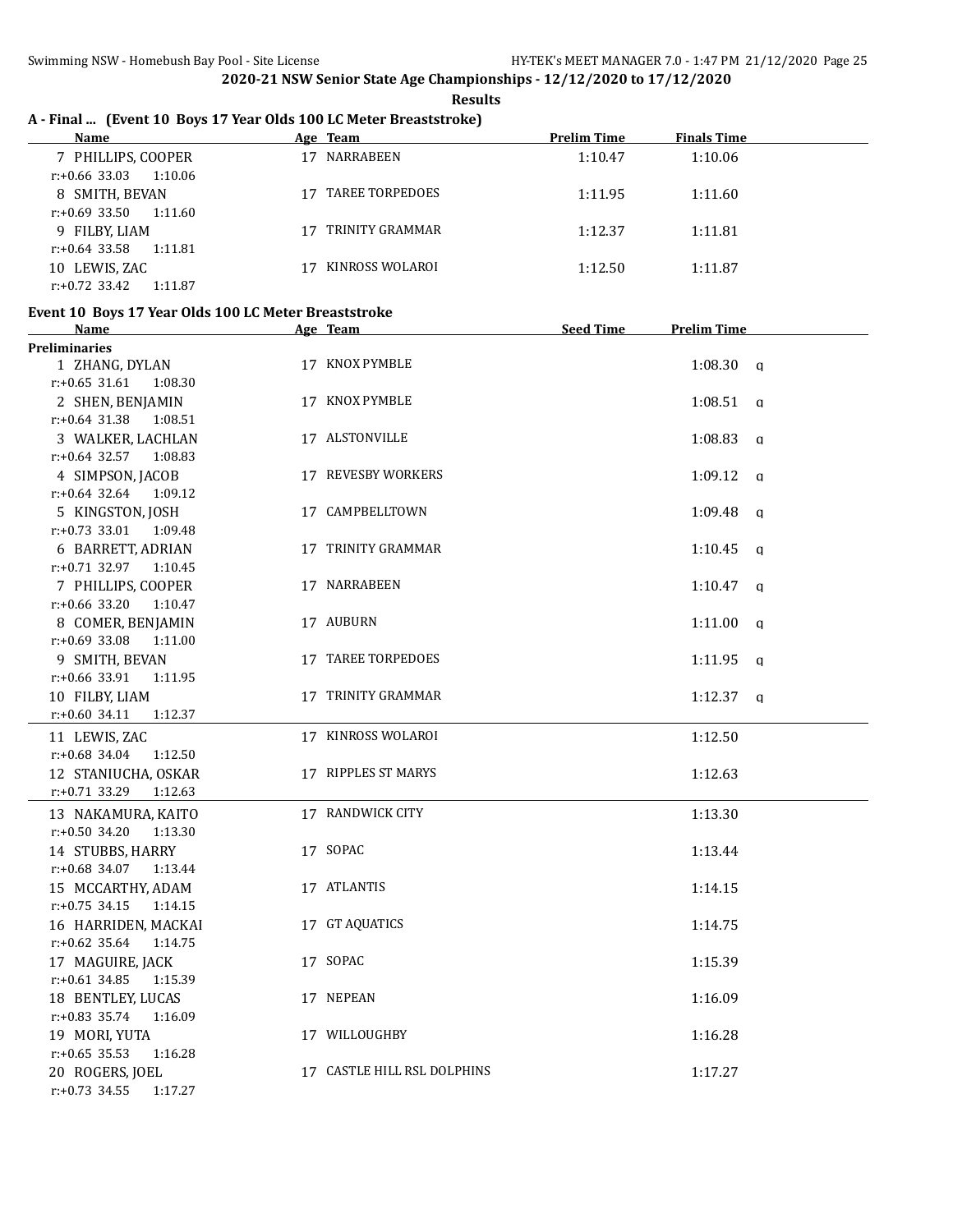r:+0.60 31.22 1:06.71

**2020-21 NSW Senior State Age Championships - 12/12/2020 to 17/12/2020 Results**

| Preliminaries  (Event 10 Boys 17 Year Olds 100 LC Meter Breaststroke)<br>Name | Age Team                    | <b>Seed Time</b>   | <b>Prelim Time</b> |  |
|-------------------------------------------------------------------------------|-----------------------------|--------------------|--------------------|--|
| 21 SMITH, FOX                                                                 | 17 TITANS                   |                    | 1:18.65            |  |
| $r: +0.62$ 35.83<br>1:18.65                                                   |                             |                    |                    |  |
| 22 KERR, THOMAS                                                               | 17 MANLY                    |                    | 1:19.87            |  |
| $r: +0.70$ 36.29<br>1:19.87                                                   |                             |                    |                    |  |
| 23 NEWCOMBE, JAKE                                                             | 17 MOUNT ANNAN              |                    | 1:21.80            |  |
| $r.+0.61$ 38.17 1:21.80                                                       |                             |                    |                    |  |
|                                                                               |                             |                    |                    |  |
| Event 10 Boys 18 & Over 100 LC Meter Breaststroke<br><u>Name</u>              | Age Team                    | <b>Prelim Time</b> | <b>Finals Time</b> |  |
| A - Final                                                                     |                             |                    |                    |  |
| 1 WILSON, MATTHEW                                                             | 22 SOPAC                    | 1:00.42            | 59.95              |  |
| $r: +0.62$ 28.02<br>59.95                                                     |                             |                    |                    |  |
| 2 WILKES, NASH                                                                | 19 FORSTER                  | 1:03.47            | 1:03.17            |  |
| $r: +0.71$ 29.65<br>1:03.17                                                   |                             |                    |                    |  |
| 3 ELLIOTT, TOMAS                                                              | 25 RAVENSWOOD               | 1:04.27            | 1:04.23            |  |
| $r: +0.67$ 29.18<br>1:04.23                                                   |                             |                    |                    |  |
| 4 TRAIFOROS, JAMES                                                            | 24 SYDNEY UNIVERSITY        | 1:05.16            | 1:04.50            |  |
| $r: +0.62$ 30.17<br>1:04.50                                                   |                             |                    |                    |  |
| 5 YII, RYAN                                                                   | 19 WARRINGAH                | 1:05.57            | 1:04.96            |  |
| $r: +0.62$ 30.56<br>1:04.96                                                   |                             |                    |                    |  |
| 6 SIMAT, JOSHUA                                                               | 23 SOPAC                    | 1:05.47            | 1:05.69            |  |
| $r: +0.71$ 30.04<br>1:05.69                                                   |                             |                    |                    |  |
| 7 MENZIES, ANGUS                                                              | 18 KNOX PYMBLE              | 1:06.16            | 1:06.20            |  |
| $r: +0.75$ 31.20<br>1:06.20                                                   |                             |                    |                    |  |
| 8 CHARLTON, JACK                                                              | 20 CASTLE HILL RSL DOLPHINS | 1:06.04            | 1:06.36            |  |
| $r: +0.67$ 30.75<br>1:06.36                                                   |                             |                    |                    |  |
| 9 MACKIE, JAKE                                                                | 18 NOVOCASTRIAN             | 1:06.71            | 1:06.86            |  |
| $r: +0.67$ 31.04<br>1:06.86                                                   |                             |                    |                    |  |
| 10 HOSKING, JACK                                                              | 20 TRINITY LISMORE          | 1:06.74            | 1:07.12            |  |
| $r: +0.75$ 31.13<br>1:07.12                                                   |                             |                    |                    |  |
|                                                                               |                             |                    |                    |  |
| Event 10 Boys 18 & Over 100 LC Meter Breaststroke                             |                             |                    | <b>Prelim Time</b> |  |
| Name<br><b>Preliminaries</b>                                                  | Age Team                    | <b>Seed Time</b>   |                    |  |
| 1 WILSON, MATTHEW                                                             | 22 SOPAC                    |                    | 1:00.42            |  |
| $r: +0.62$ 28.01<br>1:00.42                                                   |                             |                    | q                  |  |
| 2 WILKES, NASH                                                                | 19 FORSTER                  |                    | 1:03.47            |  |
| r:+0.70 29.59<br>1:03.47                                                      |                             |                    | q                  |  |
| 3 ELLIOTT, TOMAS                                                              | 25 RAVENSWOOD               |                    | $1:04.27$ q        |  |
| r:+0.55 29.87<br>1:04.27                                                      |                             |                    |                    |  |
| 4 TRAIFOROS, JAMES                                                            | 24 SYDNEY UNIVERSITY        |                    | $1:05.16$ q        |  |
| $r: +0.64$ 30.12<br>1:05.16                                                   |                             |                    |                    |  |
|                                                                               |                             |                    |                    |  |
| 5 SIMAT, JOSHUA                                                               | 23 SOPAC                    |                    | $1:05.47$ q        |  |
| $r: +0.70$ 30.25<br>1:05.47                                                   |                             |                    |                    |  |
| 6 YII, RYAN                                                                   | 19 WARRINGAH                |                    | $1:05.57$ a        |  |
| $r: +0.62$ 30.34<br>1:05.57                                                   |                             |                    |                    |  |
| 7 CHARLTON, JACK                                                              | 20 CASTLE HILL RSL DOLPHINS |                    | $1:06.04$ q        |  |
| $r: +0.64$ 30.90<br>1:06.04                                                   |                             |                    |                    |  |
| 8 ZHU, NATHAN                                                                 | 21 SOPAC                    |                    | $1:06.11$ q        |  |
| r:+0.67 31.19<br>1:06.11                                                      |                             |                    |                    |  |
| 9 MENZIES, ANGUS                                                              | 18 KNOX PYMBLE              |                    | 1:06.16<br>q       |  |
| r:+0.72 31.29<br>1:06.16                                                      |                             |                    |                    |  |
| 10 MACKIE, JAKE                                                               | 18 NOVOCASTRIAN             |                    | $1:06.71$ a        |  |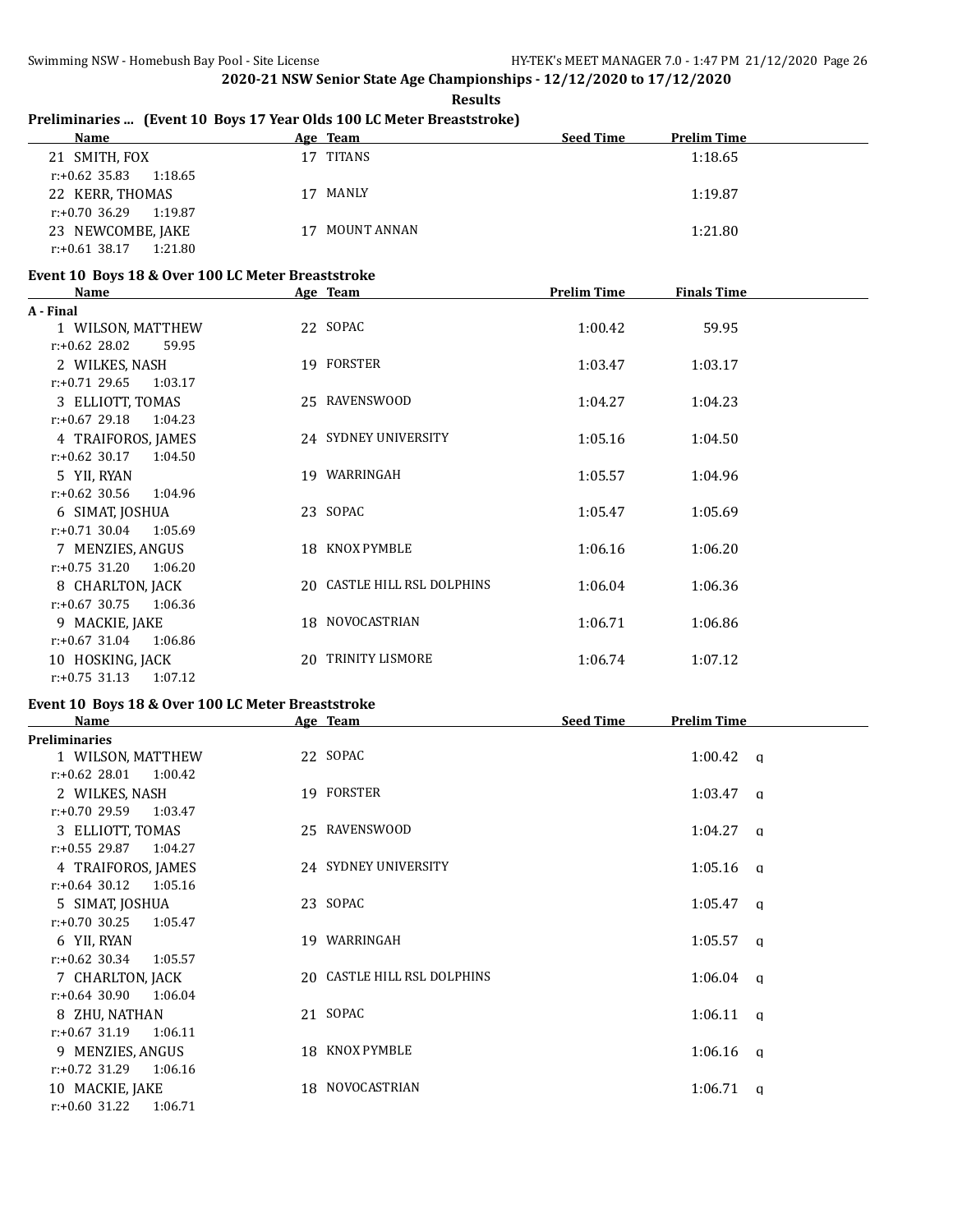**Results**

#### **Preliminaries ... (Event 10 Boys 18 & Over 100 LC Meter Breaststroke) Name Age Team**

| <u>iname</u>                                              | <u>две теаш</u>         |         |
|-----------------------------------------------------------|-------------------------|---------|
| 11 HOSKING, JACK<br>1:06.74                               | 20 TRINITY LISMORE      | 1:06.74 |
| r:+0.77 30.91<br>12 BIBBY, LUKE                           | 25 NARRABEEN            | 1:06.91 |
| $r: +0.70$ 31.16<br>1:06.91                               |                         |         |
| 13 EARNSHAW, ELLIOTT                                      | 19 SYDNEY UNIVERSITY    | 1:07.40 |
| $r.+0.73$ 31.45 1:07.40<br>14 DELUTIIS, NATHAN            | 20 WESTS ILLAWARRA      | 1:07.60 |
| $r: +0.72$ 31.59 1:07.60                                  |                         |         |
| 15 HARGREAVES, THOMAS<br>$r: +0.63$ 32.48<br>1:08.21      | 20 CITY OF SYDNEY       | 1:08.21 |
| 16 TOISUTA, JOSHUA                                        | 18 SOPAC                | 1:08.50 |
| $r: +0.71$ 32.13<br>1:08.50                               |                         |         |
| 17 POLVERE, LUCA                                          | 20 KINCOPPAL-ROSE BAY   | 1:08.67 |
| $r: +0.71$ 31.89<br>1:08.67                               |                         |         |
| 18 HAYES, ZANE                                            | 18 RANDWICK CITY        | 1:08.74 |
| $r: +0.59$ 31.76<br>1:08.74                               |                         |         |
| 19 MALLIA, LUKE                                           | 21 CITY OF SYDNEY       | 1:09.08 |
| $r: +0.66$ 31.83<br>1:09.08                               |                         |         |
| 20 LEI, TERRENCE                                          | 18 SOPAC                | 1:09.16 |
| $r: +0.70$ 32.03<br>1:09.16                               |                         |         |
| 21 HENDERSON, FERGUS                                      | 20 WOY WOY              | 1:09.36 |
| $r: +0.67$ 32.66<br>1:09.36                               |                         |         |
| 22 MUTSCH, TYSON                                          | 18 GT AQUATICS          | 1:09.63 |
| $r: +0.80$ 33.03<br>1:09.63                               |                         |         |
| 23 AULD, JOSHUA                                           | 18 RIPPLES ST MARYS     | 1:09.69 |
| r:+0.77 32.57 1:09.69                                     |                         |         |
| 24 MEACHAM, JORDAN                                        | 18 MANLY                | 1:09.76 |
| r:+0.62 32.12 1:09.76                                     |                         |         |
| 25 GARCIA FELIPE, EMMANUEL<br>$r: +0.73$ 32.33<br>1:09.97 | 22 SYDNEY UNIVERSITY    | 1:09.97 |
| 26 DODD, CAMERON                                          | 19 MINGARA AQUATIC      | 1:10.99 |
| $r: +0.78$ 33.85<br>1:10.99                               |                         |         |
| 27 SMITH, BRAYDEN                                         | 18 AQUABLITZ TOONGABBIE | 1:11.34 |
| $r: +0.79$ 33.53<br>1:11.34                               |                         |         |
| 28 SEARANT, ADEN                                          | 20 NUSWIM               | 1:11.72 |
| $r.+0.60$ 33.19 1:11.72                                   |                         |         |
| 29 TAPLIN, NATHAN                                         | 21 SYDNEY UNIVERSITY    | 1:12.17 |
| $r: +0.64$ 32.99<br>1:12.17                               |                         |         |
| 30 WALTON, ALEX                                           | 23 LORETO NORMANHURST   | 1:12.32 |
| $r: +0.70$ 31.02<br>1:12.32                               |                         |         |
| 31 EDWARDS, JOEL                                          | 19 BLUEFINS             | 1:12.35 |
| $r: +0.71$ 32.75<br>1:12.35                               |                         |         |
| 32 HORNE, EDEN                                            | 18 CARLILE              | 1:13.79 |
| $r: +0.62$ 34.65<br>1:13.79                               |                         |         |
| 33 WALSH, JAKE                                            | 18 NARRABEEN            | 1:14.10 |
| r:+0.70 35.24<br>1:14.10                                  |                         |         |
| 34 GOOD, MAURICE                                          | 18 TITANS               | 1:15.18 |
| r:+0.72 34.27<br>1:15.18                                  |                         |         |
| 35 AMOILS, ADAM                                           | 18 MACQUARIE UNIVERSITY | 1:15.29 |
| $r: +0.61$ 35.46<br>1:15.29                               |                         |         |
| 36 HODGE, TIMOTHY                                         | 19 AUBURN               | 1:15.96 |
| r:+0.76 35.72<br>1:15.96                                  |                         |         |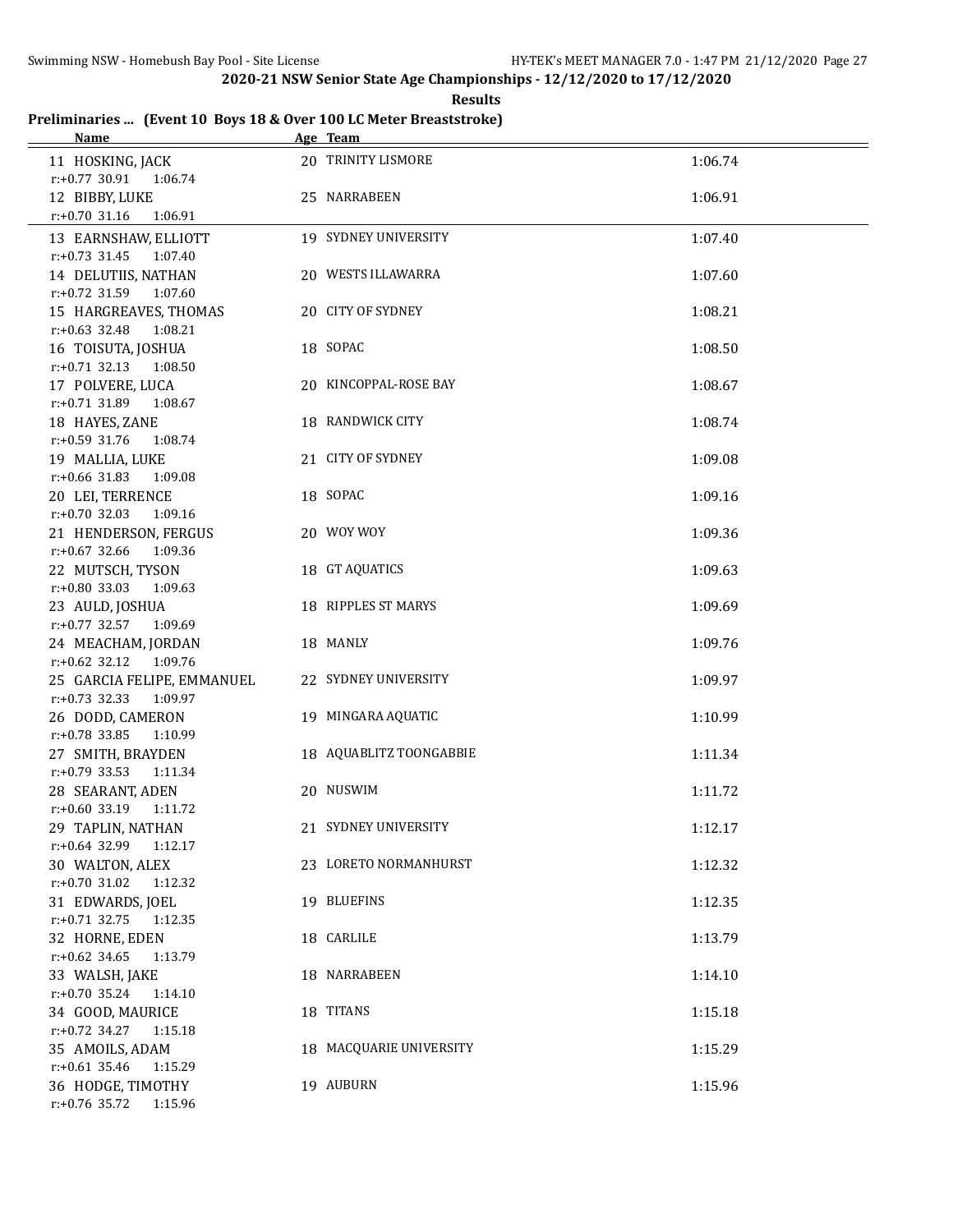**Results**

# **Preliminaries ... (Event 10 Boys 18 & Over 100 LC Meter Breaststroke)**

| Name                        | Age Team          | <b>Seed Time</b> | <b>Prelim Time</b> |
|-----------------------------|-------------------|------------------|--------------------|
| 37 SABISHCHYKOV, ANDREW     | 18 RANDWICK CITY  |                  | 1:16.07            |
| $r: +0.67$ 35.45<br>1:16.07 |                   |                  |                    |
| 38 VANDYKE, CALEB           | 18 NOVOCASTRIAN   |                  | 1:16.09            |
| $r: +0.77$ 35.48<br>1:16.09 |                   |                  |                    |
| --- DILLON, CHARLES         | 18 CITY OF SYDNEY |                  | DQ                 |
| $r: +0.73$                  |                   |                  |                    |

# **Event 11 Boys 13-14 1500 LC Meter Freestyle**

| <b>Name</b>         |                              |                  | Age Team          |                         |                   |          |                    | <b>Finals Time</b> |
|---------------------|------------------------------|------------------|-------------------|-------------------------|-------------------|----------|--------------------|--------------------|
| 1 SMITH, ALEXANDER  |                              |                  |                   | 14 WARRINGAH            |                   |          |                    | 17:07.74           |
| r:+0.66 29.50       | 1:02.06                      | 1:35.75          | 2:10.05           | 2:44.38                 | 3:18.49           | 3:53.18  | 4:27.62            |                    |
| 5:01.98             | 5:36.12                      | 6:10.22          | 6:44.32           | 7:18.62                 | 7:52.98           | 8:27.08  | 9:01.46            |                    |
| 9:36.08             | 10:10.08                     | 10:44.71         | 11:19.20          | 11:53.76                | 12:28.79          |          | 13:03.63 13:38.66  |                    |
|                     | 14:14.02  14:49.14  15:24.35 |                  | 15:59.13          | 16:33.85 17:07.74       |                   |          |                    |                    |
| 2 ODONNELL, DANIEL  |                              |                  |                   | 14 AQUABLITZ TOONGABBIE |                   |          |                    | 17:20.33           |
| $r: +0.68$ 29.40    | 1:01.46                      | 1:35.56          | 2:09.58           | 2:44.96                 | 3:18.59           |          | 3:53.60 4:28.10    |                    |
| 5:02.88             | 5:37.25                      | 6:12.69          | 6:47.42           | 7:23.14                 | 7:57.75           | 8:33.00  | 9:08.07            |                    |
| 9:43.36             | 10:18.41                     | 10:53.58         | 11:28.40          | 12:04.01                | 12:39.27          |          | 13:14.75  13:49.70 |                    |
| 14:25.10            | 15:00.22 15:36.06            |                  | 16:10.96 16:46.57 |                         | 17:20.33          |          |                    |                    |
| 3 TAYLOR, KAI       |                              |                  |                   | 14 ENGADINE             |                   |          |                    | 17:26.62           |
| $r: +0.71$ 30.14    | 1:03.26                      |                  | 2:10.90           |                         |                   |          | 4:27.58            |                    |
|                     |                              |                  |                   |                         |                   |          | 9:07.17            |                    |
| 17:26.62            |                              |                  |                   |                         |                   |          |                    |                    |
| 4 KATEHOS, NOAH     |                              |                  |                   | 14 SLC AQUADOT          |                   |          |                    | 17:33.61           |
| r:+0.78 29.82       | 1:03.55                      | 1:37.59          | 2:12.80           | 2:47.78                 | 3:23.34           | 3:58.91  | 4:34.51            |                    |
| 5:09.35             | 5:45.41                      | 6:20.72          | 6:56.89           | 7:31.63                 | 8:07.60           | 8:42.95  | 9:19.07            |                    |
| 9:54.10             | 10:30.48                     | 11:05.87         | 11:41.86          |                         | 12:17.14 12:53.13 | 13:28.30 | 14:04.36           |                    |
| 14:39.63            | 15:15.60 15:50.65            |                  | 16:26.86          | 17:00.35 17:33.61       |                   |          |                    |                    |
| *5 MOYLAN, MAX      |                              |                  |                   | 14 CITY OF SYDNEY       |                   |          |                    | 17:39.21           |
| $r: +0.65$ 31.22    |                              | 1:05.74  1:40.82 | 2:16.27           | 2:51.78                 | 3:27.14           |          | 4:03.12 4:39.14    |                    |
| 5:15.24             | 5:51.15                      | 6:26.90          | 7:02.65           | 7:38.56                 | 8:13.68           | 8:49.32  | 9:25.03            |                    |
| 10:00.59            | 10:36.39                     | 11:11.92         | 11:47.51          | 12:23.31                | 12:59.21          | 13:34.86 | 14:10.26           |                    |
| 14:46.05            | 15:21.63                     | 15:56.83         | 16:32.60          | 17:07.34 17:39.21       |                   |          |                    |                    |
| *5 GROVES, CAMPBELL |                              |                  |                   | 14 CITY OF SYDNEY       |                   |          |                    | 17:39.21           |
| $r: +0.50$ 32.26    | 1:06.47                      | 1:42.44          | 2:17.84           | 2:53.76                 | 3:28.83           | 4:04.56  | 4:39.76            |                    |
| 5:15.39             | 5:51.15                      | 6:26.91          | 7:02.32           | 7:38.01                 | 8:13.33           | 8:48.90  | 9:24.43            |                    |
| 10:00.05            | 10:35.70                     | 11:11.44         | 11:46.85          | 12:22.73                | 12:58.42          |          | 13:34.11 14:09.55  |                    |
|                     | 14:45.45  15:21.01  15:56.67 |                  | 16:31.93 17:06.73 |                         | 17:39.21          |          |                    |                    |
| 7 GONZALO, FERNANDO |                              |                  |                   | 14 MANLY                |                   |          |                    | 18:11.34           |
| $r: +0.79$ 31.87    | 1:07.17                      | 1:44.25          | 2:20.64           | 2:57.24                 | 3:33.82           | 4:10.84  | 4:47.84            |                    |
| 5:25.11             | 6:01.24                      | 6:38.59          | 7:15.09           | 7:52.60                 | 8:29.15           | 9:06.41  | 9:42.81            |                    |
|                     | 10:20.24 10:56.30            | 11:33.45         | 12:10.07          | 12:47.05                | 13:23.43          | 14:00.41 | 14:36.48           |                    |
|                     | 15:13.93  15:50.08  16:26.90 |                  | 17:02.86          | 17:38.78                | 18:11.34          |          |                    |                    |

### **Event 11 Boys 15 Year Olds 1500 LC Meter Freestyle**

| Name             |          |          | Age Team |                            |          |          |          | <b>Finals Time</b> |
|------------------|----------|----------|----------|----------------------------|----------|----------|----------|--------------------|
| L ROBERTSON, KAI |          |          |          | 15 REVESBY WORKERS         |          |          |          | 16:35.89           |
| r:+0.69 29.16    | 1:01.73  | 1:34.55  | 2:07.51  | 2:40.83                    | 3:14.46  | 3:47.83  | 4:21.04  |                    |
| 4:54.38          | 5:27.54  | 6:01.04  | 6:34.36  | 7:07.98                    | 7:41.43  | 8:15.38  | 8:48.77  |                    |
| 9:22.26          | 9:55.65  | 10:28.92 |          | 11:01.95 11:35.22 12:08.57 |          | 12:42.38 | 13:15.87 |                    |
| 13:49.25         | 14:22.93 | 14:55.89 | 15:30.53 | 16:04.30                   | 16:35.89 |          |          |                    |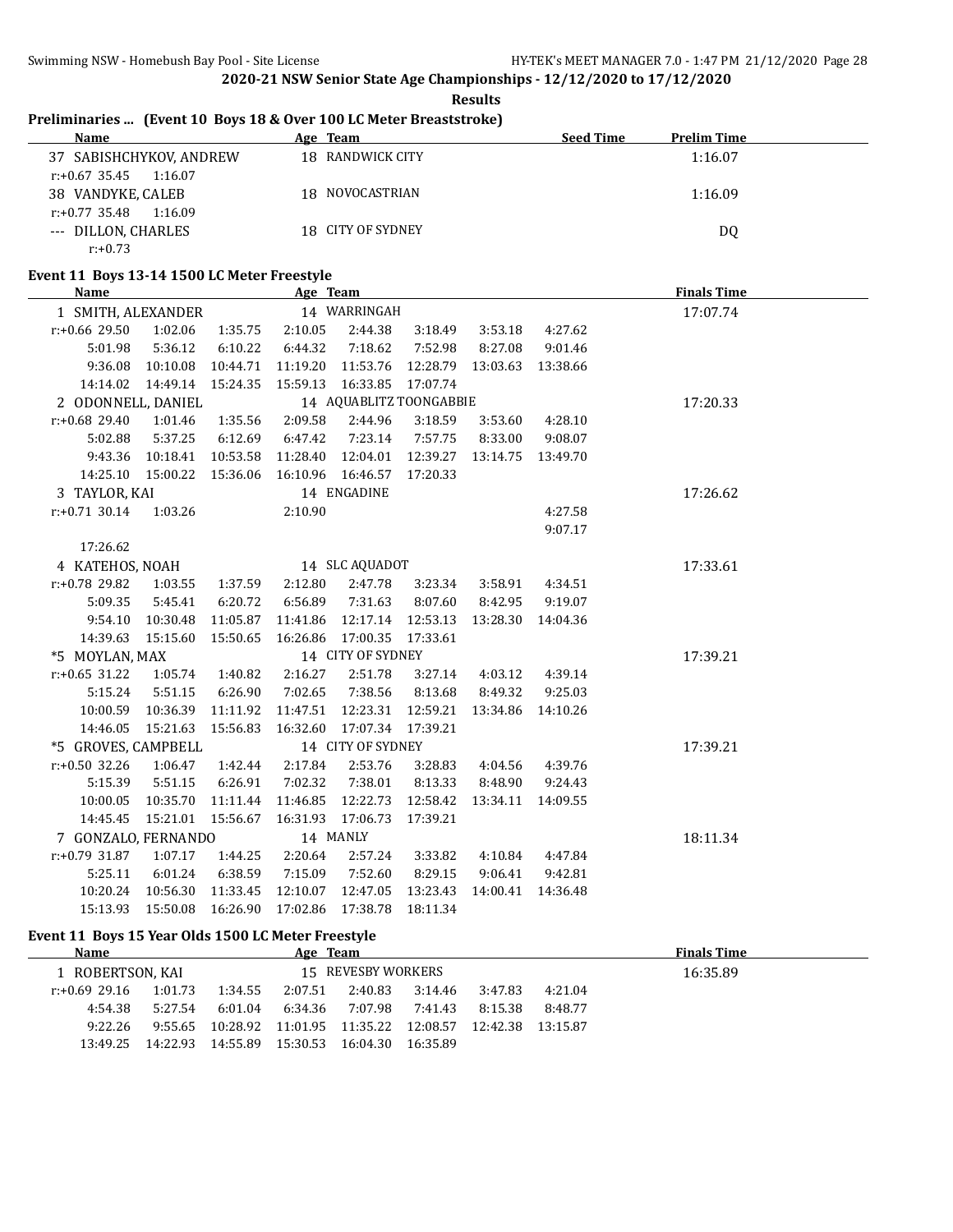### **Results**

|  |  |  |  | (Event 11 Boys 15 Year Olds 1500 LC Meter Freestyle) |
|--|--|--|--|------------------------------------------------------|
|--|--|--|--|------------------------------------------------------|

| Name                |                                                                        |          | Age Team                     |                                                  |          |                              |                  | <b>Finals Time</b> |
|---------------------|------------------------------------------------------------------------|----------|------------------------------|--------------------------------------------------|----------|------------------------------|------------------|--------------------|
| 2 GRAY, CHARLIE     |                                                                        |          |                              | 15 REVESBY WORKERS                               |          |                              |                  | 16:38.70           |
| $r: +0.65$ 29.34    | 1:00.99                                                                | 1:33.49  | 2:06.33                      | 2:39.29                                          | 3:12.57  | 3:45.99                      | 4:19.72          |                    |
| 4:53.72             | 5:27.12                                                                | 6:00.77  | 6:34.76                      | 7:08.83                                          | 7:42.86  | 8:16.92                      | 8:50.63          |                    |
| 9:24.10             | 9:57.65                                                                | 10:31.58 | 11:05.05                     | 11:38.81  12:12.51  12:46.36  13:20.26           |          |                              |                  |                    |
|                     | 13:54.11 14:27.43                                                      | 15:00.84 | 15:34.20                     | 16:07.42 16:38.70                                |          |                              |                  |                    |
| 3 WARN, FLETCHER    |                                                                        |          |                              | 15 REVESBY WORKERS                               |          |                              |                  | 16:51.42           |
| $r: +0.72$ 29.01    | 1:01.35                                                                | 1:34.40  | 2:07.21                      | 2:40.99                                          | 3:14.60  | 3:48.56                      | 4:22.21          |                    |
| 4:55.71             | 5:29.40                                                                | 6:03.10  | 6:36.81                      | 7:10.75                                          | 7:44.83  | 8:19.12                      | 8:53.25          |                    |
|                     | 9:27.21 10:00.68                                                       | 10:34.49 |                              | 11:07.81  11:41.86  12:16.11  12:49.72  13:23.53 |          |                              |                  |                    |
|                     | 13:58.13  14:32.56  15:07.54                                           |          | 15:42.67                     | 16:17.31                                         | 16:51.42 |                              |                  |                    |
| 4 MCCLEERY, JACKSON |                                                                        |          |                              | 15 NEWINGTON                                     |          |                              |                  | 17:02.31           |
| $r: +0.67$ 28.92    | 1:01.29                                                                | 1:34.38  | 2:07.35                      | 2:40.83                                          | 3:14.60  | 3:48.50                      | 4:22.34          |                    |
| 4:56.46             | 5:30.22                                                                | 6:04.46  | 6:38.44                      | 7:13.05                                          | 7:47.54  | 8:22.77                      | 8:56.97          |                    |
|                     | 9:31.53 10:06.11                                                       | 10:41.01 |                              | 11:15.37  11:50.36  12:24.77  12:59.43  13:34.21 |          |                              |                  |                    |
|                     | 14:09.55  14:44.39  15:19.54                                           |          |                              | 15:54.33  16:29.10  17:02.31                     |          |                              |                  |                    |
| 5 JACKSON, FLYNN    |                                                                        |          |                              | 15 RANDWICK CITY                                 |          |                              |                  | 17:12.50           |
| $r: +0.69$ 30.20    | 1:02.45                                                                | 1:36.25  | 2:10.06                      | 2:44.47                                          | 3:18.77  | 3:53.22                      | 4:27.53          |                    |
| 5:02.24             | 5:37.09                                                                | 6:11.89  | 6:46.16                      | 7:21.34                                          | 7:56.04  | 8:31.08                      | 9:05.62          |                    |
|                     | 9:40.65 10:15.38 10:49.68                                              |          | 11:24.60                     | 11:59.89  12:35.05  13:10.31  13:45.19           |          |                              |                  |                    |
|                     | 14:20.24 14:55.55                                                      | 15:30.86 |                              | 16:05.69  16:39.73  17:12.50                     |          |                              |                  |                    |
| 6 HARKINS, JORDAN   |                                                                        |          |                              | 15 LORETO NORMANHURST                            |          |                              |                  | 17:15.75           |
| $r: +0.70$ 30.44    | 1:04.10                                                                | 1:37.92  | 2:12.68                      | 2:47.45                                          | 3:22.37  | 3:56.90                      | 4:31.56          |                    |
| 5:06.00             | 5:40.97                                                                | 6:15.92  | 6:51.17                      | 7:25.56                                          | 8:00.28  | 8:34.95                      | 9:09.47          |                    |
| 9:44.07             | 10:18.65                                                               | 10:53.34 | 11:27.83                     | 12:02.65                                         |          | 12:37.49  13:12.28  13:47.35 |                  |                    |
|                     | 14:22.38  14:57.49  15:32.27                                           |          |                              | 16:07.25  16:41.87  17:15.75                     |          |                              |                  |                    |
| 7 LAWRENCE, RILEY   |                                                                        |          |                              | 15 AQUABLITZ TOONGABBIE                          |          |                              |                  | 17:18.59           |
| r:+0.58 28.95       | 1:01.22                                                                | 1:33.82  | 2:06.60                      | 2:40.27                                          | 3:14.64  | 3:47.92                      | 4:22.52          |                    |
| 4:57.44             | 5:32.76                                                                | 6:07.89  | 6:43.06                      | 7:18.37                                          | 7:53.76  | 8:28.66                      | 9:04.40          |                    |
| 9:39.78             | 10:15.05                                                               | 10:50.70 | 11:26.04                     | 12:01.18                                         |          | 12:36.99  13:12.06  13:47.26 |                  |                    |
|                     | 14:22.45  14:58.13                                                     | 15:33.74 | 16:09.22 16:44.20            |                                                  | 17:18.59 |                              |                  |                    |
| 8 DEVER, THOMAS     |                                                                        |          |                              | 15 HUNTER                                        |          |                              |                  | 17:24.68           |
| r:+0.76 29.62       | 1:02.78                                                                | 1:36.88  | 2:11.25                      | 2:45.92                                          | 3:20.23  | 3:55.05                      | 4:29.81          |                    |
| 5:04.58             | 5:39.33                                                                | 6:14.39  | 6:49.24                      | 7:24.59                                          | 7:59.53  | 8:34.54                      | 9:09.87          |                    |
|                     | 9:45.62 10:20.84                                                       | 10:56.63 |                              | 11:32.17 12:07.82 12:42.79 13:18.29 13:53.85     |          |                              |                  |                    |
|                     | 14:30.00  15:05.44  15:41.22                                           |          | 16:16.59  16:50.72  17:24.68 |                                                  |          |                              |                  |                    |
| 9 ZAVETSANOS, BILLY |                                                                        |          |                              | 15 UNIVERSITY OF NSW                             |          |                              |                  | 17:36.27           |
| $r: +0.57$ 31.37    | 1:05.19 1:40.39                                                        |          | 2:15.10                      | 2:50.65                                          | 3:25.73  | 4:00.91                      | 4:35.92          |                    |
|                     | 5:11.51 5:46.77 6:21.97 6:56.91 7:32.30 8:07.56 8:42.95 9:18.02        |          |                              |                                                  |          |                              |                  |                    |
|                     | 9:53.57 10:28.93 11:04.42 11:39.92 12:15.61 12:51.43 13:27.26 14:03.11 |          |                              |                                                  |          |                              |                  |                    |
|                     | 14:39.18  15:15.01  15:51.09                                           |          |                              | 16:26.61 17:02.37 17:36.27                       |          |                              |                  |                    |
| 10 CUMMINS, JACK    |                                                                        |          |                              | 15 KNOX PYMBLE                                   |          |                              |                  | 18:00.11           |
| $r: +0.74$ 29.88    | 1:04.59                                                                | 1:39.92  | 2:15.35                      | 2:51.01                                          | 3:26.94  | 4:03.03                      | 4:38.83          |                    |
| 5:15.36             | 5:51.42                                                                | 6:27.62  | 7:03.61                      | 7:39.96                                          | 8:16.02  | 8:52.54                      | 9:29.16          |                    |
|                     | 10:06.14 10:42.25                                                      | 11:18.65 |                              | 11:55.02  12:31.65                               |          | 13:08.08  13:44.90  14:21.39 |                  |                    |
| 14:58.80            | 15:35.66                                                               | 16:12.67 |                              | 16:49.17 17:25.90                                | 18:00.11 |                              |                  |                    |
| 11 THORNE, DANIEL   |                                                                        |          |                              | 15 KNOX PYMBLE                                   |          |                              |                  | 18:18.18           |
| $r: +0.68$ 30.02    | 1:05.52                                                                | 1:41.74  | 2:18.69                      | 2:56.04                                          | 3:33.19  | 4:09.99                      | 4:47.62          |                    |
| 5:25.01             | 6:02.31                                                                | 6:39.73  | 7:17.16                      | 7:54.96                                          | 8:32.37  | 9:09.34                      | 9:46.76          |                    |
|                     | 10:24.17 11:01.21                                                      | 11:38.33 |                              | 12:52.81                                         | 13:29.36 | 14:06.20                     | 14:43.46         |                    |
| 15:19.55            | 15:56.14                                                               | 16:32.98 |                              | 17:09.48 17:44.60                                | 18:18.18 |                              |                  |                    |
| 12 DEVARIS, DANIEL  |                                                                        |          |                              | 15 LANE COVE                                     |          |                              |                  | 19:09.55           |
| $r: +0.62$ 33.29    | 1:09.96                                                                | 1:47.55  | 2:25.37                      | 3:03.68                                          | 3:41.82  | 4:20.51                      | 4:58.82          |                    |
| 5:37.54             | 6:16.00                                                                | 6:54.53  | 7:33.05                      | 8:12.18                                          | 8:50.90  |                              | 9:29.58 10:08.11 |                    |
|                     | 10:47.14 11:26.12                                                      | 12:04.70 | 12:43.17                     | 13:22.12                                         |          | 14:00.77  14:40.02  15:18.62 |                  |                    |
|                     | 15:57.90  16:36.56  17:15.88  17:54.65  18:33.25  19:09.55             |          |                              |                                                  |          |                              |                  |                    |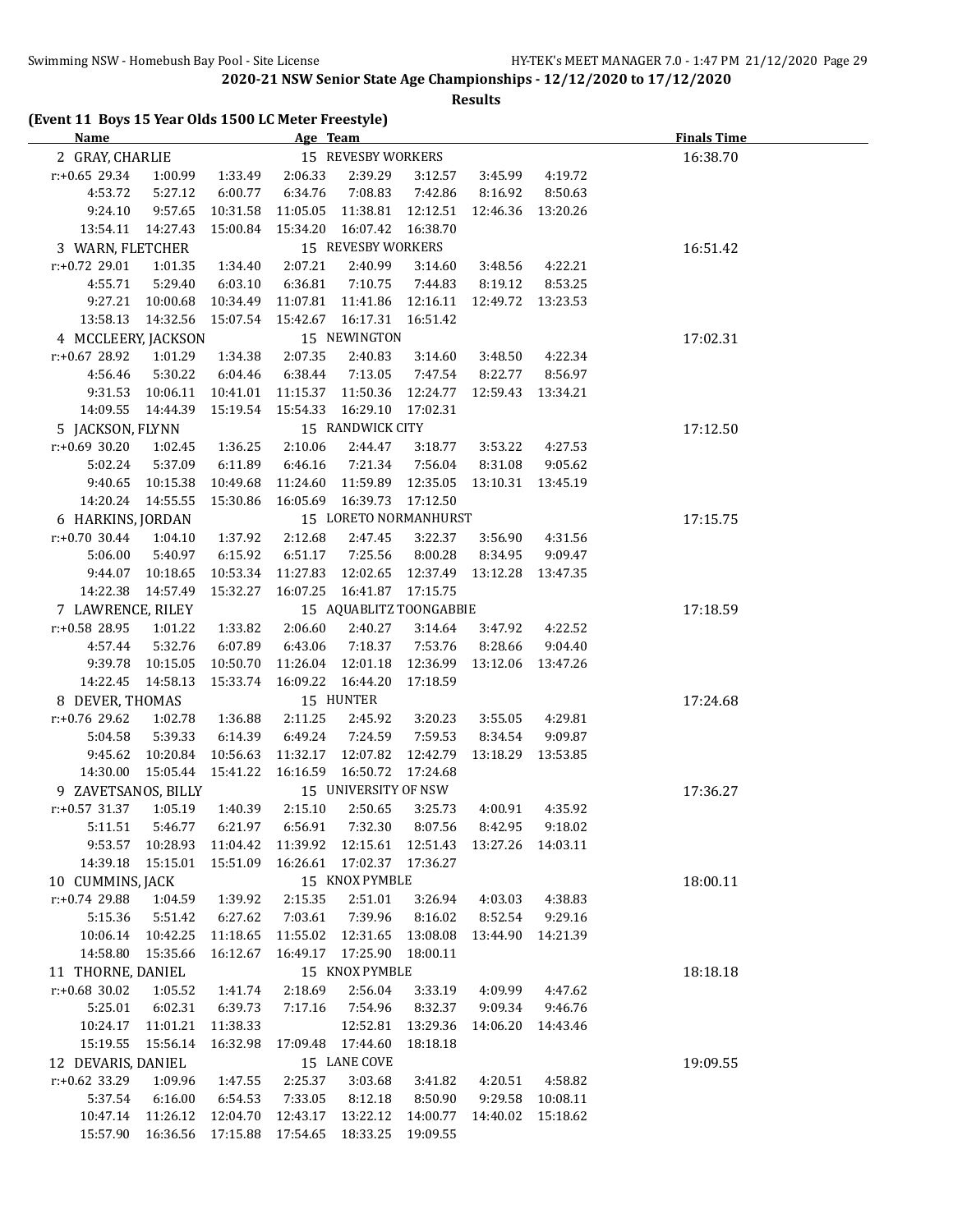**Results**

# **Event 12 Girls 12-13 200 LC Meter Freestyle**

| <b>Name</b>                            | Age Team           | <b>Prelim Time</b> | <b>Finals Time</b> |  |
|----------------------------------------|--------------------|--------------------|--------------------|--|
| <b>Finals</b>                          |                    |                    |                    |  |
| 1 MELBOURN, DOMINIQUE 13 WARRINGAH     |                    | 2:09.47            | 2:07.42            |  |
| $r.+0.52$ 30.10 1:02.16 1:35.10        | 2:07.42            |                    |                    |  |
| 2 FOWLER, ANNIKA                       | 13 MANLY           | 2:11.15            | 2:08.42            |  |
| $r: +0.66$ 29.41 1:01.25<br>1:34.93    | 2:08.42            |                    |                    |  |
| 3 COLE, JESSICA                        | 13 WESTS ILLAWARRA | 2:12.06            | 2:08.88            |  |
| $r: +0.69$ 30.08 1:03.17 1:37.18       | 2:08.88            |                    |                    |  |
| 4 BISELLO, SOFIA                       | 13 TRINITY GRAMMAR | 2:10.44            | 2:09.47            |  |
| $r: +0.68$ 30.45 1:02.76 1:35.86       | 2:09.47            |                    |                    |  |
| 5 KASPROWICZ, ZARA                     | 13 WARRINGAH       | 2:09.29            | 2:11.20            |  |
| $r.+0.64$ 29.71 1:02.28 1:36.41        | 2:11.20            |                    |                    |  |
| 6 MORTON, HANNAH                       | 13 WARRINGAH       | 2:14.42            | 2:12.83            |  |
| $r: +0.65$ 30.31 1:02.44<br>1:37.57    | 2:12.83            |                    |                    |  |
| 7 KOPELLOU, RAFAELA                    | 13 REVESBY WORKERS | 2:12.81            | 2:13.12            |  |
| $r: +0.83$ 30.61 1:04.26<br>1:39.10    | 2:13.12            |                    |                    |  |
| 8 SMITH, INDIE                         | 13 WARRINGAH       | 2:14.31            | 2:13.20            |  |
| $r.+0.77$ 30.53 1:05.23<br>1:39.64     | 2:13.20            |                    |                    |  |
| 9 NAPERNIKOVA, ELINA                   | 13 PLC SYDNEY      | 2:13.65            | 2:13.23            |  |
| $r: +0.62$ 30.72<br>1:04.00<br>1:38.61 | 2:13.23            |                    |                    |  |
| 10 GRANT, STEPHANIE                    | 13 LIVERPOOL       | 2:14.27            | 2:13.84            |  |
| $r.+0.69$ 31.65 1:05.97<br>1:40.51     | 2:13.84            |                    |                    |  |

# **Event 12 Girls 12-13 200 LC Meter Freestyle**

| <b>Name</b>                             | Age Team                               | <b>Seed Time</b> | <b>Prelim Time</b> |
|-----------------------------------------|----------------------------------------|------------------|--------------------|
| <b>Preliminaries</b>                    |                                        |                  |                    |
| 1 KASPROWICZ, ZARA 13 WARRINGAH         |                                        |                  | $2:09.29$ a        |
| $r: +0.59$ 29.81 1:02.58 1:35.83        | 2:09.29                                |                  |                    |
| 2 MELBOURN, DOMINIQUE 13 WARRINGAH      |                                        |                  | $2:09.47$ a        |
| r:+0.62 30.18 1:03.00 1:36.24 2:09.47   |                                        |                  |                    |
| 3 BISELLO, SOFIA                        | 13 TRINITY GRAMMAR                     |                  | $2:10.44$ q        |
| r:+0.56 29.58 1:01.73 1:35.39           | 2:10.44                                |                  |                    |
| 4 FOWLER, ANNIKA                        | 13 MANLY                               |                  | $2:11.15$ q        |
| r:+0.68 29.88 1:02.51 1:36.72           | 2:11.15                                |                  |                    |
| 5 COLE, JESSICA                         | 13 WESTS ILLAWARRA                     |                  | $2:12.06$ q        |
| $r.+0.71$ 29.43 1:02.21 1:37.54 2:12.06 |                                        |                  |                    |
|                                         | 6 KOPELLOU, RAFAELA 13 REVESBY WORKERS |                  | $2:12.81$ q        |
| $r.+0.67$ 30.60 1:03.70 1:39.03         | 2:12.81                                |                  |                    |
| 7 NAPERNIKOVA, ELINA                    | 13 PLC SYDNEY                          |                  | $2:13.65$ q        |
| $r: +0.64$ 29.90 1:03.38 1:38.16        | 2:13.65                                |                  |                    |
| 8 GRANT, STEPHANIE 13 LIVERPOOL         |                                        |                  | $2:14.27$ a        |
| 31.89 1:05.93 1:41.23 2:14.27           |                                        |                  |                    |
| 9 SMITH, INDIE 13 WARRINGAH             |                                        |                  | $2:14.31$ a        |
| $r: +0.62$ 30.69 1:05.04 1:40.18        | 2:14.31                                |                  |                    |
| 10 MORTON, HANNAH                       | 13 WARRINGAH                           |                  | $2:14.42$ a        |
| $r: +0.64$ 29.91 1:03.59 1:38.05        | 2:14.42                                |                  |                    |
| 11 DIXON, ZANNAH 13 NARRABEEN           |                                        |                  | 2:15.28            |
| $r: +0.69$ 30.69 1:05.86 1:41.52        | 2:15.28                                |                  |                    |
| 12 CAMERON, INDIANNA                    | 13 KNOX PYMBLE                         |                  | 2:15.40            |
| $r: +0.66$ 30.50 1:05.78 1:41.26        | 2:15.40                                |                  |                    |
| 13 CLUES, OLIVIA                        | 13 WARRINGAH                           |                  | 2:15.46            |
| $r: +0.73$ 30.84 1:05.16 1:40.43        | 2:15.46                                |                  |                    |
|                                         |                                        |                  |                    |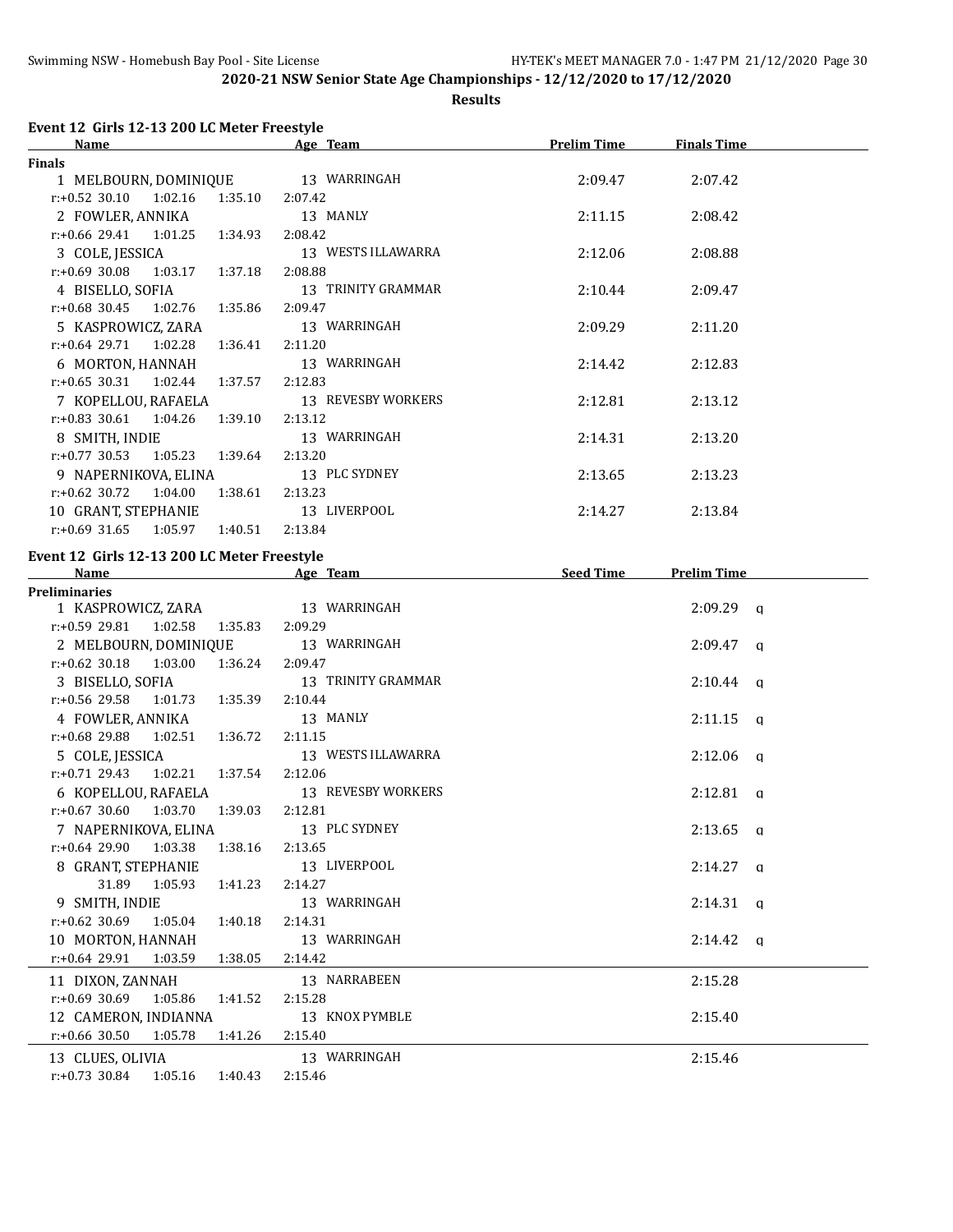# **Results**

# **Preliminaries ... (Event 12 Girls 12-13 200 LC Meter Freestyle)**

| Name and the state of the state of the state of the state of the state of the state of the state of the state of the state of the state of the state of the state of the state of the state of the state of the state of the s | Age Team and the state of the state of the state of the state of the state of the state of the state of the state of the state of the state of the state of the state of the state of the state of the state of the state of t | Seed Time | <b>Prelim Time</b> |  |
|--------------------------------------------------------------------------------------------------------------------------------------------------------------------------------------------------------------------------------|--------------------------------------------------------------------------------------------------------------------------------------------------------------------------------------------------------------------------------|-----------|--------------------|--|
| 14 BRODRICK, CHLOE                                                                                                                                                                                                             | 13 TUGGERANONG VIKINGS                                                                                                                                                                                                         |           | 2:15.47            |  |
| $r: +0.60$ 31.26 1:06.15 1:41.25                                                                                                                                                                                               | 2:15.47                                                                                                                                                                                                                        |           |                    |  |
| 15 ETHERINGTON, RUBY                                                                                                                                                                                                           | 13 RANDWICK CITY                                                                                                                                                                                                               |           | 2:15.72            |  |
| $r: +0.64$ 31.23 1:05.31<br>1:41.28                                                                                                                                                                                            | 2:15.72                                                                                                                                                                                                                        |           |                    |  |
| 16 EDWARDS-BRADSHAW, MILLIE 13 TRINITY LISMORE                                                                                                                                                                                 |                                                                                                                                                                                                                                |           | 2:15.76            |  |
| $r.+0.66$ 30.17 1:04.10<br>1:39.78                                                                                                                                                                                             | 2:15.76                                                                                                                                                                                                                        |           |                    |  |
| 17 SALIBA, AKIRA                                                                                                                                                                                                               | 13 REVESBY WORKERS                                                                                                                                                                                                             |           | 2:16.36            |  |
| 31.13<br>1:05.02  1:41.02                                                                                                                                                                                                      | 2:16.36                                                                                                                                                                                                                        |           |                    |  |
| 18 ARNOLD, SKYE                                                                                                                                                                                                                | 13 SOPAC                                                                                                                                                                                                                       |           | 2:16.60            |  |
| $r.+0.73$ 31.77 1:06.15 1:41.58                                                                                                                                                                                                | 2:16.60                                                                                                                                                                                                                        |           |                    |  |
| 19 AZRIEL, ALYSSA                                                                                                                                                                                                              | 13 RANDWICK CITY                                                                                                                                                                                                               |           | 2:17.65            |  |
| $r: +0.71$ 31.61<br>1:06.61  1:42.12                                                                                                                                                                                           | 2:17.65                                                                                                                                                                                                                        |           |                    |  |
| 20 CLACK, LARA                                                                                                                                                                                                                 | 13 HUNTER                                                                                                                                                                                                                      |           | 2:17.94            |  |
| $r.+0.72$ 31.47 1:06.51 1:42.42                                                                                                                                                                                                | 2:17.94                                                                                                                                                                                                                        |           |                    |  |
| 21 HANCOCK, MATILDA                                                                                                                                                                                                            | 13 WILLOUGHBY                                                                                                                                                                                                                  |           | 2:18.12            |  |
| $r.+0.75$ 31.55 1:06.80<br>1:43.25                                                                                                                                                                                             | 2:18.12                                                                                                                                                                                                                        |           |                    |  |
| 22 KRALKA, DOMINIKA                                                                                                                                                                                                            | 13 KINCUMBER PACIFIC DOLPHINS                                                                                                                                                                                                  |           | 2:18.20            |  |
| $r.+0.73$ 30.05 1:04.98<br>1:42.02                                                                                                                                                                                             | 2:18.20                                                                                                                                                                                                                        |           |                    |  |
| 23 DOUGLAS-BYRNE, CHLOE                                                                                                                                                                                                        | 13 TELOPEA                                                                                                                                                                                                                     |           | 2:18.26            |  |
| $r: +0.74$ 30.55<br>1:05.57<br>1:42.33                                                                                                                                                                                         | 2:18.26                                                                                                                                                                                                                        |           |                    |  |
| 24 RING, ASHA                                                                                                                                                                                                                  | 12 PLC SYDNEY                                                                                                                                                                                                                  |           | 2:18.40            |  |
| $r: +0.71$ 31.16<br>1:06.47<br>1:42.96                                                                                                                                                                                         | 2:18.40                                                                                                                                                                                                                        |           |                    |  |
| 25 MCPARTLAND, JENNIFER                                                                                                                                                                                                        | 12 MLC MARLINS                                                                                                                                                                                                                 |           | 2:18.57            |  |
| 1:06.71<br>31.88<br>1:43.52                                                                                                                                                                                                    | 2:18.57                                                                                                                                                                                                                        |           |                    |  |
| 26 BEUZEVILLE, MACY                                                                                                                                                                                                            | 13 WARRINGAH                                                                                                                                                                                                                   |           | 2:18.65            |  |
| 1:07.54 1:43.74<br>r:+0.68 31.98                                                                                                                                                                                               | 2:18.65                                                                                                                                                                                                                        |           |                    |  |
| 27 WLOSSAK, LUCINDA                                                                                                                                                                                                            | 13 KNOX PYMBLE                                                                                                                                                                                                                 |           | 2:18.67            |  |
| $r.+0.62$ 30.97 1:06.42 1:42.24                                                                                                                                                                                                | 2:18.67                                                                                                                                                                                                                        |           |                    |  |
| 28 LAY, KEELY                                                                                                                                                                                                                  | 13 LIVERPOOL                                                                                                                                                                                                                   |           | 2:18.74            |  |
| r:+0.74 31.86 1:06.42<br>1:43.07                                                                                                                                                                                               | 2:18.74                                                                                                                                                                                                                        |           |                    |  |
| 29 ALLEN, RACHEL                                                                                                                                                                                                               | 13 GINNINDERRA                                                                                                                                                                                                                 |           | 2:18.84            |  |
| 1:07.02<br>1:43.88<br>r:+0.72 31.89                                                                                                                                                                                            | 2:18.84                                                                                                                                                                                                                        |           |                    |  |
| 30 PROVOST, MADDISON                                                                                                                                                                                                           | 13 VALLEY AQUATIC                                                                                                                                                                                                              |           | 2:19.00            |  |
| 32.02<br>1:07.47  1:43.88                                                                                                                                                                                                      | 2:19.00                                                                                                                                                                                                                        |           |                    |  |
| 31 JONES, MADISON                                                                                                                                                                                                              | 13 WESTS ILLAWARRA                                                                                                                                                                                                             |           | 2:19.01            |  |
| 1:41.61<br>$r: +0.69$ 31.07 1:05.14                                                                                                                                                                                            | 2:19.01                                                                                                                                                                                                                        |           |                    |  |
| 32 TOLAR, AALEYAH                                                                                                                                                                                                              | 12 HUNTER                                                                                                                                                                                                                      |           | 2:19.13            |  |
| $r: +0.85$ 31.11<br>1:06.34<br>1:43.36                                                                                                                                                                                         | 2:19.13                                                                                                                                                                                                                        |           |                    |  |
| 33 ZANNINO, GEORGIA                                                                                                                                                                                                            | 13 ATLANTIS                                                                                                                                                                                                                    |           | 2:19.26            |  |
| $r: +0.64$ 30.74<br>1:05.84<br>1:42.87                                                                                                                                                                                         | 2:19.26                                                                                                                                                                                                                        |           |                    |  |
| 34 WAUGH, ANNABELLE                                                                                                                                                                                                            | 13 KINCOPPAL-ROSE BAY                                                                                                                                                                                                          |           | 2:19.91            |  |
| $r.+0.79$ 31.91<br>1:07.18<br>1:44.08                                                                                                                                                                                          | 2:19.91                                                                                                                                                                                                                        |           |                    |  |
| 35 GADD, BINDI                                                                                                                                                                                                                 | 13 WINDSOR                                                                                                                                                                                                                     |           | 2:20.01            |  |
| $r: +0.63$ 31.11<br>1:05.46<br>1:42.74                                                                                                                                                                                         | 2:20.01                                                                                                                                                                                                                        |           |                    |  |
| 36 COX, ARABELLA                                                                                                                                                                                                               | 13 KNOX PYMBLE                                                                                                                                                                                                                 |           | 2:20.04            |  |
| $r: +0.45$ 31.76<br>1:07.10<br>1:44.12                                                                                                                                                                                         | 2:20.04                                                                                                                                                                                                                        |           |                    |  |
| 37 WILSON, CHARLOTTE                                                                                                                                                                                                           | 13 MUDGEE INDOOR                                                                                                                                                                                                               |           | 2:20.05            |  |
| $r: +0.58$ 30.33<br>1:04.35<br>1:41.03                                                                                                                                                                                         | 2:20.05                                                                                                                                                                                                                        |           |                    |  |
| 38 LILIENTHAL, JAYA                                                                                                                                                                                                            | 13 KNOX PYMBLE                                                                                                                                                                                                                 |           | 2:20.15            |  |
| $r: +0.65$ 31.04<br>1:43.66<br>1:05.98                                                                                                                                                                                         | 2:20.15                                                                                                                                                                                                                        |           |                    |  |
| 39 HIGLEY, NIAMH                                                                                                                                                                                                               | 12 KINCOPPAL-ROSE BAY                                                                                                                                                                                                          |           | 2:20.76            |  |
| $r: +0.69$ 31.40<br>1:06.35<br>1:43.71                                                                                                                                                                                         | 2:20.76                                                                                                                                                                                                                        |           |                    |  |
| 40 GUZINA, DANIELA                                                                                                                                                                                                             | 13 LEICHHARDT                                                                                                                                                                                                                  |           | 2:20.77            |  |
| $r: +0.74$ 31.49<br>1:06.96<br>1:44.64                                                                                                                                                                                         | 2:20.77                                                                                                                                                                                                                        |           |                    |  |
|                                                                                                                                                                                                                                |                                                                                                                                                                                                                                |           |                    |  |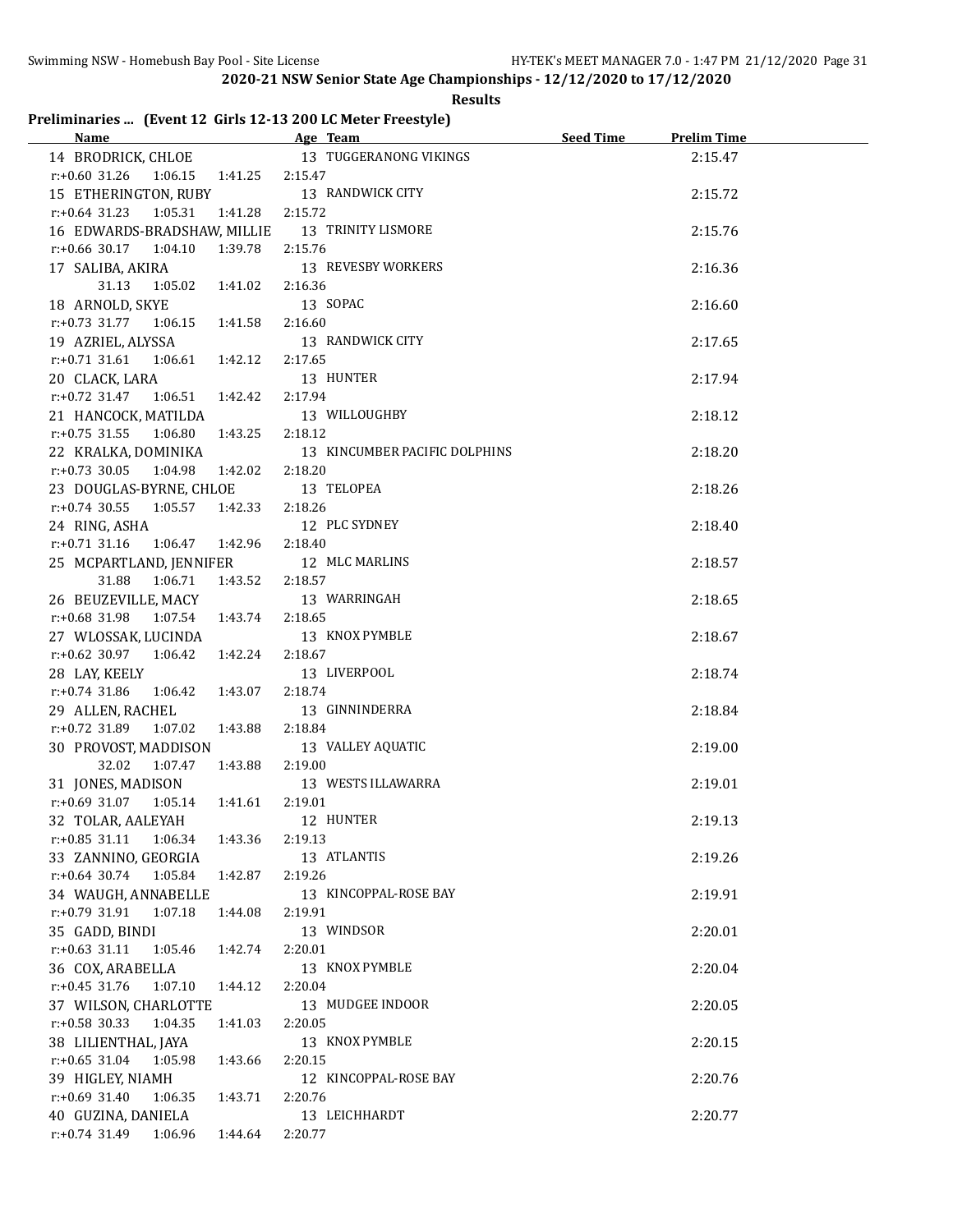**Results**

# **Preliminaries ... (Event 12 Girls 12-13 200 LC Meter Freestyle)**

| <b>Name</b>                 |         | Age Team                | <b>Seed Time</b><br><b>Prelim Time</b> |  |
|-----------------------------|---------|-------------------------|----------------------------------------|--|
| 41 MAYNE, JADE              |         | 12 AQUABLITZ TOONGABBIE | 2:22.24                                |  |
| 1:07.56<br>r:+0.66 31.56    | 1:45.20 | 2:22.24                 |                                        |  |
| 42 KIM, LIN                 |         | 12 PLC SYDNEY           | 2:23.59                                |  |
| $r: +0.67$ 32.05<br>1:07.72 | 1:45.69 | 2:23.59                 |                                        |  |
| 43 CREIGHTON, INDIGO        |         | 13 LISMORE WORKERS      | 2:24.10                                |  |
| 1:07.08<br>$r: +0.73$ 31.21 | 1:45.49 | 2:24.10                 |                                        |  |
| 44 ANTALA, AVA              |         | 12 CAMPBELLTOWN         | 2:24.35                                |  |
| 1:07.78<br>31.83            | 1:46.23 | 2:24.35                 |                                        |  |
| 45 CULLEN, JESSICA          |         | 13 KNOX PYMBLE          | 2:24.73                                |  |
| $r: +0.70$ 32.17<br>1:09.19 | 1:47.18 | 2:24.73                 |                                        |  |
| 46 PERKINS, GABRIELLE       |         | 13 LEICHHARDT           | 2:24.93                                |  |
| $r: +0.72$ 32.73<br>1:09.40 | 1:47.06 | 2:24.93                 |                                        |  |

### **Event 13 Girls 15 Year Olds 200 LC Meter Backstroke**

| <b>Name</b>                     |         | Age Team                                    | <b>Prelim Time</b> | <b>Finals Time</b> |  |
|---------------------------------|---------|---------------------------------------------|--------------------|--------------------|--|
| Finals                          |         |                                             |                    |                    |  |
|                                 |         | 1 LAWRENCE, ALEXANDRA 15 LORETO NORMANHURST | 2:21.01            | 2:20.78            |  |
| $r.+0.64$ 33.76 1:08.99 1:45.51 |         | 2:20.78                                     |                    |                    |  |
| 2 BULL, SARAH                   |         | 15 HUNTER                                   | 2:22.53            | 2:20.98            |  |
| $r: +0.71$ 32.74 1:08.13        | 1:44.94 | 2:20.98                                     |                    |                    |  |
| 3 JOHNSON, TAMEEKA              |         | 15 SANS SOUCI                               | 2:24.52            | 2:22.08            |  |
| $r: +0.68$ 32.75 1:08.19        | 1:46.07 | 2:22.08                                     |                    |                    |  |
| 4 GRANT, BELLA                  |         | 15 LIVERPOOL                                | 2:21.23            | 2:22.62            |  |
| $r: +0.77$ 33.07 1:08.30        | 1:45.61 | 2:22.62                                     |                    |                    |  |
| 5 KABLE, HAYLEY                 |         | 15 PORT MACQUARIE                           | 2:24.97            | 2:24.66            |  |
| $r.+0.77$ 33.36 1:09.69 1:47.55 |         | 2:24.66                                     |                    |                    |  |
| 6 EWING, MADELINE               |         | 15 ALSTONVILLE                              | 2:30.22            | 2:29.27            |  |
| $r: +0.64$ 34.44 1:12.34        | 1:50.93 | 2:29.27                                     |                    |                    |  |
| 7   VAN GELDER, ALEXANDRA       |         | 15 KINCOPPAL-ROSE BAY                       | 2:30.31            | 2:29.39            |  |
| $r: +0.69$ 34.82 1:12.59        | 1:51.99 | 2:29.39                                     |                    |                    |  |
| 8 O'BRYAN, ALIX                 |         | 15 SINGLETON                                | 2:29.33            | 2:30.32            |  |
| $r.+0.72$ 34.54 1:12.69         | 1:52.04 | 2:30.32                                     |                    |                    |  |
| 9 MCMILES, ELOISE               |         | 15 KINROSS WOLAROI                          | 2:30.68            | 2:30.97            |  |
| $r: +0.72$ 35.06<br>1:13.00     | 1:53.01 | 2:30.97                                     |                    |                    |  |
| 10 ASBURY, BROOKE               |         | 15 AUBURN                                   | 2:30.64            | 2:32.22            |  |
| $r: +0.68$ 34.79 1:13.00        | 1:52.56 | 2:32.22                                     |                    |                    |  |

### **Event 13 Girls 15 Year Olds 200 LC Meter Backstroke**

| Name                     |         |         | Age Team              | <b>Seed Time</b> | <b>Prelim Time</b> |          |
|--------------------------|---------|---------|-----------------------|------------------|--------------------|----------|
| <b>Preliminaries</b>     |         |         |                       |                  |                    |          |
| 1 LAWRENCE, ALEXANDRA    |         |         | 15 LORETO NORMANHURST |                  | 2:21.01            | $\alpha$ |
| r:+0.65 34.02            | 1:09.51 | 1:45.89 | 2:21.01               |                  |                    |          |
| 2 GRANT, BELLA           |         |         | 15 LIVERPOOL          |                  | 2:21.23            | $\alpha$ |
| r:+0.74 33.33            | 1:08.89 | 1:45.50 | 2:21.23               |                  |                    |          |
| 3 BULL, SARAH            |         |         | 15 HUNTER             |                  | 2:22.53            | $\alpha$ |
| r:+0.66 33.14            | 1:09.10 | 1:46.16 | 2:22.53               |                  |                    |          |
| 4 JOHNSON, TAMEEKA       |         |         | 15 SANS SOUCI         |                  | $2:24.52$ a        |          |
| $r: +0.71$ 33.77 1:09.90 |         | 1:48.04 | 2:24.52               |                  |                    |          |
| 5 KABLE, HAYLEY          |         |         | 15 PORT MACOUARIE     |                  | 2:24.97            | a        |
| $r: +0.64$ 33.51 1:09.29 |         | 1:47.77 | 2:24.97               |                  |                    |          |
| 6 O'BRYAN, ALIX          |         |         | 15 SINGLETON          |                  | 2:29.33            | a        |
| $r: +0.70$ 34.35 1:11.78 |         | 1:50.65 | 2:29.33               |                  |                    |          |
| 7 EWING, MADELINE        |         |         | 15 ALSTONVILLE        |                  | 2:30.22            | $\alpha$ |
| $r: +0.62$ 34.21         | 1:11.61 | 1:51.04 | 2:30.22               |                  |                    |          |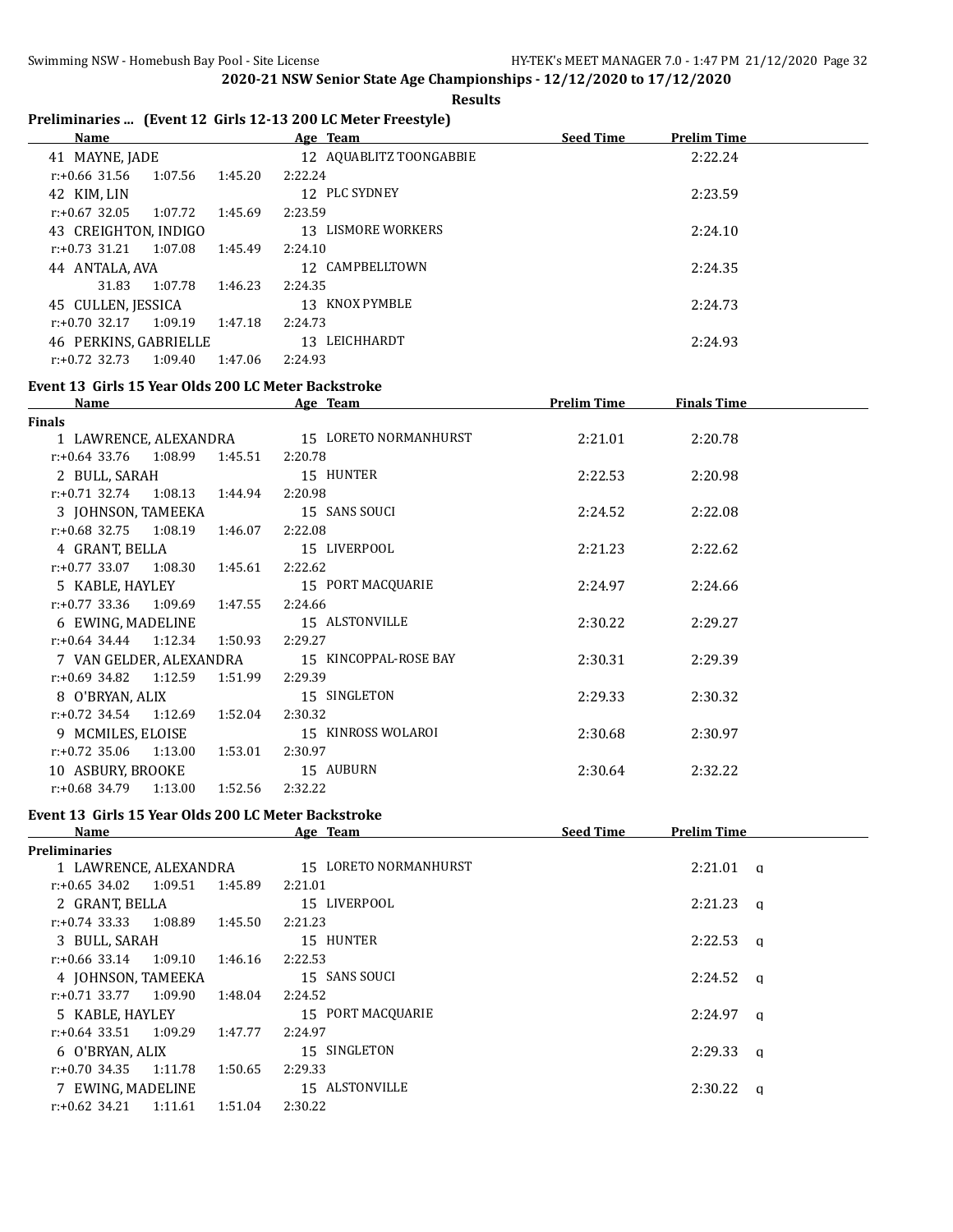|                                        | <b>Results</b>                                                       |                                 |  |
|----------------------------------------|----------------------------------------------------------------------|---------------------------------|--|
|                                        | Preliminaries  (Event 13 Girls 15 Year Olds 200 LC Meter Backstroke) |                                 |  |
| <b>Name</b>                            | Age Team                                                             | Seed Time<br><b>Prelim Time</b> |  |
| 8 VAN GELDER, ALEXANDRA                | 15 KINCOPPAL-ROSE BAY                                                | $2:30.31$ a                     |  |
| $r: +0.65$ 34.59<br>1:12.92<br>1:52.38 | 2:30.31                                                              |                                 |  |
| 9 ASBURY, BROOKE                       | 15 AUBURN                                                            | $2:30.64$ a                     |  |
| $r.+0.71$ 34.64<br>1:12.33<br>1:51.68  | 2:30.64                                                              |                                 |  |
| 10 MCMILES, ELOISE                     | 15 KINROSS WOLAROI                                                   | $2:30.68$ a                     |  |
| $r: +0.63$ 35.55<br>1:13.71<br>1:52.97 | 2:30.68                                                              |                                 |  |
| 11 DONNELLEY, ISABELLA                 | 15 WENONA SCHOOL                                                     | 2:32.74                         |  |
| $r: +0.66$ 34.80<br>1:12.80<br>1:53.02 | 2:32.74                                                              |                                 |  |
| 12 GIBSON, AVA                         | 15 CARLILE                                                           | 2:32.93                         |  |
| r:+0.74 35.74<br>1:14.00<br>1:53.44    | 2:32.93                                                              |                                 |  |
| 13 WAN, VICTORIA                       | 15 MLC MARLINS                                                       | 2:34.13                         |  |
| $r: +0.58$ 34.60<br>1:12.97<br>1:53.58 | 2:34.13                                                              |                                 |  |
| 14 INGREY, ZOE                         | 15 NOVOCASTRIAN                                                      | 2:34.19                         |  |
| r:+0.82 35.91<br>1:14.77<br>1:54.51    | 2:34.19                                                              |                                 |  |
| 15 DELUTIIS, BRIDIE                    | 15 WESTS ILLAWARRA                                                   | 2:35.37                         |  |
| $r.+0.85$ 35.42 1:14.25<br>1:54.84     | 2:35.37                                                              |                                 |  |
| 16 MRAMOR, GABRIELLA                   | 15 SOUTHERN SYDNEY                                                   | 2:35.54                         |  |
| $r: +0.65$ 35.93<br>1:15.40<br>1:56.14 | 2:35.54                                                              |                                 |  |
| 17 LEVER, SAMANTHA                     | 15 KNOX PYMBLE                                                       | 2:35.59                         |  |
| $r.+0.62$ 37.34 1:17.87<br>1:58.30     | 2:35.59                                                              |                                 |  |
| 18 BETAR, HIKARI                       | 15 AUBURN                                                            | 2:36.01                         |  |
| $r: +0.59$ 36.18<br>1:15.43<br>1:55.94 | 2:36.01                                                              |                                 |  |
| 19 CHOI, JENNIFER                      | 15 PLC SYDNEY                                                        | 2:36.76                         |  |
| $r: +0.55$ 35.05<br>1:14.86<br>1:55.60 | 2:36.76                                                              |                                 |  |
| 20 ROWELL, EMILY                       | 15 FORSTER                                                           | 2:36.99                         |  |
| r:+0.65 35.94<br>1:15.53<br>1:56.92    | 2:36.99                                                              |                                 |  |
| *21 RAMBOW, AMITY                      | 15 NORWEST                                                           | 2:37.41                         |  |
| $r: +0.60$ 34.75<br>1:14.06<br>1:55.66 | 2:37.41                                                              |                                 |  |
| *21 TRENERRY, HAELEE                   | 15 BOMADERRY                                                         | 2:37.41                         |  |
| $r: +0.71$ 35.75<br>1:14.88<br>1:57.34 | 2:37.41                                                              |                                 |  |
| 23 LIBRANDO, AMBER                     | 15 GINNINDERRA                                                       | 2:38.04                         |  |
| $r$ :+0.61 36.34<br>1:57.36<br>1:16.11 | 2:38.04                                                              |                                 |  |
| 24 PIVA, LUCY                          | 15 CANBERRA                                                          | 2:38.30                         |  |
| $r: +0.64$ 36.23<br>1:17.30<br>1:58.36 | 2:38.30                                                              |                                 |  |
| 25 HARVIE, AMELIA                      | 15 NORWEST                                                           | 2:38.92                         |  |
| $r: +0.61$ 36.75<br>1:15.85<br>1:57.48 | 2:38.92                                                              |                                 |  |
| 26 YOON, JUNGWON                       | 15 PLC SYDNEY                                                        | 2:39.12                         |  |
| $r: +0.61$ 36.22<br>1:57.18<br>1:15.91 | 2:39.12                                                              |                                 |  |
| 27 PETROPOULOS, CHLOE                  | 15 WODEN VALLEY                                                      | 2:39.55                         |  |
| $r: +0.70$ 37.22<br>1:58.76<br>1:17.08 | 2:39.55                                                              |                                 |  |
| 28 HEALEY, HANNAH                      | 15 RANDWICK CITY                                                     | 2:43.70                         |  |
| $r: +0.81$ 38.54<br>1:20.30<br>2:02.56 | 2:43.70                                                              |                                 |  |
| 29 SUMMERS, LAUREN                     | 15 CARLILE                                                           | 2:44.72                         |  |
| $r: +0.68$ 37.03<br>1:18.30<br>2:01.55 | 2:44.72                                                              |                                 |  |
| 30 SCHUBERT, TAMRYN                    | 15 MACCABI                                                           | 2:45.90                         |  |
| $r.+0.94$ 39.45<br>1:20.81<br>2:04.44  | 2:45.90                                                              |                                 |  |
| 31 CUSACK, JEMIMA                      | 15 LORETO NORMANHURST                                                | 2:47.80                         |  |
| r:+0.71 38.31 1:20.48<br>2:04.60       | 2:47.80                                                              |                                 |  |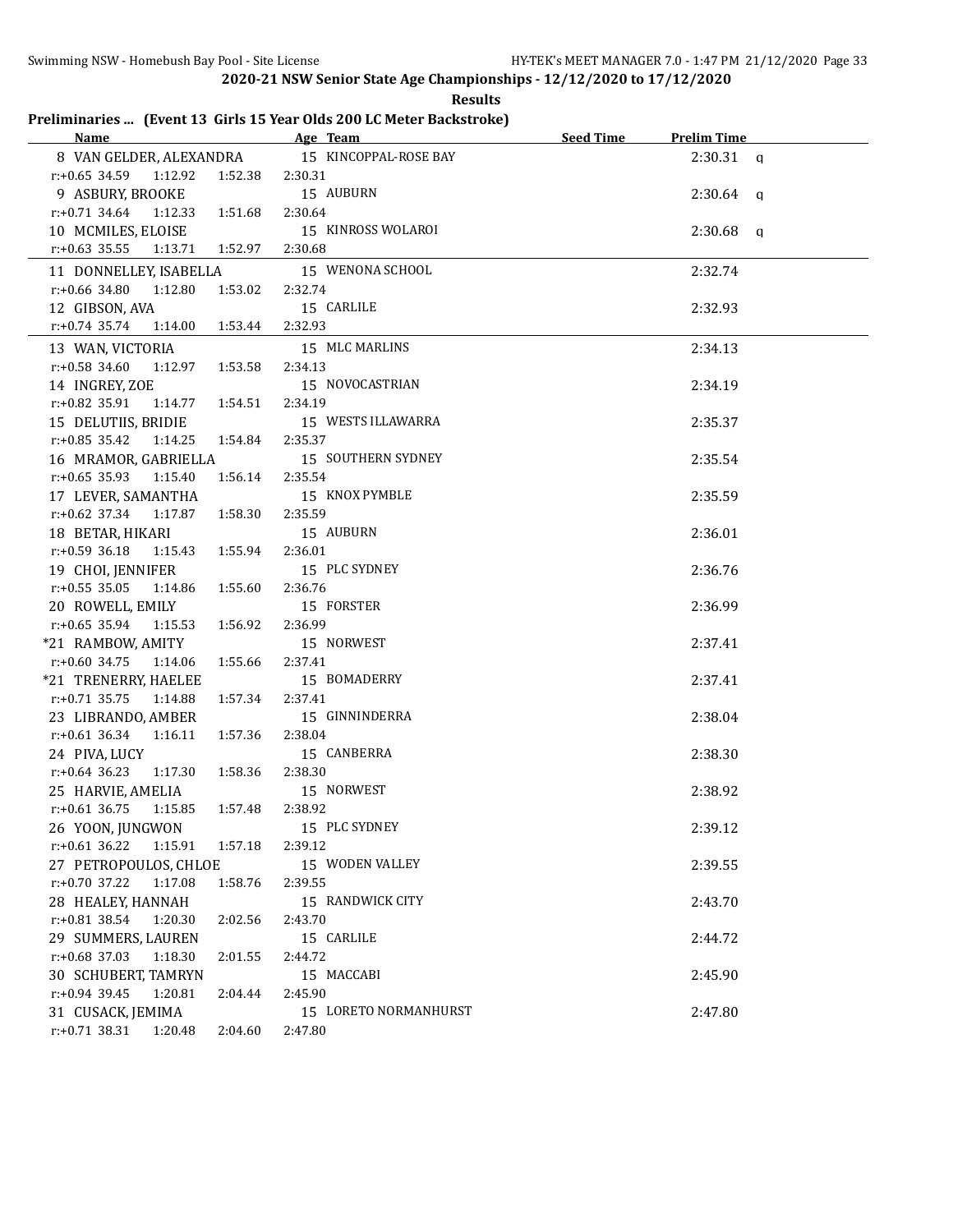**Results**

| <b>Name</b>                 | Age Team              | <b>Prelim Time</b> | <b>Finals Time</b> |  |
|-----------------------------|-----------------------|--------------------|--------------------|--|
| <b>Finals</b>               |                       |                    |                    |  |
| 1 JOHNSTON, HAYLEY          | 14 KNOX PYMBLE        | 1:04.61            | 1:03.55            |  |
| $r: +0.64$ 29.85<br>1:03.55 |                       |                    |                    |  |
| 2 WUNSCH, OLIVIA            | 14 CARLILE            | 1:04.63            | 1:03.80            |  |
| $r: +0.67$ 29.36<br>1:03.80 |                       |                    |                    |  |
| 3 TONELLI-SMITH, RUBY       | 14 KINCOPPAL-ROSE BAY | 1:04.18            | 1:04.07            |  |
| $r: +0.61$ 29.63<br>1:04.07 |                       |                    |                    |  |
| 4 GERREYN, GRACE            | 14 KNOX PYMBLE        | 1:04.84            | 1:04.24            |  |
| $r: +0.65$ 30.06<br>1:04.24 |                       |                    |                    |  |
| 5 HENRY, GRACE              | 14 CITY OF SYDNEY     | 1:05.56            | 1:04.91            |  |
| $r: +0.77$ 30.66<br>1:04.91 |                       |                    |                    |  |
| 6 FILDISSIS, MIA            | 14 PLC SYDNEY         | 1:05.28            | 1:05.20            |  |
| $r: +0.62$ 29.81<br>1:05.20 |                       |                    |                    |  |
| 7 RUSSELL, LOLA             | 14 HUNTER             | 1:06.16            | 1:05.91            |  |
| $r: +0.74$ 30.75<br>1:05.91 |                       |                    |                    |  |
| 8 CHRISTIAN-MILNE, GEORGIA  | 14 NOVOCASTRIAN       | 1:07.32            | 1:06.03            |  |
| $r: +0.72$ 31.14<br>1:06.03 |                       |                    |                    |  |
| 9 DEMEARY, CAITLIN          | 14 ATLANTIS           | 1:07.94            | 1:06.85            |  |
| $r: +0.73$ 30.68<br>1:06.85 |                       |                    |                    |  |
| 10 CRITTENDEN, GEM          | 14 HUNTER             | 1:07.68            | 1:07.11            |  |
| $r: +0.69$ 32.19<br>1:07.11 |                       |                    |                    |  |

# **Event 14 Girls 14 Year Olds 100 LC Meter Butterfly**

| <b>Name</b>                                                    | Age Team              | <b>Seed Time</b> | <b>Prelim Time</b> |
|----------------------------------------------------------------|-----------------------|------------------|--------------------|
| <b>Preliminaries</b>                                           |                       |                  |                    |
| 1 TONELLI-SMITH, RUBY<br>29.82<br>1:04.18                      | 14 KINCOPPAL-ROSE BAY |                  | $1:04.18$ q        |
| 2 JOHNSTON, HAYLEY<br>$r: +0.68$ 30.32<br>1:04.61              | 14 KNOX PYMBLE        |                  | $1:04.61$ a        |
| 3 WUNSCH, OLIVIA<br>$r: +0.66$ 30.00 1:04.63                   | 14 CARLILE            |                  | $1:04.63$ q        |
| 4 GERREYN, GRACE                                               | 14 KNOX PYMBLE        |                  | $1:04.84$ a        |
| $r: +0.63$ 30.37 1:04.84<br>5 FILDISSIS, MIA                   | 14 PLC SYDNEY         |                  | $1:05.28$ a        |
| $r: +0.64$ 30.37 1:05.28<br>6 HENRY, GRACE<br>30.90<br>1:05.56 | 14 CITY OF SYDNEY     |                  | $1:05.56$ q        |
| 7 RUSSELL, LOLA<br>31.16<br>1:06.16                            | 14 HUNTER             |                  | $1:06.16$ a        |
| 8 CHRISTIAN-MILNE, GEORGIA<br>$r: +0.59$ 31.31<br>1:07.32      | 14 NOVOCASTRIAN       |                  | $1:07.32$ a        |
| 9 CRITTENDEN, GEM<br>$r: +0.68$ 31.42<br>1:07.68               | 14 HUNTER             |                  | $1:07.68$ q        |
| 10 DEMEARY, CAITLIN<br>$r: +0.71$ 30.51<br>1:07.94             | 14 ATLANTIS           |                  | $1:07.94$ a        |
| 11 HORSLEY, NATALIA<br>$r: +0.52$ 32.27<br>1:08.73             | 14 WAGGA WAGGA        |                  | 1:08.73            |
| 12 JIANG, SARAH<br>$r: +0.67$ 31.79<br>1:08.96                 | 14 TRINITY GRAMMAR    |                  | 1:08.96            |
| 13 POLLOCK, MILLY<br>$r: +0.61$ 31.59<br>1:09.07               | 14 REVESBY WORKERS    |                  | 1:09.07            |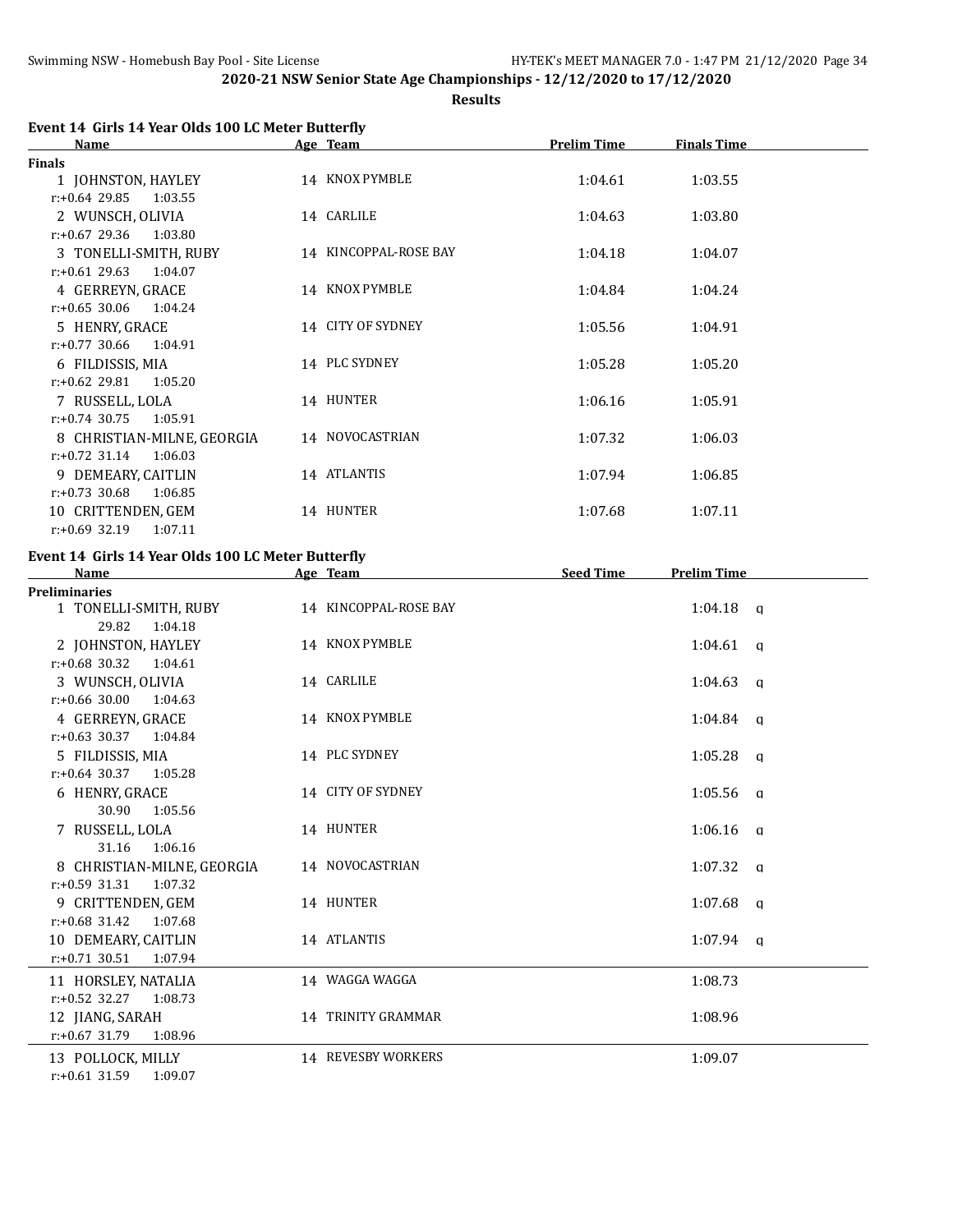**Results**

# **Preliminaries ... (Event 14 Girls 14 Year Olds 100 LC Meter Butterfly)**

| <b>Name</b>                                                                  | Age Team and the Team and the Team and the Team and the Team and the Team and the Team and the Team and the Te | <b>Seed Time</b> | <b>Prelim Time</b> |
|------------------------------------------------------------------------------|----------------------------------------------------------------------------------------------------------------|------------------|--------------------|
| 14 DONELAN, CHLOE<br>$r: +0.70$ 32.54 1:09.16                                | 14 WAGGA WAGGA                                                                                                 |                  | 1:09.16            |
| 15 MILTON, AYA<br>r:+0.82 32.18 1:09.26                                      | 14 CORRIMAL                                                                                                    |                  | 1:09.26            |
| 16 FORAN, ZARA<br>$r: +0.79$ 31.84 1:09.27                                   | 14 HUNTER                                                                                                      |                  | 1:09.27            |
| 17 DUGGAN, EMMA<br>r:+0.63 32.87 1:09.45                                     | 14 KINCUMBER PACIFIC DOLPHINS                                                                                  |                  | 1:09.45            |
| 18 MAZUMDAR, DIJANA<br>r:+0.75 32.33 1:09.64                                 | 14 BARKER AQUATIC                                                                                              |                  | 1:09.64            |
| 19 ZIVANOVIC, ALEXIA                                                         | 14 CITY OF SYDNEY                                                                                              |                  | 1:09.71            |
| $r.+0.74$ 32.17 1:09.71<br>20 GRAY, MACKENZIE<br>$r: +0.80$ 32.12<br>1:09.78 | 14 SINGLETON                                                                                                   |                  | 1:09.78            |
| 21 POLLARD, BELLA                                                            | 14 360 SCULLY PARK                                                                                             |                  | 1:09.81            |
| r:+0.72 32.88 1:09.81<br>22 MURRAY, ALEXANDRA                                | 14 NARRABEEN                                                                                                   |                  | 1:10.10            |
| r:+0.78 32.43 1:10.10<br>23 ANDREWS, RILEY                                   | 14 SAWTELL                                                                                                     |                  | 1:10.38            |
| $r: +0.77$ 32.75<br>1:10.38<br>24 FIKKERS, IMOGEN                            | 14 BERKELEY AMATEUR                                                                                            |                  | 1:10.50            |
| $r: +0.73$ 32.12<br>1:10.50<br>25 NEEDS, CLAIRE                              | 14 MONTE                                                                                                       |                  | 1:10.62            |
| $r.+0.73$ 32.73 1:10.62<br>26 KENNARD, EMMA                                  | 14 GINNINDERRA                                                                                                 |                  | 1:10.97            |
| $r.+0.82$ 33.31 1:10.97<br>27 O'HEHIR-CORONES, CHARLOTTE                     | 14 KINROSS WOLAROI                                                                                             |                  | 1:11.26            |
| $r: +0.72$ 31.99<br>1:11.26<br>28 THOMPSON, SIENNA                           | 14 RANDWICK CITY                                                                                               |                  | 1:11.27            |
| $r: +0.61$ 32.90<br>1:11.27<br>29 GEDDES, LILLY                              | 14 TRINITY LISMORE                                                                                             |                  | 1:12.17            |
| r:+0.80 32.07 1:12.17<br>30 GOSSELIN, RIHANA                                 | 14 TITANS                                                                                                      |                  | 1:12.18            |
| r:+0.63 33.02 1:12.18<br>31 SCHOLTENS, ZOE                                   | 14 WARRINGAH                                                                                                   |                  | 1:12.84            |
| r:+0.80 33.73 1:12.84<br>32 NEILSON, LARA                                    | 14 PORT MACQUARIE                                                                                              |                  | 1:12.91            |
| $r: +0.59$ 32.16<br>1:12.91<br>33 SCHUETT, ELLA                              | 14 SYDNEY UNIVERSITY                                                                                           |                  | 1:13.08            |
| $r: +0.61$ 32.98<br>1:13.08<br>34 SOBRINO, MAYA                              | 14 SOPAC                                                                                                       |                  | 1:13.34            |
| 34.50<br>1:13.34<br>35 ELLIS, EVIE                                           | 14 RANDWICK CITY                                                                                               |                  | 1:13.44            |
| r:+0.75 33.87<br>1:13.44<br>36 HINDS, TEAGAN                                 | 14 NEPEAN                                                                                                      |                  | 1:13.60            |
| 34.43<br>1:13.60<br>37 SMITH, RACHEL                                         | 14 AQUABLITZ TOONGABBIE                                                                                        |                  | 1:13.88            |
| $r: +0.75$ 34.31<br>1:13.88<br>38 GREENWOOD, CHARLOTTE                       | 14 BAY & BASIN                                                                                                 |                  | 1:14.91            |
| $r: +0.67$ 33.46<br>1:14.91<br>39 CLARK, COURTNEY                            | 14 NAMBUCCA                                                                                                    |                  | 1:14.96            |
| $r: +0.77$ 33.91<br>1:14.96<br>40 MAYNE, HANNAH                              | 14 AQUABLITZ TOONGABBIE                                                                                        |                  | 1:15.12            |
| r:+0.66 34.80<br>1:15.12                                                     |                                                                                                                |                  |                    |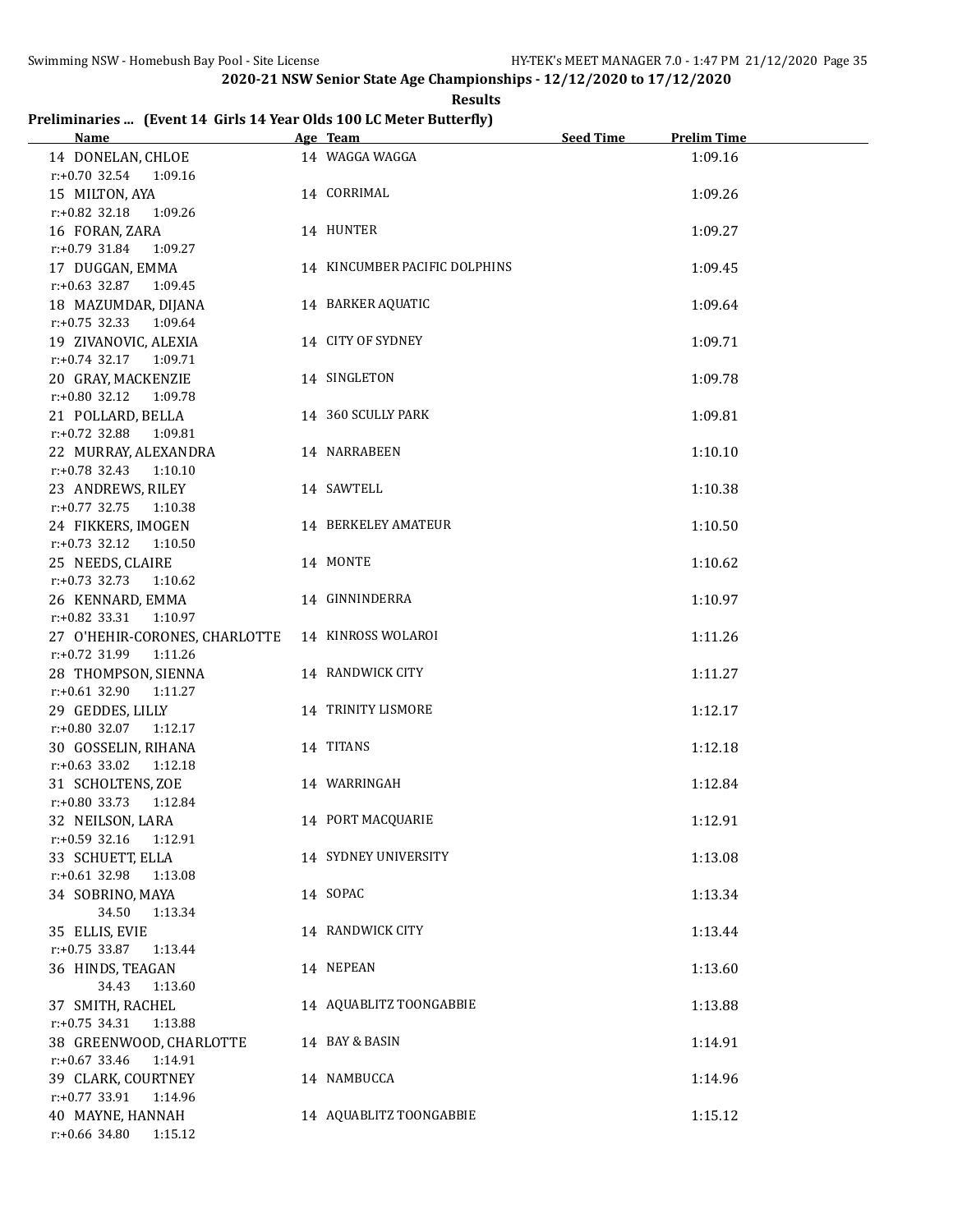**Results**

# **Event 15 Boys 13-14 100 LC Meter Butterfly**

| <b>Name</b>                 | Age Team                    | <b>Prelim Time</b> | <b>Finals Time</b> |  |
|-----------------------------|-----------------------------|--------------------|--------------------|--|
| <b>Finals</b>               |                             |                    |                    |  |
| 1 GAUCI, JAMES              | 14 SOPAC                    | 59.88              | 59.32              |  |
| $r: +0.51$ 28.12<br>59.32   |                             |                    |                    |  |
| 2 DA SILVA, MARCUS          | 14 CITY OF SYDNEY           | 1:00.61            | 59.74              |  |
| $r: +0.70$ 28.15<br>59.74   |                             |                    |                    |  |
| 3 YAGO, CALEB               | 14 CASTLE HILL RSL DOLPHINS | 1:00.83            | 1:00.80            |  |
| $r: +0.67$ 28.69<br>1:00.80 |                             |                    |                    |  |
| 4 WHITTON, BAILEY           | 14 LAURIETON                | 1:01.33            | 1:01.02            |  |
| $r: +0.65$ 27.95<br>1:01.02 |                             |                    |                    |  |
| 5 HALL, KOBY                | 14 NOVOCASTRIAN             | 1:01.29            | 1:01.55            |  |
| $r: +0.71$ 28.90<br>1:01.55 |                             |                    |                    |  |
| 6 HARRIS, MATTHEW           | 14 WARRINGAH                | 1:00.55            | 1:01.58            |  |
| $r: +0.58$ 28.71<br>1:01.58 |                             |                    |                    |  |
| 7 BENNETT, HARRISON         | 14 WEE WAA                  | 1:01.06            | 1:01.71            |  |
| $r: +0.75$ 28.68<br>1:01.71 |                             |                    |                    |  |
| 8 BUJAK-UPTON, KOBY         | 14 NARRABEEN                | 1:01.79            | 1:01.79            |  |
| $r: +0.81$ 29.04<br>1:01.79 |                             |                    |                    |  |
| 9 HIGGS, SAMUEL             | 14 WARRINGAH                | 1:02.09            | 1:02.29            |  |
| $r: +0.77$ 29.43<br>1:02.29 |                             |                    |                    |  |
| 10 SMITH, ALEXANDER         | 14 WARRINGAH                | 1:02.61            | 1:07.96            |  |
| $r: +0.62$ 31.38<br>1:07.96 |                             |                    |                    |  |

# **Event 15 Boys 13-14 100 LC Meter Butterfly**

| <b>Name</b>                 | Age Team                    | <b>Seed Time</b> | <b>Prelim Time</b> |
|-----------------------------|-----------------------------|------------------|--------------------|
| <b>Preliminaries</b>        |                             |                  |                    |
| 1 GAUCI, JAMES              | 14 SOPAC                    |                  | 59.88 a            |
| $r: +0.48$ 28.42<br>59.88   |                             |                  |                    |
| 2 HARRIS, MATTHEW           | 14 WARRINGAH                |                  | $1:00.55$ a        |
| $r: +0.49$ 28.32<br>1:00.55 |                             |                  |                    |
| 3 DA SILVA, MARCUS          | 14 CITY OF SYDNEY           |                  | $1:00.61$ a        |
| $r: +0.67$ 28.78 1:00.61    |                             |                  |                    |
| 4 YAGO, CALEB               | 14 CASTLE HILL RSL DOLPHINS |                  | $1:00.83$ q        |
| $r: +0.66$ 28.88<br>1:00.83 |                             |                  |                    |
| 5 BENNETT, HARRISON         | 14 WEE WAA                  |                  | $1:01.06$ a        |
| $r: +0.63$ 28.74 1:01.06    |                             |                  |                    |
| 6 HALL, KOBY                | 14 NOVOCASTRIAN             |                  | $1:01.29$ a        |
| $r: +0.67$ 28.36<br>1:01.29 |                             |                  |                    |
| 7 WHITTON, BAILEY           | 14 LAURIETON                |                  | $1:01.33$ a        |
| $r: +0.64$ 28.15<br>1:01.33 |                             |                  |                    |
| 8 BUJAK-UPTON, KOBY         | 14 NARRABEEN                |                  | $1:01.79$ a        |
| 1:01.79<br>$r: +0.78$ 28.66 |                             |                  |                    |
| 9 HIGGS, SAMUEL             | 14 WARRINGAH                |                  | $1:02.09$ q        |
| $r: +0.78$ 29.00<br>1:02.09 |                             |                  |                    |
| 10 SMITH. ALEXANDER         | 14 WARRINGAH                |                  | $1:02.61$ a        |
| $r: +0.60$ 29.16<br>1:02.61 |                             |                  |                    |
| 11 WOODFORD, BRAYDEN        | 14 WESTS ILLAWARRA          |                  | 1:02.76            |
| $r: +0.66$ 28.85<br>1:02.76 |                             |                  |                    |
| 12 PORTLOCK, COOPER         | 14 SOPAC                    |                  | 1:02.90            |
| $r: +0.46$ 29.50<br>1:02.90 |                             |                  |                    |
| 13 AGUNG ANOM, KIRANA       | 13 SLC AQUADOT              |                  | 1:03.22            |
| $r: +0.73$ 29.84<br>1:03.22 |                             |                  |                    |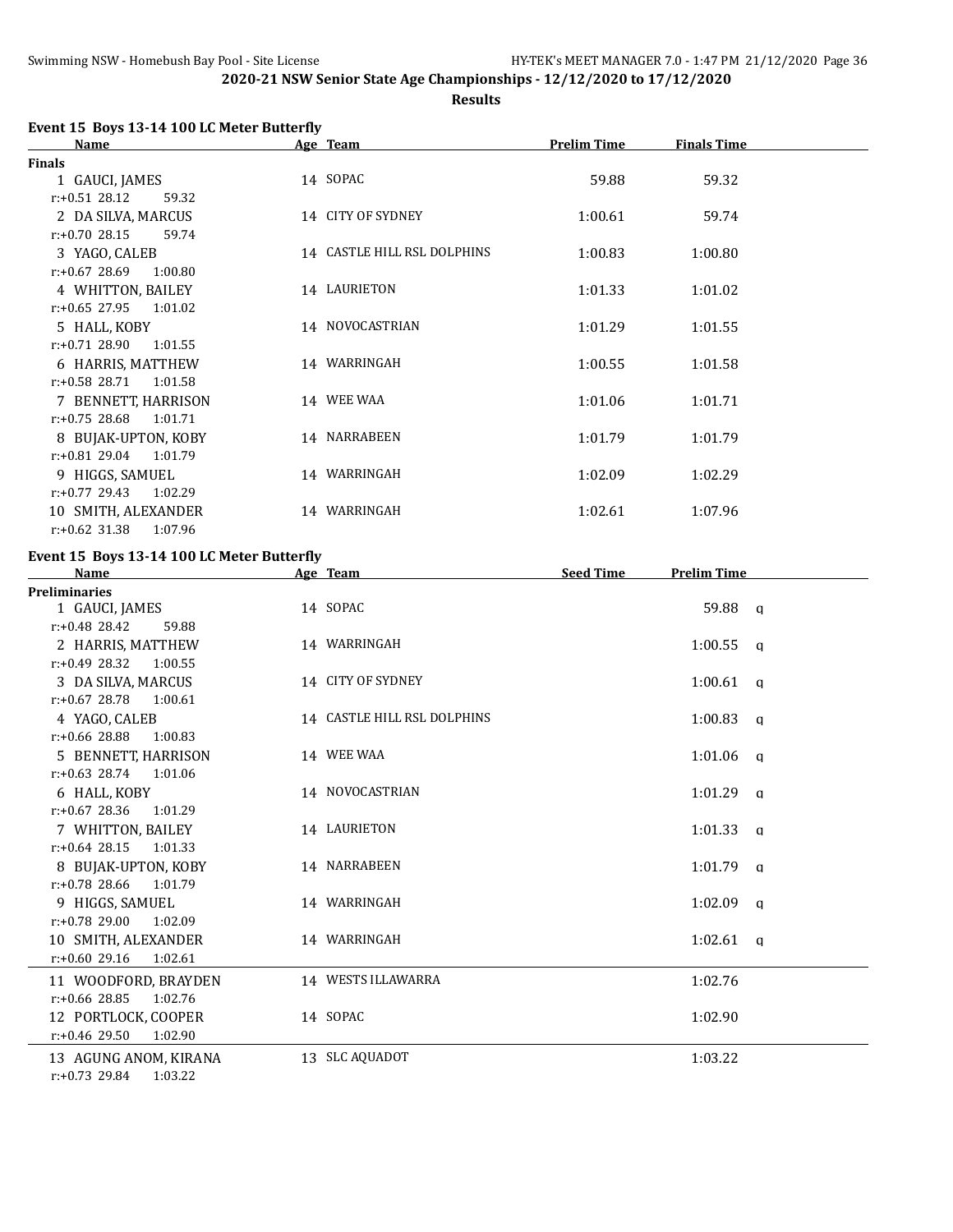### **Results**

# **Preliminaries ... (Event 15 Boys 13-14 100 LC Meter Butterfly)**

| Name                         | Age Team                    | <b>Seed Time</b> | <b>Prelim Time</b> |
|------------------------------|-----------------------------|------------------|--------------------|
| 14 DONARSKI, KHOI            | 13 GOSFORD STINGRAYS        |                  | 1:03.31            |
| $r: +0.66$ 29.26<br>1:03.31  |                             |                  |                    |
| 15 SMITH, LACHLAN            | 13 CASTLE HILL RSL DOLPHINS |                  | 1:03.43            |
| $r: +0.61$ 29.09 1:03.43     |                             |                  |                    |
| 16 MITCHELMORE, LUCAS        | 14 KINCOPPAL-ROSE BAY       |                  | 1:03.81            |
| $r: +0.66$ 29.50<br>1:03.81  |                             |                  |                    |
| 17 GUO, JERRY                | 14 KNOX PYMBLE              |                  | 1:03.82            |
| r:+0.68 29.62<br>1:03.82     |                             |                  |                    |
| 18 BROWN, NOAH               | 14 NOVOCASTRIAN             |                  | 1:03.84            |
|                              |                             |                  |                    |
| $r: +0.64$ 30.25<br>1:03.84  |                             |                  |                    |
| 19 JOVANOVIC, ANTON          | 13 LIVERPOOL                |                  | 1:03.86            |
| r:+0.76 29.44<br>1:03.86     |                             |                  |                    |
| *20 SCREEN, BAILEY           | 14 WILLOUGHBY               |                  | 1:04.11            |
| r:+0.70 29.37 1:04.11        |                             |                  |                    |
| *20 KANG, DAVID              | 14 MLC MARLINS              |                  | 1:04.11            |
| $r: +0.66$ 29.68<br>1:04.11  |                             |                  |                    |
| 22 BLACKLOCK, COOPER         | 14 RANDWICK CITY            |                  | 1:04.29            |
| $r: +0.71$ 29.60<br>1:04.29  |                             |                  |                    |
| 23 BURRI, LUKAS              | 14 WOLLONGONG               |                  | 1:04.50            |
| $r: +0.69$ 29.57<br>1:04.50  |                             |                  |                    |
| 24 VUONG, FELIX              | 14 LIVERPOOL                |                  | 1:04.76            |
| r:+0.66 29.98<br>1:04.76     |                             |                  |                    |
| 25 CHENG, MATTHEW            | 14 SOPAC                    |                  | 1:04.89            |
| $r: +0.72$ 29.96<br>1:04.89  |                             |                  |                    |
| 26 MCLEOD, COOPER            | 14 PICTON                   |                  | 1:05.01            |
| $r: +0.70$ 30.27<br>1:05.01  |                             |                  |                    |
| 27 YEO, JOSHUA               | 14 MINGARA AQUATIC          |                  | 1:05.28            |
| $r: +0.71$ 30.76<br>1:05.28  |                             |                  |                    |
| 28 ATKINSON, NATE            | 14 MUDGEE INDOOR            |                  | 1:05.37            |
| $r: +0.72$ 30.15<br>1:05.37  |                             |                  |                    |
|                              |                             |                  |                    |
| 29 GARVIN, SAMUEL            | 14 MACCABI                  |                  | 1:05.52            |
| r:+0.69 30.27 1:05.52        |                             |                  |                    |
| 30 REES, ISAAC               | 14 NOVOCASTRIAN             |                  | 1:05.57            |
| $r: +0.51$ 30.99<br>1:05.57  |                             |                  |                    |
| 31 SMYTH, ANGUS              | 14 ALSTONVILLE              |                  | 1:05.81            |
| $r: +0.69$ 30.73<br>1:05.81  |                             |                  |                    |
| 32 BETHELL, FINN             | 14 WARRINGAH                |                  | 1:05.91            |
| 30.49<br>1:05.91             |                             |                  |                    |
| 33 LENNON, REMY              | 14 WILLOUGHBY               |                  | 1:05.94            |
| r:+0.68 29.98<br>1:05.94     |                             |                  |                    |
| 34 CHEN, MITCHELL            | 14 TRINITY GRAMMAR          |                  | 1:06.02            |
| $r: +0.71$ 30.80<br>1:06.02  |                             |                  |                    |
| 35 SEO, DANIEL               | 14 KNOX PYMBLE              |                  | 1:06.12            |
| $r: +0.71$ 31.41<br>1:06.12  |                             |                  |                    |
| 36 EDWARDS, ISAAC            | 14 WARRINGAH                |                  | 1:06.13            |
| r:+0.63 30.96<br>1:06.13     |                             |                  |                    |
| 37 LYONS, CARL               | 14 ALBURY AMATEUR           |                  | 1:06.20            |
| $r: +0.61$ 30.25<br>1:06.20  |                             |                  |                    |
| 38 WILSON, OLIVER            | 13 CARLILE                  |                  | 1:06.21            |
| $r: +0.73$ 30.95<br>1:06.21  |                             |                  |                    |
| 39 PATTERSON-ROBERTS, BAILEY | 14 WARRINGAH                |                  | 1:06.26            |
| r:+0.80 30.70<br>1:06.26     |                             |                  |                    |
| 40 HENDRY, JACK              | 14 WARRINGAH                |                  | 1:06.36            |
| r:+0.57 30.59<br>1:06.36     |                             |                  |                    |
|                              |                             |                  |                    |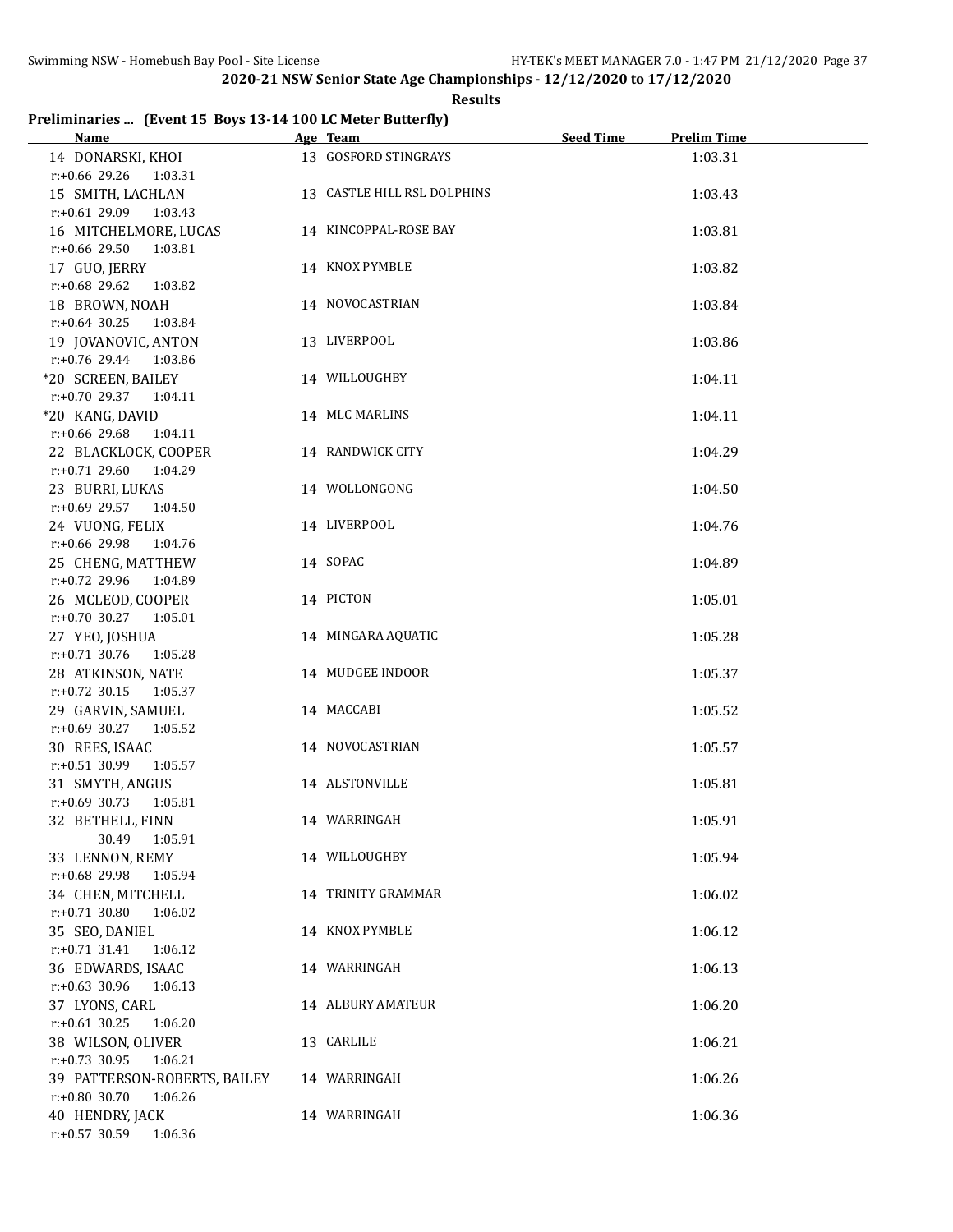#### **Results**

## **Preliminaries ... (Event 15 Boys 13-14 100 LC Meter Butterfly)**

| <b>Name</b>                 | Age Team                | <b>Seed Time</b><br><b>Prelim Time</b> |
|-----------------------------|-------------------------|----------------------------------------|
| 41 SINCLAIR, PERCY          | 14 HUNTER               | 1:06.69                                |
| $r: +0.58$ 31.03<br>1:06.69 |                         |                                        |
| 42 LI, KYLE                 | 14 BARKER AQUATIC       | 1:06.77                                |
| $r: +0.68$ 31.01<br>1:06.77 |                         |                                        |
| 43 SMITH, COOPER            | 14 MOUNTIES             | 1:06.93                                |
| $r: +0.68$ 29.90<br>1:06.93 |                         |                                        |
| 44 TOWLE, BENJAMIN          | 14 AQUABLITZ TOONGABBIE | 1:06.98                                |
| $r: +0.63$ 30.52<br>1:06.98 |                         |                                        |
| 45 VUN, JEFF                | 13 CITY OF SYDNEY       | 1:07.02                                |
| $r: +0.79$ 31.53<br>1:07.02 |                         |                                        |
| 46 WILLIAMSON, CHARLES      | 13 KNOX PYMBLE          | 1:07.14                                |
| $r: +0.62$ 31.51<br>1:07.14 |                         |                                        |
| 47 SHIPLEY, LAYKE           | 14 WESTS ILLAWARRA      | 1:07.29                                |
| $r: +0.68$ 31.44<br>1:07.29 |                         |                                        |
| 48 CLARENCE, ALEXANDER      | 13 AQUABLITZ TOONGABBIE | 1:07.61                                |
| $r: +0.64$ 31.40<br>1:07.61 |                         |                                        |
| 49 GRAHAM, CALEB            | 14 CARLILE              | 1:08.21                                |
| $r: +0.58$ 31.45<br>1:08.21 |                         |                                        |
| 50 CHEW, EVAN               | 14 KNOX PYMBLE          | 1:08.56                                |
| $r: +0.68$ 32.48<br>1:08.56 |                         |                                        |

# **Event 16 Boys 15 Year Olds 200 LC Meter Backstroke**

| <b>Name</b>                                        | <b>Prelim Time</b><br>Age Team |                               | <b>Finals Time</b> |                    |  |
|----------------------------------------------------|--------------------------------|-------------------------------|--------------------|--------------------|--|
| <b>Finals</b>                                      |                                |                               |                    |                    |  |
| 1 FOREMAN, ALEXANDER                               |                                | 15 KINCUMBER PACIFIC DOLPHINS | 2:10.58            | 2:08.75            |  |
| $r: +0.66$ 29.63 1:02.56                           | 1:36.58                        | 2:08.75                       |                    |                    |  |
| 2 BIDOIS, TANE                                     |                                | 15 KNOX PYMBLE                | 2:12.93            | 2:12.56            |  |
| $r: +0.6128.84$ 1:01.38                            | 1:37.05                        | 2:12.56                       |                    |                    |  |
| 3 BARISIC, SAMSON                                  |                                | 15 SOPAC                      | 2:15.60            | 2:13.16            |  |
| $r: +0.56$ 29.90<br>1:03.70                        | 1:38.36                        | 2:13.16                       |                    |                    |  |
| 4 HJORRING, CARTER                                 |                                | 15 CITY OF SYDNEY             | 2:14.56            | 2:13.95            |  |
| 1:05.19<br>$r: +0.61$ 31.31                        | 1:39.81                        | 2:13.95                       |                    |                    |  |
| 5 SWINBURN, SCOTT                                  |                                | 15 CITY OF SYDNEY             | 2:15.51            | 2:14.13            |  |
| $r.+0.67$ 31.59 1:05.23                            | 1:39.85                        | 2:14.13                       |                    |                    |  |
| 6 LILIENTHAL, KAI                                  |                                | 15 KNOX PYMBLE                | 2:17.59            | 2:14.70            |  |
| $r: +0.56$ 30.34 1:04.67                           | 1:39.97                        | 2:14.70                       |                    |                    |  |
| 7 SMITH, NATHAN                                    |                                | 15 PORT MACQUARIE             | 2:14.65            | 2:15.02            |  |
| $r: +0.61$ 31.19 1:04.91                           | 1:40.48                        | 2:15.02                       |                    |                    |  |
| 8 HARRIS, BENJAMIN                                 |                                | 15 AQUABLITZ TOONGABBIE       | 2:15.33            | 2:16.15            |  |
| $r: +0.73$ 31.46 1:05.73                           | 1:40.43                        | 2:16.15                       |                    |                    |  |
| 9 ROCHE, LACHLAN                                   |                                | 15 MACQUARIE UNIVERSITY       | 2:17.09            | 2:20.81            |  |
| $r: +0.59$ 33.80 1:09.24                           | 1:46.09                        | 2:20.81                       |                    |                    |  |
| 10 ROBERTSON, KAI                                  |                                | 15 REVESBY WORKERS            | 2:18.49            | 2:21.56            |  |
| $r: +0.65$ 33.41 1:10.02                           | 1:46.51                        | 2:21.56                       |                    |                    |  |
| Event 16 Boys 15 Year Olds 200 LC Meter Backstroke |                                |                               |                    |                    |  |
| Name                                               |                                | Age Team                      | <b>Seed Time</b>   | <b>Prelim Time</b> |  |

| <b>Preliminaries</b> |         |         |                               |             |  |
|----------------------|---------|---------|-------------------------------|-------------|--|
| 1 FOREMAN, ALEXANDER |         |         | 15 KINCUMBER PACIFIC DOLPHINS | $2:10.58$ q |  |
| r:+0.69 30.00        | 1:02.68 | 1:36.71 | 2:10.58                       |             |  |
| 2 BIDOIS, TANE       |         |         | 15 KNOX PYMBLE                | $2:12.93$ a |  |
| r:+0.59 30.10        | 1:03.64 | 1:37.74 | 2:12.93                       |             |  |
| 3 HJORRING, CARTER   |         |         | 15 CITY OF SYDNEY             | $2:14.56$ a |  |
| $r: +0.60$ 31.85     | 1:05.78 | 1:39.96 | 2:14.56                       |             |  |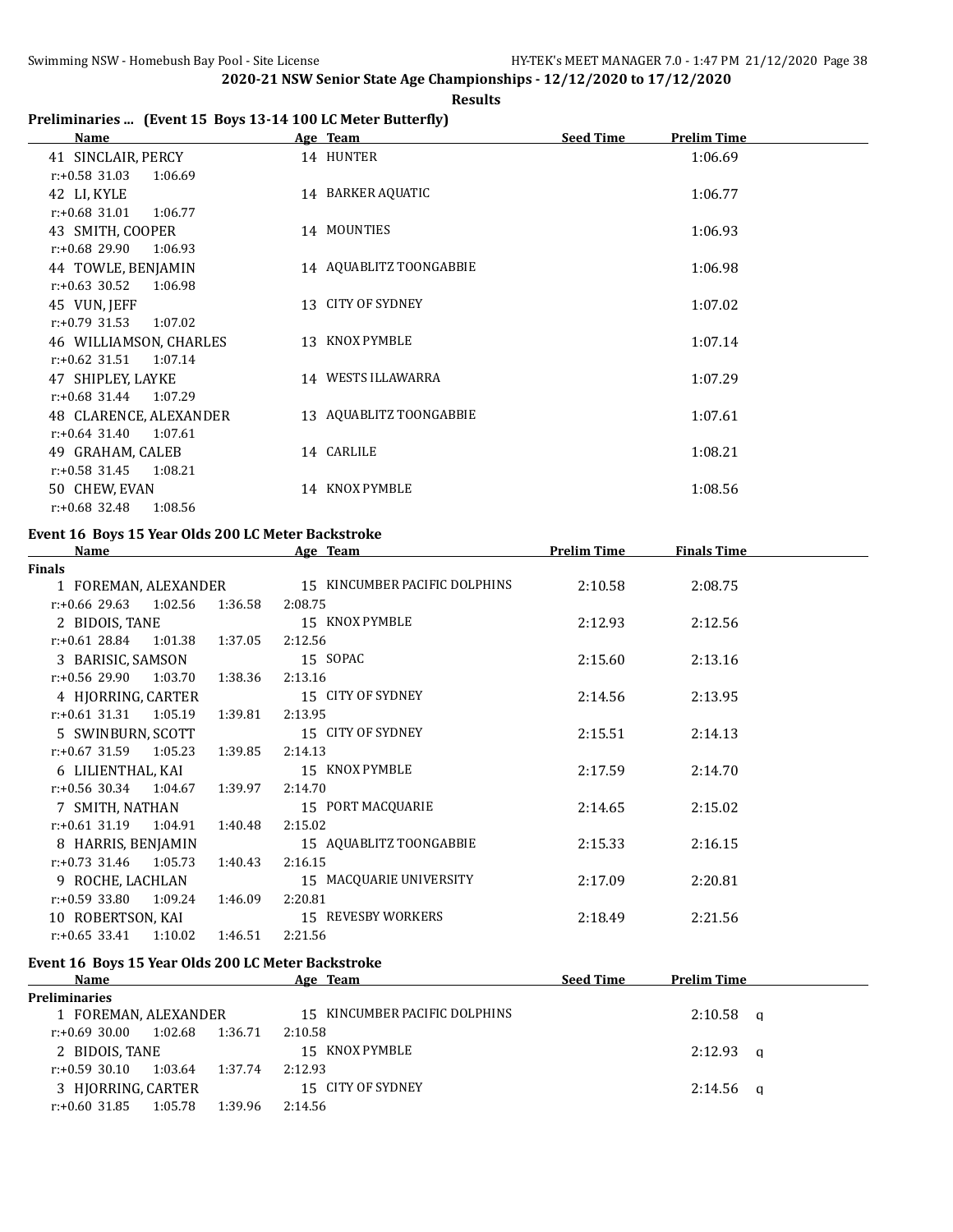| <b>Example 2016</b> Age Team<br>Name         |         | Preliminaries  (Event 16 Boys 15 Year Olds 200 LC Meter Backstroke) | Seed Time | <b>Prelim Time</b> |
|----------------------------------------------|---------|---------------------------------------------------------------------|-----------|--------------------|
|                                              |         | 15 PORT MACQUARIE                                                   |           |                    |
| 4 SMITH, NATHAN                              |         |                                                                     |           | $2:14.65$ a        |
| $r: +0.63$ 31.32<br>1:05.22                  | 1:40.68 | 2:14.65                                                             |           |                    |
| 5 HARRIS, BENJAMIN                           |         | 15 AQUABLITZ TOONGABBIE                                             |           | $2:15.33$ a        |
| $r: +0.63$ 31.86 1:05.16                     | 1:40.74 | 2:15.33                                                             |           |                    |
| 6 SWINBURN, SCOTT                            |         | 15 CITY OF SYDNEY                                                   |           | $2:15.51$ q        |
| $r: +0.66$ 32.12 1:06.02                     | 1:41.10 | 2:15.51                                                             |           |                    |
| 7 BARISIC, SAMSON                            |         | 15 SOPAC                                                            |           | 2:15.60<br>q       |
| $r: +0.56$ 31.00<br>1:05.11                  | 1:40.69 | 2:15.60                                                             |           |                    |
| 8 ROCHE, LACHLAN                             |         | 15 MACQUARIE UNIVERSITY                                             |           | 2:17.09<br>q       |
| r:+0.56 31.97 1:05.90                        | 1:41.37 | 2:17.09                                                             |           |                    |
| 9 LILIENTHAL, KAI                            |         | 15 KNOX PYMBLE                                                      |           | 2:17.59<br>q       |
| $r.+0.55$ 30.71<br>1:05.41                   | 1:41.70 | 2:17.59                                                             |           |                    |
| 10 ROBERTSON, KAI                            |         | 15 REVESBY WORKERS                                                  |           | $2:18.49$ q        |
| $r: +0.62$ 31.80<br>1:06.08                  | 1:42.51 | 2:18.49                                                             |           |                    |
| 11 COX, CALLUM                               |         | 15 CASTLE HILL RSL DOLPHINS                                         |           | 2:19.95            |
| $r.+0.79$ 32.71<br>1:08.64                   | 1:44.92 | 2:19.95                                                             |           |                    |
| 12 HAMILTON, SPENCER                         |         | 15 CHARLESTOWN                                                      |           | 2:20.01            |
| $r.+0.69$ 32.67<br>1:08.08                   | 1:44.63 | 2:20.01                                                             |           |                    |
| 13 LEEMBRUGGEN, MATTHEW                      |         | 15 WESTS ILLAWARRA                                                  |           | 2:20.33            |
| $r: +0.67$ 32.44<br>1:07.56                  | 1:44.17 | 2:20.33                                                             |           |                    |
| 14 ROTHWELL, HARRISON                        |         | 15 MANLY                                                            |           | 2:20.35            |
| r:+0.56 32.89 1:08.29                        | 1:44.50 | 2:20.35                                                             |           |                    |
| 15 WARN, FLETCHER                            |         | 15 REVESBY WORKERS                                                  |           | 2:20.46            |
| $r.+0.72$ 32.17 1:07.55                      | 1:44.31 | 2:20.46                                                             |           |                    |
| 16 ELLIOTT, OLIVER                           |         | 15 KINCOPPAL-ROSE BAY                                               |           | 2:21.24            |
| $r: +0.67$ 32.12<br>1:06.84                  | 1:44.25 | 2:21.24                                                             |           |                    |
| 17 TWINE, COOPER                             |         | 15 TRINITY GRAMMAR                                                  |           | 2:22.42            |
| $r.+0.77$ 31.90<br>1:07.89                   | 1:45.28 | 2:22.42                                                             |           |                    |
| 18 MORELLI, COOPER                           |         | 15 CAMPBELLTOWN                                                     |           | 2:23.02            |
| $r: +0.93$ 33.03<br>1:09.59                  | 1:46.83 | 2:23.02                                                             |           |                    |
| 19 DIBBEN, CONNOR                            |         | 15 CRONULLA                                                         |           | 2:23.87            |
| $r: +0.60$ 33.51<br>1:09.73                  | 1:47.34 | 2:23.87                                                             |           |                    |
| 20 FUNG, KING                                |         | 15 KNOX PYMBLE                                                      |           | 2:24.49            |
| r:+0.54 32.74 1:09.62                        | 1:48.44 | 2:24.49                                                             |           |                    |
| 21 MILLER, ANGUS                             |         | 15 WILLOUGHBY                                                       |           | 2:24.75            |
| r:+0.64 32.91  1:09.31  1:47.08  2:24.75     |         |                                                                     |           |                    |
|                                              |         | 15 KNOX PYMBLE                                                      |           |                    |
| 22 BAILEY, ETHAN<br>r:+0.60 32.79<br>1:08.57 | 1:46.60 | 2:25.25                                                             |           | 2:25.25            |
|                                              |         | 15 CANBERRA                                                         |           | 2:25.52            |
| 23 GUTHRIE, THOMAS<br>r:+0.54 33.23 1:10.61  |         | 2:25.52                                                             |           |                    |
|                                              | 1:49.38 |                                                                     |           |                    |
| 24 HAVRON, ADRIAN                            |         | 15 NORWEST                                                          |           | 2:25.62            |
| r:+0.63 32.96 1:09.95                        | 1:48.20 | 2:25.62                                                             |           |                    |
| 25 POWELL, RILEY                             |         | 15 WESTS ILLAWARRA                                                  |           | 2:25.69            |
| r:+0.64 33.07<br>1:10.31                     | 1:48.31 | 2:25.69                                                             |           |                    |
| 26 BEGGS, WILLIAM                            |         | 15 WAGGA WAGGA                                                      |           | 2:25.83            |
| $r.+0.63$ 34.62<br>1:11.68                   | 1:49.91 | 2:25.83                                                             |           |                    |
| 27 JEFFERY, GABRIEL                          |         | 15 NUSWIM                                                           |           | 2:26.10            |
| $r: +0.67$ 31.64<br>1:07.73                  | 1:46.84 | 2:26.10                                                             |           |                    |
| 28 AMIN, DEEN                                |         | 15 AUBURN                                                           |           | 2:27.43            |
| $r: +0.53$ 32.88<br>1:09.99                  | 1:48.53 | 2:27.43                                                             |           |                    |
| 29 CRISP, DYLAN                              |         | 15 ORANGE AQUATIC                                                   |           | 2:27.52            |
| $r: +0.69$ 34.04<br>1:11.52                  | 1:50.29 | 2:27.52                                                             |           |                    |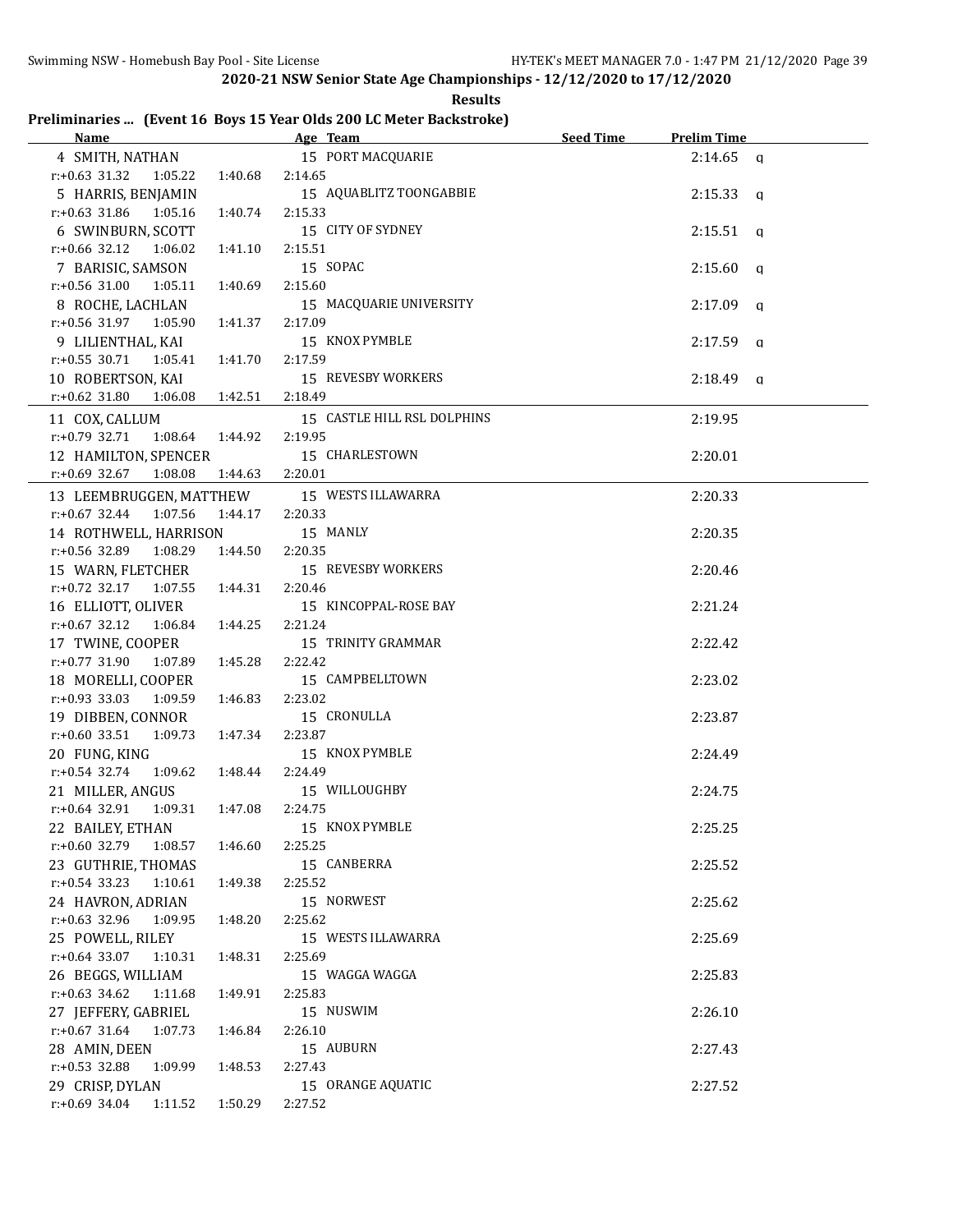# **Results**

# **Preliminaries ... (Event 16 Boys 15 Year Olds 200 LC Meter Backstroke)**

| <b>Name</b>                                  | Age Team          | <b>Seed Time</b><br><b>Prelim Time</b> |
|----------------------------------------------|-------------------|----------------------------------------|
| 30 MATHIE, BLAKE                             | 15 GALSTON        | 2:28.73                                |
| $r.+0.71$ 34.44 1:12.15<br>1:50.93           | 2:28.73           |                                        |
| 31 KITE, NOAH                                | 15 SOPAC          | 2:29.07                                |
| 1:11.90<br>1:50.93<br>r:+0.67 34.76          | 2:29.07           |                                        |
| 32 BUDDEE, JASON                             | 15 KNOX PYMBLE    | 2:29.85                                |
| $r: +0.60$ 34.23<br>1:13.04<br>1:51.61       | 2:29.85           |                                        |
| 33 VAN DER MERWE, MAXIMILIAN 15 MARRICKVILLE |                   | 2:29.93                                |
| 1:11.99<br>1:51.56<br>$r: +0.74$ 34.56       | 2:29.93           |                                        |
| 34 DIMECH-O'CONNELL, JOHN                    | 15 ATLANTIS       | 2:30.18                                |
| 1:12.64<br>r:+0.66 34.97<br>1:51.56          | 2:30.18           |                                        |
| 35 SIMPSON, JARED                            | 15 CAMDEN         | 2:30.45                                |
| 1:13.02<br>1:52.59<br>r:+0.67 34.77          | 2:30.45           |                                        |
| 36 LO, ALEXANDER                             | 15 BARKER AQUATIC | 2:31.46                                |
| 1:12.31<br>r:+0.65 34.29<br>1:51.46          | 2:31.46           |                                        |
| 37 ROSS, ETHAN                               | 15 CAMPBELLTOWN   | 2:35.42                                |
| 1:14.42<br>r:+0.79 35.79<br>2:35.42          |                   |                                        |
| 38 SCHOLBERG, ALEX                           | 15 TITANS         | 2:37.45                                |
| $r: +0.70$ 35.09<br>1:13.80<br>1:54.68       | 2:37.45           |                                        |

#### **Event 17 Girls 12-13 200 LC Meter Breaststroke**

| <b>Name</b>                      |         | Age Team          | <b>Prelim Time</b> | <b>Finals Time</b> |  |
|----------------------------------|---------|-------------------|--------------------|--------------------|--|
| <b>Finals</b>                    |         |                   |                    |                    |  |
| 1 BURDACK, MIA                   |         | 13 EPPING BULLETS | 2:49.01            | 2:46.91            |  |
| $r: +0.65$ 39.35 1:22.09         | 2:05.88 | 2:46.91           |                    |                    |  |
| 2 ALLEN, RACHEL                  |         | 13 GINNINDERRA    | 2:49.27            | 2:47.75            |  |
| $r: +0.53$ 39.47 1:22.53         | 2:05.50 | 2:47.75           |                    |                    |  |
| 3 PAK, OLIVIA                    |         | 13 PLC SYDNEY     | 2:51.15            | 2:48.93            |  |
| $r: +0.67$ 36.78 1:20.62 2:05.17 |         | 2:48.93           |                    |                    |  |
| 4 CAMERON, INDIANNA              |         | 13 KNOX PYMBLE    | 2:54.11            | 2:49.83            |  |
| $r: +0.66$ 37.97 1:21.63         | 2:06.59 | 2:49.83           |                    |                    |  |
| 5 YAN, ANNALIESE                 |         | 13 MLC MARLINS    | 2:51.82            | 2:50.08            |  |
| $r.+0.48$ 37.57 1:21.03          | 2:06.08 | 2:50.08           |                    |                    |  |
| 6 LILIENTHAL, JAYA               |         | 13 KNOX PYMBLE    | 2:54.08            | 2:52.05            |  |
| $r: +0.65$ 37.25 1:21.74         | 2:07.48 | 2:52.05           |                    |                    |  |
| 7 BRUCE, JOELY                   |         | 13 DUBBO CITY     | 2:55.56            | 2:52.08            |  |
| $r.+0.72$ 38.57 1:22.16          | 2:07.70 | 2:52.08           |                    |                    |  |
| 8 BROWN, CLAUDIA                 |         | 12 SOPAC          | 2:55.73            | 2:52.48            |  |
| $r: +0.75$ 39.33 1:22.97         | 2:08.21 | 2:52.48           |                    |                    |  |
| 9 WATKINS, JEMIMA                |         | 13 PLC SYDNEY     | 2:55.47            | 2:56.38            |  |
| $r.+0.79$ 39.17 1:24.53          | 2:10.36 | 2:56.38           |                    |                    |  |
| 10 WHALAN, SIENNA                |         | 13 BATHURST CITY  | 2:55.61            | 2:56.42            |  |
| $r: +0.63$ 38.45 1:24.49         | 2:11.12 | 2:56.42           |                    |                    |  |

#### **Event 17 Girls 12-13 200 LC Meter Breaststroke**

| Name                     |         |         | Age Team          | <b>Seed Time</b> | <b>Prelim Time</b> |          |
|--------------------------|---------|---------|-------------------|------------------|--------------------|----------|
| <b>Preliminaries</b>     |         |         |                   |                  |                    |          |
| 1 BURDACK, MIA           |         |         | 13 EPPING BULLETS |                  | $2:49.01$ a        |          |
| 40.00                    | 1:24.02 | 2:08.34 | 2:49.01           |                  |                    |          |
| 2 ALLEN, RACHEL          |         |         | 13 GINNINDERRA    |                  | 2:49.27            | <b>a</b> |
| $r: +0.52$ 39.85 1:22.38 |         | 2:06.02 | 2:49.27           |                  |                    |          |
| 3 PAK. OLIVIA            |         |         | 13 PLC SYDNEY     |                  | $2:51.15$ a        |          |
| r:+0.64 36.75            | 1:21.16 | 2:08.19 | 2:51.15           |                  |                    |          |
| 4 YAN, ANNALIESE         |         |         | 13 MLC MARLINS    |                  | 2:51.82            | - a      |
| r:+0.48 36.90            | 1:20.14 | 2:06.34 | 2:51.82           |                  |                    |          |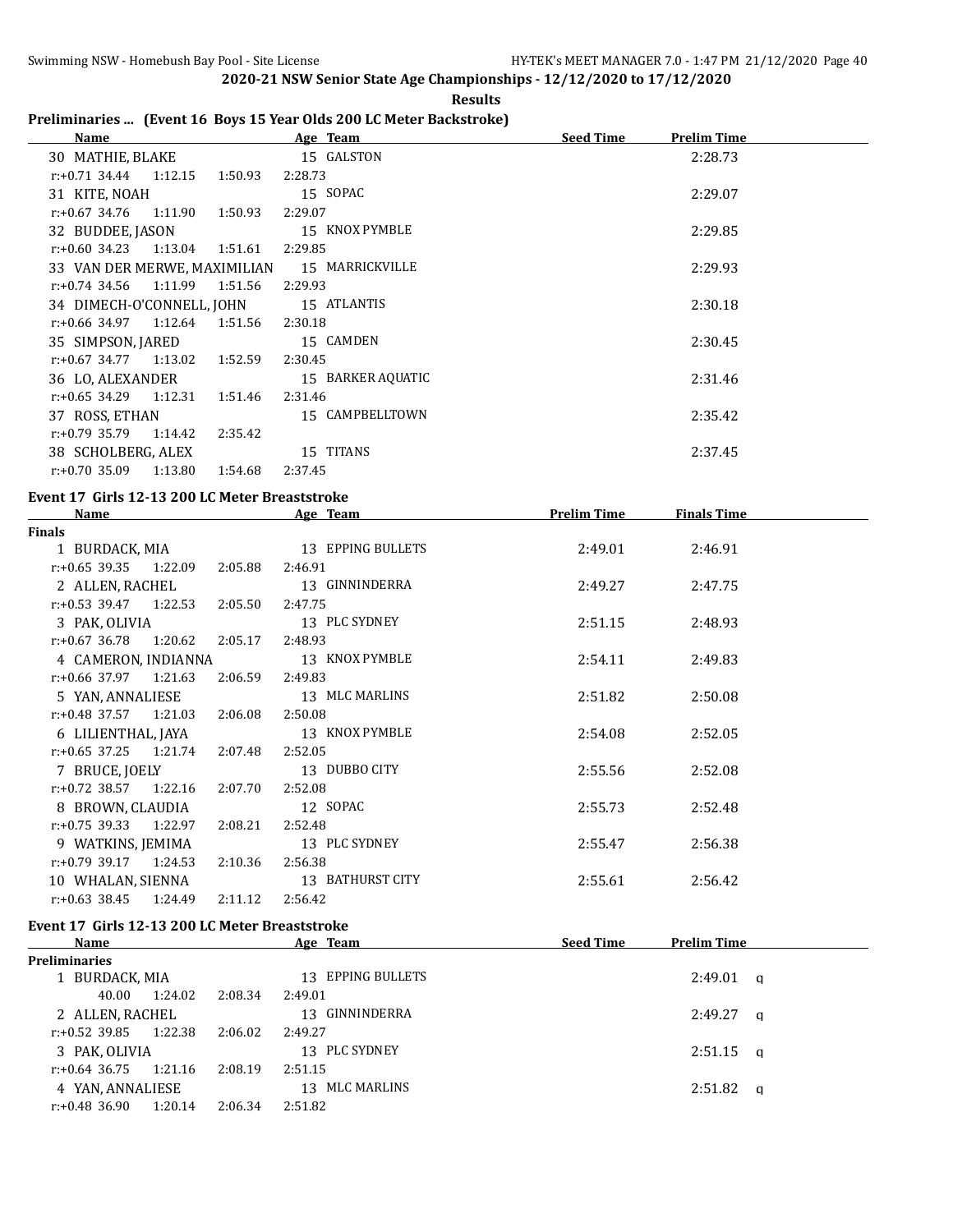**Results**

### **Preliminaries ... (Event 17 Girls 12-13 200 LC Meter Breaststroke)**

| Name and the state of the state of the state of the state of the state of the state of the state of the state of the state of the state of the state of the state of the state of the state of the state of the state of the s | Age Team and the state of the state of the state of the state of the state of the state of the state of the state of the state of the state of the state of the state of the state of the state of the state of the state of t | Seed Time | <b>Prelim Time</b> |  |
|--------------------------------------------------------------------------------------------------------------------------------------------------------------------------------------------------------------------------------|--------------------------------------------------------------------------------------------------------------------------------------------------------------------------------------------------------------------------------|-----------|--------------------|--|
| 5 LILIENTHAL, JAYA                                                                                                                                                                                                             | 13 KNOX PYMBLE                                                                                                                                                                                                                 |           | $2:54.08$ a        |  |
| r:+0.61 37.76  1:22.42  2:08.28                                                                                                                                                                                                | 2:54.08                                                                                                                                                                                                                        |           |                    |  |
| 6 CAMERON, INDIANNA                                                                                                                                                                                                            | 13 KNOX PYMBLE                                                                                                                                                                                                                 |           | $2:54.11$ a        |  |
| $r.+0.71$ 38.97 1:24.19<br>2:09.97                                                                                                                                                                                             | 2:54.11                                                                                                                                                                                                                        |           |                    |  |
| 7 WATKINS, JEMIMA                                                                                                                                                                                                              | 13 PLC SYDNEY                                                                                                                                                                                                                  |           | $2:55.47$ a        |  |
| $r.+0.68$ 39.74 1:24.39<br>2:10.42                                                                                                                                                                                             | 2:55.47                                                                                                                                                                                                                        |           |                    |  |
| 8 BRUCE, JOELY                                                                                                                                                                                                                 | 13 DUBBO CITY                                                                                                                                                                                                                  |           | $2:55.56$ q        |  |
| $r.+0.72$ 39.05 1:23.89<br>2:10.55                                                                                                                                                                                             | 2:55.56                                                                                                                                                                                                                        |           |                    |  |
| 9 WHALAN, SIENNA                                                                                                                                                                                                               | 13 BATHURST CITY                                                                                                                                                                                                               |           | $2:55.61$ q        |  |
| r:+0.48 39.76 1:24.41<br>2:11.41                                                                                                                                                                                               | 2:55.61                                                                                                                                                                                                                        |           |                    |  |
| 10 BROWN, CLAUDIA                                                                                                                                                                                                              | 12 SOPAC                                                                                                                                                                                                                       |           | $2:55.73$ q        |  |
| $r.+0.61$ 39.72<br>1:24.32<br>2:10.75                                                                                                                                                                                          | 2:55.73                                                                                                                                                                                                                        |           |                    |  |
|                                                                                                                                                                                                                                |                                                                                                                                                                                                                                |           |                    |  |
| 11 DIEGO, ELLIE                                                                                                                                                                                                                | 13 AQUABLITZ TOONGABBIE                                                                                                                                                                                                        |           | 2:56.60            |  |
| $r: +0.59$ 39.25 1:23.77<br>2:10.04                                                                                                                                                                                            | 2:56.60                                                                                                                                                                                                                        |           |                    |  |
| 12 MCLAREN, GEMMA                                                                                                                                                                                                              | 13 WARRINGAH                                                                                                                                                                                                                   |           | 2:56.77            |  |
| $r: +0.77$ 39.93 1:24.80<br>2:11.07                                                                                                                                                                                            | 2:56.77                                                                                                                                                                                                                        |           |                    |  |
| 13 MCPARTLAND, JENNIFER                                                                                                                                                                                                        | 12 MLC MARLINS                                                                                                                                                                                                                 |           | 2:56.92            |  |
| 41.08 1:25.33<br>2:11.85                                                                                                                                                                                                       | 2:56.92                                                                                                                                                                                                                        |           |                    |  |
| 14 LAWRENCE, MILLA                                                                                                                                                                                                             | 12 WARRINGAH                                                                                                                                                                                                                   |           | 2:57.05            |  |
| $r.+0.79$ 37.77 1:22.14<br>2:09.79                                                                                                                                                                                             | 2:57.05                                                                                                                                                                                                                        |           |                    |  |
| 15 MOUNTER, ELLA                                                                                                                                                                                                               | 13 NUSWIM                                                                                                                                                                                                                      |           | 2:57.38            |  |
| $r: +0.59$ 39.35 1:24.30<br>2:10.92                                                                                                                                                                                            | 2:57.38                                                                                                                                                                                                                        |           |                    |  |
| 16 GERSTNER, IVY                                                                                                                                                                                                               | 13 LIVERPOOL                                                                                                                                                                                                                   |           | 2:57.53            |  |
| r:+0.64 39.86 1:24.62 2:10.42                                                                                                                                                                                                  | 2:57.53                                                                                                                                                                                                                        |           |                    |  |
| 17 KOPELLOU, RAFAELA                                                                                                                                                                                                           | 13 REVESBY WORKERS                                                                                                                                                                                                             |           | 2:57.95            |  |
| $r: +0.69$ 40.62 1:25.86<br>2:11.99                                                                                                                                                                                            | 2:57.95                                                                                                                                                                                                                        |           |                    |  |
| 18 KINCHINGTON, MAEVE                                                                                                                                                                                                          | 13 PORT MACQUARIE                                                                                                                                                                                                              |           | 2:58.74            |  |
| r:+0.75 39.90 1:25.29 2:12.03                                                                                                                                                                                                  | 2:58.74                                                                                                                                                                                                                        |           |                    |  |
| 19 BARAKAT, ISABELLE                                                                                                                                                                                                           | 13 PLC SYDNEY                                                                                                                                                                                                                  |           | 2:58.86            |  |
| $r.+0.79$ 39.77 1:24.95<br>2:12.44                                                                                                                                                                                             | 2:58.86                                                                                                                                                                                                                        |           |                    |  |
| 20 ROLLASON, AVA                                                                                                                                                                                                               | 13 GINNINDERRA                                                                                                                                                                                                                 |           | 2:59.00            |  |
| $r: +0.74$ 41.65<br>1:27.30<br>2:13.03                                                                                                                                                                                         | 2:59.00                                                                                                                                                                                                                        |           |                    |  |
| 21 YIN, SUYI                                                                                                                                                                                                                   | 13 MLC MARLINS                                                                                                                                                                                                                 |           | 2:59.84            |  |
| r:+0.74 37.73 1:22.86<br>2:11.35                                                                                                                                                                                               | 2:59.84                                                                                                                                                                                                                        |           |                    |  |
| 22 SMITH, TILANI                                                                                                                                                                                                               | 12 TAMWORTH CITY                                                                                                                                                                                                               |           | 3:00.01            |  |
| 40.02<br>1:27.30<br>2:13.99                                                                                                                                                                                                    | 3:00.01                                                                                                                                                                                                                        |           |                    |  |
| 23 HANGER, ISABELLE                                                                                                                                                                                                            | 13 CITY OF SYDNEY                                                                                                                                                                                                              |           | 3:00.26            |  |
| $r.+0.79$ 40.56 1:26.08                                                                                                                                                                                                        | 3:00.26                                                                                                                                                                                                                        |           |                    |  |
| 2:13.35                                                                                                                                                                                                                        |                                                                                                                                                                                                                                |           |                    |  |
| 24 BONASERA, ANDIE                                                                                                                                                                                                             | 13 NARRABEEN                                                                                                                                                                                                                   |           | 3:00.70            |  |
| r:+0.46 39.86 1:25.18<br>2:13.66                                                                                                                                                                                               | 3:00.70                                                                                                                                                                                                                        |           |                    |  |
| 25 NAGAI, YUNA                                                                                                                                                                                                                 | 13 CITY OF SYDNEY                                                                                                                                                                                                              |           | 3:00.93            |  |
| r:+0.91 39.88<br>1:25.41<br>2:13.90                                                                                                                                                                                            | 3:00.93                                                                                                                                                                                                                        |           |                    |  |
| 26 TEALE, BELLA                                                                                                                                                                                                                | 13 TRINITY LISMORE                                                                                                                                                                                                             |           | 3:00.98            |  |
| $r$ :+0.85 39.23<br>1:25.05<br>2:12.13                                                                                                                                                                                         | 3:00.98                                                                                                                                                                                                                        |           |                    |  |
| 27 CARMICHAEL, HANNAH                                                                                                                                                                                                          | 13 FORSTER                                                                                                                                                                                                                     |           | 3:02.29            |  |
| $r.+0.78$ 40.23<br>1:26.08<br>2:14.32                                                                                                                                                                                          | 3:02.29                                                                                                                                                                                                                        |           |                    |  |
| 28 SPICKNALL, CLAIRE                                                                                                                                                                                                           | 13 WESTS ILLAWARRA                                                                                                                                                                                                             |           | 3:02.62            |  |
| r:+0.86 41.49<br>1:27.39<br>2:15.08                                                                                                                                                                                            | 3:02.62                                                                                                                                                                                                                        |           |                    |  |
| 29 GARUFI, REGAN                                                                                                                                                                                                               | 13 LORETO NORMANHURST                                                                                                                                                                                                          |           | 3:03.57            |  |
| $r: +0.57$ 42.17<br>1:28.40<br>2:16.30                                                                                                                                                                                         | 3:03.57                                                                                                                                                                                                                        |           |                    |  |
| 30 NG, EMILY                                                                                                                                                                                                                   | 13 WARRINGAH                                                                                                                                                                                                                   |           | 3:03.96            |  |
| r:+0.67 39.80<br>1:25.32<br>2:13.70                                                                                                                                                                                            | 3:03.96                                                                                                                                                                                                                        |           |                    |  |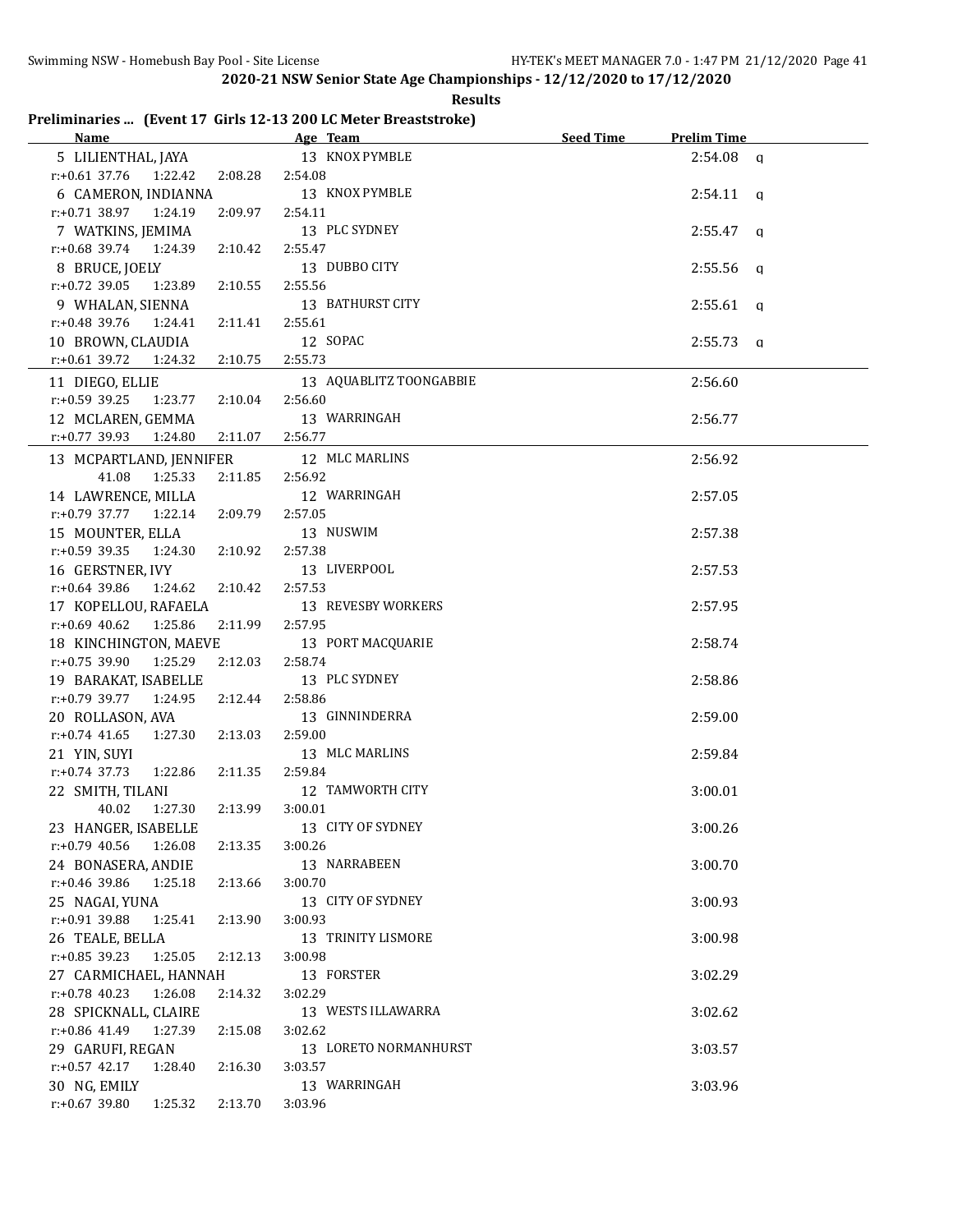#### **Results**

#### **Preliminaries ... (Event 17 Girls 12-13 200 LC Meter Breaststroke)**

| Name                                   | Age Team                      | <b>Seed Time</b><br><b>Prelim Time</b> |
|----------------------------------------|-------------------------------|----------------------------------------|
| 31 SALIBA, AKIRA                       | 13 REVESBY WORKERS            | 3:04.83                                |
| r:+0.78 42.26<br>2:17.21<br>1:28.75    | 3:04.83                       |                                        |
| 32 KITO, SKYE                          | 12 NARRABEEN                  | 3:04.85                                |
| $r: +0.71$ 42.94<br>1:29.94<br>2:17.79 | 3:04.85                       |                                        |
| 33 PHILLIPS, SKYE                      | 13 LORETO NORMANHURST         | 3:04.98                                |
| $r: +0.72$ 42.05<br>1:28.36<br>2:17.16 | 3:04.98                       |                                        |
| 34 KARL, TIANA                         | 12 AQUABLITZ TOONGABBIE       | 3:05.01                                |
| $r: +0.73$ 40.70<br>1:26.50<br>2:15.18 | 3:05.01                       |                                        |
| 35 MCSHANE, CADENCE                    | 13 GLEN INNES                 | 3:05.44                                |
| 40.46<br>1:27.15<br>2:16.45            | 3:05.44                       |                                        |
| 36 MCGUIGAN, LARA                      | 13 CRUIZ                      | 3:05.76                                |
| $r.+0.69$ 40.32 1:27.18<br>2:16.30     | 3:05.76                       |                                        |
| 37 CLEARE, AVA                         | 13 HUNTER                     | 3:05.85                                |
| $r: +0.79$ 42.29<br>1:29.62<br>2:18.24 | 3:05.85                       |                                        |
| 38 GRAY, LUCY                          | 13 KINCUMBER PACIFIC DOLPHINS | 3:05.89                                |
| 1:29.97<br>2:18.15<br>$r: +0.78$ 41.56 | 3:05.89                       |                                        |
| 39 BULMAN, CHARLOTTE                   | 12 SYDNEY UNIVERSITY          | 3:07.22                                |
| 41.68<br>1:29.44<br>2:18.59            | 3:07.22                       |                                        |
| 40 CLEARY, FREYA                       | 13 MARRICKVILLE               | 3:09.61                                |
| $r: +0.79$ 40.29<br>1:27.60<br>2:17.65 | 3:09.61                       |                                        |
| 41 JOHNSON, MONIQUE                    | 13 SANS SOUCI                 | 3:10.10                                |
| $r.+0.75$ 42.04 1:29.45<br>2:19.06     | 3:10.10                       |                                        |
| 42 COOPER, SOPHIA                      | 13 WARRINGAH                  | 3:10.73                                |
| 42.78<br>1:31.81<br>2:22.03            | 3:10.73                       |                                        |
| 43 ANTALA, AVA                         | 12 CAMPBELLTOWN               | 3:12.49                                |
| $r: +0.83$ 43.92<br>1:32.76<br>2:23.45 | 3:12.49                       |                                        |
| 44 LOCKHART, LILY                      | 13 KNOX PYMBLE                | 3:12.81                                |
| $r: +0.81$ 41.20<br>1:30.14<br>2:20.76 | 3:12.81                       |                                        |
| 45 KIWARKIS, NANCY                     | 13 LIVERPOOL                  | 3:13.15                                |
| 42.82<br>2:22.53<br>1:31.07            | 3:13.15                       |                                        |
| 46 CLEARY, MIA                         | 13 CARLILE                    | 3:14.63                                |
| $r: +0.73$ 43.42<br>1:34.06<br>2:24.81 | 3:14.63                       |                                        |
| --- VAN DER MERWE, ISABELLA            | 13 ALBURY AMATEUR             | DQ                                     |
| --- SMITH, MATILDA                     | 13 VALLEY AQUATIC             | <b>DQ</b>                              |
| --- MCBRIEN, GABRIELLA                 | 12 GALSTON                    | <b>DQ</b>                              |

#### **Event 18 Girls 12-16 4x50 LC Meter Medley Relay**

| Team              |         |         |         | Relav | <b>Finals Time</b> |
|-------------------|---------|---------|---------|-------|--------------------|
| 1 KNOX PYMBLE     |         |         |         | A     | 1:57.96            |
| $r: +0.60$ 30.04  | 1:03.38 | 1:31.31 | 1:57.96 |       |                    |
| 2 WESTS ILLAWARRA |         |         |         | A     | 2:01.13            |
| $r: +0.80$ 32.87  | 1:07.40 | 1:34.61 | 2:01.13 |       |                    |
| 3 HUNTER          |         |         |         | A     | 2:03.45            |
| $r: +0.70$ 32.40  | 1:06.38 | 1:35.85 | 2:03.45 |       |                    |
| 4 KNOX PYMBLE     |         |         |         | B     | 2:04.75            |
| $r: +0.62$ 32.64  | 1:07.87 | 1:36.77 | 2:04.75 |       |                    |
| 5 PORT MACQUARIE  |         |         |         | A     | 2:05.68            |
| $r: +0.63$ 33.55  | 1:06.97 | 1:38.32 | 2:05.68 |       |                    |
| 6 SOPAC           |         |         |         | A     | 2:06.18            |
| $r: +0.59$ 32.64  |         | 1:37.72 | 2:06.18 |       |                    |
| 7 KNOX PYMBLE     |         |         |         |       | 2:07.18            |
| $r: +0.66$ 33.15  | 1:08.50 | 1:39.40 | 2:07.18 |       |                    |
| 8 KINROSS WOLAROI |         |         |         | A     | 2:07.36            |
| $r: +0.66$ 32.63  | 1:09.51 | 1:40.95 | 2:07.36 |       |                    |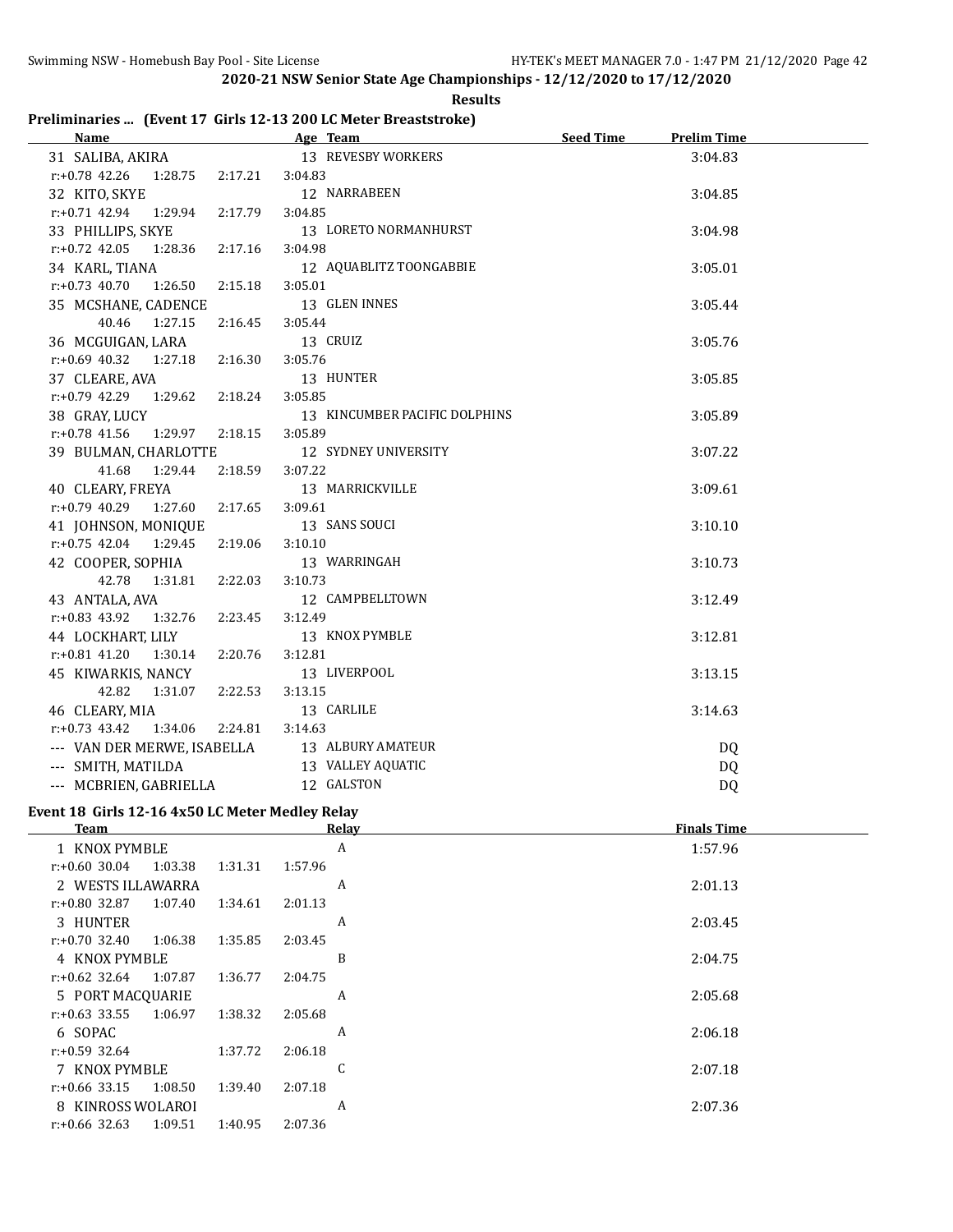#### **Results**

#### **(Event 18 Girls 12-16 4x50 LC Meter Medley Relay)**

| <b>Team</b>                            |                  | <b>Finals Time</b><br><u>Relav</u> |
|----------------------------------------|------------------|------------------------------------|
| 9 TRINITY LISMORE                      |                  | $\boldsymbol{A}$<br>2:07.42        |
| $r: +0.73$ 33.43<br>1:40.00<br>1:10.85 | 2:07.42          |                                    |
| 10 TAMWORTH CITY                       | A                | 2:07.79                            |
| $r: +0.68$ 34.11<br>1:08.03<br>1:39.49 | 2:07.79          |                                    |
| 11 WESTS ILLAWARRA                     | B                | 2:08.26                            |
| $r: +0.60$ 34.08<br>1:10.85<br>1:41.02 | 2:08.26          |                                    |
| 12 CARLILE                             | A                | 2:08.45                            |
| $r: +0.63$ 32.49<br>1:11.82<br>1:40.91 | 2:08.45          |                                    |
| 13 NARRABEEN                           | $\boldsymbol{A}$ | 2:08.82                            |
| $r: +0.65$ 32.87<br>1:09.00<br>1:40.43 | 2:08.82          |                                    |
| 14 KINCOPPAL-ROSE BAY                  | $\boldsymbol{A}$ | 2:09.42                            |
| $r: +0.75$ 33.62<br>1:12.80<br>1:41.98 | 2:09.42          |                                    |
| 15 NORWEST                             | A                | 2:10.22                            |
| $r: +0.59$ 34.14<br>1:09.86<br>1:41.84 | 2:10.22          |                                    |
| 16 AQUABLITZ TOONGABBIE                | A                | 2:10.53                            |
| $r: +0.75$ 33.88 1:10.02<br>1:40.93    | 2:10.53          |                                    |
| 17 CITY OF SYDNEY                      | A                | 2:11.25                            |
| $r.+0.63$ 34.22<br>1:12.86<br>1:42.56  | 2:11.25          |                                    |
| 18 ABBOTSLEIGH                         | A                | 2:11.82                            |
| r:+0.68 35.97 1:13.91<br>1:44.00       | 2:11.82          |                                    |
| *19 GINNINDERRA                        | A                | 2:11.87                            |
| $r: +0.60$ 33.77 1:11.35<br>1:43.37    | 2:11.87          |                                    |
| *19 MACQUARIE UNIVERSITY               | A                | 2:11.87                            |
| r:+0.63 32.62 1:10.76<br>1:42.64       | 2:11.87          |                                    |
| 21 CITY OF SYDNEY                      | B                | 2:12.38                            |
| $r: +0.59$ 34.20<br>1:13.59<br>1:43.26 | 2:12.38          |                                    |
| 22 TITANS                              | A                | 2:12.41                            |
| $r: +0.75$ 35.41<br>1:09.46<br>1:41.20 | 2:12.41          |                                    |
| 23 CARLILE                             | B                | 2:12.54                            |
| $r.+0.62$ 33.16<br>1:43.98             | 2:12.54          |                                    |
| 24 CASTLE HILL RSL DOLPHINS            | A                | 2:13.35                            |
| $r: +0.78$ 35.85<br>1:13.97<br>1:44.82 | 2:13.35          |                                    |
| 25 REVESBY WORKERS                     |                  | A<br>2:13.51                       |
| $r.+0.73$ 34.19<br>1:10.96<br>1:43.57  | 2:13.51          |                                    |
| 26 LANE COVE                           | A                | 2:13.55                            |
| $r: +0.85$ 35.73<br>1:13.51<br>1:46.47 | 2:13.55          |                                    |
| 27 SOPAC                               |                  | 2:14.25<br>B                       |
| r:+0.79 35.68<br>1:13.56<br>1:45.26    | 2:14.25          |                                    |
| 28 SYDNEY UNIVERSITY                   | A                | 2:15.24                            |
| $r$ :+0.65 37.83<br>1:14.52<br>1:45.30 | 2:15.24          |                                    |
| 29 HUNTER                              |                  | B<br>2:15.29                       |
| $r: +0.64$ 32.96<br>1:14.04<br>1:45.70 | 2:15.29          |                                    |
| 30 MOUNTIES                            | A                | 2:15.31                            |
| $r: +0.55$ 34.57<br>1:13.50<br>1:45.56 | 2:15.31          |                                    |
| 31 ALBURY AMATEUR                      | A                | 2:16.76                            |
| $r: +0.85$ 38.10<br>1:14.99<br>1:48.43 | 2:16.76          |                                    |
| 32 MOUNT ANNAN                         | A                | 2:17.84                            |
| r:+0.87 36.29<br>1:16.00<br>1:49.31    | 2:17.84          |                                    |
| 33 MACCABI                             | A                | 2:19.54                            |
| $r: +0.74$ 36.76<br>1:50.63<br>1:19.50 | 2:19.54          |                                    |
| 34 MUDGEE INDOOR                       | A                | 2:20.36                            |
| r:+0.79 35.60<br>1:17.38<br>1:51.49    | 2:20.36          |                                    |
| 35 CARLILE                             | $\mathsf{C}$     | 2:22.34                            |
| r:+0.68 35.19<br>1:18.14<br>1:51.84    | 2:22.34          |                                    |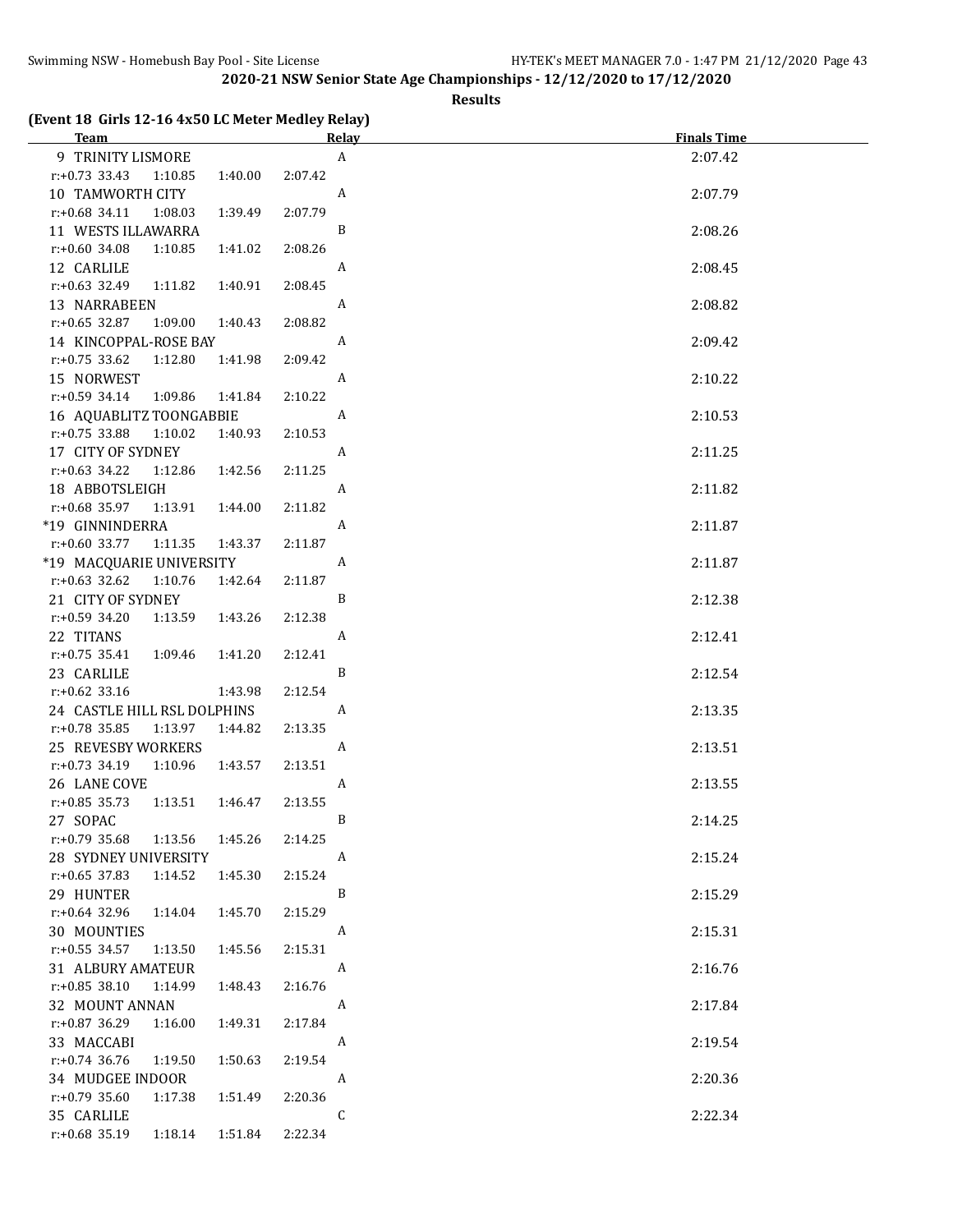**Results**

| (Event 18 Girls 12-16 4x50 LC Meter Medley Relay)<br><b>Team</b> |                    | <b>Relay</b>              | <b>Finals Time</b> |
|------------------------------------------------------------------|--------------------|---------------------------|--------------------|
| 36 RYDE CARLILE                                                  |                    | $\, {\bf A}$              | 2:23.80            |
| $r: +0.72$ 34.53<br>1:17.47                                      | 2:23.80<br>1:51.83 |                           |                    |
| 37 WILLOUGHBY                                                    |                    | A                         | 2:24.41            |
| r:+0.78 36.77                                                    | 2:24.41<br>1:52.17 |                           |                    |
| --- RAVENSWOOD                                                   |                    | A                         | DQ                 |
| r:+0.66 33.86<br>1:12.56                                         |                    |                           |                    |
|                                                                  |                    |                           |                    |
| Event 19 Boys 13-16 4x50 LC Meter Medley Relay                   |                    |                           |                    |
| <b>Team</b>                                                      |                    | <b>Relay</b>              | <b>Finals Time</b> |
| 1 KNOX PYMBLE                                                    |                    | $\boldsymbol{\mathsf{A}}$ | 1:44.09            |
| r:+0.60 27.39<br>55.12                                           | 1:20.60<br>1:44.09 |                           |                    |
| 2 SOPAC                                                          |                    | A                         | 1:45.55            |
| r:+0.56 28.44<br>56.39                                           | 1:45.55<br>1:21.93 |                           |                    |
| 3 KNOX PYMBLE                                                    |                    | B                         | 1:49.03            |
| r:+0.58 28.93<br>58.86                                           | 1:24.71<br>1:49.03 |                           |                    |
| 4 TRINITY GRAMMAR                                                |                    | A                         | 1:50.65            |
| r:+0.76 29.43<br>1:00.04                                         | 1:26.60<br>1:50.65 |                           |                    |
| 5 WESTS ILLAWARRA                                                |                    | A                         | 1:52.62            |
| r:+0.50 29.63<br>1:00.50                                         | 1:28.10<br>1:52.62 |                           |                    |
| 6 SYDNEY UNIVERSITY                                              |                    | A                         | 1:53.23            |
| $r: +0.67$ 28.84<br>1:01.36                                      | 1:27.77<br>1:53.23 |                           |                    |
| 7 WESTS ILLAWARRA                                                |                    | B                         | 1:53.44            |
| r:+0.56 29.80<br>1:01.70                                         | 1:28.94<br>1:53.44 |                           |                    |
| 8 KNOX PYMBLE                                                    |                    | C                         | 1:53.67            |
| $r: +0.69$ 30.65<br>1:00.61                                      | 1:28.05<br>1:53.67 |                           |                    |
| 9 MANLY                                                          |                    | A                         | 1:54.85            |
| $r: +0.63$ 30.12<br>1:02.51                                      | 1:54.85<br>1:29.63 |                           |                    |
| 10 CARLILE                                                       |                    | A                         | 1:54.98            |
| $r: +0.67$ 30.13<br>1:02.05                                      | 1:28.62<br>1:54.98 |                           |                    |
| 11 AQUABLITZ TOONGABBIE                                          |                    | A                         | 1:55.23            |
| $r: +0.77$ 28.14<br>1:01.85                                      | 1:55.23<br>1:28.51 |                           |                    |
| 12 CITY OF SYDNEY                                                |                    | A                         | 1:55.81            |
| r:+0.62 30.29<br>1:03.36                                         | 1:55.81<br>1:30.89 |                           |                    |
| 13 REVESBY WORKERS                                               |                    | A                         | 1:56.47            |
| r:+0.57 28.78<br>1:02.77                                         | 1:56.47<br>1:31.21 |                           |                    |
| 14 BARKER AQUATIC                                                |                    | A                         | 1:56.93            |
| $r: +0.61$ 31.58<br>1:02.24                                      | 1:31.12<br>1:56.93 |                           |                    |
| 15 LORETO NORMANHURST                                            |                    | A                         | 1:57.05            |
| r:+0.77 29.07<br>1:01.69                                         | 1:57.05<br>1:31.06 |                           |                    |
| 16 MACQUARIE UNIVERSITY                                          |                    | A                         | 1:57.69            |
| $r: +0.67$ 30.10<br>1:03.10                                      | 1:57.69<br>1:31.45 |                           |                    |
| 17 SOPAC                                                         |                    | B                         | 1:58.20            |
| $r: +0.64$ 30.41<br>1:04.51                                      | 1:58.20<br>1:32.55 |                           |                    |
| 18 CASTLE HILL RSL DOLPHINS                                      |                    | A                         | 1:58.21            |
| r:+0.64 29.93<br>1:03.14                                         | 1:58.21<br>1:32.11 |                           |                    |
| 19 NARRABEEN                                                     |                    | A                         | 1:58.61            |
| $r: +0.70$ 30.22<br>1:04.33                                      | 1:58.61<br>1:33.24 |                           |                    |
| 20 ALBURY AMATEUR                                                |                    | A                         | 2:00.93            |
| $r.+0.73$ 31.49<br>1:06.49                                       | 2:00.93<br>1:34.50 |                           |                    |
| 21 BARKER AQUATIC                                                |                    | B                         | 2:01.41            |
| r:+0.56 31.86<br>1:04.69                                         | 1:34.96<br>2:01.41 |                           |                    |
| 22 GLENBROOK                                                     |                    | A                         | 2:01.76            |
| r:+0.78 31.79<br>1:06.29                                         | 2:01.76<br>1:36.18 |                           |                    |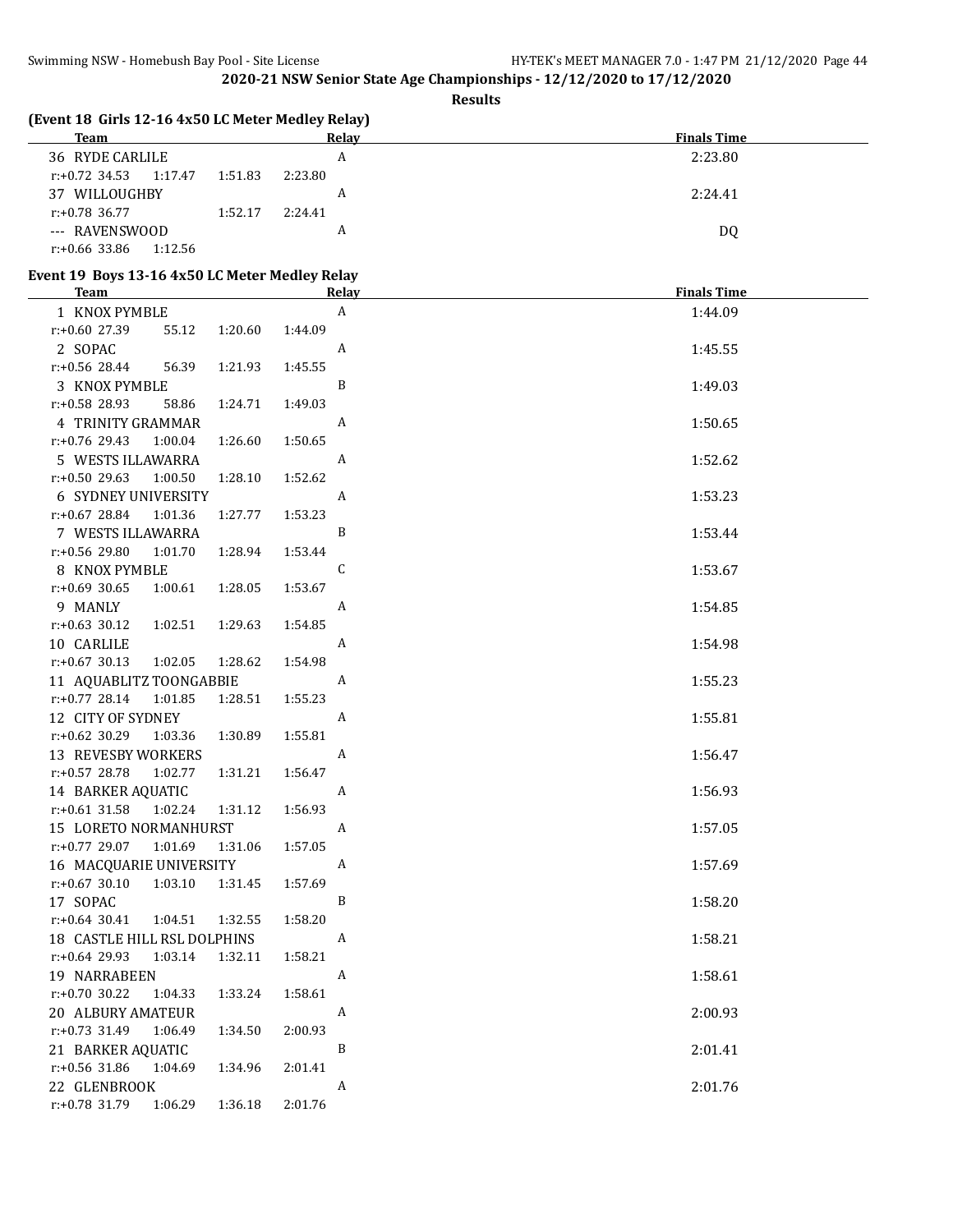#### **Results**

#### **(Event 19 Boys 13-16 4x50 LC Meter Medley Relay)**

| <b>Team</b>                           |         | <b>Relay</b> | <b>Finals Time</b> |
|---------------------------------------|---------|--------------|--------------------|
| 23 CASTLE HILL RSL DOLPHINS           |         | $\, {\bf B}$ | 2:01.79            |
| r:+0.64 32.90<br>1:07.08              | 1:35.57 | 2:01.79      |                    |
| 24 NORWEST                            |         | A            | 2:01.80            |
| $r: +0.62$ 31.05<br>1:05.72           | 1:33.27 | 2:01.80      |                    |
| 25 MARRICKVILLE                       |         | A            | 2:01.87            |
| r:+0.60 30.94<br>1:07.63              | 1:36.86 | 2:01.87      |                    |
| 26 CITY OF SYDNEY                     |         | B            | 2:01.91            |
| $r: +0.65$ 30.49                      | 1:36.07 | 2:01.91      |                    |
| 27 RANDWICK CITY                      |         | A            | 2:02.23            |
| $r: +0.69$ 33.70<br>1:08.37           | 1:36.09 | 2:02.23      |                    |
| 28 TITANS                             |         | A            | 2:02.29            |
| r:+0.66 32.20<br>1:07.55              | 1:37.03 | 2:02.29      |                    |
| 29 WILLOUGHBY                         |         | A            | 2:02.39            |
| $r: +0.67$ 31.63<br>1:06.61           | 1:35.43 | 2:02.39      |                    |
| 30 LANE COVE                          |         | A            | 2:02.86            |
| $r: +0.85$ 35.27<br>1:10.41           | 1:37.66 | 2:02.86      |                    |
| 31 BATHURST CITY                      |         | A            | 2:03.30            |
| r:+0.80 31.93<br>1:07.49              | 1:36.27 | 2:03.30      |                    |
| 32 MUDGEE INDOOR                      |         | A            | 2:03.43            |
| $r: +0.77$ 32.14<br>1:08.31           | 1:37.48 | 2:03.43      |                    |
| 33 MOUNTIES                           |         | A            | 2:03.44            |
| $r: +0.65$ 31.80<br>1:05.39           | 1:37.10 | 2:03.44      |                    |
| 34 HORNSBY                            |         | A            | 2:03.57            |
| $r: +0.63$ 33.75<br>1:05.56           | 1:35.70 | 2:03.57      |                    |
| 35 TRINITY LISMORE                    |         | A            | 2:03.60            |
| $r: +0.58$ 31.14<br>1:08.91           | 1:37.77 | 2:03.60      |                    |
| 36 HUNTER                             |         | A            | 2:04.01            |
| $r: +0.63$ 30.04<br>1:07.47           | 1:37.29 | 2:04.01      |                    |
| 37 SLC AQUADOT                        |         | A            | 2:05.61            |
| r:+0.69 33.42<br>1:11.08              | 1:38.08 | 2:05.61      |                    |
| 38 NUSWIM                             |         | A            | 2:06.03            |
| r:+0.76 32.52<br>1:08.62              | 1:41.25 | 2:06.03      |                    |
| 39 PICTON                             |         | A            | 2:06.42            |
| r:+0.83 32.34<br>1:06.95              | 1:38.36 | 2:06.42      |                    |
| 40 CARLILE                            |         | B            | 2:07.30            |
| $r: +0.71$ 34.25<br>1:09.83           | 1:40.13 | 2:07.30      |                    |
| <b>41 BANKSTOWN SPORTS</b><br>1:07.62 | 1:38.79 | A<br>2:08.16 | 2:08.16            |
| $r.+0.71$ 34.81<br>42 TAMWORTH CITY   |         | A            | 2:08.59            |
| $r: +0.65$ 34.10<br>1:09.82           | 1:40.42 | 2:08.59      |                    |
| 43 KINROSS WOLAROI                    |         | A            | 2:08.68            |
| r:+0.58 32.78<br>1:08.69              | 1:40.89 | 2:08.68      |                    |
| 44 MOUNT ANNAN                        |         | A            | 2:09.55            |
| r:+0.60 35.54<br>1:12.89              | 1:41.41 | 2:09.55      |                    |
| 45 RYDE CARLILE                       |         | A            | 2:18.49            |
| $r: +0.73$ 34.51<br>1:12.03           | 1:50.26 | 2:18.49      |                    |
|                                       |         |              |                    |

### **Event 20 Girls 12-14 4x50 LC Meter Freestyle Relay**

| Team            |       |         |         | Relav | <b>Finals Time</b> |
|-----------------|-------|---------|---------|-------|--------------------|
| 1   KNOX PYMBLE |       |         |         | A     | 1:48.65            |
| r:+0.61 27.09   | 54.79 | 1:22.21 | 1:48.65 |       |                    |
| 2 WARRINGAH     |       |         |         | л     | 1:49.91            |
| 27.57           | 54.98 | 1:23.03 | 1:49.91 |       |                    |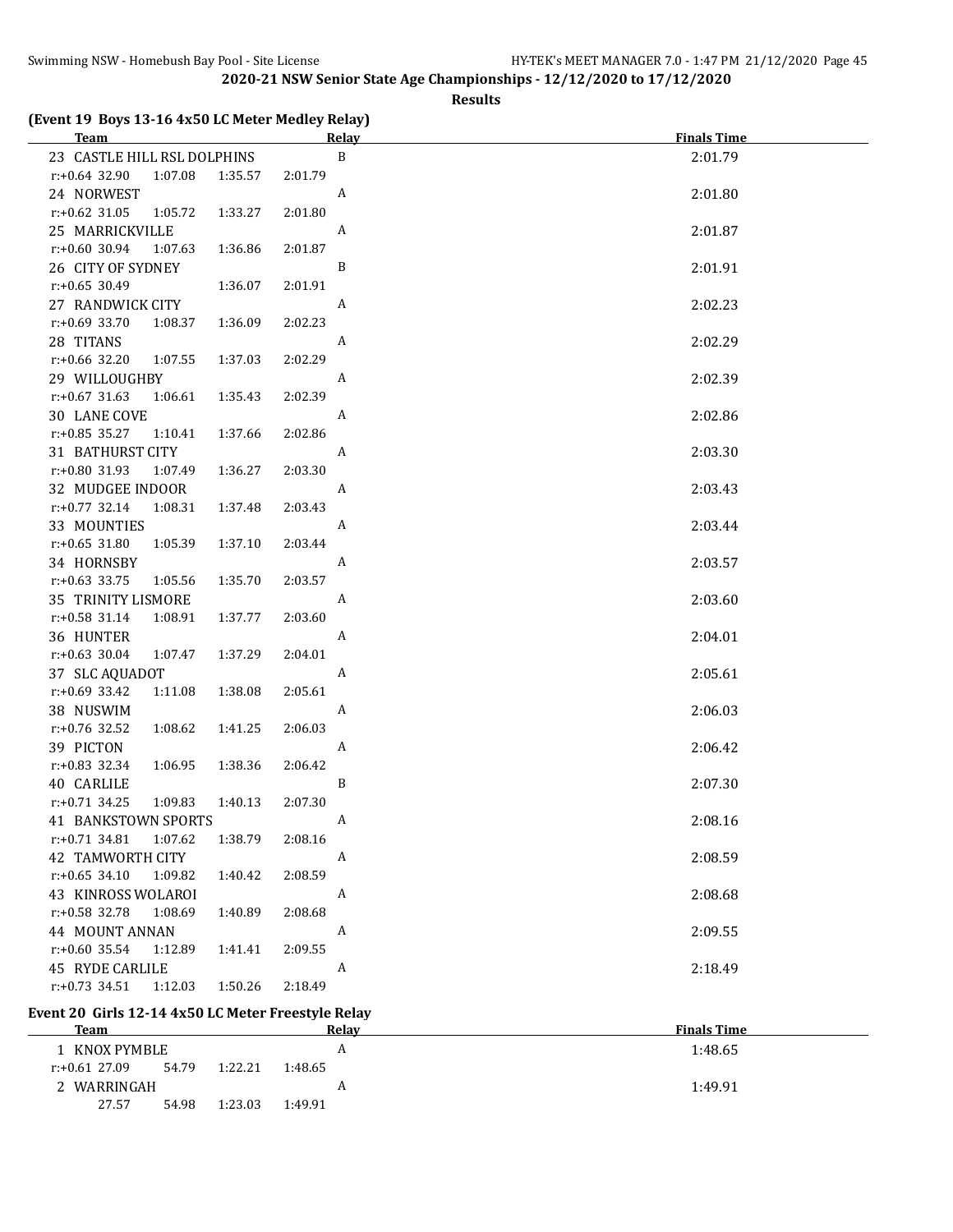**Results**

#### **(Event 20 Girls 12-14 4x50 LC Meter Freestyle Relay)**

| Team <u>and the second second</u> service of the second second service of the second series of the series of the second series of the series of the series of the series of the series of the series of the series of the series of | <b>Relay</b>     | <b>Finals Time</b> |
|-------------------------------------------------------------------------------------------------------------------------------------------------------------------------------------------------------------------------------------|------------------|--------------------|
| 3 PLC SYDNEY                                                                                                                                                                                                                        | $\boldsymbol{A}$ | 1:50.63            |
| $r: +0.63$ 27.47<br>1:23.17<br>55.55                                                                                                                                                                                                | 1:50.63          |                    |
| 4 KNOX PYMBLE                                                                                                                                                                                                                       | B                | 1:52.76            |
| $r: +0.47$ 28.62<br>56.16<br>1:24.31                                                                                                                                                                                                | 1:52.76          |                    |
| 5 KINCUMBER PACIFIC DOLPHINS                                                                                                                                                                                                        | A                | 1:52.98            |
| $r: +0.72$ 29.04<br>57.28<br>1:25.54                                                                                                                                                                                                | 1:52.98          |                    |
| 6 KNOX PYMBLE                                                                                                                                                                                                                       | C                | 1:54.38            |
| 28.79<br>1:25.96<br>57.42                                                                                                                                                                                                           | 1:54.38          |                    |
| 7 WARRINGAH                                                                                                                                                                                                                         | B                | 1:54.48            |
| r:+0.81 28.83<br>57.08<br>1:26.23                                                                                                                                                                                                   | 1:54.48          |                    |
| 8 LORETO NORMANHURST                                                                                                                                                                                                                | A                | 1:54.55            |
| $r: +0.63$ 28.14<br>56.32<br>1:24.72                                                                                                                                                                                                | 1:54.55          |                    |
| 9 MANLY                                                                                                                                                                                                                             | A                | 1:54.97            |
| $r.+0.71$ 28.93<br>57.57<br>1:26.97                                                                                                                                                                                                 | 1:54.97          |                    |
| 10 CITY OF SYDNEY                                                                                                                                                                                                                   | A                | 1:55.19            |
| r:+0.74 29.73<br>57.54<br>1:25.80                                                                                                                                                                                                   | 1:55.19          |                    |
| 11 NOVOCASTRIAN                                                                                                                                                                                                                     | A                | 1:55.79            |
| $r: +0.82$ 29.51<br>58.49<br>1:28.14                                                                                                                                                                                                | 1:55.79          |                    |
| 12 MLC MARLINS                                                                                                                                                                                                                      | A                | 1:56.48            |
| $r.+0.64$ 29.34<br>1:28.27<br>58.57                                                                                                                                                                                                 | 1:56.48          |                    |
| 13 CARLILE                                                                                                                                                                                                                          | A                | 1:56.79            |
| $r: +0.62$ 26.65<br>55.82<br>1:24.39                                                                                                                                                                                                | 1:56.79          |                    |
| 14 CASTLE HILL RSL DOLPHINS                                                                                                                                                                                                         | A                | 1:56.84            |
| $r: +0.55$ 28.97<br>57.49<br>1:26.94                                                                                                                                                                                                | 1:56.84          |                    |
| 15 RANDWICK CITY                                                                                                                                                                                                                    | A                | 1:57.10            |
| $r.+0.61$ 29.29<br>57.86<br>1:28.21                                                                                                                                                                                                 | 1:57.10<br>A     |                    |
| 16 ATLANTIS<br>r:+0.59 29.50<br>57.68<br>1:28.45                                                                                                                                                                                    | 1:57.23          | 1:57.23            |
| 17 PLC SYDNEY                                                                                                                                                                                                                       | B                | 1:57.97            |
| r:+0.68 29.30<br>58.89<br>1:29.65                                                                                                                                                                                                   | 1:57.97          |                    |
| 18 NARRABEEN                                                                                                                                                                                                                        | A                | 1:58.23            |
| r:+0.72 29.39<br>58.26<br>1:27.81                                                                                                                                                                                                   | 1:58.23          |                    |
| 19 CITY OF SYDNEY                                                                                                                                                                                                                   | B                | 1:58.34            |
| 30.36<br>59.93<br>1:29.47                                                                                                                                                                                                           | 1:58.34          |                    |
| 20 SOPAC                                                                                                                                                                                                                            | A                | 1:58.51            |
| r:+0.57 29.96<br>59.12<br>1:29.03                                                                                                                                                                                                   | 1:58.51          |                    |
| 21 WESTS ILLAWARRA                                                                                                                                                                                                                  | A                | 1:58.60            |
| $r: +0.74$ 30.38<br>1:00.84<br>1:29.92                                                                                                                                                                                              | 1:58.60          |                    |
| 22 KINCOPPAL-ROSE BAY                                                                                                                                                                                                               | A                | 1:58.69            |
| $r: +0.71$ 30.86<br>1:00.75<br>1:29.82                                                                                                                                                                                              | 1:58.69          |                    |
| 23 SYDNEY UNIVERSITY                                                                                                                                                                                                                | A                | 1:58.78            |
| $r: +0.77$ 30.23<br>58.91<br>1:29.24                                                                                                                                                                                                | 1:58.78          |                    |
| 24 SLC AQUADOT                                                                                                                                                                                                                      | A                | 1:58.85            |
| $r: +0.63$ 28.22<br>58.85<br>1:28.46                                                                                                                                                                                                | 1:58.85          |                    |
| 25 RANDWICK CITY                                                                                                                                                                                                                    | B                | 1:58.92            |
| r:+0.56 30.23<br>59.87<br>1:30.27                                                                                                                                                                                                   | 1:58.92          |                    |
| 26 AQUABLITZ TOONGABBIE                                                                                                                                                                                                             | A                | 1:59.16            |
| $r.+0.74$ 30.22<br>59.53<br>1:30.54                                                                                                                                                                                                 | 1:59.16          |                    |
| 27 ABBOTSLEIGH                                                                                                                                                                                                                      | A                | 1:59.27            |
| $r: +0.64$ 28.51<br>1:29.41<br>58.61                                                                                                                                                                                                | 1:59.27<br>A     |                    |
| 28 GINNINDERRA<br>$r: +0.72$ 30.43<br>1:00.31<br>1:30.38                                                                                                                                                                            | 1:59.30          | 1:59.30            |
| 29 AQUABLITZ TOONGABBIE                                                                                                                                                                                                             | B                | 1:59.65            |
| $r: +0.65$ 30.54<br>1:00.31<br>1:29.88                                                                                                                                                                                              | 1:59.65          |                    |
|                                                                                                                                                                                                                                     |                  |                    |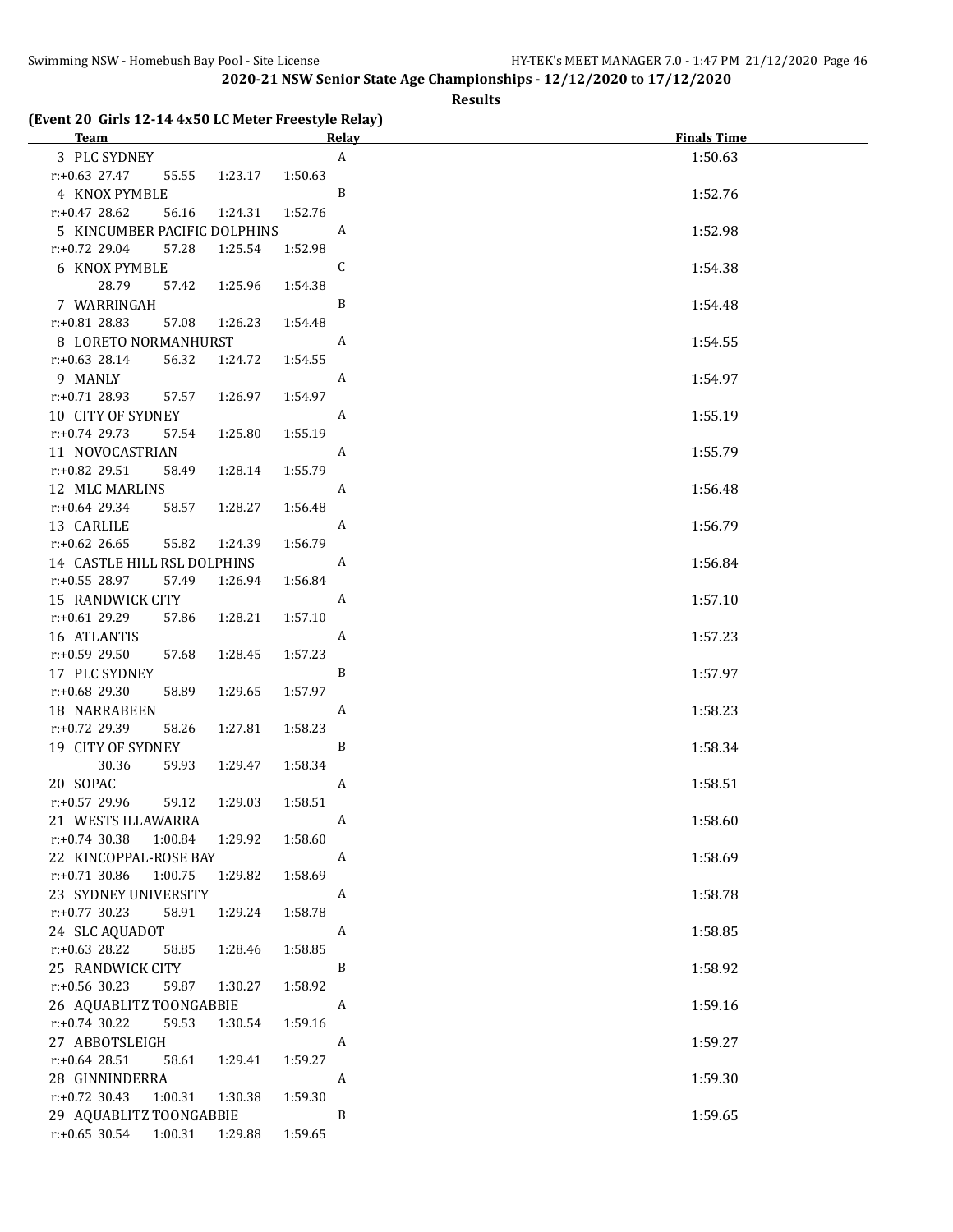**Results**

#### **(Event 20 Girls 12-14 4x50 LC Meter Freestyle Relay)**

| <b>Team</b>                                       |                    | Relay        | <b>Finals Time</b> |
|---------------------------------------------------|--------------------|--------------|--------------------|
| 30 SOPAC                                          |                    | $\, {\bf B}$ | 2:00.02            |
| $r: +0.44$ 30.21<br>1:01.01                       | 1:29.55<br>2:00.02 |              |                    |
| 31 HUNTER                                         |                    | A            | 2:00.08            |
| r:+0.76 29.70<br>59.16                            | 1:29.47<br>2:00.08 |              |                    |
| 32 RAVENSWOOD                                     |                    | A            | 2:00.98            |
| $r: +0.75$ 30.68<br>1:00.68                       | 2:00.98<br>1:31.56 |              |                    |
| 33 LORETO NORMANHURST                             |                    | B            | 2:01.13            |
| $r.+0.72$ 30.27<br>59.95                          | 1:30.52<br>2:01.13 |              |                    |
| 34 GLENBROOK                                      |                    | A            | 2:01.37            |
| $r: +0.70$ 30.93<br>1:01.20                       | 2:01.37<br>1:31.79 |              |                    |
| 35 WILLOUGHBY                                     |                    | A            | 2:01.91            |
| $r: +0.69$ 31.00<br>1:02.47                       | 2:01.91<br>1:32.65 |              |                    |
| 36 WENONA SCHOOL                                  |                    | A            | 2:02.02            |
| $r: +0.52$ 30.38<br>1:00.55                       | 1:31.36<br>2:02.02 |              |                    |
| 37 NARRABEEN                                      |                    | B            | 2:02.31            |
| $r: +0.71$ 30.16<br>1:01.04                       | 1:31.53<br>2:02.31 |              |                    |
| 38 MACCABI                                        |                    | A            | 2:02.83            |
| $r: +0.75$ 30.74<br>1:01.38                       | 1:32.73<br>2:02.83 |              |                    |
| 39 TAMWORTH CITY                                  |                    | A            | 2:03.08            |
| $r+0.69$ 29.42<br>1:00.14                         | 2:03.08<br>1:30.60 |              |                    |
| 40 MLC MARLINS                                    |                    | B            | 2:03.19            |
| $r: +0.77$ 31.17<br>1:01.87                       | 2:03.19<br>1:33.08 |              |                    |
| 41 CRUIZ                                          |                    | A            | 2:03.61            |
| 1:02.05<br>r:+0.63 30.97                          | 1:32.32<br>2:03.61 |              |                    |
| 42 KINROSS WOLAROI                                |                    | A            | 2:03.72            |
| 1:01.13<br>$r+0.78$ 30.49                         | 1:33.45<br>2:03.72 |              |                    |
| 43 NUSWIM                                         |                    | A            | 2:04.15            |
| $r: +0.71$ 30.86<br>1:02.97                       | 1:34.80<br>2:04.15 |              |                    |
| <b>44 ALBURY AMATEUR</b>                          |                    | A            | 2:04.22            |
| 31.37<br>1:03.23                                  | 1:34.52<br>2:04.22 |              |                    |
| 45 WESTS ILLAWARRA                                |                    | $\, {\bf B}$ | 2:04.75            |
| $r: +0.86$ 30.42<br>1:02.12                       | 1:33.55<br>2:04.75 |              |                    |
| 46 TITANS                                         |                    | A            | 2:04.93            |
| $r: +0.73$ 31.04<br>1:02.43                       | 1:34.44<br>2:04.93 |              |                    |
| 47 SLC AQUADOT                                    |                    | B            | 2:05.27            |
| $r.+0.78$ 30.81 1:01.55                           | 1:32.89<br>2:05.27 |              |                    |
| 48 MACQUARIE UNIVERSITY                           |                    | A            | 2:05.47            |
| $r: +0.73$ 30.85<br>1:03.47                       | 1:35.03<br>2:05.47 |              |                    |
| 49 RYDE CARLILE                                   |                    | A            | 2:05.80            |
| 30.91<br>1:02.15                                  | 1:33.92<br>2:05.80 |              |                    |
| <b>50 BATHURST CITY</b>                           |                    | A            | 2:05.99            |
| $r: +0.77$ 31.49<br>1:02.52                       | 2:05.99<br>1:34.68 |              |                    |
| 51 SYDNEY UNIVERSITY                              |                    | B            | 2:06.34            |
| $r: +0.66$ 30.23<br>1:01.94                       | 1:33.29<br>2:06.34 |              |                    |
| 52 OAK FLATS                                      |                    | A            | 2:08.19            |
| r:+0.68 30.83<br>1:06.38                          | 1:38.57<br>2:08.19 |              |                    |
| 53 MACCABI                                        |                    | B            |                    |
| $r: +0.55$ 32.72<br>1:04.32                       | 2:08.55<br>1:36.88 |              | 2:08.55            |
|                                                   |                    |              |                    |
| Event 21 Boys 13-14 4x50 LC Meter Freestyle Relay |                    |              |                    |
| <u>Team</u>                                       |                    | <b>Relay</b> | <b>Finals Time</b> |
| 1 SOPAC                                           |                    | A            | 1:43.59            |
| r:+0.54 25.68<br>51.27                            | 1:17.41<br>1:43.59 |              |                    |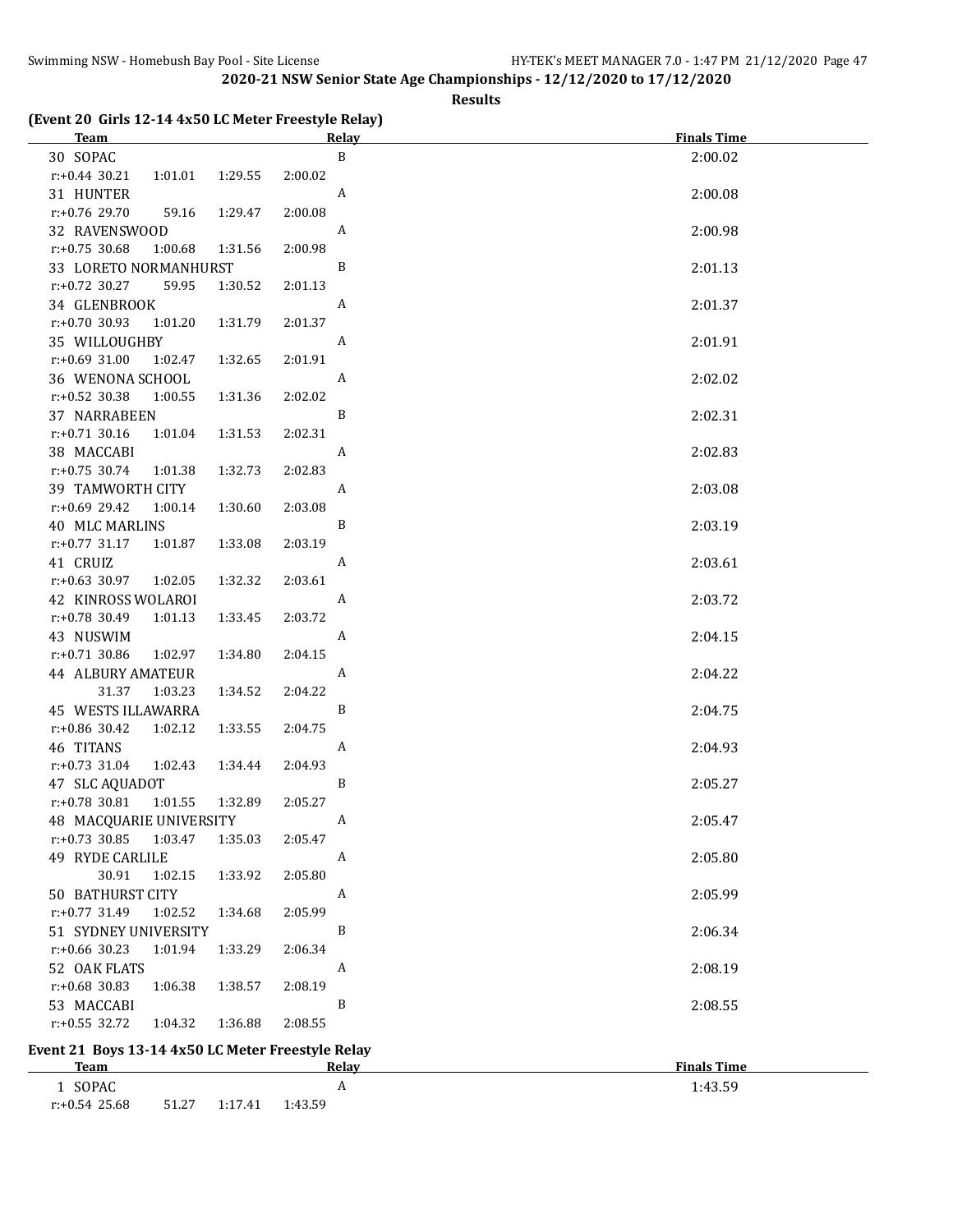#### **Results**

# **(Event 21 Boys 13-14 4x50 LC Meter Freestyle Relay)**

| (Event 21 Doys 10 11 TAGO BO Meter Treestyle Relay)<br>Team |                    | <u>Relav</u>     | <b>Finals Time</b> |
|-------------------------------------------------------------|--------------------|------------------|--------------------|
| 2 MLC MARLINS                                               |                    | $\boldsymbol{A}$ | 1:44.09            |
| r:+0.66 26.08<br>52.33                                      | 1:18.75<br>1:44.09 |                  |                    |
| 3 CASTLE HILL RSL DOLPHINS                                  |                    | A                | 1:44.28            |
| 54.13<br>$r+0.64$ 27.31                                     | 1:19.44<br>1:44.28 |                  |                    |
|                                                             |                    | A                |                    |
| 4 TRINITY GRAMMAR                                           |                    |                  | 1:44.37            |
| $r+0.59$ 26.47<br>52.46                                     | 1:19.75<br>1:44.37 |                  |                    |
| 5 KNOX PYMBLE                                               |                    | A                | 1:45.30            |
| r:+0.74 25.99<br>52.35                                      | 1:45.30<br>1:18.87 |                  |                    |
| 6 WILLOUGHBY                                                |                    | A                | 1:45.81            |
| r:+0.57 26.38<br>52.68                                      | 1:45.81<br>1:19.14 |                  |                    |
| 7 WARRINGAH                                                 |                    | A                | 1:46.54            |
| $r: +0.63$ 27.16<br>53.47                                   | 1:46.54<br>1:20.07 |                  |                    |
| 8 AQUABLITZ TOONGABBIE                                      |                    | A                | 1:46.67            |
| $r: +0.61$ 26.57<br>53.26                                   | 1:20.19<br>1:46.67 |                  |                    |
| 9 MINGARA AQUATIC                                           |                    | A                | 1:46.85            |
| $r: +0.72$ 26.66<br>53.52                                   | 1:46.85<br>1:20.63 |                  |                    |
| 10 MACQUARIE UNIVERSITY                                     |                    | A                | 1:47.62            |
| r:+0.68 27.38<br>54.80                                      | 1:20.54<br>1:47.62 |                  |                    |
| 11 ALBURY AMATEUR                                           |                    | A                | 1:48.27            |
| $r: +0.69$ 26.76<br>53.50                                   | 1:48.27<br>1:20.51 |                  |                    |
| 12 RANDWICK CITY                                            |                    | A                | 1:48.33            |
| $r: +0.70$ 26.21<br>51.71                                   | 1:48.33<br>1:21.77 |                  |                    |
| 13 NOVOCASTRIAN                                             |                    | A                | 1:48.34            |
| r:+0.67 27.58<br>54.97                                      | 1:48.34<br>1:22.86 |                  |                    |
| 14 CARLILE                                                  |                    | A                | 1:48.94            |
| $r: +0.63$ 27.16<br>53.52                                   | 1:48.94<br>1:21.94 |                  |                    |
| 15 WARRINGAH                                                |                    | B                | 1:49.29            |
| r:+0.67 26.93<br>53.95                                      | 1:21.67<br>1:49.29 |                  |                    |
| 16 AQUABLITZ TOONGABBIE                                     |                    | B                | 1:49.55            |
| r:+0.72 27.50<br>54.54                                      | 1:22.34<br>1:49.55 |                  |                    |
| 17 KNOX PYMBLE                                              |                    | B                | 1:49.66            |
| $r: +0.71$ 27.72<br>54.56                                   | 1:22.79<br>1:49.66 |                  |                    |
| <b>18 SYDNEY UNIVERSITY</b>                                 |                    | A                | 1:49.97            |
| $r: +0.73$ 27.84<br>54.99                                   | 1:22.74<br>1:49.97 |                  |                    |
| 19 LANE COVE                                                |                    | A                | 1:50.19            |
| $r: +0.65$ 27.70<br>55.02                                   | 1:50.19<br>1:22.48 |                  |                    |
| 20 KNOX PYMBLE                                              |                    | $\overline{c}$   | 1:52.41            |
| $r.+0.33$ 29.71<br>57.84                                    | 1:25.11<br>1:52.41 |                  |                    |
| 21 MACCABI                                                  |                    | A                | 1:52.57            |
| $r: +0.58$ 28.15<br>56.44                                   | 1:52.57<br>1:24.96 |                  |                    |
| 22 CITY OF SYDNEY                                           |                    | A                | 1:52.83            |
| r:+0.66 27.56<br>55.58                                      | 1:23.76<br>1:52.83 |                  |                    |
| 23 TAMWORTH CITY                                            |                    | A                | 1:52.85            |
| $r: +0.67$ 27.88<br>56.15                                   | 1:25.30<br>1:52.85 |                  |                    |
| 24 PICTON                                                   |                    | A                | 1:53.39            |
| $r: +0.69$ 26.90<br>54.81                                   | 1:25.43<br>1:53.39 |                  |                    |
| 25 MLC MARLINS                                              |                    | B                | 1:54.11            |
| $r: +0.63$ 27.41<br>54.14                                   | 1:22.98<br>1:54.11 |                  |                    |
| 26 SYDNEY UNIVERSITY                                        |                    | B                | 1:54.48            |
| $r: +0.67$ 28.07<br>56.50                                   | 1:26.92<br>1:54.48 |                  |                    |
| 27 NARRABEEN                                                |                    | A                | 1:58.71            |
| r:+0.68 28.56<br>58.56                                      | 1:29.58<br>1:58.71 |                  |                    |
| 28 SOPAC                                                    |                    | B                | 2:01.01            |
| r:+0.56 28.88<br>58.68                                      | 1:30.24<br>2:01.01 |                  |                    |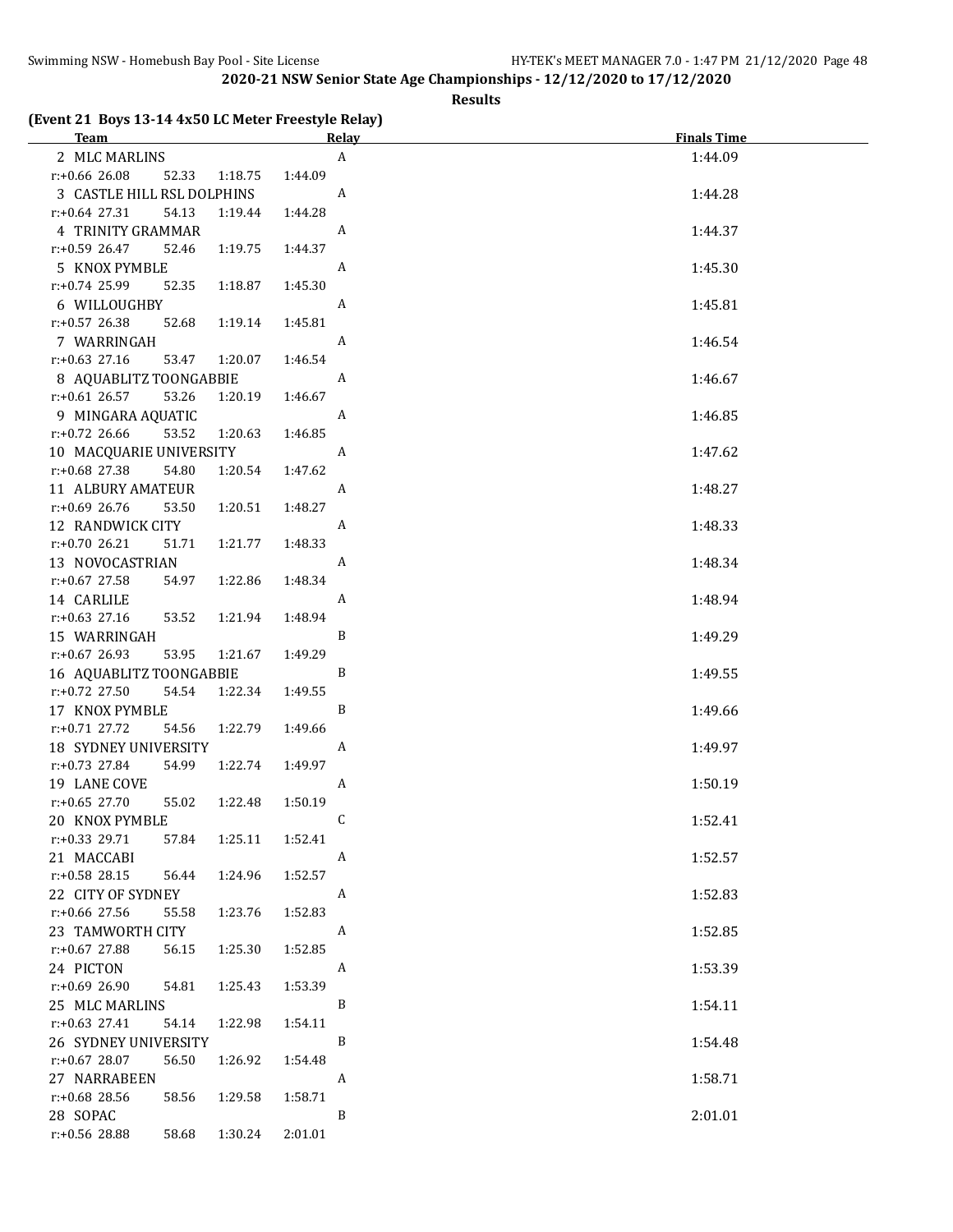**Results**

|               | (Event 21 Boys 13-14 4x50 LC Meter Freestyle Relay)<br><b>Team</b> |                    | Relay                   |                    | <b>Finals Time</b> |  |
|---------------|--------------------------------------------------------------------|--------------------|-------------------------|--------------------|--------------------|--|
|               | 29 RYDE CARLILE                                                    |                    | A                       |                    | 2:07.34            |  |
|               | $r: +0.70$ 31.27<br>1:05.67                                        | 2:07.34<br>1:37.74 |                         |                    |                    |  |
|               | Event 22 Boys 16 Year Olds 50 LC Meter Freestyle<br><b>Name</b>    |                    | Age Team                | <b>Prelim Time</b> | <b>Finals Time</b> |  |
| <b>Finals</b> |                                                                    |                    |                         |                    |                    |  |
|               | 1 COLLETT, JOSHUA<br>$r: +0.63$                                    |                    | 16 KNOX PYMBLE          | 23.74              | 23.19              |  |
|               | 2 GARMENT, LUKE<br>$r: +0.69$                                      |                    | 16 AQUABLITZ TOONGABBIE | 24.08              | 23.99              |  |
|               | 3 QUIRK, DECLAN<br>$r: +0.68$                                      |                    | 16 SOPAC                | 24.19              | 24.05              |  |
|               | 4 MOONEY, JAMIE<br>$r: +0.70$                                      |                    | 16 WAGGA WAGGA          | 24.00              | 24.06              |  |
|               | *5 REED, JOSHUA<br>$r: +0.61$                                      |                    | 16 NOVOCASTRIAN         | 24.35              | 24.10              |  |
|               | *5 MCDONAGH, WILL<br>$r: +0.65$                                    |                    | 16 KNOX PYMBLE          | 24.17              | 24.10              |  |
|               | 7 FISHER, RIELEY<br>$r: +0.68$                                     |                    | 16 SOPAC                | 24.52              | 24.41              |  |
|               | 8 CREHAN, BAILEY<br>$r: +0.61$                                     |                    | 16 WESTS ILLAWARRA      | 24.56              | 24.75              |  |
|               | 9 VIRGO, COOPER<br>$r: +0.70$                                      |                    | 16 TRINITY GRAMMAR      | 24.39              | 24.88              |  |
|               | 10 LEE, JUSTIN<br>$r: +0.59$                                       |                    | 16 KNOX PYMBLE          | 24.55              | 24.99              |  |
|               | Event 22 Boys 16 Year Olds 50 LC Meter Freestyle                   |                    |                         |                    |                    |  |
|               | Name                                                               |                    | Age Team                | <b>Seed Time</b>   | <b>Prelim Time</b> |  |
|               | <b>Preliminaries</b><br>1 COLLETT, JOSHUA                          |                    | 16 KNOX PYMBLE          |                    | $23.74$ q          |  |
|               | $r: +0.68$                                                         |                    |                         |                    |                    |  |
|               | 2 MOONEY, JAMIE<br>$r: +0.72$                                      |                    | 16 WAGGA WAGGA          |                    | 24.00<br>$\alpha$  |  |
|               | 3 GARMENT, LUKE<br>$r: +0.67$                                      |                    | 16 AQUABLITZ TOONGABBIE |                    | 24.08<br>q         |  |
|               | 4 MCDONAGH, WILL<br>$r: +0.65$                                     |                    | 16 KNOX PYMBLE          |                    | 24.17<br>q         |  |
|               | 5 QUIRK, DECLAN<br>$r: +0.64$                                      |                    | 16 SOPAC                |                    | 24.19 q            |  |
|               | 6 REED, JOSHUA<br>$r: +0.66$                                       |                    | 16 NOVOCASTRIAN         |                    | 24.35 q            |  |
|               | 7 VIRGO, COOPER<br>$r: +0.67$                                      |                    | 16 TRINITY GRAMMAR      |                    | 24.39 a            |  |
|               | 8 FISHER, RIELEY<br>$r: +0.73$                                     |                    | 16 SOPAC                |                    | 24.52 a            |  |
|               | 9 LEE, JUSTIN<br>$r: +0.58$                                        |                    | 16 KNOX PYMBLE          |                    | 24.55 a            |  |
|               | 10 CREHAN, BAILEY<br>$r: +0.59$                                    |                    | 16 WESTS ILLAWARRA      |                    | $24.56$ q          |  |
|               | 11 BUCKINGHAM, HAIG<br>$r: +0.64$                                  |                    | 16 SOPAC                |                    | 24.77              |  |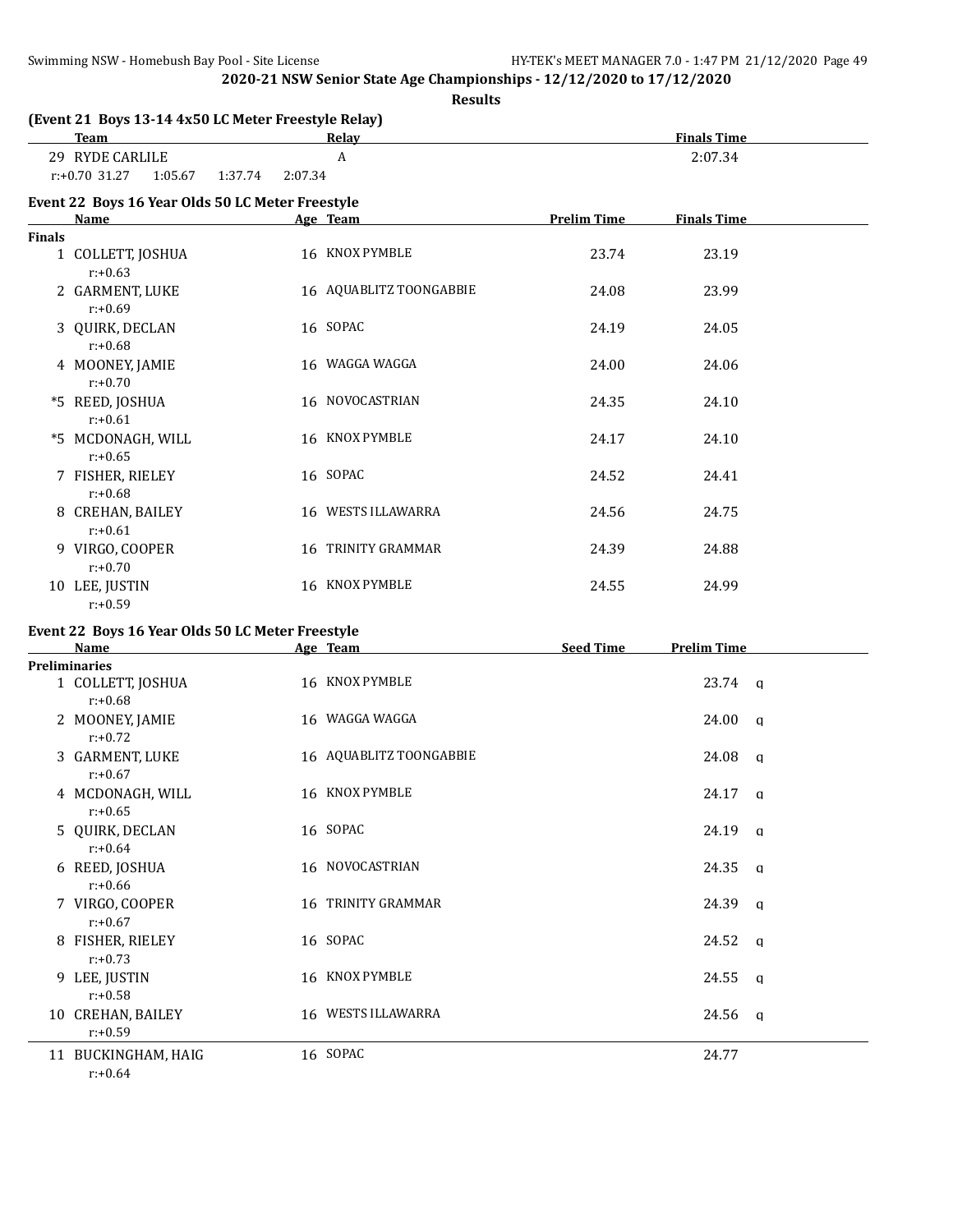**Results**

#### **Preliminaries ... (Event 22 Boys 16 Year Olds 50 LC Meter Freestyle)**

| Name and the state of the state of the state of the state of the state of the state of the state of the state of the state of the state of the state of the state of the state of the state of the state of the state of the s | Age Team                | <b>Seed Time</b> | <b>Prelim Time</b> |
|--------------------------------------------------------------------------------------------------------------------------------------------------------------------------------------------------------------------------------|-------------------------|------------------|--------------------|
| 12 YEOU, JASON<br>$r: +0.62$                                                                                                                                                                                                   | 16 TRINITY GRAMMAR      |                  | 24.81              |
| 13 MILES, AIDEN<br>$r: +0.71$                                                                                                                                                                                                  | 16 NAROOMA              |                  | 24.92              |
| 14 MCLACHLAN, JYE<br>$r: +0.66$                                                                                                                                                                                                | 16 KNOX PYMBLE          |                  | 25.08              |
| 15 HWANG, HYUN SOO<br>$r: +0.61$                                                                                                                                                                                               | 16 LANE COVE            |                  | 25.15              |
| 16 KRSTEVSKI, BAILEY<br>$r: +0.68$                                                                                                                                                                                             | 16 WESTS ILLAWARRA      |                  | 25.21              |
| 17 OATES, THOMAS<br>$r: +0.61$                                                                                                                                                                                                 | 16 NEWINGTON            |                  | 25.24              |
| *18 MILLER, ALASTAIR<br>$r: +0.63$                                                                                                                                                                                             | 16 ALSTONVILLE          |                  | 25.26              |
| *18 LI, TIMOTHY<br>$r: +0.48$                                                                                                                                                                                                  | 16 KNOX PYMBLE          |                  | 25.26              |
| 20 MARSTON, SHAWN<br>$r: +0.66$                                                                                                                                                                                                | 16 CARLILE              |                  | 25.27              |
| 21 FERREIRA, ANDRE<br>$r: +0.62$                                                                                                                                                                                               | 16 REVESBY WORKERS      |                  | 25.38              |
| 22 MELBOURN, LEE<br>$r: +0.70$                                                                                                                                                                                                 | 16 WARRINGAH            |                  | 25.44              |
| 23 SAITO, SEIYA<br>$r: +0.60$                                                                                                                                                                                                  | 16 NARRABEEN            |                  | 25.47              |
| 24 PAGELLA, MARCO<br>$r: +0.67$                                                                                                                                                                                                | 16 SYDNEY UNIVERSITY    |                  | 25.57              |
| *25 OYSTON, HARRISON<br>$r: +0.70$                                                                                                                                                                                             | 16 WODEN VALLEY         |                  | 25.66              |
| *25 SLAUGHTER, RYAN<br>$r: +0.68$                                                                                                                                                                                              | 16 NEPEAN               |                  | 25.66              |
| 27 GUTHRIE, LIAM<br>$r: +0.61$                                                                                                                                                                                                 | 16 GINNINDERRA          |                  | 25.69              |
| 28 WILCZAK, GABRIEL<br>$r: +0.70$                                                                                                                                                                                              | 16 TRINITY GRAMMAR      |                  | 25.77              |
| 29 WAUGH, BLAKE<br>$r: +0.68$                                                                                                                                                                                                  | 16 REVESBY WORKERS      |                  | 25.81              |
| 30 CARRERA, HENRI<br>$r: +0.64$                                                                                                                                                                                                | 16 REVESBY WORKERS      |                  | 25.88              |
| 31 ASTRIDGE, LEO<br>$r: +0.70$                                                                                                                                                                                                 | 16 RANDWICK CITY        |                  | 25.89              |
| 32 BAMFORD, NICHOLAS<br>$r: +0.63$                                                                                                                                                                                             | 16 KIAMA                |                  | 25.92              |
| 33 CHARLES, NOAH<br>$r: +0.66$                                                                                                                                                                                                 | 16 NARRABEEN            |                  | 25.94              |
| 34 JURKIEWICZ, DAVID<br>$r: +0.68$                                                                                                                                                                                             | 16 AQUABLITZ TOONGABBIE |                  | 25.96              |
| 35 GATTO, CHRIS<br>$r: +0.49$                                                                                                                                                                                                  | 16 SOPAC                |                  | 25.97              |
| 36 INGRAM, JULIAN<br>$r: +0.67$                                                                                                                                                                                                | 16 SLC AQUADOT          |                  | 26.05              |
| 37 STEELE, ANDRE<br>$r: +0.72$                                                                                                                                                                                                 | 16 GUNNEDAH             |                  | 26.10              |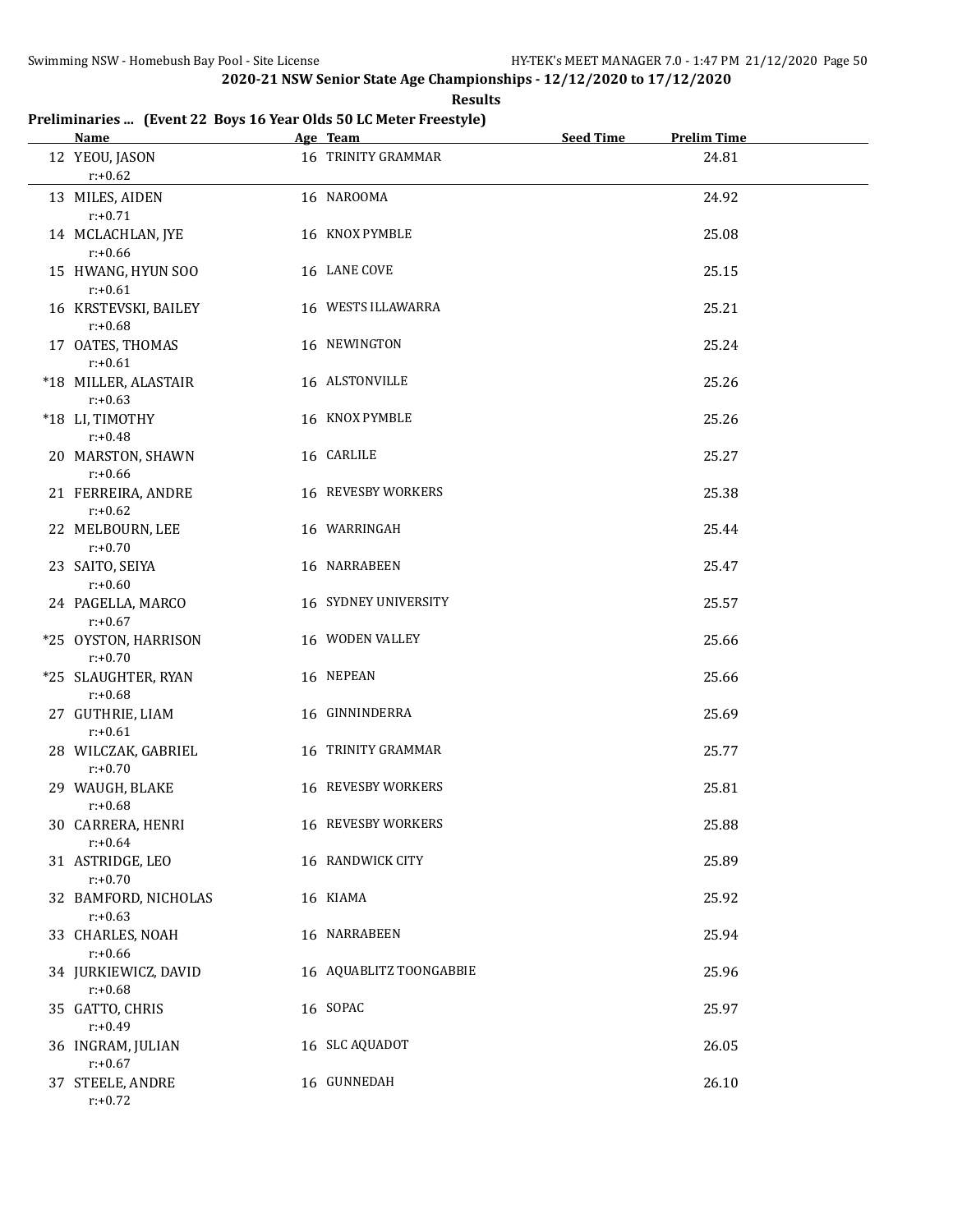**Results**

#### **Preliminaries ... (Event 22 Boys 16 Year Olds 50 LC Meter Freestyle)**

| Name and the state of the state of the state of the state of the state of the state of the state of the state o |  | Age Team                  | <b>Seed Time</b> | <b>Prelim Time</b> |  |  |
|-----------------------------------------------------------------------------------------------------------------|--|---------------------------|------------------|--------------------|--|--|
| 38 WINN, KYAN<br>$r: +0.71$                                                                                     |  | 16 MANLY                  |                  | 26.15              |  |  |
| 39 HODGE, MITCHELL<br>$r: +0.65$                                                                                |  | 16 AUBURN                 |                  | 26.17              |  |  |
| 40 GRANT, ADAM<br>$r: +0.68$                                                                                    |  | 16 KEMPSEY                |                  | 26.18              |  |  |
| 41 CONNEL, JARROD<br>$r: +0.60$                                                                                 |  | <b>16 REVESBY WORKERS</b> |                  | 26.24              |  |  |
| 42 QUINN, RYAN<br>$r: +0.47$                                                                                    |  | 16 TRINITY GRAMMAR        |                  | 26.27              |  |  |
| 43 MENZIES, JORDAN<br>$r: +0.58$                                                                                |  | 16 KNOX PYMBLE            |                  | 26.30              |  |  |
| 44 DOW, AIDAN<br>$r: +0.60$                                                                                     |  | 16 SYDNEY UNIVERSITY      |                  | 26.47              |  |  |
| *45 MURRAY, MICHAEL<br>$r: +0.54$                                                                               |  | 16 CAMDEN                 |                  | 26.49              |  |  |
| *45 SMITH, REGAN<br>$r: +0.48$                                                                                  |  | 16 WESTS ILLAWARRA        |                  | 26.49              |  |  |
| 47 KNIGHT, KADE<br>$r: +0.56$                                                                                   |  | 16 WAGGA WAGGA            |                  | 26.52              |  |  |
| 48 GOONAN, DOMINIC<br>$r: +0.48$                                                                                |  | 16 CITY OF SYDNEY         |                  | 26.53              |  |  |
| 49 YAU, CLAYTON<br>$r: +0.60$                                                                                   |  | 16 AUBURN                 |                  | 26.57              |  |  |
| 50 DUNLOP, ZACHARY<br>$r: +0.67$                                                                                |  | 16 MACQUARIE UNIVERSITY   |                  | 26.60              |  |  |
| 51 WORTHING, JAKE<br>$r: +0.71$                                                                                 |  | 16 KEMPSEY                |                  | 26.72              |  |  |
| 52 GRAY, WILLIAM<br>$r: +0.69$                                                                                  |  | 16 NEWINGTON              |                  | 26.80              |  |  |
| 53 XIA, JIANGTIAN<br>$r: +0.65$                                                                                 |  | 16 TRINITY GRAMMAR        |                  | 26.85              |  |  |
| 54 DIAMOND-WILLIAMS, JESSE<br>$r: +0.45$                                                                        |  | 16 LORETO NORMANHURST     |                  | 26.86              |  |  |
| 55 LENDVAY, REECE<br>$r: +0.71$                                                                                 |  | 16 WOLLONGONG             |                  | 26.96              |  |  |
| 56 BAIRD, WILLIAM<br>$r: +0.65$                                                                                 |  | 16 MARRICKVILLE           |                  | 27.10              |  |  |
| 57 HICKEY, MITCHELL<br>$r: +0.72$                                                                               |  | 16 TRINITY LISMORE        |                  | 27.33              |  |  |
| Event 23 Girls 16 Year Olds 50 LC Meter Freestyle                                                               |  |                           |                  |                    |  |  |

|           | Name                            |    | Age Team           | <b>Prelim Time</b> | <b>Finals Time</b> |
|-----------|---------------------------------|----|--------------------|--------------------|--------------------|
| A - Final |                                 |    |                    |                    |                    |
|           | 1 BROWN, SYDNEY<br>$r: +0.75$   | 16 | WESTS ILLAWARRA    | 27.00              | 25.95              |
|           | 2 BENTLEY, PHOEBE<br>$r: +0.71$ |    | 16 PORT MACQUARIE  | 26.87              | 26.57              |
|           | 3 LOCKE, SARAH<br>$r: +0.74$    | 16 | WESTS ILLAWARRA    | 27.50              | 27.20              |
|           | 4 DOBBINS, EMILY<br>$r: +0.72$  |    | 16 NOVOCASTRIAN    | 27.44              | 27.43              |
|           | 5 O'BRIEN, AMELIA<br>$r: +0.76$ |    | 16 WESTS ILLAWARRA | 27.56              | 27.47              |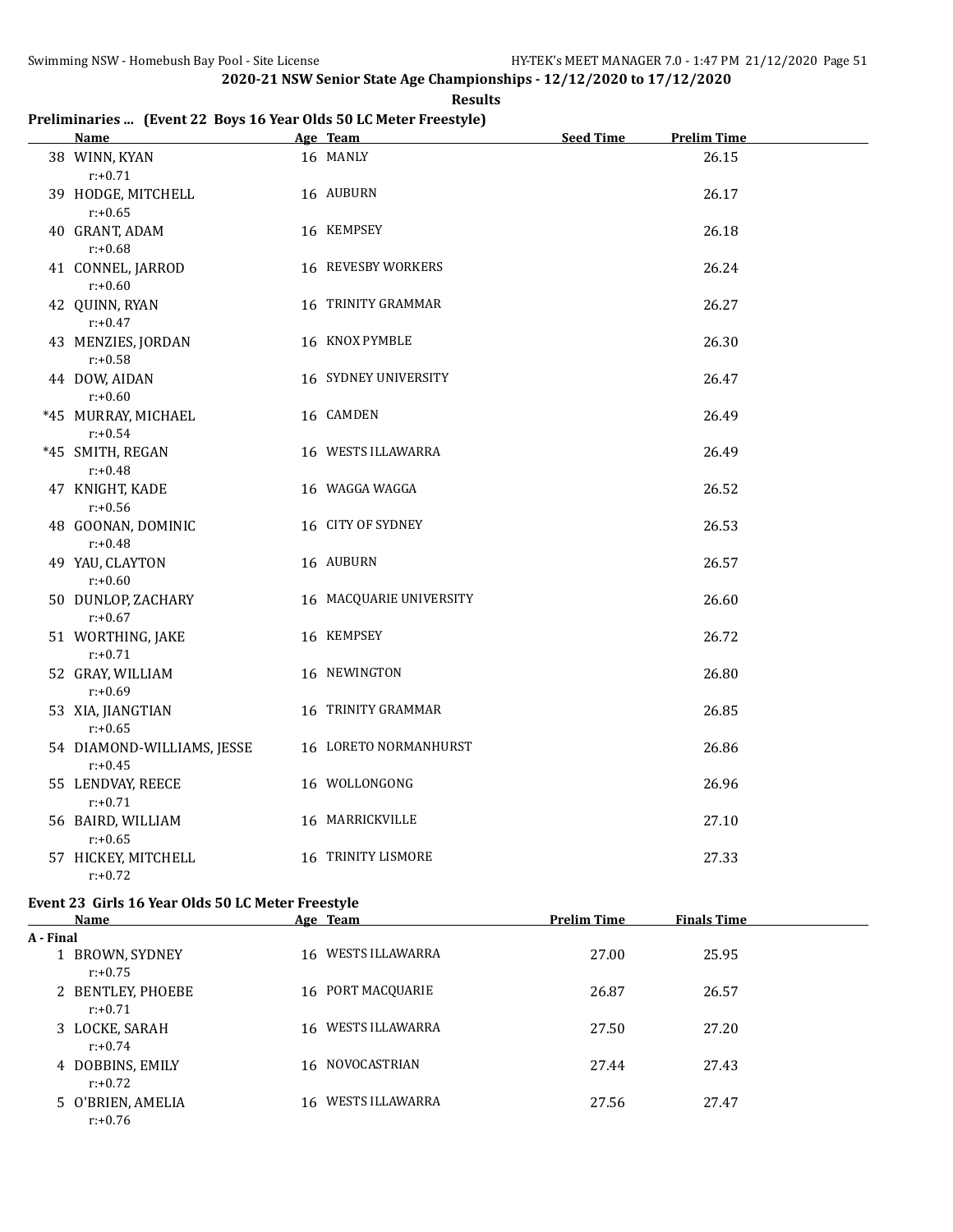**Results**

## **A - Final ... (Event 23 Girls 16 Year Olds 50 LC Meter Freestyle)**

|    | Name                               | Age Team                      | <b>Prelim Time</b> | <b>Finals Time</b> |
|----|------------------------------------|-------------------------------|--------------------|--------------------|
|    | 6 HOTHAM, NATALIE<br>$r: +0.72$    | 16 KINCUMBER PACIFIC DOLPHINS | 27.91              | 27.78              |
|    | 7 JONES, AVERIL<br>$r: +0.72$      | 16 HUNTER                     | 27.90              | 27.79              |
|    | 8 WALTON, BIANCA<br>$r: +0.60$     | 16 AUBURN                     | 28.24              | 27.95              |
|    | 9 LIN, VICKI<br>$r: +0.71$         | 16 ST CATHERINE'S             | 28.33              | 28.38              |
| 10 | YAU, HANNAH YEE SHUN<br>$r: +0.68$ | 16 MACQUARIE UNIVERSITY       | 28.24              | 28.41              |

#### **Event 23 Girls 16 Year Olds 50 LC Meter Freestyle**

| Name                                  | Age Team                      | <b>Seed Time</b> | <b>Prelim Time</b> |              |
|---------------------------------------|-------------------------------|------------------|--------------------|--------------|
| <b>Preliminaries</b>                  |                               |                  |                    |              |
| 1 BENTLEY, PHOEBE<br>$r: +0.71$       | 16 PORT MACQUARIE             |                  | $26.87$ q          |              |
| 2 BROWN, SYDNEY<br>$r: +0.75$         | 16 WESTS ILLAWARRA            |                  | $27.00 \text{ q}$  |              |
| 3 DOBBINS, EMILY<br>$r: +0.70$        | 16 NOVOCASTRIAN               |                  | 27.44 a            |              |
| 4 LOCKE, SARAH<br>$r: +0.76$          | 16 WESTS ILLAWARRA            |                  | 27.50 a            |              |
| 5 O'BRIEN, AMELIA<br>$r: +0.76$       | 16 WESTS ILLAWARRA            |                  | $27.56$ q          |              |
| 6 JONES, AVERIL<br>$r: +0.69$         | 16 HUNTER                     |                  | 27.90              | $\mathbf{q}$ |
| 7 HOTHAM, NATALIE<br>$r: +0.72$       | 16 KINCUMBER PACIFIC DOLPHINS |                  | 27.91              | $\alpha$     |
| *8 WALTON, BIANCA<br>$r: +0.70$       | 16 AUBURN                     |                  | 28.24              | q            |
| *8 YAU, HANNAH YEE SHUN<br>$r: +0.70$ | 16 MACQUARIE UNIVERSITY       |                  | $28.24$ q          |              |
| 10 LIN, VICKI<br>$r: +0.57$           | 16 ST CATHERINE'S             |                  | 28.33              | $\mathbf{q}$ |
| 11 BRENNAN, KAYLAH<br>$r: +0.62$      | 16 WESTS ILLAWARRA            |                  | 28.38              |              |
| 12 ANDREN, MEGHAN<br>$r: +0.72$       | 16 LORETO NORMANHURST         |                  | 28.40              |              |
| 13 VANDYKE, LANAH<br>$r: +0.65$       | 16 NOVOCASTRIAN               |                  | 28.43              |              |
| 14 AMIES, JORDAN<br>$r: +0.68$        | 16 SOPAC                      |                  | 28.52              |              |
| 15 SMITH, FELICITY<br>$r: +0.71$      | 16 MACQUARIE UNIVERSITY       |                  | 28.54              |              |
| 16 TAN, ANGELICA<br>$r: +0.57$        | 16 KNOX PYMBLE                |                  | 28.56              |              |
| 17 OGUNBANWO, HABIBAT<br>$r: +0.63$   | 16 WODEN VALLEY               |                  | 28.57              |              |
| 18 HILL, HANNAH<br>$r: +0.82$         | 16 PICTON                     |                  | 28.65              |              |
| 19 FUCCENECCO, VERONICA<br>$r: +0.70$ | 16 CASTLE HILL RSL DOLPHINS   |                  | 28.66              |              |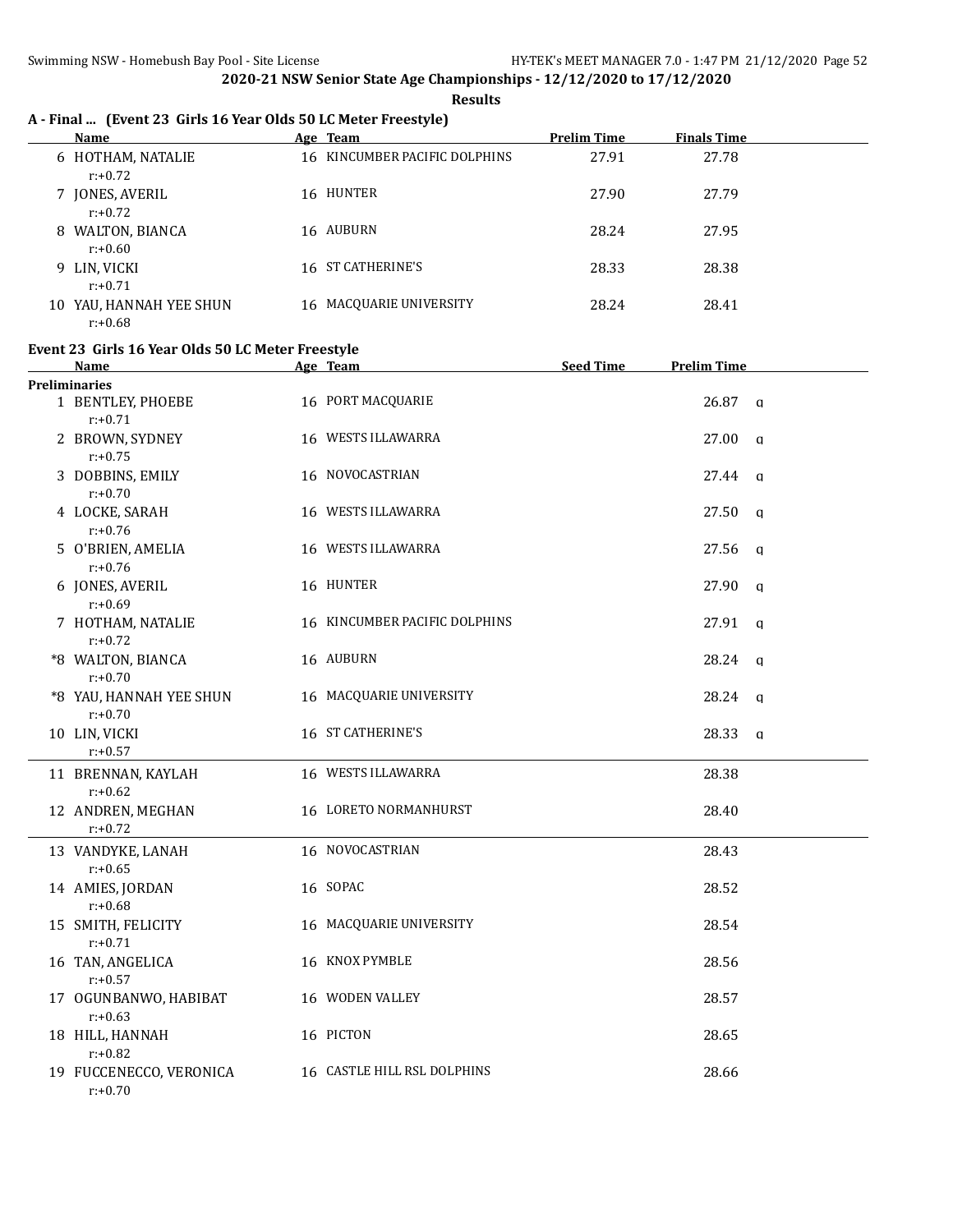**Results**

#### **Preliminaries ... (Event 23 Girls 16 Year Olds 50 LC Meter Freestyle)**

| Name Manual Manual Manual Manual Manual Manual Manual Manual Manual Manual Manual Manual Manual Manual Manual Ma | Age Team                | <b>Seed Time</b> | <b>Prelim Time</b> |
|------------------------------------------------------------------------------------------------------------------|-------------------------|------------------|--------------------|
| 20 SULLIVAN, OLIVIA<br>$r: +0.73$                                                                                | 16 KINGSCLIFF           |                  | 28.69              |
| 21 TRILLANA, JESSICA<br>$r: +0.64$                                                                               | 16 ST GEORGE            |                  | 28.77              |
| 22 GIBSON, ABBY<br>$r: +0.67$                                                                                    | 16 CARLILE              |                  | 28.80              |
| 23 SPROAT, EMILY<br>$r: +0.77$                                                                                   | 16 MANLY                |                  | 28.83              |
| 24 PAJOR, HANNAH<br>$r: +0.61$                                                                                   | 16 MACCABI              |                  | 28.90              |
| 25 WHITE, NIQUOLA<br>$r: +0.54$                                                                                  | 16 TRINITY LISMORE      |                  | 28.92              |
| 26 HUDSON, AMELIA<br>$r: +0.63$                                                                                  | 16 KINCOPPAL-ROSE BAY   |                  | 28.98              |
| 27 ARGY, MADELEINE<br>$r: +0.72$                                                                                 | 16 TIVOLI               |                  | 29.08              |
| 28 NEWLING, NIKITA<br>$r: +0.71$                                                                                 | 16 RAVENSWOOD           |                  | 29.10              |
| 29 MCINTOSH, RILEY<br>$r: +0.69$                                                                                 | 16 AQUABLITZ TOONGABBIE |                  | 29.12              |
| 30 ELLIS, LAURA<br>$r: +0.83$                                                                                    | 16 WENONA SCHOOL        |                  | 29.19              |
| 31 FERENCZI, SOPHIE<br>$r: +0.55$                                                                                | 16 RANDWICK CITY        |                  | 29.21              |
| 32 DUBOIS, SIOBHAN<br>$r: +0.83$                                                                                 | 16 KNOX PYMBLE          |                  | 29.24              |
| 33 HINRICHSEN, KAITLYN<br>$r: +0.58$                                                                             | 16 ORANGE AQUATIC       |                  | 29.39              |
| 34 IMHOFF, ZARA<br>$r: +0.58$                                                                                    | 16 GINNINDERRA          |                  | 29.47              |
| 35 WILLIAMS, JESSICA<br>$r: +0.59$                                                                               | 16 MACCABI              |                  | 29.48              |
| 36 CHAPMAN, MERRYN<br>$r: +0.68$                                                                                 | 16 ORANA AQUATIC        |                  | 29.49              |
| 37 BURTON, JOSIE<br>$r: +0.76$                                                                                   | 16 CARLILE              |                  | 29.50              |
| 38 SONG, CHOWON<br>$r: +0.65$                                                                                    | 16 MACQUARIE UNIVERSITY |                  | 29.55              |
| 39 CURTIS, JESSICA<br>$r: +0.82$                                                                                 | 16 HUNTER               |                  | 29.57              |
| 40 DEASEY, EMILY<br>$r: +0.66$                                                                                   | 16 KOOTINGAL MOONBI     |                  | 29.63              |
| 41 TOWNSEND, OLIVIA<br>$r: +0.69$                                                                                | 16 MONTE                |                  | 29.69              |
| 42 VAN STRALEN, TIANA<br>$r: +0.63$                                                                              | 16 MOUNT ANNAN          |                  | 29.74              |
| 43 SILOVE, JADE<br>$r: +0.58$                                                                                    | 16 MACQUARIE UNIVERSITY |                  | 29.75              |
| 44 FAWER, ZOE<br>$r: +0.66$                                                                                      | 16 SOUTHERN SYDNEY      |                  | 29.86              |
| *45 DEIN, RHIANNON<br>$r: +0.63$                                                                                 | 16 VALLEY AQUATIC       |                  | 29.87              |
| *45 CLARK, AMBER<br>$r: +0.76$                                                                                   | 16 NUSWIM               |                  | 29.87              |
|                                                                                                                  |                         |                  |                    |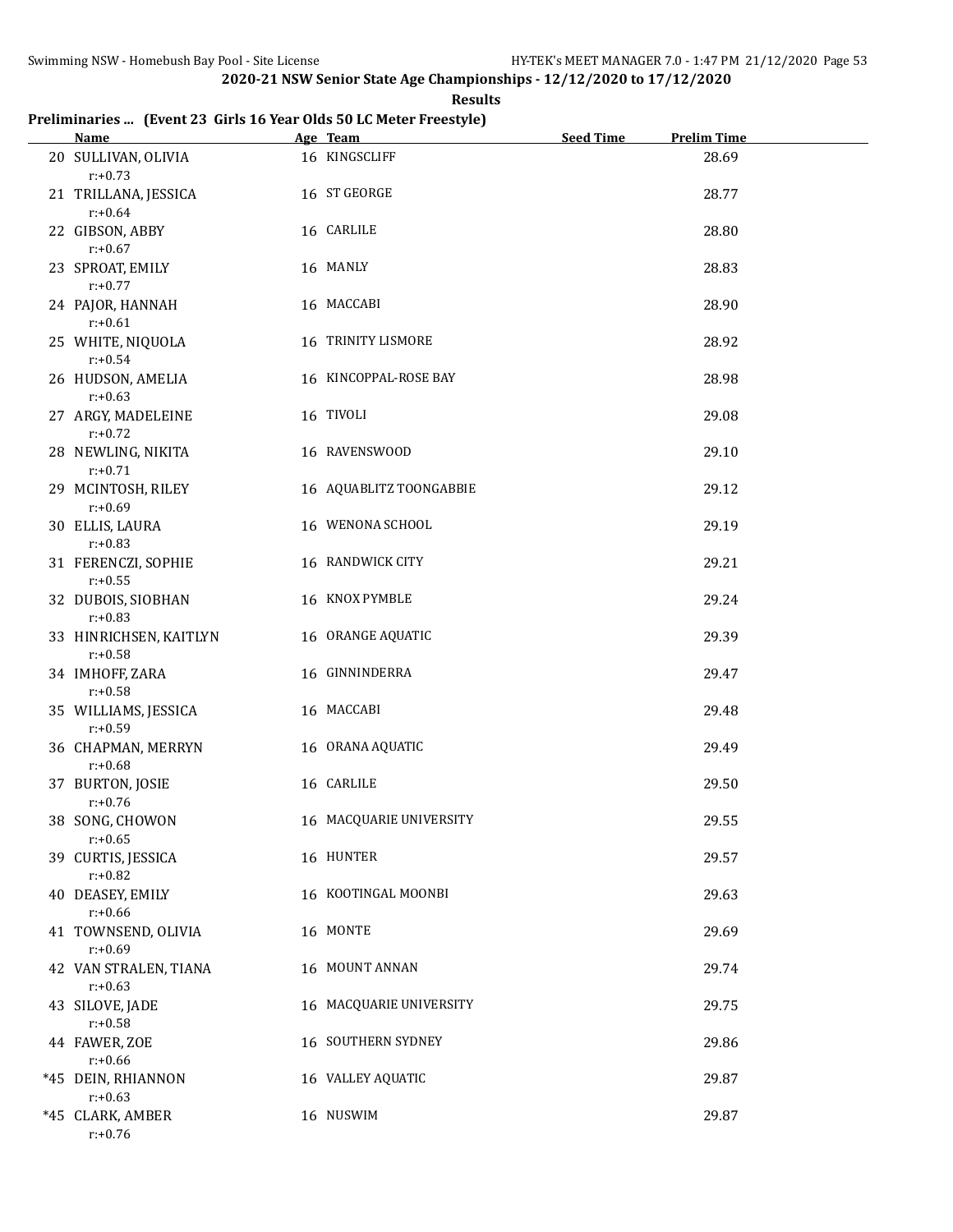**Results**

## **Preliminaries ... (Event 23 Girls 16 Year Olds 50 LC Meter Freestyle)**

| <b>Name</b>                          | Age Team                    | <b>Seed Time</b><br><b>Prelim Time</b> |
|--------------------------------------|-----------------------------|----------------------------------------|
| *45 KENDAL, SARAH<br>$r: +0.79$      | 16 PORT MACQUARIE           | 29.87                                  |
| 48 FAWER, JASMINE<br>$r: +0.68$      | <b>16 SOUTHERN SYDNEY</b>   | 29.94                                  |
| 49 CARROLL, CHARLOTTE<br>$r: +0.64$  | 16 RAVENSWOOD               | 30.02                                  |
| 50 WONG, NAOMI<br>$r: +0.66$         | 16 EPPING BULLETS           | 30.06                                  |
| 51 NAYAGER, RENEE<br>$r: +0.48$      | 16 LANE COVE                | 30.07                                  |
| *52 HOWARD, TAYLA<br>$r: +0.73$      | 16 RANDWICK CITY            | 30.10                                  |
| *52 HOLTORF, LILLIAN                 | 16 WAGGA WAGGA              | 30.10                                  |
| 54 COX, TRINITY<br>$r: +0.68$        | 16 WAGGA WAGGA              | 30.13                                  |
| 55 PENN, KTINKA<br>$r: +0.69$        | 16 NOVOCASTRIAN             | 30.26                                  |
| 56 WATTS, ANNIKA                     | 16 BANKSTOWN SPORTS         | 30.47                                  |
| 57 TREWIN, CHARLIE<br>$r: +0.73$     | <b>16 REVESBY WORKERS</b>   | 30.61                                  |
| 58 HARALAMBIDES, ELENI<br>$r: +0.77$ | <b>16 SYDNEY UNIVERSITY</b> | 30.87                                  |
| 59 CANNOCK, JEWEL<br>$r: +0.70$      | 16 SYDNEY UNIVERSITY        | 31.00                                  |
| 60 MOIR, HAYLEY<br>$r: +0.63$        | 16 SPRINGWOOD               | 31.10                                  |
| 61 WOODS, SIAHN<br>$r: +0.60$        | 16 CARLILE                  | 31.79                                  |
| --- XU-LOUIE, CLAIRE<br>$r: +0.70$   | 16 SOPAC                    | <b>DQ</b>                              |

# **Event 23 Girls 17 & Over 50 LC Meter Freestyle**

|           | <b>Name</b>                      |    | Age Team        | <b>Prelim Time</b> | <b>Finals Time</b> |  |
|-----------|----------------------------------|----|-----------------|--------------------|--------------------|--|
| A - Final |                                  |    |                 |                    |                    |  |
|           | 1 CAMPBELL, CATE<br>$r: +0.78$   |    | 28 KNOX PYMBLE  | 24.51              | 24.46              |  |
|           | 2 CAMPBELL, BRONTE<br>$r: +0.73$ |    | 26 KNOX PYMBLE  | 25.24              | 25.21              |  |
|           | 3 WEBB, ABBEY<br>$r: +0.68$      |    | 19 GINNINDERRA  | 25.73              | 25.41              |  |
|           | 4 NELSON, HOLLY<br>$r: +0.68$    | 17 | ABBOTSLEIGH     | 26.50              | 26.50              |  |
|           | 5 BROWN, CHARLI<br>$r: +0.71$    |    | 18 MANLY        | 26.55              | 26.59              |  |
|           | 6 ROBERTSON, CLARE<br>$r: +0.73$ |    | 22 RAVENSWOOD   | 26.87              | 26.67              |  |
|           | 7 SUTHERLAND, CARA<br>$r: +0.67$ |    | 20 NARRABEEN    | 27.09              | 26.70              |  |
|           | 8 SENIOR, MEG<br>$r: +0.65$      | 17 | GINNINDERRA     | 27.17              | 27.01              |  |
|           | 9 SETON, GEORGINA<br>$r: +0.72$  |    | 19 CAMPBELLTOWN | 26.95              | 27.06              |  |
|           | 10 JONES, EMILY<br>$r: +0.59$    | 17 | HUNTER          | 27.14              | 27.36              |  |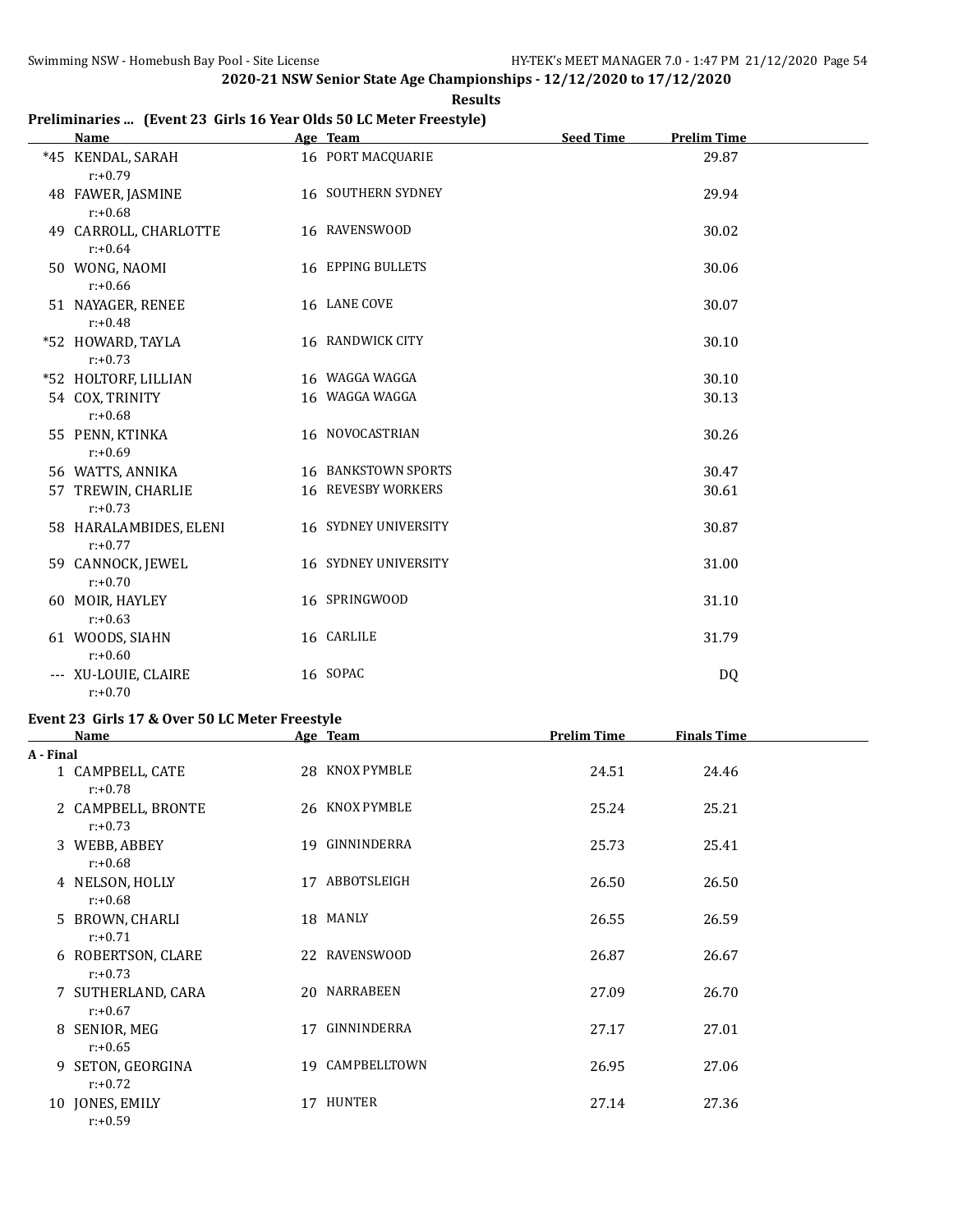#### **Results**

| Event 23 Girls 17 & Over 50 LC Meter Freestyle         |                             |                  |                       |
|--------------------------------------------------------|-----------------------------|------------------|-----------------------|
| Name                                                   | Age Team                    | <b>Seed Time</b> | <b>Prelim Time</b>    |
| <b>Preliminaries</b><br>1 CAMPBELL, CATE<br>$r: +0.77$ | 28 KNOX PYMBLE              |                  | $24.51$ a             |
| 2 CAMPBELL, BRONTE<br>$r: +0.73$                       | 26 KNOX PYMBLE              |                  | $25.24$ q             |
| 3 WEBB, ABBEY<br>$r: +0.75$                            | 19 GINNINDERRA              |                  | 25.73<br>$\mathsf{q}$ |
| 4 NELSON, HOLLY<br>$r: +0.70$                          | 17 ABBOTSLEIGH              |                  | 26.50<br>q            |
| 5 BROWN, CHARLI<br>$r: +0.73$                          | 18 MANLY                    |                  | 26.55<br>$\mathsf{q}$ |
| 6 DELMENICO, MELA<br>$r: +0.75$                        | 17 CITY OF SYDNEY           |                  | 26.69<br>q            |
| 7 ROBERTSON, CLARE<br>$r: +0.72$                       | 22 RAVENSWOOD               |                  | 26.87<br>q            |
| 8 SETON, GEORGINA<br>$r: +0.75$                        | 19 CAMPBELLTOWN             |                  | 26.95<br>$\mathsf{q}$ |
| 9 SUTHERLAND, CARA<br>$r: +0.70$                       | 20 NARRABEEN                |                  | 27.09<br>q            |
| 10 JONES, EMILY<br>$r: +0.62$                          | 17 HUNTER                   |                  | $27.14 \text{ q}$     |
| 11 SENIOR, MEG<br>$r: +0.66$                           | 17 GINNINDERRA              |                  | 27.17                 |
| 12 HARDY, KAYLA<br>$r: +0.66$                          | 17 GINNINDERRA              |                  | 27.21                 |
| 13 FYDLER, ADRIANA<br>$r: +0.61$                       | 17 KNOX PYMBLE              |                  | 27.27                 |
| 14 VILLIERS, ORIANE<br>$r: +0.65$                      | 21 CANBERRA                 |                  | 27.31                 |
| 15 JONES, SASCHA<br>$r: +0.69$                         | 17 ST CATHERINE'S           |                  | 27.34                 |
| 16 GAN, ELIZABETH<br>$r: +0.73$                        | 17 HORNSBY                  |                  | 27.46                 |
| *17 LUUKKANEN, CARITA<br>$r: +0.65$                    | 24 SYDNEY UNIVERSITY        |                  | 27.48                 |
| *17 HARTSHORNE, ABBY<br>$r: +0.67$                     | 18 LORETO NORMANHURST       |                  | 27.48                 |
| 19 MALKIN, ELIYAH<br>$r: +0.79$                        | 17 RAVENSWOOD               |                  | 27.50                 |
| 20 NEILL, MADDISON<br>$r: +0.55$                       | 17 RANDWICK CITY            |                  | 27.61                 |
| 21 CRAIG, ELISE<br>$r: +0.60$                          | 21 CASTLE HILL RSL DOLPHINS |                  | 27.68                 |
| *22 QUINN, JESSIE<br>$r: +0.70$                        | 27 NARRABEEN                |                  | 27.69                 |
| *22 HELAYEL, GABRIELLA<br>$r: +0.63$                   | 18 SYDNEY UNIVERSITY        |                  | 27.69                 |
| 24 OGILVIE, TARAH<br>$r: +0.62$                        | 19 MANLY                    |                  | 27.94                 |
| *25 BOLL, LAURA<br>$r: +0.72$                          | 18 LORETO NORMANHURST       |                  | 28.00                 |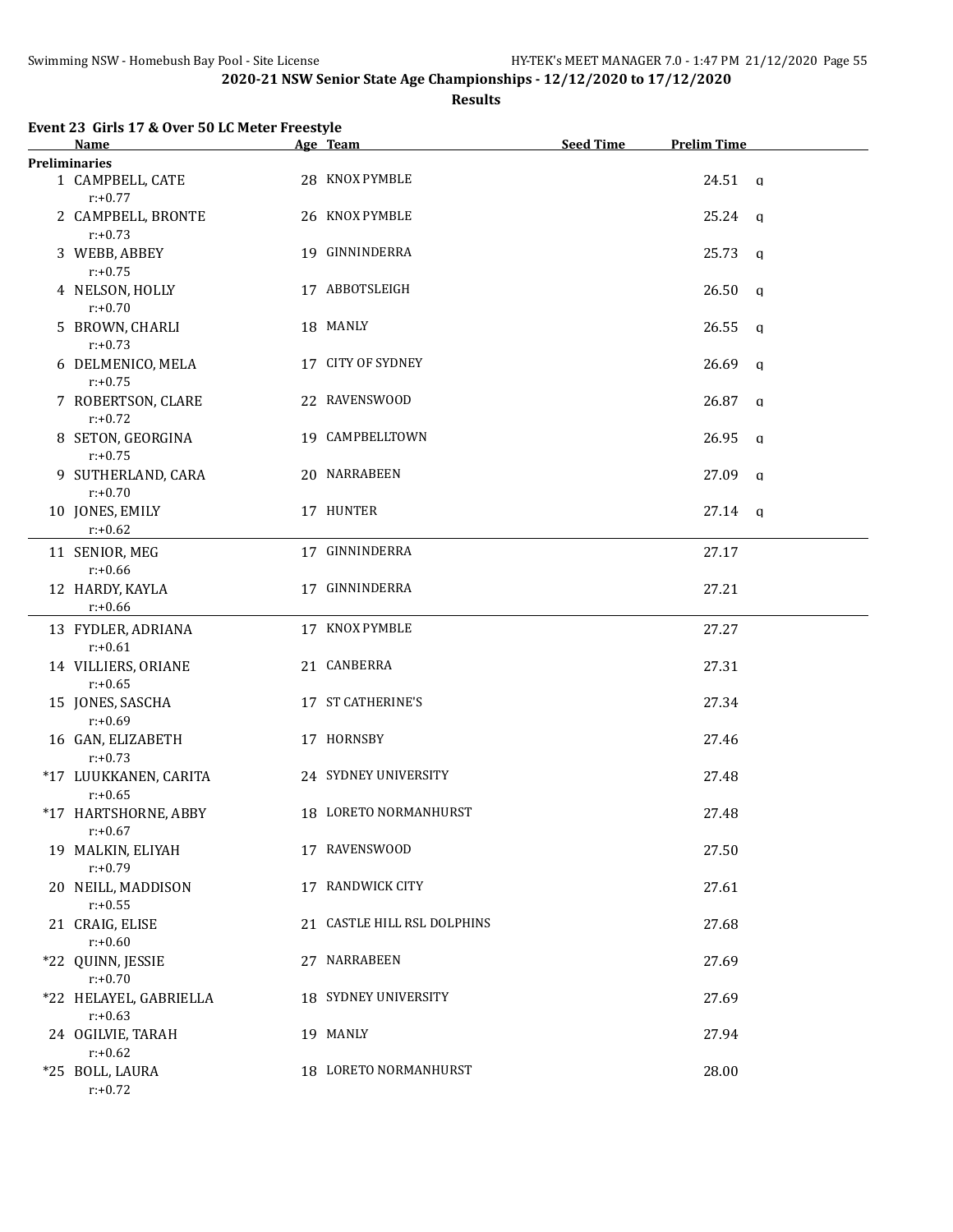**Results**

#### **Preliminaries ... (Event 23 Girls 17 & Over 50 LC Meter Freestyle)**

| <b>Name</b>                           | Age Team                    | <b>Seed Time</b> | <b>Prelim Time</b> |  |
|---------------------------------------|-----------------------------|------------------|--------------------|--|
| *25 JOHNSON, EMMA<br>$r: +0.70$       | 17 BARKER AQUATIC           |                  | 28.00              |  |
| 27 WHITE, JORDYN<br>$r: +0.71$        | 17 CRONULLA                 |                  | 28.05              |  |
| 28 LAW-WHITTING, KATE<br>$r: +0.68$   | 17 CARLILE                  |                  | 28.06              |  |
| 29 FOZZARD, VICTORIA<br>$r: +0.68$    | 19 SLC AQUADOT              |                  | 28.18              |  |
| *30 FEURTADO, ABBY<br>$r: +0.69$      | 17 LORETO NORMANHURST       |                  | 28.26              |  |
| *30 MAYTHERS, EMILY<br>$r: +0.81$     | 19 REVESBY WORKERS          |                  | 28.26              |  |
| 32 MCDOUGALL, ALEXANDRA<br>$r: +0.81$ | 17 TRINITY GRAMMAR          |                  | 28.29              |  |
| *33 KITCHER, ELIZABETH<br>$r: +0.70$  | 17 NORWEST                  |                  | 28.32              |  |
| *33 FARISH, OLIVIA<br>$r: +0.57$      | 17 SYDNEY UNIVERSITY        |                  | 28.32              |  |
| 35 ROZIC, EMILY<br>$r: +0.63$         | 21 CASTLE HILL RSL DOLPHINS |                  | 28.33              |  |
| 36 MEACHAM, CLARE<br>$r: +0.68$       | 20 WESTS ILLAWARRA          |                  | 28.35              |  |
| 37 FOGG, ALEXANDRIA<br>$r: +0.57$     | 17 SANS SOUCI               |                  | 28.40              |  |
| 38 CRISP, CATHERINE<br>$r: +0.63$     | 17 KINROSS WOLAROI          |                  | 28.42              |  |
| 39 ASTRIDGE, HEIDI<br>$r: +0.72$      | 17 RANDWICK CITY            |                  | 28.51              |  |
| *40 GARMENT, GEORGIA<br>$r: +0.63$    | 19 BARKER AQUATIC           |                  | 28.52              |  |
| *40 MOLONEY, LARA<br>$r: +0.66$       | 17 ALLIGATORS OF ARMIDALE   |                  | 28.52              |  |
| *40 TEAGUE, JAZMYN<br>$r: +0.68$      | 18 NOVOCASTRIAN             |                  | 28.52              |  |
| 43 BRITTON, ROSIE<br>$r: +0.58$       | <b>17 ALBURY AMATEUR</b>    |                  | 28.54              |  |
| 44 SARGEANT, MIA<br>$r: +0.72$        | 17 NUSWIM                   |                  | 28.57              |  |
| 45 REVELL, ALEXANDRA<br>$r: +0.79$    | 17 CANBERRA                 |                  | 28.69              |  |
| *46 SWINBURN, EMILY<br>$r: +0.54$     | 21 CITY OF SYDNEY           |                  | 28.72              |  |
| *46 DONOGHUE, OLIVIA<br>$r: +0.74$    | 17 MANLY                    |                  | 28.72              |  |
| 48 CHARLTON, JOSIE<br>$r: +0.66$      | 17 KEMPSEY                  |                  | 28.73              |  |
| 49 GOTO, RUBY<br>$r: +0.75$           | 17 RANDWICK CITY            |                  | 28.74              |  |
| 50 CHOI, DONNA<br>$r: +0.50$          | 17 PLC SYDNEY               |                  | 28.80              |  |
| 51 YU, FIONA<br>$r: +0.67$            | 17 RANDWICK CITY            |                  | 28.88              |  |
| *52 HENRY, SARAH<br>$r: +0.64$        | 19 LORETO NORMANHURST       |                  | 28.90              |  |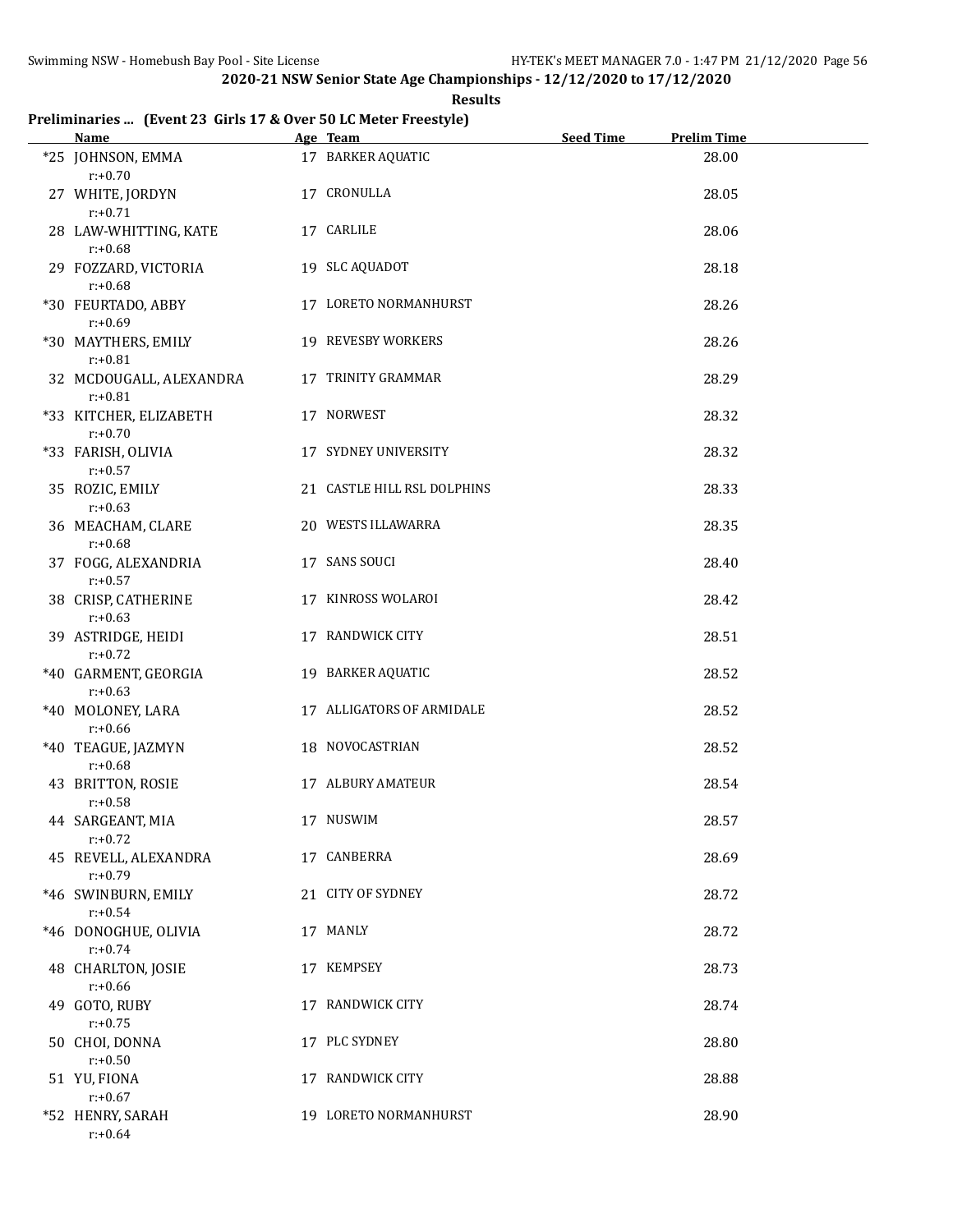| Results |
|---------|
|---------|

#### **Preliminaries ... (Event 23 Girls 17 & Over 50 LC Meter Freestyle)**

|           | Name                                                       | Age Team                    | <b>Seed Time</b>   | <b>Prelim Time</b> |
|-----------|------------------------------------------------------------|-----------------------------|--------------------|--------------------|
|           | *52 BLOOMFIELD, ASHLEE<br>$r: +0.78$                       | 18 MACQUARIE UNIVERSITY     |                    | 28.90              |
|           | 54 DONOVAN, ELEANOR<br>$r: +0.73$                          | 17 SOUTHERN SYDNEY          |                    | 28.92              |
|           | 55 FACCHIN, ALICIA<br>$r: +0.73$                           | 18 WINDSOR                  |                    | 28.97              |
|           | *56 CHARLTON, OLIVIA<br>$r: +0.65$                         | 17 CASTLE HILL RSL DOLPHINS |                    | 29.00              |
|           | *56 SAKUROVS, ALISON<br>$r: +0.56$                         | 35 MERRYLANDS               |                    | 29.00              |
|           | 58 HUDSON, HELENA<br>$r: +0.78$                            | 18 KINCOPPAL-ROSE BAY       |                    | 29.07              |
|           | 59 CLEARE, ELLA<br>$r: +0.78$                              | 18 HUNTER                   |                    | 29.08              |
|           | 60 TREMAIN, ANGELA<br>$r: +0.75$                           | 19 WARRINGAH                |                    | 29.12              |
|           | 61 WASHER, EMILY<br>$r: +0.72$                             | 24 ABBOTSLEIGH              |                    | 29.16              |
|           | 62 PENDERGAST BAIRD, GRACE<br>$r: +0.73$                   | 17 WENONA SCHOOL            |                    | 29.19              |
|           | 63 VANCE, LILY<br>$r: +0.48$                               | 17 WARRINGAH                |                    | 29.20              |
|           | 64 TOWLE, OLIVIA<br>$r: +0.72$                             | 17 AQUABLITZ TOONGABBIE     |                    | 29.25              |
|           | 65 STREET, BRIDGETTE<br>$r: +0.68$                         | 17 SWIMWEST                 |                    | 29.40              |
|           | 66 NEIMANIS, CLAUDIA<br>$r: +0.77$                         | 18 WARRINGAH                |                    | 29.44              |
|           | 67 NEIMANIS, NADINE<br>$r: +0.66$                          | 21 WARRINGAH                |                    | 29.46              |
|           | 68 EYRE, JESSICA<br>$r: +0.77$                             | 18 RAVENSWOOD               |                    | 29.59              |
|           | 69 MCLEAN, LAUREN<br>$r: +0.71$                            | 17 ST GEORGE                |                    | 29.66              |
|           | 70 NAUMOVSKI, GABRIELLE<br>$r: +0.71$                      | 17 RAVENSWOOD               |                    | 29.73              |
|           | 71 PRASAD, RENAE<br>$r: +0.67$                             | 17 MOUNTIES                 |                    | 29.75              |
|           | 72 SAUER, TENIEL<br>$r: +0.69$                             | 17 SOPAC                    |                    | 29.79              |
|           | Event 23 Girls 50 LC Meter Freestyle Multi-Class           |                             |                    |                    |
|           | Name                                                       | Age Team                    | <b>Seed Time</b>   | <b>Prelim Time</b> |
|           | <b>Preliminaries</b><br>73 JONES, JENNA S12<br>$r: +0.65$  | 19 AUBURN                   |                    | 30.08              |
|           | Event 24 Boys 17 Year Olds 100 LC Meter Backstroke<br>Name | Age Team                    | <b>Prelim Time</b> | <b>Finals Time</b> |
| A - Final |                                                            |                             |                    |                    |
|           | *1 MCLAUGHLIN, OLIVER<br>$r: +0.59$ 27.64<br>57.22         | 17 KINROSS WOLAROI          | 58.72              | 57.22              |
|           | *1 BETAR, RICKY<br>$r: +0.49$ 29.52<br>1:02.34             | 17 AUBURN                   | 1:02.87            | 1:02.34            |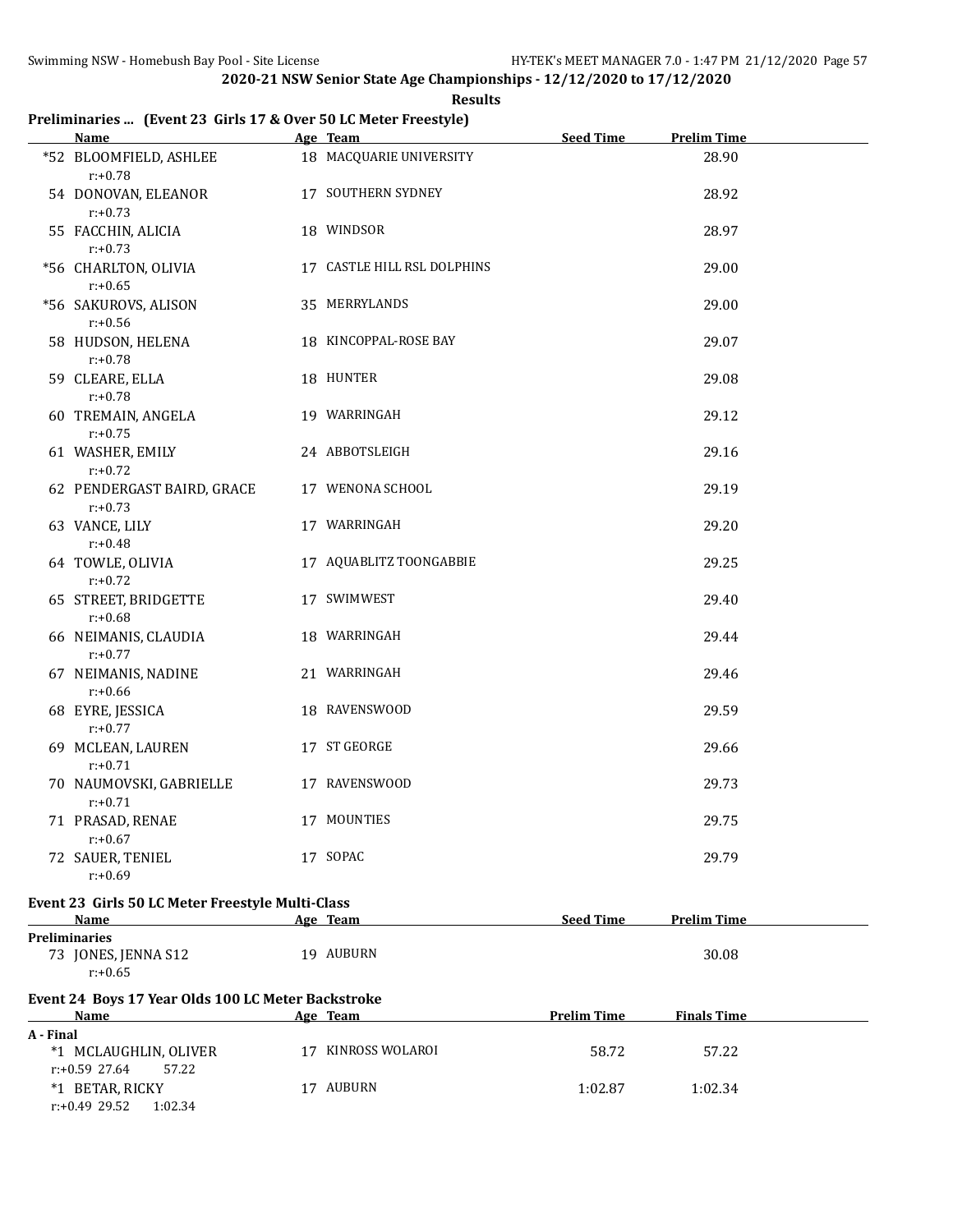#### **Results A - Final ... (Event 24 Boys 17 Year Olds 100 LC Meter Backstroke)**

| <b>Name</b>                 |    | Age Team                 | <b>Prelim Time</b> | <b>Finals Time</b> |
|-----------------------------|----|--------------------------|--------------------|--------------------|
| 2 KRENKELS, TYLER           |    | 17 KNOX PYMBLE           | 58.95              | 57.95              |
| $r: +0.62$ 28.34<br>57.95   |    |                          |                    |                    |
| 3 WALKER, LACHLAN           |    | 17 ALSTONVILLE           | 58.63              | 58.80              |
| $r: +0.62$ 28.18<br>58.80   |    |                          |                    |                    |
| 4 SMITH, BEVAN              | 17 | <b>TAREE TORPEDOES</b>   | 1:00.08            | 1:00.02            |
| r:+0.69 28.94<br>1:00.02    |    |                          |                    |                    |
| 5 FENWICK-KEARNS, CALLYN    | 17 | MANLY                    | 1:01.92            | 1:01.11            |
| $r: +0.64$ 29.91<br>1:01.11 |    |                          |                    |                    |
| 6 BAHAN, ERICK              | 17 | <b>EPPING BULLETS</b>    | 1:01.54            | 1:01.37            |
| r:+0.51 29.34<br>1:01.37    |    |                          |                    |                    |
| 7 PEKNICE, TOBY             | 17 | KNOX PYMBLE              | 59.56              | 1:01.38            |
| 1:01.38<br>r:+0.64 28.74    |    |                          |                    |                    |
| 8 KOH, ANDREW               | 17 | CASTLE HILL RSL DOLPHINS | 1:02.39            | 1:01.84            |
| $r: +0.58$ 29.75<br>1:01.84 |    |                          |                    |                    |
| 9 HOHNE, SAM                | 17 | TRINITY GRAMMAR          | 1:02.91            | 1:04.73            |
| $r: +0.62$ 31.10<br>1:04.73 |    |                          |                    |                    |

## **Event 24 Boys 17 Year Olds 100 LC Meter Backstroke**

| <b>Name</b>                 | Age Team                    | <b>Seed Time</b> | <b>Prelim Time</b> |  |
|-----------------------------|-----------------------------|------------------|--------------------|--|
| <b>Preliminaries</b>        |                             |                  |                    |  |
| 1 WALKER, LACHLAN           | 17 ALSTONVILLE              |                  | 58.63 a            |  |
| $r: +0.60$ 28.49<br>58.63   |                             |                  |                    |  |
| 2 MCLAUGHLIN, OLIVER        | 17 KINROSS WOLAROI          |                  | 58.72 q            |  |
| $r: +0.61$ 28.37<br>58.72   |                             |                  |                    |  |
| 3 KRENKELS, TYLER           | 17 KNOX PYMBLE              |                  | 58.95 a            |  |
| $r: +0.72$ 28.58<br>58.95   |                             |                  |                    |  |
| 4 PEKNICE, TOBY             | 17 KNOX PYMBLE              |                  | 59.56 a            |  |
| $r: +0.71$ 28.26<br>59.56   |                             |                  |                    |  |
| 5 SMITH, BEVAN              | 17 TAREE TORPEDOES          |                  | $1:00.08$ a        |  |
| $r: +0.57$ 29.12<br>1:00.08 |                             |                  |                    |  |
| 6 BAHAN, ERICK              | 17 EPPING BULLETS           |                  | $1:01.54$ q        |  |
| $r: +0.50$ 28.93<br>1:01.54 |                             |                  |                    |  |
| 7 FENWICK-KEARNS, CALLYN    | 17 MANLY                    |                  | $1:01.92$ q        |  |
| 1:01.92<br>$r: +0.65$ 30.44 |                             |                  |                    |  |
| 8 KOH, ANDREW               | 17 CASTLE HILL RSL DOLPHINS |                  | $1:02.39$ q        |  |
| $r: +0.55$ 30.08<br>1:02.39 |                             |                  |                    |  |
| 9 BETAR, RICKY              | 17 AUBURN                   |                  | $1:02.87$ q        |  |
| $r: +0.58$ 30.15<br>1:02.87 |                             |                  |                    |  |
| 10 HOHNE, SAM               | 17 TRINITY GRAMMAR          |                  | $1:02.91$ q        |  |
| r:+0.63 29.99<br>1:02.91    |                             |                  |                    |  |
| 11 SHUMACK, RYAN            | 17 AQUABLITZ TOONGABBIE     |                  | 1:03.09            |  |
| $r: +0.64$ 30.48<br>1:03.09 |                             |                  |                    |  |
| 12 ANDREWS, JAKE            | 17 RANDWICK CITY            |                  | 1:03.18            |  |
| $r: +0.64$ 30.21<br>1:03.18 |                             |                  |                    |  |
| 13 RIDDING, CLINT           | 17 OAK FLATS                |                  | 1:03.30            |  |
| $r: +0.64$ 30.85<br>1:03.30 |                             |                  |                    |  |
| 14 STUBBS, HARRY            | 17 SOPAC                    |                  | 1:03.53            |  |
| $r: +0.74$ 30.71<br>1:03.53 |                             |                  |                    |  |
| 15 THOMPSON, PATRICK        | 17 ALSTONVILLE              |                  | 1:03.83            |  |
| $r.+0.57$ 30.52<br>1:03.83  |                             |                  |                    |  |
| 16 MCPARTLAND, MICHAEL      | 17 TRINITY GRAMMAR          |                  | 1:03.90            |  |
| 1:03.90<br>$r: +0.74$ 31.24 |                             |                  |                    |  |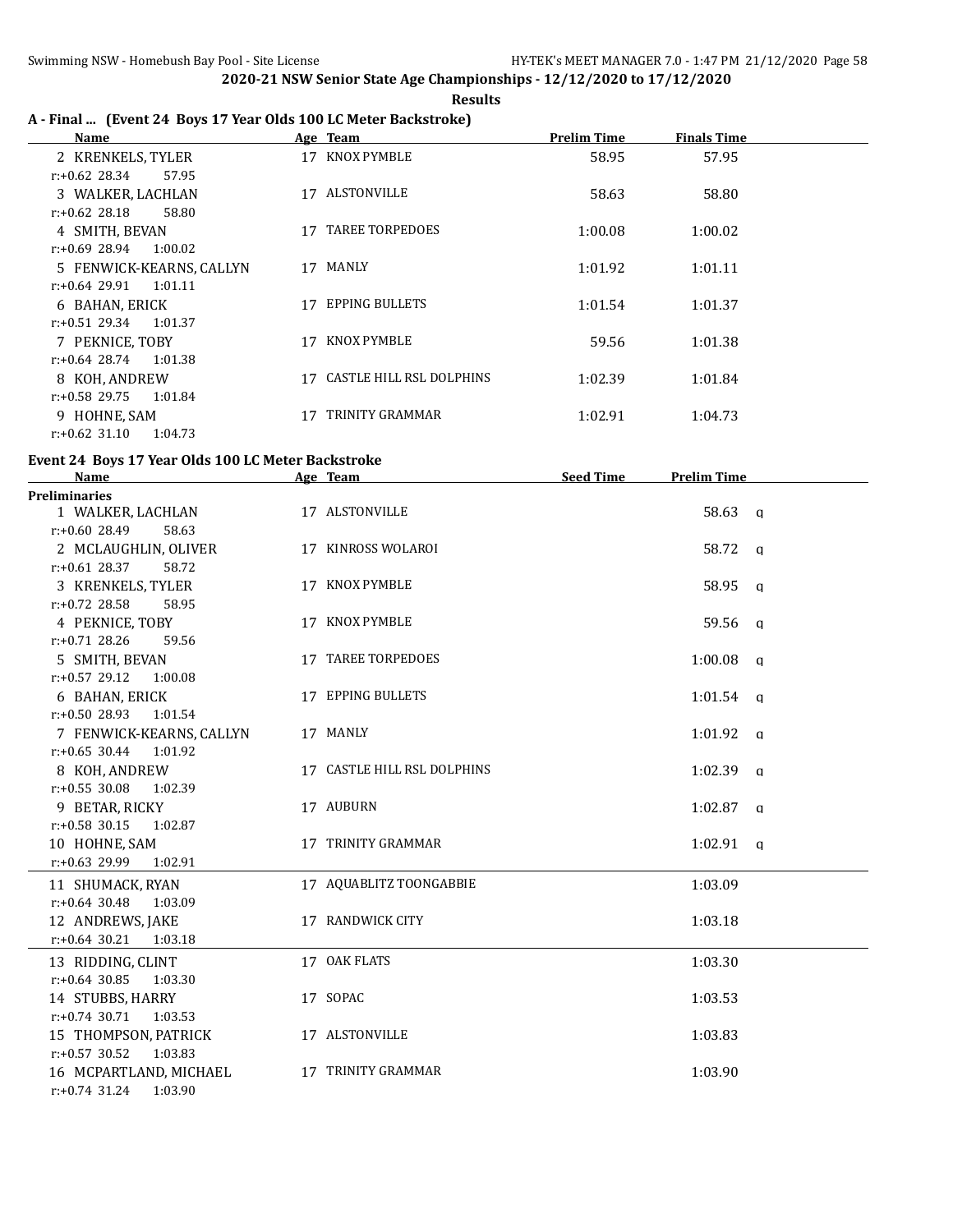**Results**

## **Preliminaries ... (Event 24 Boys 17 Year Olds 100 LC Meter Backstroke)**

| Name                        |    | Age Team              | <b>Seed Time</b><br><b>Prelim Time</b> |
|-----------------------------|----|-----------------------|----------------------------------------|
| 17 WINSOR, WILLIAM          |    | 17 ATLANTIS           | 1:04.40                                |
| $r: +0.64$ 30.81<br>1:04.40 |    |                       |                                        |
| 18 SMITH, FOX               | 17 | <b>TITANS</b>         | 1:04.62                                |
| $r: +0.58$ 30.69<br>1:04.62 |    |                       |                                        |
| 19 KING, BANJO              | 17 | CANBERRA              | 1:05.49                                |
| $r: +0.72$ 31.54<br>1:05.49 |    |                       |                                        |
| 20 ROBERTSON, LACHLAN       | 17 | KNOX PYMBLE           | 1:05.99                                |
| $r: +0.51$ 31.48<br>1:05.99 |    |                       |                                        |
| 21 SAVERY, KIERAN           | 17 | CANBERRA              | 1:06.26                                |
| $r: +0.80$ 31.08<br>1:06.26 |    |                       |                                        |
| 22 BROUG, JAMIE             | 17 | <b>BARKER AQUATIC</b> | 1:07.33                                |
| $r: +0.75$ 32.94<br>1:07.33 |    |                       |                                        |
| 23 NEWCOMBE, JAKE           |    | <b>MOUNT ANNAN</b>    | 1:09.75                                |
| $r: +0.68$ 33.27<br>1:09.75 |    |                       |                                        |

#### **Event 24 Boys 18 & Over 100 LC Meter Backstroke**

|           | Name                | Age Team             | <b>Prelim Time</b> | <b>Finals Time</b> |  |
|-----------|---------------------|----------------------|--------------------|--------------------|--|
| A - Final |                     |                      |                    |                    |  |
|           | 1 WOODWARD, BRADLEY | 22 MINGARA AQUATIC   | 54.62              | 54.42              |  |
|           | 26.59<br>54.42      |                      |                    |                    |  |
|           | 2 SWINBURN, STUART  | 19 UNIVERSITY OF NSW | 55.92              | 55.86              |  |
|           | 27.22<br>55.86      |                      |                    |                    |  |
|           | 3 BOOTH, SHAYE      | 20 MINGARA AQUATIC   | 56.58              | 56.05              |  |
|           | 27.23<br>56.05      |                      |                    |                    |  |
|           | 4 VAN KOOL, KAI     | 18 MANLY             | 57.74              | 56.63              |  |
|           | 27.47<br>56.63      |                      |                    |                    |  |
|           | 5 MACKAY, LACHLAN   | 18 NOVOCASTRIAN      | 57.65              | 58.18              |  |
|           | 58.18<br>27.97      |                      |                    |                    |  |
|           | 6 MEACHAM, NATHAN   | 21 WESTS ILLAWARRA   | 58.70              | 58.99              |  |
|           | 28.56<br>58.99      |                      |                    |                    |  |
|           | 7 TAYLOR, CHRISTIAN | 18 PLC SYDNEY        | 59.36              | 59.24              |  |
|           | 28.32<br>59.24      |                      |                    |                    |  |
|           | 8 BERRYMAN, TOM     | 20 CITY OF SYDNEY    | 59.95              | 59.25              |  |
|           | 28.89<br>59.25      |                      |                    |                    |  |
|           | 9 DE-BELLIS, KAI    | 18 MINGARA AQUATIC   | 59.87              | 1:00.16            |  |
|           | 28.56<br>1:00.16    |                      |                    |                    |  |
| 10        | BIBBY, LUKE         | 25 NARRABEEN         | 59.71              | 1:00.30            |  |
|           | 28.97<br>1:00.30    |                      |                    |                    |  |

# **Event 24 Boys 18 & Over 100 LC Meter Backstroke**

| Name                      | Age Team              | <b>Seed Time</b><br><b>Prelim Time</b> |
|---------------------------|-----------------------|----------------------------------------|
| <b>Preliminaries</b>      |                       |                                        |
| 1 WOODWARD, BRADLEY       | 22 MINGARA AQUATIC    | $54.62 \alpha$                         |
| $r: +0.65$ 26.54<br>54.62 |                       |                                        |
| 2 SWINBURN, STUART        | 19 UNIVERSITY OF NSW  | $55.92 \quad a$                        |
| $r: +0.54$ 27.16<br>55.92 |                       |                                        |
| 3 BOOTH, SHAYE            | 20 MINGARA AQUATIC    | 56.58 $\alpha$                         |
| $r: +0.61$ 26.64<br>56.58 |                       |                                        |
| 4 MACKAY, LACHLAN         | 18 NOVOCASTRIAN       | 57.65 q                                |
| $r: +0.65$ 27.91<br>57.65 |                       |                                        |
| 5 VAN KOOL, KAI           | 18 MANLY              | 57.74 a                                |
| $r: +0.59$ 27.91<br>57.74 |                       |                                        |
| 6 MEACHAM, NATHAN         | WESTS ILLAWARRA<br>21 | 58.70 a                                |
| $r: +0.65$ 28.41<br>58.70 |                       |                                        |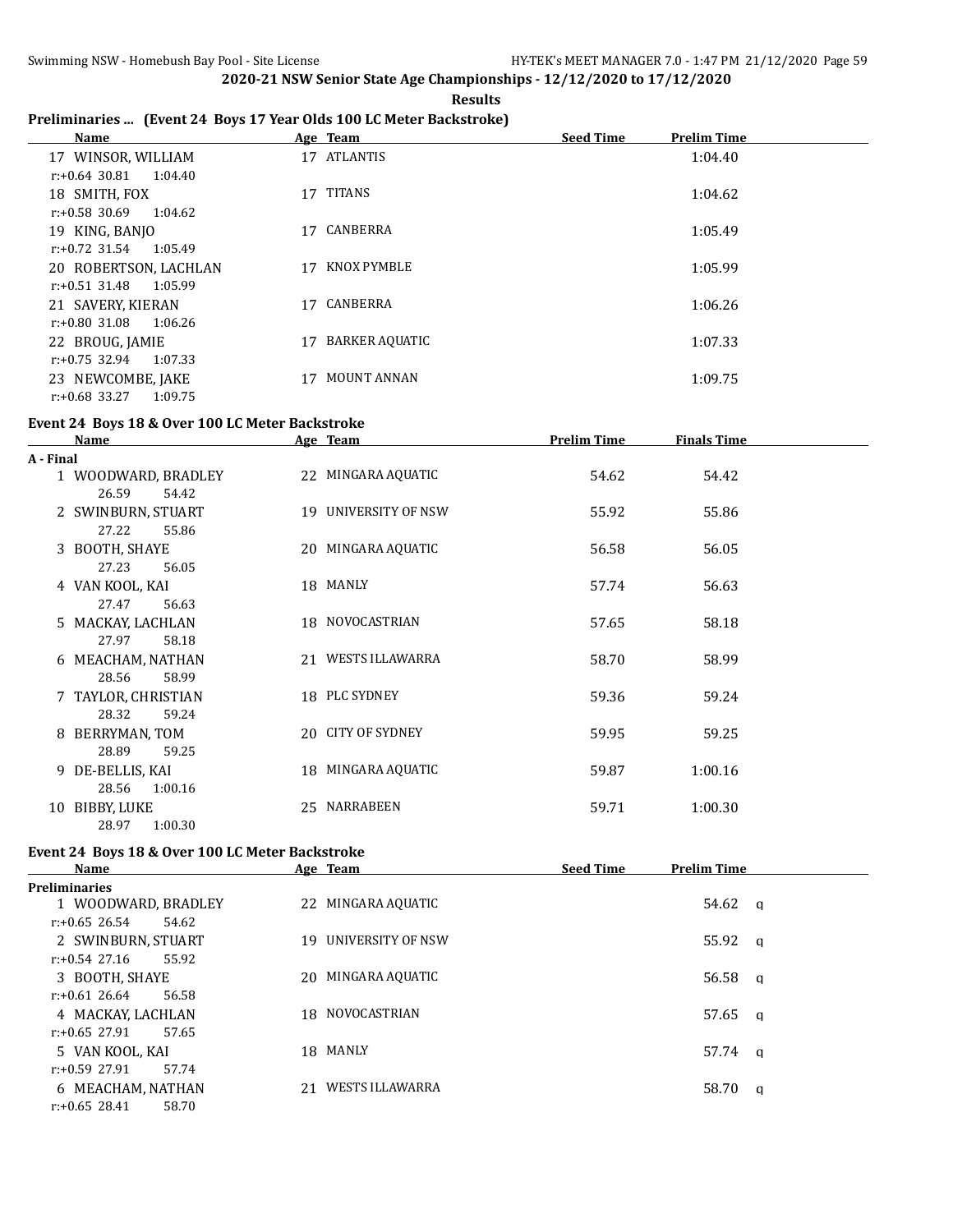**Results**

## **Preliminaries ... (Event 24 Boys 18 & Over 100 LC Meter Backstroke)**

| Name and the same state of the state of the state of the state of the state of the state of the state of the state of the state of the state of the state of the state of the state of the state of the state of the state of | Age Team                    | <b>Seed Time</b> | <b>Prelim Time</b> |
|-------------------------------------------------------------------------------------------------------------------------------------------------------------------------------------------------------------------------------|-----------------------------|------------------|--------------------|
| 7 TAYLOR, CHRISTIAN                                                                                                                                                                                                           | 18 PLC SYDNEY               |                  | 59.36 a            |
| $r: +0.74$ 28.75<br>59.36                                                                                                                                                                                                     |                             |                  |                    |
| 8 BIBBY, LUKE                                                                                                                                                                                                                 | 25 NARRABEEN                |                  | $59.71 \quad a$    |
| r:+0.60 29.01<br>59.71                                                                                                                                                                                                        |                             |                  |                    |
| 9 DE-BELLIS, KAI                                                                                                                                                                                                              | 18 MINGARA AQUATIC          |                  | 59.87 a            |
| $r: +0.64$ 28.75<br>59.87                                                                                                                                                                                                     |                             |                  |                    |
| 10 BERRYMAN, TOM                                                                                                                                                                                                              | 20 CITY OF SYDNEY           |                  | 59.95 q            |
| r:+0.60 29.60<br>59.95                                                                                                                                                                                                        |                             |                  |                    |
| 11 TELEKI, CHRISTOPHER                                                                                                                                                                                                        | 23 AQUABLITZ TOONGABBIE     |                  | 1:00.08            |
| $r: +0.62$ 28.74<br>1:00.08                                                                                                                                                                                                   |                             |                  |                    |
| 12 WILSON, JACK                                                                                                                                                                                                               | 21 SYDNEY UNIVERSITY        |                  | 1:00.22            |
| $r: +0.79$ 29.54 1:00.22                                                                                                                                                                                                      |                             |                  |                    |
| 13 DE BONO, BRIAN                                                                                                                                                                                                             | 23 MANLY                    |                  | 1:00.72            |
| r:+0.73 29.98 1:00.72                                                                                                                                                                                                         |                             |                  |                    |
| 14 GODDARD, THOMAS                                                                                                                                                                                                            | 24 SYDNEY UNIVERSITY        |                  | 1:00.79            |
| $r: +0.68$ 28.77 1:00.79                                                                                                                                                                                                      |                             |                  |                    |
| 15 PARADZIK, ALAN                                                                                                                                                                                                             | 19 TRINITY GRAMMAR          |                  | 1:00.82            |
| $r.+0.7129.23100.82$                                                                                                                                                                                                          |                             |                  |                    |
| 16 ROBERTSON, JACK                                                                                                                                                                                                            | 20 CASTLE HILL RSL DOLPHINS |                  | 1:01.05            |
| $r: +0.54$ 29.48 1:01.05                                                                                                                                                                                                      |                             |                  |                    |
| 17 HURLEY, LUKE                                                                                                                                                                                                               | 19 HORNSBY                  |                  | 1:01.38            |
| $r: +0.68$ 29.82<br>1:01.38                                                                                                                                                                                                   |                             |                  |                    |
| 18 SUTTON, DECLAN                                                                                                                                                                                                             | 18 MACKSVILLE MARLINS       |                  | 1:01.87            |
| $r: +0.70$ 29.76<br>1:01.87                                                                                                                                                                                                   |                             |                  |                    |
| 19 SMITH, JOSHUA                                                                                                                                                                                                              | 19 WARRINGAH                |                  | 1:02.03            |
| $r.+0.62$ 29.77 1:02.03                                                                                                                                                                                                       |                             |                  |                    |
| 20 COATES, ZANDER                                                                                                                                                                                                             | 19 GT AQUATICS              |                  | 1:02.30            |
| $r: +0.62$ 29.96 1:02.30                                                                                                                                                                                                      |                             |                  |                    |
| 21 HOSKING, JACK                                                                                                                                                                                                              | 20 TRINITY LISMORE          |                  | 1:02.54            |
| $r: +0.65$ 30.15<br>1:02.54                                                                                                                                                                                                   |                             |                  |                    |
| 22 MULLEN, KIEREN                                                                                                                                                                                                             | 19 CASTLE HILL RSL DOLPHINS |                  | 1:02.71            |
| $r: +0.70$ 30.23<br>1:02.71                                                                                                                                                                                                   |                             |                  |                    |
| 23 WELFARE, LUCA                                                                                                                                                                                                              | 19 CITY OF SYDNEY           |                  | 1:02.73            |
| $r: +0.60$ 30.20 1:02.73                                                                                                                                                                                                      |                             |                  |                    |
| 24 TAPLIN, NATHAN                                                                                                                                                                                                             | 21 SYDNEY UNIVERSITY        |                  | 1:03.37            |
| $r.+0.55$ 30.71 1:03.37<br>25 HODGE, TIMOTHY                                                                                                                                                                                  | 19 AUBURN                   |                  |                    |
| $r: +0.72$ 31.06<br>1:03.55                                                                                                                                                                                                   |                             |                  | 1:03.55            |
| 26 BOWEN, BRYN                                                                                                                                                                                                                | 18 NUSWIM                   |                  | 1:03.77            |
| $r: +0.67$ 30.80<br>1:03.77                                                                                                                                                                                                   |                             |                  |                    |
| 27 WARTMANN, AARON                                                                                                                                                                                                            | 19 AUBURN                   |                  | 1:04.31            |
| r:+0.59 30.81<br>1:04.31                                                                                                                                                                                                      |                             |                  |                    |
| 28 HOMANN, JOSHUA                                                                                                                                                                                                             | 18 WINDSOR                  |                  | 1:04.34            |
| $r: +0.57$ 31.47<br>1:04.34                                                                                                                                                                                                   |                             |                  |                    |
| 29 NICOLSON, CLIVE                                                                                                                                                                                                            | 21 KINCOPPAL-ROSE BAY       |                  | 1:04.68            |
| $r: +0.65$ 31.02<br>1:04.68                                                                                                                                                                                                   |                             |                  |                    |
| 30 MACKIE, JAKE                                                                                                                                                                                                               | 18 NOVOCASTRIAN             |                  | 1:04.78            |
| $r: +0.68$ 30.85<br>1:04.78                                                                                                                                                                                                   |                             |                  |                    |
| 31 PORTER-DALY, LUKE                                                                                                                                                                                                          | 19 SYDNEY UNIVERSITY        |                  | 1:06.21            |
| $r: +0.60$ 31.44<br>1:06.21                                                                                                                                                                                                   |                             |                  |                    |
| 32 YII, EVAN                                                                                                                                                                                                                  | 21 WARRINGAH                |                  | 1:07.28            |
| $r.+0.58$ 31.82<br>1:07.28                                                                                                                                                                                                    |                             |                  |                    |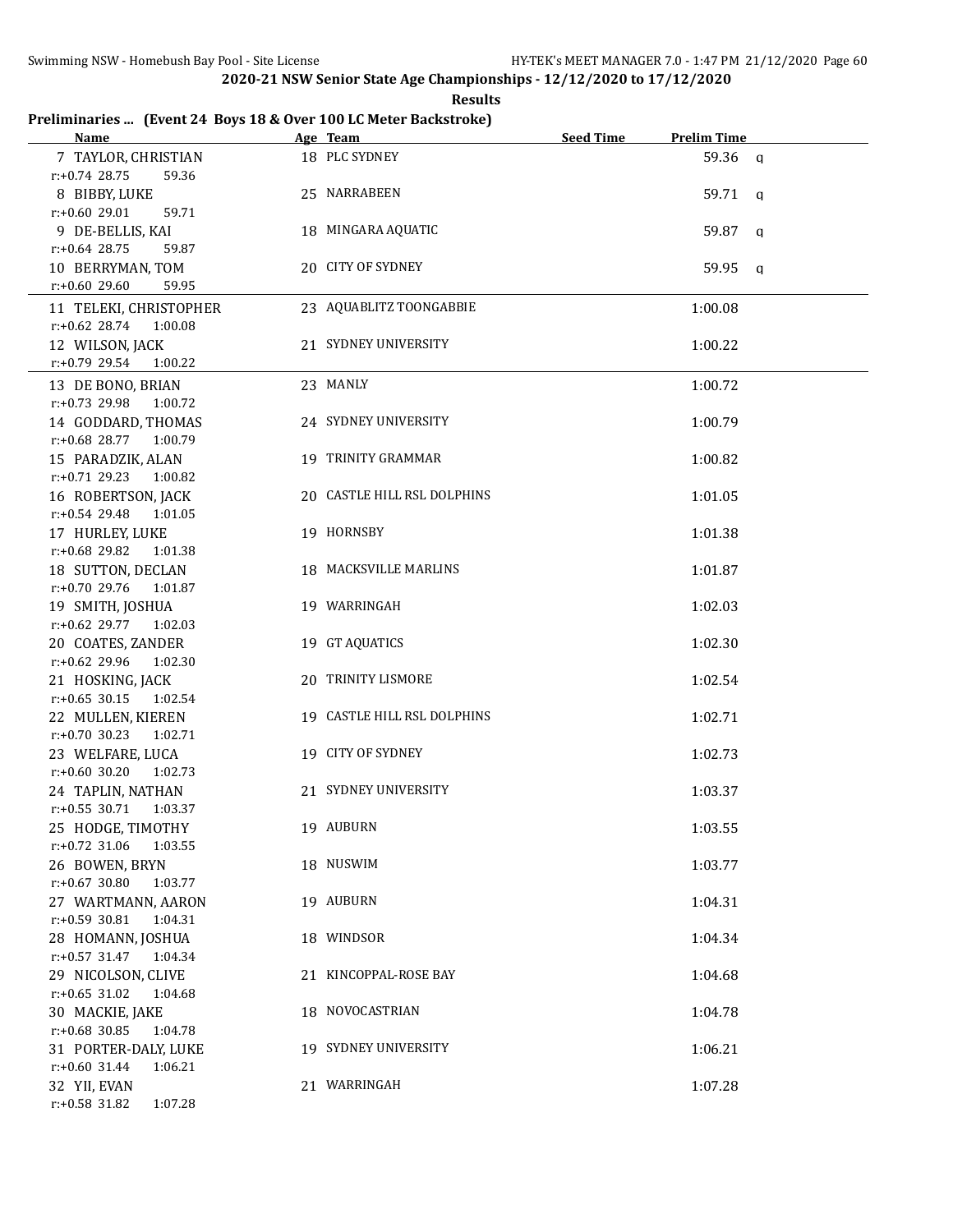**Results**

| <b>Name</b>                      |         | Age Team       | <b>Prelim Time</b> | <b>Finals Time</b> |  |
|----------------------------------|---------|----------------|--------------------|--------------------|--|
| Finals                           |         |                |                    |                    |  |
| 1 BECK, ELLIE                    |         | 14 KNOX PYMBLE | 2:19.46            | 2:17.20            |  |
| $r.+0.60$ 31.92 1:06.81          | 1:42.59 | 2:17.20        |                    |                    |  |
| 2 SENIOR, ABBEY                  |         | 14 GINNINDERRA | 2:27.62            | 2:24.87            |  |
| $r: +0.57$ 33.71 1:10.18         | 1:47.64 | 2:24.87        |                    |                    |  |
| 3 DONELAN, CHLOE                 |         | 14 WAGGA WAGGA | 2:25.70            | 2:25.30            |  |
| $r.+0.63$ 35.32 1:11.79          | 1:48.39 | 2:25.30        |                    |                    |  |
| 4 IRVINE, TALIKA                 |         | 14 BAY & BASIN | 2:29.48            | 2:26.89            |  |
| $r.+0.71$ 33.84 1:11.55 1:49.96  |         | 2:26.89        |                    |                    |  |
| 5 FILDISSIS, MIA                 |         | 14 PLC SYDNEY  | 2:27.51            | 2:27.30            |  |
| $r: +0.59$ 34.05 1:11.48         | 1:50.19 | 2:27.30        |                    |                    |  |
| 6 KIM, TEGAN                     |         | 14 CARLILE     | 2:30.62            | 2:28.12            |  |
| $r.+0.55$ 33.95 1:11.27 1:48.94  |         | 2:28.12        |                    |                    |  |
| 7 STOKES, ARCHIRAYA              |         | 14 PLC SYDNEY  | 2:30.32            | 2:29.78            |  |
| $r.+0.74$ 35.92 1:14.02          | 1:52.43 | 2:29.78        |                    |                    |  |
| 8 DAVIS, MADELINE                |         | 14 WARRINGAH   | 2:27.80            | 2:30.09            |  |
| $r.+0.78$ 34.16 1:11.69 1:50.45  |         | 2:30.09        |                    |                    |  |
| 9 DOUBE-MACLEOD, EMME            |         | 14 CARLILE     | 2:28.18            | 2:31.21            |  |
| $r.+0.72$ 35.38 1:13.12          | 1:52.55 | 2:31.21        |                    |                    |  |
| 10 RUSSELL, LOLA                 |         | 14 HUNTER      | 2:31.95            | 2:32.86            |  |
| $r: +0.80$ 35.82 1:14.38 1:53.62 |         | 2:32.86        |                    |                    |  |
|                                  |         |                |                    |                    |  |

# **Event 25 Girls 14 Year Olds 200 LC Meter Backstroke**

| Name                                     |                                  | Age Team                     | <b>Seed Time</b> | <b>Prelim Time</b> |  |
|------------------------------------------|----------------------------------|------------------------------|------------------|--------------------|--|
| <b>Preliminaries</b>                     |                                  |                              |                  |                    |  |
|                                          |                                  | 1 BECK, ELLIE 14 KNOX PYMBLE |                  | $2:19.46$ q        |  |
| $r: +0.61$ 31.57 1:06.56 1:43.26         |                                  | 2:19.46                      |                  |                    |  |
| 2 DONELAN, CHLOE                         |                                  | 14 WAGGA WAGGA               |                  | $2:25.70$ a        |  |
| $r: +0.64$ 34.66 1:10.21 1:47.82         |                                  | 2:25.70                      |                  |                    |  |
| 3 FILDISSIS, MIA                         |                                  | 14 PLC SYDNEY                |                  | $2:27.51$ a        |  |
| $r: +0.58$ 34.12 1:11.17 1:49.62         |                                  | 2:27.51                      |                  |                    |  |
| 4 SENIOR, ABBEY                          |                                  | 14 GINNINDERRA               |                  | $2:27.62$ a        |  |
| $r: +0.59$ 34.05 1:11.67 1:50.56         |                                  | 2:27.62                      |                  |                    |  |
| 5 DAVIS, MADELINE                        |                                  | 14 WARRINGAH                 |                  | $2:27.80$ q        |  |
| $r: +0.66$ 33.43 1:10.51 1:49.31 2:27.80 |                                  |                              |                  |                    |  |
|                                          | 6 DOUBE-MACLEOD, EMME 14 CARLILE |                              |                  | $2:28.18$ a        |  |
| $r.+0.75$ 35.26 1:11.79 1:50.80 2:28.18  |                                  |                              |                  |                    |  |
|                                          | 7 IRVINE, TALIKA                 | 14 BAY & BASIN               |                  | $2:29.48$ a        |  |
| $r: +0.69$ 34.13 1:12.37 1:51.38         |                                  | 2:29.48                      |                  |                    |  |
| 8 STOKES, ARCHIRAYA                      |                                  | 14 PLC SYDNEY                |                  | $2:30.32$ a        |  |
| $r.+0.73$ 34.72 1:12.30 1:51.45 2:30.32  |                                  |                              |                  |                    |  |
| 9 KIM, TEGAN                             |                                  | 14 CARLILE                   |                  | $2:30.62$ q        |  |
| $r: +0.57$ 34.44 1:13.70 1:52.80         |                                  | 2:30.62                      |                  |                    |  |
| 10 RUSSELL, LOLA                         |                                  | 14 HUNTER                    |                  | $2:31.95$ a        |  |
| $r.+0.86$ 35.01 1:13.10 1:53.01          |                                  | 2:31.95                      |                  |                    |  |
| 11 CRITTENDEN, GEM                       |                                  | 14 HUNTER                    |                  | 2:33.69            |  |
| $r: +0.63$ 35.93 1:14.50                 | 1:54.75                          | 2:33.69                      |                  |                    |  |
| 12 STEPHEN, CORDELIA                     |                                  | 14 LORETO NORMANHURST        |                  | 2:34.19            |  |
| r:+0.56 35.10 1:14.93 1:56.66 2:34.19    |                                  |                              |                  |                    |  |
| 13 SARGEANT, ANEKAH                      |                                  | 14 NELSON BAY                |                  | 2:34.57            |  |
| $r.+0.73$ 36.13 1:14.55 1:54.95 2:34.57  |                                  |                              |                  |                    |  |
|                                          |                                  |                              |                  |                    |  |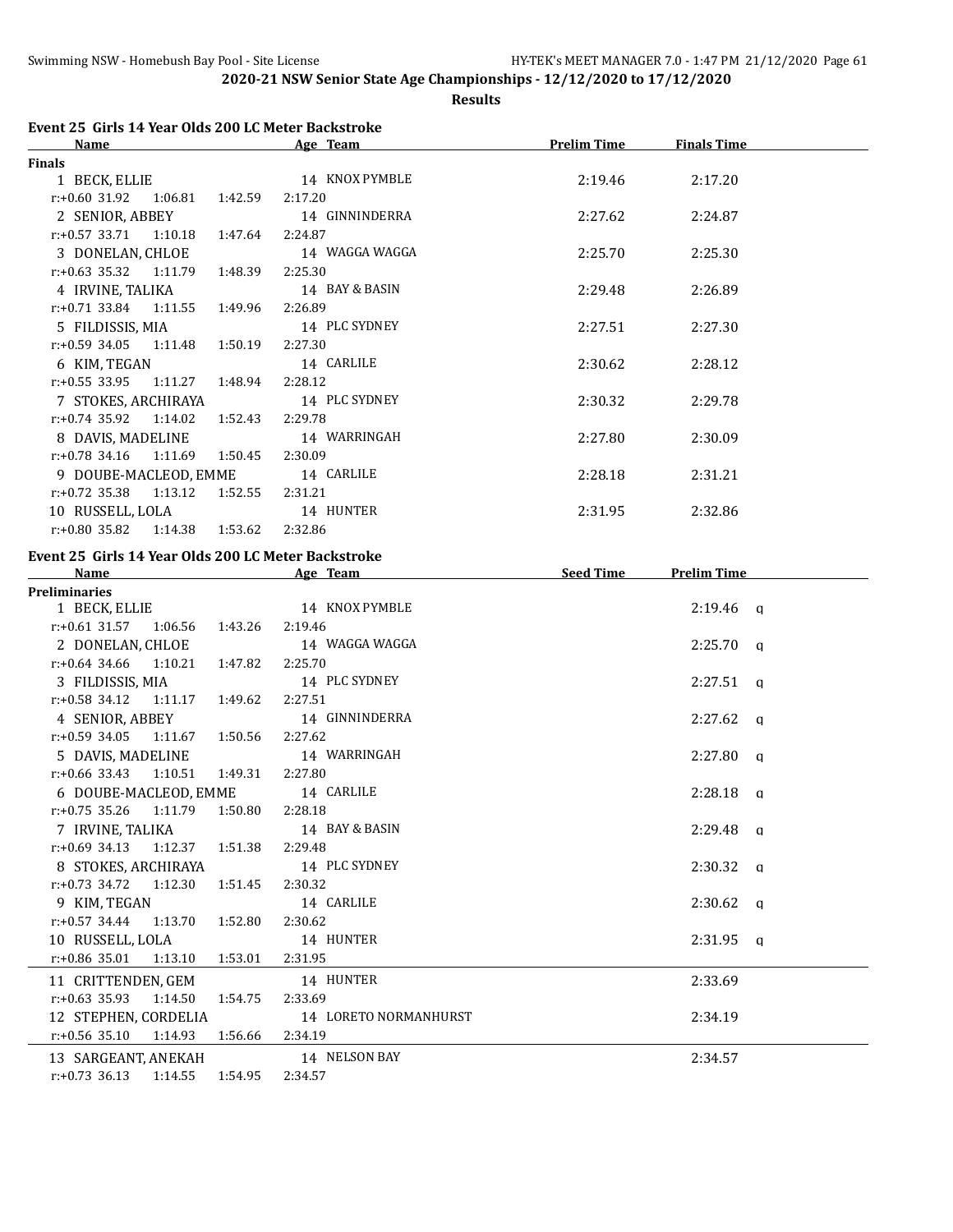**Results**

## **Preliminaries ... (Event 25 Girls 14 Year Olds 200 LC Meter Backstroke)**

|                                               |         | Name Age Team               | <b>Seed Time</b>   | <b>Prelim Time</b> |
|-----------------------------------------------|---------|-----------------------------|--------------------|--------------------|
| 14 DEMEARY, CAITLIN 14 ATLANTIS               |         |                             |                    | 2:35.54            |
| $r: +0.74$ 36.53 1:16.02 1:56.41 2:35.54      |         |                             |                    |                    |
| *15 ALLEN, TAYLOR                             |         | 14 NOVOCASTRIAN             |                    | 2:36.10            |
| r:+0.62 35.21 1:14.35 1:55.67 2:36.10         |         |                             |                    |                    |
| *15 MAZUMDAR, DIJANA                          |         | 14 BARKER AQUATIC           |                    | 2:36.10            |
| $r.+0.63$ 36.24 1:16.28                       | 1:57.11 | 2:36.10                     |                    |                    |
| 17 GEDDES, LILLY                              |         | 14 TRINITY LISMORE          |                    | 2:36.23            |
| $r.+0.67$ 35.36 1:14.98 1:55.99               |         | 2:36.23                     |                    |                    |
| 18 BROWN, SCARLETT                            |         | 14 SOPAC                    |                    | 2:36.60            |
| $r: +0.71$ 35.80 1:15.31 1:56.24              |         | 2:36.60                     |                    |                    |
| 19 SHUMACK, EMILY                             |         | 14 AQUABLITZ TOONGABBIE     |                    | 2:37.31            |
| $r.+0.59$ 35.67 1:14.42 1:55.29               |         | 2:37.31                     |                    |                    |
| 20 COCHRANE, JULIA                            |         | 14 CASTLE HILL RSL DOLPHINS |                    | 2:37.95            |
| $r: +0.67$ 36.72 $1:17.11$ $1:58.75$          |         | 2:37.95                     |                    |                    |
| 21 MALIK, SOFIA                               |         | 14 KINCOPPAL-ROSE BAY       |                    | 2:38.44            |
| $r.+0.58$ 35.01 1:15.38 1:57.05               |         | 2:38.44                     |                    |                    |
| 22 CUTAJAR, MIA                               |         | 14 REVESBY WORKERS          |                    | 2:38.58            |
| $r: +0.73$ 38.22 1:18.32 1:59.17              |         | 2:38.58                     |                    |                    |
| 23 NEILSON, LARA                              |         | 14 PORT MACQUARIE           |                    | 2:38.67            |
| $r.+0.69$ 35.78 1:15.76 1:58.21               |         | 2:38.67                     |                    |                    |
| 24 HALL, AMELIA                               |         | 14 NOVOCASTRIAN             |                    | 2:39.21            |
| $r: +0.65$ 35.23 1:15.57 1:58.34              |         | 2:39.21                     |                    |                    |
| 25 LOVRINOVIC KAIC, STELA 14 LANE COVE        |         |                             |                    | 2:39.37            |
| $r.+0.69$ 38.07 1:18.32 1:59.60 2:39.37       |         |                             |                    |                    |
| 26 JIANG, SARAH                               |         | 14 TRINITY GRAMMAR          |                    | 2:40.69            |
| r:+0.64 37.13 1:17.58 1:59.06 2:40.69         |         |                             |                    |                    |
| 27 HINDS, TEAGAN                              |         | 14 NEPEAN                   |                    | 2:42.36            |
| $r: +0.61$ 37.38<br>1:18.50  2:01.20  2:42.36 |         |                             |                    |                    |
| 28 MUNK, JESSICA                              |         | 14 WILLOUGHBY               |                    | 2:42.48            |
| $r.+0.63$ 36.92 1:19.24 2:01.58               |         | 2:42.48                     |                    |                    |
| 29 POLLARD, BELLA                             |         | 14 360 SCULLY PARK          |                    | 2:42.91            |
| $r.+0.67$ 37.63 1:18.89 2:01.50               |         | 2:42.91                     |                    |                    |
| 30 KENNARD, EMMA                              |         | 14 GINNINDERRA              |                    | 2:43.13            |
| $r.+0.77$ 36.78 1:17.41 2:00.53               |         | 2:43.13                     |                    |                    |
| 31 WILLIAMSON, PAIGE                          |         | 14 LORETO NORMANHURST       |                    | 2:43.23            |
| $r.+0.73$ 38.82 1:20.10                       | 2:02.79 | 2:43.23                     |                    |                    |
| 32 BROWN, KYLA                                |         | 14 KINROSS WOLAROI          |                    | 2:44.23            |
| $r$ :+0.82 39.32<br>1:21.02                   | 2:03.04 | 2:44.23                     |                    |                    |
| 33 BLANDON, SALOME                            |         | 14 CARLILE                  |                    | 2:45.22            |
| $r.+0.67$ 38.73<br>1:21.56                    | 2:04.36 | 2:45.22                     |                    |                    |
| 34 CONNELL, GRACE                             |         | 14 KNOX PYMBLE              |                    | 2:46.78            |
| $r: +0.58$ 37.64<br>1:19.19                   | 2:02.66 | 2:46.78                     |                    |                    |
| 35 HEYMAN, JAMESON                            |         | 14 KNOX PYMBLE              |                    | 2:47.55            |
| r:+0.73 39.20 1:21.41                         | 2:05.15 | 2:47.55                     |                    |                    |
| --- HEWISH, ANTOINETTE                        |         | 14 WILLOUGHBY               |                    | DQ                 |
| $r: +0.75$                                    | 2:01.34 |                             |                    |                    |
| Event 26 Boys 13-14 400 LC Meter Freestyle    |         |                             |                    |                    |
| <b>Name</b>                                   |         | Age Team                    | <b>Prelim Time</b> | <b>Finals Time</b> |
| <b>Finals</b>                                 |         |                             |                    |                    |
| 1 HOANG, HAYDEN                               |         | 14 MLC MARLINS              | 4:18.55            | 4:13.83            |

r:+0.53 28.46 59.79 1:31.60 2:04.24 2:36.65 3:09.29 3:41.96 4:13.83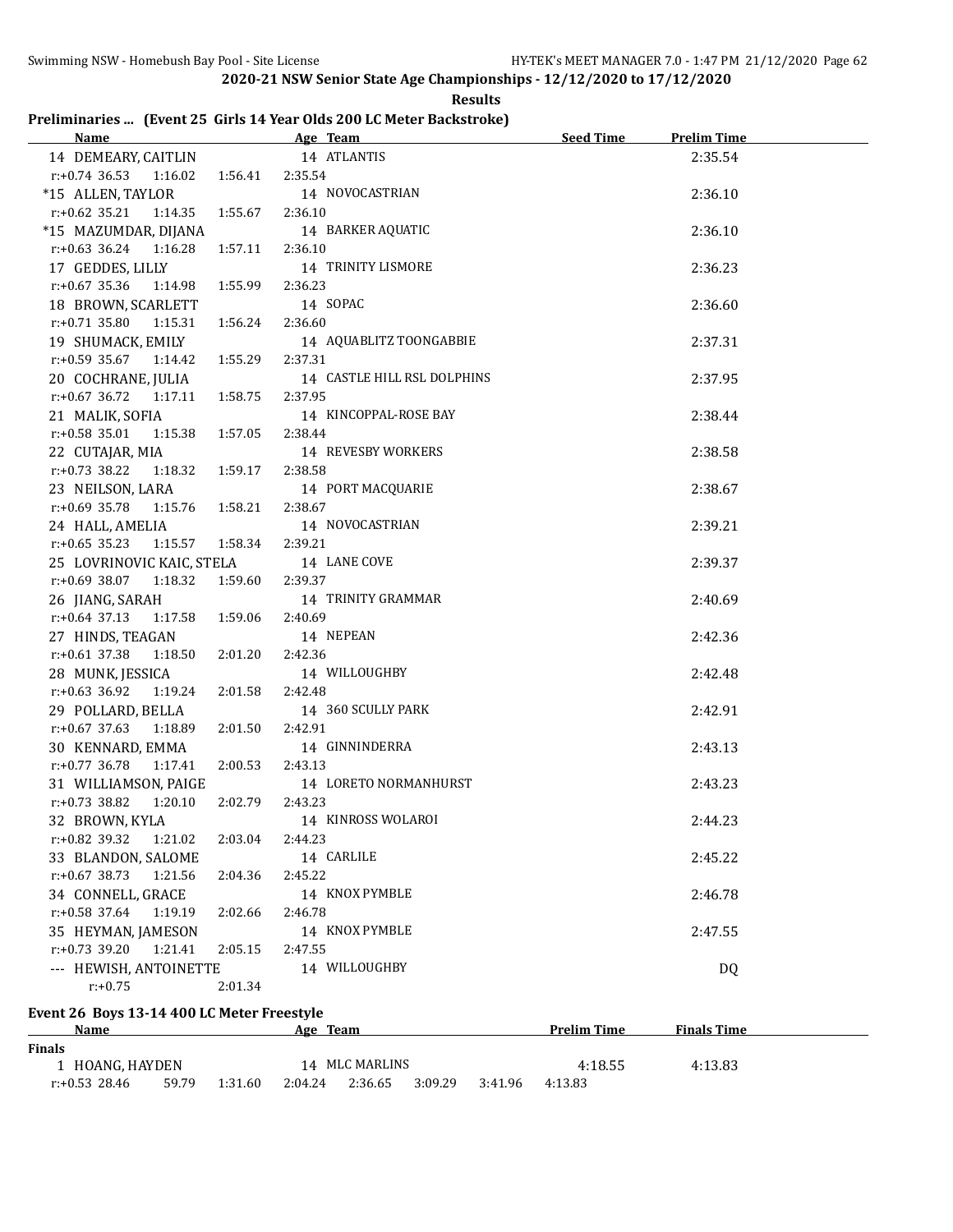**Results**

|  |  | Finals  (Event 26 Boys 13-14 400 LC Meter Freestyle) |  |
|--|--|------------------------------------------------------|--|
|--|--|------------------------------------------------------|--|

| Name                             |         |         | Age Team          |                    |         |         | <b>Prelim Time</b> | <b>Finals Time</b> |  |
|----------------------------------|---------|---------|-------------------|--------------------|---------|---------|--------------------|--------------------|--|
| 2 DA SILVA, MARCUS               |         |         | 14 CITY OF SYDNEY |                    |         |         | 4:21.10            | 4:16.74            |  |
| $r.+0.71$ 29.31 1:02.21 1:34.74  |         |         | 2:08.59           | 2:42.24            | 3:15.19 | 3:47.34 | 4:16.74            |                    |  |
| 3 WOODFORD, BRAYDEN              |         |         |                   | 14 WESTS ILLAWARRA |         |         | 4:21.69            | 4:17.37            |  |
| $r.+0.6729.1111.01.74$           |         | 1:34.62 | 2:08.53           | 2:41.67            | 3:15.02 | 3:47.52 | 4:17.37            |                    |  |
| 4 LENNON, REMY                   |         |         |                   | 14 WILLOUGHBY      |         |         | 4:21.90            | 4:17.54            |  |
| $r: +0.69$ 29.71 1:02.70         |         | 1:36.05 | 2:09.50           | 2:42.40            | 3:15.66 | 3:47.43 | 4:17.54            |                    |  |
| 5 HIGGS, SAMUEL                  |         |         |                   | 14 WARRINGAH       |         |         | 4:21.57            | 4:18.39            |  |
| $r: +0.62$ 29.18 1:02.04 1:34.94 |         |         | 2:08.49           | 2:41.76            | 3:15.24 | 3:48.01 | 4:18.39            |                    |  |
| 6 GAUCI, JAMES                   |         |         | 14 SOPAC          |                    |         |         | 4:20.84            | 4:21.93            |  |
| $r: +0.54$ 29.23 1:02.24         |         | 1:35.39 | 2:09.20           | 2:42.55            | 3:16.76 | 3:49.63 | 4:21.93            |                    |  |
| 7 HALL, KOBY                     |         |         | 14 NOVOCASTRIAN   |                    |         |         | 4:26.61            | 4:22.31            |  |
| r:+0.70 28.45                    | 1:01.25 | 1:34.67 | 2:08.60           | 2:42.70            | 3:16.56 | 3:50.45 | 4:22.31            |                    |  |
| 8 SMITH, ALEXANDER               |         |         | 14 WARRINGAH      |                    |         |         | 4:24.01            | 4:23.36            |  |
| $r: +0.63$ 29.17                 | 1:01.86 | 1:34.98 | 2:09.14 2:42.83   |                    | 3:16.84 | 3:50.56 | 4:23.36            |                    |  |
| 9 PORTLOCK, COOPER               |         |         | 14 SOPAC          |                    |         |         | 4:25.68            | 4:24.97            |  |
| r:+0.62 29.12                    | 1:02.47 | 1:35.84 | 2:10.04           | 2:44.06            | 3:18.09 | 3:51.43 | 4:24.97            |                    |  |
| 10 CHENG, MATTHEW                |         |         | 14 SOPAC          |                    |         |         | 4:26.76            | 4:29.90            |  |
| $r: +0.72$ 29.65                 | 1:03.48 | 1:37.25 | 2:11.51           | 2:45.97            | 3:20.88 | 3:56.38 | 4:29.90            |                    |  |

#### **Event 26 Boys 13-14 400 LC Meter Freestyle**

| Name                     |         |         | Age Team        |                         |         |         | Seed Time | <b>Prelim Time</b>  |  |
|--------------------------|---------|---------|-----------------|-------------------------|---------|---------|-----------|---------------------|--|
| <b>Preliminaries</b>     |         |         |                 |                         |         |         |           |                     |  |
| 1 HOANG, HAYDEN          |         |         |                 | 14 MLC MARLINS          |         |         |           | $4:18.55$ q         |  |
| $r: +0.54$ 28.64         | 59.93   | 1:32.59 | 2:05.48 2:39.25 |                         | 3:12.60 | 3:46.17 | 4:18.55   |                     |  |
| 2 GAUCI, JAMES           |         |         | 14 SOPAC        |                         |         |         |           | $4:20.84$ q         |  |
| $r: +0.51$ 29.80         | 1:02.66 | 1:36.33 | 2:10.21         | 2:43.30                 | 3:16.79 | 3:49.49 | 4:20.84   |                     |  |
| 3 DA SILVA, MARCUS       |         |         |                 | 14 CITY OF SYDNEY       |         |         |           | $4:21.10 \text{ q}$ |  |
| $r: +0.66$ 29.26 1:02.71 |         | 1:36.65 | 2:11.06         | 2:43.95                 | 3:17.64 | 3:49.55 | 4:21.10   |                     |  |
| 4 HIGGS, SAMUEL          |         |         |                 | 14 WARRINGAH            |         |         |           | $4:21.57$ q         |  |
| $r: +0.65$ 29.60         | 1:02.37 | 1:36.31 | 2:10.00         | 2:43.55                 | 3:17.11 | 3:49.96 | 4:21.57   |                     |  |
| 5 WOODFORD, BRAYDEN      |         |         |                 | 14 WESTS ILLAWARRA      |         |         |           | $4:21.69$ q         |  |
| $r: +0.65$ 29.61         | 1:02.67 | 1:36.56 | 2:10.92         | 2:44.56                 | 3:17.82 | 3:50.56 | 4:21.69   |                     |  |
| 6 LENNON, REMY           |         |         |                 | 14 WILLOUGHBY           |         |         |           | $4:21.90$ q         |  |
| $r: +0.66$ 28.74 1:01.33 |         | 1:35.25 | 2:08.54 2:42.43 |                         | 3:16.40 | 3:50.41 | 4:21.90   |                     |  |
| 7 SMITH, ALEXANDER       |         |         |                 | 14 WARRINGAH            |         |         |           | $4:24.01$ q         |  |
| $r: +0.60$ 29.01         | 1:00.71 | 1:34.02 | 2:07.71 2:41.95 |                         | 3:16.25 | 3:50.73 | 4:24.01   |                     |  |
| 8 PORTLOCK, COOPER       |         |         | 14 SOPAC        |                         |         |         |           | $4:25.68$ a         |  |
| $r: +0.60$ 29.95 1:03.33 |         | 1:37.58 | 2:11.99         | 2:46.25                 | 3:20.12 | 3:53.07 | 4:25.68   |                     |  |
| 9 HALL, KOBY             |         |         |                 | 14 NOVOCASTRIAN         |         |         |           | $4:26.61$ q         |  |
| r:+0.59 29.13 1:01.82    |         | 1:35.97 | 2:10.27 2:44.73 |                         | 3:19.43 | 3:53.86 | 4:26.61   |                     |  |
| 10 CHENG, MATTHEW        |         |         | 14 SOPAC        |                         |         |         |           | $4:26.76$ q         |  |
| r:+0.66 29.47 1:01.91    |         | 1:35.46 | 2:10.22         | 2:44.03                 | 3:18.82 | 3:53.46 | 4:26.76   |                     |  |
| 11 SINCLAIR, PERCY       |         |         | 14 HUNTER       |                         |         |         |           | 4:26.85             |  |
| $r: +0.75$ 29.37 1:01.82 |         | 1:35.83 | 2:10.71         | 2:44.54                 | 3:19.84 | 3:54.07 | 4:26.85   |                     |  |
| 12 HARRIS, MATTHEW       |         |         |                 | 14 WARRINGAH            |         |         |           | 4:27.51             |  |
| $r: +0.51$ 28.86         | 1:00.95 | 1:34.77 | 2:09.45         | 2:44.76                 | 3:20.44 | 3:54.66 | 4:27.51   |                     |  |
| 13 ODONNELL, DANIEL      |         |         |                 | 14 AQUABLITZ TOONGABBIE |         |         |           | 4:27.96             |  |
| $r: +0.68$ 29.34         | 1:01.96 | 1:35.55 | 2:09.95         | 2:44.77                 | 3:19.66 | 3:54.40 | 4:27.96   |                     |  |
| 14 KREUTZBERGER, OSCAR   |         |         |                 | 13 ALBURY AMATEUR       |         |         |           | 4:31.15             |  |
| $r: +0.68$ 30.41 1:03.60 |         | 1:37.84 | 2:12.51         | 2:47.23                 | 3:22.01 | 3:57.11 | 4:31.15   |                     |  |
| 15 BLACKLOCK, COOPER     |         |         |                 | 14 RANDWICK CITY        |         |         |           | 4:31.45             |  |
| $r: +0.73$ 29.69 1:03.61 |         | 1:38.62 | 2:13.89         | 2:49.05                 | 3:24.20 | 3:58.78 | 4:31.45   |                     |  |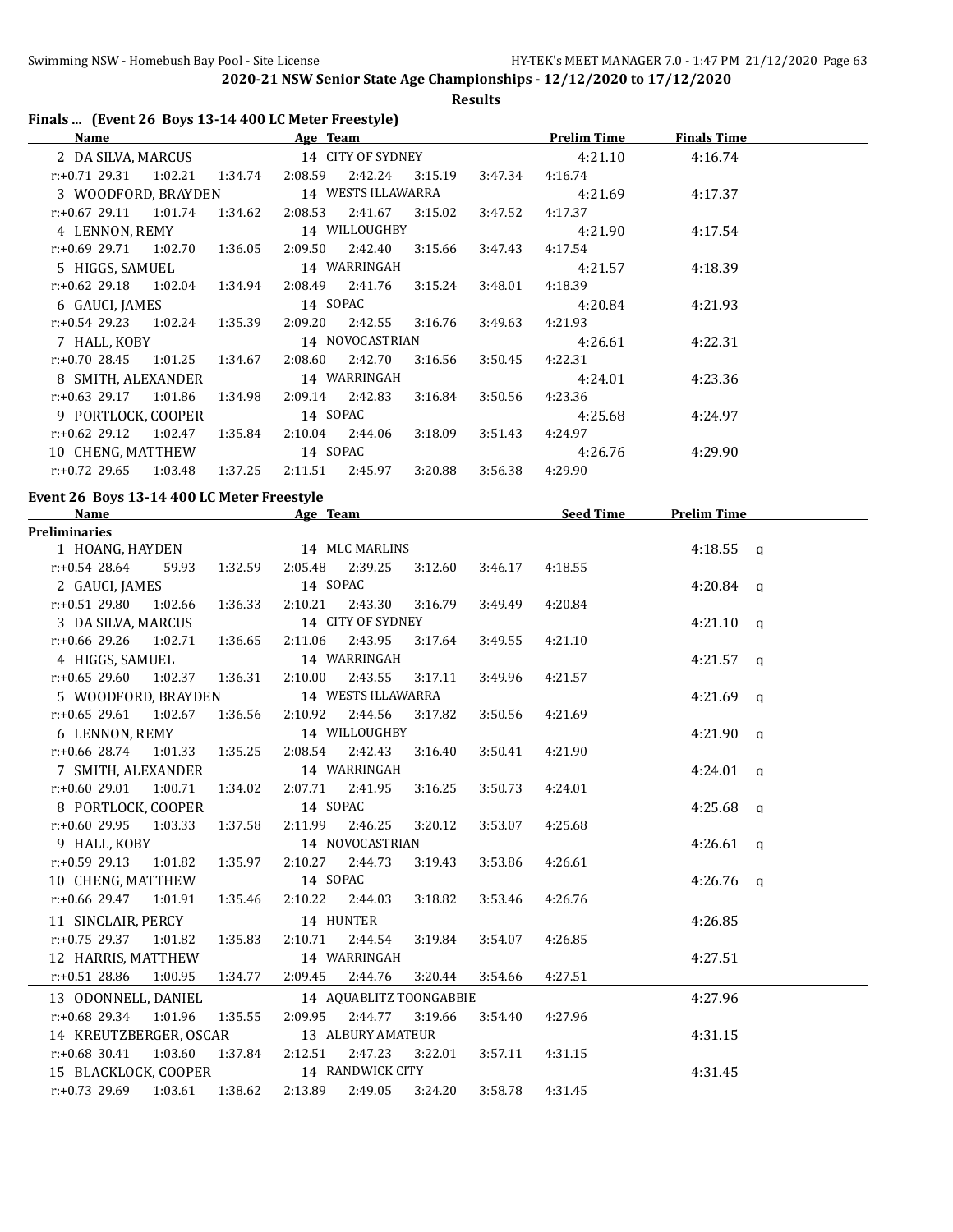**Results**

#### **Preliminaries ... (Event 26 Boys 13-14 400 LC Meter Freestyle)**

| Name <b>Seed Time</b> Prelim Time <b>Age</b> Team <b>Seed Time Seed Time</b> Prelim Time |            |                             |         |                 |                 |         |  |
|------------------------------------------------------------------------------------------|------------|-----------------------------|---------|-----------------|-----------------|---------|--|
| 16 DOYLE, ANTHONY 14 WARRINGAH                                                           |            |                             |         |                 |                 | 4:31.73 |  |
| $r: +0.71$ 29.96 1:02.95 1:37.51 2:12.54 2:47.50 3:22.44                                 |            |                             |         |                 | 3:57.47 4:31.73 |         |  |
| 17 WALKER, ALEXANDER 13 CHARLESTOWN                                                      |            |                             |         |                 |                 | 4:32.11 |  |
| r:+0.81 30.64 1:03.68 1:38.54 2:14.25 2:49.78 3:24.20                                    |            |                             |         | 4:00.42         | 4:32.11         |         |  |
| 18 PEDRO, ZAVIER                                                                         |            | 14 COULTER BARRACUDAS       |         |                 |                 | 4:32.93 |  |
| r:+0.70 29.90 1:03.46                                                                    | 1:37.90    | 2:12.79 2:48.00 3:23.46     |         | 3:58.65         | 4:32.93         |         |  |
| 19 MOYLAN, MAX                                                                           |            | 14 CITY OF SYDNEY           |         |                 |                 | 4:33.49 |  |
| $r.+0.53$ 30.00 1:03.30 1:37.87                                                          |            | 2:13.46 2:48.69 3:24.21     |         | 3:59.61         | 4:33.49         |         |  |
| 20 KATEHOS, NOAH                                                                         |            | 14 SLC AQUADOT              |         |                 |                 | 4:35.25 |  |
| 29.86 1:03.79 1:39.23                                                                    |            | 2:14.72  2:50.69  3:26.22   |         | 4:01.38         | 4:35.25         |         |  |
| 21 GROVES, CAMPBELL                                                                      |            | 14 CITY OF SYDNEY           |         |                 |                 | 4:35.59 |  |
| $r: +0.53$ 31.39 1:06.01 1:40.90                                                         |            | 2:16.18 2:51.49 3:26.93     |         | 4:01.87         | 4:35.59         |         |  |
| 22 EDWARDS, ISAAC                                                                        |            | 14 WARRINGAH                |         |                 |                 | 4:36.31 |  |
| $r.+0.64$ 30.03 1:02.78 1:37.22                                                          |            | 2:12.96 2:48.87             | 3:25.20 | 4:00.55         | 4:36.31         |         |  |
| 23 SAUPIN, LEWIS                                                                         |            | 14 NEWINGTON                |         |                 |                 | 4:37.03 |  |
| $r: +0.65$ 30.27 1:04.24 1:39.58                                                         |            | 2:14.65 2:50.80             | 3:26.68 | 4:02.32         | 4:37.03         |         |  |
| 24 TOWLE, BENJAMIN                                                                       |            | 14 AQUABLITZ TOONGABBIE     |         |                 |                 | 4:37.13 |  |
| $r: +0.49$ 30.36 1:04.08 1:39.09                                                         |            | 2:14.65 2:50.43             | 3:26.51 | 4:02.38         | 4:37.13         |         |  |
| 25 CLARENCE, ALEXANDER                                                                   |            | 13 AQUABLITZ TOONGABBIE     |         |                 |                 | 4:38.91 |  |
| r:+0.70 29.69 1:02.82 1:38.05 2:13.84 2:49.93 3:26.15 4:03.27                            |            |                             |         |                 | 4:38.91         |         |  |
| 26 LEHANE, LIAM                                                                          |            | 14 WARRINGAH                |         |                 |                 | 4:39.84 |  |
| $r.+0.73$ 30.16 1:04.32 1:39.71                                                          |            | 2:15.84 2:51.86             |         | 3:28.70 4:04.52 | 4:39.84         |         |  |
| 27 CODD, EMMERSON                                                                        |            | 14 CASTLE HILL RSL DOLPHINS |         |                 |                 | 4:40.93 |  |
| $r: +0.55$ 29.95 1:03.95 1:39.77                                                         |            | 2:15.76 2:51.94 3:28.40     |         | 4:04.81         | 4:40.93         |         |  |
| 28 BROWN, NOAH                                                                           |            | 14 NOVOCASTRIAN             |         |                 |                 | 4:42.39 |  |
| r:+0.69 30.51  1:05.52  1:41.19  2:17.83  2:54.29  3:30.91                               |            |                             |         | 4:07.24         | 4:42.39         |         |  |
| 29 DAVIES, KYAN                                                                          |            | 14 AQUABLITZ TOONGABBIE     |         |                 |                 | 4:44.25 |  |
| $r: +0.59$ 29.54 1:03.24 1:39.44 2:16.28 2:53.55                                         |            |                             | 3:30.89 | 4:08.22         | 4:44.25         |         |  |
| 30 JURKIEWICZ, ADAM                                                                      |            | 14 AQUABLITZ TOONGABBIE     |         |                 |                 | 4:44.60 |  |
| r:+0.59 29.64 1:03.95 1:40.41 2:17.44 2:54.31 3:31.44 4:08.77                            |            |                             |         |                 | 4:44.60         |         |  |
| Event 27 Boys 17 Year Olds 200 LC Meter Freestyle                                        |            |                             |         |                 |                 |         |  |
| Name Age Team Age Team Prelim Time Finals Time                                           |            |                             |         |                 |                 |         |  |
| A - Final                                                                                |            |                             |         |                 |                 |         |  |
| 1 HAMSON, JOSEPH 17 KNOX PYMBLE                                                          |            |                             |         |                 | 1:58.56         | 1:55.16 |  |
| $r: +0.64$ 25.75 55.09 1:25.48 1:55.16                                                   |            |                             |         |                 |                 |         |  |
| 2 SAVAGE, LACHLAN                                                                        |            |                             |         | 17 GINNINDERRA  | 1:57.16         | 1:55.79 |  |
|                                                                                          | . <u>.</u> |                             |         |                 |                 |         |  |

| 4 <i>טובשרו</i> ט שטר <i>ו</i> אדע |       |         | $\frac{1}{2}$ $\frac{1}{2}$ | 1.J/.IU | 1.JJ. <i>I J</i> |
|------------------------------------|-------|---------|-----------------------------|---------|------------------|
| r:+0.58 27.08                      | 56.54 | 1:26.62 | 1:55.79                     |         |                  |
| 3 MCCARTHY, ADAM                   |       |         | 17 ATLANTIS                 | 1:57.44 | 1:57.24          |
| r:+0.74 26.56                      | 56.06 | 1:25.84 | 1:57.24                     |         |                  |
| 4 PHAOPIN, TANAKIT                 |       |         | 17 CAMPBELLTOWN             | 1:58.53 | 1:57.36          |
| r:+0.68 26.85                      | 56.56 | 1:26.83 | 1:57.36                     |         |                  |
| 5 KINGSTON, JOSH                   |       |         | 17 CAMPBELLTOWN             | 1:58.95 | 1:58.62          |
| r:+0.71 27.62                      | 58.03 | 1:27.94 | 1:58.62                     |         |                  |
| 6 FILBY, LIAM                      |       |         | 17 TRINITY GRAMMAR          | 1:59.20 | 1:58.69          |
| r:+0.53 26.91                      | 57.07 | 1:28.29 | 1:58.69                     |         |                  |
| 7 COMER, BENJAMIN                  |       |         | 17 AUBURN                   | 2:00.31 | 1:58.85          |
| r:+0.66 26.83                      | 56.69 | 1:27.34 | 1:58.85                     |         |                  |
| 8 BUCHANAN, SEBASTIAN              |       |         | 17 WESTS ILLAWARRA          | 1:58.61 | 1:59.29          |
| r:+0.67 27.07                      | 56.43 | 1:27.28 | 1:59.29                     |         |                  |
| 9 ANTAO, DYLAN                     |       |         | 17 ST GEORGE                | 1:59.72 | 1:59.73          |
| r:+0.68 27.99                      | 58.92 | 1:29.79 | 1:59.73                     |         |                  |
| 10 WEEKS, ALEX                     |       |         | 17 SOPAC                    | 2:00.37 | 2:01.97          |
| $r: +0.64$ 28.09                   | 59.15 | 1:31.07 | 2:01.97                     |         |                  |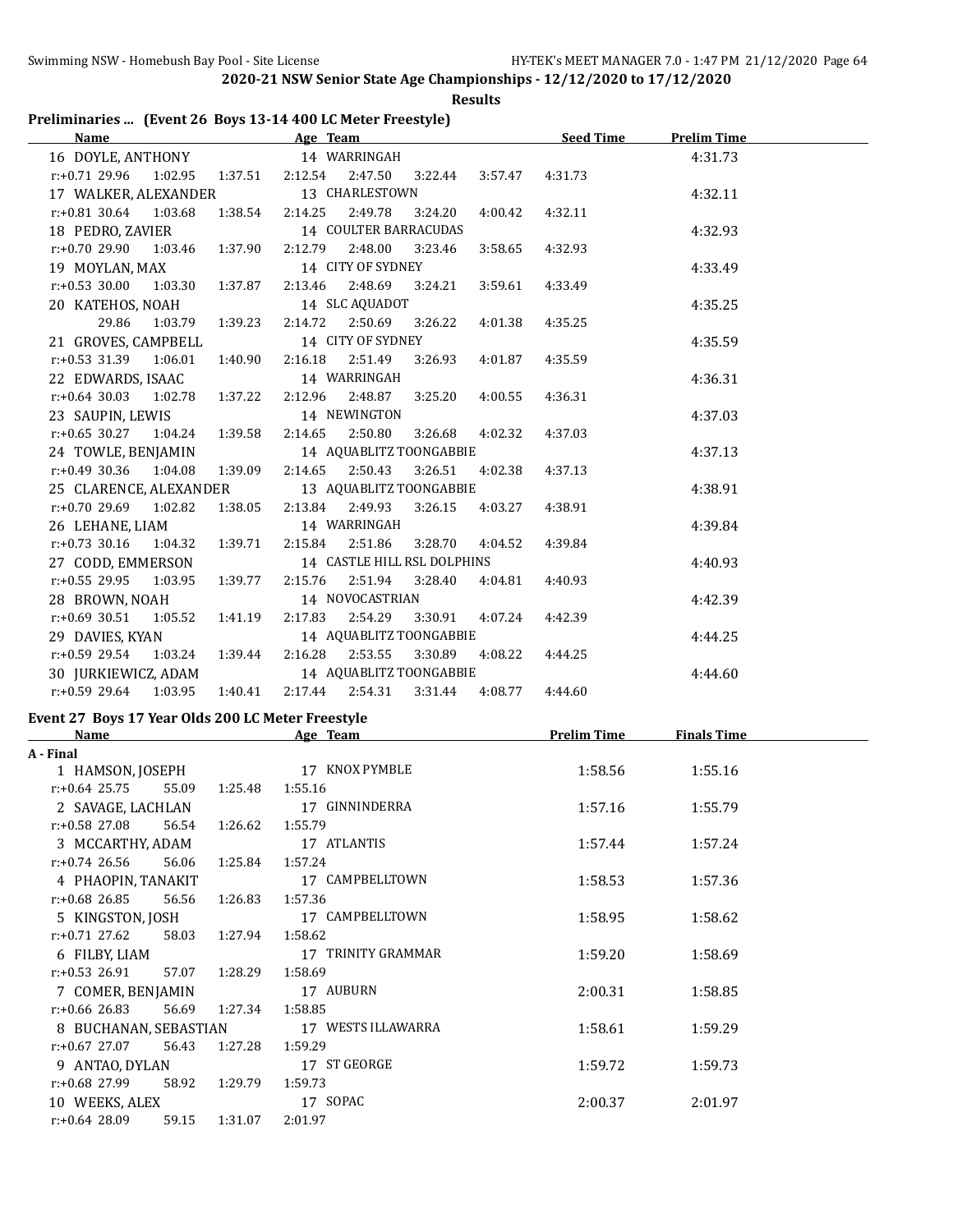#### **Results**

**Event 27 Boys 17 Year Olds 200 LC Meter Freestyle**

| <u>Name</u>                         |                 | Age Team                | <b>Seed Time</b> | <b>Prelim Time</b> |
|-------------------------------------|-----------------|-------------------------|------------------|--------------------|
| Preliminaries                       |                 |                         |                  |                    |
| 1 SAVAGE, LACHLAN 17 GINNINDERRA    |                 |                         |                  | $1:57.16$ a        |
| r:+0.60 27.09<br>57.00              | 1:27.25         | 1:57.16                 |                  |                    |
| 2 MCCARTHY, ADAM                    |                 | 17 ATLANTIS             |                  | $1:57.44$ a        |
| r:+0.74 26.57<br>55.29              | 1:25.68         | 1:57.44                 |                  |                    |
| 3 PHAOPIN, TANAKIT                  |                 | 17 CAMPBELLTOWN         |                  | $1:58.53$ q        |
| $r: +0.69$ 27.31<br>57.16           | 1:27.90         | 1:58.53                 |                  |                    |
| 4 HAMSON, JOSEPH                    |                 | 17 KNOX PYMBLE          |                  | $1:58.56$ q        |
| r:+0.72 26.59<br>56.06              | 1:26.45         | 1:58.56                 |                  |                    |
| 5 BUCHANAN, SEBASTIAN               |                 | 17 WESTS ILLAWARRA      |                  | $1:58.61$ a        |
| r:+0.69 27.39<br>57.02              | 1:27.93         | 1:58.61                 |                  |                    |
| 6 KINGSTON, JOSH                    |                 | 17 CAMPBELLTOWN         |                  | $1:58.95$ q        |
| $r: +0.73$ 27.65<br>58.08           | 1:28.01         | 1:58.95                 |                  |                    |
| 7 FILBY, LIAM                       |                 | 17 TRINITY GRAMMAR      |                  | $1:59.20$ a        |
| $r: +0.63$ 26.97<br>57.40           | 1:28.59         | 1:59.20                 |                  |                    |
| 8 ANTAO, DYLAN                      |                 | 17 ST GEORGE            |                  | $1:59.72$ q        |
| $r: +0.68$ 28.58<br>59.20           | 1:30.08         | 1:59.72                 |                  |                    |
| 9 COMER, BENJAMIN                   |                 | 17 AUBURN               |                  | $2:00.31$ q        |
| $r: +0.70$ 27.16<br>57.11           | 1:28.51         | 2:00.31                 |                  |                    |
| 10 WEEKS, ALEX                      |                 | 17 SOPAC                |                  | $2:00.37$ q        |
| $r: +0.63$ 27.93<br>58.66           | 1:29.94         | 2:00.37                 |                  |                    |
| 11 PHILLIPS, COOPER                 |                 | 17 NARRABEEN            |                  | 2:00.42            |
| $r: +0.67$ 28.16<br>58.05           | 1:29.09         | 2:00.42                 |                  |                    |
| 12 NEWHAM, BAILEY                   |                 | 17 CITY OF SYDNEY       |                  | 2:00.70            |
| r:+0.64 28.24<br>58.68              | 1:29.98 2:00.70 |                         |                  |                    |
|                                     |                 |                         |                  |                    |
| 13 FENWICK-KEARNS, CALLYN           |                 | 17 MANLY                |                  | 2:00.83            |
| 57.19 1:29.23<br>$r: +0.75$ 27.06   |                 | 2:00.83                 |                  |                    |
| 14 MINA, CHRISTOPHER                |                 | 17 NEWINGTON            |                  | 2:01.20            |
| $r: +0.69$ 27.68<br>57.61 1:28.77   |                 | 2:01.20                 |                  |                    |
| 15 SHUMACK, RYAN                    |                 | 17 AQUABLITZ TOONGABBIE |                  | 2:01.27            |
| $r: +0.79$ 28.43<br>58.35           | 1:29.74         | 2:01.27                 |                  |                    |
| 16 RIDDING, CLINT                   |                 | 17 OAK FLATS            |                  | 2:01.48            |
| $r: +0.60$ 28.05<br>58.85           | 1:30.33         | 2:01.48                 |                  |                    |
| 17 ROBERTSON, MATTHEW               |                 | 17 TRINITY GRAMMAR      |                  | 2:01.65            |
| $r: +0.80$ 26.45<br>56.51 1:29.45   |                 | 2:01.65                 |                  |                    |
| 18 MAGUIRE, JACK                    |                 | 17 SOPAC                |                  | 2:02.95            |
| r:+0.61 27.80 58.79 1:30.67 2:02.95 |                 |                         |                  |                    |
| 19 LEWIS, ZAC                       |                 | 17 KINROSS WOLAROI      |                  | 2:03.90            |
| $r: +0.74$ 28.54<br>59.76           | 1:31.67         | 2:03.90                 |                  |                    |
| 20 JESSUR, ATILLA                   |                 | 17 CARLILE              |                  | 2:04.32            |
| $r: +0.67$ 27.72<br>58.53           | 1:30.63         | 2:04.32                 |                  |                    |
| 21 KOVARIK, KARL                    |                 | 17 NEWINGTON            |                  | 2:04.59            |
| $r.+0.75$ 28.07<br>59.33            | 1:32.26         | 2:04.59                 |                  |                    |
| 22 BARRETT, ADRIAN                  |                 | 17 TRINITY GRAMMAR      |                  | 2:04.95            |
| $r: +0.70$ 27.84<br>58.44           | 1:31.33         | 2:04.95                 |                  |                    |
| 23 FARMER, MARCUS                   |                 | 17 LANE COVE            |                  | 2:05.89            |
| $r.+0.70$ 28.37<br>59.62            | 1:32.63         | 2:05.89                 |                  |                    |
| 24 GERMANOS, EUAN                   |                 | 17 TRINITY GRAMMAR      |                  | 2:06.05            |
| r:+0.68 28.72<br>59.97              | 1:32.46         | 2:06.05                 |                  |                    |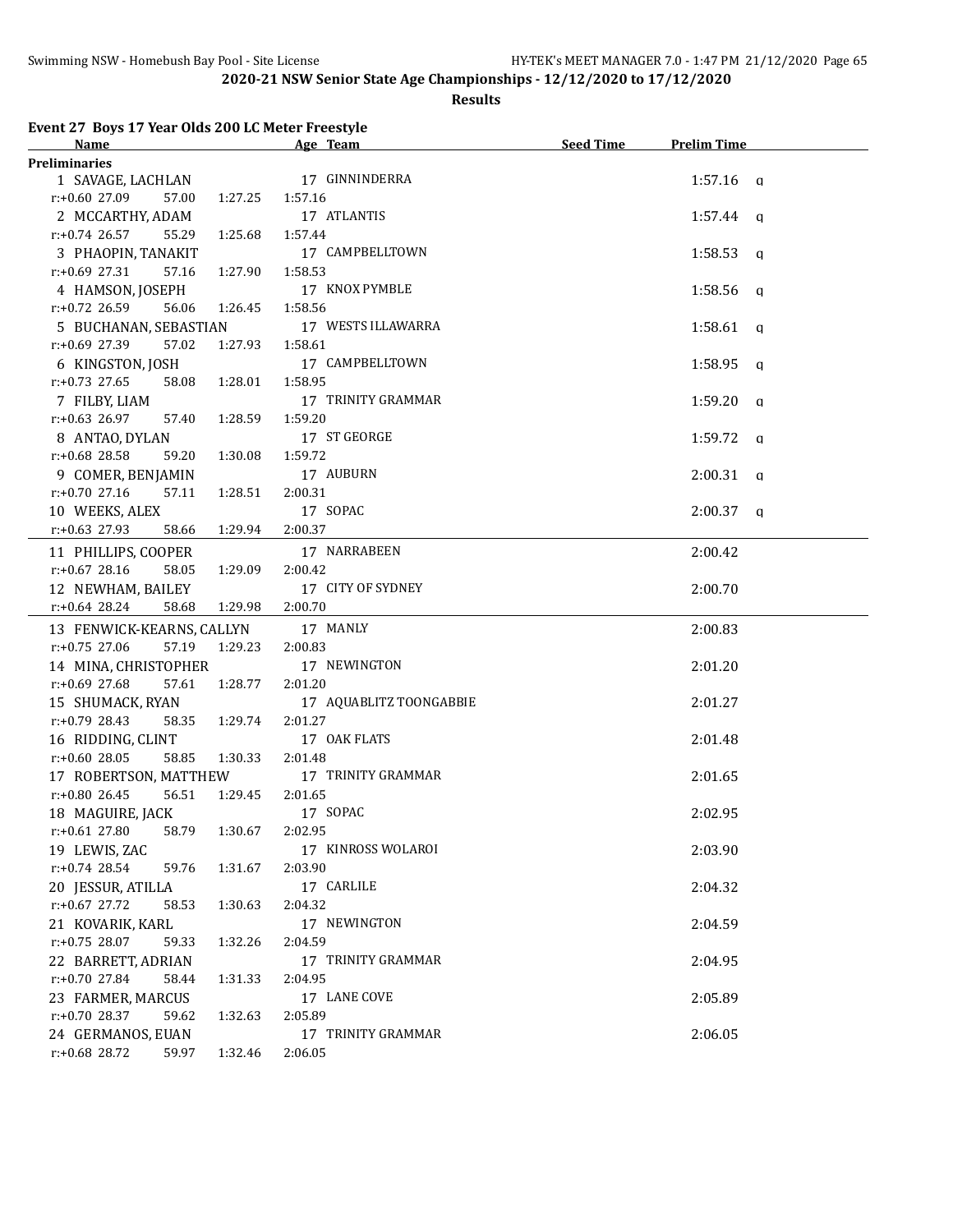**Results**

|  | Event 27 Boys 18 & Over 200 LC Meter Freestyle |  |
|--|------------------------------------------------|--|
|--|------------------------------------------------|--|

| <b>Name</b>              |                  | Age Team             | <b>Prelim Time</b> | <b>Finals Time</b> |  |
|--------------------------|------------------|----------------------|--------------------|--------------------|--|
| A - Final                |                  |                      |                    |                    |  |
| 1 ROBERTS, WESLEY        |                  | 23 WESTS ILLAWARRA   | 1:50.85            | 1:49.76            |  |
| $r: +0.74$ 25.46         | 53.54 1:21.82    | 1:49.76              |                    |                    |  |
| 2 HERTZ, JOSHUA          |                  | 24 SOPAC             | 1:49.60            | 1:50.13            |  |
| r:+0.68 25.69            | 54.00<br>1:22.08 | 1:50.13              |                    |                    |  |
| 3 HAWKE, CHARLIE         |                  | 18 HUNTER            | 1:52.03            | 1:50.90            |  |
| $r: +0.76$ 25.86         | 1:22.64<br>54.36 | 1:50.90              |                    |                    |  |
| 4 KOCH, JAMES            |                  | 22 MINGARA AQUATIC   | 1:52.68            | 1:51.67            |  |
| $r: +0.69$ 26.00         | 1:23.34<br>54.67 | 1:51.67              |                    |                    |  |
| 5 PEREZ, DANIEL          |                  | 23 SYDNEY UNIVERSITY | 1:52.82            | 1:51.97            |  |
| $r: +0.61$ 26.23         | 1:23.22<br>54.54 | 1:51.97              |                    |                    |  |
| 6 GALEA, MATTHEW         |                  | 19 SOPAC             | 1:53.20            | 1:52.38            |  |
| r:+0.76 26.59            | 55.42<br>1:24.09 | 1:52.38              |                    |                    |  |
| 7 MCDONALD, ANGUS        |                  | 19 SOPAC             | 1:53.08            | 1:52.42            |  |
| $r: +0.66$ 25.75         | 1:22.72<br>54.11 | 1:52.42              |                    |                    |  |
| 8 CHAMPION, SHAUN        |                  | 20 ABBOTSLEIGH       | 1:53.68            | 1:53.38            |  |
| $r: +0.60$ 26.20         | 54.90<br>1:24.11 | 1:53.38              |                    |                    |  |
| 9 HINDS-SYDENHAM, HAYDEN |                  | 24 CARLILE           | 1:53.66            | 1:54.63            |  |
| $r: +0.68$ 26.41         | 55.48<br>1:25.24 | 1:54.63              |                    |                    |  |
| 10 KAPOCIUS, TOMAS       |                  | 18 SOPAC             | 1:53.10            | 1:54.88            |  |
| $r: +0.62$ 26.28         | 55.39<br>1:24.89 | 1:54.88              |                    |                    |  |

#### **Event 27 Boys 18 & Over 200 LC Meter Freestyle**

| <b>Name</b>               |                   | Age Team             | <b>Seed Time</b> | <b>Prelim Time</b> |  |
|---------------------------|-------------------|----------------------|------------------|--------------------|--|
| <b>Preliminaries</b>      |                   |                      |                  |                    |  |
| 1 HERTZ, JOSHUA           |                   | 24 SOPAC             |                  | $1:49.60$ q        |  |
| $r: +0.71$ 25.06          | 52.07 1:20.12     | 1:49.60              |                  |                    |  |
| 2 ROBERTS, WESLEY         |                   | 23 WESTS ILLAWARRA   |                  | $1:50.85$ q        |  |
| $r: +0.71$ 25.32<br>53.81 | 1:22.33           | 1:50.85              |                  |                    |  |
| 3 HAWKE, CHARLIE          |                   | 18 HUNTER            |                  | $1:52.03$ q        |  |
| r:+0.71 26.49<br>55.46    | 1:24.11           | 1:52.03              |                  |                    |  |
| 4 KOCH, JAMES             |                   | 22 MINGARA AQUATIC   |                  | 1:52.68 $q$        |  |
| $r: +0.71$ 26.06<br>54.74 | 1:23.84           | 1:52.68              |                  |                    |  |
| 5 PEREZ, DANIEL           |                   | 23 SYDNEY UNIVERSITY |                  | $1:52.82$ q        |  |
| $r: +0.60$ 26.69          | 55.15 1:24.21     | 1:52.82              |                  |                    |  |
| 6 MCDONALD, ANGUS         |                   | 19 SOPAC             |                  | $1:53.08$ a        |  |
| $r: +0.62$ 26.57          | 54.96 1:24.06     | 1:53.08              |                  |                    |  |
| 7 KAPOCIUS, TOMAS         |                   | 18 SOPAC             |                  | $1:53.10$ q        |  |
| r:+0.62 26.39<br>55.26    | 1:24.33           | 1:53.10              |                  |                    |  |
| 8 GALEA, MATTHEW          |                   | 19 SOPAC             |                  | $1:53.20$ q        |  |
| $r: +0.74$ 26.05<br>54.36 | 1:23.82           | 1:53.20              |                  |                    |  |
| 9 HINDS-SYDENHAM, HAYDEN  |                   | 24 CARLILE           |                  | 1:53.66 $q$        |  |
| $r: +0.69$ 26.88          | 55.56 1:24.41     | 1:53.66              |                  |                    |  |
| 10 CHAMPION, SHAUN        |                   | 20 ABBOTSLEIGH       |                  | $1:53.68$ q        |  |
| $r: +0.63$ 26.56          | 55.28 1:24.34     | 1:53.68              |                  |                    |  |
| 11 WILKES, RYAN           |                   | 18 RANDWICK CITY     |                  | 1:53.83            |  |
| 55.47<br>$r: +0.63$ 26.87 | 1:24.39           | 1:53.83              |                  |                    |  |
| 12 QUACH, ALEX            |                   | 19 AUBURN            |                  | 1:53.93            |  |
| $r: +0.57$ 26.35          | 56.12 1:24.88     | 1:53.93              |                  |                    |  |
| 13 SIMAT, JOSHUA          |                   | 23 SOPAC             |                  | 1:54.16            |  |
| $r: +0.67$ 26.55<br>54.85 | 1:24.22   1:54.16 |                      |                  |                    |  |
|                           |                   |                      |                  |                    |  |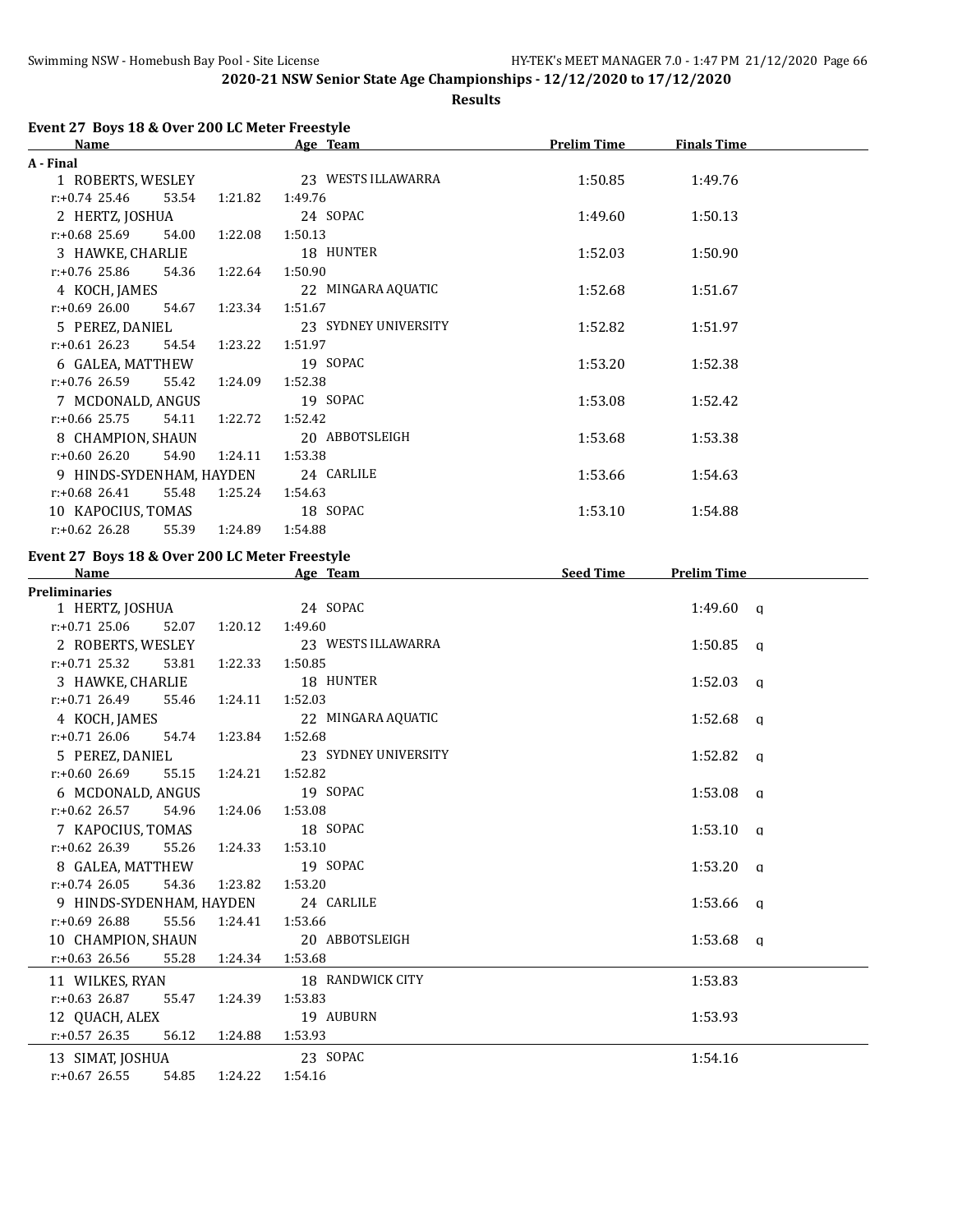**Results**

# **Preliminaries ... (Event 27 Boys 18 & Over 200 LC Meter Freestyle)**

| <b>Name</b>                                        |                           | Age Team                    | <b>Seed Time</b> | <b>Prelim Time</b> |
|----------------------------------------------------|---------------------------|-----------------------------|------------------|--------------------|
| 14 BAILEY, MYLES                                   |                           | 20 RAVENSWOOD               |                  | 1:54.64            |
| $r.+0.67$ 27.11                                    | 56.79   1:25.82   1:54.64 |                             |                  |                    |
| 15 ERWIN, RYAN                                     |                           | 22 MACQUARIE UNIVERSITY     |                  | 1:55.05            |
| $r: +0.70$ 27.15<br>55.76 1:25.41                  |                           | 1:55.05                     |                  |                    |
| 16 BOLTON, ANGUS                                   |                           | 18 SOPAC                    |                  | 1:55.17            |
| $r: +0.65$ 26.95<br>56.16                          | 1:25.75                   | 1:55.17                     |                  |                    |
| 17 PEREGRINA, THOMAS                               |                           | 21 MACQUARIE UNIVERSITY     |                  | 1:56.10            |
| $r: +0.66$ 26.82<br>56.08                          | 1:25.83                   | 1:56.10                     |                  |                    |
| 18 WILSON, JACK                                    |                           | 21 SYDNEY UNIVERSITY        |                  | 1:56.38            |
| $r: +0.73$ 26.93<br>55.87                          | 1:25.39                   | 1:56.38                     |                  |                    |
| 19 MEACHAM, NATHAN                                 |                           | 21 WESTS ILLAWARRA          |                  | 1:56.52            |
| $r: +0.73$ 26.79<br>56.15                          | 1:26.27                   | 1:56.52                     |                  |                    |
| 20 ELLIOTT, TOMAS                                  |                           | 25 RAVENSWOOD               |                  | 1:56.54            |
| $r: +0.65$ 26.37<br>55.44                          | 1:25.64                   | 1:56.54                     |                  |                    |
| 21 LAGONILLA, JEREMY                               |                           | 19 CARLILE                  |                  | 1:56.70            |
| $r: +0.59$ 26.17                                   | 55.44 1:25.96             | 1:56.70                     |                  |                    |
| 22 SHEEHY, LACHLAN                                 |                           | 19 AUBURN                   |                  | 1:57.13            |
| $r: +0.70$ 27.22                                   | 56.58 1:26.95             | 1:57.13                     |                  |                    |
| 23 FOLEY, LACHLAN                                  |                           | 18 AQUABLITZ TOONGABBIE     |                  | 1:57.46            |
| r:+0.73 26.77<br>56.44 1:26.95                     |                           | 1:57.46                     |                  |                    |
| 24 HORNE, EDEN                                     |                           | 18 CARLILE                  |                  | 1:57.90            |
| $r: +0.60$ 27.82<br>57.69                          | 1:28.00                   | 1:57.90                     |                  |                    |
| 25 MEACHAM, JORDAN                                 |                           | 18 MANLY                    |                  | 1:57.93            |
| $r: +0.64$ 26.87<br>56.86                          | 1:27.69                   | 1:57.93                     |                  |                    |
| 26 GUTHRIE, CORMAC                                 |                           | 21 SYDNEY UNIVERSITY        |                  | 1:58.06            |
| $r: +0.78$ 26.70<br>56.58                          | 1:26.88                   | 1:58.06                     |                  |                    |
| 27 TOISUTA, JOSHUA                                 |                           | 18 SOPAC                    |                  | 1:58.32            |
| r:+0.63 26.50<br>56.13                             | 1:26.83                   | 1:58.32                     |                  |                    |
| 28 CAME, HARRY                                     |                           | 19 CRONULLA                 |                  | 1:58.68            |
| $r: +0.74$ 26.86<br>56.99 1:28.09                  |                           | 1:58.68                     |                  |                    |
| 29 DELUTIIS, NATHAN                                |                           | 20 WESTS ILLAWARRA          |                  | 1:58.78            |
| r:+0.59 27.34<br>57.61                             | 1:28.60                   | 1:58.78                     |                  |                    |
| 30 HENDERSON, FERGUS                               |                           | 20 WOY WOY                  |                  | 1:59.44            |
| $r: +0.64$ 27.56<br>58.29                          | 1:28.96                   | 1:59.44                     |                  |                    |
| 31 SMITH, ASHTON                                   |                           | 18 KNOX PYMBLE              |                  | 1:59.64            |
| $r: +0.79$ 27.72<br>59.03                          | 1:29.73                   | 1:59.64                     |                  |                    |
| 32 GODBILLE, NICOLAS                               |                           | 20 CASTLE HILL RSL DOLPHINS |                  | 2:00.18            |
| $r: +0.69$ 27.32<br>57.53                          | 1:29.38                   | 2:00.18                     |                  |                    |
| 33 HERRAMAN, SAMUEL                                |                           | 19 WOLLONGONG               |                  | 2:00.38            |
| $r: +0.77$ 27.85<br>57.89                          | 1:29.12                   | 2:00.38                     |                  |                    |
| 34 PLUMMER, SAM                                    |                           | 20 MACQUARIE UNIVERSITY     |                  | 2:01.01            |
| $r: +0.73$ 26.82<br>56.90                          | 1:29.01                   | 2:01.01                     |                  |                    |
| 35 SMITH, JOSHUA                                   |                           | 19 WARRINGAH                |                  | 2:01.33            |
| $r: +0.71$ 28.08<br>58.91                          | 1:30.16                   | 2:01.33                     |                  |                    |
| 36 COATES, ZANDER                                  |                           | 19 GT AQUATICS              |                  | 2:01.47            |
| $r: +0.64$ 28.29<br>1:00.00                        | 1:31.56                   | 2:01.47                     |                  |                    |
| 38 WARTMANN, AARON                                 |                           | 19 AUBURN                   |                  | 2:03.98            |
| r:+0.58 28.56<br>59.64                             | 1:31.77                   | 2:03.98                     |                  |                    |
|                                                    |                           |                             |                  |                    |
| Event 27 Boys 200 LC Meter Freestyle Multi-Class   |                           |                             |                  |                    |
| <u>Name</u>                                        |                           | Age Team                    | <b>Seed Time</b> | <b>Prelim Time</b> |
| <b>Preliminaries</b>                               |                           | 25 TUGGERANONG VIKINGS      |                  |                    |
| 37 ALFORD, JOSHUA S14<br>$r: +0.79$ 28.68<br>59.81 | 1:31.89                   | 2:03.81                     |                  | 2:03.81            |
|                                                    |                           |                             |                  |                    |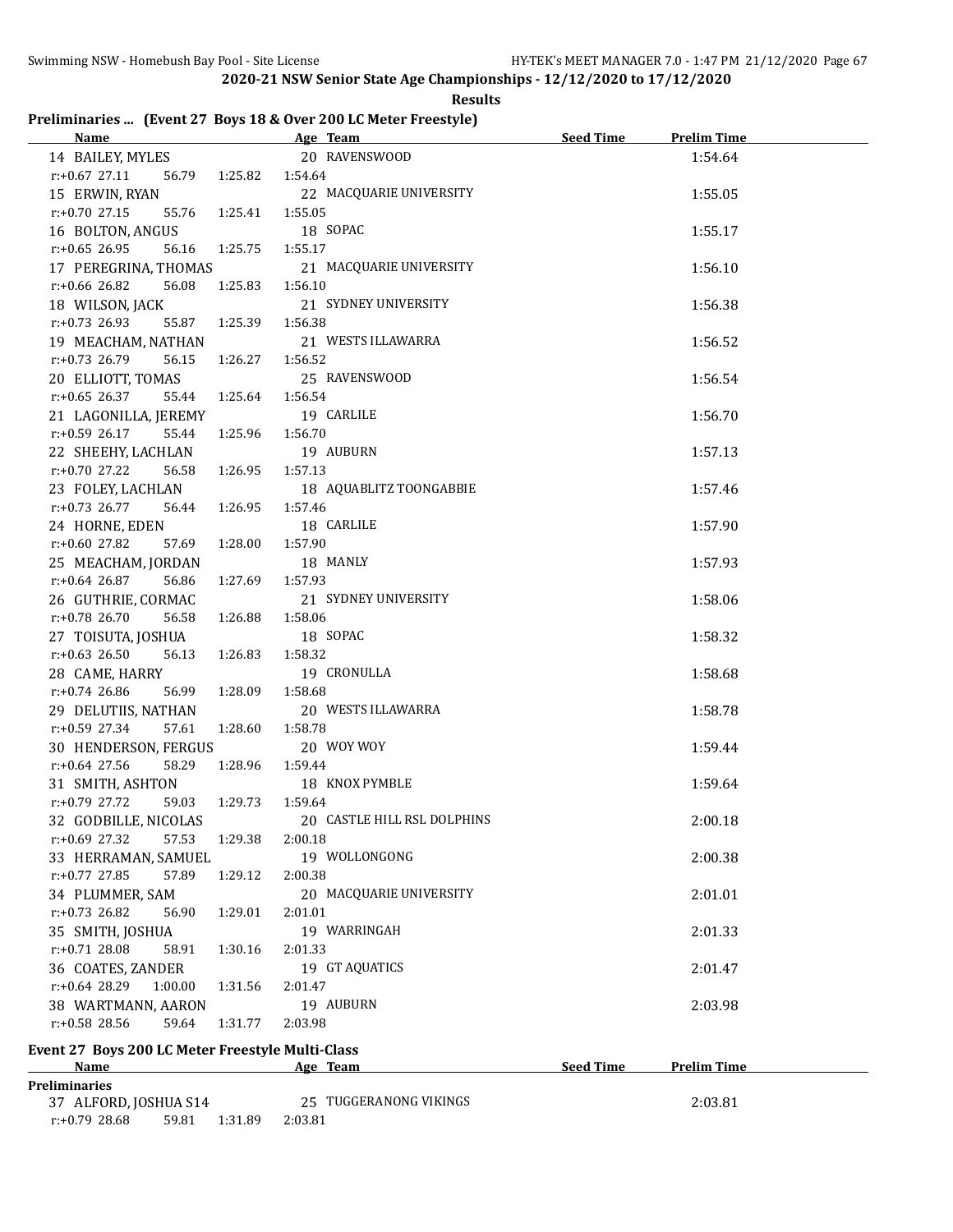**Results**

# **Event 28 Girls 16 Year Olds 400 LC Meter Freestyle**

| Name                            |         |         | Age Team                  |                   |                           |                 | <b>Prelim Time</b> | <b>Finals Time</b> |  |
|---------------------------------|---------|---------|---------------------------|-------------------|---------------------------|-----------------|--------------------|--------------------|--|
| A - Final                       |         |         |                           |                   |                           |                 |                    |                    |  |
| 1 HARDY, MADELEINE              |         |         | 16 TRINITY GRAMMAR        |                   |                           |                 | 4:27.12            | 4:20.84            |  |
| r:+0.54 29.08 1:01.02           |         | 1:34.08 |                           |                   | 2:07.81  2:41.12  3:14.98 | 3:48.50         | 4:20.84            |                    |  |
| 2 MARCH, EMILY                  |         |         |                           | 16 HUNTER         |                           |                 | 4:28.65            | 4:23.51            |  |
| $r.+0.81$ 30.38 1:03.12 1:36.42 |         |         |                           |                   | 2:10.24 2:43.71 3:17.39   | 3:50.55         | 4:23.51            |                    |  |
| 3 TURNER, GLADYS                |         |         |                           | 16 CITY OF SYDNEY |                           |                 | 4:27.93            | 4:24.24            |  |
| $r.+0.57$ 30.90 1:03.94 1:37.08 |         |         | 2:10.81                   |                   | 2:44.56 3:18.50           | 3:51.71         | 4:24.24            |                    |  |
| 4 DOYLE, KIMBERLEY              |         |         | 16 WARRINGAH              |                   |                           |                 | 4:30.87            | 4:24.99            |  |
| $r: +0.69$ 30.21 1:03.49        |         | 1:36.80 | 2:11.12  2:44.90  3:18.93 |                   |                           | 3:52.40         | 4:24.99            |                    |  |
| 5 BROWN, SYDNEY                 |         |         | 16 WESTS ILLAWARRA        |                   |                           |                 | 4:28.99            | 4:26.49            |  |
| $r.+0.62$ 28.44 1:00.52 1:34.07 |         |         | 2:08.57 2:42.85           |                   | 3:17.73                   | 3:52.30         | 4:26.49            |                    |  |
| 6 WALTON, BIANCA                |         |         | 16 AUBURN                 |                   |                           |                 | 4:34.30            | 4:30.93            |  |
| $r.+0.77$ 30.31 1:03.51 1:37.72 |         |         |                           |                   | 2:12.56 2:46.91 3:21.56   | 3:56.38         | 4:30.93            |                    |  |
| 7 JONES, AVERIL                 |         |         | 16 HUNTER                 |                   |                           |                 | 4:34.17            | 4:33.99            |  |
| $r: +0.69$ 30.63 1:04.26        |         | 1:38.52 |                           | 2:13.60 2:48.76   | 3:24.42                   | 3:59.90         | 4:33.99            |                    |  |
| 8 LEE, ANNA                     |         |         | 16 SOPAC                  |                   |                           |                 | 4:31.89            | 4:34.54            |  |
| $r.+0.75$ 29.84 1:03.94 1:38.44 |         |         |                           | 2:13.60 2:48.75   | 3:24.48 4:00.20           |                 | 4:34.54            |                    |  |
| 9 GIBSON, ABBY                  |         |         |                           | 16 CARLILE        |                           |                 | 4:35.42            | 4:34.87            |  |
| $r.+0.70$ 31.01 1:04.28         |         | 1:39.03 |                           | 2:14.73 2:49.91   |                           | 3:25.77 4:00.79 | 4:34.87            |                    |  |
| 10 DOYLE, KATELYNN              |         |         | 16 WARRINGAH              |                   |                           |                 | 4:34.70            | 4:41.72            |  |
| $r: +0.75$ 32.45                | 1:08.33 | 1:44.10 | 2:20.22                   | 2:55.51           |                           | 3:31.48 4:06.82 | 4:41.72            |                    |  |
|                                 |         |         |                           |                   |                           |                 |                    |                    |  |

### **Event 28 Girls 16 Year Olds 400 LC Meter Freestyle**

| <b>Name</b>                           |         | Age Team |                    |         |         | <b>Seed Time</b> | <b>Prelim Time</b> |  |
|---------------------------------------|---------|----------|--------------------|---------|---------|------------------|--------------------|--|
| <b>Preliminaries</b>                  |         |          |                    |         |         |                  |                    |  |
| 1 HARDY, MADELEINE 16 TRINITY GRAMMAR |         |          |                    |         |         |                  | $4:27.12$ a        |  |
| $r.+0.5729.771.02.971.36.34$          |         | 2:10.58  | 2:44.32            | 3:18.70 | 3:53.27 | 4:27.12          |                    |  |
| 2 TURNER, GLADYS                      |         |          | 16 CITY OF SYDNEY  |         |         |                  | $4:27.93$ q        |  |
| $r: +0.72$ 30.84 1:04.34 1:37.66      |         |          | 2:11.65 2:45.41    | 3:19.61 | 3:54.10 | 4:27.93          |                    |  |
| 3 MARCH, EMILY                        |         |          | 16 HUNTER          |         |         |                  | 4:28.65 $q$        |  |
| r:+0.80 31.14 1:04.60 1:38.84         |         |          | 2:13.10 2:47.42    | 3:21.76 | 3:55.69 | 4:28.65          |                    |  |
| 16 WESTS ILLAWARRA<br>4 BROWN, SYDNEY |         |          |                    |         |         |                  | $4:28.99$ a        |  |
| $r: +0.61$ 29.48 1:02.30              | 1:35.56 | 2:10.10  | 2:44.95            | 3:20.15 | 3:54.83 | 4:28.99          |                    |  |
| 5 DOYLE, KIMBERLEY                    |         |          | 16 WARRINGAH       |         |         |                  | $4:30.87$ q        |  |
| $r: +0.73$ 31.14 1:05.14 1:39.28      |         |          | 2:14.24 2:48.28    | 3:22.91 | 3:57.49 | 4:30.87          |                    |  |
| 6 LEE, ANNA                           |         | 16 SOPAC |                    |         |         |                  | $4:31.89$ q        |  |
| $r: +0.74$ 29.80 1:03.52 1:37.99      |         |          | 2:12.78 2:47.55    | 3:22.00 | 3:56.81 | 4:31.89          |                    |  |
| 7 BENTLEY, PHOEBE                     |         |          | 16 PORT MACQUARIE  |         |         |                  | $4:34.15$ a        |  |
| $r: +0.73$ 30.05 1:04.19              | 1:38.55 |          | 2:13.13 2:47.94    | 3:23.45 | 3:59.63 | 4:34.15          |                    |  |
| 8 JONES, AVERIL                       |         |          | 16 HUNTER          |         |         |                  | $4:34.17$ a        |  |
| $r.+0.76$ 31.03 1:04.91 1:39.59       |         |          | 2:14.57 2:49.75    | 3:24.86 | 4:00.20 | 4:34.17          |                    |  |
| 9 WALTON, BIANCA                      |         |          | 16 AUBURN          |         |         |                  | $4:34.30$ q        |  |
| $r: +0.73$ 30.11 1:03.34 1:37.45      |         |          | 2:12.24 2:47.41    | 3:23.21 | 3:59.26 | 4:34.30          |                    |  |
| 10 DOYLE, KATELYNN                    |         |          | 16 WARRINGAH       |         |         |                  | $4:34.70$ a        |  |
| $r: +0.74$ 31.90<br>1:06.16           | 1:40.67 |          | 2:15.54 2:50.34    | 3:25.08 | 3:59.95 | 4:34.70          |                    |  |
| 11 GIBSON, ABBY                       |         |          | 16 CARLILE         |         |         |                  | 4:35.42            |  |
| $r: +0.72$ 31.94<br>1:06.79 1:41.97   |         |          | 2:17.41 2:52.41    | 3:27.42 | 4:01.55 | 4:35.42          |                    |  |
| 12 SIMMONS-CURCIO, VERONICA           |         |          | 16 OAK FLATS       |         |         |                  | 4:36.15            |  |
| $r.+0.79$ 31.35 1:04.73 1:39.44       |         |          | 2:14.37 2:49.76    | 3:25.18 | 4:01.27 | 4:36.15          |                    |  |
| 13 O'BRIEN, AMELIA                    |         |          | 16 WESTS ILLAWARRA |         |         |                  | 4:36.83            |  |
| $r: +0.65$ 30.38 1:04.91 1:40.03      |         | 2:15.79  | 2:52.06            | 3:28.91 | 4:03.50 | 4:36.83          |                    |  |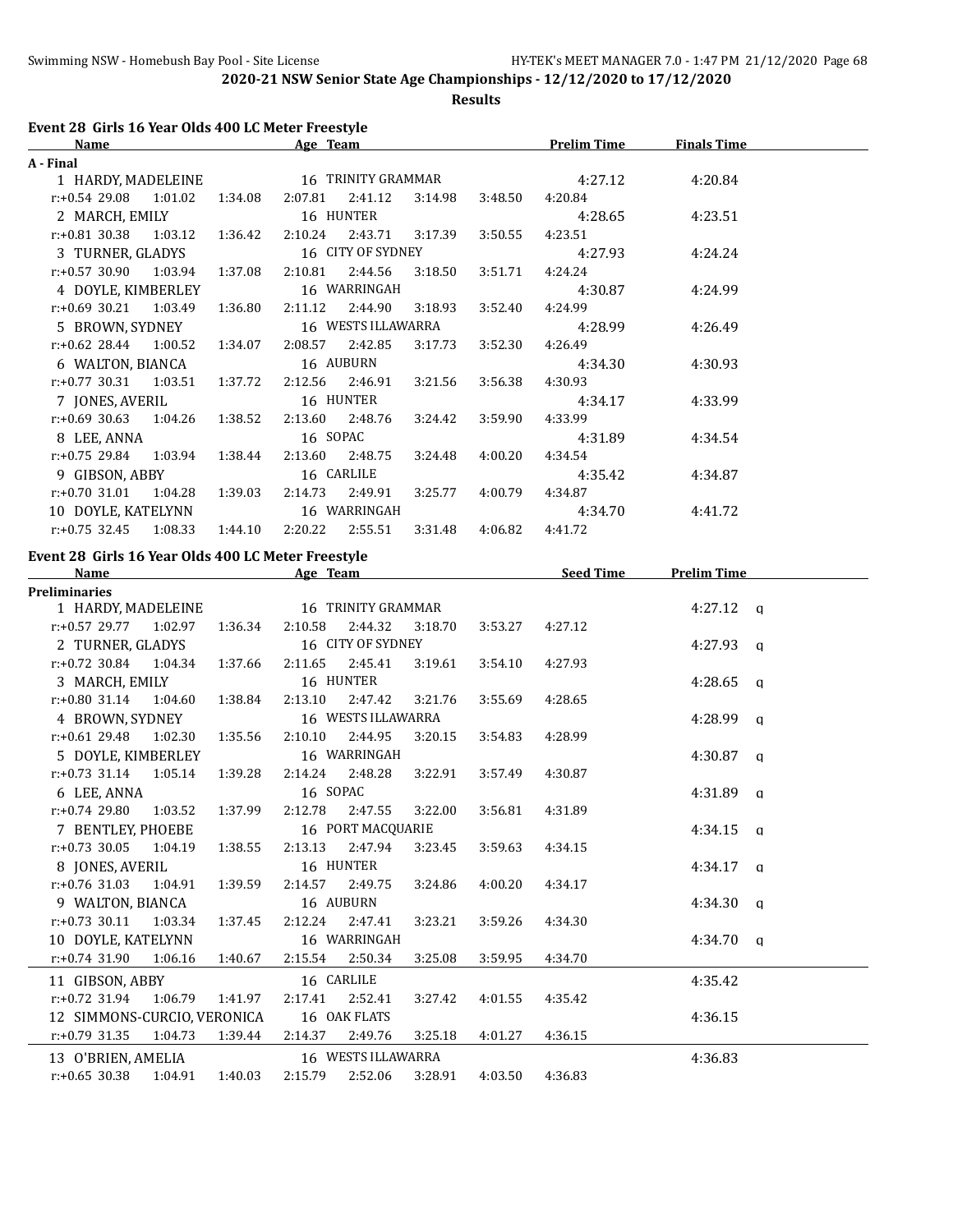|  |  | Preliminaries  (Event 28 Girls 16 Year Olds 400 LC Meter Freestyle) |  |
|--|--|---------------------------------------------------------------------|--|

| Name Age Team                                             | <u>Seed Time</u>                                               |         | <b>Prelim Time</b> |
|-----------------------------------------------------------|----------------------------------------------------------------|---------|--------------------|
|                                                           | 14 HOTHAM, NATALIE 16 KINCUMBER PACIFIC DOLPHINS               |         | 4:40.96            |
| $r: +0.66$ 31.03                                          | 2:17.06<br>2:53.41<br>3:30.13<br>4:06.72                       | 4:40.96 |                    |
| 15 OGG, MAGALI                                            | 16 NARRABEEN                                                   |         | 4:42.91            |
| $r: +0.85$ 30.79<br>1:04.63<br>1:40.24                    | 2:16.28<br>2:53.26<br>3:30.20<br>4:07.67                       | 4:42.91 |                    |
| 16 SMITH, FELICITY                                        | 16 MACQUARIE UNIVERSITY                                        |         | 4:43.55            |
| $r: +0.69$ 31.36<br>1:06.83<br>1:42.49                    | 2:18.92<br>2:54.44<br>3:31.52<br>4:08.09                       | 4:43.55 |                    |
| 17 FAWER, JASMINE                                         | 16 SOUTHERN SYDNEY                                             |         | 4:44.64            |
| 32.28<br>1:07.36<br>1:43.39                               | 2:19.29<br>2:55.43<br>3:31.96<br>4:08.82                       | 4:44.64 |                    |
| 18 LOCKE, SARAH                                           | 16 WESTS ILLAWARRA                                             |         | 4:44.68            |
| $r: +0.70$ 31.98<br>1:08.03  1:44.89                      | 2:58.85<br>2:21.79<br>3:35.67<br>4:11.10                       | 4:44.68 |                    |
| 19 YAU, HANNAH YEE SHUN                                   | 16 MACQUARIE UNIVERSITY                                        |         | 4:45.79            |
| $r.+0.73$ 31.26 1:06.27 1:42.46                           | 2:18.45<br>2:55.16<br>3:32.60<br>4:10.43                       | 4:45.79 |                    |
| 20 MONET, CLEMENTINE                                      | 16 TAMWORTH CITY                                               |         | 4:47.17            |
| 32.54 1:07.97 1:44.50                                     | 2:21.57<br>2:58.92<br>3:36.00<br>4:12.64                       | 4:47.17 |                    |
| 21 FIELD, TALIA                                           | 16 SLC AQUADOT                                                 |         | 4:47.27            |
| $r.+0.68$ 32.30 1:07.35 1:43.67                           | 2:20.15<br>2:57.65<br>3:34.84<br>4:11.99                       | 4:47.27 |                    |
| 22 CURTIS, JESSICA                                        | 16 HUNTER                                                      |         | 4:47.52            |
| $r: +0.81$ 31.94<br>1:06.90<br>1:43.08                    | 2:20.21<br>2:57.03<br>3:34.34<br>4:11.56                       | 4:47.52 |                    |
| 23 AMIES, JORDAN                                          | 16 SOPAC                                                       |         | 4:48.90            |
| 1:44.36<br>$r.+0.73$ 31.43 1:07.10                        | 2:21.12<br>4:12.56<br>2:58.40<br>3:35.46                       | 4:48.90 |                    |
| 24 THORNBERRY, ELLAH                                      | 16 AQUABLITZ TOONGABBIE                                        |         | 4:49.29            |
| $r: +0.80$ 31.26 1:06.44<br>1:43.01                       | 2:19.96<br>2:57.17<br>3:34.31<br>4:11.88                       | 4:49.29 |                    |
| 25 SPROAT, EMILY                                          | 16 MANLY                                                       |         | 4:49.79            |
| $r: +0.72$ 32.45<br>1:08.03  1:45.16                      | 2:22.47<br>3:00.20<br>3:37.56<br>4:14.94                       | 4:49.79 |                    |
| 26 CORNELIUS-FELTUS, MERCEDE                              | 16 KINROSS WOLAROI                                             |         | 4:50.97            |
| $r.+0.66$ 32.52 1:08.74 1:45.87                           | 2:23.07<br>3:00.32<br>3:37.93<br>4:15.29                       | 4:50.97 |                    |
| 27 FERENCZI, SOPHIE                                       | 16 RANDWICK CITY                                               |         | 4:51.79            |
| $r: +0.76$ 33.04 1:08.98<br>1:46.22                       | 2:23.45<br>3:01.18<br>3:38.59<br>4:16.07                       | 4:51.79 |                    |
| 28 EVERINGHAM, LAETITIA                                   | 16 NARRABEEN                                                   |         | 4:52.22            |
| $r: +0.77$ 34.13 1:10.77<br>1:47.85                       | 2:24.96<br>3:02.33<br>3:39.72<br>4:16.68                       | 4:52.22 |                    |
| 29 PAJOR, HANNAH                                          | 16 MACCABI                                                     |         | 4:52.28            |
| r:+0.65 32.27 1:07.72 1:44.52                             | 2:22.43<br>3:00.44<br>3:39.60<br>4:17.64                       | 4:52.28 |                    |
| 30 MIDDLETON, KAITLYN                                     | 16 REVESBY WORKERS                                             |         | 4:54.92            |
| $r: +0.55$ 32.45<br>1:08.79  1:45.96                      | 2:23.59<br>3:01.63<br>3:39.96<br>4:18.25                       | 4:54.92 |                    |
| 31 CULLEN, ALYSIA                                         | 16 ATLANTIS                                                    |         | 4:57.29            |
| r:+0.80 31.96<br>1:07.40<br>1:44.25                       | 2:22.30<br>3:00.72<br>3:39.55<br>4:18.91                       | 4:57.29 |                    |
| 32 FAWER, MICHELLE                                        | 16 SOUTHERN SYDNEY                                             |         | 5:04.99            |
| $r: +0.78$ 34.41 1:12.22<br>1:50.48<br>33 TREWIN, CHARLIE | 2:29.11<br>3:08.03<br>4:26.54<br>3:47.09<br>16 REVESBY WORKERS | 5:04.99 |                    |
| $r: +0.66$ 32.86 1:10.27 1:49.92                          | 2:30.35<br>3:10.97<br>3:51.34<br>4:31.94                       | 5:11.51 | 5:11.51            |
| Event 28 Girls 17 & Over 400 LC Meter Freestyle           |                                                                |         |                    |
|                                                           |                                                                |         |                    |

| <b>Name</b>        |         |         | Age Team |                      |         |         | <b>Prelim Time</b> | <b>Finals Time</b> |  |
|--------------------|---------|---------|----------|----------------------|---------|---------|--------------------|--------------------|--|
| A - Final          |         |         |          |                      |         |         |                    |                    |  |
| 1 WELLFARE, SARAH  |         |         |          | 21 SYDNEY UNIVERSITY |         |         | 4:22.76            | 4:18.32            |  |
| $r: +0.6029.44$    | 1:01.59 | 1:34.33 | 2:07.39  | 2:40.39              | 3:14.10 | 3:46.47 | 4:18.32            |                    |  |
| 2 DELMENICO, MELA  |         |         | 17       | CITY OF SYDNEY       |         |         | 4:25.53            | 4:19.59            |  |
| $r: +0.73$ 29.53   | 1:01.86 | 1:34.80 | 2:07.95  | 2:41.55              | 3:15.41 | 3:48.60 | 4:19.59            |                    |  |
| 3 HARRISON, LEXI   |         |         | 18       | NARRABEEN            |         |         | 4:28.09            | 4:21.68            |  |
| $r: +0.73$ 30.03   | 1:02.60 | 1:35.96 | 2:09.56  | 2:43.27              | 3:16.68 | 3:49.45 | 4:21.68            |                    |  |
| 4 EDWARDS, KIRRILY |         |         |          | 19 REVESBY WORKERS   |         |         | 4:30.62            | 4:26.67            |  |
| $r: +0.91$ 30.43   | 1:03.59 | 1:37.15 | 2:11.58  | 2:45.65              | 3:20.11 | 3:54.05 | 4:26.67            |                    |  |
| 5 CROSS, BEC       |         |         |          | 21 GINNINDERRA       |         |         | 4:32.46            | 4:28.20            |  |
| $r: +0.79$ 31.01   | 1:04.91 | 1:39.16 | 2:14.05  | 2:48.66              | 3:22.50 | 3:55.69 | 4:28.20            |                    |  |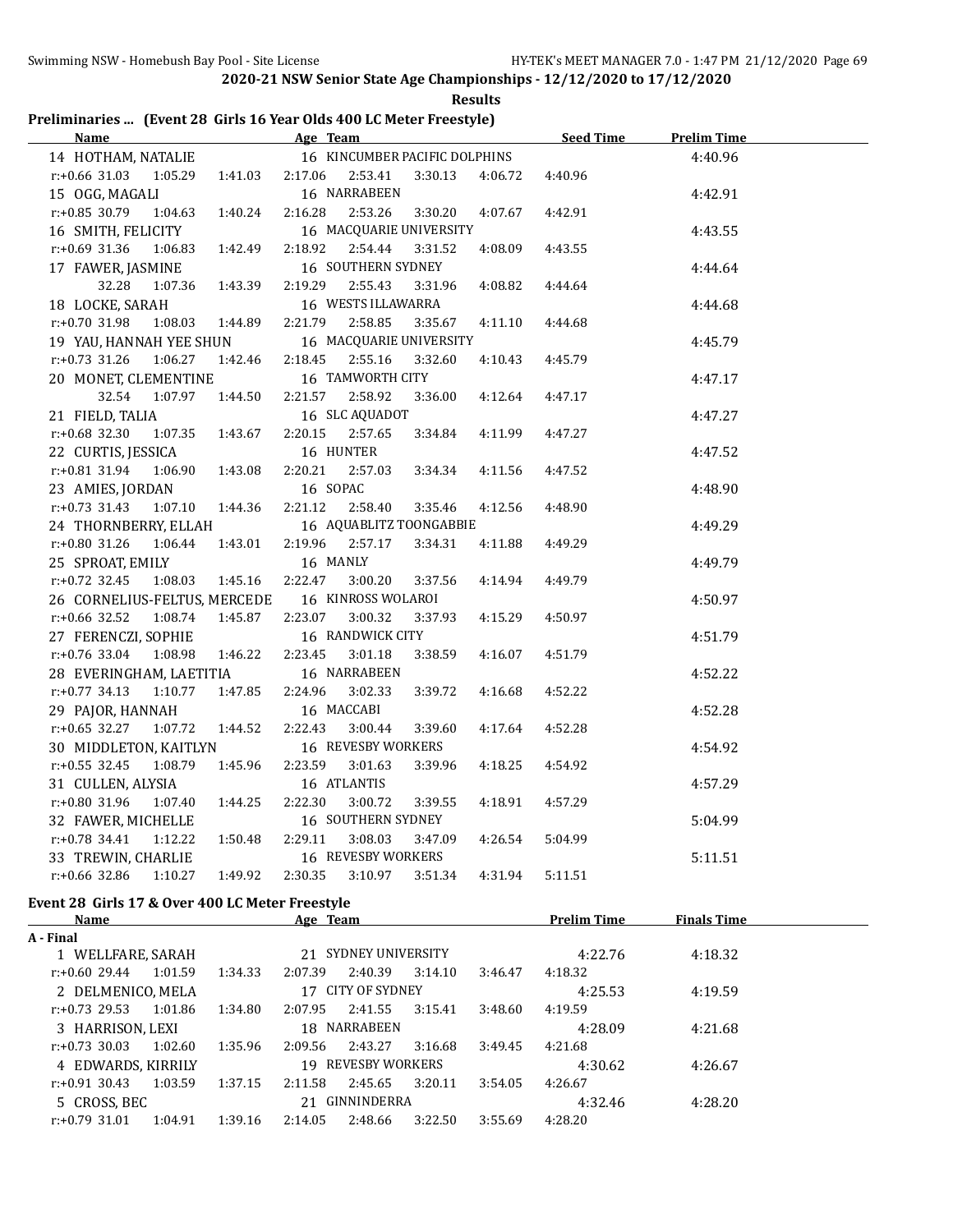**Results**

|  |  |  |  |  |  | A - Final  (Event 28 Girls 17 & Over 400 LC Meter Freestyle) |
|--|--|--|--|--|--|--------------------------------------------------------------|
|--|--|--|--|--|--|--------------------------------------------------------------|

| <b>Name</b>                                     |         |         | Age Team |                      |         |         | <b>Prelim Time</b> | <b>Finals Time</b>  |  |
|-------------------------------------------------|---------|---------|----------|----------------------|---------|---------|--------------------|---------------------|--|
| 6 MARTIN, TAYLA                                 |         |         |          | 21 CARLILE           |         |         | 4:27.92            | 4:30.24             |  |
| $r: +0.70$ 30.61                                | 1:03.70 | 1:37.74 | 2:12.22  | 2:46.89              | 3:21.58 | 3:56.22 | 4:30.24            |                     |  |
| 7 SHIRES, FRANCES                               |         |         |          | 19 SYDNEY UNIVERSITY |         |         | 4:31.37            | 4:30.88             |  |
| $r: +0.73$ 30.88                                | 1:04.71 | 1:39.19 | 2:13.68  | 2:48.36              | 3:23.19 | 3:57.71 | 4:30.88            |                     |  |
| 8 OBEREKAR, ASHLEIGH                            |         |         |          | 19 VALLEY AQUATIC    |         |         | 4:31.23            | 4:31.47             |  |
| $r: +0.78$ 31.48                                | 1:05.30 | 1:40.11 | 2:14.05  | 2:49.28              | 3:23.05 | 3:58.42 | 4:31.47            |                     |  |
| 9 FITZHENRY, FRANCESCA                          |         |         |          | 21 CARLILE           |         |         | 4:33.73            | 4:31.85             |  |
| $r: +0.72$ 30.60                                | 1:04.91 | 1:39.44 | 2:14.24  | 2:48.90              | 3:23.46 | 3:58.18 | 4:31.85            |                     |  |
| 10 LAW-WHITTING, KATE                           |         |         |          | 17 CARLILE           |         |         | 4:32.99            | 4:32.93             |  |
| $r: +0.69$ 30.49                                | 1:04.50 | 1:38.72 | 2:13.86  | 2:48.63              | 3:24.09 | 3:58.96 | 4:32.93            |                     |  |
| Event 28 Girls 17 & Over 400 LC Meter Freestyle |         |         |          |                      |         |         |                    |                     |  |
| Name                                            |         |         | Age Team |                      |         |         | <b>Seed Time</b>   | <b>Prelim Time</b>  |  |
| <b>Preliminaries</b>                            |         |         |          |                      |         |         |                    |                     |  |
| WELLFARE SARAH                                  |         |         |          | 21 SYDNEY UNIVERSITY |         |         |                    | 4:22.76<br>$\Omega$ |  |

| 1 WELLFARE, SARAH                                   |         |                    | 21 SYDNEY UNIVERSITY            |                         |         |         | 4:22.76 $q$ |  |
|-----------------------------------------------------|---------|--------------------|---------------------------------|-------------------------|---------|---------|-------------|--|
| $r.+0.56$ 29.86 1:02.39                             | 1:35.76 | 2:09.36            | 2:42.85                         | 3:16.62                 | 3:49.61 | 4:22.76 |             |  |
| 2 DELMENICO, MELA                                   |         |                    | 17 CITY OF SYDNEY               |                         |         |         | $4:25.53$ a |  |
| $r: +0.78$ 29.70<br>1:02.73                         | 1:36.17 | 2:10.50            | 2:44.53                         | 3:19.27                 | 3:53.48 | 4:25.53 |             |  |
| 3 MARTIN, TAYLA                                     |         |                    | 21 CARLILE                      |                         |         |         | $4:27.92$ q |  |
| $r.+0.67$ 30.48<br>1:03.79                          | 1:37.97 |                    | 2:12.26 2:46.57                 | 3:21.19                 | 3:55.44 | 4:27.92 |             |  |
| 4 HARRISON, LEXI                                    | 1:36.66 |                    | 18 NARRABEEN<br>2:10.63 2:45.33 | 3:20.18                 |         | 4:28.09 | $4:28.09$ a |  |
| $r.+0.73$ 30.23 1:03.15                             |         |                    | 19 REVESBY WORKERS              |                         | 3:54.72 |         |             |  |
| 5 EDWARDS, KIRRILY<br>$r.+0.86$ 30.12 1:03.12       | 1:37.40 |                    | 2:12.45 2:47.49                 | 3:22.28                 | 3:57.16 | 4:30.62 | 4:30.62 $q$ |  |
| 6 OBEREKAR, ASHLEIGH                                |         |                    | 19 VALLEY AQUATIC               |                         |         |         | 4:31.23 $q$ |  |
| $r: +0.80$ 31.14 1:05.12                            | 1:39.75 | 2:14.02            | 2:48.60                         | 3:22.96                 | 3:57.66 | 4:31.23 |             |  |
| 7 SHIRES, FRANCES                                   |         |                    | 19 SYDNEY UNIVERSITY            |                         |         |         |             |  |
| $r.+0.72$ 30.39 1:03.54                             | 1:37.42 | 2:11.89            | 2:46.85                         | 3:21.83                 | 3:56.82 | 4:31.37 | $4:31.37$ a |  |
| 8 CROSS, BEC                                        |         |                    | 21 GINNINDERRA                  |                         |         |         | $4:32.46$ q |  |
| r:+0.80 31.48<br>1:05.85                            | 1:40.25 | 2:15.41            | 2:49.12                         | 3:23.70                 | 3:58.32 | 4:32.46 |             |  |
| 9 LAW-WHITTING, KATE                                |         | 17 CARLILE         |                                 |                         |         |         | $4:32.99$ q |  |
| 1:05.26<br>$r: +0.71$ 30.88                         | 1:39.69 | 2:14.87            | 2:49.47                         | 3:24.77                 | 3:59.27 | 4:32.99 |             |  |
| 10 FITZHENRY, FRANCESCA                             |         | 21 CARLILE         |                                 |                         |         |         | 4:33.73 $q$ |  |
| $r: +0.72$ 31.06<br>1:04.86                         | 1:40.15 | 2:15.08            | 2:50.34                         | 3:25.11                 | 4:00.23 | 4:33.73 |             |  |
| 11 PLATTS, GEORGIA                                  |         | 17 SOPAC           |                                 |                         |         |         | 4:33.81     |  |
| $r: +0.51$ 30.27<br>1:03.82                         | 1:38.25 | 2:12.76            | 2:48.05                         | 3:23.46                 | 3:59.63 | 4:33.81 |             |  |
| 12 FINEGAN, ASHLEY                                  |         |                    | 17 CITY OF SYDNEY               |                         |         |         | 4:36.63     |  |
| r:+0.75 30.99<br>1:05.10                            | 1:40.17 | 2:15.70            | 2:51.13                         | 3:26.68                 | 4:02.67 | 4:36.63 |             |  |
|                                                     |         |                    |                                 |                         |         |         |             |  |
| 13 OZDEMIR, TAYLAH                                  |         |                    |                                 | 17 AQUABLITZ TOONGABBIE |         |         | 4:36.68     |  |
| $r: +0.66$ 31.04<br>1:05.07                         | 1:39.91 |                    | 2:15.09 2:50.44                 | 3:26.19                 | 4:01.57 | 4:36.68 |             |  |
| 14 YU, FIONA                                        |         |                    | 17 RANDWICK CITY                |                         |         |         | 4:37.44     |  |
| $r: +0.57$ 31.59<br>1:06.18                         | 1:40.51 | 2:15.17            | 2:50.30                         | 3:25.78                 | 4:02.20 | 4:37.44 |             |  |
| 15 OGILVIE, TARAH                                   |         | 19 MANLY           |                                 |                         |         |         | 4:37.73     |  |
| r:+0.67 30.67<br>1:04.78                            | 1:39.22 | 2:14.40<br>17 EDEN | 2:49.20                         | 3:25.29                 | 4:01.54 | 4:37.73 |             |  |
| 16 CALDWELL, GEORGIA<br>$r: +0.73$ 31.65<br>1:06.29 | 1:41.45 | 2:16.68            | 2:52.46                         | 3:27.99                 | 4:03.65 | 4:38.64 | 4:38.64     |  |
|                                                     |         |                    | 21 CITY OF SYDNEY               |                         |         |         |             |  |
| 17 SWINBURN, EMILY<br>1:05.06                       |         | 2:16.74            | 2:52.62                         |                         |         | 4:40.37 | 4:40.37     |  |
| r:+0.56 30.64<br>18 ASTRIDGE, HEIDI                 | 1:40.49 |                    | 17 RANDWICK CITY                | 3:28.63                 | 4:05.22 |         |             |  |
| $r: +0.73$ 31.57<br>1:06.77                         | 1:42.56 | 2:18.45            | 2:54.68                         | 3:30.71                 | 4:06.84 | 4:41.24 | 4:41.24     |  |
|                                                     |         |                    | 17 WESTS ILLAWARRA              |                         |         |         |             |  |
| 19 BUFFETT, JESSICA<br>$r: +0.55$ 31.96<br>1:06.73  | 1:42.56 | 2:18.70            | 2:54.69                         | 3:30.76                 | 4:06.57 | 4:42.02 | 4:42.02     |  |
|                                                     |         |                    |                                 |                         |         |         |             |  |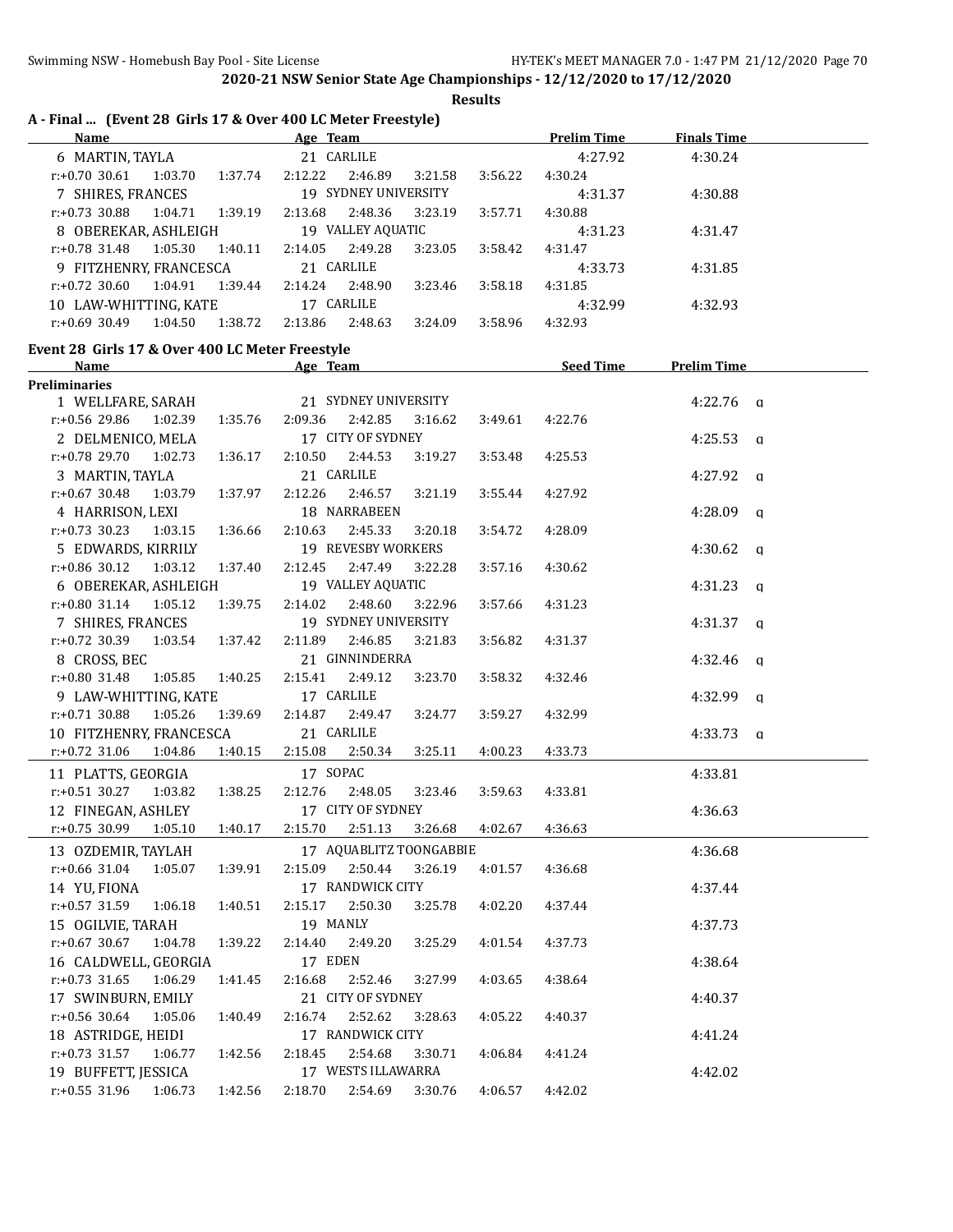| <b>Name</b>                                                      |         | Preliminaries  (Event 28 Girls 17 & Over 400 LC Meter Freestyle)<br>Age Team |         | <b>Seed Time</b>   | <b>Prelim Time</b>      |
|------------------------------------------------------------------|---------|------------------------------------------------------------------------------|---------|--------------------|-------------------------|
| 20 MAYTHERS, EMILY                                               |         | 19 REVESBY WORKERS                                                           |         |                    | 4:43.53                 |
| r:+0.88 30.98<br>1:05.17                                         | 1:40.80 | 3:30.61<br>2:54.14                                                           | 4:08.06 | 4:43.53            |                         |
| 21 FOGG, ALEXANDRIA                                              |         | 17 SANS SOUCI                                                                |         |                    | 4:46.76                 |
| $r: +0.71$ 31.73<br>1:07.97 1:44.47                              |         | 2:57.73<br>2:20.61<br>3:34.55                                                | 4:11.47 | 4:46.76            |                         |
| 22 RITCHIE, CHANTELLE                                            |         | 17 CARLILE                                                                   |         |                    | 4:48.85                 |
| $r: +0.50$ 31.76<br>1:06.19                                      | 1:41.94 | 2:56.36<br>2:18.53<br>3:33.91                                                | 4:12.00 | 4:48.85            |                         |
| 23 GIBSON, KATHERINE                                             |         | 17 KNOX PYMBLE                                                               |         |                    | 4:53.35                 |
| $r: +0.71$ 30.91<br>1:05.70                                      | 1:41.87 | 2:19.27<br>2:57.04<br>3:35.77                                                | 4:14.81 | 4:53.35            |                         |
| 24 BREASLEY, MOLLY                                               |         | 17 HUNTER                                                                    |         |                    | 4:55.16                 |
| $r: +0.80$ 32.97 1:09.39                                         | 1:46.96 | 3:02.92<br>2:24.96<br>3:40.89                                                | 4:18.96 | 4:55.16            |                         |
| 25 SARGEANT, MIA                                                 |         | 17 NUSWIM                                                                    |         |                    | 4:56.99                 |
| $r: +0.76$ 32.67<br>1:09.63                                      | 1:47.24 | 2:25.30<br>3:03.93<br>3:42.62                                                | 4:20.95 | 4:56.99            |                         |
| Event 28 Girls 400 LC Meter Freestyle Multi-Class                |         |                                                                              |         |                    |                         |
| Name                                                             |         | Age Team                                                                     |         | Seed Time          | <b>Prelim Time</b>      |
| <b>Preliminaries</b>                                             |         |                                                                              |         |                    |                         |
| 1 LUCY, JADE S14                                                 |         | 23 SLC AQUADOT                                                               |         |                    | $4:54.73$ q             |
| $r: +0.79$ 33.20<br>1:10.29  1:48.03                             |         | 2:25.68<br>3:03.23<br>3:40.74                                                | 4:18.16 | 4:54.73            |                         |
| Event 29 Boys 16 Year Olds 400 LC Meter Freestyle                |         |                                                                              |         |                    |                         |
| Name                                                             |         | Age Team                                                                     |         | <b>Prelim Time</b> | <b>Finals Time</b>      |
| <b>Finals</b>                                                    |         |                                                                              |         |                    |                         |
| 1 WILCZAK, GABRIEL                                               |         | 16 TRINITY GRAMMAR                                                           |         | 4:05.03            | 4:02.22                 |
| $r: +0.68$ 27.83<br>57.28                                        | 1:27.38 | 1:58.08<br>2:28.98<br>3:00.40                                                | 3:31.58 | 4:02.22            |                         |
| 2 DRYER, CALEB                                                   |         | 16 TRINITY GRAMMAR                                                           |         | 4:07.22            | 4:05.40                 |
| $r: +0.67$ 27.69<br>57.98                                        | 1:28.92 | 2:00.65<br>2:31.67<br>3:03.64                                                | 3:34.44 | 4:05.40            |                         |
| 3 KRSTEVSKI, BAILEY                                              |         | 16 WESTS ILLAWARRA                                                           |         | 4:05.85            | 4:07.27                 |
| $r: +0.62$ 27.18<br>56.46                                        | 1:26.64 | 2:29.29<br>1:57.86<br>3:01.04                                                | 3:33.92 | 4:07.27            |                         |
| 4 TWISS, RYLEY                                                   |         | 16 HUNTER                                                                    |         | 4:12.78            | 4:08.96                 |
| $r: +0.62$ 27.47<br>57.94                                        | 1:29.18 | 2:01.38<br>2:33.12<br>3:06.00                                                | 3:38.25 | 4:08.96            |                         |
| 5 YEOU, JASON                                                    |         | 16 TRINITY GRAMMAR                                                           |         | 4:11.21            | 4:09.22                 |
| r:+0.50 27.38<br>57.66                                           | 1:28.40 | 2:00.18<br>2:32.01<br>3:04.71                                                | 3:37.70 | 4:09.22            |                         |
| 6 MORRIS, MITCHELL                                               |         | 16 MANLY                                                                     |         | 4:12.63            | 4:11.42                 |
| $r: +0.65$ 27.60<br>58.16                                        | 1:29.40 | 2:01.54<br>2:33.67<br>3:06.99                                                | 3:39.47 | 4:11.42            |                         |
| 7 MORRIS, JAKE<br>$r: +0.7028.10$                                |         | 16 MANLY<br>2:04.47                                                          |         | 4:14.41            | 4:11.98                 |
| 59.92<br>8 CREWS, ISAAC                                          | 1:32.24 | 2:36.89<br>3:09.12<br>16 WARRINGAH                                           | 3:41.44 | 4:11.98            |                         |
| 59.54<br>r:+0.72 28.21                                           | 1:31.53 | 3:10.17<br>2:04.29<br>2:37.01                                                | 3:43.28 | 4:13.89<br>4:15.58 | 4:15.58                 |
| 9 REED, JOSHUA                                                   |         | 16 NOVOCASTRIAN                                                              |         | 4:17.08            | 4:15.74                 |
| r:+0.66 27.91<br>59.07                                           | 1:30.72 | 2:03.71<br>2:36.82<br>3:10.18                                                | 3:43.61 | 4:15.74            |                         |
| 10 RODDIS, FINLEY                                                |         | 16 SYDNEY UNIVERSITY                                                         |         | 4:17.20            | 4:19.66                 |
| $r: +0.71$ 28.74<br>1:00.13                                      | 1:32.59 | 2:05.24<br>2:38.58<br>3:12.19                                                | 3:46.32 | 4:19.66            |                         |
|                                                                  |         |                                                                              |         |                    |                         |
| Event 29 Boys 16 Year Olds 400 LC Meter Freestyle<br><b>Name</b> |         | Age Team                                                                     |         | <b>Seed Time</b>   | <b>Prelim Time</b>      |
| <b>Preliminaries</b>                                             |         |                                                                              |         |                    |                         |
| 1 WILCZAK, GABRIEL                                               |         | 16 TRINITY GRAMMAR                                                           |         |                    | 4:05.03<br>$\mathbf{q}$ |
| $r: +0.68$ 27.74<br>57.53                                        | 1:28.58 | 1:59.83<br>2:31.04<br>3:02.57                                                | 3:34.28 | 4:05.03            |                         |
| 2 KRSTEVSKI, BAILEY                                              |         | 16 WESTS ILLAWARRA                                                           |         |                    | 4:05.85<br>$\mathbf{q}$ |
| r:+0.55 27.87<br>57.88                                           | 1:29.10 | 2:32.39<br>2:00.55<br>3:03.97                                                | 3:35.16 | 4:05.85            |                         |
| 3 DRYER, CALEB                                                   |         | 16 TRINITY GRAMMAR                                                           |         |                    | $4:07.22$ q             |
| r:+0.66 27.96<br>58.30                                           | 1:29.32 | 2:32.32<br>2:00.51<br>3:04.03                                                | 3:36.21 | 4:07.22            |                         |
| 4 YEOU, JASON                                                    |         | 16 TRINITY GRAMMAR                                                           |         |                    | $4:11.21$ q             |
| $r: +0.61$ 27.71<br>58.72                                        | 1:30.48 | 2:02.16<br>2:34.56<br>3:06.74                                                | 3:39.73 | 4:11.21            |                         |
|                                                                  |         |                                                                              |         |                    |                         |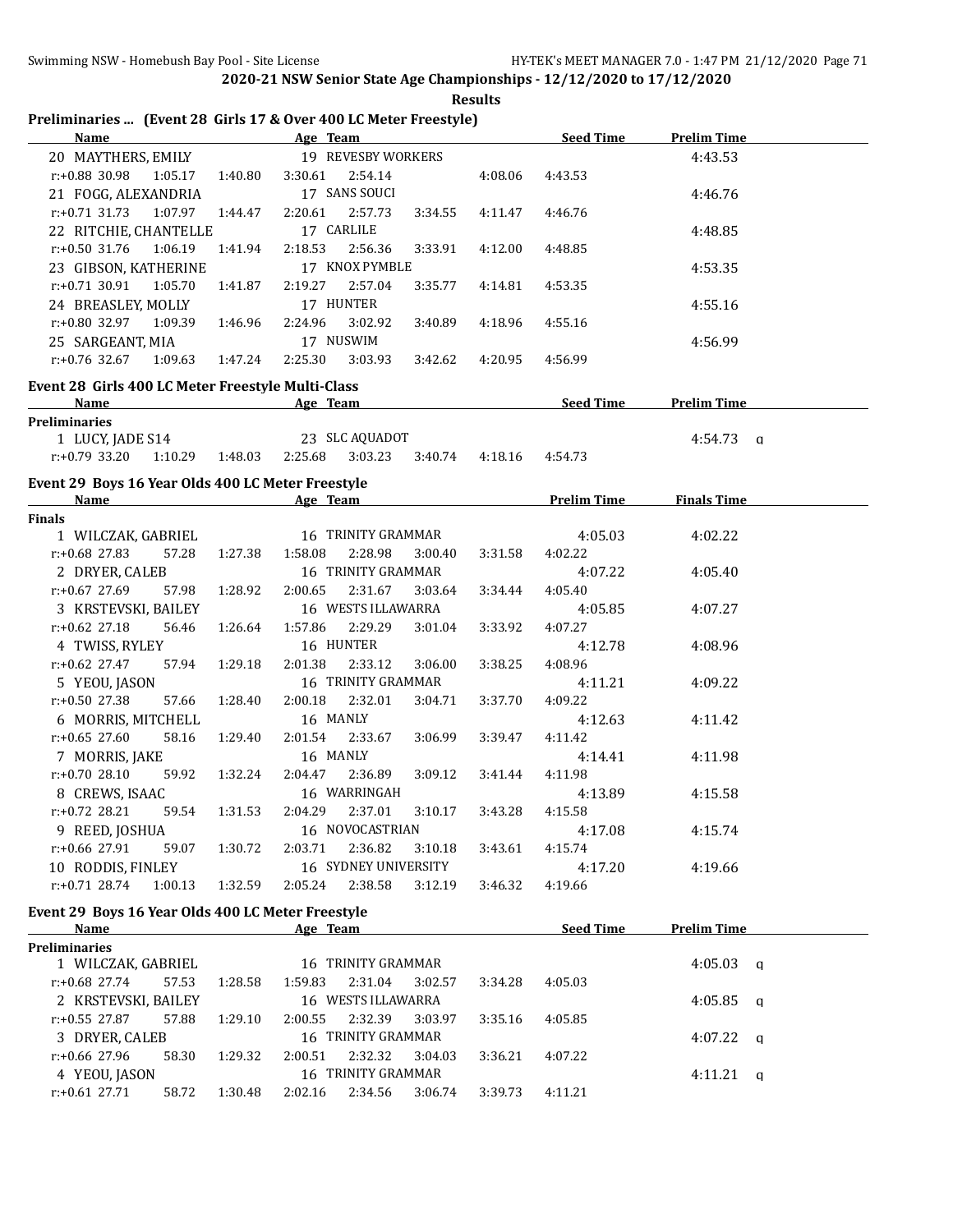|                                                                    |  |  | <b>Results</b> |  |
|--------------------------------------------------------------------|--|--|----------------|--|
| Preliminaries  (Event 29 Boys 16 Year Olds 400 LC Meter Freestyle) |  |  |                |  |

| <u>Name</u>                 |         | Age Team                                 |         |         | <b>Seed Time</b> | <b>Prelim Time</b> |  |
|-----------------------------|---------|------------------------------------------|---------|---------|------------------|--------------------|--|
| 5 MORRIS, MITCHELL 16 MANLY |         |                                          |         |         |                  | $4:12.63$ q        |  |
| $r: +0.67$ 28.47<br>59.69   | 1:31.78 | 2:04.05<br>2:36.36                       | 3:09.14 | 3:41.38 | 4:12.63          |                    |  |
| 6 TWISS, RYLEY              |         | 16 HUNTER                                |         |         |                  | $4:12.78$ q        |  |
| $r+0.62$ 28.45<br>59.94     | 1:31.71 | 2:03.92<br>2:35.73                       | 3:08.02 | 3:40.39 | 4:12.78          |                    |  |
| 7 CREWS, ISAAC              |         | 16 WARRINGAH                             |         |         |                  | $4:13.89$ a        |  |
| $r: +0.73$ 28.91<br>1:00.34 | 1:32.38 | 2:04.78<br>2:37.12                       | 3:09.89 | 3:42.30 | 4:13.89          |                    |  |
| 8 MORRIS, JAKE              |         | 16 MANLY                                 |         |         |                  | $4:14.41$ q        |  |
| r:+0.67 28.56<br>1:00.03    | 1:32.39 | 2:05.07<br>2:37.93                       | 3:10.55 | 3:43.36 | 4:14.41          |                    |  |
| 9 REED, JOSHUA              |         | 16 NOVOCASTRIAN                          |         |         |                  | $4:17.08$ q        |  |
| r:+0.67 28.01<br>59.07      | 1:31.03 | 2:03.72<br>2:36.68                       | 3:10.44 | 3:44.49 | 4:17.08          |                    |  |
| 10 RODDIS, FINLEY           |         | 16 SYDNEY UNIVERSITY                     |         |         |                  | $4:17.20$ q        |  |
| $r.+0.67$ 29.20<br>1:00.95  | 1:33.46 | 2:06.13<br>2:39.14                       | 3:11.90 | 3:45.38 | 4:17.20          |                    |  |
| 11 BOLL, MARIUS             |         | 16 LORETO NORMANHURST                    |         |         |                  | 4:18.94            |  |
| $r: +0.67$ 29.25<br>1:01.22 | 1:33.75 | 2:06.53<br>2:39.80                       | 3:13.06 | 3:46.45 | 4:18.94          |                    |  |
| 12 KNIGHT, KADE             |         | 16 WAGGA WAGGA                           |         |         |                  | 4:19.69            |  |
| $r+0.72$ 29.81<br>1:01.94   | 1:34.83 | 2:08.20<br>2:41.27                       | 3:14.57 | 3:47.73 | 4:19.69          |                    |  |
|                             |         |                                          |         |         |                  |                    |  |
| 13 MCLOUGHLIN, DANIEL       |         | 16 KINCUMBER PACIFIC DOLPHINS<br>2:05.90 | 3:13.30 |         |                  | 4:19.96            |  |
| $r.+0.7028.54100.15$        | 1:33.05 | 2:39.74                                  |         | 3:47.31 | 4:19.96          |                    |  |
| 14 MCLELLAN, HAMISH         |         | 16 WARRINGAH                             |         |         |                  | 4:20.51            |  |
| $r.+0.65$ 28.45 1:00.65     | 1:34.48 | 2:08.48<br>2:41.75                       | 3:15.19 | 3:48.52 | 4:20.51          |                    |  |
| 15 DELANY, NICHOLAS         |         | 16 MANLY                                 |         |         |                  | 4:20.95            |  |
| $r.+0.7129.491.02.06$       | 1:35.22 | 2:08.41<br>2:42.36                       | 3:16.08 | 3:50.10 | 4:20.95          |                    |  |
| 16 SMITH, REGAN             |         | 16 WESTS ILLAWARRA                       |         |         |                  | 4:21.03            |  |
| r:+0.60 29.59<br>1:02.74    | 1:35.09 | 2:08.22<br>2:40.85                       | 3:14.52 | 3:48.35 | 4:21.03          |                    |  |
| 17 SKINNER, ARCHIE          |         | 16 ULLADULLA                             |         |         |                  | 4:22.24            |  |
| $r.+0.76$ 29.41 1:02.33     | 1:34.52 | 2:08.08<br>2:41.52                       | 3:15.86 | 3:49.04 | 4:22.24          |                    |  |
| 18 LINEY, EUAN              |         | 16 KNOX PYMBLE                           |         |         |                  | 4:22.28            |  |
| $r.+0.72$ 29.31 1:01.25     | 1:34.36 | 2:07.74<br>2:41.84                       | 3:15.66 | 3:49.84 | 4:22.28          |                    |  |
| 19 CHISHOLM, DANIEL         |         | 16 TITANS                                |         |         |                  | 4:22.51            |  |
| r:+0.66 28.16<br>59.41      | 1:31.44 | 2:04.87<br>2:38.69                       | 3:13.15 | 3:47.71 | 4:22.51          |                    |  |
| 20 WAUGH, BLAKE             |         | 16 REVESBY WORKERS                       |         |         |                  | 4:22.55            |  |
| $r.+0.66$ 28.34 1:00.07     | 1:32.79 | 2:06.42<br>2:40.62                       | 3:15.27 | 3:49.20 | 4:22.55          |                    |  |
| 21 WINN, KYAN               |         | 16 MANLY                                 |         |         |                  | 4:22.77            |  |
| $r+0.73$ 29.61<br>1:02.55   | 1:36.01 | 2:09.92<br>2:43.47                       | 3:16.96 | 3:50.04 | 4:22.77          |                    |  |
| 22 DUGGAN, LACHLAN          |         | 16 KINCUMBER PACIFIC DOLPHINS            |         |         |                  | 4:23.06            |  |
| $r: +0.74$ 29.83 1:02.52    | 1:35.56 | 2:09.63 2:42.46<br>16 SYDNEY UNIVERSITY  | 3:16.21 | 3:50.04 | 4:23.06          |                    |  |
| 23 KANALEY, ROBERT          |         |                                          |         |         |                  | 4:23.84            |  |
| r:+0.68 28.95<br>1:01.63    | 1:34.43 | 2:41.62<br>2:07.90                       | 3:15.83 | 3:50.14 | 4:23.84          |                    |  |
| 24 OYSTON, HARRISON         |         | 16 WODEN VALLEY                          |         |         |                  | 4:24.21            |  |
| r:+0.68 29.72<br>1:02.68    | 1:35.85 | 2:09.84<br>2:43.56                       | 3:17.85 | 3:51.74 | 4:24.21          |                    |  |
| 25 MELBOURN, LEE            |         | 16 WARRINGAH                             |         |         |                  | 4:24.52            |  |
| $r: +0.75$ 29.10<br>1:01.30 | 1:34.38 | 2:08.01<br>2:41.78                       | 3:16.10 | 3:50.75 | 4:24.52          |                    |  |
| 26 THORNHILL, WILL          |         | 16 ORANGE AQUATIC                        |         |         |                  | 4:26.28            |  |
| r:+0.66 28.31<br>59.87      | 1:33.46 | 2:07.91<br>2:42.84                       | 3:17.54 | 3:52.60 | 4:26.28          |                    |  |
| 27 FLYNN, SUNNY             |         | 16 SOPAC                                 |         |         |                  | 4:28.25            |  |
| $r: +0.65$ 30.64<br>1:04.66 | 1:39.11 | 2:13.33<br>2:47.94                       | 3:22.04 | 3:55.65 | 4:28.25          |                    |  |
| 28 GOONAN, DOMINIC          |         | 16 CITY OF SYDNEY                        |         |         |                  | 4:28.58            |  |
| $r: +0.49$ 30.04<br>1:03.53 | 1:37.46 | 2:12.29<br>2:46.77                       | 3:21.88 | 3:55.67 | 4:28.58          |                    |  |
| 29 HICKEY, MITCHELL         |         | 16 TRINITY LISMORE                       |         |         |                  | 4:29.85            |  |
| $r.+0.74$ 28.52<br>1:01.15  | 1:35.44 | 2:45.05<br>2:10.04                       | 3:20.81 | 3:56.06 | 4:29.85          |                    |  |
| 30 SLAUGHTER, RYAN          |         | 16 NEPEAN                                |         |         |                  | 4:30.77            |  |
| r:+0.70 29.23<br>1:01.96    | 1:36.01 | 2:10.71<br>2:45.42                       | 3:20.95 | 3:56.71 | 4:30.77          |                    |  |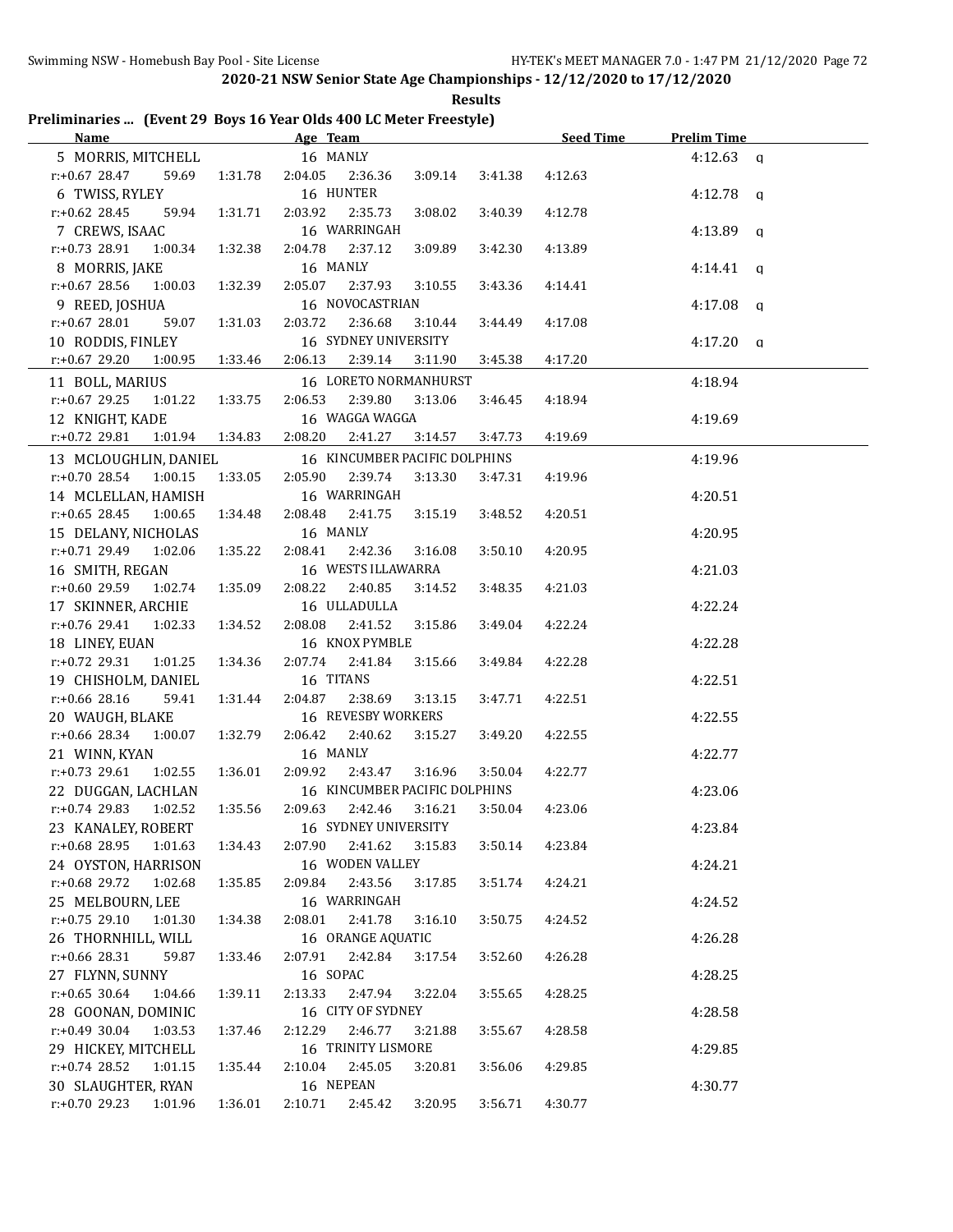|                                                                                                                                                                                                                                | <b>Results</b>                                                                                                                                                                                                                 |           |                    |
|--------------------------------------------------------------------------------------------------------------------------------------------------------------------------------------------------------------------------------|--------------------------------------------------------------------------------------------------------------------------------------------------------------------------------------------------------------------------------|-----------|--------------------|
| Name                                                                                                                                                                                                                           | Preliminaries  (Event 29 Boys 16 Year Olds 400 LC Meter Freestyle)<br>Age Team                                                                                                                                                 | Seed Time | <b>Prelim Time</b> |
| 31 GRAY, WILLIAM                                                                                                                                                                                                               | 16 NEWINGTON                                                                                                                                                                                                                   |           | 4:31.24            |
| $r: +0.70$ 30.44<br>1:03.57<br>1:37.95                                                                                                                                                                                         | 2:12.86<br>2:47.71<br>3:22.49<br>3:57.41                                                                                                                                                                                       | 4:31.24   |                    |
| 32 GARNETT, ALEX                                                                                                                                                                                                               | 16 NOVOCASTRIAN                                                                                                                                                                                                                |           | 4:31.42            |
| $r: +0.79$ 30.35<br>1:03.53<br>1:38.02                                                                                                                                                                                         | 2:48.02<br>2:12.87<br>3:22.98<br>3:57.77                                                                                                                                                                                       | 4:31.42   |                    |
| --- FERREIRA, ANDRE                                                                                                                                                                                                            | 16 REVESBY WORKERS                                                                                                                                                                                                             |           | DQ                 |
| $r: +0.68$                                                                                                                                                                                                                     |                                                                                                                                                                                                                                |           |                    |
| Event 29 Boys 16 Year Olds 400 LC Meter Freestyle Multi-Class                                                                                                                                                                  |                                                                                                                                                                                                                                |           |                    |
| Name and the state of the state of the state of the state of the state of the state of the state of the state of the state of the state of the state of the state of the state of the state of the state of the state of the s | Age Team and the state of the state of the state of the state of the state of the state of the state of the state of the state of the state of the state of the state of the state of the state of the state of the state of t | Seed Time | <b>Prelim Time</b> |
| <b>Preliminaries</b>                                                                                                                                                                                                           |                                                                                                                                                                                                                                |           |                    |
| 1 TUCKFIELD, ALEXANDER S9<br>1:01.14  1:34.40  2:08.34<br>$r: +0.72$ 28.85                                                                                                                                                     | 16 SLC AQUADOT<br>2:42.81<br>3:17.17 3:51.44                                                                                                                                                                                   | 4:24.98   | $4:24.98$ q        |
|                                                                                                                                                                                                                                |                                                                                                                                                                                                                                |           |                    |
| Event 30 Boys 11-14 50 LC Meter Freestyle Multi-Class                                                                                                                                                                          |                                                                                                                                                                                                                                |           |                    |
| <b>Name</b>                                                                                                                                                                                                                    | Age Team                                                                                                                                                                                                                       |           | <b>Finals Time</b> |
| 1 BUDD, DECLAN S14<br>$r: +0.59$                                                                                                                                                                                               | 13 KNOX PYMBLE                                                                                                                                                                                                                 |           | 29.70              |
| 2 PRICE, MATTY S14<br>$r: +0.81$                                                                                                                                                                                               | 14 PARKES                                                                                                                                                                                                                      |           | 32.51              |
| 3 MATTHEWS, BEAU S10<br>$r: +0.73$                                                                                                                                                                                             | 11 SLC AQUADOT                                                                                                                                                                                                                 |           | 33.99              |
| 4 SMITH, LANDON S14                                                                                                                                                                                                            | 12 HUNTER                                                                                                                                                                                                                      |           | 34.85              |
| 5 CAREY, JACK S15                                                                                                                                                                                                              | 14 SOPAC                                                                                                                                                                                                                       |           | 35.10              |
| $r: +0.79$                                                                                                                                                                                                                     |                                                                                                                                                                                                                                |           |                    |
| 6 TOGHER, LIAM S8<br>$r: +0.82$                                                                                                                                                                                                | 11 KNOX PYMBLE                                                                                                                                                                                                                 |           | 38.69              |
| 7 GARDINER, SAMUEL S14<br>$r: +0.56$                                                                                                                                                                                           | 14 NEPEAN                                                                                                                                                                                                                      |           | 38.00              |
| 8 VAN STRALEN, JAYDEN S14<br>$r: +0.51$                                                                                                                                                                                        | 12 MOUNT ANNAN                                                                                                                                                                                                                 |           | 38.34              |
| 9 FORD, THOMAS S14<br>$r: +0.90$                                                                                                                                                                                               | 13 MACQUARIE SHORES                                                                                                                                                                                                            |           | 38.51              |
| 10 WEBSTER, SEBASTIAN S15<br>$r: +0.76$                                                                                                                                                                                        | 11 STROUD SEALS                                                                                                                                                                                                                |           | 40.59              |
| 11 LILL, DANIEL S14<br>$r: +0.59$                                                                                                                                                                                              | 13 LIVERPOOL                                                                                                                                                                                                                   |           | 44.40              |
| Event 30 Boys 15 & Over 50 LC Meter Freestyle Multi-Class                                                                                                                                                                      |                                                                                                                                                                                                                                |           |                    |
| <b>Name</b>                                                                                                                                                                                                                    | Age Team                                                                                                                                                                                                                       |           | <b>Finals Time</b> |
| 1 LEVY MATTHEW S7                                                                                                                                                                                                              | 33 NTC HUB                                                                                                                                                                                                                     |           | 28.87              |

| 1 LEVY, MATTHEW S7<br>$r: +0.64$        |    | 33 NTC HUB          | 28.87 |
|-----------------------------------------|----|---------------------|-------|
| 2 DISKEN, TIMOTHY S9<br>$r: +0.64$      |    | 24 NTC HUB          | 25.81 |
| 3 STUBBS, OSCAR S13<br>$r: +0.66$       |    | 20 SOPAC            | 25.00 |
| 4 GILLHAM, HUGH<br>$r: +0.56$           | 17 | KINROSS WOLAROI     | 25.24 |
| 5 DYER, JARRED S14<br>$r: +0.85$        | 20 | WOLLONGONG          | 26.74 |
| 6 TUCKFIELD, ALEXANDER S9<br>$r: +0.80$ |    | 16 SLC AQUADOT      | 27.92 |
| 7 STOKES, BENJAMIN S14<br>$r: +0.77$    | 20 | <b>WODEN VALLEY</b> | 28.69 |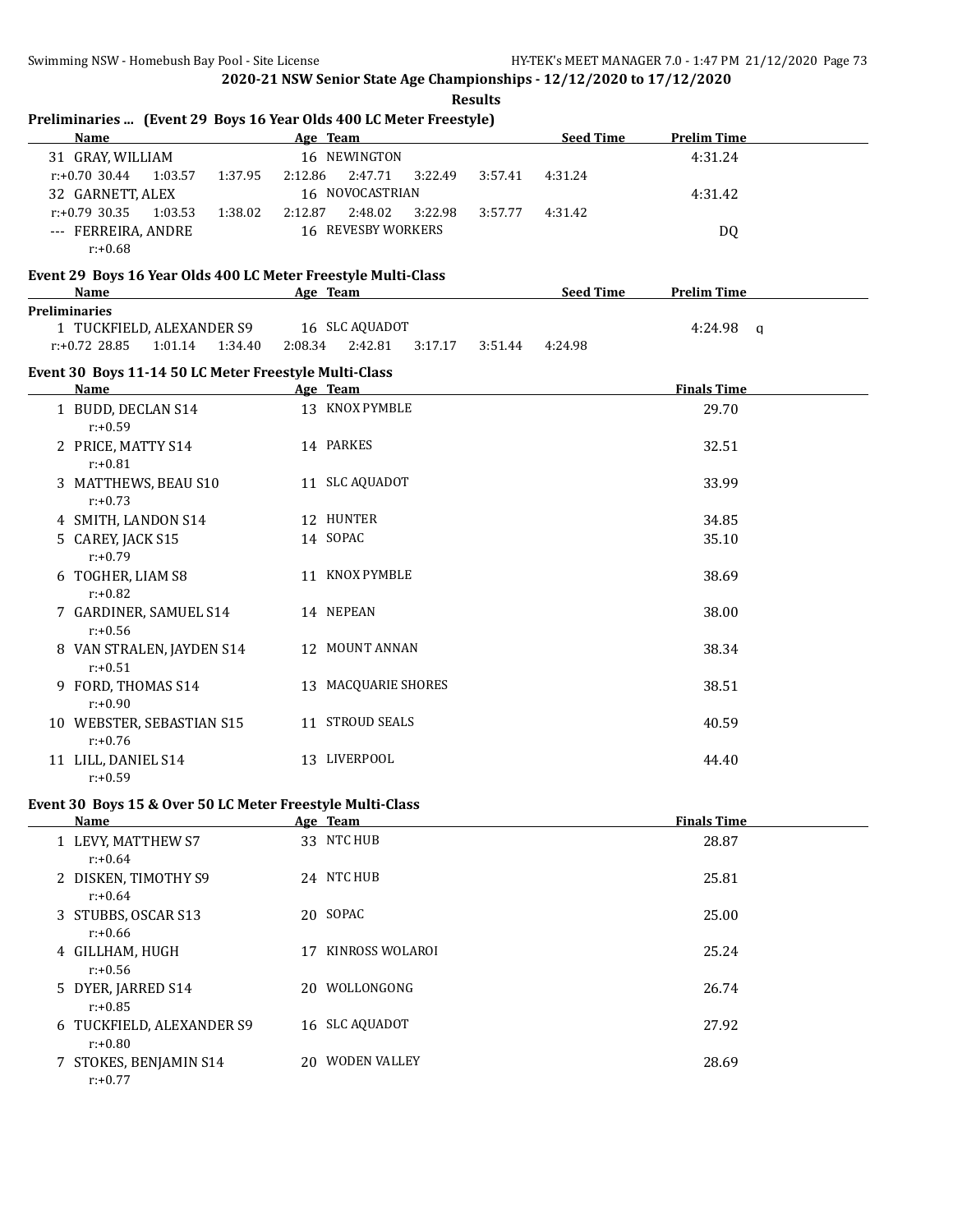### **Results**

# **(Event 30 Boys 15 & Over 50 LC Meter Freestyle Multi-Class)**

| Name                                  | Age Team                  | <b>Finals Time</b> |
|---------------------------------------|---------------------------|--------------------|
| 8 HANRATTY, LACHLAN S14<br>$r: +0.75$ | 16 REVESBY WORKERS        | 28.84              |
| 9 HUGHES, HENRY S15<br>$r: +0.74$     | 16 SYDNEY UNIVERSITY      | 27.82              |
| 10 HEALD, LOGAN S16<br>$r: +0.79$     | 19 NUSWIM                 | 30.06              |
| 11 BALE, DAVID S9<br>$r: +0.60$       | 47 WODEN VALLEY           | 30.97              |
| 12 SMITH, KADEN S14<br>$r: +0.78$     | 17 SLC AQUADOT            | 30.35              |
| 13 WALTON, WILLIAM S14<br>$r: +0.90$  | 24 MANLY                  | 30.41              |
| 14 SMITH, JOSHUA S14<br>$r: +0.84$    | 17 WOY WOY                | 30.76              |
| 15 KROGIUS, HENRIK S5                 | 22 MONTE                  | 40.46              |
| 16 AUCKRAM, BEN S7<br>$r: +0.62$      | <b>16 LISMORE WORKERS</b> | 36.76              |
| 17 DYER, TARREN S14<br>$r: +0.50$     | 23 WOLLONGONG             | 31.42              |
| 18 KELLY, AHMED S3<br>$r: +0.80$      | 29 NTC HUB                | 54.53              |
| 19 SAITO, GOKI S8<br>$r: +0.57$       | 19 NARRABEEN              | 37.24              |
| 20 AHERN, LUKE S9<br>$r: +0.63$       | 17 NEPEAN                 | 37.45              |

# **Event 31 Girls 11-14 50 LC Meter Freestyle Multi-Class**

|    | Name                                    |     | Age Team                   | <b>Finals Time</b> |
|----|-----------------------------------------|-----|----------------------------|--------------------|
|    | 1 BRUZZESE, STEPHANIE S14<br>$r: +0.54$ |     | 13 TRINITY GRAMMAR         | 31.48              |
|    | 2 JESSEN, KRYSTAL S14                   |     | 14 AQUABLITZ TOONGABBIE    | 32.00              |
|    | 3 TAYLOR, NICOLE S15<br>$r: +0.79$      |     | 14 GRIFFITH                | 31.35              |
|    | 4 GREEN, ALI S10<br>$r: +0.83$          | 12  | DUBBO RSL                  | 36.15              |
|    | 5 PHILLIPS, LEXIE S6<br>$r: +0.70$      |     | 12 NOVOCASTRIAN            | 48.32              |
|    | 6 KLEIN, SUMMER S14                     | 12. | KINCUMBER PACIFIC DOLPHINS | 39.95              |
|    | 7 PRATT, EMILEE S9<br>$r: +0.92$        | 11  | <b>NOVOCASTRIAN</b>        | 40.38              |
|    | 8 FLYNN, STELLA S6<br>$r: +0.79$        | 12  | LEICHHARDT                 | 54.38              |
|    | 9 BEALING, GEORGIA S7                   | 13  | WENONA SCHOOL              | 50.32              |
| 10 | WALKER-LEAR, TAYLOR S6                  | 14  | LEICHHARDT                 | 57.56              |

## **Event 31 Girls 15 & Over 50 LC Meter Freestyle Multi-Class**

| Name                                   | Age Team         | <b>Finals Time</b> |
|----------------------------------------|------------------|--------------------|
| 1 GREENWOOD, JASMINE S10<br>$r: +0.75$ | 16 BAY & BASIN   | 29.19              |
| 2 CORRY, TAYLOR S14<br>r:+0.76         | NELSON BAY<br>25 | 28.74              |
| 3 COOK, AMY S14<br>$r: +0.74$          | 22 SLC AQUADOT   | 29.92              |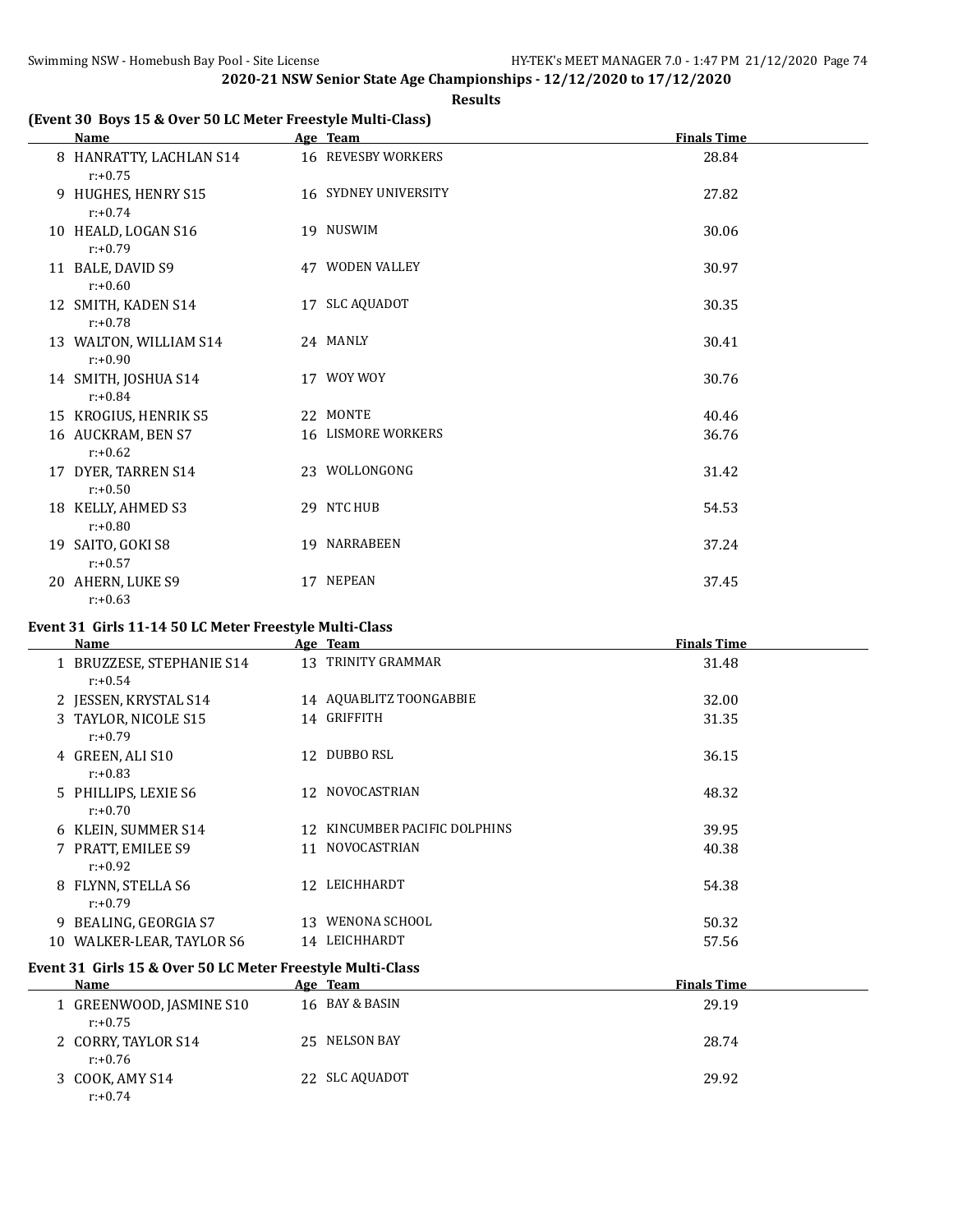### **Results**

# **(Event 31 Girls 15 & Over 50 LC Meter Freestyle Multi-Class)**

| Name                                  | Age Team                | <b>Finals Time</b> |
|---------------------------------------|-------------------------|--------------------|
| 4 JONES, JENNA S12<br>$r: +0.64$      | 19 AUBURN               | 29.51              |
| 5 LUCY, JADE S14<br>$r: +0.80$        | 23 SLC AQUADOT          | 30.36              |
| 6 VAN RIJSWIJK, ASHLEY<br>$r: +0.77$  | 20 WAGGA WAGGA          | 31.12              |
| 7 BLANSHARD, TAHLIA S7<br>$r: +0.69$  | 20 WOY WOY              | 35.97              |
| 8 HINDS, MADDISON S14<br>$r: +0.55$   | 15 HORNSBY              | 31.22              |
| 9 WALLER, GABRIELLE S14<br>$r: +0.80$ | 20 TUGGERANONG VIKINGS  | 31.90              |
| 10 ARNISON, MCKINLEY S9<br>$r: +0.87$ | 15 LISMORE WORKERS      | 33.30              |
| 11 PLUNKETT, JAMIE S14<br>$r: +0.84$  | 15 GRAFTON              | 34.48              |
| 12 CAMERON, TAYLOR S8                 | 20 NEPEAN               | 38.97              |
| 13 OSBORN, CHLOE S10                  | 17 CARLILE              | 41.00              |
| 14 CRAWFORD, LILY S14<br>$r: +0.92$   | 22 MONTE                | 39.54              |
| 15 OATES, CHLOE S10<br>$r: +0.83$     | 18 MACQUARIE UNIVERSITY | 42.45              |
| 16 VELLA, RACHAEL S8                  | 16 MENAI                | 45.31              |
| 17 OZOLS, VANESSA S14                 | 15 MERRYLANDS           | 41.01              |
| 18 SMITH, KATELYN S14                 | 24 WOY WOY              | 42.40              |

# **Event 32 Girls 12-13 800 LC Meter Freestyle**

 $\overline{a}$ 

| <b>Name</b>           |         |         | Age Team |                        |         |         |         | <b>Finals Time</b> |
|-----------------------|---------|---------|----------|------------------------|---------|---------|---------|--------------------|
| 1 MELBOURN, DOMINIQUE |         |         |          | 13 WARRINGAH           |         |         |         | 9:12.24            |
| $r: +0.51$ 31.14      | 1:04.97 | 1:39.81 | 2:14.69  | 2:49.45                | 3:24.36 | 3:58.77 | 4:33.57 |                    |
| 5:08.40               | 5:43.33 | 6:18.30 | 6:53.57  | 7:28.64                | 8:03.52 | 8:38.24 | 9:12.24 |                    |
| 2 FOWLER, ANNIKA      |         |         | 13 MANLY |                        |         |         |         | 9:16.95            |
| $r: +0.58$ 30.28      | 1:03.98 | 1:38.89 | 2:14.36  | 2:49.58                | 3:24.86 | 3:59.91 | 4:35.45 |                    |
| 5:10.70               | 5:46.38 | 6:21.71 | 6:57.16  | 7:32.24                | 8:07.60 | 8:42.66 | 9:16.95 |                    |
| 3 KOPELLOU, RAFAELA   |         |         |          | 13 REVESBY WORKERS     |         |         |         | 9:24.94            |
| $r: +0.83$ 31.17      | 1:06.03 | 1:41.02 | 2:16.80  | 2:52.14                | 3:28.13 | 4:03.80 | 4:39.61 |                    |
| 5:15.15               | 5:50.98 | 6:26.82 | 7:02.83  | 7:39.01                | 8:14.94 | 8:50.23 | 9:24.94 |                    |
| 4 KASPROWICZ, ZARA    |         |         |          | 13 WARRINGAH           |         |         |         | 9:32.26            |
| $r: +0.75$ 31.45      | 1:06.41 | 1:41.28 | 2:16.91  | 2:52.26                | 3:28.45 | 4:03.88 | 4:40.24 |                    |
| 5:16.15               | 5:53.16 | 6:30.30 | 7:07.46  | 7:43.94                | 8:21.21 | 8:57.48 | 9:32.26 |                    |
| 5 PROVOST, MADDISON   |         |         |          | 13 VALLEY AQUATIC      |         |         |         | 9:40.48            |
| 32.69                 | 1:08.91 | 1:45.65 | 2:22.03  | 2:58.86                | 3:35.12 | 4:12.14 | 4:48.69 |                    |
| 5:25.51               | 6:01.61 | 6:38.78 | 7:15.57  | 7:51.89                | 8:28.11 | 9:05.17 | 9:40.48 |                    |
| 6 BEUZEVILLE, MACY    |         |         |          | 13 WARRINGAH           |         |         |         | 9:42.67            |
| $r: +0.67$ 31.98      | 1:07.52 | 1:43.81 | 2:20.55  | 2:57.55                | 3:34.47 | 4:11.09 | 4:47.95 |                    |
| 5:25.11               | 6:02.54 | 6:39.54 | 7:16.41  | 7:53.79                | 8:30.30 | 9:06.91 | 9:42.67 |                    |
| 7 SALIBA, AKIRA       |         |         |          | 13 REVESBY WORKERS     |         |         |         | 9:50.08            |
| $r: +0.77$ 31.94      | 1:07.04 | 1:43.26 | 2:20.21  | 2:57.09                | 3:34.35 | 4:12.03 | 4:49.68 |                    |
| 5:26.87               | 6:04.83 | 6:42.62 | 7:20.42  | 7:58.36                | 8:36.29 | 9:13.82 | 9:50.08 |                    |
| 8 BRODRICK, CHLOE     |         |         |          | 13 TUGGERANONG VIKINGS |         |         |         | 9:50.34            |
| $r: +0.73$ 33.54      | 1:09.77 | 1:46.93 | 2:24.17  | 3:01.67                | 3:39.24 | 4:16.46 | 4:53.98 |                    |
| 5:31.53               | 6:09.31 | 6:47.00 | 7:24.72  | 8:01.64                | 8:38.82 | 9:15.06 | 9:50.34 |                    |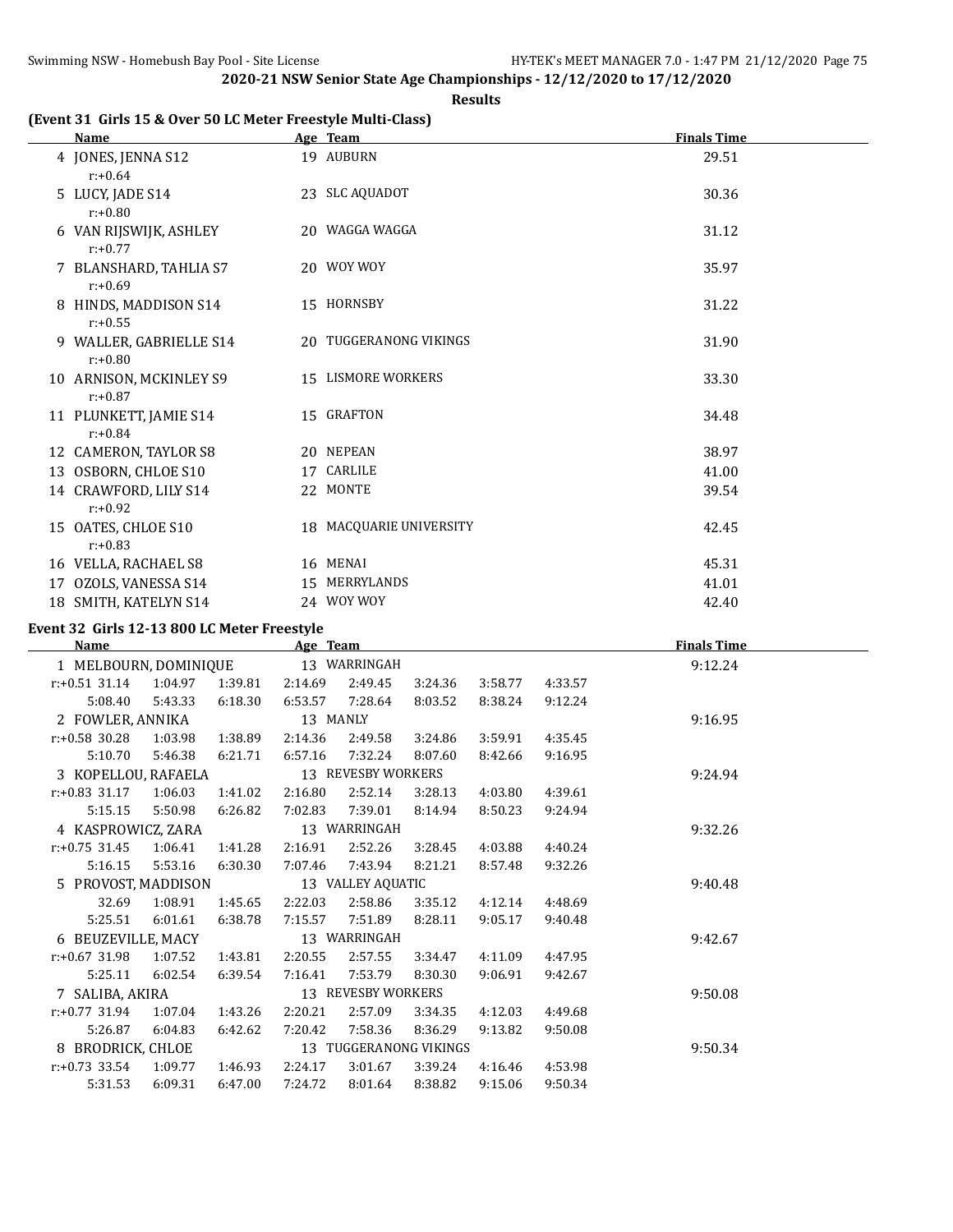**Results**

# **(Event 32 Girls 12-13 800 LC Meter Freestyle)**

| Name                  |         |         | Age Team |                   |                         |         |          | <b>Finals Time</b> |
|-----------------------|---------|---------|----------|-------------------|-------------------------|---------|----------|--------------------|
| 9 ALLEN, RACHEL       |         |         |          | 13 GINNINDERRA    |                         |         |          | 9:54.56            |
| 32.92                 | 1:10.26 | 1:47.88 | 2:24.18  | 3:01.51           | 3:38.83                 | 4:16.60 | 4:53.63  |                    |
| 5:32.15               | 6:09.05 | 6:47.12 | 7:25.28  | 8:03.53           | 8:41.83                 | 9:18.41 | 9:54.56  |                    |
| 10 DIXON, ZANNAH      |         |         |          | 13 NARRABEEN      |                         |         |          | 9:55.07            |
| $r: +0.77$ 31.68      | 1:08.19 | 1:46.34 | 2:24.33  | 3:02.88           | 3:41.04                 | 4:19.44 | 4:57.07  |                    |
| 5:34.96               | 6:12.73 | 6:50.37 | 7:27.96  | 8:06.14           | 8:43.74                 | 9:20.97 | 9:55.07  |                    |
| 11 SMITH, MATILDA     |         |         |          | 13 VALLEY AQUATIC |                         |         |          | 9:58.04            |
| $r: +0.51$ 33.30      | 1:10.18 | 1:47.65 | 2:25.42  | 3:03.12           | 3:40.73                 | 4:18.57 | 4:56.50  |                    |
| 5:34.65               | 6:12.57 | 6:50.15 | 7:27.93  | 8:05.83           | 8:43.65                 | 9:21.04 | 9:58.04  |                    |
| 12 SMITH, INDIE       |         |         |          | 13 WARRINGAH      |                         |         |          | 10:01.67           |
| $r: +0.76$ 32.32      | 1:08.88 | 1:46.63 | 2:24.47  | 3:02.87           | 3:41.06                 | 4:19.23 | 4:57.39  |                    |
| 5:35.21               | 6:13.42 | 6:52.14 | 7:31.20  | 8:09.84           | 8:49.00                 | 9:26.09 | 10:01.67 |                    |
| 13 ETHERINGTON, RUBY  |         |         |          | 13 RANDWICK CITY  |                         |         |          | 10:07.61           |
| $r: +0.66$ 32.12      | 1:08.05 | 1:46.07 | 2:24.55  | 3:02.99           | 3:41.26                 | 4:19.72 | 4:58.21  |                    |
| 5:36.22               | 6:14.68 | 6:53.06 | 7:31.98  | 8:11.35           | 8:50.40                 | 9:29.42 | 10:07.61 |                    |
| 14 DONALD, JOCELYN    |         |         | 13 SOPAC |                   |                         |         |          | 10:16.09           |
| $r: +0.56$ 32.34      | 1:09.05 | 1:46.75 | 2:24.66  | 3:03.28           | 3:41.79                 | 4:21.14 | 5:00.52  |                    |
| 5:40.25               | 6:19.80 | 6:59.52 | 7:39.41  | 8:19.54           | 8:58.61                 | 9:38.50 | 10:16.09 |                    |
| 15 BURNS, IMOGEN      |         |         |          |                   | 13 AQUABLITZ TOONGABBIE |         |          | 10:22.45           |
| $r: +0.69$ 33.35      | 1:09.89 | 1:47.93 | 2:26.15  | 3:05.36           | 3:44.71                 | 4:24.13 | 5:03.80  |                    |
| 5:43.89               | 6:23.48 | 7:03.76 | 7:44.29  | 8:24.30           | 9:03.96                 | 9:43.71 | 10:22.45 |                    |
| 16 NARAYAN, ISSABELLA |         |         |          |                   | 13 AQUABLITZ TOONGABBIE |         |          | 10:25.83           |
| 32.52                 | 1:09.24 | 1:48.49 | 2:27.22  | 3:07.11           | 3:45.97                 | 4:25.75 | 5:05.15  |                    |
| 5:45.21               | 6:25.30 | 7:05.74 | 7:45.90  | 8:26.56           | 9:07.04                 | 9:47.56 | 10:25.83 |                    |

### **Event 32 Girls 14 Year Olds 800 LC Meter Freestyle**

| Name                  |         |         | Age Team  |                   |                             |         |         | <b>Finals Time</b> |  |
|-----------------------|---------|---------|-----------|-------------------|-----------------------------|---------|---------|--------------------|--|
| 1 CITARELLA, SIENA    |         |         |           | 14 CITY OF SYDNEY |                             |         |         | 9:15.72            |  |
| $r: +0.57$ 31.13      | 1:05.26 | 1:40.24 | 2:15.28   | 2:50.64           | 3:25.91                     | 4:01.05 | 4:36.40 |                    |  |
| 5:11.66               | 5:46.80 | 6:22.00 | 6:57.10   | 7:32.19           | 8:07.27                     | 8:42.11 | 9:15.72 |                    |  |
| 2 MAYNE, HANNAH       |         |         |           |                   | 14 AQUABLITZ TOONGABBIE     |         |         | 9:20.76            |  |
| $r: +0.82$ 30.80      | 1:05.05 | 1:39.95 | 2:15.23   | 2:50.09           | 3:25.52                     | 4:00.78 | 4:36.41 |                    |  |
| 5:11.95               | 5:47.51 | 6:22.99 | 6:59.12   | 7:34.98           | 8:11.30                     | 8:46.70 | 9:20.76 |                    |  |
| 3 RUETER, LANEA       |         |         |           |                   | 14 LORETO NORMANHURST       |         |         | 9:24.15            |  |
| $r: +0.72$ 31.58      | 1:06.23 | 1:41.49 | 2:16.66   | 2:52.42           | 3:27.50                     | 4:03.37 | 4:39.09 |                    |  |
| 5:15.26               | 5:50.74 | 6:26.55 | 7:02.07   | 7:38.21           | 8:13.81                     | 8:50.30 | 9:24.15 |                    |  |
| 4 FORAN, ZARA         |         |         |           | 14 HUNTER         |                             |         |         | 9:31.17            |  |
| $r: +0.76$ 31.37      | 1:06.21 | 1:41.30 | 2:16.71   | 2:52.31           | 3:28.11                     | 4:03.96 | 4:40.52 |                    |  |
| 5:16.93               | 5:54.01 | 6:30.84 | 7:07.42   | 7:43.14           | 8:19.18                     | 8:55.12 | 9:31.17 |                    |  |
| 5 BENNETT, CHARLIE    |         |         |           | 14 CITY OF SYDNEY |                             |         |         | 9:44.47            |  |
| $r: +0.54$ 33.03      | 1:08.92 | 1:45.48 | 2:21.92   | 2:58.98           | 3:35.82                     | 4:12.36 | 4:49.14 |                    |  |
| 5:26.88               | 6:03.57 | 6:40.76 | 7:18.05   | 7:55.45           | 8:31.97                     | 9:08.50 | 9:44.47 |                    |  |
| 6 RUSSELL, LOLA       |         |         |           | 14 HUNTER         |                             |         |         | 9:44.66            |  |
| $r: +0.80$ 32.00      | 1:07.69 | 1:43.91 | 2:20.87   | 2:57.81           | 3:34.86                     | 4:11.48 | 4:48.81 |                    |  |
| 5:26.28               | 6:03.87 | 6:41.14 | 7:18.67   | 7:55.62           | 8:32.75                     | 9:09.25 | 9:44.66 |                    |  |
| 7 WILKINSON, ANNA     |         |         | 14 TIVOLI |                   |                             |         |         | 9:47.32            |  |
| $r: +0.75$ 32.29      | 1:07.93 | 1:44.90 | 2:22.17   | 2:59.41           | 3:36.83                     | 4:14.47 | 4:52.10 |                    |  |
| 5:29.59               | 6:06.62 | 6:44.28 | 7:21.39   | 7:58.31           | 8:35.16                     | 9:11.95 | 9:47.32 |                    |  |
| 8 DOUBE-MACLEOD, EMME |         |         |           | 14 CARLILE        |                             |         |         | 9:51.13            |  |
| $r: +0.69$ 31.94      | 1:07.65 | 1:44.83 | 2:22.37   | 3:00.03           | 3:37.56                     | 4:15.49 | 4:53.24 |                    |  |
| 5:30.22               | 6:07.87 | 6:45.50 | 7:22.96   | 8:01.33           | 8:38.88                     | 9:16.12 | 9:51.13 |                    |  |
| 9 COCHRANE, JULIA     |         |         |           |                   | 14 CASTLE HILL RSL DOLPHINS |         |         | 9:54.97            |  |
| $r: +0.56$ 32.48      | 1:09.41 | 1:47.36 | 2:25.37   | 3:03.80           | 3:41.64                     | 4:19.52 | 4:57.27 |                    |  |
| 5:34.68               | 6:12.65 | 6:50.52 | 7:28.46   | 8:06.21           | 8:43.78                     | 9:20.87 | 9:54.97 |                    |  |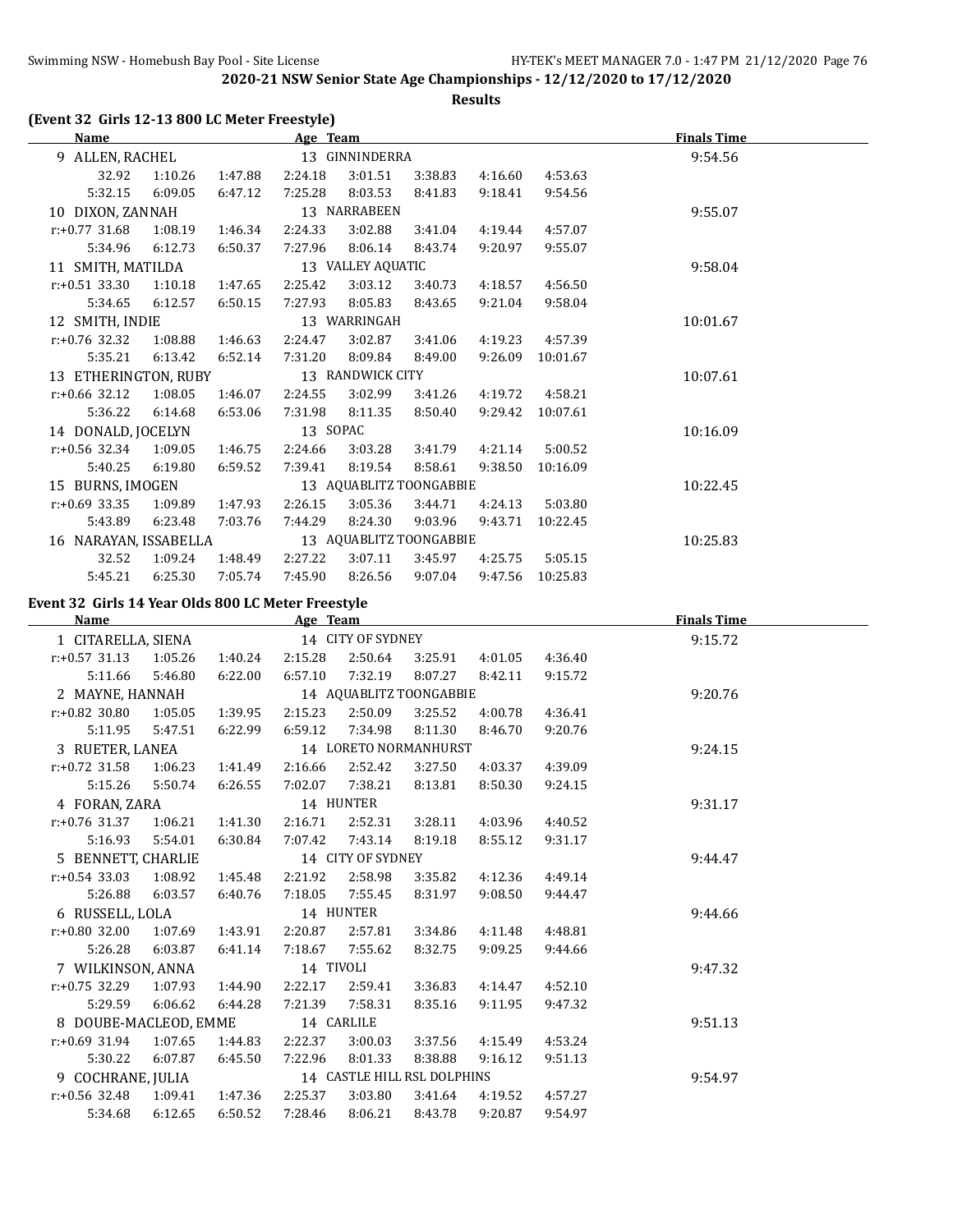**Results**

# **(Event 32 Girls 14 Year Olds 800 LC Meter Freestyle)**

| Name                     |         |         | Age Team |                     |                             |         |          | <b>Finals Time</b> |
|--------------------------|---------|---------|----------|---------------------|-----------------------------|---------|----------|--------------------|
| 10 CRITTENDEN, GEM       |         |         |          | 14 HUNTER           |                             |         |          | 9:55.01            |
| $r: +0.38$ 33.35         | 1:10.40 | 1:47.99 | 2:25.58  | 3:03.50             | 3:41.21                     | 4:18.90 | 4:56.46  |                    |
| 5:34.42                  | 6:12.11 | 6:50.13 | 7:28.02  | 8:05.82             | 8:43.44                     | 9:20.90 | 9:55.01  |                    |
| 11 FIKKERS, IMOGEN       |         |         |          | 14 BERKELEY AMATEUR |                             |         |          | 9:57.87            |
| $r: +0.70$ 31.86         | 1:07.62 | 1:45.28 | 2:22.60  | 3:00.54             | 3:38.12                     | 4:16.43 | 4:54.38  |                    |
| 5:32.70                  | 6:11.28 | 6:50.07 | 7:28.20  | 8:06.88             | 8:45.48                     | 9:23.50 | 9:57.87  |                    |
| 12 ZIVANOVIC, ALEXIA     |         |         |          | 14 CITY OF SYDNEY   |                             |         |          | 10:00.08           |
| $r: +0.78$ 33.53         | 1:10.06 | 1:47.77 | 2:25.28  | 3:03.53             | 3:41.42                     | 4:20.01 | 4:57.73  |                    |
| 5:36.16                  | 6:14.07 | 6:52.48 | 7:30.17  | 8:08.46             | 8:46.30                     | 9:24.28 | 10:00.08 |                    |
| 13 BURDON, MAGGIE        |         |         |          | 14 WODEN VALLEY     |                             |         |          | 10:00.26           |
| $r: +0.79$ 33.80         | 1:10.40 | 1:47.97 | 2:25.65  | 3:03.63             | 3:41.39                     | 4:19.79 | 4:57.25  |                    |
| 5:35.37                  | 6:13.20 | 6:51.37 | 7:29.29  | 8:08.10             | 8:45.89                     | 9:23.76 | 10:00.26 |                    |
| 14 ELLIOTT, TARREN       |         |         |          | 14 ULLADULLA        |                             |         |          | 10:01.74           |
| $r: +0.80$ 33.41         | 1:09.96 | 1:47.68 | 2:25.49  | 3:03.34             | 3:41.34                     | 4:19.32 | 4:57.20  |                    |
| 5:35.19                  | 6:13.57 | 6:51.93 | 7:30.80  | 8:08.97             | 8:47.64                     | 9:25.19 | 10:01.74 |                    |
| 15 POLLOCK, MILLY        |         |         |          | 14 REVESBY WORKERS  |                             |         |          | 10:09.05           |
| $r: +0.52$ 32.40         | 1:07.68 | 1:43.84 | 2:20.12  | 2:56.87             | 3:34.18                     | 4:12.51 | 4:51.59  |                    |
| 5:30.90                  | 6:10.95 | 6:51.08 | 7:31.24  | 8:10.89             | 8:50.94                     | 9:30.45 | 10:09.05 |                    |
| 16 COLLINS, CHARLIE-ROSE |         |         |          |                     | 14 CASTLE HILL RSL DOLPHINS |         |          | 10:16.15           |
| $r: +0.61$ 31.36         | 1:07.23 | 1:45.38 | 2:23.66  | 3:03.80             | 3:43.30                     | 4:22.57 | 5:02.01  |                    |
| 5:41.62                  | 6:21.51 | 7:02.06 | 7:41.51  | 8:21.74             | 9:00.82                     | 9:40.73 | 10:16.15 |                    |

# **Event 33 Boys 15 Year Olds 100 LC Meter Freestyle**

| Name                      | Age Team                | <b>Prelim Time</b> | <b>Finals Time</b> |  |
|---------------------------|-------------------------|--------------------|--------------------|--|
| <b>Finals</b>             |                         |                    |                    |  |
| 1 BIDOIS, TANE            | 15 KNOX PYMBLE          | 52.99              | 52.58              |  |
| $r: +0.69$ 25.12<br>52.58 |                         |                    |                    |  |
| 2 ALBERTYN, KARL          | 15 KNOX PYMBLE          | 53.13              | 52.94              |  |
| $r: +0.60$ 25.57<br>52.94 |                         |                    |                    |  |
| 3 LILIENTHAL, KAI         | 15 KNOX PYMBLE          | 54.13              | 53.69              |  |
| $r: +0.60$ 25.56<br>53.69 |                         |                    |                    |  |
| 4 BARISIC, SAMSON         | 15 SOPAC                | 55.07              | 54.16              |  |
| $r: +0.63$ 26.35<br>54.16 |                         |                    |                    |  |
| 5 HARRIS, BENJAMIN        | 15 AQUABLITZ TOONGABBIE | 55.17              | 55.19              |  |
| $r: +0.65$ 26.54<br>55.19 |                         |                    |                    |  |
| 6 JEFFERY, GABRIEL        | 15 NUSWIM               | 54.99              | 55.32              |  |
| $r: +0.66$ 26.02<br>55.32 |                         |                    |                    |  |
| 7 COLE, LACHLAN           | 15 WESTS ILLAWARRA      | 55.41              | 55.61              |  |
| $r: +0.76$ 27.26<br>55.61 |                         |                    |                    |  |
| 8 BIDDELL, HARRISON       | 15 WODEN VALLEY         | 55.86              | 55.96              |  |
| $r: +0.69$ 27.17<br>55.96 |                         |                    |                    |  |
| 9 CAPLE, BAILEY           | 15 NOWRA                | 55.59              | 56.26              |  |
| $r: +0.71$ 27.20<br>56.26 |                         |                    |                    |  |
| --- JONES, SAMUEL         | 15 CITY OF SYDNEY       | 54.62              | DQ                 |  |
| $r: +0.61$ 26.19          |                         |                    |                    |  |

### **Event 33 Boys 15 Year Olds 100 LC Meter Freestyle**

| <b>Name</b>               | Age Team       | <b>Seed Time</b><br><b>Prelim Time</b> |
|---------------------------|----------------|----------------------------------------|
| <b>Preliminaries</b>      |                |                                        |
| 1 BIDOIS, TANE            | 15 KNOX PYMBLE | 52.99<br>a                             |
| $r: +0.71$ 25.25<br>52.99 |                |                                        |
| 2 ALBERTYN, KARL          | 15 KNOX PYMBLE | 53.13<br>a                             |
| r:+0.59 25.72<br>53.13    |                |                                        |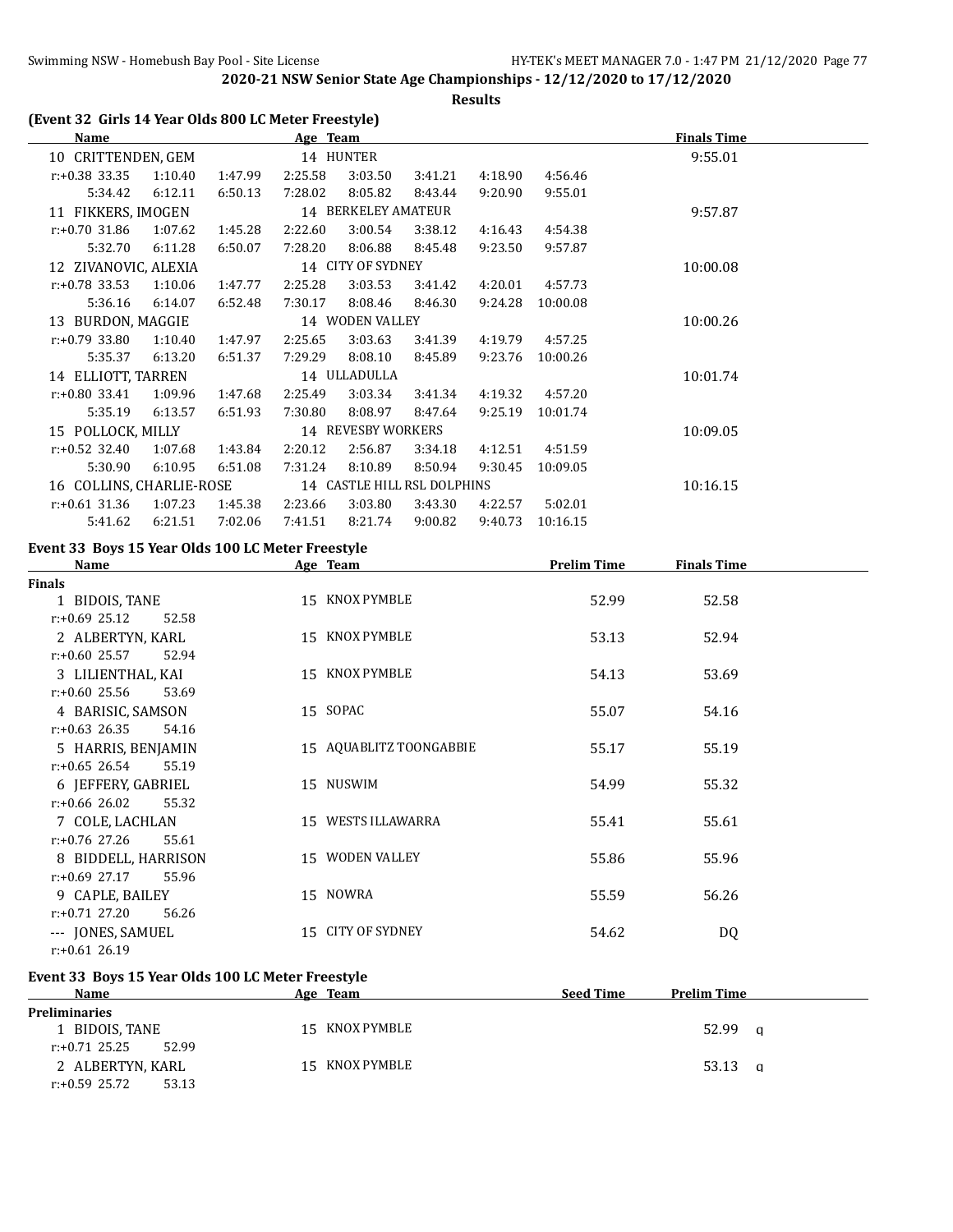**Results**

# **Preliminaries ... (Event 33 Boys 15 Year Olds 100 LC Meter Freestyle)**

| <b>Name</b>                                   | Age Team                | <b>Seed Time</b> | <b>Prelim Time</b> |
|-----------------------------------------------|-------------------------|------------------|--------------------|
| 3 LILIENTHAL, KAI                             | 15 KNOX PYMBLE          |                  | 54.13 a            |
| r:+0.56 25.75<br>54.13                        |                         |                  |                    |
| 4 JONES, SAMUEL                               | 15 CITY OF SYDNEY       |                  | 54.62 a            |
| $r: +0.62$ 26.50<br>54.62                     |                         |                  |                    |
| 5 JEFFERY, GABRIEL                            | 15 NUSWIM               |                  | 54.99 a            |
| $r: +0.70$ 26.03<br>54.99                     |                         |                  |                    |
| 6 BARISIC, SAMSON                             | 15 SOPAC                |                  | 55.07<br>q         |
| $r: +0.73$ 26.57<br>55.07                     |                         |                  |                    |
| 7 HARRIS, BENJAMIN                            | 15 AQUABLITZ TOONGABBIE |                  | 55.17<br>q         |
| $r: +0.67$ 26.75<br>55.17                     |                         |                  |                    |
| 8 SMITH, NATHAN                               | 15 PORT MACQUARIE       |                  | 55.36 a            |
| $r: +0.62$ 25.96<br>55.36                     |                         |                  |                    |
| 9 COLE, LACHLAN                               | 15 WESTS ILLAWARRA      |                  | 55.41 a            |
| r:+0.72 27.08<br>55.41                        |                         |                  |                    |
| 10 CAPLE, BAILEY                              | 15 NOWRA                |                  | 55.59 a            |
| $r: +0.71$ 27.15<br>55.59                     |                         |                  |                    |
| 11 BLAKE, JACKSON                             | 15 ULLADULLA            |                  | 55.62              |
| r:+0.56 26.74<br>55.62                        |                         |                  |                    |
| 12 BIDDELL, HARRISON                          | 15 WODEN VALLEY         |                  | 55.86              |
| $r: +0.53$ 26.80<br>55.86                     |                         |                  |                    |
| 13 DODDS, EDWARD                              | 15 TUMUT                |                  | 56.03              |
| $r: +0.68$ 26.67<br>56.03                     |                         |                  |                    |
| 14 HALL, KALAA                                | 15 GINNINDERRA          |                  | 56.25              |
| r:+0.68 27.29<br>56.25                        |                         |                  |                    |
| 15 WALKER, CHARLES                            | 15 CHARLESTOWN          |                  | 56.26              |
| $r: +0.71$ 26.74<br>56.26                     |                         |                  |                    |
| 16 BLOOMFIELD, SAM                            | 15 CHARLESTOWN          |                  | 56.30              |
| $r: +0.61$ 26.66<br>56.30                     |                         |                  |                    |
| 17 FUNG, KING                                 | 15 KNOX PYMBLE          |                  | 56.51              |
| $r: +0.65$ 26.75<br>56.51                     |                         |                  |                    |
| 18 HJORRING, CARTER                           | 15 CITY OF SYDNEY       |                  | 56.54              |
| r:+0.74 27.39<br>56.54                        |                         |                  |                    |
| 19 ROCHE, LACHLAN<br>$r.+0.51$ 27.18<br>56.60 | 15 MACQUARIE UNIVERSITY |                  | 56.60              |
| 20 DIBBEN, CONNOR                             | 15 CRONULLA             |                  | 56.86              |
| $r: +0.62$ 27.22<br>56.86                     |                         |                  |                    |
| 21 MOODY, BILLY                               | 15 SINGLETON            |                  | 56.91              |
| $r.+0.74$ 27.14<br>56.91                      |                         |                  |                    |
| 22 CUMMINS, JACK                              | 15 KNOX PYMBLE          |                  | 56.96              |
| $r: +0.74$ 27.08<br>56.96                     |                         |                  |                    |
| 23 MAKIN, MARLON                              | 15 MARRICKVILLE         |                  | 57.02              |
| r:+0.78 26.68<br>57.02                        |                         |                  |                    |
| 24 MCCLEERY, JACKSON                          | 15 NEWINGTON            |                  | 57.08              |
| $r.+0.81$ 27.48<br>57.08                      |                         |                  |                    |
| 25 GRAY, CHARLIE                              | 15 REVESBY WORKERS      |                  | 57.11              |
| $r: +0.56$ 27.50<br>57.11                     |                         |                  |                    |
| 26 SAITO, AMON                                | 15 ST GEORGE            |                  | 57.24              |
| r:+0.59 27.65<br>57.24                        |                         |                  |                    |
| 27 WOODLEY, HARRISON                          | 15 PLC SYDNEY           |                  | 57.27              |
| $r: +0.65$ 26.95<br>57.27                     |                         |                  |                    |
| 28 JACKSON, FLYNN                             | 15 RANDWICK CITY        |                  | 57.28              |
| $r.+0.63$ 27.12<br>57.28                      |                         |                  |                    |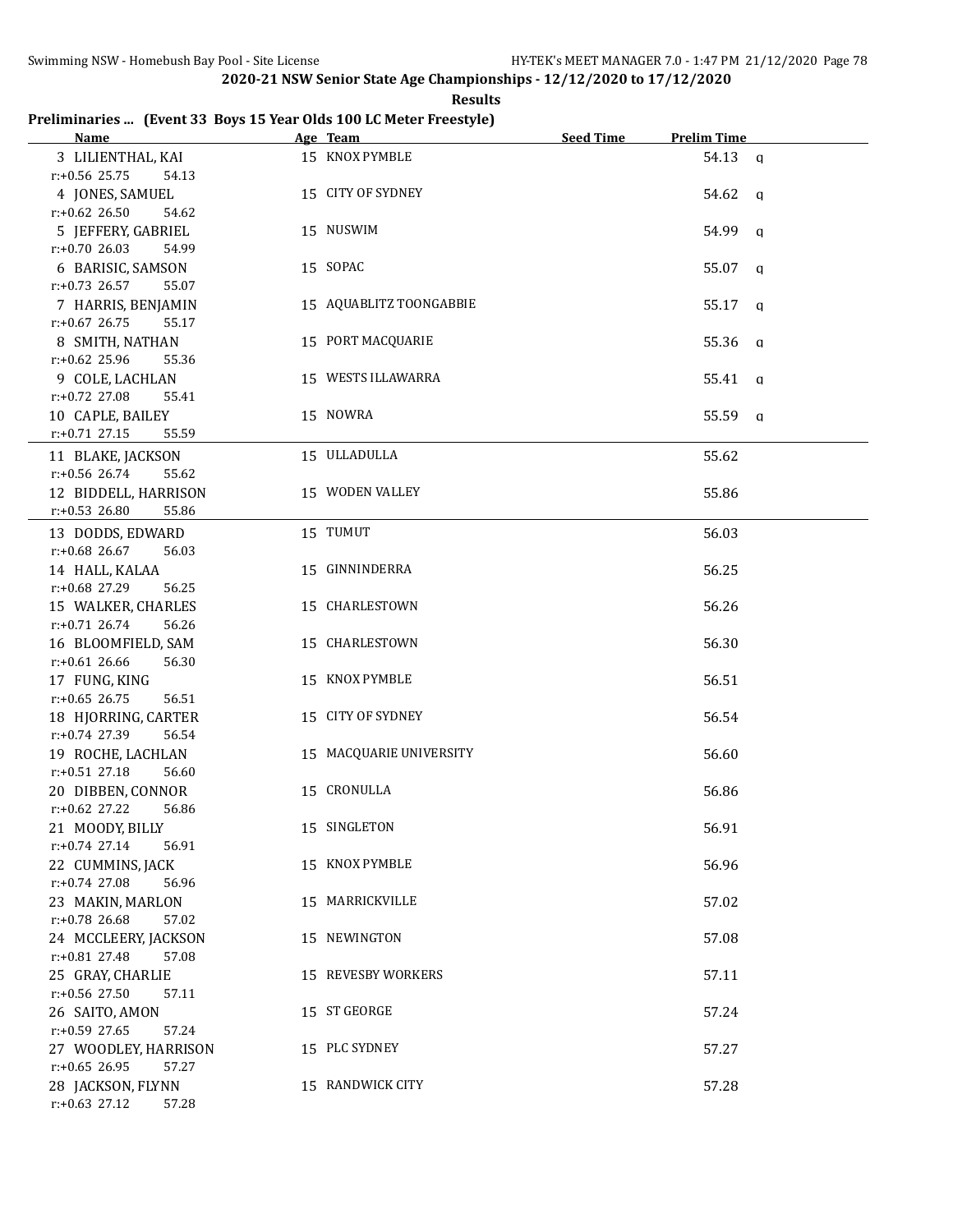**Results**

# **Preliminaries ... (Event 33 Boys 15 Year Olds 100 LC Meter Freestyle)**

| Name and the state of the state of the state of the state of the state of the state of the state of the state of the state of the state of the state of the state of the state of the state of the state of the state of the s | Age Team                      | Seed Time | <b>Prelim Time</b> |
|--------------------------------------------------------------------------------------------------------------------------------------------------------------------------------------------------------------------------------|-------------------------------|-----------|--------------------|
| 29 BONUS, SAM<br>$r: +0.77$ 27.55<br>57.29                                                                                                                                                                                     | 15 WINDSOR                    |           | 57.29              |
| 30 MACDONAGH, OLIVER<br>$r: +0.56$ 27.69<br>57.36                                                                                                                                                                              | 15 WILLOUGHBY                 |           | 57.36              |
| 31 LAWRENCE, RILEY<br>$r: +0.59$ 27.17<br>57.41                                                                                                                                                                                | 15 AQUABLITZ TOONGABBIE       |           | 57.41              |
| 32 HAVRON, ADRIAN                                                                                                                                                                                                              | 15 NORWEST                    |           | 57.68              |
| $r: +0.62$ 27.54<br>57.68<br>33 ELLIOTT, OLIVER                                                                                                                                                                                | 15 KINCOPPAL-ROSE BAY         |           | 57.74              |
| $r+0.67$ 27.42<br>57.74<br>*34 ANDREWS, PRESTON                                                                                                                                                                                | 15 NORWEST                    |           | 57.75              |
| $r: +0.74$ 27.13<br>57.75<br>*34 KIM, BENJAMIN                                                                                                                                                                                 | 15 RAVENSWOOD                 |           | 57.75              |
| $r: +0.75$ 27.67<br>57.75<br>36 TRUONG, DYLAN                                                                                                                                                                                  | 15 LIVERPOOL                  |           | 57.89              |
| $r+0.60$ 27.42<br>57.89<br>37 COX, CALLUM                                                                                                                                                                                      | 15 CASTLE HILL RSL DOLPHINS   |           | 57.95              |
| $r: +0.61$ 27.58<br>57.95<br>*38 CHATTERTON, KOBE                                                                                                                                                                              | 15 SYDNEY UNIVERSITY          |           | 58.00              |
| $r: +0.75$ 27.63<br>58.00<br>*38 DEVER, THOMAS                                                                                                                                                                                 | 15 HUNTER                     |           | 58.00              |
| r:+0.76 27.96<br>58.00<br>40 MORELLI, COOPER                                                                                                                                                                                   | 15 CAMPBELLTOWN               |           | 58.07              |
| $r: +0.70$ 28.15<br>58.07<br>41 BUDDEE, JASON                                                                                                                                                                                  | 15 KNOX PYMBLE                |           | 58.20              |
| $r: +0.71$ 27.90<br>58.20<br>42 SALES, JOSHUA                                                                                                                                                                                  | 15 HORNSBY                    |           | 58.31              |
| r:+0.56 28.76<br>58.31<br>43 VAN ALTHIUS, KOLIYA                                                                                                                                                                               | 15 SOUTHERN SYDNEY            |           | 58.39              |
| $r: +0.67$ 27.51<br>58.39<br>44 FOREMAN, ALEXANDER                                                                                                                                                                             | 15 KINCUMBER PACIFIC DOLPHINS |           | 58.41              |
| $r.+0.72$ 27.21<br>58.41<br>45 VELLA, JAI                                                                                                                                                                                      | 15 LIVERPOOL                  |           | 58.46              |
| $r: +0.70$ 28.78<br>58.46<br>46 YI, JADEN                                                                                                                                                                                      | 15 MLC MARLINS                |           | 58.49              |
| $r: +0.54$ 27.65<br>58.49<br>47 ALLEN, BENJAMIN                                                                                                                                                                                | 15 KNOX PYMBLE                |           | 58.62              |
| r:+0.64 27.69<br>58.62<br>48 DAVIDSON, DEAKIN                                                                                                                                                                                  | 15 KIAMA                      |           | 58.63              |
| $r: +0.41$ 28.42<br>58.63<br>*49 HEMSWORTH, OWEN                                                                                                                                                                               | 15 CANBERRA                   |           | 59.17              |
| r:+0.81 28.27<br>59.17<br>*49 MADDEN, RYAN                                                                                                                                                                                     | 15 SLC AQUADOT                |           | 59.17              |
| $r: +0.77$ 27.87<br>59.17<br>51 BONE, MATTHEW                                                                                                                                                                                  | 15 NEPEAN                     |           | 59.34              |
| r:+0.69 28.46<br>59.34<br>52 VAN DER MERWE, MAXIMILIAN                                                                                                                                                                         | 15 MARRICKVILLE               |           | 59.36              |
| $r: +0.67$ 28.07<br>59.36<br>53 POLLARD, LUCAS                                                                                                                                                                                 | 15 SYDNEY UNIVERSITY          |           | 59.45              |
| $r: +0.67$ 28.88<br>59.45<br>54 SHI, BRANDON                                                                                                                                                                                   | 15 MACQUARIE UNIVERSITY       |           | 59.72              |
| $r: +0.65$ 27.36<br>59.72<br>--- LEEMBRUGGEN, MATTHEW<br>$r: +0.68$                                                                                                                                                            | 15 WESTS ILLAWARRA            |           | DQ                 |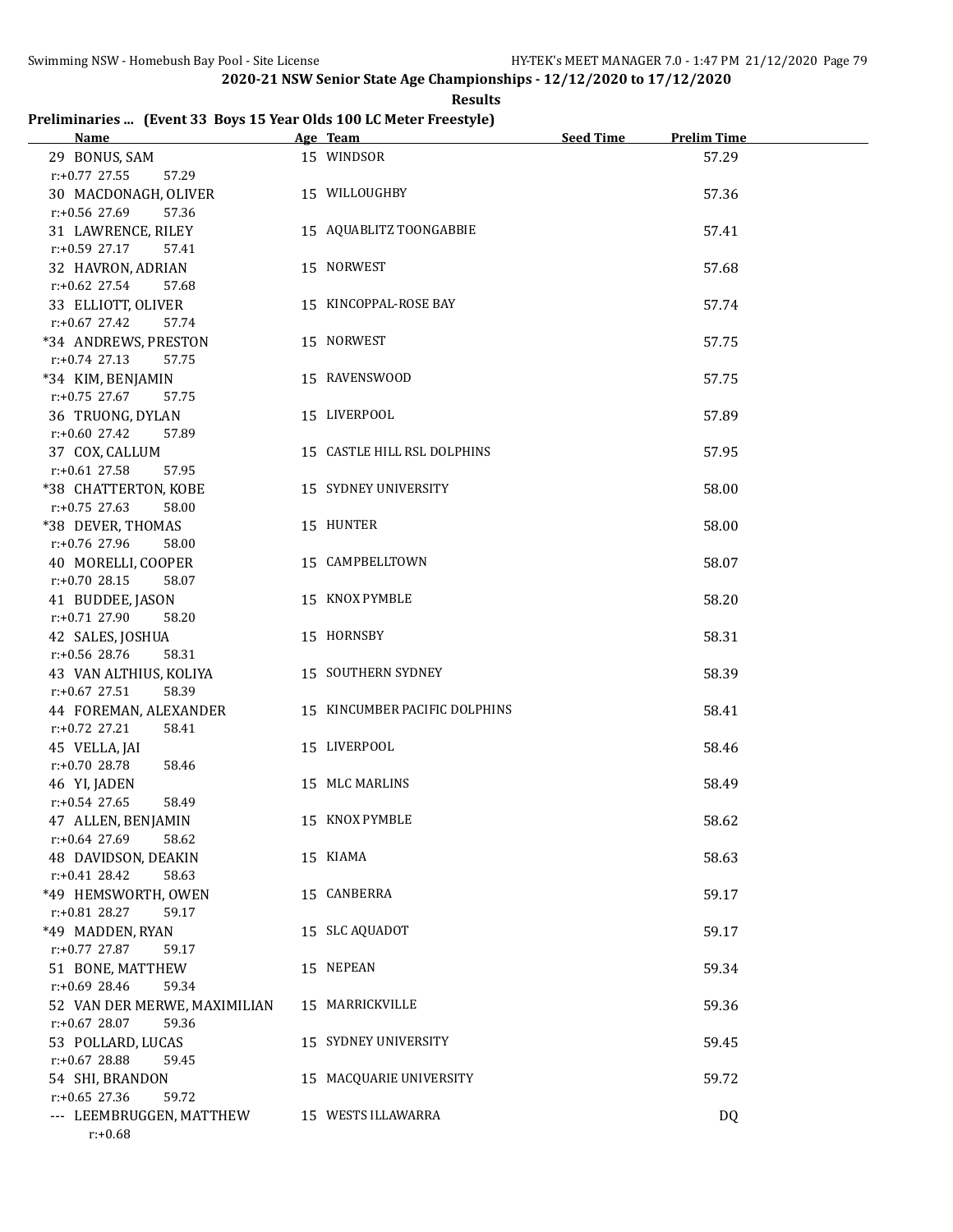**Results**

| Event 34 Girls 15 Year Olds 100 LC Meter Freestyle |  |
|----------------------------------------------------|--|
|----------------------------------------------------|--|

| <b>Name</b>                 | Age Team              | <b>Prelim Time</b> | <b>Finals Time</b> |  |
|-----------------------------|-----------------------|--------------------|--------------------|--|
| <b>Finals</b>               |                       |                    |                    |  |
| 1 JONES, CHELSEA            | 15 WESTS ILLAWARRA    | 57.06              | 57.10              |  |
| $r: +0.73$ 27.62<br>57.10   |                       |                    |                    |  |
| 2 DELUTIIS, JAIMIE          | 15 WESTS ILLAWARRA    | 58.57              | 57.28              |  |
| $r: +0.67$ 28.00<br>57.28   |                       |                    |                    |  |
| 3 GRANT, BELLA              | 15 LIVERPOOL          | 59.09              | 58.12              |  |
| $r: +0.78$ 28.24<br>58.12   |                       |                    |                    |  |
| 4 JOHNSON, TAMEEKA          | 15 SANS SOUCI         | 59.75              | 59.48              |  |
| $r: +0.74$ 28.83<br>59.48   |                       |                    |                    |  |
| 5 LEE, ISABELLA             | 15 KNOX PYMBLE        | 59.16              | 59.64              |  |
| $r: +0.54$ 28.40<br>59.64   |                       |                    |                    |  |
| 6 KOLOAMATANGI, KYLANI      | 15 PLC SYDNEY         | 59.99              | 59.91              |  |
| $r: +0.67$ 28.78<br>59.91   |                       |                    |                    |  |
| 7 HARDINGHAM, SAMANTHA      | 15 LANE COVE          | 59.22              | 1:00.30            |  |
| $r: +0.69$ 28.92<br>1:00.30 |                       |                    |                    |  |
| 8 MAYES, SOPHIE             | 15 TRINITY LISMORE    | 1:00.45            | 1:00.37            |  |
| $r: +0.69$ 28.82<br>1:00.37 |                       |                    |                    |  |
| 9 VAN GELDER, ALEXANDRA     | 15 KINCOPPAL-ROSE BAY | 1:00.57            | 1:01.14            |  |
| $r: +0.71$ 28.94<br>1:01.14 |                       |                    |                    |  |
| 10 FULLER, BIANCA           | 15 DUBBO CITY         | 1:00.92            | 1:01.17            |  |
| $r: +0.71$ 29.24<br>1:01.17 |                       |                    |                    |  |

# **Event 34 Girls 15 Year Olds 100 LC Meter Freestyle**

| <b>Name</b>                                    | Age Team              | <b>Seed Time</b><br><b>Prelim Time</b> |
|------------------------------------------------|-----------------------|----------------------------------------|
| <b>Preliminaries</b>                           |                       |                                        |
| 1 JONES, CHELSEA                               | 15 WESTS ILLAWARRA    | 57.06 a                                |
| $r: +0.73$ 27.45<br>57.06                      |                       |                                        |
| 2 CONNOR, ABBEY                                | 15 REVESBY WORKERS    | 58.49 q                                |
| $r: +0.72$ 27.91<br>58.49                      |                       |                                        |
| 3 DELUTIIS, JAIMIE                             | 15 WESTS ILLAWARRA    | 58.57 a                                |
| $r: +0.66$ 28.45<br>58.57                      |                       |                                        |
| 4 GRANT, BELLA                                 | 15 LIVERPOOL          | 59.09 a                                |
| 28.59<br>59.09                                 |                       |                                        |
| 5 LEE, ISABELLA                                | 15 KNOX PYMBLE        | $59.16$ q                              |
| $r: +0.55$ 28.76<br>59.16                      |                       |                                        |
| 6 HARDINGHAM, SAMANTHA                         | 15 LANE COVE          | 59.22 a                                |
| $r: +0.69$ 27.98<br>59.22                      | 15 KINROSS WOLAROI    |                                        |
| 7 LYONS, COLLETTE<br>$r: +0.76$ 27.98<br>59.65 |                       | 59.65 g                                |
| 8 JOHNSON, TAMEEKA                             | 15 SANS SOUCI         | 59.75 g                                |
| $r: +0.63$ 28.71<br>59.75                      |                       |                                        |
| 9 KOLOAMATANGI, KYLANI                         | 15 PLC SYDNEY         | 59.99 a                                |
| $r: +0.59$ 28.53<br>59.99                      |                       |                                        |
| 10 MAYES, SOPHIE                               | 15 TRINITY LISMORE    | $1:00.45$ q                            |
| $r: +0.70$ 29.31<br>1:00.45                    |                       |                                        |
| 11 VAN GELDER, ALEXANDRA                       | 15 KINCOPPAL-ROSE BAY | 1:00.57                                |
| $r: +0.72$ 28.72<br>1:00.57                    |                       |                                        |
| 12 FULLER, BIANCA                              | 15 DUBBO CITY         | 1:00.92                                |
| r:+0.68 28.89<br>1:00.92                       |                       |                                        |
| 13 EWING, MADELINE                             | 15 ALSTONVILLE        | 1:01.10                                |
| $r: +0.68$ 29.33<br>1:01.10                    |                       |                                        |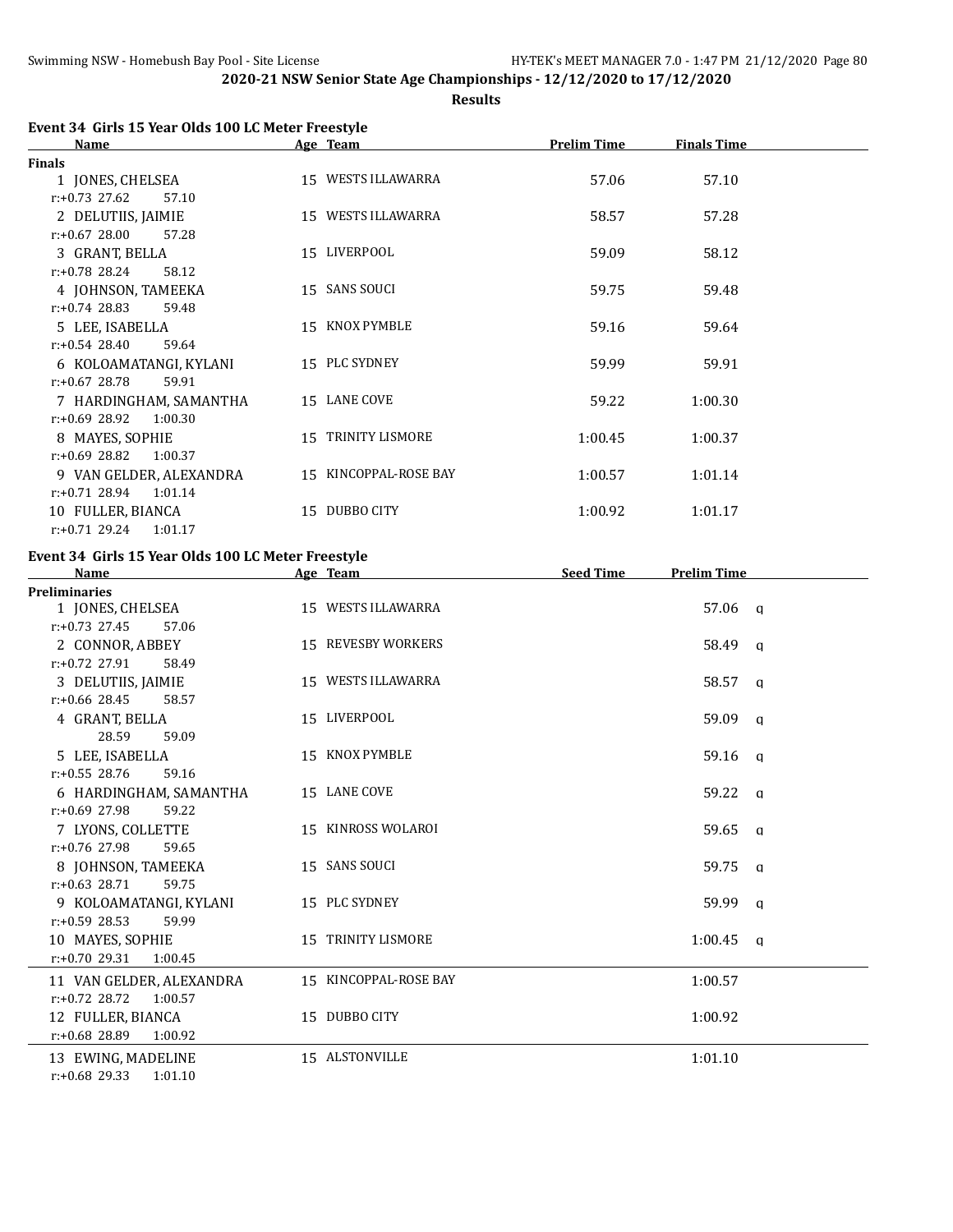**Results**

# **Preliminaries ... (Event 34 Girls 15 Year Olds 100 LC Meter Freestyle)**

| Name and the state of the state of the state of the state of the state of the state of the state of the state of the state of the state of the state of the state of the state of the state of the state of the state of the s | Age Team 2008               | <b>Prelim Time</b><br>Seed Time |
|--------------------------------------------------------------------------------------------------------------------------------------------------------------------------------------------------------------------------------|-----------------------------|---------------------------------|
| 14 KATKJAER, EVA                                                                                                                                                                                                               | 15 KIAMA                    | 1:01.30                         |
| $r.+0.50$ 28.64 1:01.30                                                                                                                                                                                                        |                             |                                 |
| 15 CAMPBELL, ISABELLA                                                                                                                                                                                                          | 15 HUNTER                   | 1:01.35                         |
| r:+0.73 28.84 1:01.35                                                                                                                                                                                                          |                             |                                 |
| 16 LEVER, SAMANTHA                                                                                                                                                                                                             | 15 KNOX PYMBLE              | 1:01.56                         |
| r:+0.68 29.78 1:01.56                                                                                                                                                                                                          |                             |                                 |
| 17 SMITH, RYLEE                                                                                                                                                                                                                | 15 SOPAC                    | 1:01.58                         |
| r:+0.72 29.71 1:01.58                                                                                                                                                                                                          |                             |                                 |
| 18 DONNELLEY, ISABELLA                                                                                                                                                                                                         | 15 WENONA SCHOOL            | 1:01.71                         |
| r:+0.61 29.31 1:01.71                                                                                                                                                                                                          |                             |                                 |
| 19 JANKOVIC, AVA                                                                                                                                                                                                               | 15 VALLEY AQUATIC           | 1:01.83                         |
| $r.+0.74$ 29.73 1:01.83                                                                                                                                                                                                        |                             |                                 |
| 20 HARRIDEN, SOMAIYA                                                                                                                                                                                                           | 15 GT AQUATICS              | 1:01.86                         |
| $r: +0.70$ 30.03 1:01.86                                                                                                                                                                                                       |                             |                                 |
| 21 MCMILES, ELOISE                                                                                                                                                                                                             | 15 KINROSS WOLAROI          | 1:01.89                         |
| $r: +0.76$ 29.66 1:01.89                                                                                                                                                                                                       |                             |                                 |
| 22 BETAR, HIKARI                                                                                                                                                                                                               | 15 AUBURN                   | 1:02.14                         |
| $r: +0.72$ 29.99 1:02.14                                                                                                                                                                                                       |                             |                                 |
| 23 CUSACK, JEMIMA                                                                                                                                                                                                              | 15 LORETO NORMANHURST       | 1:02.18                         |
| $r: +0.74$ 30.23 1:02.18                                                                                                                                                                                                       |                             |                                 |
| 24 LOCKWOOD, BETH                                                                                                                                                                                                              | 15 TRINITY LISMORE          | 1:02.35                         |
| $r: +0.65$ 29.26 1:02.35                                                                                                                                                                                                       |                             |                                 |
| 25 ADAMS, HARPER                                                                                                                                                                                                               | 15 CASTLE HILL RSL DOLPHINS | 1:02.44                         |
| $r.+0.6129.911.02.44$                                                                                                                                                                                                          |                             |                                 |
| 26 JOVANOVIC, NATALIA                                                                                                                                                                                                          | 15 AUBURN                   | 1:02.64                         |
| r:+0.71 29.77 1:02.64                                                                                                                                                                                                          |                             |                                 |
| 27 LU, STEPHANIE                                                                                                                                                                                                               | 15 SYDNEY UNIVERSITY        | 1:02.69                         |
| $r.+0.57$ 29.29 1:02.69                                                                                                                                                                                                        |                             |                                 |
| 28 DELUTIIS, BRIDIE                                                                                                                                                                                                            | 15 WESTS ILLAWARRA          | 1:02.72                         |
| r:+0.73 30.19 1:02.72                                                                                                                                                                                                          |                             |                                 |
| 29 PORTER, EVE<br>1:02.85                                                                                                                                                                                                      | 15 KINGSCLIFF               | 1:02.85                         |
| $r: +0.75$ 29.53<br>30 WAN, VICTORIA                                                                                                                                                                                           | 15 MLC MARLINS              | 1:02.88                         |
| $r: +0.73$ 30.04<br>1:02.88                                                                                                                                                                                                    |                             |                                 |
| *31 MILGATE, GRACE                                                                                                                                                                                                             | 15 TAMWORTH CITY            | 1:02.96                         |
| r:+0.67 30.71 1:02.96                                                                                                                                                                                                          |                             |                                 |
| *31 MRAMOR, GABRIELLA                                                                                                                                                                                                          | 15 SOUTHERN SYDNEY          | 1:02.96                         |
| $r: +0.47$ 30.10 1:02.96                                                                                                                                                                                                       |                             |                                 |
| 33 HENSHAW, ABBIE                                                                                                                                                                                                              | 15 ATLANTIS                 | 1:03.08                         |
| r:+0.74 29.86<br>1:03.08                                                                                                                                                                                                       |                             |                                 |
| 34 PARKER, PATRICE                                                                                                                                                                                                             | 15 TUGGERANONG VIKINGS      | 1:03.27                         |
| $r: +0.54$ 30.85<br>1:03.27                                                                                                                                                                                                    |                             |                                 |
| 35 BRADAC, TAYLOR                                                                                                                                                                                                              | 15 CARLILE                  | 1:03.31                         |
| $r.+0.71$ 29.90<br>1:03.31                                                                                                                                                                                                     |                             |                                 |
| 36 KABLE, HAYLEY                                                                                                                                                                                                               | 15 PORT MACQUARIE           | 1:03.37                         |
| $r.+0.83$ 30.12<br>1:03.37                                                                                                                                                                                                     |                             |                                 |
| 37 KING, MATHILDA                                                                                                                                                                                                              | 15 PORT MACQUARIE           | 1:03.42                         |
| r:+0.69 29.69<br>1:03.42                                                                                                                                                                                                       |                             |                                 |
| 38 KWAN, CHLOE                                                                                                                                                                                                                 | 15 KNOX PYMBLE              | 1:03.55                         |
| $r: +0.61$ 30.39<br>1:03.55                                                                                                                                                                                                    |                             |                                 |
| 39 FURLONG, KYA                                                                                                                                                                                                                | 15 MANLY                    | 1:03.67                         |
| r:+0.52 29.55<br>1:03.67                                                                                                                                                                                                       |                             |                                 |
| 40 O'BRYAN, ALIX                                                                                                                                                                                                               | 15 SINGLETON                | 1:03.75                         |
| $r.+0.77$ 30.91<br>1:03.75                                                                                                                                                                                                     |                             |                                 |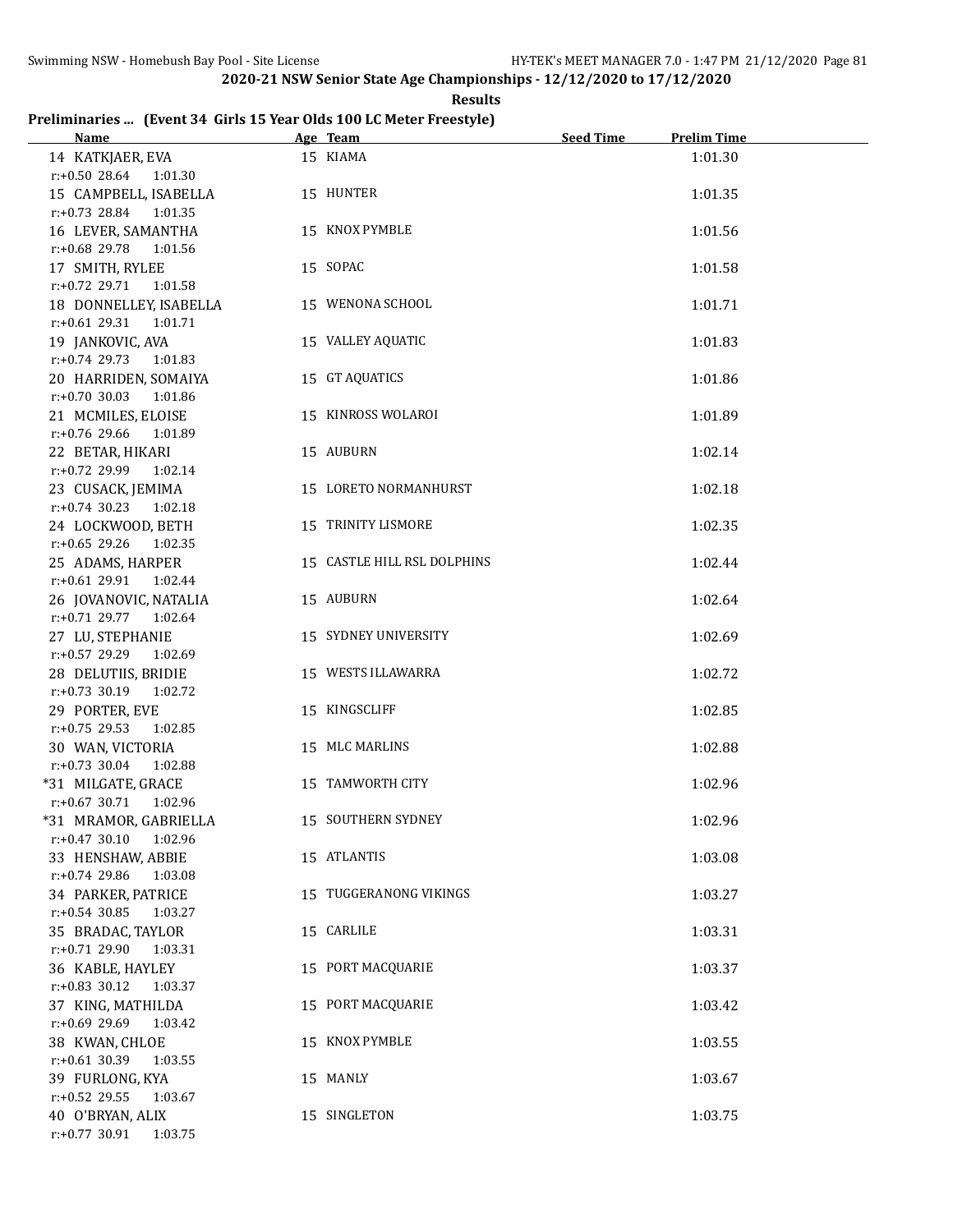**Results**

# **Preliminaries ... (Event 34 Girls 15 Year Olds 100 LC Meter Freestyle)**

| Name                          |    | Age Team           | <b>Seed Time</b> | <b>Prelim Time</b> |
|-------------------------------|----|--------------------|------------------|--------------------|
| 41 HARVIE, AMELIA             |    | 15 NORWEST         |                  | 1:03.85            |
| 1:03.85<br>$r: +0.76$ 30.40   |    |                    |                  |                    |
| 42 LAO, RACHEL                |    | 15 PLC SYDNEY      |                  | 1:03.87            |
| $r: +0.69$ 30.39<br>1:03.87   |    |                    |                  |                    |
| 43 PIVA, LUCY                 |    | 15 CANBERRA        |                  | 1:03.92            |
| $r: +0.70$ 30.91<br>1:03.92   |    |                    |                  |                    |
| *44 CAMERON, SCARLET          |    | 15 REVESBY WORKERS |                  | 1:04.54            |
| $r: +0.73$ 30.83<br>1:04.54   |    |                    |                  |                    |
| *44 CHOI, JENNIFER            |    | 15 PLC SYDNEY      |                  | 1:04.54            |
| $r: +0.66$ 30.02<br>1:04.54   |    |                    |                  |                    |
| *46 WILLOUGHBY-WINLAW, SASKIA |    | 15 KNOX PYMBLE     |                  | 1:04.78            |
| r:+0.66 30.46<br>1:04.78      |    |                    |                  |                    |
| *46 BLOCK. CHARLOTTE          | 15 | RAVENSWOOD         |                  | 1:04.78            |
| $r: +0.72$ 30.64<br>1:04.78   |    |                    |                  |                    |
| 48 DAMBIEC, AMY               | 15 | MARRICKVILLE       |                  | 1:06.26            |
| 1:06.26<br>$r: +0.77$ 31.12   |    |                    |                  |                    |

# **Event 35 Boys 16 Year Olds 100 LC Meter Breaststroke**

| <b>Name</b>                 | <u>Age Team</u>    | <b>Prelim Time</b> | <b>Finals Time</b> |  |
|-----------------------------|--------------------|--------------------|--------------------|--|
| <b>Finals</b>               |                    |                    |                    |  |
| 1 BUCKINGHAM, HAIG          | 16 SOPAC           | 1:03.50            | 1:03.41            |  |
| $r: +0.66$ 29.31<br>1:03.41 |                    |                    |                    |  |
| 2 COLLETT, JOSHUA           | 16 KNOX PYMBLE     | 1:05.64            | 1:03.62            |  |
| $r: +0.63$ 29.66<br>1:03.62 |                    |                    |                    |  |
| 3 CREHAN, BAILEY            | 16 WESTS ILLAWARRA | 1:05.94            | 1:05.34            |  |
| $r: +0.62$ 30.29<br>1:05.34 |                    |                    |                    |  |
| 4 GORGIJOVSKI, ALISTAIR     | 16 WESTS ILLAWARRA | 1:06.56            | 1:05.66            |  |
| $r: +0.66$ 31.14 1:05.66    |                    |                    |                    |  |
| 5 MCLACHLAN, IYE            | 16 KNOX PYMBLE     | 1:06.57            | 1:06.82            |  |
| $r: +0.63$ 31.67<br>1:06.82 |                    |                    |                    |  |
| 6 LEE, JUSTIN               | 16 KNOX PYMBLE     | 1:07.42            | 1:07.45            |  |
| $r: +0.61$ 31.89<br>1:07.45 |                    |                    |                    |  |
| 7 LI, TIMOTHY               | 16 KNOX PYMBLE     | 1:07.38            | 1:07.55            |  |
| r:+0.59 31.97<br>1:07.55    |                    |                    |                    |  |
| 8 NAPOLI, ROBERT            | 16 EPPING BULLETS  | 1:07.30            | 1:07.64            |  |
| $r: +0.74$ 32.03<br>1:07.64 |                    |                    |                    |  |
| 9 LIN, CHANG-CHIEN          | 16 CAMPBELLTOWN    | 1:08.06            | 1:09.31            |  |
| $r: +0.66$ 32.11<br>1:09.31 |                    |                    |                    |  |
| 10 OATES, THOMAS            | 16 NEWINGTON       | 1:08.37            | 1:09.41            |  |
| $r: +0.67$ 32.33<br>1:09.41 |                    |                    |                    |  |

### **Event 35 Boys 16 Year Olds 100 LC Meter Breaststroke**

| Name                        | Age Team           | <b>Seed Time</b> | <b>Prelim Time</b> |  |
|-----------------------------|--------------------|------------------|--------------------|--|
| <b>Preliminaries</b>        |                    |                  |                    |  |
| 1 BUCKINGHAM, HAIG          | 16 SOPAC           |                  | $1:03.50$ a        |  |
| r:+0.65 29.62<br>1:03.50    |                    |                  |                    |  |
| 2 COLLETT, JOSHUA           | 16 KNOX PYMBLE     |                  | $1:05.64$ a        |  |
| r:+0.66 30.39<br>1:05.64    |                    |                  |                    |  |
| 3 CREHAN, BAILEY            | 16 WESTS ILLAWARRA |                  | $1:05.94$ a        |  |
| $r: +0.46$ 31.13<br>1:05.94 |                    |                  |                    |  |
| 4 GORGIJOVSKI, ALISTAIR     | 16 WESTS ILLAWARRA |                  | $1:06.56$ a        |  |
| r:+0.67 31.56<br>1:06.56    |                    |                  |                    |  |
| 5 MCLACHLAN, JYE            | 16 KNOX PYMBLE     |                  | 1:06.57<br>- a     |  |
| $r: +0.63$ 31.74<br>1:06.57 |                    |                  |                    |  |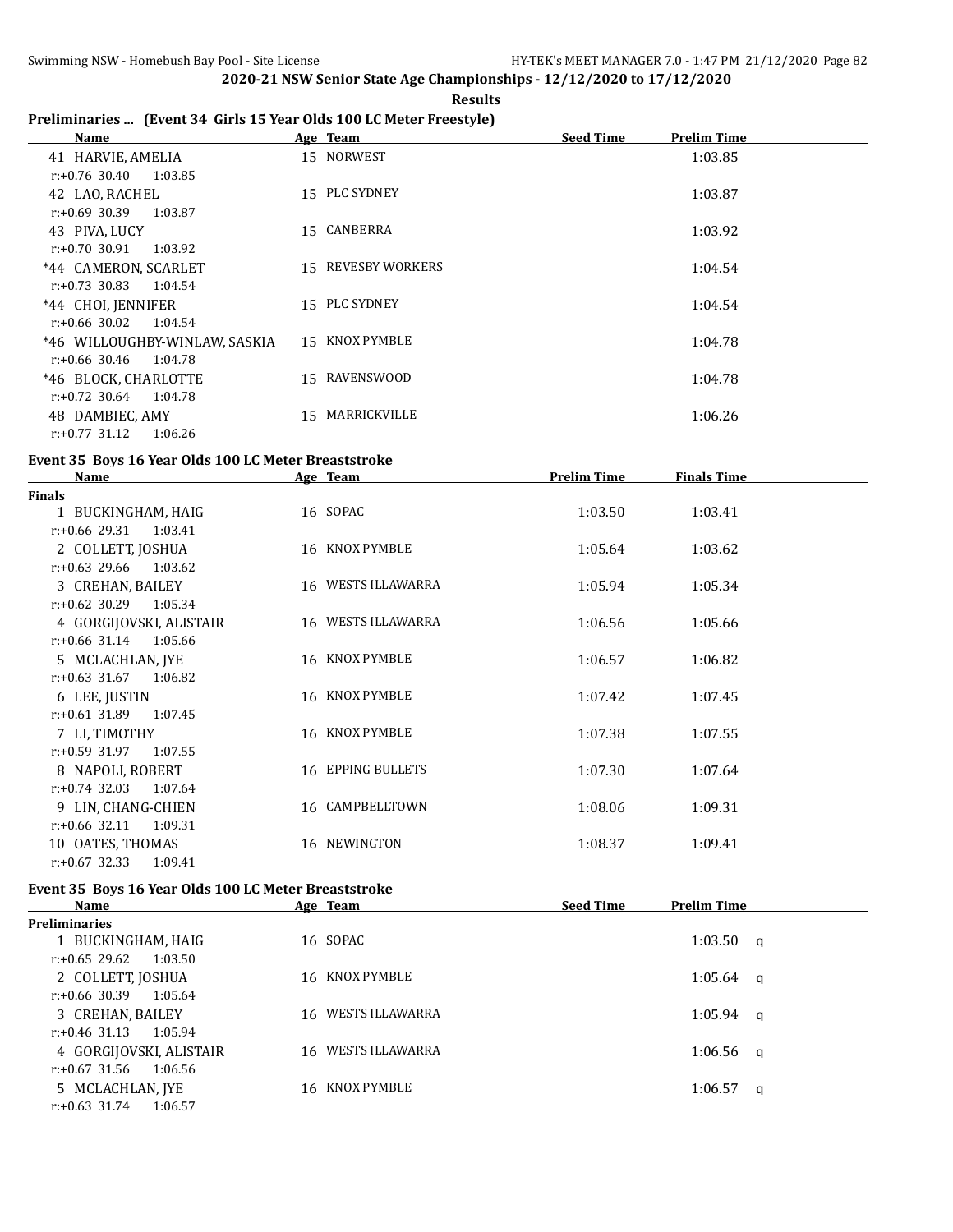**Results**

# **Preliminaries ... (Event 35 Boys 16 Year Olds 100 LC Meter Breaststroke)**

| <b>Name</b>                 | Age Team                    | <b>Seed Time</b> | <b>Prelim Time</b> |  |
|-----------------------------|-----------------------------|------------------|--------------------|--|
| 6 NAPOLI, ROBERT            | 16 EPPING BULLETS           |                  | $1:07.30$ a        |  |
| $r: +0.70$ 31.87<br>1:07.30 |                             |                  |                    |  |
| 7 LI, TIMOTHY               | 16 KNOX PYMBLE              |                  | $1:07.38$ q        |  |
| r:+0.58 32.10<br>1:07.38    |                             |                  |                    |  |
| 8 LEE, JUSTIN               | 16 KNOX PYMBLE              |                  | $1:07.42$ a        |  |
| r:+0.60 31.78<br>1:07.42    |                             |                  |                    |  |
| 9 LIN, CHANG-CHIEN          | 16 CAMPBELLTOWN             |                  | $1:08.06$ q        |  |
| $r: +0.65$ 31.50<br>1:08.06 |                             |                  |                    |  |
| 10 OATES, THOMAS            | 16 NEWINGTON                |                  | $1:08.37$ q        |  |
| $r: +0.63$ 31.92<br>1:08.37 |                             |                  |                    |  |
| 11 MARSTON, SHAWN           | 16 CARLILE                  |                  | 1:11.24            |  |
| $r: +0.53$ 33.18<br>1:11.24 |                             |                  |                    |  |
| 12 THOMAS, CALLUM           | 16 LORETO NORMANHURST       |                  | 1:11.52            |  |
| $r.+0.56$ 33.49 1:11.52     |                             |                  |                    |  |
| 13 KNIGHT, KADE             | 16 WAGGA WAGGA              |                  | 1:12.33            |  |
| $r: +0.58$ 34.39<br>1:12.33 |                             |                  |                    |  |
| 14 XIA, JIANGTIAN           | 16 TRINITY GRAMMAR          |                  | 1:12.94            |  |
| $r: +0.62$ 34.08<br>1:12.94 |                             |                  |                    |  |
| 15 ANDREE-EVARTS, OSCAR     | 16 AQUABLITZ TOONGABBIE     |                  | 1:14.97            |  |
| $r: +0.76$ 34.85<br>1:14.97 |                             |                  |                    |  |
| 16 WORTHING, JAKE           | 16 KEMPSEY                  |                  | 1:15.09            |  |
| $r.+0.69$ 34.17 1:15.09     |                             |                  |                    |  |
| 17 MILES, AIDEN             | 16 NAROOMA                  |                  | 1:15.99            |  |
| r:+0.78 35.55<br>1:15.99    |                             |                  |                    |  |
| 18 TALBOT-SMITH, JOSHUA     | 16 CRONULLA                 |                  | 1:16.60            |  |
| $r: +0.69$ 35.03<br>1:16.60 |                             |                  |                    |  |
| 19 DUNLOP, ZACHARY          | 16 MACQUARIE UNIVERSITY     |                  | 1:16.66            |  |
| $r: +0.68$ 35.44<br>1:16.66 |                             |                  |                    |  |
| 20 FOGOLIN, MARCO           | 16 CASTLE HILL RSL DOLPHINS |                  | 1:17.02            |  |
| r:+0.64 35.99 1:17.02       |                             |                  |                    |  |
| 21 ODGERS, NICHOLAS         | 16 WODEN VALLEY             |                  | 1:17.95            |  |
| r:+0.77 35.69 1:17.95       |                             |                  |                    |  |
| 22 GUTHRIE, LIAM            | 16 GINNINDERRA              |                  | 1:18.29            |  |
| r:+0.63 35.49<br>1:18.29    |                             |                  |                    |  |
| 23 GRANT, ADAM              | 16 KEMPSEY                  |                  | 1:19.13            |  |
| $r: +0.69$ 36.13<br>1:19.13 |                             |                  |                    |  |
| 24 SCICLUNA, TYSON          | 16 TITANS                   |                  | 1:19.88            |  |
| r:+0.70 36.41<br>1:19.88    |                             |                  |                    |  |
| 25 FERREIRA, ANDRE          | 16 REVESBY WORKERS          |                  | 1:20.10            |  |
| $r: +0.69$ 37.55 1:20.10    |                             |                  |                    |  |
| --- MENZIES, JORDAN         | 16 KNOX PYMBLE              |                  | <b>DQ</b>          |  |
| r:+0.62                     |                             |                  |                    |  |

### **Event 36 Girls 12-13 100 LC Meter Butterfly**

| Name                        | Age Team               | <b>Prelim Time</b> | <b>Finals Time</b> |  |
|-----------------------------|------------------------|--------------------|--------------------|--|
| <b>Finals</b>               |                        |                    |                    |  |
| 1 COLE, JESSICA             | WESTS ILLAWARRA<br>13. | 1:05.69            | 1:04.34            |  |
| r:+0.50 30.65<br>1:04.34    |                        |                    |                    |  |
| 2 NIX, EBONY                | 13 NELSON BAY          | 1:05.10            | 1:04.49            |  |
| r:+0.56 30.47<br>1:04.49    |                        |                    |                    |  |
| 3 BISELLO, SOFIA            | 13 TRINITY GRAMMAR     | 1:07.28            | 1:06.23            |  |
| $r: +0.58$ 30.80<br>1:06.23 |                        |                    |                    |  |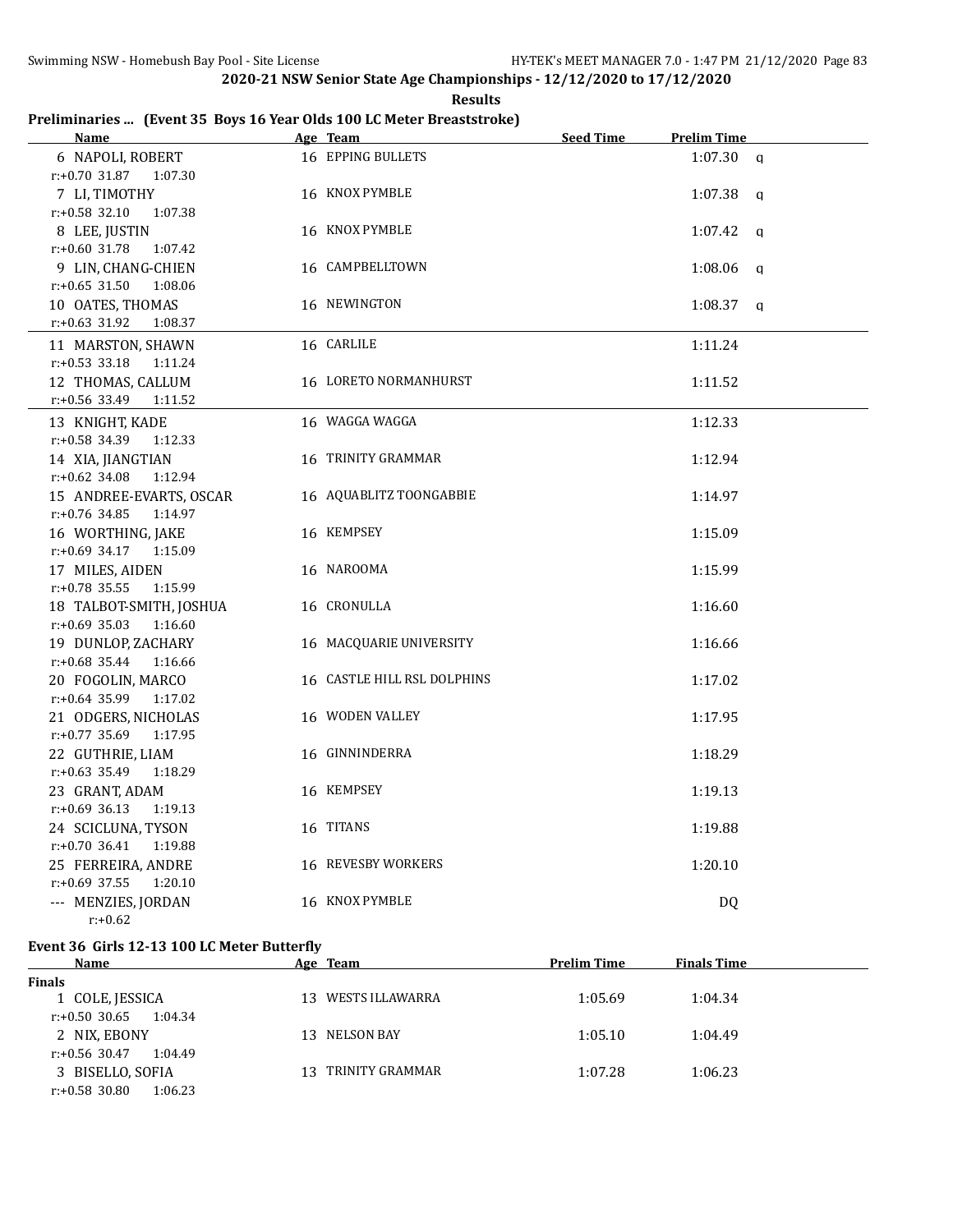**Results**

|  | Finals  (Event 36 Girls 12-13 100 LC Meter Butterfly) |
|--|-------------------------------------------------------|
|  |                                                       |

| Name                        | Age Team                      | <b>Prelim Time</b> | <b>Finals Time</b> |  |
|-----------------------------|-------------------------------|--------------------|--------------------|--|
| 4 EDWARDS-BRADSHAW, MILLIE  | 13 TRINITY LISMORE            | 1:07.17            | 1:06.46            |  |
| $r: +0.68$ 30.49<br>1:06.46 |                               |                    |                    |  |
| 5 DOUGLAS-BYRNE, CHLOE      | 13 TELOPEA                    | 1:07.25            | 1:07.22            |  |
| $r: +0.60$ 31.14<br>1:07.22 |                               |                    |                    |  |
| 6 KRALKA, DOMINIKA          | 13 KINCUMBER PACIFIC DOLPHINS | 1:07.67            | 1:07.28            |  |
| r:+0.71 30.22<br>1:07.28    |                               |                    |                    |  |
| 7 CLACK, LARA               | 13 HUNTER                     | 1:08.40            | 1:08.36            |  |
| $r: +0.76$ 32.13<br>1:08.36 |                               |                    |                    |  |
| 8 BREASLEY, DAISY           | 13 HUNTER                     | 1:08.97            | 1:08.81            |  |
| $r: +0.69$ 32.10<br>1:08.81 |                               |                    |                    |  |
| 9 PICKVANCE, LEAH           | 13 MACKSVILLE MARLINS         | 1:08.60            | 1:10.19            |  |
| 1:10.19<br>$r: +0.67$ 31.59 |                               |                    |                    |  |
| --- BARAKAT, ISABELLE       | 13 PLC SYDNEY                 | 1:07.48            | DQ                 |  |
| $r: +0.76$ 30.64            |                               |                    |                    |  |

### **Event 36 Girls 12-13 100 LC Meter Butterfly**

| <b>Name</b>                 | Age Team                      | <b>Seed Time</b> | <b>Prelim Time</b> |
|-----------------------------|-------------------------------|------------------|--------------------|
| <b>Preliminaries</b>        |                               |                  |                    |
| 1 NIX, EBONY                | 13 NELSON BAY                 |                  | $1:05.10$ q        |
| $r: +0.30$ 30.62<br>1:05.10 |                               |                  |                    |
| 2 COLE, JESSICA             | 13 WESTS ILLAWARRA            |                  | $1:05.69$ q        |
| $r: +0.53$ 31.15<br>1:05.69 |                               |                  |                    |
| 3 KOPELLOU, RAFAELA         | 13 REVESBY WORKERS            |                  | $1:06.78$ q        |
| r:+0.71 31.69 1:06.78       |                               |                  |                    |
| 4 EDWARDS-BRADSHAW, MILLIE  | 13 TRINITY LISMORE            |                  | $1:07.17$ q        |
| $r: +0.60$ 30.89<br>1:07.17 |                               |                  |                    |
| 5 DOUGLAS-BYRNE, CHLOE      | 13 TELOPEA                    |                  | $1:07.25$ a        |
| $r: +0.63$ 30.55<br>1:07.25 |                               |                  |                    |
| 6 BISELLO, SOFIA            | 13 TRINITY GRAMMAR            |                  | $1:07.28$ a        |
| $r: +0.56$ 30.97 1:07.28    |                               |                  |                    |
| 7 BARAKAT, ISABELLE         | 13 PLC SYDNEY                 |                  | $1:07.48$ a        |
| $r: +0.62$ 29.94 1:07.48    |                               |                  |                    |
| 8 KRALKA, DOMINIKA          | 13 KINCUMBER PACIFIC DOLPHINS |                  | $1:07.67$ q        |
| $r: +0.72$ 30.52 1:07.67    |                               |                  |                    |
| 9 CLACK, LARA               | 13 HUNTER                     |                  | $1:08.40$ a        |
| $r: +0.72$ 32.30<br>1:08.40 |                               |                  |                    |
| 10 PICKVANCE, LEAH          | 13 MACKSVILLE MARLINS         |                  | $1:08.60$ q        |
| $r: +0.77$ 31.87<br>1:08.60 |                               |                  |                    |
| 11 BREASLEY, DAISY          | 13 HUNTER                     |                  | 1:08.97            |
| r:+0.49 31.68 1:08.97       |                               |                  |                    |
| 12 GRANT, STEPHANIE         | 13 LIVERPOOL                  |                  | 1:09.50            |
| 31.84<br>1:09.50            |                               |                  |                    |
| 13 AZRIEL, ALYSSA           | 13 RANDWICK CITY              |                  | 1:09.67            |
| $r: +0.56$ 32.43 1:09.67    |                               |                  |                    |
| 14 JONES, MADISON           | 13 WESTS ILLAWARRA            |                  | 1:09.68            |
| 32.57<br>1:09.68            |                               |                  |                    |
| 15 HIGLEY, NIAMH            | 12 KINCOPPAL-ROSE BAY         |                  | 1:09.69            |
| $r: +0.72$ 32.04 1:09.69    |                               |                  |                    |
| 16 HANGER, ISABELLE         | 13 CITY OF SYDNEY             |                  | 1:10.06            |
| $r: +0.78$ 32.45<br>1:10.06 |                               |                  |                    |
| 17 MILLER, IVY              | 13 WESTS ILLAWARRA            |                  | 1:10.12            |
| $r: +0.78$ 31.70<br>1:10.12 |                               |                  |                    |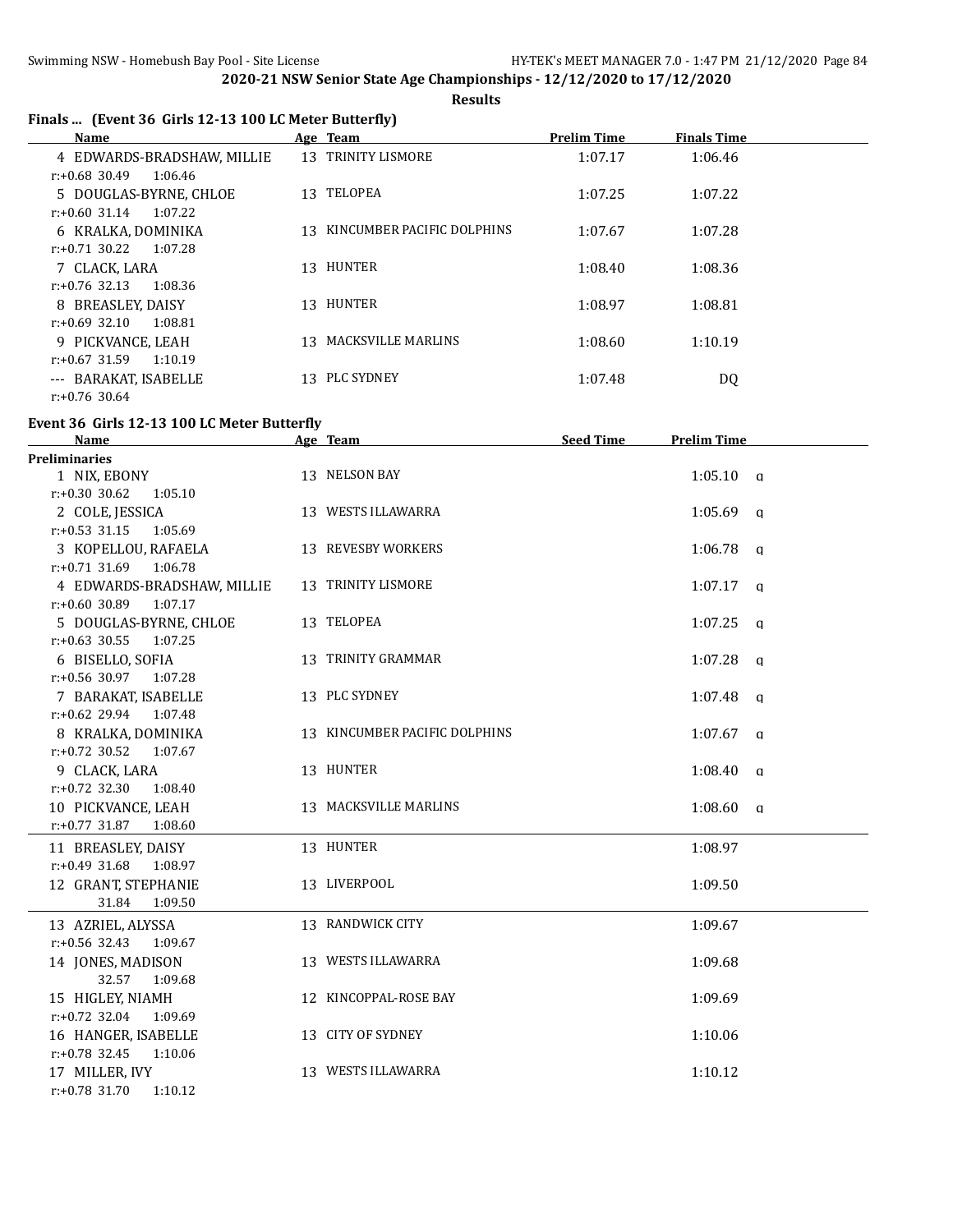### **Preliminaries ... (Event 36 Girls 12-13 100 LC Meter Butterfly)**

| The minimal result to the state of the state of $\frac{1}{2}$ . The state of $\frac{1}{2}$<br><u>Name</u> | Age Team                    | <b>Seed Time</b><br><b>Prelim Time</b> |
|-----------------------------------------------------------------------------------------------------------|-----------------------------|----------------------------------------|
| 18 HODGETTS, HANNAH                                                                                       | 13 NOVOCASTRIAN             | 1:10.19                                |
|                                                                                                           |                             |                                        |
| $r.+0.75$ 32.35 1:10.19                                                                                   |                             |                                        |
| 19 MORTON, HANNAH                                                                                         | 13 WARRINGAH                | 1:10.78                                |
| $r: +0.57$ 31.06 1:10.78                                                                                  |                             |                                        |
| 20 NOONAN, ALEXANDRA                                                                                      | 12 CHARLESTOWN              | 1:10.95                                |
| r:+0.72 32.81 1:10.95                                                                                     |                             |                                        |
| 21 LEE, ANNIKA                                                                                            | 12 KNOX PYMBLE              | 1:10.98                                |
| $r: +0.70$ 32.39<br>1:10.98                                                                               |                             |                                        |
| 22 GORDON, KENDRA                                                                                         | 13 GINNINDERRA              | 1:11.03                                |
| $r: +0.61$ 32.50 1:11.03                                                                                  |                             |                                        |
| 23 PRIBADI, AMY                                                                                           | 13 RANDWICK CITY            | 1:11.32                                |
| r:+0.69 32.93 1:11.32                                                                                     |                             |                                        |
| 24 MOUNTER, ELLA                                                                                          | 13 NUSWIM                   | 1:11.44                                |
| 33.11  1:11.44                                                                                            |                             |                                        |
| 25 JIN, CHRISTINE                                                                                         | 13 MLC MARLINS              | 1:11.72                                |
| $r: +0.50$ 33.13<br>1:11.72                                                                               |                             |                                        |
| 26 BULLOCK, EVIE                                                                                          | 13 GLENBROOK                | 1:11.80                                |
| $r.+0.63$ 33.18 1:11.80                                                                                   |                             |                                        |
| 27 SPIERS, ALICIA                                                                                         | 13 ALBURY NORTH LAVINGTON   | 1:11.83                                |
| r:+0.81 32.45 1:11.83                                                                                     |                             |                                        |
| 28 BEUZEVILLE, MACY                                                                                       | 13 WARRINGAH                | 1:12.05                                |
| r:+0.69 33.24 1:12.05                                                                                     |                             |                                        |
| 29 LOVELL, RUBY                                                                                           | 13 WARRINGAH                | 1:12.08                                |
| r:+0.65 32.92 1:12.08                                                                                     |                             |                                        |
| 30 BONASERA, ANDIE                                                                                        | 13 NARRABEEN                | 1:12.20                                |
| r:+0.53 33.40 1:12.20                                                                                     |                             |                                        |
| 31 DIXON, ZANNAH                                                                                          | 13 NARRABEEN                | 1:12.42                                |
| r:+0.82 33.27 1:12.42                                                                                     |                             |                                        |
| 32 WILLIAMS, VIOLET                                                                                       | 13 NUSWIM                   | 1:12.47                                |
| r:+0.55 33.01 1:12.47                                                                                     |                             |                                        |
| 33 COUTTS, CATHERINE                                                                                      | 13 RANDWICK CITY            | 1:13.17                                |
| r:+0.56 33.28 1:13.17                                                                                     |                             |                                        |
| 34 MARCHANT, PYPER                                                                                        | 13 CASTLE HILL RSL DOLPHINS | 1:13.26                                |
| r:+0.66 33.35 1:13.26                                                                                     |                             |                                        |
| 35 NARAYAN, ISSABELLA                                                                                     | 13 AQUABLITZ TOONGABBIE     | 1:13.27                                |
| r:+0.83 33.79 1:13.27                                                                                     |                             |                                        |
| 36 MAYNE, JADE                                                                                            | 12 AQUABLITZ TOONGABBIE     | 1:13.38                                |
| r:+0.74 32.82<br>1:13.38                                                                                  |                             |                                        |
| 37 ANTALA, AVA                                                                                            | 12 CAMPBELLTOWN             | 1:13.56                                |
| $r.+0.76$ 33.11<br>1:13.56                                                                                |                             |                                        |
| 38 GUZINA, DANIELA                                                                                        | 13 LEICHHARDT               | 1:13.57                                |
| r:+0.72 34.17 1:13.57                                                                                     |                             |                                        |
| 39 CREIGHTON, INDIGO                                                                                      | 13 LISMORE WORKERS          | 1:13.65                                |
| $r: +0.52$ 32.74<br>1:13.65                                                                               |                             |                                        |
| 40 SMITH, SOMMER                                                                                          | 13 HUNTER                   | 1:13.97                                |
| $r.+0.71$ 33.52<br>1:13.97                                                                                |                             |                                        |
| 41 BRUCE, JOELY                                                                                           | 13 DUBBO CITY               | 1:14.12                                |
| $r: +0.73$ 33.59<br>1:14.12                                                                               |                             |                                        |
| 42 COLLISON, ALEX                                                                                         | 13 SOPAC                    | 1:14.20                                |
| $r: +0.85$ 33.84<br>1:14.20                                                                               |                             |                                        |
| 43 MCINTOSH, ZOE                                                                                          | 13 AQUABLITZ TOONGABBIE     | 1:14.23                                |
| $r.+0.63$ 33.81<br>1:14.23                                                                                |                             |                                        |
| 44 AUSTIN, ALICE                                                                                          | 13 LANE COVE                | 1:14.33                                |
| r:+0.57 33.76 1:14.33                                                                                     |                             |                                        |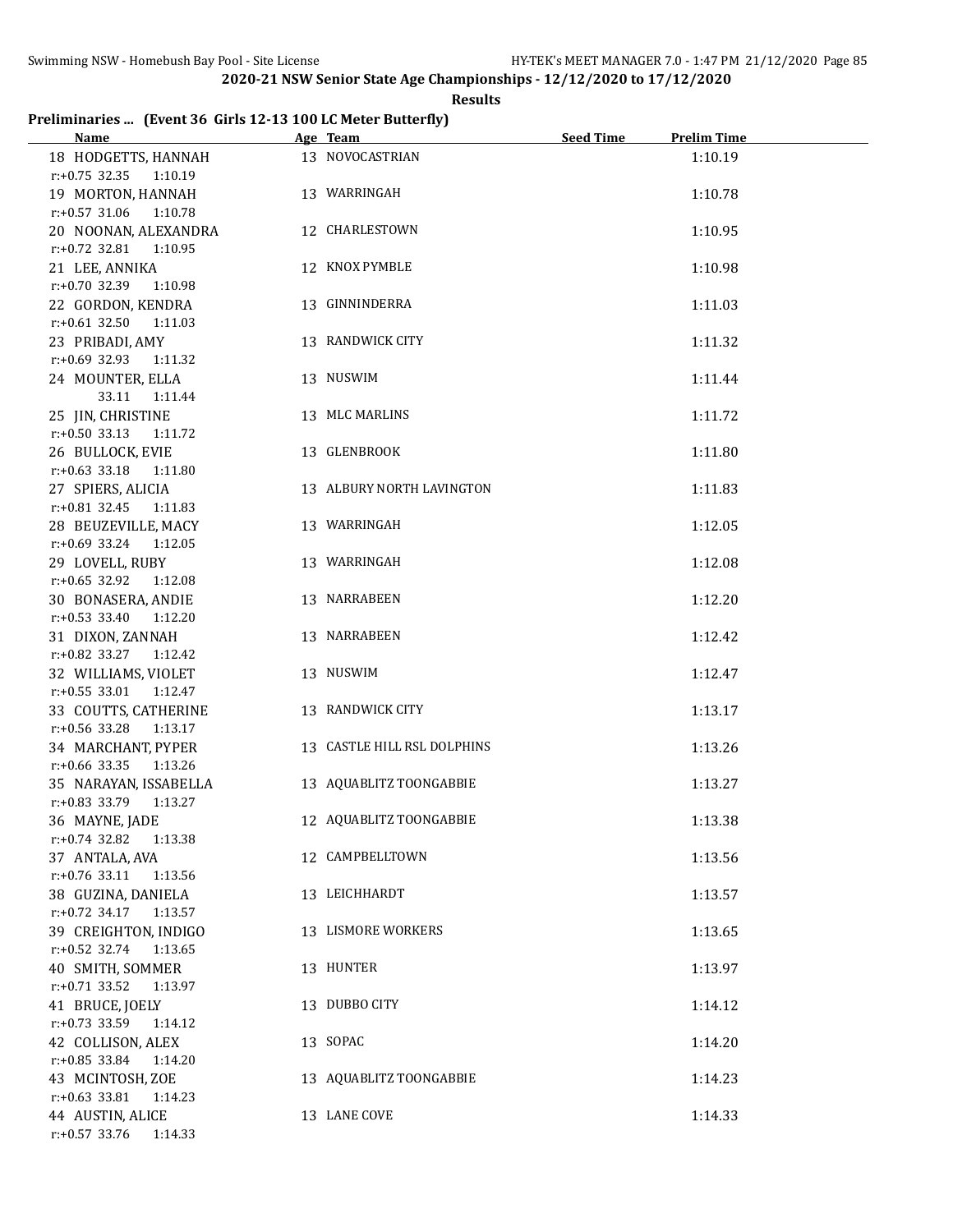### **Results**

# **Preliminaries ... (Event 36 Girls 12-13 100 LC Meter Butterfly)**

| <b>Name</b>                                       | Age Team and the state of the state of the state of the state of the state of the state of the state of the state of the state of the state of the state of the state of the state of the state of the state of the state of t | <b>Seed Time</b><br><b>Prelim Time</b> |
|---------------------------------------------------|--------------------------------------------------------------------------------------------------------------------------------------------------------------------------------------------------------------------------------|----------------------------------------|
| 45 TOLAR, AALEYAH                                 | 12 HUNTER                                                                                                                                                                                                                      | 1:14.41                                |
| r:+0.83 33.59 1:14.41                             |                                                                                                                                                                                                                                |                                        |
| 46 GADD, BINDI                                    | 13 WINDSOR                                                                                                                                                                                                                     | 1:14.56                                |
| $r: +0.73$ 33.08<br>1:14.56                       |                                                                                                                                                                                                                                |                                        |
| 47 SMITH, MATILDA                                 | 13 VALLEY AQUATIC                                                                                                                                                                                                              | 1:14.67                                |
| $r.+0.68$ 34.17 1:14.67                           |                                                                                                                                                                                                                                |                                        |
| 48 HEMPOOM, JINNY                                 | 13 UNIVERSITY OF NSW                                                                                                                                                                                                           | 1:14.76                                |
| $r: +0.66$ 35.07 1:14.76                          |                                                                                                                                                                                                                                |                                        |
| *49 HAMILTON, ABBY                                | 13 WARRINGAH                                                                                                                                                                                                                   | 1:14.87                                |
| 34.09<br>1:14.87                                  |                                                                                                                                                                                                                                |                                        |
| *49 CULLEN, JESSICA                               | 13 KNOX PYMBLE                                                                                                                                                                                                                 | 1:14.87                                |
| $r: +0.52$ 34.26<br>1:14.87                       |                                                                                                                                                                                                                                |                                        |
| 51 WILSON, CHARLOTTE                              | 13 MUDGEE INDOOR                                                                                                                                                                                                               | 1:15.00                                |
| r:+0.71 32.82 1:15.00                             |                                                                                                                                                                                                                                |                                        |
| 52 WEEDEN, ALEXIS                                 | 13 ATLANTIS                                                                                                                                                                                                                    | 1:15.16                                |
| $r.+0.53$ 33.44 1:15.16                           |                                                                                                                                                                                                                                |                                        |
| 53 CARROLL, ANNIE                                 | 13 CANBERRA                                                                                                                                                                                                                    | 1:15.26                                |
| $r: +0.74$ 34.66<br>1:15.26                       |                                                                                                                                                                                                                                |                                        |
| 54 SUTHERLAND, STELLA<br>$r: +0.76$ 34.23 1:15.36 | 13 HUNTER                                                                                                                                                                                                                      | 1:15.36                                |
| 55 PROVOST, MADDISON                              | 13 VALLEY AQUATIC                                                                                                                                                                                                              | 1:15.60                                |
| r:+0.89 34.97<br>1:15.60                          |                                                                                                                                                                                                                                |                                        |
| 56 THOMPSON, RUBY                                 | 13 CITY OF SYDNEY                                                                                                                                                                                                              | 1:15.64                                |
| $r: +0.54$ 34.48<br>1:15.64                       |                                                                                                                                                                                                                                |                                        |
| 57 BRODRICK, CHLOE                                | 13 TUGGERANONG VIKINGS                                                                                                                                                                                                         | 1:15.83                                |
| $r: +0.78$ 35.22<br>1:15.83                       |                                                                                                                                                                                                                                |                                        |
| 58 MCGUIGAN, LARA                                 | 13 CRUIZ                                                                                                                                                                                                                       | 1:16.05                                |
| $r: +0.76$ 34.90 1:16.05                          |                                                                                                                                                                                                                                |                                        |
| 59 BRAKENRIDGE, ZOE                               | 13 WESTS ILLAWARRA                                                                                                                                                                                                             | 1:16.28                                |
| $r: +0.61$ 34.28<br>1:16.28                       |                                                                                                                                                                                                                                |                                        |
| 60 BRODBECK, MILLIE                               | 13 ORANGE AQUATIC                                                                                                                                                                                                              | 1:19.31                                |
| $r: +0.64$ 35.17 1:19.31                          |                                                                                                                                                                                                                                |                                        |

### **Event 37 Girls 16 Year Olds 100 LC Meter Breaststroke**

| Name                        | Age Team                    | <b>Prelim Time</b> | <b>Finals Time</b> |  |
|-----------------------------|-----------------------------|--------------------|--------------------|--|
| A - Final                   |                             |                    |                    |  |
| 1 LEE, ANNA                 | 16 SOPAC                    | 1:17.31            | 1:15.25            |  |
| $r: +0.73$ 35.58<br>1:15.25 |                             |                    |                    |  |
| 2 GOOD, ZARA                | 16 TITANS                   | 1:16.27            | 1:15.71            |  |
| $r: +0.59$ 35.31<br>1:15.71 |                             |                    |                    |  |
| 3 ARGY, MADELEINE           | 16 TIVOLI                   | 1:18.69            | 1:17.23            |  |
| $r: +0.76$ 36.02<br>1:17.23 |                             |                    |                    |  |
| 4 DEAS, SCARLETT            | <b>16 SYDNEY UNIVERSITY</b> | 1:18.79            | 1:17.35            |  |
| r:+0.58 37.24<br>1:17.35    |                             |                    |                    |  |
| 5 WILLIAMS, MARGARET        | 16 KNOX PYMBLE              | 1:19.75            | 1:18.13            |  |
| $r: +0.68$ 36.19<br>1:18.13 |                             |                    |                    |  |
| 6 WALTON, BIANCA            | 16 AUBURN                   | 1:21.08            | 1:18.16            |  |
| $r: +0.61$ 36.20<br>1:18.16 |                             |                    |                    |  |
| 7 TOWLER, CHARLOTTE         | 16 TELOPEA                  | 1:19.84            | 1:19.01            |  |
| $r: +0.68$ 37.01<br>1:19.01 |                             |                    |                    |  |
| 8 CRAIG, MIA                | 16 CASTLE HILL RSL DOLPHINS | 1:21.18            | 1:21.71            |  |
| $r: +0.82$ 38.28<br>1:21.71 |                             |                    |                    |  |
| 9 MORGAN, LILY              | 16 SPRINGWOOD               | 1:21.42            | 1:22.41            |  |
| $r: +0.76$ 39.01<br>1:22.41 |                             |                    |                    |  |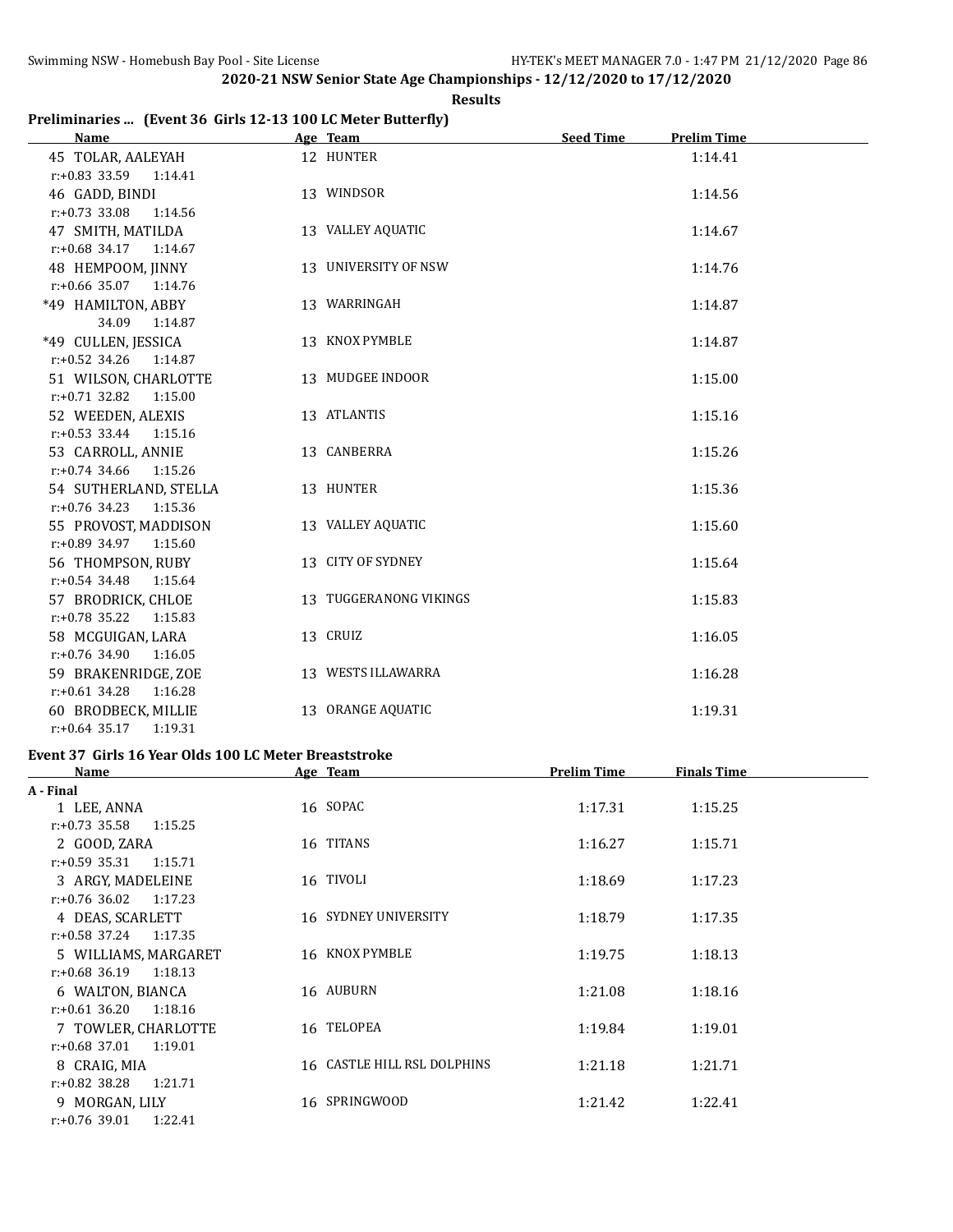**Results**

# **A - Final ... (Event 37 Girls 16 Year Olds 100 LC Meter Breaststroke)**

| <u>Name</u>                                           | Age Team                      | <b>Prelim Time</b> | <b>Finals Time</b> |  |
|-------------------------------------------------------|-------------------------------|--------------------|--------------------|--|
| 10 HARRIGAN, SKYE                                     | 16 REVESBY WORKERS            | 1:21.25            | 1:22.75            |  |
| $r: +0.72$ 38.21<br>1:22.75                           |                               |                    |                    |  |
| Event 37 Girls 16 Year Olds 100 LC Meter Breaststroke |                               |                    |                    |  |
| Name                                                  | Age Team                      | <b>Seed Time</b>   | <b>Prelim Time</b> |  |
| <b>Preliminaries</b>                                  |                               |                    |                    |  |
| 1 GOOD, ZARA                                          | 16 TITANS                     |                    | $1:16.27$ q        |  |
| $r: +0.75$ 35.91<br>1:16.27                           |                               |                    |                    |  |
| 2 LEE, ANNA                                           | 16 SOPAC                      |                    | $1:17.31$ q        |  |
| $r: +0.76$ 36.26<br>1:17.31                           |                               |                    |                    |  |
| 3 ARGY, MADELEINE                                     | 16 TIVOLI                     |                    | $1:18.69$ q        |  |
| $r: +0.76$ 36.99<br>1:18.69                           |                               |                    |                    |  |
| 4 DEAS, SCARLETT                                      | <b>16 SYDNEY UNIVERSITY</b>   |                    | $1:18.79$ q        |  |
| $r: +0.55$ 37.92<br>1:18.79                           |                               |                    |                    |  |
| 5 WILLIAMS, MARGARET                                  | 16 KNOX PYMBLE                |                    | $1:19.75$ q        |  |
| $r: +0.72$ 37.40<br>1:19.75                           |                               |                    |                    |  |
| 6 TOWLER, CHARLOTTE                                   | 16 TELOPEA                    |                    | $1:19.84$ q        |  |
| $r: +0.68$ 37.13<br>1:19.84                           |                               |                    |                    |  |
| 7 WALTON, BIANCA                                      | 16 AUBURN                     |                    | $1:21.08$ q        |  |
| $r: +0.80$ 37.86<br>1:21.08                           |                               |                    |                    |  |
| 8 CRAIG, MIA                                          | 16 CASTLE HILL RSL DOLPHINS   |                    | $1:21.18$ a        |  |
| $r: +0.61$ 37.97<br>1:21.18                           |                               |                    |                    |  |
| 9 HARRIGAN, SKYE                                      | <b>16 REVESBY WORKERS</b>     |                    | $1:21.25$ q        |  |
| $r: +0.64$ 37.66<br>1:21.25                           |                               |                    |                    |  |
| 10 MORGAN, LILY                                       | 16 SPRINGWOOD                 |                    | 1:21.42 $q$        |  |
| $r.+0.78$ 38.54<br>1:21.42                            |                               |                    |                    |  |
| 11 EVERINGHAM, LAETITIA                               | 16 NARRABEEN                  |                    | 1:21.66            |  |
| $r: +0.75$ 38.58<br>1:21.66                           |                               |                    |                    |  |
| 12 HOTHAM, NATALIE                                    | 16 KINCUMBER PACIFIC DOLPHINS |                    | 1:22.06            |  |
| r:+0.74 38.92<br>1:22.06                              |                               |                    |                    |  |
| 13 BENTLEY, PHOEBE                                    | 16 PORT MACQUARIE             |                    | 1:22.26            |  |
| r:+0.78 37.82<br>1:22.26                              |                               |                    |                    |  |
| 14 FUCCENECCO, VERONICA                               | 16 CASTLE HILL RSL DOLPHINS   |                    | 1:22.29            |  |
| r:+0.66 38.58<br>1:22.29                              |                               |                    |                    |  |
| 15 OGUNBANWO, HABIBAT                                 | 16 WODEN VALLEY               |                    | 1:22.55            |  |
| $r: +0.70$ 38.46<br>1:22.55                           |                               |                    |                    |  |
| 16 HARALAMBIDES, ELENI                                | 16 SYDNEY UNIVERSITY          |                    | 1:22.76            |  |
| $r: +0.65$ 37.54<br>1:22.76                           |                               |                    |                    |  |
| 17 NAYAGER, RENEE                                     | 16 LANE COVE                  |                    | 1:23.63            |  |
| $r: +0.65$ 40.13<br>1:23.63                           |                               |                    |                    |  |
| 18 WONG, NAOMI                                        | 16 EPPING BULLETS             |                    | 1:24.22            |  |
| $r: +0.71$ 39.00<br>1:24.22                           |                               |                    |                    |  |
| 19 STEPHENSON, ROSALIE                                | 16 CANBERRA                   |                    | 1:24.82            |  |
| $r: +0.77$ 39.64<br>1:24.82                           |                               |                    |                    |  |
| 20 MONET, CLEMENTINE                                  | 16 TAMWORTH CITY              |                    | 1:26.03            |  |
| r:+0.81 40.39<br>1:26.03                              |                               |                    |                    |  |
| 21 DEASEY, EMILY                                      | 16 KOOTINGAL MOONBI           |                    | 1:26.17            |  |
| $r: +0.63$ 40.13<br>1:26.17                           |                               |                    |                    |  |
| 22 KRAWIEC, NATALIA                                   | 16 KINCOPPAL-ROSE BAY         |                    | 1:27.26            |  |
| $r: +0.66$ 41.04<br>1:27.26                           |                               |                    |                    |  |
| 23 SULLIVAN, OLIVIA                                   | 16 KINGSCLIFF                 |                    | 1:27.38            |  |
| $r.+0.74$ 40.39<br>1:27.38                            |                               |                    |                    |  |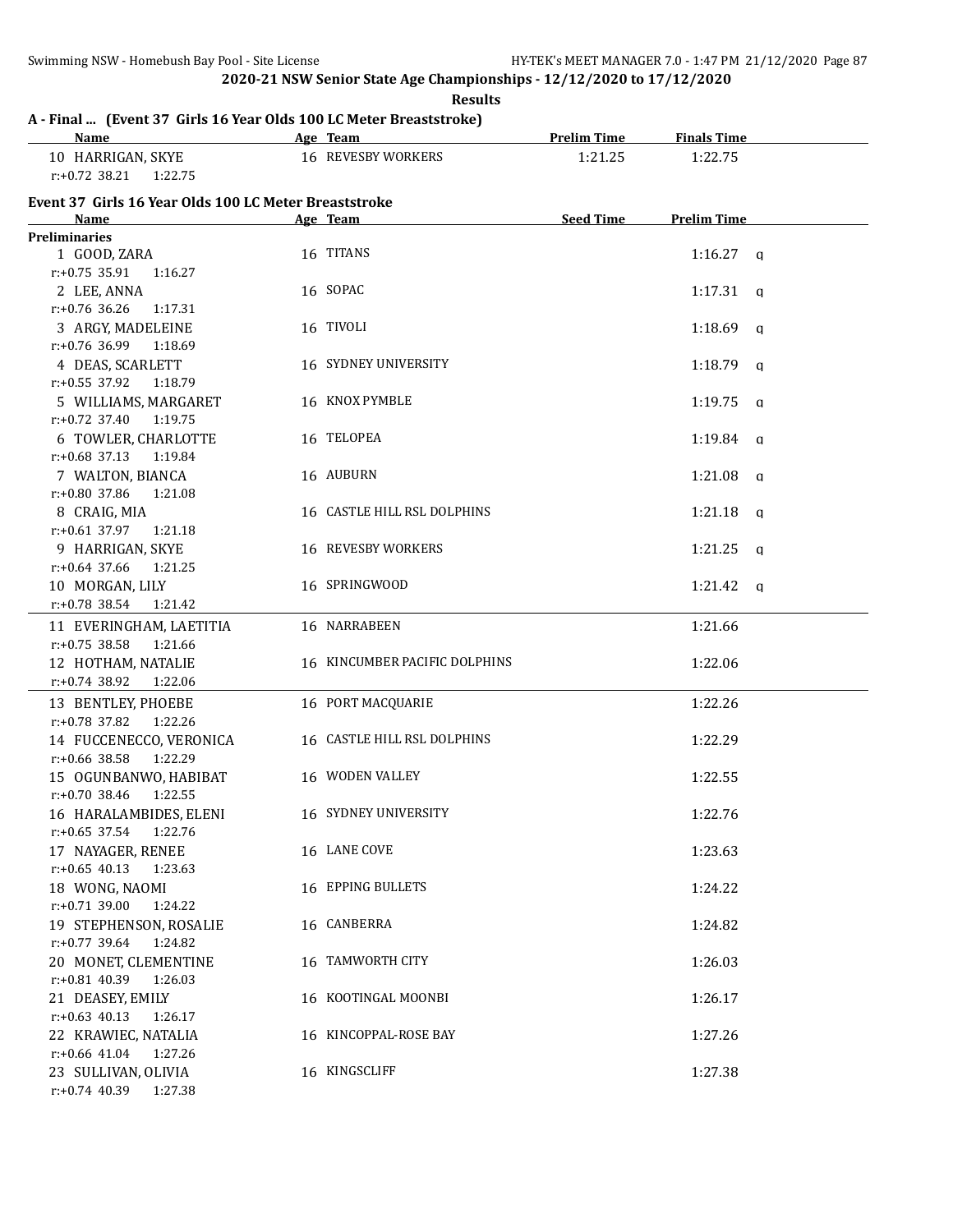### **Preliminaries ... (Event 37 Girls 16 Year Olds 100 LC Meter Breaststroke)**

| Name                        | Age Team                | <b>Seed Time</b> | <b>Prelim Time</b> |
|-----------------------------|-------------------------|------------------|--------------------|
| 24 WILLIAMSON, ABBEY        | 16 MACQUARIE UNIVERSITY |                  | 1:27.75            |
| $r: +0.56$ 40.82<br>1:27.75 |                         |                  |                    |
| 25 IMHOFF, ZARA             | 16 GINNINDERRA          |                  | 1:28.91            |
| $r: +0.74$ 41.64<br>1:28.91 |                         |                  |                    |
| 26 FAWER, ZOE               | 16 SOUTHERN SYDNEY      |                  | 1:29.01            |
| r:+0.71 39.84<br>1:29.01    |                         |                  |                    |
| 27 VAN STRALEN, TIANA       | 16 MOUNT ANNAN          |                  | 1:29.49            |
| r:+0.78 41.38<br>1:29.49    |                         |                  |                    |
| 28 PENN, KTINKA             | 16 NOVOCASTRIAN         |                  | 1:33.03            |
| r:+0.64 44.26<br>1:33.03    |                         |                  |                    |

#### **Event 37 Girls 17 & Over 100 LC Meter Breaststroke**

| <b>Name</b>                 |    | Age Team              | <b>Prelim Time</b> | <b>Finals Time</b> |  |
|-----------------------------|----|-----------------------|--------------------|--------------------|--|
| A - Final                   |    |                       |                    |                    |  |
| 1 HANSEN, JESSICA           |    | 25 CRUIZ              | 1:10.16            | 1:07.90            |  |
| $r: +0.65$ 32.14 1:07.90    |    |                       |                    |                    |  |
| 2 LUUKKANEN, CARITA         |    | 24 SYDNEY UNIVERSITY  | 1:10.96            | 1:10.30            |  |
| $r: +0.64$ 33.41<br>1:10.30 |    |                       |                    |                    |  |
| 3 BRUZZESE, SOPHIA          |    | 18 TRINITY GRAMMAR    | 1:12.82            | 1:12.91            |  |
| $r: +0.60$ 34.60<br>1:12.91 |    |                       |                    |                    |  |
| 4 WILSON, LAURA             |    | 18 KNOX PYMBLE        | 1:13.73            | 1:13.43            |  |
| r:+0.78 33.84<br>1:13.43    |    |                       |                    |                    |  |
| 5 CHAN, FELICITY            |    | 18 SOPAC              | 1:14.40            | 1:13.54            |  |
| $r: +0.65$ 34.25<br>1:13.54 |    |                       |                    |                    |  |
| 6 MICHELL, GRACE            |    | 17 SOPAC              | 1:14.28            | 1:13.97            |  |
| $r: +0.67$ 34.69<br>1:13.97 |    |                       |                    |                    |  |
| 7 SETON, GEORGINA           |    | 19 CAMPBELLTOWN       | 1:14.07            | 1:14.23            |  |
| $r: +0.80$ 34.29<br>1:14.23 |    |                       |                    |                    |  |
| 8 HARDY, KAYLA              | 17 | GINNINDERRA           | 1:15.58            | 1:15.66            |  |
| $r: +0.66$ 36.02<br>1:15.66 |    |                       |                    |                    |  |
| 9 LEVY, ARIELLA             |    | 20 KINCOPPAL-ROSE BAY | 1:14.90            | 1:16.35            |  |
| $r: +0.70$ 34.80<br>1:16.35 |    |                       |                    |                    |  |
| --- OBEREKAR, ASHLEIGH      |    | 19 VALLEY AQUATIC     | 1:12.55            | DQ                 |  |
| $r: +0.79$ 34.10            |    |                       |                    |                    |  |

# **Event 37 Girls 17 & Over 100 LC Meter Breaststroke**

| Name                        | Age Team             | <b>Seed Time</b><br><b>Prelim Time</b> |
|-----------------------------|----------------------|----------------------------------------|
| <b>Preliminaries</b>        |                      |                                        |
| 1 HANSEN, JESSICA           | 25 CRUIZ             | $1:10.16$ a                            |
| $r: +0.61$ 34.27<br>1:10.16 |                      |                                        |
| 2 LUUKKANEN, CARITA         | 24 SYDNEY UNIVERSITY | 1:10.96<br>a                           |
| $r: +0.64$ 33.58<br>1:10.96 |                      |                                        |
| 3 VAN BREUGEL, CASSANDRA    | 26 WOY WOY           | $1:12.26$ a                            |
| 1:12.26<br>$r: +0.59$ 34.26 |                      |                                        |
| 4 OBEREKAR, ASHLEIGH        | 19 VALLEY AQUATIC    | 1:12.55<br>$\alpha$                    |
| r:+0.78 34.72<br>1:12.55    |                      |                                        |
| 5 BRUZZESE, SOPHIA          | 18 TRINITY GRAMMAR   | $1:12.82$ a                            |
| $r: +0.55$ 34.83<br>1:12.82 |                      |                                        |
| 6 WILSON, LAURA             | 18 KNOX PYMBLE       | 1:13.73<br>a                           |
| r:+0.75 34.39<br>1:13.73    |                      |                                        |
| 7 SETON, GEORGINA           | CAMPBELLTOWN<br>19.  | 1:14.07<br>a                           |
| $r: +0.82$ 34.62<br>1:14.07 |                      |                                        |
| 8 MICHELL, GRACE            | SOPAC<br>17          | 1:14.28<br>a                           |
| $r: +0.71$ 34.93<br>1:14.28 |                      |                                        |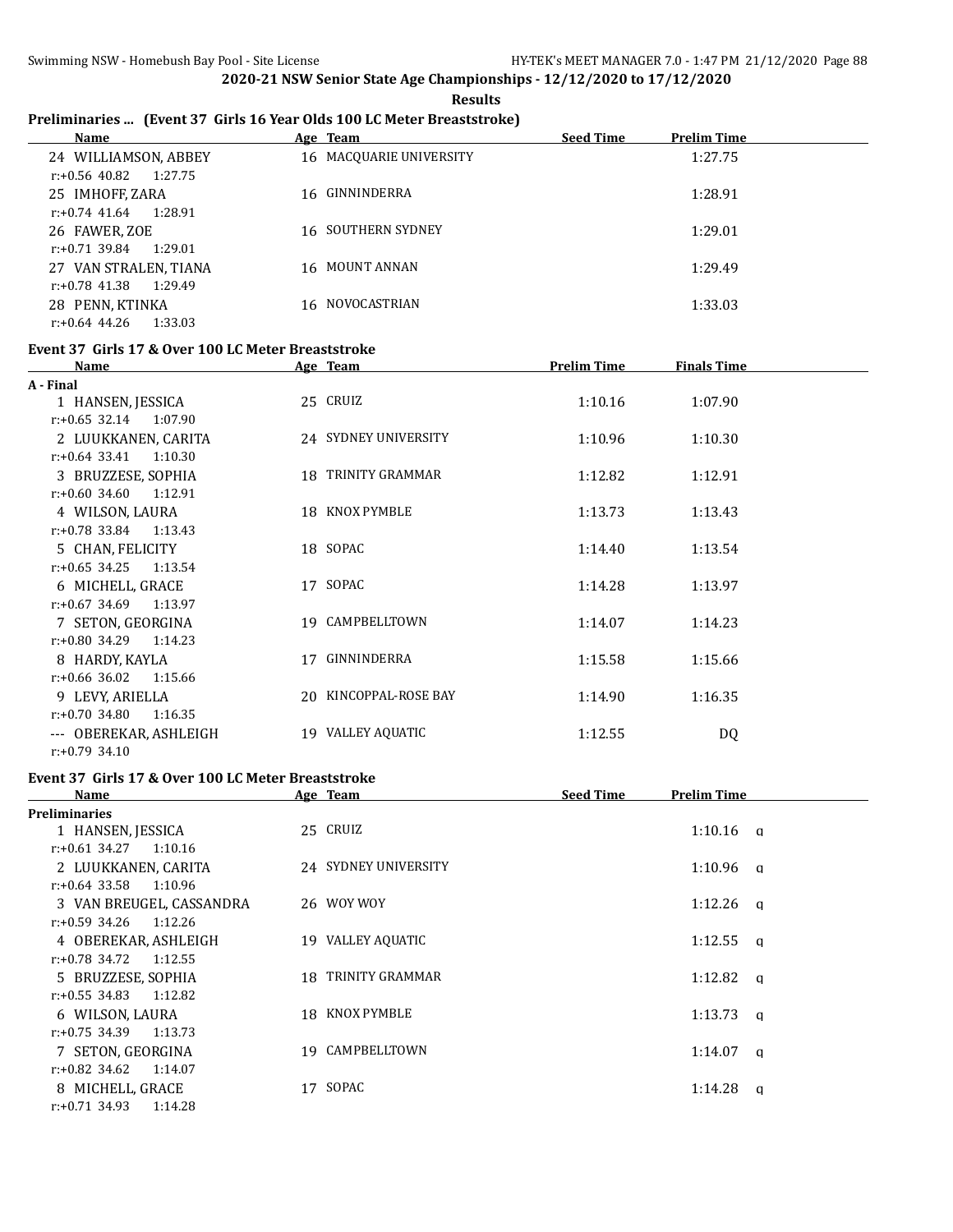**Results**

# **Preliminaries ... (Event 37 Girls 17 & Over 100 LC Meter Breaststroke)**

| <b>Name</b>                                    | Age Team                    | <b>Seed Time</b> | <b>Prelim Time</b> |  |
|------------------------------------------------|-----------------------------|------------------|--------------------|--|
| 9 CHAN, FELICITY                               | 18 SOPAC                    |                  | $1:14.40$ a        |  |
| $r: +0.59$ 35.86<br>1:14.40                    |                             |                  |                    |  |
| 10 LEVY, ARIELLA                               | 20 KINCOPPAL-ROSE BAY       |                  | $1:14.90$ q        |  |
| $r.+0.71$ 34.71<br>1:14.90                     |                             |                  |                    |  |
| 11 HARDY, KAYLA                                | 17 GINNINDERRA              |                  | 1:15.58            |  |
| $r: +0.63$ 36.06<br>1:15.58                    |                             |                  |                    |  |
| 12 ELPHINSTON, SIENNA                          | 19 AUBURN                   |                  | 1:15.59            |  |
| r:+0.73 35.73 1:15.59                          |                             |                  |                    |  |
| 13 NOBBS, EMILY                                | 19 CANBERRA                 |                  | 1:15.80            |  |
| $r: +0.55$ 35.80 1:15.80                       |                             |                  |                    |  |
| 14 NAUMOVSKI, GABRIELLE                        | 17 RAVENSWOOD               |                  | 1:15.84            |  |
| $r: +0.70$ 35.55 1:15.84                       |                             |                  |                    |  |
| 15 BELDHAM-COLLINS, SOPHIE                     | 20 CASTLE HILL RSL DOLPHINS |                  | 1:17.33            |  |
| $r.+0.70$ 35.74 1:17.33                        |                             |                  |                    |  |
| 16 HUGHES, CHARLOTTE                           | 18 CITY OF SYDNEY           |                  | 1:17.44            |  |
| $r: +0.72$ 36.44 1:17.44                       |                             |                  |                    |  |
| 17 BRITTON, ROSIE                              | <b>17 ALBURY AMATEUR</b>    |                  | 1:17.59            |  |
| r:+0.83 36.08 1:17.59                          |                             |                  |                    |  |
| 18 TIETIE, TALIJAH                             | 17 CASTLE HILL RSL DOLPHINS |                  | 1:17.65            |  |
| $r: +0.54$ 35.35 1:17.65                       |                             |                  |                    |  |
| 19 QUINN, JESSIE                               | 27 NARRABEEN                |                  | 1:17.87            |  |
| r:+0.76 36.93 1:17.87                          |                             |                  |                    |  |
| 20 TOWNLEY, ANIKA                              | 18 NARRABEEN                |                  | 1:18.63            |  |
| $r: +0.76$ 36.69 1:18.63                       |                             |                  |                    |  |
| 21 RIDER, JADE                                 | 18 SLC AQUADOT              |                  | 1:18.75            |  |
| $r: +0.76$ 36.82<br>1:18.75                    |                             |                  |                    |  |
| 22 HIGGINS, HANNAH                             | 18 REVESBY WORKERS          |                  | 1:18.93            |  |
| $r: +0.73$ 37.25<br>1:18.93                    |                             |                  |                    |  |
| 23 HAPPE, ELOISE                               | 18 WESTS ILLAWARRA          |                  | 1:19.09            |  |
| r:+0.78 37.35 1:19.09                          |                             |                  |                    |  |
| 24 KITCHER, ELIZABETH                          | 17 NORWEST                  |                  | 1:19.15            |  |
| $r.+0.74$ 36.93 1:19.15                        |                             |                  |                    |  |
| 25 SUTHERLAND, CARA<br>$r.+0.70$ 37.59 1:19.53 | 20 NARRABEEN                |                  | 1:19.53            |  |
| 26 WALSH, SOPHIE                               | 17 WARRINGAH                |                  | 1:19.60            |  |
| $r: +0.65$ 37.15 1:19.60                       |                             |                  |                    |  |
| 27 NEIMANIS, CLAUDIA                           | 18 WARRINGAH                |                  | 1:19.80            |  |
| $r: +0.78$ 37.06<br>1:19.80                    |                             |                  |                    |  |
| 28 MAYTHERS, EMILY                             | 19 REVESBY WORKERS          |                  | 1:19.82            |  |
| $r: +0.84$ 37.28<br>1:19.82                    |                             |                  |                    |  |
| 29 REMOND, COCO                                | 17 KINCOPPAL-ROSE BAY       |                  | 1:19.99            |  |
| $r: +0.73$ 36.99<br>1:19.99                    |                             |                  |                    |  |
| 30 STREET, BRIDGETTE                           | 17 SWIMWEST                 |                  | 1:20.14            |  |
| $r: +0.73$ 37.43<br>1:20.14                    |                             |                  |                    |  |
| 31 NAUMOVSKI, AMELIA                           | 17 RAVENSWOOD               |                  | 1:20.42            |  |
| $r: +0.77$ 37.40<br>1:20.42                    |                             |                  |                    |  |
| 32 BUFFETT, JESSICA                            | 17 WESTS ILLAWARRA          |                  | 1:20.50            |  |
| $r: +0.66$ 37.18<br>1:20.50                    |                             |                  |                    |  |
| 33 GIBSON, KATHERINE                           | 17 KNOX PYMBLE              |                  | 1:20.90            |  |
| $r.+0.73$ 36.92<br>1:20.90                     |                             |                  |                    |  |
| 34 NEIMANIS, NADINE                            | 21 WARRINGAH                |                  | 1:21.13            |  |
| $r: +0.55$ 38.07<br>1:21.13                    |                             |                  |                    |  |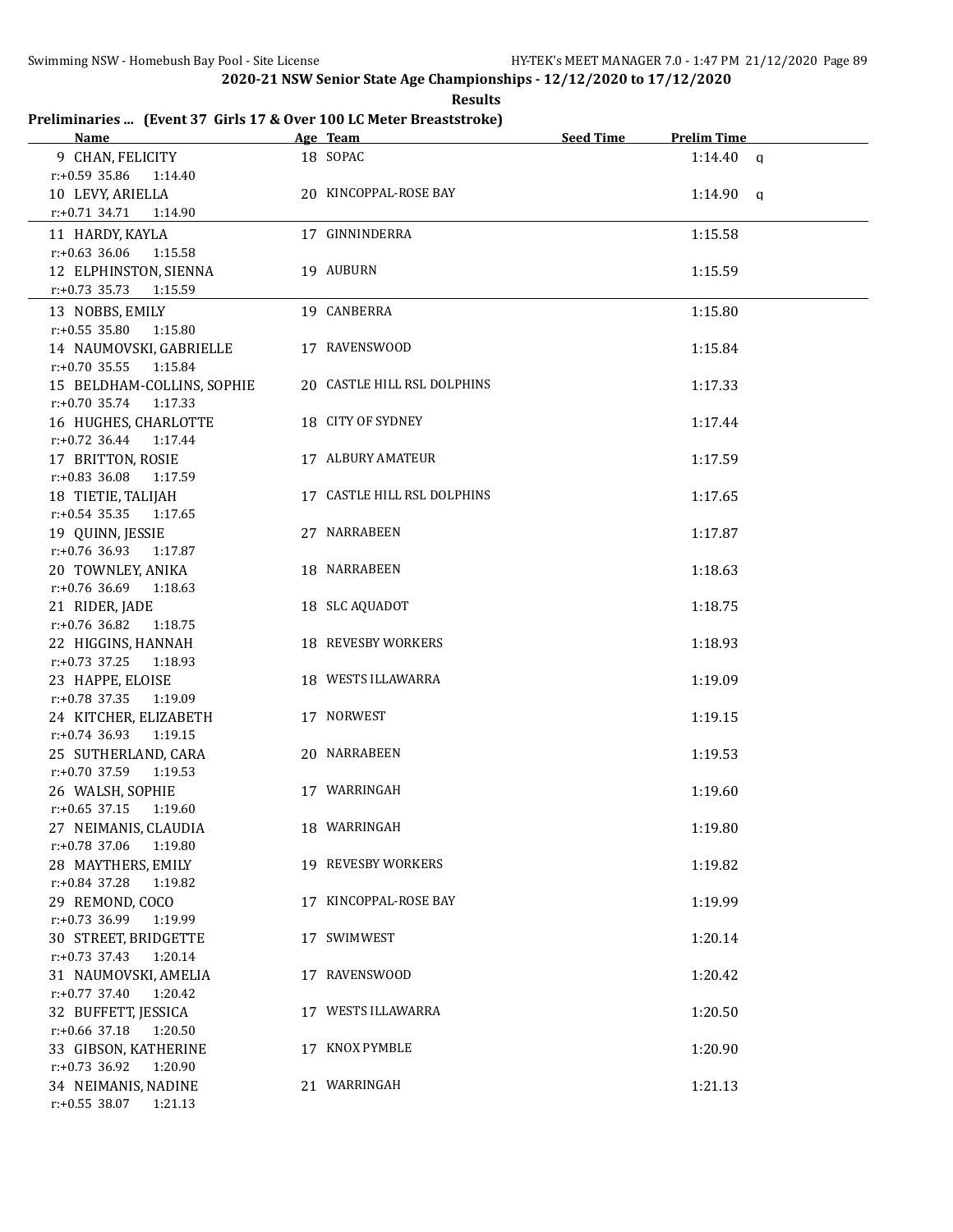|  | <b>Results</b>                                                      |
|--|---------------------------------------------------------------------|
|  | Preliminaries  (Event 37 Girls 17 & Over 100 LC Meter Breaststroke) |

| <b>Name</b>                                      | Age Team and the contract of the state of the state of the state of the state of the state of the state of the | <b>Seed Time</b><br><b>Prelim Time</b> |  |
|--------------------------------------------------|----------------------------------------------------------------------------------------------------------------|----------------------------------------|--|
| 35 ROZIC, EMILY                                  | 21 CASTLE HILL RSL DOLPHINS                                                                                    | 1:21.39                                |  |
| $r: +0.62$ 37.84<br>1:21.39                      |                                                                                                                |                                        |  |
| 36 VAN RIJSWIJK, ASHLEY                          | 20 WAGGA WAGGA                                                                                                 | 1:21.45                                |  |
| $r: +0.63$ 38.27 1:21.45                         |                                                                                                                |                                        |  |
| 37 HARTSHORNE, ABBY                              | 18 LORETO NORMANHURST                                                                                          | 1:21.48                                |  |
| $r: +0.66$ 38.07<br>1:21.48                      |                                                                                                                |                                        |  |
| 38 PENN, SAFFIRE                                 | 17 NOVOCASTRIAN                                                                                                | 1:22.01                                |  |
| $r: +0.72$ 38.04<br>1:22.01                      |                                                                                                                |                                        |  |
| 39 LEACEY, EVE                                   | 17 HUNTER                                                                                                      | 1:22.55                                |  |
| $r: +0.65$ 38.84 1:22.55                         |                                                                                                                |                                        |  |
| 40 WHITE, JORDYN                                 | 17 CRONULLA                                                                                                    | 1:23.58                                |  |
| $r: +0.72$ 38.84 1:23.58                         |                                                                                                                |                                        |  |
| 41 CHARLTON, JOSIE                               | 17 KEMPSEY                                                                                                     | 1:23.62                                |  |
| r:+0.73 39.54 1:23.62                            |                                                                                                                |                                        |  |
| 42 CLEARE, ELLA                                  | 18 HUNTER                                                                                                      | 1:24.17                                |  |
| $r: +0.77$ 39.75 1:24.17                         |                                                                                                                |                                        |  |
| 43 HUDSON, HELENA                                | 18 KINCOPPAL-ROSE BAY                                                                                          | 1:24.24                                |  |
| $r.+0.77$ 38.81 1:24.24                          |                                                                                                                |                                        |  |
| 44 JOYCE, ABBY                                   | 17 ATLANTIS                                                                                                    | 1:24.56                                |  |
| $r: +0.74$ 37.98<br>1:24.56                      | 18 ULLADULLA                                                                                                   |                                        |  |
| 45 HOLT, DANIELLE<br>$r: +0.79$ 40.28<br>1:25.50 |                                                                                                                | 1:25.50                                |  |
| 46 ROBERTSON, GEORGIA                            | 17 LORETO NORMANHURST                                                                                          | 1:25.79                                |  |
| $r: +0.55$ 40.35<br>1:25.79                      |                                                                                                                |                                        |  |
| 47 EYRE, JESSICA                                 | 18 RAVENSWOOD                                                                                                  | 1:26.02                                |  |
| 40.26<br>1:26.02                                 |                                                                                                                |                                        |  |
| 48 PHILLIPS, ZARA                                | 18 PORT MACQUARIE                                                                                              | 1:26.31                                |  |
| $r: +0.76$ 39.63<br>1:26.31                      |                                                                                                                |                                        |  |
| 49 DARLEY, TIARNA                                | 18 WARRINGAH                                                                                                   | 1:27.12                                |  |
| $r: +0.59$ 40.63<br>1:27.12                      |                                                                                                                |                                        |  |
| 50 HARKINS, CHELSEA                              | 17 LORETO NORMANHURST                                                                                          | 1:27.58                                |  |
| $r: +0.74$ 41.58<br>1:27.58                      |                                                                                                                |                                        |  |
| --- BROWN, CHARLI                                | 18 MANLY                                                                                                       | DQ                                     |  |
| $r: +0.56$                                       |                                                                                                                |                                        |  |
| --- SAUER, TENIEL                                | 17 SOPAC                                                                                                       | DQ                                     |  |
| $r: +0.60$ 39.64                                 |                                                                                                                |                                        |  |

# **Event 38 Boys 15 Year Olds 200 LC Meter Butterfly**

| Name              |         |         | Age Team                | <b>Prelim Time</b> | <b>Finals Time</b> |  |
|-------------------|---------|---------|-------------------------|--------------------|--------------------|--|
| Finals            |         |         |                         |                    |                    |  |
| 1 ALBERTYN, KARL  |         |         | KNOX PYMBLE<br>15       | 2:11.66            | 2:07.51            |  |
| r:+0.64 28.37     | 1:01.10 | 1:33.88 | 2:07.51                 |                    |                    |  |
| 2 MOODY, BILLY    |         |         | 15 SINGLETON            | 2:14.51            | 2:08.75            |  |
| $r: +0.71$ 28.42  | 1:01.77 | 1:34.88 | 2:08.75                 |                    |                    |  |
| 3 SMITH, NATHAN   |         |         | 15 PORT MACOUARIE       | 2:13.29            | 2:09.92            |  |
| r:+0.60 27.66     | 1:00.41 | 1:33.87 | 2:09.92                 |                    |                    |  |
| 4 BARISIC, SAMSON |         |         | 15 SOPAC                | 2:16.81            | 2:13.38            |  |
| r:+0.64 29.21     | 1:02.82 | 1:37.33 | 2:13.38                 |                    |                    |  |
| 5 DIBBEN, CONNOR  |         |         | 15 CRONULLA             | 2:14.65            | 2:16.27            |  |
| r:+0.48 29.66     | 1:03.13 | 1:38.99 | 2:16.27                 |                    |                    |  |
| 6 KARADJOV, PETAR |         |         | 15 AQUABLITZ TOONGABBIE | 2:14.83            | 2:16.74            |  |
| $r: +0.69$ 29.58  | 1:04.35 | 1:40.50 | 2:16.74                 |                    |                    |  |
| 7 JONES, SAMUEL   |         |         | 15 CITY OF SYDNEY       | 2:17.67            | 2:17.09            |  |
| $r: +0.69$ 32.42  | 1:06.68 | 1:42.17 | 2:17.09                 |                    |                    |  |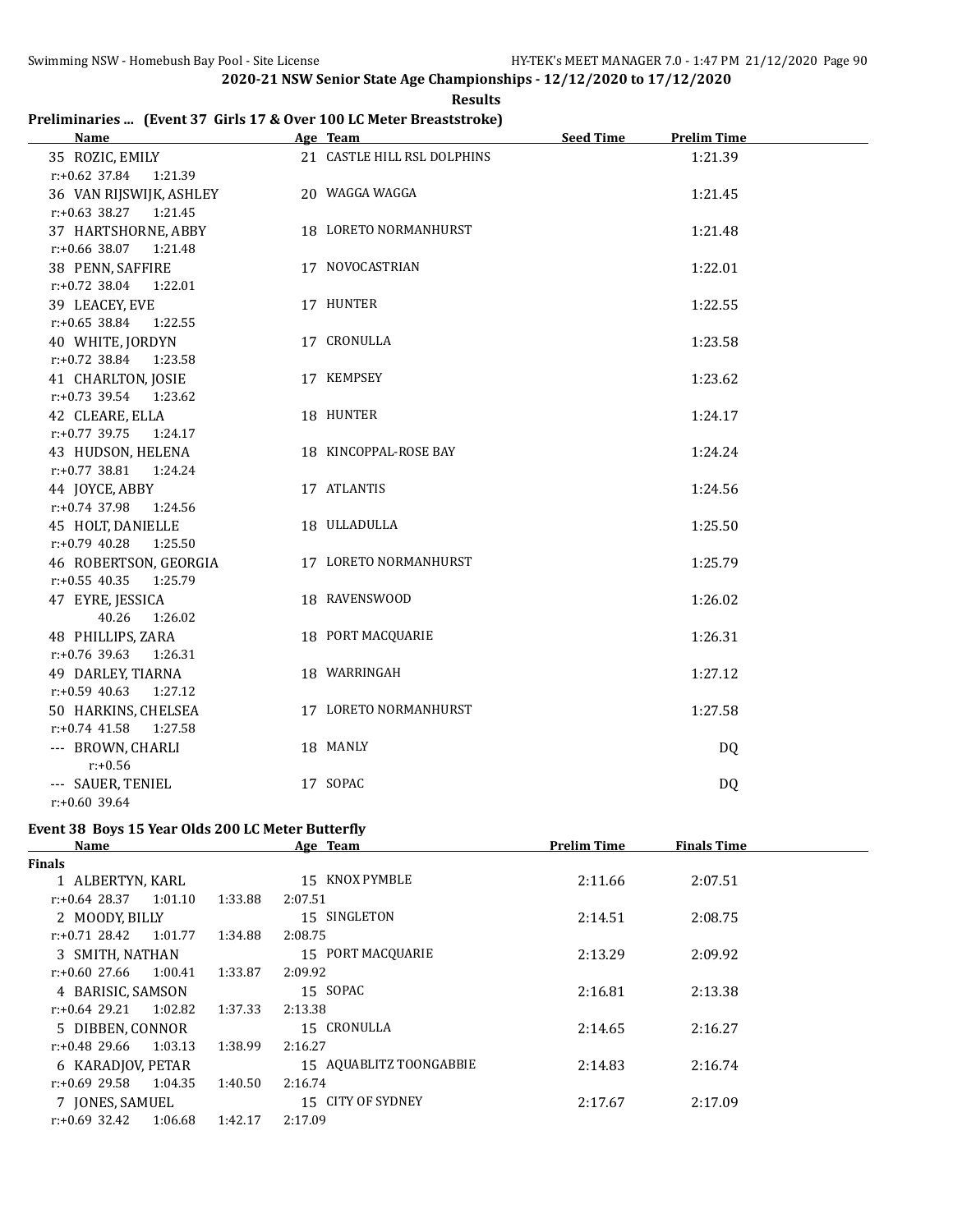| Finals  (Event 38 Boys 15 Year Olds 200 LC Meter Butterfly)<br>Name                                           |         |                         | <b>Prelim Time</b> | <b>Finals Time</b>      |
|---------------------------------------------------------------------------------------------------------------|---------|-------------------------|--------------------|-------------------------|
| and the same of the same state of the same state of the same state of the same state of the same state of the |         | 15 WESTS ILLAWARRA      |                    |                         |
| 8 POWELL, RILEY                                                                                               |         |                         | 2:16.69            | 2:18.17                 |
| $r: +0.67$ 29.23 1:04.39                                                                                      | 1:40.91 | 2:18.17                 |                    |                         |
| 9 ROTHWELL, HARRISON                                                                                          |         | 15 MANLY                | 2:16.43            | 2:18.33                 |
| $r: +0.68$ 29.06<br>1:03.34                                                                                   | 1:39.89 | 2:18.33                 |                    |                         |
| 10 LILIENTHAL, KAI                                                                                            |         | 15 KNOX PYMBLE          | 2:17.30            | 2:19.57                 |
| $r: +0.62$ 28.19 1:03.84                                                                                      | 1:41.14 | 2:19.57                 |                    |                         |
| Event 38 Boys 15 Year Olds 200 LC Meter Butterfly                                                             |         |                         |                    |                         |
| <b>Name</b>                                                                                                   |         | Age Team                | <b>Seed Time</b>   | <b>Prelim Time</b>      |
| <b>Preliminaries</b>                                                                                          |         |                         |                    |                         |
| 1 ALBERTYN, KARL                                                                                              |         | 15 KNOX PYMBLE          |                    | $2:11.66$ a             |
| $r: +0.65$ 28.77 1:02.72                                                                                      | 1:37.57 | 2:11.66                 |                    |                         |
| 2 SMITH, NATHAN                                                                                               |         | 15 PORT MACQUARIE       |                    | $2:13.29$ q             |
| r:+0.53 27.79<br>1:01.36                                                                                      | 1:36.79 | 2:13.29                 |                    |                         |
| 3 MOODY, BILLY                                                                                                |         | 15 SINGLETON            |                    | 2:14.51<br>$\mathbf{q}$ |
| $r: +0.68$ 28.63<br>1:02.96                                                                                   | 1:38.12 | 2:14.51                 |                    |                         |
| 4 DIBBEN, CONNOR                                                                                              |         | 15 CRONULLA             |                    | 2:14.65<br>$\mathbf{q}$ |
| $r: +0.53$ 29.22<br>1:03.25                                                                                   | 1:38.41 | 2:14.65                 |                    |                         |
| 5 KARADJOV, PETAR                                                                                             |         | 15 AQUABLITZ TOONGABBIE |                    | 2:14.83<br>q            |
| $r: +0.72$ 29.88<br>1:04.14                                                                                   | 1:39.47 | 2:14.83                 |                    |                         |
| 6 ROTHWELL, HARRISON                                                                                          |         | 15 MANLY                |                    | 2:16.43<br>q            |
| r:+0.66 28.84<br>1:02.73                                                                                      | 1:38.65 | 2:16.43                 |                    |                         |
| 7 POWELL, RILEY                                                                                               |         | 15 WESTS ILLAWARRA      |                    | 2:16.69<br>q            |
| $r: +0.58$ 29.13<br>1:03.47                                                                                   | 1:39.40 | 2:16.69                 |                    |                         |
| 8 BARISIC, SAMSON                                                                                             |         | 15 SOPAC                |                    | 2:16.81<br>q            |
| $r: +0.65$ 29.23<br>1:03.34                                                                                   | 1:39.47 | 2:16.81                 |                    |                         |
| 9 LILIENTHAL, KAI                                                                                             |         | 15 KNOX PYMBLE          |                    | 2:17.30<br>$\mathbf{q}$ |
| r:+0.56 28.54<br>1:03.48                                                                                      | 1:39.35 | 2:17.30                 |                    |                         |
| 10 JONES, SAMUEL                                                                                              |         | 15 CITY OF SYDNEY       |                    | $2:17.67$ q             |
| $r: +0.67$ 32.22<br>1:08.32                                                                                   | 1:42.83 | 2:17.67                 |                    |                         |
| 11 WALKER, CHARLES                                                                                            |         | 15 CHARLESTOWN          |                    | 2:18.07                 |
| $r: +0.71$ 29.55<br>1:04.54                                                                                   | 1:41.19 | 2:18.07                 |                    |                         |
| 12 POTTER, JAKE                                                                                               |         | 15 WESTS ILLAWARRA      |                    | 2:18.17                 |
| $r: +0.62$ 29.22<br>1:03.14                                                                                   | 1:39.61 | 2:18.17                 |                    |                         |
| 13 DEVER, THOMAS                                                                                              |         | 15 HUNTER               |                    | 2:19.32                 |
| $r: +0.73$ 30.39<br>1:05.47                                                                                   | 1:41.81 | 2:19.32                 |                    |                         |
| 14 ZAVETSANOS, BILLY                                                                                          |         | 15 UNIVERSITY OF NSW    |                    | 2:20.70                 |
| $r: +0.74$ 30.92<br>1:06.09                                                                                   | 1:43.28 | 2:20.70                 |                    |                         |
| 15 BREASLEY, JACK                                                                                             |         | 15 HUNTER               |                    | 2:20.98                 |
| $r: +0.52$ 31.28<br>1:06.26                                                                                   | 1:43.22 | 2:20.98                 |                    |                         |
| 16 GRAY, CHARLIE                                                                                              |         | 15 REVESBY WORKERS      |                    | 2:23.05                 |
| $r: +0.67$ 30.91<br>1:06.92                                                                                   | 1:45.13 | 2:23.05                 |                    |                         |
| *17 FERNANDEZ, JOSHUA                                                                                         |         | 15 RANDWICK CITY        |                    | 2:23.13                 |
| $r: +0.75$ 31.81<br>1:08.47                                                                                   | 1:45.35 | 2:23.13                 |                    |                         |
| *17 LEEMBRUGGEN, MATTHEW                                                                                      |         | 15 WESTS ILLAWARRA      |                    | 2:23.13                 |
| r:+0.75 29.99<br>1:04.85                                                                                      | 1:42.40 | 2:23.13                 |                    |                         |
| 19 MADDEN, RYAN                                                                                               |         | 15 SLC AQUADOT          |                    | 2:25.86                 |
| $r: +0.79$ 30.75<br>1:07.88                                                                                   | 1:45.73 | 2:25.86                 |                    |                         |
| 20 DIMECH-O'CONNELL, JOHN                                                                                     |         | 15 ATLANTIS             |                    | 2:25.93                 |
| r:+0.70 30.95<br>1:06.79                                                                                      | 1:45.66 | 2:25.93                 |                    |                         |
| 21 AMIN, DEEN                                                                                                 |         | 15 AUBURN               |                    | 2:27.76                 |
| r:+0.68 31.04<br>1:06.92                                                                                      | 1:45.60 | 2:27.76                 |                    |                         |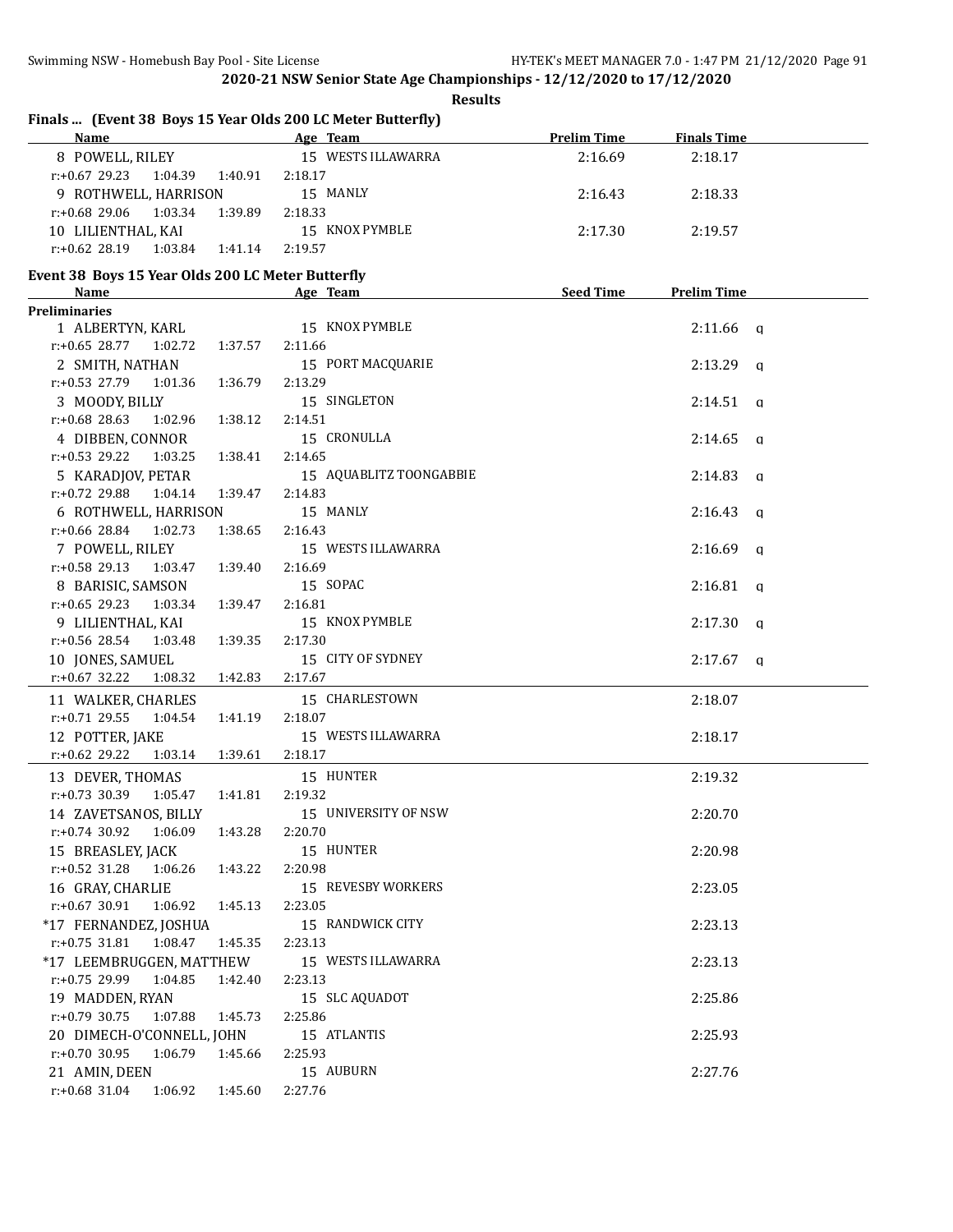### **Results**

# **Preliminaries ... (Event 38 Boys 15 Year Olds 200 LC Meter Butterfly)**

| <b>Name</b>                 |         | <u>Age Team</u>         | <b>Seed Time</b><br><b>Prelim Time</b> |
|-----------------------------|---------|-------------------------|----------------------------------------|
| 22 AMBROSE, JACOB           |         | 15 TUMUT                | 2:29.44                                |
| 1:08.89<br>$r: +0.77$ 32.03 | 1:49.41 | 2:29.44                 |                                        |
| 23 TRAUB-REHM, DOMINIK      |         | 15 VALLEY AQUATIC       | 2:30.89                                |
| 1:10.19<br>$r: +0.81$ 32.02 | 1:50.39 | 2:30.89                 |                                        |
| 24 GUTHRIE, THOMAS          |         | 15 CANBERRA             | 2:31.65                                |
| 1:08.78<br>$r: +0.76$ 31.40 | 1:48.65 | 2:31.65                 |                                        |
| 25 SHI, BRANDON             |         | 15 MACQUARIE UNIVERSITY | 2:34.02                                |
| 1:08.29<br>r:+0.65 30.85    | 1:50.36 | 2:34.02                 |                                        |
| 26 COWPER, RILEY            |         | 15 SOUTHERN SYDNEY      | 2:38.05                                |
| 1:09.98<br>$r: +0.69$ 31.82 | 1:52.41 | 2:38.05                 |                                        |

### **Event 39 Girls 15 Year Olds 200 LC Meter Butterfly**

| Name                        |         | Age Team              | <b>Prelim Time</b> | <b>Finals Time</b> |  |
|-----------------------------|---------|-----------------------|--------------------|--------------------|--|
| Finals                      |         |                       |                    |                    |  |
| 1 CONNOR, ABBEY             |         | 15 REVESBY WORKERS    | 2:15.21            | 2:12.60            |  |
| $r.+0.68$ 29.15 1:01.86     | 1:36.48 | 2:12.60               |                    |                    |  |
| 2 GRANT, BELLA              |         | 15 LIVERPOOL          | 2:19.90            | 2:17.17            |  |
| 30.60<br>1:04.67            | 1:40.58 | 2:17.17               |                    |                    |  |
| 3 LYONS, COLLETTE           |         | 15 KINROSS WOLAROI    | 2:22.44            | 2:18.80            |  |
| $r: +0.73$ 29.81 1:04.43    | 1:40.98 | 2:18.80               |                    |                    |  |
| 4 JOVANOVIC, NATALIA        |         | 15 AUBURN             | 2:28.88            | 2:26.39            |  |
| $r: +0.73$ 31.52 1:08.58    | 1:46.89 | 2:26.39               |                    |                    |  |
| 5 CASH, CHARLI              |         | 15 CRONULLA           | 2:29.54            | 2:27.49            |  |
| $r: +0.71$ 30.37 1:06.72    | 1:45.77 | 2:27.49               |                    |                    |  |
| 6 DELUTIIS, BRIDIE          |         | 15 WESTS ILLAWARRA    | 2:28.82            | 2:27.54            |  |
| $r: +0.78$ 32.42 1:09.12    | 1:48.15 | 2:27.54               |                    |                    |  |
| 7 BULL, SARAH               |         | 15 HUNTER             | 2:29.81            | 2:27.83            |  |
| $r: +0.75$ 32.96 1:10.41    | 1:49.54 | 2:27.83               |                    |                    |  |
| 8 LAWRENCE, ALEXANDRA       |         | 15 LORETO NORMANHURST | 2:27.84            | 2:28.16            |  |
| $r: +0.72$ 31.98 1:09.47    | 1:48.41 | 2:28.16               |                    |                    |  |
| 9 FOGG, MACKENZIE           |         | 15 SANS SOUCI         | 2:28.99            | 2:30.86            |  |
| $r: +0.70$ 32.43<br>1:09.83 | 1:49.70 | 2:30.86               |                    |                    |  |
| --- JANKOVIC, AVA           |         | 15 VALLEY AQUATIC     | 2:23.97            | DQ                 |  |
| $r: +0.58$                  | 1:44.19 |                       |                    |                    |  |

# **Event 39 Girls 15 Year Olds 200 LC Meter Butterfly**

| Name                        |         | Age Team              | <b>Seed Time</b> | <b>Prelim Time</b>  |          |
|-----------------------------|---------|-----------------------|------------------|---------------------|----------|
| Preliminaries               |         |                       |                  |                     |          |
| 1 CONNOR, ABBEY             |         | 15 REVESBY WORKERS    |                  | 2:15.21<br>$\alpha$ |          |
| 1:03.06<br>$r: +0.70$ 29.47 | 1:38.70 | 2:15.21               |                  |                     |          |
| 2 GRANT, BELLA              |         | 15 LIVERPOOL          |                  | 2:19.90             | <b>a</b> |
| 31.09<br>1:06.31            | 1:43.37 | 2:19.90               |                  |                     |          |
| 3 LYONS, COLLETTE           |         | 15 KINROSS WOLAROI    |                  | $2:22.44$ a         |          |
| $r: +0.54$ 30.61 1:06.66    | 1:44.16 | 2:22.44               |                  |                     |          |
| 4 JANKOVIC, AVA             |         | 15 VALLEY AQUATIC     |                  | $2:23.97$ a         |          |
| 1:07.22<br>r:+0.72 30.90    | 1:45.45 | 2:23.97               |                  |                     |          |
| 5 LAWRENCE. ALEXANDRA       |         | 15 LORETO NORMANHURST |                  | $2:27.84$ a         |          |
| $r: +0.59$ 32.61 1:09.62    | 1:48.33 | 2:27.84               |                  |                     |          |
| 6 DELUTIIS, BRIDIE          |         | 15 WESTS ILLAWARRA    |                  | 2:28.82<br>$\alpha$ |          |
| 1:09.97<br>r:+0.79 32.59    | 1:49.09 | 2:28.82               |                  |                     |          |
| 7 JOVANOVIC, NATALIA        |         | 15 AUBURN             |                  | 2:28.88             | a        |
| $r: +0.71$ 31.50<br>1:08.64 | 1:47.88 | 2:28.88               |                  |                     |          |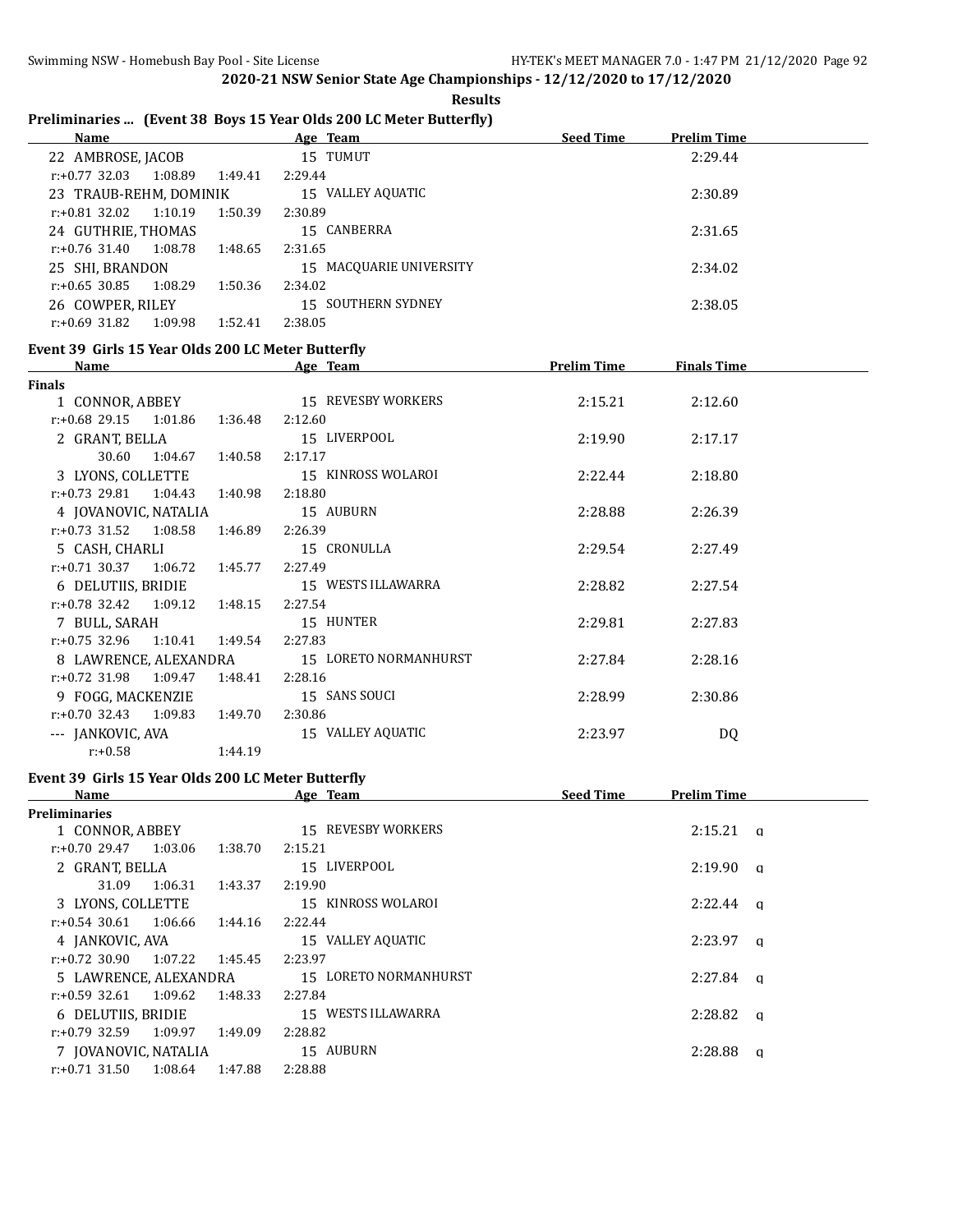| шт<br>s:<br>H |
|---------------|
|---------------|

# **Preliminaries ... (Event 39 Girls 15 Year Olds 200 LC Meter Butterfly)**

| Name                             |         | Age Team        | <b>Seed Time</b><br><b>Prelim Time</b> |
|----------------------------------|---------|-----------------|----------------------------------------|
| 8 FOGG, MACKENZIE                |         | 15 SANS SOUCI   | $2:28.99$ q                            |
| 32.05 1:09.19                    | 1:48.87 | 2:28.99         |                                        |
| 9 CASH. CHARLI                   |         | 15 CRONULLA     | $2:29.54$ a                            |
| $r: +0.67$ 30.19 1:07.02         | 1:47.30 | 2:29.54         |                                        |
| 10 BULL, SARAH                   |         | 15 HUNTER       | $2:29.81$ q                            |
| $r: +0.68$ 31.99 1:10.18 1:50.52 |         | 2:29.81         |                                        |
| 11 ANG, CHLOE                    |         | 15 CAMPBELLTOWN | 2:30.44                                |
| $r: +0.75$ 33.43 1:11.83 1:51.25 |         | 2:30.44         |                                        |
| 12 FULLER, BIANCA                |         | 15 DUBBO CITY   | 2:32.17                                |
| $r.+0.69$ 31.38 1:08.92 1:49.99  |         | 2:32.17         |                                        |
| 13 BROWN, CHARLOTTE              |         | 15 WINDSOR      | 2:34.84                                |
| $r: +0.77$ 33.79 1:12.74 1:53.69 |         | 2:34.84         |                                        |
| 14 KING, GEMMA                   |         | 15 WINDSOR      | 2:35.52                                |
| $r: +0.75$ 34.02 1:13.18 1:54.54 |         | 2:35.52         |                                        |
| 15 INGREY, ZOE                   |         | 15 NOVOCASTRIAN | 2:35.76                                |
| $r: +0.74$ 33.55 1:12.38         | 1:53.16 | 2:35.76         |                                        |
| 16 HENSHAW, ABBIE                |         | 15 ATLANTIS     | 2:36.25                                |
| $r: +0.77$ 32.55 1:10.97 1:51.36 |         | 2:36.25         |                                        |
| 17 SCHNEIDER, HEIDI              |         | 15 HUNTER       | 2:36.97                                |
| $r: +0.78$ 33.75 1:13.04         | 1:53.61 | 2:36.97         |                                        |
| 18 DONAIRE, ANNE                 |         | 15 SOPAC        | 2:39.96                                |
| $r: +0.69$ 33.23 1:14.64         | 1:56.72 | 2:39.96         |                                        |
| 19 LEVER, SAMANTHA               |         | 15 KNOX PYMBLE  | 2:44.47                                |
| $r: +0.69$ 34.80 1:16.65         | 2:00.39 | 2:44.47         |                                        |
| 20 O'BRYAN, ALIX                 |         | 15 SINGLETON    | 2:44.84                                |
| $r: +0.77$ 35.08 1:16.19 1:59.74 |         | 2:44.84         |                                        |

# **Event 40 Girls 12-13 200 LC Meter IM**

| <b>Name</b>                         | Age Team           | <b>Prelim Time</b> | <b>Finals Time</b> |  |
|-------------------------------------|--------------------|--------------------|--------------------|--|
| Finals                              |                    |                    |                    |  |
| 1 MELBOURN, DOMINIQUE               | 13 WARRINGAH       | 2:29.72            | 2:27.27            |  |
| $r: +0.50$ 31.28 1:08.13 1:53.43    | 2:27.27            |                    |                    |  |
| 2 CAMERON, INDIANNA                 | 13 KNOX PYMBLE     | 2:31.80            | 2:30.42            |  |
| 32.51  1:11.48<br>1:55.58           | 2:30.42            |                    |                    |  |
| 3 LAWRENCE, MILLA                   | 12 WARRINGAH       | 2:32.77            | 2:30.51            |  |
| $r.+0.71$ 31.56 1:09.30 1:54.56     | 2:30.51            |                    |                    |  |
| 4 KOPELLOU, RAFAELA                 | 13 REVESBY WORKERS | 2:30.19            | 2:31.12            |  |
| $r: +0.83$ 32.12 1:12.73 1:57.35    | 2:31.12            |                    |                    |  |
| 5 NAPERNIKOVA, ELINA                | 13 PLC SYDNEY      | 2:34.39            | 2:31.47            |  |
| $r.+0.70$ 31.97 1:10.43<br>1:56.46  | 2:31.47            |                    |                    |  |
| 6 EDWARDS-BRADSHAW, MILLIE          | 13 TRINITY LISMORE | 2:32.97            | 2:31.63            |  |
| $r: +0.67$ 31.44 1:10.10<br>1:57.05 | 2:31.63            |                    |                    |  |
| 7 GERSTNER, IVY                     | 13 LIVERPOOL       | 2:33.75            | 2:32.92            |  |
| 32.46<br>1:11.24 1:56.18            | 2:32.92            |                    |                    |  |
| 8 FOWLER, ANNIKA                    | 13 MANLY           | 2:29.54            | 2:32.96            |  |
| $r.+0.67$ 32.38 1:08.73<br>1:58.68  | 2:32.96            |                    |                    |  |
| 9 MCPARTLAND, JENNIFER              | 12 MLC MARLINS     | 2:34.44            | 2:34.53            |  |
| $r: +0.79$ 33.53<br>1:15.54         | 2:00.71<br>2:34.53 |                    |                    |  |
| 10 GRANT, STEPHANIE                 | 13 LIVERPOOL       | 2:35.96            | 2:35.97            |  |
| $r.+0.68$ 32.20 1:11.16             | 2:01.27<br>2:35.97 |                    |                    |  |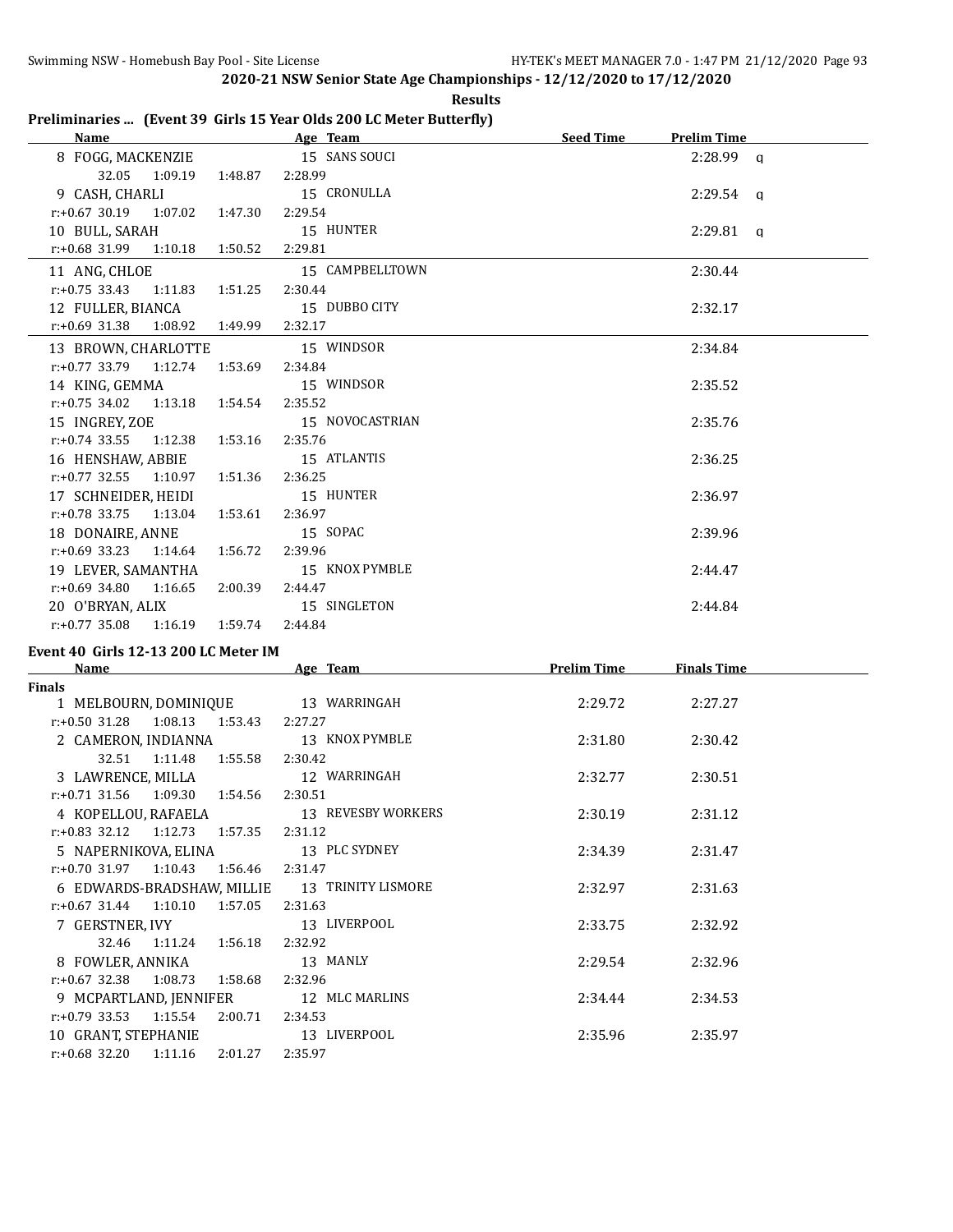## **Results**

### **Event 40 Girls 12-13 200 LC Meter IM**

| Name                                          | Age Team              | Seed Time | <b>Prelim Time</b> |
|-----------------------------------------------|-----------------------|-----------|--------------------|
| <b>Preliminaries</b>                          |                       |           |                    |
| 1 FOWLER, ANNIKA 13 MANLY                     |                       |           | $2:29.54$ a        |
| r:+0.57 31.80 1:07.76 1:55.88 2:29.54         |                       |           |                    |
| 2 MELBOURN, DOMINIQUE 13 WARRINGAH            |                       |           | $2:29.72$ q        |
| $r: +0.56$ 32.03 $1:08.28$ $1:54.45$ 2:29.72  |                       |           |                    |
| 3 KOPELLOU, RAFAELA 13 REVESBY WORKERS        |                       |           | $2:30.19$ q        |
| r:+0.67 32.09 1:11.91 1:56.55 2:30.19         |                       |           |                    |
| 4 CAMERON, INDIANNA 13 KNOX PYMBLE            |                       |           | $2:31.80$ q        |
| r:+0.66 32.40  1:11.84  1:56.31  2:31.80      |                       |           |                    |
| 5 LAWRENCE, MILLA                             | 12 WARRINGAH          |           | $2:32.77$ q        |
| 31.90   1:10.61   1:57.15   2:32.77           |                       |           |                    |
| 6 EDWARDS-BRADSHAW, MILLIE 13 TRINITY LISMORE |                       |           | $2:32.97$ q        |
| $r: +0.69$ 31.40 1:10.52 1:58.76              | 2:32.97               |           |                    |
| 7 GERSTNER, IVY                               | 13 LIVERPOOL          |           | $2:33.75$ q        |
| r:+0.62 33.48 1:12.81 1:57.43 2:33.75         |                       |           |                    |
| 8 NAPERNIKOVA, ELINA                          | 13 PLC SYDNEY         |           | $2:34.39$ q        |
| $r: +0.57$ 31.85 1:10.67<br>1:57.50 2:34.39   |                       |           |                    |
| 9 MCPARTLAND, JENNIFER 12 MLC MARLINS         |                       |           | $2:34.44$ q        |
| 33.55<br>1:15.18<br>2:00.66                   | 2:34.44               |           |                    |
| 10 NIX, EBONY                                 | 13 NELSON BAY         |           | $2:34.82$ q        |
| r:+0.72 31.82<br>1:11.95 2:01.57              | 2:34.82               |           |                    |
| 11 GRANT, STEPHANIE                           | 13 LIVERPOOL          |           | 2:35.96            |
| $r: +0.55$ 32.45 1:12.03<br>2:01.47           | 2:35.96               |           |                    |
| 12 HIGLEY, NIAMH                              | 12 KINCOPPAL-ROSE BAY |           | 2:35.98            |
| 33.14 1:13.90 2:00.89                         | 2:35.98               |           |                    |
| 13 ARNOLD, SKYE                               | 13 SOPAC              |           | 2:36.00            |
| 33.42  1:12.83  2:01.13                       | 2:36.00               |           |                    |
| 14 LILIENTHAL, JAYA                           | 13 KNOX PYMBLE        |           | 2:36.25            |
| $r.+0.63$ 32.87 1:14.65 1:59.39               | 2:36.25               |           |                    |
| 15 HANGER, ISABELLE                           | 13 CITY OF SYDNEY     |           | 2:36.60            |
| r:+0.81 33.37 1:13.91 1:59.74                 | 2:36.60               |           |                    |
| 16 HODGETTS, HANNAH                           | 13 NOVOCASTRIAN       |           | 2:37.00            |
| $r.+0.72$ 32.37 1:12.82 2:01.36               | 2:37.00               |           |                    |
| 17 CLACK, LARA                                | 13 HUNTER             |           | 2:37.48            |
| 32.66 1:14.02 2:03.74                         | 2:37.48               |           |                    |
| 18 MORTON, HANNAH                             | 13 WARRINGAH          |           | 2:37.56            |
| r:+0.53 31.68  1:11.31  2:00.47  2:37.56      |                       |           |                    |
| 19 NAGAI, YUNA                                | 13 CITY OF SYDNEY     |           | 2:37.96            |
| $r: +0.92$ 33.66<br>1:15.79<br>2:00.97        | 2:37.96               |           |                    |
| 20 DONALD, JOCELYN                            | 13 SOPAC              |           | 2:38.03            |
| $r: +0.53$ 34.15<br>1:13.86<br>2:02.26        | 2:38.03               |           |                    |
| 21 BURDACK, MIA                               | 13 EPPING BULLETS     |           | 2:38.37            |
| $r: +0.77$ 33.75<br>1:16.38<br>2:01.96        | 2:38.37               |           |                    |
| 22 WATKINS, JEMIMA                            | 13 PLC SYDNEY         |           | 2:38.50            |
| $r: +0.75$ 33.73<br>1:15.25<br>2:01.39        | 2:38.50               |           |                    |
| 23 DIXON, ZANNAH                              | 13 NARRABEEN          |           | 2:39.46            |
| $r: +0.77$ 34.05<br>1:13.78<br>2:03.83        | 2:39.46               |           |                    |
| 24 GARUFI, REGAN                              | 13 LORETO NORMANHURST |           | 2:40.37            |
| $r$ :+0.64 34.60<br>1:15.65<br>2:02.80        | 2:40.37               |           |                    |
| 25 ALLEN, RACHEL                              | 13 GINNINDERRA        |           | 2:40.90            |
| r:+0.76 34.41<br>1:18.78<br>2:03.96           | 2:40.90               |           |                    |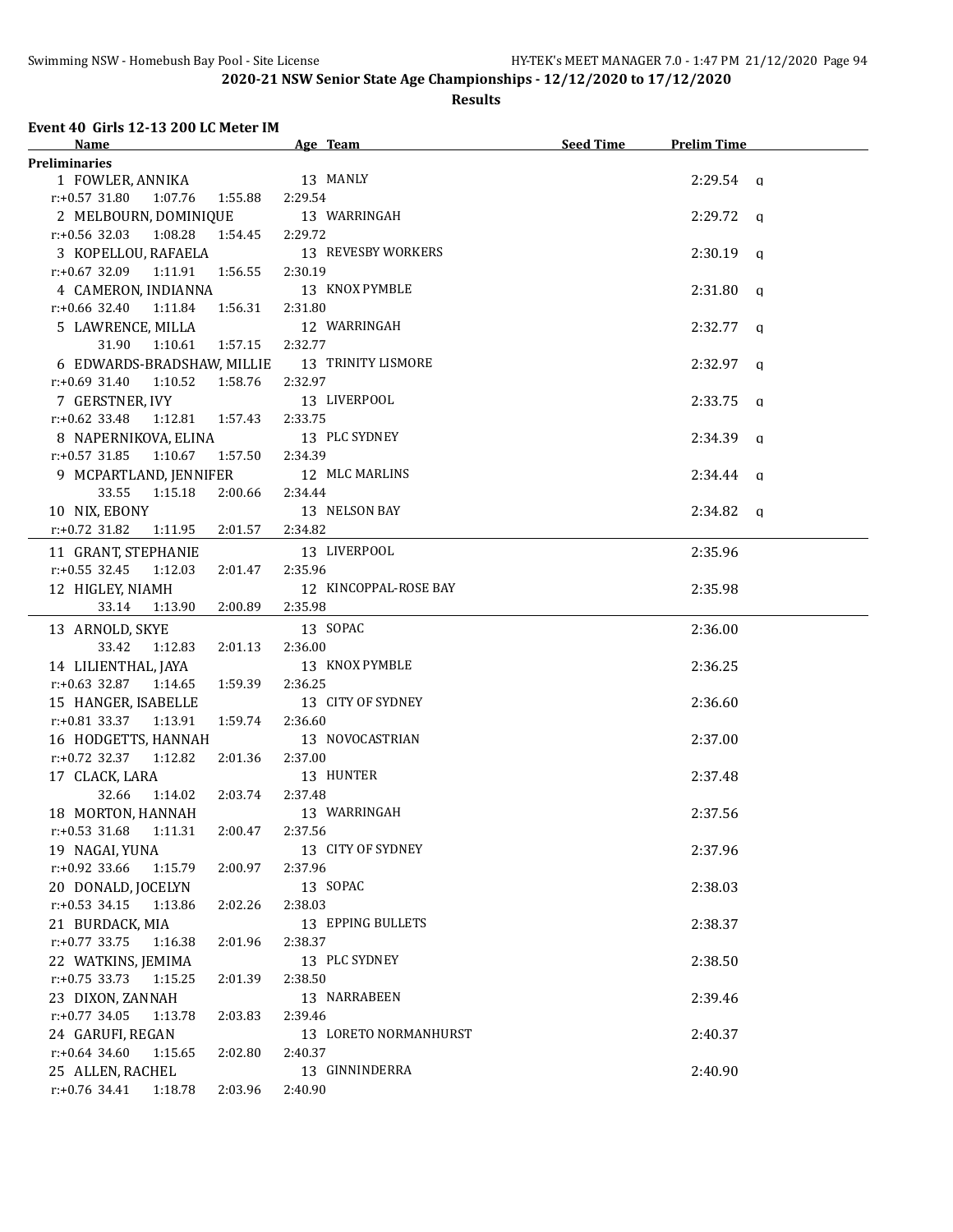# **Results**

# **Preliminaries ... (Event 40 Girls 12-13 200 LC Meter IM)**

| Name                                   | Age Team and the state of the state of the state of the state of the state of the state of the state of the state of the state of the state of the state of the state of the state of the state of the state of the state of t | Seed Time<br><b>Prelim Time</b> |  |
|----------------------------------------|--------------------------------------------------------------------------------------------------------------------------------------------------------------------------------------------------------------------------------|---------------------------------|--|
| 26 SMITH, MATILDA                      | 13 VALLEY AQUATIC                                                                                                                                                                                                              | 2:40.92                         |  |
| $r: +0.72$ 34.18<br>1:15.97 2:04.28    | 2:40.92                                                                                                                                                                                                                        |                                 |  |
| 27 ZANNINO, GEORGIA                    | 13 ATLANTIS                                                                                                                                                                                                                    | 2:41.16                         |  |
| $r.+0.59$ 34.80 1:14.94 2:05.18        | 2:41.16                                                                                                                                                                                                                        |                                 |  |
| 28 ANTALA, AVA                         | 12 CAMPBELLTOWN                                                                                                                                                                                                                | 2:41.24                         |  |
| $r: +0.78$ 33.73 1:16.00 2:05.29       | 2:41.24                                                                                                                                                                                                                        |                                 |  |
| 29 NOONAN, ALEXANDRA                   | 12 CHARLESTOWN                                                                                                                                                                                                                 | 2:41.58                         |  |
| 33.68<br>1:15.88<br>2:06.09            | 2:41.58                                                                                                                                                                                                                        |                                 |  |
| 30 LEE, ANNIKA                         | 12 KNOX PYMBLE                                                                                                                                                                                                                 | 2:41.86                         |  |
| 33.28<br>1:14.91<br>2:05.67            | 2:41.86                                                                                                                                                                                                                        |                                 |  |
| *31 BEUZEVILLE, MACY                   | 13 WARRINGAH                                                                                                                                                                                                                   | 2:42.05                         |  |
| $r: +0.55$ 34.35 1:14.57<br>2:06.89    | 2:42.05                                                                                                                                                                                                                        |                                 |  |
| *31 MOUNTER, ELLA                      | 13 NUSWIM                                                                                                                                                                                                                      | 2:42.05                         |  |
| 33.80<br>1:17.45 2:04.14               | 2:42.05                                                                                                                                                                                                                        |                                 |  |
| 33 KITO, SKYE                          | 12 NARRABEEN                                                                                                                                                                                                                   | 2:42.20                         |  |
| $r: +0.69$ 35.38 1:19.09<br>2:06.45    | 2:42.20                                                                                                                                                                                                                        |                                 |  |
| 34 KRALKA, DOMINIKA                    | 13 KINCUMBER PACIFIC DOLPHINS                                                                                                                                                                                                  | 2:42.43                         |  |
| 2:06.82<br>$r.+0.78$ 31.65 1:14.92     | 2:42.43                                                                                                                                                                                                                        |                                 |  |
| 35 BRODRICK, CHLOE                     | 13 TUGGERANONG VIKINGS                                                                                                                                                                                                         | 2:42.90                         |  |
| $r: +0.75$ 35.47 1:17.14<br>2:07.02    | 2:42.90                                                                                                                                                                                                                        |                                 |  |
| 36 LAY, KEELY                          | 13 LIVERPOOL                                                                                                                                                                                                                   | 2:42.96                         |  |
| $r: +0.72$ 35.54<br>1:16.21<br>2:06.43 | 2:42.96                                                                                                                                                                                                                        |                                 |  |
| 37 COLLISON, ALEX                      | 13 SOPAC                                                                                                                                                                                                                       | 2:43.39                         |  |
| $r: +0.79$ 35.65 1:15.63<br>2:06.59    | 2:43.39                                                                                                                                                                                                                        |                                 |  |
| 38 PROVOST, MADDISON                   | 13 VALLEY AQUATIC                                                                                                                                                                                                              | 2:43.64                         |  |
| $r.+0.87$ 34.46 1:14.91<br>2:05.68     | 2:43.64                                                                                                                                                                                                                        |                                 |  |
| 39 BONASERA, ANDIE                     | 13 NARRABEEN                                                                                                                                                                                                                   | 2:45.25                         |  |
| $r: +0.68$ 34.52<br>2:07.53<br>1:19.09 | 2:45.25                                                                                                                                                                                                                        |                                 |  |
| 40 WEEDEN, ALEXIS                      | 13 ATLANTIS                                                                                                                                                                                                                    | 2:45.65                         |  |
| $r: +0.59$ 34.83 1:17.61<br>2:08.39    | 2:45.65                                                                                                                                                                                                                        |                                 |  |
| 41 KARL, TIANA                         | 12 AQUABLITZ TOONGABBIE                                                                                                                                                                                                        | 2:46.63                         |  |
| $r: +0.75$ 34.50<br>1:17.73 2:07.25    | 2:46.63                                                                                                                                                                                                                        |                                 |  |
| 42 BRODBECK, MILLIE                    | 13 ORANGE AQUATIC                                                                                                                                                                                                              | 3:04.03                         |  |
| 2:22.90<br>$r.+0.71$ 37.14<br>1:23.74  | 3:04.03                                                                                                                                                                                                                        |                                 |  |

# **Event 41 Girls 11-14 200 LC Meter IM Multi-Class**

| Name                                   | Age Team                | <b>Finals Time</b> |
|----------------------------------------|-------------------------|--------------------|
| 1 BRUZZESE, STEPHANIE SM14             | 13 TRINITY GRAMMAR      | 2:51.33            |
| 1:22.34<br>2:10.83<br>$r: +0.63$ 36.39 | 2:51.33                 |                    |
| 2 TAYLOR, NICOLE SM15                  | 14 GRIFFITH             | 2:49.11            |
| $r: +0.68$ 34.79<br>1:18.69<br>2:09.20 | 2:49.11                 |                    |
| 3 JESSEN, KRYSTAL SM14                 | 14 AQUABLITZ TOONGABBIE | 2:59.11            |
| 2:19.98<br>r:+0.76 37.71<br>1:20.93    | 2:59.11                 |                    |
| 4 PHILLIPS, LEXIE SM6                  | 12 NOVOCASTRIAN         | 4:18.45            |
| 55.30<br>2:07.79<br>3:23.67            | 4:18.45                 |                    |
| 5 GREEN, ALI SM10                      | 12 DUBBO RSL            | 3:47.12            |
| 1:47.32<br>46.19<br>2:59.16            | 3:47.12                 |                    |

# **Event 41 Girls 15 & Over 200 LC Meter IM Multi-Class**

| Name                                | Age Team       | <b>Finals Time</b> |
|-------------------------------------|----------------|--------------------|
| 1 GREENWOOD, JASMINE SM10           | 16 BAY & BASIN | 2:34.65            |
| 1:12.46<br>r:+0.66 32.05<br>1:58.45 | 2:34.65        |                    |
| 2 THOMAS KANE. TIFFANY SM7          | 19 MONTE       | 3:07.90            |
| 1:28.71<br>r:+0.42 39.29<br>2:22.29 | 3:07.90        |                    |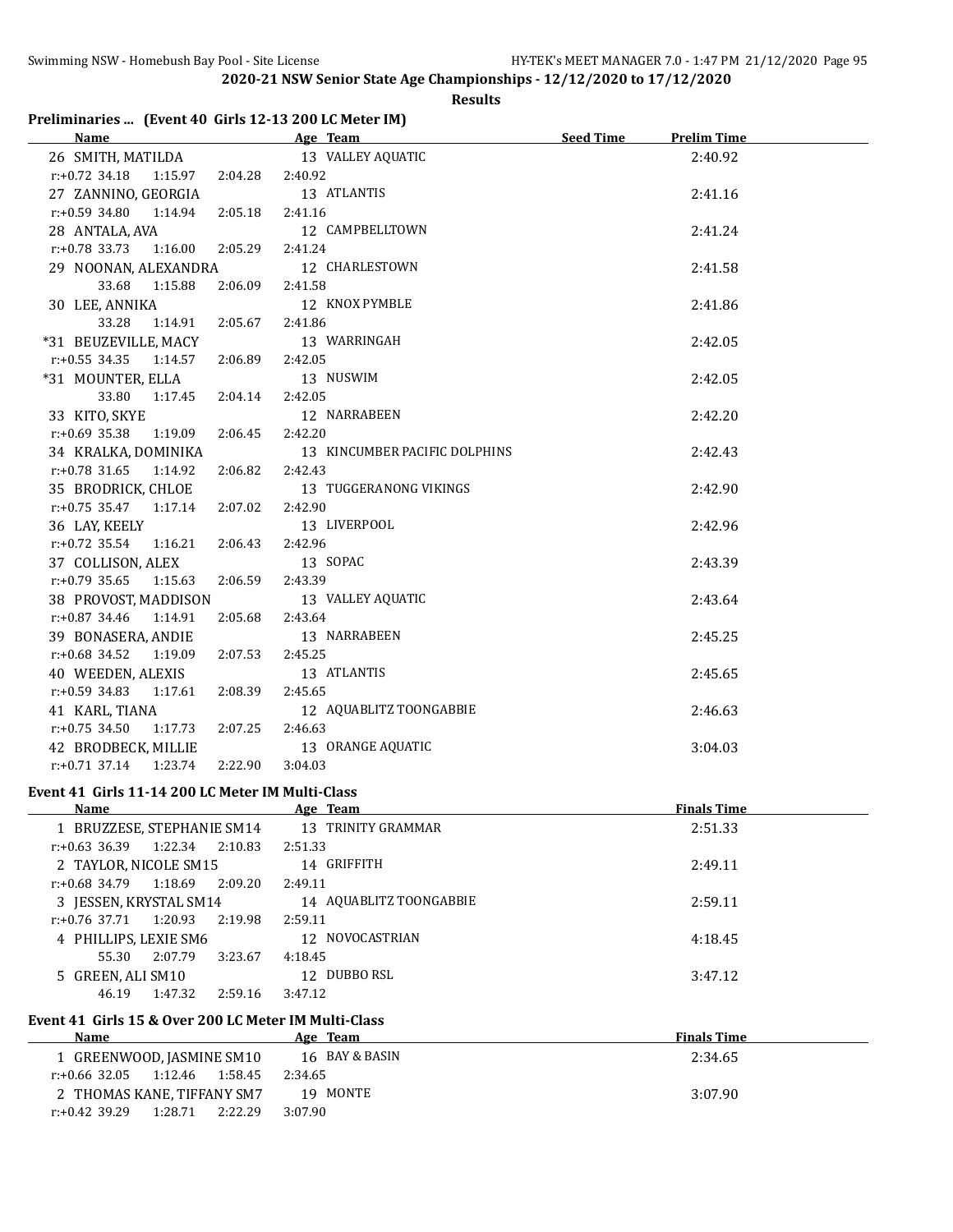### **Results**

# **(Event 41 Girls 15 & Over 200 LC Meter IM Multi-Class)**

| Name                                   | Age Team           | <b>Finals Time</b> |
|----------------------------------------|--------------------|--------------------|
| 3 CORRY, TAYLOR SM14                   | 25 NELSON BAY      | 2:37.11            |
| 1:10.98<br>$r: +0.76$ 31.72<br>2:01.33 | 2:37.11            |                    |
| 4 JESSAMINE, VICTORIA SM14             | 20 REVESBY WORKERS | 2:41.85            |
| 33.93<br>1:13.60<br>2:02.58            | 2:41.85            |                    |
| 5 VAN RIJSWIJK, ASHLEY                 | 20 WAGGA WAGGA     | 2:44.72            |
| $r: +0.74$ 34.96 1:19.21 2:03.60       | 2:44.72            |                    |
| 6 GETSON, JAIME-LEE SM14               | 21 NTC HUB         | 2:46.49            |
| $r: +0.79$ 35.21 1:17.06<br>2:05.59    | 2:46.49            |                    |
| 7 LUCY, JADE SM14                      | 23 SLC AQUADOT     | 2:51.28            |
| $r: +0.80$ 37.07 1:23.76<br>2:15.13    | 2:51.28            |                    |
| 8 ARNISON, MCKINLEY SM9                | 15 LISMORE WORKERS | 3:07.31            |
| 1:29.26<br>39.71<br>2:28.34            | 3:07.31            |                    |
| 9 PLUNKETT, JAMIE SM14                 | 15 GRAFTON         | 3:29.12            |
| $r: +0.89$ 40.31 1:30.04<br>2:36.18    | 3:29.12            |                    |
| 10 VELLA, RACHAEL SM8                  | 16 MENAI           | 4:26.76            |
| $r: +0.98$ 1:02.21 2:07.20<br>3:27.07  | 4:26.76            |                    |
| --- OZOLS, VANESSA SM14                | 15 MERRYLANDS      | DQ                 |
| 3:05.97                                |                    |                    |
| HINDS, MADDISON SM14<br>$---$          | 15 HORNSBY         | DQ                 |
| $r: +0.81$<br>2:14.51                  |                    |                    |

#### **Event 42 Boys 11-14 200 LC Meter IM Multi-Class**

| Name                     |                            | Age Team       | <b>Finals Time</b> |
|--------------------------|----------------------------|----------------|--------------------|
| 1 PRICE, MATTY SM14      |                            | 14 PARKES      | 3:17.96            |
| r:+0.90 44.35            | 1:31.27<br>2:31.28         | 3:17.96        |                    |
| 2 MATTHEWS, BEAU SM10    |                            | 11 SLC AQUADOT | 3:24.89            |
| $r: +0.79$ 44.22 1:37.23 | 2:40.90                    | 3:24.89        |                    |
|                          | 3 GARDINER, SAMUEL SM14    | 14 NEPEAN      | 4:11.97            |
| $r: +0.75$ 56.07         | 3:17.72<br>2:00.18         | 4:11.97        |                    |
|                          | 4 VAN STRALEN, JAYDEN SM14 | 12 MOUNT ANNAN | 4:26.92            |
| $r+0.69$ 1:01.32         | 2:14.78<br>3:30.06         | 4:26.92        |                    |

### **Event 42 Boys 15 & Over 200 LC Meter IM Multi-Class**

| <b>Name</b>                            | Age Team               | <b>Finals Time</b> |
|----------------------------------------|------------------------|--------------------|
| 1 HODGE, TIMOTHY                       | 19 AUBURN              | 2:17.62            |
| $r: +0.73$ 29.38 1:03.14<br>1:45.27    | 2:17.62                |                    |
| 2 LEVY, MATTHEW SM7                    | 33 NTC HUB             | 2:37.47            |
| $r: +0.80$ 32.87 1:14.83<br>2:00.21    | 2:37.47                |                    |
| 3 BETAR, RICKY                         | 17 AUBURN              | 2:15.14            |
| r:+0.59 27.72<br>1:01.69 1:44.37       | 2:15.14                |                    |
| 4 DISKEN, TIMOTHY SM9                  | 24 NTC HUB             | 2:22.34            |
| $r: +0.62$ 30.86 1:08.76<br>1:49.44    | 2:22.34                |                    |
| 5 AUNGLES, JESSE SM8                   | 25 NTC HUB             | 2:29.14            |
| $r: +0.70$ 31.38 1:08.96 1:54.18       | 2:29.14                |                    |
| 6 ALFORD, JOSHUA SM14                  | 25 TUGGERANONG VIKINGS | 2:22.29            |
| $r: +0.79$ 28.76 1:05.94<br>1:50.32    | 2:22.29                |                    |
| 7 GILLHAM, HUGH                        | 17 KINROSS WOLAROI     | 2:21.70            |
| $r: +0.54$ 27.25<br>1:04.23 1:48.51    | 2:21.70                |                    |
| 8 STOKES, BENJAMIN SM14                | 20 WODEN VALLEY        | 2:39.65            |
| $r.+0.62$ 32.16 1:14.52<br>2:03.43     | 2:39.65                |                    |
| 9 HANRATTY, LACHLAN SM14               | 16 REVESBY WORKERS     | 2:43.38            |
| 1:19.68<br>$r: +0.74$ 35.83<br>2:06.31 | 2:43.38                |                    |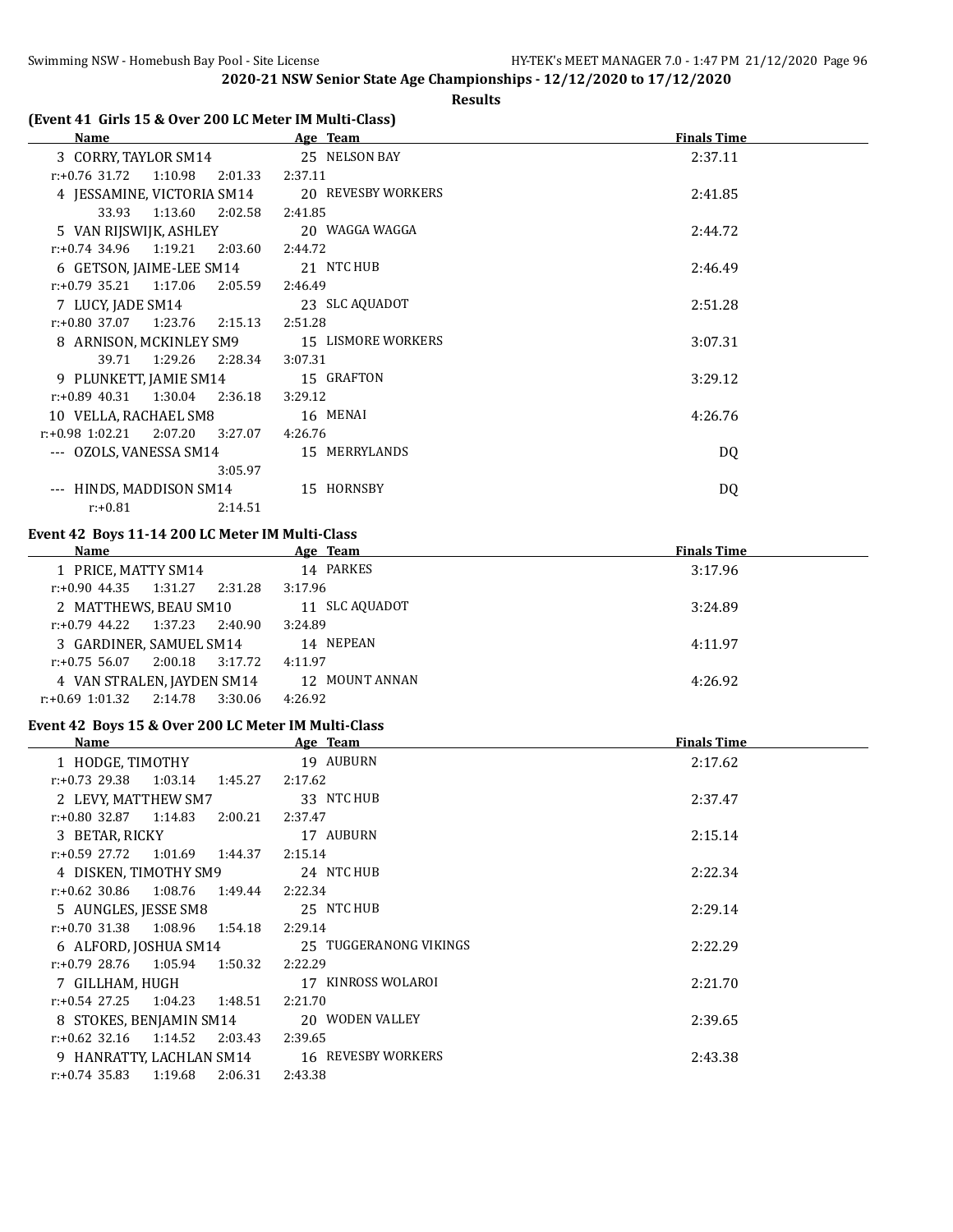### **Results**

# **(Event 42 Boys 15 & Over 200 LC Meter IM Multi-Class)**

| Name                     |                    | Age Team             | <b>Finals Time</b> |
|--------------------------|--------------------|----------------------|--------------------|
| 10 HEALD, LOGAN SM16     |                    | 19 NUSWIM            | 2:49.81            |
| $r.+0.85$ 34.55 1:17.69  | 2:11.47            | 2:49.81              |                    |
| 11 DYER, TARREN SM14     |                    | 23 WOLLONGONG        | 2:49.44            |
| $r: +0.98$ 36.29 1:22.92 | 2:09.95            | 2:49.44              |                    |
| 12 HUGHES, HENRY SM15    |                    | 16 SYDNEY UNIVERSITY | 2:35.99            |
| r:+0.77 30.25            | 1:12.55<br>2:01.37 | 2:35.99              |                    |
| 13 BALE, DAVID SM9       |                    | 47 WODEN VALLEY      | 3:05.47            |
| $r: +0.52$ 37.66 1:28.76 | 2:24.78            | 3:05.47              |                    |
| 14 AUCKRAM, BEN SM7      |                    | 16 LISMORE WORKERS   | 3:40.72            |
| $r: +0.88$ 47.17         | 1:36.19<br>2:56.87 | 3:40.72              |                    |
| --- SAITO, GOKI SM8      |                    | 19 NARRABEEN         | DQ                 |
| $r: +0.56$               |                    |                      |                    |

### **Event 43 Girls 12-18 4x100 LC Meter Freestyle Relay**

| <b>Team</b>                 |         | Relay              |         |         |         | <b>Finals Time</b> |
|-----------------------------|---------|--------------------|---------|---------|---------|--------------------|
| 1 KNOX PYMBLE               |         | A                  |         |         |         | 3:55.99            |
| $r: +0.60$ 28.67<br>58.68   | 1:26.98 | 2:25.72<br>1:57.86 | 2:56.91 | 3:24.68 | 3:55.99 |                    |
| 2 CARLILE                   |         | A                  |         |         |         | 3:59.50            |
| r:+0.58 28.87<br>59.99      | 1:27.25 | 1:57.36<br>2:26.46 | 3:00.18 | 3:28.52 | 3:59.50 |                    |
| 3 HUNTER                    |         | A                  |         |         |         | 4:00.50            |
| $r: +0.75$ 29.45<br>1:00.58 | 1:29.54 | 2:30.14<br>2:00.67 | 3:03.01 | 3:30.29 | 4:00.50 |                    |
| 4 SOPAC                     |         | A                  |         |         |         | 4:01.23            |
| $r: +0.75$ 29.30<br>1:00.86 | 1:29.91 | 2:01.81<br>2:30.50 | 3:01.75 | 3:30.06 | 4:01.23 |                    |
| 5 WARRINGAH                 |         | $\boldsymbol{A}$   |         |         |         | 4:03.51            |
| r:+0.79 28.67<br>1:00.13    | 1:29.57 | 2:02.16<br>2:30.95 | 3:02.71 | 3:31.65 | 4:03.51 |                    |
| 6 RANDWICK CITY             |         | $\boldsymbol{A}$   |         |         |         | 4:03.80            |
| $r.+0.73$ 29.52<br>1:00.88  | 1:29.88 | 2:01.70<br>2:31.07 | 3:03.69 | 3:31.88 | 4:03.80 |                    |
| 7 CITY OF SYDNEY            |         | $\mathbf{A}$       |         |         |         | 4:04.78            |
| 58.25<br>$r: +0.72$ 28.40   | 1:29.01 | 2:01.95 2:31.06    | 3:03.11 | 3:32.76 | 4:04.78 |                    |
| 8 LORETO NORMANHURST        |         | A                  |         |         |         | 4:04.79            |
| $r: +0.66$ 29.03<br>1:02.02 | 1:30.41 | 2:02.09 2:30.56    | 3:03.15 | 3:31.81 | 4:04.79 |                    |
| 9 NARRABEEN                 |         | A                  |         |         |         | 4:05.15            |
| $r: +0.74$ 29.17<br>59.49   | 1:28.06 | 2:29.58<br>1:59.38 | 3:02.50 | 3:32.54 | 4:05.15 |                    |
| 10 KNOX PYMBLE              |         | $\, {\bf B}$       |         |         |         | 4:05.85            |
| r:+0.78 29.17<br>1:00.61    | 1:29.31 | 2:31.08<br>2:01.65 | 3:04.04 | 3:33.80 | 4:05.85 |                    |
| 11 TRINITY LISMORE          |         | $\mathbf{A}$       |         |         |         | 4:08.58            |
| r:+0.74 29.09<br>1:00.55    | 1:29.52 | 2:32.99<br>2:03.56 | 3:06.53 | 3:36.12 | 4:08.58 |                    |
| 12 LORETO NORMANHURST       |         | $\, {\bf B}$       |         |         |         | 4:09.36            |
| $r: +0.55$ 30.17<br>1:01.53 | 1:31.23 | 2:04.00<br>2:34.07 | 3:05.67 | 3:35.22 | 4:09.36 |                    |
| 13 RAVENSWOOD               |         | $\mathbf{A}$       |         |         |         | 4:09.73            |
| 59.78<br>$r: +0.82$ 28.91   | 1:29.65 | 2:03.34<br>2:33.92 | 3:07.36 | 3:37.06 | 4:09.73 |                    |
| 14 SOPAC                    |         | $\, {\bf B}$       |         |         |         | 4:10.23            |
| $r: +0.71$ 29.51<br>1:01.80 | 1:30.71 | 2:33.39<br>2:03.27 | 3:06.31 | 3:36.40 | 4:10.23 |                    |
| 15 AQUABLITZ TOONGABBIE     |         | $\mathbf{A}$       |         |         |         | 4:10.96            |
| 1:01.94<br>r:+0.72 29.74    | 1:32.32 | 2:06.27<br>2:36.39 | 3:09.50 | 3:39.03 | 4:10.96 |                    |
| 16 CASTLE HILL RSL DOLPHINS |         | $\boldsymbol{A}$   |         |         |         | 4:13.15            |
| $r: +0.59$ 30.44<br>1:05.14 | 1:34.30 | 2:07.56<br>2:37.41 | 3:11.60 | 3:41.01 | 4:13.15 |                    |
| 17 CITY OF SYDNEY           |         | $\, {\bf B}$       |         |         |         | 4:14.32            |
| $r: +0.79$ 30.98<br>1:04.50 | 1:34.69 | 2:07.82<br>2:36.94 | 3:10.95 | 3:41.28 | 4:14.32 |                    |
| 18 ABBOTSLEIGH              |         | $\mathbf{A}$       |         |         |         | 4:14.40            |
| r:+0.68 27.95<br>58.39      | 1:29.49 | 2:04.60<br>2:35.72 | 3:11.23 | 3:40.40 | 4:14.40 |                    |
| 19 TAMWORTH CITY            |         | $\boldsymbol{A}$   |         |         |         | 4:14.67            |
| 30.80<br>1:03.20            | 1:33.48 | 2:06.14<br>2:37.52 | 3:12.25 | 3:42.06 | 4:14.67 |                    |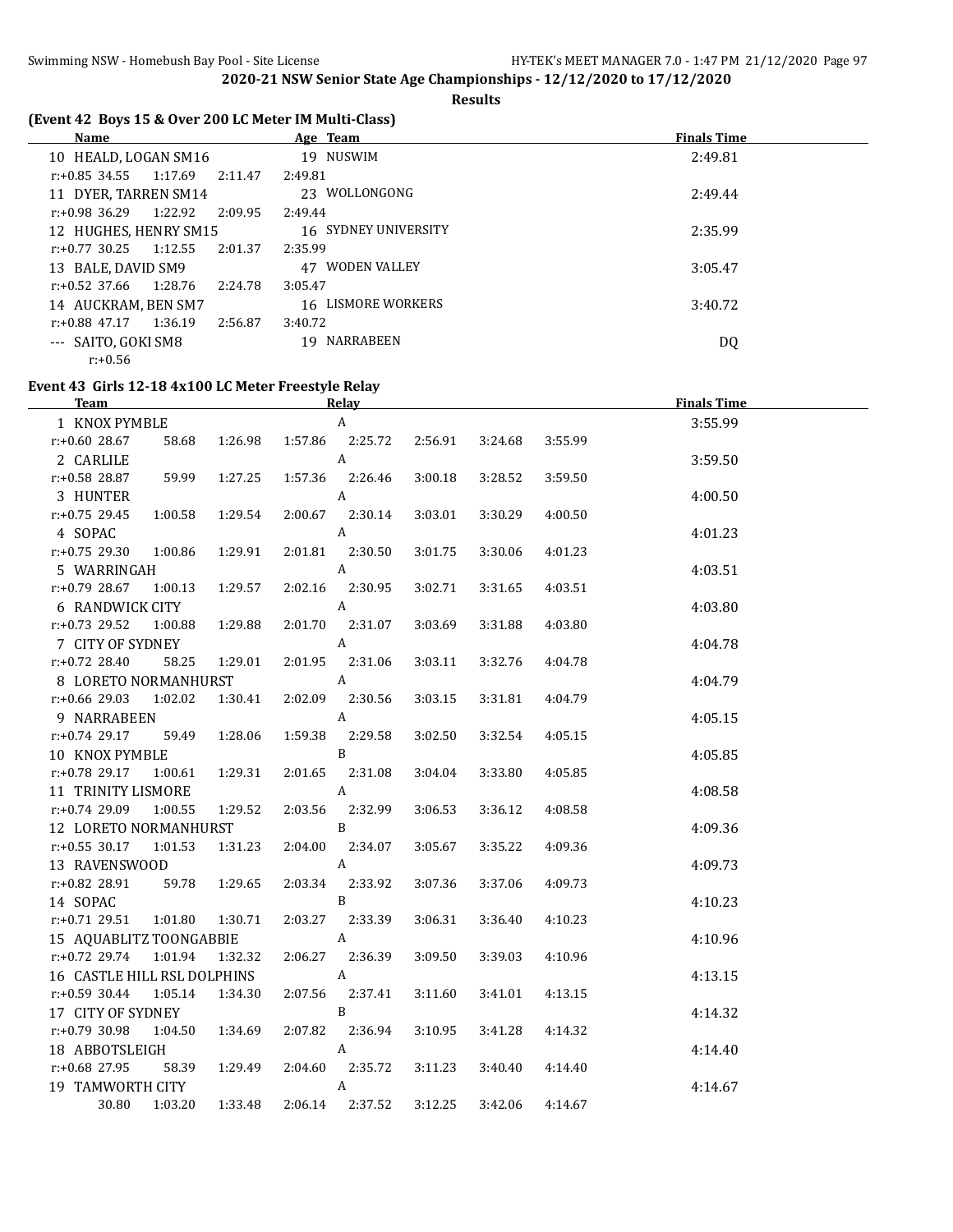**Results**

| B<br>20 HUNTER<br>4:15.46<br>$r: +0.77$ 30.44<br>1:03.44<br>1:34.48<br>2:08.07<br>2:37.89<br>3:11.18<br>3:41.42<br>4:15.46<br>A<br>21 SLC AQUADOT<br>4:16.05<br>$r: +0.73$ 29.28<br>1:30.63<br>2:03.14<br>3:08.49<br>3:40.29<br>1:00.82<br>2:34.67<br>4:16.05<br>B<br>22 CARLILE<br>4:16.67<br>31.53<br>1:35.08<br>2:08.63<br>2:39.19<br>1:04.74<br>3:12.37<br>3:43.32<br>4:16.67<br>23 GINNINDERRA<br>A<br>4:16.79<br>$r: +0.62$ 30.64<br>1:03.78<br>1:35.52<br>2:09.65<br>3:43.95<br>2:40.66<br>3:14.46<br>4:16.79<br>24 CANBERRA<br>A<br>4:17.62<br>$r: +0.64$ 30.72<br>1:03.98<br>1:34.90<br>2:09.12<br>2:41.27<br>3:16.19<br>3:45.62<br>4:17.62<br>A<br>25 ALBURY AMATEUR<br>4:18.28<br>r:+0.78 30.97<br>1:03.85<br>1:35.32<br>2:10.62<br>2:40.65<br>4:18.28<br>3:14.39<br>3:43.89<br>B<br>26 RANDWICK CITY<br>4:20.33<br>$r: +0.60$ 30.79<br>1:35.87<br>2:10.70<br>4:20.33<br>1:04.13<br>2:41.58<br>3:15.72<br>3:46.10<br>A<br>27 TITANS<br>4:32.02<br>$r: +0.75$ 29.70<br>1:02.50<br>2:13.16<br>1:34.79<br>2:45.95<br>3:25.26<br>3:56.40<br>4:32.02<br>Event 44 Boys 13-18 4x100 LC Meter Freestyle Relay<br><b>Finals Time</b><br><b>Team</b><br><b>Relay</b><br>$\boldsymbol{A}$<br>3:26.84<br>1 KNOX PYMBLE<br>$r: +0.65$ 24.83<br>2:07.66<br>3:26.84<br>51.72<br>1:16.76<br>1:43.24<br>2:35.68<br>2:59.61<br>2 SOPAC<br>$\boldsymbol{A}$<br>3:28.87<br>$r: +0.61$ 25.03<br>51.40<br>1:43.13<br>2:07.84<br>1:16.33<br>2:35.66<br>3:00.78<br>3:28.87<br>A<br>3 TRINITY GRAMMAR<br>3:33.60<br>r:+0.77 25.32<br>53.36<br>1:18.67<br>1:46.78<br>2:11.86<br>3:05.38<br>3:33.60<br>2:40.15<br>B<br>4 KNOX PYMBLE<br>3:34.17<br>$r: +0.61$ 25.86<br>1:20.50<br>1:48.69<br>2:13.48<br>54.37<br>2:41.39<br>3:06.86<br>3:34.17<br>$\mathbf{B}$<br>5 TRINITY GRAMMAR<br>3:37.61<br>$r: +0.67$ 25.61<br>54.14<br>1:19.59<br>1:48.36<br>2:14.11<br>2:43.34<br>3:09.12<br>3:37.61<br>$\boldsymbol{A}$<br>6 MANLY<br>3:38.62<br>$r: +0.64$ 25.33<br>53.65<br>1:19.29<br>1:48.48<br>3:09.82<br>3:38.62<br>2:14.61<br>2:44.36<br>B<br>7 SOPAC<br>3:39.76<br>$r: +0.62$ 26.51<br>56.08<br>1:22.42<br>1:52.01<br>3:39.76<br>2:17.46<br>2:45.30<br>3:11.35<br>$\boldsymbol{A}$<br>8 CITY OF SYDNEY<br>3:39.90<br>$r: +0.55$ 27.04<br>56.51<br>1:23.48<br>1:51.29<br>2:17.99<br>3:39.90<br>2:47.40<br>3:12.98<br>9 AQUABLITZ TOONGABBIE<br>A<br>3:40.90<br>r:+0.71 26.90<br>55.52 1:22.05 1:51.19 2:18.04 2:47.73<br>3:12.78<br>3:40.90<br>10 CARLILE<br>A<br>3:40.92<br>r:+0.66 26.23<br>54.66<br>1:21.27<br>1:50.71  2:17.06<br>2:47.08<br>3:12.71<br>3:40.92<br>11 HUNTER<br>$\mathbf{A}$<br>3:41.04<br>$r: +0.62$ 26.01<br>54.24<br>1:21.71<br>1:52.21 2:19.56<br>2:50.53<br>3:14.40<br>3:41.04<br>12 RANDWICK CITY<br>A<br>3:41.21<br>r:+0.67 26.88<br>1:22.94<br>3:41.21<br>55.90<br>1:52.37 2:19.16<br>2:48.79<br>3:13.89<br>A<br>13 NEWINGTON<br>3:41.29<br>r:+0.70 27.04<br>2:45.26<br>3:41.29<br>55.30<br>1:21.47<br>1:49.91 2:16.19<br>3:11.88<br>A<br>14 NOVOCASTRIAN<br>3:41.44<br>r:+0.70 26.89<br>56.24<br>1:22.98<br>1:54.51<br>2:20.20<br>2:48.79<br>3:14.05<br>3:41.44<br>A<br>15 WARRINGAH<br>3:42.33<br>1:22.73<br>2:18.90<br>$r: +0.73$ 27.27<br>55.94<br>1:52.54<br>2:47.79<br>3:13.53<br>3:42.33<br>B<br>16 MANLY<br>3:43.17<br>1:22.75<br>3:13.26<br>3:43.17<br>r:+0.69 27.36<br>56.73<br>1:51.28<br>2:17.69<br>2:46.54<br>17 LANE COVE<br>A<br>3:43.63 | (Event 43 Girls 12-18 4x100 LC Meter Freestyle Relay)<br>Team |       |         |         | Relay   |         |         |         | <b>Finals Time</b> |
|----------------------------------------------------------------------------------------------------------------------------------------------------------------------------------------------------------------------------------------------------------------------------------------------------------------------------------------------------------------------------------------------------------------------------------------------------------------------------------------------------------------------------------------------------------------------------------------------------------------------------------------------------------------------------------------------------------------------------------------------------------------------------------------------------------------------------------------------------------------------------------------------------------------------------------------------------------------------------------------------------------------------------------------------------------------------------------------------------------------------------------------------------------------------------------------------------------------------------------------------------------------------------------------------------------------------------------------------------------------------------------------------------------------------------------------------------------------------------------------------------------------------------------------------------------------------------------------------------------------------------------------------------------------------------------------------------------------------------------------------------------------------------------------------------------------------------------------------------------------------------------------------------------------------------------------------------------------------------------------------------------------------------------------------------------------------------------------------------------------------------------------------------------------------------------------------------------------------------------------------------------------------------------------------------------------------------------------------------------------------------------------------------------------------------------------------------------------------------------------------------------------------------------------------------------------------------------------------------------------------------------------------------------------------------------------------------------------------------------------------------------------------------------------------------------------------------------------------------------------------------------------------------------------------------------------------------------------------------------------------------------------------------------------------------------------------------------------------------------------------------------------------------------------------------------------------------------------------------------------------------------------------------------------------------------------------------------------------------------------------|---------------------------------------------------------------|-------|---------|---------|---------|---------|---------|---------|--------------------|
|                                                                                                                                                                                                                                                                                                                                                                                                                                                                                                                                                                                                                                                                                                                                                                                                                                                                                                                                                                                                                                                                                                                                                                                                                                                                                                                                                                                                                                                                                                                                                                                                                                                                                                                                                                                                                                                                                                                                                                                                                                                                                                                                                                                                                                                                                                                                                                                                                                                                                                                                                                                                                                                                                                                                                                                                                                                                                                                                                                                                                                                                                                                                                                                                                                                                                                                                                                      |                                                               |       |         |         |         |         |         |         |                    |
|                                                                                                                                                                                                                                                                                                                                                                                                                                                                                                                                                                                                                                                                                                                                                                                                                                                                                                                                                                                                                                                                                                                                                                                                                                                                                                                                                                                                                                                                                                                                                                                                                                                                                                                                                                                                                                                                                                                                                                                                                                                                                                                                                                                                                                                                                                                                                                                                                                                                                                                                                                                                                                                                                                                                                                                                                                                                                                                                                                                                                                                                                                                                                                                                                                                                                                                                                                      |                                                               |       |         |         |         |         |         |         |                    |
|                                                                                                                                                                                                                                                                                                                                                                                                                                                                                                                                                                                                                                                                                                                                                                                                                                                                                                                                                                                                                                                                                                                                                                                                                                                                                                                                                                                                                                                                                                                                                                                                                                                                                                                                                                                                                                                                                                                                                                                                                                                                                                                                                                                                                                                                                                                                                                                                                                                                                                                                                                                                                                                                                                                                                                                                                                                                                                                                                                                                                                                                                                                                                                                                                                                                                                                                                                      |                                                               |       |         |         |         |         |         |         |                    |
|                                                                                                                                                                                                                                                                                                                                                                                                                                                                                                                                                                                                                                                                                                                                                                                                                                                                                                                                                                                                                                                                                                                                                                                                                                                                                                                                                                                                                                                                                                                                                                                                                                                                                                                                                                                                                                                                                                                                                                                                                                                                                                                                                                                                                                                                                                                                                                                                                                                                                                                                                                                                                                                                                                                                                                                                                                                                                                                                                                                                                                                                                                                                                                                                                                                                                                                                                                      |                                                               |       |         |         |         |         |         |         |                    |
|                                                                                                                                                                                                                                                                                                                                                                                                                                                                                                                                                                                                                                                                                                                                                                                                                                                                                                                                                                                                                                                                                                                                                                                                                                                                                                                                                                                                                                                                                                                                                                                                                                                                                                                                                                                                                                                                                                                                                                                                                                                                                                                                                                                                                                                                                                                                                                                                                                                                                                                                                                                                                                                                                                                                                                                                                                                                                                                                                                                                                                                                                                                                                                                                                                                                                                                                                                      |                                                               |       |         |         |         |         |         |         |                    |
|                                                                                                                                                                                                                                                                                                                                                                                                                                                                                                                                                                                                                                                                                                                                                                                                                                                                                                                                                                                                                                                                                                                                                                                                                                                                                                                                                                                                                                                                                                                                                                                                                                                                                                                                                                                                                                                                                                                                                                                                                                                                                                                                                                                                                                                                                                                                                                                                                                                                                                                                                                                                                                                                                                                                                                                                                                                                                                                                                                                                                                                                                                                                                                                                                                                                                                                                                                      |                                                               |       |         |         |         |         |         |         |                    |
|                                                                                                                                                                                                                                                                                                                                                                                                                                                                                                                                                                                                                                                                                                                                                                                                                                                                                                                                                                                                                                                                                                                                                                                                                                                                                                                                                                                                                                                                                                                                                                                                                                                                                                                                                                                                                                                                                                                                                                                                                                                                                                                                                                                                                                                                                                                                                                                                                                                                                                                                                                                                                                                                                                                                                                                                                                                                                                                                                                                                                                                                                                                                                                                                                                                                                                                                                                      |                                                               |       |         |         |         |         |         |         |                    |
|                                                                                                                                                                                                                                                                                                                                                                                                                                                                                                                                                                                                                                                                                                                                                                                                                                                                                                                                                                                                                                                                                                                                                                                                                                                                                                                                                                                                                                                                                                                                                                                                                                                                                                                                                                                                                                                                                                                                                                                                                                                                                                                                                                                                                                                                                                                                                                                                                                                                                                                                                                                                                                                                                                                                                                                                                                                                                                                                                                                                                                                                                                                                                                                                                                                                                                                                                                      |                                                               |       |         |         |         |         |         |         |                    |
|                                                                                                                                                                                                                                                                                                                                                                                                                                                                                                                                                                                                                                                                                                                                                                                                                                                                                                                                                                                                                                                                                                                                                                                                                                                                                                                                                                                                                                                                                                                                                                                                                                                                                                                                                                                                                                                                                                                                                                                                                                                                                                                                                                                                                                                                                                                                                                                                                                                                                                                                                                                                                                                                                                                                                                                                                                                                                                                                                                                                                                                                                                                                                                                                                                                                                                                                                                      |                                                               |       |         |         |         |         |         |         |                    |
|                                                                                                                                                                                                                                                                                                                                                                                                                                                                                                                                                                                                                                                                                                                                                                                                                                                                                                                                                                                                                                                                                                                                                                                                                                                                                                                                                                                                                                                                                                                                                                                                                                                                                                                                                                                                                                                                                                                                                                                                                                                                                                                                                                                                                                                                                                                                                                                                                                                                                                                                                                                                                                                                                                                                                                                                                                                                                                                                                                                                                                                                                                                                                                                                                                                                                                                                                                      |                                                               |       |         |         |         |         |         |         |                    |
|                                                                                                                                                                                                                                                                                                                                                                                                                                                                                                                                                                                                                                                                                                                                                                                                                                                                                                                                                                                                                                                                                                                                                                                                                                                                                                                                                                                                                                                                                                                                                                                                                                                                                                                                                                                                                                                                                                                                                                                                                                                                                                                                                                                                                                                                                                                                                                                                                                                                                                                                                                                                                                                                                                                                                                                                                                                                                                                                                                                                                                                                                                                                                                                                                                                                                                                                                                      |                                                               |       |         |         |         |         |         |         |                    |
|                                                                                                                                                                                                                                                                                                                                                                                                                                                                                                                                                                                                                                                                                                                                                                                                                                                                                                                                                                                                                                                                                                                                                                                                                                                                                                                                                                                                                                                                                                                                                                                                                                                                                                                                                                                                                                                                                                                                                                                                                                                                                                                                                                                                                                                                                                                                                                                                                                                                                                                                                                                                                                                                                                                                                                                                                                                                                                                                                                                                                                                                                                                                                                                                                                                                                                                                                                      |                                                               |       |         |         |         |         |         |         |                    |
|                                                                                                                                                                                                                                                                                                                                                                                                                                                                                                                                                                                                                                                                                                                                                                                                                                                                                                                                                                                                                                                                                                                                                                                                                                                                                                                                                                                                                                                                                                                                                                                                                                                                                                                                                                                                                                                                                                                                                                                                                                                                                                                                                                                                                                                                                                                                                                                                                                                                                                                                                                                                                                                                                                                                                                                                                                                                                                                                                                                                                                                                                                                                                                                                                                                                                                                                                                      |                                                               |       |         |         |         |         |         |         |                    |
|                                                                                                                                                                                                                                                                                                                                                                                                                                                                                                                                                                                                                                                                                                                                                                                                                                                                                                                                                                                                                                                                                                                                                                                                                                                                                                                                                                                                                                                                                                                                                                                                                                                                                                                                                                                                                                                                                                                                                                                                                                                                                                                                                                                                                                                                                                                                                                                                                                                                                                                                                                                                                                                                                                                                                                                                                                                                                                                                                                                                                                                                                                                                                                                                                                                                                                                                                                      |                                                               |       |         |         |         |         |         |         |                    |
|                                                                                                                                                                                                                                                                                                                                                                                                                                                                                                                                                                                                                                                                                                                                                                                                                                                                                                                                                                                                                                                                                                                                                                                                                                                                                                                                                                                                                                                                                                                                                                                                                                                                                                                                                                                                                                                                                                                                                                                                                                                                                                                                                                                                                                                                                                                                                                                                                                                                                                                                                                                                                                                                                                                                                                                                                                                                                                                                                                                                                                                                                                                                                                                                                                                                                                                                                                      |                                                               |       |         |         |         |         |         |         |                    |
|                                                                                                                                                                                                                                                                                                                                                                                                                                                                                                                                                                                                                                                                                                                                                                                                                                                                                                                                                                                                                                                                                                                                                                                                                                                                                                                                                                                                                                                                                                                                                                                                                                                                                                                                                                                                                                                                                                                                                                                                                                                                                                                                                                                                                                                                                                                                                                                                                                                                                                                                                                                                                                                                                                                                                                                                                                                                                                                                                                                                                                                                                                                                                                                                                                                                                                                                                                      |                                                               |       |         |         |         |         |         |         |                    |
|                                                                                                                                                                                                                                                                                                                                                                                                                                                                                                                                                                                                                                                                                                                                                                                                                                                                                                                                                                                                                                                                                                                                                                                                                                                                                                                                                                                                                                                                                                                                                                                                                                                                                                                                                                                                                                                                                                                                                                                                                                                                                                                                                                                                                                                                                                                                                                                                                                                                                                                                                                                                                                                                                                                                                                                                                                                                                                                                                                                                                                                                                                                                                                                                                                                                                                                                                                      |                                                               |       |         |         |         |         |         |         |                    |
|                                                                                                                                                                                                                                                                                                                                                                                                                                                                                                                                                                                                                                                                                                                                                                                                                                                                                                                                                                                                                                                                                                                                                                                                                                                                                                                                                                                                                                                                                                                                                                                                                                                                                                                                                                                                                                                                                                                                                                                                                                                                                                                                                                                                                                                                                                                                                                                                                                                                                                                                                                                                                                                                                                                                                                                                                                                                                                                                                                                                                                                                                                                                                                                                                                                                                                                                                                      |                                                               |       |         |         |         |         |         |         |                    |
|                                                                                                                                                                                                                                                                                                                                                                                                                                                                                                                                                                                                                                                                                                                                                                                                                                                                                                                                                                                                                                                                                                                                                                                                                                                                                                                                                                                                                                                                                                                                                                                                                                                                                                                                                                                                                                                                                                                                                                                                                                                                                                                                                                                                                                                                                                                                                                                                                                                                                                                                                                                                                                                                                                                                                                                                                                                                                                                                                                                                                                                                                                                                                                                                                                                                                                                                                                      |                                                               |       |         |         |         |         |         |         |                    |
|                                                                                                                                                                                                                                                                                                                                                                                                                                                                                                                                                                                                                                                                                                                                                                                                                                                                                                                                                                                                                                                                                                                                                                                                                                                                                                                                                                                                                                                                                                                                                                                                                                                                                                                                                                                                                                                                                                                                                                                                                                                                                                                                                                                                                                                                                                                                                                                                                                                                                                                                                                                                                                                                                                                                                                                                                                                                                                                                                                                                                                                                                                                                                                                                                                                                                                                                                                      |                                                               |       |         |         |         |         |         |         |                    |
|                                                                                                                                                                                                                                                                                                                                                                                                                                                                                                                                                                                                                                                                                                                                                                                                                                                                                                                                                                                                                                                                                                                                                                                                                                                                                                                                                                                                                                                                                                                                                                                                                                                                                                                                                                                                                                                                                                                                                                                                                                                                                                                                                                                                                                                                                                                                                                                                                                                                                                                                                                                                                                                                                                                                                                                                                                                                                                                                                                                                                                                                                                                                                                                                                                                                                                                                                                      |                                                               |       |         |         |         |         |         |         |                    |
|                                                                                                                                                                                                                                                                                                                                                                                                                                                                                                                                                                                                                                                                                                                                                                                                                                                                                                                                                                                                                                                                                                                                                                                                                                                                                                                                                                                                                                                                                                                                                                                                                                                                                                                                                                                                                                                                                                                                                                                                                                                                                                                                                                                                                                                                                                                                                                                                                                                                                                                                                                                                                                                                                                                                                                                                                                                                                                                                                                                                                                                                                                                                                                                                                                                                                                                                                                      |                                                               |       |         |         |         |         |         |         |                    |
|                                                                                                                                                                                                                                                                                                                                                                                                                                                                                                                                                                                                                                                                                                                                                                                                                                                                                                                                                                                                                                                                                                                                                                                                                                                                                                                                                                                                                                                                                                                                                                                                                                                                                                                                                                                                                                                                                                                                                                                                                                                                                                                                                                                                                                                                                                                                                                                                                                                                                                                                                                                                                                                                                                                                                                                                                                                                                                                                                                                                                                                                                                                                                                                                                                                                                                                                                                      |                                                               |       |         |         |         |         |         |         |                    |
|                                                                                                                                                                                                                                                                                                                                                                                                                                                                                                                                                                                                                                                                                                                                                                                                                                                                                                                                                                                                                                                                                                                                                                                                                                                                                                                                                                                                                                                                                                                                                                                                                                                                                                                                                                                                                                                                                                                                                                                                                                                                                                                                                                                                                                                                                                                                                                                                                                                                                                                                                                                                                                                                                                                                                                                                                                                                                                                                                                                                                                                                                                                                                                                                                                                                                                                                                                      |                                                               |       |         |         |         |         |         |         |                    |
|                                                                                                                                                                                                                                                                                                                                                                                                                                                                                                                                                                                                                                                                                                                                                                                                                                                                                                                                                                                                                                                                                                                                                                                                                                                                                                                                                                                                                                                                                                                                                                                                                                                                                                                                                                                                                                                                                                                                                                                                                                                                                                                                                                                                                                                                                                                                                                                                                                                                                                                                                                                                                                                                                                                                                                                                                                                                                                                                                                                                                                                                                                                                                                                                                                                                                                                                                                      |                                                               |       |         |         |         |         |         |         |                    |
|                                                                                                                                                                                                                                                                                                                                                                                                                                                                                                                                                                                                                                                                                                                                                                                                                                                                                                                                                                                                                                                                                                                                                                                                                                                                                                                                                                                                                                                                                                                                                                                                                                                                                                                                                                                                                                                                                                                                                                                                                                                                                                                                                                                                                                                                                                                                                                                                                                                                                                                                                                                                                                                                                                                                                                                                                                                                                                                                                                                                                                                                                                                                                                                                                                                                                                                                                                      |                                                               |       |         |         |         |         |         |         |                    |
|                                                                                                                                                                                                                                                                                                                                                                                                                                                                                                                                                                                                                                                                                                                                                                                                                                                                                                                                                                                                                                                                                                                                                                                                                                                                                                                                                                                                                                                                                                                                                                                                                                                                                                                                                                                                                                                                                                                                                                                                                                                                                                                                                                                                                                                                                                                                                                                                                                                                                                                                                                                                                                                                                                                                                                                                                                                                                                                                                                                                                                                                                                                                                                                                                                                                                                                                                                      |                                                               |       |         |         |         |         |         |         |                    |
|                                                                                                                                                                                                                                                                                                                                                                                                                                                                                                                                                                                                                                                                                                                                                                                                                                                                                                                                                                                                                                                                                                                                                                                                                                                                                                                                                                                                                                                                                                                                                                                                                                                                                                                                                                                                                                                                                                                                                                                                                                                                                                                                                                                                                                                                                                                                                                                                                                                                                                                                                                                                                                                                                                                                                                                                                                                                                                                                                                                                                                                                                                                                                                                                                                                                                                                                                                      |                                                               |       |         |         |         |         |         |         |                    |
|                                                                                                                                                                                                                                                                                                                                                                                                                                                                                                                                                                                                                                                                                                                                                                                                                                                                                                                                                                                                                                                                                                                                                                                                                                                                                                                                                                                                                                                                                                                                                                                                                                                                                                                                                                                                                                                                                                                                                                                                                                                                                                                                                                                                                                                                                                                                                                                                                                                                                                                                                                                                                                                                                                                                                                                                                                                                                                                                                                                                                                                                                                                                                                                                                                                                                                                                                                      |                                                               |       |         |         |         |         |         |         |                    |
|                                                                                                                                                                                                                                                                                                                                                                                                                                                                                                                                                                                                                                                                                                                                                                                                                                                                                                                                                                                                                                                                                                                                                                                                                                                                                                                                                                                                                                                                                                                                                                                                                                                                                                                                                                                                                                                                                                                                                                                                                                                                                                                                                                                                                                                                                                                                                                                                                                                                                                                                                                                                                                                                                                                                                                                                                                                                                                                                                                                                                                                                                                                                                                                                                                                                                                                                                                      |                                                               |       |         |         |         |         |         |         |                    |
|                                                                                                                                                                                                                                                                                                                                                                                                                                                                                                                                                                                                                                                                                                                                                                                                                                                                                                                                                                                                                                                                                                                                                                                                                                                                                                                                                                                                                                                                                                                                                                                                                                                                                                                                                                                                                                                                                                                                                                                                                                                                                                                                                                                                                                                                                                                                                                                                                                                                                                                                                                                                                                                                                                                                                                                                                                                                                                                                                                                                                                                                                                                                                                                                                                                                                                                                                                      |                                                               |       |         |         |         |         |         |         |                    |
|                                                                                                                                                                                                                                                                                                                                                                                                                                                                                                                                                                                                                                                                                                                                                                                                                                                                                                                                                                                                                                                                                                                                                                                                                                                                                                                                                                                                                                                                                                                                                                                                                                                                                                                                                                                                                                                                                                                                                                                                                                                                                                                                                                                                                                                                                                                                                                                                                                                                                                                                                                                                                                                                                                                                                                                                                                                                                                                                                                                                                                                                                                                                                                                                                                                                                                                                                                      |                                                               |       |         |         |         |         |         |         |                    |
|                                                                                                                                                                                                                                                                                                                                                                                                                                                                                                                                                                                                                                                                                                                                                                                                                                                                                                                                                                                                                                                                                                                                                                                                                                                                                                                                                                                                                                                                                                                                                                                                                                                                                                                                                                                                                                                                                                                                                                                                                                                                                                                                                                                                                                                                                                                                                                                                                                                                                                                                                                                                                                                                                                                                                                                                                                                                                                                                                                                                                                                                                                                                                                                                                                                                                                                                                                      |                                                               |       |         |         |         |         |         |         |                    |
|                                                                                                                                                                                                                                                                                                                                                                                                                                                                                                                                                                                                                                                                                                                                                                                                                                                                                                                                                                                                                                                                                                                                                                                                                                                                                                                                                                                                                                                                                                                                                                                                                                                                                                                                                                                                                                                                                                                                                                                                                                                                                                                                                                                                                                                                                                                                                                                                                                                                                                                                                                                                                                                                                                                                                                                                                                                                                                                                                                                                                                                                                                                                                                                                                                                                                                                                                                      |                                                               |       |         |         |         |         |         |         |                    |
|                                                                                                                                                                                                                                                                                                                                                                                                                                                                                                                                                                                                                                                                                                                                                                                                                                                                                                                                                                                                                                                                                                                                                                                                                                                                                                                                                                                                                                                                                                                                                                                                                                                                                                                                                                                                                                                                                                                                                                                                                                                                                                                                                                                                                                                                                                                                                                                                                                                                                                                                                                                                                                                                                                                                                                                                                                                                                                                                                                                                                                                                                                                                                                                                                                                                                                                                                                      |                                                               |       |         |         |         |         |         |         |                    |
|                                                                                                                                                                                                                                                                                                                                                                                                                                                                                                                                                                                                                                                                                                                                                                                                                                                                                                                                                                                                                                                                                                                                                                                                                                                                                                                                                                                                                                                                                                                                                                                                                                                                                                                                                                                                                                                                                                                                                                                                                                                                                                                                                                                                                                                                                                                                                                                                                                                                                                                                                                                                                                                                                                                                                                                                                                                                                                                                                                                                                                                                                                                                                                                                                                                                                                                                                                      |                                                               |       |         |         |         |         |         |         |                    |
|                                                                                                                                                                                                                                                                                                                                                                                                                                                                                                                                                                                                                                                                                                                                                                                                                                                                                                                                                                                                                                                                                                                                                                                                                                                                                                                                                                                                                                                                                                                                                                                                                                                                                                                                                                                                                                                                                                                                                                                                                                                                                                                                                                                                                                                                                                                                                                                                                                                                                                                                                                                                                                                                                                                                                                                                                                                                                                                                                                                                                                                                                                                                                                                                                                                                                                                                                                      |                                                               |       |         |         |         |         |         |         |                    |
|                                                                                                                                                                                                                                                                                                                                                                                                                                                                                                                                                                                                                                                                                                                                                                                                                                                                                                                                                                                                                                                                                                                                                                                                                                                                                                                                                                                                                                                                                                                                                                                                                                                                                                                                                                                                                                                                                                                                                                                                                                                                                                                                                                                                                                                                                                                                                                                                                                                                                                                                                                                                                                                                                                                                                                                                                                                                                                                                                                                                                                                                                                                                                                                                                                                                                                                                                                      |                                                               |       |         |         |         |         |         |         |                    |
|                                                                                                                                                                                                                                                                                                                                                                                                                                                                                                                                                                                                                                                                                                                                                                                                                                                                                                                                                                                                                                                                                                                                                                                                                                                                                                                                                                                                                                                                                                                                                                                                                                                                                                                                                                                                                                                                                                                                                                                                                                                                                                                                                                                                                                                                                                                                                                                                                                                                                                                                                                                                                                                                                                                                                                                                                                                                                                                                                                                                                                                                                                                                                                                                                                                                                                                                                                      |                                                               |       |         |         |         |         |         |         |                    |
|                                                                                                                                                                                                                                                                                                                                                                                                                                                                                                                                                                                                                                                                                                                                                                                                                                                                                                                                                                                                                                                                                                                                                                                                                                                                                                                                                                                                                                                                                                                                                                                                                                                                                                                                                                                                                                                                                                                                                                                                                                                                                                                                                                                                                                                                                                                                                                                                                                                                                                                                                                                                                                                                                                                                                                                                                                                                                                                                                                                                                                                                                                                                                                                                                                                                                                                                                                      |                                                               |       |         |         |         |         |         |         |                    |
|                                                                                                                                                                                                                                                                                                                                                                                                                                                                                                                                                                                                                                                                                                                                                                                                                                                                                                                                                                                                                                                                                                                                                                                                                                                                                                                                                                                                                                                                                                                                                                                                                                                                                                                                                                                                                                                                                                                                                                                                                                                                                                                                                                                                                                                                                                                                                                                                                                                                                                                                                                                                                                                                                                                                                                                                                                                                                                                                                                                                                                                                                                                                                                                                                                                                                                                                                                      |                                                               |       |         |         |         |         |         |         |                    |
|                                                                                                                                                                                                                                                                                                                                                                                                                                                                                                                                                                                                                                                                                                                                                                                                                                                                                                                                                                                                                                                                                                                                                                                                                                                                                                                                                                                                                                                                                                                                                                                                                                                                                                                                                                                                                                                                                                                                                                                                                                                                                                                                                                                                                                                                                                                                                                                                                                                                                                                                                                                                                                                                                                                                                                                                                                                                                                                                                                                                                                                                                                                                                                                                                                                                                                                                                                      |                                                               |       |         |         |         |         |         |         |                    |
|                                                                                                                                                                                                                                                                                                                                                                                                                                                                                                                                                                                                                                                                                                                                                                                                                                                                                                                                                                                                                                                                                                                                                                                                                                                                                                                                                                                                                                                                                                                                                                                                                                                                                                                                                                                                                                                                                                                                                                                                                                                                                                                                                                                                                                                                                                                                                                                                                                                                                                                                                                                                                                                                                                                                                                                                                                                                                                                                                                                                                                                                                                                                                                                                                                                                                                                                                                      |                                                               |       |         |         |         |         |         |         |                    |
|                                                                                                                                                                                                                                                                                                                                                                                                                                                                                                                                                                                                                                                                                                                                                                                                                                                                                                                                                                                                                                                                                                                                                                                                                                                                                                                                                                                                                                                                                                                                                                                                                                                                                                                                                                                                                                                                                                                                                                                                                                                                                                                                                                                                                                                                                                                                                                                                                                                                                                                                                                                                                                                                                                                                                                                                                                                                                                                                                                                                                                                                                                                                                                                                                                                                                                                                                                      |                                                               |       |         |         |         |         |         |         |                    |
|                                                                                                                                                                                                                                                                                                                                                                                                                                                                                                                                                                                                                                                                                                                                                                                                                                                                                                                                                                                                                                                                                                                                                                                                                                                                                                                                                                                                                                                                                                                                                                                                                                                                                                                                                                                                                                                                                                                                                                                                                                                                                                                                                                                                                                                                                                                                                                                                                                                                                                                                                                                                                                                                                                                                                                                                                                                                                                                                                                                                                                                                                                                                                                                                                                                                                                                                                                      |                                                               |       |         |         |         |         |         |         |                    |
|                                                                                                                                                                                                                                                                                                                                                                                                                                                                                                                                                                                                                                                                                                                                                                                                                                                                                                                                                                                                                                                                                                                                                                                                                                                                                                                                                                                                                                                                                                                                                                                                                                                                                                                                                                                                                                                                                                                                                                                                                                                                                                                                                                                                                                                                                                                                                                                                                                                                                                                                                                                                                                                                                                                                                                                                                                                                                                                                                                                                                                                                                                                                                                                                                                                                                                                                                                      |                                                               |       |         |         |         |         |         |         |                    |
|                                                                                                                                                                                                                                                                                                                                                                                                                                                                                                                                                                                                                                                                                                                                                                                                                                                                                                                                                                                                                                                                                                                                                                                                                                                                                                                                                                                                                                                                                                                                                                                                                                                                                                                                                                                                                                                                                                                                                                                                                                                                                                                                                                                                                                                                                                                                                                                                                                                                                                                                                                                                                                                                                                                                                                                                                                                                                                                                                                                                                                                                                                                                                                                                                                                                                                                                                                      |                                                               |       |         |         |         |         |         |         |                    |
|                                                                                                                                                                                                                                                                                                                                                                                                                                                                                                                                                                                                                                                                                                                                                                                                                                                                                                                                                                                                                                                                                                                                                                                                                                                                                                                                                                                                                                                                                                                                                                                                                                                                                                                                                                                                                                                                                                                                                                                                                                                                                                                                                                                                                                                                                                                                                                                                                                                                                                                                                                                                                                                                                                                                                                                                                                                                                                                                                                                                                                                                                                                                                                                                                                                                                                                                                                      |                                                               |       |         |         |         |         |         |         |                    |
|                                                                                                                                                                                                                                                                                                                                                                                                                                                                                                                                                                                                                                                                                                                                                                                                                                                                                                                                                                                                                                                                                                                                                                                                                                                                                                                                                                                                                                                                                                                                                                                                                                                                                                                                                                                                                                                                                                                                                                                                                                                                                                                                                                                                                                                                                                                                                                                                                                                                                                                                                                                                                                                                                                                                                                                                                                                                                                                                                                                                                                                                                                                                                                                                                                                                                                                                                                      |                                                               |       |         |         |         |         |         |         |                    |
|                                                                                                                                                                                                                                                                                                                                                                                                                                                                                                                                                                                                                                                                                                                                                                                                                                                                                                                                                                                                                                                                                                                                                                                                                                                                                                                                                                                                                                                                                                                                                                                                                                                                                                                                                                                                                                                                                                                                                                                                                                                                                                                                                                                                                                                                                                                                                                                                                                                                                                                                                                                                                                                                                                                                                                                                                                                                                                                                                                                                                                                                                                                                                                                                                                                                                                                                                                      |                                                               |       |         |         |         |         |         |         |                    |
|                                                                                                                                                                                                                                                                                                                                                                                                                                                                                                                                                                                                                                                                                                                                                                                                                                                                                                                                                                                                                                                                                                                                                                                                                                                                                                                                                                                                                                                                                                                                                                                                                                                                                                                                                                                                                                                                                                                                                                                                                                                                                                                                                                                                                                                                                                                                                                                                                                                                                                                                                                                                                                                                                                                                                                                                                                                                                                                                                                                                                                                                                                                                                                                                                                                                                                                                                                      |                                                               |       |         |         |         |         |         |         |                    |
|                                                                                                                                                                                                                                                                                                                                                                                                                                                                                                                                                                                                                                                                                                                                                                                                                                                                                                                                                                                                                                                                                                                                                                                                                                                                                                                                                                                                                                                                                                                                                                                                                                                                                                                                                                                                                                                                                                                                                                                                                                                                                                                                                                                                                                                                                                                                                                                                                                                                                                                                                                                                                                                                                                                                                                                                                                                                                                                                                                                                                                                                                                                                                                                                                                                                                                                                                                      |                                                               |       |         |         |         |         |         |         |                    |
|                                                                                                                                                                                                                                                                                                                                                                                                                                                                                                                                                                                                                                                                                                                                                                                                                                                                                                                                                                                                                                                                                                                                                                                                                                                                                                                                                                                                                                                                                                                                                                                                                                                                                                                                                                                                                                                                                                                                                                                                                                                                                                                                                                                                                                                                                                                                                                                                                                                                                                                                                                                                                                                                                                                                                                                                                                                                                                                                                                                                                                                                                                                                                                                                                                                                                                                                                                      | r:+0.59 26.49                                                 | 55.75 | 1:21.82 | 1:50.43 | 2:17.51 | 2:48.58 | 3:14.77 | 3:43.63 |                    |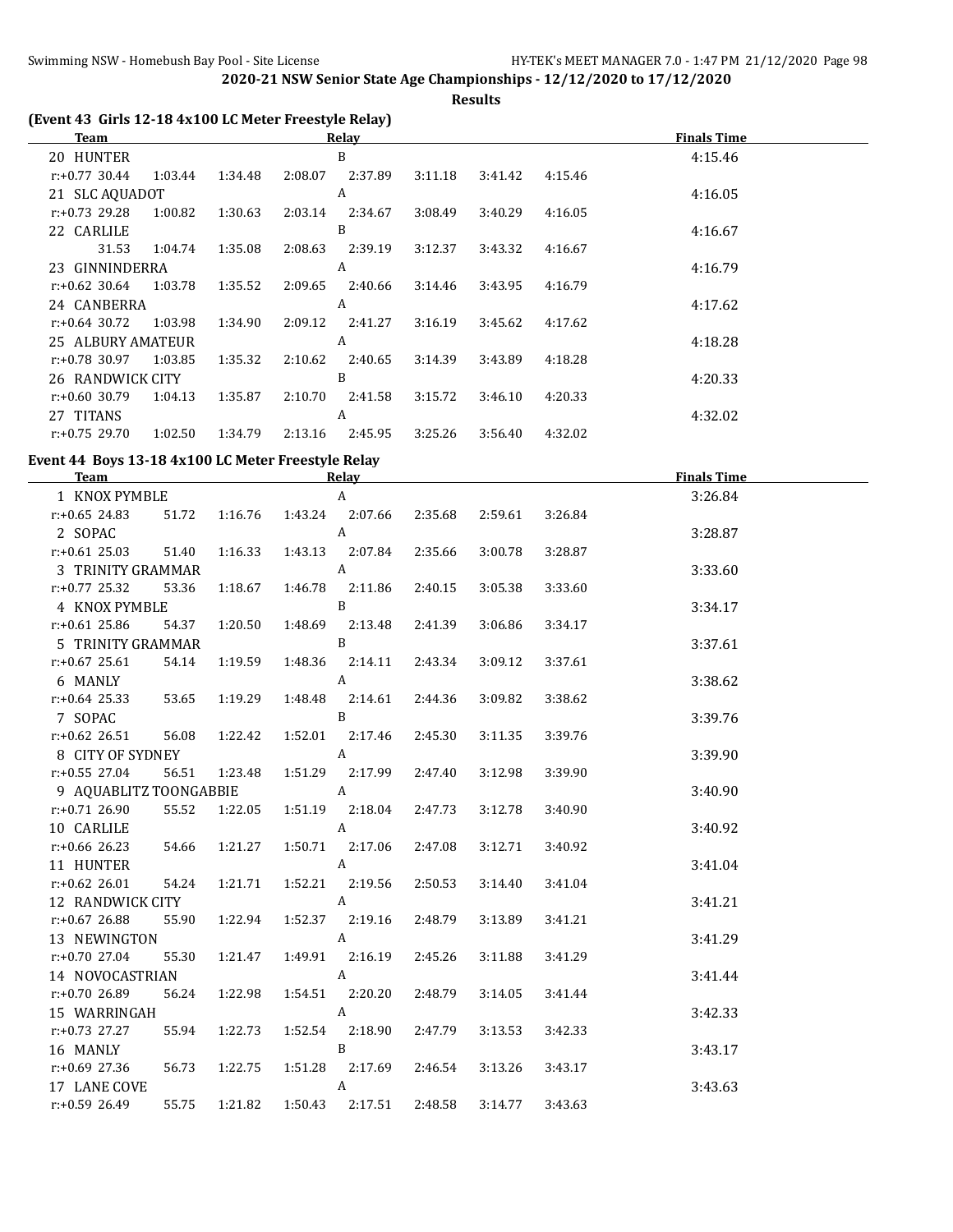**Results**

| (Event 44 Boys 13-18 4x100 LC Meter Freestyle Relay) |  |
|------------------------------------------------------|--|
|                                                      |  |

| <b>Team</b>                                         |       |               |                                  | <b>Relay</b>    |         |         |         | <b>Finals Time</b> |  |
|-----------------------------------------------------|-------|---------------|----------------------------------|-----------------|---------|---------|---------|--------------------|--|
| 18 AQUABLITZ TOONGABBIE                             |       |               |                                  | B               |         |         |         | 3:45.61            |  |
| r:+0.70 27.22 56.41 1:23.19 1:52.41 2:20.13         |       |               |                                  |                 | 2:50.58 | 3:16.85 | 3:45.61 |                    |  |
| 19 RANDWICK CITY                                    |       |               |                                  | B               |         |         |         | 3:46.54            |  |
| $r: +0.72$ 26.89                                    |       | 56.39 1:22.90 |                                  |                 |         | 3:16.24 | 3:46.54 |                    |  |
| 20 NARRABEEN                                        |       |               |                                  | A               |         |         |         | 3:46.62            |  |
| $r: +0.65$ 27.24                                    |       |               | 56.26  1:22.54  1:51.66  2:19.35 |                 | 2:50.08 | 3:17.17 | 3:46.62 |                    |  |
| 21 LORETO NORMANHURST A                             |       |               |                                  |                 |         |         |         | 3:47.34            |  |
| r:+0.61 26.97                                       | 56.79 |               | 1:23.88   1:53.43   2:20.89      |                 | 2:51.57 | 3:17.95 | 3:47.34 |                    |  |
| 22 TITANS                                           |       |               |                                  | A               |         |         |         | 3:50.21            |  |
| r:+0.69 28.09 59.28 1:26.53 1:56.47 2:23.32 2:54.81 |       |               |                                  |                 |         | 3:21.13 | 3:50.21 |                    |  |
| 23 WODEN VALLEY                                     |       |               |                                  | A               |         |         |         | 3:50.78            |  |
| $r: +0.68$ 26.81                                    |       | 55.08 1:24.12 | 1:57.30 2:24.61                  |                 | 2:55.27 | 3:21.68 | 3:50.78 |                    |  |
| 24 CITY OF SYDNEY                                   |       |               |                                  | B               |         |         |         | 3:51.60            |  |
| $r: +0.52$ 27.42                                    | 57.76 | 1:26.76       | 1:59.42 2:25.89                  |                 | 2:55.63 | 3:22.29 | 3:51.60 |                    |  |
| 25 CASTLE HILL RSL DOLPHINS                         |       |               | $\overline{A}$                   |                 |         |         |         | 3:52.52            |  |
| r:+0.64 27.25                                       | 56.75 |               | 1:23.71  1:53.76  2:22.25        |                 | 2:52.56 | 3:20.84 | 3:52.52 |                    |  |
| 26 ORANGE AQUATIC                                   |       |               |                                  | A               |         |         |         | 3:53.06            |  |
| r:+0.69 27.47 57.55 1:26.02 1:57.55 2:25.38         |       |               |                                  |                 | 2:55.52 | 3:22.87 | 3:53.06 |                    |  |
| 27 CANBERRA                                         |       |               |                                  | A               |         |         |         | 3:56.50            |  |
| $r: +0.75$ 27.85                                    | 58.52 |               | 1:26.06  1:56.80  2:25.49        |                 | 2:56.55 | 3:25.10 | 3:56.50 |                    |  |
| 28 TRINITY LISMORE                                  |       |               |                                  | $\mathbf{A}$    |         |         |         | 3:59.01            |  |
| $r: +0.67$ 27.40                                    | 57.48 | 1:25.72       |                                  | 1:58.43 2:26.94 | 2:59.09 | 3:27.19 | 3:59.01 |                    |  |
| 29 MARRICKVILLE                                     |       |               |                                  | A               |         |         |         | 3:59.49            |  |
| r:+0.73 27.48                                       | 56.71 |               | 1:24.69  1:57.27  2:25.51        |                 | 2:56.45 | 3:25.97 | 3:59.49 |                    |  |
| 30 SLC AQUADOT                                      |       |               |                                  | A               |         |         |         | 4:03.76            |  |
| $r: +0.65$ 27.38 57.27                              |       |               | 1:25.83   1:57.24   2:26.04      |                 | 2:57.03 | 3:29.18 | 4:03.76 |                    |  |

# **Event 45 Girls 12-13 200 LC Meter Backstroke**

| <b>Name</b>                 |         | Age Team                      | <b>Prelim Time</b> | <b>Finals Time</b> |  |
|-----------------------------|---------|-------------------------------|--------------------|--------------------|--|
| Finals                      |         |                               |                    |                    |  |
| 1 MELBOURN, DOMINIQUE       |         | 13 WARRINGAH                  | 2:26.26            | 2:21.45            |  |
| $r: +0.63$ 34.14 1:09.75    | 1:46.05 | 2:21.45                       |                    |                    |  |
| 2 FOWLER, ANNIKA            |         | 13 MANLY                      | 2:25.85            | 2:22.73            |  |
| $r: +0.76$ 32.33 1:07.74    | 1:45.12 | 2:22.73                       |                    |                    |  |
| 3 PROVOST, MADDISON         |         | 13 VALLEY AQUATIC             | 2:29.25            | 2:25.94            |  |
| $r: +0.66$ 34.32 1:10.65    | 1:49.13 | 2:25.94                       |                    |                    |  |
| 4 SPALDING, BREE            |         | 13 KINCUMBER PACIFIC DOLPHINS | 2:30.50            | 2:28.06            |  |
| $r: +0.67$ 33.11 1:10.62    | 1:49.87 | 2:28.06                       |                    |                    |  |
| 5 MORTON, HANNAH            |         | 13 WARRINGAH                  | 2:33.83            | 2:28.58            |  |
| r:+0.60 33.88<br>1:10.65    | 1:49.69 | 2:28.58                       |                    |                    |  |
| 6 DIXON, ZANNAH             |         | 13 NARRABEEN                  | 2:32.01            | 2:29.99            |  |
| $r: +0.88$ 34.97 1:13.21    | 1:52.12 | 2:29.99                       |                    |                    |  |
| 7 WLOSSAK, LUCINDA          |         | 13 KNOX PYMBLE                | 2:32.99            | 2:30.10            |  |
| $r: +0.65$ 34.31<br>1:11.63 | 1:50.76 | 2:30.10                       |                    |                    |  |
| 8 GRANT, STEPHANIE          |         | 13 LIVERPOOL                  | 2:33.92            | 2:32.20            |  |
| $r: +0.56$ 35.68 1:14.17    | 1:53.57 | 2:32.20                       |                    |                    |  |
| 9 ARNOLD, SKYE              |         | 13 SOPAC                      | 2:32.35            | 2:32.57            |  |
| $r.+0.57$ 34.53 1:13.07     | 1:52.86 | 2:32.57                       |                    |                    |  |
| 10 GERSTNER, IVY            |         | 13 LIVERPOOL                  | 2:32.78            | 2:33.14            |  |
| $r: +0.66$ 35.56<br>1:14.17 | 1:53.97 | 2:33.14                       |                    |                    |  |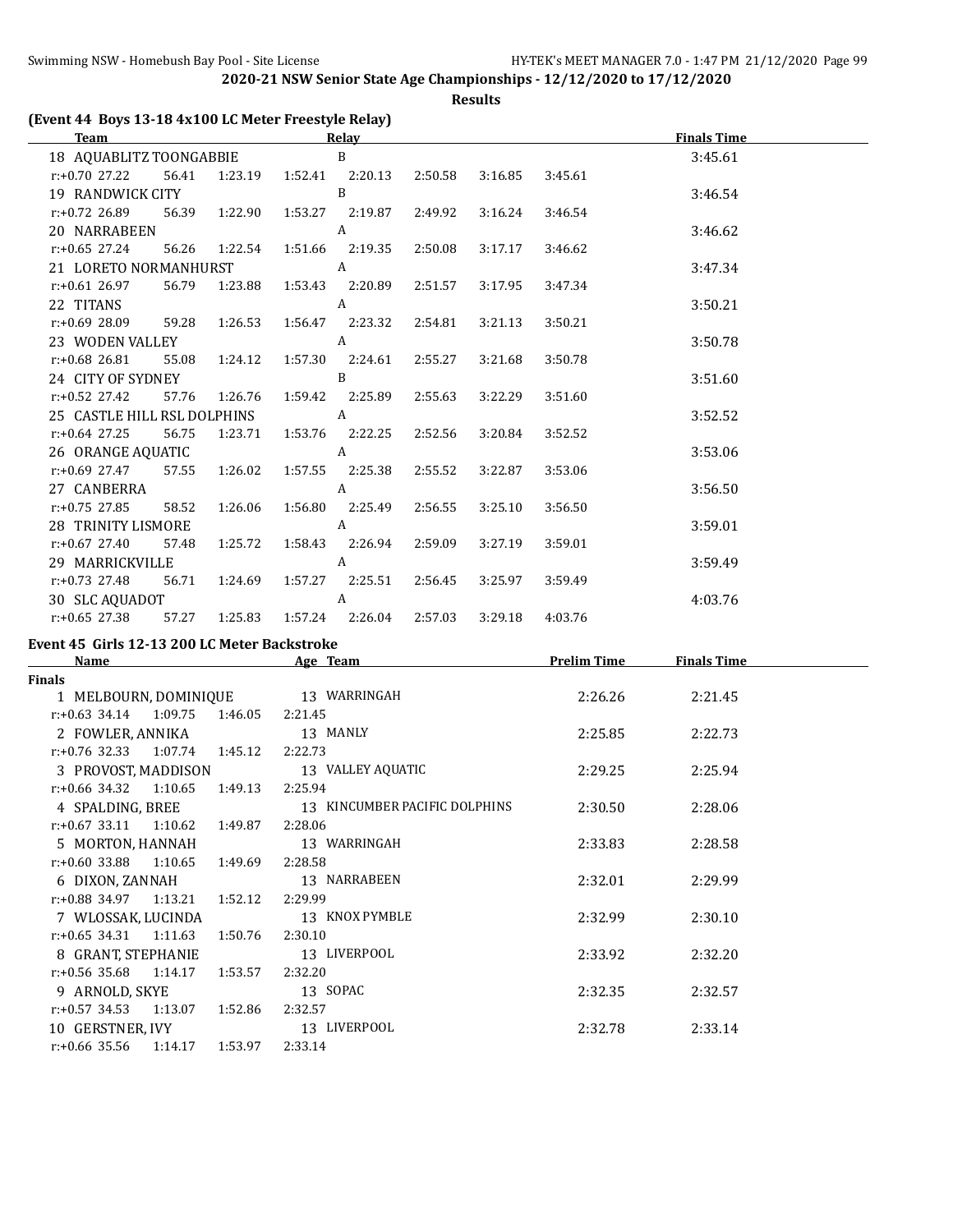### **Results**

**Event 45 Girls 12-13 200 LC Meter Backstroke**

| Name                                            | Age Team                      | <b>Seed Time</b> | <b>Prelim Time</b> |  |
|-------------------------------------------------|-------------------------------|------------------|--------------------|--|
| <b>Preliminaries</b>                            |                               |                  |                    |  |
| 1 FOWLER, ANNIKA                                | 13 MANLY                      |                  | $2:25.85$ a        |  |
| $r.+0.78$ 33.17 1:09.67 1:48.16                 | 2:25.85                       |                  |                    |  |
| 2 MELBOURN, DOMINIQUE                           | 13 WARRINGAH                  |                  | $2:26.26$ q        |  |
| $r.+0.62$ 34.05 1:10.64 1:48.64                 | 2:26.26                       |                  |                    |  |
| 3 PROVOST, MADDISON                             | 13 VALLEY AQUATIC             |                  | $2:29.25$ q        |  |
| $r.+0.66$ 35.08 1:12.81<br>1:52.01              | 2:29.25                       |                  |                    |  |
| 4 SPALDING, BREE                                | 13 KINCUMBER PACIFIC DOLPHINS |                  | $2:30.50$ q        |  |
| 1:50.67<br>$r: +0.67$ 33.14 1:10.19             | 2:30.50                       |                  |                    |  |
| 5 DIXON, ZANNAH                                 | 13 NARRABEEN                  |                  | $2:32.01$ a        |  |
| r:+0.75 34.54 1:12.80<br>1:52.71                | 2:32.01                       |                  |                    |  |
| 6 ARNOLD, SKYE                                  | 13 SOPAC                      |                  | $2:32.35$ a        |  |
| $r.+0.62$ 35.63 1:14.43<br>1:53.51              | 2:32.35                       |                  |                    |  |
| 7 GERSTNER, IVY                                 | 13 LIVERPOOL                  |                  | $2:32.78$ q        |  |
| $r.+0.77$ 36.02 1:14.61<br>1:54.16              | 2:32.78                       |                  |                    |  |
| 8 WLOSSAK, LUCINDA                              | 13 KNOX PYMBLE                |                  | $2:32.99$ q        |  |
| $r.+0.62$ 35.04 1:13.05<br>1:53.29              | 2:32.99                       |                  |                    |  |
| 9 MORTON, HANNAH                                | 13 WARRINGAH                  |                  | $2:33.83$ q        |  |
| $r: +0.62$ 34.20<br>1:12.15<br>1:52.88          | 2:33.83                       |                  |                    |  |
| 10 GRANT, STEPHANIE                             | 13 LIVERPOOL                  |                  | $2:33.92$ q        |  |
| $r: +0.57$ 35.81<br>1:15.08<br>1:55.42          | 2:33.92                       |                  |                    |  |
| 11 BARAKAT, ISABELLE                            | 13 PLC SYDNEY                 |                  | 2:33.94            |  |
| $r: +0.61$ 35.09 1:13.98<br>1:55.09             | 2:33.94                       |                  |                    |  |
| 12 ZANNINO, GEORGIA                             | 13 ATLANTIS                   |                  | 2:34.46            |  |
| $r.+0.63$ 34.73 1:13.05 1:54.44                 | 2:34.46                       |                  |                    |  |
|                                                 | 13 KNOX PYMBLE                |                  | 2:34.56            |  |
| 13 COX, ARABELLA<br>$r: +0.60$ 35.05<br>1:54.70 | 2:34.56                       |                  |                    |  |
| 14 NIX, EBONY                                   | 13 NELSON BAY                 |                  | 2:35.03            |  |
| $r.+0.6736.39$ 1:15.35 1:56.71                  | 2:35.03                       |                  |                    |  |
| 15 DONALD, JOCELYN                              | 13 SOPAC                      |                  | 2:35.52            |  |
| $r: +0.65$ 35.88 1:15.59<br>1:56.24             | 2:35.52                       |                  |                    |  |
| 16 EDWARDS-BRADSHAW, MILLIE                     | 13 TRINITY LISMORE            |                  | 2:35.58            |  |
| $r: +0.66$ 35.29 1:14.52 1:55.60                | 2:35.58                       |                  |                    |  |
| 17 CULLEN, JESSICA                              | 13 KNOX PYMBLE                |                  | 2:35.94            |  |
| $r.+0.67$ 35.52 1:15.42 1:55.71                 | 2:35.94                       |                  |                    |  |
| 18 LILIENTHAL, JAYA                             | 13 KNOX PYMBLE                |                  | 2:36.06            |  |
| r:+0.58 36.45 1:15.88 1:56.46 2:36.06           |                               |                  |                    |  |
| 19 THONGUAM, PEAR                               | 13 SYDNEY UNIVERSITY          |                  | 2:36.34            |  |
| $r: +0.59$ 34.66 1:13.45 1:54.89                | 2:36.34                       |                  |                    |  |
| 20 KRALKA, DOMINIKA                             | 13 KINCUMBER PACIFIC DOLPHINS |                  | 2:37.32            |  |
| $r: +0.64$ 35.98<br>1:16.15<br>1:58.26          | 2:37.32                       |                  |                    |  |
| 21 NAPERNIKOVA, ELINA                           | 13 PLC SYDNEY                 |                  | 2:38.09            |  |
| $r: +0.74$ 35.05<br>1:14.89<br>1:56.16          | 2:38.09                       |                  |                    |  |
| 22 TEALE, BELLA                                 | 13 TRINITY LISMORE            |                  | 2:38.40            |  |
| $r$ :+0.67 35.90<br>1:15.51<br>1:57.41          | 2:38.40                       |                  |                    |  |
| 23 LEE, ANNIKA                                  | 12 KNOX PYMBLE                |                  | 2:38.91            |  |
| $r.+0.73$ 36.31<br>1:58.02<br>1:16.10           | 2:38.91                       |                  |                    |  |
| 24 WILSON, CHARLOTTE                            | 13 MUDGEE INDOOR              |                  | 2:39.11            |  |
| $r: +0.77$ 35.39<br>1:14.58<br>1:56.93          | 2:39.11                       |                  |                    |  |
| 25 KOWALSKI, JANA                               | 12 SYDNEY UNIVERSITY          |                  | 2:39.16            |  |
| r:+0.72 37.15 1:16.92 1:58.52                   | 2:39.16                       |                  |                    |  |
|                                                 |                               |                  |                    |  |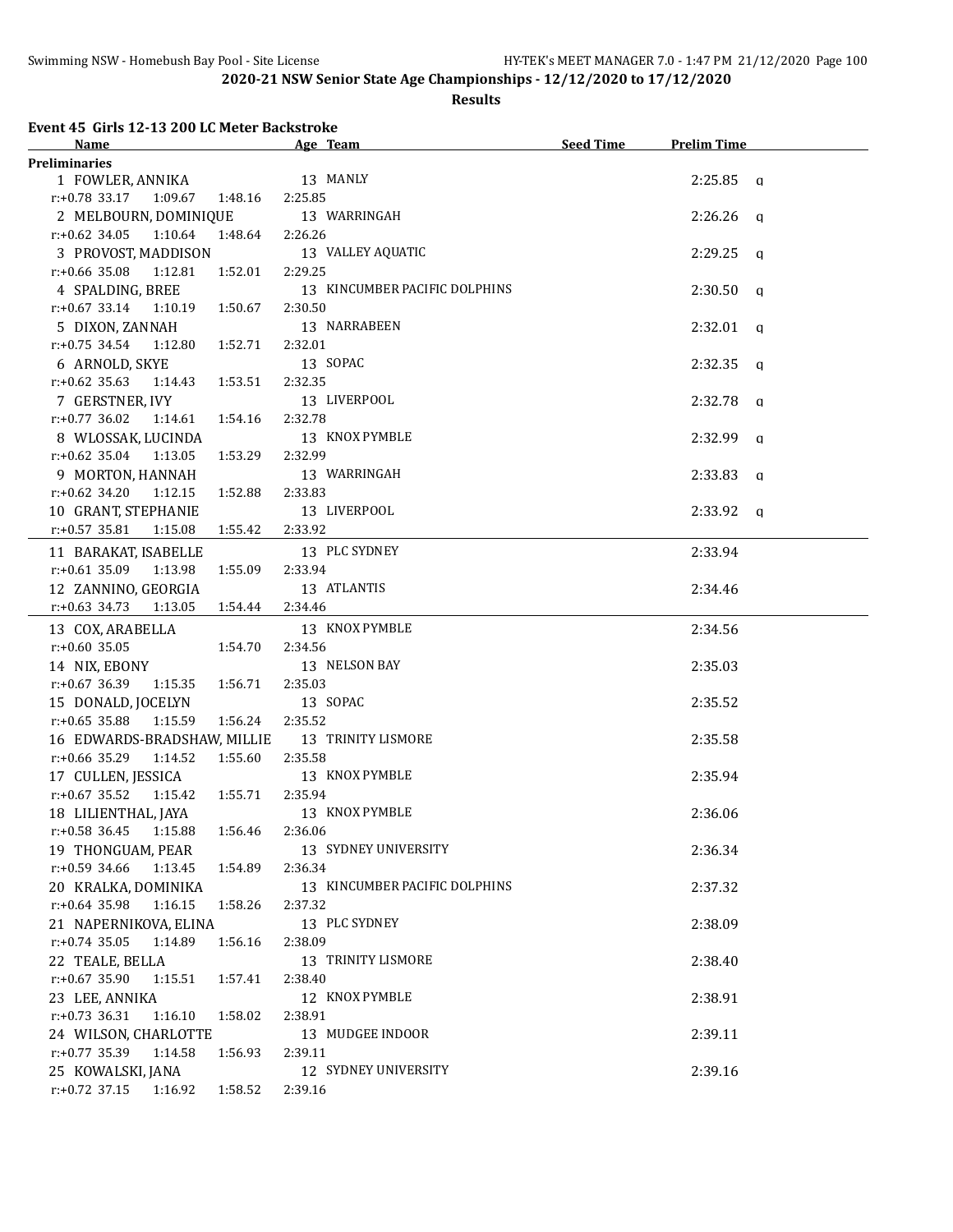$\overline{a}$ 

**2020-21 NSW Senior State Age Championships - 12/12/2020 to 17/12/2020**

# **Preliminaries ... (Event 45 Girls 12-13 200 LC Meter Backstroke)**

| Name and the state of the state of the state of the state of the state of the state of the state of the state of the state of the state of the state of the state of the state of the state of the state of the state of the s | Age Team and the state of the state of the state of the state of the state of the state of the state of the state of the state of the state of the state of the state of the state of the state of the state of the state of t | <b>Seed Time</b> | <b>Prelim Time</b> |  |
|--------------------------------------------------------------------------------------------------------------------------------------------------------------------------------------------------------------------------------|--------------------------------------------------------------------------------------------------------------------------------------------------------------------------------------------------------------------------------|------------------|--------------------|--|
| 26 HANGER, ISABELLE                                                                                                                                                                                                            | 13 CITY OF SYDNEY                                                                                                                                                                                                              |                  | 2:39.77            |  |
| $r: +0.65$ 36.81 1:16.97<br>1:58.26                                                                                                                                                                                            | 2:39.77                                                                                                                                                                                                                        |                  |                    |  |
| 27 SPICKNALL, CLAIRE                                                                                                                                                                                                           | 13 WESTS ILLAWARRA                                                                                                                                                                                                             |                  | 2:39.98            |  |
| 37.79 1:18.27<br>2:00.46                                                                                                                                                                                                       | 2:39.98                                                                                                                                                                                                                        |                  |                    |  |
| 28 SMITH, SOMMER                                                                                                                                                                                                               | 13 HUNTER                                                                                                                                                                                                                      |                  | 2:40.18            |  |
| $r.+0.61\,36.60\qquad1:17.02$<br>1:59.74                                                                                                                                                                                       | 2:40.18                                                                                                                                                                                                                        |                  |                    |  |
| 29 VIOLA, ZIANI                                                                                                                                                                                                                | 13 LEICHHARDT                                                                                                                                                                                                                  |                  | 2:41.01            |  |
| $r.+0.74$ 36.97 1:16.38<br>1:58.51                                                                                                                                                                                             | 2:41.01                                                                                                                                                                                                                        |                  |                    |  |
| 30 CLACK, LARA                                                                                                                                                                                                                 | 13 HUNTER                                                                                                                                                                                                                      |                  | 2:41.54            |  |
| $r: +0.70$ 38.63<br>2:00.96<br>1:19.06                                                                                                                                                                                         | 2:41.54                                                                                                                                                                                                                        |                  |                    |  |
| 31 CREIGHTON, INDIGO                                                                                                                                                                                                           | 13 LISMORE WORKERS                                                                                                                                                                                                             |                  | 2:41.60            |  |
| $r: +0.75$ 36.14 1:15.95                                                                                                                                                                                                       | 2:41.60                                                                                                                                                                                                                        |                  |                    |  |
| 1:59.32                                                                                                                                                                                                                        |                                                                                                                                                                                                                                |                  |                    |  |
| 32 MCPARTLAND, JENNIFER                                                                                                                                                                                                        | 12 MLC MARLINS                                                                                                                                                                                                                 |                  | 2:41.75            |  |
| $r: +0.59$ 37.74 1:18.28<br>2:00.57                                                                                                                                                                                            | 2:41.75                                                                                                                                                                                                                        |                  |                    |  |
| 33 DOWNS, JADE                                                                                                                                                                                                                 | 13 KINCUMBER PACIFIC DOLPHINS                                                                                                                                                                                                  |                  | 2:41.87            |  |
| $r: +0.59$ 36.01<br>1:58.37<br>1:15.92                                                                                                                                                                                         | 2:41.87                                                                                                                                                                                                                        |                  |                    |  |
| 34 WULLAERT, TAHLIA                                                                                                                                                                                                            | 12 CRUIZ                                                                                                                                                                                                                       |                  | 2:41.89            |  |
| $r: +0.65$ 37.78<br>1:19.13<br>2:01.78                                                                                                                                                                                         | 2:41.89                                                                                                                                                                                                                        |                  |                    |  |
| 35 WATKINS, JEMIMA                                                                                                                                                                                                             | 13 PLC SYDNEY                                                                                                                                                                                                                  |                  | 2:43.21            |  |
| $r: +0.70$ 36.98<br>2:01.12<br>1:18.25                                                                                                                                                                                         | 2:43.21                                                                                                                                                                                                                        |                  |                    |  |
| 36 DRAPER, AUDREY                                                                                                                                                                                                              | 13 MACQUARIE UNIVERSITY                                                                                                                                                                                                        |                  | 2:43.31            |  |
| $r: +0.68$ 37.24<br>1:18.85<br>2:02.08                                                                                                                                                                                         | 2:43.31                                                                                                                                                                                                                        |                  |                    |  |
| 37 BRANDENBURGER, AMY                                                                                                                                                                                                          | 13 TUGGERANONG VIKINGS                                                                                                                                                                                                         |                  | 2:43.43            |  |
| $r: +0.84$ 37.45<br>2:01.55<br>1:19.05                                                                                                                                                                                         | 2:43.43                                                                                                                                                                                                                        |                  |                    |  |
| 38 WEEDEN, ALEXIS                                                                                                                                                                                                              | 13 ATLANTIS                                                                                                                                                                                                                    |                  | 2:43.68            |  |
| 1:18.28  2:00.85<br>r:+0.68 36.82                                                                                                                                                                                              | 2:43.68                                                                                                                                                                                                                        |                  |                    |  |
| 39 DOMMEL, GENEVIEVE                                                                                                                                                                                                           | 12 RANDWICK CITY                                                                                                                                                                                                               |                  | 2:44.26            |  |
| 1:19.75<br>2:01.71<br>r:+0.89 38.40                                                                                                                                                                                            | 2:44.26                                                                                                                                                                                                                        |                  |                    |  |
| 40 RIJSSEMUS, ARIANE                                                                                                                                                                                                           | 13 CITY OF SYDNEY                                                                                                                                                                                                              |                  | 2:44.34            |  |
| 2:02.37<br>$r.+0.60$ 37.94 1:19.57                                                                                                                                                                                             | 2:44.34                                                                                                                                                                                                                        |                  |                    |  |
| 41 WATERMAN, EDWINA                                                                                                                                                                                                            | 13 KINROSS WOLAROI                                                                                                                                                                                                             |                  | 2:44.45            |  |
| $r: +0.65$ 37.46<br>2:01.30<br>1:18.01                                                                                                                                                                                         | 2:44.45                                                                                                                                                                                                                        |                  |                    |  |
| 42 AZRIEL, ALYSSA                                                                                                                                                                                                              | 13 RANDWICK CITY                                                                                                                                                                                                               |                  | 2:45.20            |  |
| $r.+0.57$ 37.37 1:17.93<br>2:01.74                                                                                                                                                                                             | 2:45.20                                                                                                                                                                                                                        |                  |                    |  |
| 43 JEWELL, ELODIE                                                                                                                                                                                                              | 13 MACCABI                                                                                                                                                                                                                     |                  | 2:45.39            |  |
| 2:03.22<br>$r.+0.68$ 37.70 1:19.37                                                                                                                                                                                             | 2:45.39                                                                                                                                                                                                                        |                  |                    |  |
| 44 WILLIAMS, VIOLET                                                                                                                                                                                                            | 13 NUSWIM                                                                                                                                                                                                                      |                  | 2:45.56            |  |
| r:+0.74 38.89<br>1:20.75<br>2:03.70                                                                                                                                                                                            | 2:45.56                                                                                                                                                                                                                        |                  |                    |  |
| 45 KIM, LIN                                                                                                                                                                                                                    | 12 PLC SYDNEY                                                                                                                                                                                                                  |                  | 2:46.09            |  |
| $r: +0.75$ 37.32<br>2:03.19<br>1:19.07                                                                                                                                                                                         | 2:46.09                                                                                                                                                                                                                        |                  |                    |  |
|                                                                                                                                                                                                                                | 13 GINNINDERRA                                                                                                                                                                                                                 |                  |                    |  |
| 46 ALLEN, RACHEL                                                                                                                                                                                                               |                                                                                                                                                                                                                                |                  | 2:47.33            |  |
| r:+0.80 39.39<br>1:22.08<br>2:06.27                                                                                                                                                                                            | 2:47.33                                                                                                                                                                                                                        |                  |                    |  |
| 47 GRIEVE, MAGGIE                                                                                                                                                                                                              | 13 CASTLE HILL RSL DOLPHINS                                                                                                                                                                                                    |                  | 2:49.18            |  |
| $r: +0.59$ 38.55<br>1:20.41<br>2:05.06                                                                                                                                                                                         | 2:49.18                                                                                                                                                                                                                        |                  |                    |  |
| 48 SURYATHYO, IRENE                                                                                                                                                                                                            | 13 CASTLE HILL RSL DOLPHINS                                                                                                                                                                                                    |                  | 2:51.58            |  |
| r:+0.56 37.95<br>1:20.91<br>2:06.63                                                                                                                                                                                            | 2:51.58                                                                                                                                                                                                                        |                  |                    |  |
| 49 BAILEY, MAYA                                                                                                                                                                                                                | 13 GLENBROOK                                                                                                                                                                                                                   |                  | 2:52.66            |  |
| $r$ :+0.66 40.46<br>1:25.79<br>2:10.38                                                                                                                                                                                         | 2:52.66                                                                                                                                                                                                                        |                  |                    |  |
| 50 CROLL, JESSICA                                                                                                                                                                                                              | 13 WILLOUGHBY                                                                                                                                                                                                                  |                  | 2:55.10            |  |
| r:+0.80 42.92<br>1:28.33<br>2:13.16                                                                                                                                                                                            | 2:55.10                                                                                                                                                                                                                        |                  |                    |  |
| 51 STAPLETON, MEG                                                                                                                                                                                                              | 13 KNOX PYMBLE                                                                                                                                                                                                                 |                  | 2:55.61            |  |
| $r: +0.80$ 40.50<br>1:24.93<br>2:10.51                                                                                                                                                                                         | 2:55.61                                                                                                                                                                                                                        |                  |                    |  |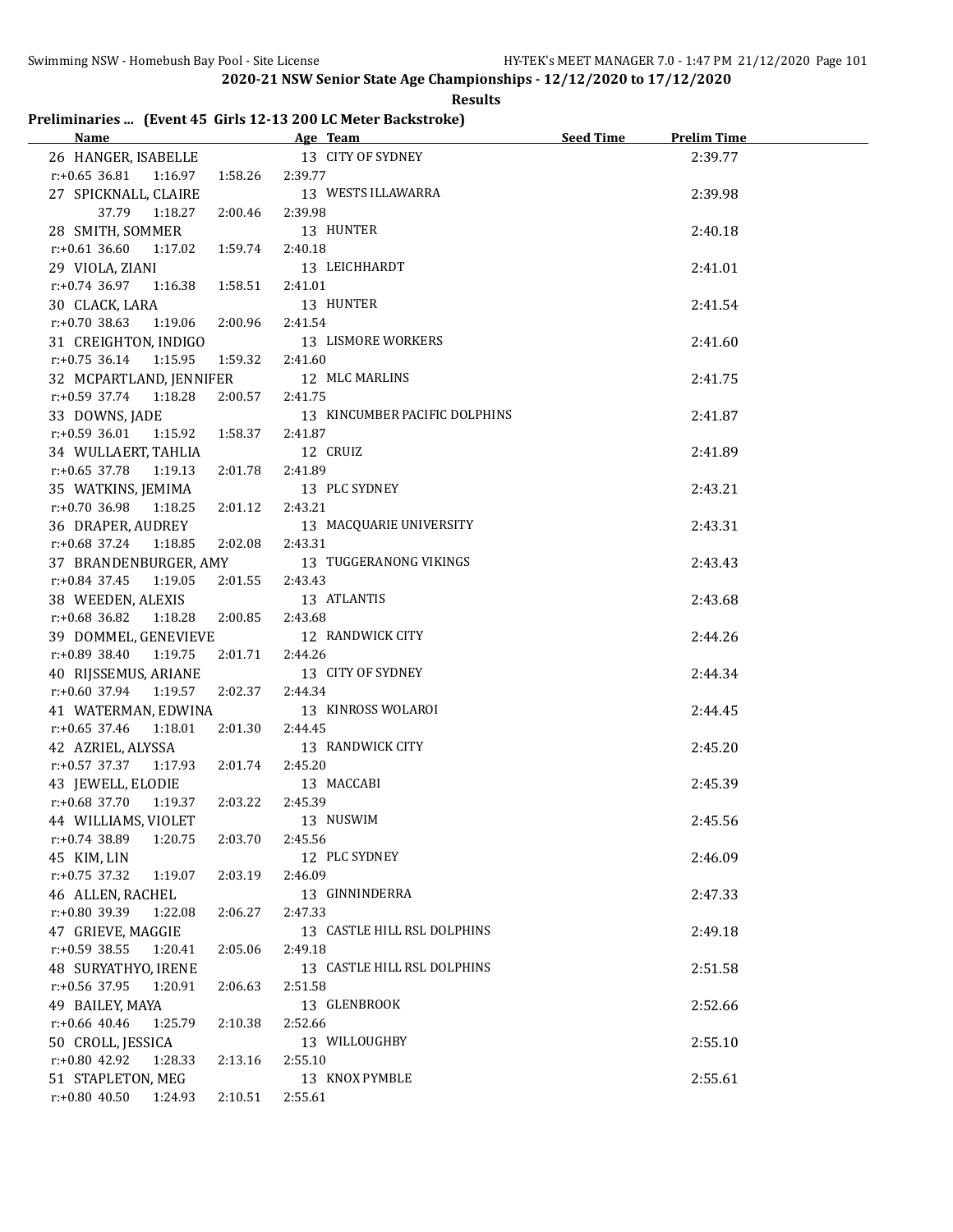| <b>Results</b>                                                        |  |                         |                    |                    |  |
|-----------------------------------------------------------------------|--|-------------------------|--------------------|--------------------|--|
| Preliminaries  (Event 45 Girls 12-13 200 LC Meter Backstroke)<br>Name |  | Age Team                | <b>Seed Time</b>   | <b>Prelim Time</b> |  |
| --- LAWRENCE, MILLA                                                   |  | 12 WARRINGAH            |                    | DQ                 |  |
| $r: +0.85$<br>1:53.89                                                 |  |                         |                    |                    |  |
| Event 46 Girls 14 Year Olds 100 LC Meter Freestyle                    |  |                         |                    |                    |  |
| <b>Name</b>                                                           |  | Age Team                | <b>Prelim Time</b> | <b>Finals Time</b> |  |
| <b>Finals</b>                                                         |  |                         |                    |                    |  |
| 1 WUNSCH, OLIVIA                                                      |  | 14 CARLILE              | 57.55              | 56.98              |  |
| r:+0.56 27.38<br>56.98                                                |  |                         |                    |                    |  |
| 2 GERREYN, GRACE                                                      |  | 14 KNOX PYMBLE          | 58.86              | 58.66              |  |
| $r: +0.61$ 28.75<br>58.66                                             |  |                         |                    |                    |  |
| 3 ZHANG, BELLA                                                        |  | 14 KNOX PYMBLE          | 59.11              | 58.86              |  |
| $r: +0.54$ 29.08<br>58.86                                             |  |                         |                    |                    |  |
| 4 MILTON, AYA                                                         |  | 14 CORRIMAL             | 58.94              | 58.94              |  |
| $r: +0.84$ 28.49<br>58.94                                             |  |                         |                    |                    |  |
| 5 MAZUMDAR, DIJANA                                                    |  | 14 BARKER AQUATIC       | 1:00.18            | 59.41              |  |
| $r: +0.73$ 29.27<br>59.41                                             |  |                         |                    |                    |  |
| 6 FILDISSIS, MIA                                                      |  | 14 PLC SYDNEY           | 1:00.01            | 59.58              |  |
| $r: +0.49$ 29.08<br>59.58                                             |  |                         |                    |                    |  |
| 7 MAYNE, HANNAH                                                       |  | 14 AQUABLITZ TOONGABBIE | 1:00.61            | 1:00.35            |  |
| r:+0.80 29.26<br>1:00.35                                              |  |                         |                    |                    |  |
| 8 TONELLI-SMITH, RUBY                                                 |  | 14 KINCOPPAL-ROSE BAY   | 1:00.47            | 1:00.36            |  |
| $r: +0.65$ 29.12<br>1:00.36                                           |  |                         |                    |                    |  |
| 9 BECK, ELLIE                                                         |  | 14 KNOX PYMBLE          | 1:00.56            | 1:00.40            |  |
| $r: +0.68$ 29.33<br>1:00.40                                           |  |                         |                    |                    |  |
| 10 CHRISTIAN-MILNE, GEORGIA                                           |  | 14 NOVOCASTRIAN         | 1:01.46            | 1:01.43            |  |
| $r: +0.78$ 29.76<br>1:01.43                                           |  |                         |                    |                    |  |
| Event 46 Girls 14 Year Olds 100 LC Meter Freestyle                    |  |                         |                    |                    |  |
| <b>Name</b>                                                           |  | Age Team                | <b>Seed Time</b>   | <b>Prelim Time</b> |  |
| <b>Preliminaries</b>                                                  |  |                         |                    |                    |  |
| 1 WIINSCH OLIVIA                                                      |  | 14 CARLUE               |                    | 5755a              |  |

| <b>Preliminaries</b>        |                         |                   |
|-----------------------------|-------------------------|-------------------|
| 1 WUNSCH, OLIVIA            | 14 CARLILE              | 57.55 g           |
| $r: +0.58$ 27.63<br>57.55   |                         |                   |
| 2 GERREYN, GRACE            | 14 KNOX PYMBLE          | 58.86 q           |
| $r: +0.60$ 29.17<br>58.86   |                         |                   |
| 3 MILTON, AYA               | 14 CORRIMAL             | 58.94 q           |
| $r: +0.74$ 28.72<br>58.94   |                         |                   |
| 4 ZHANG, BELLA              | 14 KNOX PYMBLE          | $59.11 \text{ q}$ |
| $r: +0.51$ 29.07<br>59.11   |                         |                   |
| 5 FILDISSIS, MIA            | 14 PLC SYDNEY           | $1:00.01$ q       |
| $r: +0.64$ 29.27<br>1:00.01 |                         |                   |
| 6 MAZUMDAR, DIJANA          | 14 BARKER AQUATIC       | $1:00.18$ q       |
| $r: +0.67$ 29.42<br>1:00.18 |                         |                   |
| 7 TONELLI-SMITH, RUBY       | 14 KINCOPPAL-ROSE BAY   | $1:00.47$ a       |
| $r: +0.75$ 29.24<br>1:00.47 |                         |                   |
| 8 BECK, ELLIE               | 14 KNOX PYMBLE          | $1:00.56$ q       |
| $r: +0.66$ 29.17<br>1:00.56 |                         |                   |
| 9 MAYNE, HANNAH             | 14 AQUABLITZ TOONGABBIE | $1:00.61$ q       |
| $r: +0.66$ 29.55<br>1:00.61 |                         |                   |
| 10 CHRISTIAN-MILNE, GEORGIA | 14 NOVOCASTRIAN         | $1:01.46$ q       |
| $r: +0.74$ 29.54<br>1:01.46 |                         |                   |
| 11 DEMEARY, CAITLIN         | 14 ATLANTIS             | 1:01.58           |
| $0.71.00.00$ $1.01.70$      |                         |                   |

r:+0.71 28.80 1:01.58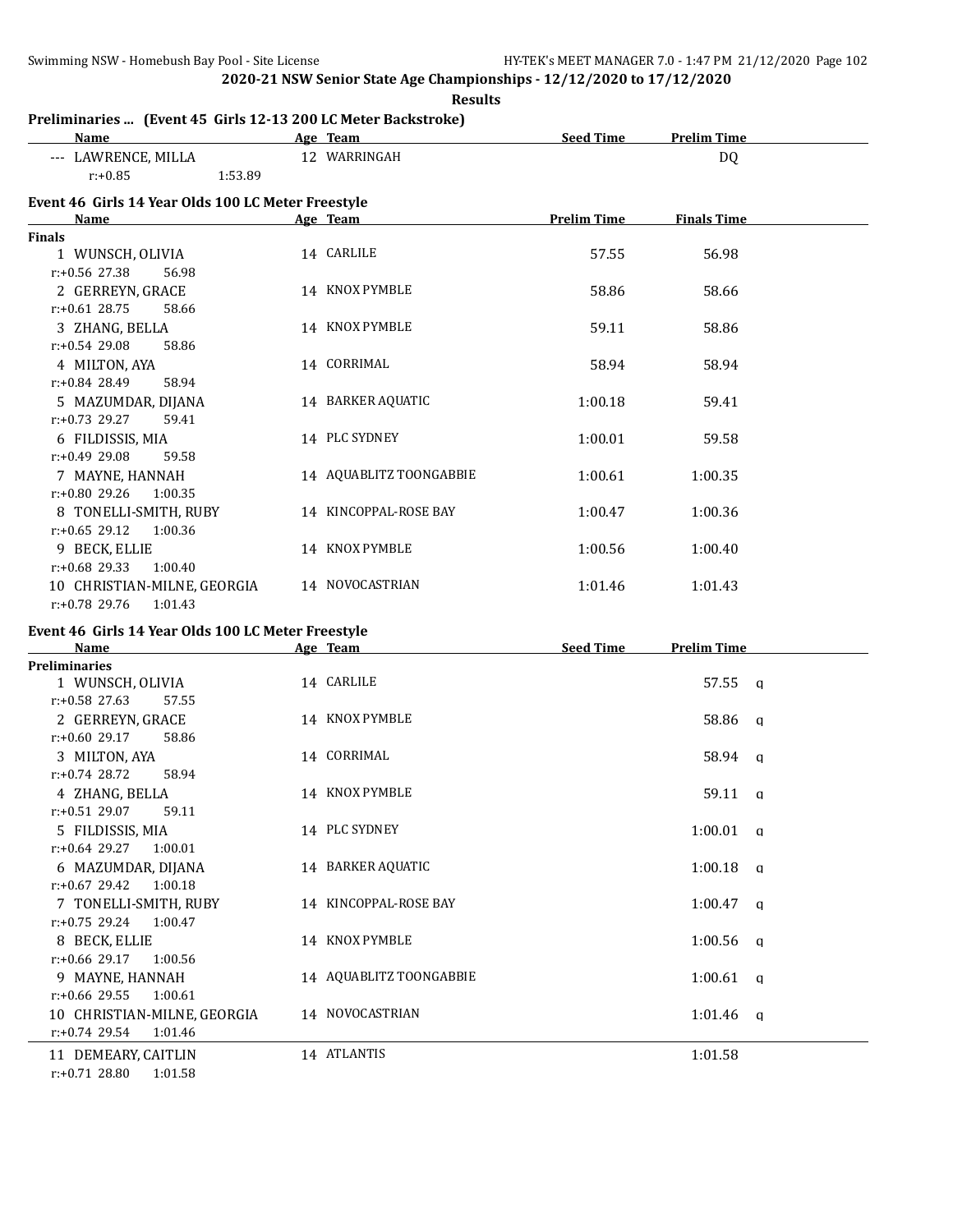**Results**

# **Preliminaries ... (Event 46 Girls 14 Year Olds 100 LC Meter Freestyle)**

| Name                                             | Age Team                      | <b>Seed Time</b> | <b>Prelim Time</b> |
|--------------------------------------------------|-------------------------------|------------------|--------------------|
| 12 JOHNSON, ISABELLA                             | 14 EPPING BULLETS             |                  | 1:01.63            |
| $r: +0.60$ 30.25 1:01.63                         |                               |                  |                    |
| 13 CHUNG, SIYEON                                 | 14 MLC MARLINS                |                  | 1:02.00            |
| r:+0.70 29.86<br>1:02.00                         |                               |                  |                    |
| 14 BENNETT, CHARLIE                              | 14 CITY OF SYDNEY             |                  | 1:02.09            |
| r:+0.70 29.85 1:02.09                            |                               |                  |                    |
| 15 COCHRANE, JULIA                               | 14 CASTLE HILL RSL DOLPHINS   |                  | 1:02.13            |
| $r: +0.7029.95$ 1:02.13                          |                               |                  |                    |
| 16 HORSLEY, NATALIA                              | 14 WAGGA WAGGA                |                  | 1:02.22            |
| $r: +0.69$ 30.30 1:02.22                         |                               |                  |                    |
| 17 GREGORY-REID, PIPER                           | 14 KNOX PYMBLE                |                  | 1:02.26            |
| $r: +0.71$ 30.00<br>1:02.26                      |                               |                  |                    |
| 18 SIMM, AMELIA                                  | 14 TAMWORTH CITY              |                  | 1:02.28            |
| $r: +0.80$ 30.23 1:02.28                         |                               |                  |                    |
| 19 JIANG, SARAH                                  | 14 TRINITY GRAMMAR            |                  | 1:02.32            |
| r:+0.71 29.97 1:02.32                            |                               |                  |                    |
| 20 SOBRINO, MAYA                                 | 14 SOPAC                      |                  | 1:02.46            |
| r:+0.54 30.16 1:02.46                            |                               |                  |                    |
| 21 RUETER, LANEA                                 | 14 LORETO NORMANHURST         |                  | 1:02.50            |
| $r: +0.67$ 30.19 1:02.50                         |                               |                  |                    |
| 22 SENIOR, ABBEY                                 | 14 GINNINDERRA                |                  | 1:02.53            |
| $r: +0.62$ 29.85 1:02.53                         |                               |                  |                    |
| 23 COLLINS, CHARLIE-ROSE                         | 14 CASTLE HILL RSL DOLPHINS   |                  | 1:02.60            |
| $r.+0.72$ 30.04 1:02.60                          |                               |                  |                    |
| 24 DAVIS, MADELINE                               | 14 WARRINGAH                  |                  | 1:02.75            |
| $r: +0.81$ 30.10 1:02.75                         |                               |                  |                    |
| 25 FIKKERS, IMOGEN                               | 14 BERKELEY AMATEUR           |                  | 1:02.82            |
| r:+0.57 29.79 1:02.82                            |                               |                  |                    |
| *26 SCHOLTENS, ZOE                               | 14 WARRINGAH                  |                  | 1:02.85            |
| $r: +0.83$ 30.46 1:02.85                         | 14 MONTE                      |                  |                    |
| *26 NEEDS, CLAIRE<br>$r: +0.73$ 30.16<br>1:02.85 |                               |                  | 1:02.85            |
| *28 BRAOVIC, MIA                                 | 14 KINCUMBER PACIFIC DOLPHINS |                  | 1:02.97            |
| $r.+0.7129.96102.97$                             |                               |                  |                    |
| *28 GEDDES, LILLY                                | 14 TRINITY LISMORE            |                  | 1:02.97            |
| r:+0.77 29.78 1:02.97                            |                               |                  |                    |
| 30 WAKE, MAIA                                    | 14 DUBBO CITY                 |                  | 1:03.18            |
| $r: +0.72$ 29.90<br>1:03.18                      |                               |                  |                    |
| 31 MUNK, JESSICA                                 | 14 WILLOUGHBY                 |                  | 1:03.22            |
| $r: +0.67$ 30.30<br>1:03.22                      |                               |                  |                    |
| 32 LOVRINOVIC KAIC, STELA                        | 14 LANE COVE                  |                  | 1:03.42            |
| $r: +0.71$ 30.51<br>1:03.42                      |                               |                  |                    |
| 33 MACINTYRE, SOPHIE                             | 14 MANLY                      |                  | 1:03.49            |
| $r: +0.61$ 30.58<br>1:03.49                      |                               |                  |                    |
| 34 KIM, JULIA                                    | 14 LORETO NORMANHURST         |                  | 1:03.70            |
| $r: +0.69$ 30.14<br>1:03.70                      |                               |                  |                    |
| 35 KOHL, ELLA                                    | 14 MACQUARIE SHORES           |                  | 1:03.77            |
| r:+0.66 30.54<br>1:03.77                         |                               |                  |                    |
| 36 MCCARTHY, EMMA                                | 14 ATLANTIS                   |                  | 1:03.96            |
| r:+0.68 30.11<br>1:03.96                         |                               |                  |                    |
| 37 THOMPSON, SIENNA                              | 14 RANDWICK CITY              |                  | 1:03.98            |
| $r: +0.61$ 30.55<br>1:03.98                      |                               |                  |                    |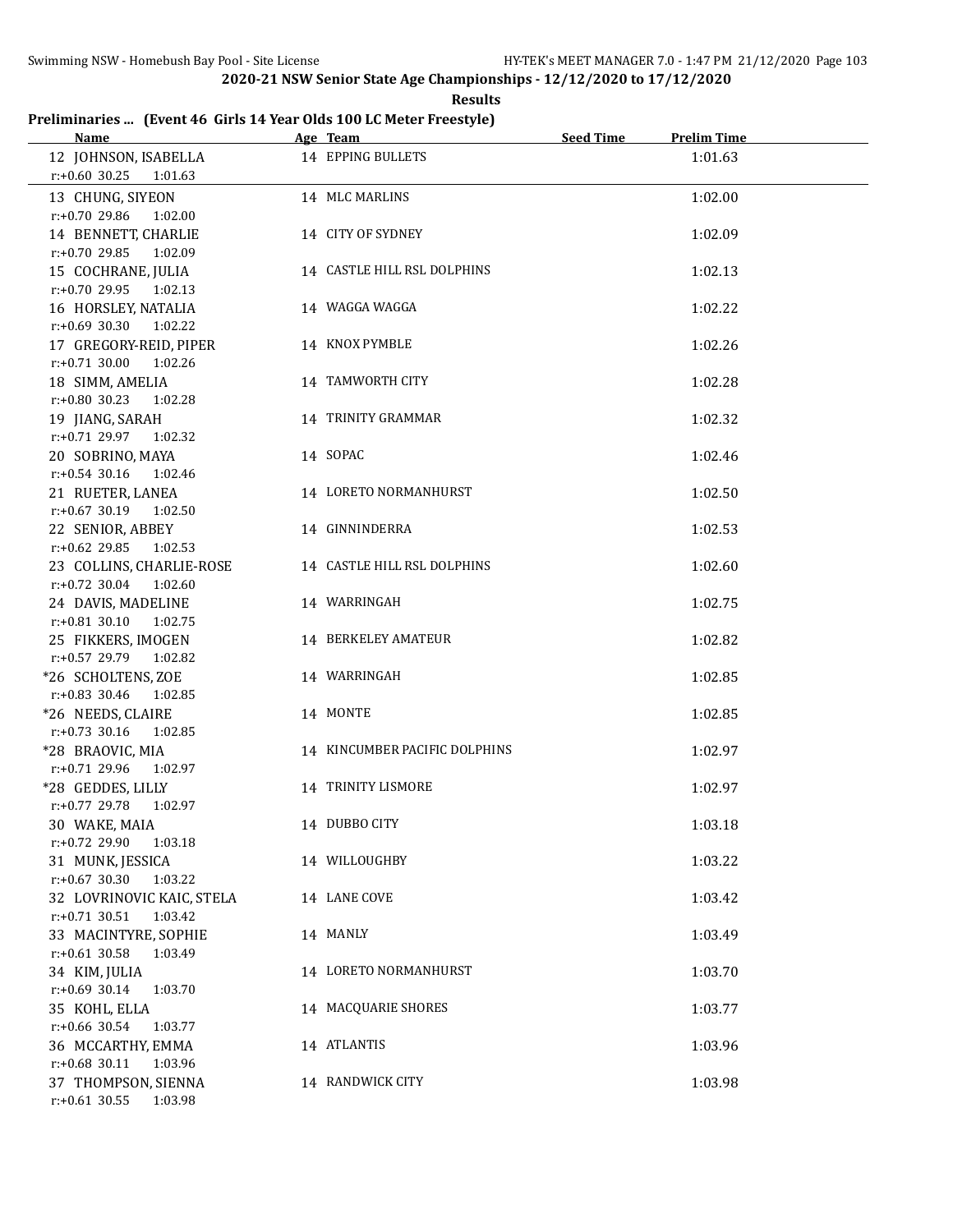**Results**

# **Preliminaries ... (Event 46 Girls 14 Year Olds 100 LC Meter Freestyle)**

| Name                        | Age Team          | <b>Seed Time</b><br><b>Prelim Time</b> |
|-----------------------------|-------------------|----------------------------------------|
| 38 NEILSON, LARA            | 14 PORT MACOUARIE | 1:04.16                                |
| r:+0.61 30.24<br>1:04.16    |                   |                                        |
| 39 RUSSELL, LOLA            | 14 HUNTER         | 1:04.35                                |
| r:+0.85 30.88<br>1:04.35    |                   |                                        |
| 40 REED, ISABELLE           | 14 KNOX PYMBLE    | 1:04.60                                |
| 1:04.60<br>r:+0.70 31.18    |                   |                                        |
| 41 KIM, TEGAN               | 14 CARLILE        | 1:04.69                                |
| $r: +0.50$ 30.95<br>1:04.69 |                   |                                        |

### **Event 47 Boys 13-14 100 LC Meter Freestyle**

| Name                      | Age Team                    | <b>Prelim Time</b> | <b>Finals Time</b> |  |
|---------------------------|-----------------------------|--------------------|--------------------|--|
| <b>Finals</b>             |                             |                    |                    |  |
| 1 DA SILVA, MARCUS        | 14 CITY OF SYDNEY           | 55.71              | 53.30              |  |
| $r: +0.71$ 26.15<br>53.30 |                             |                    |                    |  |
| 2 BUJAK-UPTON, KOBY       | 14 NARRABEEN                | 54.47              | 54.18              |  |
| $r: +0.75$ 26.43<br>54.18 |                             |                    |                    |  |
| 3 GAUCI, JAMES            | 14 SOPAC                    | 55.77              | 54.90              |  |
| $r: +0.65$ 26.74<br>54.90 |                             |                    |                    |  |
| 4 WHITTON, BAILEY         | 14 LAURIETON                | 55.99              | 55.30              |  |
| $r: +0.65$ 26.75<br>55.30 |                             |                    |                    |  |
| 5 HOANG, HAYDEN           | 14 MLC MARLINS              | 55.93              | 55.82              |  |
| $r: +0.55$ 26.66<br>55.82 |                             |                    |                    |  |
| 6 HALL, KOBY              | 14 NOVOCASTRIAN             | 56.49              | 55.94              |  |
| $r: +0.71$ 26.82<br>55.94 |                             |                    |                    |  |
| 7 CHENG, MATTHEW          | 14 SOPAC                    | 56.29              | 56.12              |  |
| $r: +0.71$ 26.55<br>56.12 |                             |                    |                    |  |
| 8 YAGO, CALEB             | 14 CASTLE HILL RSL DOLPHINS | 56.15              | 56.19              |  |
| $r: +0.66$ 27.46<br>56.19 |                             |                    |                    |  |
| 9 WANG, JASON             | 14 TRINITY GRAMMAR          | 56.11              | 56.21              |  |
| $r: +0.62$ 26.73<br>56.21 |                             |                    |                    |  |
| 10 WOODFORD, BRAYDEN      | 14 WESTS ILLAWARRA          | 56.46              | 56.64              |  |
| $r: +0.65$ 27.38<br>56.64 |                             |                    |                    |  |

### **Event 47 Boys 13-14 100 LC Meter Freestyle**

| Name                      | Age Team                    | <b>Seed Time</b><br><b>Prelim Time</b> |
|---------------------------|-----------------------------|----------------------------------------|
| <b>Preliminaries</b>      |                             |                                        |
| 1 BUJAK-UPTON, KOBY       | 14 NARRABEEN                | 54.47<br>$\alpha$                      |
| $r: +0.80$ 26.70<br>54.47 |                             |                                        |
| 2 DA SILVA, MARCUS        | 14 CITY OF SYDNEY           | 55.71<br>a                             |
| 3 GAUCI, JAMES            | 14 SOPAC                    | 55.77<br><b>a</b>                      |
| $r: +0.51$ 26.96<br>55.77 |                             |                                        |
| 4 HOANG, HAYDEN           | 14 MLC MARLINS              | 55.93 g                                |
| $r: +0.67$ 27.09<br>55.93 |                             |                                        |
| 5 WHITTON, BAILEY         | 14 LAURIETON                | 55.99<br>$\alpha$                      |
| 6 WANG, JASON             | 14 TRINITY GRAMMAR          | 56.11<br>$\alpha$                      |
| $r: +0.52$ 27.09<br>56.11 |                             |                                        |
| 7 YAGO, CALEB             | 14 CASTLE HILL RSL DOLPHINS | $56.15 \quad q$                        |
| $r: +0.56$ 27.32<br>56.15 |                             |                                        |
| 8 CHENG, MATTHEW          | 14 SOPAC                    | $56.29 \quad a$                        |
| $r: +0.66$ 27.13<br>56.29 |                             |                                        |
| 9 WOODFORD, BRAYDEN       | 14 WESTS ILLAWARRA          | 56.46 q                                |
| $r: +0.66$ 27.35<br>56.46 |                             |                                        |
| 10 HALL, KOBY             | 14 NOVOCASTRIAN             | 56.49<br>q                             |
| $r: +0.67$ 27.03<br>56.49 |                             |                                        |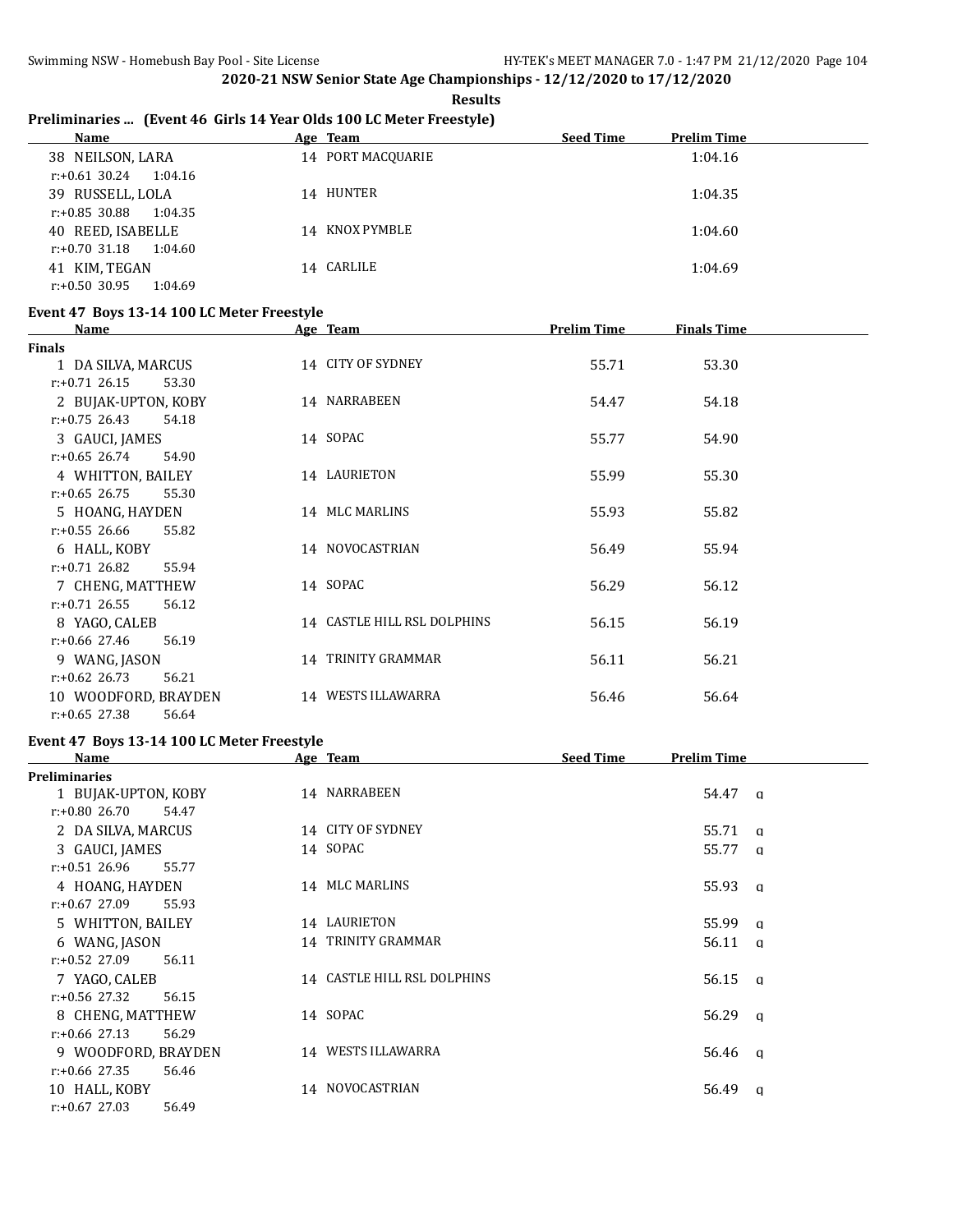|  |  | Preliminaries  (Event 47 Boys 13-14 100 LC Meter Freestyle) |
|--|--|-------------------------------------------------------------|
|--|--|-------------------------------------------------------------|

| <b>Name</b>                               | Age Team                    |       |
|-------------------------------------------|-----------------------------|-------|
| 11 LENNON, REMY                           | 14 WILLOUGHBY               | 56.53 |
| 12 BENNETT, HARRISON                      | 14 WEE WAA                  | 56.68 |
| 13 BLACKLOCK, COOPER                      | 14 RANDWICK CITY            | 56.74 |
| $r: +0.70$ 27.24<br>56.74                 |                             |       |
| 14 HARRIS, MATTHEW                        | 14 WARRINGAH                | 56.83 |
| $r: +0.63$ 27.47<br>56.83                 |                             |       |
| 15 KERR, JOSHUA                           | 14 MANLY                    | 56.93 |
| $r: +0.63$ 27.16<br>56.93                 |                             |       |
| 16 SMITH, LACHLAN                         | 13 CASTLE HILL RSL DOLPHINS | 56.96 |
| 17 BURRI, LUKAS                           | 14 WOLLONGONG               | 57.12 |
| $r: +0.64$ 27.23<br>57.12                 |                             |       |
| 18 PORTLOCK, COOPER                       | 14 SOPAC                    | 57.14 |
| 19 LINDER, KURT                           | 14 WODEN VALLEY             | 57.26 |
| 20 MOONEY, ISAAC                          | 14 WAGGA WAGGA              | 57.33 |
| 21 SCREEN, BAILEY                         | 14 WILLOUGHBY               | 57.43 |
| r:+0.68 27.42<br>57.43                    |                             |       |
| 22 SCHULTZ, JACKSON                       | 14 GOULBURN                 | 57.52 |
| $r: +0.73$ 27.71<br>57.52                 |                             |       |
| 23 LEUNG, ARUN                            | 14 ST GEORGE                | 57.64 |
| $r: +0.66$ 28.23<br>57.64                 |                             |       |
| *24 HIGGS, SAMUEL                         | 14 WARRINGAH                | 57.71 |
| $r: +0.71$ 28.32<br>57.71                 |                             |       |
| *24 SMITH, COOPER                         | 14 MOUNTIES                 | 57.71 |
| $r: +0.73$ 27.56<br>57.71                 |                             |       |
| 26 DURIE, GORDON                          | 14 MLC MARLINS              | 57.80 |
| $r: +0.66$ 27.75<br>57.80                 |                             |       |
| 27 ATKINSON, NATE                         | 14 MUDGEE INDOOR            | 57.83 |
| $r: +0.72$ 27.18<br>57.83                 |                             |       |
| *28 WALKER, ALEXANDER                     | 13 CHARLESTOWN              | 57.84 |
| $r: +0.70$ 27.35<br>57.84                 |                             |       |
| *28 DONARSKI, KHOI                        | 13 GOSFORD STINGRAYS        | 57.84 |
| r:+0.62 28.00<br>57.84<br>30 CRONIN, SHEA | 14 RANDWICK CITY            | 57.86 |
| $r: +0.58$ 27.58<br>57.86                 |                             |       |
| 31 SMITH, ALEXANDER                       | 14 WARRINGAH                | 57.88 |
| $r: +0.48$ 27.75<br>57.88                 |                             |       |
| 32 NAM, ROBERT                            | 14 BARKER AQUATIC           | 57.93 |
| $r: +0.66$ 27.74<br>57.93                 |                             |       |
| 33 KING, SEBASTIAN                        | 14 NEWINGTON                | 57.97 |
| $r.+0.71$ 28.10<br>57.97                  |                             |       |
| 34 GLADEN, NICHOLAS                       | 14 MACQUARIE UNIVERSITY     | 57.98 |
| 35 KILBURN, HARRY                         | 14 TRINITY LISMORE          | 58.02 |
| $r: +0.67$ 27.81<br>58.02                 |                             |       |
| 36 SAUPIN, LEWIS                          | 14 NEWINGTON                | 58.08 |
| r:+0.74 27.79<br>58.08                    |                             |       |
| *37 ODONNELL, DANIEL                      | 14 AQUABLITZ TOONGABBIE     | 58.10 |
| $r: +0.49$ 28.23<br>58.10                 |                             |       |
| *37 CHEN, MITCHELL                        | 14 TRINITY GRAMMAR          | 58.10 |
| 39 TOWLE, BENJAMIN                        | 14 AQUABLITZ TOONGABBIE     | 58.32 |
| r:+0.61 27.89<br>58.32                    |                             |       |
| 40 JOVANOVIC, ANTON                       | 13 LIVERPOOL                | 58.37 |
| $r: +0.72$ 28.07<br>58.37                 |                             |       |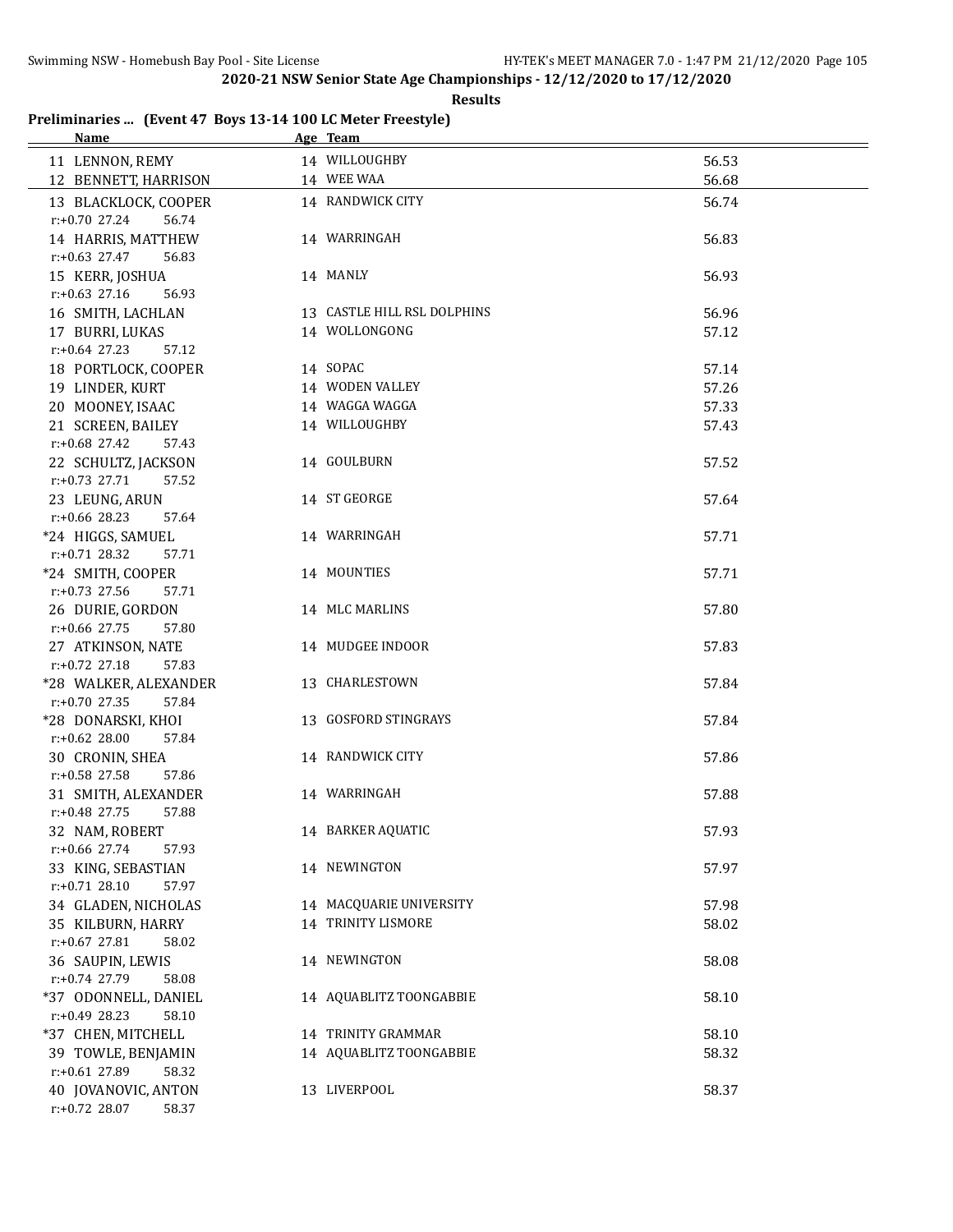### **Results**

# **Preliminaries ... (Event 47 Boys 13-14 100 LC Meter Freestyle)**

| <b>Name</b>               | Age Team                    | <b>Seed Time</b> | <b>Prelim Time</b> |
|---------------------------|-----------------------------|------------------|--------------------|
| 41 PELLY, DENVER          | 14 PLC SYDNEY               |                  | 58.38              |
| $r: +0.68$ 27.61<br>58.38 |                             |                  |                    |
| 42 CODD, EMMERSON         | 14 CASTLE HILL RSL DOLPHINS |                  | 58.40              |
| $r: +0.68$ 27.74<br>58.40 |                             |                  |                    |
| 43 MITCHELMORE, LUCAS     | 14 KINCOPPAL-ROSE BAY       |                  | 58.48              |
| $r: +0.49$ 27.64<br>58.48 |                             |                  |                    |
| 44 MCLEOD, COOPER         | 14 PICTON                   |                  | 58.56              |
| $r: +0.73$ 28.47<br>58.56 |                             |                  |                    |
| 45 VACCARO, SAMUELE       | 14 ALBURY AMATEUR           |                  | 58.61              |
| $r: +0.72$ 27.91<br>58.61 |                             |                  |                    |
| 46 GOODCHILD, JENSEN      | 14 ABBOTSLEIGH              |                  | 58.63              |
| $r.+0.75$ 28.72<br>58.63  |                             |                  |                    |
| 47 SCOTT, MAX             | 14 CARLILE                  |                  | 58.66              |
| $r: +0.75$ 28.10<br>58.66 |                             |                  |                    |
| 48 GIM, MATTHEW           | 14 MLC MARLINS              |                  | 58.71              |
| $r: +0.66$ 28.02<br>58.71 |                             |                  |                    |
| 49 WILSON, OLIVER         | 13 CARLILE                  |                  | 58.76              |
| $r: +0.70$ 28.23<br>58.76 |                             |                  |                    |
| *50 SEO, DANIEL           | 14 KNOX PYMBLE              |                  | 58.78              |
| $r.+0.73$ 28.94<br>58.78  |                             |                  |                    |
| *50 ANDERSON, HENRY       | 14 KNOX PYMBLE              |                  | 58.78              |
| $r: +0.64$ 29.03<br>58.78 |                             |                  |                    |
| 52 CLARENCE, ALEXANDER    | 13 AQUABLITZ TOONGABBIE     |                  | 58.82              |
| $r: +0.68$ 28.12<br>58.82 |                             |                  |                    |
| 53 WORKMAN, NOAH          | 14 BARKER AQUATIC           |                  | 58.83              |
| $r: +0.71$ 28.79<br>58.83 |                             |                  |                    |
| 54 SINCLAIR, PERCY        | 14 HUNTER                   |                  | 58.84              |
| $r: +0.79$ 28.37<br>58.84 |                             |                  |                    |
| 55 NGUYEN, ZACHARIAH      | 14 TRINITY GRAMMAR          |                  | 59.17              |
| $r: +0.64$ 28.19<br>59.17 |                             |                  |                    |
| 56 GEHA, SAMUEL           | 14 SOUTHERN SYDNEY          |                  | 59.29              |
| $r: +0.65$ 28.28<br>59.29 |                             |                  |                    |
| 57 DAVIES, KYAN           | 14 AQUABLITZ TOONGABBIE     |                  | 59.45              |
| $r: +0.67$ 28.42<br>59.45 |                             |                  |                    |
| 58 AGUNG ANOM, KIRANA     | 13 SLC AQUADOT              |                  | 59.51              |
| 59.51<br>$r: +0.52$ 28.57 |                             |                  |                    |
| 59 RODDA, DALE            | 14 CARLILE                  |                  | 59.59              |
| r:+0.60 27.86<br>59.59    |                             |                  |                    |
| *60 DAVIS, CODY           | 14 MACCABI                  |                  | 59.65              |
| r:+0.70 28.82<br>59.65    |                             |                  |                    |
| *60 BAIRD, RILEY          | 14 WOLLONGONG               |                  | 59.65              |
| r:+0.80 27.98<br>59.65    |                             |                  |                    |
| 62 KREUTZBERGER, OSCAR    | 13 ALBURY AMATEUR           |                  | 59.68              |
| $r: +0.63$ 28.71<br>59.68 |                             |                  |                    |
| 63 JURKIEWICZ, ADAM       | 14 AQUABLITZ TOONGABBIE     |                  | 59.85              |
| $r: +0.47$ 28.31<br>59.85 |                             |                  |                    |
| 64 SMYTH, ANGUS           | 14 ALSTONVILLE              |                  | 59.97              |
| r:+0.70 28.85<br>59.97    |                             |                  |                    |
| 65 HAMILTON, SOLOMONA     | 14 CANBERRA                 |                  | 1:00.04            |
| r:+0.72 28.49<br>1:00.04  |                             |                  |                    |
| 66 YEO, JOSHUA            | 14 MINGARA AQUATIC          |                  | 1:00.05            |
| r:+0.70 28.72<br>1:00.05  |                             |                  |                    |
| 67 KATEHOS, NOAH          | 14 SLC AQUADOT              |                  | 1:00.12            |
| r:+0.70 29.07<br>1:00.12  |                             |                  |                    |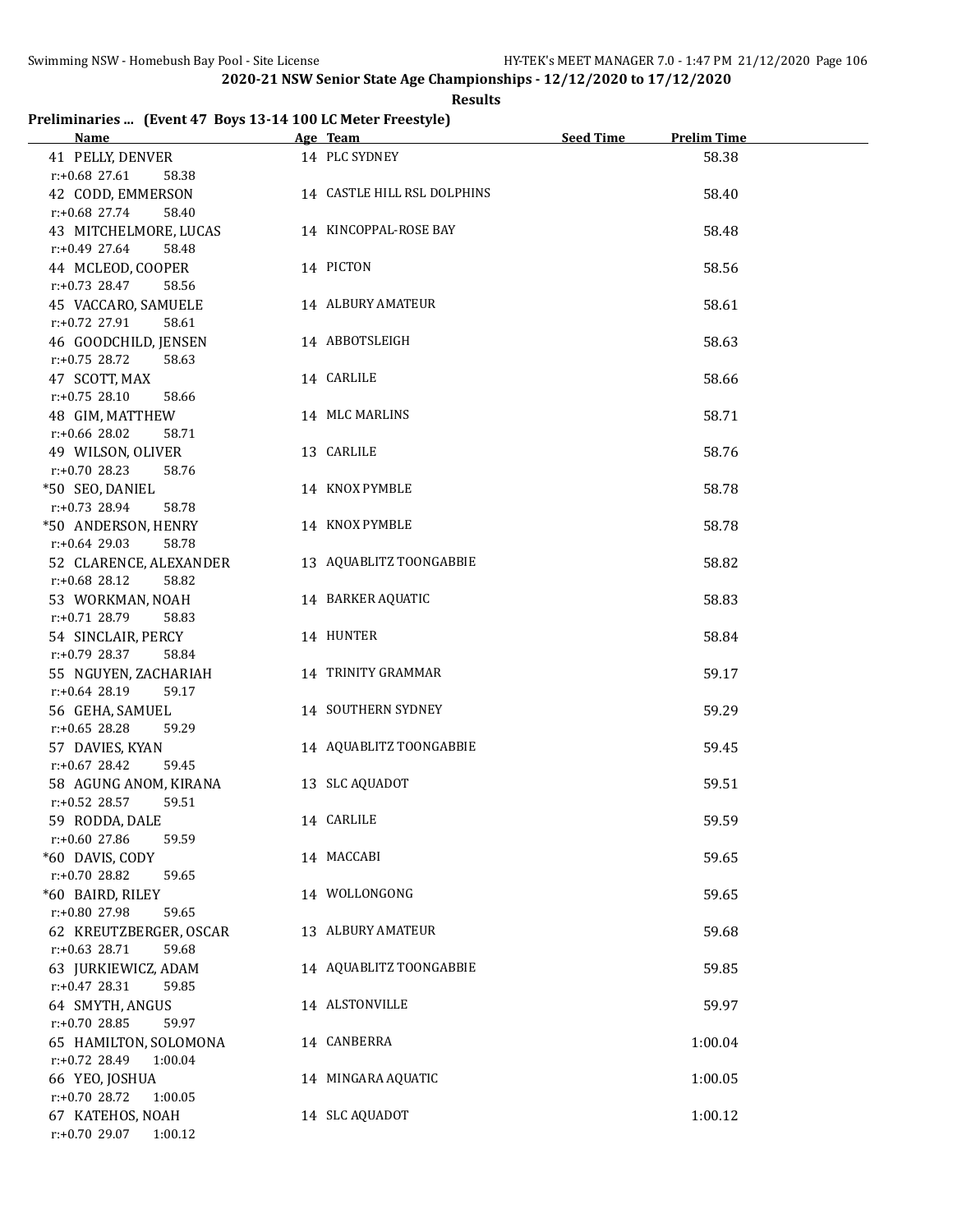**Results**

# **Preliminaries ... (Event 47 Boys 13-14 100 LC Meter Freestyle)**

| Name                          |    | Age Team             | <b>Seed Time</b> | <b>Prelim Time</b> |
|-------------------------------|----|----------------------|------------------|--------------------|
| 68 GLADMAN, NATHAN            |    | 14 KNOX PYMBLE       |                  | 1:00.13            |
| r:+0.69 28.93<br>1:00.13      |    |                      |                  |                    |
| 69 GARVIN, SAMUEL             |    | 14 MACCABI           |                  | 1:00.60            |
| 1:00.60<br>r:+0.67 28.46      |    |                      |                  |                    |
| 70 PATTMAN, RORY              |    | 14 KNOX PYMBLE       |                  | 1:00.66            |
| r:+0.71 28.70<br>1:00.66      |    |                      |                  |                    |
| 71 HOWDIN, ALEXANDER          |    | 14 SYDNEY UNIVERSITY |                  | 1:02.60            |
| $r: +0.74$ 28.56<br>1:02.60   |    |                      |                  |                    |
| --- PATTERSON-ROBERTS, BAILEY | 14 | WARRINGAH            |                  | DQ                 |
| $r: +0.46$ 28.12              |    |                      |                  |                    |

### **Event 48 Girls 16 Year Olds 100 LC Meter Backstroke**

| <b>Name</b>                 | Age Team                      | <b>Prelim Time</b> | <b>Finals Time</b> |  |
|-----------------------------|-------------------------------|--------------------|--------------------|--|
| A - Final                   |                               |                    |                    |  |
| 1 VAN ZOGGEL, ANNEKE        | 16 EPPING BULLETS             | 1:05.94            | 1:03.87            |  |
| $r: +0.50$ 31.31<br>1:03.87 |                               |                    |                    |  |
| 2 HARDY, MADELEINE          | 16 TRINITY GRAMMAR            | 1:06.20            | 1:04.17            |  |
| $r: +0.58$ 31.16<br>1:04.17 |                               |                    |                    |  |
| 3 DOBBINS, EMILY            | 16 NOVOCASTRIAN               | 1:06.47            | 1:05.32            |  |
| $r: +0.62$ 31.62<br>1:05.32 |                               |                    |                    |  |
| 4 OGG, MAGALI               | 16 NARRABEEN                  | 1:07.77            | 1:07.21            |  |
| $r: +0.60$ 32.80<br>1:07.21 |                               |                    |                    |  |
| 5 AMIES, JORDAN             | 16 SOPAC                      | 1:09.73            | 1:08.26            |  |
| $r: +0.55$ 33.33<br>1:08.26 |                               |                    |                    |  |
| 6 GIBSON, ABBY              | 16 CARLILE                    | 1:09.19            | 1:08.46            |  |
| $r: +0.66$ 32.77<br>1:08.46 |                               |                    |                    |  |
| 7 WILLIAMSON, ABBEY         | 16 MACQUARIE UNIVERSITY       | 1:08.98            | 1:08.81            |  |
| $r: +0.83$ 33.07<br>1:08.81 |                               |                    |                    |  |
| 8 HOTHAM, NATALIE           | 16 KINCUMBER PACIFIC DOLPHINS | 1:09.35            | 1:09.29            |  |
| $r: +0.63$ 33.57<br>1:09.29 |                               |                    |                    |  |
| 9 COX, TRINITY              | 16 WAGGA WAGGA                | 1:10.13            | 1:10.04            |  |
| $r: +0.69$ 34.00<br>1:10.04 |                               |                    |                    |  |
| 10 SONG, CHOWON             | 16 MACQUARIE UNIVERSITY       | 1:10.44            | 1:10.06            |  |
| $r: +0.67$ 34.15<br>1:10.06 |                               |                    |                    |  |

# **Event 48 Girls 16 Year Olds 100 LC Meter Backstroke**

| <b>Name</b>                 | Age Team                      | <b>Seed Time</b><br><b>Prelim Time</b> |
|-----------------------------|-------------------------------|----------------------------------------|
| <b>Preliminaries</b>        |                               |                                        |
| 1 VAN ZOGGEL, ANNEKE        | 16 EPPING BULLETS             | $1:05.94$ a                            |
| $r: +0.51$ 31.31<br>1:05.94 |                               |                                        |
| 2 HARDY, MADELEINE          | 16 TRINITY GRAMMAR            | 1:06.20<br>a                           |
| $r: +0.59$ 31.81<br>1:06.20 |                               |                                        |
| 3 DOBBINS, EMILY            | 16 NOVOCASTRIAN               | 1:06.47<br>$\alpha$                    |
| $r: +0.64$ 31.92<br>1:06.47 |                               |                                        |
| 4 OGG, MAGALI               | 16 NARRABEEN                  | 1:07.77<br>- a                         |
| $r: +0.60$ 33.31<br>1:07.77 |                               |                                        |
| 5 WILLIAMSON, ABBEY         | 16 MACQUARIE UNIVERSITY       | 1:08.98<br><b>a</b>                    |
| $r: +0.71$ 33.15<br>1:08.98 |                               |                                        |
| 6 GIBSON, ABBY              | 16 CARLILE                    | 1:09.19<br><b>a</b>                    |
| $r: +0.71$ 33.52<br>1:09.19 |                               |                                        |
| 7 HOTHAM, NATALIE           | 16 KINCUMBER PACIFIC DOLPHINS | 1:09.35<br>a                           |
| $r: +0.60$ 32.86<br>1:09.35 |                               |                                        |
| 8 AMIES, JORDAN             | 16 SOPAC                      | 1:09.73<br>a                           |
| $r: +0.59$ 33.41<br>1:09.73 |                               |                                        |
|                             |                               |                                        |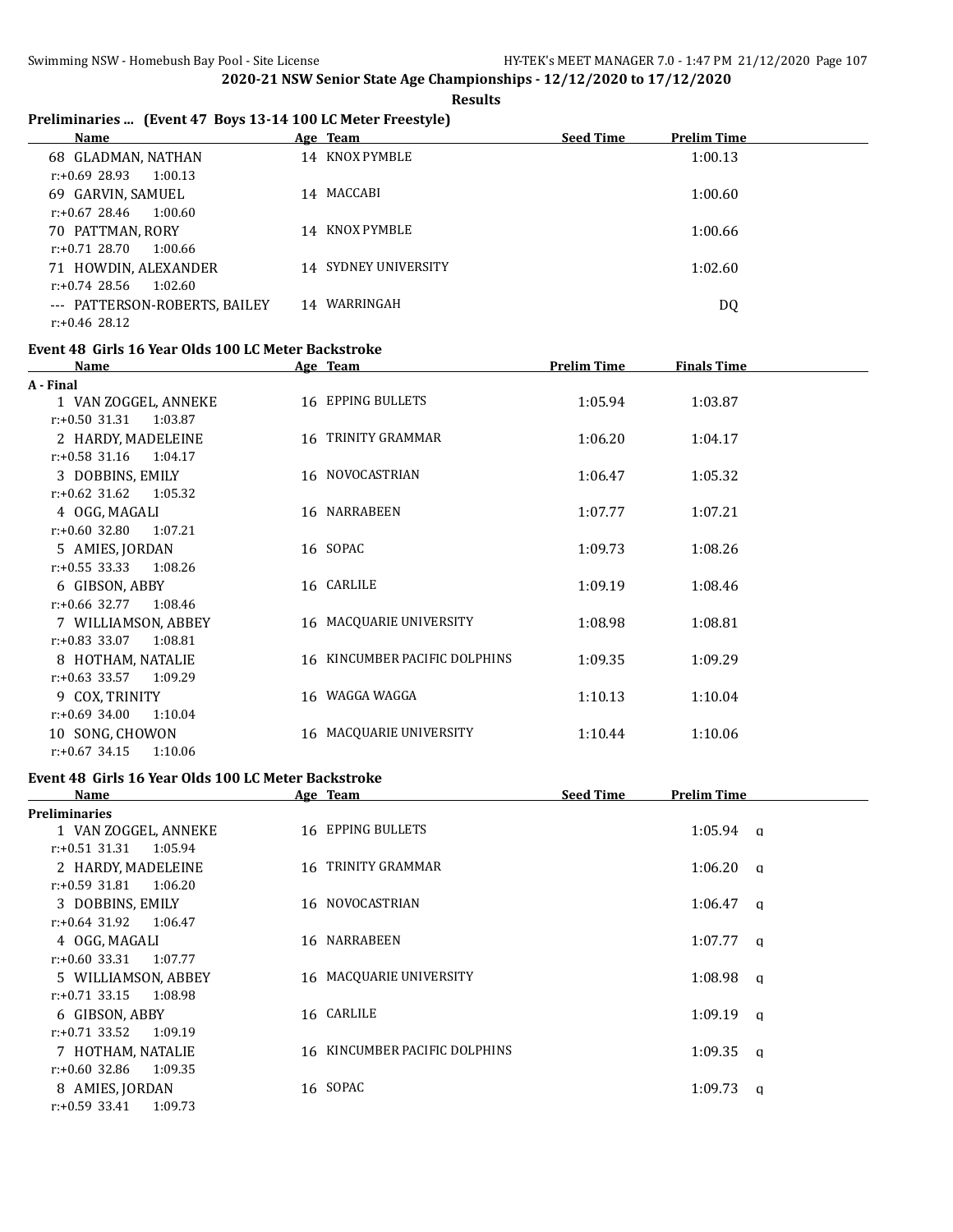**Results**

# **Preliminaries ... (Event 48 Girls 16 Year Olds 100 LC Meter Backstroke)**

| <b>Name</b>                                    | Age Team                  | <b>Seed Time</b> | <b>Prelim Time</b> |  |
|------------------------------------------------|---------------------------|------------------|--------------------|--|
| 9 COX, TRINITY                                 | 16 WAGGA WAGGA            |                  | $1:10.13$ a        |  |
| $r: +0.73$ 34.60<br>1:10.13                    |                           |                  |                    |  |
| 10 SONG, CHOWON                                | 16 MACQUARIE UNIVERSITY   |                  | $1:10.44$ q        |  |
| $r: +0.65$ 34.27<br>1:10.44                    |                           |                  |                    |  |
| 11 CURTIS, JESSICA                             | 16 HUNTER                 |                  | 1:10.55            |  |
| $r: +0.62$ 33.98<br>1:10.55                    |                           |                  |                    |  |
| 12 YAU, HANNAH YEE SHUN                        | 16 MACQUARIE UNIVERSITY   |                  | 1:10.73            |  |
| $r: +0.78$ 34.31<br>1:10.73                    |                           |                  |                    |  |
| 13 LIM, MADDISON                               | 16 AQUABLITZ TOONGABBIE   |                  | 1:11.72            |  |
| $r: +0.65$ 34.80<br>1:11.72                    |                           |                  |                    |  |
| 14 TOWLER, CHARLOTTE                           | 16 TELOPEA                |                  | 1:12.13            |  |
| r:+0.61 34.84 1:12.13                          |                           |                  |                    |  |
| 15 SORK, CHARLOTTE                             | 16 KINCOPPAL-ROSE BAY     |                  | 1:12.15            |  |
| $r: +0.56$ 34.25 1:12.15                       |                           |                  |                    |  |
| 16 WHITE, NIQUOLA                              | 16 TRINITY LISMORE        |                  | 1:13.07            |  |
| $r.+0.70$ 34.56 1:13.07                        |                           |                  |                    |  |
| 17 SIMMONS-CURCIO, VERONICA                    | 16 OAK FLATS              |                  | 1:13.26            |  |
| $r.+0.83$ 34.99<br>1:13.26                     |                           |                  |                    |  |
| 18 NEWLING, NIKITA                             | 16 RAVENSWOOD             |                  | 1:13.88            |  |
| r:+0.68 35.17 1:13.88                          |                           |                  |                    |  |
| 19 HOWARD, TAYLA                               | 16 RANDWICK CITY          |                  | 1:13.90            |  |
| r:+0.82 36.14 1:13.90                          |                           |                  |                    |  |
| 20 WILLIAMS, JESSICA                           | 16 MACCABI                |                  | 1:14.26            |  |
| r:+0.59 35.27 1:14.26                          |                           |                  |                    |  |
| 21 SMITH, LILY                                 | 16 GT AQUATICS            |                  | 1:14.30            |  |
| $r: +0.76$ 35.48<br>1:14.30                    |                           |                  |                    |  |
| 22 FAWER, JASMINE                              | <b>16 SOUTHERN SYDNEY</b> |                  | 1:14.70            |  |
| $r: +0.73$ 36.38<br>1:14.70                    |                           |                  |                    |  |
| 23 WILLIAMS, MARGARET<br>r:+0.70 35.99 1:14.78 | 16 KNOX PYMBLE            |                  | 1:14.78            |  |
| 24 HOLTORF, LILLIAN                            | 16 WAGGA WAGGA            |                  |                    |  |
| r:+0.74 37.33 1:15.98                          |                           |                  | 1:15.98            |  |
| 25 WOODS, SIAHN                                | 16 CARLILE                |                  | 1:16.15            |  |
| $r: +0.68$ 37.20<br>1:16.15                    |                           |                  |                    |  |
| 26 TOPRAK, ALEIDA                              | 16 MACQUARIE UNIVERSITY   |                  | 1:16.47            |  |
| $r: +0.65$ 36.09 1:16.47                       |                           |                  |                    |  |
| *27 MOIR, HAYLEY                               | 16 SPRINGWOOD             |                  | 1:16.49            |  |
| $r: +0.75$ 37.71<br>1:16.49                    |                           |                  |                    |  |
| *27 WILLIAMS, MEGAN                            | 16 MACQUARIE SHORES       |                  | 1:16.49            |  |
| r:+0.68 37.34<br>1:16.49                       |                           |                  |                    |  |
| 29 DEIN, RHIANNON                              | 16 VALLEY AQUATIC         |                  | 1:16.58            |  |
| r:+0.70 37.24<br>1:16.58                       |                           |                  |                    |  |
| 30 CARROLL, CHARLOTTE                          | 16 RAVENSWOOD             |                  | 1:16.74            |  |
| $r: +0.61$ 36.08<br>1:16.74                    |                           |                  |                    |  |
| 31 CULLEN, ALYSIA                              | 16 ATLANTIS               |                  | 1:16.88            |  |
| $r: +0.66$ 36.85<br>1:16.88                    |                           |                  |                    |  |
| 32 NAYAGER, RENEE                              | 16 LANE COVE              |                  | 1:17.41            |  |
| r:+0.76 37.02<br>1:17.41                       |                           |                  |                    |  |
| 33 HOSIE, BRIANNA                              | 16 ATLANTIS               |                  | 1:17.60            |  |
| $r: +0.74$ 36.65<br>1:17.60                    |                           |                  |                    |  |
| 34 KENDAL, SARAH                               | 16 PORT MACQUARIE         |                  | 1:18.16            |  |
| r:+0.89 36.74<br>1:18.16                       |                           |                  |                    |  |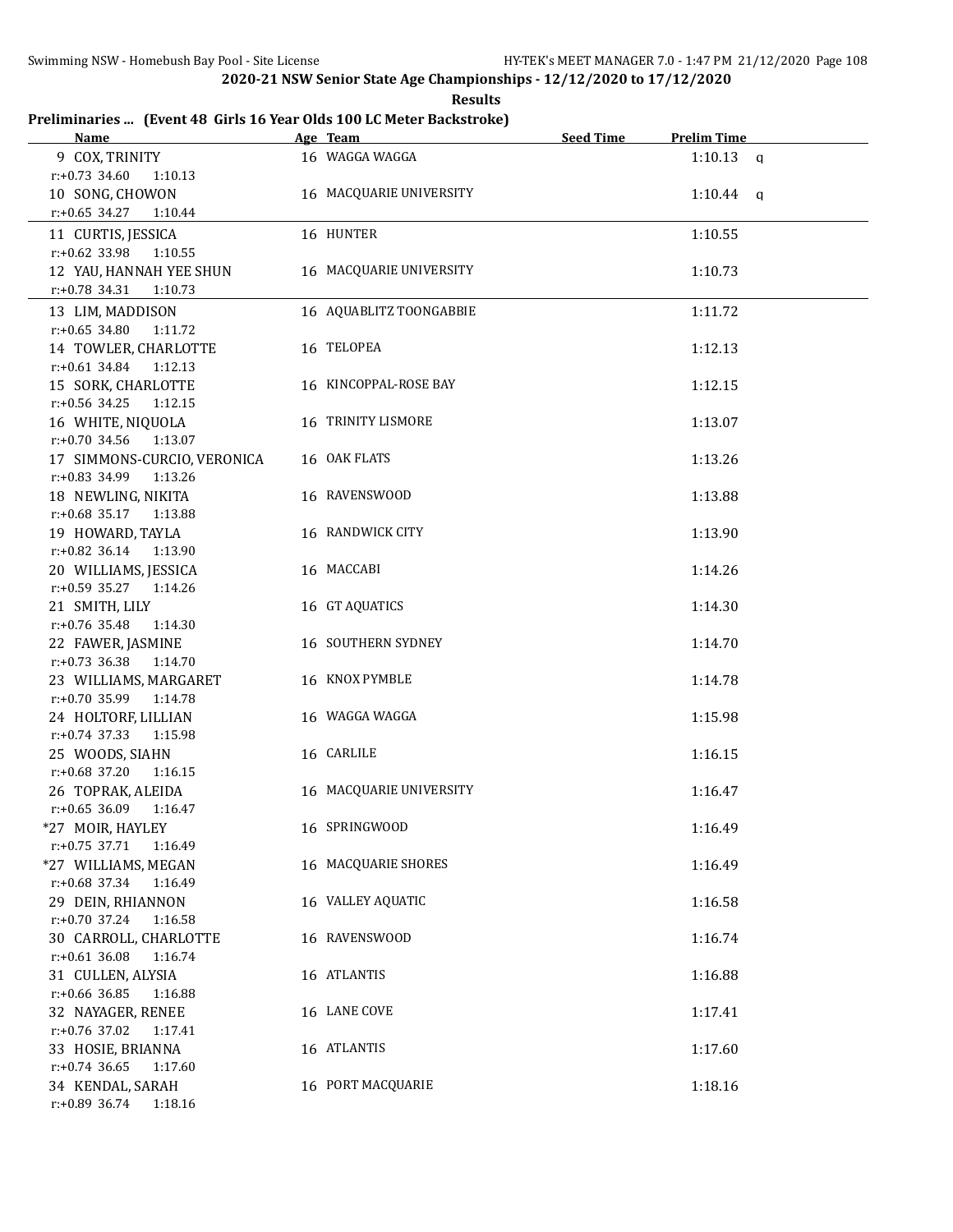|           | Preliminaries  (Event 48 Girls 16 Year Olds 100 LC Meter Backstroke) |  |                       |                    |                    |  |  |
|-----------|----------------------------------------------------------------------|--|-----------------------|--------------------|--------------------|--|--|
|           | Name                                                                 |  | Age Team              | <b>Seed Time</b>   | <b>Prelim Time</b> |  |  |
|           | 35 IMHOFF, ZARA<br>$r: +0.62$ 37.78<br>1:18.45                       |  | 16 GINNINDERRA        |                    | 1:18.45            |  |  |
|           | 36 CHAPMAN, MERRYN<br>$r: +0.68$ 37.92 1:19.66                       |  | 16 ORANA AQUATIC      |                    | 1:19.66            |  |  |
|           | Event 48 Girls 17 & Over 100 LC Meter Backstroke                     |  |                       |                    |                    |  |  |
|           | Name                                                                 |  | Age Team              | <b>Prelim Time</b> | <b>Finals Time</b> |  |  |
| A - Final |                                                                      |  |                       |                    |                    |  |  |
|           | 1 BROWN, CHARLI<br>30.25<br>1:02.12                                  |  | 18 MANLY              | 1:03.18            | 1:02.12            |  |  |
|           | 2 WEBB, ABBEY                                                        |  | 19 GINNINDERRA        | 1:04.13            | 1:02.18            |  |  |
|           | 30.68<br>1:02.18                                                     |  |                       |                    |                    |  |  |
|           | 3 JONES, EMILY                                                       |  | 17 HUNTER             | 1:04.26            | 1:03.16            |  |  |
|           | 29.95<br>1:03.16                                                     |  |                       |                    |                    |  |  |
|           | 4 FYDLER, ADRIANA                                                    |  | 17 KNOX PYMBLE        | 1:03.82            | 1:03.54            |  |  |
|           | 30.71<br>1:03.54                                                     |  |                       |                    |                    |  |  |
|           | 5 VILLIERS, ORIANE                                                   |  | 21 CANBERRA           | 1:04.88            | 1:04.57            |  |  |
|           | 31.55<br>1:04.57                                                     |  |                       |                    |                    |  |  |
|           | 6 GAN, ELIZABETH                                                     |  | 17 HORNSBY            | 1:05.25            | 1:04.76            |  |  |
|           | 30.71<br>1:04.76<br>7 SENIOR, MEG                                    |  | 17 GINNINDERRA        | 1:06.37            | 1:04.80            |  |  |
|           | 31.45<br>1:04.80                                                     |  |                       |                    |                    |  |  |
|           | 8 BOLL, LAURA                                                        |  | 18 LORETO NORMANHURST | 1:05.56            | 1:04.92            |  |  |
|           | 31.91<br>1:04.92                                                     |  |                       |                    |                    |  |  |
|           | 9 SETON, GEORGINA                                                    |  | 19 CAMPBELLTOWN       | 1:07.39            | 1:06.03            |  |  |
|           | 32.00<br>1:06.03                                                     |  |                       |                    |                    |  |  |
|           | 10 NELSON, HOLLY                                                     |  | 17 ABBOTSLEIGH        | 1:06.67            | 1:07.99            |  |  |
|           | 32.69<br>1:07.99                                                     |  |                       |                    |                    |  |  |

# **Event 48 Girls 17 & Over 100 LC Meter Backstroke**

| <b>Name</b>                 | Age Team              | <b>Seed Time</b><br><b>Prelim Time</b> |
|-----------------------------|-----------------------|----------------------------------------|
| <b>Preliminaries</b>        |                       |                                        |
| 1 BROWN, CHARLI             | 18 MANLY              | $1:03.18$ q                            |
| $r: +0.61$ 30.67<br>1:03.18 |                       |                                        |
| 2 FYDLER, ADRIANA           | 17 KNOX PYMBLE        | $1:03.82$ a                            |
| $r: +0.71$ 30.96 1:03.82    |                       |                                        |
| 3 WEBB, ABBEY               | 19 GINNINDERRA        | $1:04.13$ q                            |
| $r.+0.64$ 31.34 1:04.13     |                       |                                        |
| 4 JONES, EMILY              | 17 HUNTER             | $1:04.26$ q                            |
| $r: +0.61$ 30.77<br>1:04.26 |                       |                                        |
| 5 VILLIERS, ORIANE          | 21 CANBERRA           | $1:04.88$ q                            |
| $r: +0.58$ 31.45<br>1:04.88 |                       |                                        |
| 6 GAN, ELIZABETH            | 17 HORNSBY            | $1:05.25$ a                            |
| $r: +0.73$ 31.22<br>1:05.25 |                       |                                        |
| 7 BOLL, LAURA               | 18 LORETO NORMANHURST | $1:05.56$ q                            |
| r:+0.59 31.56<br>1:05.56    |                       |                                        |
| 8 SENIOR, MEG               | GINNINDERRA<br>17     | $1:06.37$ q                            |
| $r: +0.64$ 32.00<br>1:06.37 |                       |                                        |
| 9 NELSON, HOLLY             | 17 ABBOTSLEIGH        | $1:06.67$ q                            |
| $r: +0.61$ 31.78<br>1:06.67 |                       |                                        |
| 10 SETON, GEORGINA          | CAMPBELLTOWN<br>19.   | 1:07.39<br>q                           |
| $r: +0.86$ 32.66<br>1:07.39 |                       |                                        |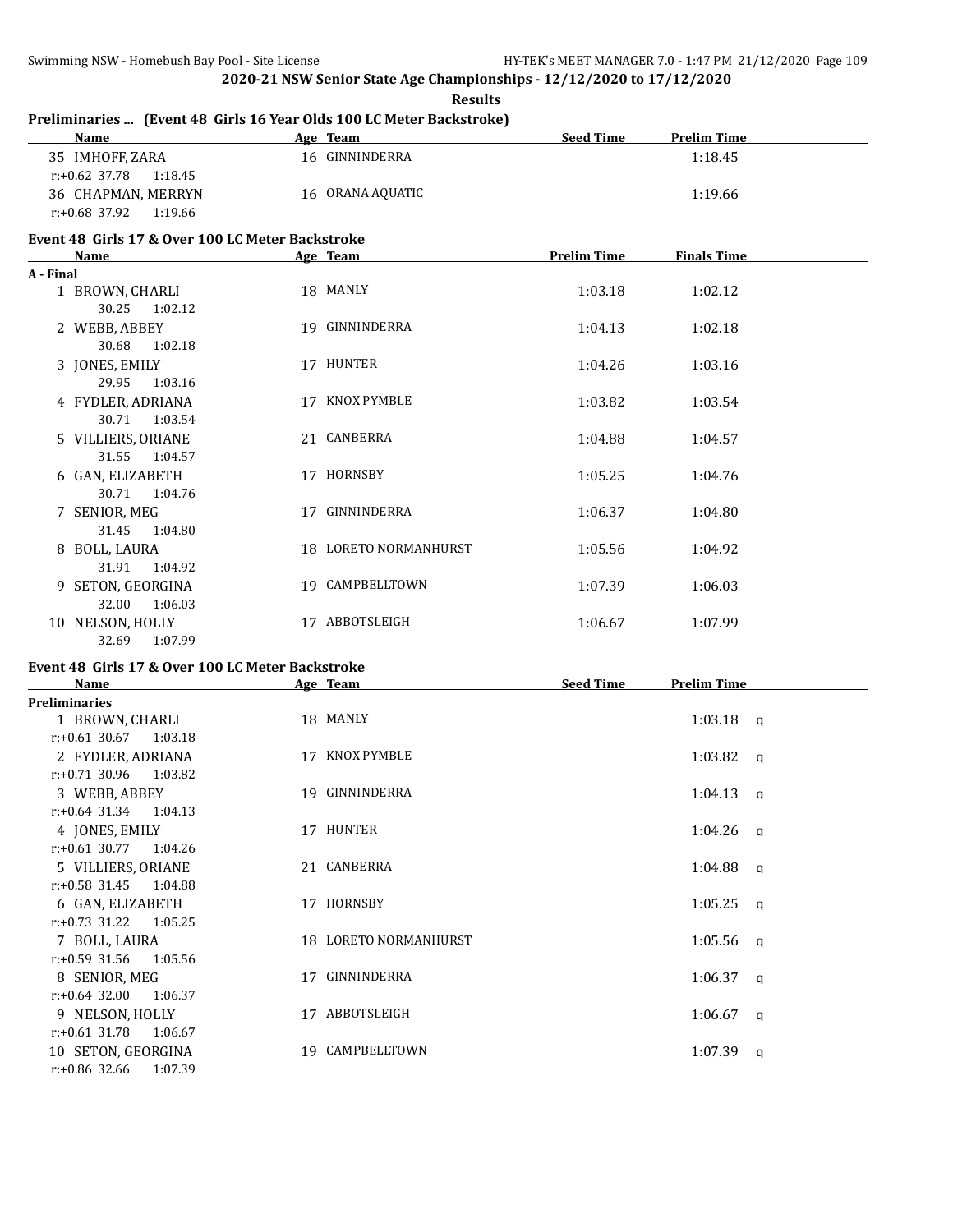**Results**

## **Preliminaries ... (Event 48 Girls 17 & Over 100 LC Meter Backstroke)**

| <b>Name</b>                                        | Age Team                    | <b>Seed Time</b> | <b>Prelim Time</b> |
|----------------------------------------------------|-----------------------------|------------------|--------------------|
| 11 JONES, SASCHA<br>r:+0.75 32.07 1:07.60          | 17 ST CATHERINE'S           |                  | 1:07.60            |
| 12 ROBERTSON, CLARE<br>$r: +0.62$ 32.58<br>1:07.78 | 22 RAVENSWOOD               |                  | 1:07.78            |
| 13 QUINN, JESSIE                                   | 27 NARRABEEN                |                  | 1:07.84            |
| $r: +0.62$ 33.60<br>1:07.84<br>14 PROCTOR, ABBEY   | 17 TITANS                   |                  | 1:08.09            |
| r:+0.64 32.71 1:08.09<br>15 MAYTHERS, EMILY        | 19 REVESBY WORKERS          |                  | 1:08.14            |
| $r: +0.67$ 33.33 1:08.14<br>16 DAHL, LAUREN        | 23 RIPPLES ST MARYS         |                  | 1:08.16            |
| $r: +0.57$ 32.70<br>1:08.16<br>17 CHARLTON, OLIVIA | 17 CASTLE HILL RSL DOLPHINS |                  | 1:08.20            |
| r:+0.61 33.13 1:08.20<br>18 VAN BREUGEL, CASSANDRA | 26 WOY WOY                  |                  | 1:08.21            |
| $r: +0.67$ 32.36<br>1:08.21<br>19 ASTRIDGE, HEIDI  | 17 RANDWICK CITY            |                  | 1:08.46            |
| $r.+0.64$ 32.95 1:08.46<br>20 TREMAIN, ANGELA      | 19 WARRINGAH                |                  | 1:08.48            |
| r:+0.62 33.39 1:08.48<br>21 VANCE, LILY            | 17 WARRINGAH                |                  | 1:08.60            |
| r:+0.56 32.81 1:08.60<br>22 GARMENT, GEORGIA       | 19 BARKER AQUATIC           |                  | 1:08.74            |
| $r.+0.74$ 33.45 1:08.74                            |                             |                  |                    |
| 23 CLARK, CASSIE<br>$r: +0.87$ 33.96<br>1:09.38    | 17 WARRINGAH                |                  | 1:09.38            |
| 24 MOLONEY, LARA<br>r:+0.64 33.54 1:09.39          | 17 ALLIGATORS OF ARMIDALE   |                  | 1:09.39            |
| 25 MALKIN, ELIYAH<br>r:+0.73 33.83 1:09.41         | 17 RAVENSWOOD               |                  | 1:09.41            |
| 26 CHOI, DONNA<br>$r: +0.71$ 32.42 1:09.61         | 17 PLC SYDNEY               |                  | 1:09.61            |
| 27 OZDEMIR, TAYLAH<br>r:+0.68 33.93 1:09.65        | 17 AQUABLITZ TOONGABBIE     |                  | 1:09.65            |
| 28 DONOVAN, ELEANOR<br>r:+0.61 33.47 1:09.92       | 17 SOUTHERN SYDNEY          |                  | 1:09.92            |
| 29 CHARLTON, JOSIE<br>r:+0.76 34.24 1:09.96        | 17 KEMPSEY                  |                  | 1:09.96            |
| 30 SWINBURN, EMILY<br>$r.+0.78$ 34.22<br>1:10.38   | 21 CITY OF SYDNEY           |                  | 1:10.38            |
| 31 BRITTON, ROSIE<br>$r: +0.82$ 33.85<br>1:10.61   | 17 ALBURY AMATEUR           |                  | 1:10.61            |
| 32 TEAGUE, JAZMYN<br>r:+0.54 33.92<br>1:10.64      | 18 NOVOCASTRIAN             |                  | 1:10.64            |
| 33 OBEREKAR, ASHLEIGH                              | 19 VALLEY AQUATIC           |                  | 1:10.66            |
| r:+0.81 34.76<br>1:10.66<br>34 GRANT, JULIA        | 18 KINROSS WOLAROI          |                  | 1:11.65            |
| $r: +0.69$ 34.75<br>1:11.65<br>35 CRISP, CATHERINE | 17 KINROSS WOLAROI          |                  | 1:11.66            |
| $r: +0.59$ 34.51<br>1:11.66<br>36 HARTSHORNE, ABBY | 18 LORETO NORMANHURST       |                  | 1:11.83            |
| r:+0.66 34.11 1:11.83                              |                             |                  |                    |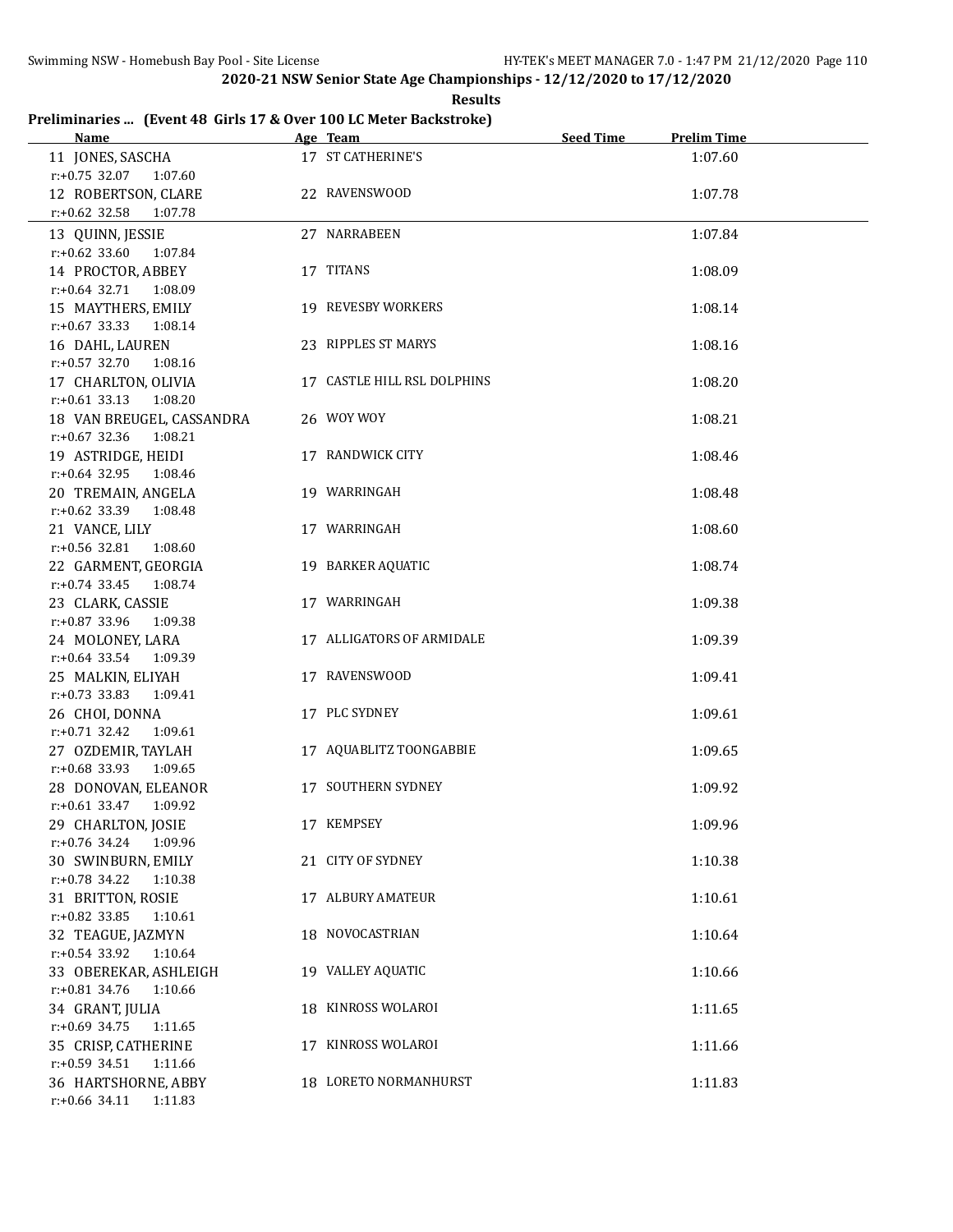## **Results Preliminaries ... (Event 48 Girls 17 & Over 100 LC Meter Backstroke)**

| <b>Name</b>                 | Age Team                    | <b>Seed Time</b><br><b>Prelim Time</b> |
|-----------------------------|-----------------------------|----------------------------------------|
| 37 HENRY, SARAH             | 19 LORETO NORMANHURST       | 1:12.17                                |
| $r: +0.65$ 34.64 1:12.17    |                             |                                        |
| 38 JONES, PARIS             | 17 BARKER AQUATIC           | 1:12.23                                |
| $r: +0.61$ 34.42<br>1:12.23 |                             |                                        |
| 39 KITCHER, ELIZABETH       | 17 NORWEST                  | 1:12.27                                |
| $r.+0.60$ 34.88 1:12.27     |                             |                                        |
| 40 YU, FIONA                | 17 RANDWICK CITY            | 1:12.37                                |
| $r: +0.66$ 35.25<br>1:12.37 |                             |                                        |
| 41 FOZZARD, VICTORIA        | 19 SLC AQUADOT              | 1:12.63                                |
| $r: +0.65$ 34.14 1:12.63    |                             |                                        |
| 42 GOTO, RUBY               | 17 RANDWICK CITY            | 1:13.07                                |
| $r: +0.86$ 34.65<br>1:13.07 |                             |                                        |
| 43 JOYCE, ABBY              | 17 ATLANTIS                 | 1:13.21                                |
| $r: +0.61$ 35.45<br>1:13.21 |                             |                                        |
| 44 REVELL, ALEXANDRA        | 17 CANBERRA                 | 1:13.51                                |
| $r: +0.75$ 34.75<br>1:13.51 |                             |                                        |
| 45 HUGHES, CHARLOTTE        | 18 CITY OF SYDNEY           | 1:13.54                                |
| $r: +0.78$ 35.66 1:13.54    |                             |                                        |
| 46 FEURTADO, ABBY           | 17 LORETO NORMANHURST       | 1:14.89                                |
| $r: +0.61$ 35.58 1:14.89    |                             |                                        |
| 47 PHILLIPS, ZARA           | 18 PORT MACQUARIE           | 1:15.06                                |
| $r: +0.76$ 36.18<br>1:15.06 |                             |                                        |
| 48 NEIMANIS, NADINE         | 21 WARRINGAH                | 1:15.83                                |
| $r: +0.65$ 35.87<br>1:15.83 |                             |                                        |
| 49 PRASAD, RENAE            | 17 MOUNTIES                 | 1:17.09                                |
| $r: +0.57$ 36.01<br>1:17.09 |                             |                                        |
| 50 MEDINA-DU CROS, OLIVIA   | 19 CITY OF SYDNEY           | 1:17.53                                |
| $r: +0.57$ 36.16<br>1:17.53 |                             |                                        |
| --- CRAIG, ELISE            | 21 CASTLE HILL RSL DOLPHINS | DQ                                     |
| $r: +0.63$ 34.43            |                             |                                        |

# **Event 49 Boys 16 Year Olds 100 LC Meter Backstroke**

| <b>Name</b>                 | Age Team                      | <b>Prelim Time</b> | <b>Finals Time</b> |  |
|-----------------------------|-------------------------------|--------------------|--------------------|--|
| <b>Finals</b>               |                               |                    |                    |  |
| 1 GARMENT, LUKE             | 16 AQUABLITZ TOONGABBIE       | 59.70              | 58.68              |  |
| $r: +0.58$ 28.39<br>58.68   |                               |                    |                    |  |
| 2 COLLETT, JOSHUA           | 16 KNOX PYMBLE                | 1:00.56            | 59.15              |  |
| $r: +0.76$ 28.87<br>59.15   |                               |                    |                    |  |
| 3 MCLOUGHLIN, DANIEL        | 16 KINCUMBER PACIFIC DOLPHINS | 1:00.99            | 59.21              |  |
| $r: +0.67$ 29.12<br>59.21   |                               |                    |                    |  |
| 4 THOMAS, CALLUM            | 16 LORETO NORMANHURST         | 59.94              | 59.28              |  |
| $r: +0.60$ 29.00<br>59.28   |                               |                    |                    |  |
| 5 REED, JOSHUA              | 16 NOVOCASTRIAN               | 1:00.70            | 59.64              |  |
| $r: +0.74$ 29.01<br>59.64   |                               |                    |                    |  |
| 6 MOONEY, JAMIE             | 16 WAGGA WAGGA                | 1:00.67            | 1:00.05            |  |
| $r: +0.63$ 29.45<br>1:00.05 |                               |                    |                    |  |
| 7 BOLL, MARIUS              | 16 LORETO NORMANHURST         | 1:00.84            | 1:00.44            |  |
| $r: +0.73$ 29.82<br>1:00.44 |                               |                    |                    |  |
| 8 DRYER, CALEB              | 16 TRINITY GRAMMAR            | 1:00.77            | 1:00.93            |  |
| $r: +0.60$ 29.42<br>1:00.93 |                               |                    |                    |  |
| 9 WAUGH, BLAKE              | 16 REVESBY WORKERS            | 1:02.06            | 1:02.18            |  |
| $r: +0.54$ 29.68<br>1:02.18 |                               |                    |                    |  |
| 10 THOMPSON, ALEXANDER      | 16 CITY OF SYDNEY             | 1:01.98            | 1:02.51            |  |
| $r: +0.53$ 30.48<br>1:02.51 |                               |                    |                    |  |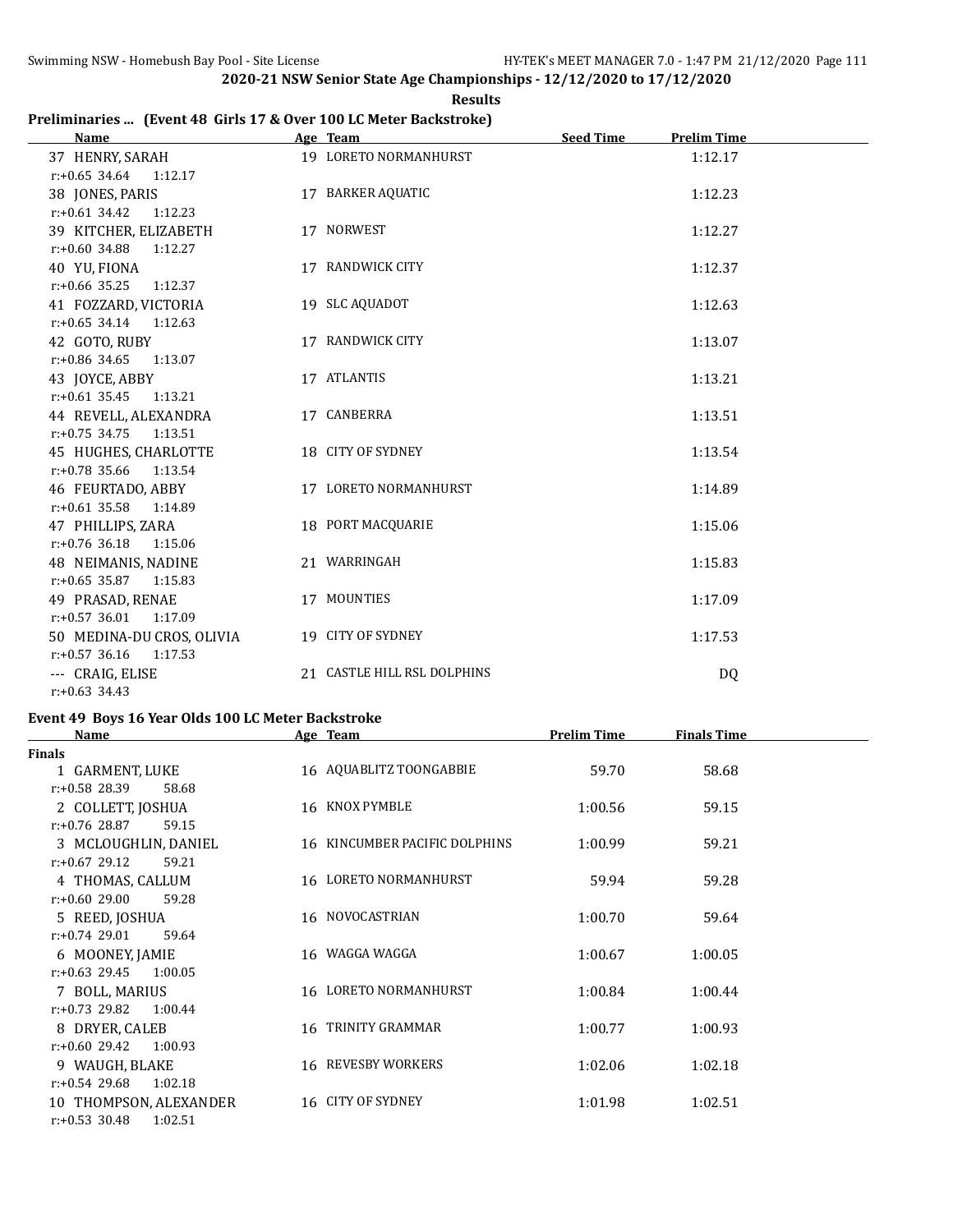#### **Results**

| Name                        | Age Team                      | <b>Seed Time</b> | <b>Prelim Time</b>      |
|-----------------------------|-------------------------------|------------------|-------------------------|
| Preliminaries               |                               |                  |                         |
| 1 GARMENT, LUKE             | 16 AQUABLITZ TOONGABBIE       |                  | 59.70 a                 |
| $r: +0.63$ 28.79<br>59.70   |                               |                  |                         |
| 2 THOMAS, CALLUM            | 16 LORETO NORMANHURST         |                  | 59.94 a                 |
| $r: +0.61$ 28.99<br>59.94   |                               |                  |                         |
| 3 COLLETT, JOSHUA           | 16 KNOX PYMBLE                |                  | 1:00.56<br>q            |
| $r: +0.57$ 29.48<br>1:00.56 |                               |                  |                         |
| 4 MOONEY, JAMIE             | 16 WAGGA WAGGA                |                  | $1:00.67$ q             |
| $r: +0.64$ 29.69<br>1:00.67 |                               |                  |                         |
| 5 REED, JOSHUA              | 16 NOVOCASTRIAN               |                  | 1:00.70<br>$\mathbf{q}$ |
| r:+0.58 29.71<br>1:00.70    |                               |                  |                         |
| 6 DRYER, CALEB              | 16 TRINITY GRAMMAR            |                  | $1:00.77$ q             |
| $r: +0.59$ 29.10<br>1:00.77 |                               |                  |                         |
| 7 BOLL, MARIUS              | 16 LORETO NORMANHURST         |                  | $1:00.84$ q             |
| $r: +0.77$ 30.16<br>1:00.84 |                               |                  |                         |
| 8 MCLOUGHLIN, DANIEL        | 16 KINCUMBER PACIFIC DOLPHINS |                  | $1:00.99$ q             |
| $r: +0.67$ 29.62<br>1:00.99 |                               |                  |                         |
| 9 THOMPSON, ALEXANDER       | 16 CITY OF SYDNEY             |                  | 1:01.98<br><b>q</b>     |
| $r: +0.64$ 30.34 1:01.98    |                               |                  |                         |
| 10 WAUGH, BLAKE             | 16 REVESBY WORKERS            |                  | $1:02.06$ a             |
| $r: +0.55$ 29.81<br>1:02.06 |                               |                  |                         |
| 11 MARSTON, SHAWN           | 16 CARLILE                    |                  | 1:02.41                 |
| $r: +0.60$ 29.94<br>1:02.41 |                               |                  |                         |
| 12 JURKIEWICZ, DAVID        | 16 AQUABLITZ TOONGABBIE       |                  | 1:03.35                 |
| $r: +0.61$ 30.67<br>1:03.35 |                               |                  |                         |
| 13 CARRERA, HENRI           | <b>16 REVESBY WORKERS</b>     |                  | 1:03.78                 |
| $r: +0.57$ 30.66<br>1:03.78 |                               |                  |                         |
| 14 CHISHOLM, DANIEL         | 16 TITANS                     |                  | 1:03.82                 |
| $r: +0.64$ 30.86<br>1:03.82 |                               |                  |                         |
| 15 OYSTON, HARRISON         | 16 WODEN VALLEY               |                  | 1:03.84                 |
| $r: +0.56$ 30.63<br>1:03.84 |                               |                  |                         |
| 16 CHARLES, NOAH            | 16 NARRABEEN                  |                  | 1:03.91                 |
| $r: +0.67$ 30.95<br>1:03.91 |                               |                  |                         |
| 17 SMITH, REGAN             | 16 WESTS ILLAWARRA            |                  | 1:04.02                 |
| $r: +0.54$ 30.93<br>1:04.02 |                               |                  |                         |
| 18 MILLER, ALASTAIR         | 16 ALSTONVILLE                |                  | 1:04.29                 |
| $r: +0.57$ 30.76 1:04.29    |                               |                  |                         |
| 19 KANALEY, ROBERT          | 16 SYDNEY UNIVERSITY          |                  | 1:04.31                 |
| r:+0.81 30.78<br>1:04.31    |                               |                  |                         |
| 20 HODGE, MITCHELL          | 16 AUBURN                     |                  | 1:04.33                 |
| $r: +0.64$ 30.57<br>1:04.33 |                               |                  |                         |
| 21 YAU, CLAYTON             | 16 AUBURN                     |                  | 1:04.92                 |
| r:+0.69 30.90<br>1:04.92    |                               |                  |                         |
| 22 SCOTT, ERIK              | 16 MANLY                      |                  | 1:05.09                 |
| $r: +0.60$ 30.66<br>1:05.09 |                               |                  |                         |
| 23 MCLELLAN, HAMISH         | 16 WARRINGAH                  |                  | 1:05.17                 |
| r:+0.70 31.59<br>1:05.17    |                               |                  |                         |
| 24 SLAUGHTER, RYAN          | 16 NEPEAN                     |                  | 1:05.24                 |
| $r: +0.75$ 31.42<br>1:05.24 |                               |                  |                         |
| 25 FISHER, RIELEY           | 16 SOPAC                      |                  | 1:05.36                 |
| r:+0.67 31.20 1:05.36       |                               |                  |                         |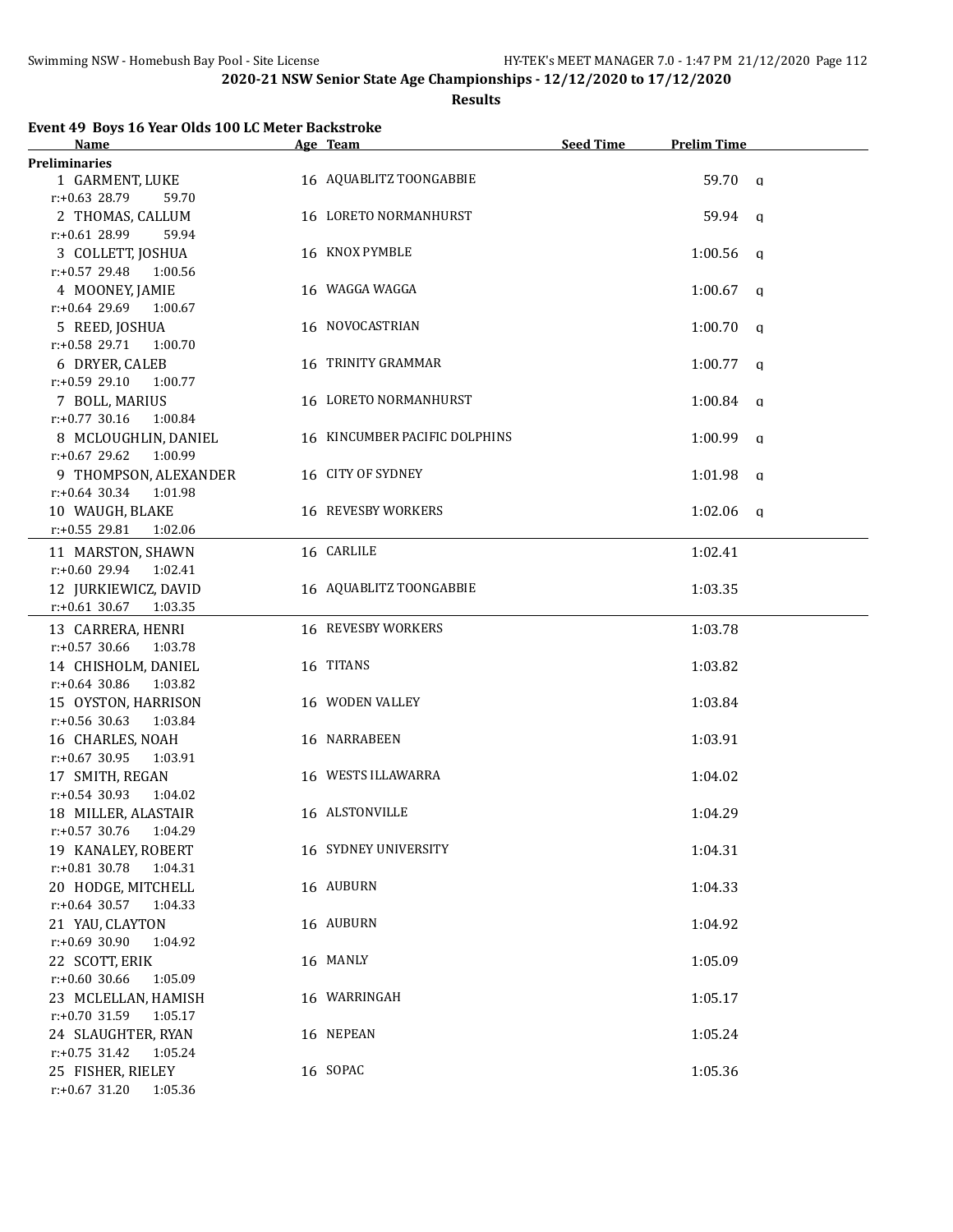**Results**

## **Preliminaries ... (Event 49 Boys 16 Year Olds 100 LC Meter Backstroke)**

| <b>Name</b>                                    | Age Team                | <b>Seed Time</b> | <b>Prelim Time</b> |  |
|------------------------------------------------|-------------------------|------------------|--------------------|--|
| 26 DOW, AIDAN                                  | 16 SYDNEY UNIVERSITY    |                  | 1:05.37            |  |
| $r: +0.67$ 31.33<br>1:05.37                    |                         |                  |                    |  |
| 27 VIRGO, COOPER                               | 16 TRINITY GRAMMAR      |                  | 1:05.61            |  |
| $r: +0.60$ 31.37 1:05.61                       |                         |                  |                    |  |
| 28 HICKEY, MITCHELL                            | 16 TRINITY LISMORE      |                  | 1:05.80            |  |
| $r: +0.63$ 31.74 1:05.80                       |                         |                  |                    |  |
| 29 GATTO, CHRIS                                | 16 SOPAC                |                  | 1:05.81            |  |
| r:+0.56 30.92<br>1:05.81                       |                         |                  |                    |  |
| 30 MILES, AIDEN                                | 16 NAROOMA              |                  | 1:05.93            |  |
| r:+0.59 31.95<br>1:05.93                       |                         |                  |                    |  |
| *31 MENZIES, JORDAN                            | 16 KNOX PYMBLE          |                  | 1:05.94            |  |
| r:+0.53 31.79 1:05.94                          |                         |                  |                    |  |
| *31 GRANT, ADAM                                | 16 KEMPSEY              |                  | 1:05.94            |  |
| $r.+0.62$ 31.52<br>1:05.94                     |                         |                  |                    |  |
| 33 KIRPSON-COLLEY, KOLYA                       | 16 CANBERRA             |                  | 1:06.03            |  |
| $r: +0.63$ 31.75<br>1:06.03                    |                         |                  |                    |  |
| 34 LINEY, EUAN                                 | 16 KNOX PYMBLE          |                  | 1:06.25            |  |
| $r: +0.69$ 32.02<br>1:06.25                    |                         |                  |                    |  |
| 35 GOONAN, DOMINIC                             | 16 CITY OF SYDNEY       |                  | 1:06.54            |  |
| $r: +0.59$ 32.30 1:06.54                       |                         |                  |                    |  |
| 36 KNIGHT, KADE                                | 16 WAGGA WAGGA          |                  | 1:06.99            |  |
| r:+0.57 32.21 1:06.99                          |                         |                  |                    |  |
| 37 WORMLEATON, MATTHEW                         | 16 AQUABLITZ TOONGABBIE |                  | 1:07.03            |  |
| $r: +0.63$ 31.32<br>1:07.03                    |                         |                  |                    |  |
| 38 WINN, KYAN                                  | 16 MANLY                |                  | 1:07.28            |  |
| r:+0.70 31.89<br>1:07.28                       |                         |                  |                    |  |
| 39 GARNETT, ALEX                               | 16 NOVOCASTRIAN         |                  | 1:07.97            |  |
| $r: +0.69$ 32.53<br>1:07.97                    |                         |                  |                    |  |
| 40 FERREIRA, ANDRE                             | 16 REVESBY WORKERS      |                  | 1:08.63            |  |
| r:+0.55 32.67 1:08.63                          |                         |                  |                    |  |
| 41 ODGERS, NICHOLAS                            | 16 WODEN VALLEY         |                  | 1:08.82            |  |
| $r: +0.67$ 33.38<br>1:08.82                    |                         |                  |                    |  |
| 42 DIAMOND-WILLIAMS, JESSE                     | 16 LORETO NORMANHURST   |                  | 1:09.08            |  |
| $r: +0.63$ 33.26<br>1:09.08                    |                         |                  |                    |  |
| 43 CARLEY, HAMISH                              | 16 BARKER AQUATIC       |                  | 1:09.18            |  |
| $r.+0.63$ 33.40<br>1:09.18                     |                         |                  |                    |  |
| 44 FLYNN, SUNNY                                | 16 SOPAC                |                  | 1:10.15            |  |
| $r: +0.65$ 33.58<br>1:10.15                    | 16 TAMWORTH CITY        |                  |                    |  |
| 45 RYAN, MARCUS<br>$r: +0.82$ 33.97<br>1:11.25 |                         |                  | 1:11.25            |  |
|                                                |                         |                  |                    |  |

# **Event 50 Boys 15 Year Olds 50 LC Meter Freestyle**

|               | Name                            | Age Team       | <b>Prelim Time</b> | <b>Finals Time</b> |  |
|---------------|---------------------------------|----------------|--------------------|--------------------|--|
| <b>Finals</b> |                                 |                |                    |                    |  |
|               | 1 BIDOIS, TANE<br>$r: +0.70$    | 15 KNOX PYMBLE | 23.97              | 23.62              |  |
|               | 2 LILIENTHAL, KAI<br>$r: +0.60$ | 15 KNOX PYMBLE | 24.52              | 24.31              |  |
|               | 3 ALBERTYN, KARL<br>$r: +0.61$  | 15 KNOX PYMBLE | 24.68              | 24.60              |  |
|               | 4 HALL, KALAA<br>$r: +0.66$     | 15 GINNINDERRA | 25.00              | 24.68              |  |
|               | 5 DODDS, EDWARD<br>$r: +0.69$   | 15 TUMUT       | 25.02              | 24.81              |  |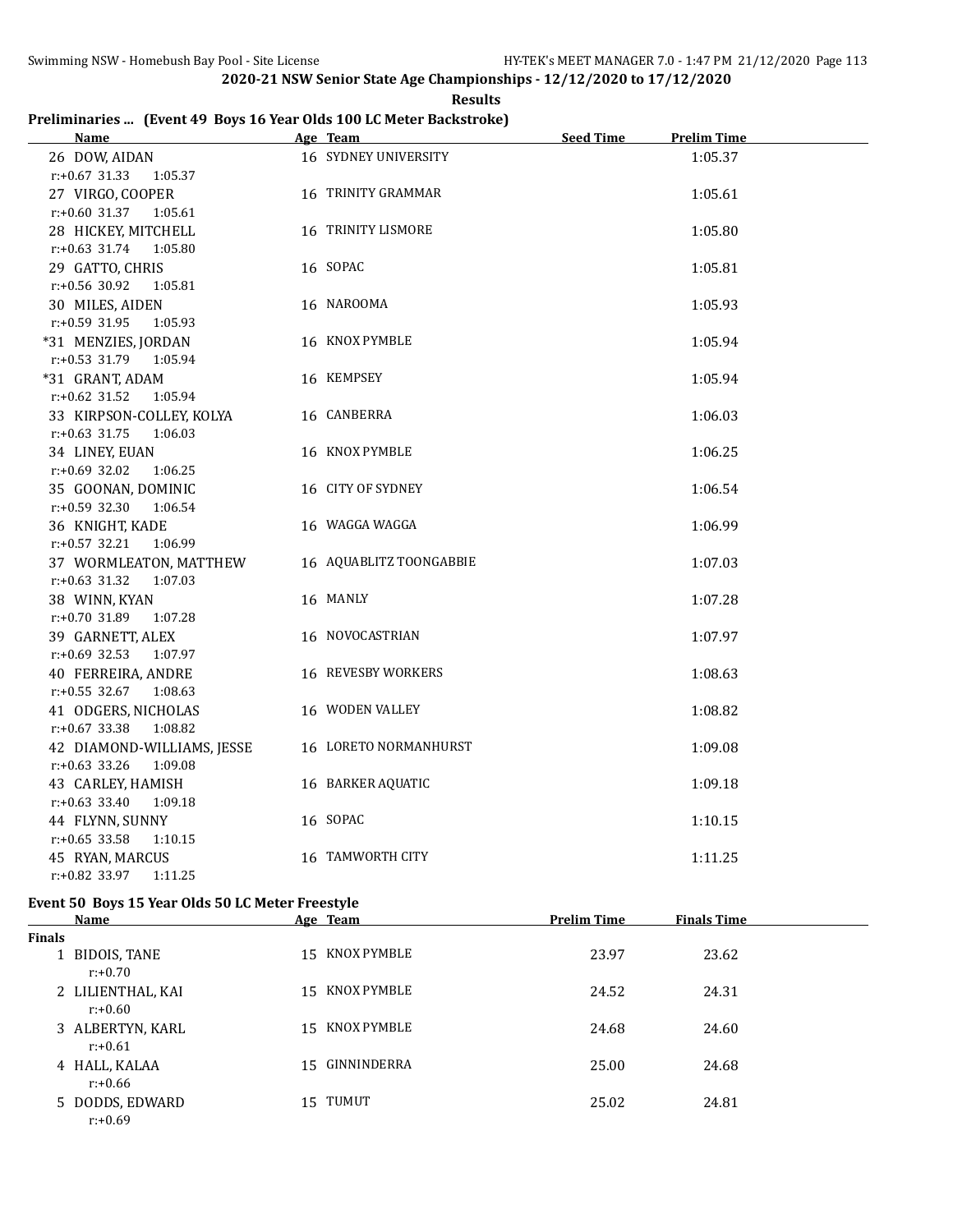**Results**

# **Finals ... (Event 50 Boys 15 Year Olds 50 LC Meter Freestyle)**

|    | Name                            | Age Team                | <b>Prelim Time</b> | <b>Finals Time</b> |
|----|---------------------------------|-------------------------|--------------------|--------------------|
|    | 6 BARISIC, SAMSON<br>$r: +0.48$ | 15 SOPAC                | 25.15              | 24.91              |
|    | 7 JONES, SAMUEL<br>$r: +0.61$   | 15 CITY OF SYDNEY       | 25.09              | 25.06              |
| 8  | JEFFERY, GABRIEL<br>r:+0.66     | 15 NUSWIM               | 25.11              | 25.08              |
|    | 9 SMITH, NATHAN<br>r:+0.49      | 15 PORT MACQUARIE       | 25.27              | 25.25              |
| 10 | ROCHE, LACHLAN<br>$r: +0.59$    | 15 MACQUARIE UNIVERSITY | 25.35              | 25.58              |

#### **Event 50 Boys 15 Year Olds 50 LC Meter Freestyle**

| Name                              | Age Team                    | <b>Seed Time</b> | <b>Prelim Time</b> |              |
|-----------------------------------|-----------------------------|------------------|--------------------|--------------|
| <b>Preliminaries</b>              |                             |                  |                    |              |
| 1 BIDOIS, TANE<br>$r: +0.70$      | 15 KNOX PYMBLE              |                  | 23.97 q            |              |
| 2 LILIENTHAL, KAI<br>$r: +0.60$   | 15 KNOX PYMBLE              |                  | 24.52 a            |              |
| 3 ALBERTYN, KARL<br>$r: +0.64$    | 15 KNOX PYMBLE              |                  | 24.68              | q            |
| 4 HALL, KALAA<br>$r: +0.73$       | 15 GINNINDERRA              |                  | 25.00 a            |              |
| 5 DODDS, EDWARD<br>$r: +0.68$     | 15 TUMUT                    |                  | 25.02              | $\mathbf{q}$ |
| 6 JONES, SAMUEL<br>$r: +0.64$     | 15 CITY OF SYDNEY           |                  | 25.09              | $\mathsf{q}$ |
| 7 JEFFERY, GABRIEL<br>$r: +0.67$  | 15 NUSWIM                   |                  | 25.11              | q            |
| 8 BARISIC, SAMSON<br>$r: +0.61$   | 15 SOPAC                    |                  | 25.15              | q            |
| 9 SMITH, NATHAN<br>$r: +0.64$     | 15 PORT MACQUARIE           |                  | 25.27              | q            |
| 10 ROCHE, LACHLAN<br>$r: +0.56$   | 15 MACQUARIE UNIVERSITY     |                  | 25.35              | q            |
| 11 POLLARD, LUCAS<br>$r: +0.61$   | 15 SYDNEY UNIVERSITY        |                  | 25.37              |              |
| 12 COX, CALLUM<br>$r: +0.59$      | 15 CASTLE HILL RSL DOLPHINS |                  | 25.37              |              |
| 13 KIM, BENJAMIN<br>$r: +0.73$    | 15 RAVENSWOOD               |                  | 25.42              |              |
| 14 FUNG, KING<br>$r: +0.64$       | 15 KNOX PYMBLE              |                  | 25.44              |              |
| 15 WALKER, CHARLES<br>$r: +0.67$  | 15 CHARLESTOWN              |                  | 25.52              |              |
| 16 HARRIS, BENJAMIN<br>$r: +0.67$ | 15 AQUABLITZ TOONGABBIE     |                  | 25.54              |              |
| 17 TRUONG, DYLAN<br>$r: +0.66$    | 15 LIVERPOOL                |                  | 25.59              |              |
| 18 BLAKE, JACKSON<br>$r: +0.67$   | 15 ULLADULLA                |                  | 25.61              |              |
| 19 COLE, LACHLAN<br>$r: +0.76$    | 15 WESTS ILLAWARRA          |                  | 25.63              |              |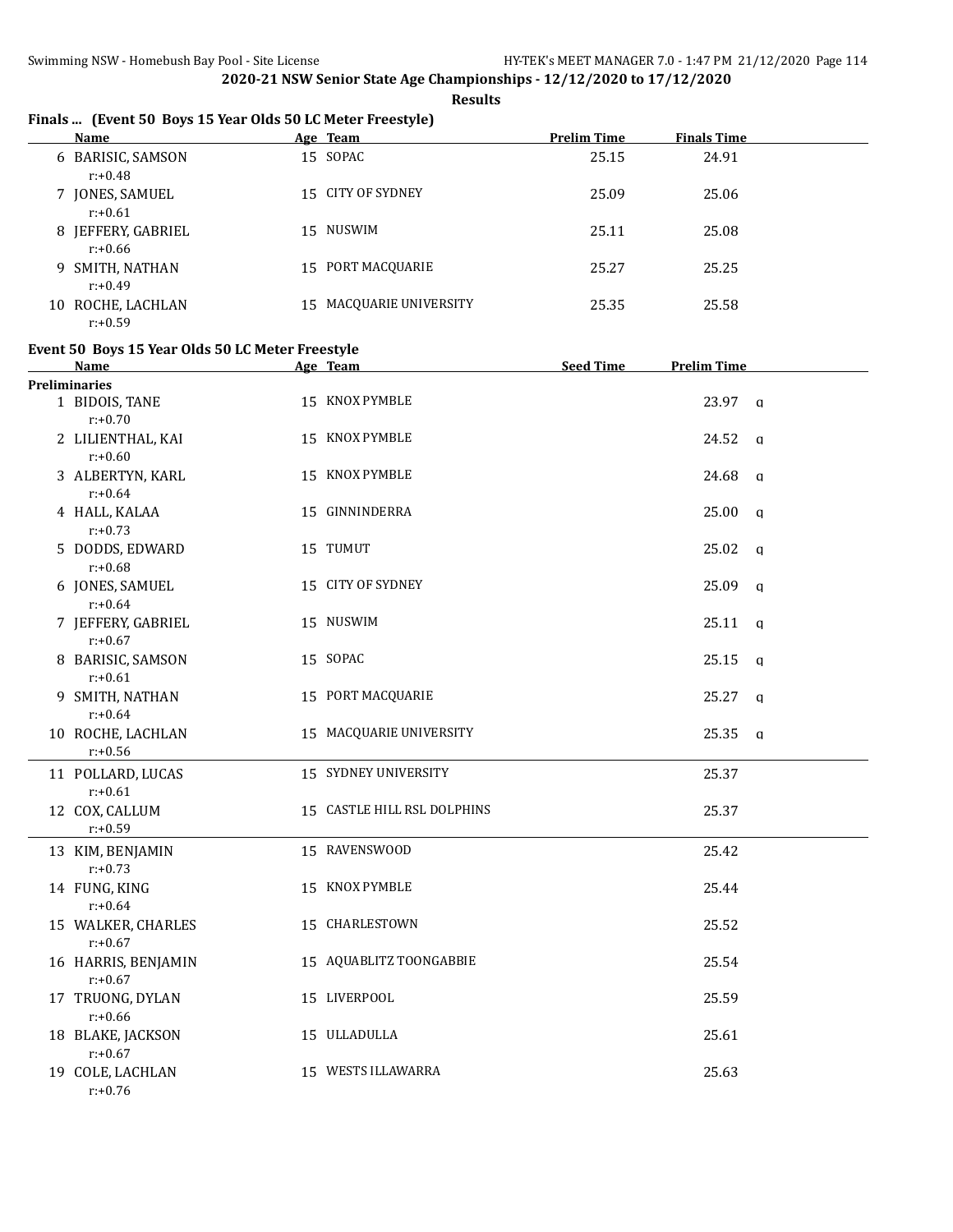**Results**

# **Preliminaries ... (Event 50 Boys 15 Year Olds 50 LC Meter Freestyle)**

| <b>Name</b>                            | Age Team                | <b>Seed Time</b> | <b>Prelim Time</b> |
|----------------------------------------|-------------------------|------------------|--------------------|
| 20 ANDERSON, CHARLIE<br>$r: +0.71$     | 15 KNOX PYMBLE          |                  | 25.83              |
| 21 WOODLEY, HARRISON<br>$r: +0.63$     | 15 PLC SYDNEY           |                  | 25.84              |
| 22 BLOOMFIELD, SAM<br>$r: +0.68$       | 15 CHARLESTOWN          |                  | 25.85              |
| 23 BOLTON, HARRY<br>$r: +0.68$         | 15 GLENBROOK            |                  | 25.86              |
| *24 BUDDEE, JASON<br>$r: +0.73$        | 15 KNOX PYMBLE          |                  | 25.89              |
| *24 MAKIN, MARLON<br>$r: +0.74$        | 15 MARRICKVILLE         |                  | 25.89              |
| 26 CAPLE, BAILEY<br>$r: +0.72$         | 15 NOWRA                |                  | 25.95              |
| 27 HJORRING, CARTER<br>$r: +0.69$      | 15 CITY OF SYDNEY       |                  | 25.96              |
| 28 CUMMINS, JACK<br>$r: +0.72$         | 15 KNOX PYMBLE          |                  | 25.99              |
| 29 MOODY, BILLY<br>$r: +0.69$          | 15 SINGLETON            |                  | 26.02              |
| *30 YI, JADEN<br>$r: +0.62$            | 15 MLC MARLINS          |                  | 26.03              |
| *30 LEEMBRUGGEN, MATTHEW<br>$r: +0.71$ | 15 WESTS ILLAWARRA      |                  | 26.03              |
| 32 DIBBEN, CONNOR<br>$r: +0.64$        | 15 CRONULLA             |                  | 26.16              |
| 33 HAVRON, ADRIAN<br>$r: +0.57$        | 15 NORWEST              |                  | 26.24              |
| 34 LAWRENCE, RILEY<br>$r: +0.58$       | 15 AQUABLITZ TOONGABBIE |                  | 26.25              |
| 35 ANDREWS, PRESTON<br>$r: +0.76$      | 15 NORWEST              |                  | 26.32              |
| 36 SHI, BRANDON<br>$r: +0.63$          | 15 MACQUARIE UNIVERSITY |                  | 26.34              |
| 37 ELLIOTT, OLIVER<br>$r: +0.71$       | 15 KINCOPPAL-ROSE BAY   |                  | 26.37              |
| 38 JACKSON, FLYNN<br>$r: +0.68$        | 15 RANDWICK CITY        |                  | 26.39              |
| 39 MCCLEERY, JACKSON<br>$r: +0.76$     | 15 NEWINGTON            |                  | 26.41              |
| 40 SAITO, AMON<br>$r: +0.67$           | 15 ST GEORGE            |                  | 26.42              |
| 41 THORNE, DANIEL<br>$r: +0.68$        | 15 KNOX PYMBLE          |                  | 26.46              |
| *42 SWINBURN, SCOTT<br>$r: +0.55$      | 15 CITY OF SYDNEY       |                  | 26.48              |
| *42 MORELLI, COOPER<br>$r: +0.57$      | 15 CAMPBELLTOWN         |                  | 26.48              |
| 44 VELLA, JAI<br>$r: +0.72$            | 15 LIVERPOOL            |                  | 26.50              |
| *45 SALES, JOSHUA<br>$r: +0.66$        | 15 HORNSBY              |                  | 26.53              |
| *45 VAN ALTHIUS, KOLIYA<br>$r: +0.59$  | 15 SOUTHERN SYDNEY      |                  | 26.53              |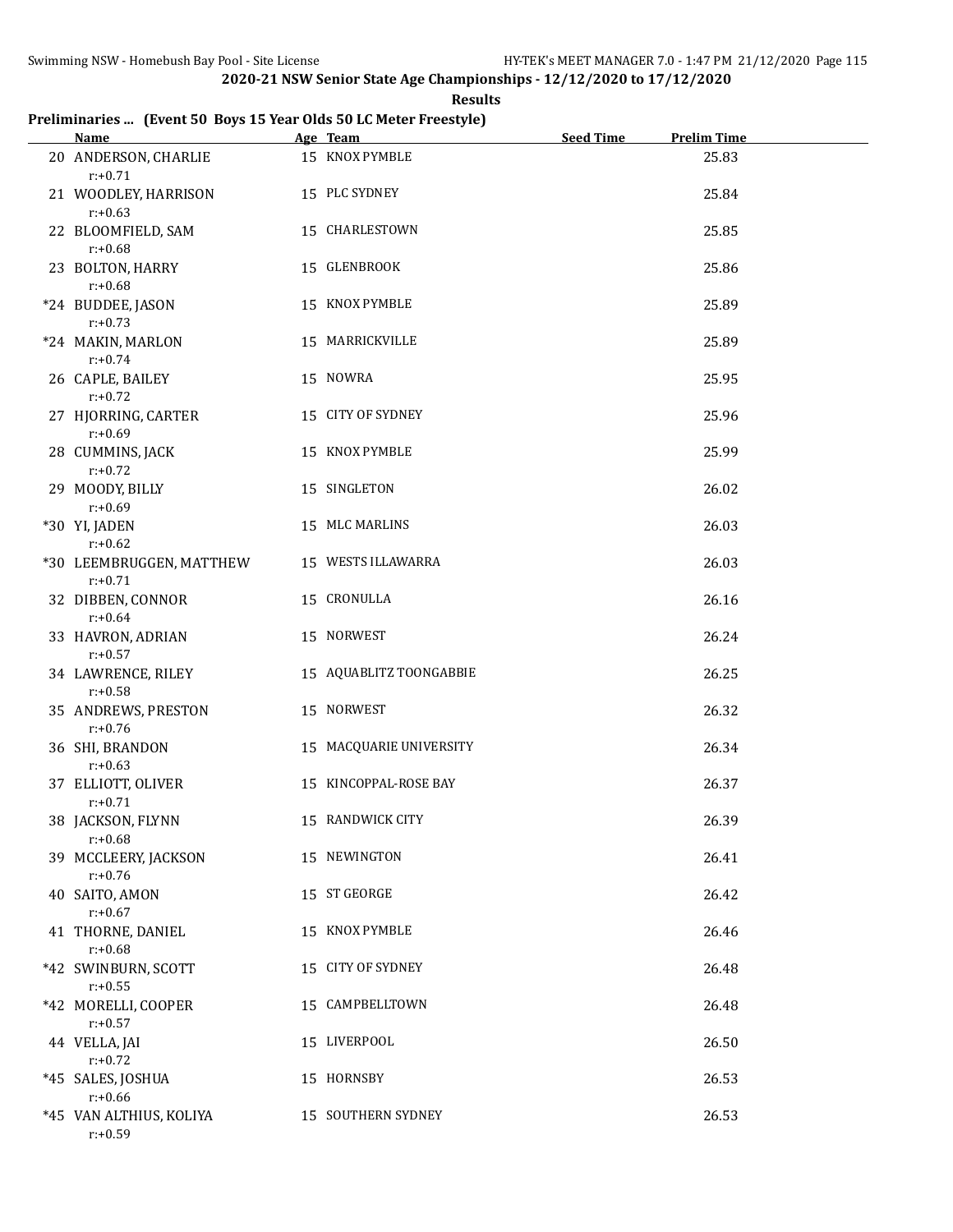**Results**

# **Preliminaries ... (Event 50 Boys 15 Year Olds 50 LC Meter Freestyle)**

| <b>Name</b>                                | Age Team                      | <b>Seed Time</b> | <b>Prelim Time</b> |  |
|--------------------------------------------|-------------------------------|------------------|--------------------|--|
| 47 KIM, JAMIE<br>$r: +0.59$                | 15 TRINITY GRAMMAR            |                  | 26.57              |  |
| 48 HARRIS, KIERAN<br>$r: +0.72$            | 15 WESTS ILLAWARRA            |                  | 26.59              |  |
| 49 FOREMAN, ALEXANDER<br>$r: +0.74$        | 15 KINCUMBER PACIFIC DOLPHINS |                  | 26.61              |  |
| 50 VAN DER MERWE, MAXIMILIAN<br>$r: +0.67$ | 15 MARRICKVILLE               |                  | 26.62              |  |
| 51 PAYNE, ETHAN<br>$r: +0.68$              | 15 NEWINGTON                  |                  | 26.63              |  |
| 52 BONUS, SAM<br>$r: +0.77$                | 15 WINDSOR                    |                  | 26.66              |  |
| *53 BONE, MATTHEW<br>$r: +0.73$            | 15 NEPEAN                     |                  | 26.68              |  |
| *53 WAETFORD, EUGENE<br>$r: +0.63$         | 15 ST GEORGE                  |                  | 26.68              |  |
| 55 MADDEN, RYAN<br>$r: +0.81$              | 15 SLC AQUADOT                |                  | 26.78              |  |
| 56 FARRELL, MAX<br>$r: +0.76$              | 15 KEMPSEY                    |                  | 26.79              |  |
| 57 POWELL, RILEY<br>$r: +0.66$             | 15 WESTS ILLAWARRA            |                  | 26.80              |  |
| 58 ALLEN, BENJAMIN<br>$r: +0.48$           | 15 KNOX PYMBLE                |                  | 26.81              |  |
| 59 DAVIDSON, DEAKIN<br>$r: +0.41$          | 15 KIAMA                      |                  | 26.82              |  |
| 60 THOMPSON, JAKOB<br>$r: +0.73$           | 15 STROUD SEALS               |                  | 26.87              |  |
| *61 TRAUB-REHM, DOMINIK<br>$r: +0.75$      | 15 VALLEY AQUATIC             |                  | 26.88              |  |
| *61 PRASAD, BRENDAN<br>$r: +0.69$          | 15 MOUNTIES                   |                  | 26.88              |  |
| *63 DEVER, THOMAS<br>$r: +0.62$            | 15 HUNTER                     |                  | 26.91              |  |
| *63 BEGGS, WILLIAM<br>$r: +0.67$           | 15 WAGGA WAGGA                |                  | 26.91              |  |
| 65 TAKOUNLAO, JORDAN<br>$r: +0.65$         | 15 BARKER AQUATIC             |                  | 26.92              |  |
| 66 ZUFFEREY, ARMANDE<br>$r: +0.51$         | 15 CARLILE                    |                  | 26.95              |  |
| 67 FLEMING, LACHLAN<br>$r: +0.71$          | 15 SINGLETON                  |                  | 26.97              |  |
| 68 ROSS, ETHAN<br>$r: +0.70$               | 15 CAMPBELLTOWN               |                  | 27.00              |  |
| 69 LO, ALEXANDER<br>$r: +0.72$             | 15 BARKER AQUATIC             |                  | 27.02              |  |
| 70 WILSON, CALLUM<br>$r: +0.72$            | 15 MUDGEE INDOOR              |                  | 27.05              |  |
| 71 LEE, BRAYDAN<br>$r: +0.65$              | 15 FORSTER                    |                  | 27.09              |  |
| 72 GUTHRIE, THOMAS<br>$r: +0.71$           | 15 CANBERRA                   |                  | 27.11              |  |
| 73 TWINE, COOPER<br>$r: +0.76$             | 15 TRINITY GRAMMAR            |                  | 27.13              |  |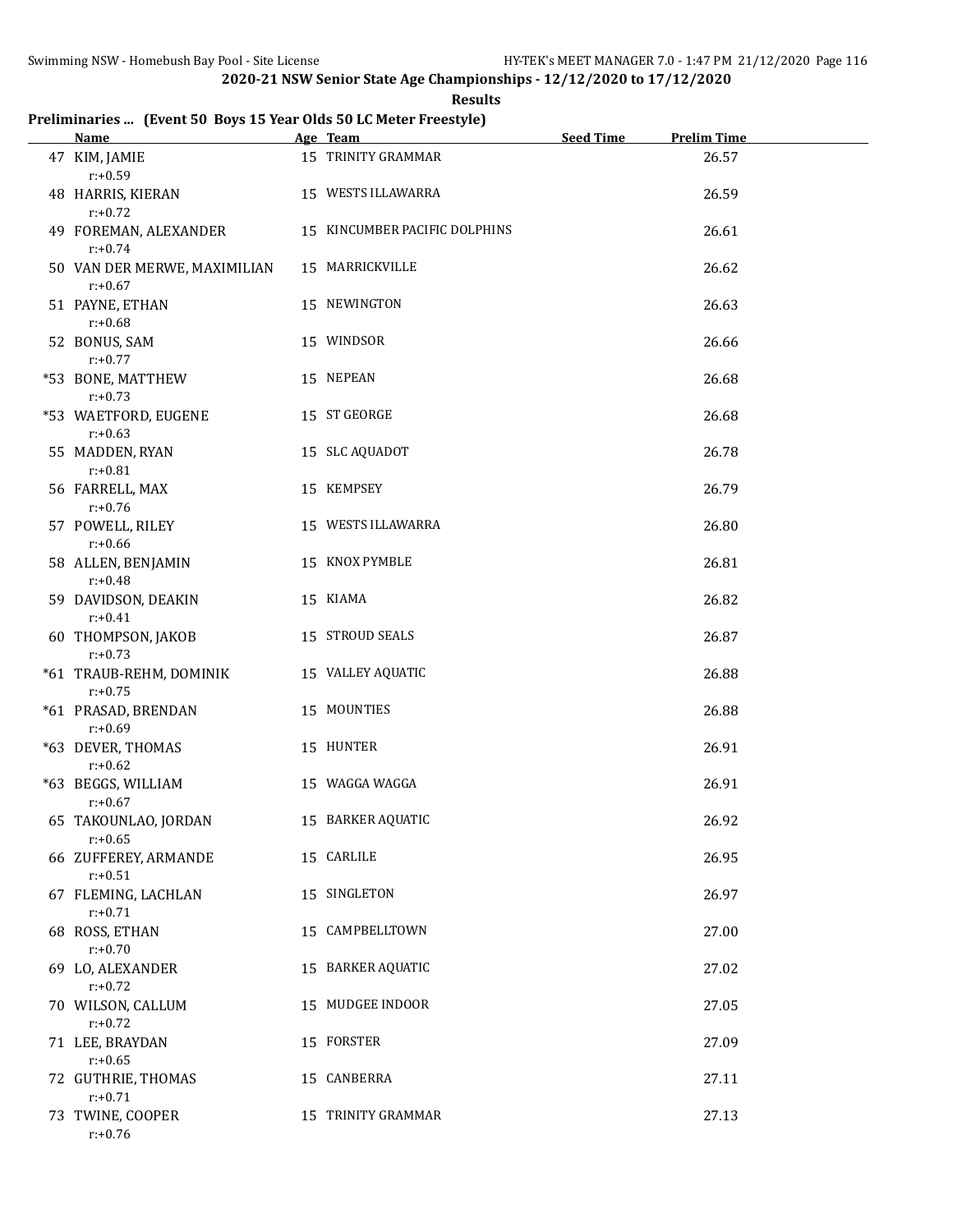**Results**

## **Preliminaries ... (Event 50 Boys 15 Year Olds 50 LC Meter Freestyle)**

| <b>Name</b>                             | Age Team                    | <b>Seed Time</b> | <b>Prelim Time</b> |  |
|-----------------------------------------|-----------------------------|------------------|--------------------|--|
| 74 CHO, JAMES<br>$r: +0.67$             | 15 MACQUARIE UNIVERSITY     |                  | 27.16              |  |
| 75 BREASLEY, JACK<br>$r: +0.64$         | 15 HUNTER                   |                  | 27.17              |  |
| 76 HEMSWORTH, OWEN<br>$r: +0.79$        | 15 CANBERRA                 |                  | 27.18              |  |
| 77 GILL, UDAY<br>$r: +0.78$             | 15 CASTLE HILL RSL DOLPHINS |                  | 27.22              |  |
| 78 SCHOLBERG, ALEX<br>$r: +0.61$        | 15 TITANS                   |                  | 27.25              |  |
| 79 MILLER, JOSH<br>$r: +0.73$           | 15 WILLOUGHBY               |                  | 27.35              |  |
| 80 YOUNG, JAMES<br>$r: +0.67$           | 15 BARKER AQUATIC           |                  | 27.40              |  |
| 81 PARRISH, JOSHUA<br>$r: +0.74$        | 15 MOUNT ANNAN              |                  | 27.41              |  |
| 82 DIMECH-O'CONNELL, JOHN<br>$r: +0.69$ | 15 ATLANTIS                 |                  | 27.49              |  |
| 83 AMIN, DEEN<br>$r: +0.71$             | 15 AUBURN                   |                  | 27.54              |  |
| 84 RAMANAUSKAS, FINN<br>$r: +0.64$      | 15 TRINITY GRAMMAR          |                  | 27.70              |  |
| 85 MATHIE, BLAKE<br>$r: +0.64$          | 15 GALSTON                  |                  | 27.79              |  |
| 86 DEVARIS, DANIEL<br>$r: +0.61$        | 15 LANE COVE                |                  | 28.08              |  |
| 87 JOHNSON, TYLER<br>$r: +0.66$         | 15 BATHURST CITY            |                  | 28.17              |  |

#### **Event 51 Girls 15 Year Olds 50 LC Meter Freestyle**

|               | <b>Name</b>                           |    | Age Team              | <b>Prelim Time</b> | <b>Finals Time</b> |  |
|---------------|---------------------------------------|----|-----------------------|--------------------|--------------------|--|
| <b>Finals</b> |                                       |    |                       |                    |                    |  |
|               | 1 JONES, CHELSEA<br>$r: +0.76$        |    | 15 WESTS ILLAWARRA    | 26.17              | 25.97              |  |
|               | 2 LYONS, COLLETTE<br>$r: +0.71$       |    | 15 KINROSS WOLAROI    | 27.02              | 26.73              |  |
|               | 3 DELUTIIS, JAIMIE<br>$r: +0.72$      |    | 15 WESTS ILLAWARRA    | 26.80              | 26.85              |  |
|               | 4 KOLOAMATANGI, KYLANI<br>$r: +0.69$  |    | 15 PLC SYDNEY         | 27.35              | 27.13              |  |
|               | 5 HARDINGHAM, SAMANTHA<br>$r: +0.67$  |    | 15 LANE COVE          | 27.53              | 27.23              |  |
|               | 6 VAN GELDER, ALEXANDRA<br>$r: +0.70$ |    | 15 KINCOPPAL-ROSE BAY | 27.42              | 27.33              |  |
|               | 7 LEE, ISABELLA<br>$r: +0.64$         |    | 15 KNOX PYMBLE        | 27.21              | 27.45              |  |
|               | 8 JOHNSON, TAMEEKA<br>$r: +0.59$      | 15 | <b>SANS SOUCI</b>     | 27.74              | 27.62              |  |
|               | 9 FULLER, BIANCA<br>$r: +0.70$        |    | 15 DUBBO CITY         | 28.06              | 27.95              |  |
|               | 10 VAN ELDIK, KELSEY<br>$r: +0.65$    |    | 15 CHARLESTOWN        | 27.81              | 28.27              |  |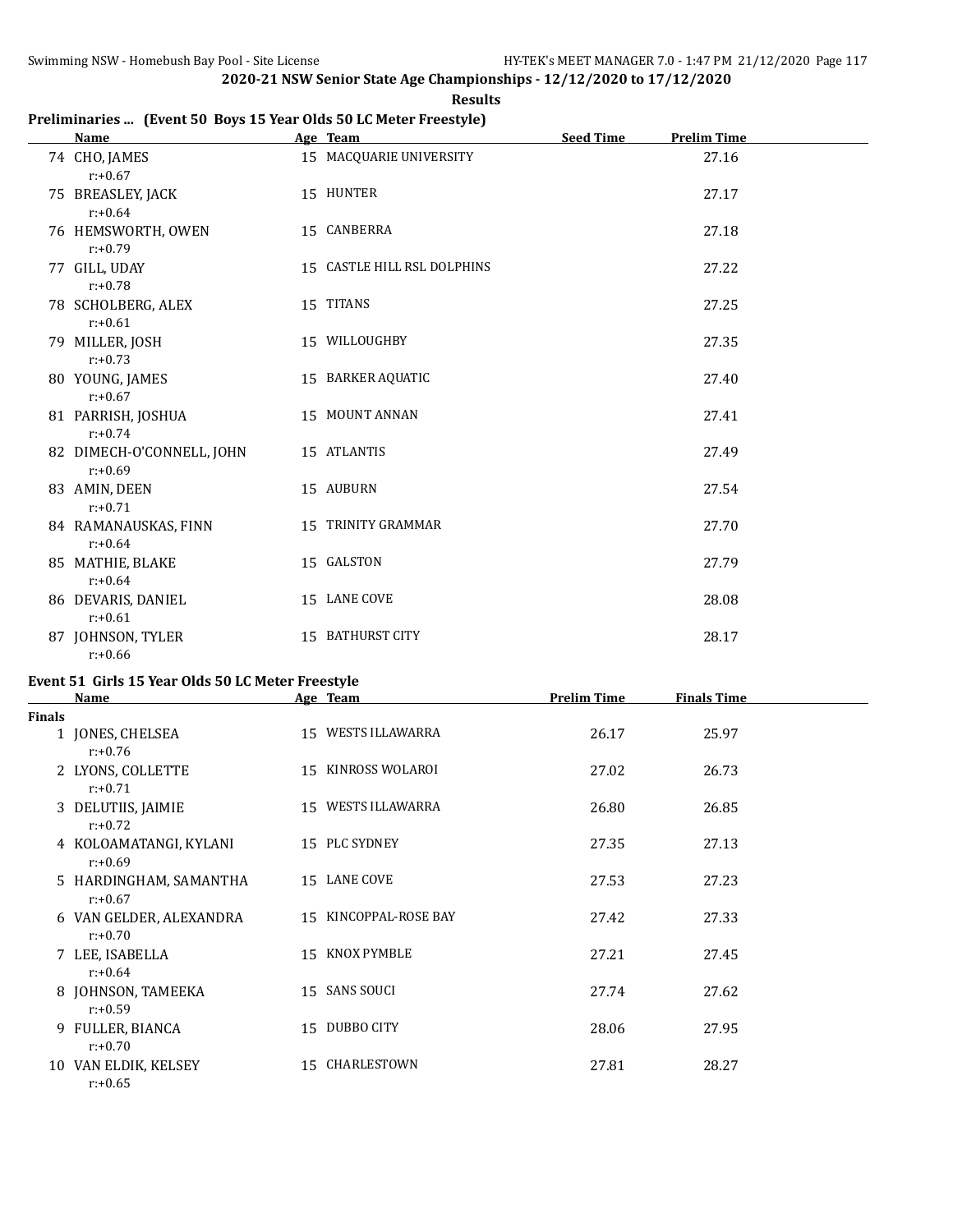#### **Results**

| Event 51 Girls 15 Year Olds 50 LC Meter Freestyle<br>Name | Age Team              | <b>Seed Time</b> | <b>Prelim Time</b>    |  |
|-----------------------------------------------------------|-----------------------|------------------|-----------------------|--|
| <b>Preliminaries</b>                                      |                       |                  |                       |  |
| 1 JONES, CHELSEA<br>$r: +0.75$                            | 15 WESTS ILLAWARRA    |                  | $26.17$ q             |  |
| 2 DELUTIIS, JAIMIE<br>$r: +0.70$                          | 15 WESTS ILLAWARRA    |                  | $26.80$ a             |  |
| 3 LYONS, COLLETTE<br>$r: +0.72$                           | 15 KINROSS WOLAROI    |                  | $27.02 \text{ q}$     |  |
| 4 LEE, ISABELLA<br>$r: +0.67$                             | 15 KNOX PYMBLE        |                  | $27.21$ q             |  |
| 5 KOLOAMATANGI, KYLANI<br>$r: +0.71$                      | 15 PLC SYDNEY         |                  | $27.35$ a             |  |
| 6 VAN GELDER, ALEXANDRA<br>$r: +0.71$                     | 15 KINCOPPAL-ROSE BAY |                  | $27.42 \text{ q}$     |  |
| 7 HARDINGHAM, SAMANTHA<br>$r: +0.68$                      | 15 LANE COVE          |                  | 27.53<br>$\mathbf{q}$ |  |
| 8 JOHNSON, TAMEEKA<br>$r: +0.74$                          | 15 SANS SOUCI         |                  | $27.74$ q             |  |
| 9 VAN ELDIK, KELSEY<br>$r: +0.63$                         | 15 CHARLESTOWN        |                  | $27.81$ q             |  |
| 10 FULLER, BIANCA<br>$r: +0.67$                           | 15 DUBBO CITY         |                  | $28.06$ a             |  |
| 11 BRADAC, TAYLOR<br>$r: +0.67$                           | 15 CARLILE            |                  | 28.06                 |  |
| 12 KATKJAER, EVA<br>$r: +0.64$                            | 15 KIAMA              |                  | 28.09                 |  |
| 13 DONNELLEY, ISABELLA<br>$r: +0.72$                      | 15 WENONA SCHOOL      |                  | 28.12                 |  |
| 14 LU, STEPHANIE<br>$r: +0.57$                            | 15 SYDNEY UNIVERSITY  |                  | 28.13                 |  |
| 15 CASH, CHARLI<br>$r: +0.64$                             | 15 CRONULLA           |                  | 28.21                 |  |
| 16 MCMILES, ELOISE<br>$r: +0.70$                          | 15 KINROSS WOLAROI    |                  | 28.22                 |  |
| 17 MAYES, SOPHIE<br>$r: +0.67$                            | 15 TRINITY LISMORE    |                  | 28.24                 |  |
| 18 CAMPBELL, ISABELLA<br>$r: +0.69$                       | 15 HUNTER             |                  | 28.27                 |  |
| 19 RUFF, CHRISTINE<br>$r: +0.69$                          | 15 WARRINGAH          |                  | 28.37                 |  |
| 20 RYAN, EMILY<br>$r: +0.74$                              | 15 MANLY              |                  | 28.41                 |  |
| 21 LEVER, SAMANTHA<br>$r: +0.69$                          | 15 KNOX PYMBLE        |                  | 28.50                 |  |
| 22 SMITH, RYLEE<br>$r: +0.76$                             | 15 SOPAC              |                  | 28.51                 |  |
| 23 HENSHAW, ABBIE<br>$r: +0.73$                           | 15 ATLANTIS           |                  | 28.62                 |  |
| 24 NEEDHAM, JESSICA<br>$r: +0.66$                         | 15 KNOX PYMBLE        |                  | 28.63                 |  |
| 25 PHEGAN, ELOISE<br>$r: +0.84$                           | 15 ALBURY AMATEUR     |                  | 28.68                 |  |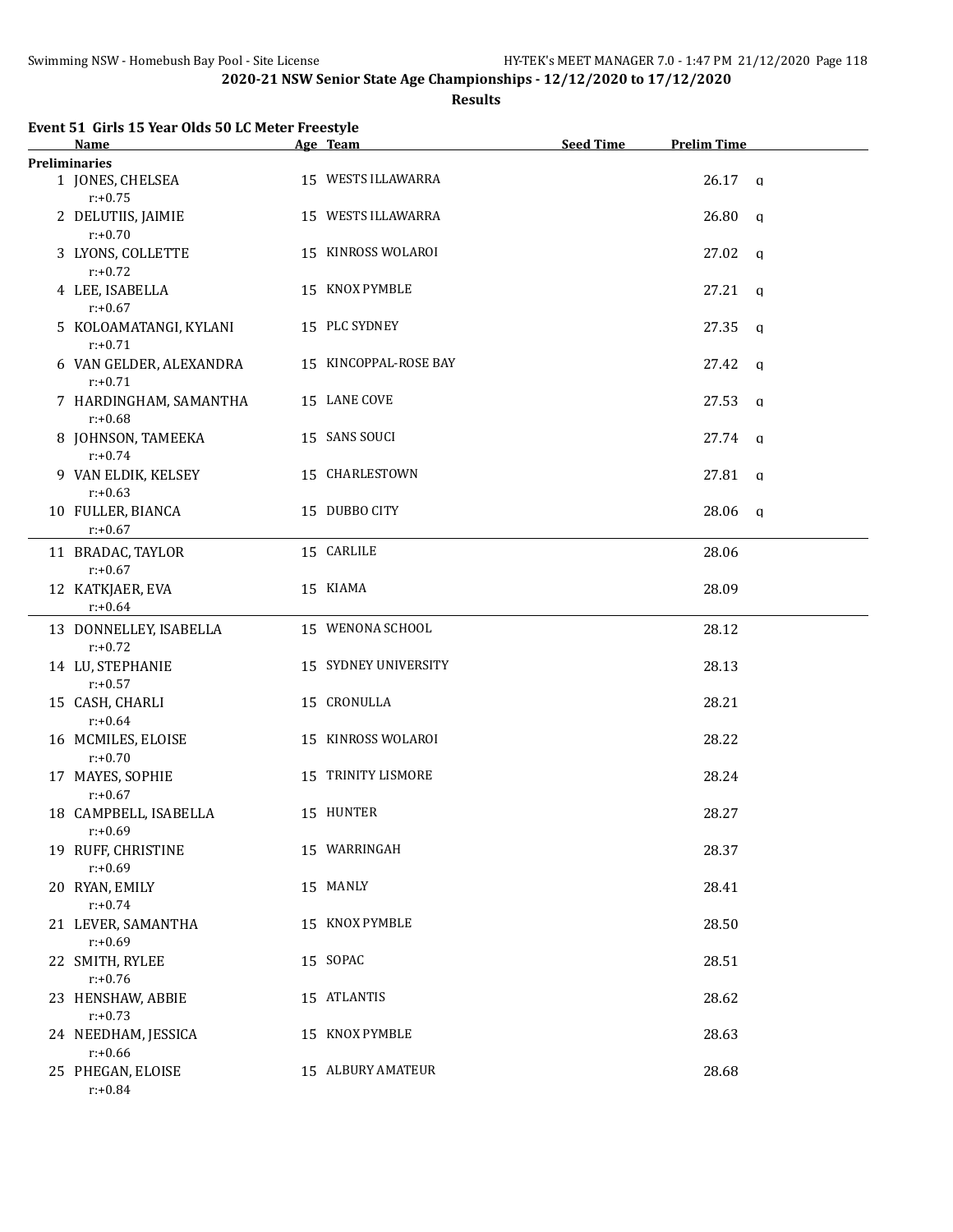**Results**

# **Preliminaries ... (Event 51 Girls 15 Year Olds 50 LC Meter Freestyle)**

| <b>Name</b>                                 | Age Team                    | <b>Seed Time</b> | <b>Prelim Time</b> |  |
|---------------------------------------------|-----------------------------|------------------|--------------------|--|
| 26 WILLOUGHBY-WINLAW, SASKIA<br>$r: +0.52$  | 15 KNOX PYMBLE              |                  | 28.72              |  |
| 27 MURPHY, ISABELLA<br>$r: +0.65$           | 15 GINNINDERRA              |                  | 28.83              |  |
| 28 PIVA, LUCY<br>$r: +0.69$                 | 15 CANBERRA                 |                  | 28.92              |  |
| 29 MRAMOR, GABRIELLA<br>$r: +0.64$          | 15 SOUTHERN SYDNEY          |                  | 28.93              |  |
| 30 HARRIDEN, SOMAIYA<br>$r: +0.69$          | 15 GT AQUATICS              |                  | 28.94              |  |
| 31 HARVIE, AMELIA<br>$r: +0.70$             | 15 NORWEST                  |                  | 28.95              |  |
| 32 KING, MATHILDA<br>$r: +0.65$             | 15 PORT MACQUARIE           |                  | 28.97              |  |
| 33 WAN, VICTORIA<br>$r: +0.71$              | 15 MLC MARLINS              |                  | 28.98              |  |
| 34 SARGEANT, EMMA<br>$r: +0.60$             | 15 KNOX PYMBLE              |                  | 29.01              |  |
| 35 WOOLNOUGH, ZAHLI<br>$r: +0.71$           | 15 MUSWELLBROOK             |                  | 29.02              |  |
| *36 DELUTIIS, BRIDIE<br>$r: +0.76$          | 15 WESTS ILLAWARRA          |                  | 29.03              |  |
| *36 MILGATE, GRACE<br>$r: +0.48$            | 15 TAMWORTH CITY            |                  | 29.03              |  |
| *38 THOMAS, ABBEY<br>$r: +0.61$             | 15 LORETO NORMANHURST       |                  | 29.09              |  |
| *38 ADAMS, HARPER<br>$r: +0.64$             | 15 CASTLE HILL RSL DOLPHINS |                  | 29.09              |  |
| *40 JANKOVIC, AVA<br>$r: +0.77$             | 15 VALLEY AQUATIC           |                  | 29.11              |  |
| *40 DONOGHUE, ELLA<br>$r: +0.75$            | 15 NORWEST                  |                  | 29.11              |  |
| *42 BOND, KELINA<br>$r: +0.76$              | 15 UNIVERSITY OF NSW        |                  | 29.16              |  |
| *42 PORTER, EVE<br>$r: +0.75$               | 15 KINGSCLIFF               |                  | 29.16              |  |
| 44 JOVANOVIC, NATALIA<br>$r: +0.70$         | 15 AUBURN                   |                  | 29.17              |  |
| *45 UMALI, JHEYMEE<br>$r: +0.61$            | 15 MOUNTIES                 |                  | 29.18              |  |
| *45 JACKSON, EBONY<br>$r: +0.70$            | 15 REVESBY WORKERS          |                  | 29.18              |  |
| 47 INGREY, ZOE<br>$r: +0.74$                | 15 NOVOCASTRIAN             |                  | 29.24              |  |
| 48 CHOI, JENNIFER<br>$r: +0.65$             | 15 PLC SYDNEY               |                  | 29.26              |  |
| 49 KWAN, CHLOE<br>$r: +0.64$                | 15 KNOX PYMBLE              |                  | 29.37              |  |
| 50 CONYBEARE-YAMAGUCHI, SASH/<br>$r: +0.72$ | 15 WILLOUGHBY               |                  | 29.39              |  |
| 51 ROWELL, EMILY<br>$r: +0.79$              | 15 FORSTER                  |                  | 29.43              |  |
| 52 BETAR, HIKARI<br>$r: +0.74$              | 15 AUBURN                   |                  | 29.44              |  |
|                                             |                             |                  |                    |  |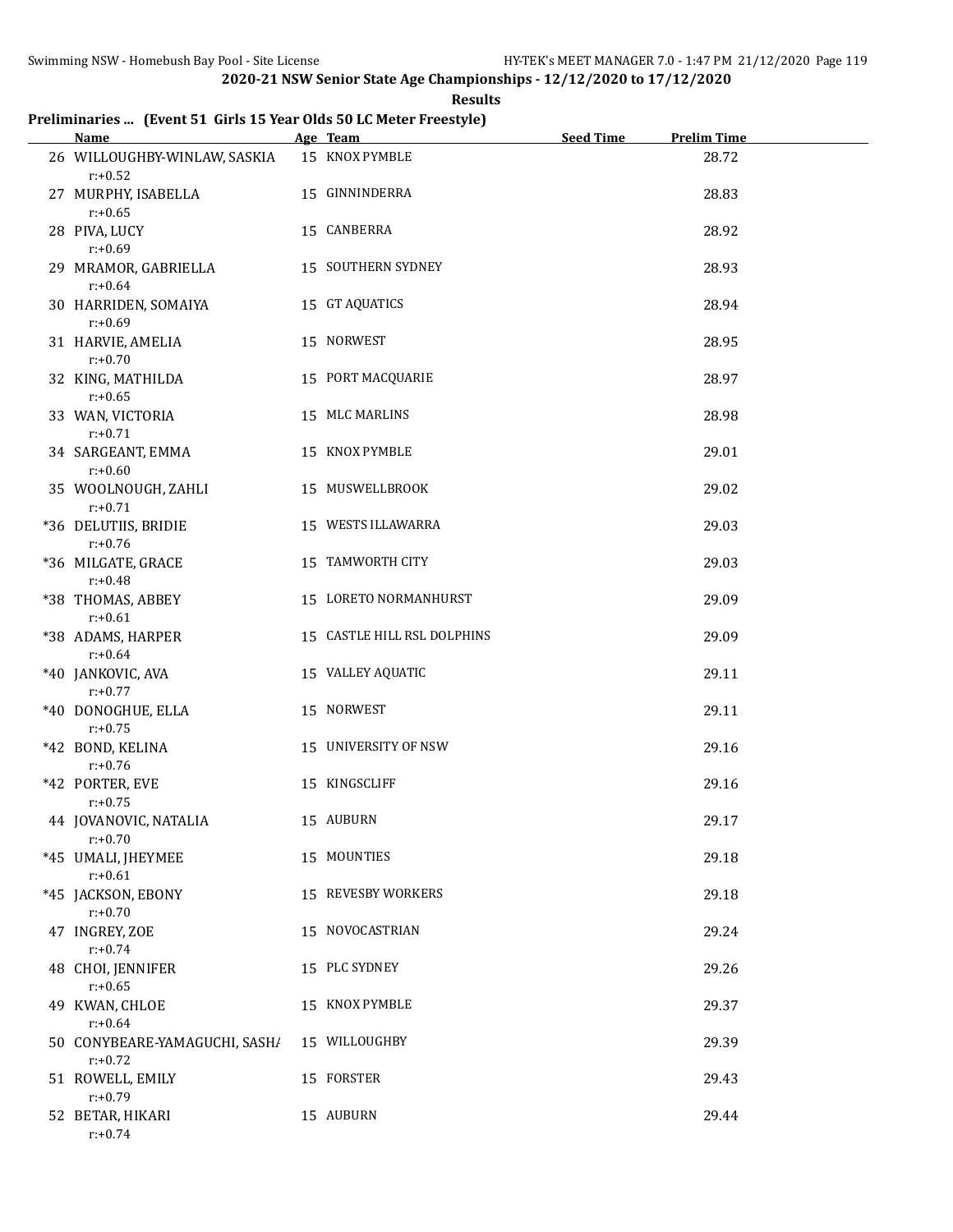**Results**

## **Preliminaries ... (Event 51 Girls 15 Year Olds 50 LC Meter Freestyle)**

| <b>Name</b>                         | Age Team                | <b>Seed Time</b> | <b>Prelim Time</b> |  |
|-------------------------------------|-------------------------|------------------|--------------------|--|
| 53 KIRTON, POLLY<br>$r: +0.76$      | 15 TIVOLI               |                  | 29.46              |  |
| 54 LIBRANDO, AMBER<br>$r: +0.69$    | 15 GINNINDERRA          |                  | 29.48              |  |
| 55 O'BRYAN, ALIX<br>$r: +0.74$      | 15 SINGLETON            |                  | 29.50              |  |
| 56 FOGG, MACKENZIE<br>$r: +0.67$    | 15 SANS SOUCI           |                  | 29.51              |  |
| 57 ASBURY, BROOKE<br>$r: +0.75$     | 15 AUBURN               |                  | 29.55              |  |
| 58 ANG, CHLOE<br>$r: +0.71$         | 15 CAMPBELLTOWN         |                  | 29.56              |  |
| *59 KASSEM, ZEINAB<br>$r: +0.66$    | 15 SLC AQUADOT          |                  | 29.58              |  |
| *59 LAO, RACHEL                     | 15 PLC SYDNEY           |                  | 29.58              |  |
| 61 TRENERRY, HAELEE<br>$r: +0.77$   | 15 BOMADERRY            |                  | 29.59              |  |
| 62 ALLSOP, TALIA<br>$r: +0.71$      | 15 WARRINGAH            |                  | 29.60              |  |
| 63 POTTS, LILLYAN<br>$r: +0.72$     | 15 CANBERRA             |                  | 29.69              |  |
| 64 HALLETT, SOPHIE<br>$r: +0.70$    | 15 KNOX PYMBLE          |                  | 29.71              |  |
| 65 BLOCK, CHARLOTTE<br>$r: +0.72$   | 15 RAVENSWOOD           |                  | 29.74              |  |
| 66 VUONG, ELOISE<br>$r: +0.51$      | 15 CARLILE              |                  | 29.75              |  |
| *67 KAYE, LAUREN<br>$r: +0.73$      | 15 ATLANTIS             |                  | 29.81              |  |
| *67 DENHAM, ANNALISE<br>$r: +0.74$  | 15 MOUNT ANNAN          |                  | 29.81              |  |
| *69 DAVIES, LAURA<br>$r: +0.70$     | 15 SYDNEY UNIVERSITY    |                  | 29.84              |  |
| *69 TAYLOR, LILY<br>$r: +0.82$      | 15 CRONULLA             |                  | 29.84              |  |
| *69 GIBSON, AVA<br>$r: +0.68$       | 15 CARLILE              |                  | 29.84              |  |
| 72 TOLIC, LARA<br>$r: +0.70$        | 15 SOPAC                |                  | 29.87              |  |
| 73 PARKER, PATRICE<br>$r: +0.68$    | 15 TUGGERANONG VIKINGS  |                  | 29.91              |  |
| 74 SHEPPARD, LAUREN<br>$r: +0.81$   | 15 WOLLONGONG           |                  | 29.97              |  |
| 75 DAMBIEC, AMY<br>$r: +0.83$       | 15 MARRICKVILLE         |                  | 30.12              |  |
| 76 YOON, JUNGWON<br>$r: +0.72$      | 15 PLC SYDNEY           |                  | 30.31              |  |
| 77 LEWIS, SHANNON<br>$r: +0.58$     | 15 ENGADINE             |                  | 30.37              |  |
| 78 HUSSEIN, ELLA-KATE<br>$r: +0.65$ | 15 AQUABLITZ TOONGABBIE |                  | 30.46              |  |
| 79 SCHNEIDER, HEIDI<br>$r: +0.75$   | 15 HUNTER               |                  | 30.59              |  |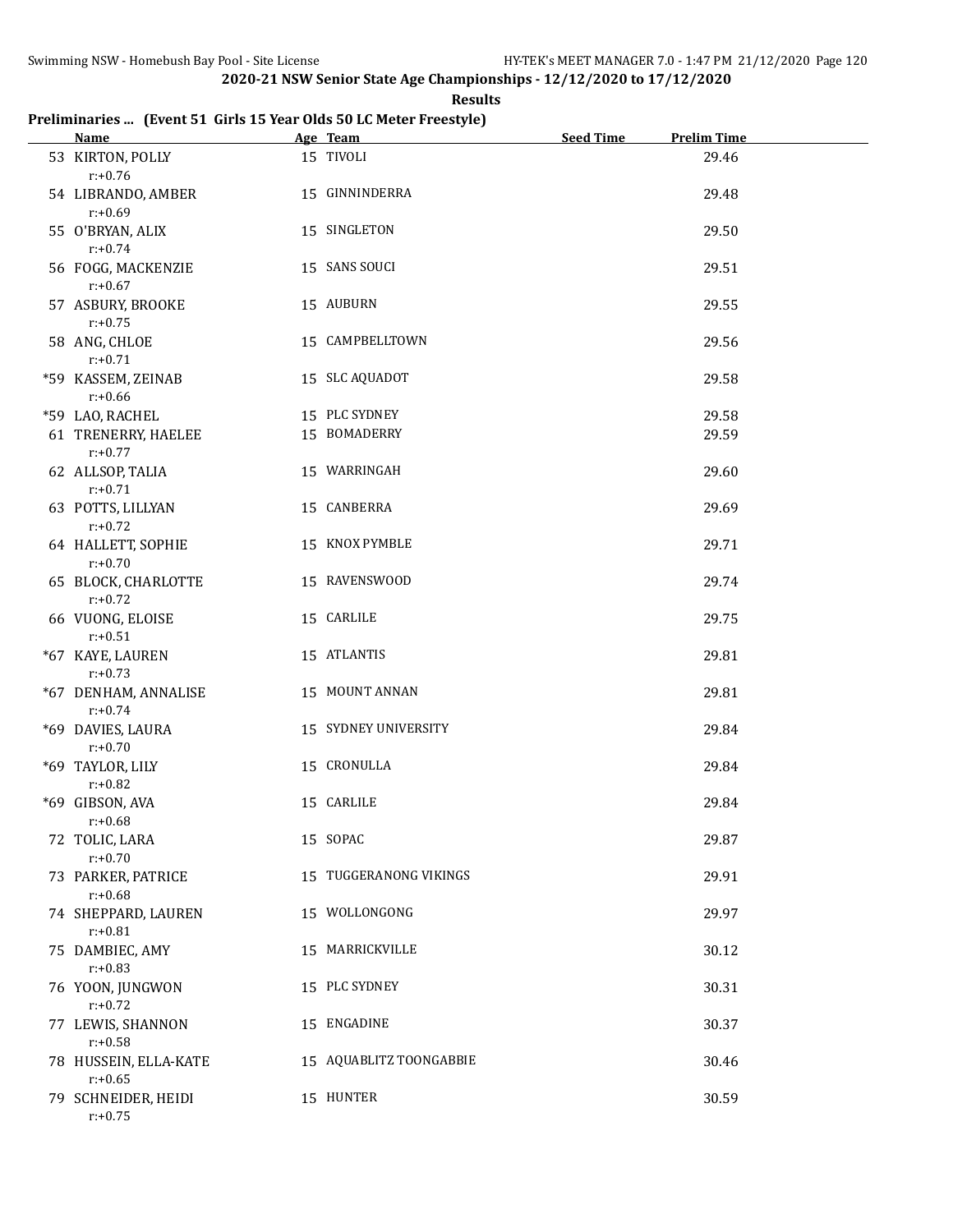# **Preliminaries ... (Event 51 Girls 15 Year Olds 50 LC Meter Freestyle)**

|    | Name                               |    | Age Team                    | <b>Seed Time</b> | <b>Prelim Time</b> |
|----|------------------------------------|----|-----------------------------|------------------|--------------------|
|    | 80 JANOYAN, ISABELLA<br>$r: +0.74$ | 15 | WARRINGAH                   |                  | 30.62              |
| 81 | BATTY, FLYNN<br>$r: +0.71$         |    | 15 CASTLE HILL RSL DOLPHINS |                  | 30.91              |
|    | --- LOCKWOOD, BETH<br>$r: +0.64$   |    | 15 TRINITY LISMORE          |                  | DQ                 |
|    | --- CAMERON, SCARLET<br>$r: +0.71$ |    | 15 REVESBY WORKERS          |                  | DQ                 |
|    | --- KABLE, HAYLEY<br>$r: +0.79$    |    | 15 PORT MACQUARIE           |                  | DQ                 |

#### **Event 52 Boys 13-14 200 LC Meter Butterfly**

| <b>Name</b>                      |                 |         | Age Team           | <b>Prelim Time</b> | <b>Finals Time</b> |  |
|----------------------------------|-----------------|---------|--------------------|--------------------|--------------------|--|
| <b>Finals</b>                    |                 |         |                    |                    |                    |  |
| 1 GAUCI, JAMES                   |                 |         | 14 SOPAC           | 2:15.66            | 2:12.56            |  |
| $r.+0.61$ 29.45 1:03.12 1:37.78  |                 |         | 2:12.56            |                    |                    |  |
| 2 HIGGS, SAMUEL                  |                 |         | 14 WARRINGAH       | 2:18.33            | 2:13.08            |  |
| $r: +0.63$ 29.59 1:03.03 1:38.24 |                 |         | 2:13.08            |                    |                    |  |
| 3 TAYLOR, KAI                    |                 |         | 14 ENGADINE        | 2:15.42            | 2:13.95            |  |
| $r.+0.62$ 30.00 1:03.88 1:39.13  |                 |         | 2:13.95            |                    |                    |  |
| 4 DA SILVA, MARCUS               |                 |         | 14 CITY OF SYDNEY  | 2:15.78            | 2:13.97            |  |
| $r: +0.71$ 30.04 1:04.63         |                 | 1:39.84 | 2:13.97            |                    |                    |  |
| 5 BENNETT, HARRISON              |                 |         | 14 WEE WAA         | 2:19.11            | 2:17.44            |  |
| $r.+0.59$ 30.45 1:05.17 1:42.06  |                 |         | 2:17.44            |                    |                    |  |
| 6 AGUNG ANOM, KIRANA             |                 |         | 13 SLC AQUADOT     | 2:21.69            | 2:21.29            |  |
| $r.+0.60$ 30.95 1:07.50 1:43.77  |                 |         | 2:21.29            |                    |                    |  |
| 7 BROWN, NOAH                    |                 |         | 14 NOVOCASTRIAN    | 2:22.35            | 2:21.34            |  |
| $r: +0.69$ 30.91 1:07.33 1:44.17 |                 |         | 2:21.34            |                    |                    |  |
| 8 WOODFORD, BRAYDEN              |                 |         | 14 WESTS ILLAWARRA | 2:21.03            | 2:21.61            |  |
| $r: +0.69$ 29.99 1:05.08         |                 | 1:42.89 | 2:21.61            |                    |                    |  |
| 9 SHIPLEY, LAYKE                 |                 |         | 14 WESTS ILLAWARRA | 2:27.82            | 2:26.73            |  |
| $r: +0.68$ 32.82                 | 1:10.60 1:48.52 |         | 2:26.73            |                    |                    |  |
| 10 GUO, JERRY                    |                 |         | 14 KNOX PYMBLE     | 2:29.55            | 2:29.71            |  |
| $r: +0.65$ 30.20                 | 1:06.65 1:44.74 |         | 2:29.71            |                    |                    |  |

#### **Event 52 Boys 13-14 200 LC Meter Butterfly**

| Name                        |         | Age Team           | <b>Seed Time</b> | Prelim Time             |   |
|-----------------------------|---------|--------------------|------------------|-------------------------|---|
| Preliminaries               |         |                    |                  |                         |   |
| 1 TAYLOR, KAI               |         | 14 ENGADINE        |                  | $2:15.42$ q             |   |
| $r: +0.61$ 30.29 1:04.44    | 1:40.48 | 2:15.42            |                  |                         |   |
| 2 GAUCI, JAMES              |         | 14 SOPAC           |                  | $2:15.66$ a             |   |
| $r: +0.52$ 30.38<br>1:05.31 | 1:40.91 | 2:15.66            |                  |                         |   |
| 3 DA SILVA, MARCUS          |         | 14 CITY OF SYDNEY  |                  | 2:15.78<br>$\alpha$     |   |
| $r: +0.74$ 30.23<br>1:05.42 | 1:40.86 | 2:15.78            |                  |                         |   |
| 4 HIGGS, SAMUEL             |         | 14 WARRINGAH       |                  | $2:18.33$ a             |   |
| 1:05.49<br>$r: +0.56$ 30.17 | 1:41.53 | 2:18.33            |                  |                         |   |
| 5 BENNETT, HARRISON         |         | 14 WEE WAA         |                  | $2:19.11 \text{ a}$     |   |
| r:+0.69 30.03<br>1:05.58    | 1:42.07 | 2:19.11            |                  |                         |   |
| 6 WOODFORD, BRAYDEN         |         | 14 WESTS ILLAWARRA |                  | 2:21.03<br>$\alpha$     |   |
| $r: +0.67$ 30.35 1:06.07    | 1:43.26 | 2:21.03            |                  |                         |   |
| 7 AGUNG ANOM, KIRANA        |         | 13 SLC AQUADOT     |                  | 2:21.69                 | a |
| 1:06.24<br>$r: +0.68$ 30.40 | 1:43.26 | 2:21.69            |                  |                         |   |
| 8 BROWN, NOAH               |         | 14 NOVOCASTRIAN    |                  | 2:22.35<br><sub>a</sub> |   |
| $r: +0.66$ 30.89<br>1:07.78 | 1:44.73 | 2:22.35            |                  |                         |   |
|                             |         |                    |                  |                         |   |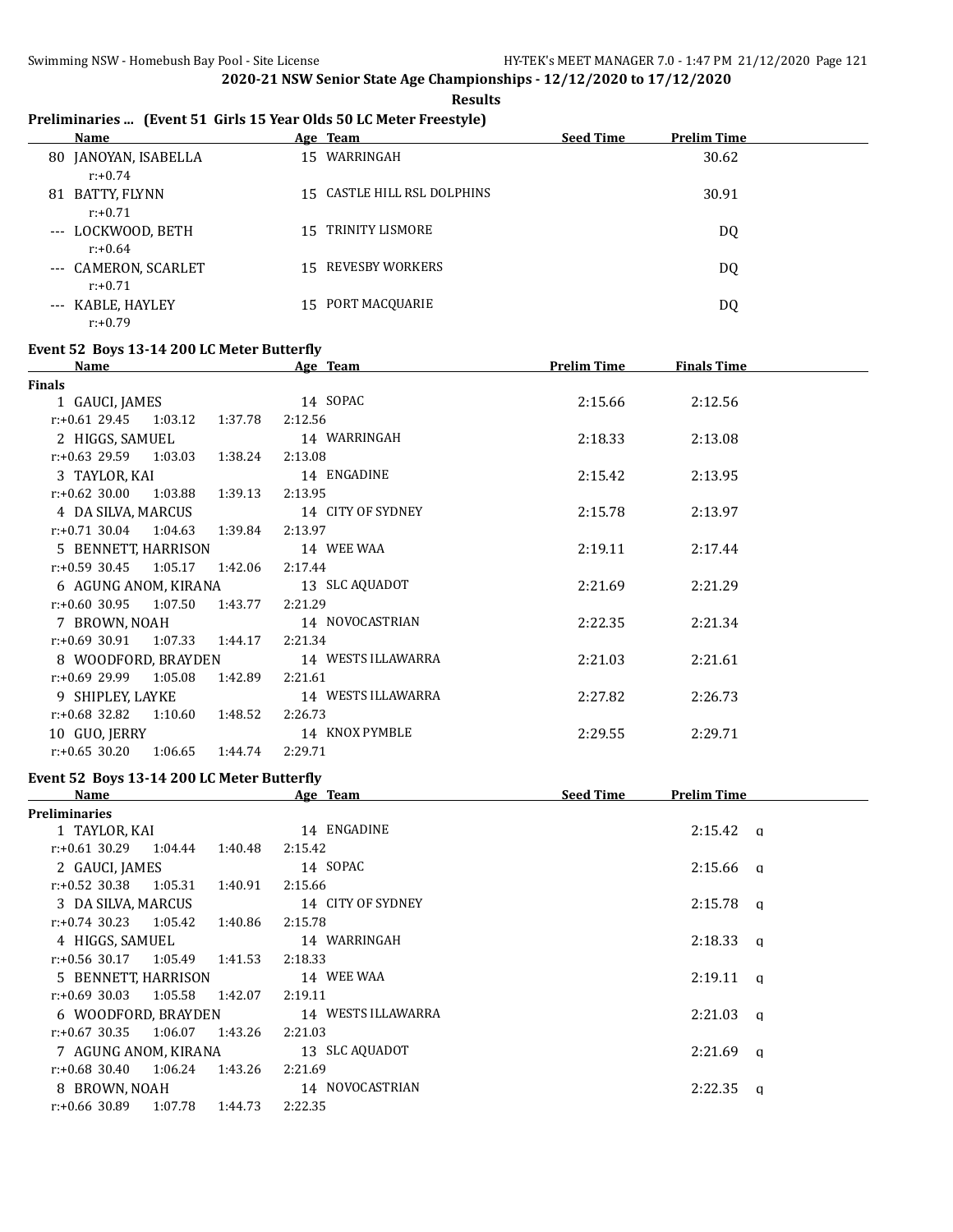#### **Results**

# **Preliminaries ... (Event 52 Boys 13-14 200 LC Meter Butterfly)**

| Name                        |         | Age Team           | <b>Seed Time</b><br><b>Prelim Time</b> |
|-----------------------------|---------|--------------------|----------------------------------------|
| 9 SHIPLEY, LAYKE            |         | 14 WESTS ILLAWARRA | $2:27.82$ a                            |
| $r: +0.68$ 32.57<br>1:10.35 | 1:48.92 | 2:27.82            |                                        |
| 10 GUO, JERRY               |         | 14 KNOX PYMBLE     | $2:29.55$ a                            |
| r:+0.53 30.34<br>1:06.65    | 1:45.67 | 2:29.55            |                                        |
| 11 CHEW, EVAN               |         | 14 KNOX PYMBLE     | 2:30.98                                |
| $r: +0.57$ 32.44<br>1:10.07 | 1:48.58 | 2:30.98            |                                        |
| 12 EDWARDS, ISAAC           |         | 14 WARRINGAH       | 2:30.99                                |
| r:+0.64 31.92<br>1:09.33    | 1:49.46 | 2:30.99            |                                        |
| 13 VUN, JEFF                |         | 13 CITY OF SYDNEY  | 2:33.16                                |
| $r: +0.66$ 32.39<br>1:11.51 | 1:52.52 | 2:33.16            |                                        |
| 14 GRAHAM, CALEB            |         | 14 CARLILE         | 2:34.04                                |
| $r: +0.61$ 32.41<br>1:11.08 | 1:52.34 | 2:34.04            |                                        |
| --- HARRIS, MATTHEW         |         | 14 WARRINGAH       | DQ                                     |
| $r: +0.63$                  | 1:41.43 |                    |                                        |
| WILSON, OLIVER<br>$---$     |         | 13 CARLILE         | DQ                                     |
| $r: +0.71$                  | 1:51.04 |                    |                                        |

# **Event 53 Girls 14 Year Olds 200 LC Meter Butterfly**

| <b>Name</b>                         |         | Age Team                      | <b>Prelim Time</b> | <b>Finals Time</b> |  |
|-------------------------------------|---------|-------------------------------|--------------------|--------------------|--|
| Finals                              |         |                               |                    |                    |  |
| 1 JOHNSTON, HAYLEY                  |         | 14 KNOX PYMBLE                | 2:24.55            | 2:22.26            |  |
| $r: +0.65$ 31.30 1:07.06            | 1:44.33 | 2:22.26                       |                    |                    |  |
| 2 RUSSELL, LOLA                     |         | 14 HUNTER                     | 2:25.16            | 2:22.37            |  |
| 31.80 1:08.05                       | 1:44.47 | 2:22.37                       |                    |                    |  |
| 3 CRITTENDEN, GEM                   |         | 14 HUNTER                     | 2:25.70            | 2:23.09            |  |
| $r: +0.70$ 32.63 1:08.87            | 1:46.26 | 2:23.09                       |                    |                    |  |
| 4 POLLOCK, MILLY                    |         | 14 REVESBY WORKERS            | 2:26.56            | 2:25.32            |  |
| $r.+0.44$ 31.35 1:07.68 1:46.26     |         | 2:25.32                       |                    |                    |  |
| 5 HENRY, GRACE                      |         | 14 CITY OF SYDNEY             | 2:27.73            | 2:25.80            |  |
| 1:09.68<br>32.62                    | 1:47.93 | 2:25.80                       |                    |                    |  |
| 6 ZIVANOVIC, ALEXIA                 |         | 14 CITY OF SYDNEY             | 2:32.91            | 2:29.78            |  |
| $r: +0.82$ 32.34 1:10.63            | 1:50.33 | 2:29.78                       |                    |                    |  |
| 7 DUGGAN, EMMA                      |         | 14 KINCUMBER PACIFIC DOLPHINS | 2:31.80            | 2:29.98            |  |
| $r.+0.77$ 33.35 1:11.14 1:50.29     |         | 2:29.98                       |                    |                    |  |
| 8 CHRISTIAN-MILNE, GEORGIA          |         | 14 NOVOCASTRIAN               | 2:31.42            | 2:31.52            |  |
| $r.+0.77$ 32.78 1:11.09             | 1:50.97 | 2:31.52                       |                    |                    |  |
| 9 DONELAN, CHLOE                    |         | 14 WAGGA WAGGA                | 2:33.14            | 2:34.71            |  |
| $r: +0.73$ 34.43<br>1:13.39 1:53.65 |         | 2:34.71                       |                    |                    |  |
| 10 MURRAY, ALEXANDRA                |         | 14 NARRABEEN                  | 2:33.07            | 2:36.26            |  |
| r:+0.77 32.90<br>1:11.97            | 1:53.43 | 2:36.26                       |                    |                    |  |

#### **Event 53 Girls 14 Year Olds 200 LC Meter Butterfly**

| Name                     |         |         | Age Team       | <b>Seed Time</b> | <b>Prelim Time</b> |  |
|--------------------------|---------|---------|----------------|------------------|--------------------|--|
| <b>Preliminaries</b>     |         |         |                |                  |                    |  |
| 1 JOHNSTON, HAYLEY       |         |         | 14 KNOX PYMBLE |                  | $2:24.55$ a        |  |
| $r: +0.70$ 31.32 1:07.52 |         | 1:44.69 | 2:24.55        |                  |                    |  |
| 2 RUSSELL, LOLA          |         |         | 14 HUNTER      |                  | $2:25.16$ a        |  |
| 31.69                    | 1:07.87 | 1:45.93 | 2:25.16        |                  |                    |  |
| 3 CRITTENDEN, GEM        |         |         | 14 HUNTER      |                  | 2:25.70 a          |  |
| $r: +0.57$ 33.02         | 1:09.96 | 1:48.54 | 2:25.70        |                  |                    |  |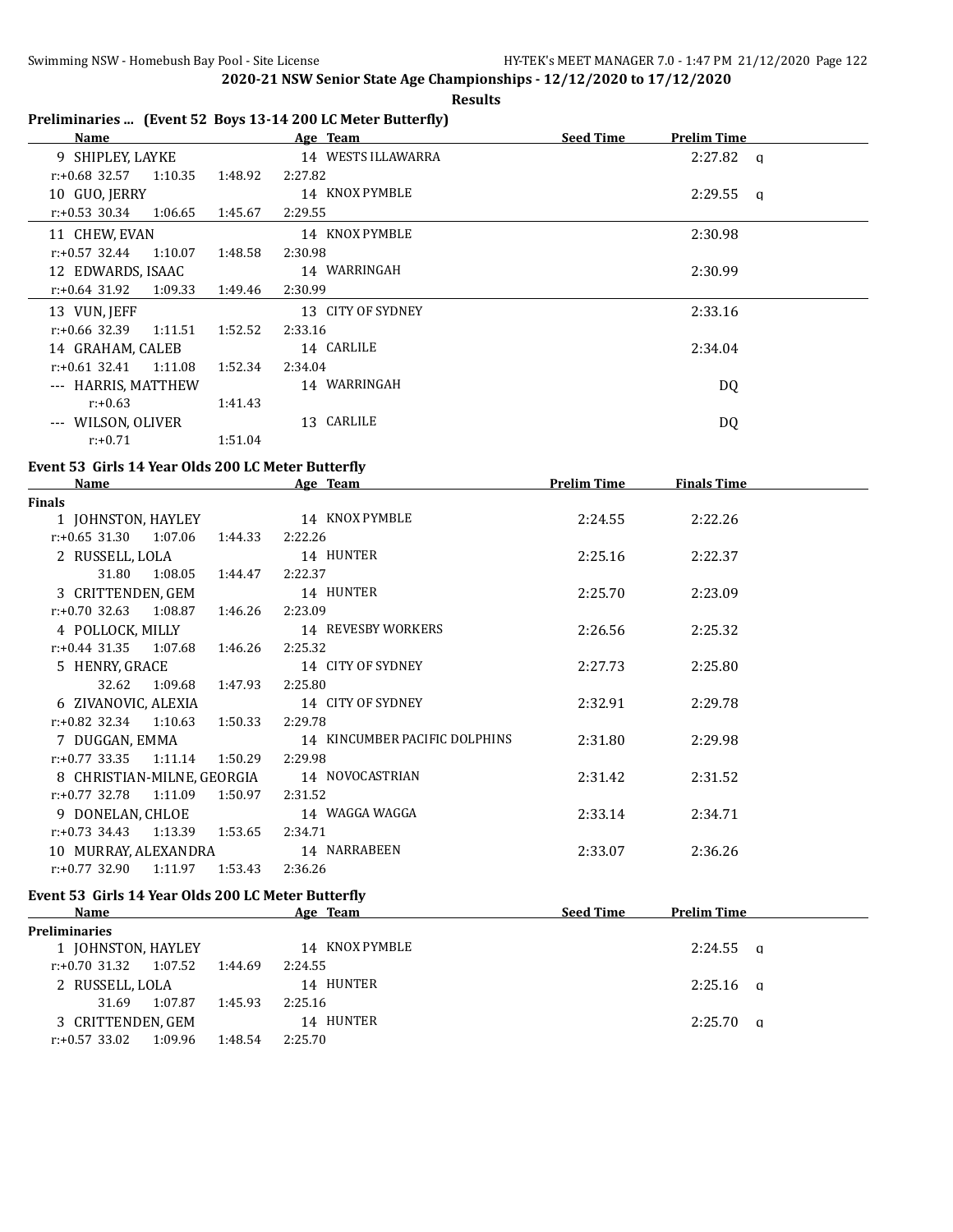|                                                                                                                                                                                                                                | 2020-21 NSW Senior State Age Championships - 12/12/2020 to 17/12/2020<br><b>Results</b> |                    |                         |
|--------------------------------------------------------------------------------------------------------------------------------------------------------------------------------------------------------------------------------|-----------------------------------------------------------------------------------------|--------------------|-------------------------|
|                                                                                                                                                                                                                                | Preliminaries  (Event 53 Girls 14 Year Olds 200 LC Meter Butterfly)                     |                    |                         |
| Name and the contract of the contract of the contract of the contract of the contract of the contract of the contract of the contract of the contract of the contract of the contract of the contract of the contract of the c | Age Team                                                                                | Seed Time          | <b>Prelim Time</b>      |
| 4 POLLOCK, MILLY                                                                                                                                                                                                               | 14 REVESBY WORKERS                                                                      |                    | $2:26.56$ q             |
| $r: +0.67$ 32.33<br>1:09.27<br>1:47.66                                                                                                                                                                                         | 2:26.56                                                                                 |                    |                         |
| 5 WUNSCH, OLIVIA                                                                                                                                                                                                               | 14 CARLILE                                                                              |                    | 2:27.72<br>$\mathbf{q}$ |
| r:+0.58 31.67<br>1:08.89<br>1:47.59                                                                                                                                                                                            | 2:27.72                                                                                 |                    |                         |
| 6 HENRY, GRACE                                                                                                                                                                                                                 | 14 CITY OF SYDNEY                                                                       |                    | 2:27.73<br>a            |
| $r: +0.75$ 32.08<br>1:09.41<br>1:48.54                                                                                                                                                                                         | 2:27.73                                                                                 |                    |                         |
| 7 CHRISTIAN-MILNE, GEORGIA                                                                                                                                                                                                     | 14 NOVOCASTRIAN                                                                         |                    | 2:31.42<br>$\mathsf{q}$ |
| $r: +0.63$ 33.07<br>1:10.79<br>1:50.16                                                                                                                                                                                         | 2:31.42                                                                                 |                    |                         |
| 8 DUGGAN, EMMA                                                                                                                                                                                                                 | 14 KINCUMBER PACIFIC DOLPHINS                                                           |                    | 2:31.80<br>$\mathbf{q}$ |
| $r: +0.81$ 33.58<br>1:12.08<br>1:52.44                                                                                                                                                                                         | 2:31.80                                                                                 |                    |                         |
| 9 ZIVANOVIC, ALEXIA                                                                                                                                                                                                            | 14 CITY OF SYDNEY                                                                       |                    | 2:32.91<br>a            |
| $r: +0.64$ 32.73<br>1:11.08<br>1:51.99                                                                                                                                                                                         | 2:32.91                                                                                 |                    |                         |
| 10 MURRAY, ALEXANDRA                                                                                                                                                                                                           | 14 NARRABEEN                                                                            |                    | 2:33.07<br>$\mathsf{q}$ |
| 33.31<br>1:52.39<br>1:11.64                                                                                                                                                                                                    | 2:33.07                                                                                 |                    |                         |
| 11 DONELAN, CHLOE                                                                                                                                                                                                              | 14 WAGGA WAGGA                                                                          |                    | 2:33.14                 |
| $r: +0.70$ 34.33<br>1:12.44<br>1:52.78                                                                                                                                                                                         | 2:33.14                                                                                 |                    |                         |
| 12 POLLARD, BELLA                                                                                                                                                                                                              | 14 360 SCULLY PARK                                                                      |                    | 2:34.40                 |
| $r: +0.51$ 32.52<br>1:10.72<br>1:51.17                                                                                                                                                                                         | 2:34.40                                                                                 |                    |                         |
| 13 THOMPSON, SIENNA                                                                                                                                                                                                            | 14 RANDWICK CITY                                                                        |                    | 2:39.81                 |
| $r: +0.49$ 33.99<br>1:13.82<br>1:55.87                                                                                                                                                                                         | 2:39.81                                                                                 |                    |                         |
|                                                                                                                                                                                                                                |                                                                                         |                    |                         |
| Event 54 Boys 16 Year Olds 400 LC Meter IM                                                                                                                                                                                     |                                                                                         |                    |                         |
| Name                                                                                                                                                                                                                           | Age Team                                                                                | <b>Prelim Time</b> | <b>Finals Time</b>      |
| <b>Finals</b><br>1 LEE, JUSTIN                                                                                                                                                                                                 | 16 KNOX PYMBLE                                                                          | 4:41.37            | 4:35.71                 |
| $r: +0.58$ 27.08<br>59.23<br>1:35.14                                                                                                                                                                                           | 2:10.65<br>2:49.13<br>3:28.06<br>4:02.38                                                | 4:35.71            |                         |
|                                                                                                                                                                                                                                | 16 LORETO NORMANHURST                                                                   |                    |                         |
| 2 THOMAS, CALLUM<br>$r: +0.60$ 29.79<br>1:04.28<br>1:38.69                                                                                                                                                                     | 2:13.19<br>2:52.09<br>3:31.82<br>4:05.35                                                | 4:43.25<br>4:38.01 | 4:38.01                 |
|                                                                                                                                                                                                                                | 16 WESTS ILLAWARRA                                                                      |                    |                         |
| 3 CREHAN, BAILEY<br>$r: +0.62$ 28.06<br>1:01.36                                                                                                                                                                                | 2:54.69                                                                                 | 4:45.23            | 4:43.36                 |
| 1:38.69                                                                                                                                                                                                                        | 2:15.44<br>3:35.36<br>4:10.20<br>16 TRINITY GRAMMAR                                     | 4:43.36            |                         |
| 4 YEOU, JASON<br>$r: +0.50$ 29.07<br>1:03.01                                                                                                                                                                                   | 2:18.66<br>2:58.60                                                                      | 4:46.63<br>4:45.51 | 4:45.51                 |
| 1:41.23                                                                                                                                                                                                                        | 3:40.69<br>4:13.65                                                                      |                    |                         |
| 5 KNIGHT, KADE                                                                                                                                                                                                                 | 16 WAGGA WAGGA<br>2:58.44                                                               | 4:50.07            | 4:46.75                 |
| $r: +0.64$ 29.23<br>1:03.20<br>1:40.56                                                                                                                                                                                         | 2:17.21<br>3:40.27<br>4:14.50                                                           | 4:46.75            |                         |
| 6 OATES, THOMAS                                                                                                                                                                                                                | 16 NEWINGTON                                                                            | 4:56.77            | 4:47.21                 |
| r:+0.71 29.42<br>1:03.99<br>1:42.42                                                                                                                                                                                            | 2:20.21<br>2:59.80<br>4:14.45<br>3:40.15                                                | 4:47.21            |                         |
| 7 MCLACHLAN, JYE                                                                                                                                                                                                               | 16 KNOX PYMBLE                                                                          | 4:51.05            | 4:49.91                 |
| $r: +0.71$ 29.30<br>1:43.44<br>1:04.09                                                                                                                                                                                         | 2:23.10<br>3:03.56<br>3:44.20<br>4:17.71                                                | 4:49.91            |                         |
| 8 THOMPSON, ALEXANDER                                                                                                                                                                                                          | 16 CITY OF SYDNEY                                                                       | 4:55.33            | 4:54.39                 |
| 1:06.24<br>$r: +0.58$ 30.68<br>1:43.45                                                                                                                                                                                         | 2:20.67<br>3:03.66<br>3:46.74<br>4:20.79                                                | 4:54.39            |                         |
| 9 ANDREE-EVARTS, OSCAR                                                                                                                                                                                                         | 16 AQUABLITZ TOONGABBIE                                                                 | 4:58.20            | 4:54.59                 |
| r:+0.78 28.45<br>1:01.50<br>1:39.02                                                                                                                                                                                            | 2:16.51<br>2:59.81<br>3:44.36<br>4:19.77                                                | 4:54.59            |                         |
| 10 BAMFORD, NICHOLAS                                                                                                                                                                                                           | 16 KIAMA                                                                                | 4:57.26            | 4:58.10                 |
| $r: +0.68$ 30.05<br>1:03.87<br>1:41.73                                                                                                                                                                                         | 2:19.42<br>3:05.56<br>3:52.44<br>4:25.81                                                | 4:58.10            |                         |
| Event 54 Boys 16 Year Olds 400 LC Meter IM                                                                                                                                                                                     |                                                                                         |                    |                         |
| <b>Name</b>                                                                                                                                                                                                                    | Age Team                                                                                | Seed Time          | <b>Prelim Time</b>      |
| <b>Preliminaries</b>                                                                                                                                                                                                           |                                                                                         |                    |                         |
| 1 LEE, JUSTIN                                                                                                                                                                                                                  | 16 KNOX PYMBLE                                                                          |                    | 4:41.37<br>$\mathbf{q}$ |
| r:+0.58 27.92<br>1:01.29<br>1:39.59                                                                                                                                                                                            | 2:55.14<br>2:16.23<br>3:34.84<br>4:09.26                                                | 4:41.37            |                         |
| 2 THOMAS, CALLUM                                                                                                                                                                                                               | 16 LORETO NORMANHURST                                                                   |                    | 4:43.25<br>$\mathbf q$  |

r:+0.56 29.94 1:04.20 1:39.06 2:13.54 2:53.92 3:34.52 4:09.56 4:43.25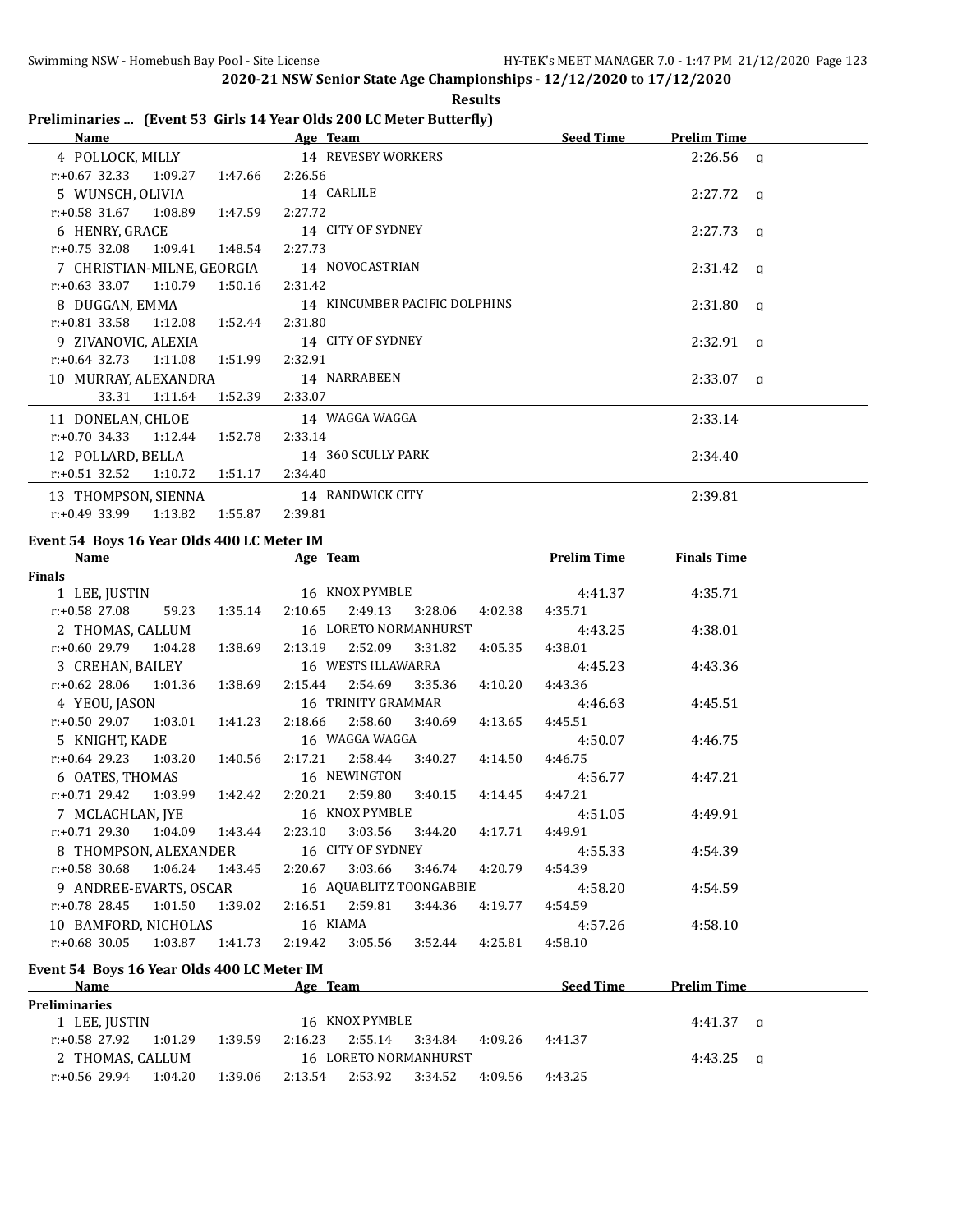**Results**

## **Preliminaries ... (Event 54 Boys 16 Year Olds 400 LC Meter IM)**

| <b>Name</b>                      |                           | Age Team |                         |         |         | <b>Seed Time</b> | <b>Prelim Time</b> |  |
|----------------------------------|---------------------------|----------|-------------------------|---------|---------|------------------|--------------------|--|
| 3 CREHAN, BAILEY                 |                           |          | 16 WESTS ILLAWARRA      |         |         |                  | $4:45.23$ q        |  |
| r:+0.60 28.41 1:02.32            | 1:40.36                   |          | 2:17.33 2:57.87         | 3:38.40 | 4:13.04 | 4:45.23          |                    |  |
| 4 YEOU, JASON                    |                           |          | 16 TRINITY GRAMMAR      |         |         |                  | $4:46.63$ a        |  |
| $r.+0.48$ 29.10 1:03.40 1:41.48  |                           |          | 2:19.15 3:00.50         | 3:42.07 | 4:14.83 | 4:46.63          |                    |  |
| 5 TWISS, RYLEY                   |                           |          | 16 HUNTER               |         |         |                  | $4:46.82$ a        |  |
| $r: +0.63$ 28.76 1:02.70         | 1:40.91                   |          | 2:18.36 3:01.18 3:45.92 |         | 4:16.31 | 4:46.82          |                    |  |
| 6 KNIGHT, KADE                   |                           |          | 16 WAGGA WAGGA          |         |         |                  | $4:50.07$ q        |  |
| $r.+0.61$ 30.45 1:04.95 1:43.89  |                           |          | 2:20.93 3:02.37 3:44.18 |         | 4:17.76 | 4:50.07          |                    |  |
| 7 MCLACHLAN, JYE                 |                           |          | 16 KNOX PYMBLE          |         |         |                  | $4:51.05$ q        |  |
| $r: +0.70$ 30.05 1:05.54 1:44.92 |                           | 2:24.04  | 3:03.76                 | 3:44.67 | 4:17.31 | 4:51.05          |                    |  |
| 8 THOMPSON, ALEXANDER            |                           |          | 16 CITY OF SYDNEY       |         |         |                  | $4:55.33$ q        |  |
| $r.+0.65$ 30.63 1:06.24 1:42.77  |                           | 2:18.89  | 3:02.24                 | 3:45.60 | 4:21.66 | 4:55.33          |                    |  |
| 9 OATES, THOMAS                  |                           |          | 16 NEWINGTON            |         |         |                  | $4:56.77$ a        |  |
| $r: +0.59$ 30.03                 | 1:06.63 1:44.97           |          | 2:24.11 3:03.96         | 3:45.72 | 4:22.06 | 4:56.77          |                    |  |
| 10 BAMFORD, NICHOLAS             |                           | 16 KIAMA |                         |         |         |                  | $4:57.26$ q        |  |
| $r: +0.64$ 29.11 1:02.13         | 1:40.50                   |          |                         | 3:51.07 | 4:24.89 | 4:57.26          |                    |  |
| 11 ANDREE-EVARTS, OSCAR          |                           |          | 16 AQUABLITZ TOONGABBIE |         |         |                  | 4:58.20            |  |
| $r: +0.78$ 28.58 1:01.97 1:40.54 |                           | 2:20.22  | 3:02.89                 | 3:47.52 | 4:23.27 | 4:58.20          |                    |  |
| 12 GORGIJOVSKI, ALISTAIR         |                           |          | 16 WESTS ILLAWARRA      |         |         |                  | 4:59.81            |  |
| $r: +0.73$ 30.07 1:04.56         | 1:46.94  2:27.91  3:06.98 |          |                         | 3:45.92 | 4:23.75 | 4:59.81          |                    |  |
| 13 CHARLES, NOAH                 |                           |          | 16 NARRABEEN            |         |         |                  | 5:03.76            |  |
| $r.+0.67$ 31.03 1:08.51          | 1:46.96                   | 2:24.64  | 3:09.77                 | 3:55.54 | 4:30.73 | 5:03.76          |                    |  |
| 14 LIN, CHANG-CHIEN              |                           |          | 16 CAMPBELLTOWN         |         |         |                  | 5:05.73            |  |
| $r: +0.68$ 29.64<br>1:04.86      | 1:45.43                   | 2:25.32  | 3:07.59                 | 3:51.34 | 4:29.16 | 5:05.73          |                    |  |

#### **Event 55 Girls 16 Year Olds 400 LC Meter IM**

| Name                                                                |  | Age Team |          |                                 |         | <b>Prelim Time</b> | <b>Finals Time</b> |  |
|---------------------------------------------------------------------|--|----------|----------|---------------------------------|---------|--------------------|--------------------|--|
| A - Final                                                           |  |          |          |                                 |         |                    |                    |  |
| 1 LEE, ANNA                                                         |  |          | 16 SOPAC |                                 |         | 5:09.49            | 5:01.64            |  |
| r:+0.72 31.02 1:07.38 1:46.25 2:23.90 3:07.39 3:51.49 4:26.96       |  |          |          |                                 |         | 5:01.64            |                    |  |
| 2 WALTON, BIANCA 16 AUBURN                                          |  |          |          |                                 |         | 5:13.26            | 5:04.19            |  |
| $r: +0.55$ 31.62 1:08.45 1:47.87                                    |  |          |          | 2:26.58 3:10.67 3:55.64 4:30.56 |         | 5:04.19            |                    |  |
| 3 VAN ZOGGEL, ANNEKE 16 EPPING BULLETS                              |  |          |          |                                 |         | 5:07.33            | 5:04.59            |  |
| $r: +0.53$ 30.83 1:06.73 1:46.37 2:25.71 3:10.85                    |  |          |          | 3:56.23   4:31.27               |         | 5:04.59            |                    |  |
| 4 BENTLEY, PHOEBE 16 PORT MACQUARIE                                 |  |          |          |                                 |         | 5:15.14            | 5:08.08            |  |
| r:+0.71 31.29  1:08.16  1:49.36  2:29.72  3:14.41  4:00.83  4:36.16 |  |          |          |                                 |         | 5:08.08            |                    |  |
| 5 MARCH, EMILY 16 HUNTER                                            |  |          |          |                                 |         | 5:13.15            | 5:09.62            |  |
| $r: +0.80$ 31.11 1:06.68 1:46.84 2:26.25 3:13.26 4:01.08 4:35.67    |  |          |          |                                 |         | 5:09.62            |                    |  |
| 6 JONES, AVERIL 16 HUNTER                                           |  |          |          |                                 |         | 5:17.73            | 5:11.49            |  |
| $r.+0.75$ 32.19 1:09.40 1:49.71 2:29.40 3:15.35                     |  |          |          | 4:02.03  4:37.58                |         | 5:11.49            |                    |  |
| 7 TOWLER, CHARLOTTE 16 TELOPEA                                      |  |          |          |                                 |         | 5:21.29            | 5:13.84            |  |
| $r.+0.49$ 31.74 1:10.85 1:50.86 2:31.23 3:14.83 4:00.76 4:37.33     |  |          |          |                                 |         | 5:13.84            |                    |  |
| 8 OGG, MAGALI 16 NARRABEEN                                          |  |          |          |                                 |         | 5:25.29            | 5:22.25            |  |
| $r.+0.81$ 33.27 1:13.19 1:54.36 2:35.04 3:22.93                     |  |          |          | 4:10.71                         | 4:47.34 | 5:22.25            |                    |  |
| 9 CORNELIUS-FELTUS, MERCEDE 16 KINROSS WOLAROI                      |  |          |          |                                 |         | 5:27.79            | 5:24.36            |  |
| r:+0.69 33.09 1:10.73 1:53.65 2:36.23 3:23.03 4:09.79 4:48.27       |  |          |          |                                 |         | 5:24.36            |                    |  |
| 10 XU-LOUIE, CLAIRE 16 SOPAC                                        |  |          |          |                                 |         | 5:27.53            | 5:26.22            |  |
| $r.+0.70$ 31.91 1:10.25 1:53.12                                     |  |          |          | 2:36.62 3:25.63 4:14.48         | 4:50.89 | 5:26.22            |                    |  |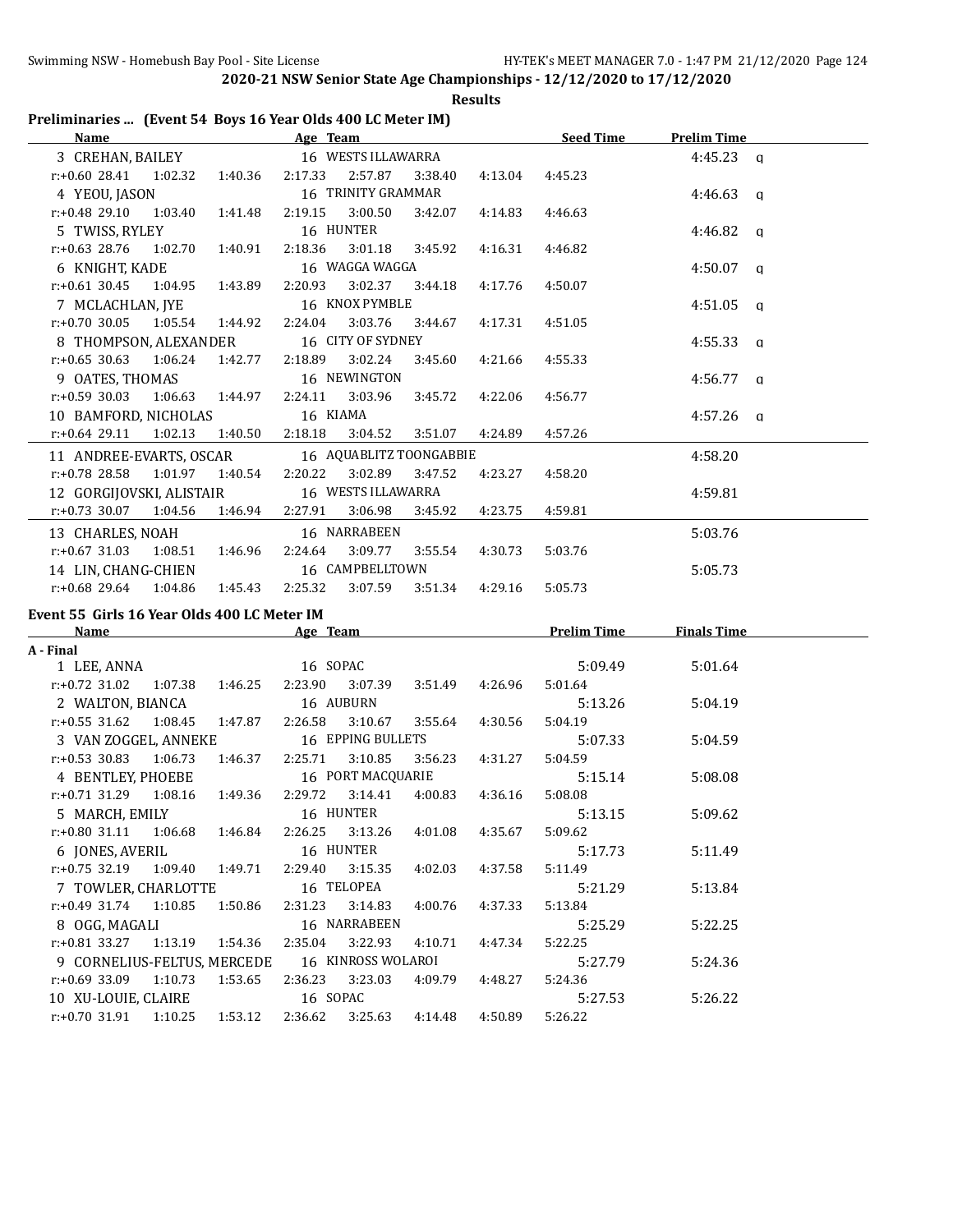**Results**

# **Event 55 Girls 16 Year Olds 400 LC Meter IM**

| Name                                                     |                   |         | Age Team |                              |         |                 | <u>Seed Time</u>   | <b>Prelim Time</b> |  |
|----------------------------------------------------------|-------------------|---------|----------|------------------------------|---------|-----------------|--------------------|--------------------|--|
| <b>Preliminaries</b>                                     |                   |         |          |                              |         |                 |                    |                    |  |
| 1 VAN ZOGGEL, ANNEKE 16 EPPING BULLETS                   |                   |         |          |                              |         |                 |                    | $5:07.33$ a        |  |
| $r.+0.51$ 30.25 1:05.54                                  |                   | 1:45.23 |          | 2:24.89 3:09.95              | 3:56.15 | 4:32.19         | 5:07.33            |                    |  |
| 2 LEE, ANNA                                              |                   |         | 16 SOPAC |                              |         |                 |                    | $5:09.49$ q        |  |
| $r: +0.61$ 31.33 1:07.02                                 |                   | 1:47.09 | 2:25.62  | 3:10.69                      | 3:56.34 | 4:33.63         | 5:09.49            |                    |  |
| 3 MARCH, EMILY                                           |                   |         |          | 16 HUNTER                    |         |                 |                    | $5:13.15$ q        |  |
| $r: +0.82$ 31.53 1:07.74                                 |                   | 1:48.62 | 2:29.27  | 3:16.17                      | 4:04.40 | 4:39.56         | 5:13.15            |                    |  |
| 4 WALTON, BIANCA                                         |                   |         |          | 16 AUBURN                    |         |                 |                    | $5:13.26$ q        |  |
| $r.+0.76$ 32.23 1:10.16 1:50.12                          |                   |         | 2:29.92  | 3:16.07                      | 4:02.65 | 4:38.57         | 5:13.26            |                    |  |
| 5 BENTLEY, PHOEBE                                        |                   |         |          | 16 PORT MACQUARIE            |         |                 |                    | $5:15.14$ q        |  |
| $r: +0.73$ 31.67 1:09.04 1:50.75                         |                   |         |          | 2:31.49 3:16.57              | 4:04.11 | 4:40.66         | 5:15.14            |                    |  |
| 6 JONES, AVERIL                                          |                   |         |          | 16 HUNTER                    |         |                 |                    | $5:17.73$ q        |  |
| $r: +0.72$ 32.63                                         | 1:10.56 1:52.15   |         | 2:32.37  | 3:19.28                      | 4:06.68 | 4:43.06         | 5:17.73            |                    |  |
| 7 TOWLER, CHARLOTTE                                      |                   |         |          | 16 TELOPEA                   |         |                 |                    | $5:21.29$ q        |  |
| r:+0.52 32.87 1:13.38                                    |                   | 1:54.04 | 2:34.85  | 3:20.13                      | 4:08.01 | 4:44.45         | 5:21.29            |                    |  |
| 8 OGG, MAGALI                                            |                   |         |          | 16 NARRABEEN                 |         |                 |                    | $5:25.29$ q        |  |
| r:+0.78 33.00 1:13.09 1:54.64 2:35.98 3:23.47            |                   |         |          |                              | 4:11.94 | 4:49.83         | 5:25.29            |                    |  |
| 9 XU-LOUIE, CLAIRE                                       |                   |         | 16 SOPAC |                              |         |                 |                    | $5:27.53$ q        |  |
| $r.+0.61$ 32.32 1:09.86                                  |                   | 1:54.15 | 2:36.98  | 3:27.50                      | 4:16.45 | 4:53.00         | 5:27.53            |                    |  |
| 10 CORNELIUS-FELTUS, MERCEDE                             |                   |         |          | 16 KINROSS WOLAROI           |         |                 |                    | $5:27.79$ a        |  |
| $r: +0.53$ 33.21 1:11.33 1:54.94 2:38.34 3:25.35         |                   |         |          |                              | 4:12.97 | 4:51.50         | 5:27.79            |                    |  |
| 11 CLARK, AMBER                                          |                   |         |          | 16 NUSWIM                    |         |                 |                    | 5:32.01            |  |
| $r: +0.87$ 33.18                                         | 1:12.55   1:55.84 |         | 2:36.33  | 3:26.40                      | 4:16.68 | 4:55.08         | 5:32.01            |                    |  |
| 12 FAWER, JASMINE 16 SOUTHERN SYDNEY                     |                   |         |          |                              |         |                 |                    | 5:34.16            |  |
| $r: +0.72$ 33.64 1:12.18 1:55.14 2:36.65 3:28.49 4:20.52 |                   |         |          |                              |         | 4:57.89         | 5:34.16            |                    |  |
|                                                          |                   |         |          |                              |         |                 |                    |                    |  |
| Event 55 Girls 17 & Over 400 LC Meter IM                 |                   |         |          |                              |         |                 | <b>Prelim Time</b> | <b>Finals Time</b> |  |
| <b>Name</b><br>A - Final                                 |                   |         |          | <b>Example 2018 Age Team</b> |         |                 |                    |                    |  |
| 1 BAILEY, MEG                                            |                   |         |          | 24 HUNTER                    |         |                 | 4:49.87            | 4:42.99            |  |
| $r: +0.53$ 29.30 $1:03.37$ $1:39.79$ $2:15.47$ $2:55.57$ |                   |         |          |                              | 3:36.47 | 4:10.09         | 4:42.99            |                    |  |
| 2 DELMENICO, MELA 17 CITY OF SYDNEY                      |                   |         |          |                              |         |                 | 4:59.41            | 4:50.70            |  |
| $r.+0.76$ 30.60 1:06.25                                  |                   | 1:43.78 |          | 2:20.31 3:02.72              |         | 3:45.56 4:18.60 | 4:50.70            |                    |  |
| 3 FITZHENRY, FRANCESCA                                   |                   |         |          | 21 CARLILE                   |         |                 | 4:58.18            | 4:54.35            |  |
| r:+0.55 30.36 1:05.60                                    |                   | 1:44.06 | 2:22.15  | 3:03.62 3:45.82              |         | 4:20.45         | 4:54.35            |                    |  |
|                                                          |                   |         |          |                              |         |                 |                    |                    |  |

| 3 FITZHENRY FRANCESCA |         |         | 21 CARLILE |                    |         |         | 4:58.18 | 4:54.35 |
|-----------------------|---------|---------|------------|--------------------|---------|---------|---------|---------|
| $r: +0.55$ 30.36      | 1:05.60 | 1:44.06 | 2:22.15    | 3:03.62            | 3:45.82 | 4:20.45 | 4:54.35 |         |
| 4 HARRISON, LEXI      |         |         |            | 18 NARRABEEN       |         |         | 5:05.56 | 4:55.58 |
| $r: +0.70$ 31.07      | 1:06.59 | 1:46.09 | 2:23.64    | 3:06.73            | 3:50.18 | 4:24.07 | 4:55.58 |         |
| 5 CROSS, BEC          |         |         |            | 21 GINNINDERRA     |         |         | 5:08.29 | 5:00.94 |
| $r: +0.75$ 31.14      | 1:07.64 | 1:47.98 | 2:26.56    | 3:08.98            | 3:51.72 | 4:26.95 | 5:00.94 |         |
| 6 MICHELL, GRACE      |         |         | 17 SOPAC   |                    |         |         | 5:11.52 | 5:08.01 |
| $r: +0.68$ 31.16      | 1:06.74 | 1:47.52 | 2:27.96    | 3:11.71            | 3:56.37 | 4:33.00 | 5:08.01 |         |
| 7 ROWLANDS, HAYLEY    |         |         |            | 17 REVESBY WORKERS |         |         | 5:13.62 | 5:09.83 |
| $r: +0.66$ 31.20      | 1:08.01 | 1:47.99 | 2:28.15    | 3:13.18            | 3:59.55 | 4:35.52 | 5:09.83 |         |
| 8 BUFFETT, JESSICA    |         |         |            | 17 WESTS ILLAWARRA |         |         | 5:20.40 | 5:13.33 |
| $r: +0.70$ 31.60      | 1:08.55 | 1:50.41 | 2:30.66    | 3:15.39            | 4:00.93 | 4:38.32 | 5:13.33 |         |
| 9 PLATTS, GEORGIA     |         |         | 17 SOPAC   |                    |         |         | 5:19.17 | 5:13.48 |
| $r: +0.67$ 32.79      | 1:11.07 | 1:52.08 | 2:32.14    | 3:16.84            | 4:02.68 | 4:38.89 | 5:13.48 |         |
| 10 GORGAS, ELENI      |         |         |            | 20 CITY OF SYDNEY  |         |         | 5:17.32 | 5:14.96 |
| $r: +0.75$ 33.47      | 1:12.01 | 1:53.97 | 2:34.18    | 3:18.76            | 4:04.28 | 4:40.39 | 5:14.96 |         |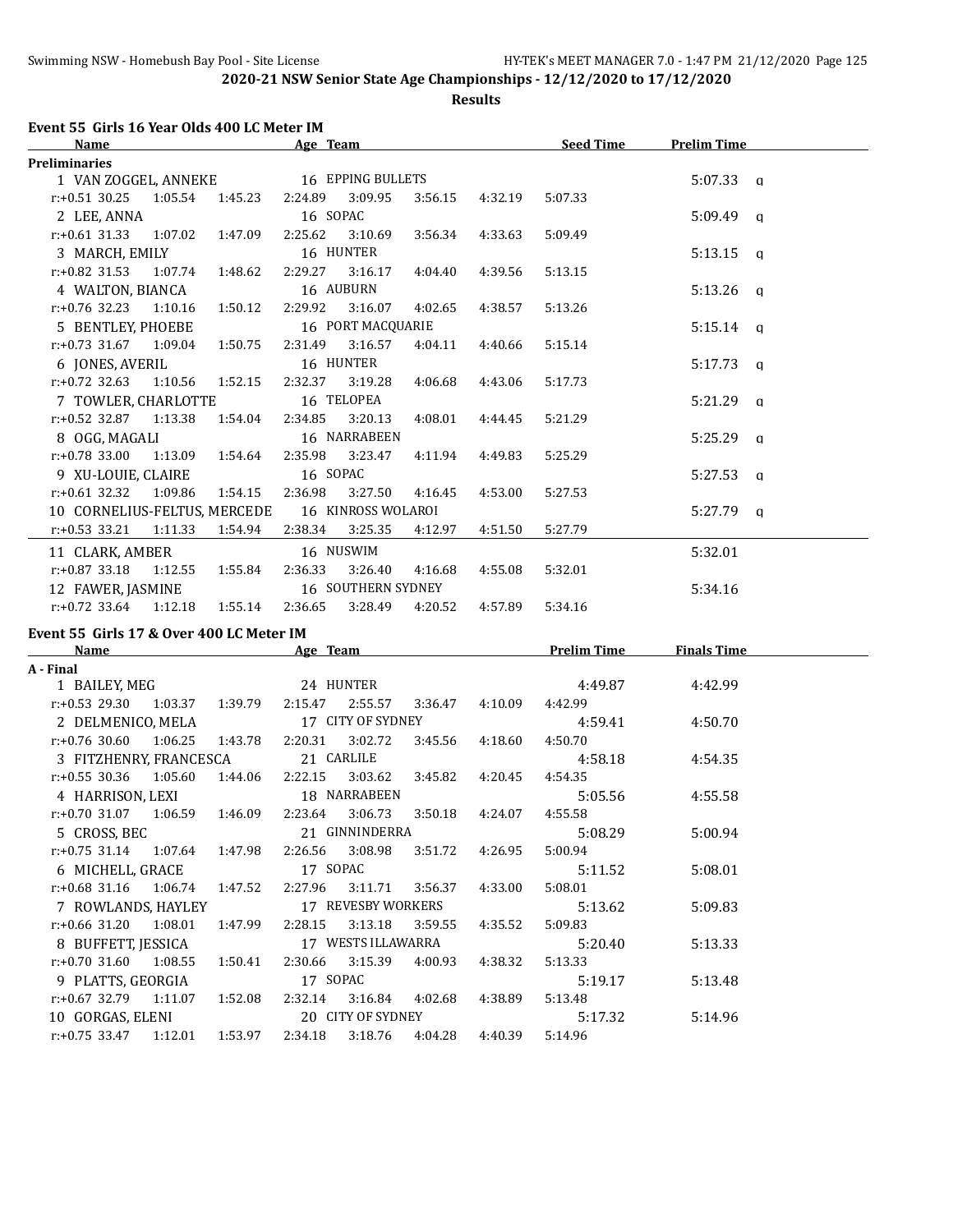**Results**

#### **Event 55 Girls 17 & Over 400 LC Meter IM**

| Name                             |         | Age Team |                    |         |         | <b>Seed Time</b> | <b>Prelim Time</b> |  |
|----------------------------------|---------|----------|--------------------|---------|---------|------------------|--------------------|--|
| <b>Preliminaries</b>             |         |          |                    |         |         |                  |                    |  |
| 1 BAILEY, MEG                    |         |          | 24 HUNTER          |         |         |                  | $4:49.87$ a        |  |
| $r: +0.63$ 30.00 1:04.51 1:40.82 |         |          | 2:16.75 2:59.50    | 3:41.81 | 4:16.73 | 4:49.87          |                    |  |
| 2 FITZHENRY, FRANCESCA           |         |          | 21 CARLILE         |         |         |                  | $4:58.18$ a        |  |
| $r.+0.55$ 30.79 1:05.81          | 1:45.20 |          | 2:22.74 3:04.97    | 3:47.03 | 4:23.09 | 4:58.18          |                    |  |
| 3 DELMENICO, MELA                |         |          | 17 CITY OF SYDNEY  |         |         |                  | $4:59.41$ a        |  |
| $r: +0.72$ 31.22 1:07.40         | 1:47.09 | 2:25.06  | 3:07.44            | 3:50.35 | 4:25.02 | 4:59.41          |                    |  |
| 4 HARRISON, LEXI                 |         |          | 18 NARRABEEN       |         |         |                  | $5:05.56$ q        |  |
| $r: +0.75$ 32.06 1:10.12         | 1:51.88 | 2:30.86  | 3:15.22            | 3:58.32 | 4:32.78 | 5:05.56          |                    |  |
| 5 CROSS, BEC                     |         |          | 21 GINNINDERRA     |         |         |                  | $5:08.29$ q        |  |
| $r.+0.81$ 31.99 1:08.93          | 1:51.45 | 2:30.11  | 3:14.35            | 3:56.67 | 4:34.17 | 5:08.29          |                    |  |
| 6 MICHELL, GRACE                 |         | 17 SOPAC |                    |         |         |                  | $5:11.52$ q        |  |
| $r: +0.65$ 31.40 1:07.60         | 1:48.63 | 2:29.28  | 3:13.67            | 3:58.59 | 4:35.09 | 5:11.52          |                    |  |
| 7 ROWLANDS, HAYLEY               |         |          | 17 REVESBY WORKERS |         |         |                  | $5:13.62$ a        |  |
| $r: +0.65$ 31.72 1:08.44         | 1:49.79 | 2:30.27  | 3:15.33            | 4:00.63 | 4:37.82 | 5:13.62          |                    |  |
| 8 GORGAS, ELENI                  |         |          | 20 CITY OF SYDNEY  |         |         |                  | $5:17.32$ a        |  |
| $r: +0.75$ 33.15<br>1:11.90      | 1:53.38 | 2:33.53  | 3:19.64            | 4:05.22 | 4:42.08 | 5:17.32          |                    |  |
| 9 PLATTS, GEORGIA                |         | 17 SOPAC |                    |         |         |                  | $5:19.17$ q        |  |
| $r: +0.68$ 33.01 1:10.91         | 1:52.73 | 2:33.70  | 3:20.04            | 4:06.47 | 4:43.63 | 5:19.17          |                    |  |
| 10 BUFFETT, JESSICA              |         |          | 17 WESTS ILLAWARRA |         |         |                  | $5:20.40$ a        |  |
| $r.+0.70$ 31.87 1:09.02          | 1:51.98 | 2:33.01  | 3:18.83            | 4:05.36 | 4:43.93 | 5:20.40          |                    |  |
| 11 FOGG, ALEXANDRIA              |         |          | 17 SANS SOUCI      |         |         |                  | 5:23.33            |  |
| 1:09.28<br>$r: +0.57$ 31.85      | 1:52.66 | 2:34.61  | 3:22.16            | 4:09.37 | 4:47.46 | 5:23.33          |                    |  |
| --- OBEREKAR, ASHLEIGH           |         |          | 19 VALLEY AQUATIC  |         |         |                  | DQ                 |  |
| $r: +0.79$                       |         |          |                    |         |         |                  |                    |  |

## **Event 56 Boys 11-14 100 LC Meter Breaststroke Multi-Class**

| Name                        | Age Team       | <b>Finals Time</b> |
|-----------------------------|----------------|--------------------|
| 1 PRICE, MATTY SB14         | 14 PARKES      | 1:39.54            |
| $r: +0.84$ 45.80<br>1:39.54 |                |                    |
| 2 MATTHEWS, BEAU SB9        | 11 SLC AQUADOT | 1:47.03            |
| $r: +0.62$ 49.87<br>1:47.03 |                |                    |
| 3 SMITH, LANDON SB14        | 12 HUNTER      | 1:52.90            |
| r:+0.98 51.73<br>1:52.90    |                |                    |
| 4 CAREY, JACK SB15          | 14 SOPAC       | 1:46.47            |
| 50.92<br>1:46.47            |                |                    |
| --- GARDINER, SAMUEL SB14   | 14 NEPEAN      | DQ                 |
| $r: +0.77$ 48.87            |                |                    |

#### **Event 56 Boys 15 & Over 100 LC Meter Breaststroke Multi-Class**

|  | <b>Finals Time</b>                                                                                 |
|--|----------------------------------------------------------------------------------------------------|
|  | 1:24.48                                                                                            |
|  |                                                                                                    |
|  | 1:12.77                                                                                            |
|  |                                                                                                    |
|  | 2:00.08                                                                                            |
|  |                                                                                                    |
|  | 1:22.12                                                                                            |
|  |                                                                                                    |
|  | 1:18.42                                                                                            |
|  |                                                                                                    |
|  | 1:20.83                                                                                            |
|  |                                                                                                    |
|  | Age Team<br>33 NTC HUB<br>24 NTC HUB<br>29 NTC HUB<br>25 NTC HUB<br>16 REVESBY WORKERS<br>20 SOPAC |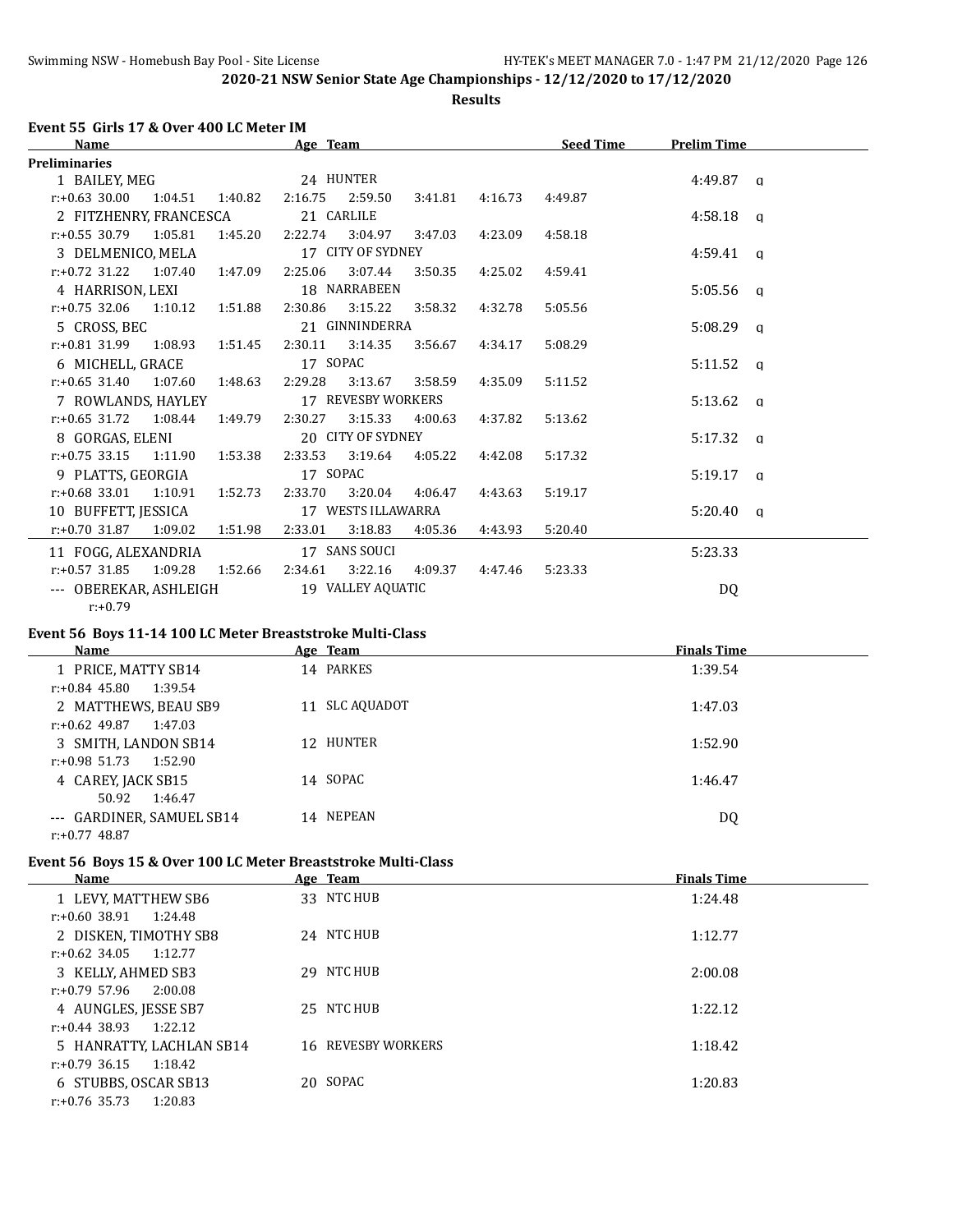#### **Results**

# **(Event 56 Boys 15 & Over 100 LC Meter Breaststroke Multi-Class)**

| <b>Name</b>                 | Age Team                 | <b>Finals Time</b> |
|-----------------------------|--------------------------|--------------------|
| 7 DYER, TARREN SB14         | 23 WOLLONGONG            | 1:27.94            |
| $r: +0.99$ 40.31<br>1:27.94 |                          |                    |
| 8 SMITH, KADEN SB14         | <b>SLC AQUADOT</b><br>17 | 1:28.38            |
| $r: +0.78$ 41.34<br>1:28.38 |                          |                    |
| 9 STOKES, BENJAMIN SB14     | 20 WODEN VALLEY          | 1:29.01            |
| $r: +0.72$ 42.14<br>1:29.01 |                          |                    |
| 10 HEALD, LOGAN SB16        | 19 NUSWIM                | 1:35.49            |
| r:+0.85 43.52<br>1:35.49    |                          |                    |
| 12 HUGHES, HENRY SB15       | 16 SYDNEY UNIVERSITY     | 1:27.78            |
| r:+0.81 41.38<br>1:27.78    |                          |                    |
| 13 SMITH, JOSHUA SB14       | WOY WOY                  | 1:45.72            |
| $r: +0.87$ 49.65<br>1:45.72 |                          |                    |

#### **Event 57 Girls 11-14 100 LC Meter Breaststroke Multi-Class**

| <b>Name</b>                   |     | Age Team                      | <b>Finals Time</b> |
|-------------------------------|-----|-------------------------------|--------------------|
| 1 BRUZZESE, STEPHANIE SB14    |     | 13 TRINITY GRAMMAR            | 1:26.14            |
| 41.08<br>1:26.14              |     |                               |                    |
| 2 TAYLOR, NICOLE SB15         |     | 14 GRIFFITH                   | 1:28.09            |
| 1:28.09<br>41.44              |     |                               |                    |
| 3 JESSEN, KRYSTAL SB14        |     | 14 AQUABLITZ TOONGABBIE       | 1:42.75            |
| 47.52<br>1:42.75              |     |                               |                    |
| 4 KLEIN, SUMMER SB14          |     | 12 KINCUMBER PACIFIC DOLPHINS | 1:43.75            |
| 47.70<br>1:43.75              |     |                               |                    |
| 6 PHILLIPS, LEXIE SB6         |     | 12 NOVOCASTRIAN               | 2:23.49            |
| $r: +0.78$ 1:10.62<br>2:23.49 |     |                               |                    |
| 7 GREEN, ALI SB9              | 12. | DUBBO RSL                     | 2:03.59            |
| 2:03.59<br>$r: +0.78$ 57.01   |     |                               |                    |
|                               |     |                               |                    |

## **Event 57 Girls 15 & Over 100 LC Meter Breaststroke Multi-Class**

| <b>Name</b>                                            | Age Team                  | <b>Finals Time</b> |
|--------------------------------------------------------|---------------------------|--------------------|
| 1 THOMAS KANE, TIFFANY SB7                             | 19 MONTE                  | 1:33.64            |
| 1:33.64<br>43.91<br>2 VAN RIJSWIJK, ASHLEY             | 20 WAGGA WAGGA            | 1:19.22            |
| 37.30<br>1:19.22                                       |                           |                    |
| 3 GREENWOOD, JASMINE SB9<br>38.51<br>1:23.45           | 16 BAY & BASIN            | 1:23.45            |
| 4 JESSAMINE, VICTORIA SB14                             | 20 REVESBY WORKERS        | 1:28.20            |
| 1:28.20<br>40.95<br>5 HINDS, MADDISON SB14             | 15 HORNSBY                | 1:33.80            |
| 1:33.80<br>44.25                                       |                           |                    |
| 6 ARNISON, MCKINLEY SB8<br>$r: +0.81$ 49.43<br>1:45.61 | <b>15 LISMORE WORKERS</b> | 1:45.61            |
| 7 PLUNKETT, JAMIE SB14                                 | 15 GRAFTON                | 1:50.91            |
| $r: +0.86$ 50.96<br>1:50.91<br>8 SMITH, KATELYN SB14   | 24 WOY WOY                | 1:58.65            |
| $r: +0.74$ 54.76<br>1:58.65                            |                           |                    |
| 9 OZOLS, VANESSA SB14                                  | MERRYLANDS<br>15          | 2:08.26            |
| 1:01.36<br>2:08.26<br>--- CORRY, TAYLOR SB14           | 25 NELSON BAY             |                    |
|                                                        |                           | DQ                 |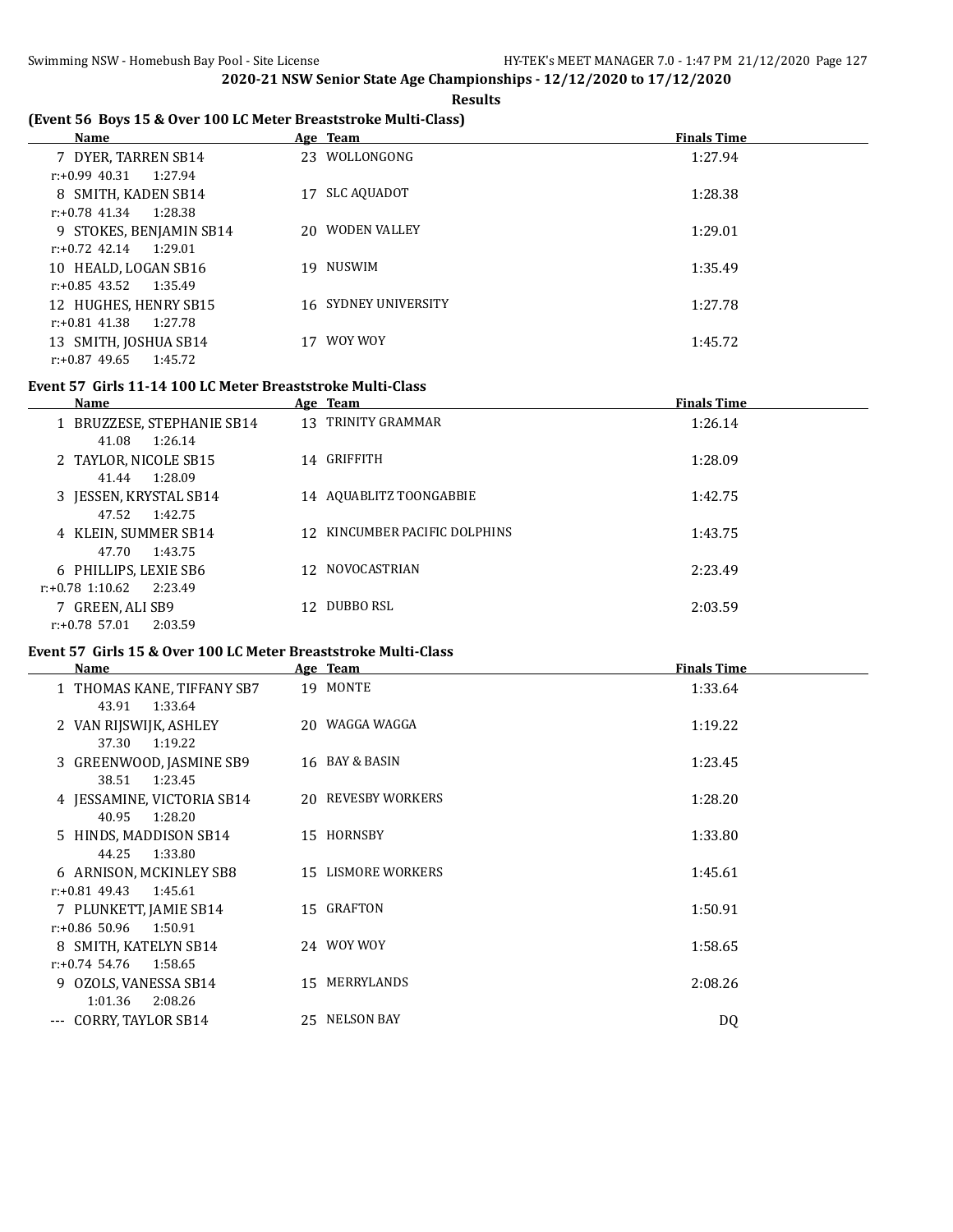**Results**

| Event 58 Boys 17 Year Olds 200 LC Meter Breaststroke |         |                             |                    |                    |  |
|------------------------------------------------------|---------|-----------------------------|--------------------|--------------------|--|
| Name                                                 |         | Age Team                    | <b>Prelim Time</b> | <b>Finals Time</b> |  |
| A - Final                                            |         |                             |                    |                    |  |
| 1 KINGSTON, JOSH                                     |         | 17 CAMPBELLTOWN             | 2:30.84            | 2:25.43            |  |
| $r: +0.66$ 33.40<br>1:10.98                          | 1:48.04 | 2:25.43                     |                    |                    |  |
| 2 COMER, BENJAMIN                                    |         | 17 AUBURN                   | 2:32.45            | 2:28.88            |  |
| $r.+0.71$ 33.05 1:10.82                              | 1:49.61 | 2:28.88                     |                    |                    |  |
| 3 NAKAMURA, KAITO                                    |         | 17 RANDWICK CITY            | 2:39.07            | 2:37.11            |  |
| $r: +0.70$ 34.90<br>1:14.67                          | 1:55.77 | 2:37.11                     |                    |                    |  |
| 4 STUBBS, HARRY                                      |         | 17 SOPAC                    | 2:41.53            | 2:37.59            |  |
| $r.+0.61$ 34.63 1:14.49                              | 1:55.81 | 2:37.59                     |                    |                    |  |
| 5 HARRIDEN, MACKAI                                   |         | 17 GT AQUATICS              | 2:47.87            | 2:44.58            |  |
| $r: +0.64$ 38.12<br>1:21.14                          | 2:03.54 | 2:44.58                     |                    |                    |  |
| 6 MORI, YUTA                                         |         | 17 WILLOUGHBY               | 2:45.77            | 2:44.61            |  |
| $r: +0.68$ 36.72<br>1:17.91                          | 2:00.88 | 2:44.61                     |                    |                    |  |
| 7 BENTLEY, LUCAS                                     |         | 17 NEPEAN                   | 2:46.42            | 2:45.17            |  |
| $r: +0.85$ 36.46<br>1:18.64                          | 2:02.12 | 2:45.17                     |                    |                    |  |
| 8 ROGERS, JOEL                                       |         | 17 CASTLE HILL RSL DOLPHINS | 2:47.93            | 2:46.40            |  |
| $r: +0.90$ 36.96<br>1:20.35 2:03.95                  |         | 2:46.40                     |                    |                    |  |
| 9 NEWCOMBE, JAKE                                     |         | 17 MOUNT ANNAN              | 2:53.40            | 2:56.37            |  |
| $r.+0.81$ 39.21 1:24.44                              | 2:10.36 | 2:56.37                     |                    |                    |  |
|                                                      |         |                             |                    |                    |  |
| Event 58 Boys 17 Year Olds 200 LC Meter Breaststroke |         |                             |                    |                    |  |
| Name                                                 |         | Age Team Seed Time          |                    | <b>Prelim Time</b> |  |
| <b>Preliminaries</b>                                 |         | 17 CAMPBELLTOWN             |                    | $2:30.84$ q        |  |
| 1 KINGSTON, JOSH<br>$r.+0.63$ 34.43 1:12.21 1:51.26  |         | 2:30.84                     |                    |                    |  |
|                                                      |         | 17 AUBURN                   |                    |                    |  |
| 2 COMER, BENJAMIN                                    |         |                             |                    | $2:32.45$ q        |  |
| $r.+0.68$ 33.52 1:11.78                              | 1:52.07 | 2:32.45                     |                    |                    |  |
| 3 PHILLIPS, COOPER                                   |         | 17 NARRABEEN                |                    | $2:34.28$ a        |  |
| $r.+0.64$ 35.00 1:14.76                              | 1:54.01 | 2:34.28                     |                    |                    |  |
| 4 NAKAMURA, KAITO                                    |         | 17 RANDWICK CITY            |                    | $2:39.07$ q        |  |
| $r: +0.63$ 35.54 1:15.70                             | 1:57.27 | 2:39.07                     |                    |                    |  |
| 5 STUBBS, HARRY                                      |         | 17 SOPAC                    |                    | $2:41.53$ q        |  |
| $r: +0.72$ 35.89<br>1:16.60                          | 1:59.14 | 2:41.53                     |                    |                    |  |
| 6 SHEN, BENJAMIN                                     |         | 17 KNOX PYMBLE              |                    | $2:43.60$ q        |  |
| $r: +0.65$ 34.70<br>1:15.44 1:59.55                  |         | 2:43.60                     |                    |                    |  |
| 7 MORI, YUTA                                         |         | 17 WILLOUGHBY               |                    | $2:45.77$ a        |  |
| r:+0.65 36.88 1:19.37                                |         | 2:02.73 2:45.77             |                    |                    |  |
| 8 BENTLEY, LUCAS                                     |         | 17 NEPEAN                   |                    | $2:46.42$ a        |  |
| $r: +0.81$ 37.12<br>1:19.76                          | 2:03.77 | 2:46.42                     |                    |                    |  |
| 9 HARRIDEN, MACKAI                                   |         | 17 GT AQUATICS              |                    | $2:47.87$ a        |  |
| $r: +0.63$ 37.50<br>1:20.14                          | 2:04.50 | 2:47.87                     |                    |                    |  |
| 10 ROGERS, JOEL                                      |         | 17 CASTLE HILL RSL DOLPHINS |                    | $2:47.93$ q        |  |
| r:+0.80 37.07<br>1:20.36                             | 2:05.82 | 2:47.93                     |                    |                    |  |
| 11 NEWCOMBE, JAKE                                    |         | 17 MOUNT ANNAN              |                    | 2:53.40            |  |
| r:+0.80 38.37<br>1:22.94                             | 2:08.69 | 2:53.40                     |                    |                    |  |
| Event 58 Boys 18 & Over 200 LC Meter Breaststroke    |         |                             |                    |                    |  |

| Name              |         |         | Age Team       | <b>Prelim Time</b> | <b>Finals Time</b> |  |
|-------------------|---------|---------|----------------|--------------------|--------------------|--|
| A - Final         |         |         |                |                    |                    |  |
| 1 WILSON, MATTHEW |         |         | 22 SOPAC       | 2:13.39            | 2:08.82            |  |
| $r: +0.65$ 29.03  | 1:01.48 | 1:34.98 | 2:08.82        |                    |                    |  |
| 2 WILKES, NASH    |         |         | FORSTER<br>19. | 2:22.96            | 2:20.57            |  |
| $r: +0.74$ 31.11  | 1:06.95 | 1:44.08 | 2:20.57        |                    |                    |  |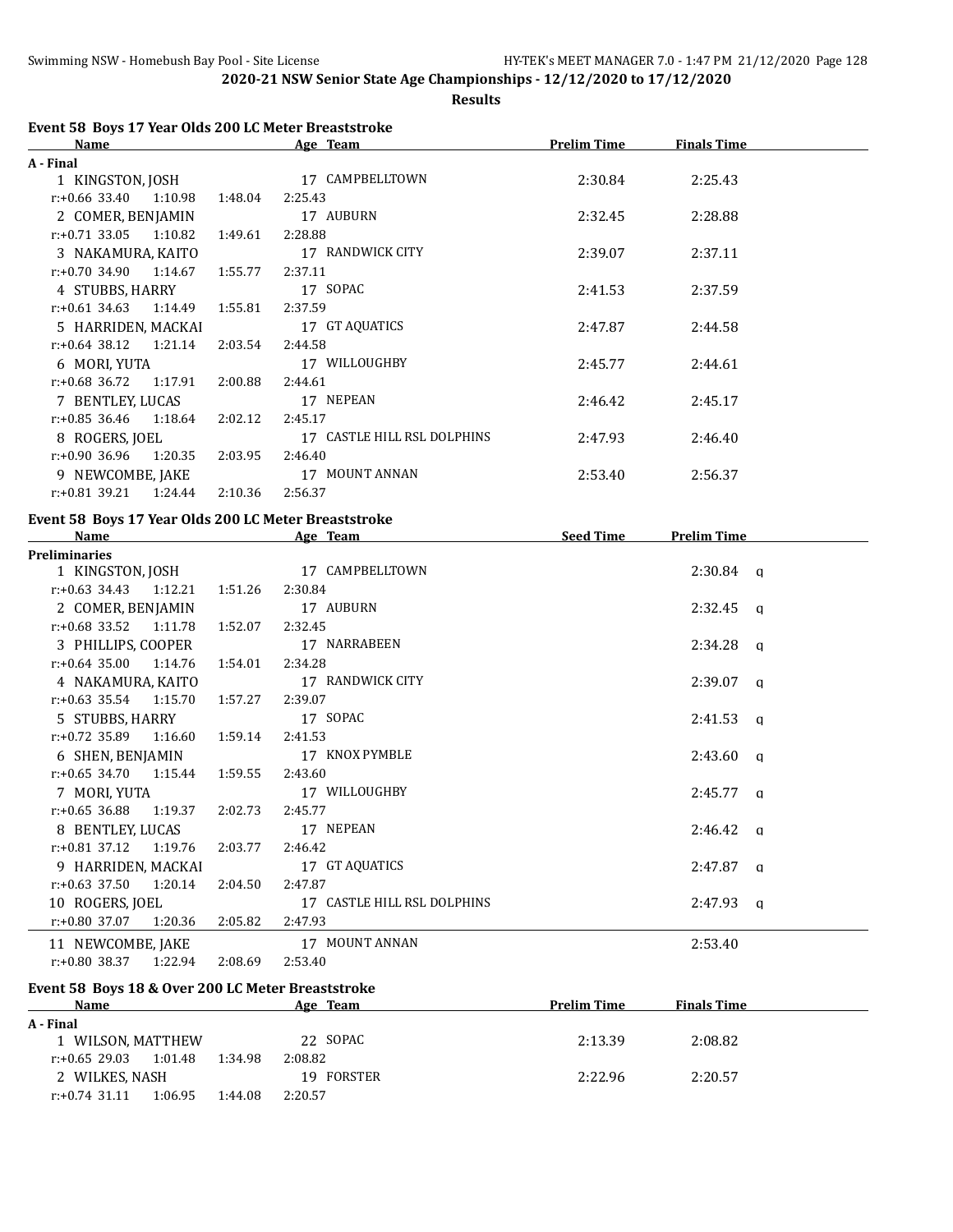**Results**

# **A - Final ... (Event 58 Boys 18 & Over 200 LC Meter Breaststroke)**

| Name                        |         | Age Team                    | <b>Prelim Time</b> | <b>Finals Time</b> |  |
|-----------------------------|---------|-----------------------------|--------------------|--------------------|--|
| 3 ZHU, NATHAN               |         | 21 SOPAC                    | 2:23.93            | 2:21.05            |  |
| $r: +0.69$ 32.12<br>1:08.12 | 1:44.27 | 2:21.05                     |                    |                    |  |
| 4 YII, RYAN                 |         | 19 WARRINGAH                | 2:23.61            | 2:21.25            |  |
| 1:07.85<br>r:+0.59 31.53    | 1:44.47 | 2:21.25                     |                    |                    |  |
| 5 MENZIES, ANGUS            |         | 18 KNOX PYMBLE              | 2:22.45            | 2:21.35            |  |
| 1:07.32<br>$r: +0.72$ 31.64 | 1:43.75 | 2:21.35                     |                    |                    |  |
| 6 CHARLTON, JACK            |         | 20 CASTLE HILL RSL DOLPHINS | 2:28.28            | 2:25.85            |  |
| 1:09.95<br>r:+0.68 32.57    | 1:47.21 | 2:25.85                     |                    |                    |  |
| 7 HOSKING, JACK             |         | 20 TRINITY LISMORE          | 2:27.35            | 2:26.01            |  |
| $r: +0.76$ 32.43<br>1:09.23 | 1:46.45 | 2:26.01                     |                    |                    |  |
| 8 DELUTIIS, NATHAN          |         | 20 WESTS ILLAWARRA          | 2:24.91            | 2:26.51            |  |
| 1:09.36<br>r:+0.75 32.49    | 1:46.82 | 2:26.51                     |                    |                    |  |
| 9 HENDERSON, FERGUS         |         | 20 WOY WOY                  | 2:29.49            | 2:28.04            |  |
| 1:11.28<br>r:+0.68 33.33    | 1:49.51 | 2:28.04                     |                    |                    |  |
| 10 MALLIA, LUKE             |         | 21 CITY OF SYDNEY           | 2:27.37            | 2:33.19            |  |
| 1:12.06<br>$r: +0.70$ 33.35 | 1:52.30 | 2:33.19                     |                    |                    |  |

#### **Event 58 Boys 18 & Over 200 LC Meter Breaststroke**

| Name                                     |         | Age Team                    | Seed Time | <b>Prelim Time</b> |
|------------------------------------------|---------|-----------------------------|-----------|--------------------|
| <b>Preliminaries</b>                     |         |                             |           |                    |
| 1 WILSON, MATTHEW 22 SOPAC               |         |                             |           | $2:13.39$ a        |
| r:+0.61 29.27 1:02.15 1:37.56 2:13.39    |         |                             |           |                    |
| 2 MENZIES, ANGUS                         |         | 18 KNOX PYMBLE              |           | $2:22.45$ q        |
| r:+0.72 32.25 1:08.05 1:44.97 2:22.45    |         |                             |           |                    |
| 3 WILKES, NASH                           |         | 19 FORSTER                  |           | $2:22.96$ a        |
| r:+0.73 31.50 1:07.92 1:45.04 2:22.96    |         |                             |           |                    |
| 4 YII, RYAN                              |         | 19 WARRINGAH                |           | $2:23.61$ q        |
| $r: +0.61$ 32.94 1:09.80                 | 1:46.60 | 2:23.61                     |           |                    |
| 5 ZHU, NATHAN                            |         | 21 SOPAC                    |           | $2:23.93$ q        |
| $r: +0.68$ 32.57 1:09.22 1:46.34 2:23.93 |         |                             |           |                    |
| 6 DELUTIIS, NATHAN                       |         | 20 WESTS ILLAWARRA          |           | $2:24.91$ q        |
| $r: +0.74$ 32.68 1:09.30                 | 1:47.05 | 2:24.91                     |           |                    |
| 7 SIMAT, JOSHUA                          |         | 23 SOPAC                    |           | $2:25.17$ q        |
| $r.+0.70$ 31.53 1:08.48 1:45.75 2:25.17  |         |                             |           |                    |
| 8 HOSKING, JACK                          |         | 20 TRINITY LISMORE          |           | $2:27.35$ q        |
| $r: +0.74$ 32.98 1:09.97 1:48.06 2:27.35 |         |                             |           |                    |
| 9 MALLIA, LUKE                           |         | 21 CITY OF SYDNEY           |           | $2:27.37$ a        |
| $r.+0.51$ 34.27 1:13.16                  | 1:52.77 | 2:27.37                     |           |                    |
| 10 CHARLTON, JACK                        |         | 20 CASTLE HILL RSL DOLPHINS |           | $2:28.28$ a        |
| r:+0.65 32.13 1:09.57 1:48.19 2:28.28    |         |                             |           |                    |
| 11 HENDERSON, FERGUS                     |         | 20 WOY WOY                  |           | 2:29.49            |
| $r.+0.66$ 33.35 1:11.16 1:50.01 2:29.49  |         |                             |           |                    |
| 12 MACKIE, JAKE 18 NOVOCASTRIAN          |         |                             |           | 2:30.31            |
| $r.+0.67$ 34.84 1:13.87 1:53.10          |         | 2:30.31                     |           |                    |
| 13 HAYES, ZANE                           |         | 18 RANDWICK CITY            |           | 2:30.37            |
| r:+0.60 33.26 1:11.34 1:50.50 2:30.37    |         |                             |           |                    |
| 14 HARGREAVES, THOMAS                    |         | 20 CITY OF SYDNEY           |           | 2:30.72            |
| $r: +0.61$ 33.11<br>1:10.52              | 1:49.93 | 2:30.72                     |           |                    |
| 15 AULD, JOSHUA                          |         | 18 RIPPLES ST MARYS         |           | 2:31.52            |
| $r.+0.74$ 33.98 1:12.89 1:51.95          |         | 2:31.52                     |           |                    |
| 16 DILLON, CHARLES                       |         | 18 CITY OF SYDNEY           |           | 2:31.75            |
| $r: +0.70$ 33.91 1:11.87                 | 1:50.49 | 2:31.75                     |           |                    |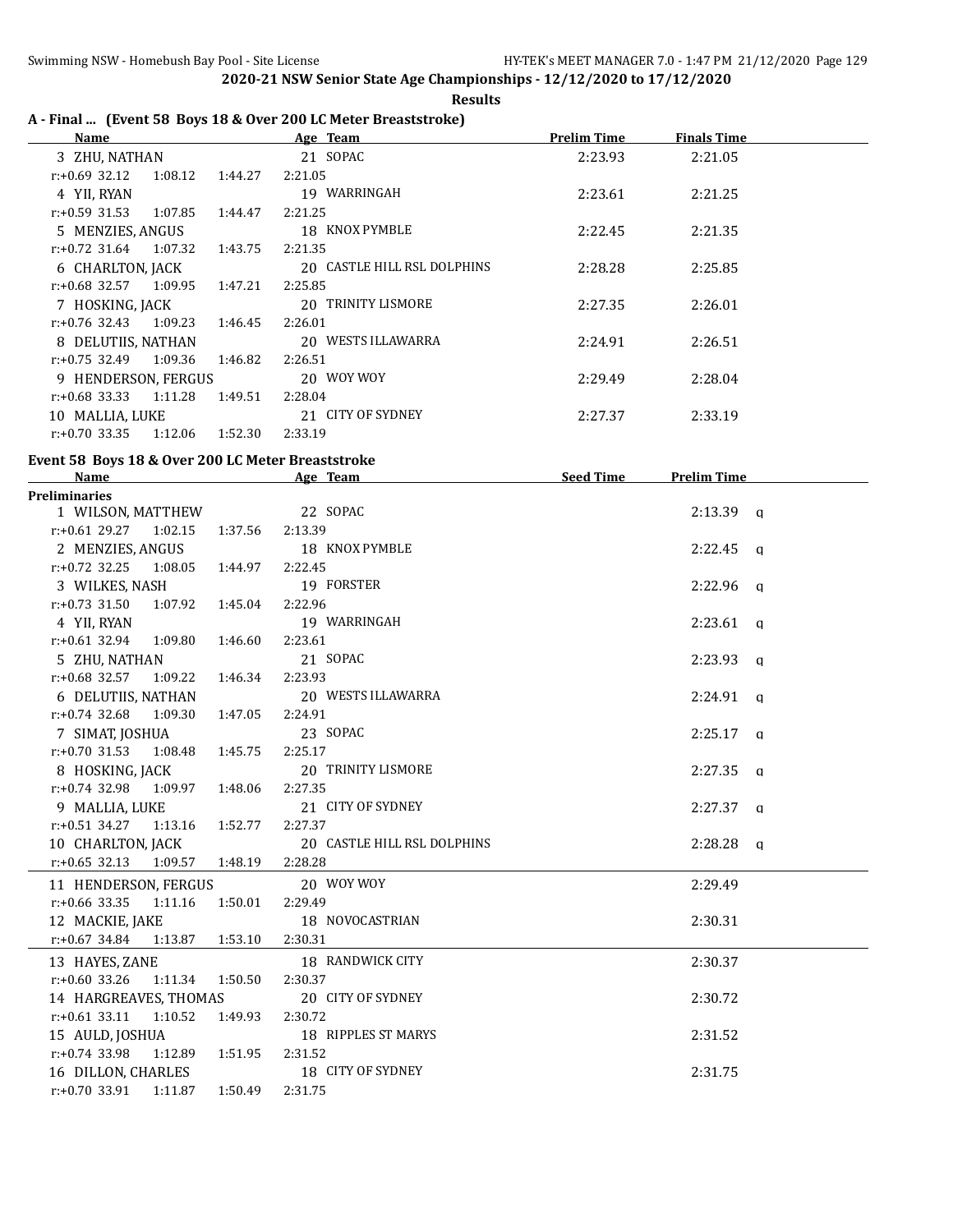$\overline{a}$ 

**2020-21 NSW Senior State Age Championships - 12/12/2020 to 17/12/2020 Results**

# **Preliminaries ... (Event 58 Boys 18 & Over 200 LC Meter Breaststroke)**

| Age Team                | <b>Seed Time</b><br><b>Prelim Time</b> |
|-------------------------|----------------------------------------|
| 19 MINGARA AQUATIC      | 2:32.74                                |
| 2:32.74                 |                                        |
| 18 AQUABLITZ TOONGABBIE | 2:33.65                                |
| 2:33.65                 |                                        |
| 20 KINCOPPAL-ROSE BAY   | 2:35.78                                |
| 2:35.78                 |                                        |
| 18 SOPAC                | 2:38.61                                |
| 2:38.61                 |                                        |
| 18 TITANS               | 2:44.20                                |
| 2:44.20                 |                                        |
| 18 NARRABEEN            | 2:45.09                                |
| 2:45.09                 |                                        |
| 18 RANDWICK CITY        | 2:46.66                                |
| 2:46.66                 |                                        |
| 18 MACQUARIE UNIVERSITY | 2:47.84                                |
| 2:47.84                 |                                        |
| 18 NOVOCASTRIAN         | 2:52.72                                |
| 2:52.72                 |                                        |
|                         |                                        |

#### **Event 59 Girls 15 Year Olds 400 LC Meter Freestyle**

| <b>Name</b>                                                         |  | Age Team |  |                 | <b>Prelim Time</b>                                   | <b>Finals Time</b> |  |
|---------------------------------------------------------------------|--|----------|--|-----------------|------------------------------------------------------|--------------------|--|
| Finals                                                              |  |          |  |                 |                                                      |                    |  |
|                                                                     |  |          |  |                 | 1 CONNOR, ABBEY 15 REVESBY WORKERS 4:25.32           | 4:19.63            |  |
| r:+0.56 29.38  1:01.45  1:34.18  2:06.56  2:39.45  3:12.67  3:46.50 |  |          |  |                 | 4:19.63                                              |                    |  |
| 2 JONES, CHELSEA 15 WESTS ILLAWARRA                                 |  |          |  |                 | 4:27.58                                              | 4:25.49            |  |
| r:+0.78 29.37 1:01.50 1:34.52 2:08.34 2:42.69 3:17.32 3:51.87       |  |          |  |                 | 4:25.49                                              |                    |  |
|                                                                     |  |          |  |                 | 3 DELUTIIS, JAIMIE 15 WESTS ILLAWARRA 4:30.59        | 4:27.28            |  |
| r:+0.75 29.19 1:01.62 1:34.99 2:08.90 2:43.92 3:18.77 3:53.65       |  |          |  |                 | 4:27.28                                              |                    |  |
|                                                                     |  |          |  |                 | *4 LAWRENCE, ALEXANDRA 15 LORETO NORMANHURST 4:34.85 | 4:32.15            |  |
| r:+0.65 30.86 1:04.20 1:38.40 2:13.38 2:48.67 3:23.93 3:58.87       |  |          |  |                 | 4:32.15                                              |                    |  |
| *4 JOHNSON, TAMEEKA 15 SANS SOUCI                                   |  |          |  |                 | 4:37.04                                              | 4:32.15            |  |
| r:+0.61 30.06 1:03.55 1:38.26 2:13.41 2:48.11 3:23.35 3:58.54       |  |          |  |                 | 4:32.15                                              |                    |  |
| 6 EWING, MADELINE 15 ALSTONVILLE                                    |  |          |  |                 | 4:35.27                                              | 4:32.16            |  |
| r:+0.74 30.62  1:04.45  1:39.51  2:14.72  2:49.18  3:24.30  3:58.76 |  |          |  |                 | 4:32.16                                              |                    |  |
|                                                                     |  |          |  |                 |                                                      | 4:33.32            |  |
| r:+0.60 30.03  1:03.67  1:38.81  2:14.27  2:49.34  3:24.64  3:59.72 |  |          |  |                 | 4:33.32                                              |                    |  |
| 8 BETAR, HIKARI 15 AUBURN                                           |  |          |  |                 | 4:38.64                                              | 4:36.61            |  |
| r:+0.82 31.28 1:05.49 1:40.24 2:15.72 2:50.53 3:25.84 4:01.77       |  |          |  |                 | 4:36.61                                              |                    |  |
| 9 SMITH, RYLEE 15 SOPAC                                             |  |          |  |                 | 4:41.56                                              | 4:36.72            |  |
| $r: +0.78$ 31.04 1:04.25 1:39.72 2:14.97 2:50.98                    |  |          |  | 3:26.33 4:03.20 | 4:36.72                                              |                    |  |
| 10 CAMPBELL, ISABELLA 15 HUNTER                                     |  |          |  |                 | 4:40.06                                              | 4:38.89            |  |
| $r.+0.74$ 30.27 1.04.17 1.39.54 2.14.87 2.50.55                     |  |          |  | 3:26.89 4:03.05 | 4:38.89                                              |                    |  |

#### **Event 59 Girls 15 Year Olds 400 LC Meter Freestyle**

| <b>Name</b>          |         |         | Age Team           |                    |         |         | <b>Seed Time</b> | <b>Prelim Time</b> |   |
|----------------------|---------|---------|--------------------|--------------------|---------|---------|------------------|--------------------|---|
| <b>Preliminaries</b> |         |         |                    |                    |         |         |                  |                    |   |
| 1 CONNOR, ABBEY      |         |         | 15 REVESBY WORKERS |                    |         |         |                  | 4:25.32            | a |
| $r: +0.70$ 29.63     | 1:01.78 | 1:34.57 | 2:07.60            | 2:41.62            | 3:15.93 | 3:51.34 | 4:25.32          |                    |   |
| 2 JONES, CHELSEA     |         |         | 15 WESTS ILLAWARRA |                    |         |         |                  | 4:27.58            | a |
| $r: +0.75$ 29.49     | 1:02.48 | 1:36.54 | 2:10.90            | 2:45.48            | 3:19.77 | 3:53.90 | 4:27.58          |                    |   |
| 3 DELUTIIS, JAIMIE   |         |         |                    | 15 WESTS ILLAWARRA |         |         |                  | 4:30.59            | a |
| $r: +0.73$ 29.68     | 1:02.80 | 1:37.68 | 2:12.40            | 2:47.37            | 3:21.94 | 3:56.33 | 4:30.59          |                    |   |
| 4 JANKOVIC, AVA      |         |         | 15 VALLEY AQUATIC  |                    |         |         |                  | 4:34.82            | a |
| $r: +0.58$ 30.75     | 1:04.87 | 1:40.21 | 2:15.67            | 2:50.91            | 3:26.21 | 4:01.38 | 4:34.82          |                    |   |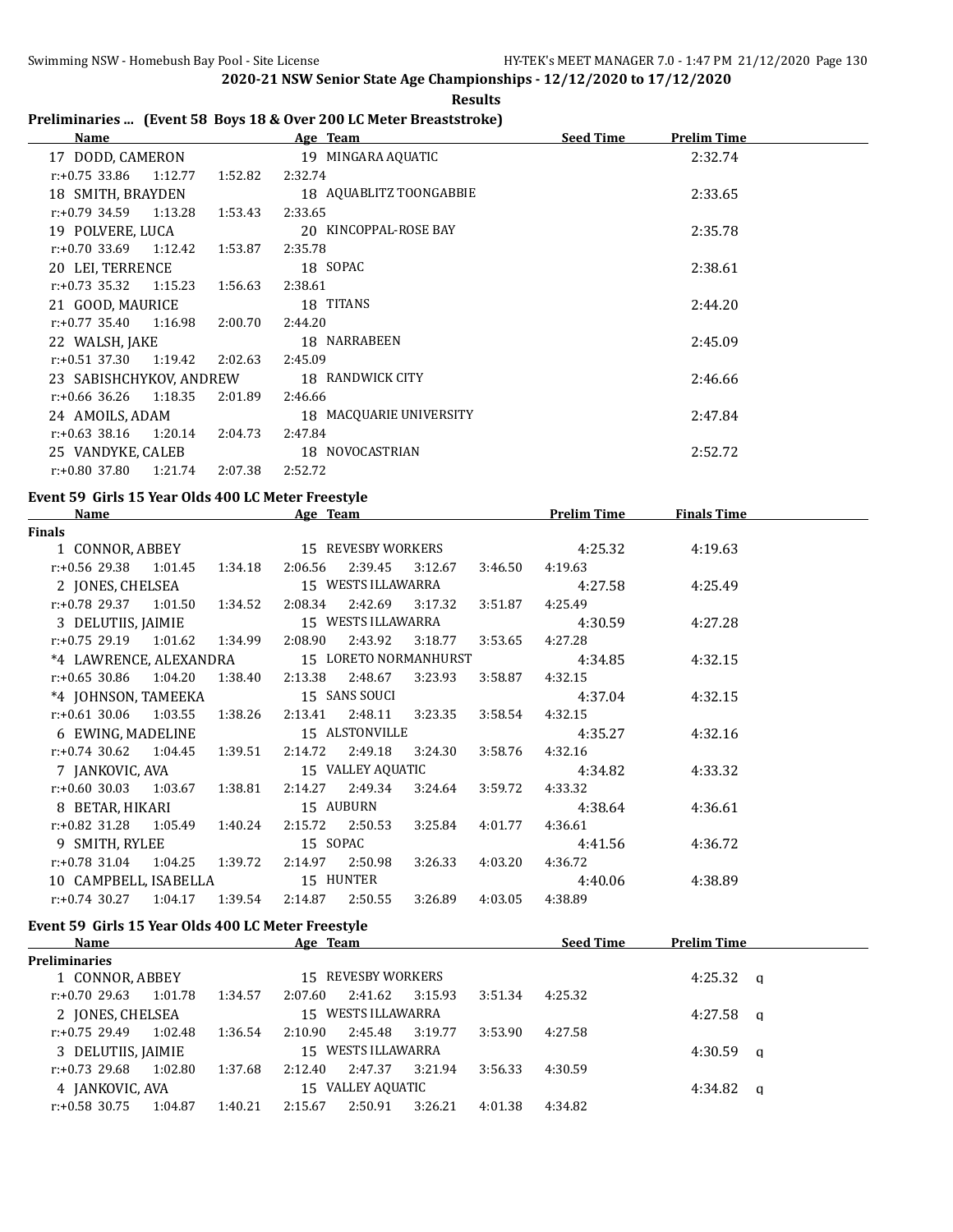| Preliminaries  (Event 59 Girls 15 Year Olds 400 LC Meter Freestyle) |  |  |  |
|---------------------------------------------------------------------|--|--|--|
|                                                                     |  |  |  |

|                                                   | Name Age Team                               | Seed Time                     | <b>Prelim Time</b>      |
|---------------------------------------------------|---------------------------------------------|-------------------------------|-------------------------|
|                                                   | 5 LAWRENCE, ALEXANDRA 15 LORETO NORMANHURST |                               | 4:34.85 a               |
| $r.+0.62$ 31.39 1:04.99                           | 2:15.19  2:50.18<br>1:40.35<br>3:24.95      | 4:00.38<br>4:34.85            |                         |
| 6 EWING, MADELINE                                 | 15 ALSTONVILLE                              |                               | $4:35.27$ q             |
| $r: +0.71$ 30.08<br>1:03.77<br>1:38.60            | 2:14.19<br>2:49.77<br>3:25.62               | 4:00.81<br>4:35.27            |                         |
| 7 JOHNSON, TAMEEKA                                | 15 SANS SOUCI                               |                               | $4:37.04$ q             |
| $r.+0.77$ 29.67 1:02.79<br>1:37.75                | 2:13.37 2:49.04<br>3:24.72                  | 4:37.04<br>4:01.09            |                         |
| 8 BETAR, HIKARI                                   | 15 AUBURN                                   |                               | 4:38.64<br>q            |
| $r.+0.72$ 31.73<br>1:06.22  1:41.15               | 2:16.64<br>2:51.28<br>3:26.86               | 4:38.64<br>4:02.85            |                         |
| 9 CAMPBELL, ISABELLA                              | 15 HUNTER                                   |                               | 4:40.06<br>$\mathbf{q}$ |
| $r.+0.71$ 30.32 1:04.10<br>1:39.11                | 2:15.08<br>2:51.00<br>3:27.68               | 4:04.69<br>4:40.06            |                         |
| 10 SMITH, RYLEE                                   | 15 SOPAC                                    |                               | $4:41.56$ q             |
| $r: +0.74$ 30.72<br>1:04.62  1:40.59              | 2:16.74<br>2:53.20<br>3:30.24               | 4:06.34<br>4:41.56            |                         |
|                                                   |                                             |                               |                         |
| 11 CUSACK, JEMIMA                                 | 15 LORETO NORMANHURST                       |                               | 4:43.42                 |
| $r.+0.73$ 31.32<br>1:05.70<br>1:41.18             | 2:17.45<br>2:53.82<br>3:30.56               | 4:07.35<br>4:43.42            |                         |
| *12 HARDINGHAM, SAMANTHA                          | 15 LANE COVE                                |                               | 4:43.78                 |
| r:+0.67 30.85<br>1:05.48<br>1:42.28               | 2:20.13<br>2:57.25<br>3:33.34               | 4:09.73<br>4:43.78            |                         |
| *12 BROWN, CHARLOTTE                              | 15 WINDSOR                                  |                               | 4:43.78                 |
| $r: +0.83$ 32.05<br>1:07.16 1:43.98               | 2:20.30<br>2:56.38<br>3:32.97               | 4:09.06<br>4:43.78            |                         |
| Swim-Off Required                                 |                                             |                               |                         |
| 14 WILLIAMS, ASHLEY                               | 15 NARRABEEN                                |                               | 4:44.40                 |
| $r.+0.70$ 31.35<br>1:42.14<br>1:06.15             | 2:18.58<br>2:55.37<br>3:32.66               | 4:09.28<br>4:44.40            |                         |
| 15 BULL, SARAH                                    | 15 HUNTER                                   |                               | 4:46.09                 |
| $r.+0.72$ 32.57<br>1:08.43<br>1:44.87             | 2:21.43<br>2:57.94<br>3:34.00               | 4:10.64<br>4:46.09            |                         |
| 16 GASNIER, AMY                                   | 15 WODEN VALLEY                             |                               | 4:46.39                 |
| r:+0.52 31.49 1:06.84<br>1:43.01                  | 2:19.93<br>2:57.08<br>3:33.86               | 4:10.56<br>4:46.39            |                         |
| 17 BOND, KELINA                                   | 15 UNIVERSITY OF NSW                        |                               | 4:47.65                 |
| $r: +0.79$ 32.54<br>1:08.00<br>1:44.13            | 2:20.94 2:57.96<br>3:35.49                  | 4:12.20<br>4:47.65            |                         |
| 18 MAYES, SOPHIE                                  | 15 TRINITY LISMORE                          |                               | 4:49.30                 |
| $r: +0.55$ 30.83<br>1:04.90<br>1:41.35            | 2:18.80<br>2:57.22<br>3:35.50               | 4:13.72<br>4:49.30            |                         |
| 19 YOON, JUNGWON                                  | 15 PLC SYDNEY                               |                               | 4:50.56                 |
| $r: +0.75$ 32.44<br>1:07.87<br>1:44.53            | 2:21.54<br>2:58.84<br>3:36.47               | 4:14.24<br>4:50.56            |                         |
| 20 CHESSARI, AVA                                  | 15 SANS SOUCI                               |                               | 4:51.01                 |
| 1:46.85<br>1:09.28<br>3:01.42                     | 2:24.50<br>4:16.12<br>3:38.64               | 4:51.01                       |                         |
| 21 FOGG, MACKENZIE                                | 15 SANS SOUCI                               |                               | 4:51.50                 |
| $r: +0.53$ 31.16<br>1:05.73<br>1:42.71            | 2:20.17 2:58.46<br>3:36.44                  | 4:51.50<br>4:14.89            |                         |
| 22 CASH, CHARLI                                   | 15 CRONULLA                                 |                               | 4:51.82                 |
| r:+0.72 30.88  1:05.78  1:42.62  2:20.57  2:58.94 |                                             | $3:37.35$ $4:15.05$ $4:51.82$ |                         |
| 23 SHEPPARD, LAUREN                               | 15 WOLLONGONG                               |                               | 4:52.12                 |
| 1:43.89<br>r:+0.82 31.84<br>1:07.51               | 2:21.39<br>2:59.03<br>3:37.20               | 4:14.65<br>4:52.12            |                         |
| 24 PARKER, PATRICE                                | 15 TUGGERANONG VIKINGS                      |                               | 4:52.40                 |
| $r$ :+0.67 31.44<br>1:05.77<br>1:43.08            | 2:20.51<br>2:58.98<br>3:37.52               | 4:15.83<br>4:52.40            |                         |
|                                                   | 15 RANDWICK CITY                            |                               | 4:53.20                 |
| 25 HEALEY, HANNAH<br>$r: +0.81$ 33.09<br>1:09.81  | 3:01.20<br>2:23.96<br>3:39.37               | 4:53.20                       |                         |
| 1:46.62                                           |                                             | 4:16.66                       |                         |
| 26 NEWMAN, MADISON                                | 15 WESTS ILLAWARRA                          |                               | 4:55.14                 |
| $r: +0.70$ 32.38<br>1:07.76<br>1:44.66            | 3:00.51<br>3:38.97<br>2:22.33               | 4:17.84<br>4:55.14            |                         |
| 27 CAMERON, SCARLET                               | 15 REVESBY WORKERS                          |                               | 4:55.64                 |
| $r.+0.74$ 31.01<br>1:05.33<br>1:40.70             | 2:20.12<br>2:57.57<br>3:38.60               | 4:17.29<br>4:55.64            |                         |
| 28 LAO, RACHEL                                    | 15 PLC SYDNEY                               |                               | 4:57.45                 |
| 32.12<br>1:08.18<br>1:45.76                       | 2:24.07<br>3:02.46<br>3:41.37               | 4:19.82<br>4:57.45            |                         |
| 29 TOLIC, LARA                                    | 15 SOPAC                                    |                               | 4:58.46                 |
| $r+0.54$ 32.98<br>1:09.22<br>1:46.97              | 2:24.81<br>3:03.49<br>3:41.60               | 4:20.49<br>4:58.46            |                         |
| 30 CHOI, JENNIFER                                 | 15 PLC SYDNEY                               |                               | 4:58.76                 |
| $r: +0.54$ 32.49<br>1:08.49<br>1:45.59            | 2:23.72<br>3:02.34<br>3:41.39               | 4:20.85<br>4:58.76            |                         |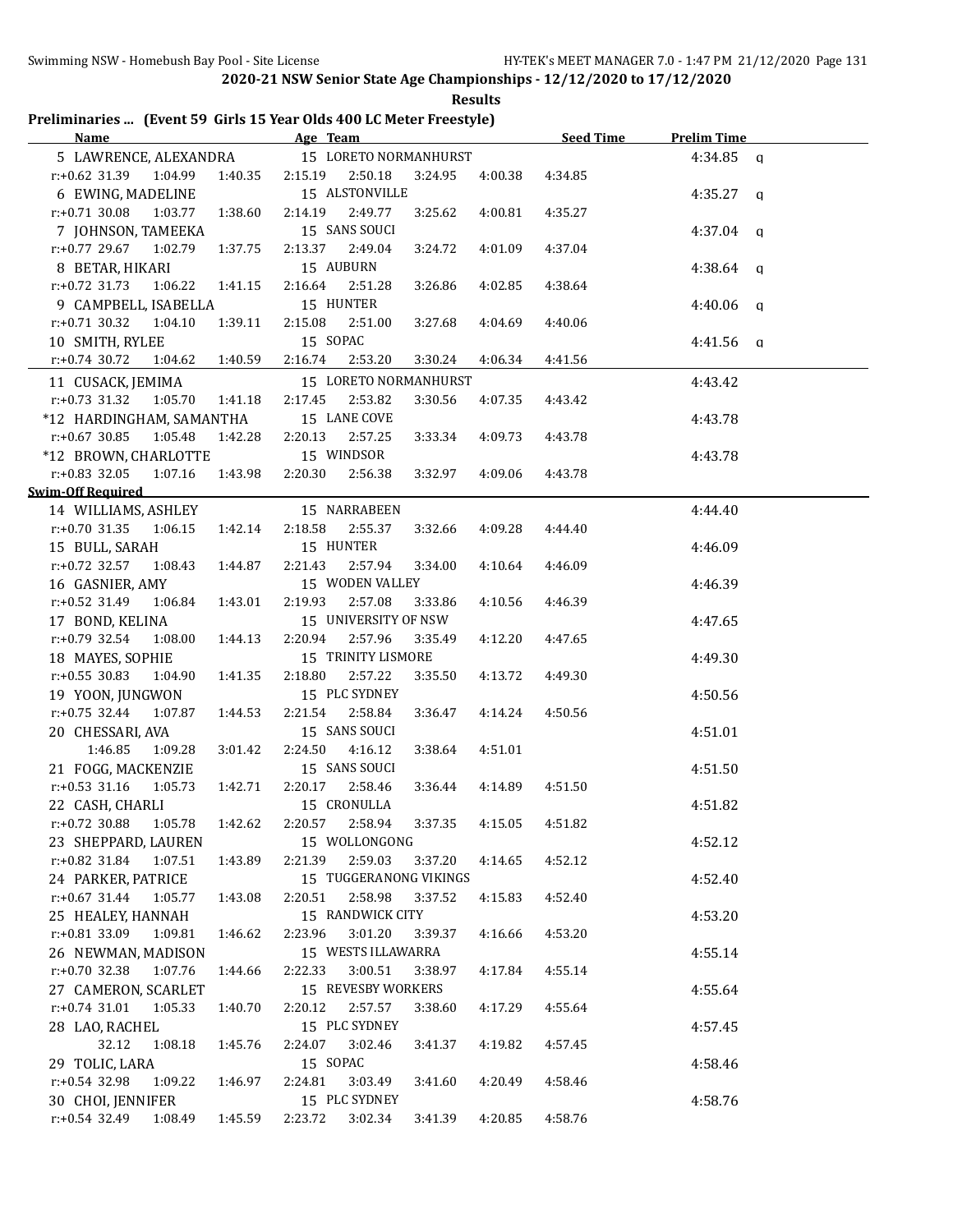## **Results Preliminaries ... (Event 59 Girls 15 Year Olds 400 LC Meter Freestyle)**

| <b>Name</b>                 |                    | Age Team                |         |         | <b>Seed Time</b> | Prelim Time |  |
|-----------------------------|--------------------|-------------------------|---------|---------|------------------|-------------|--|
| 31 MILGATE, GRACE           |                    | 15 TAMWORTH CITY        |         |         |                  | 4:58.78     |  |
| 1:09.48<br>$r: +0.66$ 33.14 | 1:47.69<br>2:26.48 | 3:05.83                 | 3:44.33 | 4:22.96 | 4:58.78          |             |  |
| 32 HUSSEIN, ELLA-KATE       |                    | 15 AQUABLITZ TOONGABBIE |         |         |                  | 4:59.71     |  |
| $r: +0.69$ 33.39<br>1:10.27 | 1:47.82<br>2:25.98 | 3:04.43                 | 3:43.21 | 4:21.76 | 4:59.71          |             |  |

#### **Event 60 Boys 15 Year Olds 400 LC Meter Freestyle**

| <b>Name</b>                               |       |               | Age Team                                    |         |                                 |         | <b>Prelim Time</b>                      | <b>Finals Time</b> |  |
|-------------------------------------------|-------|---------------|---------------------------------------------|---------|---------------------------------|---------|-----------------------------------------|--------------------|--|
| <b>Finals</b>                             |       |               |                                             |         |                                 |         |                                         |                    |  |
|                                           |       |               |                                             |         |                                 |         | 1 ALBERTYN, KARL 15 KNOX PYMBLE 4:13.61 | 4:08.59            |  |
| r:+0.52 27.61                             |       | 58.29 1:29.90 |                                             |         | 2:02.03 2:34.20 3:06.37 3:37.03 |         | 4:08.59                                 |                    |  |
| 2 LAWRENCE, RILEY 15 AQUABLITZ TOONGABBIE |       |               |                                             |         |                                 |         | 4:16.82                                 | 4:12.20            |  |
| r:+0.71 28.01                             | 58.90 |               | 1:30.87  2:03.51  2:36.07  3:08.97          |         |                                 | 3:41.81 | 4:12.20                                 |                    |  |
| 3 GRAY, CHARLIE                           |       |               |                                             |         | 15 REVESBY WORKERS              |         | 4:19.12                                 | 4:13.04            |  |
| r:+0.65 28.62                             | 59.95 |               | 1:31.94  2:04.21  2:36.36  3:08.64  3:41.26 |         |                                 |         | 4:13.04                                 |                    |  |
| 4 WALKER, CHARLES 15 CHARLESTOWN          |       |               |                                             |         |                                 |         | 4:16.73                                 | 4:13.67            |  |
| r:+0.71 27.52                             | 58.65 |               | 1:30.61  2:03.48  2:36.12  3:09.29  3:42.28 |         |                                 |         | 4:13.67                                 |                    |  |
| 5 MAGGS, CONNER                           |       |               | 15 MANLY                                    |         |                                 |         | 4:18.86                                 | 4:15.40            |  |
| $r.+0.71$ 29.00 1:00.46 1:32.35           |       |               | 2:04.99                                     |         | 2:37.51 3:10.34                 | 3:43.32 | 4:15.40                                 |                    |  |
| 6 ROBERTSON, KAI 15 REVESBY WORKERS       |       |               |                                             |         |                                 |         | 4:17.87                                 | 4:16.00            |  |
| $r: +0.64$ 28.43 1:00.24 1:32.55          |       |               | 2:05.50                                     | 2:38.30 | 3:11.50                         | 3:44.35 | 4:16.00                                 |                    |  |
| 7 BLAKE, JACKSON 15 ULLADULLA             |       |               |                                             |         |                                 |         | 4:17.10                                 | 4:16.74            |  |
| $r.+0.61$ 29.76 1:01.67 1:33.87           |       |               | 2:06.02                                     |         | 2:38.35 3:11.36 3:44.63         |         | 4:16.74                                 |                    |  |
| 8 SWINBURN, SCOTT 15 CITY OF SYDNEY       |       |               |                                             |         |                                 |         | 4:18.63                                 | 4:16.90            |  |
| $r.+0.70$ 28.79 1:00.65                   |       | 1:33.06       | 2:06.09                                     | 2:39.05 | 3:12.11                         | 3:45.18 | 4:16.90                                 |                    |  |
| 9 WARN, FLETCHER 15 REVESBY WORKERS       |       |               |                                             |         |                                 |         | 4:18.69                                 | 4:17.01            |  |
| r:+0.71 27.78                             | 59.77 | 1:31.82       |                                             |         | 2:04.74 2:37.57 3:11.11 3:44.44 |         | 4:17.01                                 |                    |  |
| 10 MCCLEERY, JACKSON 15 NEWINGTON         |       |               |                                             |         |                                 |         | 4:17.23                                 | 4:17.27            |  |
| r:+0.73 28.39 1:00.30                     |       | 1:32.72       |                                             |         | 2:05.93 2:39.40 3:12.63         | 3:45.87 | 4:17.27                                 |                    |  |

## **Event 60 Boys 15 Year Olds 400 LC Meter Freestyle**

| <b>Name</b>              |         |         | Age Team |                         |         |         | <b>Seed Time</b> | <b>Prelim Time</b> |  |
|--------------------------|---------|---------|----------|-------------------------|---------|---------|------------------|--------------------|--|
| Preliminaries            |         |         |          |                         |         |         |                  |                    |  |
| 1 ALBERTYN, KARL         |         |         |          | 15 KNOX PYMBLE          |         |         |                  | $4:13.61$ q        |  |
| r:+0.62 28.21            | 59.21   | 1:31.37 | 2:03.80  | 2:35.90                 | 3:08.85 | 3:41.16 | 4:13.61          |                    |  |
| 2 WALKER, CHARLES        |         |         |          | 15 CHARLESTOWN          |         |         |                  | $4:16.73$ q        |  |
| r:+0.69 28.24            | 59.51   | 1:32.36 | 2:05.53  | 2:38.66                 | 3:12.03 | 3:45.32 | 4:16.73          |                    |  |
| 3 LAWRENCE, RILEY        |         |         |          | 15 AQUABLITZ TOONGABBIE |         |         |                  | 4:16.82 $q$        |  |
| $r: +0.49$ 28.89 1:00.44 |         | 1:32.98 |          | 2:05.86 2:39.61         | 3:12.79 | 3:46.10 | 4:16.82          |                    |  |
| 4 BLAKE, JACKSON         |         |         |          | 15 ULLADULLA            |         |         |                  | $4:17.10 \quad q$  |  |
| $r: +0.65$ 28.82 1:00.55 |         | 1:32.74 |          | 2:05.35 2:38.05         | 3:11.28 | 3:44.53 | 4:17.10          |                    |  |
| 5 MCCLEERY, JACKSON      |         |         |          | 15 NEWINGTON            |         |         |                  | $4:17.23$ q        |  |
| $r: +0.71$ 28.13         | 59.71   | 1:32.49 | 2:05.82  | 2:39.07                 | 3:12.25 | 3:45.78 | 4:17.23          |                    |  |
| 6 ROBERTSON, KAI         |         |         |          | 15 REVESBY WORKERS      |         |         |                  | $4:17.87$ a        |  |
| $r: +0.63$ 28.12         | 59.79   | 1:32.49 | 2:05.78  | 2:38.66                 | 3:12.16 | 3:45.76 | 4:17.87          |                    |  |
| 7 SWINBURN, SCOTT        |         |         |          | 15 CITY OF SYDNEY       |         |         |                  | $4:18.63$ q        |  |
| r:+0.52 28.19            | 1:00.14 | 1:32.75 | 2:05.94  | 2:39.32                 | 3:12.80 | 3:46.37 | 4:18.63          |                    |  |
| 8 WARN, FLETCHER         |         |         |          | 15 REVESBY WORKERS      |         |         |                  | $4:18.69$ q        |  |
| $r: +0.73$ 28.40 1:00.64 |         | 1:33.79 |          | 2:06.71 2:40.00         | 3:13.65 | 3:47.24 | 4:18.69          |                    |  |
| 9 MAGGS, CONNER          |         |         | 15 MANLY |                         |         |         |                  | $4:18.86$ q        |  |
| $r: +0.69$ 29.92 1:01.88 |         | 1:34.92 | 2:07.87  | 2:41.09                 | 3:14.24 | 3:47.22 | 4:18.86          |                    |  |
| 10 GRAY, CHARLIE         |         |         |          | 15 REVESBY WORKERS      |         |         |                  | $4:19.12$ q        |  |
| $r: +0.64$ 28.86 1:00.13 |         | 1:33.07 | 2:06.54  | 2:40.18                 | 3:13.50 | 3:47.20 | 4:19.12          |                    |  |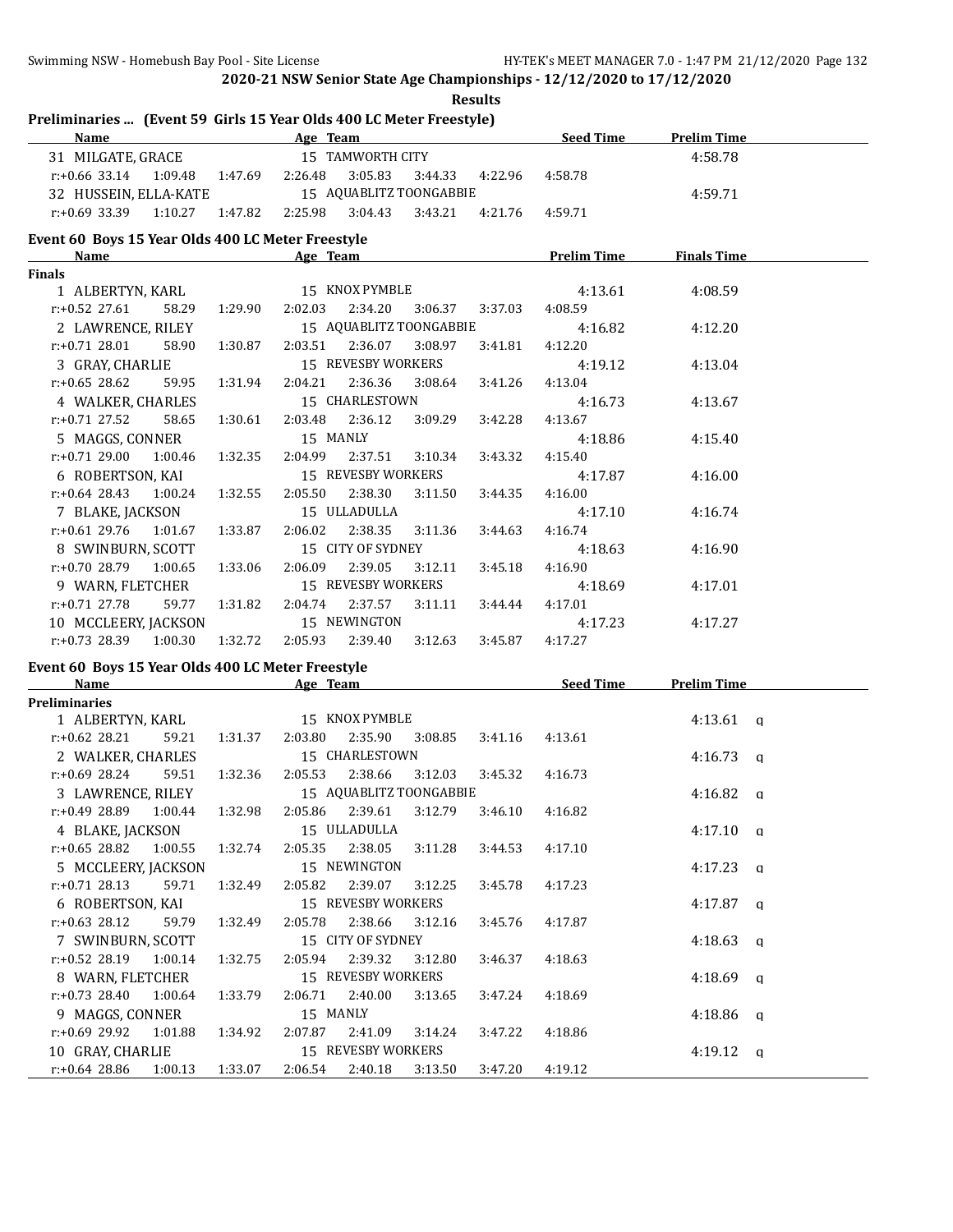# **Preliminaries ... (Event 60 Boys 15 Year Olds 400 LC Meter Freestyle)**

|                               |                         |                         |         |         | Seed Time Prelim Time |         |
|-------------------------------|-------------------------|-------------------------|---------|---------|-----------------------|---------|
| 11 COLE, LACHLAN              |                         | 15 WESTS ILLAWARRA      |         |         |                       | 4:23.33 |
| $r: +0.76$ 28.81<br>1:02.31   | 1:35.65 2:09.73 2:43.19 |                         | 3:17.65 | 3:51.43 | 4:23.33               |         |
| 12 HJORRING, CARTER           |                         | 15 CITY OF SYDNEY       |         |         |                       | 4:23.57 |
| r:+0.74 29.48<br>1:02.00      | 2:09.12<br>1:35.34      | 2:42.36                 | 3:16.31 | 3:50.39 | 4:23.57               |         |
| 13 JACKSON, FLYNN             |                         | 15 RANDWICK CITY        |         |         |                       | 4:23.75 |
| r:+0.68 29.94<br>1:02.97      | 2:09.52<br>1:35.83      | 2:43.32                 | 3:17.63 | 3:51.57 | 4:23.75               |         |
| 14 CLUES, BAILEY              |                         | 15 WARRINGAH            |         |         |                       | 4:23.80 |
| $r: +0.65$ 28.10<br>1:00.08   | 2:07.35<br>1:33.55      | 2:42.05                 | 3:16.48 | 3:50.39 | 4:23.80               |         |
| 15 DIBBEN, CONNOR             |                         | 15 CRONULLA             |         |         |                       | 4:24.05 |
| $r: +0.61$ 28.43<br>1:01.09   | 2:08.47<br>1:34.45      | 2:42.53                 | 3:17.37 | 3:51.45 | 4:24.05               |         |
| 16 FARRELL, MAX               |                         | 15 KEMPSEY              |         |         |                       | 4:25.76 |
| $r.+0.75$ 28.41 1:00.62       | 2:08.77<br>1:34.12      | 2:43.44                 | 3:17.70 | 3:52.53 | 4:25.76               |         |
| 17 LILIENTHAL, KAI            |                         | 15 KNOX PYMBLE          |         |         |                       | 4:27.10 |
| r:+0.62 28.44<br>1:00.85      | 2:08.53<br>1:34.54      | 2:43.91                 | 3:18.24 | 3:52.29 | 4:27.10               |         |
| 18 CUMMINS, JACK              |                         | 15 KNOX PYMBLE          |         |         |                       | 4:28.11 |
| r:+0.75 28.99 1:02.46 1:36.71 | 2:11.37                 | 2:46.36                 | 3:21.14 | 3:55.77 | 4:28.11               |         |
| 19 LEEMBRUGGEN, MATTHEW       |                         | 15 WESTS ILLAWARRA      |         |         |                       | 4:28.95 |
| r:+0.76 29.41<br>1:02.14      | 1:36.24<br>2:10.66      | 2:45.49                 | 3:20.54 | 3:55.42 | 4:28.95               |         |
| 20 ROTHWELL, HARRISON         |                         | 15 MANLY                |         |         |                       | 4:30.16 |
| r:+0.63 29.47 1:02.64         | 1:36.75<br>2:11.44      | 2:46.59                 | 3:21.81 | 3:56.81 | 4:30.16               |         |
| 21 HARRIS, BENJAMIN           |                         | 15 AQUABLITZ TOONGABBIE |         |         |                       | 4:30.23 |
| r:+0.66 28.89 1:02.28         | 1:36.42<br>2:11.80      | 2:45.93                 | 3:21.67 | 3:56.18 | 4:30.23               |         |
| 22 MADDEN, RYAN               |                         | 15 SLC AQUADOT          |         |         |                       | 4:30.83 |
| r:+0.81 29.02 1:01.37         | 2:10.40<br>1:35.80      | 2:45.35                 | 3:20.26 | 3:55.72 | 4:30.83               |         |
| 23 HARKINS, JORDAN            |                         | 15 LORETO NORMANHURST   |         |         |                       | 4:32.00 |
| $r.+0.71$ 30.77 1:04.55       | 1:39.02<br>2:13.60      | 2:48.50                 | 3:23.44 | 3:58.38 | 4:32.00               |         |
| 24 ELLIOTT, OLIVER            |                         | 15 KINCOPPAL-ROSE BAY   |         |         |                       | 4:32.17 |
| $r.+0.7129.40103.31$          | 2:13.70<br>1:38.14      | 2:48.74                 | 3:24.37 | 3:58.74 | 4:32.17               |         |
| 25 KARADJOV, PETAR            |                         | 15 AQUABLITZ TOONGABBIE |         |         |                       | 4:32.94 |
| r:+0.68 29.92 1:03.74         | 1:38.23                 | 2:13.61 2:49.13         | 3:25.24 | 4:00.12 | 4:32.94               |         |
| 26 JEFFERY, GABRIEL           |                         | 15 NUSWIM               |         |         |                       | 4:32.98 |
| $r: +0.65$ 29.52 1:01.97      | 1:36.56<br>2:11.84      | 2:47.49                 | 3:23.54 | 3:59.20 | 4:32.98               |         |
| 27 ZAVETSANOS, BILLY          |                         | 15 UNIVERSITY OF NSW    |         |         |                       | 4:34.56 |
| 30.80  1:04.42                | 1:39.27                 | 2:14.63 2:50.22         | 3:25.53 | 4:01.03 | 4:34.56               |         |
| 28 BONUS, SAM                 |                         | 15 WINDSOR              |         |         |                       | 4:35.28 |
| $r: +0.80$ 30.30 1:04.48      | 1:39.60                 | 2:14.67 2:49.71         | 3:25.05 | 4:00.23 | 4:35.28               |         |
| 29 MORELLI, COOPER            |                         | 15 CAMPBELLTOWN         |         |         |                       | 4:35.31 |
| r:+0.73 29.68<br>1:02.97      | 1:37.95                 | 2:13.79 2:48.90         |         | 4:01.29 | 4:35.31               |         |
| 30 DEVER, THOMAS              |                         | 15 HUNTER               |         |         |                       | 4:35.61 |
| r:+0.78 28.63 1:00.89 1:35.42 |                         | 2:10.74 2:46.66         | 3:22.76 | 3:59.81 | 4:35.61               |         |
| 31 TRAUB-REHM, DOMINIK        |                         | 15 VALLEY AQUATIC       |         |         |                       | 4:36.68 |
| r:+0.86 31.16<br>1:06.19      | 1:42.24<br>2:18.11      | 2:54.68                 | 3:30.83 | 4:04.49 | 4:36.68               |         |
| 32 BREASLEY, JACK             |                         | 15 HUNTER               |         |         |                       | 4:37.12 |
| $r.+0.72$ 30.39 1:04.91       | 1:39.12<br>2:14.34      | 2:49.77                 | 3:25.86 | 4:02.35 | 4:37.12               |         |
| 33 MAKIN, MARLON              |                         | 15 MARRICKVILLE         |         |         |                       | 4:37.18 |
| r:+0.60 29.94<br>1:03.67      | 1:39.13<br>2:14.58      | 2:50.67                 | 3:26.97 | 4:03.51 | 4:37.18               |         |
| 34 HEMSWORTH, OWEN            |                         | 15 CANBERRA             |         |         |                       | 4:37.62 |
| r:+0.83 29.80<br>1:03.70      | 2:16.70<br>1:40.02      | 2:51.95                 | 3:28.99 | 4:04.58 | 4:37.62               |         |
| 35 ANDREWS, PRESTON           |                         | 15 NORWEST              |         |         |                       | 4:39.17 |
| r:+0.76 29.63<br>1:02.68      | 2:13.74<br>1:38.12      | 2:50.34                 | 3:27.62 | 4:02.75 | 4:39.17               |         |
| 36 DIMECH-O'CONNELL, JOHN     |                         | 15 ATLANTIS             |         |         |                       | 4:39.88 |
| r:+0.69 30.23 1:04.89 1:39.87 |                         | 2:15.78  2:52.01        | 3:28.19 | 4:04.37 | 4:39.88               |         |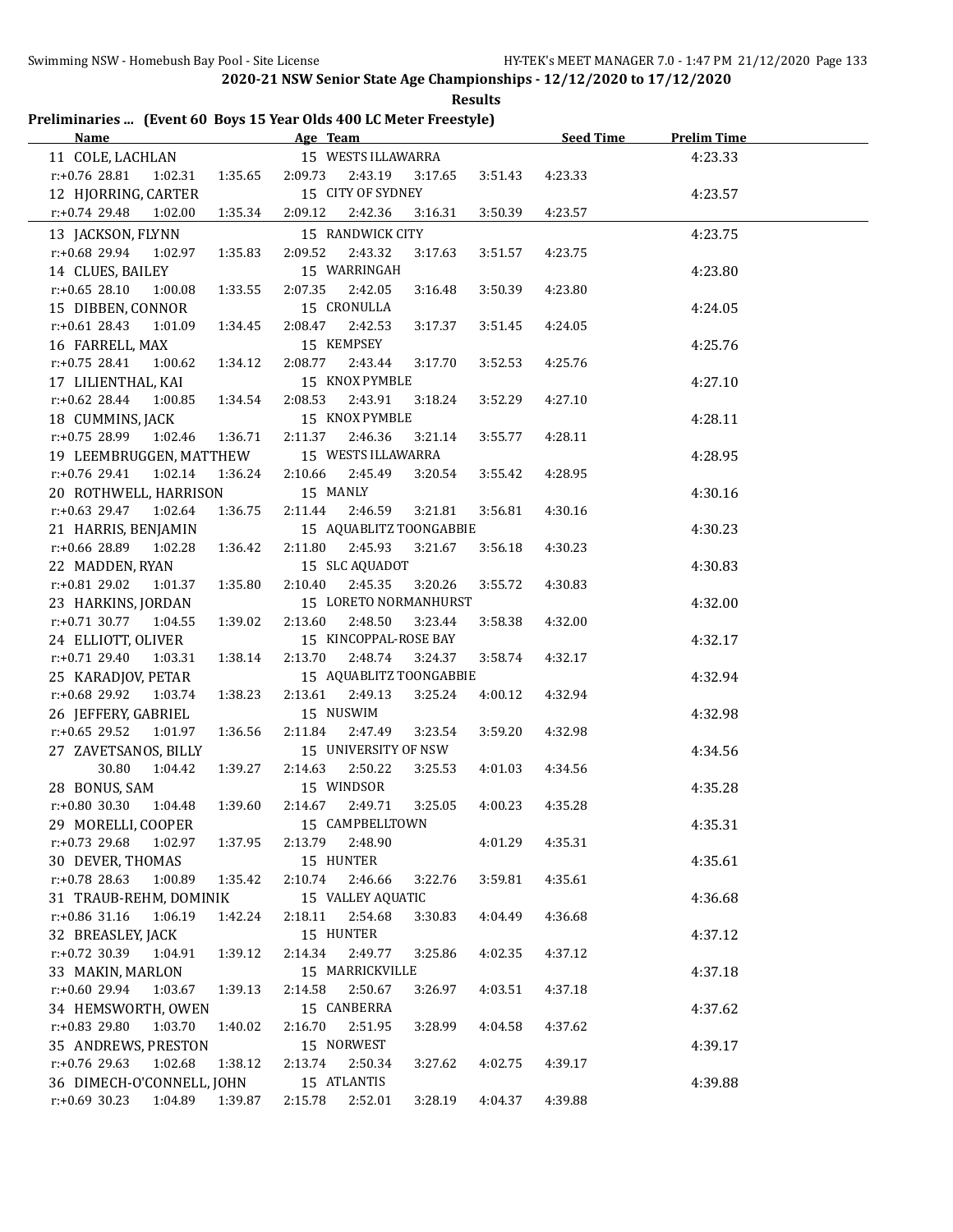## **Results Preliminaries ... (Event 60 Boys 15 Year Olds 400 LC Meter Freestyle)**

| <b>Name</b>                 | Age Team                      | <b>Seed Time</b><br><b>Prelim Time</b> |
|-----------------------------|-------------------------------|----------------------------------------|
| 37 HAVRON, ADRIAN           | 15 NORWEST                    | 4:40.31                                |
| 1:02.02<br>$r: +0.60$ 28.93 | 1:36.72<br>2:49.20<br>2:12.77 | 3:26.63<br>4:40.31<br>4:03.75          |
| 38 MATHIE, BLAKE            | 15 GALSTON                    | 4:42.19                                |
| 1:05.02<br>$r: +0.53$ 29.97 | 2:53.69<br>1:40.62<br>2:17.47 | 3:30.38<br>4:07.35<br>4:42.19          |
| 39 DEVARIS, DANIEL          | 15 LANE COVE                  | 4:48.27                                |
| $r: +0.62$ 32.33<br>1:07.40 | 2:57.35<br>1:43.95<br>2:20.54 | 3:33.93<br>4:48.27<br>4:11.57          |

## **Event 61 Boys 16 Year Olds 800 LC Meter Freestyle**

| <b>Name</b>                                   |         |              | Age Team |                      |                               |         |                 | <b>Finals Time</b> |  |
|-----------------------------------------------|---------|--------------|----------|----------------------|-------------------------------|---------|-----------------|--------------------|--|
| 1 DRYER, CALEB                                |         |              |          | 16 TRINITY GRAMMAR   |                               |         |                 | 8:23.81            |  |
| $r: +0.65$ 28.12                              | 58.96   | 1:30.01      | 2:01.41  | 2:32.90              | 3:04.45                       | 3:36.35 | 4:08.36         |                    |  |
| 4:40.63                                       | 5:13.12 | 5:45.72      | 6:18.50  | 6:51.06              | 7:23.79                       | 7:53.96 | 8:23.81         |                    |  |
| 2 KRSTEVSKI, BAILEY                           |         |              |          | 16 WESTS ILLAWARRA   |                               |         |                 | 8:25.06            |  |
| $r: +0.71$ 28.20                              | 58.93   | 1:30.07      | 2:01.51  | 2:32.76              | 3:04.22                       | 3:36.08 | 4:07.73         |                    |  |
| 4:39.71                                       | 5:11.83 | 5:44.10      | 6:16.53  | 6:49.07              | 7:21.52                       | 7:53.78 | 8:25.06         |                    |  |
| 3 WILCZAK, GABRIEL                            |         |              |          | 16 TRINITY GRAMMAR   |                               |         |                 | 8:31.47            |  |
| $r: +0.71$ 28.80                              | 59.51   | 1:31.06      | 2:02.93  | 2:34.63              | 3:06.88                       | 3:39.01 | 4:11.44         |                    |  |
| 4:43.85                                       | 5:16.26 | 5:49.11      | 6:21.97  | 6:54.68              | 7:27.71                       | 8:00.14 | 8:31.47         |                    |  |
| 4 YEOU, JASON                                 |         |              |          | 16 TRINITY GRAMMAR   |                               |         |                 | 8:40.89            |  |
| $r: +0.49$ 28.57                              | 1:00.35 | 1:32.49      | 2:05.28  | 2:37.99              | 3:10.95                       | 3:44.21 | 4:18.02         |                    |  |
| 4:52.20                                       | 5:25.58 | 5:59.12      | 6:32.16  | 7:05.03              | 7:37.72                       | 8:09.93 | 8:40.89         |                    |  |
| 5 MORRIS, JAKE                                |         |              | 16 MANLY |                      |                               |         |                 | 8:43.75            |  |
| r:+0.52 28.94                                 | 1:01.24 | 1:34.39      | 2:07.92  | 2:41.59              | 3:15.22                       | 3:48.38 | 4:21.98         |                    |  |
| 4:55.68                                       | 5:29.25 | 6:02.60      | 6:36.00  | 7:08.68              | 7:41.12                       | 8:13.07 | 8:43.75         |                    |  |
| 6 MORRIS, MITCHELL                            |         |              | 16 MANLY |                      |                               |         |                 | 8:44.34            |  |
| r:+0.68 28.87                                 | 1:00.64 | 1:33.21      | 2:06.27  | 2:39.09              | 3:12.48                       | 3:45.54 | 4:18.95         |                    |  |
| 4:52.16                                       | 5:25.82 | 5:58.97      | 6:32.44  | 7:05.93              | 7:39.46                       | 8:12.61 | 8:44.34         |                    |  |
| 7 TWISS, RYLEY                                |         |              |          | 16 HUNTER            |                               |         |                 | 8:44.96            |  |
| $r: +0.64$ 28.25                              | 1:00.10 | 1:32.37      | 2:04.90  | 2:37.37              | 3:10.20                       | 3:42.84 | 4:16.64         |                    |  |
| 4:50.02                                       | 5:24.12 | 5:57.52      | 6:31.34  | 7:05.05              | 7:38.62                       | 8:11.81 | 8:44.96         |                    |  |
| 8 CREWS, ISAAC                                |         | 16 WARRINGAH |          |                      |                               |         |                 | 8:47.73            |  |
| r:+0.76 29.66                                 | 1:01.78 | 1:34.86      | 2:08.37  | 2:41.45              | 3:14.36                       | 3:47.85 | 4:21.25         |                    |  |
| 4:54.62                                       | 5:27.93 | 6:01.40      | 6:34.85  | 7:08.31              | 7:41.79                       | 8:15.08 | 8:47.73         |                    |  |
| 9 DUGGAN, LACHLAN                             |         |              |          |                      | 16 KINCUMBER PACIFIC DOLPHINS |         |                 | 8:50.08            |  |
| $r: +0.73$ 29.10                              | 1:01.33 | 1:34.54      | 2:07.91  | 2:41.93              | 3:15.25                       | 3:48.86 | 4:21.94         |                    |  |
| 4:55.44                                       | 5:29.16 | 6:03.29      | 6:36.59  | 7:09.97              | 7:44.16                       | 8:17.02 | 8:50.08         |                    |  |
| 10 WAUGH, BLAKE                               |         |              |          | 16 REVESBY WORKERS   |                               |         |                 | 9:00.75            |  |
| $r: +0.69$ 28.67                              | 1:01.77 | 1:35.50      | 2:09.41  | 2:43.81              | 3:19.31                       | 3:52.67 | 4:26.66         |                    |  |
| 5:02.39                                       | 5:38.14 | 6:12.19      | 6:47.47  | 7:21.26              | 7:57.27                       | 8:30.07 | 9:00.75         |                    |  |
| 11 KANALEY, ROBERT                            |         |              |          | 16 SYDNEY UNIVERSITY |                               |         |                 | 9:01.07            |  |
| r:+0.67 29.32                                 | 1:02.24 | 1:35.13      | 2:09.04  | 2:42.41              | 3:17.12                       | 3:51.10 | 4:25.46         |                    |  |
| 5:00.03                                       | 5:35.06 | 6:09.91      | 6:44.78  | 7:19.54              | 7:54.07                       | 8:28.20 | 9:01.07         |                    |  |
| 12 LINEY, EUAN                                |         |              |          | 16 KNOX PYMBLE       |                               |         |                 | 9:02.06            |  |
| $r: +0.77$ 29.72                              | 1:02.08 | 1:35.57      | 2:09.18  | 2:42.95              | 3:17.02                       | 3:51.16 | 4:25.62         |                    |  |
| 5:00.22                                       | 5:34.79 | 6:09.89      | 6:44.65  | 7:19.62              | 7:54.45                       | 8:28.90 | 9:02.06         |                    |  |
| 13 MELBOURN, LEE                              |         |              |          | 16 WARRINGAH         |                               |         |                 | 9:09.13            |  |
| r:+0.73 29.66 1:02.59 1:36.32 2:11.05 2:45.99 |         |              |          |                      | 3:20.94                       |         | 3:55.87 4:30.99 |                    |  |
| 5:06.55                                       | 5:42.00 | 6:16.91      | 6:52.15  | 7:26.98              | 8:01.85                       | 8:36.41 | 9:09.13         |                    |  |
| 14 GARUFI, DECLAN                             |         |              |          |                      | 16 LORETO NORMANHURST         |         |                 | 9:10.41            |  |
| r:+0.74 29.94                                 | 1:02.81 | 1:37.34      | 2:11.80  | 2:46.55              | 3:21.46                       | 3:56.63 | 4:31.81         |                    |  |
| 5:07.16                                       | 5:42.34 | 6:17.73      | 6:53.08  | 7:28.51              | 8:03.78                       | 8:37.37 | 9:10.41         |                    |  |
| 15 WINN, KYAN                                 |         |              | 16 MANLY |                      |                               |         |                 | 9:12.22            |  |
| r:+0.72 29.72                                 | 1:03.14 | 1:37.78      | 2:12.74  | 2:47.52              | 3:22.81                       | 3:57.66 | 4:32.78         |                    |  |
| 5:07.70                                       | 5:42.97 | 6:18.26      | 6:53.82  | 7:28.94              | 8:04.45                       | 8:39.47 | 9:12.22         |                    |  |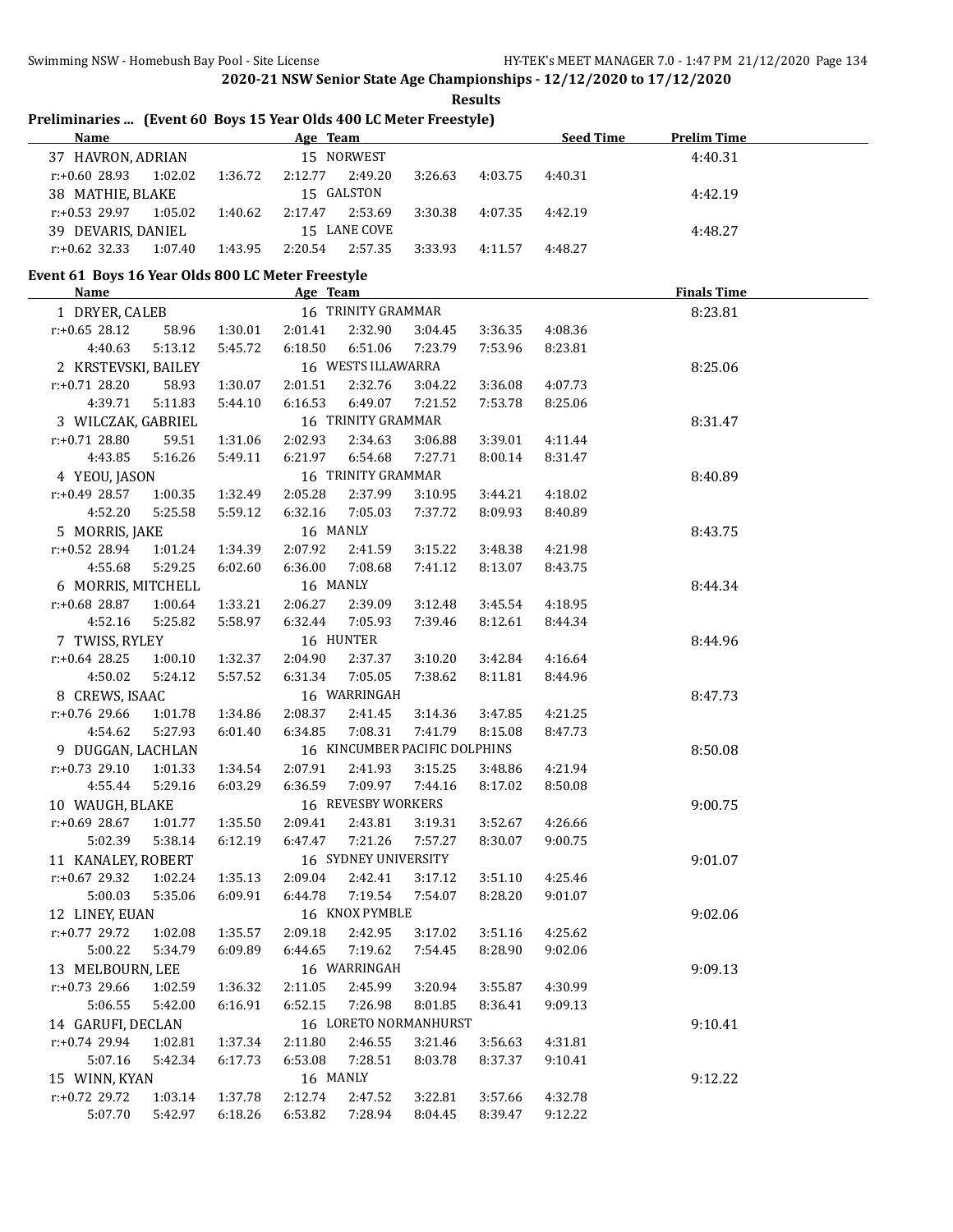**Results**

|  | (Event 61 Boys 16 Year Olds 800 LC Meter Freestyle) |  |
|--|-----------------------------------------------------|--|
|--|-----------------------------------------------------|--|

| Name                |         |                    | Age Team |                    |         |          | <b>Finals Time</b> |          |  |
|---------------------|---------|--------------------|----------|--------------------|---------|----------|--------------------|----------|--|
| 16 HICKEY, MITCHELL |         | 16 TRINITY LISMORE |          |                    |         |          |                    | 9:12.60  |  |
| $r: +0.73$ 30.17    | 1:03.93 | 1:38.80            | 2:13.43  | 2:48.38            | 3:23.17 | 3:58.44  | 4:33.42            |          |  |
| 5:08.36             | 5:43.24 | 6:18.57            | 6:54.08  | 7:29.35            | 8:04.36 | 8:38.90  | 9:12.60            |          |  |
| 17 SKINNER, ARCHIE  |         |                    |          | 16 ULLADULLA       |         |          |                    | 9:16.14  |  |
| $r: +0.64$ 29.74    | 1:03.03 | 1:36.80            | 2:11.90  | 2:46.24            | 3:21.80 | 3:56.96  | 4:33.10            |          |  |
| 5:08.16             | 5:44.56 | 6:20.72            | 6:56.60  | 7:32.06            | 8:07.35 | 8:42.12  | 9:16.14            |          |  |
| 18 FLYNN, SUNNY     |         |                    | 16 SOPAC |                    |         |          |                    | 9:16.95  |  |
| $r: +0.54$ 30.59    | 1:04.24 | 1:39.43            | 2:15.39  | 2:50.94            | 3:26.13 | 4:02.41  | 4:37.48            |          |  |
| 5:13.35             | 5:48.27 | 6:23.07            | 6:57.99  | 7:33.49            | 8:08.53 | 8:43.38  | 9:16.95            |          |  |
| 19 RYAN, MARCUS     |         |                    |          | 16 TAMWORTH CITY   |         |          |                    | 9:17.92  |  |
| $r: +0.70$ 30.75    | 1:04.98 | 1:39.85            | 2:15.58  | 2:50.79            | 3:26.67 | 4:02.32  | 4:38.31            |          |  |
| 5:13.21             | 5:48.66 | 6:22.93            | 6:58.08  | 7:33.71            | 8:09.38 | 8:44.27  | 9:17.92            |          |  |
| 20 CHISHOLM, DANIEL |         | 16 TITANS          |          |                    |         |          |                    | 9:19.52  |  |
| $r: +0.71$ 29.13    | 1:02.07 | 1:35.74            | 2:10.24  | 2:45.04            | 3:20.18 | 3:55.72  | 4:31.01            |          |  |
| 5:06.54             | 5:42.73 | 6:19.05            | 6:54.82  | 7:31.28            | 8:07.99 | 8:43.89  | 9:19.52            |          |  |
| 21 THORNHILL, WILL  |         |                    |          | 16 ORANGE AQUATIC  |         |          |                    | 9:21.88  |  |
| r:+0.56 29.09       | 1:01.94 | 1:36.45            | 2:11.89  | 2:47.47            | 3:23.10 | 3:59.20  | 4:34.26            |          |  |
| 5:09.83             | 5:46.94 | 6:24.07            | 7:00.02  | 7:36.26            | 8:12.44 | 8:48.29  | 9:21.88            |          |  |
| 22 PHILLIPS, ISAIHA |         |                    |          | 16 TRINITY LISMORE |         |          |                    | 9:34.74  |  |
| $r: +0.70$ 29.82    | 1:03.54 | 1:38.17            | 2:13.42  | 2:49.51            | 3:25.84 | 4:02.29  | 4:39.36            |          |  |
| 5:14.46             | 5:51.46 | 6:28.56            | 7:05.57  | 7:42.72            | 8:21.47 | 8:58.65  | 9:34.74            |          |  |
| 23 GARNETT, ALEX    |         |                    |          | 16 NOVOCASTRIAN    |         |          |                    | 9:35.76  |  |
| $r: +0.80$ 31.92    | 1:06.58 | 1:42.27            | 2:18.23  | 2:54.56            | 3:30.94 | 4:07.28  | 4:43.67            |          |  |
| 5:20.13             | 5:56.59 | 6:33.76            | 7:10.35  | 7:46.56            | 8:23.08 | 8:59.93  | 9:35.76            |          |  |
| 25 HARRINGTON, BEN  |         |                    |          | 16 MARRICKVILLE    |         |          |                    | 10:18.89 |  |
| $r: +0.56$ 30.77    | 1:04.71 | 1:40.72            | 2:17.95  | 2:56.99            | 3:36.34 | 5:37.96  | 4:56.99            |          |  |
| 6:57.91             | 6:17.74 |                    | 7:37.69  |                    | 8:58.80 | 10:18.89 |                    |          |  |
| --- GRAY, WILLIAM   |         |                    |          | 16 NEWINGTON       |         |          |                    | DQ       |  |
| $r: +0.73$          |         |                    |          |                    |         |          |                    |          |  |

## **Event 61 Boys 17 Year Olds 800 LC Meter Freestyle**

| Name                     |         |         | Age Team          |                  |         |         |         | <b>Finals Time</b> |
|--------------------------|---------|---------|-------------------|------------------|---------|---------|---------|--------------------|
| 1 MCCARTHY, ADAM         |         |         |                   | 17 ATLANTIS      |         |         |         | 8:39.18            |
| $r: +0.76$ 28.31         | 59.93   | 1:32.41 | 2:04.75           | 2:37.42          | 3:09.74 | 3:42.90 | 4:16.11 |                    |
| 4:49.38                  | 5:22.47 | 5:55.48 | 6:28.70           | 7:01.96          | 7:34.66 | 8:07.35 | 8:39.18 |                    |
| 2 WEEKS, ALEX            |         |         | 17 SOPAC          |                  |         |         |         | 8:46.50            |
| $r: +0.67$ 28.48         | 1:00.73 | 1:33.66 | 2:06.82           | 2:40.32          | 3:13.79 | 3:47.47 | 4:20.95 |                    |
| 4:54.87                  | 5:28.58 | 6:02.62 | 6:35.67           | 7:09.17          | 7:42.26 | 8:15.00 | 8:46.50 |                    |
| 3 ANDREWS, JAKE          |         |         |                   | 17 RANDWICK CITY |         |         |         | 8:47.73            |
| $r: +0.70$ 29.00         | 1:00.97 | 1:33.56 | 2:06.55           | 2:39.62          | 3:12.87 | 3:46.16 | 4:19.67 |                    |
| 4:53.03                  | 5:26.75 | 6:00.37 | 6:34.41           | 7:08.18          | 7:42.00 | 8:15.64 | 8:47.73 |                    |
| 4 MATSUOKA, IKE          |         |         | 17 CITY OF SYDNEY |                  |         |         |         | 8:59.46            |
| $r: +0.54$ 30.73         | 1:04.02 | 1:37.38 | 2:11.54           | 2:45.31          | 3:19.68 | 3:53.24 | 4:27.36 |                    |
| 5:01.06                  | 5:35.44 | 6:09.91 | 6:44.26           | 7:18.33          | 7:52.90 | 8:26.68 | 8:59.46 |                    |
| 5 JACKSON, PRESLEY       |         |         |                   | 17 RANDWICK CITY |         |         |         | 9:00.50            |
| $r: +0.70$ 28.84         | 1:01.02 | 1:34.94 | 2:09.06           | 2:43.56          | 3:18.04 | 3:53.05 | 4:27.26 |                    |
| 5:02.16                  | 5:36.79 | 6:11.83 | 6:46.47           | 7:21.30          | 7:55.89 | 8:30.58 | 9:00.50 |                    |
| 6 FENWICK-KEARNS, CALLYN |         |         | 17 MANLY          |                  |         |         |         | 9:00.58            |
| $r: +0.79$ 29.02         | 1:02.13 | 1:36.45 | 2:10.65           | 2:45.18          | 3:19.39 | 3:53.82 | 4:27.89 |                    |
| 5:01.83                  | 5:36.42 | 6:10.84 | 6:45.27           | 7:19.40          | 7:53.74 | 8:27.83 | 9:00.58 |                    |
| 7 JESSUR, ATILLA         |         |         |                   | 17 CARLILE       |         |         |         | 9:04.14            |
| $r: +0.70$ 29.10         | 1:01.52 | 1:34.65 | 2:08.96           | 2:42.72          | 3:17.47 | 3:51.70 | 4:26.81 |                    |
| 5:01.73                  | 5:36.56 | 6:11.27 | 6:46.35           | 7:21.17          | 7:56.29 | 8:31.11 | 9:04.14 |                    |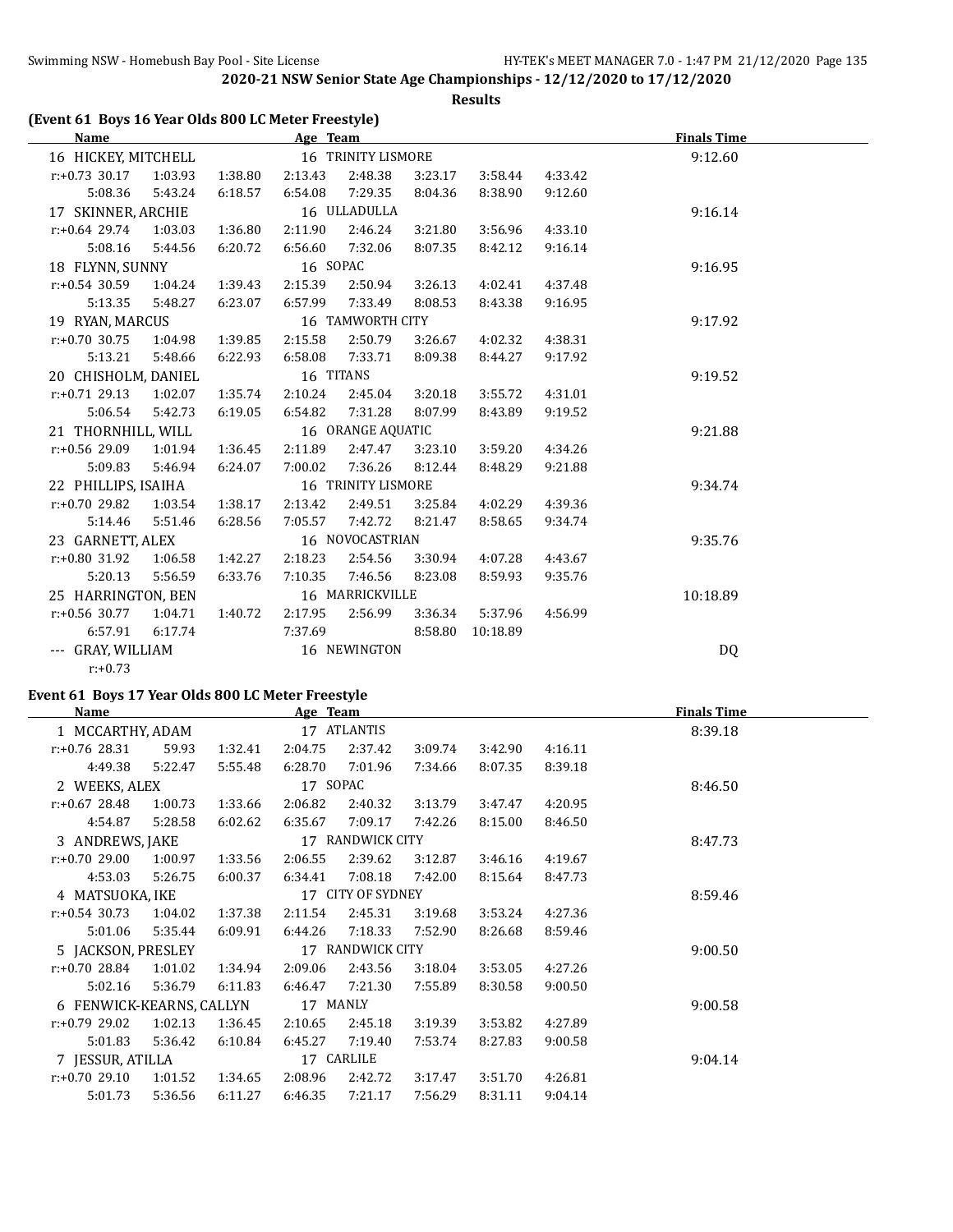**Results**

| Name                |         |         | Age Team |                    |         |         |         | <b>Finals Time</b> |
|---------------------|---------|---------|----------|--------------------|---------|---------|---------|--------------------|
| 8 POTASH, BEN       |         |         |          | 17 MACCABI         |         |         |         | 9:05.52            |
| $r: +0.72$ 30.66    | 1:03.53 | 1:37.86 | 2:12.24  | 2:47.21            | 3:21.82 | 3:56.30 | 4:31.15 |                    |
| 5:05.39             | 5:39.36 | 6:13.66 | 6:48.36  | 7:22.94            | 7:57.84 | 8:32.03 | 9:05.52 |                    |
| 9 THOMPSON, PATRICK |         |         |          | 17 ALSTONVILLE     |         |         |         | 9:08.70            |
| $r: +0.66$ 28.61    | 1:00.84 | 1:34.65 | 2:08.99  | 2:43.80            | 3:18.80 | 3:54.50 | 4:29.44 |                    |
| 5:04.37             | 5:39.50 | 6:15.13 | 6:50.47  | 7:26.09            | 8:01.23 | 8:35.92 | 9:08.70 |                    |
| 10 NEWHAM, BAILEY   |         |         |          | 17 CITY OF SYDNEY  |         |         |         | 9:09.58            |
| $r: +0.60$ 29.73    | 1:02.95 | 1:36.93 | 2:11.16  | 2:45.52            | 3:19.88 | 3:54.55 | 4:29.66 |                    |
| 5:05.13             | 5:40.47 | 6:15.55 | 6:50.93  | 7:27.18            | 8:02.54 | 8:36.77 | 9:09.58 |                    |
| 11 GILLHAM, HUGH    |         |         |          | 17 KINROSS WOLAROI |         |         |         | 9:13.06            |
| $r: +0.59$ 29.70    | 1:03.15 | 1:37.12 | 2:11.66  | 2:46.03            | 3:20.55 | 3:55.05 | 4:30.36 |                    |
| 5:05.64             | 5:41.25 | 6:16.63 | 6:52.04  | 7:27.69            | 8:03.55 | 8:38.40 | 9:13.06 |                    |
| 12 MAGUIRE, JACK    |         |         | 17 SOPAC |                    |         |         |         | 9:21.31            |
| $r: +0.61$ 29.68    | 1:03.20 | 1:37.89 | 2:12.98  | 2:48.19            | 3:23.61 | 3:59.13 | 4:34.82 |                    |
| 5:10.24             | 5:46.23 | 6:22.00 | 6:58.29  | 7:34.37            | 8:10.65 | 8:46.35 | 9:21.31 |                    |
| 13 CHENEY, HARRISON |         |         |          | 17 CANBERRA        |         |         |         | 9:42.38            |
| $r: +0.78$ 29.94    | 1:03.74 | 1:39.15 | 2:15.66  | 2:52.86            | 3:29.90 | 4:06.23 | 4:43.61 |                    |
| 5:20.35             | 5:57.86 | 6:35.70 | 7:12.80  | 7:50.57            | 8:27.85 | 9:05.51 | 9:42.38 |                    |

## **Event 61 Boys 18 & Over 800 LC Meter Freestyle**

 $\overline{a}$ 

| <b>Name</b>           |         |         | Age Team     |                         |         |         |         | <b>Finals Time</b> |
|-----------------------|---------|---------|--------------|-------------------------|---------|---------|---------|--------------------|
| 1 GALEA, MATTHEW      |         |         | 19 SOPAC     |                         |         |         |         | 8:10.28            |
| $r: +0.71$ 27.63      | 58.04   | 1:29.55 | 2:00.73      | 2:31.51                 | 3:02.65 | 3:33.61 | 4:05.08 |                    |
| 4:36.08               | 5:07.44 | 5:38.69 | 6:10.05      | 6:40.68                 | 7:11.79 | 7:42.00 | 8:10.28 |                    |
| 2 ROBERTS, WESLEY     |         |         |              | 23 WESTS ILLAWARRA      |         |         |         | 8:19.69            |
| $r: +0.71$ 26.66      | 56.25   | 1:26.90 | 1:57.79      | 2:29.04                 | 3:00.40 | 3:31.94 | 4:03.65 |                    |
| 4:35.80               | 5:07.84 | 5:40.02 | 6:11.79      | 6:43.54                 | 7:15.33 | 7:47.84 | 8:19.69 |                    |
| 3 MIDDLETON, NICHOLAS |         |         |              | 18 REVESBY WORKERS      |         |         |         | 8:25.30            |
| $r: +0.65$ 28.27      | 59.81   | 1:31.87 | 2:04.12      | 2:36.22                 | 3:08.66 | 3:40.77 | 4:13.07 |                    |
| 4:44.60               | 5:16.74 | 5:48.77 | 6:20.85      | 6:52.77                 | 7:24.83 | 7:56.50 | 8:25.30 |                    |
| 4 WILKES, RYAN        |         |         |              | 18 RANDWICK CITY        |         |         |         | 8:25.46            |
| $r: +0.79$ 28.66      | 59.72   | 1:31.47 | 2:03.46      | 2:35.66                 | 3:07.84 | 3:39.37 | 4:11.20 |                    |
| 4:42.75               | 5:14.72 | 5:46.50 | 6:18.53      | 6:50.29                 | 7:22.09 | 7:54.25 | 8:25.46 |                    |
| 5 SHEEHY, LACHLAN     |         |         |              | 19 AUBURN               |         |         |         | 8:35.59            |
| $r: +0.72$ 27.84      | 58.75   | 1:30.41 | 2:02.36      | 2:34.48                 | 3:06.82 | 3:39.23 | 4:11.83 |                    |
| 4:44.27               | 5:17.15 | 5:49.94 | 6:23.38      | 6:57.16                 | 7:30.55 | 8:04.05 | 8:35.59 |                    |
| 6 BLAKE, LACHLAN      |         |         | 18 ULLADULLA |                         |         |         |         | 8:44.37            |
| $r: +0.55$ 30.42      | 1:02.65 | 1:34.81 | 2:06.94      | 2:39.53                 | 3:12.10 | 3:44.75 | 4:17.65 |                    |
| 4:50.48               | 5:24.12 | 5:57.30 | 6:30.89      | 7:04.30                 | 7:38.38 | 8:11.89 | 8:44.37 |                    |
| 7 WOOLLEY, COOPER     |         |         |              | 20 MINGARA AQUATIC      |         |         |         | 8:48.97            |
| r:+0.68 28.98         | 1:00.59 | 1:33.49 | 2:06.18      | 2:39.43                 | 3:12.30 | 3:45.71 | 4:19.06 |                    |
| 4:52.94               | 5:26.61 | 6:01.20 | 6:34.82      | 7:09.09                 | 7:42.70 | 8:17.02 | 8:48.97 |                    |
| 8 GUTHRIE, CORMAC     |         |         |              | 21 SYDNEY UNIVERSITY    |         |         |         | 8:50.78            |
| $r: +0.76$ 28.04      | 59.30   | 1:30.90 | 2:03.09      | 2:35.23                 | 3:07.86 | 3:40.65 | 4:14.36 |                    |
| 4:47.66               | 5:22.33 | 5:56.96 | 6:31.86      | 7:06.36                 | 7:41.00 | 8:16.14 | 8:50.78 |                    |
| 9 WARTMANN, AARON     |         |         |              | 19 AUBURN               |         |         |         | 9:02.45            |
| $r: +0.70$ 29.10      | 1:00.56 | 1:33.58 | 2:06.83      | 2:40.72                 | 3:14.57 | 3:49.03 | 4:23.66 |                    |
| 4:58.51               | 5:33.10 | 6:08.11 | 6:43.35      | 7:18.55                 | 7:53.58 | 8:28.77 | 9:02.45 |                    |
| 10 WILSON, BENJAMIN   |         |         |              | 20 MACQUARIE UNIVERSITY |         |         |         | 9:08.54            |
| $r: +0.53$ 30.95      | 1:04.90 | 1:38.88 | 2:13.28      | 2:47.98                 | 3:22.97 | 3:58.45 | 4:33.06 |                    |
| 5:07.97               | 5:41.94 | 6:17.09 | 6:51.93      | 7:26.96                 | 8:01.56 | 8:36.13 | 9:08.54 |                    |
| 11 DOYLE, THOMAS      |         |         |              | 21 WARRINGAH            |         |         |         | 9:25.85            |
| $r: +0.68$ 30.36      | 1:04.13 | 1:38.66 | 2:13.34      | 2:48.10                 | 3:22.79 | 3:58.61 | 4:33.91 |                    |
| 5:10.01               | 5:46.37 | 6:23.42 | 6:59.65      | 7:36.95                 | 8:13.40 | 8:50.52 | 9:25.85 |                    |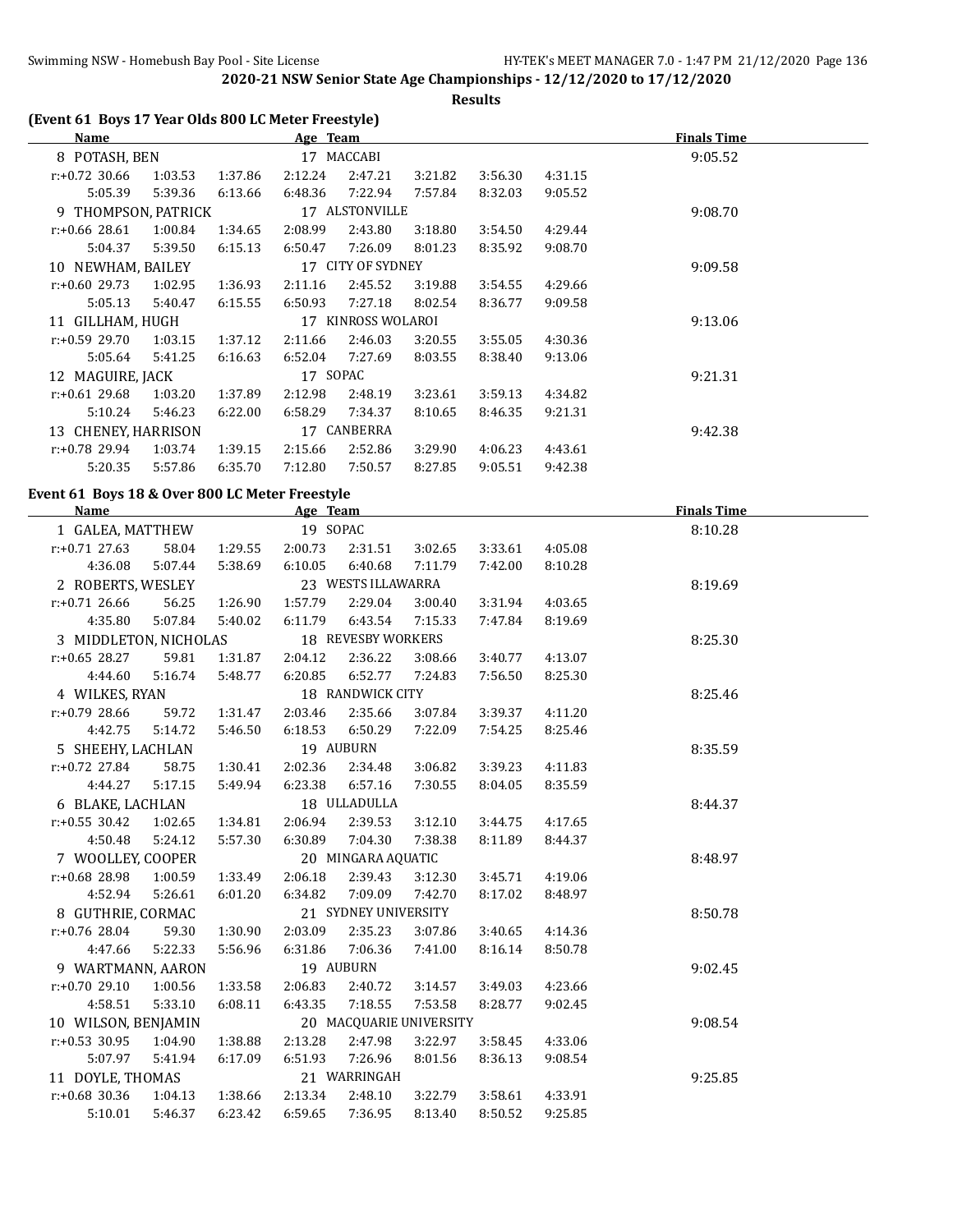**Results**

| Event 61 Boys 800 LC Meter Freestyle Multi-Class<br><b>Name</b> |         | <b>Finals Time</b> |                                            |         |                    |                    |
|-----------------------------------------------------------------|---------|--------------------|--------------------------------------------|---------|--------------------|--------------------|
| 24 HUGHES, HENRY S15                                            |         | 9:42.00            |                                            |         |                    |                    |
| $r: +0.62$ 30.93<br>1:05.07                                     | 1:41.25 | 2:16.98            | 16 SYDNEY UNIVERSITY<br>2:53.81<br>3:29.97 | 4:07.50 | 4:43.92            |                    |
| 5:20.67<br>5:57.62                                              | 6:35.45 | 7:13.84            | 7:51.78<br>8:28.52                         | 9:06.06 | 9:42.00            |                    |
| Event 62 Boys 17 Year Olds 400 LC Meter IM                      |         |                    |                                            |         |                    |                    |
| Name                                                            |         | Age Team           |                                            |         | <b>Prelim Time</b> | <b>Finals Time</b> |
| A - Final                                                       |         |                    |                                            |         |                    |                    |
| 1 WALKER, LACHLAN                                               |         | 17 ALSTONVILLE     |                                            |         |                    | 4:32.30            |
| $r: +0.72$ 28.22<br>1:01.28                                     | 1:36.07 | 2:10.05            | 2:49.35<br>3:29.17                         | 4:01.10 | 4:32.30            |                    |
| 2 PHILLIPS, COOPER                                              |         | 17 NARRABEEN       |                                            |         |                    | 4:35.70            |
| $r: +0.63$ 28.52<br>1:01.57                                     | 1:36.78 | 2:11.05            | 2:50.70<br>3:30.76                         | 4:03.98 | 4:35.70            |                    |
| 3 SIMPSON, JACOB                                                |         |                    | 17 REVESBY WORKERS                         |         |                    | 4:36.27            |
| $r: +0.64$ 28.41<br>1:01.45                                     | 1:38.64 | 2:15.18            | 2:52.49<br>3:31.46                         | 4:04.72 | 4:36.27            |                    |
| 4 KINGSTON, JOSH                                                |         |                    | 17 CAMPBELLTOWN                            |         |                    | 4:37.77            |
| $r: +0.63$ 29.15<br>1:01.30                                     | 1:38.78 | 2:16.03            | 2:54.82<br>3:34.70                         | 4:06.90 | 4:37.77            |                    |
| 5 PHAOPIN, TANAKIT                                              |         |                    | 17 CAMPBELLTOWN                            |         |                    | 4:39.19            |
| $r: +0.69$ 27.66<br>1:00.01                                     | 1:36.09 | 2:12.05            | 2:53.88<br>3:36.33                         | 4:08.19 | 4:39.19            |                    |
| 6 COMER, BENJAMIN                                               |         | 17 AUBURN          |                                            |         |                    | 4:50.78            |
| $r: +0.67$ 29.86<br>1:04.37                                     | 1:42.82 | 2:20.25            | 3:01.81<br>3:43.33                         | 4:17.57 | 4:50.78            |                    |
| 7 GERMANOS, EUAN                                                |         |                    | 17 TRINITY GRAMMAR                         |         |                    | 4:58.61            |
| $r: +0.70$ 29.84<br>1:05.60                                     | 1:42.80 | 2:20.40            | 3:04.24<br>3:49.53                         | 4:24.54 | 4:58.61            |                    |
| 8 LEWIS, ZAC                                                    |         |                    | 17 KINROSS WOLAROI                         |         |                    | 4:58.69            |
| r:+0.76 29.94<br>1:05.06                                        | 1:45.55 | 2:25.83            | 3:07.31<br>3:50.50                         | 4:25.61 | 4:58.69            |                    |
| 9 STUBBS, HARRY                                                 |         | 17 SOPAC           |                                            |         |                    | 5:00.56            |
| $r: +0.74$ 28.71<br>1:03.13                                     | 1:40.88 | 2:19.96            | 3:04.30<br>3:50.69                         | 4:27.15 | 5:00.56            |                    |
| Event 62 Boys 18 & Over 400 LC Meter IM                         |         |                    |                                            |         |                    |                    |
| <b>Name</b>                                                     |         |                    | Age Team                                   |         | <b>Prelim Time</b> | <b>Finals Time</b> |
| A - Final                                                       |         |                    |                                            |         |                    |                    |
| 1 HAWKE, CHARLIE                                                |         | 18 HUNTER          |                                            |         | 4:31.02            | 4:25.96            |
| $r: +0.74$ 27.49<br>59.34                                       | 1:33.61 | 2:08.00            | 2:46.97<br>3:25.87                         | 3:56.48 | 4:25.96            |                    |
| 2 BOLTON, ANGUS                                                 |         | 18 SOPAC           |                                            |         | 4:34.84            | 4:34.50            |
| $r: +0.68$ 29.55<br>1:02.87                                     | 1:39.18 | 2:15.61            | 2:54.63<br>3:33.83                         | 4:04.72 | 4:34.50            |                    |
| 3 BIBBY, LUKE                                                   |         | 25 NARRABEEN       |                                            |         | 4:41.07            | 4:39.84            |
| $r: +0.72$ 26.68<br>58.78                                       | 1:34.98 | 2:10.48            | 2:51.81<br>3:33.14                         | 4:07.20 | 4:39.84            |                    |
| 4 MACKAY, LACHLAN                                               |         |                    | 18 NOVOCASTRIAN                            |         | 4:41.11            | 4:40.33            |
| $r: +0.76$ 27.95<br>1:01.49                                     | 1:35.53 | 2:09.92            | 2:54.10<br>3:37.27                         | 4:09.83 | 4:40.33            |                    |
| 5 HORNE, EDEN                                                   |         | 18 CARLILE         |                                            |         | 4:45.08            | 4:46.42            |
| $r: +0.60$ 28.27<br>1:01.57                                     | 1:39.93 | 2:17.10            | 2:59.01<br>3:41.89                         | 4:15.00 | 4:46.42            |                    |
| 6 KAYE, LOGAN                                                   |         | 18 MANLY           |                                            |         | 4:51.76            | 4:46.47            |
| $r: +0.72$ 28.65<br>1:02.05                                     | 1:38.69 | 2:15.41            | 3:41.35<br>2:57.52                         | 4:14.35 | 4:46.47            |                    |
| 7 MACKIE, JAKE                                                  |         |                    | 18 NOVOCASTRIAN                            |         | 4:56.58            | 4:53.15            |
| r:+0.66 29.39<br>1:04.41                                        | 1:44.10 | 2:22.43            | 3:03.01<br>3:44.79                         | 4:20.81 | 4:53.15            |                    |
| 8 ROBERTSON, JACK                                               |         |                    | 20 CASTLE HILL RSL DOLPHINS                |         | 4:54.67            | 4:54.39            |
| r:+0.70 29.47<br>1:04.02                                        | 1:40.30 | 2:16.06            | 2:59.35<br>3:43.68                         | 4:19.46 | 4:54.39            |                    |
| 9 WELFARE, LUCA                                                 |         |                    | 19 CITY OF SYDNEY                          |         | 4:54.50            | 4:59.46            |
| $r: +0.69$ 29.16<br>1:03.82                                     | 1:43.31 | 2:21.47            | 3:05.58<br>3:49.39                         | 4:25.58 | 4:59.46            |                    |
| Event 62 Boys 18 & Over 400 LC Meter IM                         |         |                    |                                            |         |                    |                    |
|                                                                 |         | Age Team           |                                            |         | Seed Time          | <b>Prelim Time</b> |
| <b>Name</b>                                                     |         |                    |                                            |         |                    |                    |
| <b>Preliminaries</b>                                            |         |                    |                                            |         |                    |                    |
| 1 HAWKE, CHARLIE                                                |         | 18 HUNTER          |                                            |         |                    | $4:31.02$ q        |
| r:+0.76 27.92<br>1:00.07                                        | 1:34.50 | 2:09.09            | 2:48.82<br>3:28.28                         | 4:00.29 | 4:31.02            |                    |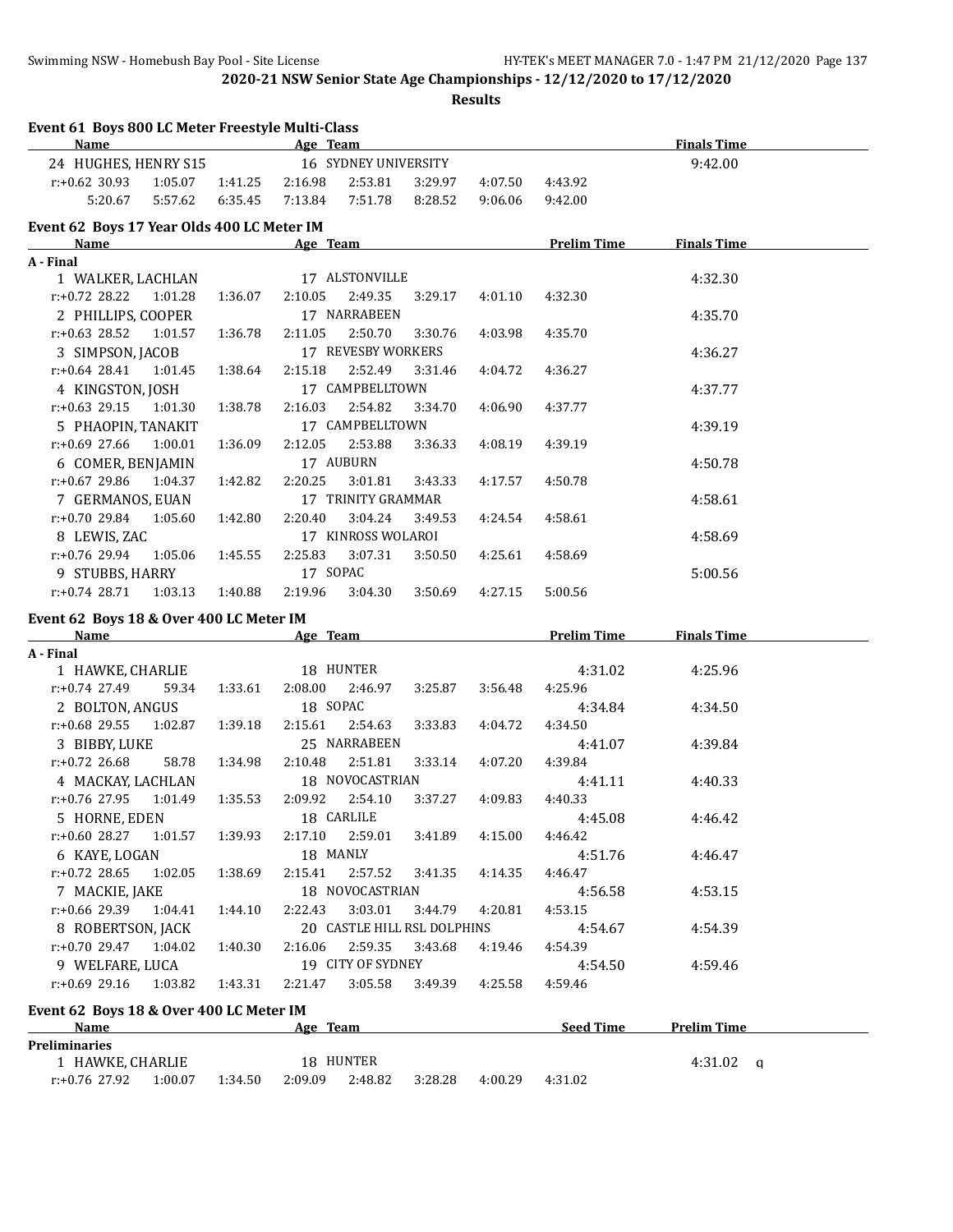**Results**

#### **Preliminaries ... (Event 62 Boys 18 & Over 400 LC Meter IM)**

| <b>Name</b>                                           |         |         | Age Team |                             |         |                 | <b>Seed Time</b> | <b>Prelim Time</b> |  |
|-------------------------------------------------------|---------|---------|----------|-----------------------------|---------|-----------------|------------------|--------------------|--|
| 2 BOLTON, ANGUS                                       |         |         | 18 SOPAC |                             |         |                 |                  | $4:34.84$ q        |  |
| $r: +0.67$ 29.22 1:02.08                              |         | 1:38.47 | 2:14.38  | 2:53.65                     | 3:33.21 | 4:04.65         | 4:34.84          |                    |  |
| 3 BIBBY, LUKE                                         |         |         |          | 25 NARRABEEN                |         |                 |                  | $4:41.07$ q        |  |
| $r: +0.70$ 27.49                                      | 1:00.50 | 1:36.83 | 2:11.93  | 2:53.52                     | 3:35.11 | 4:09.22         | 4:41.07          |                    |  |
| 4 MACKAY, LACHLAN                                     |         |         |          | 18 NOVOCASTRIAN             |         |                 |                  | $4:41.11$ q        |  |
| $r.+0.78$ 27.66 1:01.55                               |         | 1:36.52 |          | 2:10.12 2:53.49             | 3:36.26 | 4:09.98         | 4:41.11          |                    |  |
| 5 HORNE, EDEN                                         |         |         |          | 18 CARLILE                  |         |                 |                  | $4:45.08$ q        |  |
| $r: +0.62$ 28.84 1:02.26                              |         | 1:41.29 | 2:18.32  | 2:59.10                     | 3:40.85 | 4:13.68         | 4:45.08          |                    |  |
| 6 DELUTIIS, NATHAN                                    |         |         |          | 20 WESTS ILLAWARRA          |         |                 |                  | $4:47.11 \quad q$  |  |
| $r: +0.76$ 29.20 1:03.64                              |         | 1:41.10 |          | 2:17.61 2:57.59             | 3:38.00 | 4:12.84         | 4:47.11          |                    |  |
| 7 KAYE, LOGAN                                         |         |         | 18 MANLY |                             |         |                 |                  | $4:51.76$ q        |  |
| $r: +0.72$ 28.60 1:02.48                              |         | 1:39.56 | 2:16.06  | 2:59.07                     | 3:44.13 | 4:18.54         | 4:51.76          |                    |  |
| 8 WELFARE, LUCA                                       |         |         |          | 19 CITY OF SYDNEY           |         |                 |                  | $4:54.50$ q        |  |
| $r: +0.67$ 29.43 1:03.67                              |         | 1:42.05 | 2:19.57  | 3:02.81                     | 3:46.35 | 4:22.11         | 4:54.50          |                    |  |
| 9 ROBERTSON, JACK                                     |         |         |          | 20 CASTLE HILL RSL DOLPHINS |         |                 |                  | $4:54.67$ q        |  |
| $r: +0.69$ 30.01                                      | 1:04.58 | 1:41.77 |          | 2:17.88 3:01.24             |         | 3:44.86 4:20.94 | 4:54.67          |                    |  |
| 10 HODGE, TIMOTHY                                     |         |         |          | 19 AUBURN                   |         |                 |                  | $4:54.80$ q        |  |
| $r.+0.51$ 30.24 1:04.19                               |         | 1:40.90 | 2:16.52  | 3:01.27                     | 3:46.24 | 4:21.83         | 4:54.80          |                    |  |
| 11 MACKIE, JAKE                                       |         |         |          | 18 NOVOCASTRIAN             |         |                 |                  | 4:56.58            |  |
| $r: +0.65$ 29.64 1:04.83 1:43.60                      |         |         |          | 2:21.88 3:03.67             | 3:45.93 | 4:22.40         | 4:56.58          |                    |  |
| Event 63 Girls 15 Year Olds 100 LC Meter Breaststroke |         |         |          |                             |         |                 |                  |                    |  |

#### **Age Team Prelim Time Finals Time Prelim Time Prelim Time Finals Time Finals** 1 KING, MATHILDA 15 PORT MACQUARIE 1:13.67 1:13.57 r:+0.51 34.13 1:13.57 2 MCCOWAN, LILY 15 TIVOLI 1:14.80 1:13.90 r:+0.82 34.39 1:13.90 3 HENSHAW, ABBIE 15 ATLANTIS 1:14.11 1:14.42 r:+0.69 34.13 1:14.42 4 CAMPBELL, ISABELLA 15 HUNTER 1:15.78 1:14.59 r:+0.71 35.08 1:14.59 5 FULLER, BIANCA 15 DUBBO CITY 1:14.86 1:14.90 r:+0.57 35.08 1:14.90 6 LYONS, COLLETTE 15 KINROSS WOLAROI 1:15.27 1:15.20 r:+0.71 35.55 1:15.20 7 VAN ELDIK, KELSEY 15 CHARLESTOWN 1:16.05 1:15.74 r:+0.67 35.88 1:15.74 8 HAYES, ALEX 15 TAMWORTH CITY 1:16.02 1:16.06 r:+0.77 35.75 1:16.06 9 PIVA, LUCY 15 CANBERRA 1:16.59 1:16.13 r:+0.70 35.37 1:16.13 10 ADAMS, HARPER 15 CASTLE HILL RSL DOLPHINS 1:16.85 1:16.40 r:+0.65 36.37 1:16.40

#### **Event 63 Girls 15 Year Olds 100 LC Meter Breaststroke**

| <b>Name</b>              | Age Team          | <b>Seed Time</b><br><b>Prelim Time</b> |
|--------------------------|-------------------|----------------------------------------|
| <b>Preliminaries</b>     |                   |                                        |
| 1 KING, MATHILDA         | 15 PORT MACQUARIE | 1:13.67<br>$\alpha$                    |
| r:+0.53 34.52<br>1:13.67 |                   |                                        |
| 2 HENSHAW, ABBIE         | 15 ATLANTIS       | $1:14.11$ a                            |
| 1:14.11<br>r:+0.70 35.07 |                   |                                        |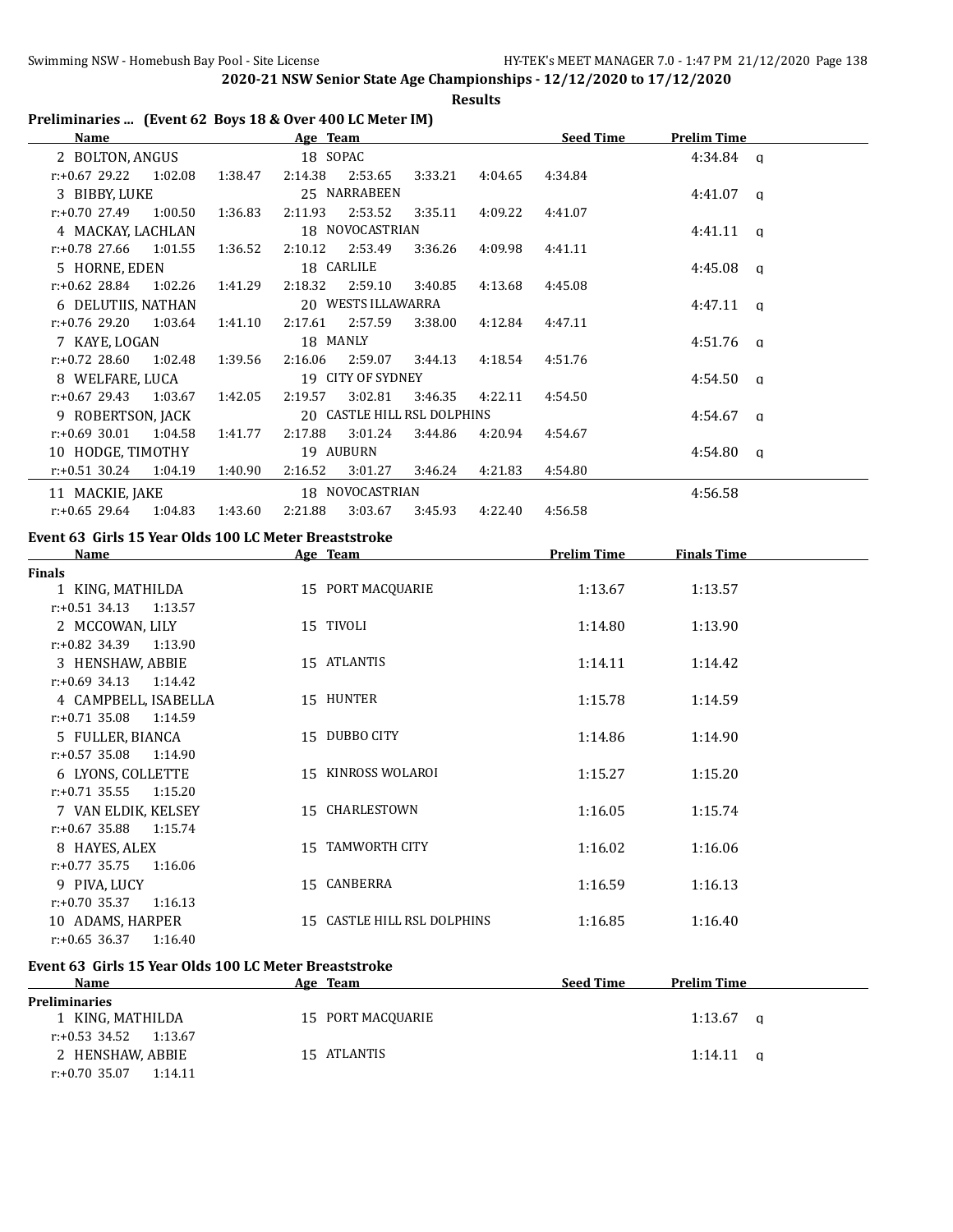**Results**

## **Preliminaries ... (Event 63 Girls 15 Year Olds 100 LC Meter Breaststroke)**

| <b>Name</b>                                   | Age Team                    | <b>Seed Time</b> | <b>Prelim Time</b> |
|-----------------------------------------------|-----------------------------|------------------|--------------------|
| 3 MCCOWAN, LILY                               | 15 TIVOLI                   |                  | $1:14.80$ a        |
| $r: +0.81$ 34.76<br>1:14.80                   |                             |                  |                    |
| 4 FULLER, BIANCA                              | 15 DUBBO CITY               |                  | $1:14.86$ a        |
| r:+0.54 35.41 1:14.86                         |                             |                  |                    |
| 5 LYONS, COLLETTE                             | 15 KINROSS WOLAROI          |                  | $1:15.27$ q        |
| r:+0.71 35.61 1:15.27                         |                             |                  |                    |
| 6 CAMPBELL, ISABELLA                          | 15 HUNTER                   |                  | $1:15.78$ q        |
| r:+0.67 35.43 1:15.78                         |                             |                  |                    |
| 7 HAYES, ALEX                                 | 15 TAMWORTH CITY            |                  | $1:16.02$ q        |
| r:+0.82 35.73 1:16.02                         |                             |                  |                    |
| 8 VAN ELDIK, KELSEY                           | 15 CHARLESTOWN              |                  | $1:16.05$ q        |
| $r: +0.67$ 35.70 1:16.05                      |                             |                  |                    |
| 9 PIVA, LUCY                                  | 15 CANBERRA                 |                  | $1:16.59$ q        |
| $r: +0.66$ 36.10<br>1:16.59                   |                             |                  |                    |
| 10 ADAMS, HARPER                              | 15 CASTLE HILL RSL DOLPHINS |                  | $1:16.85$ a        |
| $r: +0.60$ 36.48<br>1:16.85                   |                             |                  |                    |
| 11 MYERS, TEAGAN                              | 15 WOLLONGONG               |                  | 1:17.88            |
| $r: +0.62$ 36.65<br>1:17.88                   |                             |                  |                    |
| 12 MCGARVIE, ELINOR                           | 15 GT AQUATICS              |                  | 1:19.58            |
| r:+0.50 36.51 1:19.58                         |                             |                  |                    |
| 13 NEWMAN, MADISON                            | 15 WESTS ILLAWARRA          |                  | 1:20.31            |
| $r.+0.61$ 37.57 1:20.31                       |                             |                  |                    |
| 14 DONOGHUE, ELLA                             | 15 NORWEST                  |                  | 1:20.63            |
| $r: +0.74$ 37.75<br>1:20.63                   |                             |                  |                    |
| *15 FURLONG, KYA                              | 15 MANLY                    |                  | 1:21.04            |
| $r: +0.53$ 38.05<br>1:21.04                   |                             |                  |                    |
| *15 SCHNEIDER, HEIDI                          | 15 HUNTER                   |                  | 1:21.04            |
| r:+0.76 38.17 1:21.04                         |                             |                  |                    |
| 17 KWAN, CHLOE                                | 15 KNOX PYMBLE              |                  | 1:21.53            |
| r:+0.66 37.38<br>1:21.53                      |                             |                  |                    |
| 18 HODGERS, TEANA                             | 15 AQUABLITZ TOONGABBIE     |                  | 1:21.70            |
| $r: +0.67$ 37.72<br>1:21.70                   |                             |                  |                    |
| 19 BROWNE, ZOE                                | 15 KINROSS WOLAROI          |                  | 1:21.98            |
| $r.+0.62$ 38.11<br>1:21.98                    |                             |                  |                    |
| 20 MAYES, SOPHIE                              | 15 TRINITY LISMORE          |                  | 1:22.04            |
| r:+0.66 37.96<br>1:22.04<br>21 POTTS, LILLYAN | 15 CANBERRA                 |                  | 1:22.08            |
| r:+0.69 38.42<br>1:22.08                      |                             |                  |                    |
| 22 LOCKWOOD, BETH                             | 15 TRINITY LISMORE          |                  | 1:22.12            |
| r:+0.68 38.28<br>1:22.12                      |                             |                  |                    |
| 23 PETROPOULOS, CHLOE                         | 15 WODEN VALLEY             |                  | 1:22.22            |
| r:+0.77 38.49<br>1:22.22                      |                             |                  |                    |
| 24 SHARMA, SOUMYA                             | 15 NORWEST                  |                  | 1:22.64            |
| $r: +0.75$ 39.47<br>1:22.64                   |                             |                  |                    |
| 25 KIRTON, POLLY                              | 15 TIVOLI                   |                  | 1:22.82            |
| $r: +0.78$ 38.54<br>1:22.82                   |                             |                  |                    |
| 26 LU, STEPHANIE                              | 15 SYDNEY UNIVERSITY        |                  | 1:23.35            |
| $r: +0.67$ 38.92<br>1:23.35                   |                             |                  |                    |
| *27 INGREY, ZOE                               | 15 NOVOCASTRIAN             |                  | 1:23.39            |
| $r: +0.77$ 39.40<br>1:23.39                   |                             |                  |                    |
| *27 LIBRANDO, AMBER                           | 15 GINNINDERRA              |                  | 1:23.39            |
| $r: +0.71$ 40.00<br>1:23.39                   |                             |                  |                    |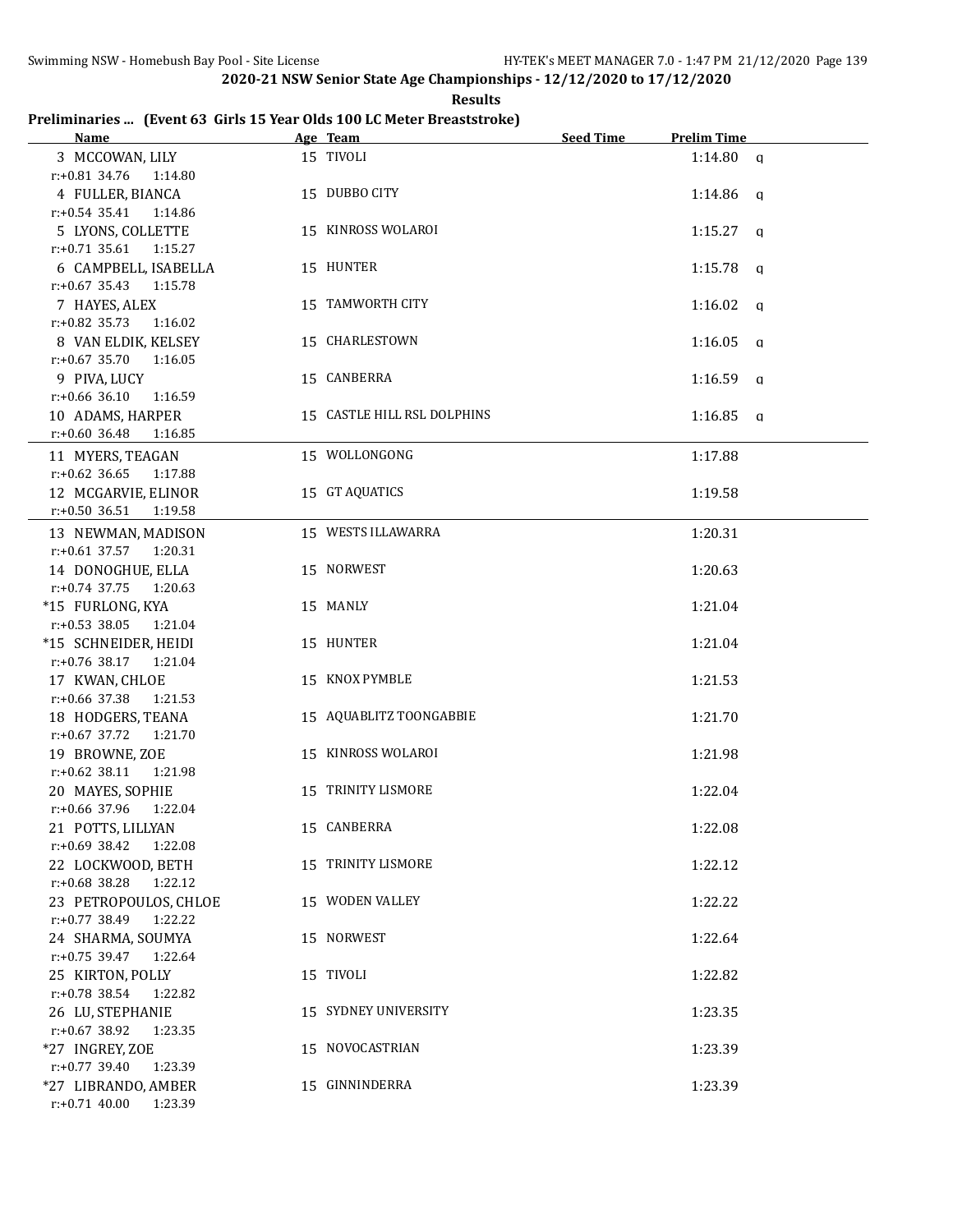**Results Preliminaries ... (Event 63 Girls 15 Year Olds 100 LC Meter Breaststroke)**

| Name                        | Age Team                    | <b>Seed Time</b> | <b>Prelim Time</b> |  |
|-----------------------------|-----------------------------|------------------|--------------------|--|
| 29 BAKER, KAREN             | 15 ALLIGATORS OF ARMIDALE   |                  | 1:23.60            |  |
| $r: +0.87$ 38.71<br>1:23.60 |                             |                  |                    |  |
| 30 HARVIE, AMELIA           | 15 NORWEST                  |                  | 1:23.76            |  |
| r:+0.76 39.54<br>1:23.76    |                             |                  |                    |  |
| 31 SMALL, ALICE             | 15 SINGLETON                |                  | 1:24.83            |  |
| $r: +0.67$ 39.80<br>1:24.83 |                             |                  |                    |  |
| 32 WOOLNOUGH, ZAHLI         | 15 MUSWELLBROOK             |                  | 1:24.95            |  |
| $r: +0.78$ 39.77<br>1:24.95 |                             |                  |                    |  |
| 33 DAVIES, LAURA            | 15 SYDNEY UNIVERSITY        |                  | 1:25.70            |  |
| $r: +0.71$ 41.02<br>1:25.70 |                             |                  |                    |  |
| 34 PARKER, PATRICE          | 15 TUGGERANONG VIKINGS      |                  | 1:25.71            |  |
| $r: +0.60$ 41.03<br>1:25.71 |                             |                  |                    |  |
| 35 DONAIRE, ANNE            | 15 SOPAC                    |                  | 1:25.77            |  |
| $r: +0.66$ 40.02<br>1:25.77 |                             |                  |                    |  |
| 36 MRAMOR, GABRIELLA        | 15 SOUTHERN SYDNEY          |                  | 1:26.71            |  |
| $r: +0.56$ 40.57<br>1:26.71 |                             |                  |                    |  |
| 37 ROWELL, EMILY            | 15 FORSTER                  |                  | 1:27.91            |  |
| $r.+0.80$ 41.67 1:27.91     |                             |                  |                    |  |
| 38 DICKSON, LEILA           | 15 CASTLE HILL RSL DOLPHINS |                  | 1:28.20            |  |
| $r: +0.57$ 41.75<br>1:28.20 |                             |                  |                    |  |
| 39 PORTER, EVE              | 15 KINGSCLIFF               |                  | 1:28.56            |  |
| $r: +0.66$ 41.07<br>1:28.56 |                             |                  |                    |  |
| 40 BOND, KELINA             | 15 UNIVERSITY OF NSW        |                  | 1:28.68            |  |
| $r: +0.82$ 40.88<br>1:28.68 |                             |                  |                    |  |
| 41 EYRE, KAITLYN            | 15 RAVENSWOOD               |                  | 1:28.93            |  |
| $r: +0.56$ 41.86<br>1:28.93 |                             |                  |                    |  |
| 42 DAMBIEC, AMY             | 15 MARRICKVILLE             |                  | 1:29.26            |  |
| $r: +0.81$ 41.87<br>1:29.26 |                             |                  |                    |  |
| 43 ALLSOP, TALIA            | 15 WARRINGAH                |                  | 1:30.58            |  |
| $r: +0.69$ 42.47<br>1:30.58 |                             |                  |                    |  |
| 44 ELPHINSTON, OLIVIA       | 15 AUBURN                   |                  | 1:30.89            |  |
| 42.30<br>1:30.89            |                             |                  |                    |  |
| 45 RIGNEY, CHARLOTTE        | 15 LORETO NORMANHURST       |                  | 1:32.99            |  |
| $r: +0.76$ 42.25<br>1:32.99 |                             |                  |                    |  |
| 46 REASON, LAUREN           | 15 RIPPLES ST MARYS         |                  | 1:33.97            |  |
| $r: +0.71$ 43.40<br>1:33.97 |                             |                  |                    |  |

# **Event 64 Boys 15 Year Olds 100 LC Meter Breaststroke**

| Name                        | Age Team               | <b>Prelim Time</b> | <b>Finals Time</b> |  |
|-----------------------------|------------------------|--------------------|--------------------|--|
| <b>Finals</b>               |                        |                    |                    |  |
| 1 BIDDELL, HARRISON         | 15 WODEN VALLEY        | 1:08.39            | 1:06.92            |  |
| r:+0.51 32.54<br>1:06.92    |                        |                    |                    |  |
| 2 ALBERTYN, KARL            | 15 KNOX PYMBLE         | 1:09.76            | 1:07.69            |  |
| $r: +0.66$ 32.53<br>1:07.69 |                        |                    |                    |  |
| 3 SALES, JOSHUA             | 15 HORNSBY             | 1:10.03            | 1:09.13            |  |
| $r: +0.58$ 32.81<br>1:09.13 |                        |                    |                    |  |
| 4 TRUONG, DYLAN             | 15 LIVERPOOL           | 1:10.76            | 1:09.20            |  |
| 1:09.20<br>r:+0.61 33.07    |                        |                    |                    |  |
| 5 SPINKS, KYLE              | BARKER AQUATIC<br>15   | 1:08.47            | 1:09.33            |  |
| r:+0.69 32.68<br>1:09.33    |                        |                    |                    |  |
| 6 BOLTON, HARRY             | 15 GLENBROOK           | 1:12.14            | 1:11.85            |  |
| r:+0.70 33.04<br>1:11.85    |                        |                    |                    |  |
| 7 FORSHAW, MITCHELL         | 15 TUGGERANONG VIKINGS | 1:12.00            | 1:12.28            |  |
| $r: +0.59$ 33.66<br>1:12.28 |                        |                    |                    |  |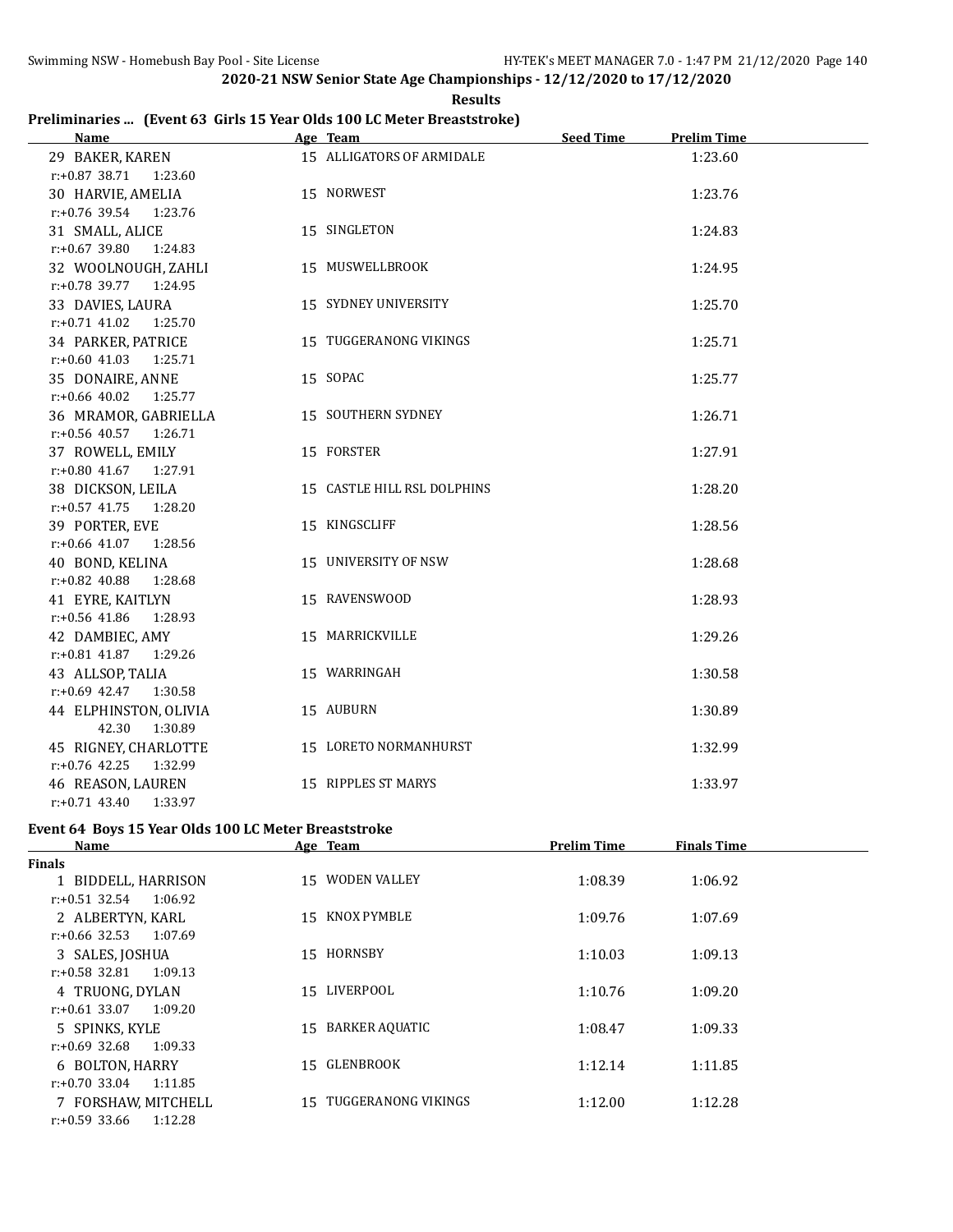**Results**

# **Finals ... (Event 64 Boys 15 Year Olds 100 LC Meter Breaststroke)**

| <b>Name</b>                 | Age Team              | <b>Prelim Time</b> | <b>Finals Time</b> |  |
|-----------------------------|-----------------------|--------------------|--------------------|--|
| 8 CHATTERTON, KOBE          | 15 SYDNEY UNIVERSITY  | 1:11.33            | 1:12.55            |  |
| 1:12.55<br>r:+0.70 33.75    |                       |                    |                    |  |
| 9 SMITH, NATHAN             | 15 PORT MACQUARIE     | 1:12.35            | 1:12.84            |  |
| 1:12.84<br>r:+0.67 33.89    |                       |                    |                    |  |
| 10 TAKOUNLAO, JORDAN        | BARKER AQUATIC<br>15. | 1:11.96            | 1:14.12            |  |
| $r: +0.65$ 33.30<br>1:14.12 |                       |                    |                    |  |

# **Event 64 Boys 15 Year Olds 100 LC Meter Breaststroke**

| <b>Name</b>                 | Age Team                    | Seed Time | <b>Prelim Time</b>      |
|-----------------------------|-----------------------------|-----------|-------------------------|
| <b>Preliminaries</b>        |                             |           |                         |
| 1 BIDDELL, HARRISON         | 15 WODEN VALLEY             |           | $1:08.39$ a             |
| r:+0.50 31.90<br>1:08.39    |                             |           |                         |
| 2 SPINKS, KYLE              | 15 BARKER AQUATIC           |           | $1:08.47$ q             |
| $r: +0.66$ 32.34<br>1:08.47 |                             |           |                         |
| 3 ALBERTYN, KARL            | 15 KNOX PYMBLE              |           | $1:09.76$ q             |
| $r: +0.52$ 33.01<br>1:09.76 |                             |           |                         |
| 4 SALES, JOSHUA             | 15 HORNSBY                  |           | 1:10.03<br>$\mathbf q$  |
| $r: +0.67$ 33.37<br>1:10.03 |                             |           |                         |
| 5 TRUONG, DYLAN             | 15 LIVERPOOL                |           | $1:10.76$ q             |
| $r: +0.58$ 33.50<br>1:10.76 |                             |           |                         |
| <b>6 CHATTERTON, KOBE</b>   | 15 SYDNEY UNIVERSITY        |           | 1:11.33<br>$\mathbf{q}$ |
| $r.+0.72$ 33.18<br>1:11.33  |                             |           |                         |
| 7 TAKOUNLAO, JORDAN         | 15 BARKER AQUATIC           |           | $1:11.96$ q             |
| $r$ :+0.66 33.55<br>1:11.96 |                             |           |                         |
| 8 FORSHAW, MITCHELL         | 15 TUGGERANONG VIKINGS      |           | $1:12.00$ q             |
| r:+0.48 34.13<br>1:12.00    |                             |           |                         |
| 9 BOLTON, HARRY             | 15 GLENBROOK                |           | $1:12.14$ q             |
| $r: +0.71$ 33.64<br>1:12.14 |                             |           |                         |
| 10 SMITH, NATHAN            | 15 PORT MACQUARIE           |           | $1:12.35$ q             |
| $r: +0.65$ 33.95<br>1:12.35 |                             |           |                         |
| 11 LYNCH, MARSHALL          | 15 BANKSTOWN SPORTS         |           | 1:12.99                 |
| $r: +0.72$ 34.13<br>1:12.99 |                             |           |                         |
| 12 CUMMINS, JACK            | 15 KNOX PYMBLE              |           | 1:13.26                 |
| $r: +0.51$ 34.38<br>1:13.26 |                             |           |                         |
| 13 ALLEN, BENJAMIN          | 15 KNOX PYMBLE              |           | 1:13.32                 |
| $r: +0.65$ 34.06<br>1:13.32 |                             |           |                         |
| 14 VONGPRACHANH, MATHEW     | 15 MOUNTIES                 |           | 1:14.39                 |
| $r: +0.56$ 34.18<br>1:14.39 |                             |           |                         |
| 15 CHO, JAMES               | 15 MACQUARIE UNIVERSITY     |           | 1:14.46                 |
| r:+0.64 33.84<br>1:14.46    |                             |           |                         |
| 16 JOHNSON, TYLER           | 15 BATHURST CITY            |           | 1:15.23                 |
| r:+0.69 35.26<br>1:15.23    |                             |           |                         |
| 17 AREVALO, JOSHUA          | 15 CASTLE HILL RSL DOLPHINS |           | 1:15.62                 |
| $r: +0.62$ 34.19<br>1:15.62 |                             |           |                         |
| 18 KIM, BENJAMIN            | 15 RAVENSWOOD               |           | 1:15.82                 |
| $r: +0.76$ 35.85<br>1:15.82 |                             |           |                         |
| 19 HARRIS, BENJAMIN         | 15 AQUABLITZ TOONGABBIE     |           | 1:15.92                 |
| $r: +0.54$ 35.66<br>1:15.92 |                             |           |                         |
| 20 CSILLAG, NICHOLAS        | 15 GLENBROOK                |           | 1:15.97                 |
| $r: +0.72$ 34.75<br>1:15.97 |                             |           |                         |
| 21 MILLER, ANGUS            | 15 WILLOUGHBY               |           | 1:16.37                 |
| $r.+0.72$ 35.95<br>1:16.37  |                             |           |                         |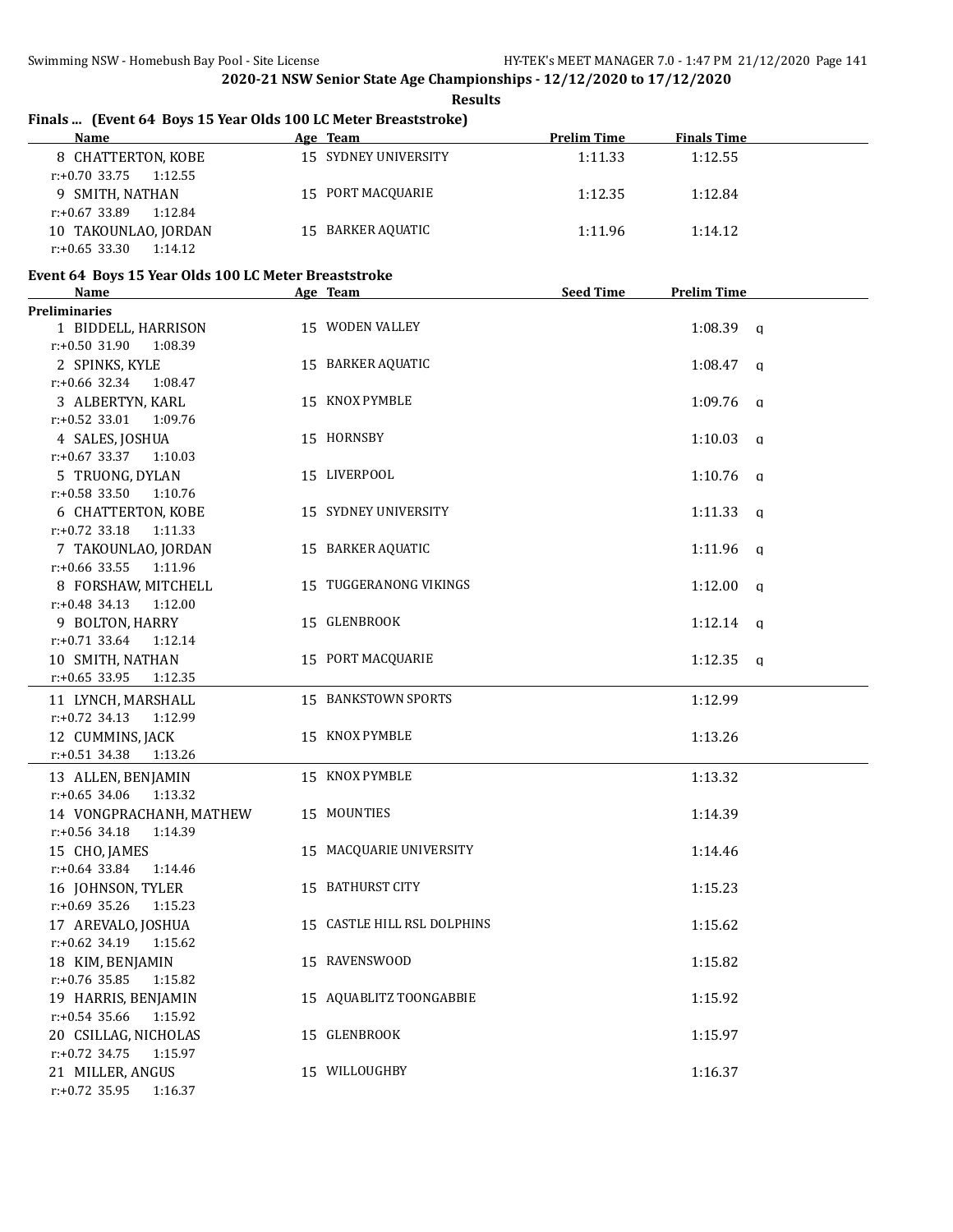**Results**

# **Preliminaries ... (Event 64 Boys 15 Year Olds 100 LC Meter Breaststroke)**

| <b>Name</b>                                                 | Age Team                      | <b>Seed Time</b> | <b>Prelim Time</b> |
|-------------------------------------------------------------|-------------------------------|------------------|--------------------|
| 22 WOODLEY, HARRISON<br>$r: +0.69$ 35.99 1:16.58            | 15 PLC SYDNEY                 |                  | 1:16.58            |
| 23 BEGGS, WILLIAM<br>$r: +0.64$ 36.12<br>1:16.61            | 15 WAGGA WAGGA                |                  | 1:16.61            |
| 24 YI, JADEN<br>$r: +0.66$ 35.61 1:16.76                    | 15 MLC MARLINS                |                  | 1:16.76            |
| 25 AKLE, SEBASTIAN                                          | 15 EPPING BULLETS             |                  | 1:16.92            |
| $r: +0.48$ 35.54 1:16.92<br>26 GRAY, CHARLIE                | 15 REVESBY WORKERS            |                  | 1:17.04            |
| r:+0.60 35.91 1:17.04<br>27 HAMILTON, SPENCER               | 15 CHARLESTOWN                |                  | 1:17.14            |
| r:+0.72 34.48 1:17.14<br>28 CHO, EDWIN                      | 15 SOPAC                      |                  | 1:17.24            |
| $r.+0.57$ 35.39 1:17.24<br>29 MACDONAGH, OLIVER             | 15 WILLOUGHBY                 |                  | 1:17.38            |
| r:+0.66 36.21 1:17.38<br>30 GARDONYI, MARCEL                | 15 CASTLE HILL RSL DOLPHINS   |                  | 1:17.39            |
| $r: +0.71$ 35.56<br>1:17.39<br>31 KIM, JAMIE                | 15 TRINITY GRAMMAR            |                  | 1:17.51            |
| $r: +0.64$ 36.39<br>1:17.51<br>32 THORNE, DANIEL            | 15 KNOX PYMBLE                |                  | 1:17.52            |
| $r: +0.72$ 36.65<br>1:17.52<br>33 KARADJOV, PETAR           | 15 AQUABLITZ TOONGABBIE       |                  | 1:17.58            |
| $r: +0.71$ 36.26<br>1:17.58<br>34 POWELL, RILEY             | 15 WESTS ILLAWARRA            |                  | 1:18.27            |
| $r: +0.57$ 36.38<br>1:18.27<br>35 HUSSEIN, OMAR             | 15 RANDWICK CITY              |                  | 1:18.28            |
| $r: +0.68$ 36.86<br>1:18.28<br>36 HARKINS, JORDAN           | 15 LORETO NORMANHURST         |                  | 1:18.87            |
| $r: +0.66$ 36.75<br>1:18.87<br>37 VAN DER MERWE, MAXIMILIAN | 15 MARRICKVILLE               |                  | 1:18.93            |
| $r: +0.70$ 36.36<br>1:18.93<br>38 SHI, BRANDON              | 15 MACQUARIE UNIVERSITY       |                  | 1:18.96            |
| $r: +0.51$ 36.30<br>1:18.96<br>39 PRASAD, BRENDAN           | 15 MOUNTIES                   |                  | 1:19.28            |
| r:+0.72 36.98 1:19.28<br>40 REDFERN, JAYDEN                 | 15 KINCUMBER PACIFIC DOLPHINS |                  | 1:19.43            |
| $r: +0.73$ 37.18<br>1:19.43<br>41 IONITA, RENALDO           | 15 MOUNTIES                   |                  | 1:20.47            |
| r:+0.71 37.30<br>1:20.47<br>42 SCHOLBERG, ALEX              | 15 TITANS                     |                  | 1:20.53            |
| $r: +0.65$ 36.45<br>1:20.53<br>43 MATHIE, BLAKE             | 15 GALSTON                    |                  | 1:21.83            |
| $r: +0.55$ 38.57<br>1:21.83<br>44 DEVER, THOMAS             | 15 HUNTER                     |                  | 1:22.38            |
| $r: +0.77$ 38.43<br>1:22.38<br>45 KALLMEIER, EWAN           | 15 SLC AQUADOT                |                  | 1:22.42            |
| $r: +0.79$ 38.63<br>1:22.42<br>46 MAGUIRE, MATTHEW          | 15 KIAMA                      |                  | 1:22.83            |
| $r: +0.54$ 37.62<br>1:22.83<br>47 PARRISH, JOSHUA           | 15 MOUNT ANNAN                |                  | 1:23.91            |
| $r: +0.67$ 38.74<br>1:23.91<br>48 RAMANAUSKAS, FINN         | 15 TRINITY GRAMMAR            |                  | 1:24.08            |
| $r: +0.64$ 37.85<br>1:24.08                                 |                               |                  |                    |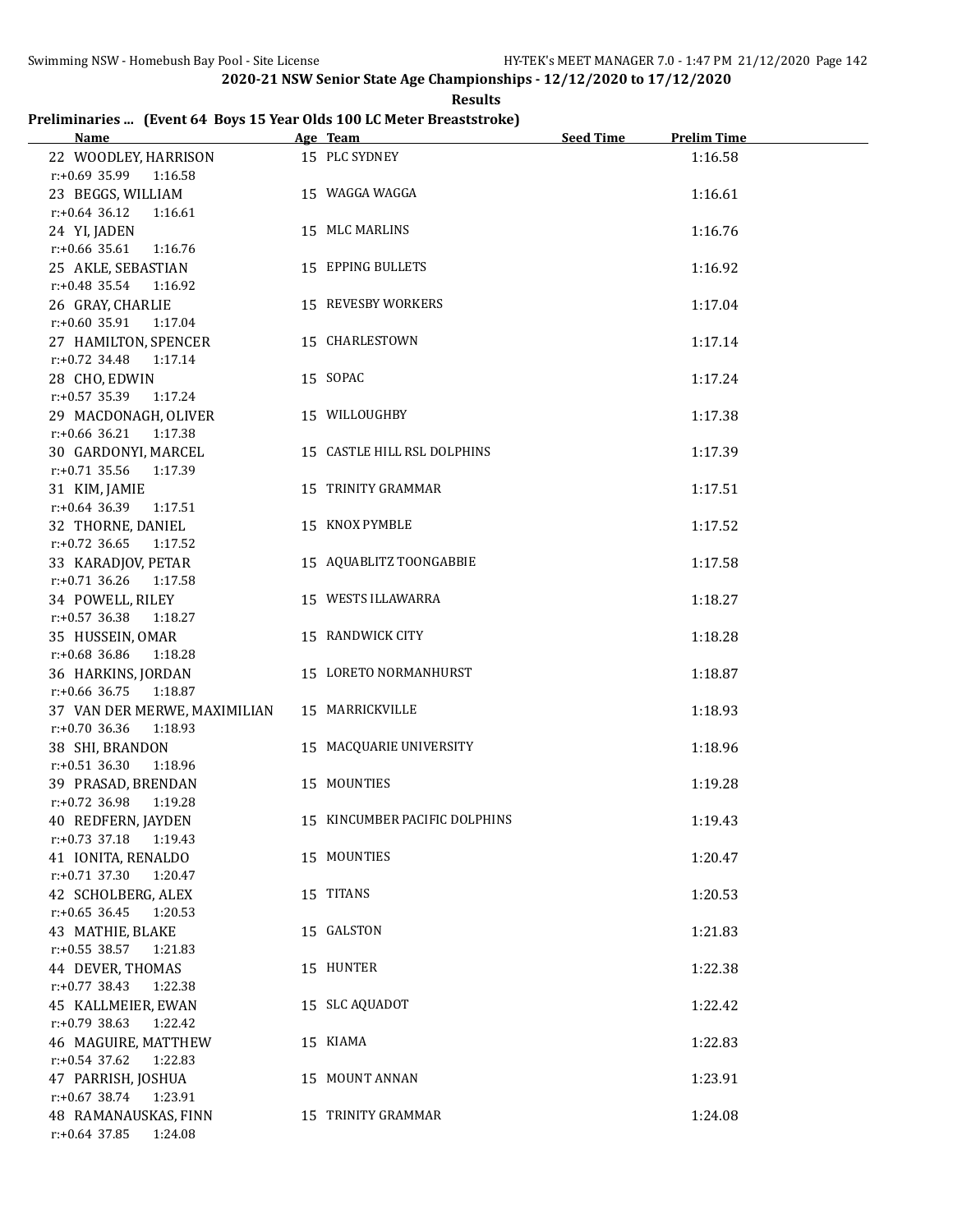## **Results**

| Event 65 Girls 11-14 100 LC Meter Freestyle Multi-Class<br>Name | Age Team                      | <b>Finals Time</b> |
|-----------------------------------------------------------------|-------------------------------|--------------------|
| 1 TAYLOR, NICOLE S15                                            | 14 GRIFFITH                   | 1:08.62            |
| 33.40<br>1:08.62                                                |                               |                    |
| 2 BRUZZESE, STEPHANIE S14                                       | 13 TRINITY GRAMMAR            | 1:11.02            |
| $r: +0.47$ 33.60<br>1:11.02                                     |                               |                    |
| 3 JESSEN, KRYSTAL S14                                           | 14 AQUABLITZ TOONGABBIE       | 1:11.93            |
| $r: +0.78$ 33.89<br>1:11.93                                     |                               |                    |
| 4 GREEN, ALI S10                                                | 12 DUBBO RSL                  | 1:24.90            |
| $r: +0.93$ 40.10<br>1:24.90                                     |                               |                    |
| 5 PHILLIPS, LEXIE S6                                            | 12 NOVOCASTRIAN               | 1:43.18            |
| 49.04<br>1:43.18                                                |                               |                    |
| 6 KLEIN, SUMMER S14                                             | 12 KINCUMBER PACIFIC DOLPHINS | 1:25.91            |
| $r: +0.77$ 39.58<br>1:25.91                                     |                               |                    |
| 7 BEALING, GEORGIA S7                                           | 13 WENONA SCHOOL              | 1:51.37            |
| 51.71<br>1:51.37                                                |                               |                    |
| 8 WALKER-LEAR, TAYLOR S6                                        | 14 LEICHHARDT                 | 2:05.85            |
| Event 65 Girls 15 & Over 100 LC Meter Freestyle Multi-Class     |                               |                    |
| Name                                                            | Age Team                      | <b>Finals Time</b> |
| 1 COLE, ELLIE S9                                                | 29 KNOX PYMBLE                | 1:04.41            |
| r:+0.80 31.23 1:04.41                                           |                               |                    |
| 2 GREENWOOD, JASMINE S10                                        | 16 BAY & BASIN                | 1:03.79            |
| $r: +0.60$ 30.35 1:03.79                                        |                               |                    |
| 3 JONES, JENNA S12                                              | 19 AUBURN                     | 1:04.72            |
| r:+0.66 30.76 1:04.72                                           |                               |                    |
| 4 THOMAS KANE, TIFFANY S7                                       | 19 MONTE                      | 1:17.45            |
| r:+0.61 36.89 1:17.45                                           |                               |                    |
| 5 BLANSHARD, TAHLIA S7                                          | 20 WOY WOY                    | 1:17.56            |
| r:+0.66 36.94 1:17.56                                           |                               |                    |
| 6 CORRY, TAYLOR S14                                             | 25 NELSON BAY                 | 1:02.07            |
| $r: +0.75$ 29.66<br>1:02.07                                     |                               |                    |
| 7 ARNISON, MCKINLEY S9                                          | 15 LISMORE WORKERS            | 1:10.22            |
| $r: +0.80$ 33.74 1:10.22                                        |                               |                    |
| 8 LUCY, JADE S14                                                | 23 SLC AQUADOT                | 1:03.82            |
| $r: +0.73$ 30.92<br>1:03.82                                     |                               |                    |
| 9 COOK, AMY S14                                                 | 22 SLC AQUADOT                | 1:04.85            |
| $r: +0.76$ 30.89<br>1:04.85                                     |                               |                    |
| 10 GETSON, JAIME-LEE S14                                        | 21 NTC HUB                    | 1:05.70            |
| r:+0.67 31.14 1:05.70                                           |                               |                    |
| 11 JESSAMINE, VICTORIA S14                                      | 20 REVESBY WORKERS            | 1:06.72            |
| $r: +0.73$ 31.72<br>1:06.72                                     |                               |                    |
| 12 WALLER, GABRIELLE S14                                        | 20 TUGGERANONG VIKINGS        | 1:07.46            |
| $r: +0.82$ 33.12<br>1:07.46                                     |                               |                    |
| 14 VAN RIJSWIJK, ASHLEY                                         | 20 WAGGA WAGGA                | 1:08.97            |
| r:+0.59 33.42<br>1:08.97                                        |                               |                    |
| 15 HINDS, MADDISON S14                                          | 15 HORNSBY                    | 1:09.53            |
| $r: +0.83$ 33.61<br>1:09.53                                     |                               |                    |
| 18 CAMERON, TAYLOR S8                                           | 20 NEPEAN                     | 1:26.21            |
| 40.70<br>1:26.21                                                |                               |                    |
| 20 PLUNKETT, JAMIE S14                                          | 15 GRAFTON                    | 1:21.34            |
| $r: +0.87$                                                      |                               |                    |
| 22 OSBORN, CHLOE S10                                            | 17 CARLILE                    | 1:31.38            |
| 42.82<br>1:31.38                                                |                               |                    |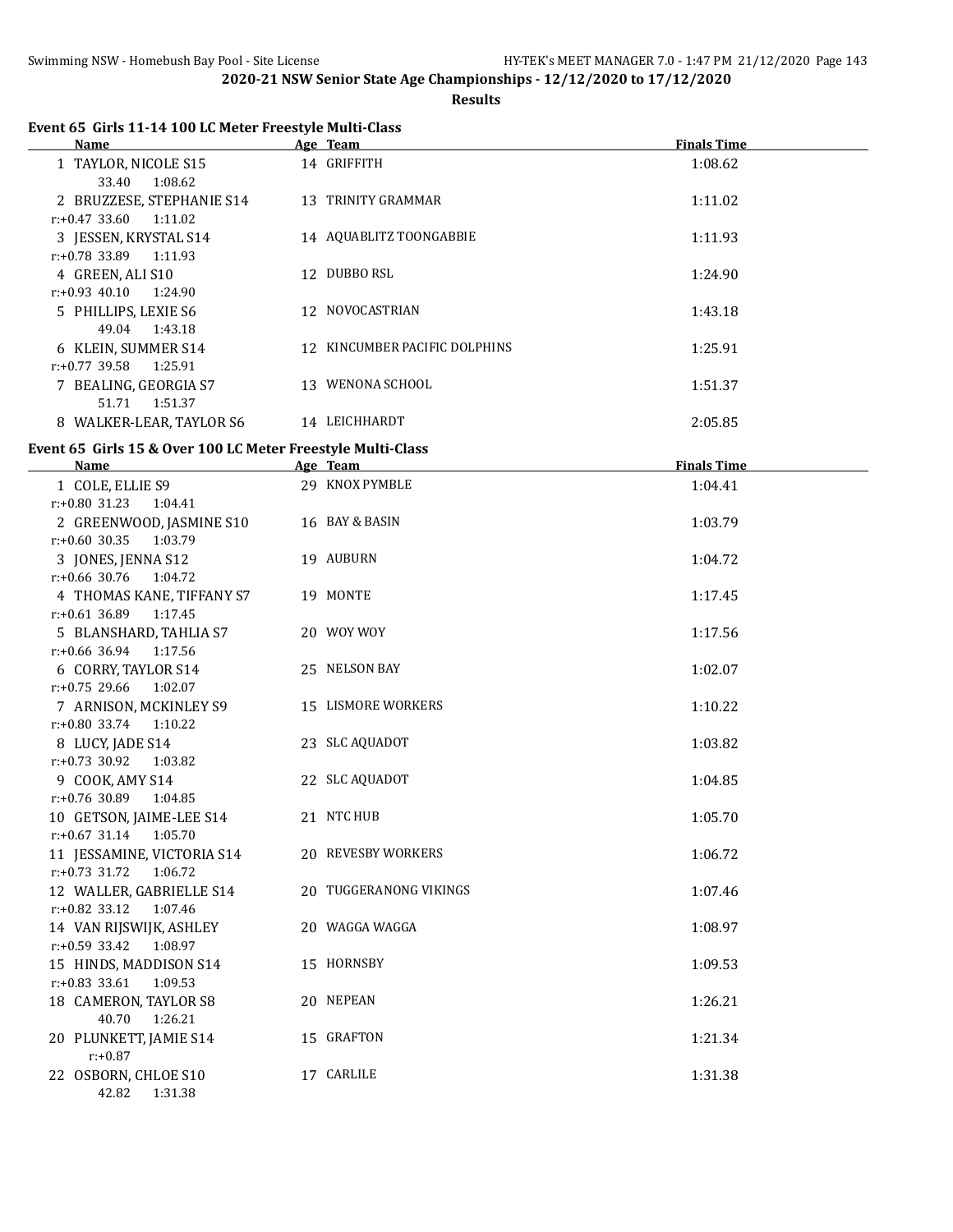**Results**

| (Event 65 Girls 15 & Over 100 LC Meter Freestyle Multi-Class) |  |
|---------------------------------------------------------------|--|
|---------------------------------------------------------------|--|

| <b>Name</b>                              | Age Team      | <b>Finals Time</b> |
|------------------------------------------|---------------|--------------------|
| 25 CRAWFORD, LILY S14                    | 22 MONTE      | 1:28.65            |
| 1:28.65<br>42.21<br>26 VELLA, RACHAEL S8 | 16 MENAI      | 1:45.14            |
| 1:45.14<br>46.49                         |               |                    |
| 28 SMITH, KATELYN S14                    | 24 WOY WOY    | 1:39.98            |
| $r.+0.96$ 48.14 1:39.98                  |               |                    |
| 29 OZOLS, VANESSA S14                    | 15 MERRYLANDS | 1:42.26            |
| 1:42.26<br>48.34                         |               |                    |

#### **Event 66 Boys 11-14 100 LC Meter Freestyle Multi-Class**

| Name                        | Age Team        | <b>Finals Time</b> |
|-----------------------------|-----------------|--------------------|
| 1 BUDD, DECLAN S14          | 13 KNOX PYMBLE  | 1:04.39            |
| 1:04.39<br>31.55            |                 |                    |
| 2 MATTHEWS, BEAU S10        | 11 SLC AQUADOT  | 1:15.90            |
| $r: +0.62$ 36.06<br>1:15.90 |                 |                    |
| 3 PRICE, MATTY S14          | 14 PARKES       | 1:19.37            |
| $r: +0.85$ 36.57 1:19.37    |                 |                    |
| 4 CAREY, JACK S15           | 14 SOPAC        | 1:20.02            |
| $r: +0.86$ 37.84<br>1:20.02 |                 |                    |
| 5 SMITH, LANDON S14         | 12 HUNTER       | 1:23.34            |
| 1:23.34<br>37.85            |                 |                    |
| 6 GARDINER, SAMUEL S14      | 14 NEPEAN       | 1:28.25            |
| 1:28.25<br>$r: +0.58$ 40.20 |                 |                    |
| 7 LILL, DANIEL S14          | LIVERPOOL<br>13 | 1:48.38            |
| $r: +0.96$ 48.99<br>1:48.38 |                 |                    |

#### **Event 66 Boys 15 & Over 100 LC Meter Freestyle Multi-Class**

| <b>Name</b>                 | Age Team                    | <b>Finals Time</b> |
|-----------------------------|-----------------------------|--------------------|
| *1 GILLHAM, HUGH            | 17 KINROSS WOLAROI          | 56.30              |
| $r: +0.63$ 26.70<br>56.30   |                             |                    |
| *1 LEVY, MATTHEW S7         | 33 NTC HUB                  | 1:02.73            |
| $r: +0.84$ 30.39<br>1:02.73 |                             |                    |
| *2 BETAR, RICKY             | 17 AUBURN                   | 53.92              |
| $r: +0.52$ 25.50<br>53.92   |                             |                    |
| *2 HUGHES, HENRY S15        | <b>16 SYDNEY UNIVERSITY</b> | 1:00.91            |
| $r: +0.76$ 28.68<br>1:00.91 |                             |                    |
| 3 DISKEN, TIMOTHY S9        | 24 NTC HUB                  | 57.33              |
| $r: +0.70$ 27.60<br>57.33   |                             |                    |
| 4 TUCKFIELD, ALEXANDER S9   | 16 SLC AQUADOT              | 59.03              |
| $r: +0.76$ 28.52<br>59.03   |                             |                    |
| 5 ALFORD, JOSHUA S14        | 25 TUGGERANONG VIKINGS      | 56.65              |
| $r: +0.79$ 27.72<br>56.65   |                             |                    |
| 6 DYER, JARRED S14          | 20 WOLLONGONG               | 58.22              |
| $r: +0.85$ 28.09<br>58.22   |                             |                    |
| 7 STUBBS, OSCAR S13         | 20 SOPAC                    | 57.73              |
| $r: +0.75$ 27.29<br>57.73   |                             |                    |
| 8 STOKES, BENJAMIN S14      | 20 WODEN VALLEY             | 1:02.11            |
| $r: +0.75$ 29.81 1:02.11    |                             |                    |
| 9 HEALD, LOGAN S16          | 19 NUSWIM                   | 1:07.54            |
| $r: +0.89$ 32.76<br>1:07.54 |                             |                    |
| 11 HANRATTY, LACHLAN S14    | 16 REVESBY WORKERS          | 1:04.44            |
| $r: +0.72$ 30.58<br>1:04.44 |                             |                    |
| 12 KROGIUS, HENRIK S5       | 22 MONTE                    | 1:29.35            |
| $r: +0.75$ 43.18<br>1:29.35 |                             |                    |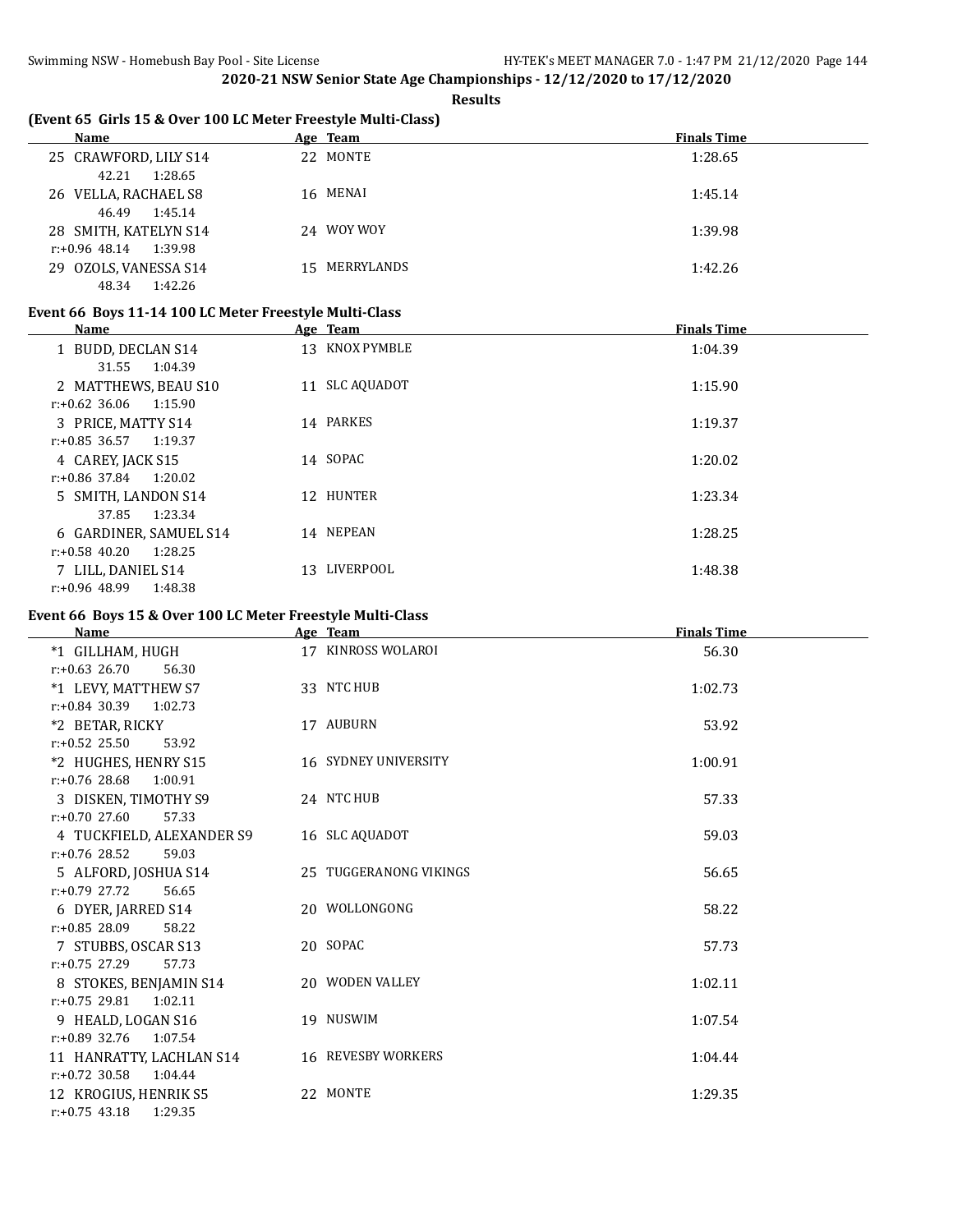**Results**

# **(Event 66 Boys 15 & Over 100 LC Meter Freestyle Multi-Class)**

| Name                     | Age Team                  | <b>Finals Time</b> |
|--------------------------|---------------------------|--------------------|
| 13 AUCKRAM, BEN S7       | 16 LISMORE WORKERS        | 1:17.44            |
| r:+0.59 37.39<br>1:17.44 |                           |                    |
| 14 WALTON, WILLIAM S14   | 24 MANLY                  | 1:07.30            |
| r:+0.92 31.75<br>1:07.30 |                           |                    |
| 15 BALE, DAVID S9        | <b>WODEN VALLEY</b><br>47 | 1:11.18            |
| r:+0.76 33.21<br>1:11.18 |                           |                    |
| 16 SMITH, KADEN S14      | <b>SLC AQUADOT</b><br>17  | 1:08.02            |
| r:+0.82 33.32<br>1:08.02 |                           |                    |
| 17 DYER, TARREN S14      | 23 WOLLONGONG             | 1:09.04            |
| r:+0.88 33.04<br>1:09.04 |                           |                    |
| 18 SMITH, JOSHUA S14     | 17 WOY WOY                | 1:13.04            |
| $r.+0.95$ 34.94 1:13.04  |                           |                    |
| 20 SAITO, GOKI S8        | NARRABEEN<br>19           | 1:29.98            |
| r:+0.48 41.24<br>1:29.98 |                           |                    |
| 23 AHERN, LUKE S9        | NEPEAN<br>17              | 1:25.92            |
| 1:25.92<br>38.91         |                           |                    |

#### **Event 67 Girls 12-14 4x50 LC Meter Medley Relay**

| <b>Team</b>                                          |                    | Relay            | <b>Finals Time</b> |
|------------------------------------------------------|--------------------|------------------|--------------------|
| 1 KNOX PYMBLE                                        |                    | A                | 1:58.47            |
| $r: +0.60$ 29.84 1:03.00                             | 1:32.12<br>1:58.47 |                  |                    |
| 2 WARRINGAH                                          |                    | A                | 2:04.03            |
| $r: +0.69$ 31.59 1:07.15                             | 2:04.03<br>1:37.01 |                  |                    |
| 3 PLC SYDNEY                                         |                    | $\mathbf{A}$     | 2:04.19            |
| $r.+0.62$ 32.26 1:06.80                              | 1:36.53<br>2:04.19 |                  |                    |
| 4 KNOX PYMBLE                                        |                    | B                | 2:07.65            |
| $r: +0.61$ 33.20 1:09.04                             | 1:40.28<br>2:07.65 |                  |                    |
| 5 WARRINGAH                                          |                    | B                | 2:08.22            |
| $r.+0.61$ 31.47 1:09.54                              | 1:40.13<br>2:08.22 |                  |                    |
| 6 ATLANTIS                                           |                    | $\mathbf{A}$     | 2:08.59            |
| r:+0.76 32.48 1:10.44                                | 2:08.59<br>1:39.69 |                  |                    |
| 7 KINCUMBER PACIFIC DOLPHINS                         |                    | A                | 2:08.66            |
| r:+0.81 32.34 1:10.92                                | 1:40.70<br>2:08.66 |                  |                    |
| 8 KNOX PYMBLE                                        |                    | C                | 2:09.14            |
| $r: +0.65$ 31.84<br>1:10.27                          | 1:40.75<br>2:09.14 |                  |                    |
| 9 NOVOCASTRIAN                                       |                    | A                | 2:09.19            |
| $r: +0.63$ 33.18<br>1:09.86                          | 2:09.19<br>1:41.24 |                  |                    |
| 10 MANLY                                             |                    | $\boldsymbol{A}$ | 2:09.27            |
| $r.+0.70$ 31.29 1:09.20                              | 1:40.56<br>2:09.27 |                  |                    |
| 11 CARLILE                                           |                    | $\mathbf{A}$     | 2:09.37            |
| $r.+0.58$ 32.22 1:11.44                              | 1:40.45<br>2:09.37 |                  |                    |
| 12 MLC MARLINS                                       | 2:09.90            | A                | 2:09.90            |
| $r: +0.62$ 34.17<br>1:10.33<br>13 LORETO NORMANHURST | 1:42.16            | A                | 2:10.00            |
| r:+0.56 31.34 1:10.22                                | 2:10.00<br>1:41.97 |                  |                    |
| 14 PLC SYDNEY                                        |                    | B                | 2:10.43            |
| r:+0.71 33.28 1:11.66 1:42.65                        | 2:10.43            |                  |                    |
| 15 CITY OF SYDNEY                                    |                    | $\mathbf{A}$     | 2:10.49            |
| r:+0.64 34.03 1:11.90                                | 1:42.28<br>2:10.49 |                  |                    |
| 16 AQUABLITZ TOONGABBIE                              |                    | A                | 2:10.63            |
| $r: +0.63$ 33.58<br>1:10.76                          | 1:42.77<br>2:10.63 |                  |                    |
| 17 RANDWICK CITY                                     |                    | A                | 2:11.69            |
| $r: +0.69$ 34.50 1:12.76                             | 2:11.69<br>1:43.41 |                  |                    |
|                                                      |                    |                  |                    |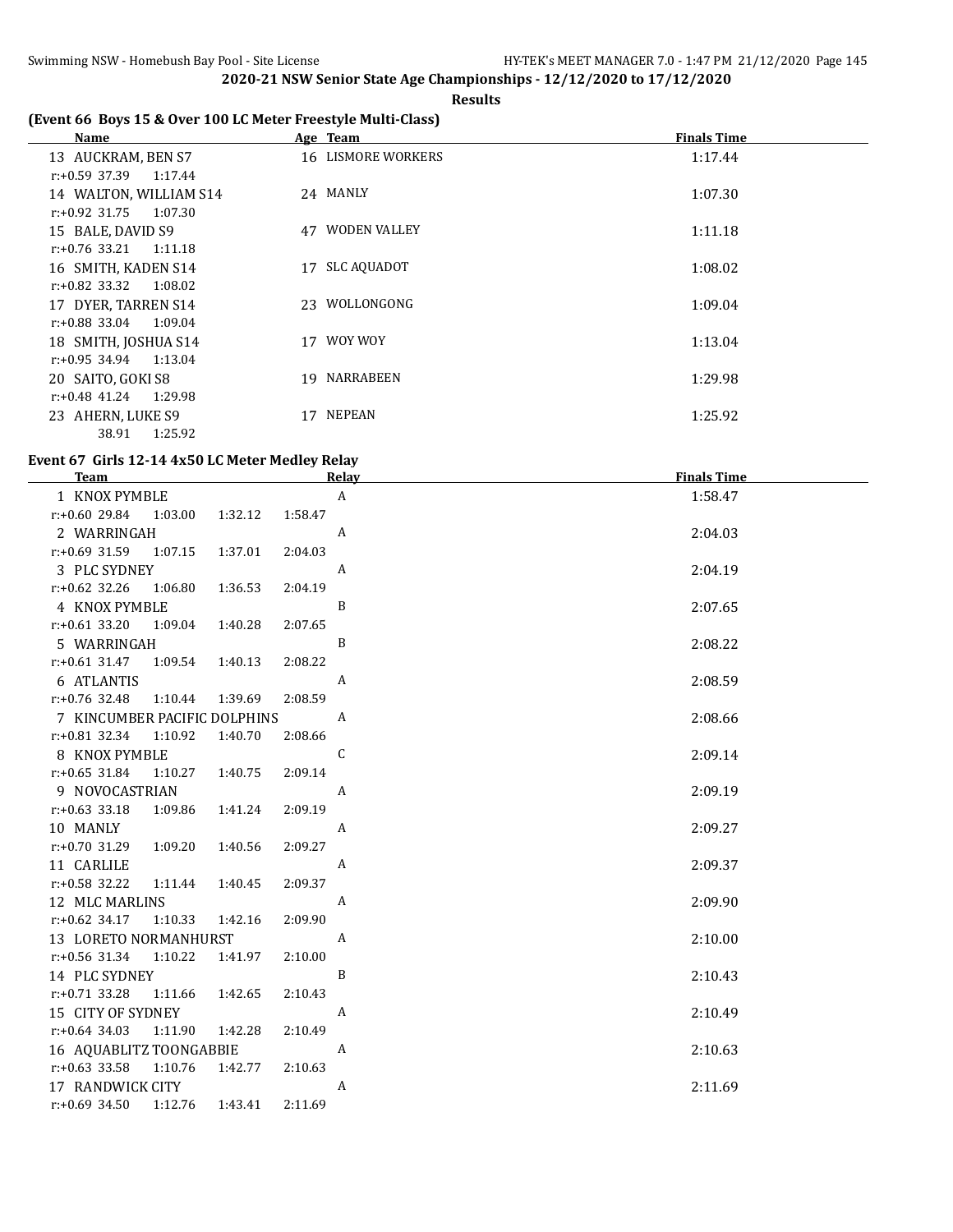#### **Results**

# **(Event 67 Girls 12-14 4x50 LC Meter Medley Relay)**

| Team <b>Example 2018</b> Team <b>Contract 2018</b> | <u>Relav</u>              | <b>Finals Time</b> |
|----------------------------------------------------|---------------------------|--------------------|
| 18 CASTLE HILL RSL DOLPHINS                        | $\boldsymbol{\mathsf{A}}$ | 2:12.07            |
| r:+0.68 33.49<br>1:12.19  1:43.57                  | 2:12.07                   |                    |
| 19 KINCOPPAL-ROSE BAY                              | A                         | 2:12.23            |
| $r.+0.77$ 35.00<br>1:12.82<br>1:42.26              | 2:12.23                   |                    |
| 20 NARRABEEN                                       | A                         | 2:12.38            |
| r:+0.74 32.79 1:12.24<br>1:43.82                   | 2:12.38                   |                    |
| 21 ABBOTSLEIGH                                     | A                         | 2:12.57            |
| $r: +0.69$ 35.85<br>1:13.36<br>1:45.25             | 2:12.57                   |                    |
| 22 SYDNEY UNIVERSITY                               | A                         | 2:12.60            |
| $r: +0.73$ 32.81<br>1:12.65<br>1:44.15             | 2:12.60                   |                    |
| 23 WAGGA WAGGA                                     | A                         | 2:12.67            |
| $r: +0.65$ 32.10<br>1:11.05<br>1:44.26             | 2:12.67                   |                    |
| 24 SLC AQUADOT                                     | A                         | 2:13.96            |
| $r: +0.73$ 35.80<br>1:45.96<br>1:11.84             | 2:13.96                   |                    |
| 25 HUNTER                                          | A                         |                    |
| $r: +0.65$ 33.84<br>1:13.65<br>1:45.18             | 2:14.15                   | 2:14.15            |
| 26 HUNTER                                          | B                         |                    |
| $r.+0.63$ 34.29<br>1:14.78<br>1:45.97              | 2:14.81                   | 2:14.81            |
| 27 WESTS ILLAWARRA                                 | A                         |                    |
| $r: +0.77$ 35.48<br>1:14.75<br>1:46.44             | 2:14.85                   | 2:14.85            |
|                                                    |                           |                    |
| 28 GLENBROOK                                       | A<br>2:15.23              | 2:15.23            |
| $r.+0.68$ 35.01<br>1:12.03<br>1:45.64              | B                         |                    |
| 29 SOPAC                                           |                           | 2:15.42            |
| $r: +0.59$ 35.59 1:13.75<br>1:45.99                | 2:15.42                   |                    |
| 30 SOPAC                                           | A                         | 2:16.01            |
| $r: +0.76$ 35.03 1:13.57<br>1:46.09                | 2:16.01                   |                    |
| 31 ALBURY AMATEUR                                  | A                         | 2:16.42            |
| r:+0.66 36.78 1:13.48<br>1:45.39                   | 2:16.42                   |                    |
| 32 RAVENSWOOD                                      | A                         | 2:16.63            |
| $r: +0.76$<br>1:13.16<br>1:46.43                   | 2:16.63<br>B              |                    |
| 33 AQUABLITZ TOONGABBIE                            |                           | 2:17.30            |
| $r: +0.69$ 1:15.29<br>1:47.83                      | 2:17.30                   |                    |
| 34 TAMWORTH CITY                                   | A                         | 2:17.98            |
| $r.+0.69$ 33.55 1:14.02<br>1:47.49                 | 2:17.98                   |                    |
| 35 CRUIZ                                           | A                         | 2:18.24            |
| r:+0.71 35.92 1:14.67<br>1:48.48                   | 2:18.24<br>$\overline{B}$ |                    |
| 36 LORETO NORMANHURST                              |                           | 2:18.39            |
| $r.+0.74$ 35.23 1:14.34<br>1:48.07                 | 2:18.39                   |                    |
| 37 MLC MARLINS                                     | B                         | 2:18.51            |
| $r.+0.88$ 37.04<br>1:48.29<br>1:14.52              | 2:18.51                   |                    |
| 38 WILLOUGHBY                                      | A                         | 2:19.56            |
| 38.89<br>1:20.20<br>1:51.91                        | 2:19.56                   |                    |
| 39 WESTS ILLAWARRA                                 | B                         | 2:19.73            |
| $r: +0.76$ 36.57<br>1:16.28<br>1:49.28             | 2:19.73                   |                    |
| <b>40 BATHURST CITY</b>                            | A                         | 2:19.84            |
| $r: +0.75$ 36.94<br>1:14.73<br>1:48.93             | 2:19.84                   |                    |
| 41 SYDNEY UNIVERSITY                               | B                         | 2:19.93            |
| 36.21<br>1:15.83<br>1:49.30                        | 2:19.93                   |                    |
| 42 MACCABI                                         | A                         | 2:20.28            |
| $r: +0.72$ 36.53<br>1:50.70<br>1:16.80             | 2:20.28                   |                    |
| 43 CARLILE                                         | $\, {\bf B}$              | 2:20.92            |
| r:+0.68 34.96<br>1:13.93<br>1:48.36                | 2:20.92                   |                    |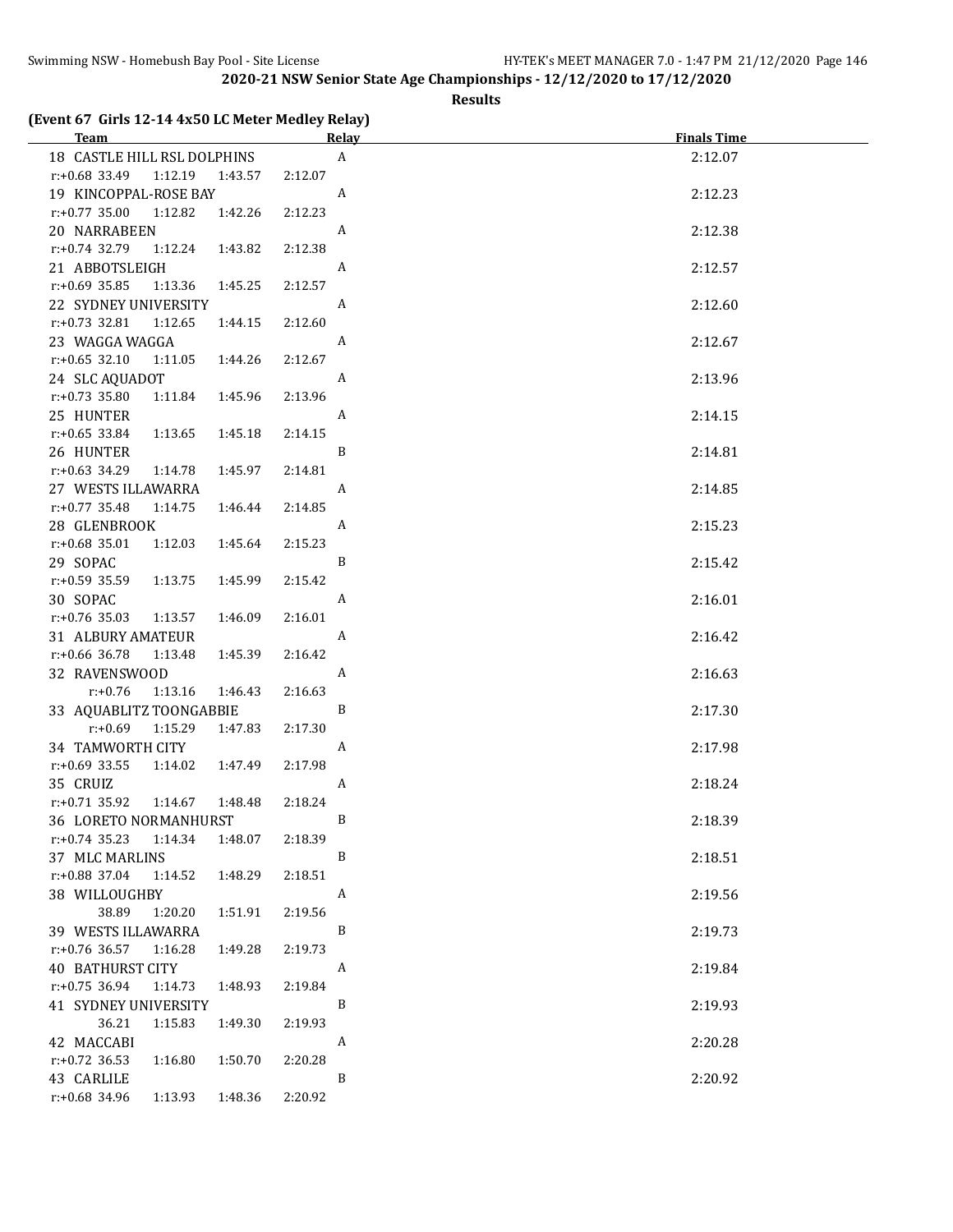**Results**

| (Event 67 Girls 12-14 4x50 LC Meter Medley Relay)<br><b>Team</b>  | <b>Relay</b> | <b>Finals Time</b> |
|-------------------------------------------------------------------|--------------|--------------------|
| 44 WENONA SCHOOL                                                  | $\mathbf{A}$ | 2:21.03            |
| $r: +0.71$ 37.68<br>1:18.73<br>1:49.80                            | 2:21.03      |                    |
| 45 NARRABEEN                                                      | B            | 2:21.12            |
| $r: +0.73$ 36.75<br>1:18.12<br>1:51.29                            | 2:21.12      |                    |
| 46 TITANS                                                         | A            | 2:23.94            |
| $r: +0.66$ 39.31<br>1:21.44<br>1:53.04                            | 2:23.94      |                    |
| 47 MACCABI                                                        | B            | 2:24.72            |
| $r: +0.80$ 35.09<br>1:16.28<br>1:53.80                            | 2:24.72      |                    |
| <b>48 RYDE CARLILE</b>                                            | A            | 2:28.89            |
| $r: +0.73$ 38.94<br>1:22.32<br>1:56.83                            | 2:28.89      |                    |
| Event 68 Boys 13-14 4x50 LC Meter Medley Relay                    |              |                    |
| <b>Team</b>                                                       | Relay        | <b>Finals Time</b> |
| 1 MLC MARLINS                                                     | A            | 1:54.44            |
| $r: +0.65$ 28.23<br>1:00.89<br>1:29.41                            | 1:54.44      |                    |
| 2 WARRINGAH                                                       | A            | 1:56.15            |
| $r: +0.81$ 29.79<br>1:02.67<br>1:30.29                            | 1:56.15      |                    |
| 3 SOPAC                                                           | A            | 1:56.72            |
| r:+0.64 29.93<br>1:03.89<br>1:31.75                               | 1:56.72      |                    |
| 4 WILLOUGHBY                                                      | A            | 1:56.83            |
| $r: +0.60$ 31.18<br>1:01.75<br>1:29.69                            | 1:56.83      |                    |
| 5 CASTLE HILL RSL DOLPHINS                                        | A            | 1:58.09            |
| r:+0.66 31.01<br>1:05.87<br>1:32.97                               | 1:58.09      |                    |
| 6 TRINITY GRAMMAR                                                 | A            | 1:58.25            |
| $r: +0.63$ 31.25<br>1:04.59<br>1:33.35                            | 1:58.25      |                    |
| 7 KNOX PYMBLE                                                     | A            | 1:58.45            |
| r:+0.59 29.91<br>1:03.79<br>1:32.26                               | 1:58.45      |                    |
| 8 RANDWICK CITY                                                   | A            | 1:59.72            |
| $r: +0.62$ 30.11<br>1:02.79<br>1:34.38                            | 1:59.72      |                    |
| 9 ALBURY AMATEUR                                                  | A            | 2:00.09            |
| $r: +0.72$ 30.56<br>1:05.70<br>1:33.69                            | 2:00.09      |                    |
| 10 AQUABLITZ TOONGABBIE<br>$r: +0.64$ 31.01<br>1:05.07<br>1:34.43 | A<br>2:00.65 | 2:00.65            |
|                                                                   | A            |                    |
| 11 CARLILE<br>1:05.78<br>1:34.61                                  | 2:00.67      | 2:00.67            |
| $r: +0.65$ 30.27<br>12 MACQUARIE UNIVERSITY                       | A            | 2:00.81            |
|                                                                   |              |                    |

| r:+0.65 29.50               | 1:04.65 | 1:34.29 | 2:00.81 |   |         |
|-----------------------------|---------|---------|---------|---|---------|
| 13 NOVOCASTRIAN             |         |         |         | A | 2:01.54 |
| r:+0.62 31.39 1:06.56       |         | 1:33.92 | 2:01.54 |   |         |
| 14 WARRINGAH                |         |         |         | B | 2:02.69 |
| $r: +0.87$ 32.67 1:07.24    |         | 1:36.86 | 2:02.69 |   |         |
| 15 KNOX PYMBLE              |         |         |         | B | 2:03.51 |
| $r: +0.65$ 31.53 1:07.84    |         | 1:36.63 | 2:03.51 |   |         |
| <b>16 SYDNEY UNIVERSITY</b> |         |         |         | A | 2:04.13 |
| $r: +0.68$ 31.42 1:07.91    |         | 1:36.75 | 2:04.13 |   |         |
| 17 MINGARA AQUATIC          |         |         |         | A | 2:05.97 |
| r:+0.60 31.87               | 1:09.41 | 1:39.28 | 2:05.97 |   |         |
| 18 CITY OF SYDNEY           |         |         |         | A | 2:06.18 |
| r:+0.61 32.72 1:08.70       |         | 1:38.39 | 2:06.18 |   |         |
| 19 MACCABI                  |         |         |         | A | 2:06.36 |
| r:+0.71 31.51               | 1:08.37 | 1:38.95 | 2:06.36 |   |         |
| 20 MLC MARLINS              |         |         |         | B | 2:06.98 |
| r:+0.63 30.25               | 1:08.52 | 1:41.38 | 2:06.98 |   |         |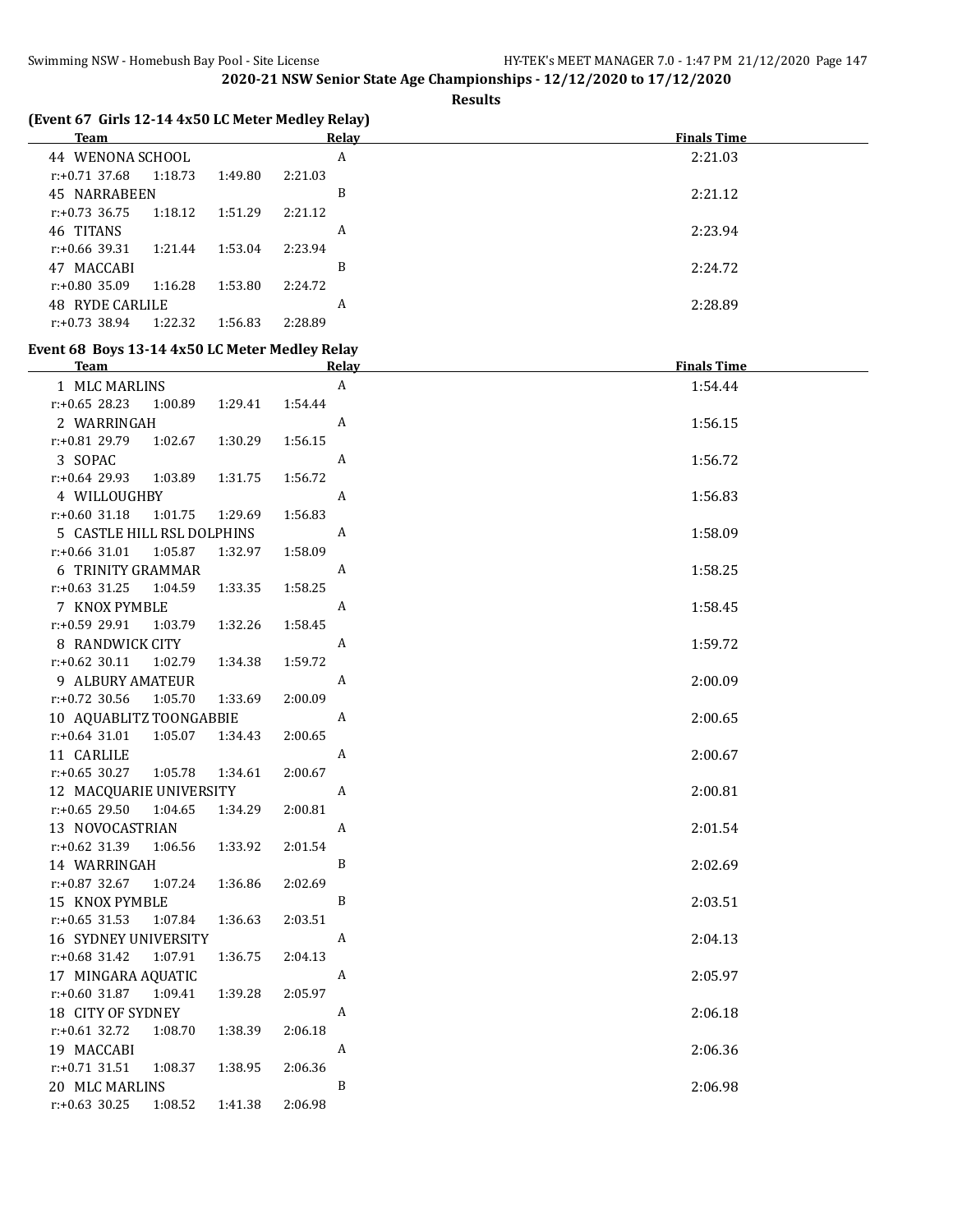**Results**

| (Event 68 Boys 13-14 4x50 LC Meter Medley Relay) |  |
|--------------------------------------------------|--|
|                                                  |  |

| <b>Team</b>              |         |         | Relay   | <b>Finals Time</b> |
|--------------------------|---------|---------|---------|--------------------|
| 21 SYDNEY UNIVERSITY     |         |         | B       | 2:09.32            |
| r:+0.80 32.37            | 1:10.41 | 1:39.81 | 2:09.32 |                    |
| 22 PICTON                |         |         | A       | 2:09.72            |
| $r: +0.65$ 32.98         | 1:07.77 | 1:42.55 | 2:09.72 |                    |
| 23 AQUABLITZ TOONGABBIE  |         |         | B       | 2:09.77            |
| r:+0.60 32.40            | 1:14.50 | 1:43.45 | 2:09.77 |                    |
| 24 LANE COVE             |         |         | A       | 2:09.88            |
| $r: +0.66$ 34.70 1:10.33 |         | 1:42.61 | 2:09.88 |                    |
| 25 RYDE CARLILE          |         |         | A       | 2:17.77            |
| $r: +0.57$ 33.35         | 1:11.52 | 1:48.67 | 2:17.77 |                    |
|                          |         |         |         |                    |

#### **Event 69 Girls 12-13 1500 LC Meter Freestyle**

|                                       | Name                |                              |          | Age Team                                         |                    |          |          |                    | <b>Finals Time</b> |
|---------------------------------------|---------------------|------------------------------|----------|--------------------------------------------------|--------------------|----------|----------|--------------------|--------------------|
| 13 WARRINGAH<br>1 MELBOURN, DOMINIQUE |                     |                              |          |                                                  |                    |          |          | 17:39.61           |                    |
|                                       | $r: +0.54$ 31.82    | 1:06.70                      | 1:41.62  | 2:16.41                                          | 2:51.39            | 3:26.08  | 4:01.77  | 4:36.39            |                    |
|                                       | 5:10.94             | 5:46.20                      | 6:21.29  | 6:56.70                                          | 7:32.02            | 8:07.25  | 8:42.71  | 9:18.54            |                    |
|                                       | 9:54.17             | 10:29.77                     | 11:05.83 | 11:41.42                                         | 12:17.05           | 12:52.73 | 13:29.01 | 14:05.09           |                    |
|                                       |                     |                              |          | 14:41.06  15:17.24  15:53.14  16:28.94  17:05.20 |                    | 17:39.61 |          |                    |                    |
|                                       | 2 FOWLER, ANNIKA    |                              |          |                                                  | 13 MANLY           |          |          |                    | 17:45.31           |
|                                       | $r: +0.69$ 31.35    | 1:06.47                      | 1:41.61  | 2:17.04                                          | 2:51.81            | 3:26.75  | 4:02.02  | 4:36.95            |                    |
|                                       | 5:12.20             | 5:47.70                      | 6:23.34  | 6:59.42                                          | 7:35.58            | 8:12.03  | 8:48.03  | 9:24.46            |                    |
|                                       | 10:00.42            | 10:36.61                     | 11:12.55 | 11:48.63                                         | 12:24.57           | 13:00.70 | 13:36.42 | 14:12.67           |                    |
|                                       |                     | 14:48.63  15:24.76  16:00.68 |          | 16:36.57 17:11.08                                |                    | 17:45.31 |          |                    |                    |
|                                       | 3 KOPELLOU, RAFAELA |                              |          |                                                  | 13 REVESBY WORKERS |          |          |                    | 18:18.13           |
|                                       | $r: +0.87$ 31.76    | 1:06.91                      | 1:42.66  | 2:18.61                                          | 2:54.77            | 3:31.18  | 4:07.97  | 4:44.79            |                    |
|                                       | 5:21.54             | 5:58.46                      | 6:35.01  | 7:11.72                                          | 7:48.95            | 8:25.85  | 9:02.83  | 9:39.91            |                    |
|                                       | 10:17.45            | 10:54.60                     | 11:32.10 | 12:09.15                                         | 12:46.80           | 13:24.51 | 14:01.47 | 14:39.40           |                    |
|                                       |                     | 15:16.65  15:53.91  16:31.79 |          | 17:08.60 17:43.94                                |                    | 18:18.13 |          |                    |                    |
|                                       | 4 DIXON, ZANNAH     |                              |          |                                                  | 13 NARRABEEN       |          |          |                    | 19:09.27           |
|                                       | $r: +0.81$ 31.98    | 1:09.05                      | 1:47.96  | 2:27.32                                          | 3:06.89            | 3:46.03  | 4:24.81  | 5:04.02            |                    |
|                                       | 5:43.16             | 6:22.24                      | 7:01.85  | 7:40.93                                          | 8:19.64            | 8:58.61  | 9:36.76  | 10:15.45           |                    |
|                                       |                     | 10:53.64 11:30.91 12:09.30   |          | 12:47.38                                         | 13:25.70           | 14:04.07 |          | 14:42.58 15:21.17  |                    |
|                                       | 16:00.48            | 16:38.24 17:16.93            |          | 17:55.57                                         | 18:33.77           | 19:09.27 |          |                    |                    |
|                                       | 5 ALLEN, RACHEL     |                              |          |                                                  | 13 GINNINDERRA     |          |          |                    | 19:25.06           |
|                                       | $r: +0.76$ 32.50    | 1:09.71                      | 1:47.41  | 2:25.85                                          | 3:03.80            | 3:42.64  | 4:20.95  | 5:00.12            |                    |
|                                       | 5:39.78             | 6:19.07                      | 6:58.93  | 7:39.43                                          | 8:19.72            | 9:01.65  | 9:41.63  | 10:20.84           |                    |
|                                       | 11:00.08            | 11:38.91                     | 12:17.21 | 12:56.07                                         | 13:37.19           | 14:14.66 |          | 14:54.72  15:34.25 |                    |
|                                       | 16:13.30            | 16:54.14 17:34.60            |          | 18:13.62                                         | 18:50.19           | 19:25.06 |          |                    |                    |
|                                       | 6 DONALD, JOCELYN   |                              |          | 13 SOPAC                                         |                    |          |          |                    | 19:39.04           |
|                                       | $r: +0.61$ 33.13    | 1:10.12                      | 1:47.98  | 2:26.18                                          | 3:04.68            | 3:43.10  | 4:22.37  | 5:01.00            |                    |
|                                       | 5:40.25             | 6:19.51                      | 6:59.13  | 7:39.07                                          | 8:18.97            | 8:58.73  | 9:38.34  | 10:18.42           |                    |
|                                       | 10:58.91            | 11:38.95                     | 12:19.22 | 13:00.03                                         | 13:39.85           | 14:20.43 |          | 15:00.78 15:40.79  |                    |
|                                       |                     | 16:21.34 17:01.96 17:42.22   |          | 18:22.24 19:01.15                                |                    | 19:39.04 |          |                    |                    |
|                                       |                     |                              |          |                                                  |                    |          |          |                    |                    |

# **Event 69 Girls 14 Year Olds 1500 LC Meter Freestyle**

| <b>Name</b>        |          |          | Age      | Team              |          |                   |         | <b>Finals Time</b> |
|--------------------|----------|----------|----------|-------------------|----------|-------------------|---------|--------------------|
| 1 CITARELLA, SIENA |          |          |          | 14 CITY OF SYDNEY |          |                   |         | 17:47.77           |
| r:+0.76 31.99      | 1:06.87  | 1:42.05  | 2:17.04  | 2:52.28           | 3:27.46  | 4:03.11           | 4:38.58 |                    |
| 5:14.07            | 5:49.49  | 6:25.35  | 7:01.09  | 7:36.91           | 8:13.04  | 8:48.93           | 9:24.93 |                    |
| 10:01.00           | 10:36.94 | 11:12.96 | 11:49.05 | 12:25.17          | 13:01.61 | 13:37.73 14:13.70 |         |                    |
| 14:49.77           | 15:26.16 | 16:02.23 | 16:38.38 | 17:13.68 17:47.77 |          |                   |         |                    |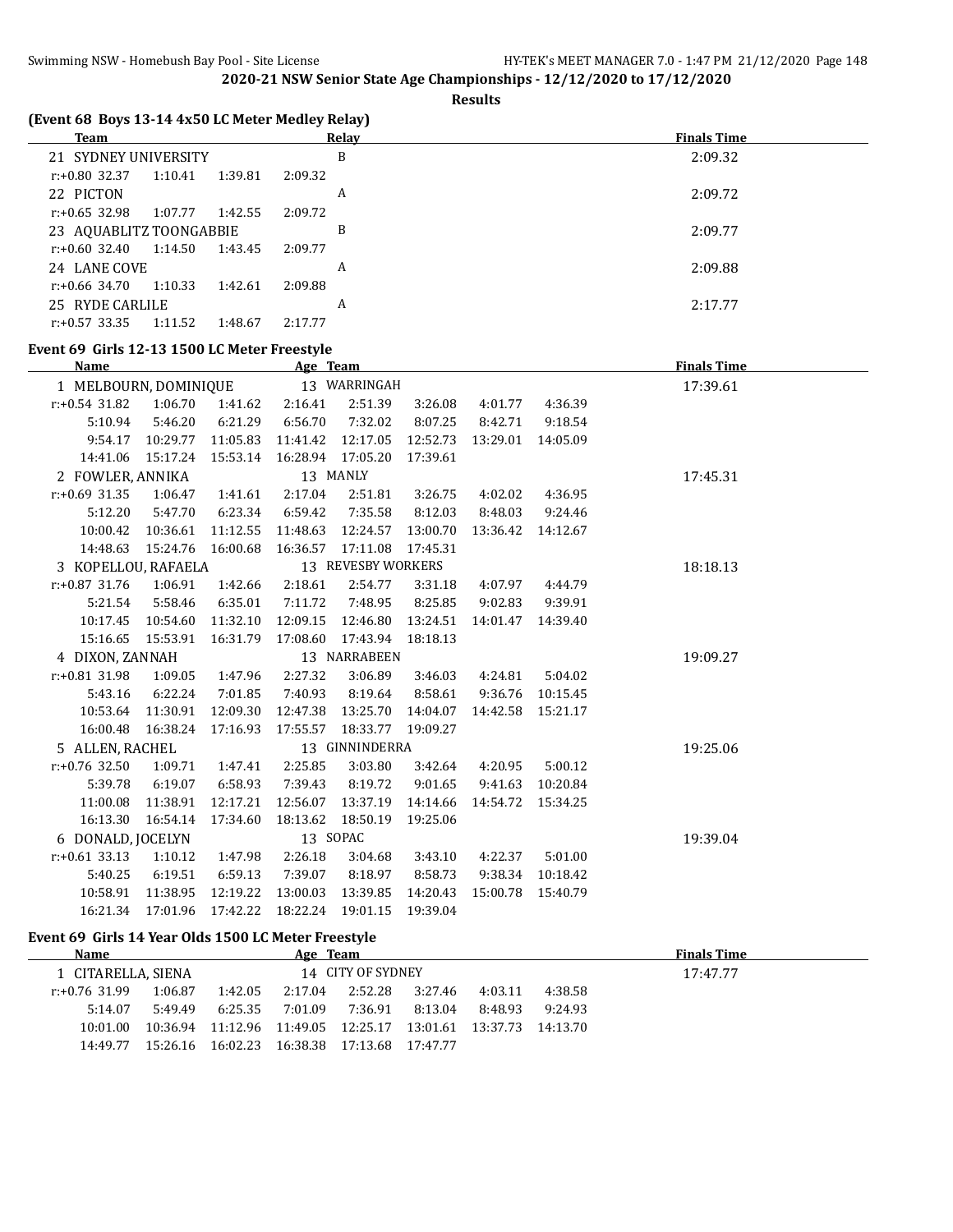#### **Results**

# **(Event 69 Girls 14 Year Olds 1500 LC Meter Freestyle)**

| <b>Name</b>      |          |          | Age Team |                         |          |                   |          | <b>Finals Time</b> |
|------------------|----------|----------|----------|-------------------------|----------|-------------------|----------|--------------------|
| 2 MAYNE, HANNAH  |          |          |          | 14 AQUABLITZ TOONGABBIE |          |                   |          | 17:57.94           |
| $r: +0.68$ 31.24 | 1:05.54  | 1:41.04  | 2:16.49  | 2:52.28                 | 3:27.66  | 4:03.43           | 4:39.17  |                    |
| 5:15.09          | 5:50.78  | 6:26.97  | 7:03.07  | 7:39.34                 | 8:15.37  | 8:51.60           | 9:27.83  |                    |
| 10:04.39         | 10:40.68 | 11:17.39 | 11:53.97 | 12:30.85                | 13:07.51 | 13:44.41          | 14:21.03 |                    |
| 14:57.63         | 15:34.12 | 16:10.52 | 16:47.18 | 17:23.45 17:57.94       |          |                   |          |                    |
| 3 POLLOCK, MILLY |          |          |          | 14 REVESBY WORKERS      |          |                   |          | 19:24.83           |
| $r: +0.68$ 32.23 | 1:07.91  | 1:44.48  | 2:21.65  | 2:59.16                 | 3:37.43  | 4:16.18           | 4:55.26  |                    |
| 5:34.38          | 6:14.12  | 6:53.75  | 7:33.13  | 8:12.53                 | 8:52.31  | 9:32.02           | 10:11.89 |                    |
| 10:51.70         | 11:31.54 | 12:10.67 | 12:51.19 | 13:31.59                | 14:11.58 | 14:51.92 15:31.38 |          |                    |
| 16:11.05         | 16:50.71 | 17:30.25 | 18:09.64 | 18:48.94                | 19:24.83 |                   |          |                    |

# **Event 70 Boys 13-14 50 LC Meter Freestyle**

|        | Name                              | Age Team                    | <b>Prelim Time</b> | <b>Finals Time</b> |
|--------|-----------------------------------|-----------------------------|--------------------|--------------------|
| Finals |                                   |                             |                    |                    |
|        | 1 DA SILVA, MARCUS<br>$r: +0.67$  | 14 CITY OF SYDNEY           | 24.81              | 24.32              |
|        | 2 WHITTON, BAILEY<br>$r: +0.66$   | 14 LAURIETON                | 25.14              | 24.94              |
|        | 3 BUJAK-UPTON, KOBY<br>$r: +0.77$ | 14 NARRABEEN                | 25.44              | 25.01              |
|        | 4 GAUCI, JAMES<br>$r: +0.55$      | 14 SOPAC                    | 25.23              | 25.10              |
|        | 5 WANG, JASON<br>$r: +0.60$       | 14 TRINITY GRAMMAR          | 25.34              | 25.16              |
|        | 6 YAGO, CALEB<br>$r: +0.68$       | 14 CASTLE HILL RSL DOLPHINS | 25.33              | 25.25              |
|        | 7 HOANG, HAYDEN<br>$r: +0.65$     | 14 MLC MARLINS              | 25.49              | 25.52              |
|        | 8 SMITH, LACHLAN<br>$r: +0.48$    | 13 CASTLE HILL RSL DOLPHINS | 25.66              | 25.56              |
|        | 9 BLACKLOCK, COOPER<br>$r: +0.72$ | 14 RANDWICK CITY            | 25.68              | 25.71              |
| 10     | HALL, KOBY<br>$r: +0.69$          | 14 NOVOCASTRIAN             | 25.77              | 25.76              |

#### **Event 70 Boys 13-14 50 LC Meter Freestyle**

| Name                              | Age Team                    | <b>Seed Time</b> | <b>Prelim Time</b> |  |
|-----------------------------------|-----------------------------|------------------|--------------------|--|
| <b>Preliminaries</b>              |                             |                  |                    |  |
| 1 DA SILVA, MARCUS<br>r:+0.69     | 14 CITY OF SYDNEY           |                  | $24.81$ q          |  |
| 2 WHITTON, BAILEY<br>$r: +0.67$   | 14 LAURIETON                |                  | $25.14 \text{ a}$  |  |
| 3 GAUCI, JAMES<br>$r: +0.52$      | 14 SOPAC                    |                  | 25.23 a            |  |
| 4 YAGO, CALEB<br>$r: +0.71$       | 14 CASTLE HILL RSL DOLPHINS |                  | 25.33<br>$\alpha$  |  |
| 5 WANG, JASON<br>$r: +0.61$       | 14 TRINITY GRAMMAR          |                  | $25.34$ q          |  |
| 6 BUJAK-UPTON, KOBY<br>$r: +0.80$ | 14 NARRABEEN                |                  | 25.44 a            |  |
| 7 HOANG, HAYDEN<br>$r: +0.59$     | 14 MLC MARLINS              |                  | 25.49 a            |  |
| 8 SMITH, LACHLAN<br>$r: +0.50$    | 13 CASTLE HILL RSL DOLPHINS |                  | 25.66<br><b>a</b>  |  |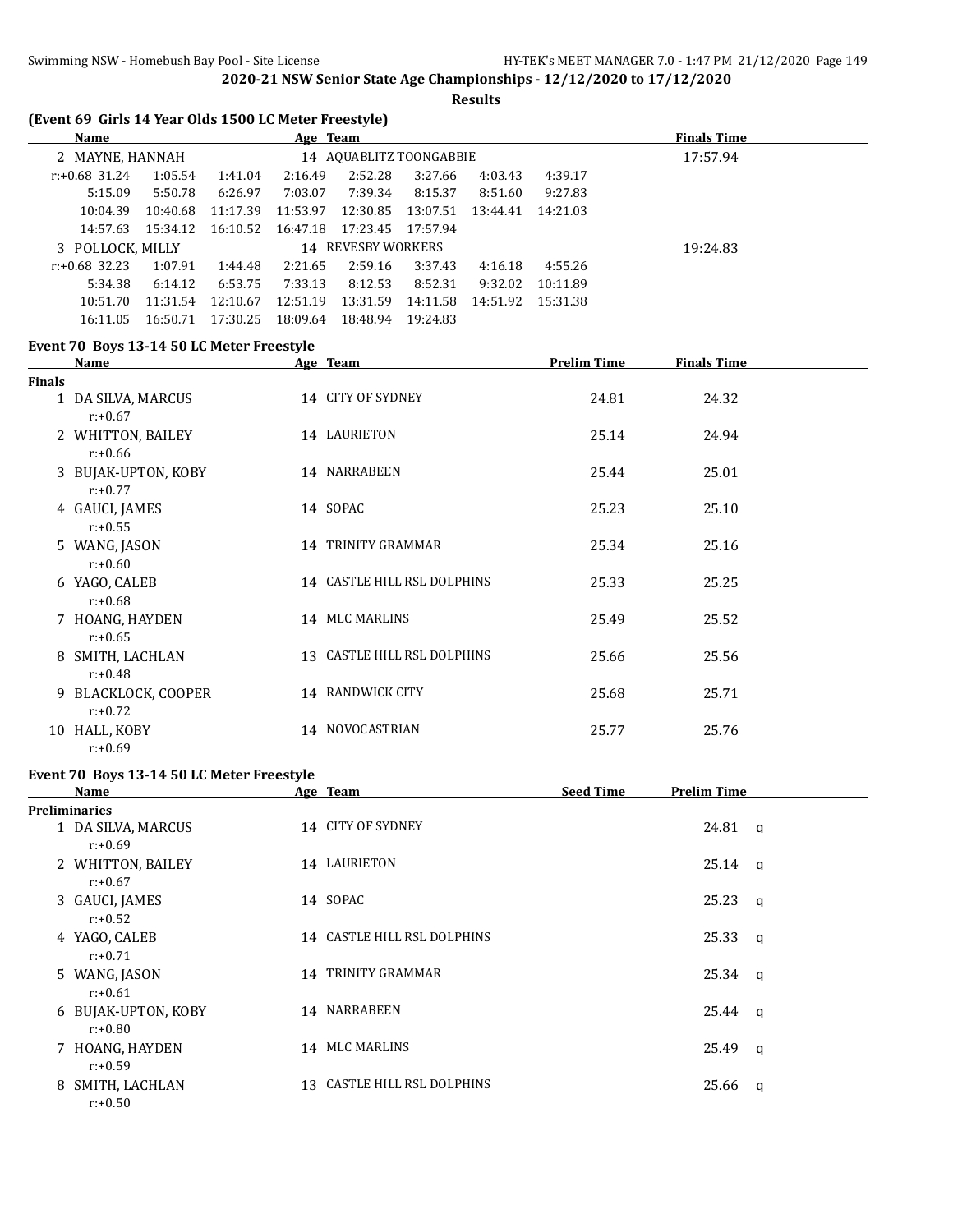**Results**

# **Preliminaries ... (Event 70 Boys 13-14 50 LC Meter Freestyle)**

| <b>Name</b>                         | Age Team                | <b>Seed Time</b> | <b>Prelim Time</b> |          |
|-------------------------------------|-------------------------|------------------|--------------------|----------|
| 9 BLACKLOCK, COOPER<br>$r: +0.68$   | 14 RANDWICK CITY        |                  | 25.68              | $\alpha$ |
| 10 HALL, KOBY<br>$r: +0.68$         | 14 NOVOCASTRIAN         |                  | 25.77 a            |          |
| 11 KERR, JOSHUA<br>$r: +0.68$       | 14 MANLY                |                  | 25.77              |          |
| 12 GLADEN, NICHOLAS<br>$r: +0.67$   | 14 MACQUARIE UNIVERSITY |                  | 25.93              |          |
| 13 CHENG, MATTHEW<br>$r: +0.69$     | 14 SOPAC                |                  | 26.01              |          |
| 14 CRONIN, SHEA<br>$r: +0.65$       | 14 RANDWICK CITY        |                  | 26.04              |          |
| *15 SMITH, COOPER<br>$r: +0.65$     | 14 MOUNTIES             |                  | 26.12              |          |
| *15 MOONEY, ISAAC<br>$r: +0.81$     | 14 WAGGA WAGGA          |                  | 26.12              |          |
| 17 BENNETT, HARRISON<br>$r: +0.70$  | 14 WEE WAA              |                  | 26.17              |          |
| 18 WALKER, ALEXANDER<br>$r: +0.71$  | 13 CHARLESTOWN          |                  | 26.22              |          |
| 19 LEUNG, ARUN<br>$r: +0.64$        | 14 ST GEORGE            |                  | 26.23              |          |
| 20 HARRIS, MATTHEW<br>$r: +0.50$    | 14 WARRINGAH            |                  | 26.26              |          |
| 21 DURIE, GORDON<br>$r: +0.66$      | 14 MLC MARLINS          |                  | 26.28              |          |
| 22 SCHULTZ, JACKSON<br>$r: +0.76$   | 14 GOULBURN             |                  | 26.29              |          |
| 23 NAM, ROBERT<br>$r: +0.63$        | 14 BARKER AQUATIC       |                  | 26.31              |          |
| *24 KILBURN, HARRY<br>$r: +0.70$    | 14 TRINITY LISMORE      |                  | 26.32              |          |
| *24 DONARSKI, KHOI<br>$r: +0.72$    | 13 GOSFORD STINGRAYS    |                  | 26.32              |          |
| *26 JOVANOVIC, ANTON<br>$r: +0.72$  | 13 LIVERPOOL            |                  | 26.33              |          |
| *26 NGUYEN, ZACHARIAH<br>$r: +0.62$ | 14 TRINITY GRAMMAR      |                  | 26.33              |          |
| 28 WORKMAN, NOAH<br>$r: +0.65$      | 14 BARKER AQUATIC       |                  | 26.35              |          |
| 29 VACCARO, SAMUELE<br>$r: +0.69$   | 14 ALBURY AMATEUR       |                  | 26.36              |          |
| 30 PORTLOCK, COOPER<br>$r: +0.62$   | 14 SOPAC                |                  | 26.38              |          |
| 31 BURRI, LUKAS<br>$r: +0.65$       | 14 WOLLONGONG           |                  | 26.41              |          |
| 32 SAUPIN, LEWIS<br>$r: +0.51$      | 14 NEWINGTON            |                  | 26.47              |          |
| 33 HEPBURN, BROCK<br>$r: +0.73$     | 14 MINGARA AQUATIC      |                  | 26.53              |          |
| 34 ANDERSON, HENRY<br>$r: +0.60$    | 14 KNOX PYMBLE          |                  | 26.56              |          |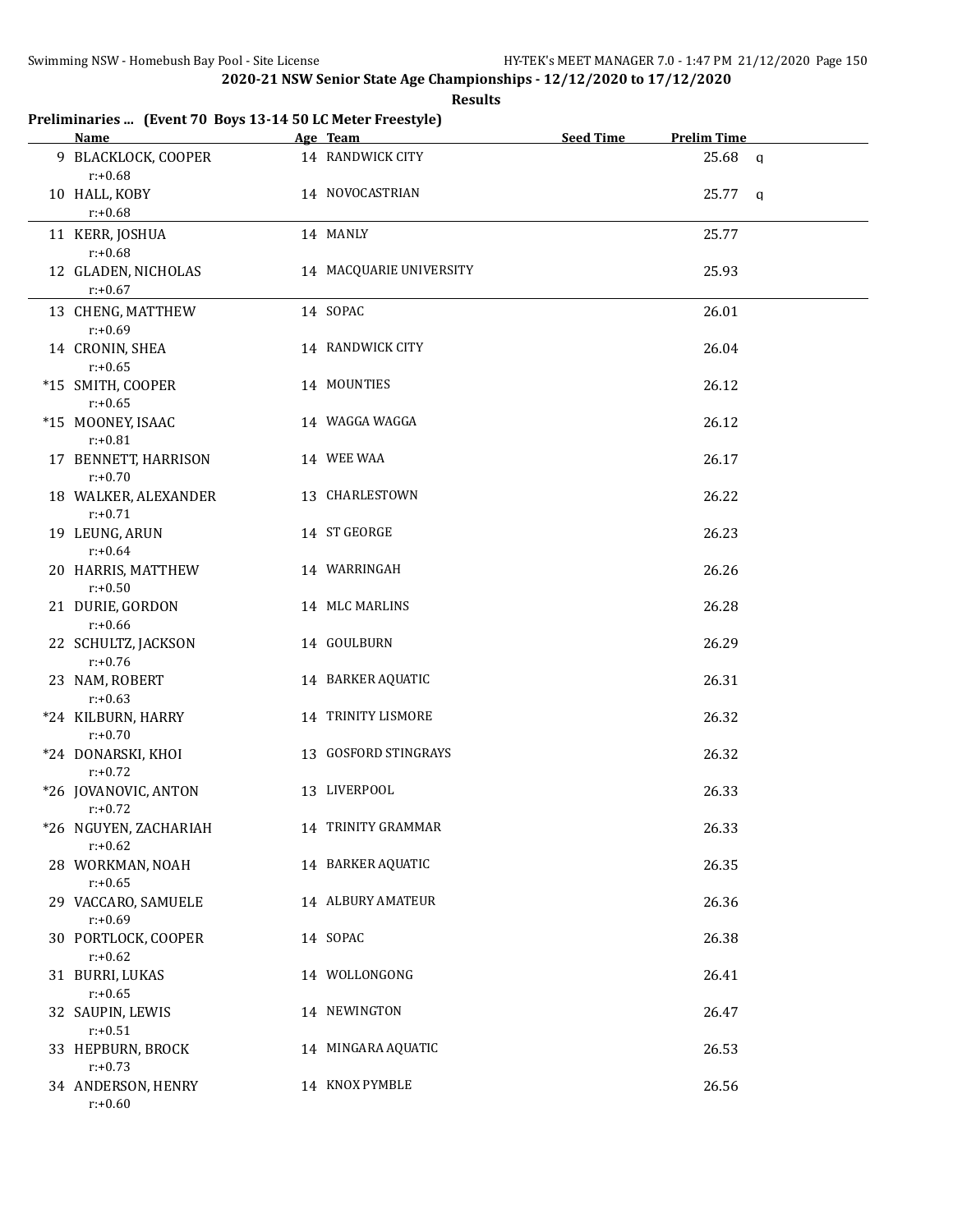#### **Results**

# **Preliminaries ... (Event 70 Boys 13-14 50 LC Meter Freestyle)**

| <b>Name</b>                                | Age Team                    | Seed Time | <b>Prelim Time</b> |
|--------------------------------------------|-----------------------------|-----------|--------------------|
| 35 ATKINSON, NATE<br>$r: +0.70$            | 14 MUDGEE INDOOR            |           | 26.60              |
| 36 MITCHELMORE, LUCAS<br>$r: +0.63$        | 14 KINCOPPAL-ROSE BAY       |           | 26.61              |
| 37 ZHANG, JACKY<br>$r: +0.67$              | 13 SWIM INFINITI            |           | 26.62              |
| 38 WOODHOUSE, JACK<br>$r: +0.66$           | 14 MINGARA AQUATIC          |           | 26.67              |
| 39 RODDA, DALE<br>$r: +0.77$               | 14 CARLILE                  |           | 26.69              |
| 40 WOODLEY, DARCY<br>$r: +0.70$            | 14 PLC SYDNEY               |           | 26.74              |
| *41 PELLY, DENVER<br>$r: +0.72$            | 14 PLC SYDNEY               |           | 26.76              |
| *41 TOIA, CHRISTIAN<br>$r: +0.66$          | 14 PLC SYDNEY               |           | 26.76              |
| *41 CODD, EMMERSON<br>$r: +0.64$           | 14 CASTLE HILL RSL DOLPHINS |           | 26.76              |
| 44 SMITH, ALEXANDER<br>$r: +0.60$          | 14 WARRINGAH                |           | 26.77              |
| *45 GLADMAN, NATHAN<br>$r: +0.65$          | 14 KNOX PYMBLE              |           | 26.78              |
| *45 CHEN, MITCHELL<br>$r: +0.64$           | 14 TRINITY GRAMMAR          |           | 26.78              |
| 47 KANG, DAVID<br>$r: +0.63$               | 14 MLC MARLINS              |           | 26.79              |
| *48 TOWLE, BENJAMIN<br>$r: +0.58$          | 14 AQUABLITZ TOONGABBIE     |           | 26.80              |
| *48 LINDER, KURT<br>$r: +0.70$             | 14 WODEN VALLEY             |           | 26.80              |
| 50 SCREEN, BAILEY<br>$r: +0.65$            | 14 WILLOUGHBY               |           | 26.84              |
| 51 PATTERSON-ROBERTS, BAILEY<br>$r: +0.66$ | 14 WARRINGAH                |           | 26.85              |
| 52 SMYTH, ANGUS<br>$r: +0.73$              | 14 ALSTONVILLE              |           | 26.86              |
| 53 HIGGS, SAMUEL<br>$r: +0.68$             | 14 WARRINGAH                |           | 26.87              |
| 54 CLARENCE, ALEXANDER<br>$r: +0.65$       | 13 AQUABLITZ TOONGABBIE     |           | 26.89              |
| 55 HENDRY, JACK<br>$r: +0.64$              | 14 WARRINGAH                |           | 26.90              |
| 56 YEO, JOSHUA<br>$r: +0.72$               | 14 MINGARA AQUATIC          |           | 26.96              |
| *57 RUHBAUM, RYAN<br>$r: +0.77$            | <b>14 ALBURY AMATEUR</b>    |           | 26.97              |
| *57 KING, SEBASTIAN<br>$r: +0.73$          | 14 NEWINGTON                |           | 26.97              |
| 59 LI, KYLE<br>$r: +0.64$                  | 14 BARKER AQUATIC           |           | 26.98              |
| 60 SCOTT, MAX<br>$r: +0.74$                | 14 CARLILE                  |           | 27.05              |
| 61 SEO, DANIEL<br>$r: +0.66$               | 14 KNOX PYMBLE              |           | 27.07              |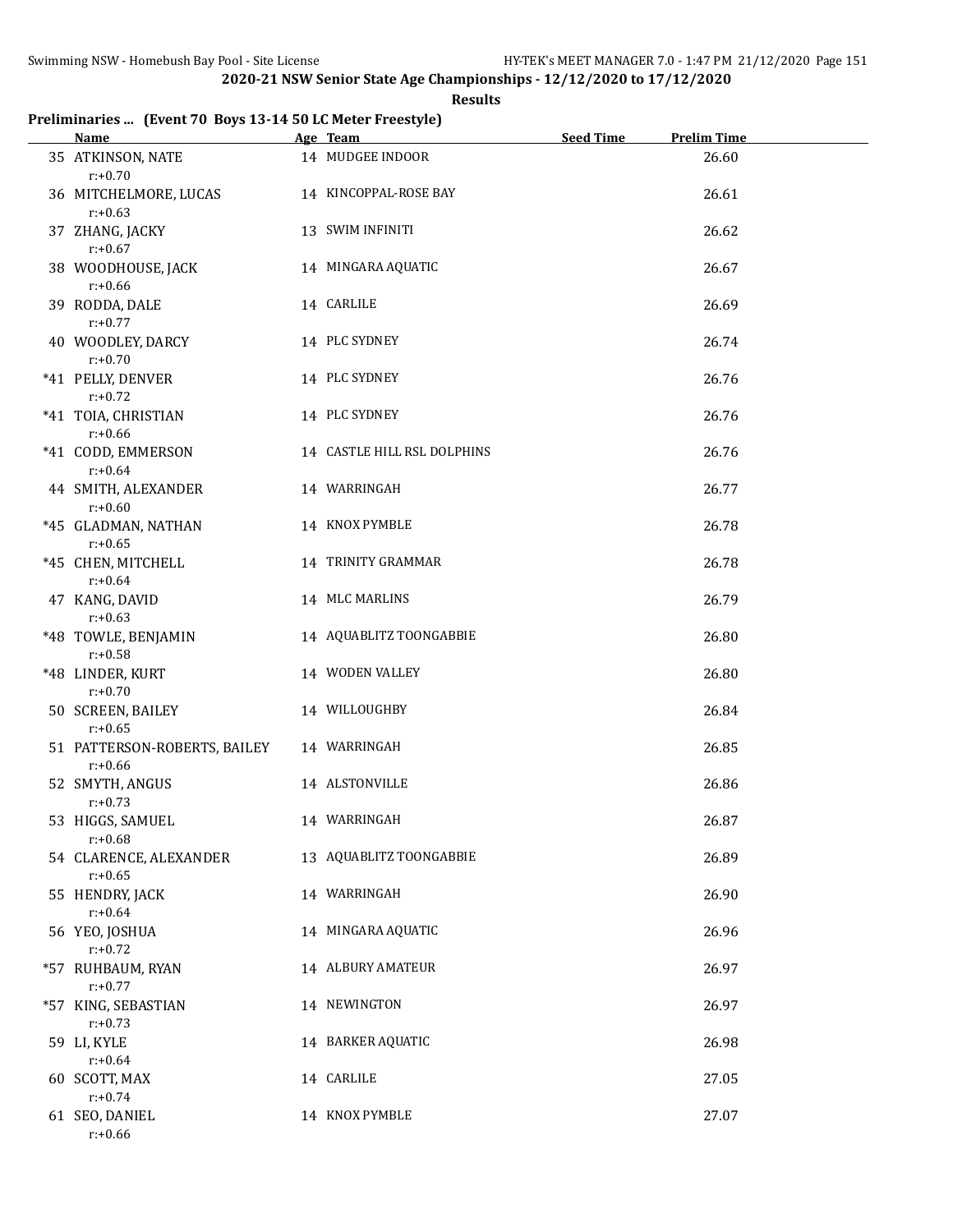#### **Results**

# **Preliminaries ... (Event 70 Boys 13-14 50 LC Meter Freestyle)**

| <b>Name</b>                             | Age Team                    | Seed Time | <b>Prelim Time</b> |  |
|-----------------------------------------|-----------------------------|-----------|--------------------|--|
| 62 JURKIEWICZ, ADAM<br>$r: +0.58$       | 14 AQUABLITZ TOONGABBIE     |           | 27.08              |  |
| 63 BROWN, NOAH<br>$r: +0.75$            | 14 NOVOCASTRIAN             |           | 27.16              |  |
| 64 GEHA, SAMUEL<br>$r: +0.73$           | 14 SOUTHERN SYDNEY          |           | 27.17              |  |
| 65 MCLEOD, COOPER<br>$r: +0.74$         | 14 PICTON                   |           | 27.20              |  |
| 66 AGUNG ANOM, KIRANA<br>$r: +0.68$     | 13 SLC AQUADOT              |           | 27.21              |  |
| 67 VUONG, FELIX<br>$r: +0.63$           | 14 LIVERPOOL                |           | 27.24              |  |
| 68 SINCLAIR, PERCY<br>$r: +0.73$        | 14 HUNTER                   |           | 27.26              |  |
| 69 KWAN, LUCAS<br>$r: +0.52$            | 13 WILLOUGHBY               |           | 27.29              |  |
| *70 BAIRD, RILEY<br>$r: +0.80$          | 14 WOLLONGONG               |           | 27.31              |  |
| *70 WILSON, OLIVER<br>$r: +0.72$        | 13 CARLILE                  |           | 27.31              |  |
| *70 SHEPHERD, SAM<br>$r: +0.65$         | 13 CASTLE HILL RSL DOLPHINS |           | 27.31              |  |
| 73 GIM, MATTHEW<br>$r: +0.64$           | 14 MLC MARLINS              |           | 27.32              |  |
| *74 GOODCHILD, JENSEN<br>$r: +0.68$     | 14 ABBOTSLEIGH              |           | 27.48              |  |
| *74 MRAVEC, FREDERICK<br>$r: +0.62$     | 13 RANDWICK CITY            |           | 27.48              |  |
| 76 GUO, JERRY<br>$r: +0.61$             | 14 KNOX PYMBLE              |           | 27.51              |  |
| 77 PHANG, ZHI YONG<br>$r: +0.69$        | 14 CASTLE HILL RSL DOLPHINS |           | 27.52              |  |
| *78 ODONNELL, DANIEL<br>$r: +0.53$      | 14 AQUABLITZ TOONGABBIE     |           | 27.54              |  |
| *78 PATTMAN, RORY<br>$r: +0.69$         | 14 KNOX PYMBLE              |           | 27.54              |  |
| 80 POURANVIEH, DOMINIC<br>$r: +0.64$    | 14 LIVERPOOL                |           | 27.61              |  |
| 81 DEEGAN, LIAM<br>$r: +0.65$           | 14 BATHURST CITY            |           | 27.62              |  |
| 82 LAU, AARON<br>$r: +0.70$             | 14 WILLOUGHBY               |           | 27.65              |  |
| *83 IZZARD, ZACHARY<br>$r: +0.63$       | 14 SYDNEY UNIVERSITY        |           | 27.73              |  |
| *83 GARVIN, SAMUEL<br>$r: +0.67$        | 14 MACCABI                  |           | 27.73              |  |
| 85 VASILOPOULOS, THEODORE<br>$r: +0.50$ | 14 MARRICKVILLE             |           | 27.74              |  |
| 86 LYONS, CARL<br>$r: +0.63$            | 14 ALBURY AMATEUR           |           | 27.75              |  |
| 87 KATEHOS, NOAH<br>$r: +0.63$          | 14 SLC AQUADOT              |           | 27.79              |  |
| 88 SARAVANOS, CHRISTOPHER<br>$r: +0.79$ | 14 TRINITY GRAMMAR          |           | 27.81              |  |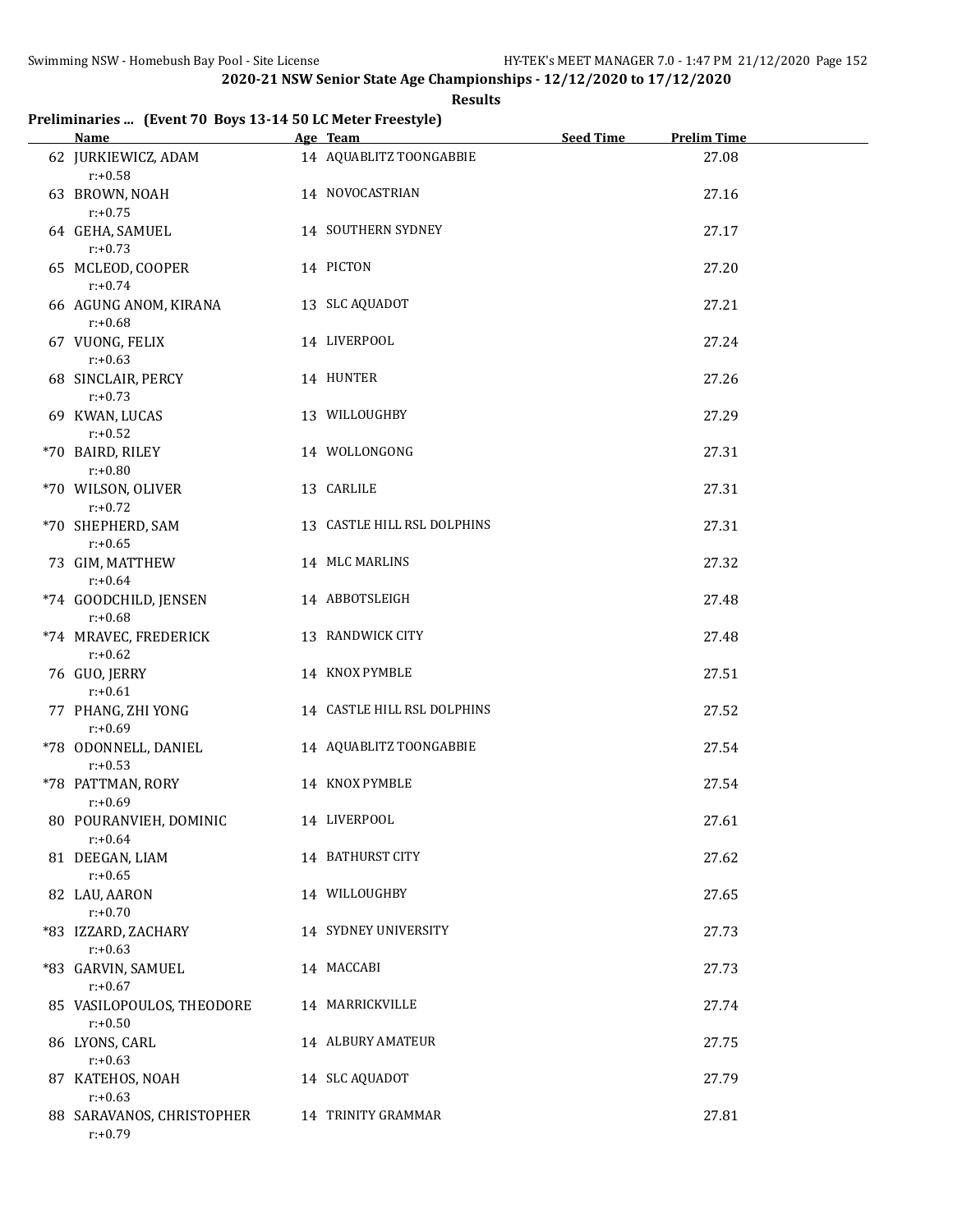**Results**

| Preliminaries  (Event 70 Boys 13-14 50 LC Meter Freestyle) |  |
|------------------------------------------------------------|--|
|                                                            |  |

|    | <b>Name</b>                         |    | Age Team     | <b>Seed Time</b> | <b>Prelim Time</b> |
|----|-------------------------------------|----|--------------|------------------|--------------------|
| 89 | PARK, KEVIN<br>$r: +0.68$           |    | 13 LANE COVE |                  | 27.95              |
| 90 | HAYHOE, TOM<br>$r: +0.66$           |    | 14 LANE COVE |                  | 27.97              |
|    | 91 GORODETSKYI, TARAS<br>$r: +0.76$ | 14 | MARRICKVILLE |                  | 28.89              |

# **Event 71 Girls 14 Year Olds 50 LC Meter Freestyle**

|               | <b>Name</b>                      | Age Team          | <b>Prelim Time</b> | <b>Finals Time</b> |  |
|---------------|----------------------------------|-------------------|--------------------|--------------------|--|
| <b>Finals</b> |                                  |                   |                    |                    |  |
|               | 1 WUNSCH, OLIVIA<br>$r: +0.66$   | 14 CARLILE        | 26.38              | 25.95              |  |
|               | 2 GERREYN, GRACE<br>$r: +0.72$   | 14 KNOX PYMBLE    | 26.90              | 26.60              |  |
|               | 3 ZHANG, BELLA<br>$r: +0.66$     | 14 KNOX PYMBLE    | 27.19              | 26.99              |  |
|               | 4 MAZUMDAR, DIJANA<br>$r: +0.69$ | 14 BARKER AQUATIC | 27.67              | 27.34              |  |
|               | 5 MILTON, AYA<br>$r: +0.78$      | 14 CORRIMAL       | 27.43              | 27.40              |  |
|               | 6 BECK, ELLIE<br>$r: +0.65$      | 14 KNOX PYMBLE    | 27.99              | 27.50              |  |
|               | 7 FILDISSIS, MIA<br>$r: +0.64$   | 14 PLC SYDNEY     | 27.41              | 27.62              |  |
|               | 8 DEMEARY, CAITLIN<br>$r: +0.70$ | 14 ATLANTIS       | 28.16              | 27.98              |  |
|               | 9 CHUNG, SIYEON<br>$r: +0.69$    | 14 MLC MARLINS    | 28.19              | 28.07              |  |
|               | 10 FOSTER, JASMIN<br>$r: +0.67$  | 14 ABBOTSLEIGH    | 28.17              | 28.42              |  |

### **Event 71 Girls 14 Year Olds 50 LC Meter Freestyle**

| <b>Name</b>                      | Age Team          | <b>Seed Time</b> | <b>Prelim Time</b> |                |
|----------------------------------|-------------------|------------------|--------------------|----------------|
| <b>Preliminaries</b>             |                   |                  |                    |                |
| 1 WUNSCH, OLIVIA<br>$r: +0.67$   | 14 CARLILE        |                  | $26.38$ q          |                |
| 2 GERREYN, GRACE<br>$r: +0.72$   | 14 KNOX PYMBLE    |                  | 26.90              | $\alpha$       |
| 3 ZHANG, BELLA<br>$r: +0.65$     | 14 KNOX PYMBLE    |                  | $27.19$ q          |                |
| 4 FILDISSIS, MIA<br>$r: +0.64$   | 14 PLC SYDNEY     |                  | $27.41 \quad q$    |                |
| 5 MILTON, AYA<br>$r: +0.82$      | 14 CORRIMAL       |                  | $27.43 \text{ q}$  |                |
| 6 MAZUMDAR, DIJANA<br>$r: +0.73$ | 14 BARKER AQUATIC |                  | 27.67              | a              |
| 7 BECK, ELLIE<br>$r: +0.68$      | 14 KNOX PYMBLE    |                  | 27.99              | a              |
| 8 DEMEARY, CAITLIN<br>$r: +0.73$ | 14 ATLANTIS       |                  | 28.16              | <b>a</b>       |
| 9 FOSTER, JASMIN<br>$r: +0.61$   | 14 ABBOTSLEIGH    |                  | 28.17              | a              |
| 10 CHUNG, SIYEON<br>$r: +0.69$   | 14 MLC MARLINS    |                  | 28.19              | $\mathfrak{a}$ |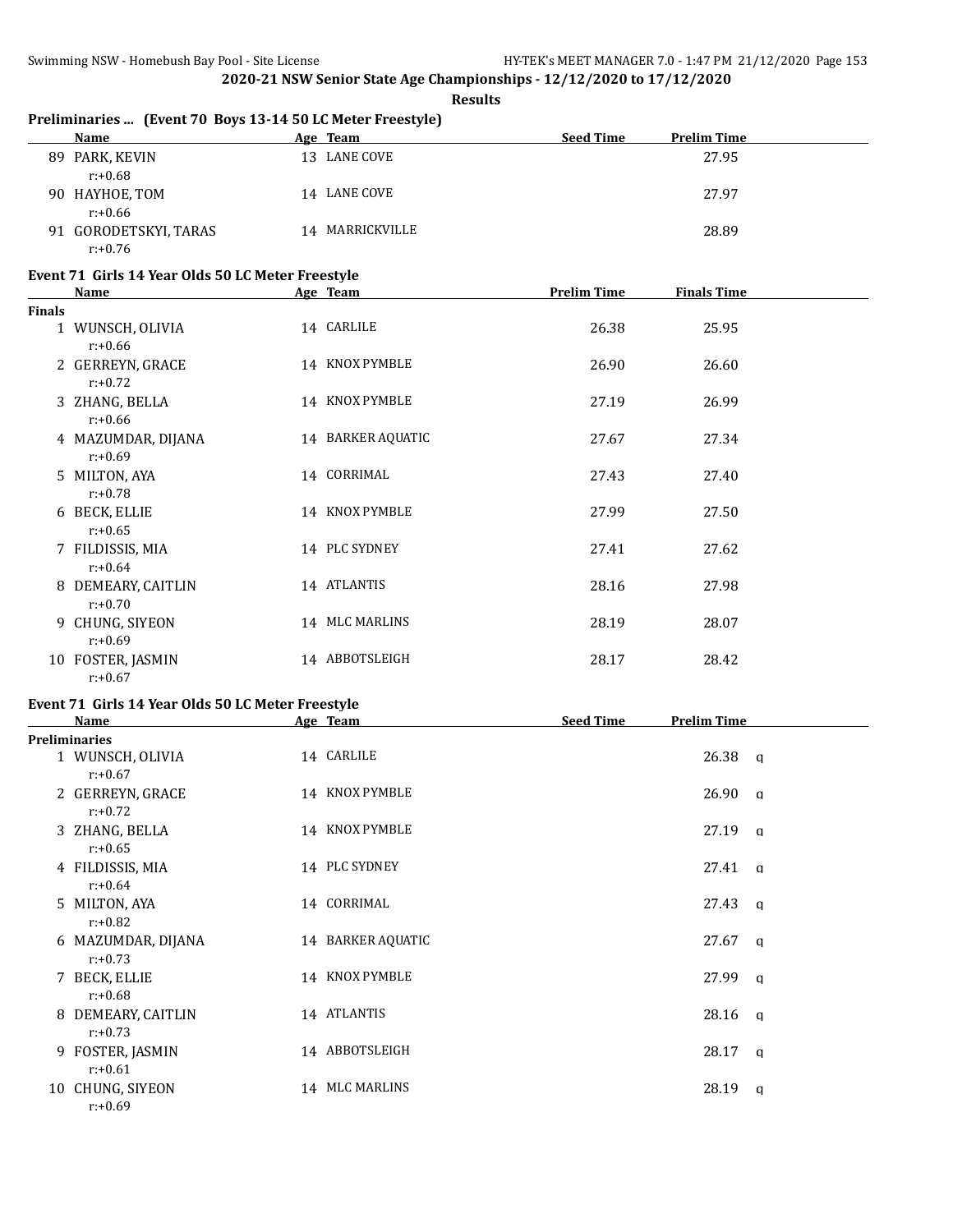**Results**

# **Preliminaries ... (Event 71 Girls 14 Year Olds 50 LC Meter Freestyle)**

| Name                                      | Age Team                      |       |
|-------------------------------------------|-------------------------------|-------|
| 11 MUNK, JESSICA<br>$r: +0.69$            | 14 WILLOUGHBY                 | 28.24 |
| 12 JIANG, SARAH<br>$r: +0.69$             | 14 TRINITY GRAMMAR            | 28.26 |
| 13 GREGORY-REID, PIPER<br>$r: +0.63$      | 14 KNOX PYMBLE                | 28.32 |
| 14 SENIOR, ABBEY<br>$r: +0.66$            | 14 GINNINDERRA                | 28.37 |
| 15 CHRISTIAN-MILNE, GEORGIA<br>$r: +0.73$ | 14 NOVOCASTRIAN               | 28.38 |
| 16 ROGERSON, CAMILLE<br>$r: +0.66$        | 14 SLC AQUADOT                | 28.43 |
| 17 JOHNSON, ISABELLA<br>$r: +0.70$        | 14 EPPING BULLETS             | 28.47 |
| 18 TONELLI-SMITH, RUBY<br>$r: +0.67$      | 14 KINCOPPAL-ROSE BAY         | 28.56 |
| 19 JOHNSTON, HAYLEY<br>$r: +0.69$         | 14 KNOX PYMBLE                | 28.58 |
| 20 MAYNE, HANNAH<br>$r: +0.81$            | 14 AQUABLITZ TOONGABBIE       | 28.60 |
| 21 FIKKERS, IMOGEN<br>$r: +0.58$          | 14 BERKELEY AMATEUR           | 28.61 |
| 22 SIMM, AMELIA<br>$r: +0.77$             | 14 TAMWORTH CITY              | 28.77 |
| 23 KIM, JULIA<br>$r: +0.66$               | 14 LORETO NORMANHURST         | 28.80 |
| 24 HORSLEY, NATALIA<br>$r: +0.66$         | 14 WAGGA WAGGA                | 28.83 |
| 25 BRAOVIC, MIA<br>$r: +0.73$             | 14 KINCUMBER PACIFIC DOLPHINS | 28.92 |
| 26 BENNETT, CHARLIE<br>$r: +0.59$         | 14 CITY OF SYDNEY             | 28.94 |
| *27 STEPHEN, CORDELIA<br>$r: +0.71$       | 14 LORETO NORMANHURST         | 28.95 |
| *27 COCHRANE, JULIA<br>$r: +0.69$         | 14 CASTLE HILL RSL DOLPHINS   | 28.95 |
| 29 NEEDS, CLAIRE<br>$r: +0.73$            | 14 MONTE                      | 29.04 |
| 30 RUETER, LANEA<br>$r: +0.58$            | 14 LORETO NORMANHURST         | 29.05 |
| 31 WAKE, MAIA<br>$r: +0.61$               | 14 DUBBO CITY                 | 29.08 |
| 32 COLLINS, CHARLIE-ROSE<br>$r: +0.66$    | 14 CASTLE HILL RSL DOLPHINS   | 29.10 |
| 33 GWYNNE, RUBY<br>$r: +0.79$             | 14 NARRABEEN                  | 29.15 |
| *34 SARGEANT, ANEKAH<br>$r: +0.69$        | 14 NELSON BAY                 | 29.17 |
| *34 ALLEN, TAYLOR<br>$r: +0.71$           | 14 NOVOCASTRIAN               | 29.17 |
| 36 SCHOLTENS, ZOE<br>$r: +0.78$           | 14 WARRINGAH                  | 29.21 |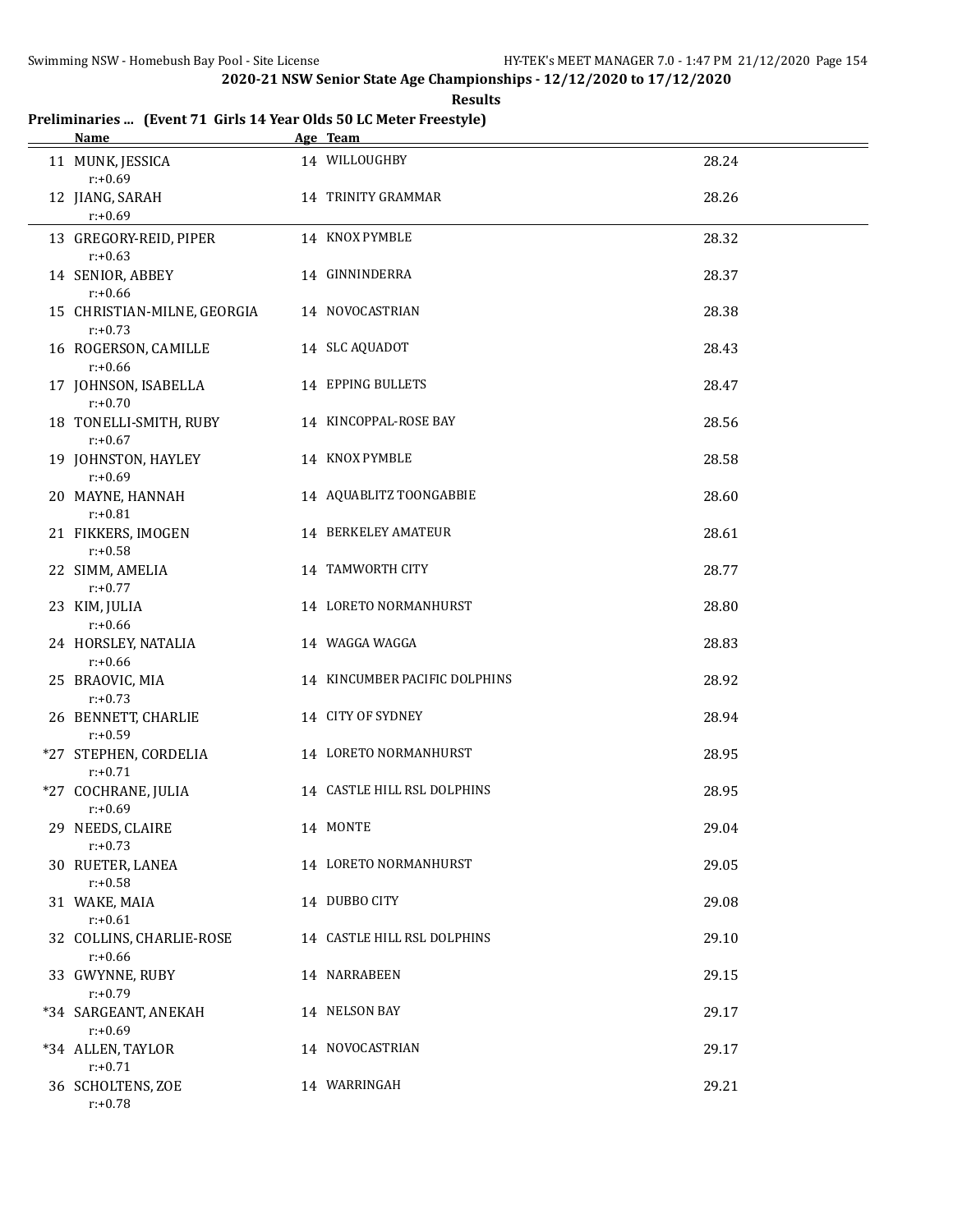**Results**

# **Preliminaries ... (Event 71 Girls 14 Year Olds 50 LC Meter Freestyle)**

| <b>Name</b>                              | Age Team                    | <b>Seed Time</b> | <b>Prelim Time</b> |
|------------------------------------------|-----------------------------|------------------|--------------------|
| 37 SCANLON, CHLOE<br>$r: +0.72$          | 14 NOVOCASTRIAN             |                  | 29.22              |
| 38 MACINTYRE, SOPHIE<br>$r: +0.78$       | 14 MANLY                    |                  | 29.23              |
| 39 NEILSON, LARA<br>$r: +0.70$           | 14 PORT MACQUARIE           |                  | 29.25              |
| 40 SCHUETT, ELLA<br>$r: +0.54$           | 14 SYDNEY UNIVERSITY        |                  | 29.34              |
| 41 KOHL, ELLA<br>$r: +0.70$              | 14 MACQUARIE SHORES         |                  | 29.39              |
| 42 MCCARTHY, EMMA<br>$r: +0.70$          | 14 ATLANTIS                 |                  | 29.41              |
| 43 THOMPSON, SIENNA<br>$r: +0.47$        | 14 RANDWICK CITY            |                  | 29.42              |
| *44 LOVRINOVIC KAIC, STELA<br>$r: +0.66$ | 14 LANE COVE                |                  | 29.49              |
| *44 LUSH, AMELIA<br>$r: +0.80$           | 14 GUNNEDAH                 |                  | 29.49              |
| *44 MURRAY, ALEXANDRA<br>$r: +0.75$      | 14 NARRABEEN                |                  | 29.49              |
| 47 DAVIS, MADELINE<br>$r: +0.57$         | 14 WARRINGAH                |                  | 29.51              |
| 48 PERRY, MADISON                        | 14 NARRABEEN                |                  | 29.53              |
| 49 CASSIDY, LILY                         | 14 HORNSBY                  |                  | 29.68              |
| $r: +0.55$                               |                             |                  |                    |
| 50 KIM, TEGAN<br>$r: +0.61$              | 14 CARLILE                  |                  | 29.71              |
| *51 MOBILIA, ALANAH<br>$r: +0.70$        | 14 CASTLE HILL RSL DOLPHINS |                  | 29.74              |
| *51 O'HEHIR-CORONES, CHARLOTTE           | 14 KINROSS WOLAROI          |                  | 29.74              |
| 53 REED, ISABELLE<br>$r: +0.71$          | 14 KNOX PYMBLE              |                  | 29.85              |
| 54 HENRY, GRACE<br>$r: +0.78$            | 14 CITY OF SYDNEY           |                  | 29.90              |
| 55 HEYMAN, JAMESON<br>$r: +0.67$         | 14 KNOX PYMBLE              |                  | 30.02              |
| 56 HALL, AMELIA<br>$r: +0.70$            | 14 NOVOCASTRIAN             |                  | 30.08              |
| 57 WILKINSON, ANNA<br>$r: +0.71$         | 14 TIVOLI                   |                  | 30.14              |
| 58 CHAMBERLAIN, JEMMA<br>$r: +0.75$      | 14 ABBOTSLEIGH              |                  | 30.18              |
| 59 SARAKINSKY, ANNA<br>$r: +0.77$        | 14 MACCABI                  |                  | 30.32              |
| 60 ELLIS, EVIE<br>$r: +0.74$             | 14 RANDWICK CITY            |                  | 30.36              |

### **Event 72 Girls 15 Year Olds 100 LC Meter Backstroke**

| <b>Name</b>                 | Age Team      | <b>Prelim Time</b> | <b>Finals Time</b> |  |
|-----------------------------|---------------|--------------------|--------------------|--|
| <b>Finals</b>               |               |                    |                    |  |
| 1 JOHNSON, TAMEEKA          | 15 SANS SOUCI | 1:06.20            | 1:04.63            |  |
| r:+0.67 31.03<br>1:04.63    |               |                    |                    |  |
| 2 GRANT, BELLA              | 15 LIVERPOOL  | 1:06.14            | 1:06.44            |  |
| 1:06.44<br>$r: +0.77$ 32.31 |               |                    |                    |  |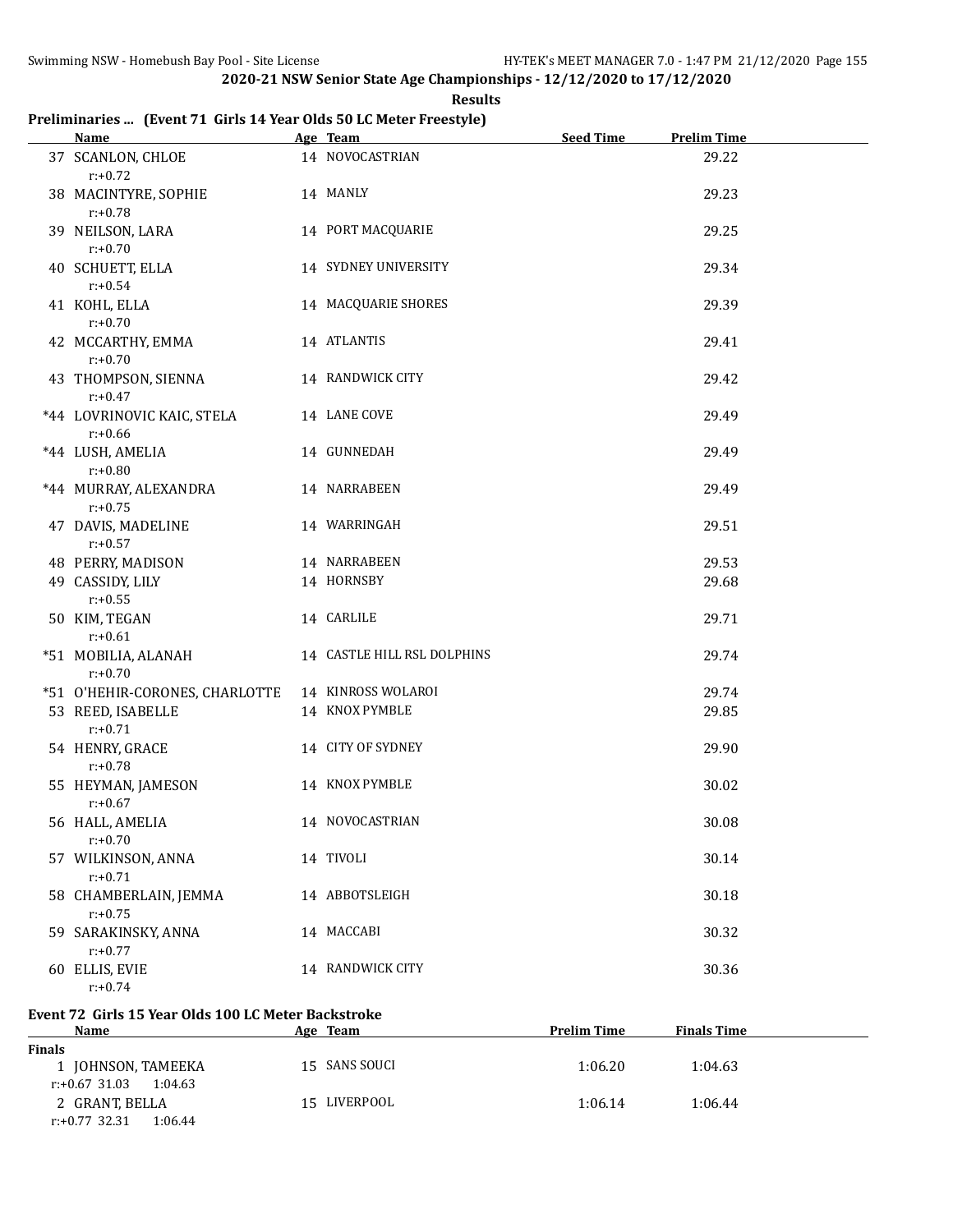# **Results**

|  |  |  | Finals  (Event 72 Girls 15 Year Olds 100 LC Meter Backstroke) |
|--|--|--|---------------------------------------------------------------|
|--|--|--|---------------------------------------------------------------|

| Name                        | Age Team              | <b>Prelim Time</b> | <b>Finals Time</b> |  |
|-----------------------------|-----------------------|--------------------|--------------------|--|
| 3 RYAN, EMILY               | 15 MANLY              | 1:07.82            | 1:06.85            |  |
| r:+0.66 32.38<br>1:06.85    |                       |                    |                    |  |
| 4 KABLE, HAYLEY             | 15 PORT MACOUARIE     | 1:07.96            | 1:07.60            |  |
| r:+0.65 32.70<br>1:07.60    |                       |                    |                    |  |
| 5 LAWRENCE, ALEXANDRA       | 15 LORETO NORMANHURST | 1:08.33            | 1:08.03            |  |
| $r: +0.77$ 33.85<br>1:08.03 |                       |                    |                    |  |
| 6 DONNELLEY, ISABELLA       | 15 WENONA SCHOOL      | 1:09.19            | 1:08.67            |  |
| r:+0.60 33.58<br>1:08.67    |                       |                    |                    |  |
| 7 FULLER, BIANCA            | 15 DUBBO CITY         | 1:09.22            | 1:08.97            |  |
| r:+0.59 33.30<br>1:08.97    |                       |                    |                    |  |
| 8 O'BRYAN, ALIX             | 15 SINGLETON          | 1:09.58            | 1:09.09            |  |
| 1:09.09<br>r:+0.70 33.55    |                       |                    |                    |  |
| 9 BULL, SARAH               | 15 HUNTER             | 1:09.71            | 1:09.17            |  |
| r:+0.69 33.33<br>1:09.17    |                       |                    |                    |  |
| 10 VAN GELDER, ALEXANDRA    | 15 KINCOPPAL-ROSE BAY | 1:09.19            | 1:09.38            |  |
| $r: +0.65$ 33.33<br>1:09.38 |                       |                    |                    |  |

#### **Event 72 Girls 15 Year Olds 100 LC Meter Backstroke**

| <b>Name</b>                                      | Age Team              | <b>Seed Time</b> | <b>Prelim Time</b> |
|--------------------------------------------------|-----------------------|------------------|--------------------|
| <b>Preliminaries</b>                             |                       |                  |                    |
| 1 GRANT, BELLA                                   | 15 LIVERPOOL          |                  | $1:06.14$ a        |
| $r: +0.73$ 32.17<br>1:06.14                      |                       |                  |                    |
| 2 JOHNSON, TAMEEKA                               | 15 SANS SOUCI         |                  | $1:06.20$ q        |
| $r: +0.71$ 32.40 1:06.20                         |                       |                  |                    |
| 3 RYAN, EMILY                                    | 15 MANLY              |                  | 1:07.82 $q$        |
| $r: +0.67$ 33.15<br>1:07.82                      |                       |                  |                    |
| 4 KABLE, HAYLEY                                  | 15 PORT MACQUARIE     |                  | $1:07.96$ q        |
| $r: +0.64$ 32.91<br>1:07.96                      |                       |                  |                    |
| 5 LAWRENCE, ALEXANDRA                            | 15 LORETO NORMANHURST |                  | $1:08.33$ a        |
| $r: +0.63$ 33.77 1:08.33                         |                       |                  |                    |
| 6 LEE, ISABELLA                                  | 15 KNOX PYMBLE        |                  | $1:08.51$ a        |
| $r: +0.65$ 32.57 1:08.51                         |                       |                  |                    |
| *7 VAN GELDER, ALEXANDRA                         | 15 KINCOPPAL-ROSE BAY |                  | $1:09.19$ q        |
| r:+0.84 33.43 1:09.19                            |                       |                  |                    |
| *7 DONNELLEY, ISABELLA                           | 15 WENONA SCHOOL      |                  | $1:09.19$ q        |
| $r: +0.67$ 33.71<br>1:09.19                      |                       |                  |                    |
| 9 FULLER, BIANCA                                 | 15 DUBBO CITY         |                  | $1:09.22$ q        |
| $r: +0.62$ 33.40<br>1:09.22                      |                       |                  |                    |
| 10 O'BRYAN, ALIX                                 | 15 SINGLETON          |                  | $1:09.58$ a        |
| $r: +0.70$ 33.83<br>1:09.58                      |                       |                  |                    |
| 11 BULL, SARAH                                   | 15 HUNTER             |                  | 1:09.71            |
| $r: +0.70$ 33.54<br>1:09.71                      |                       |                  |                    |
| 12 MAYES, SOPHIE                                 | 15 TRINITY LISMORE    |                  | 1:09.84            |
| $r: +0.91$ 33.08<br>1:09.84                      |                       |                  |                    |
| 13 WAN, VICTORIA                                 | 15 MLC MARLINS        |                  | 1:10.47            |
| $r: +0.59$ 33.49<br>1:10.47                      |                       |                  |                    |
| 14 GIBSON, AVA                                   | 15 CARLILE            |                  | 1:10.48            |
| $r: +0.62$ 34.38<br>1:10.48                      |                       |                  |                    |
|                                                  | 15 AUBURN             |                  |                    |
| 15 ASBURY, BROOKE<br>$r: +0.71$ 34.40<br>1:10.93 |                       |                  | 1:10.93            |
|                                                  | 15 KINROSS WOLAROI    |                  |                    |
| 16 MCMILES, ELOISE                               |                       |                  | 1:11.06            |
| $r: +0.64$ 34.52<br>1:11.06                      |                       |                  |                    |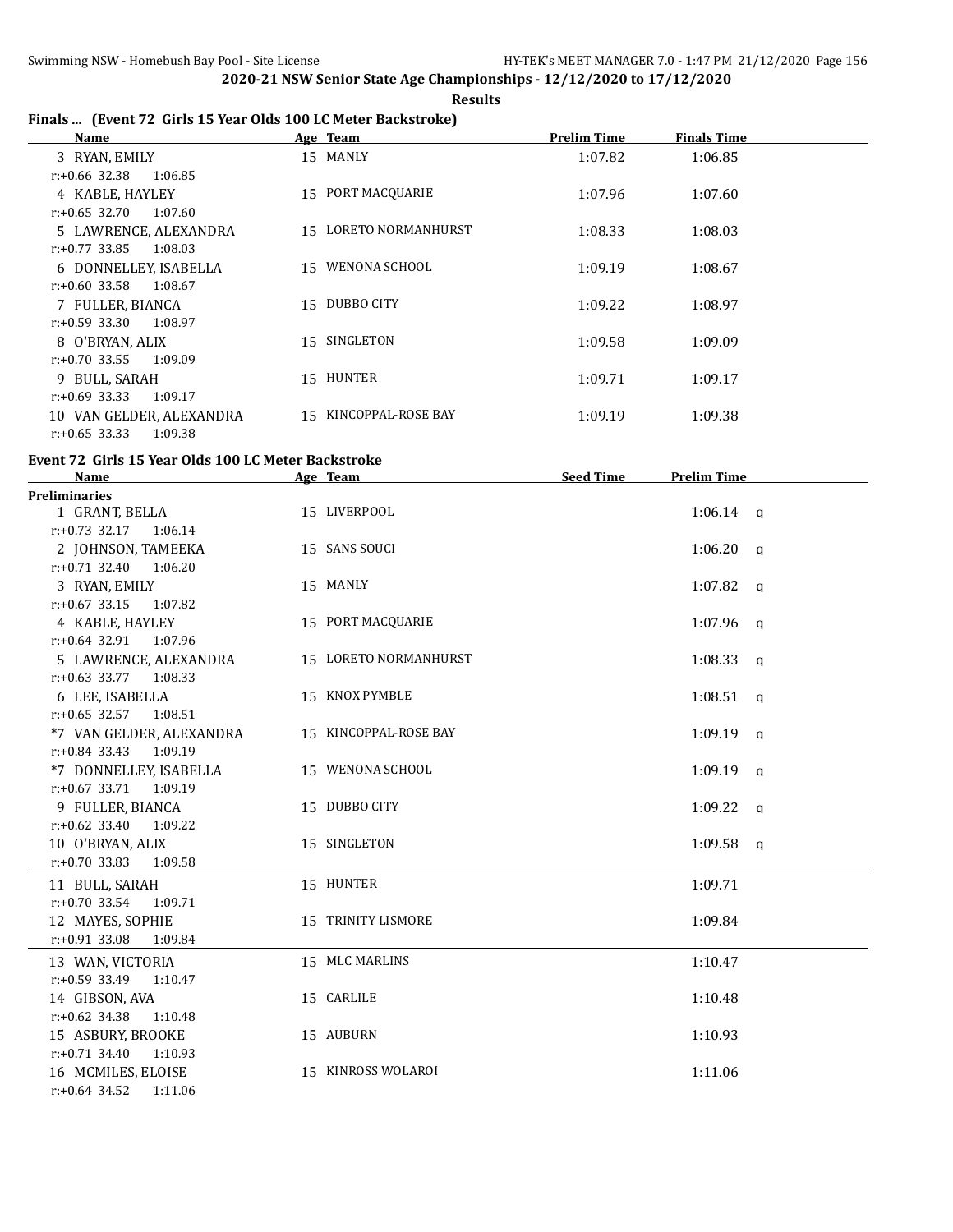**Results**

# **Preliminaries ... (Event 72 Girls 15 Year Olds 100 LC Meter Backstroke)**

| <b>Name</b>                   | Age Team           | <b>Seed Time</b> | <b>Prelim Time</b> |
|-------------------------------|--------------------|------------------|--------------------|
| 17 VAN ELDIK, KELSEY          | 15 CHARLESTOWN     |                  | 1:11.48            |
| r:+0.64 34.10 1:11.48         |                    |                  |                    |
| 18 EDWARDS, KATE              | 15 REVESBY WORKERS |                  | 1:12.06            |
| r:+0.72 34.42 1:12.06         |                    |                  |                    |
| 19 PIVA, LUCY                 | 15 CANBERRA        |                  | 1:12.38            |
| $r: +0.63$ 34.71 1:12.38      |                    |                  |                    |
| 20 MURPHY, ISABELLA           | 15 GINNINDERRA     |                  | 1:12.57            |
| $r: +0.64$ 35.39 1:12.57      |                    |                  |                    |
| 21 TRENERRY, HAELEE           | 15 BOMADERRY       |                  | 1:12.61            |
| $r: +0.86$ 34.81 1:12.61      |                    |                  |                    |
|                               |                    |                  |                    |
| 22 LEVER, SAMANTHA            | 15 KNOX PYMBLE     |                  | 1:12.74            |
| r:+0.62 35.76 1:12.74         |                    |                  |                    |
| 23 KAYE, LAUREN               | 15 ATLANTIS        |                  | 1:12.77            |
| r:+0.62 35.35 1:12.77         |                    |                  |                    |
| 24 ROWELL, EMILY              | 15 FORSTER         |                  | 1:13.09            |
| $r: +0.65$ 34.34 1:13.09      |                    |                  |                    |
| 25 MRAMOR, GABRIELLA          | 15 SOUTHERN SYDNEY |                  | 1:13.19            |
| $r: +0.69$ 35.22<br>1:13.19   |                    |                  |                    |
| *26 HALL, ABBEY               | 15 YOUNG           |                  | 1:13.28            |
| $r: +0.73$ 35.29<br>1:13.28   |                    |                  |                    |
| *26 BLOCK, CHARLOTTE          | 15 RAVENSWOOD      |                  | 1:13.28            |
| $r: +0.65$ 35.30<br>1:13.28   |                    |                  |                    |
| 28 INGREY, ZOE                | 15 NOVOCASTRIAN    |                  | 1:13.30            |
| $r: +0.87$ 35.71<br>1:13.30   |                    |                  |                    |
| 29 TAYLOR, LILY               | 15 CRONULLA        |                  | 1:13.41            |
| $r: +0.80$ 35.16<br>1:13.41   |                    |                  |                    |
| *30 DONOGHUE, ELLA            | 15 NORWEST         |                  | 1:13.42            |
| $r: +0.65$ 34.86<br>1:13.42   |                    |                  |                    |
| *30 CHOI, JENNIFER            | 15 PLC SYDNEY      |                  | 1:13.42            |
| r:+0.56 34.46<br>1:13.42      |                    |                  |                    |
| 32 LIBRANDO, AMBER            | 15 GINNINDERRA     |                  | 1:13.64            |
| $r: +0.60$ 35.54<br>1:13.64   |                    |                  |                    |
| 33 HARVIE, AMELIA             | 15 NORWEST         |                  | 1:13.73            |
| $r.+0.63$ 35.73 1:13.73       |                    |                  |                    |
| 34 CONYBEARE-YAMAGUCHI, SASH/ | 15 WILLOUGHBY      |                  | 1:13.84            |
| $r: +0.65$ 35.58<br>1:13.84   |                    |                  |                    |
| 35 YOON, JUNGWON              | 15 PLC SYDNEY      |                  | 1:13.91            |
| $r.+0.73$ 35.46<br>1:13.91    |                    |                  |                    |
| 36 PETROPOULOS, CHLOE         | 15 WODEN VALLEY    |                  | 1:13.92            |
| $r.+0.71$ 35.74<br>1:13.92    |                    |                  |                    |
| 37 ALLSOP, TALIA              | 15 WARRINGAH       |                  | 1:14.10            |
| $r: +0.79$ 35.25<br>1:14.10   |                    |                  |                    |
| 38 DELUTIIS, BRIDIE           | 15 WESTS ILLAWARRA |                  | 1:14.14            |
| $r: +0.79$ 35.27<br>1:14.14   |                    |                  |                    |
| 39 KATKJAER, EVA              | 15 KIAMA           |                  | 1:14.31            |
| $r: +0.63$ 34.90<br>1:14.31   |                    |                  |                    |
| 40 BETAR, HIKARI              | 15 AUBURN          |                  | 1:14.50            |
| $r: +0.62$ 35.74<br>1:14.50   |                    |                  |                    |
| 41 SCHNEIDER, HEIDI           | 15 HUNTER          |                  | 1:14.63            |
| $r: +0.74$ 35.85<br>1:14.63   |                    |                  |                    |
| 42 POTTS, LILLYAN             | 15 CANBERRA        |                  | 1:14.66            |
| $r: +0.65$ 36.25<br>1:14.66   |                    |                  |                    |
| 43 UMALI, JHEYMEE             | 15 MOUNTIES        |                  | 1:15.42            |
| $r: +0.60$ 35.46<br>1:15.42   |                    |                  |                    |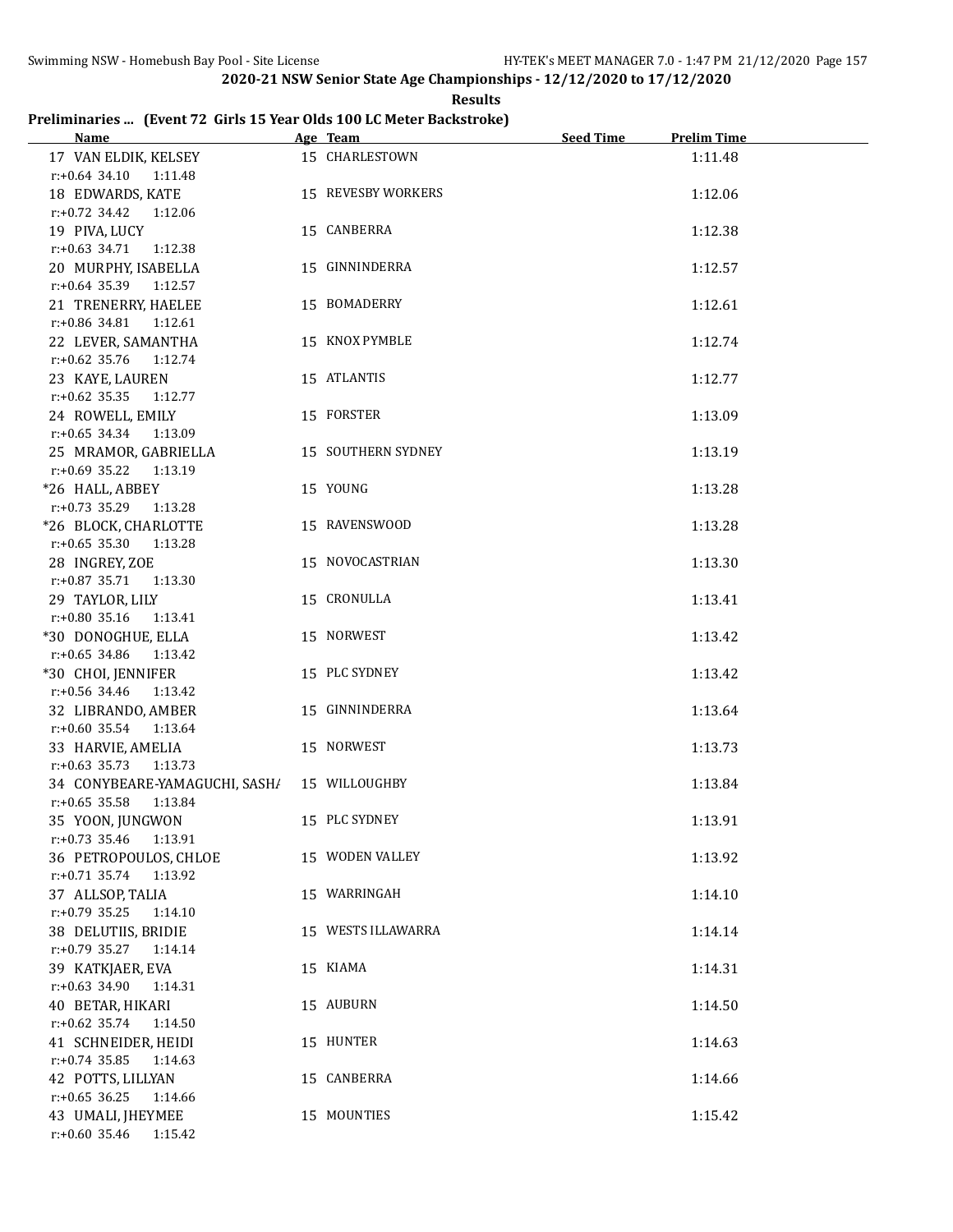# **Preliminaries ... (Event 72 Girls 15 Year Olds 100 LC Meter Backstroke)**

| Name                         |    | Age Team           | <b>Seed Time</b> | <b>Prelim Time</b> |
|------------------------------|----|--------------------|------------------|--------------------|
| 44 THOMAS, ABBEY             | 15 | LORETO NORMANHURST |                  | 1:15.56            |
| $r: +0.65$ 36.04<br>1:15.56  |    |                    |                  |                    |
| 45 WILLOUGHBY-WINLAW, SASKIA | 15 | KNOX PYMBLE        |                  | 1:15.71            |
| $r: +0.63$ 35.51<br>1:15.71  |    |                    |                  |                    |
| 46 HALLETT, SOPHIE           | 15 | KNOX PYMBLE        |                  | 1:15.79            |
| 1:15.79<br>r:+0.76 36.26     |    |                    |                  |                    |
| 47 FURLONG, KYA              | 15 | MANLY              |                  | 1:16.80            |
| 1:16.80<br>$r: +0.63$ 36.22  |    |                    |                  |                    |
| 48 WILKINS, MIA              |    | 15 TITANS          |                  | 1:17.75            |
| $r: +0.79$ 36.37<br>1:17.75  |    |                    |                  |                    |
| --- RAMBOW, AMITY            | 15 | <b>NORWEST</b>     |                  | DQ                 |
| $r: +0.61$                   |    |                    |                  |                    |
| --- SUMMERS, LAUREN          | 15 | CARLILE            |                  | DQ                 |
| $r: +0.64$                   |    |                    |                  |                    |

# **Event 73 Boys 15 Year Olds 100 LC Meter Backstroke**

| <b>Name</b>                 | Age Team                      | <b>Prelim Time</b> | <b>Finals Time</b> |  |
|-----------------------------|-------------------------------|--------------------|--------------------|--|
| <b>Finals</b>               |                               |                    |                    |  |
| 1 BIDOIS, TANE              | 15 KNOX PYMBLE                | 59.08              | 58.51              |  |
| $r: +0.55$ 28.15<br>58.51   |                               |                    |                    |  |
| 2 LILIENTHAL, KAI           | 15 KNOX PYMBLE                | 1:00.97            | 1:00.01            |  |
| $r: +0.57$ 28.72<br>1:00.01 |                               |                    |                    |  |
| 3 FOREMAN, ALEXANDER        | 15 KINCUMBER PACIFIC DOLPHINS | 1:00.97            | 1:00.93            |  |
| $r: +0.72$ 29.21<br>1:00.93 |                               |                    |                    |  |
| 4 HARRIS, BENJAMIN          | 15 AQUABLITZ TOONGABBIE       | 1:02.02            | 1:00.99            |  |
| $r: +0.77$ 30.01<br>1:00.99 |                               |                    |                    |  |
| 5 BARISIC, SAMSON           | 15 SOPAC                      | 1:01.27            | 1:01.73            |  |
| $r: +0.63$ 29.91<br>1:01.73 |                               |                    |                    |  |
| 6 HJORRING, CARTER          | 15 CITY OF SYDNEY             | 1:02.79            | 1:02.15            |  |
| $r: +0.59$ 30.49<br>1:02.15 |                               |                    |                    |  |
| 7 COX, CALLUM               | 15 CASTLE HILL RSL DOLPHINS   | 1:02.67            | 1:02.53            |  |
| $r: +0.64$ 30.09<br>1:02.53 |                               |                    |                    |  |
| 8 SWINBURN, SCOTT           | 15 CITY OF SYDNEY             | 1:03.35            | 1:02.56            |  |
| $r: +0.67$ 30.61<br>1:02.56 |                               |                    |                    |  |
| 9 ROCHE, LACHLAN            | 15 MACQUARIE UNIVERSITY       | 1:02.88            | 1:02.96            |  |
| $r: +0.57$ 30.62<br>1:02.96 |                               |                    |                    |  |
| 10 SANCHEZ, NOAH            | 15 TITANS                     | 1:02.67            | 1:03.03            |  |
| $r: +0.61$ 29.98<br>1:03.03 |                               |                    |                    |  |

# **Event 73 Boys 15 Year Olds 100 LC Meter Backstroke**

| Name                        | Age Team                      | <b>Seed Time</b> | <b>Prelim Time</b> |  |
|-----------------------------|-------------------------------|------------------|--------------------|--|
| <b>Preliminaries</b>        |                               |                  |                    |  |
| 1 BIDOIS, TANE              | 15 KNOX PYMBLE                |                  | $59.08 \text{ a}$  |  |
| $r: +0.59$ 28.56<br>59.08   |                               |                  |                    |  |
| *2 LILIENTHAL, KAI          | 15 KNOX PYMBLE                |                  | $1:00.97$ a        |  |
| $r: +0.58$ 29.11<br>1:00.97 |                               |                  |                    |  |
| *2 FOREMAN, ALEXANDER       | 15 KINCUMBER PACIFIC DOLPHINS |                  | $1:00.97$ a        |  |
| r:+0.68 29.54<br>1:00.97    |                               |                  |                    |  |
| 4 BARISIC, SAMSON           | 15 SOPAC                      |                  | $1:01.27$ a        |  |
| r:+0.55 29.63<br>1:01.27    |                               |                  |                    |  |
| 5 HARRIS, BENJAMIN          | 15 AQUABLITZ TOONGABBIE       |                  | $1:02.02$ a        |  |
| $r: +0.65$ 30.60<br>1:02.02 |                               |                  |                    |  |
| 6 SMITH, NATHAN             | 15 PORT MACOUARIE             |                  | $1:02.06$ a        |  |
| $r: +0.63$ 30.16<br>1:02.06 |                               |                  |                    |  |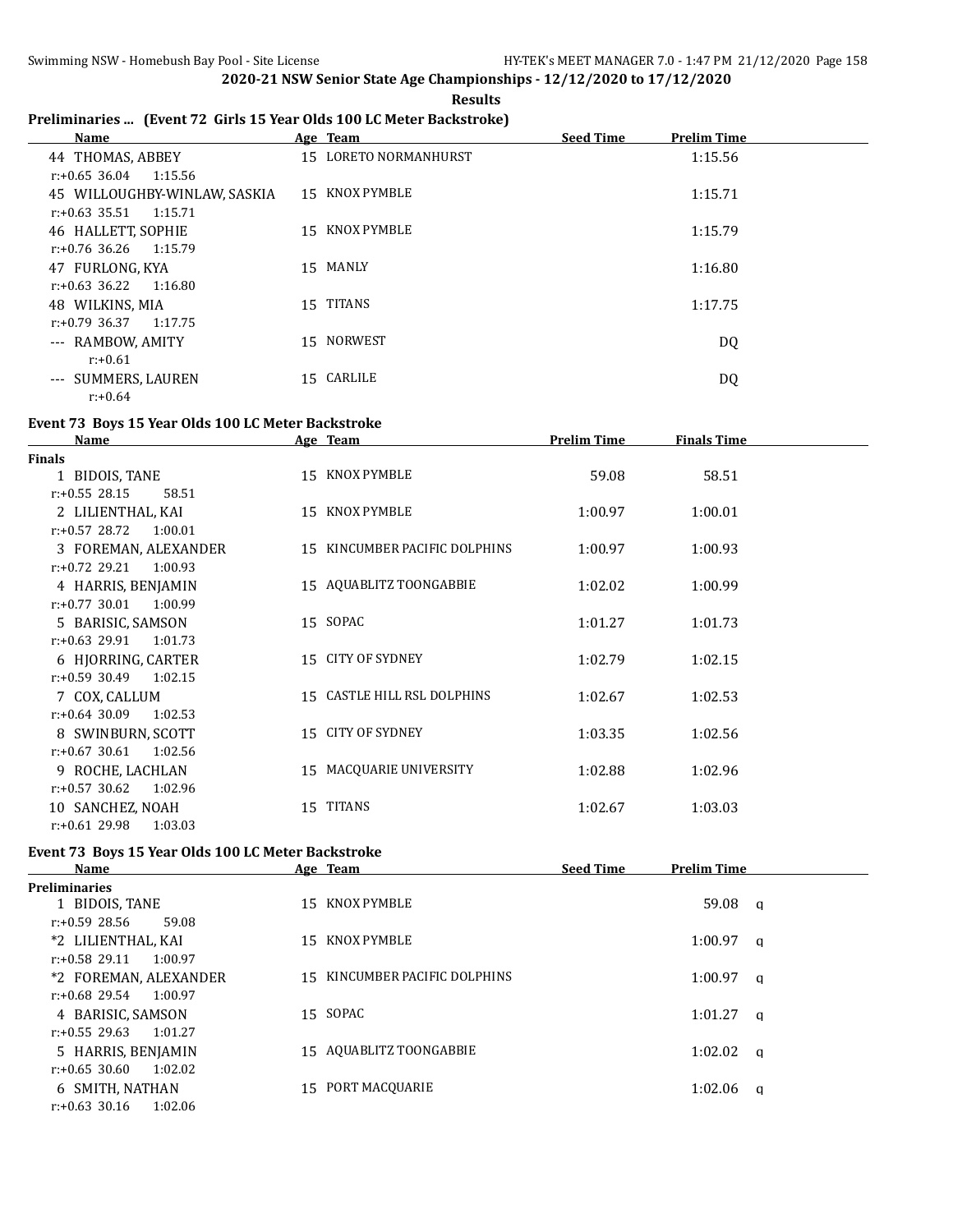**Results**

# **Preliminaries ... (Event 73 Boys 15 Year Olds 100 LC Meter Backstroke)**

| <b>Name</b>                 | Age Team                    | <b>Seed Time</b> | <b>Prelim Time</b> |
|-----------------------------|-----------------------------|------------------|--------------------|
| *7 COX, CALLUM              | 15 CASTLE HILL RSL DOLPHINS |                  | $1:02.67$ a        |
| $r.+0.81$ 30.35 1:02.67     |                             |                  |                    |
| *7 SANCHEZ, NOAH            | 15 TITANS                   |                  | $1:02.67$ a        |
| $r: +0.60$ 30.11 1:02.67    |                             |                  |                    |
| 9 HJORRING, CARTER          | 15 CITY OF SYDNEY           |                  | $1:02.79$ q        |
| r:+0.63 30.59 1:02.79       |                             |                  |                    |
| 10 ROCHE, LACHLAN           | 15 MACQUARIE UNIVERSITY     |                  | $1:02.88$ q        |
| $r: +0.59$ 31.08<br>1:02.88 |                             |                  |                    |
| 11 SWINBURN, SCOTT          | 15 CITY OF SYDNEY           |                  | 1:03.35            |
| $r: +0.66$ 30.87<br>1:03.35 |                             |                  |                    |
| 12 TWINE, COOPER            | 15 TRINITY GRAMMAR          |                  | 1:03.81            |
| $r: +0.66$ 30.87<br>1:03.81 |                             |                  |                    |
| 13 FUNG, KING               | 15 KNOX PYMBLE              |                  | 1:03.89            |
| $r: +0.74$ 30.87<br>1:03.89 |                             |                  |                    |
| 14 ROBERTSON, KAI           | 15 REVESBY WORKERS          |                  | 1:04.75            |
| $r: +0.79$ 31.39 1:04.75    |                             |                  |                    |
| 15 POTTER, JAKE             | 15 WESTS ILLAWARRA          |                  | 1:04.84            |
| $r.+0.77$ 30.44 1:04.84     |                             |                  |                    |
| 16 ELLIOTT, OLIVER          | 15 KINCOPPAL-ROSE BAY       |                  | 1:05.04            |
| $r: +0.70$ 31.24 1:05.04    |                             |                  |                    |
| *17 HAMILTON, SPENCER       | 15 CHARLESTOWN              |                  | 1:05.08            |
| $r: +0.67$ 31.64 1:05.08    |                             |                  |                    |
| *17 DODDS, EDWARD           | 15 TUMUT                    |                  | 1:05.08            |
| $r: +0.63$ 31.03<br>1:05.08 |                             |                  |                    |
| 19 LEEMBRUGGEN, MATTHEW     | 15 WESTS ILLAWARRA          |                  | 1:05.18            |
| $r: +0.73$ 31.78<br>1:05.18 |                             |                  |                    |
| 20 WARN, FLETCHER           | 15 REVESBY WORKERS          |                  | 1:05.35            |
| $r: +0.76$ 31.23<br>1:05.35 |                             |                  |                    |
| 21 FARRELL, MAX             | 15 KEMPSEY                  |                  | 1:05.39            |
| r:+0.76 31.34 1:05.39       |                             |                  |                    |
| 22 JEFFERY, GABRIEL         | 15 NUSWIM                   |                  | 1:05.95            |
| r:+0.65 31.11 1:05.95       |                             |                  |                    |
| 23 GUTHRIE, THOMAS          | 15 CANBERRA                 |                  | 1:06.06            |
| $r: +0.54$ 30.83 1:06.06    |                             |                  |                    |
| 24 ROTHWELL, HARRISON       | 15 MANLY                    |                  | 1:06.30            |
| r:+0.61 32.29 1:06.30       |                             |                  |                    |
| 25 PAYNE, ETHAN             | 15 NEWINGTON                |                  | 1:06.66            |
| $r: +0.65$ 31.30<br>1:06.66 |                             |                  |                    |
| 26 BAILEY, ETHAN            | 15 KNOX PYMBLE              |                  | 1:06.84            |
| r:+0.58 32.15<br>1:06.84    |                             |                  |                    |
| 27 JOHNSON, TYLER           | 15 BATHURST CITY            |                  | 1:06.97            |
| $r: +0.62$ 32.63<br>1:06.97 |                             |                  |                    |
| 28 MORELLI, COOPER          | 15 CAMPBELLTOWN             |                  | 1:07.14            |
| $r: +0.77$ 32.39<br>1:07.14 |                             |                  |                    |
| 29 BEGGS, WILLIAM           | 15 WAGGA WAGGA              |                  | 1:07.61            |
| $r: +0.65$ 32.72<br>1:07.61 |                             |                  |                    |
| 30 WOODLEY, HARRISON        | 15 PLC SYDNEY               |                  | 1:07.76            |
| $r: +0.70$ 32.23<br>1:07.76 |                             |                  |                    |
| *31 CRISP, DYLAN            | 15 ORANGE AQUATIC           |                  | 1:07.82            |
| $r: +0.79$ 33.35<br>1:07.82 |                             |                  |                    |
| *31 MILLER, ANGUS           | 15 WILLOUGHBY               |                  | 1:07.82            |
| $r: +0.65$ 32.64<br>1:07.82 |                             |                  |                    |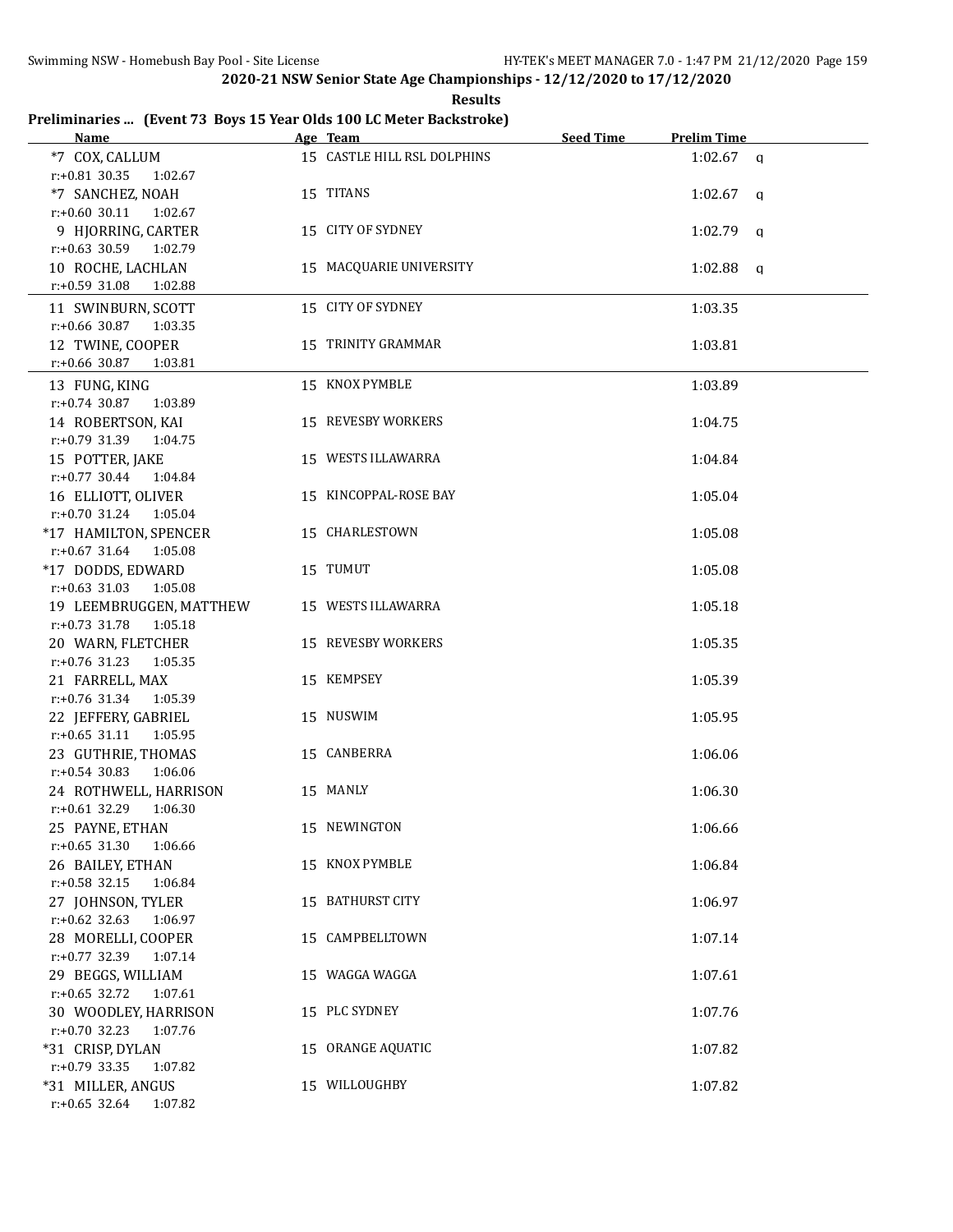**Results**

# **Preliminaries ... (Event 73 Boys 15 Year Olds 100 LC Meter Backstroke)**

| <b>Name</b>                                  | Age Team                    | <b>Seed Time</b> | <b>Prelim Time</b> |
|----------------------------------------------|-----------------------------|------------------|--------------------|
| 33 ROSS, ETHAN                               | 15 CAMPBELLTOWN             |                  | 1:07.91            |
| $r: +0.67$ 33.25<br>1:07.91                  |                             |                  |                    |
| 34 CORNWELL, ALFRED                          | 15 PICTON                   |                  | 1:07.94            |
| r:+0.75 32.49 1:07.94                        |                             |                  |                    |
| 35 KITE, NOAH                                | 15 SOPAC                    |                  | 1:08.15            |
| r:+0.74 33.84<br>1:08.15                     |                             |                  |                    |
| 36 DIBBEN, CONNOR                            | 15 CRONULLA                 |                  | 1:08.18            |
| $r: +0.63$ 32.93<br>1:08.18                  |                             |                  |                    |
| 37 LO, ALEXANDER                             | 15 BARKER AQUATIC           |                  | 1:08.34            |
| $r: +0.58$ 33.47<br>1:08.34                  |                             |                  |                    |
| 38 VAN DER MERWE, MAXIMILIAN                 | 15 MARRICKVILLE             |                  | 1:08.42            |
| $r: +0.60$ 33.20<br>1:08.42                  |                             |                  |                    |
| 39 HARKINS, JORDAN                           | 15 LORETO NORMANHURST       |                  | 1:08.56            |
| $r.+0.71$ 33.00 1:08.56                      | 15 AUBURN                   |                  |                    |
| 40 AMIN, DEEN<br>$r: +0.56$ 32.71<br>1:08.78 |                             |                  | 1:08.78            |
| 41 HAVRON, ADRIAN                            | 15 NORWEST                  |                  | 1:08.79            |
| $r: +0.62$ 32.50<br>1:08.79                  |                             |                  |                    |
| 42 SIMPSON, JARED                            | 15 CAMDEN                   |                  | 1:08.82            |
| $r: +0.72$ 33.38<br>1:08.82                  |                             |                  |                    |
| 43 SHI, BRANDON                              | 15 MACQUARIE UNIVERSITY     |                  | 1:08.95            |
| r:+0.81 32.97<br>1:08.95                     |                             |                  |                    |
| 44 SCHOLBERG, ALEX                           | 15 TITANS                   |                  | 1:09.81            |
| r:+0.71 33.12 1:09.81                        |                             |                  |                    |
| 45 ANDREWS, PRESTON                          | 15 NORWEST                  |                  | 1:10.26            |
| $r: +0.66$ 33.81<br>1:10.26                  |                             |                  |                    |
| 46 DEVER, THOMAS                             | 15 HUNTER                   |                  | 1:10.55            |
| $r: +0.77$ 33.72<br>1:10.55                  |                             |                  |                    |
| 47 DIMECH-O'CONNELL, JOHN                    | 15 ATLANTIS                 |                  | 1:10.64            |
| $r: +0.59$ 33.65<br>1:10.64                  |                             |                  |                    |
| 48 ROGERS, ADAM                              | 15 CASTLE HILL RSL DOLPHINS |                  | 1:10.92            |
| $r: +0.58$ 33.27<br>1:10.92                  |                             |                  |                    |
| 49 SAITO, AMON                               | 15 ST GEORGE                |                  | 1:11.83            |
| $r: +0.62$ 34.02<br>1:11.83                  |                             |                  |                    |
| 50 MAGUIRE, MATTHEW                          | 15 KIAMA                    |                  | 1:15.12            |
| $r: +0.67$ 35.28<br>1:15.12                  |                             |                  |                    |

# **Event 74 Girls 16 Year Olds 200 LC Meter Freestyle**

|                    |         | Age Team           | <b>Prelim Time</b> | <b>Finals Time</b> |  |
|--------------------|---------|--------------------|--------------------|--------------------|--|
|                    |         |                    |                    |                    |  |
| 1 BROWN, SYDNEY    |         | 16 WESTS ILLAWARRA | 2:05.33            | 2:02.35            |  |
| 59.10              | 1:30.61 | 2:02.35            |                    |                    |  |
| 2 HARDY, MADELEINE |         | 16 TRINITY GRAMMAR | 2:07.24            | 2:02.96            |  |
| 1:00.29            | 1:31.95 | 2:02.96            |                    |                    |  |
| 3 BENTLEY, PHOEBE  |         | 16 PORT MACOUARIE  | 2:10.10            | 2:06.25            |  |
| 1:01.97            | 1:35.20 | 2:06.25            |                    |                    |  |
| 4 MARCH, EMILY     |         | 16 HUNTER          | 2:07.72            | 2:06.41            |  |
| 1:01.97            | 1:34.62 | 2:06.41            |                    |                    |  |
| 5 TURNER, GLADYS   |         | 16 CITY OF SYDNEY  | 2:10.28            | 2:08.28            |  |
| 1:02.80            | 1:35.57 | 2:08.28            |                    |                    |  |
| 6 GIBSON, ABBY     |         | 16 CARLILE         | 2:12.42            | 2:08.67            |  |
| 1:02.05            | 1:35.08 | 2:08.67            |                    |                    |  |
| 7 O'BRIEN, AMELIA  |         | 16 WESTS ILLAWARRA | 2:08.68            | 2:08.77            |  |
| 1:02.06            | 1:35.55 | 2:08.77            |                    |                    |  |
|                    |         |                    |                    |                    |  |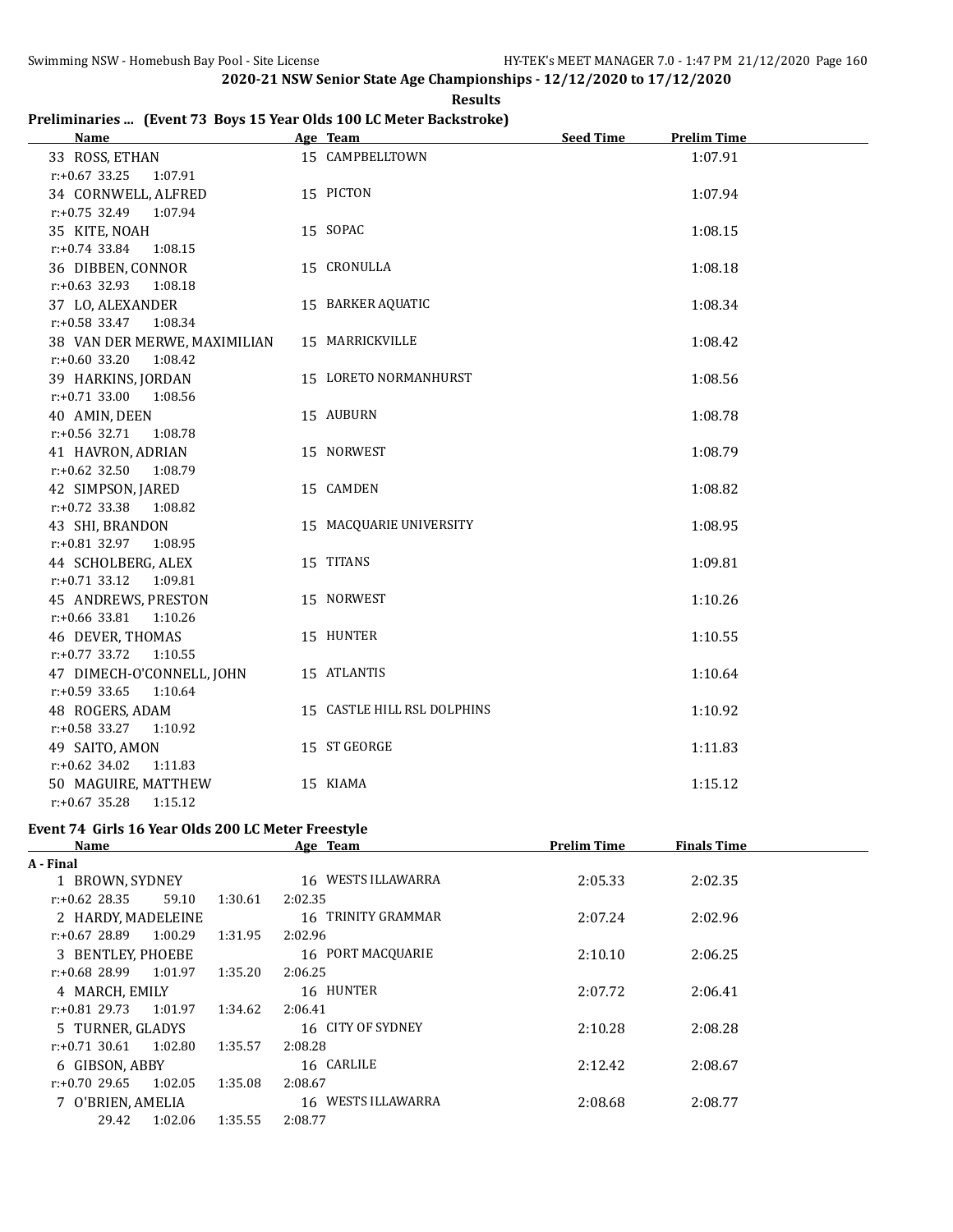**Results**

# **A - Final ... (Event 74 Girls 16 Year Olds 200 LC Meter Freestyle)**

| <b>Name</b>                            | Age Team                      | <b>Prelim Time</b> | <b>Finals Time</b> |  |
|----------------------------------------|-------------------------------|--------------------|--------------------|--|
| 8 HOTHAM, NATALIE                      | 16 KINCUMBER PACIFIC DOLPHINS | 2:11.49            | 2:10.54            |  |
| 1:02.79<br>1:36.46<br>$r: +0.71$ 29.62 | 2:10.54                       |                    |                    |  |
| 9 YAU, HANNAH YEE SHUN                 | 16 MACQUARIE UNIVERSITY       | 2:12.35            | 2:11.19            |  |
| 1:03.94<br>1:37.47<br>$r: +0.73$ 30.79 | 2:11.19                       |                    |                    |  |
| 10 SMITH, FELICITY                     | 16 MACQUARIE UNIVERSITY       | 2:12.77            | 2:12.08            |  |
| 1:37.93<br>1:03.42<br>$r: +0.73$ 30.38 | 2:12.08                       |                    |                    |  |

#### **Event 74 Girls 16 Year Olds 200 LC Meter Freestyle**

| <u>Name</u>                 |         | Age Team                      | <b>Seed Time</b> | <b>Prelim Time</b>  |  |
|-----------------------------|---------|-------------------------------|------------------|---------------------|--|
| <b>Preliminaries</b>        |         |                               |                  |                     |  |
| 1 BROWN, SYDNEY             |         | 16 WESTS ILLAWARRA            |                  | $2:05.33$ a         |  |
| r:+0.59 28.74<br>1:01.06    | 1:32.61 | 2:05.33                       |                  |                     |  |
| 2 HARDY, MADELEINE          |         | 16 TRINITY GRAMMAR            |                  | $2:07.24$ q         |  |
| $r+0.69$ 29.31<br>1:01.43   | 1:34.98 | 2:07.24                       |                  |                     |  |
| 3 MARCH, EMILY              |         | 16 HUNTER                     |                  | $2:07.72$ q         |  |
| 30.37<br>1:03.16            | 1:35.71 | 2:07.72                       |                  |                     |  |
| 4 O'BRIEN, AMELIA           |         | 16 WESTS ILLAWARRA            |                  | 2:08.68<br>$\alpha$ |  |
| r:+0.78 29.90<br>1:03.13    | 1:36.26 | 2:08.68                       |                  |                     |  |
| 5 WALTON, BIANCA            |         | 16 AUBURN                     |                  | $2:09.74$ q         |  |
| $r: +0.75$ 30.03<br>1:02.41 | 1:35.85 | 2:09.74                       |                  |                     |  |
| 6 BENTLEY, PHOEBE           |         | 16 PORT MACQUARIE             |                  | $2:10.10$ q         |  |
| 1:02.82<br>r:+0.69 29.47    | 1:37.25 | 2:10.10                       |                  |                     |  |
| 7 TURNER, GLADYS            |         | 16 CITY OF SYDNEY             |                  | $2:10.28$ q         |  |
| $r: +0.71$ 30.82<br>1:03.97 | 1:37.34 | 2:10.28                       |                  |                     |  |
| 8 HOTHAM, NATALIE           |         | 16 KINCUMBER PACIFIC DOLPHINS |                  | $2:11.49$ q         |  |
| $r: +0.73$ 30.91<br>1:04.56 | 1:38.25 | 2:11.49                       |                  |                     |  |
| 9 YAU, HANNAH YEE SHUN      |         | 16 MACQUARIE UNIVERSITY       |                  | $2:12.35$ a         |  |
| $r: +0.44$ 30.86<br>1:04.66 | 1:39.72 | 2:12.35                       |                  |                     |  |
| 10 LEE, ANNA                |         | 16 SOPAC                      |                  | $2:12.39$ a         |  |
| 1:03.51<br>r:+0.76 29.86    | 1:38.05 | 2:12.39                       |                  |                     |  |
| 11 GIBSON, ABBY             |         | 16 CARLILE                    |                  | 2:12.42             |  |
| $r: +0.69$ 30.28<br>1:03.39 | 1:37.33 | 2:12.42                       |                  |                     |  |
| 12 SMITH, FELICITY          |         | 16 MACQUARIE UNIVERSITY       |                  | 2:12.77             |  |
| $r.+0.71$ 30.17<br>1:03.78  | 1:39.00 | 2:12.77                       |                  |                     |  |
| 13 OGG, MAGALI              |         | 16 NARRABEEN                  |                  | 2:12.90             |  |
| r:+0.81 30.28<br>1:04.03    | 1:38.75 | 2:12.90                       |                  |                     |  |
| 14 LOCKE, SARAH             |         | 16 WESTS ILLAWARRA            |                  | 2:13.03             |  |
| 1:03.75<br>$r: +0.74$ 30.23 | 1:38.92 | 2:13.03                       |                  |                     |  |
| 15 SIMMONS-CURCIO, VERONICA |         | 16 OAK FLATS                  |                  | 2:13.11             |  |
| $r: +0.81$ 30.66<br>1:04.14 | 1:38.55 | 2:13.11                       |                  |                     |  |
| 16 XU-LOUIE, CLAIRE         |         | 16 SOPAC                      |                  | 2:13.59             |  |
| $r: +0.70$ 30.60<br>1:04.01 | 1:38.96 | 2:13.59                       |                  |                     |  |
| 17 ANDREN, MEGHAN           |         | 16 LORETO NORMANHURST         |                  | 2:13.61             |  |
| $r: +0.55$ 30.07<br>1:03.89 | 1:38.95 | 2:13.61                       |                  |                     |  |
| 18 BRENNAN, KAYLAH          |         | 16 WESTS ILLAWARRA            |                  | 2:13.87             |  |
| r:+0.78 30.66<br>1:05.17    | 1:40.42 | 2:13.87                       |                  |                     |  |
| 19 DOBBINS, EMILY           |         | 16 NOVOCASTRIAN               |                  | 2:14.50             |  |
| $r: +0.76$ 31.07<br>1:04.93 | 1:39.77 | 2:14.50                       |                  |                     |  |
| 20 FAWER, JASMINE           |         | 16 SOUTHERN SYDNEY            |                  | 2:14.62             |  |
| $r: +0.74$ 31.23<br>1:05.07 | 1:40.06 | 2:14.62                       |                  |                     |  |
| 21 AMIES, JORDAN            |         | 16 SOPAC                      |                  | 2:16.06             |  |
| 30.60<br>1:05.27            | 1:40.86 | 2:16.06                       |                  |                     |  |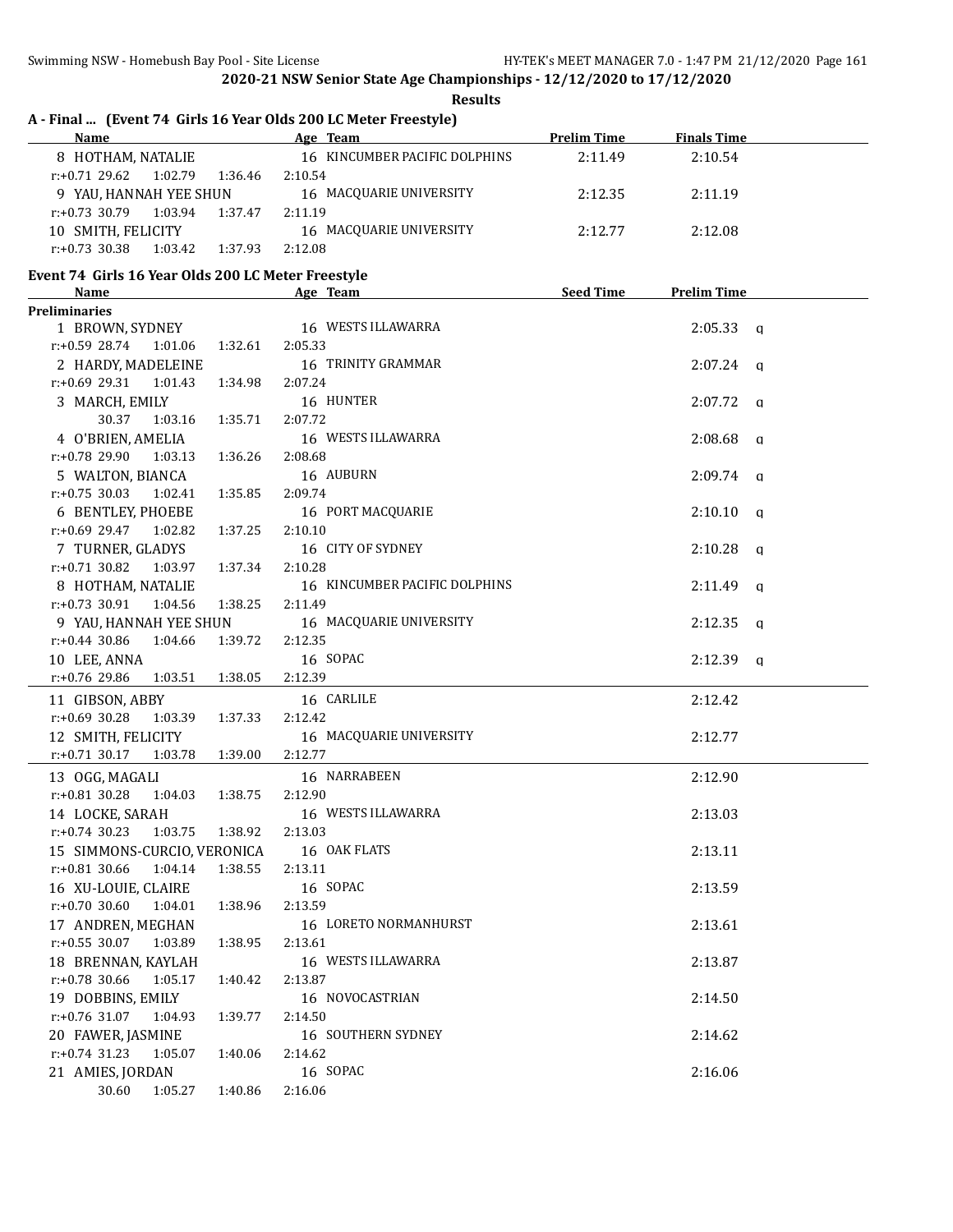# **Results**

# **Preliminaries ... (Event 74 Girls 16 Year Olds 200 LC Meter Freestyle)**

| Name                             |                       | Age Team                                        | <b>Seed Time</b><br><b>Prelim Time</b> |  |
|----------------------------------|-----------------------|-------------------------------------------------|----------------------------------------|--|
| 22 TAN, ANGELICA                 |                       | 16 KNOX PYMBLE                                  | 2:16.36                                |  |
| $r.+0.73$ 31.73 1:06.61          | 1:41.86               | 2:16.36                                         |                                        |  |
| 23 PAJOR, HANNAH                 |                       | 16 MACCABI                                      | 2:16.96                                |  |
| $r.+0.44$ 31.87 1:06.83 1:43.34  |                       | 2:16.96                                         |                                        |  |
| 24 CURTIS, JESSICA               |                       | 16 HUNTER                                       | 2:17.00                                |  |
| $r.+0.83$ 31.42 1.05.69 1.41.35  |                       | 2:17.00                                         |                                        |  |
| 25 FERENCZI, SOPHIE              |                       | 16 RANDWICK CITY                                | 2:17.25                                |  |
| 31.71 1:06.58                    | 1:42.49               | 2:17.25                                         |                                        |  |
|                                  |                       | 26 CORNELIUS-FELTUS, MERCEDE 16 KINROSS WOLAROI | 2:18.33                                |  |
| $r.+0.71$ 32.08 1:06.72          | 1:42.57               | 2:18.33                                         |                                        |  |
| 27 LIM, MADDISON                 |                       | 16 AQUABLITZ TOONGABBIE                         | 2:19.66                                |  |
| r:+0.61 32.56 1:07.58 1:43.94    |                       | 2:19.66                                         |                                        |  |
| 28 THORNBERRY, ELLAH             |                       | 16 AQUABLITZ TOONGABBIE                         | 2:19.74                                |  |
|                                  | 31.71 1:06.99 1:43.64 | 2:19.74                                         |                                        |  |
| 29 HOLTORF, LILLIAN              |                       | 16 WAGGA WAGGA                                  | 2:22.82                                |  |
| $r: +0.87$ 32.45 1:07.61 1:44.99 |                       | 2:22.82                                         |                                        |  |
| 30 CLARK, AMBER                  |                       | 16 NUSWIM                                       | 2:22.93                                |  |
| $r.+0.77$ 31.91 1:08.05 1:45.51  |                       | 2:22.93                                         |                                        |  |
| 31 TREWIN, CHARLIE               |                       | 16 REVESBY WORKERS                              | 2:27.31                                |  |
| $r.+0.75$ 31.79 1:09.13 1:48.45  |                       | 2:27.31                                         |                                        |  |
| --- SPROAT, EMILY                |                       | 16 MANLY                                        | DQ                                     |  |
| $r: +0.76$                       | 1:41.23               |                                                 |                                        |  |

# **Event 74 Girls 17 & Over 200 LC Meter Freestyle**

| <b>Name</b>                                     |         | Age Team             | <b>Prelim Time</b> | <b>Finals Time</b> |  |
|-------------------------------------------------|---------|----------------------|--------------------|--------------------|--|
| A - Final                                       |         |                      |                    |                    |  |
| 1 WEBB, ABBEY                                   |         | 19 GINNINDERRA       | 2:05.68            | 2:00.40            |  |
| $r: +0.69$ 28.68<br>59.20                       | 1:30.02 | 2:00.40              |                    |                    |  |
| 2 BROWN, CHARLI                                 |         | 18 MANLY             | 2:06.48            | 2:01.37            |  |
| 59.55<br>$r: +0.70$ 28.53                       | 1:30.43 | 2:01.37              |                    |                    |  |
| 3 DELMENICO, MELA                               |         | 17 CITY OF SYDNEY    | 2:06.72            | 2:02.89            |  |
| $r: +0.74$ 28.95 1:00.42                        | 1:32.32 | 2:02.89              |                    |                    |  |
| 4 HARRISON, LEXI                                |         | 18 NARRABEEN         | 2:07.74            | 2:03.48            |  |
| $r: +0.73$ 29.04 1:00.54                        | 1:32.21 | 2:03.48              |                    |                    |  |
| 5 WELLFARE, SARAH                               |         | 21 SYDNEY UNIVERSITY | 2:07.30            | 2:04.82            |  |
| r:+0.60 28.89<br>59.81                          | 1:32.09 | 2:04.82              |                    |                    |  |
| 6 EDWARDS, KIRRILY                              |         | 19 REVESBY WORKERS   | 2:08.01            | 2:06.95            |  |
| $r: +0.88$ 29.57 1:01.44                        | 1:34.27 | 2:06.95              |                    |                    |  |
| 7 ROBERTSON, CLARE                              |         | 22 RAVENSWOOD        | 2:08.50            | 2:07.63            |  |
| $r: +0.74$ 29.31 1:01.90                        | 1:34.61 | 2:07.63              |                    |                    |  |
| *8 FYDLER, ADRIANA                              |         | 17 KNOX PYMBLE       | 2:08.06            | 2:08.16            |  |
| $r: +0.57$ 29.43 1:01.48                        | 1:34.33 | 2:08.16              |                    |                    |  |
| *8 OGILVIE, TARAH                               |         | 19 MANLY             | 2:08.19            | 2:08.16            |  |
| $r.+0.69$ 29.48 1:01.55                         | 1:34.90 | 2:08.16              |                    |                    |  |
| 10 SENIOR, MEG                                  |         | 17 GINNINDERRA       | 2:08.57            | 2:08.67            |  |
| $r.+0.6728.771.01.141.34.92$                    |         | 2:08.67              |                    |                    |  |
| Event 74 Girls 17 & Over 200 LC Meter Freestyle |         |                      |                    |                    |  |
| <b>Name</b>                                     |         | Age Team             | <b>Seed Time</b>   | <b>Prelim Time</b> |  |
| <b>Preliminaries</b>                            |         |                      |                    |                    |  |

| .             |  |                 |                |         |  |
|---------------|--|-----------------|----------------|---------|--|
| WEBB. ABBEY   |  |                 | 19 GINNINDERRA | 2:05.68 |  |
| r:+0.69 28.63 |  | 1:00.16 1:33.09 | 2:05.68        |         |  |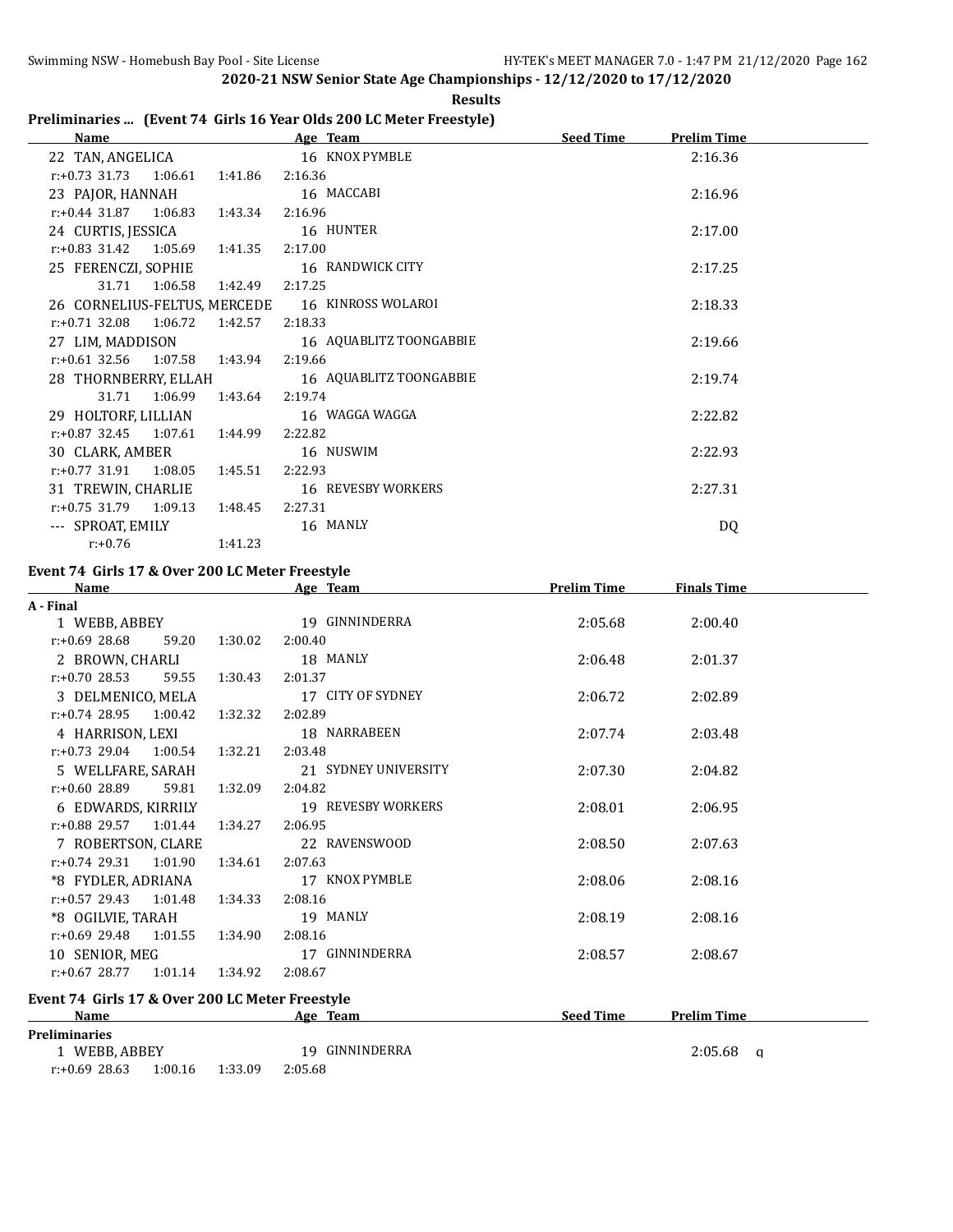# **Preliminaries ... (Event 74 Girls 17 & Over 200 LC Meter Freestyle)**

| Name Manual Communication of the Manual Communication of the Manual Communication of the Manual Communication of the Manual Communication of the Manual Communication of the Manual Communication of the Manual Communication | Age Team                | <b>Seed Time</b> | <b>Prelim Time</b> |  |
|-------------------------------------------------------------------------------------------------------------------------------------------------------------------------------------------------------------------------------|-------------------------|------------------|--------------------|--|
| 2 BROWN, CHARLI                                                                                                                                                                                                               | 18 MANLY                |                  | $2:06.48$ a        |  |
| $r: +0.67$ 28.99 1:01.00<br>1:34.04                                                                                                                                                                                           | 2:06.48                 |                  |                    |  |
| 3 DELMENICO, MELA                                                                                                                                                                                                             | 17 CITY OF SYDNEY       |                  | $2:06.72$ q        |  |
| $r.+0.74$ 29.17 1:01.39<br>1:34.95                                                                                                                                                                                            | 2:06.72                 |                  |                    |  |
| 4 WELLFARE, SARAH                                                                                                                                                                                                             | 21 SYDNEY UNIVERSITY    |                  | $2:07.30$ q        |  |
| r:+0.69 29.34 1:01.37<br>1:34.61                                                                                                                                                                                              | 2:07.30                 |                  |                    |  |
| 5 HARRISON, LEXI                                                                                                                                                                                                              | 18 NARRABEEN            |                  | $2:07.74$ q        |  |
| $r.+0.74$ 29.82 1:02.04<br>1:35.21                                                                                                                                                                                            | 2:07.74                 |                  |                    |  |
| 6 EDWARDS, KIRRILY                                                                                                                                                                                                            | 19 REVESBY WORKERS      |                  | $2:08.01$ q        |  |
| r:+0.75 29.68 1:01.79<br>1:34.96                                                                                                                                                                                              | 2:08.01                 |                  |                    |  |
| 7 FYDLER, ADRIANA                                                                                                                                                                                                             | 17 KNOX PYMBLE          |                  | 2:08.06<br>q       |  |
| $r: +0.55$ 30.08<br>1:02.34<br>1:35.43                                                                                                                                                                                        | 2:08.06                 |                  |                    |  |
| 8 OGILVIE, TARAH                                                                                                                                                                                                              | 19 MANLY                |                  | $2:08.19$ q        |  |
| r:+0.68 29.85 1:01.96<br>1:34.86                                                                                                                                                                                              | 2:08.19                 |                  |                    |  |
| 9 ROBERTSON, CLARE                                                                                                                                                                                                            | 22 RAVENSWOOD           |                  | $2:08.50$ a        |  |
| $r.+0.75$ 29.56 1:02.35<br>1:35.86                                                                                                                                                                                            | 2:08.50                 |                  |                    |  |
| 10 SENIOR, MEG                                                                                                                                                                                                                | 17 GINNINDERRA          |                  | $2:08.57$ q        |  |
| $r: +0.51$ 29.66<br>1:02.07  1:35.28                                                                                                                                                                                          | 2:08.57                 |                  |                    |  |
| 11 MALKIN, ELIYAH                                                                                                                                                                                                             | 17 RAVENSWOOD           |                  | 2:08.84            |  |
| $r: +0.79$ 30.12 1:03.40<br>1:36.35                                                                                                                                                                                           | 2:08.84                 |                  |                    |  |
| 12 LAW-WHITTING, KATE                                                                                                                                                                                                         | 17 CARLILE              |                  | 2:08.92            |  |
| $r: +0.70$ 29.63<br>1:02.37<br>1:35.86                                                                                                                                                                                        | 2:08.92                 |                  |                    |  |
| 13 JONES, EMILY                                                                                                                                                                                                               | 17 HUNTER               |                  | 2:09.12            |  |
| $r: +0.53$ 29.82<br>1:02.79<br>1:35.78                                                                                                                                                                                        | 2:09.12                 |                  |                    |  |
| 14 PEREGRINA, GEORGIA                                                                                                                                                                                                         | 19 MACQUARIE UNIVERSITY |                  | 2:10.03            |  |
| $r: +0.60$ 30.02<br>1:02.69<br>1:36.30                                                                                                                                                                                        | 2:10.03                 |                  |                    |  |
| 15 CALDWELL, GEORGIA                                                                                                                                                                                                          | 17 EDEN                 |                  | 2:10.13            |  |
| $r: +0.69$ 30.37<br>1:03.39<br>1:36.87                                                                                                                                                                                        | 2:10.13                 |                  |                    |  |
| 16 NELSON, HOLLY                                                                                                                                                                                                              | 17 ABBOTSLEIGH          |                  | 2:10.39            |  |
| r:+0.75 29.97 1:04.04<br>1:37.82                                                                                                                                                                                              | 2:10.39                 |                  |                    |  |
| 17 OZDEMIR, TAYLAH                                                                                                                                                                                                            | 17 AQUABLITZ TOONGABBIE |                  | 2:10.40            |  |
| $r: +0.59$ 30.47 1:03.46<br>1:37.10                                                                                                                                                                                           | 2:10.40                 |                  |                    |  |
| 18 HARTSHORNE, ABBY                                                                                                                                                                                                           | 18 LORETO NORMANHURST   |                  | 2:10.85            |  |
| r:+0.68 29.84<br>1:36.29<br>1:02.84                                                                                                                                                                                           | 2:10.85                 |                  |                    |  |
| 19 SHIRES, FRANCES                                                                                                                                                                                                            | 19 SYDNEY UNIVERSITY    |                  | 2:10.86            |  |
| $r: +0.55$ 30.64 1:04.02<br>1:37.60                                                                                                                                                                                           | 2:10.86                 |                  |                    |  |
| 20 ASTRIDGE, HEIDI                                                                                                                                                                                                            | 17 RANDWICK CITY        |                  | 2:11.11            |  |
| $r.+0.72$ 30.74<br>1:04.46<br>1:38.04                                                                                                                                                                                         | 2:11.11                 |                  |                    |  |
| 21 YU, FIONA                                                                                                                                                                                                                  | 17 RANDWICK CITY        |                  | 2:11.22            |  |
| $r: +0.58$ 30.79 1:03.65<br>1:37.42                                                                                                                                                                                           | 2:11.22                 |                  |                    |  |
| 22 CROSS, BEC                                                                                                                                                                                                                 | 21 GINNINDERRA          |                  | 2:11.73            |  |
| $r: +0.84$ 30.57<br>1:04.40<br>1:38.09                                                                                                                                                                                        | 2:11.73                 |                  |                    |  |
| 23 RIDER, JADE                                                                                                                                                                                                                | 18 SLC AQUADOT          |                  | 2:11.85            |  |
| r:+0.70 29.71 1:02.76<br>1:37.20                                                                                                                                                                                              | 2:11.85                 |                  |                    |  |
| 24 KITCHER, ELIZABETH                                                                                                                                                                                                         | 17 NORWEST              |                  | 2:12.13            |  |
| $r: +0.74$ 30.62<br>1:03.80<br>1:38.24                                                                                                                                                                                        | 2:12.13                 |                  |                    |  |
| 25 WHITE, JORDYN                                                                                                                                                                                                              | 17 CRONULLA             |                  | 2:12.29            |  |
| $r.+0.75$ 30.71<br>1:04.30<br>1:38.94                                                                                                                                                                                         | 2:12.29                 |                  |                    |  |
| 26 SWINBURN, EMILY                                                                                                                                                                                                            | 21 CITY OF SYDNEY       |                  | 2:13.71            |  |
| $r.+0.70$ 30.51<br>1:04.70<br>1:39.72                                                                                                                                                                                         | 2:13.71                 |                  |                    |  |
| 27 MAYTHERS, EMILY                                                                                                                                                                                                            | 19 REVESBY WORKERS      |                  | 2:14.17            |  |
| $r: +0.87$ 30.32<br>1:04.36<br>1:39.75                                                                                                                                                                                        | 2:14.17                 |                  |                    |  |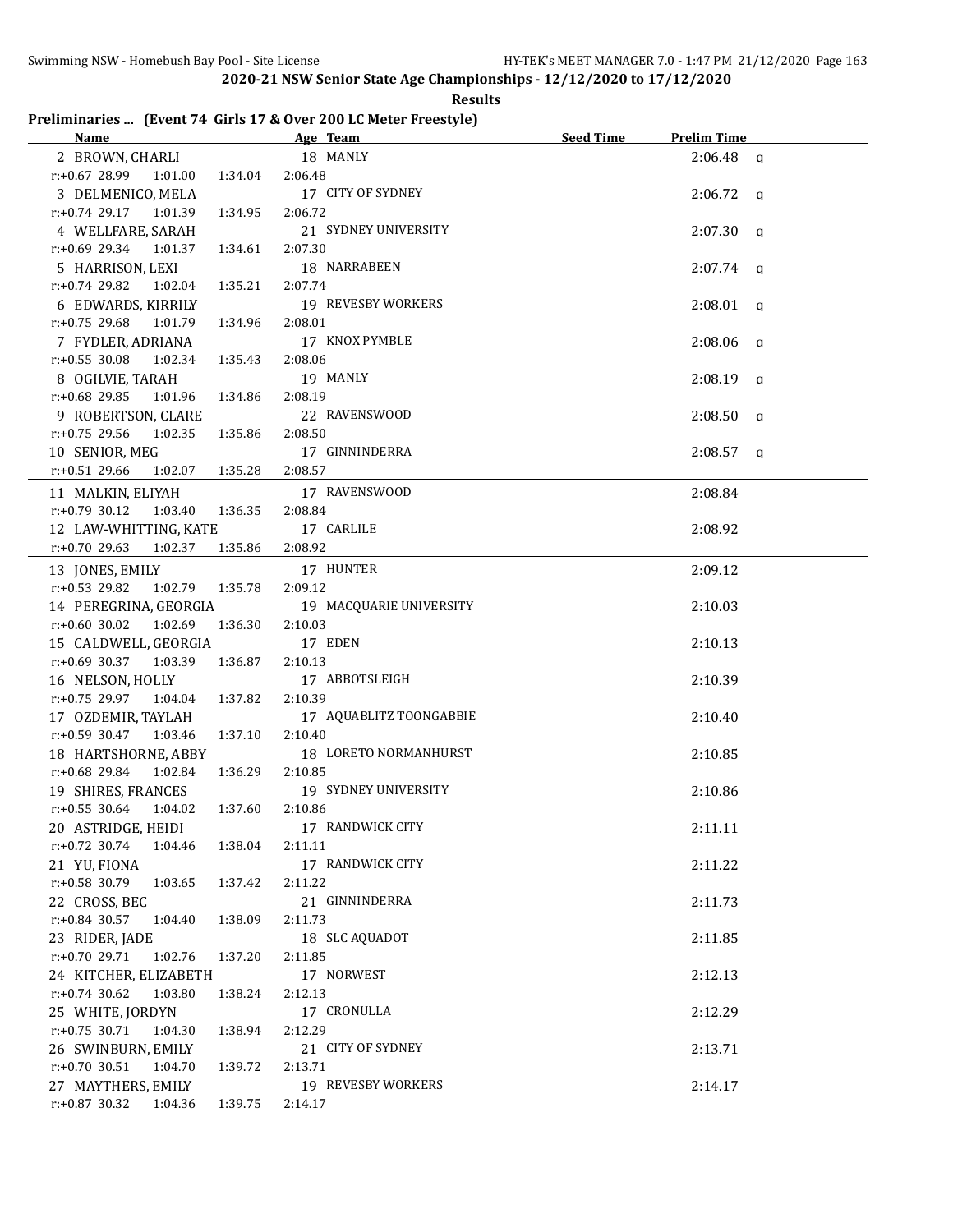|                                                   | 2020-21 NSW Senior State Age Championships - 12/12/2020 to 17/12/2020 |                    |                    |
|---------------------------------------------------|-----------------------------------------------------------------------|--------------------|--------------------|
|                                                   | <b>Results</b>                                                        |                    |                    |
|                                                   | Preliminaries  (Event 74 Girls 17 & Over 200 LC Meter Freestyle)      |                    |                    |
| <b>Name</b>                                       | <b>Example 2016</b> Age Team                                          | Seed Time          | <b>Prelim Time</b> |
| 28 GIBSON, KATHERINE                              | 17 KNOX PYMBLE                                                        |                    | 2:14.22            |
| $r: +0.59$ 30.32<br>1:03.89                       | 2:14.22<br>1:39.04                                                    |                    |                    |
| 29 FOZZARD, VICTORIA                              | 19 SLC AQUADOT                                                        |                    | 2:14.77            |
| $r: +0.55$ 29.38<br>1:02.89                       | 1:38.77<br>2:14.77                                                    |                    |                    |
| 30 NEILL, MADDISON                                | 17 RANDWICK CITY                                                      |                    | 2:15.14            |
| $r: +0.73$ 30.30<br>1:03.75                       | 2:15.14<br>1:38.64                                                    |                    |                    |
| 31 MEACHAM, CLARE                                 | 20 WESTS ILLAWARRA                                                    |                    | 2:16.01            |
| $r: +0.76$ 30.96<br>1:05.25                       | 1:40.53<br>2:16.01                                                    |                    |                    |
| 32 DONOGHUE, OLIVIA                               | 17 MANLY                                                              |                    | 2:16.02            |
| $r: +0.78$ 31.41<br>1:05.88                       | 1:41.27<br>2:16.02                                                    |                    |                    |
| 33 REMOND, COCO                                   | 17 KINCOPPAL-ROSE BAY                                                 |                    | 2:17.10            |
| $r: +0.74$ 30.83<br>1:04.67                       | 2:17.10<br>1:40.63                                                    |                    |                    |
| 34 SARGEANT, MIA                                  | 17 NUSWIM                                                             |                    | 2:17.40            |
| $r: +0.61$ 31.28<br>1:06.17                       | 1:42.47<br>2:17.40                                                    |                    |                    |
| 35 MOLONEY, LARA                                  | 17 ALLIGATORS OF ARMIDALE                                             |                    | 2:17.69            |
| $r: +0.72$ 31.15<br>1:05.69                       | 2:17.69<br>1:41.53                                                    |                    |                    |
| 36 GARMENT, GEORGIA                               | 19 BARKER AQUATIC                                                     |                    | 2:18.17            |
| $r: +0.66$ 31.85<br>1:07.25                       | 2:18.17<br>1:42.97                                                    |                    |                    |
| 37 JOHNSON, EMMA                                  | 17 BARKER AQUATIC                                                     |                    | 2:18.24            |
| $r: +0.74$ 31.69<br>1:06.90                       | 2:18.24<br>1:43.07                                                    |                    |                    |
| 38 REVELL, ALEXANDRA                              | 17 CANBERRA                                                           |                    | 2:19.08            |
| $r: +0.80$ 31.09 1:06.81                          | 1:43.71<br>2:19.08                                                    |                    |                    |
| 39 STREET, BRIDGETTE                              | 17 SWIMWEST                                                           |                    | 2:20.85            |
| $r: +0.70$ 31.02<br>1:06.13                       | 2:20.85<br>1:43.43                                                    |                    |                    |
| Event 74 Girls 200 LC Meter Freestyle Multi-Class |                                                                       |                    |                    |
| <b>Name</b>                                       | Age Team                                                              | <b>Seed Time</b>   | <b>Prelim Time</b> |
| <b>Preliminaries</b>                              |                                                                       |                    |                    |
| 1 LUCY, JADE S14                                  | 23 SLC AQUADOT                                                        |                    | $2:19.83$ q        |
| $r: +0.89$ 32.13<br>1:07.56 1:44.16               | 2:19.83                                                               |                    |                    |
| Event 75 Boys 13-14 100 LC Meter Breaststroke     |                                                                       |                    |                    |
| Name<br>Finale                                    | Age Team                                                              | <b>Prelim Time</b> | <b>Finals Time</b> |

| Name                        | Age ream           | <b>Premii Time</b> | rinais lime |  |
|-----------------------------|--------------------|--------------------|-------------|--|
| <b>Finals</b>               |                    |                    |             |  |
| 1 SCREEN, BAILEY            | 14 WILLOUGHBY      | 1:08.94            | 1:07.53     |  |
| $r: +0.52$ 31.63<br>1:07.53 |                    |                    |             |  |
| 2 TOIA, CHRISTIAN           | 14 PLC SYDNEY      | 1:11.33            | 1:08.66     |  |
| $r: +0.53$ 31.91 1:08.66    |                    |                    |             |  |
| 3 KERR, JOSHUA              | 14 MANLY           | 1:10.70            | 1:08.74     |  |
| $r: +0.64$ 32.52<br>1:08.74 |                    |                    |             |  |
| 4 WOODFORD, BRAYDEN         | 14 WESTS ILLAWARRA | 1:11.28            | 1:10.28     |  |
| $r: +0.67$ 33.08 1:10.28    |                    |                    |             |  |
| 5 INGRAM, RANDAL            | 14 NELSON BAY      | 1:11.82            | 1:11.29     |  |
| r:+0.76 33.77<br>1:11.29    |                    |                    |             |  |
| 6 KANG, DAVID               | 14 MLC MARLINS     | 1:12.25            | 1:11.94     |  |
| $r: +0.51$ 33.69 1:11.94    |                    |                    |             |  |
| 7 MRAVEC, FREDERICK         | 13 RANDWICK CITY   | 1:12.67            | 1:12.23     |  |
| $r: +0.68$ 33.35<br>1:12.23 |                    |                    |             |  |
| 8 NAM, JONATHAN             | 13 TRINITY GRAMMAR | 1:12.83            | 1:12.65     |  |
| r:+0.68 34.37<br>1:12.65    |                    |                    |             |  |
| 9 HAYASHI, WAYLON           | 14 GINNINDERRA     | 1:11.42            | 1:12.85     |  |
| $r: +0.67$ 34.79<br>1:12.85 |                    |                    |             |  |
| 10 HARRIS, MATTHEW          | 14 WARRINGAH       | 1:12.53            | 1:12.94     |  |
| $r: +0.64$ 33.82<br>1:12.94 |                    |                    |             |  |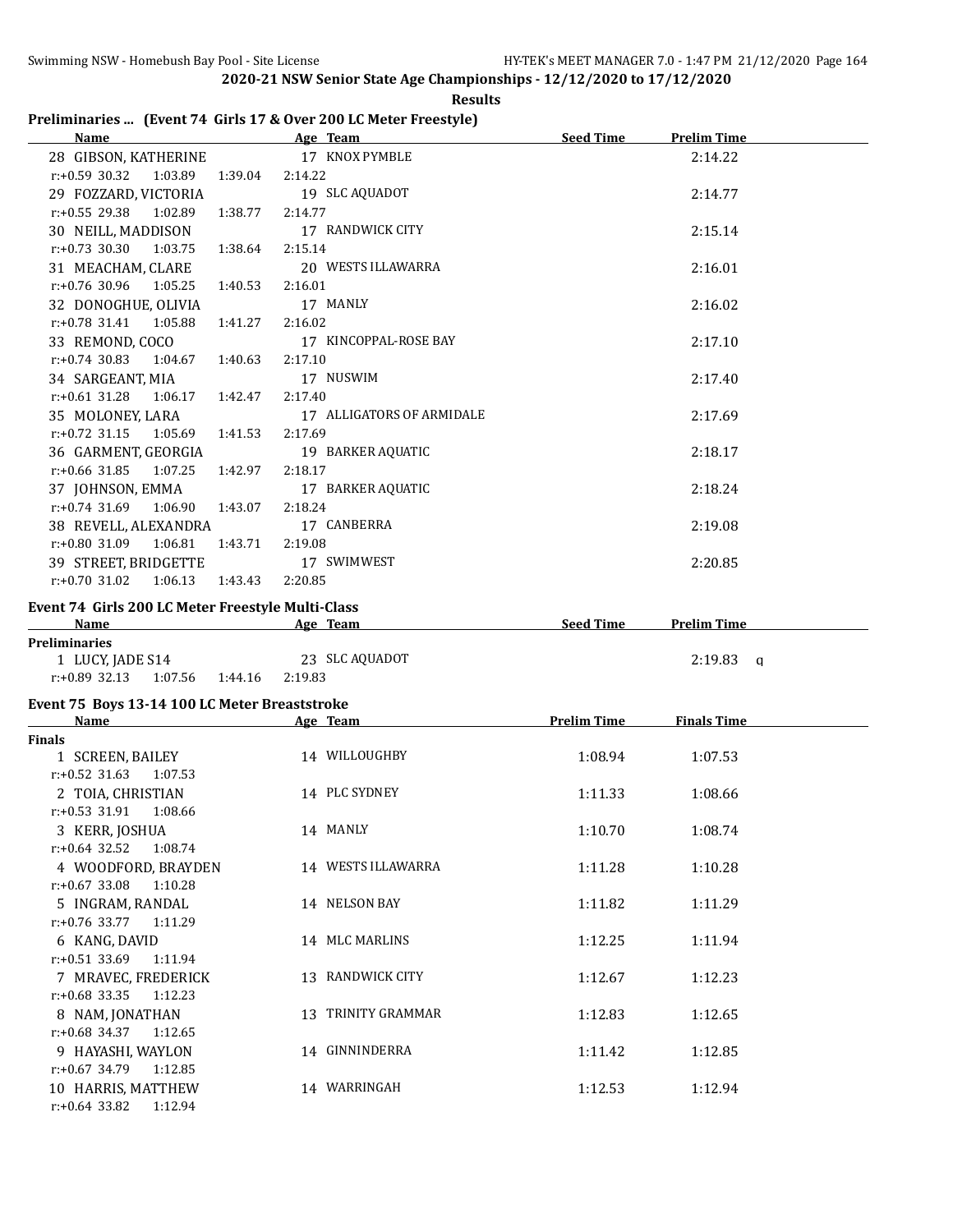#### **Results**

# **Event 75 Boys 13-14 100 LC Meter Breaststroke**

| Name                                            | Age Team             | <b>Seed Time</b> | <b>Prelim Time</b>  |  |
|-------------------------------------------------|----------------------|------------------|---------------------|--|
| <b>Preliminaries</b>                            |                      |                  |                     |  |
| 1 SCREEN, BAILEY                                | 14 WILLOUGHBY        |                  | $1:08.94$ a         |  |
| $r: +0.54$ 32.38<br>1:08.94                     |                      |                  |                     |  |
| 2 KERR, JOSHUA                                  | 14 MANLY             |                  | $1:10.70$ q         |  |
| $r: +0.69$ 33.46<br>1:10.70                     |                      |                  |                     |  |
| 3 WOODFORD, BRAYDEN                             | 14 WESTS ILLAWARRA   |                  | $1:11.28$ q         |  |
| $r: +0.55$ 33.04<br>1:11.28                     |                      |                  |                     |  |
| 4 TOIA, CHRISTIAN                               | 14 PLC SYDNEY        |                  | $1:11.33$ q         |  |
| $r: +0.59$ 33.60<br>1:11.33                     |                      |                  |                     |  |
| 5 HAYASHI, WAYLON                               | 14 GINNINDERRA       |                  | $1:11.42$ q         |  |
| $r: +0.60$ 33.75<br>1:11.42                     |                      |                  |                     |  |
| 6 INGRAM, RANDAL                                | 14 NELSON BAY        |                  | 1:11.82<br>$\alpha$ |  |
| $r: +0.64$ 34.36<br>1:11.82                     |                      |                  |                     |  |
| 7 KANG, DAVID                                   | 14 MLC MARLINS       |                  | $1:12.25$ q         |  |
| $r: +0.63$ 33.37<br>1:12.25                     |                      |                  |                     |  |
| 8 HARRIS, MATTHEW                               | 14 WARRINGAH         |                  | $1:12.53$ q         |  |
| $r: +0.61$ 33.98<br>1:12.53                     |                      |                  |                     |  |
| 9 MRAVEC, FREDERICK                             | 13 RANDWICK CITY     |                  | $1:12.67$ q         |  |
| $r: +0.72$ 33.47<br>1:12.67                     |                      |                  |                     |  |
| 10 NAM, JONATHAN                                | 13 TRINITY GRAMMAR   |                  | $1:12.83$ a         |  |
| $r: +0.71$ 34.44<br>1:12.83                     |                      |                  |                     |  |
| 11 BURRI, LUKAS                                 | 14 WOLLONGONG        |                  | 1:13.27             |  |
| $r: +0.72$ 33.72<br>1:13.27                     |                      |                  |                     |  |
| 12 HOANG, HAYDEN                                | 14 MLC MARLINS       |                  | 1:13.46             |  |
| $r: +0.71$ 34.54<br>1:13.46                     |                      |                  |                     |  |
|                                                 | 14 ALSTONVILLE       |                  |                     |  |
| 13 SMYTH, ANGUS<br>$r: +0.75$ 35.28<br>1:13.68  |                      |                  | 1:13.68             |  |
|                                                 |                      |                  |                     |  |
| 14 HIGGS, SAMUEL<br>$r: +0.80$ 34.86<br>1:14.31 | 14 WARRINGAH         |                  | 1:14.31             |  |
|                                                 | 14 GT AQUATICS       |                  |                     |  |
| 15 BULLIVANT, PATRICK                           |                      |                  | 1:14.53             |  |
| $r: +0.64$ 35.09 1:14.53                        | 13 CHARLESTOWN       |                  |                     |  |
| 16 WALKER, ALEXANDER<br>$r: +0.73$ 35.36        |                      |                  | 1:14.55             |  |
| 1:14.55                                         | 13 EPPING BULLETS    |                  |                     |  |
| 17 NAPOLI, JAMES<br>$r: +0.67$ 35.19<br>1:14.77 |                      |                  | 1:14.77             |  |
| 18 BUJAK-UPTON, KOBY                            | 14 NARRABEEN         |                  | 1:14.99             |  |
|                                                 |                      |                  |                     |  |
| r:+0.84 34.89 1:14.99<br>19 CHEN, MITCHELL      | 14 TRINITY GRAMMAR   |                  | 1:15.16             |  |
| $r: +0.69$ 35.90<br>1:15.16                     |                      |                  |                     |  |
|                                                 |                      |                  |                     |  |
| 20 YUEH, EVAN                                   | 14 KNOX PYMBLE       |                  | 1:15.24             |  |
| $r: +0.62$ 35.28<br>1:15.24<br>21 GIM, MATTHEW  | 14 MLC MARLINS       |                  |                     |  |
|                                                 |                      |                  | 1:15.31             |  |
| r:+0.67 34.86<br>1:15.31                        |                      |                  |                     |  |
| 22 TRETHAN, TYLER                               | 13 NOVOCASTRIAN      |                  | 1:16.08             |  |
| $r: +0.65$ 35.88<br>1:16.08                     |                      |                  |                     |  |
| 23 LI, KYLE                                     | 14 BARKER AQUATIC    |                  | 1:16.25             |  |
| r:+0.66 35.71<br>1:16.25                        |                      |                  |                     |  |
| 24 LEUNG, ARUN                                  | 14 ST GEORGE         |                  | 1:16.35             |  |
| r:+0.69 35.28<br>1:16.35                        |                      |                  |                     |  |
| 25 KERVES, JACK                                 | 14 SYDNEY UNIVERSITY |                  | 1:16.50             |  |
| r:+0.75 36.03 1:16.50                           |                      |                  |                     |  |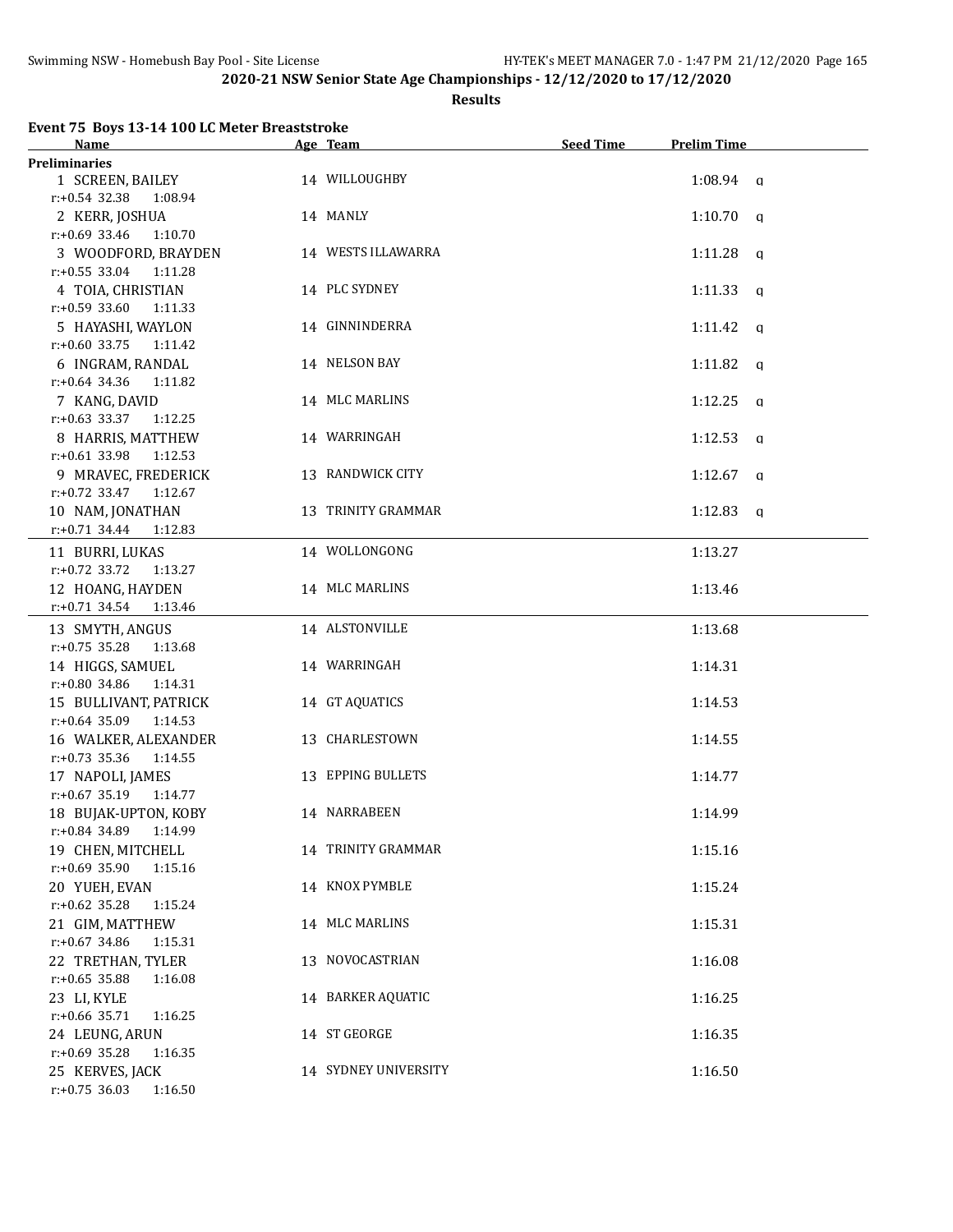**Results**

# **Preliminaries ... (Event 75 Boys 13-14 100 LC Meter Breaststroke)**

| Name and the state of the state of the state of the state of the state of the state of the state of the state of the state of the state of the state of the state of the state of the state of the state of the state of the s | Age Team and the state of the state of the state of the state of the state of the state of the state of the state of the state of the state of the state of the state of the state of the state of the state of the state of t | Seed Time<br><b>Prelim Time</b> |
|--------------------------------------------------------------------------------------------------------------------------------------------------------------------------------------------------------------------------------|--------------------------------------------------------------------------------------------------------------------------------------------------------------------------------------------------------------------------------|---------------------------------|
| 26 RYAN, JAMES                                                                                                                                                                                                                 | 13 TAMWORTH CITY                                                                                                                                                                                                               | 1:16.64                         |
| $r: +0.78$ 35.88 1:16.64                                                                                                                                                                                                       |                                                                                                                                                                                                                                |                                 |
| 27 WHITTON, BAILEY                                                                                                                                                                                                             | 14 LAURIETON                                                                                                                                                                                                                   | 1:16.74                         |
| $r: +0.67$ 35.98 1:16.74                                                                                                                                                                                                       |                                                                                                                                                                                                                                |                                 |
| 28 VASZILJEVICS, MILAN                                                                                                                                                                                                         | 14 CRUIZ                                                                                                                                                                                                                       | 1:16.94                         |
| r:+0.62 35.37 1:16.94                                                                                                                                                                                                          |                                                                                                                                                                                                                                |                                 |
| 29 PELLY, DENVER                                                                                                                                                                                                               | 14 PLC SYDNEY                                                                                                                                                                                                                  | 1:17.36                         |
| $r: +0.67$ 36.03 1:17.36                                                                                                                                                                                                       |                                                                                                                                                                                                                                |                                 |
| 30 NGUYEN, ZACHARIAH                                                                                                                                                                                                           | 14 TRINITY GRAMMAR                                                                                                                                                                                                             | 1:17.76                         |
| r:+0.51 35.93 1:17.76                                                                                                                                                                                                          |                                                                                                                                                                                                                                |                                 |
| 31 BENNETT, OSCAR                                                                                                                                                                                                              | 13 CITY OF SYDNEY                                                                                                                                                                                                              | 1:17.78                         |
| $r.+0.75$ 37.27 1:17.78                                                                                                                                                                                                        |                                                                                                                                                                                                                                |                                 |
| 32 BENNETT, HARRISON                                                                                                                                                                                                           | 14 WEE WAA                                                                                                                                                                                                                     | 1:17.79                         |
| r:+0.83 36.21 1:17.79                                                                                                                                                                                                          |                                                                                                                                                                                                                                |                                 |
| 33 GLADEN, NICHOLAS                                                                                                                                                                                                            | 14 MACQUARIE UNIVERSITY                                                                                                                                                                                                        | 1:17.85                         |
| $r.+0.67$ 36.41 1:17.85                                                                                                                                                                                                        |                                                                                                                                                                                                                                |                                 |
| 34 KREUTZBERGER, OSCAR                                                                                                                                                                                                         | 13 ALBURY AMATEUR                                                                                                                                                                                                              | 1:17.92                         |
| r:+0.69 36.23 1:17.92                                                                                                                                                                                                          |                                                                                                                                                                                                                                |                                 |
| 35 DAVIES, KYAN                                                                                                                                                                                                                | 14 AQUABLITZ TOONGABBIE                                                                                                                                                                                                        | 1:18.05                         |
| $r: +0.72$ 36.14 1:18.05                                                                                                                                                                                                       |                                                                                                                                                                                                                                |                                 |
| 36 HEMPOOM, JACK                                                                                                                                                                                                               | 14 UNIVERSITY OF NSW                                                                                                                                                                                                           | 1:18.27                         |
| $r: +0.72$ 36.22 1:18.27                                                                                                                                                                                                       |                                                                                                                                                                                                                                |                                 |
| 37 MCLEOD, COOPER                                                                                                                                                                                                              | 14 PICTON                                                                                                                                                                                                                      | 1:18.32                         |
| r:+0.71 36.81 1:18.32                                                                                                                                                                                                          |                                                                                                                                                                                                                                |                                 |
| 38 LEHANE, LIAM                                                                                                                                                                                                                | 14 WARRINGAH                                                                                                                                                                                                                   | 1:18.51                         |
| $r.+0.71$ 36.15 1:18.51                                                                                                                                                                                                        |                                                                                                                                                                                                                                |                                 |
| 39 DONARSKI, KHOI                                                                                                                                                                                                              | 13 GOSFORD STINGRAYS                                                                                                                                                                                                           | 1:18.56                         |
| r:+0.57 36.46<br>1:18.56                                                                                                                                                                                                       |                                                                                                                                                                                                                                |                                 |
| 40 XU, JASUN                                                                                                                                                                                                                   | 14 ST GEORGE                                                                                                                                                                                                                   | 1:18.69                         |
| $r.+0.71$ 36.80<br>1:18.69                                                                                                                                                                                                     |                                                                                                                                                                                                                                |                                 |
| 41 KILBURN, HARRY                                                                                                                                                                                                              | 14 TRINITY LISMORE                                                                                                                                                                                                             | 1:18.71                         |
| $r: +0.65$ 36.46<br>1:18.71                                                                                                                                                                                                    |                                                                                                                                                                                                                                |                                 |
| 42 JAMES, LACHLAN                                                                                                                                                                                                              | 14 CARLILE                                                                                                                                                                                                                     | 1:18.74                         |
| $r.+0.72$ 36.92<br>1:18.74                                                                                                                                                                                                     |                                                                                                                                                                                                                                |                                 |
| 43 VUONG, FELIX                                                                                                                                                                                                                | 14 LIVERPOOL                                                                                                                                                                                                                   | 1:18.90                         |
| $r.+0.64$ 36.57 1:18.90                                                                                                                                                                                                        |                                                                                                                                                                                                                                |                                 |
| 44 PHANG, ZHI YONG                                                                                                                                                                                                             | 14 CASTLE HILL RSL DOLPHINS                                                                                                                                                                                                    | 1:18.98                         |
| $r.+0.71$ 37.20 1:18.98                                                                                                                                                                                                        |                                                                                                                                                                                                                                |                                 |
| 45 PELL, THOMAS                                                                                                                                                                                                                | 14 KINROSS WOLAROI                                                                                                                                                                                                             | 1:19.60                         |
| r:+0.69 36.55<br>1:19.60                                                                                                                                                                                                       |                                                                                                                                                                                                                                |                                 |
| 46 RODDA, DALE                                                                                                                                                                                                                 | 14 CARLILE                                                                                                                                                                                                                     | 1:19.78                         |
| $r: +0.72$ 37.44<br>1:19.78                                                                                                                                                                                                    |                                                                                                                                                                                                                                |                                 |
| 47 LYONS, CARL                                                                                                                                                                                                                 | 14 ALBURY AMATEUR                                                                                                                                                                                                              | 1:19.80                         |
| r:+0.66 37.05<br>1:19.80                                                                                                                                                                                                       |                                                                                                                                                                                                                                |                                 |
| 48 LE, AUSTIN                                                                                                                                                                                                                  | 14 PRAIRIEWOOD AMATEUR                                                                                                                                                                                                         | 1:20.72                         |
| $r$ :+0.81 37.47<br>1:20.72                                                                                                                                                                                                    |                                                                                                                                                                                                                                |                                 |
| 49 CHEE, KIP                                                                                                                                                                                                                   | 13 LANE COVE                                                                                                                                                                                                                   | 1:20.77                         |
| $r.+0.71$ 37.47<br>1:20.77                                                                                                                                                                                                     |                                                                                                                                                                                                                                |                                 |
| 50 MURRAY, LUCAS                                                                                                                                                                                                               | 14 TELOPEA                                                                                                                                                                                                                     | 1:21.07                         |
| $r.+0.78$ 37.21<br>1:21.07                                                                                                                                                                                                     |                                                                                                                                                                                                                                |                                 |
| 51 AHN, BRIAN                                                                                                                                                                                                                  | 14 LANE COVE                                                                                                                                                                                                                   | 1:21.20                         |
| $r.+0.68$ 37.61<br>1:21.20                                                                                                                                                                                                     |                                                                                                                                                                                                                                |                                 |
| 52 ASWATANANAN, PUMARES                                                                                                                                                                                                        | 14 SYDNEY UNIVERSITY                                                                                                                                                                                                           | 1:21.48                         |
| r:+0.73 38.07 1:21.48                                                                                                                                                                                                          |                                                                                                                                                                                                                                |                                 |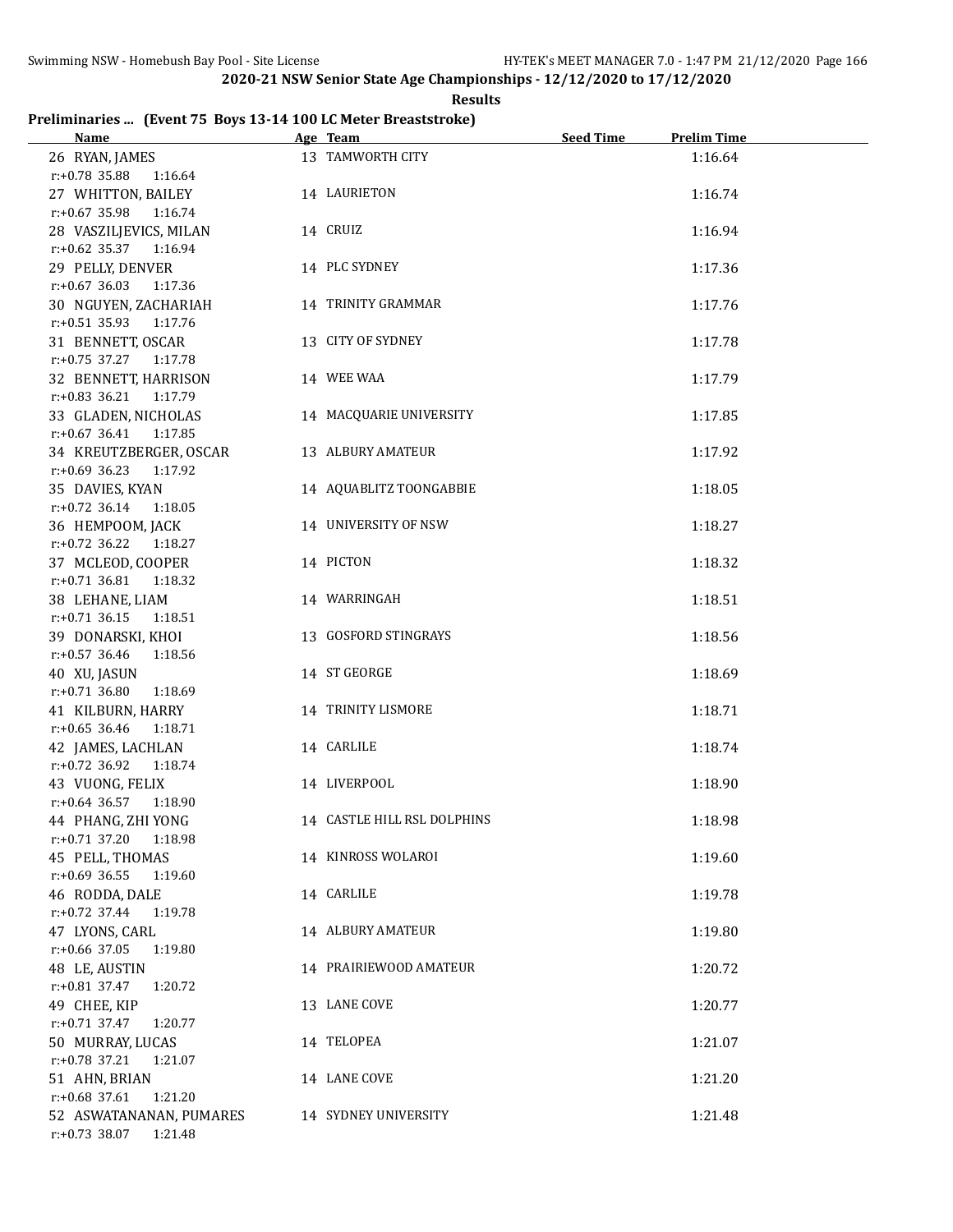**Results**

# **Preliminaries ... (Event 75 Boys 13-14 100 LC Meter Breaststroke)**

| <b>Name</b>                 | Age Team          | <b>Seed Time</b> | <b>Prelim Time</b> |
|-----------------------------|-------------------|------------------|--------------------|
| 53 GLADMAN, NATHAN          | 14 KNOX PYMBLE    |                  | 1:21.90            |
| $r.+0.84$ 37.70 1:21.90     |                   |                  |                    |
| 54 NAM, ROBERT              | 14 BARKER AQUATIC |                  | 1:22.54            |
| r:+0.69 38.75<br>1:22.54    |                   |                  |                    |
| 55 DAVIS, CODY              | 14 MACCABI        |                  | 1:23.21            |
| r:+0.61 39.78<br>1:23.21    |                   |                  |                    |
| 56 TOLMACHEV, LEV           | 14 RYDE CARLILE   |                  | 1:25.64            |
| $r: +0.74$ 39.57<br>1:25.64 |                   |                  |                    |
| --- GORODETSKYI, TARAS      | 14 MARRICKVILLE   |                  | DQ                 |
| $r: +0.74$                  |                   |                  |                    |

#### **Event 76 Girls 14 Year Olds 100 LC Meter Breaststroke**

| <b>Name</b>                 | Age Team                 | <b>Prelim Time</b> | <b>Finals Time</b> |  |
|-----------------------------|--------------------------|--------------------|--------------------|--|
| Finals                      |                          |                    |                    |  |
| 1 JOHNSON, ISABELLA         | 14 EPPING BULLETS        | 1:12.83            | 1:11.78            |  |
| $r: +0.60$ 33.97<br>1:11.78 |                          |                    |                    |  |
| 2 ZHANG, BELLA              | 14 KNOX PYMBLE           | 1:14.84            | 1:12.93            |  |
| $r: +0.53$ 34.39<br>1:12.93 |                          |                    |                    |  |
| 3 SIMM, AMELIA              | 14 TAMWORTH CITY         | 1:18.89            | 1:17.93            |  |
| $r: +0.77$ 36.60<br>1:17.93 |                          |                    |                    |  |
| 4 ISAAC, CHELSEA            | <b>14 ALBURY AMATEUR</b> | 1:19.68            | 1:18.12            |  |
| 36.25<br>1:18.12            |                          |                    |                    |  |
| 5 COX, MICHAELA             | 14 SLC AQUADOT           | 1:19.38            | 1:18.32            |  |
| $r: +0.59$ 36.42<br>1:18.32 |                          |                    |                    |  |
| 6 PETROVA, YARA             | 14 MINGARA AQUATIC       | 1:20.25            | 1:19.94            |  |
| $r: +0.74$ 37.19<br>1:19.94 |                          |                    |                    |  |
| 7 CHRISTIAN-MILNE, GEORGIA  | 14 NOVOCASTRIAN          | 1:20.71            | 1:20.58            |  |
| $r: +0.66$ 38.06<br>1:20.58 |                          |                    |                    |  |
| 8 LOVRINOVIC KAIC, STELA    | 14 LANE COVE             | 1:21.54            | 1:21.01            |  |
| 1:21.01<br>$r: +0.69$ 37.82 |                          |                    |                    |  |
| 9 GREGORY-REID, PIPER       | 14 KNOX PYMBLE           | 1:21.03            | 1:21.52            |  |
| $r: +0.66$ 37.60<br>1:21.52 |                          |                    |                    |  |
| 10 RUETER, LANEA            | 14 LORETO NORMANHURST    | 1:21.52            | 1:22.80            |  |
| $r: +0.69$ 38.36<br>1:22.80 |                          |                    |                    |  |

# **Event 76 Girls 14 Year Olds 100 LC Meter Breaststroke**

| Name                        | Age Team                   | <b>Seed Time</b><br><b>Prelim Time</b> |
|-----------------------------|----------------------------|----------------------------------------|
| <b>Preliminaries</b>        |                            |                                        |
| 1 JOHNSON, ISABELLA         | 14 EPPING BULLETS          | $1:12.83$ a                            |
| 1:12.83<br>r:+0.62 34.30    |                            |                                        |
| 2 ZHANG, BELLA              | 14 KNOX PYMBLE             | 1:14.84<br>a                           |
| $r: +0.54$ 35.62<br>1:14.84 |                            |                                        |
| 3 SIMM, AMELIA              | <b>TAMWORTH CITY</b><br>14 | 1:18.89<br>a                           |
| $r: +0.81$ 36.93<br>1:18.89 |                            |                                        |
| 4 COX, MICHAELA             | 14 SLC AQUADOT             | 1:19.38<br>a                           |
| 1:19.38<br>r:+0.60 36.88    |                            |                                        |
| 5 ISAAC, CHELSEA            | <b>14 ALBURY AMATEUR</b>   | 1:19.68<br>a                           |
| 1:19.68<br>36.53            |                            |                                        |
| 6 PETROVA, YARA             | 14 MINGARA AQUATIC         | 1:20.25<br>$\alpha$                    |
| $r: +0.63$ 38.08<br>1:20.25 |                            |                                        |
| 7 CHRISTIAN-MILNE, GEORGIA  | 14 NOVOCASTRIAN            | 1:20.71<br>a                           |
| $r: +0.69$ 37.90<br>1:20.71 |                            |                                        |
| 8 GREGORY-REID, PIPER       | 14 KNOX PYMBLE             | 1:21.03<br>a                           |
| $r: +0.53$ 37.70<br>1:21.03 |                            |                                        |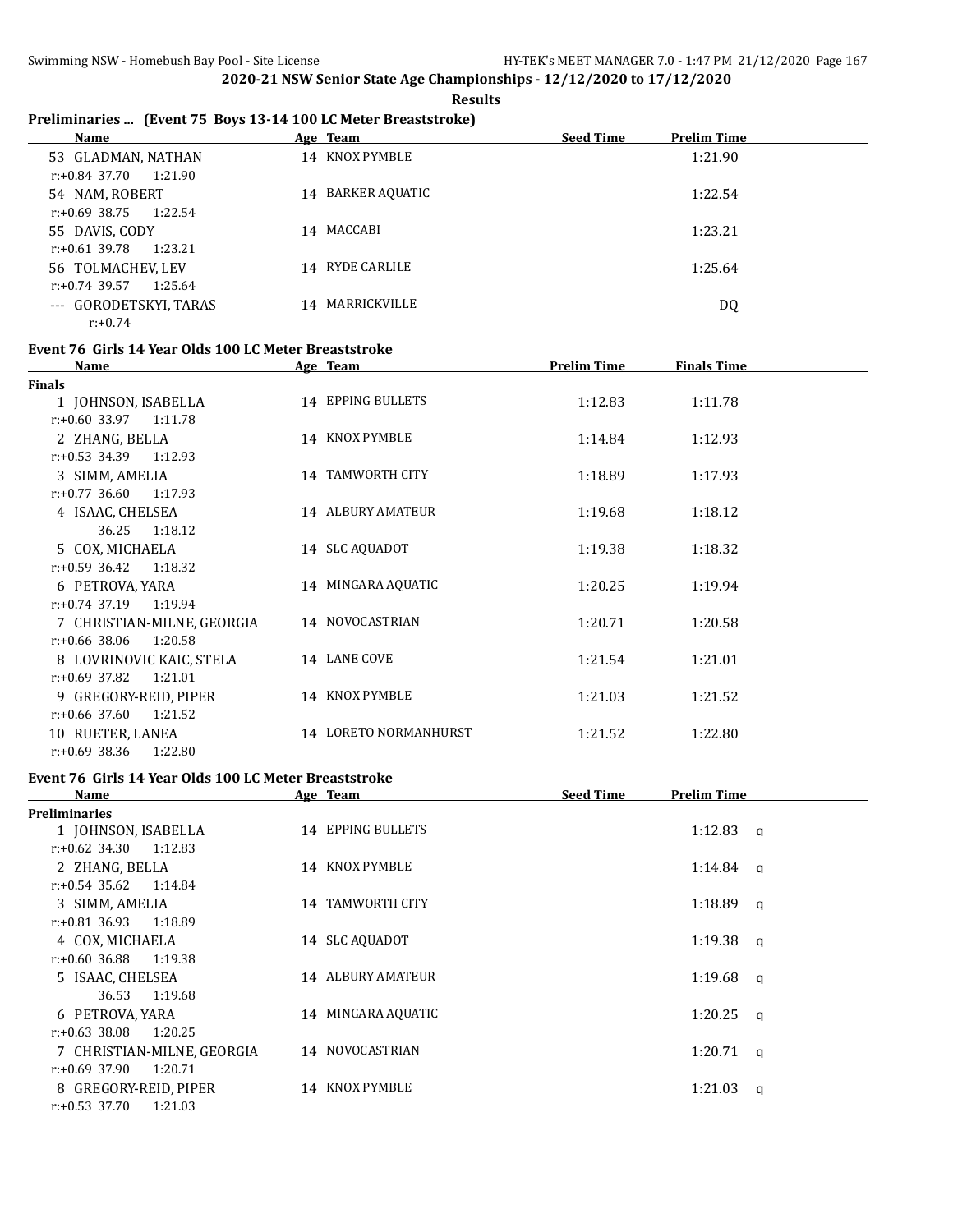#### **Results Preliminaries ... (Event 76 Girls 14 Year Olds 100 LC Meter Breaststroke)**

| <u>Name</u>                           | Age Team                    | <b>Seed Time</b> | <b>Prelim Time</b> |  |
|---------------------------------------|-----------------------------|------------------|--------------------|--|
| 9 RUETER, LANEA                       | 14 LORETO NORMANHURST       |                  | $1:21.52$ a        |  |
| r:+0.59 37.98<br>1:21.52              |                             |                  |                    |  |
| 10 LOVRINOVIC KAIC, STELA             | 14 LANE COVE                |                  | $1:21.54$ a        |  |
| r:+0.51 37.94 1:21.54                 |                             |                  |                    |  |
| 11 FITTLER, ELLA                      | 14 TAMWORTH CITY            |                  | 1:21.61            |  |
| 38.72<br>1:21.61                      |                             |                  |                    |  |
| 12 BROWN, KYLA                        | 14 KINROSS WOLAROI          |                  | 1:21.94            |  |
| $r.+0.60$ 38.76<br>1:21.94            |                             |                  |                    |  |
| 13 KOHL, ELLA                         | 14 MACQUARIE SHORES         |                  | 1:21.96            |  |
| $r: +0.77$ 38.41<br>1:21.96           |                             |                  |                    |  |
| 14 JIANG, SARAH                       | 14 TRINITY GRAMMAR          |                  | 1:22.35            |  |
| r:+0.69 38.28<br>1:22.35              |                             |                  |                    |  |
| 15 COSTA, VALENTINA                   | 14 MACQUARIE SHORES         |                  | 1:22.40            |  |
| r:+0.80 39.40<br>1:22.40              |                             |                  |                    |  |
| 16 GEDDES, LILLY                      | 14 TRINITY LISMORE          |                  | 1:22.78            |  |
| $r: +0.78$ 37.81<br>1:22.78           |                             |                  |                    |  |
| 17 MAZUMDAR, DIJANA                   | 14 BARKER AQUATIC           |                  | 1:23.29            |  |
| r:+0.72 39.74 1:23.29                 |                             |                  |                    |  |
| 18 O'HEHIR-CORONES, CHARLOTTE         | 14 KINROSS WOLAROI          |                  | 1:23.38            |  |
| $r: +0.74$ 38.09<br>1:23.38           |                             |                  |                    |  |
| 19 CHUNG, SIYEON                      | 14 MLC MARLINS              |                  | 1:23.63            |  |
| $r: +0.75$ 39.26<br>1:23.63           |                             |                  |                    |  |
| 20 IRVINE, TALIKA                     | 14 BAY & BASIN              |                  | 1:23.87            |  |
| $r: +0.59$ 38.73<br>1:23.87           |                             |                  |                    |  |
| 21 HAROL, WARWARA                     | 14 MLC MARLINS              |                  | 1:24.23            |  |
| $r: +0.78$ 39.62<br>1:24.23           |                             |                  |                    |  |
| 22 BROWN, SCARLETT                    | 14 SOPAC                    |                  | 1:24.45            |  |
| r:+0.58 38.66<br>1:24.45              |                             |                  |                    |  |
| 23 HOLLINGWORTH, DARCY                | 14 GLENBROOK                |                  | 1:24.97            |  |
| r:+0.77 40.04 1:24.97                 |                             |                  |                    |  |
| 24 SCHOLTENS, ZOE                     | 14 WARRINGAH                |                  | 1:25.58            |  |
| $r: +0.80$ 40.52 1:25.58              |                             |                  |                    |  |
| 25 SMITH, RACHEL                      | 14 AQUABLITZ TOONGABBIE     |                  | 1:25.59            |  |
| 40.30<br>1:25.59<br>26 OESER, CAITLIN | 14 AUBURN                   |                  | 1:26.08            |  |
| $r: +0.72$ 39.28<br>1:26.08           |                             |                  |                    |  |
| 27 SCANLON, CHLOE                     | 14 NOVOCASTRIAN             |                  | 1:26.13            |  |
| r:+0.63 39.89<br>1:26.13              |                             |                  |                    |  |
| 28 MCCARTHY, EMMA                     | 14 ATLANTIS                 |                  | 1:26.47            |  |
| $r: +0.61$ 40.31<br>1:26.47           |                             |                  |                    |  |
| 29 DEVRIES, EMMA                      | 14 WAGGA WAGGA              |                  | 1:26.61            |  |
| 41.25<br>1:26.61                      |                             |                  |                    |  |
| 30 LAUNAY, SOPHIE                     | 14 NARRABEEN                |                  | 1:26.63            |  |
| $r.+0.71$ 40.45<br>1:26.63            |                             |                  |                    |  |
| 31 YOUNG, SOPHIE                      | 14 CASTLE HILL RSL DOLPHINS |                  | 1:26.73            |  |
| r:+0.85 40.69<br>1:26.73              |                             |                  |                    |  |
| 32 WAKE, MAIA                         | 14 DUBBO CITY               |                  | 1:27.46            |  |
| $r: +0.77$ 41.16<br>1:27.46           |                             |                  |                    |  |
| 33 GOLDRING, SAVANNA                  | 14 MACCABI                  |                  | 1:27.86            |  |
| r:+0.76 42.76<br>1:27.86              |                             |                  |                    |  |
| 34 CHAPMAN, SOPHIE-ROSE               | 14 WINDSOR                  |                  | 1:28.11            |  |
| $r: +0.62$ 40.54<br>1:28.11           |                             |                  |                    |  |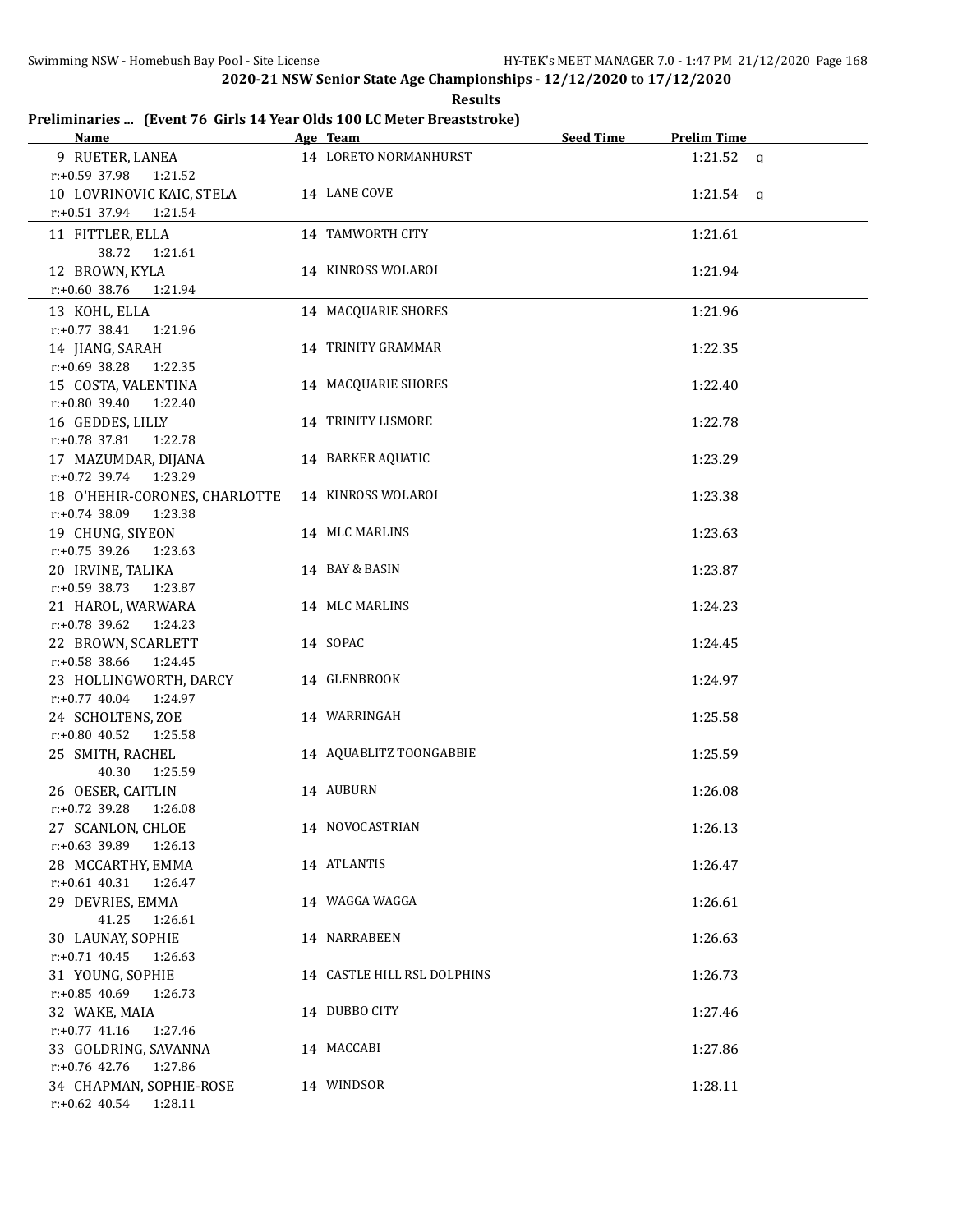# **Preliminaries ... (Event 76 Girls 14 Year Olds 100 LC Meter Breaststroke)**

| Age Team              | <b>Seed Time</b><br><b>Prelim Time</b> |
|-----------------------|----------------------------------------|
| 14 SLC AQUADOT        | 1:28.16                                |
| 14 WESTS ILLAWARRA    | 1:28.22                                |
| 14 SANS SOUCI         | 1:28.30                                |
| 14 PLC SYDNEY         | 1:28.59                                |
| 14 PORT MACQUARIE     | 1:28.69                                |
| 14 NEPEAN             | 1:28.78                                |
| 14 NARRABEEN          | 1:28.81                                |
| 14 LORETO NORMANHURST | 1:29.19                                |
| 14 LORETO NORMANHURST | 1:29.48                                |
| 14 MARRICKVILLE       | 1:32.25                                |
| 14 TITANS             | 1:37.14                                |
| 14 ABBOTSLEIGH        | DQ                                     |
| 14 SOPAC              | DQ                                     |
|                       |                                        |

# **Event 77 Boys 16 Year Olds 200 LC Meter Freestyle**

|               | <b>Name</b>         |               | Age Team             | <b>Prelim Time</b> | <b>Finals Time</b> |  |
|---------------|---------------------|---------------|----------------------|--------------------|--------------------|--|
| <b>Finals</b> |                     |               |                      |                    |                    |  |
|               | 1 REED, JOSHUA      |               | 16 NOVOCASTRIAN      | 1:56.99            | 1:53.88            |  |
|               | 26.64<br>55.67      | 1:24.69       | 1:53.88              |                    |                    |  |
|               | 2 WILCZAK, GABRIEL  |               | 16   TRINITY GRAMMAR | 1:55.57            | 1:53.95            |  |
|               | 27.06               | 56.24 1:24.78 | 1:53.95              |                    |                    |  |
|               | 3 KRSTEVSKI, BAILEY |               | 16 WESTS ILLAWARRA   | 1:57.28            | 1:55.47            |  |
|               | 27.16<br>56.32      | 1:25.91       | 1:55.47              |                    |                    |  |
|               | 4 OUIRK, DECLAN     |               | 16 SOPAC             | 1:57.83            | 1:56.13            |  |
|               | 26.97               | 56.29 1:26.31 | 1:56.13              |                    |                    |  |
|               | 5 YEOU, JASON       |               | 16   TRINITY GRAMMAR | 1:58.06            | 1:56.40            |  |
|               | 26.92               | 56.56 1:26.22 | 1:56.40              |                    |                    |  |
|               | 6 MOONEY, JAMIE     |               | 16 WAGGA WAGGA       | 1:58.39            | 1:57.29            |  |
|               | 26.32               | 54.88 1:25.74 | 1:57.29              |                    |                    |  |
|               | 7 DRYER, CALEB      |               | 16 TRINITY GRAMMAR   | 1:57.44            | 1:58.74            |  |
|               | 26.92<br>56.68      | 1:27.54       | 1:58.74              |                    |                    |  |
|               | 8 TWISS, RYLEY      |               | 16 HUNTER            | 1:59.99            | 1:59.50            |  |
|               | 27.28               | 57.90 1:28.86 | 1:59.50              |                    |                    |  |
|               | 9 FISHER, RIELEY    |               | 16 SOPAC             | 2:00.58            | 1:59.62            |  |
|               | 27.61<br>57.86      | 1:29.55       | 1:59.62              |                    |                    |  |
|               | 10 RODDIS, FINLEY   |               | 16 SYDNEY UNIVERSITY | 2:00.28            | 2:01.23            |  |
|               | 27.76               | 58.23 1:29.10 | 2:01.23              |                    |                    |  |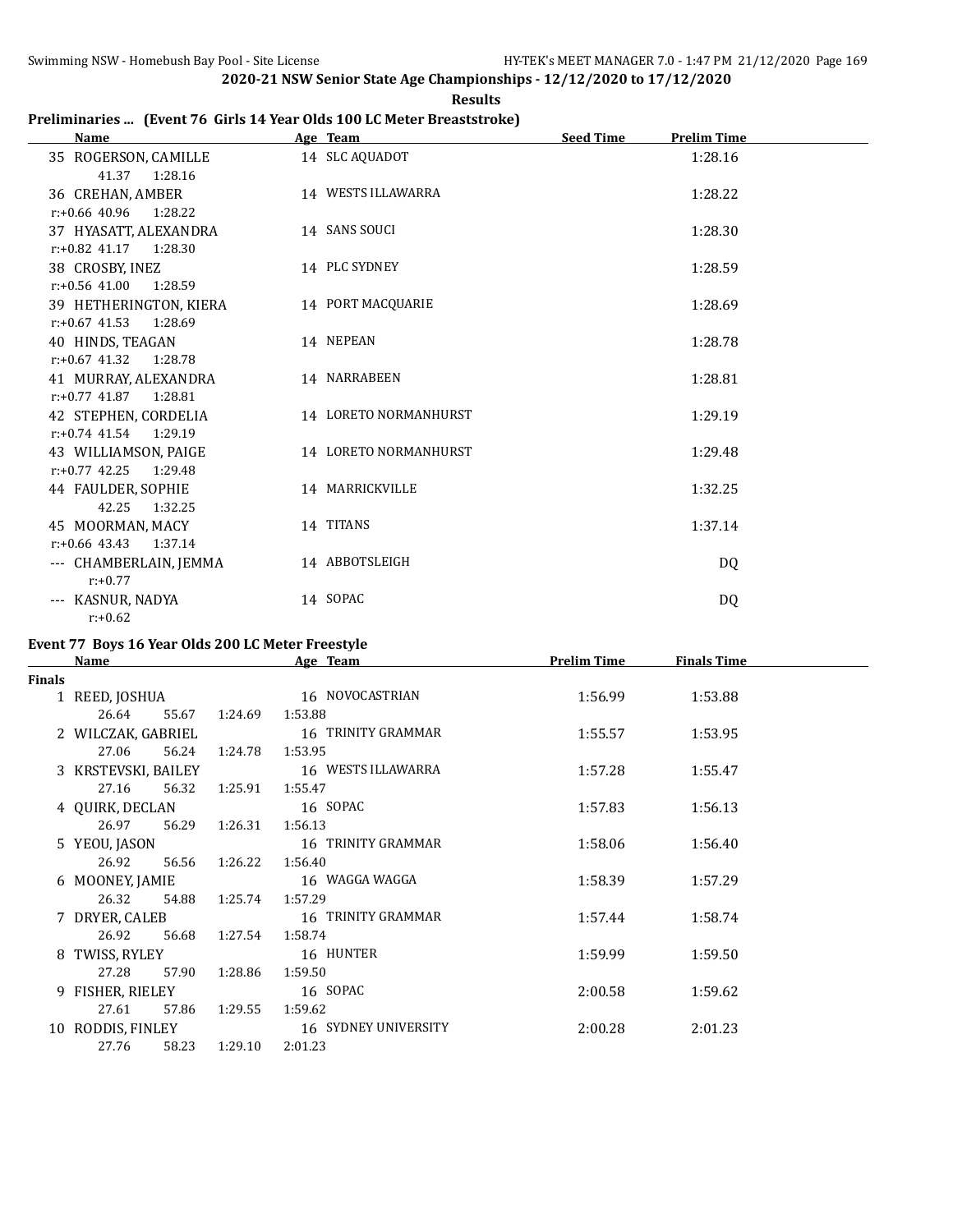#### **Results**

**Event 77 Boys 16 Year Olds 200 LC Meter Freestyle**

| <b>Name</b><br><u> 1980 - Johann Barbara, martxa alemaniar a</u> |         | <u> 1980 - Johann Barbara, martxa a</u><br>Age Team | Seed Time | <b>Prelim Time</b> |
|------------------------------------------------------------------|---------|-----------------------------------------------------|-----------|--------------------|
| Preliminaries                                                    |         |                                                     |           |                    |
|                                                                  |         | 1 WILCZAK, GABRIEL 16 TRINITY GRAMMAR               |           | $1:55.57$ a        |
| r:+0.68 27.36<br>56.93                                           | 1:26.07 | 1:55.57                                             |           |                    |
| 2 REED, JOSHUA                                                   |         | 16 NOVOCASTRIAN                                     |           | $1:56.99$ a        |
| $r: +0.66$ 27.03<br>56.55                                        | 1:26.75 | 1:56.99                                             |           |                    |
| 3 KRSTEVSKI, BAILEY                                              |         | 16 WESTS ILLAWARRA                                  |           | $1:57.28$ q        |
| $r: +0.71$ 27.12<br>57.04                                        | 1:26.93 | 1:57.28                                             |           |                    |
| 4 DRYER, CALEB                                                   |         | 16 TRINITY GRAMMAR                                  |           | $1:57.44$ q        |
| $r: +0.67$ 27.27<br>56.78                                        | 1:26.82 | 1:57.44                                             |           |                    |
| 5 QUIRK, DECLAN                                                  |         | 16 SOPAC                                            |           | $1:57.83$ a        |
| $r: +0.63$ 27.12<br>57.29                                        | 1:27.20 | 1:57.83                                             |           |                    |
| 6 YEOU, JASON                                                    |         | 16 TRINITY GRAMMAR                                  |           | $1:58.06$ a        |
| $r: +0.49$ 26.89<br>56.69                                        | 1:27.32 | 1:58.06                                             |           |                    |
| 7 MOONEY, JAMIE                                                  |         | 16 WAGGA WAGGA                                      |           | $1:58.39$ a        |
| $r: +0.67$ 27.31<br>57.25                                        | 1:28.29 | 1:58.39                                             |           |                    |
| 8 TWISS, RYLEY                                                   |         | 16 HUNTER                                           |           | $1:59.99$ q        |
| $r: +0.51$ 27.23<br>57.46                                        | 1:28.25 | 1:59.99                                             |           |                    |
| 9 RODDIS, FINLEY                                                 |         | 16 SYDNEY UNIVERSITY                                |           | $2:00.28$ q        |
| $r: +0.69$ 27.53<br>58.36                                        | 1:29.92 | 2:00.28                                             |           |                    |
| 10 FISHER, RIELEY                                                |         | 16 SOPAC                                            |           | $2:00.58$ a        |
| $r: +0.65$ 27.30<br>57.47                                        | 1:29.11 | 2:00.58                                             |           |                    |
| 11 GARMENT, LUKE                                                 |         | 16 AQUABLITZ TOONGABBIE                             |           | 2:00.61            |
| $r.+0.68$ 27.45<br>57.31                                         | 1:28.69 | 2:00.61                                             |           |                    |
| 12 CREHAN, BAILEY                                                |         | 16 WESTS ILLAWARRA                                  |           | 2:01.06            |
| $r.+0.46$ 27.15<br>57.29                                         | 1:29.25 | 2:01.06                                             |           |                    |
| 13 MCLOUGHLIN, DANIEL                                            |         | 16 KINCUMBER PACIFIC DOLPHINS                       |           | 2:01.10            |
| $r: +0.65$ 27.56<br>58.43                                        | 1:29.66 | 2:01.10                                             |           |                    |
| 14 CREWS, ISAAC                                                  |         | 16 WARRINGAH                                        |           | 2:01.40            |
| $r: +0.58$ 28.16<br>58.82                                        | 1:30.27 | 2:01.40                                             |           |                    |
| 15 MCLELLAN, HAMISH                                              |         | 16 WARRINGAH                                        |           | 2:01.84            |
| r:+0.72 27.69<br>58.01                                           | 1:29.70 | 2:01.84                                             |           |                    |
| 16 KNIGHT, KADE                                                  |         | 16 WAGGA WAGGA                                      |           | 2:01.91            |
| $r.+0.73$ 27.84<br>58.52                                         | 1:30.44 | 2:01.91                                             |           |                    |
| 17 MARSTON, SHAWN                                                |         | 16 CARLILE                                          |           | 2:02.09            |
| r:+0.69 27.77<br>58.68                                           | 1:30.38 | 2:02.09                                             |           |                    |
| 18 QUINN, RYAN                                                   |         | 16 TRINITY GRAMMAR                                  |           | 2:02.41            |
| r:+0.62 27.82 59.26 1:30.86 2:02.41                              |         |                                                     |           |                    |
| 19 BAMFORD, NICHOLAS                                             |         | 16 KIAMA                                            |           | 2:02.86            |
| $r: +0.65$ 28.24<br>59.12                                        | 1:30.80 | 2:02.86                                             |           |                    |
| 20 FERREIRA, ANDRE                                               |         | 16 REVESBY WORKERS                                  |           | 2:02.87            |
| r:+0.64 27.48<br>58.58                                           | 1:31.56 | 2:02.87                                             |           |                    |
| 21 WAUGH, BLAKE                                                  |         | 16 REVESBY WORKERS                                  |           | 2:03.04            |
| $r.+0.68$ 27.07<br>58.16                                         | 1:30.56 | 2:03.04                                             |           |                    |
| 22 MCDONAGH, WILL                                                |         | 16 KNOX PYMBLE                                      |           | 2:03.33            |
| r:+0.59 28.08<br>1:00.12                                         | 1:31.85 | 2:03.33                                             |           |                    |
| 23 BOLL, MARIUS                                                  |         | 16 LORETO NORMANHURST                               |           | 2:03.51            |
| r:+0.78 28.42<br>59.67                                           | 1:32.36 | 2:03.51                                             |           |                    |
| 24 HWANG, HYUN SOO                                               |         | 16 LANE COVE                                        |           | 2:03.63            |
| $r+0.64$ 28.24<br>59.72                                          | 1:32.93 | 2:03.63                                             |           |                    |
| 25 MELBOURN, LEE                                                 |         | 16 WARRINGAH                                        |           | 2:03.64            |
| r:+0.71 28.20<br>59.57                                           | 1:31.72 | 2:03.64                                             |           |                    |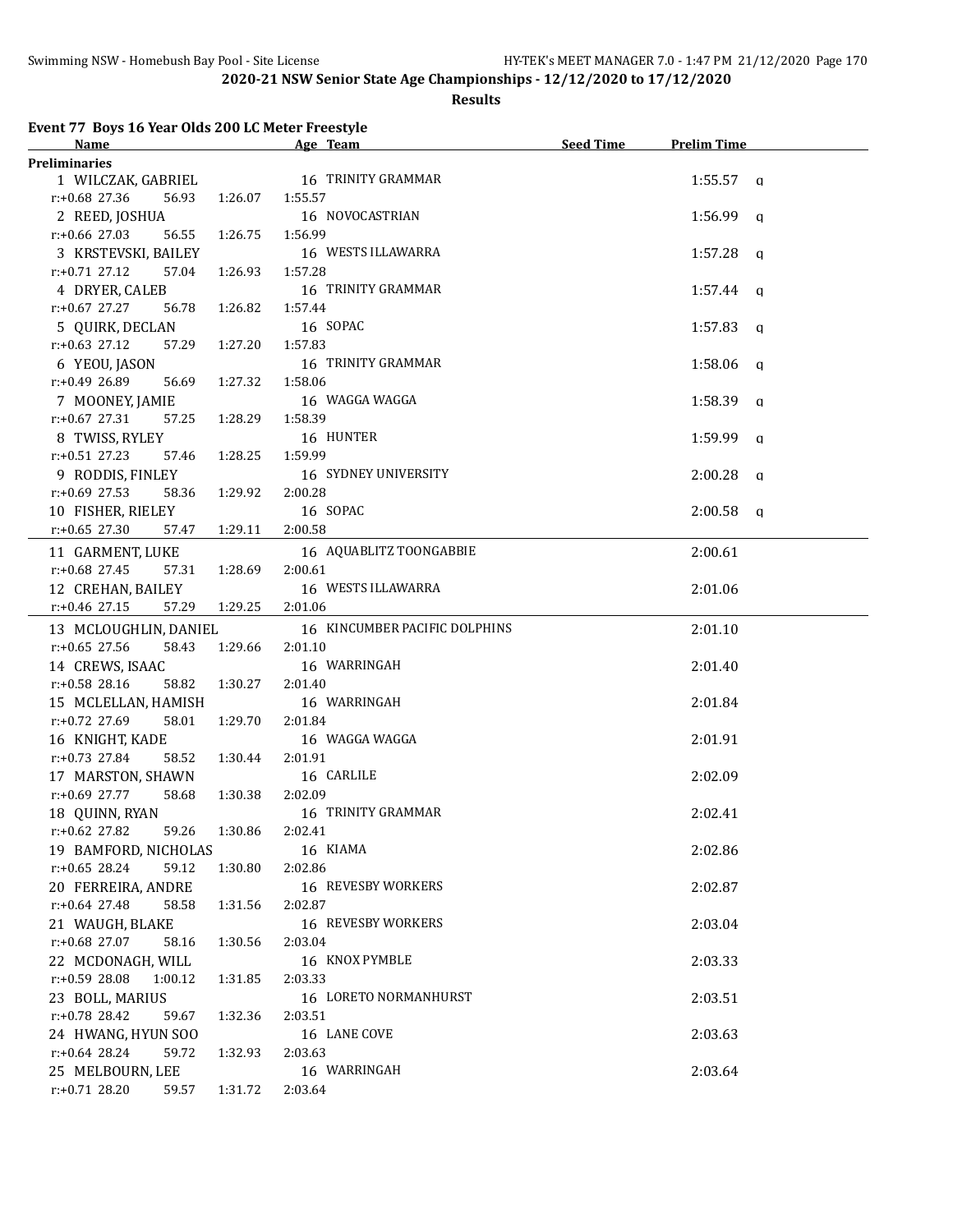|  | <b>Results</b>                                                     |
|--|--------------------------------------------------------------------|
|  | Preliminaries  (Event 77 Boys 16 Year Olds 200 LC Meter Freestyle) |

| Name and the state of the state of the state of the state of the state of the state of the state of the state of the state of the state of the state of the state of the state of the state of the state of the state of the s |                    | Age Team and the Team and the Team and the Team and the Team and the Team and the Team and the Team and the Te | Seed Time          | <b>Prelim Time</b> |
|--------------------------------------------------------------------------------------------------------------------------------------------------------------------------------------------------------------------------------|--------------------|----------------------------------------------------------------------------------------------------------------|--------------------|--------------------|
| 26 OYSTON, HARRISON                                                                                                                                                                                                            |                    | 16 WODEN VALLEY                                                                                                |                    | 2:03.68            |
| $r: +0.77$ 28.70<br>1:00.10                                                                                                                                                                                                    | 2:03.68<br>1:32.67 |                                                                                                                |                    |                    |
| 27 SMITH, REGAN                                                                                                                                                                                                                |                    | 16 WESTS ILLAWARRA                                                                                             |                    | 2:04.12            |
| r:+0.49 28.01<br>59.11                                                                                                                                                                                                         | 1:31.41<br>2:04.12 |                                                                                                                |                    |                    |
| 28 OATES, THOMAS                                                                                                                                                                                                               |                    | 16 NEWINGTON                                                                                                   |                    | 2:04.79            |
| $r: +0.54$ 28.49<br>1:00.44                                                                                                                                                                                                    | 1:32.65<br>2:04.79 |                                                                                                                |                    |                    |
| 29 SLAUGHTER, RYAN                                                                                                                                                                                                             |                    | 16 NEPEAN                                                                                                      |                    | 2:04.89            |
| $r: +0.77$ 27.74<br>58.90                                                                                                                                                                                                      | 1:31.53<br>2:04.89 |                                                                                                                |                    |                    |
| 30 GARNETT, ALEX                                                                                                                                                                                                               |                    | 16 NOVOCASTRIAN                                                                                                |                    | 2:04.90            |
| r:+0.76 29.19<br>1:01.16                                                                                                                                                                                                       | 1:33.57<br>2:04.90 |                                                                                                                |                    |                    |
| 31 VIRGO, COOPER                                                                                                                                                                                                               |                    | 16 TRINITY GRAMMAR                                                                                             |                    | 2:05.34            |
| $r: +0.70$ 27.10<br>57.33                                                                                                                                                                                                      | 1:30.11<br>2:05.34 |                                                                                                                |                    |                    |
| 32 JURKIEWICZ, DAVID                                                                                                                                                                                                           |                    | 16 AQUABLITZ TOONGABBIE                                                                                        |                    | 2:06.10            |
| $r: +0.71$ 28.34 1:00.35                                                                                                                                                                                                       | 1:32.89<br>2:06.10 |                                                                                                                |                    |                    |
| 33 DUGGAN, LACHLAN                                                                                                                                                                                                             |                    | 16 KINCUMBER PACIFIC DOLPHINS                                                                                  |                    | 2:06.62            |
| $r: +0.72$ 28.77<br>1:00.68                                                                                                                                                                                                    | 2:06.62<br>1:34.17 |                                                                                                                |                    |                    |
| 34 ASTRIDGE, LEO                                                                                                                                                                                                               |                    | 16 RANDWICK CITY                                                                                               |                    | 2:06.87            |
| $r.+0.74$ 28.95 1:01.10                                                                                                                                                                                                        | 2:06.87<br>1:34.16 |                                                                                                                |                    |                    |
| 35 DUNLOP, ZACHARY                                                                                                                                                                                                             |                    | 16 MACQUARIE UNIVERSITY                                                                                        |                    | 2:07.01            |
| r:+0.67 29.13 1:00.26                                                                                                                                                                                                          | 2:07.01<br>1:34.08 |                                                                                                                |                    |                    |
| 36 THORNHILL, WILL                                                                                                                                                                                                             |                    | 16 ORANGE AQUATIC                                                                                              |                    | 2:07.12            |
| $r: +0.67$ 28.05<br>59.54                                                                                                                                                                                                      | 1:33.42<br>2:07.12 |                                                                                                                |                    |                    |
| 37 DOW, AIDAN                                                                                                                                                                                                                  |                    | 16 SYDNEY UNIVERSITY                                                                                           |                    | 2:07.39            |
| $r: +0.75$ 29.88<br>1:03.07                                                                                                                                                                                                    | 2:07.39<br>1:35.91 |                                                                                                                |                    |                    |
| 38 KANALEY, ROBERT                                                                                                                                                                                                             |                    | 16 SYDNEY UNIVERSITY                                                                                           |                    | 2:07.71            |
| $r: +0.63$ 28.37 1:00.76                                                                                                                                                                                                       | 1:34.57<br>2:07.71 |                                                                                                                |                    |                    |
| 39 LINEY, EUAN                                                                                                                                                                                                                 |                    | 16 KNOX PYMBLE                                                                                                 |                    | 2:08.06            |
| r:+0.61 29.48<br>1:02.00                                                                                                                                                                                                       | 1:35.34<br>2:08.06 |                                                                                                                |                    |                    |
| 40 WINN, KYAN                                                                                                                                                                                                                  |                    | 16 MANLY                                                                                                       |                    | 2:08.37            |
| r:+0.60 28.59<br>1:00.35                                                                                                                                                                                                       | 2:08.37<br>1:34.15 |                                                                                                                |                    |                    |
| 41 GRAY, WILLIAM                                                                                                                                                                                                               |                    | 16 NEWINGTON                                                                                                   |                    | 2:08.56            |
| $r: +0.73$ 29.64<br>1:01.94                                                                                                                                                                                                    | 1:35.67<br>2:08.56 |                                                                                                                |                    |                    |
| 42 PAGELLA, MARCO                                                                                                                                                                                                              |                    | 16 SYDNEY UNIVERSITY                                                                                           |                    | 2:12.06            |
| $r: +0.66$ 29.83<br>1:02.39                                                                                                                                                                                                    | 2:12.06<br>1:37.53 |                                                                                                                |                    |                    |
| Event 77 Boys 16 Year Olds 200 LC Meter Freestyle Multi-Class                                                                                                                                                                  |                    |                                                                                                                |                    |                    |
| Name                                                                                                                                                                                                                           |                    | Age Team                                                                                                       | <b>Seed Time</b>   | <b>Prelim Time</b> |
| Preliminaries                                                                                                                                                                                                                  |                    |                                                                                                                |                    |                    |
| 1 TUCKFIELD, ALEXANDER S9                                                                                                                                                                                                      |                    | 16 SLC AQUADOT                                                                                                 |                    | $2:07.24$ a        |
| $r: +0.74$ 28.94<br>1:01.18                                                                                                                                                                                                    | 1:34.43<br>2:07.24 |                                                                                                                |                    |                    |
|                                                                                                                                                                                                                                |                    |                                                                                                                |                    |                    |
| Event 78 Boys 17 Year Olds 100 LC Meter Butterfly<br><u>Name</u>                                                                                                                                                               |                    | Age Team                                                                                                       | <b>Prelim Time</b> | <b>Finals Time</b> |
| A - Final                                                                                                                                                                                                                      |                    |                                                                                                                |                    |                    |
| 1 HAMSON, JOSEPH                                                                                                                                                                                                               |                    | 17 KNOX PYMBLE                                                                                                 | 56.67              | 54.37              |
| $r: +0.67$ 25.47<br>54.37                                                                                                                                                                                                      |                    |                                                                                                                |                    |                    |
| 2 MINA, CHRISTOPHER                                                                                                                                                                                                            |                    | 17 NEWINGTON                                                                                                   | 57.26              | 56.31              |
| $r: +0.54$ 26.53<br>56.31                                                                                                                                                                                                      |                    |                                                                                                                |                    |                    |
| 3 SAVAGE, LACHLAN                                                                                                                                                                                                              |                    | 17 GINNINDERRA                                                                                                 | 57.92              | 57.08              |
| r:+0.58 26.74<br>57.08                                                                                                                                                                                                         |                    |                                                                                                                |                    |                    |
| 4 PHAOPIN, TANAKIT                                                                                                                                                                                                             |                    | 17 CAMPBELLTOWN                                                                                                | 57.66              | 57.17              |
| $r: +0.67$ 26.96<br>57.17                                                                                                                                                                                                      |                    |                                                                                                                |                    |                    |
| 5 WALKER, LACHLAN                                                                                                                                                                                                              |                    | 17 ALSTONVILLE                                                                                                 | 57.92              | 57.49              |
| $r: +0.66$ 26.95<br>57.49                                                                                                                                                                                                      |                    |                                                                                                                |                    |                    |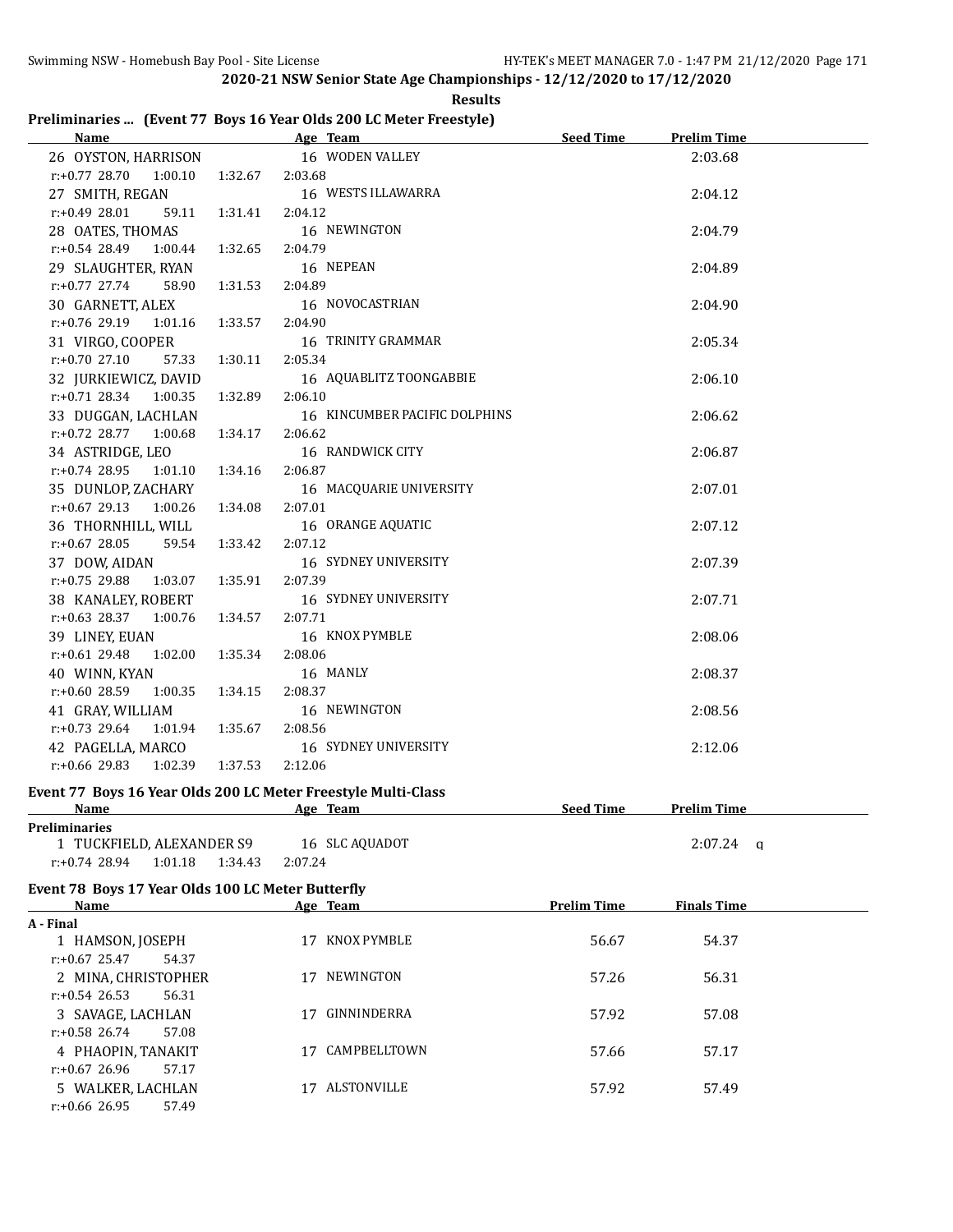# **A - Final ... (Event 78 Boys 17 Year Olds 100 LC Meter Butterfly)**

| Name                      | Age Team        | <b>Prelim Time</b> | <b>Finals Time</b> |
|---------------------------|-----------------|--------------------|--------------------|
| 6 ROBERTSON, MATTHEW      | TRINITY GRAMMAR | 58.90              | 58.65              |
| 58.65<br>$r: +0.65$ 27.05 |                 |                    |                    |
| 7 KINGSTON, JOSH          | CAMPBELLTOWN    | 59.43              | 59.02              |
| 59.02<br>$r: +0.73$ 27.89 |                 |                    |                    |
| 8 GILLHAM, HUGH           | KINROSS WOLAROI | 59.14              | 59.21              |
| 59.21<br>$r: +0.58$ 27.44 |                 |                    |                    |
| 9 WESTON, ALAN            | TRINITY GRAMMAR | 58.90              | 59.28              |
| $r: +0.71$ 27.25<br>59.28 |                 |                    |                    |
| 10 BETAR, RICKY           | AUBURN          | 59.44              | 59.56              |
| $r: +0.62$ 27.20<br>59.56 |                 |                    |                    |

#### **Event 78 Boys 17 Year Olds 100 LC Meter Butterfly**

| Name                        | Age Team                    | <b>Seed Time</b> | <b>Prelim Time</b> |              |
|-----------------------------|-----------------------------|------------------|--------------------|--------------|
| <b>Preliminaries</b>        |                             |                  |                    |              |
| 1 HAMSON, JOSEPH            | 17 KNOX PYMBLE              |                  | 56.67 q            |              |
| $r: +0.69$ 26.00<br>56.67   |                             |                  |                    |              |
| 2 MINA, CHRISTOPHER         | 17 NEWINGTON                |                  | 57.26 a            |              |
| 57.26<br>$r: +0.66$ 27.05   |                             |                  |                    |              |
| 3 PHAOPIN, TANAKIT          | 17 CAMPBELLTOWN             |                  | 57.66 q            |              |
| $r: +0.68$ 27.22<br>57.66   |                             |                  |                    |              |
| *4 WALKER, LACHLAN          | 17 ALSTONVILLE              |                  | 57.92 a            |              |
| $r: +0.68$ 26.88<br>57.92   |                             |                  |                    |              |
| *4 SAVAGE, LACHLAN          | 17 GINNINDERRA              |                  | 57.92 q            |              |
| $r: +0.61$ 27.10<br>57.92   |                             |                  |                    |              |
| *6 WESTON, ALAN             | 17 TRINITY GRAMMAR          |                  | 58.90              | $\mathbf{q}$ |
| $r: +0.72$ 27.35<br>58.90   |                             |                  |                    |              |
| *6 ROBERTSON, MATTHEW       | 17 TRINITY GRAMMAR          |                  | 58.90              | q            |
| $r: +0.79$ 27.32<br>58.90   |                             |                  |                    |              |
| 8 GILLHAM, HUGH             | 17 KINROSS WOLAROI          |                  | 59.14 a            |              |
| $r: +0.59$ 27.35<br>59.14   |                             |                  |                    |              |
| 9 KINGSTON, JOSH            | 17 CAMPBELLTOWN             |                  | 59.43              | $\alpha$     |
| $r: +0.60$ 28.31<br>59.43   |                             |                  |                    |              |
| 10 BETAR, RICKY             | 17 AUBURN                   |                  | 59.44 q            |              |
| $r: +0.61$ 27.28<br>59.44   |                             |                  |                    |              |
| 11 FILBY, LIAM              | 17 TRINITY GRAMMAR          |                  | 59.62              |              |
| $r: +0.52$ 27.66<br>59.62   |                             |                  |                    |              |
| 12 LEE, BENETT              | 17 CARLILE                  |                  | 59.62              |              |
| r:+0.64 27.87<br>59.62      |                             |                  |                    |              |
| 13 WYDELL, EDWARD           | 17 LANE COVE                |                  | 59.69              |              |
| $r: +0.70$ 27.32<br>59.69   |                             |                  |                    |              |
| 14 MCCARTHY, ADAM           | 17 ATLANTIS                 |                  | 1:00.14            |              |
| $r: +0.72$ 27.59<br>1:00.14 |                             |                  |                    |              |
| 15 STUBBS, HARRY            | 17 SOPAC                    |                  | 1:00.18            |              |
| $r: +0.54$ 28.05<br>1:00.18 |                             |                  |                    |              |
| 16 RIDDING, CLINT           | 17 OAK FLATS                |                  | 1:00.27            |              |
| $r: +0.60$ 27.64<br>1:00.27 |                             |                  |                    |              |
| 17 FOWLER, KYE              | 17 SANS SOUCI               |                  | 1:00.37            |              |
| $r: +0.71$ 27.93<br>1:00.37 |                             |                  |                    |              |
| 18 KOH, ANDREW              | 17 CASTLE HILL RSL DOLPHINS |                  | 1:00.41            |              |
| $r: +0.65$ 28.36<br>1:00.41 |                             |                  |                    |              |
| 19 WHITTINGHAM, JOSHUA      | 17 ORANGE AQUATIC           |                  | 1:01.38            |              |
| r:+0.69 28.68<br>1:01.38    |                             |                  |                    |              |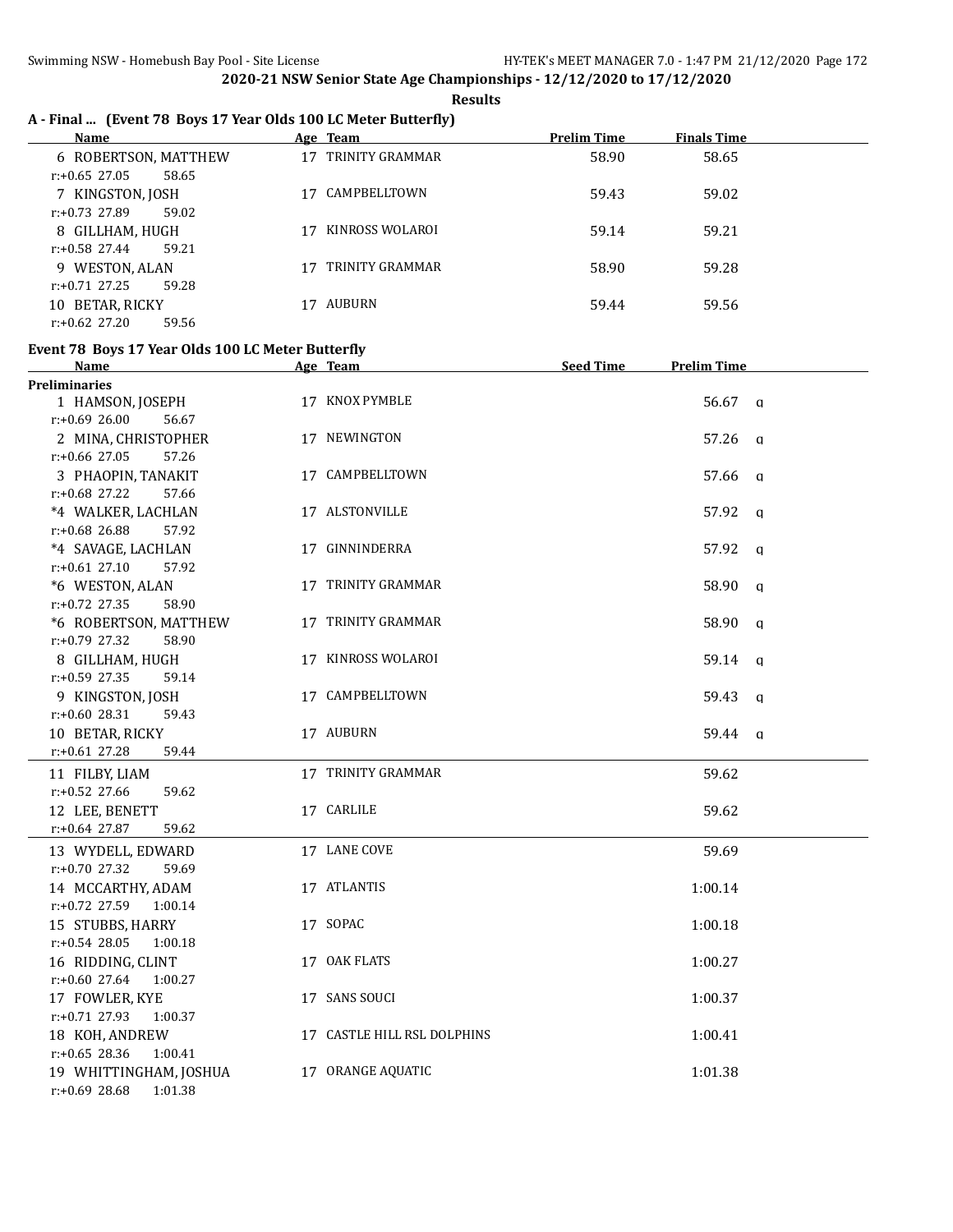**Results**

# **Preliminaries ... (Event 78 Boys 17 Year Olds 100 LC Meter Butterfly)**

| <b>Name</b>              | Age Team      | <b>Seed Time</b><br><b>Prelim Time</b> |
|--------------------------|---------------|----------------------------------------|
| 20 JESSUR, ATILLA        | CARLILE<br>17 | 1:02.25                                |
| 1:02.25<br>r:+0.70 28.80 |               |                                        |
| 21 ABESHOUSE, NOAH       | 17 MACCABI    | 1:02.73                                |
| 1:02.73<br>r:+0.72 28.88 |               |                                        |

#### **Event 78 Boys 18 & Over 100 LC Meter Butterfly**

| Name                      | Age Team           | <b>Prelim Time</b> | <b>Finals Time</b> |  |
|---------------------------|--------------------|--------------------|--------------------|--|
| A - Final                 |                    |                    |                    |  |
| 1 CHAMPION, SHAUN         | 20 ABBOTSLEIGH     | 52.94              | 52.33              |  |
| $r: +0.58$ 24.44<br>52.33 |                    |                    |                    |  |
| 2 MARKS, EDWARD           | 24 CARLILE         | 52.84              | 53.05              |  |
| $r: +0.48$ 25.30<br>53.05 |                    |                    |                    |  |
| 3 QUACH, ALEX             | 19 AUBURN          | 53.90              | 53.53              |  |
| $r: +0.60$ 25.51<br>53.53 |                    |                    |                    |  |
| 4 HAWKE, CHARLIE          | 18 HUNTER          | 55.02              | 54.30              |  |
| $r: +0.75$ 25.89<br>54.30 |                    |                    |                    |  |
| 5 HANSEN, RYAN            | 19 TRINITY GRAMMAR | 54.96              | 55.04              |  |
| $r: +0.63$ 25.53<br>55.04 |                    |                    |                    |  |
| 6 BIBBY, LUKE             | 25 NARRABEEN       | 56.87              | 56.29              |  |
| $r: +0.71$ 25.92<br>56.29 |                    |                    |                    |  |
| 7 LAGONILLA, JEREMY       | 19 CARLILE         | 55.94              | 56.31              |  |
| $r: +0.61$ 26.15<br>56.31 |                    |                    |                    |  |
| 8 HINDS-SYDENHAM, HAYDEN  | 24 CARLILE         | 56.62              | 56.57              |  |
| $r: +0.67$ 26.38<br>56.57 |                    |                    |                    |  |
| 9 TOISUTA, JOSHUA         | 18 SOPAC           | 56.39              | 56.72              |  |
| $r: +0.66$ 26.76<br>56.72 |                    |                    |                    |  |
| 10 MACKAY, LACHLAN        | 18 NOVOCASTRIAN    | 56.32              | 56.95              |  |
| $r: +0.74$ 25.78<br>56.95 |                    |                    |                    |  |

# **Event 78 Boys 18 & Over 100 LC Meter Butterfly**

| Name                      | Age Team           | <b>Seed Time</b><br><b>Prelim Time</b> |
|---------------------------|--------------------|----------------------------------------|
| <b>Preliminaries</b>      |                    |                                        |
| 1 MARKS, EDWARD           | 24 CARLILE         | $52.84$ q                              |
| $r: +0.46$ 24.49<br>52.84 |                    |                                        |
| 2 CHAMPION, SHAUN         | 20 ABBOTSLEIGH     | 52.94 a                                |
| $r: +0.57$ 24.88<br>52.94 |                    |                                        |
| 3 QUACH, ALEX             | 19 AUBURN          | 53.90 a                                |
| $r: +0.45$ 25.61<br>53.90 |                    |                                        |
| 4 HANSEN, RYAN            | 19 TRINITY GRAMMAR | 54.96 q                                |
| $r: +0.63$ 25.60<br>54.96 |                    |                                        |
| 5 HAWKE, CHARLIE          | 18 HUNTER          | $55.02 \quad q$                        |
| $r: +0.75$ 25.99<br>55.02 |                    |                                        |
| 6 LAGONILLA, JEREMY       | 19 CARLILE         | $55.94 \quad q$                        |
| $r: +0.61$ 26.14<br>55.94 |                    |                                        |
| 7 MACKAY, LACHLAN         | 18 NOVOCASTRIAN    | $56.32 \quad a$                        |
| $r: +0.76$ 25.82<br>56.32 |                    |                                        |
| 8 TOISUTA, JOSHUA         | 18 SOPAC           | 56.39 $q$                              |
| $r: +0.64$ 26.53<br>56.39 |                    |                                        |
| 9 HINDS-SYDENHAM, HAYDEN  | 24 CARLILE         | 56.62 q                                |
| $r: +0.64$ 26.52<br>56.62 |                    |                                        |
| 10 BIBBY, LUKE            | 25 NARRABEEN       | 56.87<br>q                             |
| $r: +0.71$ 26.16<br>56.87 |                    |                                        |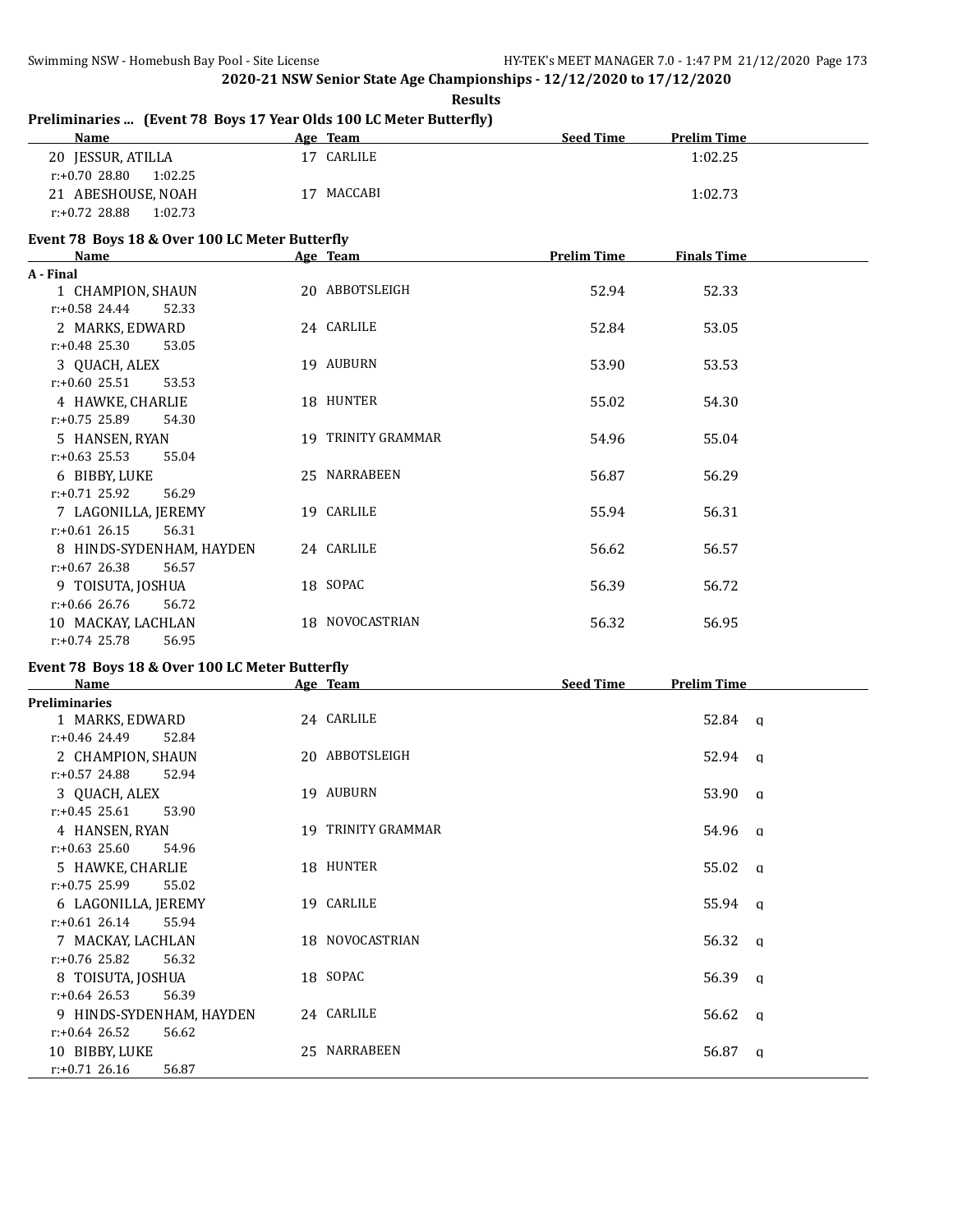**Results**

# **Preliminaries ... (Event 78 Boys 18 & Over 100 LC Meter Butterfly)**

| Name                                                                   | Age Team                    | <b>Seed Time</b> | <b>Prelim Time</b> |  |
|------------------------------------------------------------------------|-----------------------------|------------------|--------------------|--|
| 11 TELEKI, CHRISTOPHER<br>$r: +0.64$ 26.39<br>57.05                    | 23 AQUABLITZ TOONGABBIE     |                  | 57.05              |  |
| 12 AGUILAR, ALEX<br>$r: +0.65$ 27.05<br>57.16                          | 18 SOUTHERN SYDNEY          |                  | 57.16              |  |
| 13 BLAKE, LACHLAN                                                      | 19 SYDNEY UNIVERSITY        |                  | 57.65              |  |
| $r: +0.63$ 26.46<br>57.65<br>14 BUJAK-UPTON, TYSON<br>$r: +0.74$ 26.77 | 18 KNOX PYMBLE              |                  | 57.82              |  |
| 57.82<br>15 FOLEY, LACHLAN<br>$r: +0.74$ 27.20<br>57.83                | 18 AQUABLITZ TOONGABBIE     |                  | 57.83              |  |
| 16 EARNSHAW, ELLIOTT<br>r:+0.77 26.89<br>58.02                         | 19 SYDNEY UNIVERSITY        |                  | 58.02              |  |
| 17 HERRAMAN, SAMUEL<br>$r+0.67$ 26.97<br>58.20                         | 19 WOLLONGONG               |                  | 58.20              |  |
| 18 BOLTON, ANGUS<br>$r+0.67$ 27.42<br>58.34                            | 18 SOPAC                    |                  | 58.34              |  |
| 19 MULLEN, KIEREN<br>$r+0.66$ 26.64<br>58.44                           | 19 CASTLE HILL RSL DOLPHINS |                  | 58.44              |  |
| *20 TAYLOR, CHRISTIAN<br>$r+0.67$ 26.84<br>58.49                       | 18 PLC SYDNEY               |                  | 58.49              |  |
| *20 SMITH, JOSHUA<br>$r: +0.69$ 27.20<br>58.49                         | 19 WARRINGAH                |                  | 58.49              |  |
| 22 ERWIN, RYAN<br>$r: +0.67$ 27.07<br>58.51                            | 22 MACQUARIE UNIVERSITY     |                  | 58.51              |  |
| *23 MEACHAM, NATHAN<br>$r: +0.61$ 26.81<br>58.60                       | 21 WESTS ILLAWARRA          |                  | 58.60              |  |
| *23 WOODWORTH, LUKE<br>$r+0.66$ 26.54<br>58.60                         | 26 WINDSOR                  |                  | 58.60              |  |
| 25 WELFARE, LUCA<br>$r$ :+0.64 27.77<br>58.76                          | 19 CITY OF SYDNEY           |                  | 58.76              |  |
| 26 ROBINSON, THOMAS<br>$r: +0.67$ 27.25<br>58.79                       | 18 GRENFELL                 |                  | 58.79              |  |
| 27 PARADZIK, ALAN<br>$r: +0.72$ 27.17<br>58.94                         | 19 TRINITY GRAMMAR          |                  | 58.94              |  |
| 28 WILKIE, JOSHUA<br>$r: +0.67$ 27.42<br>59.54                         | 21 REVESBY WORKERS          |                  | 59.54              |  |
| 29 CHANDLER, MATTHEW<br>$r: +0.47$ 27.26<br>59.69                      | 19 REVESBY WORKERS          |                  | 59.69              |  |
| 30 WOOLLEY, COOPER<br>$r: +0.66$ 27.82<br>59.86                        | 20 MINGARA AQUATIC          |                  | 59.86              |  |
| 31 GODBILLE, NICOLAS<br>$r: +0.78$ 28.03<br>59.90                      | 20 CASTLE HILL RSL DOLPHINS |                  | 59.90              |  |
| 32 SMITH, ASHTON<br>$r: +0.77$ 27.91<br>1:00.08                        | 18 KNOX PYMBLE              |                  | 1:00.08            |  |
| 33 POLVERE, LUCA<br>$r: +0.71$ 27.75<br>1:00.10                        | 20 KINCOPPAL-ROSE BAY       |                  | 1:00.10            |  |
| 34 TAPLIN, NATHAN<br>$r: +0.63$ 28.21<br>1:00.13                       | 21 SYDNEY UNIVERSITY        |                  | 1:00.13            |  |
| 35 SHEEHY, LACHLAN<br>r:+0.68 27.91<br>1:00.35                         | 19 AUBURN                   |                  | 1:00.35            |  |
| 36 PLUMMER, SAM<br>$r+0.74$ 27.67<br>1:00.53                           | 20 MACQUARIE UNIVERSITY     |                  | 1:00.53            |  |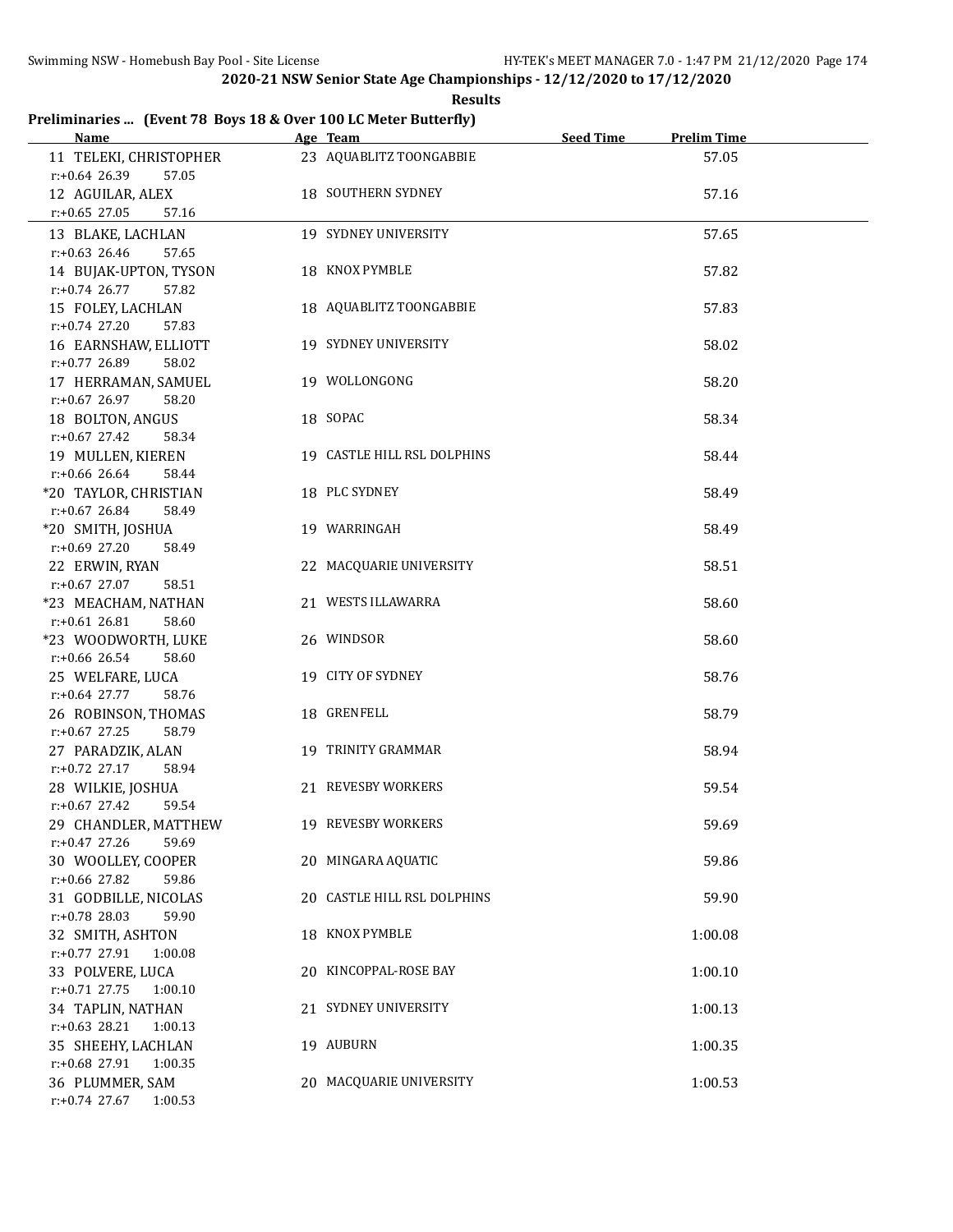**Results**

# **Preliminaries ... (Event 78 Boys 18 & Over 100 LC Meter Butterfly)**

| Name                        |     | Age Team             | <b>Seed Time</b> | <b>Prelim Time</b> |
|-----------------------------|-----|----------------------|------------------|--------------------|
| 37 SIBIR, BRANDON           |     | 27 ATLANTIS          |                  | 1:00.56            |
| 1:00.56<br>r:+0.68 28.02    |     |                      |                  |                    |
| 38 HOMANN, JOSHUA           | 18. | WINDSOR              |                  | 1:00.63            |
| $r: +0.69$ 28.01<br>1:00.63 |     |                      |                  |                    |
| 39 SANDY, LACHLAN           | 19  | MINGARA AQUATIC      |                  | 1:00.92            |
| $r: +0.78$ 27.51<br>1:00.92 |     |                      |                  |                    |
| 40 PORTER-DALY, LUKE        |     | 19 SYDNEY UNIVERSITY |                  | 1:03.25            |
| 1:03.25<br>$r: +0.62$ 29.10 |     |                      |                  |                    |
| --- WILKES, RYAN            |     | 18 RANDWICK CITY     |                  | DQ                 |
| $r: +0.74$                  |     |                      |                  |                    |

#### **Event 79 Girls 11-14 100 LC Meter Backstroke Multi-Class**

| Name                          | Age Team                  | <b>Finals Time</b> |
|-------------------------------|---------------------------|--------------------|
| 1 JESSEN, KRYSTAL S14         | 14 AQUABLITZ TOONGABBIE   | 1:21.92            |
| 1:21.92<br>$r: +0.84$ 39.93   |                           |                    |
| 2 BRUZZESE, STEPHANIE S14     | 13 TRINITY GRAMMAR        | 1:23.18            |
| $r: +0.61, 40.00$<br>1:23.18  |                           |                    |
| 3 TAYLOR, NICOLE S15          | 14 GRIFFITH               | 1:19.55            |
| r:+0.80 38.43<br>1:19.55      |                           |                    |
| 4 GREEN, ALI S10              | DUBBO RSL<br>12.          | 1:48.16            |
| $r: +0.81$ 53.07<br>1:48.16   |                           |                    |
| 5 PRATT, EMILEE S9            | <b>NOVOCASTRIAN</b><br>11 | 1:54.31            |
| 1:54.31<br>$r: +0.74$ 56.34   |                           |                    |
| 6 BEALING, GEORGIA S7         | WENONA SCHOOL<br>13       | 2:22.71            |
| $r: +0.73$ 1:08.24<br>2:22.71 |                           |                    |

#### **Event 79 Girls 15 & Over 100 LC Meter Backstroke Multi-Class**

| <b>Name</b>                                          | Age Team               | <b>Finals Time</b> |
|------------------------------------------------------|------------------------|--------------------|
| 1 GREENWOOD, JASMINE S10<br>$r: +0.67$ 33.83 1:11.03 | 16 BAY & BASIN         | 1:11.03            |
| 2 COLE, ELLIE S9                                     | 29 KNOX PYMBLE         | 1:13.81            |
| $r: +0.73$ 35.74 1:13.81                             |                        |                    |
| 3 CORRY, TAYLOR S14                                  | 25 NELSON BAY          | 1:12.66            |
| $r: +0.70$ 34.99 1:12.66                             |                        |                    |
| 4 GETSON, JAIME-LEE S14                              | 21 NTC HUB             | 1:14.43            |
| $r: +0.74$ 36.31 1:14.43                             |                        |                    |
| 5 JONES, JENNA S12                                   | 19 AUBURN              | 1:17.44            |
| $r: +0.76$ 37.03 1:17.44                             |                        |                    |
| 6 JESSAMINE, VICTORIA S14                            | 20 REVESBY WORKERS     | 1:17.53            |
| $r: +0.66$ 36.28<br>1:17.53                          |                        |                    |
| 7 HINDS, MADDISON S14                                | 15 HORNSBY             | 1:20.46            |
| $r+0.71$ 39.73<br>1:20.46                            |                        |                    |
| 9 VAN RIJSWIJK, ASHLEY                               | 20 WAGGA WAGGA         | 1:22.11            |
| $r: +0.80$ 40.30<br>1:22.11                          |                        |                    |
| 10 WALLER, GABRIELLE S14<br>$r: +0.67$ 41.22 1:22.86 | 20 TUGGERANONG VIKINGS | 1:22.86            |
|                                                      | 20 SPRINGWOOD          | 1:30.56            |
| 12 JONES, ELLA S8<br>$r: +0.66$ 43.26<br>1:30.56     |                        |                    |
| 14 ARNISON, MCKINLEY S9                              | 15 LISMORE WORKERS     | 1:31.85            |
| 44.27<br>1:31.85                                     |                        |                    |
| 15 PLUNKETT, JAMIE S14                               | 15 GRAFTON             | 1:29.36            |
| $r: +0.68$ 40.93<br>1:29.36                          |                        |                    |
| 16 CAMERON, TAYLOR S8                                | 20 NEPEAN              | 1:51.11            |
| $r: +0.67$ 55.08<br>1:51.11                          |                        |                    |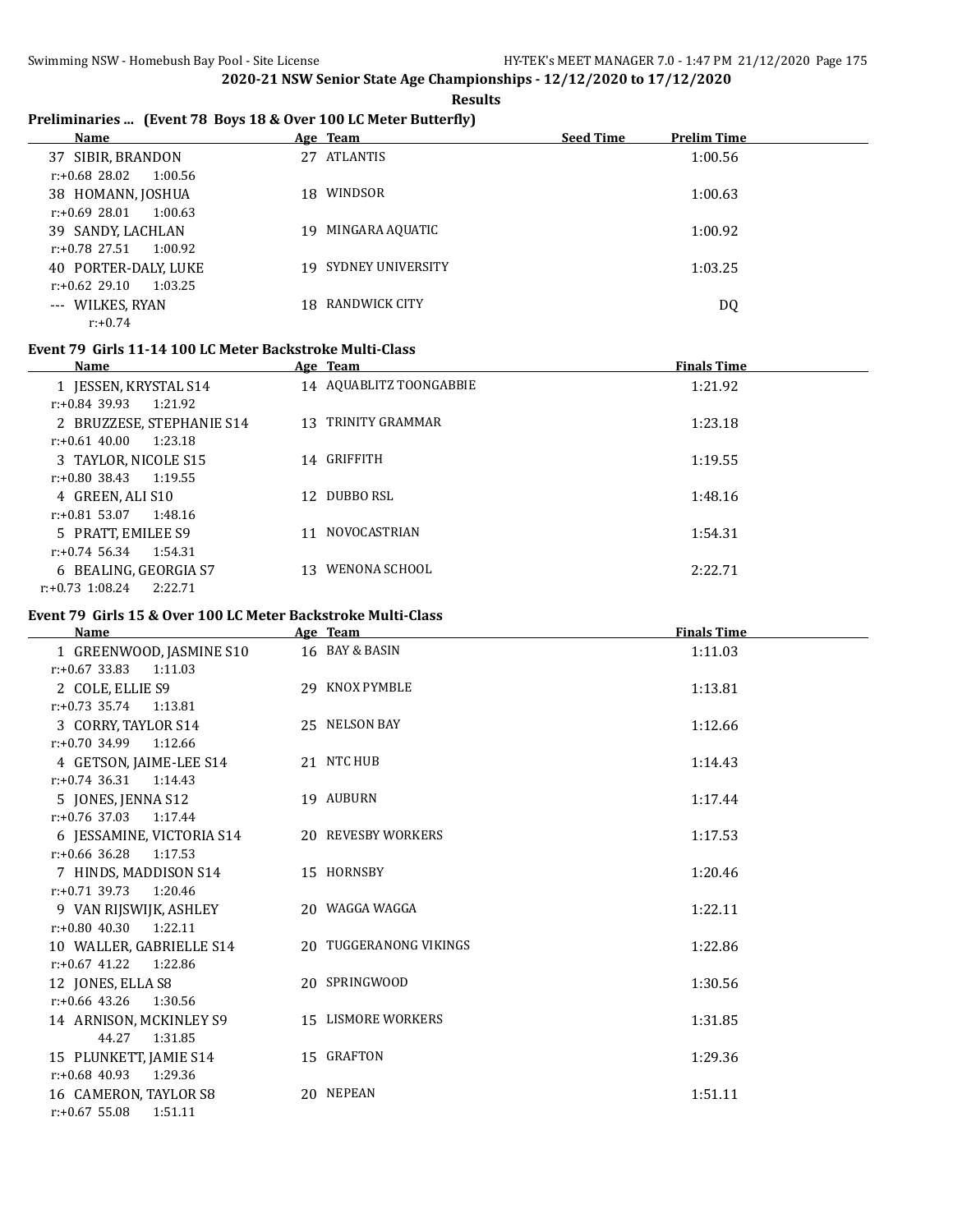#### **Results**

# **(Event 79 Girls 15 & Over 100 LC Meter Backstroke Multi-Class)**

| <b>Name</b>              | Team<br>Age   | <b>Finals Time</b> |
|--------------------------|---------------|--------------------|
| OZOLS, VANESSA S14<br>19 | 15 MERRYLANDS | 1:50.95            |
| 1:50.95<br>54.42         |               |                    |
| 20 VELLA, RACHAEL S8     | 16 MENAI      | 1:59.15            |
| r:+0.88 55.88<br>1:59.15 |               |                    |

# **Event 80 Boys 11-14 100 LC Meter Backstroke Multi-Class**

| Name                        | Age Team       | <b>Finals Time</b> |
|-----------------------------|----------------|--------------------|
| 1 BUDD, DECLAN S14          | 13 KNOX PYMBLE | 1:22.35            |
| 1:22.35<br>$r: +0.54$ 40.33 |                |                    |
| 2 PRICE, MATTY S14          | 14 PARKES      | 1:30.68            |
| 1:30.68<br>$r: +0.80$ 42.12 |                |                    |
| 3 TOGHER, LIAM S8           | 11 KNOX PYMBLE | 1:44.22            |
| r:+0.79 49.75<br>1:44.22    |                |                    |
| 4 MATTHEWS, BEAU S10        | 11 SLC AQUADOT | 1:35.58            |
| $r: +0.69$ 45.09<br>1:35.58 |                |                    |
| 5 CAREY, JACK S15           | 14 SOPAC       | 1:33.44            |
| $r: +0.71$ 45.21<br>1:33.44 |                |                    |
| 6 GARDINER, SAMUEL S14      | 14 NEPEAN      | 1:44.28            |
| $r: +0.77$ 50.40<br>1:44.28 |                |                    |
| 7 VAN STRALEN, JAYDEN S14   | 12 MOUNT ANNAN | 1:45.62            |
| $r: +0.73$ 51.77<br>1:45.62 |                |                    |
| 8 LILL, DANIEL S14          | 13 LIVERPOOL   | 1:57.41            |
| 1:57.41<br>r:+0.88 56.72    |                |                    |
| --- SMITH, LANDON S14       | 12 HUNTER      | DQ                 |
| $r: +0.76$ 52.91            |                |                    |

#### **Event 80 Boys 15 & Over 100 LC Meter Backstroke Multi-Class**

| <b>Name</b>                 | Age Team                    | <b>Finals Time</b> |
|-----------------------------|-----------------------------|--------------------|
| 1 AUNGLES, JESSE S8         | 25 NTC HUB                  | 1:09.44            |
| $r: +0.69$ 35.03<br>1:09.44 |                             |                    |
| 2 ALFORD, JOSHUA S14        | 25 TUGGERANONG VIKINGS      | 1:06.79            |
| $r: +0.82$ 32.33<br>1:06.79 |                             |                    |
| 3 STUBBS, OSCAR S13         | 20 SOPAC                    | 1:04.72            |
| $r: +0.59$ 30.85<br>1:04.72 |                             |                    |
| 4 LEVY, MATTHEW S7          | 33 NTC HUB                  | 1:18.78            |
| $r: +0.87$ 38.91<br>1:18.78 |                             |                    |
| 5 TUCKFIELD, ALEXANDER S9   | 16 SLC AQUADOT              | 1:14.07            |
| $r: +0.67$ 36.03 1:14.07    |                             |                    |
| 6 DYER, JARRED S14          | 20 WOLLONGONG               | 1:12.74            |
| $r: +0.88$ 35.01<br>1:12.74 |                             |                    |
| 7 HEALD, LOGAN S16          | 19 NUSWIM                   | 1:20.09            |
| $r: +0.73$ 39.17<br>1:20.09 |                             |                    |
| 8 STOKES, BENJAMIN S14      | 20 WODEN VALLEY             | 1:15.54            |
| $r: +0.62$ 36.38<br>1:15.54 |                             |                    |
| 9 WALTON, WILLIAM S14       | 24 MANLY                    | 1:16.93            |
| $r: +0.72$ 37.98<br>1:16.93 |                             |                    |
| 10 AUCKRAM, BEN S7          | 16 LISMORE WORKERS          | 1:32.23            |
| $r: +0.66$ 44.62 1:32.23    |                             |                    |
| 11 HANRATTY, LACHLAN S14    | 16 REVESBY WORKERS          | 1:19.57            |
| $r: +0.71$ 37.90<br>1:19.57 |                             |                    |
| 12 SMITH, KADEN S14         | 17 SLC AQUADOT              | 1:20.43            |
| $r: +0.92$ 38.52<br>1:20.43 |                             |                    |
| 13 HUGHES, HENRY S15        | <b>16 SYDNEY UNIVERSITY</b> | 1:13.60            |
| $r: +0.68$ 36.32<br>1:13.60 |                             |                    |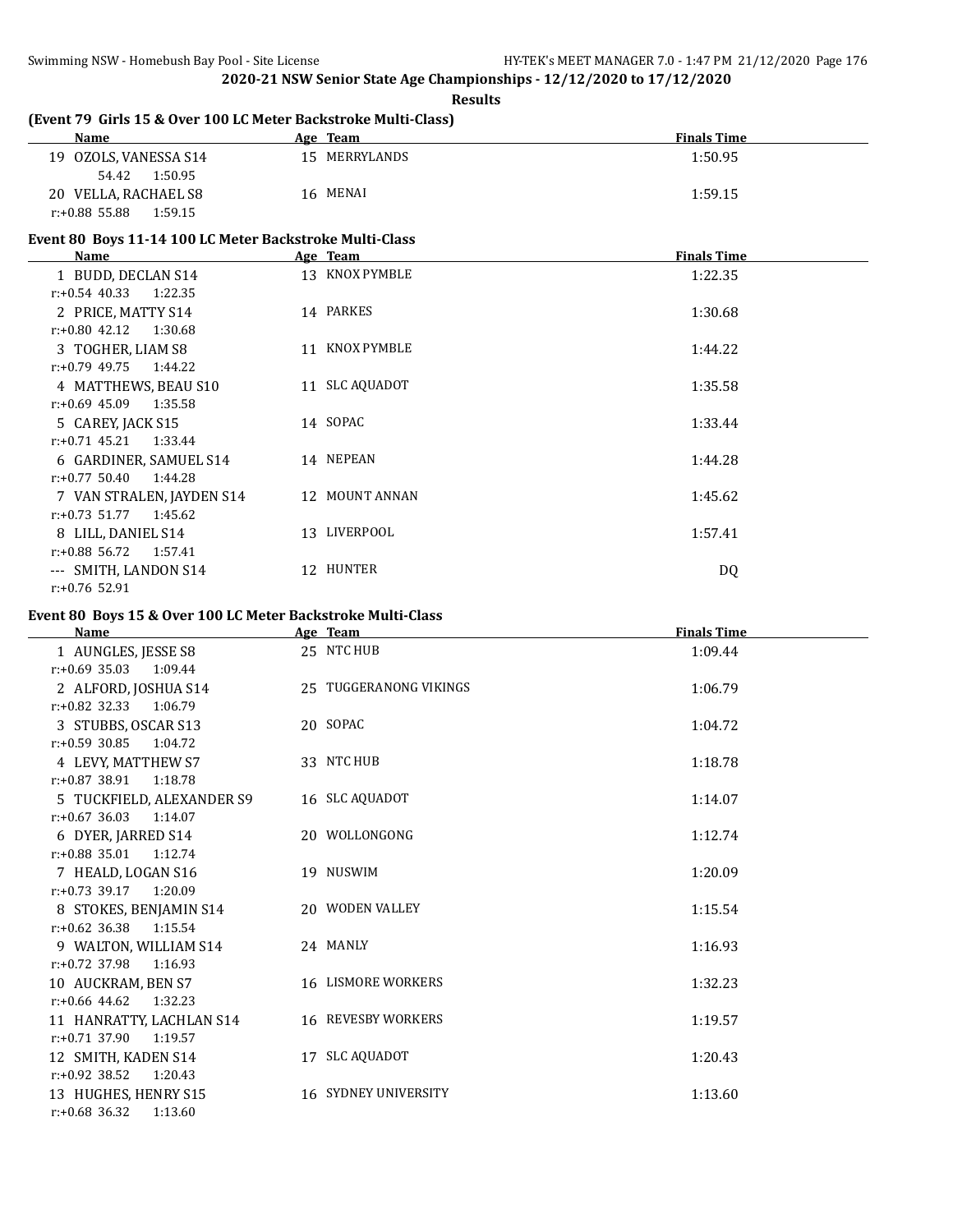**Results**

# **(Event 80 Boys 15 & Over 100 LC Meter Backstroke Multi-Class)**

| Name                        | Age Team           | <b>Finals Time</b> |
|-----------------------------|--------------------|--------------------|
| 15 BALE, DAVID S9           | WODEN VALLEY<br>47 | 1:26.96            |
| r:+0.78 41.80<br>1:26.96    |                    |                    |
| 16 DYER, TARREN S14         | 23 WOLLONGONG      | 1:26.53            |
| $r: +0.88$ 42.75 1:26.53    |                    |                    |
| 17 AHERN, LUKE S9           | NEPEAN<br>17       | 1:30.34            |
| $r: +0.89$ 42.37<br>1:30.34 |                    |                    |
| 19 SMITH, JOSHUA S14        | WOY WOY<br>17      | 1:35.60            |
| r:+0.97 46.42<br>1:35.60    |                    |                    |

#### **Event 81 Girls 15 Year Olds 1500 LC Meter Freestyle**

| Name              |                    |          | Age Team |                    |          |          |          | <b>Finals Time</b> |
|-------------------|--------------------|----------|----------|--------------------|----------|----------|----------|--------------------|
| 1 CONNOR, ABBEY   |                    |          |          | 15 REVESBY WORKERS |          |          |          | 17:06.83           |
| $r: +0.74$ 30.84  | 1:04.79            | 1:38.64  | 2:12.88  | 2:46.94            | 3:21.56  | 3:56.14  | 4:31.06  |                    |
| 5:05.71           | 5:40.83            | 6:15.18  | 6:49.89  | 7:24.57            | 7:59.12  | 8:33.49  | 9:08.10  |                    |
| 9:42.63           | 10:17.30           | 10:51.50 | 11:25.62 | 11:59.63           | 12:33.94 | 13:08.01 | 13:42.50 |                    |
| 14:16.88          | 14:51.60           | 15:25.97 | 16:00.38 | 16:34.39           | 17:06.83 |          |          |                    |
| 2 EWING, MADELINE |                    |          |          | 15 ALSTONVILLE     |          |          |          | 17:48.88           |
| $r: +0.71$ 31.37  | 1:06.54            | 1:42.42  | 2:18.50  | 2:53.97            | 3:29.74  | 4:05.07  | 4:40.88  |                    |
| 5:16.30           | 5:52.29            | 6:27.74  | 7:03.70  | 7:39.27            | 8:15.25  | 8:50.85  | 9:26.38  |                    |
| 10:02.21          | 10:38.21           | 11:13.93 | 11:49.93 | 12:25.10           | 13:01.26 | 13:37.45 | 14:13.69 |                    |
| 14:49.67          | 15:26.15           | 16:01.89 | 16:38.28 | 17:13.82           | 17:48.88 |          |          |                    |
|                   | 3 WILLIAMS, ASHLEY |          |          | 15 NARRABEEN       |          |          |          | 18:36.18           |
| $r: +0.69$ 32.19  | 1:07.22            | 1:43.31  | 2:19.81  | 2:56.89            | 3:33.62  | 4:11.27  | 4:48.32  |                    |
| 5:25.60           | 6:02.91            | 6:40.75  | 7:18.51  | 7:55.86            | 8:33.87  | 9:11.20  | 9:49.67  |                    |
| 10:27.19          | 11:05.72           | 11:43.21 | 12:21.74 | 12:59.53           | 13:37.26 | 14:15.47 | 14:53.10 |                    |
| 15:30.67          | 16:08.92           | 16:46.56 | 17:23.75 | 18:00.51           | 18:36.18 |          |          |                    |
| 4 GASNIER, AMY    |                    |          |          | 15 WODEN VALLEY    |          |          |          | 18:50.46           |
| $r: +0.76$ 32.23  | 1:08.40            | 1:45.80  | 2:23.34  | 3:01.08            | 3:38.63  | 4:16.36  | 4:54.32  |                    |
| 5:32.24           | 6:10.21            | 6:48.35  | 7:26.55  | 8:04.67            | 8:42.88  | 9:20.54  | 9:58.62  |                    |
| 10:36.53          | 11:14.93           | 11:53.00 | 12:31.27 | 13:09.14           | 13:47.35 | 14:25.56 | 15:04.02 |                    |
| 15:42.11          | 16:20.04           | 16:57.76 | 17:36.68 | 18:14.19           | 18:50.46 |          |          |                    |

# **Event 81 Girls 16 Year Olds 1500 LC Meter Freestyle**

| <b>Name</b>        |          |          | Age Team |                   |          |          |          | <b>Finals Time</b> |
|--------------------|----------|----------|----------|-------------------|----------|----------|----------|--------------------|
| 1 DOYLE, KIMBERLEY |          |          |          | 16 WARRINGAH      |          |          |          | 17:25.31           |
| $r: +0.55$ 31.27   | 1:05.31  | 1:39.51  | 2:13.81  | 2:48.06           | 3:22.60  | 3:57.21  | 4:31.91  |                    |
| 5:06.58            | 5:41.61  | 6:16.35  | 6:51.39  | 7:26.50           | 8:01.51  | 8:36.60  | 9:11.77  |                    |
| 9:46.99            | 10:22.12 | 10:57.44 | 11:33.14 | 12:08.61          | 12:44.10 | 13:19.36 | 13:54.72 |                    |
| 14:29.96           | 15:05.32 | 15:40.48 | 16:15.79 | 16:50.65          | 17:25.31 |          |          |                    |
| 2 WALTON, BIANCA   |          |          |          | 16 AUBURN         |          |          |          | 17:30.29           |
| $r: +0.74$ 30.71   | 1:03.77  | 1:38.07  | 2:12.15  | 2:46.58           | 3:21.37  | 3:56.37  | 4:31.22  |                    |
| 5:06.69            | 5:42.27  | 6:17.88  | 6:53.83  | 7:29.58           | 8:05.45  | 8:41.05  | 9:16.66  |                    |
| 9:52.39            | 10:27.42 | 11:02.93 | 11:38.68 | 12:14.03          | 12:48.77 | 13:23.70 | 13:58.85 |                    |
| 14:34.04           | 15:09.58 | 15:45.25 | 16:20.94 | 16:55.90          | 17:30.29 |          |          |                    |
| 3 MARCH, EMILY     |          |          |          | 16 HUNTER         |          |          |          | 17:32.93           |
| $r: +0.64$ 31.24   | 1:05.35  | 1:40.15  | 2:15.62  | 2:50.49           | 3:25.84  | 4:00.82  | 4:36.03  |                    |
| 5:10.80            | 5:46.01  | 6:20.92  | 6:56.24  | 7:31.29           | 8:07.11  | 8:42.16  | 9:17.75  |                    |
| 9:52.86            | 10:28.83 | 11:04.30 | 11:40.05 | 12:15.37          | 12:51.19 | 13:26.71 | 14:02.72 |                    |
| 14:38.22           | 15:14.17 | 15:49.51 | 16:25.15 | 16:59.26          | 17:32.93 |          |          |                    |
| 4 TURNER, GLADYS   |          |          |          | 16 CITY OF SYDNEY |          |          |          | 17:52.21           |
| 31.76              | 1:06.88  | 1:42.34  | 2:18.01  | 2:54.17           | 3:29.79  | 4:05.69  | 4:41.41  |                    |
| 5:17.59            | 5:53.34  | 6:29.55  | 7:05.62  | 7:41.87           | 8:18.01  | 8:54.05  | 9:29.97  |                    |
| 10:06.45           | 10:42.35 | 11:18.74 | 11:54.94 | 12:30.80          | 13:06.81 | 13:42.57 | 14:18.51 |                    |
| 14:54.12           | 15:30.21 | 16:06.48 | 16:42.16 | 17:17.95          | 17:52.21 |          |          |                    |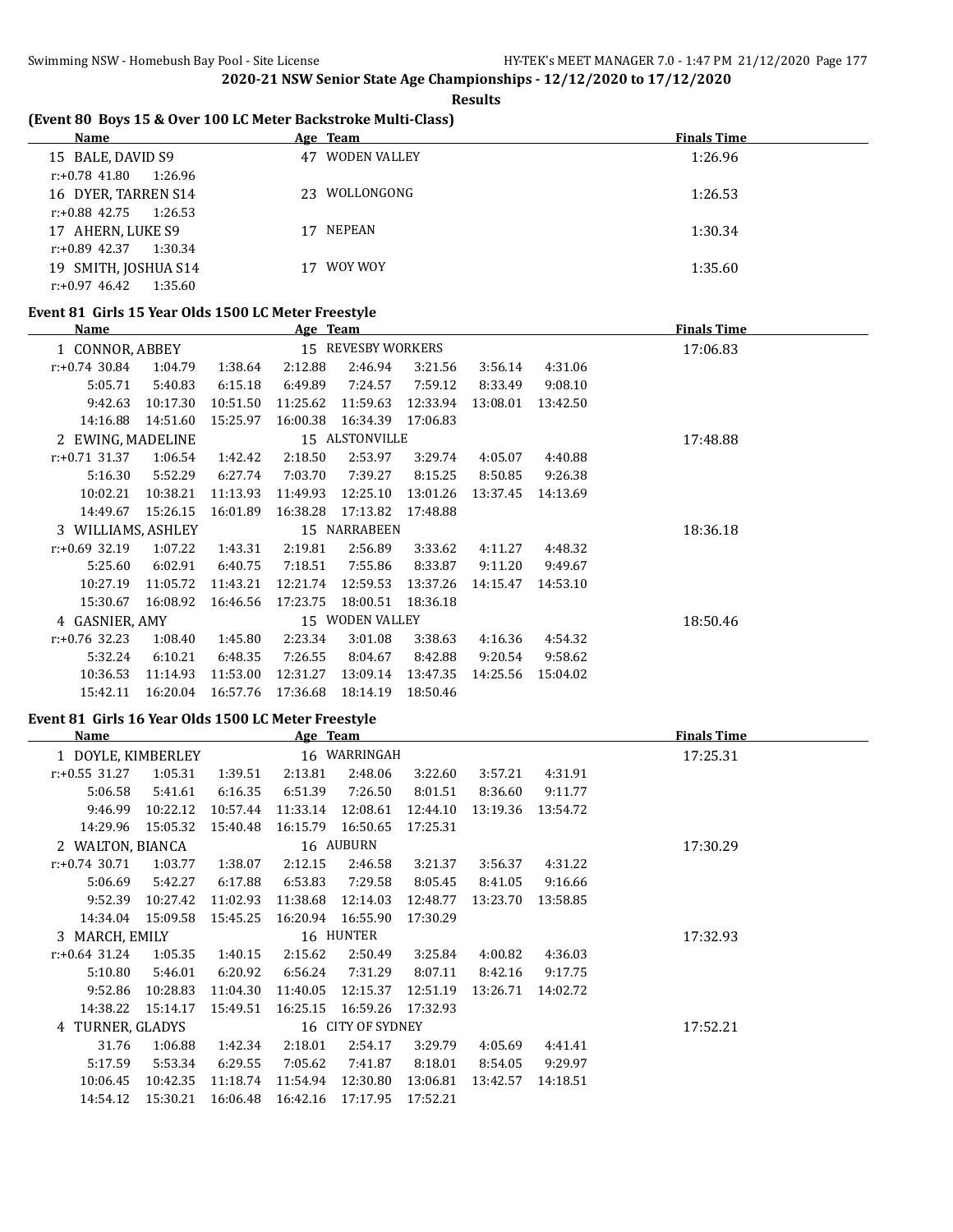**Results**

|  |  | (Event 81 Girls 16 Year Olds 1500 LC Meter Freestyle) |  |  |
|--|--|-------------------------------------------------------|--|--|
|--|--|-------------------------------------------------------|--|--|

| Name                    |          |          | Age Team |                           |          |          |          | <b>Finals Time</b> |
|-------------------------|----------|----------|----------|---------------------------|----------|----------|----------|--------------------|
| 5 DOYLE, KATELYNN       |          |          |          | 16 WARRINGAH              |          |          |          | 17:57.71           |
| $r: +0.55$ 32.40        | 1:07.32  | 1:42.86  | 2:18.06  | 2:53.49                   | 3:28.67  | 4:04.51  | 4:39.95  |                    |
| 5:15.97                 | 5:51.88  | 6:27.81  | 7:03.47  | 7:39.53                   | 8:15.15  | 8:51.12  | 9:27.06  |                    |
| 10:03.20                | 10:39.41 | 11:16.09 | 11:52.32 | 12:28.74                  | 13:05.13 | 13:42.18 | 14:18.77 |                    |
| 14:55.81                | 15:32.44 | 16:09.44 | 16:46.17 | 17:22.79                  | 17:57.71 |          |          |                    |
| 6 JONES, AVERIL         |          |          |          | 16 HUNTER                 |          |          |          | 18:15.85           |
| $r: +0.72$ 31.87        | 1:06.70  | 1:42.08  | 2:17.73  | 2:53.34                   | 3:29.33  | 4:05.13  | 4:41.01  |                    |
| 5:17.00                 | 5:53.38  | 6:29.56  | 7:06.01  | 7:42.54                   | 8:19.20  | 8:56.09  | 9:32.99  |                    |
| 10:09.98                | 10:47.00 | 11:24.10 | 12:01.65 | 12:38.88                  | 13:16.17 | 13:53.74 | 14:31.29 |                    |
| 15:09.01                | 15:46.98 | 16:24.82 | 17:02.51 | 17:40.06                  | 18:15.85 |          |          |                    |
| 7 EVERINGHAM, LAETITIA  |          |          |          | 16 NARRABEEN              |          |          |          | 18:45.68           |
| $r: +0.74$ 33.04        | 1:09.63  | 1:47.68  | 2:25.45  | 3:03.83                   | 3:41.63  | 4:20.09  | 4:57.67  |                    |
| 5:35.68                 | 6:13.48  | 6:51.57  | 7:28.95  | 8:06.15                   | 8:43.68  | 9:21.19  | 9:58.79  |                    |
| 10:36.46                | 11:13.94 | 11:51.65 | 12:29.17 | 13:07.16                  | 13:44.73 | 14:22.62 | 15:00.41 |                    |
| 15:38.47                | 16:15.89 | 16:53.87 | 17:31.43 | 18:09.36                  | 18:45.68 |          |          |                    |
| MIDDLETON, KAITLYN<br>8 |          |          |          | <b>16 REVESBY WORKERS</b> |          |          |          | 19:03.71           |
| $r: +0.73$ 32.49        | 1:08.75  | 1:46.10  | 2:24.10  | 3:01.59                   | 3:39.70  | 4:17.65  | 4:56.02  |                    |
| 5:34.15                 | 6:12.52  | 6:50.74  | 7:28.83  | 8:07.03                   | 8:45.78  | 9:24.25  | 10:02.96 |                    |
| 10:41.65                | 11:20.43 | 11:59.30 | 12:38.24 | 13:16.75                  | 13:55.78 | 14:34.15 | 15:13.18 |                    |
| 15:51.64                | 16:30.63 | 17:08.96 | 17:47.56 | 18:25.65                  | 19:03.71 |          |          |                    |

# **Event 81 Girls 17 & Over 1500 LC Meter Freestyle**

| Name                |                              |          | Age Team                |                      |          |          |                    | <b>Finals Time</b> |
|---------------------|------------------------------|----------|-------------------------|----------------------|----------|----------|--------------------|--------------------|
| 1 MARTIN, TAYLA     |                              |          |                         | 21 CARLILE           |          |          |                    | 17:21.95           |
| $r: +0.56$ 30.15    | 1:03.47                      | 1:37.78  | 2:11.92                 | 2:46.55              | 3:21.06  | 3:56.15  | 4:30.86            |                    |
| 5:05.66             | 5:40.52                      | 6:15.30  | 6:50.14                 | 7:24.90              | 7:59.55  | 8:34.51  | 9:09.34            |                    |
| 9:44.30             | 10:19.23                     | 10:54.53 | 11:30.07                | 12:04.82             | 12:40.51 | 13:16.00 | 13:51.19           |                    |
| 14:26.48            | 15:01.77                     | 15:37.27 | 16:13.11  16:48.01      |                      | 17:21.95 |          |                    |                    |
| 2 SHIRES, FRANCES   |                              |          |                         | 19 SYDNEY UNIVERSITY |          |          |                    | 17:38.48           |
| $r: +0.69$ 30.87    | 1:04.08                      | 1:38.48  | 2:12.80                 | 2:47.49              | 3:22.23  | 3:57.32  | 4:31.99            |                    |
| 5:06.98             | 5:41.87                      | 6:16.89  | 6:51.84                 | 7:27.39              | 8:02.72  | 8:38.22  | 9:13.71            |                    |
| 9:49.67             | 10:25.14                     | 11:01.20 | 11:37.18                | 12:13.47             | 12:49.28 | 13:25.86 | 14:02.14           |                    |
| 14:38.70            | 15:14.93                     | 15:51.08 | 16:27.42 17:03.41       |                      | 17:38.48 |          |                    |                    |
| 3 FINEGAN, ASHLEY   |                              |          |                         | 17 CITY OF SYDNEY    |          |          |                    | 17:49.66           |
| $r: +0.71$ 31.02    | 1:05.49                      | 1:40.29  | 2:15.39                 | 2:50.46              | 3:25.62  | 4:01.21  | 4:36.96            |                    |
| 5:13.21             | 5:49.38                      | 6:25.04  | 7:00.49                 | 7:36.33              | 8:12.19  | 8:48.59  | 9:24.39            |                    |
| 10:00.83            | 10:36.45                     | 11:12.84 | 11:48.69                | 12:25.22             | 13:01.09 |          | 13:37.22  14:13.24 |                    |
|                     | 14:49.54  15:25.47  16:01.58 |          | 16:37.54 17:13.79       |                      | 17:49.66 |          |                    |                    |
| 4 FAYERS, CASSANDRA |                              |          | 17 HUNTER               |                      |          |          |                    | 17:52.75           |
| $r: +0.79$ 31.51    | 1:06.77                      | 1:42.08  | 2:17.50                 | 2:52.91              | 3:28.53  | 4:04.16  | 4:39.71            |                    |
| 5:15.42             | 5:51.00                      | 6:26.95  | 7:02.63                 | 7:38.50              | 8:14.13  | 8:50.25  | 9:26.11            |                    |
| 10:02.27            | 10:38.24                     | 11:14.62 | 11:50.76                | 12:26.93             | 13:02.86 | 13:39.16 | 14:15.47           |                    |
| 14:51.83            | 15:27.80                     | 16:04.55 | 16:40.97 17:17.45       |                      | 17:52.75 |          |                    |                    |
| 5 PLATTS, GEORGIA   |                              |          | 17 SOPAC                |                      |          |          |                    | 18:10.83           |
| $r: +0.58$ 30.88    | 1:04.88                      | 1:40.10  | 2:15.65                 | 2:51.56              | 3:27.37  | 4:03.23  | 4:39.05            |                    |
| 5:15.15             | 5:51.65                      | 6:27.92  | 7:04.14                 | 7:41.10              | 8:18.23  | 8:54.84  | 9:31.59            |                    |
| 10:08.66            | 10:45.69                     | 11:22.71 | 11:59.95                | 12:37.09             | 13:14.41 |          | 13:51.71  14:28.85 |                    |
|                     | 15:06.41  15:43.69  16:20.93 |          |                         | 16:58.00 17:35.06    | 18:10.83 |          |                    |                    |
| 6 OZDEMIR, TAYLAH   |                              |          | 17 AQUABLITZ TOONGABBIE |                      |          |          |                    | 18:17.28           |
| $r: +0.74$ 31.48    | 1:05.90                      | 1:40.86  | 2:16.41                 | 2:51.90              | 3:27.37  | 4:03.23  | 4:39.65            |                    |
| 5:16.22             | 5:53.04                      | 6:29.99  | 7:07.04                 | 7:44.14              | 8:21.49  | 8:58.69  | 9:36.03            |                    |
| 10:13.04            | 10:50.39                     | 11:27.73 | 12:04.94                | 12:41.98             | 13:19.28 | 13:56.63 | 14:34.09           |                    |
|                     | 15:11.56  15:49.01  16:26.53 |          | 17:03.77 17:40.85       |                      | 18:17.28 |          |                    |                    |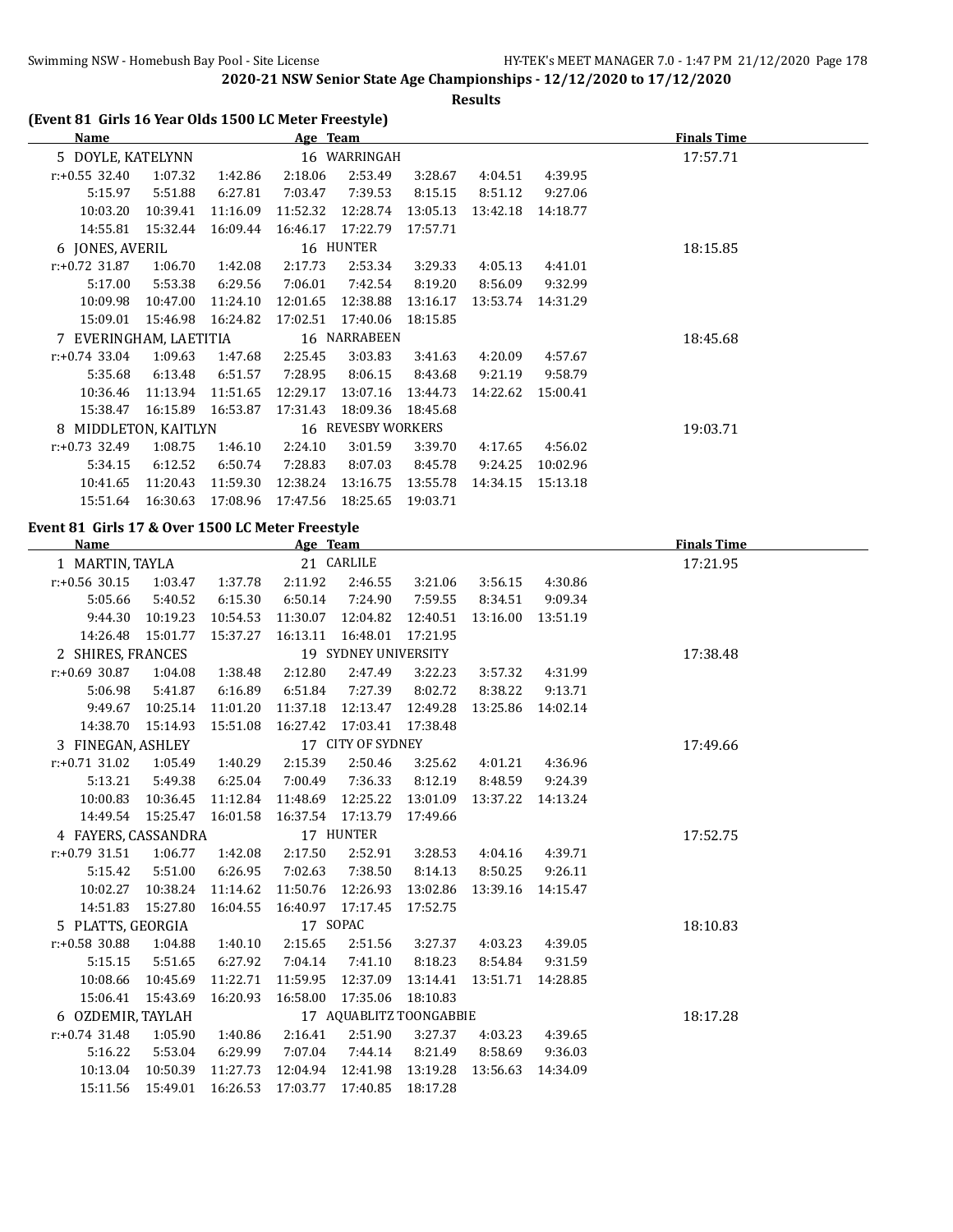**Results**

| (Event 81 Girls 17 & Over 1500 LC Meter Freestyle)<br>Name                     |          | <b>Finals Time</b>            |         |         |                    |                    |  |
|--------------------------------------------------------------------------------|----------|-------------------------------|---------|---------|--------------------|--------------------|--|
| 7 HIGGINS, HANNAH                                                              | Age Team | 18 REVESBY WORKERS            |         |         |                    | 19:28.98           |  |
| $r: +0.68$ 33.58<br>1:11.08 1:49.39                                            | 2:28.54  | 3:07.07                       | 3:45.96 | 4:24.63 | 5:03.40            |                    |  |
| 6:21.37<br>5:42.12<br>7:00.42                                                  |          | 8:18.64                       | 8:57.57 |         | 9:36.87 10:16.10   |                    |  |
| 10:55.48  11:35.13  12:14.87  12:54.35  13:33.81  14:13.72  14:53.30  15:32.92 |          |                               |         |         |                    |                    |  |
| 16:12.82  16:52.31  17:32.16  18:11.75  18:51.05  19:28.98                     |          |                               |         |         |                    |                    |  |
| Event 82 Girls 12-13 100 LC Meter Freestyle<br>Name                            | Age Team |                               |         |         | <b>Prelim Time</b> | <b>Finals Time</b> |  |
| Finals                                                                         |          |                               |         |         |                    |                    |  |
| 1 COLE, JESSICA                                                                |          | 13 WESTS ILLAWARRA            |         |         | 59.61              | 58.87              |  |
| r:+0.55 28.96<br>58.87                                                         |          |                               |         |         |                    |                    |  |
| 2 MELBOURN, DOMINIQUE<br>$r: +0.52$ 28.62<br>58.98                             |          | 13 WARRINGAH                  |         |         | 1:00.07            | 58.98              |  |
| 3 KASPROWICZ, ZARA<br>r:+0.38 28.59<br>59.05                                   |          | 13 WARRINGAH                  |         |         | 59.64              | 59.05              |  |
| 4 BISELLO, SOFIA<br>$r: +0.66$ 29.23<br>59.56                                  |          | 13 TRINITY GRAMMAR            |         |         | 59.84              | 59.56              |  |
| 5 MORTON, HANNAH<br>$r: +0.54$ 29.02<br>1:00.91                                |          | 13 WARRINGAH                  |         |         | 1:00.08            | 1:00.91            |  |
| 6 NAPERNIKOVA, ELINA<br>$r: +0.68$ 29.02<br>1:01.06                            |          | 13 PLC SYDNEY                 |         |         | 1:00.54            | 1:01.06            |  |
| 7 ZANNINO, GEORGIA                                                             |          | 13 ATLANTIS                   |         |         | 1:01.37            | 1:01.23            |  |
| r:+0.71 29.57<br>1:01.23<br>8 KRALKA, DOMINIKA                                 |          | 13 KINCUMBER PACIFIC DOLPHINS |         |         | 1:00.68            | 1:01.28            |  |
| $r: +0.66$ 29.01<br>1:01.28<br>9 FOWLER, ANNIKA                                |          | 13 MANLY                      |         |         | 1:01.06            | 1:01.77            |  |
| $r: +0.74$ 29.58<br>1:01.77<br>10 BARAKAT, ISABELLE                            |          | 13 PLC SYDNEY                 |         |         | 1:01.19            | 1:02.24            |  |
| $r: +0.74$ 29.39<br>1:02.24<br>Event 82 Girls 12-13 100 LC Meter Freestyle     |          |                               |         |         |                    |                    |  |
| <b>Name</b>                                                                    |          | Age Team                      |         |         | Seed Time          | <b>Prelim Time</b> |  |
| <b>Preliminaries</b>                                                           |          |                               |         |         |                    |                    |  |
| 1 COLE, JESSICA<br>r:+0.70 29.33<br>59.61                                      |          | 13 WESTS ILLAWARRA            |         |         |                    | 59.61 q            |  |
| 2 KASPROWICZ, ZARA<br>$r: +0.74$ 28.63<br>59.64                                |          | 13 WARRINGAH                  |         |         |                    | $59.64$ q          |  |
| 3 BISELLO, SOFIA<br>$r+0.54$ 29.49<br>59.84                                    |          | 13 TRINITY GRAMMAR            |         |         |                    | 59.84 a            |  |
| 4 MELBOURN, DOMINIQUE<br>r:+0.52 29.04<br>1:00.07                              |          | 13 WARRINGAH                  |         |         |                    | $1:00.07$ a        |  |
| 5 MORTON, HANNAH                                                               |          | 13 WARRINGAH                  |         |         |                    | $1:00.08$ q        |  |
| $r: +0.5028.8411:00.08$<br>6 NAPERNIKOVA, ELINA                                |          | 13 PLC SYDNEY                 |         |         |                    | $1:00.54$ q        |  |
| $r: +0.69$ 29.15<br>1:00.54<br>7 KRALKA, DOMINIKA                              |          | 13 KINCUMBER PACIFIC DOLPHINS |         |         |                    | $1:00.68$ a        |  |
| $r: +0.62$ 29.29<br>1:00.68<br>8 FOWLER, ANNIKA                                |          | 13 MANLY                      |         |         |                    | $1:01.06$ a        |  |
| $r: +0.70$ 29.33<br>1:01.06                                                    |          |                               |         |         |                    |                    |  |
| 9 BARAKAT, ISABELLE<br>$r.+0.60$ 29.14<br>1:01.19                              |          | 13 PLC SYDNEY                 |         |         |                    | $1:01.19$ q        |  |
| 10 ZANNINO, GEORGIA<br>r:+0.58 29.17 1:01.37                                   |          | 13 ATLANTIS                   |         |         |                    | $1:01.37$ q        |  |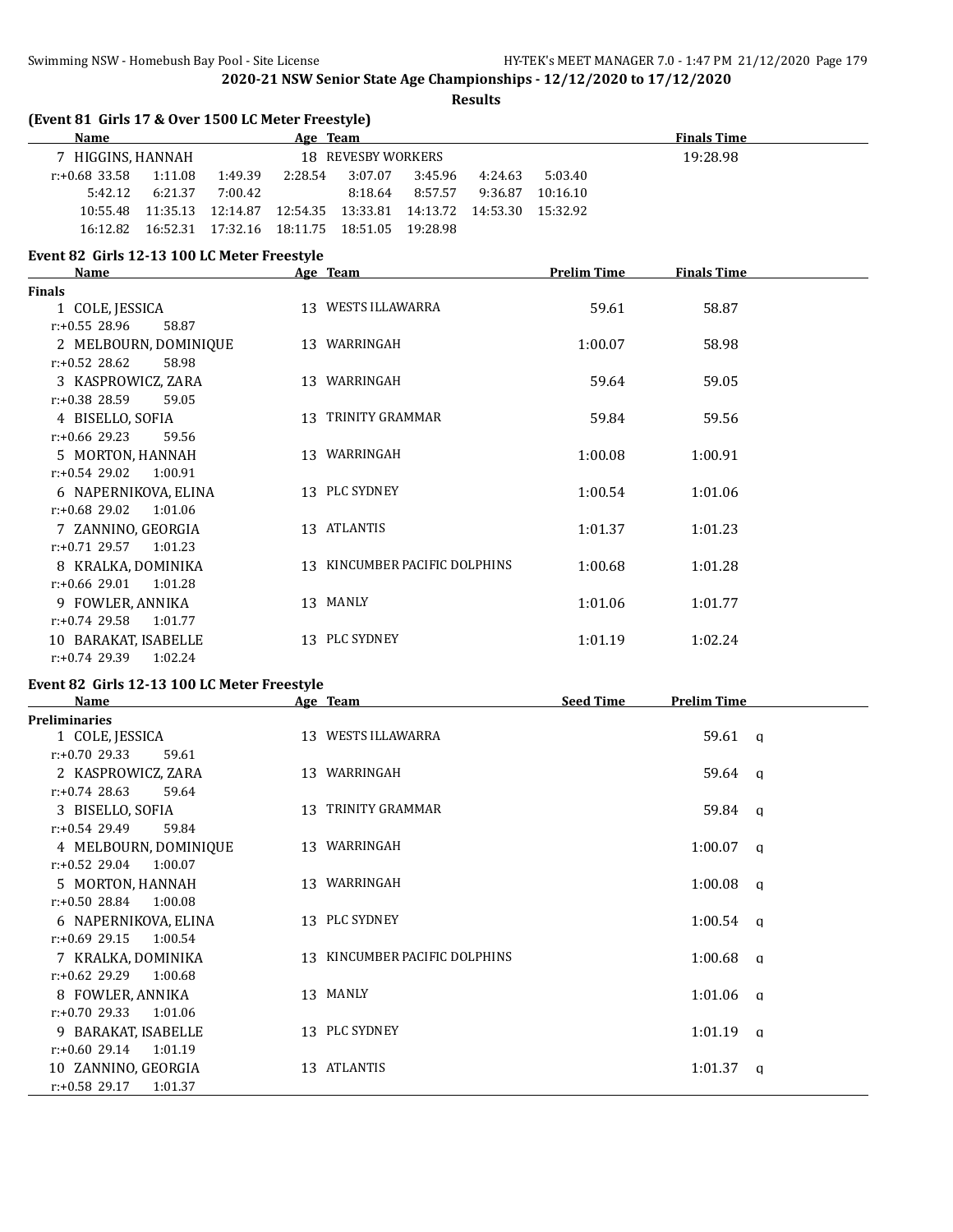#### **Results**

# **Preliminaries ... (Event 82 Girls 12-13 100 LC Meter Freestyle)**

| Name                                                                   | Age Team                      | <b>Seed Time</b> | <b>Prelim Time</b> |
|------------------------------------------------------------------------|-------------------------------|------------------|--------------------|
| 11 DOUGLAS-BYRNE, CHLOE<br>$r: +0.75$ 29.82<br>1:01.46                 | 13 TELOPEA                    |                  | 1:01.46            |
| 12 RING, ASHA<br>r:+0.53 29.56<br>1:01.51                              | 12 PLC SYDNEY                 |                  | 1:01.51            |
| 13 LAWRENCE, MILLA<br>29.59<br>1:01.71                                 | 12 WARRINGAH                  |                  | 1:01.71            |
| 14 WILSON, CHARLOTTE                                                   | 13 MUDGEE INDOOR              |                  | 1:01.87            |
| r:+0.74 29.95 1:01.87<br>15 CAMERON, INDIANNA<br>r:+0.69 29.83 1:02.25 | 13 KNOX PYMBLE                |                  | 1:02.25            |
| 16 ETHERINGTON, RUBY<br>$r.+0.52$ 29.71<br>1:02.34                     | 13 RANDWICK CITY              |                  | 1:02.34            |
| 17 NIX, EBONY<br>$r.+0.72$ 29.85<br>1:02.35                            | 13 NELSON BAY                 |                  | 1:02.35            |
| 18 SMITH, INDIE<br>r:+0.58 29.60 1:02.44                               | 13 WARRINGAH                  |                  | 1:02.44            |
| 19 MCPARTLAND, JENNIFER<br>$r: +0.79$ 30.49 1:02.83                    | 12 MLC MARLINS                |                  | 1:02.83            |
| 20 BROADBENT, EMMA<br>r:+0.66 29.38 1:02.87                            | 13 KINCUMBER PACIFIC DOLPHINS |                  | 1:02.87            |
| 21 PAK, OLIVIA<br>r:+0.51 29.72 1:02.94                                | 13 PLC SYDNEY                 |                  | 1:02.94            |
| 22 WLOSSAK, LUCINDA<br>r:+0.68 30.42 1:02.97                           | 13 KNOX PYMBLE                |                  | 1:02.97            |
| 23 LILIENTHAL, JAYA<br>r:+0.46 29.48 1:02.99                           | 13 KNOX PYMBLE                |                  | 1:02.99            |
| 24 ARNOLD, SKYE<br>$r.+0.57$ 30.56 1:03.12                             | 13 SOPAC                      |                  | 1:03.12            |
| 25 GUZINA, DANIELA<br>$r: +0.80$ 30.39 1:03.18                         | 13 LEICHHARDT                 |                  | 1:03.18            |
| 26 MARTINUS, WAVERLY<br>$r: +0.74$ 30.31 1:03.34                       | 13 PLC SYDNEY                 |                  | 1:03.34            |
| 27 JIANG, FLORENCE<br>r:+0.52 30.09 1:03.37                            | 13 ST GEORGE                  |                  | 1:03.37            |
| 28 LEE, ANNIKA<br>29.90<br>1:03.39                                     | 12 KNOX PYMBLE                |                  | 1:03.39            |
| *29 JONES, MADISON<br>$r: +0.69$ 30.40 1:03.42                         | 13 WESTS ILLAWARRA            |                  | 1:03.42            |
| *29 WAUGH, ANNABELLE<br>r:+0.80 30.15 1:03.42                          | 13 KINCOPPAL-ROSE BAY         |                  | 1:03.42            |
| 31 SPIERS, ALICIA<br>$r: +0.61$ 30.10<br>1:03.43                       | 13 ALBURY NORTH LAVINGTON     |                  | 1:03.43            |
| 32 GONZALO, FELISA<br>$r.+0.71$ 30.14 1:03.51                          | 12 MANLY                      |                  | 1:03.51            |
| 33 SPALDING, BREE<br>30.03<br>1:03.59                                  | 13 KINCUMBER PACIFIC DOLPHINS |                  | 1:03.59            |
| 34 CULLEN, JESSICA<br>$r: +0.67$ 30.29 1:03.65                         | 13 KNOX PYMBLE                |                  | 1:03.65            |
| 35 PICKVANCE, LEAH<br>r:+0.51 30.37 1:03.69                            | 13 MACKSVILLE MARLINS         |                  | 1:03.69            |
| 36 COX, ARABELLA<br>$r: +0.60$ 30.23<br>1:03.74                        | 13 KNOX PYMBLE                |                  | 1:03.74            |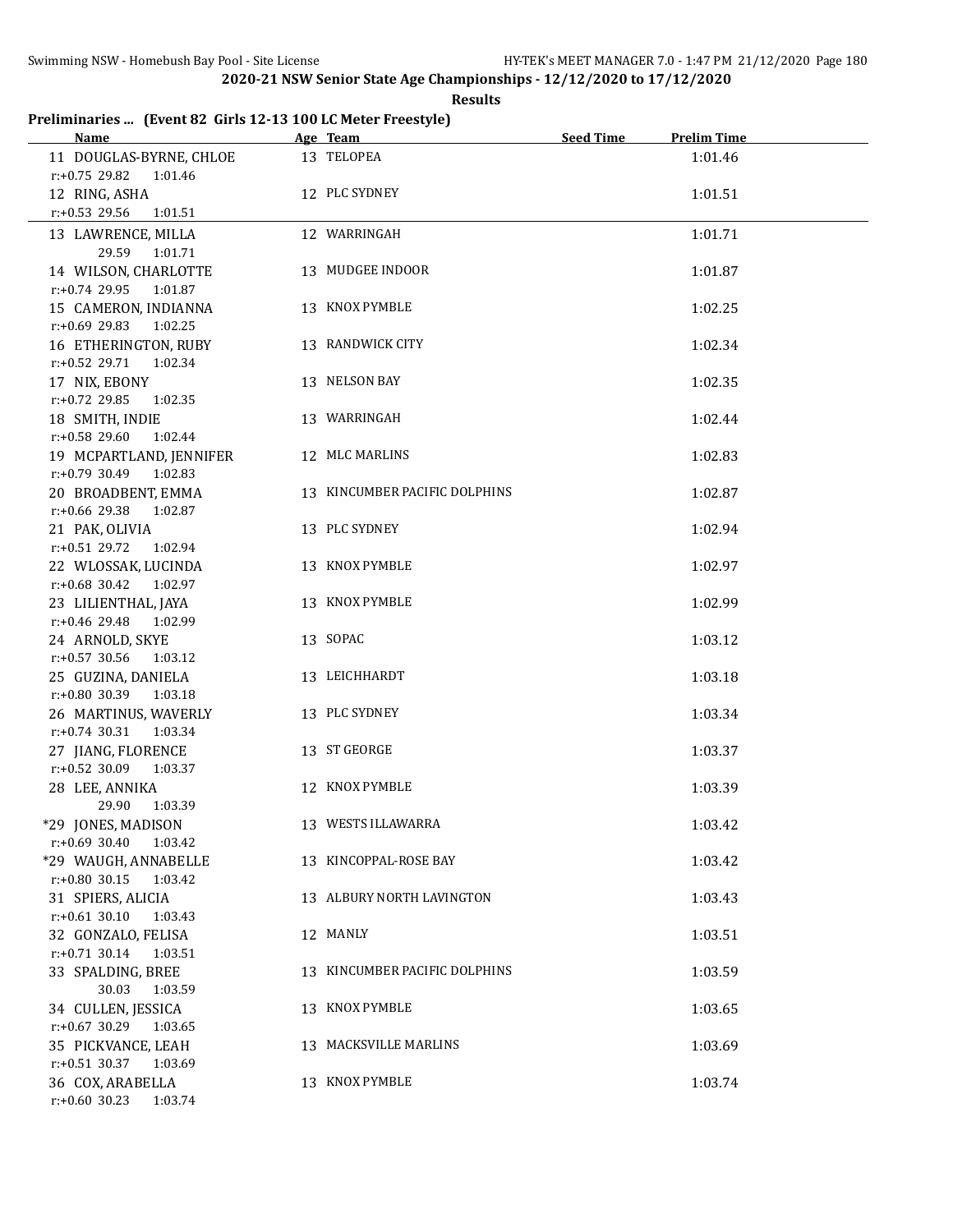#### **Results**

### **Preliminaries ... (Event 82 Girls 12-13 100 LC Meter Freestyle)**

| Name and the state of the state of the state of the state of the state of the state of the state of the state of the state of the state of the state of the state of the state of the state of the state of the state of the s | Age Team and the state of the state of the state of the state of the state of the state of the state of the state of the state of the state of the state of the state of the state of the state of the state of the state of t | Seed Time | <b>Prelim Time</b> |
|--------------------------------------------------------------------------------------------------------------------------------------------------------------------------------------------------------------------------------|--------------------------------------------------------------------------------------------------------------------------------------------------------------------------------------------------------------------------------|-----------|--------------------|
| *37 CLACK, LARA<br>$r: +0.79$ 30.88<br>1:03.80                                                                                                                                                                                 | 13 HUNTER                                                                                                                                                                                                                      |           | 1:03.80            |
| *37 TOLAR, AALEYAH<br>$r: +0.77$ 30.60 1:03.80                                                                                                                                                                                 | 12 HUNTER                                                                                                                                                                                                                      |           | 1:03.80            |
| 39 HARKIN, CHARLOTTE<br>$r: +0.61$ 30.44 1:03.84                                                                                                                                                                               | 12 CARLILE                                                                                                                                                                                                                     |           | 1:03.84            |
| 40 HIGLEY, NIAMH<br>$r: +0.69$ 30.50<br>1:03.87                                                                                                                                                                                | 12 KINCOPPAL-ROSE BAY                                                                                                                                                                                                          |           | 1:03.87            |
| *41 SALIBA, AKIRA<br>30.85<br>1:03.93                                                                                                                                                                                          | 13 REVESBY WORKERS                                                                                                                                                                                                             |           | 1:03.93            |
| *41 DIEGO, ELLIE<br>$r.+0.33$ 31.11 1:03.93                                                                                                                                                                                    | 13 AQUABLITZ TOONGABBIE                                                                                                                                                                                                        |           | 1:03.93            |
| *43 HANCOCK, MATILDA<br>$r: +0.71$ 30.45 1:03.95                                                                                                                                                                               | 13 WILLOUGHBY                                                                                                                                                                                                                  |           | 1:03.95            |
| *43 RIJSSEMUS, ARIANE<br>$r: +0.66$ 30.36 1:03.95                                                                                                                                                                              | 13 CITY OF SYDNEY                                                                                                                                                                                                              |           | 1:03.95            |
| *45 LAY, KEELY<br>$r: +0.69$ 30.53 1:04.04                                                                                                                                                                                     | 13 LIVERPOOL                                                                                                                                                                                                                   |           | 1:04.04            |
| *45 BRODRICK, CHLOE<br>r:+0.73 31.17 1:04.04                                                                                                                                                                                   | 13 TUGGERANONG VIKINGS                                                                                                                                                                                                         |           | 1:04.04            |
| *47 GADD, BINDI<br>$r.+0.77$ 30.37 1:04.12                                                                                                                                                                                     | 13 WINDSOR                                                                                                                                                                                                                     |           | 1:04.12            |
| *47 AZRIEL, ALYSSA<br>$r.+0.68$ 30.41 1:04.12                                                                                                                                                                                  | 13 RANDWICK CITY                                                                                                                                                                                                               |           | 1:04.12            |
| 49 HANGER, ISABELLE<br>$r: +0.76$ 31.14 1:04.21                                                                                                                                                                                | 13 CITY OF SYDNEY                                                                                                                                                                                                              |           | 1:04.21            |
| 50 BREASLEY, DAISY<br>$r: +0.70$ 30.89 1:04.25                                                                                                                                                                                 | 13 HUNTER                                                                                                                                                                                                                      |           | 1:04.25            |
| 51 PERKINS, GABRIELLE<br>$r.+0.51$ 30.49 1:04.41                                                                                                                                                                               | 13 LEICHHARDT                                                                                                                                                                                                                  |           | 1:04.41            |
| 52 DONALD, JOCELYN<br>$r: +0.69$ 31.25 1:04.46                                                                                                                                                                                 | 13 SOPAC                                                                                                                                                                                                                       |           | 1:04.46            |
| 53 BARLOW, LILY<br>31.25<br>1:04.52                                                                                                                                                                                            | 13 PORT MACQUARIE                                                                                                                                                                                                              |           | 1:04.52            |
| 54 HODGETTS, HANNAH<br>$r: +0.72$ 31.10<br>1:04.57                                                                                                                                                                             | 13 NOVOCASTRIAN                                                                                                                                                                                                                |           | 1:04.57            |
| *55 KOWALSKI, JANA<br>$r: +0.72$ 31.30<br>1:04.58                                                                                                                                                                              | 12 SYDNEY UNIVERSITY                                                                                                                                                                                                           |           | 1:04.58            |
| *55 FRANCFORT, AMELIE<br>$r: +0.58$ 31.00<br>1:04.58                                                                                                                                                                           | 13 CITY OF SYDNEY                                                                                                                                                                                                              |           | 1:04.58            |
| 57 ALLEN, RACHEL<br>$r: +0.74$ 31.41<br>1:04.61                                                                                                                                                                                | 13 GINNINDERRA                                                                                                                                                                                                                 |           | 1:04.61            |
| 58 ANTALA, AVA<br>30.49<br>1:04.67                                                                                                                                                                                             | 12 CAMPBELLTOWN                                                                                                                                                                                                                |           | 1:04.67            |
| 59 DIXON, ZANNAH<br>r:+0.77 30.49<br>1:04.74                                                                                                                                                                                   | 13 NARRABEEN                                                                                                                                                                                                                   |           | 1:04.74            |
| 60 MOUNTER, ELLA<br>30.69<br>1:04.75                                                                                                                                                                                           | 13 NUSWIM                                                                                                                                                                                                                      |           | 1:04.75            |
| 61 MAYNE, JADE<br>r:+0.76 30.55<br>1:05.06                                                                                                                                                                                     | 12 AQUABLITZ TOONGABBIE                                                                                                                                                                                                        |           | 1:05.06            |
| 62 THONGUAM, PEAR<br>$r: +0.53$ 30.65<br>1:05.07                                                                                                                                                                               | 13 SYDNEY UNIVERSITY                                                                                                                                                                                                           |           | 1:05.07            |
| 63 TEALE, BELLA<br>r:+0.77 30.97 1:05.10                                                                                                                                                                                       | 13 TRINITY LISMORE                                                                                                                                                                                                             |           | 1:05.10            |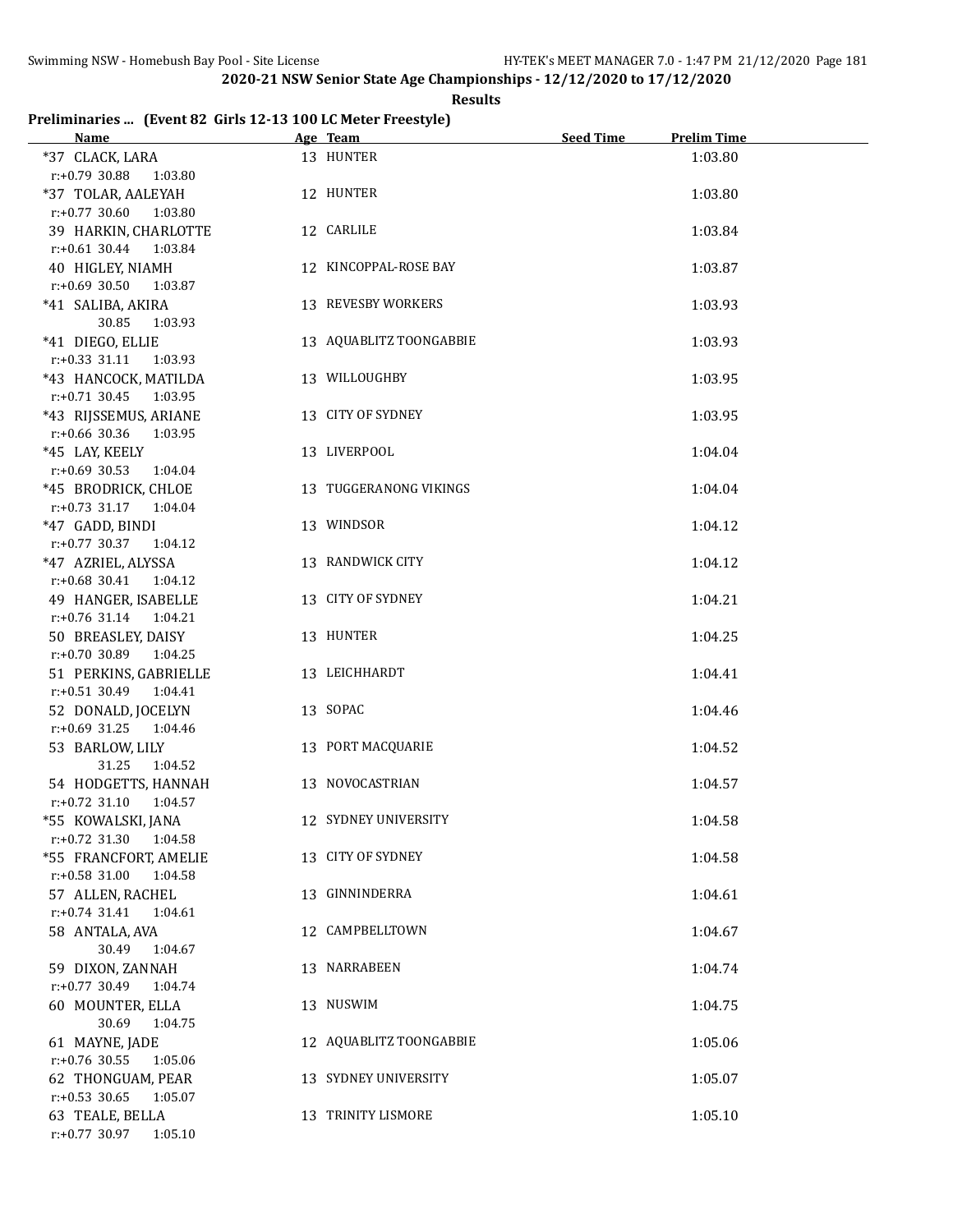### **Results**

## **Preliminaries ... (Event 82 Girls 12-13 100 LC Meter Freestyle)**

| Name                        | Age Team                    | <b>Prelim Time</b><br><b>Seed Time</b> |  |
|-----------------------------|-----------------------------|----------------------------------------|--|
| 64 THOMPSON, RUBY           | 13 CITY OF SYDNEY           | 1:05.25                                |  |
| $r: +0.66$ 31.63 1:05.25    |                             |                                        |  |
| 65 CARMICHAEL, HANNAH       | 13 FORSTER                  | 1:05.31                                |  |
| $r: +0.53$ 31.10<br>1:05.31 |                             |                                        |  |
| 66 LOVELL, RUBY             | 13 WARRINGAH                | 1:05.46                                |  |
| $r: +0.61$ 31.20<br>1:05.46 |                             |                                        |  |
| 67 EDWARDS, OLIVIA          | 13 WOY WOY                  | 1:05.51                                |  |
| $r: +0.63$ 31.07<br>1:05.51 |                             |                                        |  |
| 68 KIM, LIN                 | 12 PLC SYDNEY               | 1:05.87                                |  |
| r:+0.39 31.37<br>1:05.87    |                             |                                        |  |
| 69 COLLISON, ALEX           | 13 SOPAC                    | 1:05.88                                |  |
| $r: +0.77$ 31.53<br>1:05.88 |                             |                                        |  |
| 70 HAMILTON, ABBY           | 13 WARRINGAH                | 1:05.90                                |  |
| $r: +0.74$ 31.81<br>1:05.90 |                             |                                        |  |
| 71 BAILEY, MAYA             | 13 GLENBROOK                | 1:06.17                                |  |
| $r: +0.79$ 32.01<br>1:06.17 |                             |                                        |  |
| 72 LESHETZ, ELLA            | 13 MACCABI                  | 1:06.91                                |  |
| 31.53<br>1:06.91            |                             |                                        |  |
| 73 BONASERA, ANDIE          | 13 NARRABEEN                | 1:06.93                                |  |
| $r: +0.51$ 32.11<br>1:06.93 |                             |                                        |  |
| 74 CLEARY, MIA              | 13 CARLILE                  | 1:07.12                                |  |
| 32.01<br>1:07.12            |                             |                                        |  |
| 75 SMITH, SOMMER            | 13 HUNTER                   | 1:07.20                                |  |
| $r: +0.64$ 32.18<br>1:07.20 |                             |                                        |  |
| 76 BURDACK, MIA             | 13 EPPING BULLETS           | 1:07.39                                |  |
| $r: +0.76$ 32.07<br>1:07.39 |                             |                                        |  |
| 77 MARCHANT, PYPER          | 13 CASTLE HILL RSL DOLPHINS | 1:07.83                                |  |
| $r: +0.69$ 32.25<br>1:07.83 |                             |                                        |  |
| --- CREIGHTON, INDIGO       | 13 LISMORE WORKERS          | DQ                                     |  |
| $r: +0.43$                  |                             |                                        |  |

# **Event 83 Boys 17 Year Olds 200 LC Meter IM**

| Name                        |         | Age Team           | <b>Prelim Time</b> | <b>Finals Time</b> |  |
|-----------------------------|---------|--------------------|--------------------|--------------------|--|
| A - Final                   |         |                    |                    |                    |  |
| 1 WALKER, LACHLAN           |         | 17 ALSTONVILLE     | 2:09.73            | 2:06.91            |  |
| $r: +0.61$ 27.45<br>59.31   | 1:36.96 | 2:06.91            |                    |                    |  |
| 2 PHILLIPS, COOPER          |         | 17 NARRABEEN       | 2:14.51            | 2:09.66            |  |
| $r: +0.64$ 28.16 1:00.61    | 1:38.65 | 2:09.66            |                    |                    |  |
| 3 PHAOPIN, TANAKIT          |         | 17 CAMPBELLTOWN    | 2:12.71            | 2:10.36            |  |
| $r: +0.69$ 27.64 1:01.26    | 1:40.44 | 2:10.36            |                    |                    |  |
| 4 SIMPSON, JACOB            |         | 17 REVESBY WORKERS | 2:13.03            | 2:10.47            |  |
| $r: +0.66$ 27.85 1:02.12    | 1:39.87 | 2:10.47            |                    |                    |  |
| 5 COMER, BENJAMIN           |         | 17 AUBURN          | 2:12.56            | 2:10.82            |  |
| $r: +0.55$ 27.92<br>1:01.35 | 1:39.88 | 2:10.82            |                    |                    |  |
| 6 KINGSTON, JOSH            |         | 17 CAMPBELLTOWN    | 2:13.86            | 2:11.57            |  |
| $r: +0.70$ 28.07 1:02.74    | 1:40.95 | 2:11.57            |                    |                    |  |
| 7 MCCARTHY, ADAM            |         | 17 ATLANTIS        | 2:15.77            | 2:14.44            |  |
| $r: +0.72$ 27.93<br>1:01.35 | 1:42.90 | 2:14.44            |                    |                    |  |
| 8 SMITH, BEVAN              |         | 17 TAREE TORPEDOES | 2:17.19            | 2:18.04            |  |
| $r: +0.66$ 28.84<br>1:01.35 | 1:44.56 | 2:18.04            |                    |                    |  |
| 9 LEWIS, ZAC                |         | 17 KINROSS WOLAROI | 2:18.25            | 2:19.47            |  |
| $r: +0.72$ 28.64<br>1:05.71 | 1:46.94 | 2:19.47            |                    |                    |  |
| 10 GERMANOS, EUAN           |         | 17 TRINITY GRAMMAR | 2:18.69            | 2:19.59            |  |
| $r: +0.71$ 29.24 1:04.23    | 1:46.74 | 2:19.59            |                    |                    |  |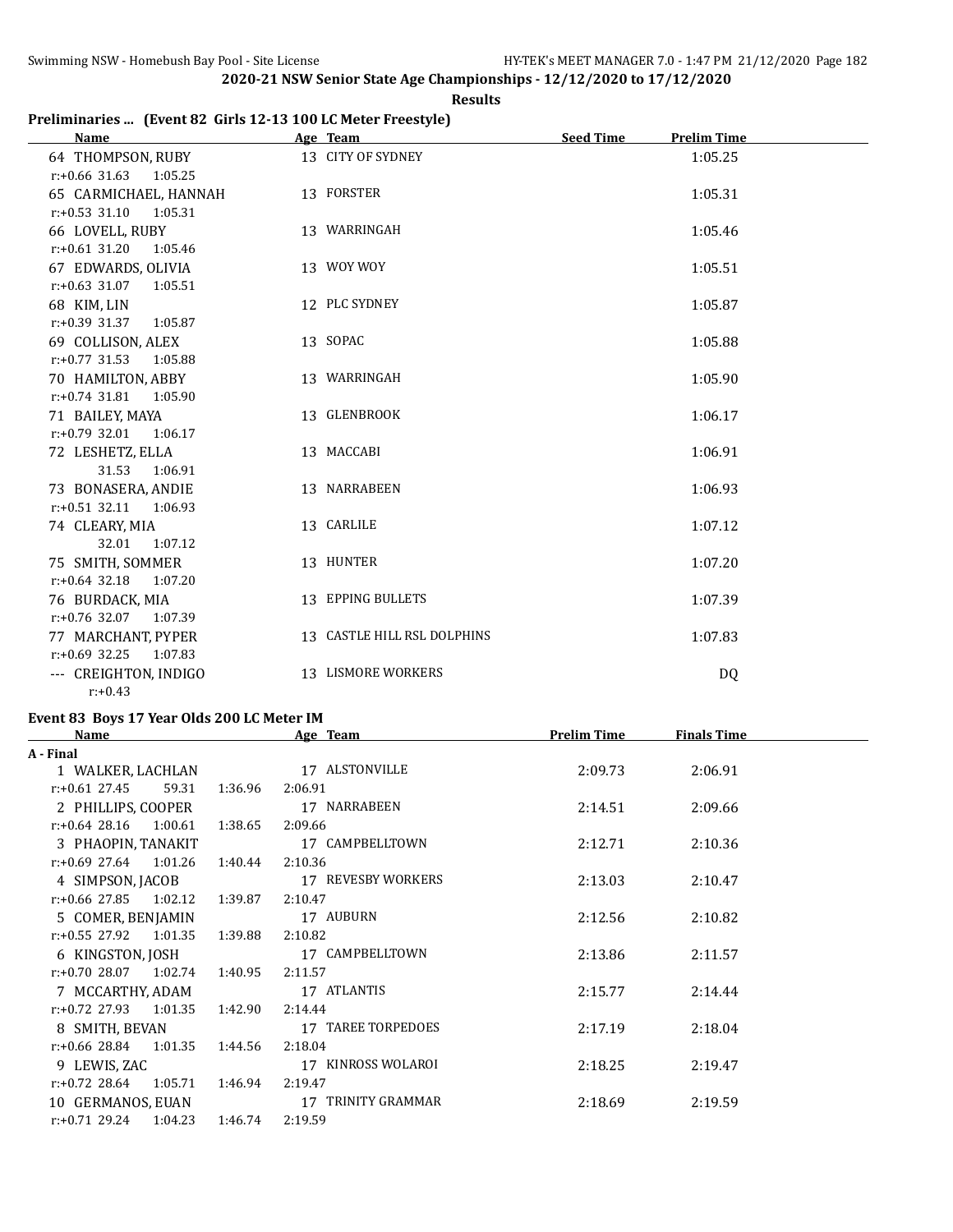### **Results**

## **Event 83 Boys 17 Year Olds 200 LC Meter IM**

| <b>Name</b>                           |         | Age Team                                | Seed Time | <b>Prelim Time</b> |  |
|---------------------------------------|---------|-----------------------------------------|-----------|--------------------|--|
| <b>Preliminaries</b>                  |         |                                         |           |                    |  |
| 1 WALKER, LACHLAN 17 ALSTONVILLE      |         |                                         |           | $2:09.73$ a        |  |
| $r.+0.66$ 27.54 1:00.50 1:38.66       |         | 2:09.73                                 |           |                    |  |
| 2 COMER, BENJAMIN                     |         | 17 AUBURN                               |           | $2:12.56$ a        |  |
| $r: +0.69$ 28.64 1:02.25              | 1:40.79 | 2:12.56                                 |           |                    |  |
| 3 PHAOPIN, TANAKIT                    |         | 17 CAMPBELLTOWN                         |           | $2:12.71$ q        |  |
| $r.+0.70$ 27.88 1:01.60               | 1:41.48 | 2:12.71                                 |           |                    |  |
| 4 SIMPSON, JACOB                      |         | 17 REVESBY WORKERS                      |           | $2:13.03$ q        |  |
| $r: +0.65$ 28.10 1:02.40              | 1:40.73 | 2:13.03                                 |           |                    |  |
| 5 KINGSTON, JOSH                      |         | 17 CAMPBELLTOWN                         |           | $2:13.86$ q        |  |
| $r.+0.7428.91$ 1:03.55 1:42.12        |         | 2:13.86                                 |           |                    |  |
| 6 PHILLIPS, COOPER                    |         | 17 NARRABEEN                            |           | $2:14.51$ q        |  |
| $r.+0.6728.941:02.67$                 | 1:41.92 | 2:14.51                                 |           |                    |  |
| 7 MCCARTHY, ADAM                      |         | 17 ATLANTIS                             |           | $2:15.77$ q        |  |
| $r: +0.76$ 28.65<br>1:02.40  1:44.11  |         | 2:15.77                                 |           |                    |  |
| 8 SMITH, BEVAN                        |         | 17 TAREE TORPEDOES                      |           | $2:17.19$ q        |  |
| $r: +0.67$ 29.05<br>1:02.12 1:43.65   |         | 2:17.19                                 |           |                    |  |
|                                       |         | 9 MCLAUGHLIN, OLIVER 17 KINROSS WOLAROI |           | $2:17.59$ a        |  |
| 1:01.64<br>$r: +0.62$ 28.25           | 1:44.39 | 2:17.59                                 |           |                    |  |
|                                       |         | 17 KINROSS WOLAROI                      |           |                    |  |
| 10 LEWIS, ZAC                         |         |                                         |           | $2:18.25$ a        |  |
| r:+0.69 29.39<br>1:05.35 1:45.82      |         | 2:18.25                                 |           |                    |  |
| 11 GERMANOS, EUAN                     |         | 17 TRINITY GRAMMAR                      |           | 2:18.69            |  |
| $r: +0.66$ 29.56<br>1:04.75           | 1:46.58 | 2:18.69                                 |           |                    |  |
| 12 ANTAO, DYLAN                       |         | 17 ST GEORGE                            |           | 2:19.90            |  |
| $r: +0.67$ 29.16<br>1:06.92  1:49.97  |         | 2:19.90                                 |           |                    |  |
| 13 STUBBS, HARRY                      |         | 17 SOPAC                                |           | 2:20.19            |  |
| $r.+0.72$ 28.33 1:04.48 1:46.23       |         | 2:20.19                                 |           |                    |  |
| 14 WINSOR, WILLIAM                    |         | 17 ATLANTIS                             |           | 2:20.90            |  |
| r:+0.66 28.20 1:02.31                 | 1:46.61 | 2:20.90                                 |           |                    |  |
| 15 ANDREWS, JAKE                      |         | 17 RANDWICK CITY                        |           | 2:21.58            |  |
| $r: +0.71$ 30.39 1:06.13              | 1:49.24 | 2:21.58                                 |           |                    |  |
| 16 MAGUIRE, JACK                      |         | 17 SOPAC                                |           | 2:21.71            |  |
| $r: +0.47$ 29.43 1:06.85 1:49.18      |         | 2:21.71                                 |           |                    |  |
| 17 JACKSON, PRESLEY                   |         | 17 RANDWICK CITY                        |           | 2:21.93            |  |
| $r: +0.65$ 31.15 1:08.19              | 1:50.56 | 2:21.93                                 |           |                    |  |
| 18 RIDDING, CLINT                     |         | 17 OAK FLATS                            |           | 2:22.73            |  |
| r:+0.65 28.47 1:05.90 1:51.88 2:22.73 |         |                                         |           |                    |  |
| 19 NAKAMURA, KAITO                    |         | 17 RANDWICK CITY                        |           | 2:23.07            |  |
| $r.+0.53$ 30.82<br>1:09.46            | 1:50.60 | 2:23.07                                 |           |                    |  |
| 20 SHEN, BENJAMIN                     |         | 17 KNOX PYMBLE                          |           | 2:23.86            |  |
| $r: +0.65$ 30.60<br>1:10.66           | 1:49.28 | 2:23.86                                 |           |                    |  |
| 21 MCPARTLAND, MICHAEL                |         | 17 TRINITY GRAMMAR                      |           | 2:24.20            |  |
| $r: +0.77$ 30.06<br>1:05.70           | 1:51.33 | 2:24.20                                 |           |                    |  |
| 22 KING, BANJO                        |         | 17 CANBERRA                             |           |                    |  |
| r:+0.56 29.51<br>1:07.15              | 1:50.79 | 2:24.79                                 |           | 2:24.79            |  |
|                                       |         |                                         |           |                    |  |
| 23 WHITTINGHAM, JOSHUA<br>1:09.78     |         | 17 ORANGE AQUATIC<br>2:26.41            |           | 2:26.41            |  |
| $r: +0.73$ 29.21                      | 1:53.34 |                                         |           |                    |  |
| 24 FARMER, MARCUS                     |         | 17 LANE COVE                            |           | 2:28.79            |  |
| $r.+0.69$ 29.22<br>1:08.33            | 1:54.72 | 2:28.79                                 |           |                    |  |
| 25 ROBERTSON, HAMISH                  |         | 17 KINCOPPAL-ROSE BAY                   |           | 2:31.76            |  |
| $r: +0.73$ 30.02 1:08.45              | 1:56.56 | 2:31.76                                 |           |                    |  |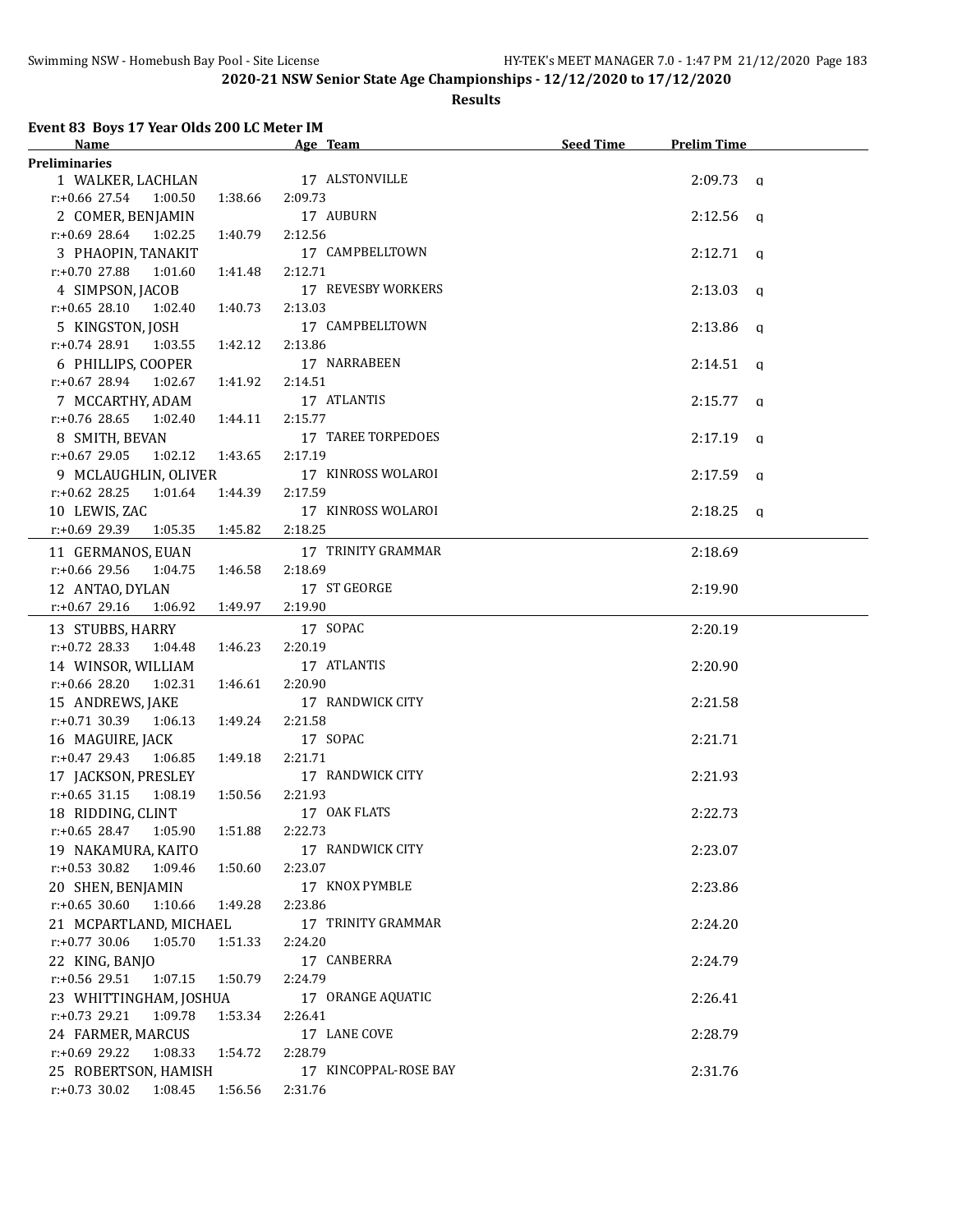| <b>Results</b>                                              |         |                           |                    |                    |          |
|-------------------------------------------------------------|---------|---------------------------|--------------------|--------------------|----------|
| Preliminaries  (Event 83 Boys 17 Year Olds 200 LC Meter IM) |         | Age Team                  |                    |                    |          |
| <b>Name</b>                                                 |         |                           | Seed Time          | <b>Prelim Time</b> |          |
| 26 NEWCOMBE, JAKE                                           |         | 17 MOUNT ANNAN            |                    | 2:32.76            |          |
| $r: +0.62$ 33.60<br>1:12.31                                 | 1:56.87 | 2:32.76<br>17 KNOX PYMBLE |                    |                    |          |
| --- KRENKELS, TYLER<br>$r: +0.67$                           |         |                           |                    | DQ                 |          |
|                                                             | 1:44.02 |                           |                    |                    |          |
| Event 83 Boys 18 & Over 200 LC Meter IM                     |         |                           |                    |                    |          |
| Name                                                        |         | Age Team                  | <b>Prelim Time</b> | <b>Finals Time</b> |          |
| A - Final                                                   |         |                           |                    |                    |          |
| 1 WILSON, MATTHEW                                           |         | 22 SOPAC                  | 2:03.94            | 2:01.02            |          |
| $r.+0.61$ 25.64<br>58.00                                    | 1:31.54 | 2:01.02                   |                    |                    |          |
| 2 ELLIOTT, TOMAS                                            |         | 25 RAVENSWOOD             | 2:05.55            | 2:04.40            |          |
| $r: +0.65$ 26.63<br>59.09                                   | 1:33.81 | 2:04.40                   |                    |                    |          |
| 3 HAWKE, CHARLIE                                            |         | 18 HUNTER                 | 2:07.96            | 2:05.57            |          |
| $r: +0.75$ 26.96<br>59.34                                   | 1:37.25 | 2:05.57                   |                    |                    |          |
| 4 HINDS-SYDENHAM, HAYDEN                                    |         | 24 CARLILE                | 2:07.94            | 2:06.83            |          |
| 59.58<br>r:+0.69 26.89                                      | 1:37.13 | 2:06.83                   |                    |                    |          |
| 5 HANSEN, ETHAN                                             |         | 18 KNOX PYMBLE            | 2:08.66            | 2:07.35            |          |
| $r: +0.69$ 27.12<br>59.48                                   | 1:36.66 | 2:07.35                   |                    |                    |          |
| 6 PEREGRINA, THOMAS                                         |         | 21 MACQUARIE UNIVERSITY   | 2:08.27            | 2:07.70            |          |
| $r: +0.65$ 27.21<br>1:00.08                                 | 1:37.39 | 2:07.70                   |                    |                    |          |
| 7 BIBBY, LUKE                                               |         | 25 NARRABEEN              | 2:10.75            | 2:09.12            |          |
| $r: +0.72$ 26.10<br>59.04                                   | 1:37.49 | 2:09.12                   |                    |                    |          |
| 8 WILKES, NASH                                              |         | 19 FORSTER                | 2:10.77            | 2:09.59            |          |
| $r: +0.72$ 27.43<br>2:09.59                                 | 1:38.28 | 2:09.59                   |                    |                    |          |
| 9 TOISUTA, JOSHUA                                           |         | 18 SOPAC                  | 2:09.94            | 2:11.79            |          |
| $r: +0.59$ 27.42<br>1:00.84                                 | 1:40.14 | 2:11.79                   |                    |                    |          |
| 10 MACKAY, LACHLAN                                          |         | 18 NOVOCASTRIAN           | 2:10.93            | 2:14.46            |          |
| $r: +0.77$ 26.62<br>1:00.10                                 | 1:42.12 | 2:14.46                   |                    |                    |          |
| Event 83 Boys 18 & Over 200 LC Meter IM                     |         |                           |                    |                    |          |
| <b>Name</b>                                                 |         | Age Team                  | Seed Time          | <b>Prelim Time</b> |          |
| <b>Preliminaries</b>                                        |         |                           |                    |                    |          |
| 1 WILSON, MATTHEW                                           |         | 22 SOPAC                  |                    | 2:03.94            | q        |
| $r: +0.64$ 25.62<br>58.86                                   | 1:33.17 | 2:03.94                   |                    |                    |          |
| 2 ELLIOTT, TOMAS                                            |         | 25 RAVENSWOOD             |                    | 2:05.55            | q        |
| $r: +0.54$ 26.70<br>59.32                                   | 1:35.42 | 2:05.55                   |                    |                    |          |
| 3 HINDS-SYDENHAM, HAYDEN                                    |         | 24 CARLILE                |                    | $2:07.94$ a        |          |
| $r: +0.67$ 27.11<br>59.52                                   | 1:38.01 | 2:07.94                   |                    |                    |          |
| 4 HAWKE, CHARLIE                                            |         | 18 HUNTER                 |                    | $2:07.96$ q        |          |
| $r: +0.76$ 27.12<br>59.99                                   | 1:38.97 | 2:07.96                   |                    |                    |          |
| 5 PEREGRINA, THOMAS                                         |         | 21 MACQUARIE UNIVERSITY   |                    | $2:08.27$ q        |          |
| $r: +0.63$ 27.31<br>1:00.14                                 | 1:37.54 | 2:08.27                   |                    |                    |          |
| 6 HANSEN, ETHAN                                             |         | 18 KNOX PYMBLE            |                    | 2:08.66            | <b>a</b> |
| $r: +0.68$ 27.17<br>59.86                                   | 1:37.52 | 2:08.66                   |                    |                    |          |
| 7 TOISUTA, JOSHUA                                           |         | 18 SOPAC                  |                    | $2:09.94$ q        |          |
| $r: +0.60$ 27.11<br>59.93                                   | 1:39.11 | 2:09.94                   |                    |                    |          |
| 8 BIBBY, LUKE                                               |         | 25 NARRABEEN              |                    | 2:10.75            | <b>a</b> |
| r:+0.70 27.02<br>59.39                                      | 1:39.20 | 2:10.75                   |                    |                    |          |
| 9 WILKES, NASH                                              |         | 19 FORSTER                |                    | $2:10.77$ q        |          |
| $r: +0.71$ 27.43<br>1:03.92                                 | 1:40.77 | 2:10.77                   |                    |                    |          |
| 10 MACKAY, LACHLAN                                          |         | 18 NOVOCASTRIAN           |                    | $2:10.93$ q        |          |
| r:+0.76 26.46<br>58.20                                      | 1:39.98 | 2:10.93                   |                    |                    |          |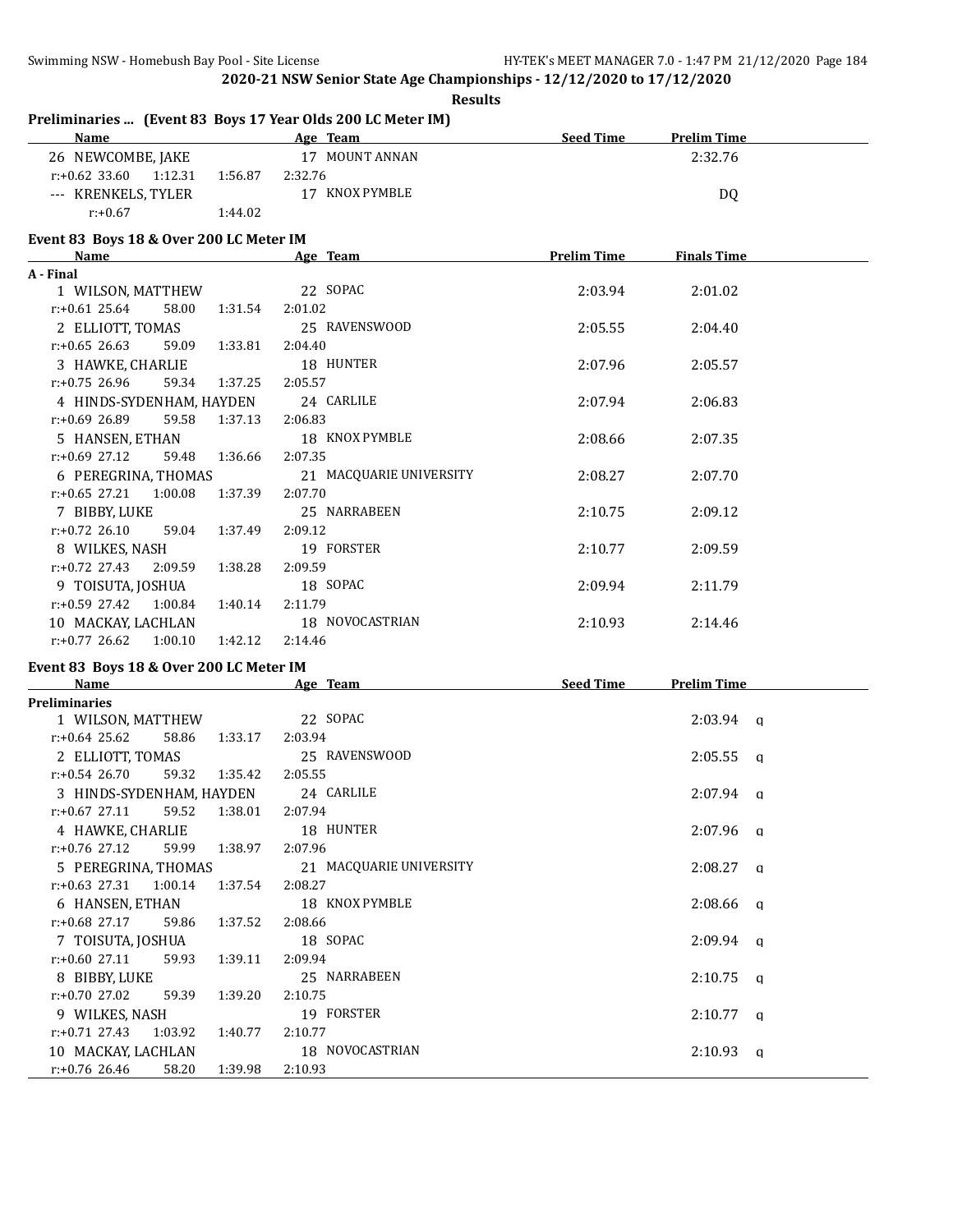**Results**

## **Preliminaries ... (Event 83 Boys 18 & Over 200 LC Meter IM)**

| <b>Name</b>                 |         | Age Team                    | <b>Seed Time</b> | <b>Prelim Time</b> |  |
|-----------------------------|---------|-----------------------------|------------------|--------------------|--|
| 11 DELUTIIS, NATHAN         |         | 20 WESTS ILLAWARRA          |                  | 2:11.25            |  |
| $r: +0.71$ 26.96<br>1:01.29 | 1:39.46 | 2:11.25                     |                  |                    |  |
| 12 HOSKING, JACK            |         | 20 TRINITY LISMORE          |                  | 2:12.04            |  |
| $r: +0.73$ 27.76<br>1:01.60 | 1:39.11 | 2:12.04                     |                  |                    |  |
| 13 ZHU, NATHAN              |         | 21 SOPAC                    |                  | 2:14.10            |  |
| r:+0.68 28.29<br>1:03.15    | 1:40.64 | 2:14.10                     |                  |                    |  |
| 14 SMITH, BRAYDEN           |         | 18 AQUABLITZ TOONGABBIE     |                  | 2:14.66            |  |
| $r: +0.79$ 29.02<br>1:04.23 | 1:43.15 | 2:14.66                     |                  |                    |  |
| 15 BOLTON, ANGUS            |         | 18 SOPAC                    |                  | 2:14.73            |  |
| $r.+0.69$ 28.34 1:04.25     | 1:43.68 | 2:14.73                     |                  |                    |  |
| 16 CHARLTON, JACK           |         | 20 CASTLE HILL RSL DOLPHINS |                  | 2:15.80            |  |
| r:+0.67 29.17<br>1:04.82    | 1:43.15 | 2:15.80                     |                  |                    |  |
| 17 YII, RYAN                |         | 19 WARRINGAH                |                  | 2:16.07            |  |
| $r: +0.60$ 29.11<br>1:05.97 | 1:43.80 | 2:16.07                     |                  |                    |  |
| 18 ROBERTSON, JACK          |         | 20 CASTLE HILL RSL DOLPHINS |                  | 2:16.42            |  |
| $r: +0.63$ 29.28<br>1:02.57 | 1:44.07 | 2:16.42                     |                  |                    |  |
| 19 MACKIE, JAKE             |         | 18 NOVOCASTRIAN             |                  | 2:16.46            |  |
| $r.+0.67$ 28.84 1:04.48     | 1:43.51 | 2:16.46                     |                  |                    |  |
| 20 SMITH, JOSHUA            |         | 19 WARRINGAH                |                  | 2:16.67            |  |
| $r.+0.69$ 27.87 1:01.79     | 1:44.04 | 2:16.67                     |                  |                    |  |
| 21 HODGE, TIMOTHY           |         | 19 AUBURN                   |                  | 2:17.73            |  |
| $r: +0.74$ 29.45<br>1:03.25 | 1:45.01 | 2:17.73                     |                  |                    |  |
| 22 HORNE, EDEN              |         | 18 CARLILE                  |                  | 2:18.56            |  |
| $r: +0.64$ 28.23<br>1:04.75 | 1:45.79 | 2:18.56                     |                  |                    |  |
| 23 WALSH, JAKE              |         | 18 NARRABEEN                |                  | 2:21.16            |  |
| $r: +0.68$ 29.46<br>1:06.18 | 1:49.07 | 2:21.16                     |                  |                    |  |
| 24 SMITH, ASHTON            |         | 18 KNOX PYMBLE              |                  | 2:21.64            |  |
| r:+0.80 28.86<br>1:06.06    | 1:50.86 | 2:21.64                     |                  |                    |  |
| 25 DODD, CAMERON            |         | 19 MINGARA AQUATIC          |                  | 2:21.95            |  |
| $r: +0.74$ 29.17<br>1:08.78 | 1:48.78 | 2:21.95                     |                  |                    |  |
| 26 GOOD, MAURICE            |         | 18 TITANS                   |                  | 2:25.35            |  |
| r:+0.66 30.34<br>1:09.57    | 1:51.59 | 2:25.35                     |                  |                    |  |
| 27 HERRAMAN, SAMUEL         |         | 19 WOLLONGONG               |                  | 2:27.55            |  |
| $r: +0.73$ 27.16<br>1:05.39 | 1:54.58 | 2:27.55                     |                  |                    |  |
| --- MENZIES, ANGUS          |         | 18 KNOX PYMBLE              |                  | DQ                 |  |
| $r: +0.74$                  |         |                             |                  |                    |  |

# **Event 84 Girls 16 Year Olds 200 LC Meter Breaststroke**

| Age Team<br><b>Prelim Time</b><br><b>Finals Time</b><br>Name   |  |
|----------------------------------------------------------------|--|
| A - Final                                                      |  |
| 16 SOPAC<br>1 LEE, ANNA<br>2:46.01<br>2:40.16                  |  |
| 1:17.91<br>1:59.10<br>r:+0.59 36.27<br>2:40.16                 |  |
| 16 AUBURN<br>2:53.74<br>2 WALTON, BIANCA<br>2:43.79            |  |
| $r: +0.76$ 36.35 1:17.93<br>2:00.59<br>2:43.79                 |  |
| 16 TITANS<br>3 GOOD, ZARA<br>2:46.75<br>2:46.41                |  |
| 1:18.57<br>2:01.55<br>r:+0.59 36.49<br>2:46.41                 |  |
| 16 SYDNEY UNIVERSITY<br>2:50.97<br>4 DEAS, SCARLETT<br>2:48.40 |  |
| 1:19.61<br>2:48.40<br>r:+0.68 37.40<br>2:04.08                 |  |
| 16 KNOX PYMBLE<br>2:52.70<br>2:49.98<br>5 WILLIAMS, MARGARET   |  |
| 1:20.94<br>2:04.99<br>$r: +0.69$ 37.99<br>2:49.98              |  |
| 16 NARRABEEN<br>2:55.79<br>2:50.93<br>6 EVERINGHAM, LAETITIA   |  |
| $r: +0.74$ 38.34<br>1:21.36<br>2:06.26<br>2:50.93              |  |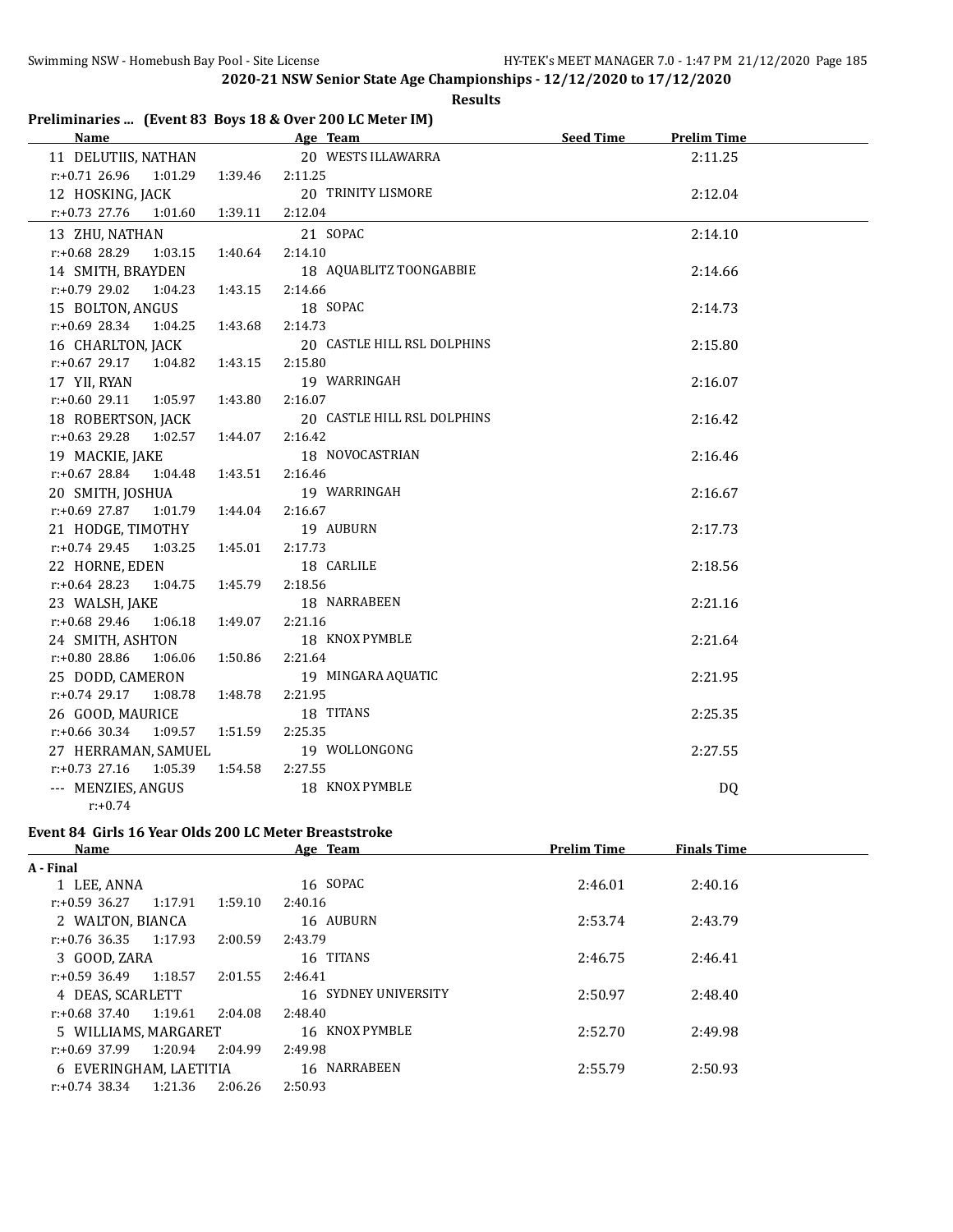**Results**

# **A - Final ... (Event 84 Girls 16 Year Olds 200 LC Meter Breaststroke)**

| Name                                                                 | Age Team                      | <b>Prelim Time</b> | <b>Finals Time</b> |  |
|----------------------------------------------------------------------|-------------------------------|--------------------|--------------------|--|
| 7 TOWLER, CHARLOTTE                                                  | 16 TELOPEA                    | 2:56.51            | 2:50.98            |  |
| $r: +0.65$ 36.56<br>1:20.20<br>2:05.47                               | 2:50.98                       |                    |                    |  |
| 8 ARGY, MADELEINE                                                    | 16 TIVOLI                     | 2:52.14            | 2:52.53            |  |
| $r.+0.65$ 37.71 1:20.82<br>2:06.48                                   | 2:52.53                       |                    |                    |  |
| 9 HOTHAM, NATALIE                                                    | 16 KINCUMBER PACIFIC DOLPHINS | 2:55.53            | 2:57.41            |  |
| $r.+0.72$ 39.52 1:24.79<br>2:10.61                                   | 2:57.41                       |                    |                    |  |
| 10 MORGAN, LILY                                                      | 16 SPRINGWOOD                 | 2:56.96            | 2:59.50            |  |
| $r: +0.79$ 39.55<br>1:25.42<br>2:12.08                               | 2:59.50                       |                    |                    |  |
|                                                                      |                               |                    |                    |  |
| Event 84 Girls 16 Year Olds 200 LC Meter Breaststroke<br><b>Name</b> | Age Team                      | Seed Time          | <b>Prelim Time</b> |  |
| <b>Preliminaries</b>                                                 |                               |                    |                    |  |
| 1 LEE, ANNA                                                          | 16 SOPAC                      |                    | $2:46.01$ q        |  |
| $r: +0.62$ 36.75<br>1:18.94<br>2:01.72                               | 2:46.01                       |                    |                    |  |
| 2 GOOD, ZARA                                                         | 16 TITANS                     |                    | $2:46.75$ q        |  |
| $r.+0.73$ 38.17 1:20.53<br>2:03.71                                   | 2:46.75                       |                    |                    |  |
|                                                                      | 16 SYDNEY UNIVERSITY          |                    |                    |  |
| 3 DEAS, SCARLETT                                                     | 2:50.97                       |                    | $2:50.97$ q        |  |
| $r: +0.69$ 39.22<br>1:24.17<br>2:07.19                               |                               |                    |                    |  |
| 4 ARGY, MADELEINE                                                    | 16 TIVOLI                     |                    | $2:52.14$ q        |  |
| r:+0.62 37.93 1:21.86<br>2:06.81                                     | 2:52.14                       |                    |                    |  |
| 5 WILLIAMS, MARGARET                                                 | 16 KNOX PYMBLE                |                    | $2:52.70$ a        |  |
| $r.+0.72$ 38.76 1:23.25<br>2:08.06                                   | 2:52.70                       |                    |                    |  |
| 6 WALTON, BIANCA                                                     | 16 AUBURN                     |                    | $2:53.74$ q        |  |
| $r: +0.57$ 38.41 1:22.69<br>2:08.04                                  | 2:53.74                       |                    |                    |  |
| 7 HOTHAM, NATALIE                                                    | 16 KINCUMBER PACIFIC DOLPHINS |                    | $2:55.53$ q        |  |
| $r: +0.59$ 40.19 1:24.65<br>2:10.80                                  | 2:55.53                       |                    |                    |  |
| 8 EVERINGHAM, LAETITIA                                               | 16 NARRABEEN                  |                    | $2:55.79$ q        |  |
| $r.+0.73$ 39.99 1:24.37<br>2:10.10                                   | 2:55.79                       |                    |                    |  |
| 9 HARRIGAN, SKYE                                                     | 16 REVESBY WORKERS            |                    | $2:56.47$ a        |  |
| r:+0.48 38.37 1:22.99 2:09.23                                        | 2:56.47                       |                    |                    |  |
| 10 TOWLER, CHARLOTTE                                                 | 16 TELOPEA                    |                    | $2:56.51$ a        |  |
| $r: +0.66$ 38.67<br>1:23.00<br>2:10.23                               | 2:56.51                       |                    |                    |  |
| 11 MORGAN, LILY                                                      | 16 SPRINGWOOD                 |                    | 2:56.96            |  |
| $r: +0.67$ 39.81<br>1:24.83<br>2:10.94                               | 2:56.96                       |                    |                    |  |
| 12 CRAIG, MIA                                                        | 16 CASTLE HILL RSL DOLPHINS   |                    | 2:57.34            |  |
| $r: +0.75$ 40.17<br>1:24.48<br>2:11.17                               | 2:57.34                       |                    |                    |  |
| 13 MONET, CLEMENTINE                                                 | 16 TAMWORTH CITY              |                    | 2:57.74            |  |
| r:+0.82 40.80<br>1:26.43<br>2:11.73                                  | 2:57.74                       |                    |                    |  |
| 14 CALLUM, ALYSSA                                                    | 16 NORWEST                    |                    | 3:01.04            |  |
| $r: +0.67$ 41.85<br>1:27.92<br>2:15.08                               | 3:01.04                       |                    |                    |  |
| 15 WONG, NAOMI                                                       | 16 EPPING BULLETS             |                    | 3:02.05            |  |
| $r: +0.54$ 40.87<br>1:25.56<br>2:13.35                               | 3:02.05                       |                    |                    |  |
|                                                                      | 16 CANBERRA                   |                    | 3:04.90            |  |
| 16 STEPHENSON, ROSALIE<br>2:17.32                                    |                               |                    |                    |  |
| $r: +0.77$ 41.25<br>1:28.32                                          | 3:04.90                       |                    |                    |  |

# **Event 84 Girls 17 & Over 200 LC Meter Breaststroke**

| <b>Name</b>                            | Age Team          | <b>Prelim Time</b> | <b>Finals Time</b> |  |
|----------------------------------------|-------------------|--------------------|--------------------|--|
| A - Final                              |                   |                    |                    |  |
| 1 HANSEN, JESSICA                      | 25 CRUIZ          | 2:36.36            | 2:28.29            |  |
| 1:11.49<br>1:49.08<br>r:+0.64 34.59    | 2:28.29           |                    |                    |  |
| 2 OBEREKAR, ASHLEIGH                   | 19 VALLEY AQUATIC | 2:36.22            | 2:31.90            |  |
| 1:52.50<br>1:13.61<br>$r: +0.79$ 34.71 | 2:31.90           |                    |                    |  |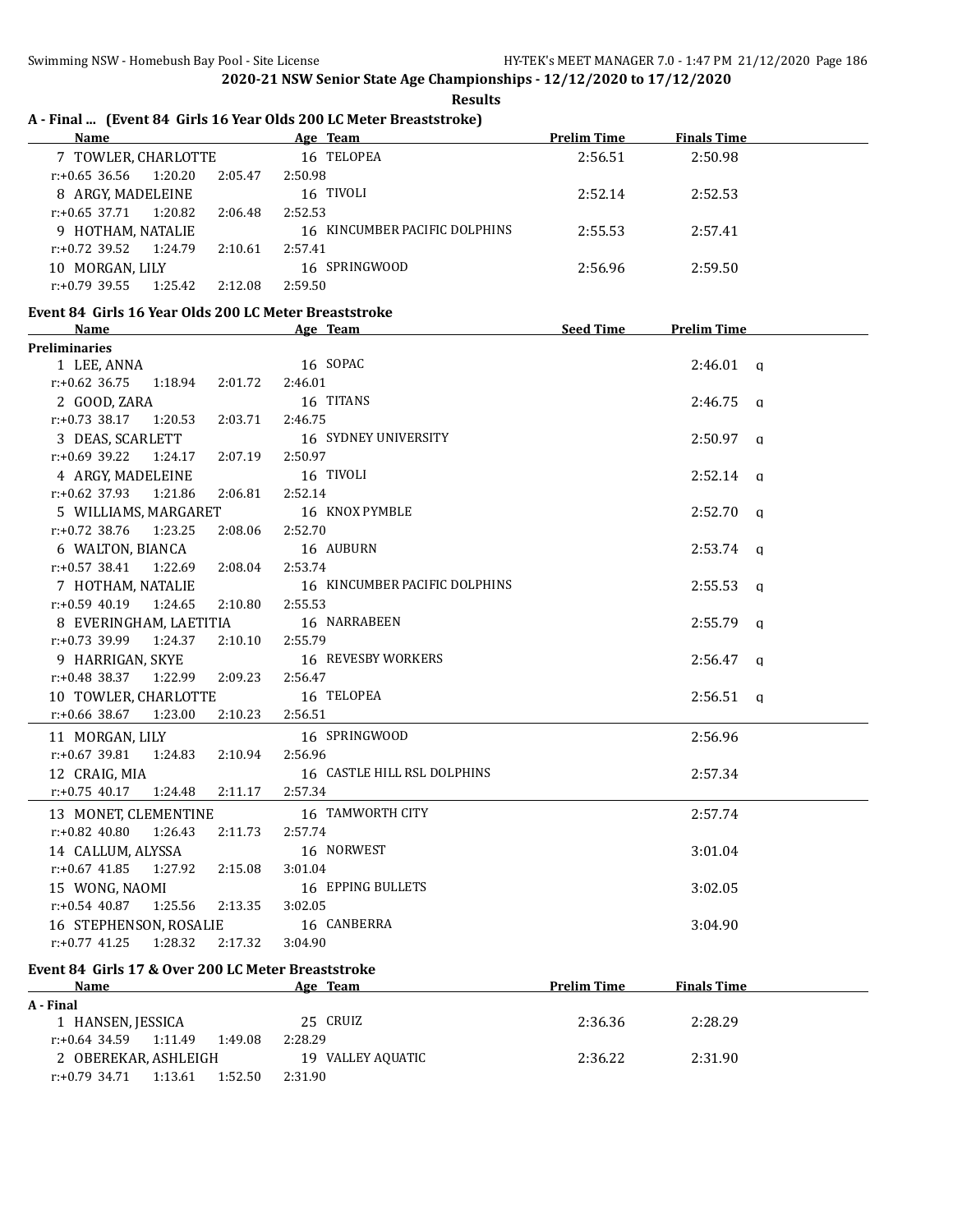**Results**

## **A - Final ... (Event 84 Girls 17 & Over 200 LC Meter Breaststroke)**

| Name                        |         | Age Team             | <b>Prelim Time</b> | Finals Time |  |
|-----------------------------|---------|----------------------|--------------------|-------------|--|
| 3 BAILEY, MEG               |         | 24 HUNTER            | 2:34.91            | 2:32.43     |  |
| r:+0.56 35.01<br>1:13.52    | 1:52.83 | 2:32.43              |                    |             |  |
| 4 LUUKKANEN, CARITA         |         | 24 SYDNEY UNIVERSITY | 2:35.19            | 2:34.63     |  |
| 1:14.19<br>r:+0.67 35.40    | 1:53.85 | 2:34.63              |                    |             |  |
| 5 FITZHENRY, FRANCESCA      |         | 21 CARLILE           | 2:40.14            | 2:37.06     |  |
| $r: +0.71$ 35.88<br>1:15.83 | 1:56.37 | 2:37.06              |                    |             |  |
| 6 NOBBS, EMILY              |         | 19 CANBERRA          | 2:40.03            | 2:38.38     |  |
| $r: +0.55$ 34.79 1:14.57    | 1:56.00 | 2:38.38              |                    |             |  |
| 7 WILSON, LAURA             |         | 18 KNOX PYMBLE       | 2:40.96            | 2:38.96     |  |
| 1:15.39<br>r:+0.74 35.12    | 1:55.92 | 2:38.96              |                    |             |  |
| 8 HARDY, KAYLA              |         | 17 GINNINDERRA       | 2:41.56            | 2:39.20     |  |
| 1:16.86<br>r:+0.68 36.43    | 1:57.92 | 2:39.20              |                    |             |  |
| 9 SETON, GEORGINA           |         | 19 CAMPBELLTOWN      | 2:41.70            | 2:40.05     |  |
| $r: +0.80$ 35.35<br>1:17.36 | 1:58.15 | 2:40.05              |                    |             |  |
| 10 BRUZZESE, SOPHIA         |         | 18 TRINITY GRAMMAR   | 2:42.62            | 2:42.82     |  |
| $r: +0.74$ 36.05<br>1:17.29 | 1:59.54 | 2:42.82              |                    |             |  |

#### **Event 84 Girls 17 & Over 200 LC Meter Breaststroke**

| Name                                        | Age Team and the state of the state of the state of the state of the state of the state of the state of the state of the state of the state of the state of the state of the state of the state of the state of the state of t | Seed Time | <b>Prelim Time</b> |  |
|---------------------------------------------|--------------------------------------------------------------------------------------------------------------------------------------------------------------------------------------------------------------------------------|-----------|--------------------|--|
| <b>Preliminaries</b>                        |                                                                                                                                                                                                                                |           |                    |  |
| 1 BAILEY, MEG                               | 24 HUNTER                                                                                                                                                                                                                      |           | $2:34.91$ a        |  |
| r:+0.61 36.01 1:15.04 1:55.04 2:34.91       |                                                                                                                                                                                                                                |           |                    |  |
| 2 LUUKKANEN, CARITA                         | 24 SYDNEY UNIVERSITY                                                                                                                                                                                                           |           | $2:35.19$ q        |  |
| r:+0.65 35.13 1:14.31 1:54.68 2:35.19       |                                                                                                                                                                                                                                |           |                    |  |
| 3 OBEREKAR, ASHLEIGH                        | 19 VALLEY AQUATIC                                                                                                                                                                                                              |           | $2:36.22$ q        |  |
| $r: +0.80$ 35.31 1:15.16 1:55.26 2:36.22    |                                                                                                                                                                                                                                |           |                    |  |
| 4 HANSEN, JESSICA 25 CRUIZ                  |                                                                                                                                                                                                                                |           | $2:36.36$ q        |  |
| r:+0.59 34.25 1:11.72 1:53.81 2:36.36       |                                                                                                                                                                                                                                |           |                    |  |
| 5 VAN BREUGEL, CASSANDRA                    | 26 WOY WOY                                                                                                                                                                                                                     |           | $2:37.26$ q        |  |
| $r.+0.77$ 35.67 1:15.79 1:56.81 2:37.26     |                                                                                                                                                                                                                                |           |                    |  |
| 6 NOBBS, EMILY                              | 19 CANBERRA                                                                                                                                                                                                                    |           | $2:40.03$ q        |  |
| $r.+0.57$ 35.61 1:16.19 1:57.56 2:40.03     |                                                                                                                                                                                                                                |           |                    |  |
| 7 FITZHENRY, FRANCESCA                      | 21 CARLILE                                                                                                                                                                                                                     |           | $2:40.14$ q        |  |
| $r: +0.70$ 36.13 1:16.56                    | 1:58.23 2:40.14                                                                                                                                                                                                                |           |                    |  |
| 8 WILSON, LAURA                             | 18 KNOX PYMBLE                                                                                                                                                                                                                 |           | $2:40.96$ q        |  |
| r:+0.73 35.75 1:15.36 1:57.63 2:40.96       |                                                                                                                                                                                                                                |           |                    |  |
| 9 HARDY, KAYLA                              | 17 GINNINDERRA                                                                                                                                                                                                                 |           | $2:41.56$ q        |  |
| $r: +0.66$ 36.81 1:17.90 1:59.39 2:41.56    |                                                                                                                                                                                                                                |           |                    |  |
| 10 SETON, GEORGINA 19 CAMPBELLTOWN          |                                                                                                                                                                                                                                |           | $2:41.70$ q        |  |
| $r: +0.77$ 34.60 1:15.57 1:57.93 2:41.70    |                                                                                                                                                                                                                                |           |                    |  |
| 11 BRUZZESE, SOPHIA                         | 18 TRINITY GRAMMAR                                                                                                                                                                                                             |           | 2:42.62            |  |
| $r: +0.76$ 36.44 1:17.63                    | 2:00.07 2:42.62                                                                                                                                                                                                                |           |                    |  |
| 12 ELPHINSTON, SIENNA                       | 19 AUBURN                                                                                                                                                                                                                      |           | 2:43.90            |  |
| $r: +0.70$ 36.95 1:17.89 2:00.95 2:43.90    |                                                                                                                                                                                                                                |           |                    |  |
| 13 MICHELL, GRACE 17 SOPAC                  |                                                                                                                                                                                                                                |           | 2:44.96            |  |
| $r: +0.64$ 36.80<br>1:18.90<br>2:02.14      | 2:44.96                                                                                                                                                                                                                        |           |                    |  |
| 14 HAPPE, ELOISE                            | 18 WESTS ILLAWARRA                                                                                                                                                                                                             |           | 2:46.89            |  |
| 38.23<br>1:20.32 2:03.80                    | 2:46.89                                                                                                                                                                                                                        |           |                    |  |
| 15 ROWLANDS, HAYLEY                         | 17 REVESBY WORKERS                                                                                                                                                                                                             |           | 2:47.13            |  |
| $r: +0.54$ 37.25<br>1:19.36 2:03.06 2:47.13 |                                                                                                                                                                                                                                |           |                    |  |
| 16 HUGHES, CHARLOTTE                        | 18 CITY OF SYDNEY                                                                                                                                                                                                              |           | 2:48.02            |  |
| $r: +0.60$ 37.45 1:19.55<br>2:04.22         | 2:48.02                                                                                                                                                                                                                        |           |                    |  |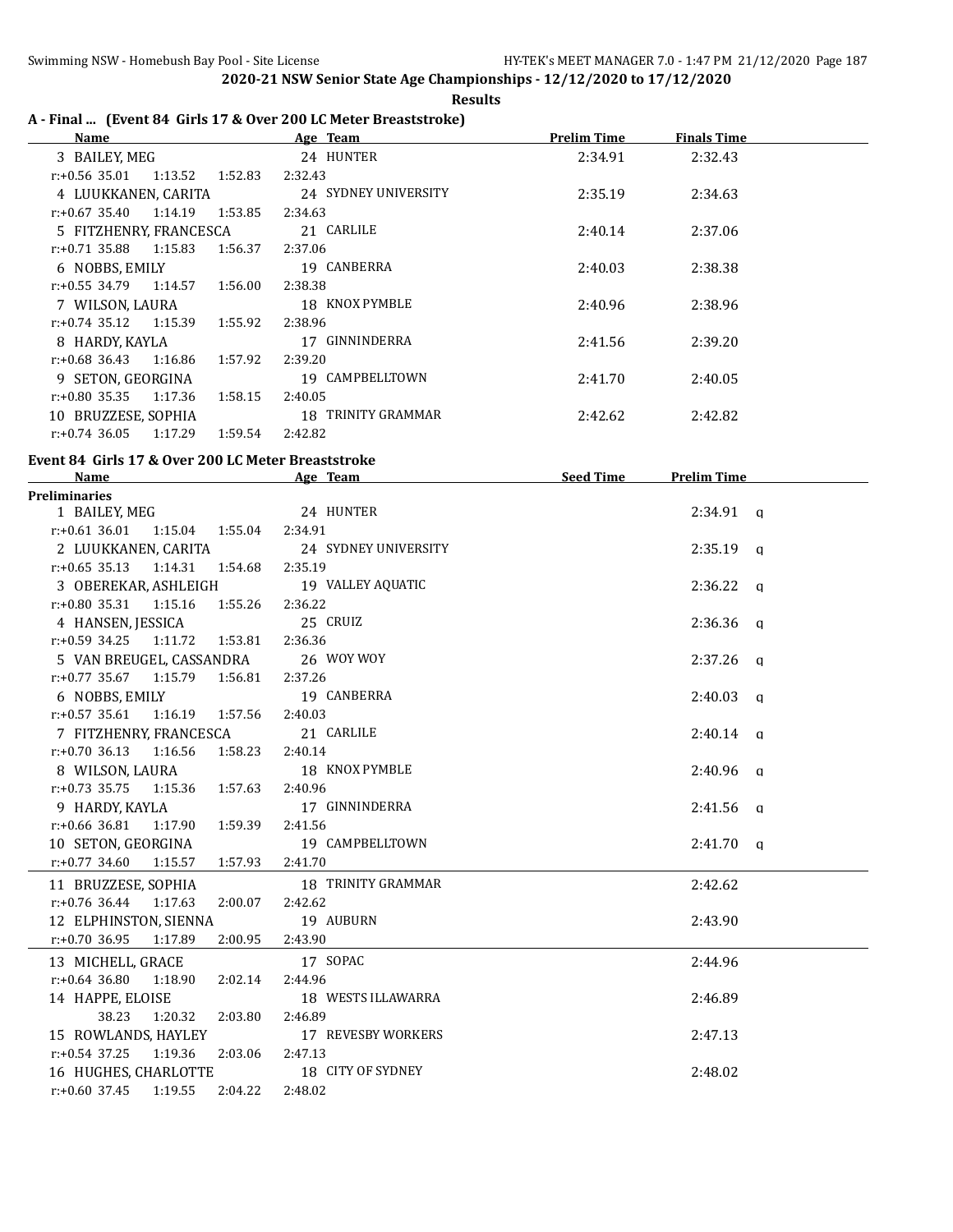# **Results**

| Preliminaries  (Event 84 Girls 17 & Over 200 LC Meter Breaststroke) |  |
|---------------------------------------------------------------------|--|
|---------------------------------------------------------------------|--|

| Name and the state of the state of the state of the state of the state of the state of the state of the state of the state of the state of the state of the state of the state of the state of the state of the state of the s | Age Team and the state of the state of the state of the state of the state of the state of the state of the state of the state of the state of the state of the state of the state of the state of the state of the state of t | <b>Seed Time</b>   | <b>Prelim Time</b> |  |
|--------------------------------------------------------------------------------------------------------------------------------------------------------------------------------------------------------------------------------|--------------------------------------------------------------------------------------------------------------------------------------------------------------------------------------------------------------------------------|--------------------|--------------------|--|
| 17 KITCHER, ELIZABETH 17 NORWEST                                                                                                                                                                                               |                                                                                                                                                                                                                                |                    | 2:48.74            |  |
| r:+0.76 37.92  1:20.44  2:04.45  2:48.74                                                                                                                                                                                       |                                                                                                                                                                                                                                |                    |                    |  |
| 18 BRITTON, ROSIE                                                                                                                                                                                                              | 17 ALBURY AMATEUR                                                                                                                                                                                                              |                    | 2:49.97            |  |
| $r.+0.75$ 37.66 1:20.20 2:04.74 2:49.97                                                                                                                                                                                        |                                                                                                                                                                                                                                |                    |                    |  |
| 19 HIGGINS, HANNAH                                                                                                                                                                                                             | 18 REVESBY WORKERS                                                                                                                                                                                                             |                    | 2:51.01            |  |
| r:+0.60 38.17  1:22.47  2:07.23  2:51.01                                                                                                                                                                                       |                                                                                                                                                                                                                                |                    |                    |  |
| 20 TOWNLEY, ANIKA                                                                                                                                                                                                              | 18 NARRABEEN                                                                                                                                                                                                                   |                    | 2:51.20            |  |
| $r: +0.58$ 37.42 1:20.89 2:06.22                                                                                                                                                                                               | 2:51.20                                                                                                                                                                                                                        |                    |                    |  |
|                                                                                                                                                                                                                                | 21 BELDHAM-COLLINS, SOPHIE 20 CASTLE HILL RSL DOLPHINS                                                                                                                                                                         |                    | 2:51.61            |  |
| $r: +0.72$ 38.28<br>1:22.83                                                                                                                                                                                                    | 2:07.26 2:51.61                                                                                                                                                                                                                |                    |                    |  |
| 22 WALSH, SOPHIE                                                                                                                                                                                                               | 17 WARRINGAH                                                                                                                                                                                                                   |                    | 2:51.83            |  |
| $r.+0.72$ 37.60 1:21.12 2:05.80 2:51.83                                                                                                                                                                                        |                                                                                                                                                                                                                                |                    |                    |  |
| 23 TIETIE, TALIJAH                                                                                                                                                                                                             | 17 CASTLE HILL RSL DOLPHINS                                                                                                                                                                                                    |                    | 2:52.12            |  |
| r:+0.55 38.23 1:22.09 2:07.00 2:52.12                                                                                                                                                                                          |                                                                                                                                                                                                                                |                    |                    |  |
| 24 NEIMANIS, CLAUDIA                                                                                                                                                                                                           | 18 WARRINGAH                                                                                                                                                                                                                   |                    | 2:52.98            |  |
| $r.+0.74$ 37.20 1:20.17 2:06.35 2:52.98                                                                                                                                                                                        |                                                                                                                                                                                                                                |                    |                    |  |
| 25 NAUMOVSKI, GABRIELLE 17 RAVENSWOOD                                                                                                                                                                                          |                                                                                                                                                                                                                                |                    | 2:55.45            |  |
| r:+0.73 37.99 1:22.80 2:08.58 2:55.45                                                                                                                                                                                          |                                                                                                                                                                                                                                |                    |                    |  |
| 26 STREET, BRIDGETTE 17 SWIMWEST                                                                                                                                                                                               |                                                                                                                                                                                                                                |                    | 2:55.54            |  |
| $r: +0.73$ 40.61 1:25.31 2:10.96 2:55.54                                                                                                                                                                                       |                                                                                                                                                                                                                                |                    |                    |  |
| 27 BUFFETT, JESSICA 17 WESTS ILLAWARRA                                                                                                                                                                                         |                                                                                                                                                                                                                                |                    | 2:55.69            |  |
| $r.+0.71$ 39.03 1:23.75 2:09.69                                                                                                                                                                                                | 2:55.69                                                                                                                                                                                                                        |                    |                    |  |
| 28 VAN RIJSWIJK, ASHLEY                                                                                                                                                                                                        | 20 WAGGA WAGGA                                                                                                                                                                                                                 |                    | 2:57.94            |  |
| r:+0.77 39.68 1:24.63 2:11.26 2:57.94                                                                                                                                                                                          |                                                                                                                                                                                                                                |                    |                    |  |
| 29 NAUMOVSKI, AMELIA                                                                                                                                                                                                           | 17 RAVENSWOOD                                                                                                                                                                                                                  |                    | 2:58.89            |  |
| $r.+0.76$ 39.25 1:23.84 2:10.28                                                                                                                                                                                                | 2:58.89                                                                                                                                                                                                                        |                    |                    |  |
| 30 PHILLIPS, ZARA                                                                                                                                                                                                              | 18 PORT MACQUARIE                                                                                                                                                                                                              |                    | 3:03.47            |  |
| $r: +0.74$ 41.56 1:28.65 2:16.32                                                                                                                                                                                               | 3:03.47                                                                                                                                                                                                                        |                    |                    |  |
| 31 DARLEY, TIARNA 18 WARRINGAH                                                                                                                                                                                                 |                                                                                                                                                                                                                                |                    | 3:07.09            |  |
| r:+0.58 41.88 1:28.91 2:18.01 3:07.09                                                                                                                                                                                          |                                                                                                                                                                                                                                |                    |                    |  |
| Event 85 Boys 16 Year Olds 200 LC Meter Breaststroke                                                                                                                                                                           |                                                                                                                                                                                                                                |                    |                    |  |
| <b>Name</b>                                                                                                                                                                                                                    | Age Team                                                                                                                                                                                                                       | <b>Prelim Time</b> | <b>Finals Time</b> |  |
| <b>Finals</b>                                                                                                                                                                                                                  |                                                                                                                                                                                                                                |                    |                    |  |
| $1.0011$ Pmm $1001111$                                                                                                                                                                                                         | $\sim$ <i>UNOV</i> DVM DLE                                                                                                                                                                                                     | 2.201              | 24040              |  |

| Finals                                     |                    |         |         |
|--------------------------------------------|--------------------|---------|---------|
| 1 COLLETT, JOSHUA                          | 16 KNOX PYMBLE     | 2:26.04 | 2:19.48 |
| $r.+0.63$ 31.12 1:06.91 1:43.55            | 2:19.48            |         |         |
| 2 CREHAN, BAILEY                           | 16 WESTS ILLAWARRA | 2:24.75 | 2:21.18 |
| $r.+0.48$ 31.52 1:07.34 1:44.16 2:21.18    |                    |         |         |
| 3 BUCKINGHAM, HAIG                         | 16 SOPAC           | 2:26.80 | 2:21.37 |
| $r.+0.67$ 31.02 1:06.85 1:43.95            | 2:21.37            |         |         |
| 4 LEE, JUSTIN                              | 16 KNOX PYMBLE     | 2:24.33 | 2:21.65 |
| $r: +0.60$ 32.00 1:08.21 1:44.95           | 2:21.65            |         |         |
| 5 GORGIJOVSKI, ALISTAIR 16 WESTS ILLAWARRA |                    | 2:23.55 | 2:21.90 |
| $r.+0.70$ 31.97 1.07.25 1.43.94            | 2:21.90            |         |         |
| 6 NAPOLI, ROBERT                           | 16 EPPING BULLETS  | 2:24.66 | 2:25.89 |
| $r.+0.73$ 32.52 1:09.51 1:47.09            | 2:25.89            |         |         |
| 7 MCLACHLAN, JYE 16 KNOX PYMBLE            |                    | 2:28.73 | 2:30.05 |
| $r.+0.65$ 34.89 1:14.65 1:52.53            | 2:30.05            |         |         |
| 8 OATES, THOMAS                            | 16 NEWINGTON       | 2:30.67 | 2:30.42 |
| $r.+0.69$ 33.25 1:11.41 1:50.26            | 2:30.42            |         |         |
| 9 LI, TIMOTHY                              | 16 KNOX PYMBLE     | 2:34.37 | 2:32.21 |
| $r.+0.63$ 32.82 1:11.41 1:50.57            | 2:32.21            |         |         |
| 10 LIN, CHANG-CHIEN                        | 16 CAMPBELLTOWN    | 2:34.89 | 2:33.07 |
| $r.+0.70$ 32.97 1:11.22<br>1:51.21         | 2:33.07            |         |         |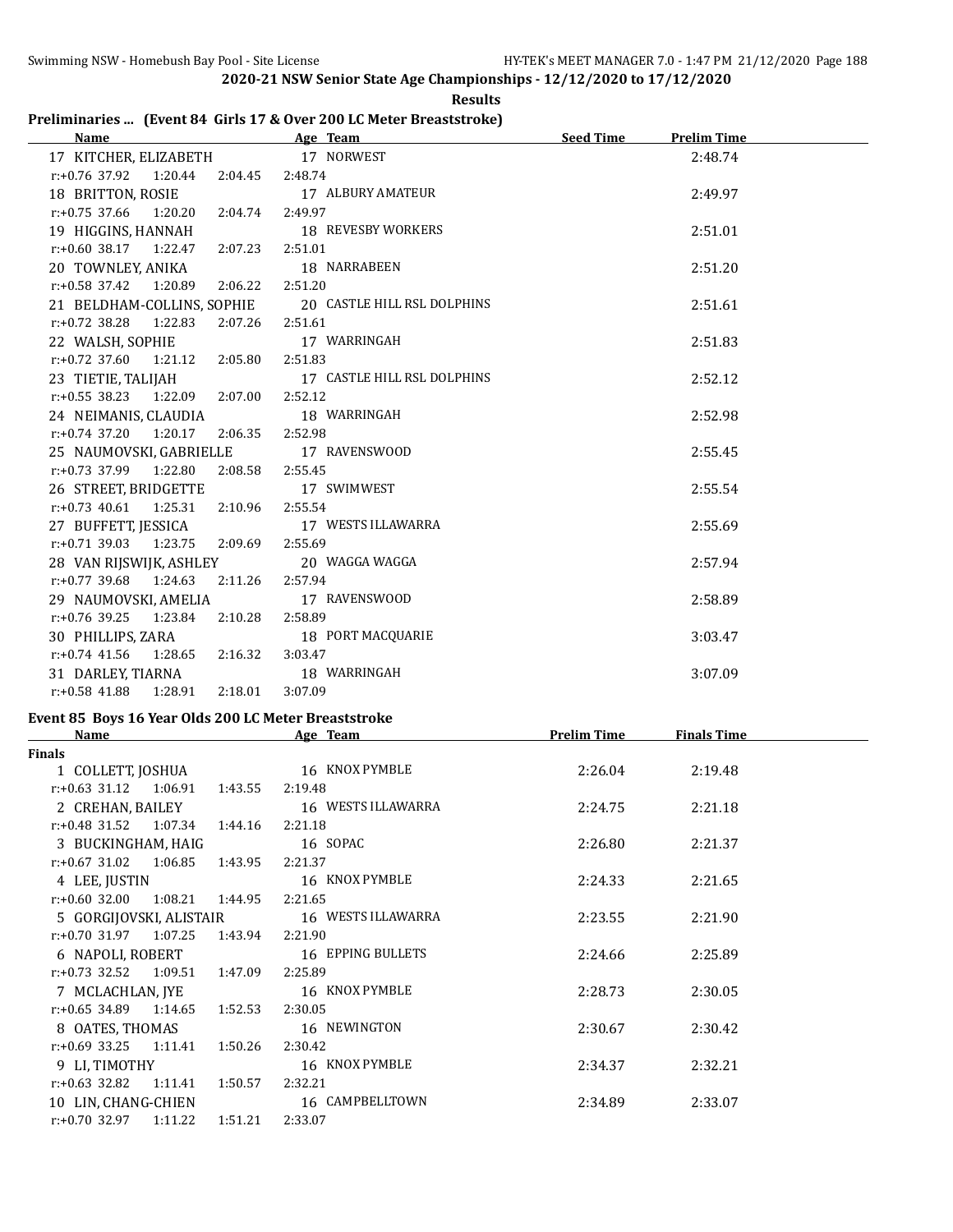#### **Results**

| Event 85 Boys 16 Year Olds 200 LC Meter Breaststroke |  |  |  |  |  |
|------------------------------------------------------|--|--|--|--|--|
|                                                      |  |  |  |  |  |

| Name                                   | Age Team                    | <b>Seed Time</b> | <b>Prelim Time</b> |  |
|----------------------------------------|-----------------------------|------------------|--------------------|--|
| <b>Preliminaries</b>                   |                             |                  |                    |  |
| 1 GORGIJOVSKI, ALISTAIR                | 16 WESTS ILLAWARRA          |                  | $2:23.55$ a        |  |
| $r: +0.70$ 33.14<br>1:09.17<br>1:46.23 | 2:23.55                     |                  |                    |  |
| 2 LEE, JUSTIN                          | 16 KNOX PYMBLE              |                  | $2:24.33$ q        |  |
| r:+0.59 32.89<br>1:09.98<br>1:47.45    | 2:24.33                     |                  |                    |  |
| 3 NAPOLI, ROBERT                       | 16 EPPING BULLETS           |                  | $2:24.66$ q        |  |
| $r: +0.56$ 33.14<br>1:09.73  1:47.15   | 2:24.66                     |                  |                    |  |
| 4 CREHAN, BAILEY                       | 16 WESTS ILLAWARRA          |                  | $2:24.75$ q        |  |
| $r: +0.49$ 32.51<br>1:09.47 1:47.81    | 2:24.75                     |                  |                    |  |
| 5 COLLETT, JOSHUA                      | 16 KNOX PYMBLE              |                  | $2:26.04$ q        |  |
| $r: +0.63$ 32.11 1:07.94<br>1:46.55    | 2:26.04                     |                  |                    |  |
| 6 BUCKINGHAM, HAIG                     | 16 SOPAC                    |                  | $2:26.80$ q        |  |
| 1:47.21<br>$r: +0.67$ 31.95<br>1:08.41 | 2:26.80                     |                  |                    |  |
| 7 MCLACHLAN, JYE                       | 16 KNOX PYMBLE              |                  | $2:28.73$ q        |  |
| 1:52.22<br>$r.+0.68$ 34.93 1:14.22     | 2:28.73                     |                  |                    |  |
| 8 OATES, THOMAS                        | 16 NEWINGTON                |                  | $2:30.67$ q        |  |
| $r: +0.52$ 33.81 1:12.54<br>1:51.83    | 2:30.67                     |                  |                    |  |
| 9 LI, TIMOTHY                          | 16 KNOX PYMBLE              |                  | $2:34.37$ q        |  |
| $r: +0.62$ 35.46<br>1:15.01<br>1:55.35 | 2:34.37                     |                  |                    |  |
| 10 LIN, CHANG-CHIEN                    | 16 CAMPBELLTOWN             |                  | $2:34.89$ a        |  |
| $r.+0.53$ 34.38 1:13.74 1:54.15        | 2:34.89                     |                  |                    |  |
| 11 KNIGHT, KADE                        | 16 WAGGA WAGGA              |                  | 2:36.32            |  |
| $r: +0.61$ 35.27<br>1:15.09<br>1:56.53 | 2:36.32                     |                  |                    |  |
| 12 ANDREE-EVARTS, OSCAR                | 16 AQUABLITZ TOONGABBIE     |                  | 2:42.42            |  |
| $r.+0.77$ 36.32<br>1:17.56             | 1:59.50 2:42.42             |                  |                    |  |
| 13 MENZIES, JORDAN                     | 16 KNOX PYMBLE              |                  | 2:44.29            |  |
| $r: +0.61$ 36.74<br>1:18.53<br>2:01.83 | 2:44.29                     |                  |                    |  |
| 14 OYSTON, HARRISON                    | 16 WODEN VALLEY             |                  | 2:44.47            |  |
| $r: +0.68$ 37.21<br>1:19.32<br>2:01.76 | 2:44.47                     |                  |                    |  |
| 15 FOGOLIN, MARCO                      | 16 CASTLE HILL RSL DOLPHINS |                  | 2:46.83            |  |
| $r: +0.56$ 38.85<br>1:20.07<br>2:03.15 | 2:46.83                     |                  |                    |  |
| 16 TALBOT-SMITH, JOSHUA                | 16 CRONULLA                 |                  | 2:48.90            |  |
| $r: +0.71$ 35.81<br>1:17.52<br>2:02.63 | 2:48.90                     |                  |                    |  |
| 17 KIRPSON-COLLEY, KOLYA               | 16 CANBERRA                 |                  | 2:50.52            |  |
| 1:20.62<br>$r: +0.63$ 37.41            | 2:05.44 2:50.52             |                  |                    |  |
| 18 DUNLOP, ZACHARY                     | 16 MACQUARIE UNIVERSITY     |                  | 2:52.04            |  |
| $r: +0.68$ 37.15<br>1:20.67<br>2:06.56 | 2:52.04                     |                  |                    |  |
| 20 SCICLUNA, TYSON                     | 16 TITANS                   |                  | 2:54.00            |  |
| r:+0.60 38.38<br>1:23.09<br>2:08.25    | 2:54.00                     |                  |                    |  |
| --- THOMAS, CALLUM                     | 16 LORETO NORMANHURST       |                  | DQ                 |  |
| $r: +0.72$<br>1:51.91                  |                             |                  |                    |  |
| --- NATALEGAWA, JOSEPH                 | 16 SOPAC                    |                  | <b>DQ</b>          |  |
| $r: +0.64$<br>2:07.64                  |                             |                  |                    |  |
|                                        |                             |                  |                    |  |

## **Event 85 Boys 16 Year Olds 200 LC Meter Breaststroke Multi-Class**

| Name                      |         | Age                | Team               | <b>Seed Time</b><br><b>Prelim Time</b> |
|---------------------------|---------|--------------------|--------------------|----------------------------------------|
| Preliminaries             |         |                    |                    |                                        |
| 19 HANRATTY, LACHLAN SB14 |         |                    | 16 REVESBY WORKERS | 2:52.79                                |
| $r: +0.67$ 36.23          | 1:19.92 | 2:05.33<br>2:52.79 |                    |                                        |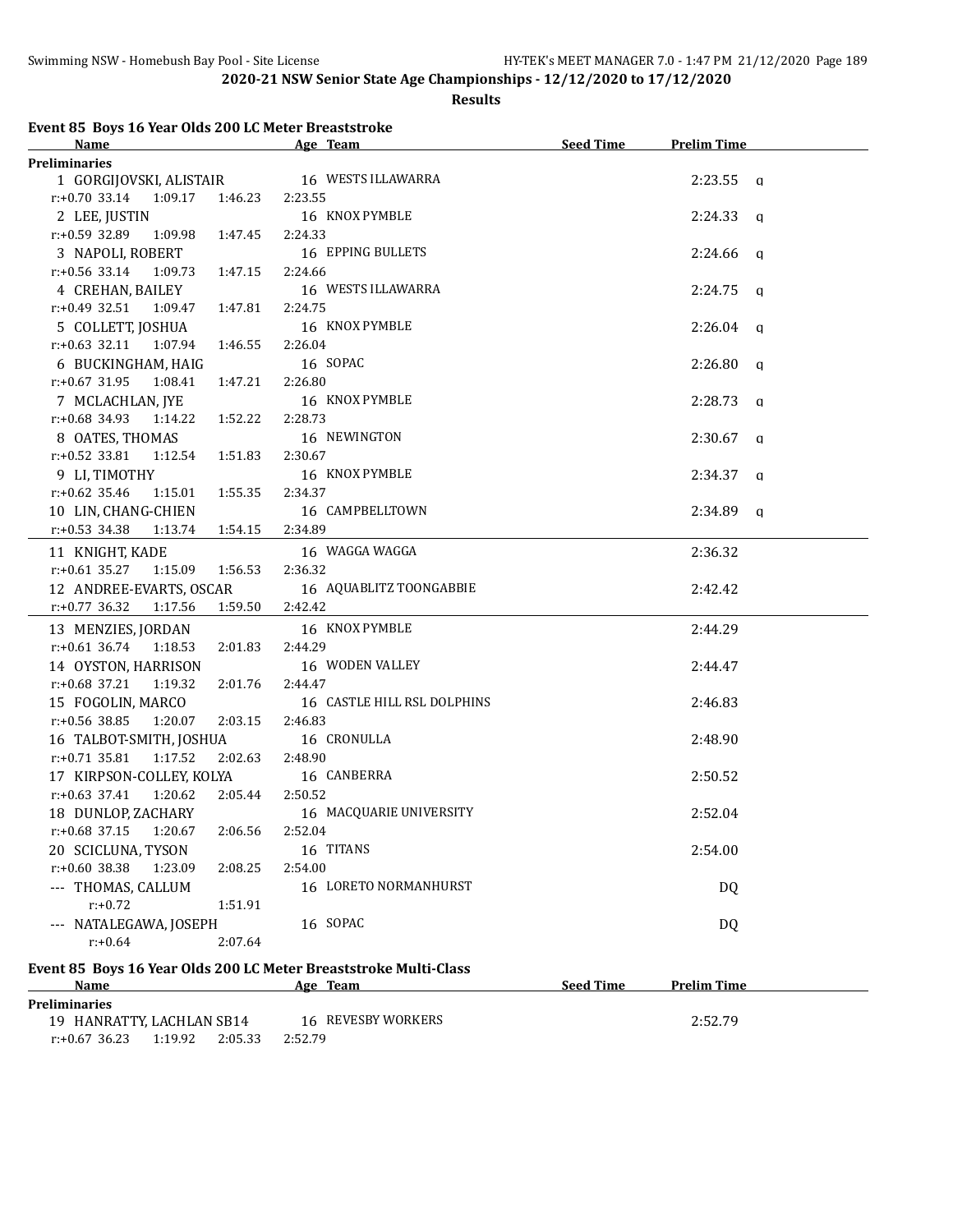**Results**

## **Event 86 Girls 12-13 200 LC Meter Butterfly**

| <b>Name</b>                                        | Age Team                                      | <b>Prelim Time</b> | <b>Finals Time</b> |  |
|----------------------------------------------------|-----------------------------------------------|--------------------|--------------------|--|
| <b>Finals</b>                                      |                                               |                    |                    |  |
| 1 KOPELLOU, RAFAELA                                | 13 REVESBY WORKERS                            | 2:25.00            | 2:22.32            |  |
| $r: +0.65$ 31.69 1:07.47 1:44.63                   | 2:22.32                                       |                    |                    |  |
|                                                    | 2 EDWARDS-BRADSHAW, MILLIE 13 TRINITY LISMORE | 2:28.05            | 2:26.09            |  |
| $r: +0.61$ 31.56 1:08.41 1:46.79                   | 2:26.09                                       |                    |                    |  |
| 3 NIX, EBONY                                       | 13 NELSON BAY                                 | 2:32.47            | 2:27.91            |  |
| $r: +0.76$ 32.68 1:10.15 1:48.65                   | 2:27.91                                       |                    |                    |  |
| 4 MILLER, IVY                                      | 13 WESTS ILLAWARRA                            | 2:35.60            | 2:31.58            |  |
| 32.42 1:10.72 1:51.06                              | 2:31.58                                       |                    |                    |  |
| 5 BEUZEVILLE, MACY                                 | 13 WARRINGAH                                  | 2:35.63            | 2:32.81            |  |
| $r: +0.60$ 32.58 1:10.96 1:51.24 2:32.81           |                                               |                    |                    |  |
|                                                    | 6 HIGLEY, NIAMH 12 KINCOPPAL-ROSE BAY         | 2:36.23            | 2:35.09            |  |
| r:+0.73 33.14 1:11.87 1:53.39                      | 2:35.09                                       |                    |                    |  |
| 7 PROVOST, MADDISON                                | 13 VALLEY AQUATIC                             | 2:39.53            | 2:35.91            |  |
| $r: +0.89$ 33.38 1:13.27 1:54.51                   | 2:35.91                                       |                    |                    |  |
| 8 HANGER, ISABELLE                                 | 13 CITY OF SYDNEY                             | 2:38.48            | 2:36.28            |  |
| $r: +0.65$ 33.25 1:11.99 1:53.50                   | 2:36.28                                       |                    |                    |  |
| 9 HODGETTS, HANNAH                                 | 13 NOVOCASTRIAN                               | 2:38.59            | 2:37.80            |  |
| $r.+0.74$ 33.54 1:13.30 1:55.21                    | 2:37.80                                       |                    |                    |  |
| 10 GRANT, STEPHANIE                                | 13 LIVERPOOL                                  | 2:39.34            | 2:38.26            |  |
| $r: +0.71$ 33.77 1:12.94 1:53.80                   | 2:38.26                                       |                    |                    |  |
| Event 86 Girls 12-13 200 LC Meter Butterfly        |                                               |                    |                    |  |
| <b>Name</b>                                        | Age Team                                      | <b>Seed Time</b>   | <b>Prelim Time</b> |  |
| <b>Preliminaries</b>                               |                                               |                    |                    |  |
|                                                    | 1 KOPELLOU, RAFAELA 13 REVESBY WORKERS        |                    | 2:25.00 a          |  |
| $r+0.69$ 22.22 $t=1.09$ 75 $t=1.46$ 72 $t=2.25$ 00 |                                               |                    |                    |  |

|                                          |                               | 1 KOPELLOU, RAFAELA 13 REVESBY WORKERS        | $2:25.00 \text{ q}$ |  |
|------------------------------------------|-------------------------------|-----------------------------------------------|---------------------|--|
| $r: +0.68$ 32.22 1:08.75 1:46.73 2:25.00 |                               |                                               |                     |  |
|                                          |                               | 2 EDWARDS-BRADSHAW, MILLIE 13 TRINITY LISMORE | $2:28.05$ a         |  |
| $r.+0.30$ 31.97 1:09.56 1:49.45 2:28.05  |                               |                                               |                     |  |
| 3 NIX, EBONY                             |                               | 13 NELSON BAY                                 | $2:32.47$ a         |  |
| $r.+0.55$ 34.11 1:13.46 1:54.17          |                               | 2:32.47                                       |                     |  |
| 4 MILLER, IVY                            |                               | 13 WESTS ILLAWARRA                            | $2:35.60$ q         |  |
| $r: +0.64$ 32.73 1:11.45 1:53.31         |                               | 2:35.60                                       |                     |  |
| 5 BEUZEVILLE, MACY                       |                               | 13 WARRINGAH                                  | $2:35.63$ q         |  |
|                                          | 33.01 1:11.99 1:53.56 2:35.63 |                                               |                     |  |
|                                          |                               | 6 HIGLEY, NIAMH 12 KINCOPPAL-ROSE BAY         | $2:36.23$ q         |  |
|                                          | 33.12 1:11.46 1:53.49 2:36.23 |                                               |                     |  |
|                                          |                               | 7 HANGER, ISABELLE 13 CITY OF SYDNEY          | $2:38.48$ a         |  |
|                                          | 33.70 1:12.96 1:54.58 2:38.48 |                                               |                     |  |
|                                          |                               | 8 HODGETTS, HANNAH 13 NOVOCASTRIAN            | $2:38.59$ a         |  |
| $r: +0.60$ 33.45 1:13.38 1:55.44 2:38.59 |                               |                                               |                     |  |
|                                          |                               | 9 GRANT, STEPHANIE 13 LIVERPOOL               | $2:39.34$ q         |  |
| 33.48                                    | 1:12.46 1:55.52               | 2:39.34                                       |                     |  |
|                                          |                               | 10 PROVOST, MADDISON 13 VALLEY AQUATIC        | $2:39.53$ q         |  |
| 34.76                                    | 1:15.84   1:58.25             | 2:39.53                                       |                     |  |
|                                          |                               | 11 BRODRICK, CHLOE 13 TUGGERANONG VIKINGS     | 2:40.73             |  |
|                                          | 34.92  1:15.45  1:57.99       | 2:40.73                                       |                     |  |
|                                          |                               | 12 JIN, CHRISTINE 13 MLC MARLINS              | 2:40.97             |  |
| $r.+0.71$ 33.63 1:12.79 1:57.07          |                               | 2:40.97                                       |                     |  |
|                                          |                               | 13 GUZINA, DANIELA 13 LEICHHARDT              | 2:42.38             |  |
| $r: +0.79$ 35.81 1:18.31                 | 2:01.51                       | 2:42.38                                       |                     |  |
|                                          |                               |                                               |                     |  |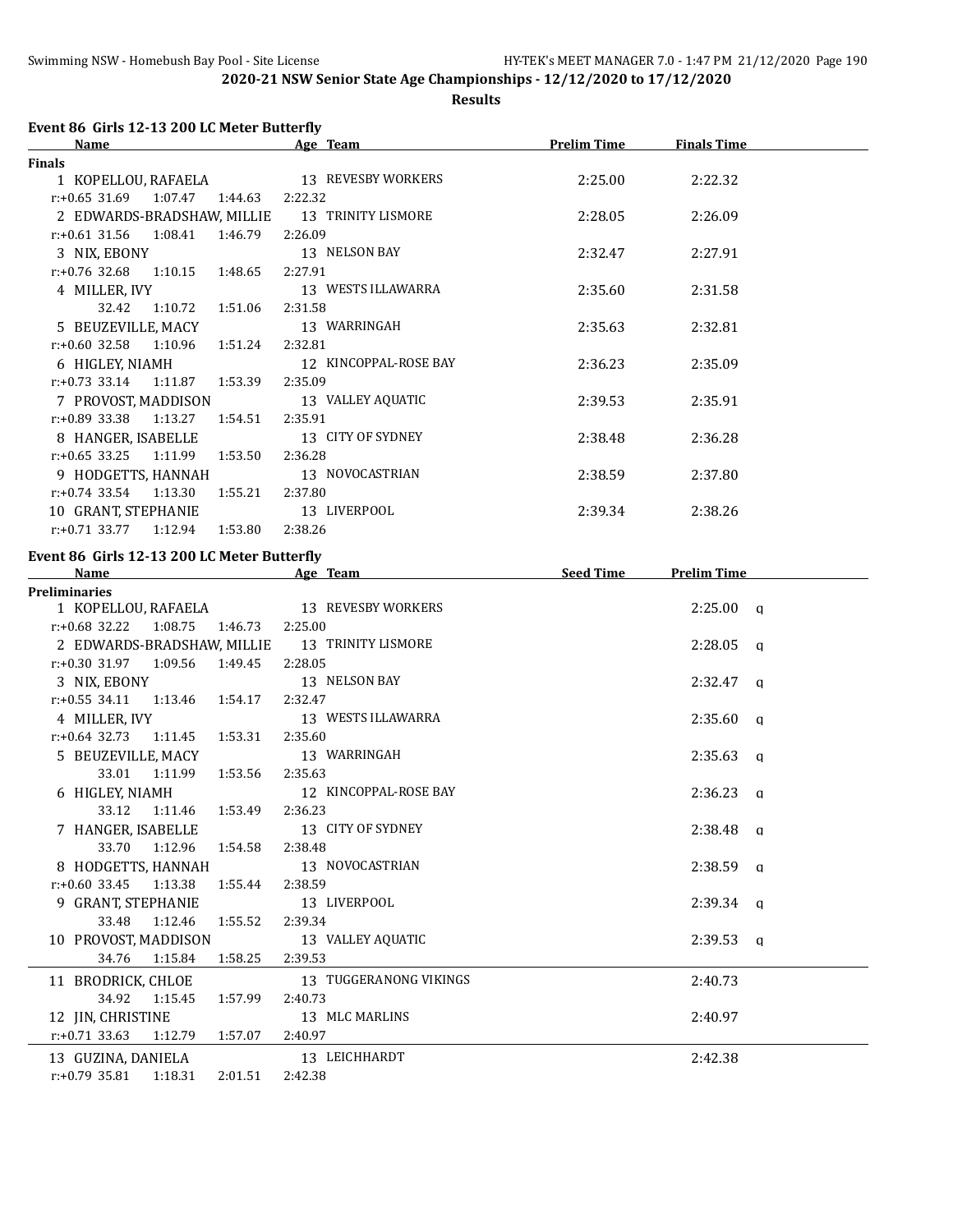### **Results**

# **Preliminaries ... (Event 86 Girls 12-13 200 LC Meter Butterfly)**

| Name                        |         | Age Team                      | <b>Seed Time</b> | <b>Prelim Time</b> |  |
|-----------------------------|---------|-------------------------------|------------------|--------------------|--|
| 14 SMITH, JAIME             |         | 13 RANDWICK CITY              |                  | 2:43.99            |  |
| 35.62<br>1:17.80            | 2:00.02 | 2:43.99                       |                  |                    |  |
| 15 KRALKA, DOMINIKA         |         | 13 KINCUMBER PACIFIC DOLPHINS |                  | 2:44.13            |  |
| $r: +0.77$ 32.36<br>1:13.71 | 1:59.88 | 2:44.13                       |                  |                    |  |
| 16 NARAYAN, ISSABELLA       |         | 13 AQUABLITZ TOONGABBIE       |                  | 2:45.80            |  |
| $r.+0.77$ 34.70 1:15.61     | 2:00.47 | 2:45.80                       |                  |                    |  |
| 17 SMITH, SOMMER            |         | 13 HUNTER                     |                  | 2:45.87            |  |
| 34.93<br>1:16.08            | 2:00.58 | 2:45.87                       |                  |                    |  |
| 18 LOVELL, RUBY             |         | 13 WARRINGAH                  |                  | 2:46.43            |  |
| $r.+0.68$ 33.24 1:14.79     | 2:00.78 | 2:46.43                       |                  |                    |  |
| 19 BONASERA, ANDIE          |         | 13 NARRABEEN                  |                  | 2:47.02            |  |
| $r.+0.67$ 34.50 1:15.43     | 2:01.04 | 2:47.02                       |                  |                    |  |
| 20 BURNS, IMOGEN            |         | 13 AQUABLITZ TOONGABBIE       |                  | 2:47.88            |  |
| $r.+0.81$ 35.49 1:18.12     | 2:02.37 | 2:47.88                       |                  |                    |  |
| 21 AZRIEL, ALYSSA           |         | 13 RANDWICK CITY              |                  | 2:47.97            |  |
| $r: +0.69$ 32.75<br>1:11.70 | 1:56.08 | 2:47.97                       |                  |                    |  |
| 22 KITO, SKYE               |         | 12 NARRABEEN                  |                  | 2:48.19            |  |
| $r: +0.53$ 36.20<br>1:19.22 | 2:02.71 | 2:48.19                       |                  |                    |  |
| 23 BRAKENRIDGE, ZOE         |         | 13 WESTS ILLAWARRA            |                  | 2:50.96            |  |
| $r.+0.78$ 35.99 1:18.29     | 2:03.90 | 2:50.96                       |                  |                    |  |
| 24 MARCHANT, PYPER          |         | 13 CASTLE HILL RSL DOLPHINS   |                  | 3:12.15            |  |
| $r: +0.70$ 36.53<br>1:21.91 | 2:16.43 | 3:12.15                       |                  |                    |  |

#### **Event 87 Boys 15 Year Olds 400 LC Meter IM**

| <b>Name</b>                                                    |  | Age Team |                         |                |                       | <b>Prelim Time</b>                          | <b>Finals Time</b> |  |
|----------------------------------------------------------------|--|----------|-------------------------|----------------|-----------------------|---------------------------------------------|--------------------|--|
| <b>Finals</b>                                                  |  |          |                         |                |                       |                                             |                    |  |
|                                                                |  |          |                         |                |                       | 1 BIDDELL, HARRISON 15 WODEN VALLEY 4:48.94 | 4:42.88            |  |
| r:+0.53 29.57 1:04.37 1:41.86 2:19.02 2:57.97 3:37.23          |  |          |                         |                | 4:11.30               | 4:42.88                                     |                    |  |
| 2 BARISIC, SAMSON 15 SOPAC                                     |  |          |                         |                |                       | 4:51.89                                     | 4:43.52            |  |
| r:+0.65 29.20  1:03.45  1:40.44  2:17.08  2:59.06  3:41.68     |  |          |                         |                | 4:13.76               | 4:43.52                                     |                    |  |
| 3 SMITH, NATHAN 15 PORT MACQUARIE                              |  |          |                         |                |                       | 4:51.68                                     | 4:44.28            |  |
| r:+0.62 27.68  1:01.18  1:38.03  2:14.67  2:56.70  3:39.49     |  |          |                         |                | 4:12.78               | 4:44.28                                     |                    |  |
| 4 GRAY, CHARLIE 15 REVESBY WORKERS                             |  |          |                         |                |                       | 4:55.44                                     | 4:46.01            |  |
| $r+0.65$ 29.86 1:04.36 1:43.79 2:21.37 3:01.24 3:42.50 4:14.90 |  |          |                         |                |                       | 4:46.01                                     |                    |  |
| 5 WALKER, CHARLES                                              |  |          |                         | 15 CHARLESTOWN |                       | 4:54.12                                     | 4:51.47            |  |
| r:+0.67 28.42 1:02.30 1:40.64 2:18.37 3:01.04 3:45.27 4:19.27  |  |          |                         |                |                       | 4:51.47                                     |                    |  |
|                                                                |  |          |                         |                |                       | 6 SWINBURN, SCOTT 15 CITY OF SYDNEY 4:58.60 | 4:55.73            |  |
| r:+0.74 30.10 1:04.66 1:40.99 2:16.66 3:01.68 3:47.38 4:22.12  |  |          |                         |                |                       | 4:55.73                                     |                    |  |
| 7 DEVER, THOMAS 15 HUNTER                                      |  |          |                         |                |                       | 5:00.45                                     | 4:58.25            |  |
| r:+0.71 29.50 1:03.59 1:43.35 2:22.93 3:06.49 3:51.81 4:25.80  |  |          |                         |                |                       | 4:58.25                                     |                    |  |
| 8 HARRIS, BENJAMIN 15 AQUABLITZ TOONGABBIE                     |  |          |                         |                |                       | 5:02.09                                     | 4:59.69            |  |
| $r: +0.69$ 29.87 1:05.58 1:43.72                               |  |          | 2:21.68 3:04.95 3:51.17 |                | 4:25.36               | 4:59.69                                     |                    |  |
| 9 HARKINS, JORDAN                                              |  |          |                         |                | 15 LORETO NORMANHURST | 5:01.34                                     | 5:01.05            |  |
| $r.+0.72$ 31.39 1.08.59 1.47.05                                |  |          | 2:24.34 3:08.23         | 3:53.51        | 4:27.65               | 5:01.05                                     |                    |  |
|                                                                |  |          |                         |                |                       | 10 POWELL, RILEY 15 WESTS ILLAWARRA 5:04.78 | 5:02.72            |  |
| r:+0.71 30.02 1:05.59 1:44.69 2:23.13 3:07.14 3:52.53 4:28.53  |  |          |                         |                |                       | 5:02.72                                     |                    |  |
| Event 87 Boys 15 Year Olds 400 LC Meter IM                     |  |          |                         |                |                       |                                             |                    |  |

### **Age Team Seed Time Prelim Time Preliminaries** 1 BIDDELL, HARRISON 15 WODEN VALLEY 4:48.94 q r:+0.53 30.07 1:05.30 1:44.47 2:21.93 3:01.38 3:41.17 4:15.81 4:48.94 2 SMITH, NATHAN 15 PORT MACQUARIE 2 SMITH, NATHAN 4:51.68 q r:+0.63 28.28 1:02.65 1:40.47 2:16.87 2:59.41 3:42.68 4:17.59 4:51.68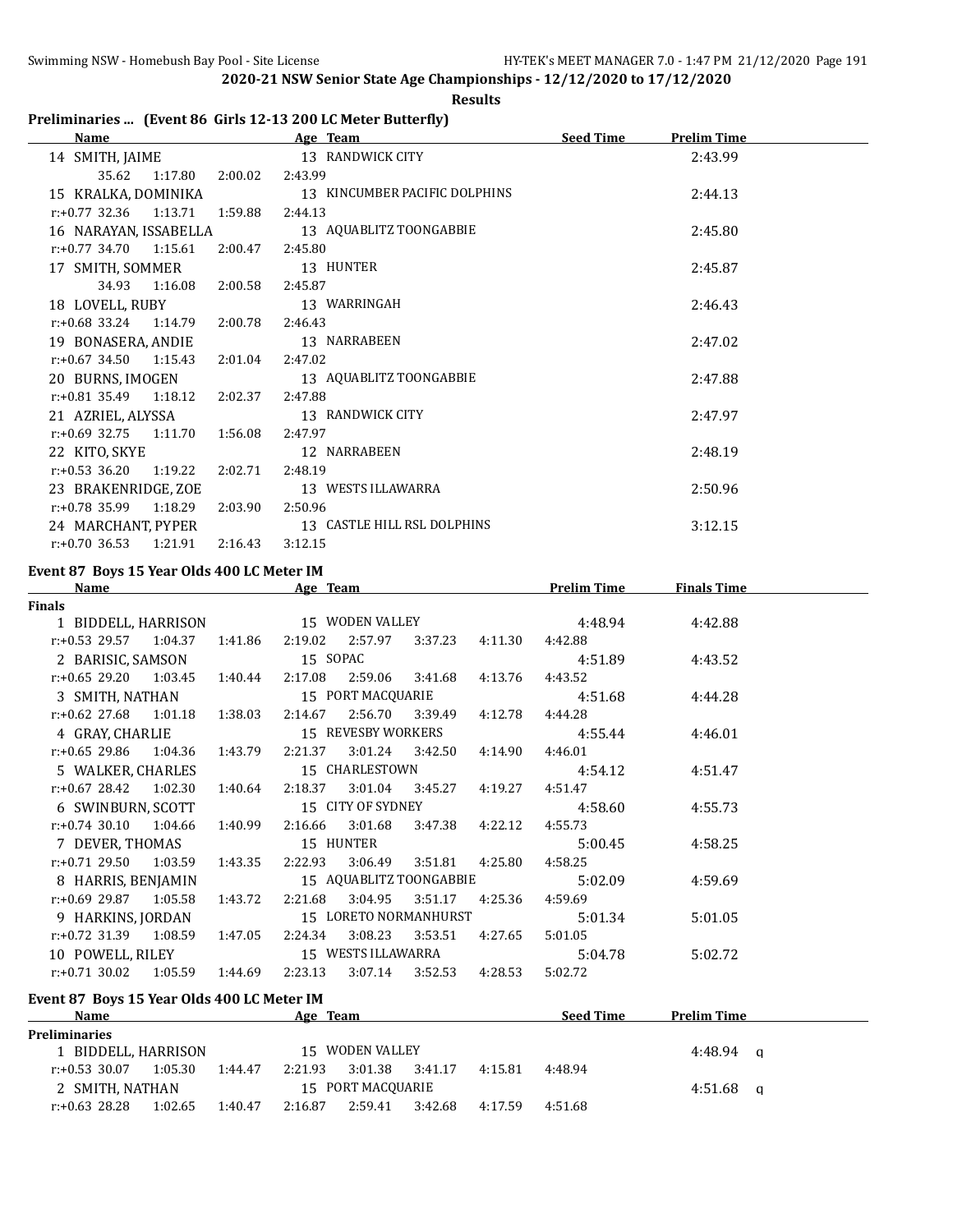**Results**

## **Preliminaries ... (Event 87 Boys 15 Year Olds 400 LC Meter IM)**

| Name and the state of the state of the state of the state of the state of the state of the state of the state of the state of the state of the state of the state of the state of the state of the state of the state of the s | Age Team                                 | <b>Seed Time</b>   | <b>Prelim Time</b> |
|--------------------------------------------------------------------------------------------------------------------------------------------------------------------------------------------------------------------------------|------------------------------------------|--------------------|--------------------|
| 3 BARISIC, SAMSON                                                                                                                                                                                                              | 15 SOPAC                                 |                    | $4:51.89$ a        |
| r:+0.48 29.59 1:03.94 1:41.80                                                                                                                                                                                                  | 2:18.60 3:01.84<br>3:44.96               | 4:20.59<br>4:51.89 |                    |
| 4 WALKER, CHARLES                                                                                                                                                                                                              | 15 CHARLESTOWN                           |                    | $4:54.12$ q        |
| r:+0.70 29.31 1:03.86<br>1:42.79                                                                                                                                                                                               | 2:20.98<br>3:03.66<br>3:47.08            | 4:21.32<br>4:54.12 |                    |
| 5 GRAY, CHARLIE                                                                                                                                                                                                                | 15 REVESBY WORKERS                       |                    | $4:55.44$ q        |
| $r: +0.57$ 30.12<br>1:05.27<br>1:46.25                                                                                                                                                                                         | 2:24.52<br>3:06.82<br>3:49.90            | 4:23.74<br>4:55.44 |                    |
| 6 DIBBEN, CONNOR                                                                                                                                                                                                               | 15 CRONULLA                              |                    | 4:56.23 q          |
| $r: +0.64$ 28.67<br>1:03.05<br>1:43.63                                                                                                                                                                                         | 2:23.86<br>3:06.44<br>3:50.20            | 4:24.05<br>4:56.23 |                    |
| 7 SWINBURN, SCOTT                                                                                                                                                                                                              | 15 CITY OF SYDNEY                        |                    | $4:58.60$ q        |
| 1:05.63<br>$r: +0.77$ 30.16<br>1:42.16                                                                                                                                                                                         | 2:17.96<br>3:02.61<br>3:48.87            | 4:58.60<br>4:24.33 |                    |
| 8 DEVER, THOMAS                                                                                                                                                                                                                | 15 HUNTER                                |                    | $5:00.45$ q        |
| $r: +0.72$ 30.05<br>1:04.52                                                                                                                                                                                                    | 2:23.94<br>3:07.87<br>1:44.49<br>3:52.50 | 4:26.91<br>5:00.45 |                    |
| 9 HARKINS, JORDAN                                                                                                                                                                                                              | 15 LORETO NORMANHURST                    |                    | $5:01.34$ q        |
| $r: +0.51$ 31.15 1:08.58                                                                                                                                                                                                       | 2:24.83<br>3:08.87<br>1:46.94<br>3:54.07 | 4:28.42<br>5:01.34 |                    |
| 10 HARRIS, BENJAMIN                                                                                                                                                                                                            | 15 AQUABLITZ TOONGABBIE                  |                    | $5:02.09$ q        |
| $r.+0.63$ 30.71 1:06.92                                                                                                                                                                                                        | 1:45.64 2:22.69<br>3:07.32<br>3:53.77    | 4:28.82<br>5:02.09 |                    |
| 11 POWELL, RILEY                                                                                                                                                                                                               | 15 WESTS ILLAWARRA                       |                    | 5:04.78            |
| $r: +0.70$ 30.13 1:05.36<br>1:45.70                                                                                                                                                                                            | 2:24.80<br>3:08.46<br>3:52.84            | 4:29.80<br>5:04.78 |                    |
| 12 ROTHWELL, HARRISON                                                                                                                                                                                                          | 15 MANLY                                 |                    | 5:06.34            |
| r:+0.68 29.58<br>1:04.63                                                                                                                                                                                                       | 1:43.32<br>2:22.26<br>3:07.32<br>3:54.52 | 4:31.42<br>5:06.34 |                    |
| 13 JEFFERY, GABRIEL                                                                                                                                                                                                            | 15 NUSWIM                                |                    | 5:08.37            |
| $r: +0.67$ 29.68<br>1:05.14<br>1:44.45                                                                                                                                                                                         | 3:10.28<br>2:24.26<br>3:57.39            | 4:34.25<br>5:08.37 |                    |
| 14 KARADJOV, PETAR                                                                                                                                                                                                             | 15 AQUABLITZ TOONGABBIE                  |                    | 5:10.22            |
| $r: +0.69$ 30.33 1:05.58<br>1:48.50                                                                                                                                                                                            | 3:15.56<br>2:29.75<br>4:00.48            | 4:37.31<br>5:10.22 |                    |
| 15 MACDONAGH, OLIVER                                                                                                                                                                                                           | 15 WILLOUGHBY                            |                    | 5:11.57            |
| $r.+0.70$ 31.63 1:08.01<br>1:48.58                                                                                                                                                                                             | 2:27.73<br>3:12.24<br>3:57.21            | 4:35.67<br>5:11.57 |                    |
| 16 CHATTERTON, KOBE                                                                                                                                                                                                            | 15 SYDNEY UNIVERSITY                     |                    | 5:13.54            |
| r:+0.72 31.09 1:07.84<br>1:49.19                                                                                                                                                                                               | 2:31.06<br>3:16.29<br>4:03.39            | 4:39.38<br>5:13.54 |                    |
| 17 CHO, EDWIN                                                                                                                                                                                                                  | 15 SOPAC                                 |                    | 5:22.32            |
| $r: +0.64$ 31.83<br>1:08.72                                                                                                                                                                                                    | 3:18.78<br>1:50.20<br>2:31.19<br>4:05.72 | 4:45.22<br>5:22.32 |                    |
| --- POTTER, JAKE                                                                                                                                                                                                               | 15 WESTS ILLAWARRA                       |                    | DQ                 |
| $r: +0.64$                                                                                                                                                                                                                     |                                          |                    |                    |
| --- ROSS, ETHAN                                                                                                                                                                                                                | 15 CAMPBELLTOWN                          |                    | DQ                 |
| $r: +0.73$                                                                                                                                                                                                                     |                                          | 4:53.38            |                    |
| Event 88 Girls 15 Year Olds 400 LC Meter IM                                                                                                                                                                                    |                                          |                    |                    |
|                                                                                                                                                                                                                                |                                          |                    |                    |

| Name                  |         |         | Age Team |                    |                       |         | <b>Prelim Time</b> | <b>Finals Time</b> |  |
|-----------------------|---------|---------|----------|--------------------|-----------------------|---------|--------------------|--------------------|--|
| <b>Finals</b>         |         |         |          |                    |                       |         |                    |                    |  |
| 1 LYONS, COLLETTE     |         |         |          | 15 KINROSS WOLAROI |                       |         | 5:10.03            | 4:56.84            |  |
| $r: +0.52$ 29.88      | 1:05.09 | 1:45.74 | 2:24.75  | 3:05.87            | 3:48.28               | 4:23.67 | 4:56.84            |                    |  |
| 2 GRANT, BELLA        |         |         |          | 15 LIVERPOOL       |                       |         | 5:12.65            | 5:07.05            |  |
| $r: +0.81$ 30.53      | 1:05.73 | 1:44.21 | 2:22.57  | 3:10.89            | 3:59.83               | 4:33.94 | 5:07.05            |                    |  |
| 3 CAMPBELL, ISABELLA  |         |         |          | 15 HUNTER          |                       |         | 5:18.81            | 5:07.40            |  |
| $r: +0.70$ 31.39      | 1:09.21 | 1:50.16 | 2:30.21  | 3:13.45            | 3:58.78               | 4:33.69 | 5:07.40            |                    |  |
| 4 LAWRENCE, ALEXANDRA |         |         |          |                    | 15 LORETO NORMANHURST |         | 5:12.66            | 5:07.60            |  |
| r:+0.60 32.76         | 1:10.31 | 1:48.61 | 2:25.19  | 3:12.77            | 3:59.58               | 4:34.13 | 5:07.60            |                    |  |
| 5 JANKOVIC, AVA       |         |         |          | 15 VALLEY AQUATIC  |                       |         | 5:16.23            | 5:10.93            |  |
| $r: +0.77$ 31.04      | 1:08.00 | 1:48.49 | 2:28.23  | 3:14.66            | 4:01.85               | 4:37.49 | 5:10.93            |                    |  |
| 6 BULL, SARAH         |         |         |          | 15 HUNTER          |                       |         | 5:10.38            | 5:10.96            |  |
| $r: +0.64$ 32.46      | 1:10.28 | 1:49.11 | 2:27.62  | 3:14.68            | 4:01.91               | 4:37.57 | 5:10.96            |                    |  |
| 7 HENSHAW, ABBIE      |         |         |          | 15 ATLANTIS        |                       |         | 5:17.61            | 5:16.50            |  |
| $r: +0.73$ 31.86      | 1:09.90 | 1:51.50 | 2:32.09  | 3:15.89            | 4:00.49               | 4:38.37 | 5:16.50            |                    |  |
|                       |         |         |          |                    |                       |         |                    |                    |  |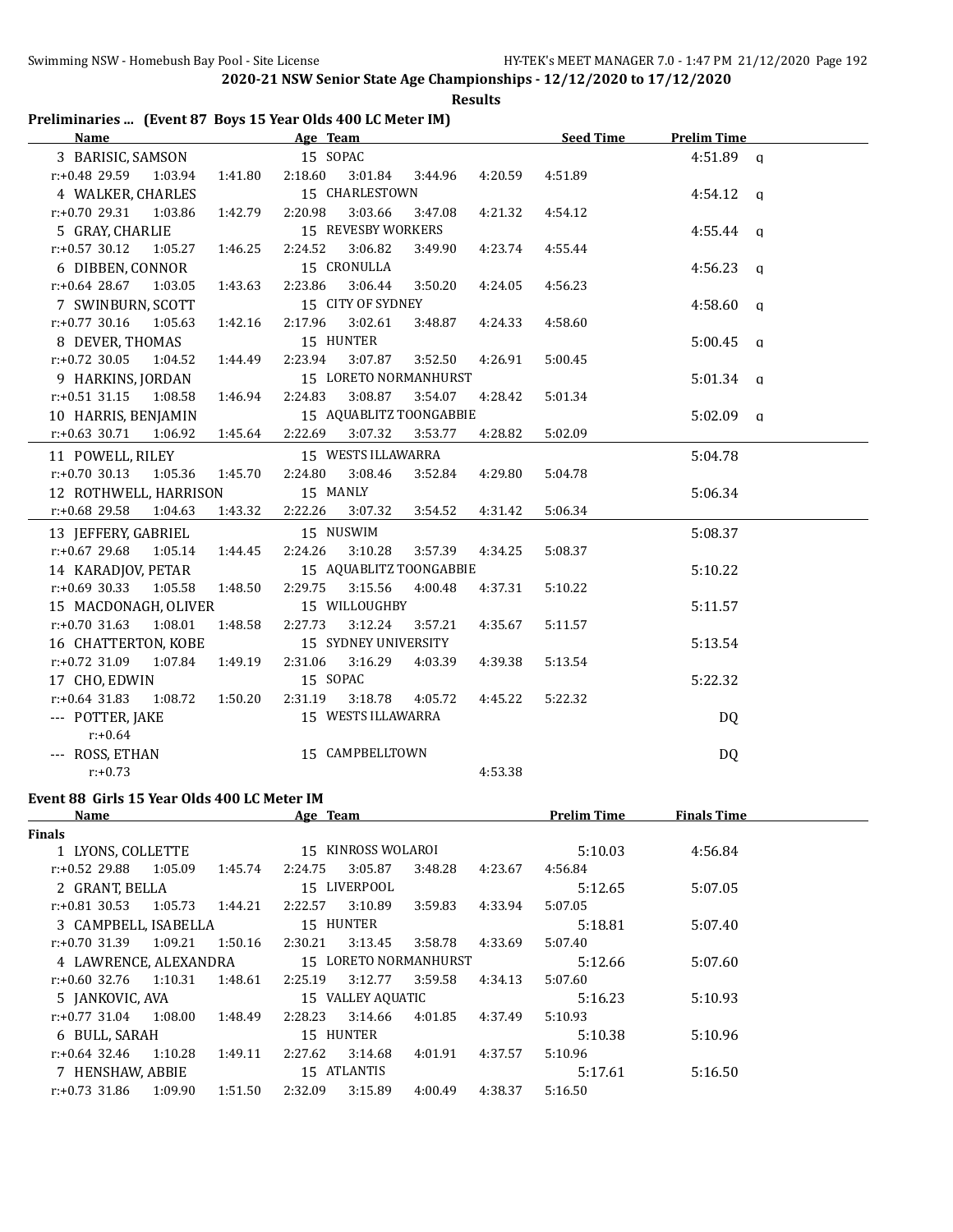**Results**

| Finals  (Event 88 Girls 15 Year Olds 400 LC Meter IM) |         |                                                         |          |                 |         |         |                    |                    |  |
|-------------------------------------------------------|---------|---------------------------------------------------------|----------|-----------------|---------|---------|--------------------|--------------------|--|
| <b>Name</b>                                           |         |                                                         | Age Team |                 |         |         | <b>Prelim Time</b> | <b>Finals Time</b> |  |
| 8 SCHNEIDER, HEIDI                                    |         |                                                         |          | 15 HUNTER       |         |         | 5:22.53            | 5:24.51            |  |
| r:+0.79 33.49                                         | 1:12.81 | 1:54.35                                                 | 2:35.87  | 3:21.58         | 4:08.21 | 4:46.56 | 5:24.51            |                    |  |
| SINGLETON<br>9 O'BRYAN, ALIX<br>15.                   |         |                                                         |          |                 |         | 5:24.34 | 5:27.16            |                    |  |
| r:+0.77 33.23                                         | 1:12.53 | 1:53.47                                                 | 2:33.63  | 3:23.92         | 4:13.42 | 4:51.54 | 5:27.16            |                    |  |
| 10 MAYES, SOPHIE                                      |         |                                                         | 15.      | TRINITY LISMORE |         |         | 5:22.77            | 5:27.57            |  |
| $r: +0.72$ 30.03                                      | 1:06.81 | 1:48.72                                                 | 2:30.55  | 3:18.23         | 4:08.23 | 4:49.03 | 5:27.57            |                    |  |
|                                                       |         | $\sim$ $\sim$ $\sim$ $\sim$ $\sim$ $\sim$ $\sim$ $\sim$ |          |                 |         |         |                    |                    |  |

# **Event 88 Girls 15 Year Olds 400 LC Meter IM**

| Name                                        |                       |         |                         |                    | Age Team and the state of the state of the state of the state of the state of the state of the state of the state of the state of the state of the state of the state of the state of the state of the state of the state of t |         | Seed Time | <b>Prelim Time</b> |
|---------------------------------------------|-----------------------|---------|-------------------------|--------------------|--------------------------------------------------------------------------------------------------------------------------------------------------------------------------------------------------------------------------------|---------|-----------|--------------------|
| <b>Preliminaries</b>                        |                       |         |                         |                    |                                                                                                                                                                                                                                |         |           |                    |
| 1 LYONS, COLLETTE                           |                       |         | 15 KINROSS WOLAROI      |                    |                                                                                                                                                                                                                                |         |           | $5:10.03$ q        |
| 31.03                                       | 1:07.48               | 1:50.14 | 2:31.01                 | 3:14.24            | 3:57.28                                                                                                                                                                                                                        | 4:34.31 | 5:10.03   |                    |
| 2 BULL, SARAH                               |                       |         |                         | 15 HUNTER          |                                                                                                                                                                                                                                |         |           | $5:10.38$ q        |
| $r.+0.57$ 32.12 1:10.26 1:49.51             |                       |         | 2:27.82                 | 3:14.01            | 4:00.75                                                                                                                                                                                                                        | 4:36.18 | 5:10.38   |                    |
| 3 GRANT, BELLA                              |                       |         | 15 LIVERPOOL            |                    |                                                                                                                                                                                                                                |         |           | $5:12.65$ q        |
|                                             | 31.09 1:06.64 1:47.82 |         |                         | 2:27.47 3:14.94    | 4:02.69                                                                                                                                                                                                                        | 4:38.29 | 5:12.65   |                    |
| 4 LAWRENCE, ALEXANDRA 15 LORETO NORMANHURST |                       |         |                         |                    |                                                                                                                                                                                                                                |         |           | $5:12.66$ a        |
| $r: +0.75$ 33.41 1:11.81                    |                       |         | 1:50.30 2:27.64 3:15.58 |                    | 4:02.49                                                                                                                                                                                                                        | 4:38.37 | 5:12.66   |                    |
| 5 JANKOVIC, AVA                             |                       |         | 15 VALLEY AQUATIC       |                    |                                                                                                                                                                                                                                |         |           | $5:16.23$ q        |
| $r: +0.77$ 30.96 1:07.77 1:49.14            |                       |         | 2:29.20                 | 3:16.65            | 4:04.24                                                                                                                                                                                                                        | 4:41.33 | 5:16.23   |                    |
| 6 HENSHAW, ABBIE                            |                       |         | 15 ATLANTIS             |                    |                                                                                                                                                                                                                                |         |           | $5:17.61$ q        |
| $r.+0.71$ 32.37 1:10.80 1:54.27             |                       |         | 2:35.06                 | 3:17.61            | 4:00.85                                                                                                                                                                                                                        | 4:39.69 | 5:17.61   |                    |
| 7 CAMPBELL, ISABELLA                        |                       |         |                         | 15 HUNTER          |                                                                                                                                                                                                                                |         |           | $5:18.81$ q        |
| $r: +0.70$ 31.54 1:09.03                    |                       | 1:50.93 |                         | 2:32.01 3:16.90    | 4:03.57                                                                                                                                                                                                                        | 4:42.15 | 5:18.81   |                    |
| 8 SCHNEIDER, HEIDI                          |                       |         | 15 HUNTER               |                    |                                                                                                                                                                                                                                |         |           | $5:22.53$ q        |
| $r: +0.62$ 33.58 1:13.33                    |                       | 1:54.59 | 2:36.75                 | 3:22.29            | 4:08.83                                                                                                                                                                                                                        | 4:45.41 | 5:22.53   |                    |
| 9 MAYES, SOPHIE                             |                       |         |                         | 15 TRINITY LISMORE |                                                                                                                                                                                                                                |         |           | $5:22.77$ q        |
| $r: +0.69$ 30.63 1:07.35 1:50.44            |                       |         | 2:32.04                 | 3:19.20            | 4:06.31                                                                                                                                                                                                                        | 4:46.25 | 5:22.77   |                    |
| 10 O'BRYAN, ALIX                            |                       |         |                         | 15 SINGLETON       |                                                                                                                                                                                                                                |         |           | $5:24.34$ q        |
| $r.+0.64$ 33.73 1:12.99 1:54.23             |                       |         |                         | 2:33.71 3:21.77    | 4:10.09                                                                                                                                                                                                                        | 4:47.66 | 5:24.34   |                    |
| 11 PARKER, PATRICE                          |                       |         |                         |                    | 15 TUGGERANONG VIKINGS                                                                                                                                                                                                         |         |           | 5:29.40            |
| $r.+0.72$ 34.52 1:14.77                     |                       | 1:57.93 | 2:40.68                 | 3:27.89            | 4:14.49                                                                                                                                                                                                                        | 4:52.75 | 5:29.40   |                    |

### **Event 89 Girls 11-14 100 LC Meter Butterfly Multi-Class**

| Name                        | Age Team                | <b>Finals Time</b> |
|-----------------------------|-------------------------|--------------------|
| 1 TAYLOR, NICOLE S15        | 14 GRIFFITH             | 1:16.83            |
| r:+0.86 35.29<br>1:16.83    |                         |                    |
| 2 BRUZZESE, STEPHANIE S14   | TRINITY GRAMMAR<br>13.  | 1:22.87            |
| r:+0.67 36.74<br>1:22.87    |                         |                    |
| 3 JESSEN, KRYSTAL S14       | 14 AQUABLITZ TOONGABBIE | 1:26.41            |
| 1:26.41<br>38.92            |                         |                    |
| 4 PHILLIPS, LEXIE S6        | 12 NOVOCASTRIAN         | 1:54.81            |
| r:+0.79 53.57<br>1:54.81    |                         |                    |
| 5 GREEN, ALI S10            | DUBBO RSL<br>12.        | 1:47.66            |
| $r: +0.70$ 43.91<br>1:47.66 |                         |                    |

## **Event 89 Girls 15 & Over 100 LC Meter Butterfly Multi-Class**

| <b>Name</b>                 | Age Team           | <b>Finals Time</b> |
|-----------------------------|--------------------|--------------------|
| 1 CORRY, TAYLOR S14         | 25 NELSON BAY      | 1:07.07            |
| 1:07.07<br>$r: +0.57$ 30.69 |                    |                    |
| 2 GREENWOOD, JASMINE S10    | 16 BAY & BASIN     | 1:09.65            |
| 1:09.65<br>r:+0.71 31.77    |                    |                    |
| 3 JESSAMINE, VICTORIA S14   | 20 REVESBY WORKERS | 1:15.35            |
| r:+0.74 33.64<br>1:15.35    |                    |                    |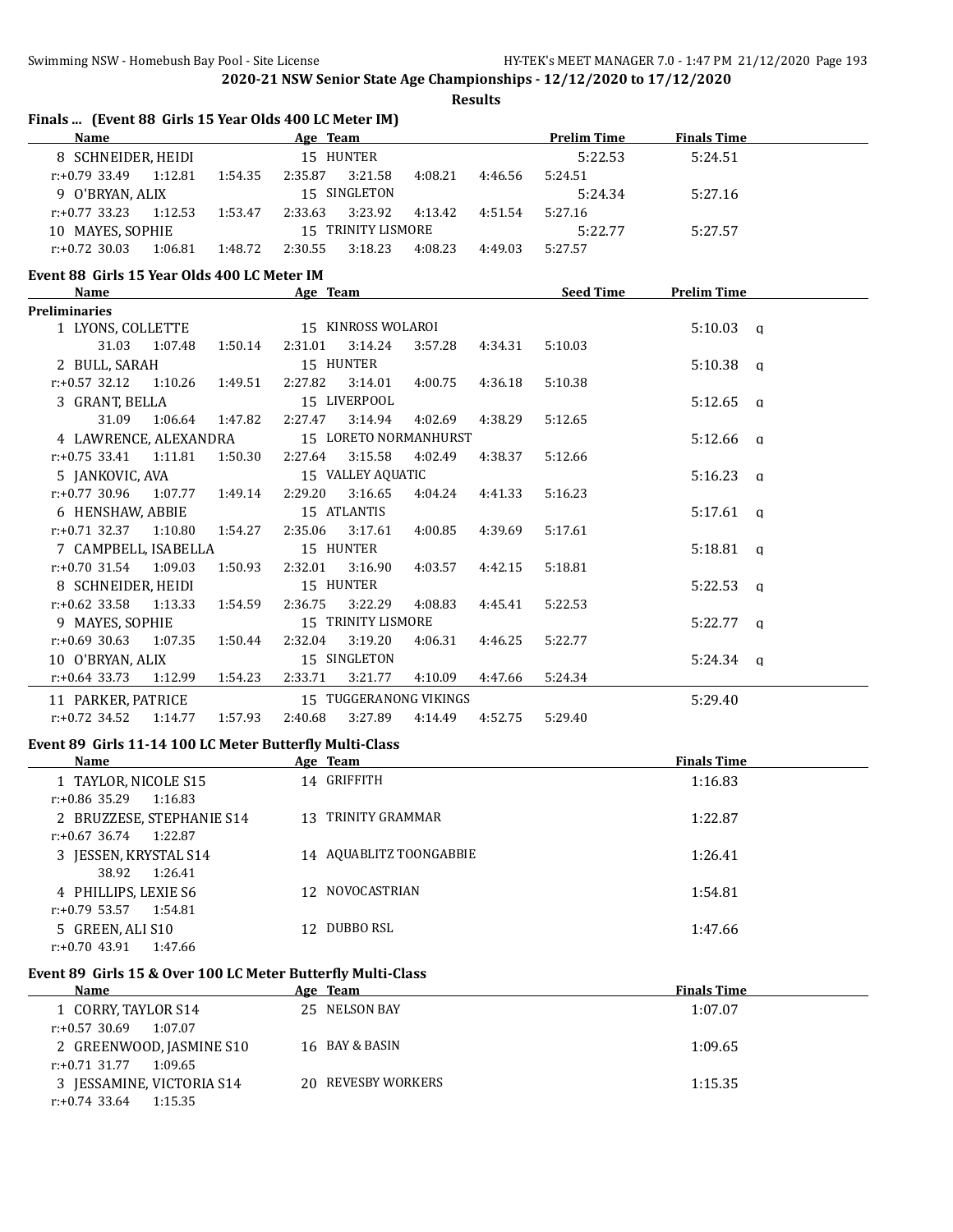**Results**

## **(Event 89 Girls 15 & Over 100 LC Meter Butterfly Multi-Class)**

| Name                        | Age Team           | <b>Finals Time</b> |
|-----------------------------|--------------------|--------------------|
| 4 COOK, AMY S14             | 22 SLC AQUADOT     | 1:16.46            |
| r:+0.60 34.54<br>1:16.46    |                    |                    |
| 5 VAN RIJSWIJK, ASHLEY      | 20 WAGGA WAGGA     | 1:19.42            |
| $r: +0.63$ 36.35<br>1:19.42 |                    |                    |
| 9 HINDS, MADDISON S14       | 15 HORNSBY         | 1:27.30            |
| r:+0.63 37.94<br>1:27.30    |                    |                    |
| 11 ARNISON, MCKINLEY S9     | 15 LISMORE WORKERS | 1:31.85            |
| r:+0.82 39.29<br>1:31.85    |                    |                    |
| 12 PLUNKETT, JAMIE S14      | 15 GRAFTON         | 1:45.29            |
| $r: +0.86$ 40.86<br>1:45.29 |                    |                    |

### **Event 90 Boys 11-14 100 LC Meter Butterfly Multi-Class**

| <b>Name</b>              | Age Team       | <b>Finals Time</b> |
|--------------------------|----------------|--------------------|
| BUDD, DECLAN S14         | 13 KNOX PYMBLE | 1:15.59            |
| r:+0.60 34.60<br>1:15.59 |                |                    |
| 2 MATTHEWS, BEAU S10     | 11 SLC AQUADOT | 1:35.14            |
| 1:35.14<br>r:+0.59 41.87 |                |                    |

#### **Event 90 Boys 15 & Over 100 LC Meter Butterfly Multi-Class**

| <b>Name</b>                 | Age Team                    | <b>Finals Time</b> |
|-----------------------------|-----------------------------|--------------------|
| 1 HODGE, TIMOTHY            | 19 AUBURN                   | 1:02.46            |
| $r: +0.71$ 28.87<br>1:02.46 |                             |                    |
| 2 GILLHAM, HUGH             | 17 KINROSS WOLAROI          | 1:00.22            |
| $r: +0.55$ 27.39<br>1:00.22 |                             |                    |
| 3 AUNGLES, JESSE S8         | 25 NTC HUB                  | 1:05.22            |
| $r: +0.43$ 30.89 1:05.22    |                             |                    |
| 4 DISKEN, TIMOTHY S9        | 24 NTC HUB                  | 1:06.56            |
| $r: +0.69$ 30.68<br>1:06.56 |                             |                    |
| 5 DYER, JARRED S14          | 20 WOLLONGONG               | 1:04.91            |
| $r: +0.86$ 29.24 1:04.91    |                             |                    |
| 6 ALFORD, JOSHUA S14        | 25 TUGGERANONG VIKINGS      | 1:05.39            |
| $r: +0.76$ 30.04<br>1:05.39 |                             |                    |
| 7 HUGHES, HENRY S15         | <b>16 SYDNEY UNIVERSITY</b> | 1:02.47            |
| $r: +0.77$ 29.42<br>1:02.47 |                             |                    |
| 8 STOKES, BENJAMIN S14      | 20 WODEN VALLEY             | 1:08.61            |
| $r: +0.67$ 32.01 1:08.61    |                             |                    |
| 9 BALE, DAVID S9            | 47 WODEN VALLEY             | 1:19.77            |
| $r: +0.74$ 36.81 1:19.77    |                             |                    |
| 11 HEALD, LOGAN S16         | 19 NUSWIM                   | 1:18.19            |
| $r: +0.84$ 34.75<br>1:18.19 |                             |                    |
| 12 HANRATTY, LACHLAN S14    | 16 REVESBY WORKERS          | 1:21.92            |
| $r: +0.68$ 36.26<br>1:21.92 |                             |                    |
| 13 AUCKRAM, BEN S7          | <b>16 LISMORE WORKERS</b>   | 1:41.30            |
| $r: +0.92$ 46.33<br>1:41.30 |                             |                    |
| 14 SMITH, JOSHUA S14        | 17 WOY WOY                  | 1:32.97            |
| $r: +0.67$ 39.88<br>1:32.97 |                             |                    |

## **Event 91 Girls 12-18 4x200 LC Meter Freestyle Relay**

| Team          |         |         |         | Relav   |         |         |         | <b>Finals Time</b> |
|---------------|---------|---------|---------|---------|---------|---------|---------|--------------------|
| CARLILE       |         |         |         | A       |         |         |         | 8:36.83            |
| r:+0.36 29.86 | 1:02.82 | 1:36.06 | 2:08.36 | 2:36.79 | 3:09.78 | 3:42.72 | 4:14.67 |                    |
| 4:44.96       | 5:19.13 | 5:54.48 | 6:29.08 | 6:58.80 | 7:31.61 | 8:04.20 | 8:36.83 |                    |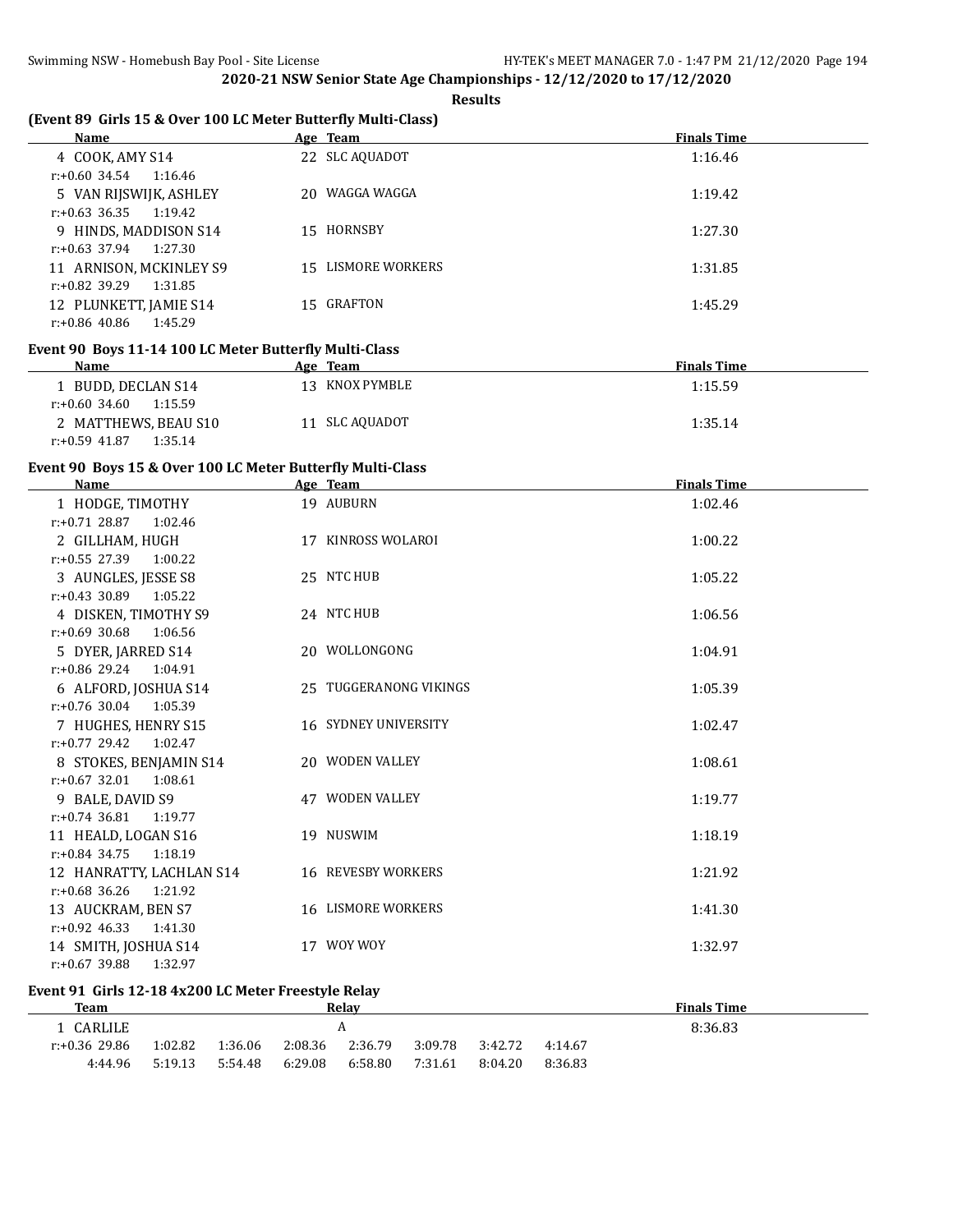**Results**

| (Event 91 Girls 12-18 4x200 LC Meter Freestyle Relay)<br><b>Team</b> |         |         |         | Relay                     |         |         |         | <b>Finals Time</b> |
|----------------------------------------------------------------------|---------|---------|---------|---------------------------|---------|---------|---------|--------------------|
| 2 HUNTER                                                             |         |         |         | $\boldsymbol{\mathsf{A}}$ |         |         |         | 8:37.51            |
| r:+0.60 30.52                                                        | 1:03.98 | 1:38.49 | 2:12.70 | 2:42.83                   | 3:15.63 | 3:48.87 | 4:21.62 |                    |
| 4:50.13                                                              | 5:22.88 | 5:55.71 | 6:28.95 | 6:57.98                   | 7:30.99 | 8:04.84 | 8:37.51 |                    |
| 3 CITY OF SYDNEY                                                     |         |         |         | $\mathbf{A}$              |         |         |         | 8:38.09            |
| $r: +0.54$ 30.18                                                     | 1:02.69 | 1:35.86 | 2:08.58 | 2:38.86                   | 3:13.02 | 3:48.79 | 4:22.73 |                    |
| 4:52.86                                                              | 5:26.26 | 6:01.17 | 6:35.25 | 7:03.15                   | 7:34.97 | 8:07.14 | 8:38.09 |                    |
|                                                                      |         |         |         | $\mathbf{A}$              |         |         |         |                    |
| 4 KNOX PYMBLE                                                        |         |         |         |                           |         |         |         | 8:46.88            |
| $r: +0.74$ 29.76                                                     | 1:02.06 | 1:35.04 | 2:08.01 | 2:38.08                   | 3:11.69 | 3:46.95 | 4:22.00 |                    |
| 4:51.36                                                              | 5:25.53 | 6:01.12 | 6:36.34 | 7:06.50                   | 7:39.04 | 8:12.91 | 8:46.88 |                    |
| 5 LORETO NORMANHURST                                                 |         |         |         | $\mathbf{A}$              |         |         |         | 8:47.08            |
| $r: +0.73$ 30.63                                                     | 1:03.61 | 1:37.82 | 2:10.95 | 2:39.99                   | 3:13.70 | 3:48.53 | 4:22.64 |                    |
| 4:52.54                                                              | 5:25.81 | 6:00.22 | 6:33.83 | 7:03.72                   | 7:37.29 | 8:12.52 | 8:47.08 |                    |
| 6 NARRABEEN                                                          |         |         |         | A                         |         |         |         | 8:47.47            |
| r:+0.76 28.99                                                        | 1:00.40 | 1:33.25 | 2:05.67 | 2:35.46                   | 3:09.27 | 3:43.73 | 4:18.11 |                    |
| 4:47.95                                                              | 5:21.89 | 5:56.95 | 6:31.73 | 7:02.17                   | 7:37.08 | 8:12.63 | 8:47.47 |                    |
| 7 SOPAC                                                              |         |         |         | A                         |         |         |         | 8:47.73            |
| $r: +0.74$ 30.26                                                     | 1:04.42 | 1:38.51 | 2:12.73 | 2:42.44                   | 3:15.96 | 3:50.06 | 4:23.91 |                    |
| 4:53.86                                                              | 5:27.71 | 6:02.54 | 6:35.71 | 7:05.54                   | 7:38.99 | 8:13.43 | 8:47.73 |                    |
| 8 WARRINGAH                                                          |         |         |         | A                         |         |         |         | 8:54.11            |
| $r: +0.77$ 30.15                                                     | 1:03.67 | 1:37.54 | 2:11.39 | 2:42.31                   | 3:17.79 | 3:54.77 | 4:31.21 |                    |
| 5:00.95                                                              | 5:34.74 | 6:09.63 | 6:43.85 | 7:13.80                   | 7:46.76 | 8:20.79 | 8:54.11 |                    |
| 9 RANDWICK CITY                                                      |         |         |         | $\mathbf{A}$              |         |         |         | 8:54.93            |
| r:+0.72 30.39                                                        | 1:03.66 | 1:37.86 | 2:11.73 | 2:41.71                   | 3:15.96 | 3:50.69 | 4:25.64 |                    |
| 4:56.79                                                              | 5:31.67 | 6:08.04 | 6:43.76 | 7:13.99                   | 7:47.08 | 8:20.90 | 8:54.93 |                    |
| 10 WARRINGAH                                                         |         |         |         | B                         |         |         |         | 9:08.95            |
| r:+0.78 30.36                                                        | 1:03.74 | 1:38.57 | 2:14.02 | 2:45.33                   | 3:20.55 | 3:56.82 | 4:32.30 |                    |
| 5:04.70                                                              | 5:40.04 | 6:16.12 | 6:50.71 | 7:21.58                   | 7:57.03 | 8:33.55 | 9:08.95 |                    |
| 11 SLC AQUADOT                                                       |         |         |         | $\mathbf{A}$              |         |         |         | 9:13.25            |
| r:+0.71 29.90                                                        | 1:02.61 | 1:38.09 | 2:13.47 | 2:44.22                   | 3:19.05 | 3:54.77 | 4:30.74 |                    |
| 5:02.87                                                              | 5:37.62 | 6:14.63 | 6:50.95 | 7:22.01                   | 7:57.83 | 8:35.34 | 9:13.25 |                    |
| 12 CITY OF SYDNEY                                                    |         |         |         | B                         |         |         |         | 9:16.40            |
| $r: +0.61$ 31.53                                                     | 1:06.10 | 1:41.55 | 2:16.17 | 2:46.44                   | 3:20.59 | 3:55.33 | 4:30.12 |                    |
| 5:02.81                                                              | 5:39.04 | 6:17.14 |         | 7:26.72                   | 8:02.80 | 8:39.95 | 9:16.40 |                    |
| <b>13 TRINITY LISMORE</b>                                            |         |         |         | A                         |         |         |         | 9:18.38            |
| r:+0.73 32.56                                                        | 1:08.92 | 1:47.24 | 2:22.52 | 2:53.24                   | 3:28.50 | 4:06.35 | 4:44.80 |                    |
| 5:15.38                                                              | 5:50.35 | 6:26.41 | 7:01.54 | 7:32.41                   | 8:07.52 | 8:43.64 | 9:18.38 |                    |
| 14 HUNTER                                                            |         |         |         | B                         |         |         |         | 9:19.96            |
| $r: +0.65$ 33.16                                                     | 1:09.81 | 1:47.79 | 2:25.91 | 2:57.46                   | 3:33.31 | 4:09.68 | 4:45.19 |                    |
| 5:16.77                                                              | 5:52.26 | 6:27.22 | 7:01.36 | 7:32.74                   | 8:08.52 | 8:44.56 | 9:19.96 |                    |
| 15 RANDWICK CITY                                                     |         |         |         | B                         |         |         |         | 9:25.05            |
| r:+0.56 31.43                                                        | 1:06.20 | 1:42.57 | 2:19.55 | 2:51.66                   | 3:29.03 | 4:07.37 | 4:44.42 |                    |
| 5:15.26                                                              | 5:51.00 | 6:27.90 | 7:03.59 | 7:35.58                   | 8:11.87 | 8:48.91 | 9:25.05 |                    |
| 16 WILLOUGHBY                                                        |         |         |         | A                         |         |         |         | 9:25.12            |
| $r: +0.67$ 31.78                                                     | 1:07.88 | 1:45.07 | 2:21.28 | 2:53.95                   | 3:29.96 | 4:07.48 | 4:44.23 |                    |
| 5:15.07                                                              | 5:50.29 | 6:26.08 | 7:01.29 | 7:33.86                   | 8:10.14 | 8:47.47 | 9:25.12 |                    |
| --- SOPAC                                                            |         |         |         | B                         |         |         |         | DQ                 |
| 31.45                                                                | 1:05.84 | 1:41.69 | 2:17.26 |                           |         |         |         |                    |

### **Event 92 Boys 13-18 4x200 LC Meter Freestyle Relay**

| <b>Team</b>   |         |         |         | Relay   |         |         |         | <b>Finals Time</b> |
|---------------|---------|---------|---------|---------|---------|---------|---------|--------------------|
| KNOX PYMBLE   |         |         |         | д       |         |         |         | 7:38.48            |
| r:+0.63 26.55 | 55.73   | 1:25.22 | 1:53.40 | 2:19.92 | 2:49.36 | 3:19.07 | 3:48.59 |                    |
| 4:14.61       | 4:43.77 | 5:13.76 | 5:43.87 | 6:09.06 | 6:37.70 | 7:07.66 | 7:38.48 |                    |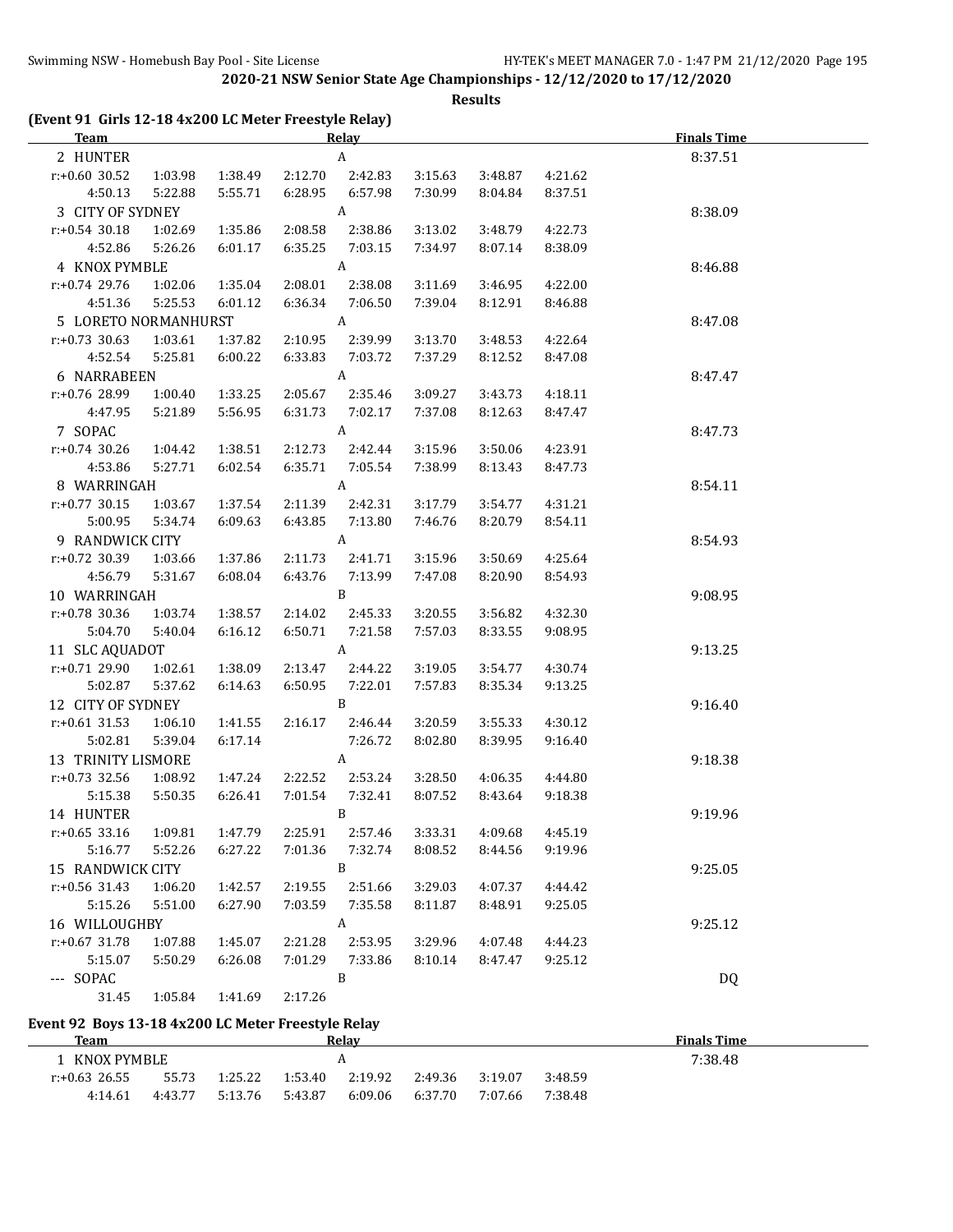**Results**

| (Event 92 Boys 13-18 4x200 LC Meter Freestyle Relay)<br><b>Team</b> |                  |         |         | <b>Relay</b>          |         | <b>Finals Time</b> |         |           |
|---------------------------------------------------------------------|------------------|---------|---------|-----------------------|---------|--------------------|---------|-----------|
| 2 SOPAC                                                             |                  |         |         | $\boldsymbol{\rm{A}}$ |         |                    |         | 7:45.04   |
| $r: +0.51$ 26.04                                                    | 54.93            | 1:24.46 | 1:53.22 | 2:19.74               | 2:48.83 | 3:18.86            | 3:48.48 |           |
| 4:13.40                                                             | 4:42.08          | 5:12.80 | 5:44.09 | 6:10.31               | 6:40.58 | 7:12.73            | 7:45.04 |           |
| 3 MANLY                                                             |                  |         |         | A                     |         |                    |         | 7:53.61   |
| $r: +0.74$ 26.92                                                    | 57.08            | 1:27.83 | 1:58.06 | 2:25.15               | 2:55.43 | 3:26.09            | 3:55.45 |           |
| 4:22.90                                                             | 4:53.34          | 5:24.81 | 5:55.93 | 6:22.59               | 6:52.33 | 7:23.55            | 7:53.61 |           |
| 4 AQUABLITZ TOONGABBIE                                              |                  |         |         | A                     |         |                    |         | 8:00.36   |
| $r: +0.69$ 26.73                                                    | 56.54            | 1:27.20 | 1:56.93 | 2:24.68               | 2:56.01 | 3:27.99            | 3:59.47 |           |
| 4:26.46                                                             | 4:56.33          | 5:27.46 | 5:59.80 | 6:26.72               | 6:57.11 | 7:28.49            | 8:00.36 |           |
| 5 RANDWICK CITY                                                     |                  |         |         | A                     |         |                    |         | 8:02.85   |
| r:+0.77 26.92                                                       | 55.85            | 1:25.03 | 1:54.19 | 2:21.30               | 2:52.02 | 3:24.10            | 3:57.12 |           |
| 4:24.68                                                             | 4:55.32          | 5:26.88 | 5:57.77 | 6:25.35               | 6:57.32 | 7:30.85            | 8:02.85 |           |
|                                                                     |                  |         |         | A                     |         |                    |         |           |
| 6 CARLILE                                                           |                  |         | 1:56.95 |                       |         |                    |         | 8:03.57   |
| r:+0.60 27.24                                                       | 56.90<br>4:54.53 | 1:27.19 |         | 2:23.93               | 2:54.73 | 3:26.05            | 3:56.06 |           |
| 4:23.92                                                             |                  | 5:26.50 | 5:59.46 | 6:26.78               | 6:58.21 | 7:30.86            | 8:03.57 |           |
| 7 HUNTER                                                            |                  |         |         | A                     |         |                    |         | 8:08.56   |
| r:+0.63 26.93                                                       | 56.90            | 1:27.91 | 1:58.52 | 2:26.39               | 2:58.36 | 3:32.75            | 4:06.58 |           |
| 4:34.86                                                             | 5:08.50          | 5:43.22 | 6:16.60 | 6:41.63               | 7:10.08 | 7:39.61            | 8:08.56 |           |
| 8 WARRINGAH                                                         |                  |         |         | $\boldsymbol{A}$      |         |                    |         | 8:09.09   |
| r:+0.73 27.90                                                       | 58.20            | 1:29.40 | 2:00.95 | 2:27.35               | 2:58.26 | 3:30.53            | 4:03.05 |           |
| 4:29.84                                                             | 5:00.75          | 5:33.24 | 6:05.87 | 6:32.93               | 7:04.05 | 7:36.23            | 8:09.09 |           |
| 9 SOPAC                                                             |                  |         |         | B                     |         |                    |         | 8:12.17   |
| $r: +0.67$ 27.41                                                    | 58.88            | 1:31.44 | 2:04.38 | 2:32.36               | 3:04.83 | 3:38.00            | 4:09.24 |           |
| 4:35.73                                                             | 5:06.01          | 5:38.51 | 6:10.79 | 6:37.67               | 7:08.69 | 7:40.69            | 8:12.17 |           |
| 10 NARRABEEN                                                        |                  |         |         | A                     |         |                    |         | 8:13.02   |
| r:+0.79 27.19                                                       | 57.82            | 1:30.27 | 2:02.33 | 2:30.10               | 3:00.16 | 3:31.49            | 4:01.90 |           |
| 4:30.33                                                             | 5:00.82          | 5:33.16 | 6:05.13 | 6:33.74               | 7:05.79 | 7:39.83            | 8:13.02 |           |
| 11 CITY OF SYDNEY                                                   |                  |         |         | A                     |         |                    |         | 8:13.04   |
| r:+0.56 29.14                                                       | 1:00.96          | 1:33.57 | 2:05.10 | 2:32.92               | 3:03.84 | 3:35.66            | 4:07.24 |           |
| 4:34.64                                                             | 5:06.87          | 5:39.28 | 6:11.54 | 6:39.28               | 7:10.86 | 7:42.76            | 8:13.04 |           |
| 12 MANLY                                                            |                  |         |         | B                     |         |                    |         | 8:13.25   |
| r:+0.69 28.89                                                       | 59.95            | 1:31.26 | 2:02.53 | 2:30.33               | 3:01.70 | 3:34.10            | 4:05.20 |           |
| 4:32.88                                                             | 5:04.10          | 5:36.59 | 6:08.60 | 6:36.65               | 7:09.09 | 7:41.91            | 8:13.25 |           |
| 13 KNOX PYMBLE                                                      |                  |         |         | B                     |         |                    |         | 8:14.41   |
| r:+0.76 27.21                                                       | 57.89            | 1:28.57 | 1:59.45 | 2:26.26               | 2:58.27 | 3:31.82            | 4:04.45 |           |
| 4:30.81                                                             | 5:02.63          | 5:36.13 | 6:09.68 | 6:36.46               | 7:07.78 | 7:41.08            | 8:14.41 |           |
| 14 RANDWICK CITY                                                    |                  |         |         | B                     |         |                    |         | 8:16.84   |
| $r: +0.53$ 28.09                                                    | 59.70            | 1:31.49 | 2:02.76 | 2:30.55               | 3:02.08 | 3:34.24            | 4:05.60 |           |
| 4:33.58                                                             | 5:06.03          | 5:39.17 | 6:11.77 | 6:39.78               | 7:11.52 | 7:44.06            | 8:16.84 |           |
| 15 TRINITY LISMORE                                                  |                  |         |         | A                     |         |                    |         | 8:40.34   |
| $r.+0.67$ 29.54                                                     | 1:03.34          | 1:36.61 | 2:10.00 | 2:38.81               | 3:12.03 | 3:46.18            | 4:20.62 |           |
| 4:49.83                                                             | 5:23.76          | 5:58.05 | 6:32.71 | 7:01.45               | 7:34.22 | 8:07.35            | 8:40.34 |           |
| 16 WILLOUGHBY                                                       |                  |         |         | $\mathbf{A}$          |         |                    |         | 8:41.27   |
| $r+0.68$ 28.43                                                      | 1:01.74          | 1:37.00 | 2:08.06 | 2:36.98               | 3:09.51 | 3:44.86            | 4:20.61 |           |
| 4:50.22                                                             | 5:23.27          | 5:56.28 | 6:28.11 | 6:58.40               | 7:32.57 | 8:07.69            | 8:41.27 |           |
| 17 CANBERRA                                                         |                  |         |         | A                     |         |                    |         | 8:44.57   |
| r:+0.75 29.11                                                       | 1:02.45          | 1:37.82 | 2:12.54 | 2:40.45               | 3:12.68 | 3:47.77            | 4:23.49 |           |
| 4:52.06                                                             | 5:25.96          | 6:01.56 | 6:36.19 | 7:04.67               | 7:37.45 | 8:11.60            | 8:44.57 |           |
| --- TRINITY GRAMMAR                                                 |                  |         |         | A                     |         |                    |         | <b>DQ</b> |
| r:+0.70 27.27                                                       | 56.90            | 1:27.23 | 1:58.33 |                       |         |                    |         |           |

7:21.73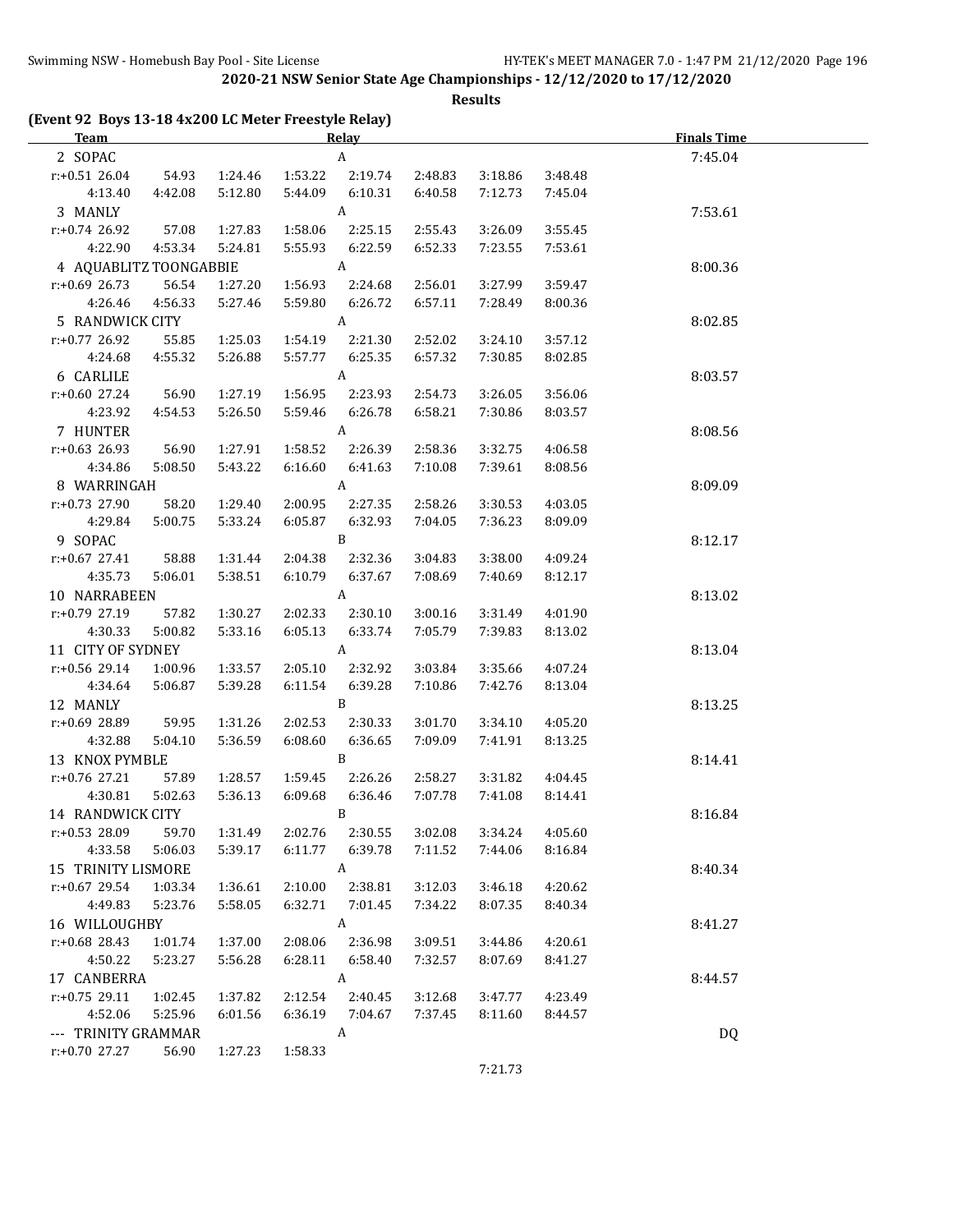**Results**

## **Event 93 Boys 17 Year Olds 200 LC Meter Backstroke**

| Name                                   | Age Team                    | <b>Prelim Time</b> | <b>Finals Time</b> |  |
|----------------------------------------|-----------------------------|--------------------|--------------------|--|
| A - Final                              |                             |                    |                    |  |
| 1 KRENKELS, TYLER                      | 17 KNOX PYMBLE              | 2:08.33            | 2:04.58            |  |
| $r.+0.58$ 29.22 1:00.18<br>1:32.23     | 2:04.58                     |                    |                    |  |
| 2 WALKER, LACHLAN                      | 17 ALSTONVILLE              | 2:09.46            | 2:05.67            |  |
| $r: +0.60$ 29.64 1:00.98<br>1:33.62    | 2:05.67                     |                    |                    |  |
| 3 MCLAUGHLIN, OLIVER                   | 17 KINROSS WOLAROI          | 2:12.01            | 2:07.40            |  |
| $r: +0.61$ 30.02 1:02.63 1:35.41       | 2:07.40                     |                    |                    |  |
| 4 SMITH, BEVAN                         | 17 TAREE TORPEDOES          | 2:12.59            | 2:08.85            |  |
| $r: +0.58$ 29.98 1:02.94 1:36.32       | 2:08.85                     |                    |                    |  |
| 5 FENWICK-KEARNS, CALLYN 17 MANLY      |                             | 2:13.74            | 2:12.89            |  |
| $r: +0.79$ 30.50<br>1:04.00<br>1:38.06 | 2:12.89                     |                    |                    |  |
| 6 KOH, ANDREW                          | 17 CASTLE HILL RSL DOLPHINS | 2:15.49            | 2:14.51            |  |
| 1:03.82<br>$r: +0.60$ 30.52<br>1:38.90 | 2:14.51                     |                    |                    |  |
| 7 SHUMACK, RYAN                        | 17 AQUABLITZ TOONGABBIE     | 2:16.25            | 2:16.54            |  |
| $r: +0.66$ 30.73 1:04.30<br>1:39.62    | 2:16.54                     |                    |                    |  |
| 8 THOMPSON, PATRICK                    | 17 ALSTONVILLE              | 2:18.54            | 2:17.37            |  |
| $r: +0.57$ 31.63 1:06.63<br>1:42.54    | 2:17.37                     |                    |                    |  |
| 9 STUBBS, HARRY                        | 17 SOPAC                    | 2:18.43            | 2:17.65            |  |
| $r: +0.69$ 31.36 1:05.92<br>1:42.35    | 2:17.65                     |                    |                    |  |
| 10 GERMANOS, EUAN                      | 17 TRINITY GRAMMAR          | 2:20.55            | 2:19.78            |  |
| $r: +0.56$ 31.78 1:06.47<br>1:43.51    | 2:19.78                     |                    |                    |  |

# **Event 93 Boys 17 Year Olds 200 LC Meter Backstroke**<br>Name Age Team

| <b>Name</b>                              | Age Team                                  | <b>Seed Time</b> | <b>Prelim Time</b> |
|------------------------------------------|-------------------------------------------|------------------|--------------------|
| <b>Preliminaries</b>                     |                                           |                  |                    |
| 1 KRENKELS, TYLER 17 KNOX PYMBLE         |                                           |                  | $2:08.33$ a        |
| $r: +0.57$ 29.17 1:00.68 1:33.26         | 2:08.33                                   |                  |                    |
| 2 WALKER, LACHLAN                        | 17 ALSTONVILLE                            |                  | $2:09.46$ q        |
| $r: +0.61$ 31.08 1:04.74 1:37.63 2:09.46 |                                           |                  |                    |
| 3 MCLAUGHLIN, OLIVER                     | 17 KINROSS WOLAROI                        |                  | $2:12.01$ a        |
| $r: +0.83$ 30.30 1:03.62 1:38.05         | 2:12.01                                   |                  |                    |
| 4 SMITH, BEVAN 17 TAREE TORPEDOES        |                                           |                  | $2:12.59$ q        |
| r:+0.63 30.43 1:03.90 1:38.22 2:12.59    |                                           |                  |                    |
| 5 FENWICK-KEARNS, CALLYN 17 MANLY        |                                           |                  | $2:13.74$ q        |
| r:+0.68 31.48 1:05.87 1:40.36 2:13.74    |                                           |                  |                    |
|                                          | 6 KOH, ANDREW 17 CASTLE HILL RSL DOLPHINS |                  | $2:15.49$ q        |
| $r: +0.62$ 30.86 1:04.67 1:39.80         | 2:15.49                                   |                  |                    |
| 7 SHUMACK, RYAN                          | 17 AQUABLITZ TOONGABBIE                   |                  | $2:16.25$ a        |
| $r: +0.67$ 31.34 1:05.09 1:40.34         | 2:16.25                                   |                  |                    |
| 8 STUBBS, HARRY                          | 17 SOPAC                                  |                  | $2:18.43$ q        |
| $r.+0.75$ 31.75 1:06.92 1:43.09          | 2:18.43                                   |                  |                    |
| 9 THOMPSON, PATRICK 17 ALSTONVILLE       |                                           |                  | $2:18.54$ q        |
| $r.+0.64$ 32.53 1:07.48 1:43.36          | 2:18.54                                   |                  |                    |
| 10 GERMANOS, EUAN                        | 17 TRINITY GRAMMAR                        |                  | $2:20.55$ a        |
| $r.+0.57$ 32.57 1:07.98 1:44.43          | 2:20.55                                   |                  |                    |
| 11 KINGSTON, JOSH                        | 17 CAMPBELLTOWN                           |                  | 2:21.42            |
| $r: +0.74$ 32.50 1:08.05 1:44.20         | 2:21.42                                   |                  |                    |
| 12 MATSUOKA, IKE                         | 17 CITY OF SYDNEY                         |                  | 2:22.14            |
| r:+0.62 33.79 1:09.17 1:46.15 2:22.14    |                                           |                  |                    |
| 13 BAHAN, ERICK                          | 17 EPPING BULLETS                         |                  | 2:22.32            |
| $r: +0.53$ 30.95 1:06.86 1:44.63         | 2:22.32                                   |                  |                    |
|                                          |                                           |                  |                    |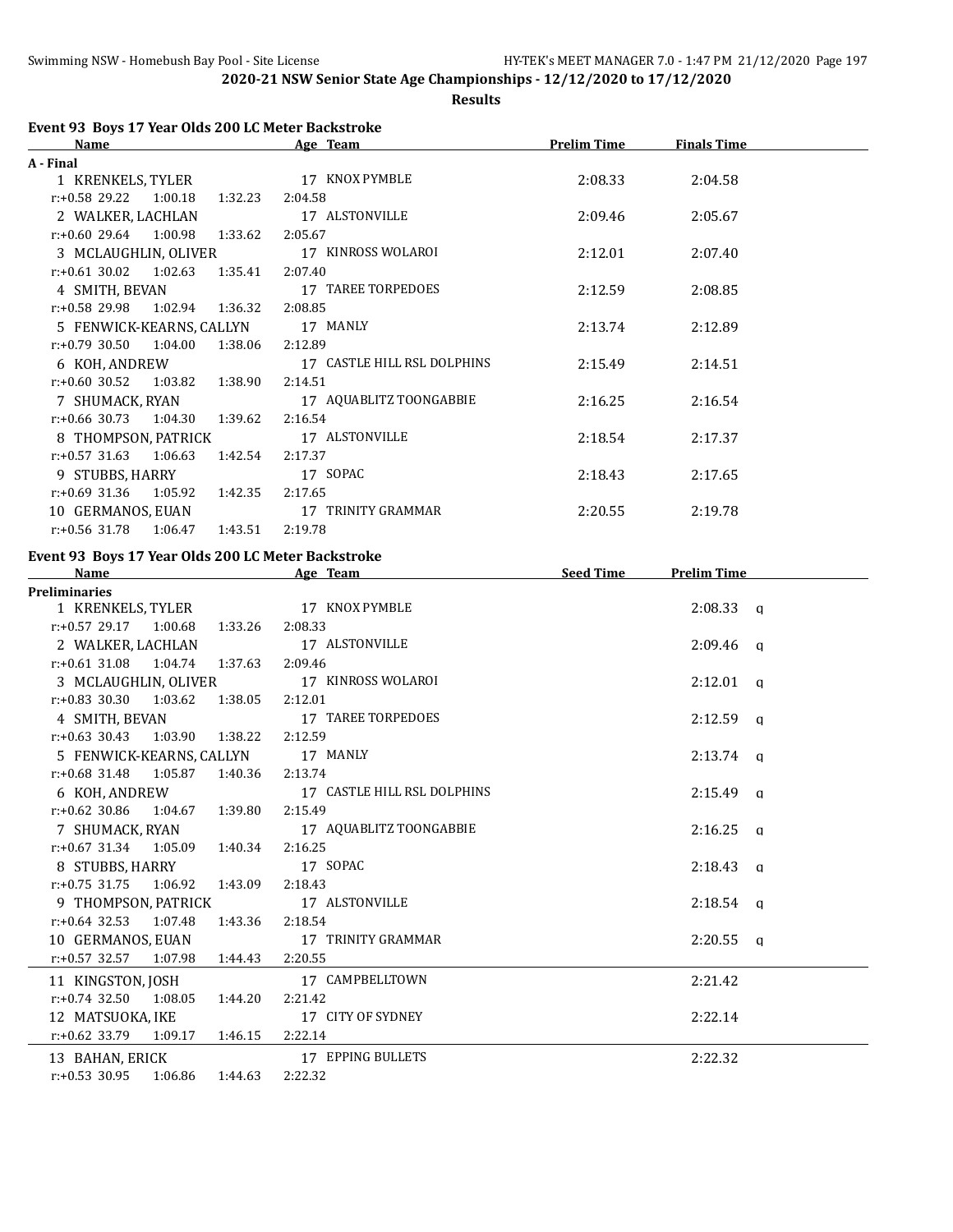## **Preliminaries ... (Event 93 Boys 17 Year Olds 200 LC Meter Backstroke)**

| Name                                   | Age Team                | <b>Seed Time</b><br><b>Prelim Time</b> |
|----------------------------------------|-------------------------|----------------------------------------|
| 14 MCPARTLAND, MICHAEL                 | 17 TRINITY GRAMMAR      | 2:22.95                                |
| $r: +0.76$ 33.11<br>1:08.74<br>1:46.44 | 2:22.95                 |                                        |
| 15 BUCHANAN, SEBASTIAN                 | 17 WESTS ILLAWARRA      | 2:23.89                                |
| $r: +0.64$ 33.50<br>1:09.95<br>1:47.27 | 2:23.89                 |                                        |
| 16 GEOGHEGAN, RORY                     | 17 ORANGE AQUATIC       | 2:25.79                                |
| $r.+0.67$ 33.79 1:09.62<br>1:48.17     | 2:25.79                 |                                        |
| 17 ROBERTSON, LACHLAN                  | 17 KNOX PYMBLE          | 2:26.70                                |
| $r: +0.60$ 32.67<br>1:47.36<br>1:09.16 | 2:26.70                 |                                        |
| 18 SMITH, FOX                          | 17 TITANS               | 2:26.73                                |
| $r: +0.78$ 32.72 1:09.60<br>1:48.50    | 2:26.73                 |                                        |
| 19 BROUG, JAMIE                        | 17 BARKER AQUATIC       | 2:28.19                                |
| $r.+0.75$ 35.39 1:13.58<br>1:51.82     | 2:28.19                 |                                        |
| 20 SAVERY, KIERAN                      | 17 CANBERRA             | 2:29.37                                |
| $r: +0.67$ 32.03<br>1:08.87<br>1:48.74 | 2:29.37                 |                                        |
| 21 AMIN, AIDAN                         | 17 AUBURN               | 2:29.45                                |
| 1:11.50<br>r:+0.69 34.15<br>1:50.59    | 2:29.45                 |                                        |
| 22 NEWCOMBE, JAKE                      | 17 MOUNT ANNAN          | 2:29.90                                |
| r:+0.88 33.86<br>1:11.91<br>1:51.00    | 2:29.90                 |                                        |
| 23 HOGAN, JARROD                       | 17 AQUABLITZ TOONGABBIE | 2:30.94                                |
| 1:12.43<br>1:52.08<br>r:+0.60 34.63    | 2:30.94                 |                                        |

#### **Event 93 Boys 18 & Over 200 LC Meter Backstroke**

r:+0.63 29.55 1:01.84 1:34.30 2:06.69

|           | Name                                            |               | Age Team                                                | <b>Prelim Time</b> | <b>Finals Time</b> |  |
|-----------|-------------------------------------------------|---------------|---------------------------------------------------------|--------------------|--------------------|--|
| A - Final |                                                 |               |                                                         |                    |                    |  |
|           |                                                 |               | 1 WOODWARD, BRADLEY 22 MINGARA AQUATIC                  | 1:59.72            | 1:57.14            |  |
|           | 27.33<br>56.95                                  | 1:27.11       | 1:57.14                                                 |                    |                    |  |
|           |                                                 |               | 2 SWINBURN, STUART 19 UNIVERSITY OF NSW                 | 2:01.00            | 2:00.73            |  |
|           | 28.23                                           | 58.95 1:30.10 | 2:00.73                                                 |                    |                    |  |
|           | 3 BOOTH, SHAYE                                  |               | 20 MINGARA AQUATIC                                      | 2:07.49            | 2:04.56            |  |
|           | 28.14                                           | 59.73 1:32.31 | 2:04.56                                                 |                    |                    |  |
|           | 4 MACKAY, LACHLAN                               |               | 18 NOVOCASTRIAN                                         | 2:06.69            | 2:06.56            |  |
|           | 29.08 1:00.85 1:34.12 2:06.56                   |               |                                                         |                    |                    |  |
|           | 5 VAN KOOL, KAI                                 |               | 18 MANLY                                                | 2:11.04            | 2:07.00            |  |
|           | 28.37                                           | 59.77 1:32.88 | 2:07.00                                                 |                    |                    |  |
|           | 6 MEACHAM, NATHAN                               |               | 21 WESTS ILLAWARRA                                      | 2:08.70            | 2:07.81            |  |
|           | 28.91 1:00.99 1:34.57 2:07.81                   |               |                                                         |                    |                    |  |
|           | 7 HINDS-SYDENHAM, HAYDEN 24 CARLILE             |               |                                                         | 2:08.58            | 2:07.98            |  |
|           | 29.68<br>1:02.26 1:35.24 2:07.98                |               |                                                         |                    |                    |  |
|           | 8 WILSON, JACK                                  |               | 21 SYDNEY UNIVERSITY                                    | 2:11.01            | 2:08.51            |  |
|           | 29.99 1:02.18 1:35.38                           |               | 2:08.51                                                 |                    |                    |  |
|           | 9 BIBBY, LUKE                                   |               | 25 NARRABEEN                                            | 2:11.19            | 2:10.64            |  |
|           | 29.41 1:02.51 1:36.78                           |               | 2:10.64                                                 |                    |                    |  |
|           | 10 TAYLOR. CHRISTIAN 18 PLC SYDNEY              |               |                                                         | 2:11.75            | 2:11.24            |  |
|           | 29.66 1:02.55 1:36.86                           |               | 2:11.24                                                 |                    |                    |  |
|           | Event 93 Boys 18 & Over 200 LC Meter Backstroke |               |                                                         |                    |                    |  |
|           | Name                                            |               | <b>Example 2018</b> Age Team <b>Seed Time</b> Seed Time |                    | <b>Prelim Time</b> |  |
|           | <b>Preliminaries</b>                            |               |                                                         |                    |                    |  |
|           |                                                 |               | 1 WOODWARD, BRADLEY 22 MINGARA AQUATIC                  |                    | $1:59.72$ a        |  |
|           | $r: +0.62$ 27.30                                | 57.11 1:28.71 | 1:59.72                                                 |                    |                    |  |
|           | 2 SWINBURN, STUART                              |               | 19 UNIVERSITY OF NSW                                    |                    | $2:01.00$ q        |  |
|           | r:+0.56 28.45                                   | 59.16 1:30.15 | 2:01.00                                                 |                    |                    |  |

3 MACKAY, LACHLAN 18 NOVOCASTRIAN 2:06.69 q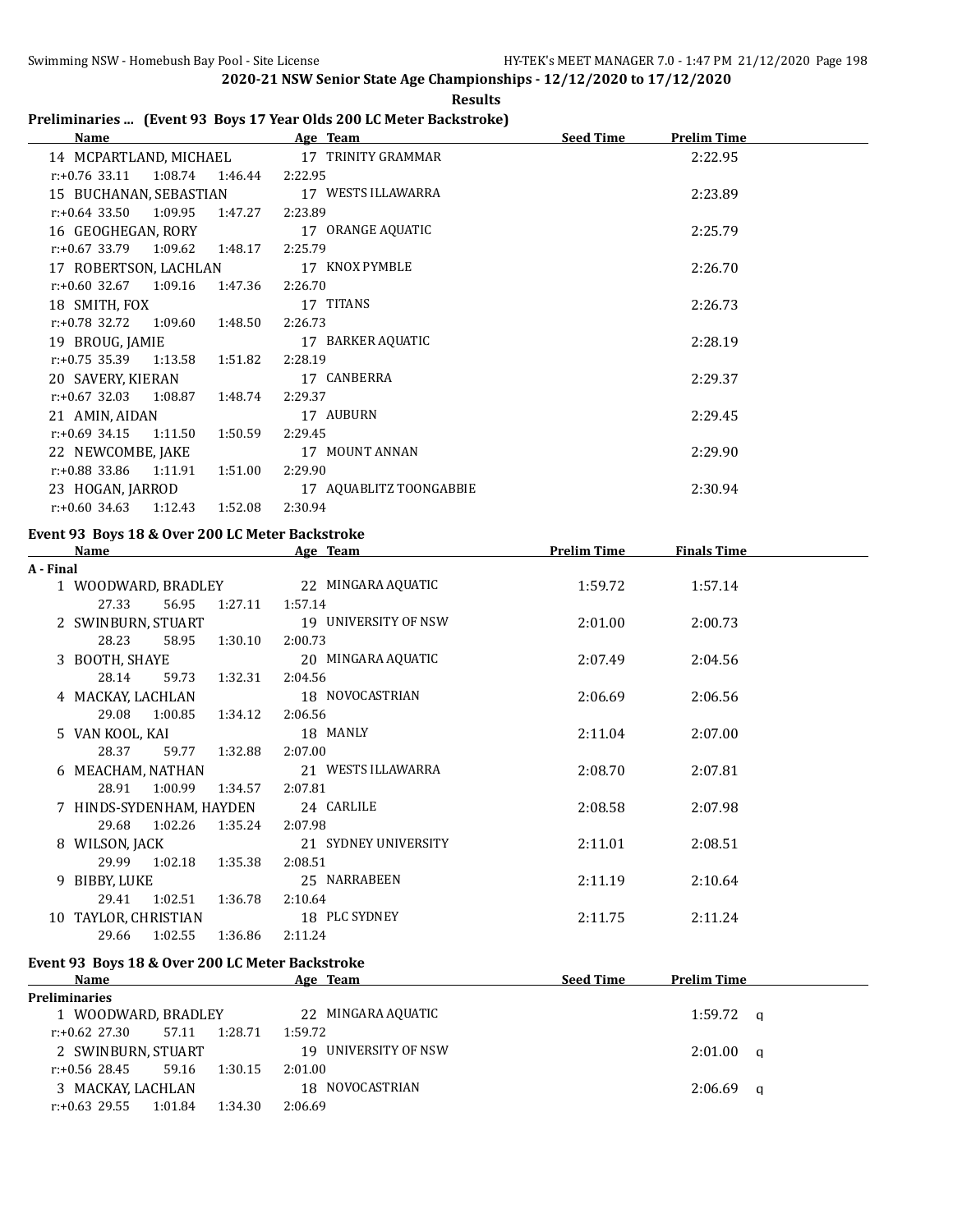|               |                                                                  |         | <b>Results</b>                |                    |                     |  |
|---------------|------------------------------------------------------------------|---------|-------------------------------|--------------------|---------------------|--|
|               | Preliminaries  (Event 93 Boys 18 & Over 200 LC Meter Backstroke) |         |                               |                    |                     |  |
|               | Name                                                             |         | Age Team                      | <b>Seed Time</b>   | <b>Prelim Time</b>  |  |
|               | 4 BOOTH, SHAYE                                                   |         | 20 MINGARA AQUATIC            |                    | $2:07.49$ a         |  |
|               | $r: +0.59$ 29.27 1:02.45<br>1:35.40                              | 2:07.49 |                               |                    |                     |  |
|               | 5 PEREGRINA, THOMAS                                              |         | 21 MACQUARIE UNIVERSITY       |                    | 2:08.36<br><b>a</b> |  |
|               | $r: +0.82$ 29.53<br>1:01.76<br>1:34.75                           | 2:08.36 |                               |                    |                     |  |
|               | 6 HINDS-SYDENHAM, HAYDEN                                         |         | 24 CARLILE                    |                    | 2:08.58<br>q        |  |
|               | $r: +0.62$ 29.70<br>1:01.90<br>1:35.43                           | 2:08.58 |                               |                    |                     |  |
|               | 7 MEACHAM, NATHAN                                                |         | 21 WESTS ILLAWARRA            |                    | 2:08.70<br>q        |  |
|               | r:+0.71 29.59<br>1:01.90<br>1:35.50                              | 2:08.70 |                               |                    |                     |  |
|               | 8 WILSON, JACK                                                   |         | 21 SYDNEY UNIVERSITY          |                    | 2:11.01<br>$\alpha$ |  |
|               | r:+0.76 30.59<br>1:03.33<br>1:37.47                              | 2:11.01 |                               |                    |                     |  |
|               | 9 VAN KOOL, KAI                                                  |         | 18 MANLY                      |                    | 2:11.04<br><b>a</b> |  |
|               | r:+0.58 29.51<br>1:01.98<br>1:36.31                              | 2:11.04 |                               |                    |                     |  |
|               | 10 BIBBY, LUKE                                                   |         | 25 NARRABEEN                  |                    | 2:11.19<br>q        |  |
|               | r:+0.63 29.95<br>1:03.01<br>1:37.51                              | 2:11.19 |                               |                    |                     |  |
|               | 11 TAYLOR, CHRISTIAN                                             |         | 18 PLC SYDNEY                 |                    | 2:11.75             |  |
|               | r:+0.89 30.70<br>1:03.97<br>1:37.65                              | 2:11.75 |                               |                    |                     |  |
|               | 12 DE-BELLIS, KAI                                                |         | 18 MINGARA AQUATIC            |                    | 2:14.21             |  |
|               | $r: +0.63$ 30.38<br>1:03.93<br>1:39.46                           | 2:14.21 |                               |                    |                     |  |
|               | 13 ROBERTSON, JACK                                               |         | 20 CASTLE HILL RSL DOLPHINS   |                    | 2:14.57             |  |
|               | $r: +0.57$ 30.95<br>1:05.09<br>1:40.15                           | 2:14.57 |                               |                    |                     |  |
|               | 14 HODGE, TIMOTHY                                                |         | 19 AUBURN                     |                    | 2:14.68             |  |
|               | $r: +0.70$ 32.06<br>1:05.77<br>1:39.93                           | 2:14.68 |                               |                    |                     |  |
|               | 15 DE BONO, BRIAN                                                |         | 23 MANLY                      |                    | 2:16.28             |  |
|               | $r: +0.59$ 31.61<br>1:06.90<br>1:43.17                           | 2:16.28 |                               |                    |                     |  |
|               | 16 WARTMANN, AARON                                               |         | 19 AUBURN                     |                    | 2:18.45             |  |
|               | $r: +0.58$ 31.19<br>1:05.67<br>1:42.39                           | 2:18.45 |                               |                    |                     |  |
|               | 17 COATES, ZANDER                                                |         | 19 GT AQUATICS                |                    | 2:22.67             |  |
|               | $r: +0.58$ 31.99<br>1:45.03<br>1:07.54                           | 2:22.67 |                               |                    |                     |  |
|               | Event 94 Girls 12-13 50 LC Meter Freestyle                       |         |                               |                    |                     |  |
|               | <b>Name</b>                                                      |         | Age Team                      | <b>Prelim Time</b> | <b>Finals Time</b>  |  |
| <b>Finals</b> |                                                                  |         |                               |                    |                     |  |
|               | *1 MELBOURN, DOMINIQUE<br>$r: +0.69$                             |         | 13 WARRINGAH                  | 27.64              | 27.09               |  |
|               | *1 KASPROWICZ, ZARA<br>$r: +0.75$                                |         | 13 WARRINGAH                  | 27.42              | 27.09               |  |
|               | 3 RING, ASHA<br>$r: +0.70$                                       |         | 12 PLC SYDNEY                 | 27.76              | 27.59               |  |
|               | 4 COLE, JESSICA<br>$r: +0.40$                                    |         | 13 WESTS ILLAWARRA            | 27.69              | 27.60               |  |
|               | 5 MORTON, HANNAH<br>$r: +0.62$                                   |         | 13 WARRINGAH                  | 27.92              | 27.64               |  |
|               | 6 DOUGLAS-BYRNE, CHLOE<br>$r: +0.63$                             |         | 13 TELOPEA                    | 28.12              | 27.95               |  |
|               | 7 KRALKA, DOMINIKA<br>$r: +0.71$                                 |         | 13 KINCUMBER PACIFIC DOLPHINS | 28.15              | 28.03               |  |
|               | 8 BARAKAT, ISABELLE<br>$r: +0.72$                                |         | 13 PLC SYDNEY                 | 27.89              | 28.10               |  |
|               | 9 FRANCFORT, AMELIE<br>$r: +0.66$                                |         | 13 CITY OF SYDNEY             | 28.07              | 28.24               |  |
|               | 10 BISELLO, SOFIA                                                |         | 13 TRINITY GRAMMAR            | 28.14              | 28.27               |  |

r:+0.56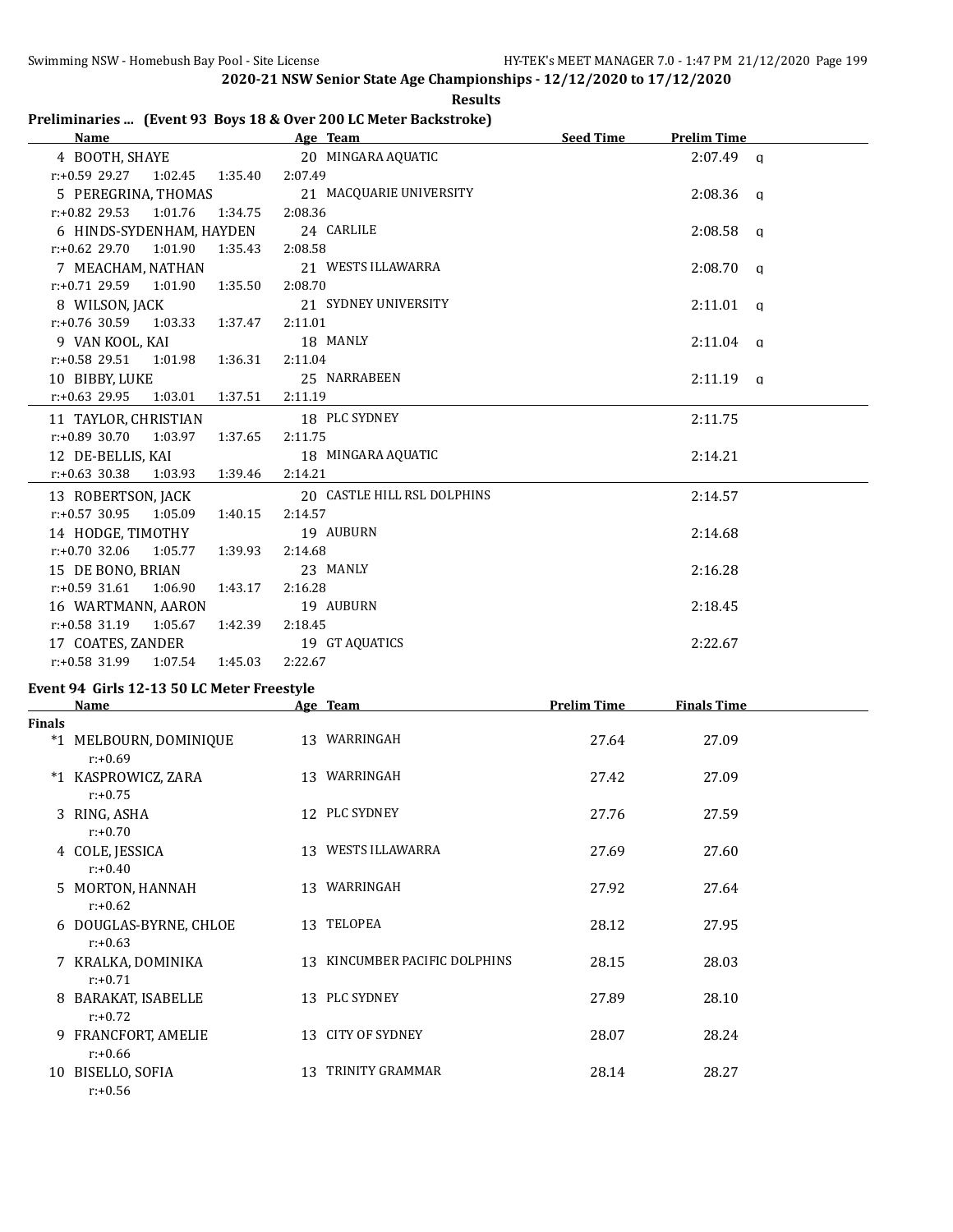## **Results**

| <b>Name</b>                          | Age Team                      | <b>Seed Time</b> | <b>Prelim Time</b>    |
|--------------------------------------|-------------------------------|------------------|-----------------------|
| <b>Preliminaries</b>                 |                               |                  |                       |
| 1 KASPROWICZ, ZARA<br>$r: +0.75$     | 13 WARRINGAH                  |                  | $27.42 \text{ q}$     |
| 2 MELBOURN, DOMINIQUE<br>$r: +0.41$  | 13 WARRINGAH                  |                  | 27.64<br>q            |
| 3 COLE, JESSICA<br>$r: +0.56$        | 13 WESTS ILLAWARRA            |                  | 27.69<br>q            |
| 4 RING, ASHA<br>$r: +0.70$           | 12 PLC SYDNEY                 |                  | 27.76<br>q            |
| 5 BARAKAT, ISABELLE<br>$r: +0.72$    | 13 PLC SYDNEY                 |                  | 27.89<br>$\alpha$     |
| 6 MORTON, HANNAH<br>$r: +0.63$       | 13 WARRINGAH                  |                  | 27.92<br>q            |
| 7 FRANCFORT, AMELIE<br>$r: +0.70$    | 13 CITY OF SYDNEY             |                  | 28.07<br>q            |
| 8 DOUGLAS-BYRNE, CHLOE<br>$r: +0.72$ | 13 TELOPEA                    |                  | 28.12<br>q            |
| 9 BISELLO, SOFIA<br>$r: +0.60$       | 13 TRINITY GRAMMAR            |                  | 28.14 q               |
| 10 KRALKA, DOMINIKA<br>$r: +0.74$    | 13 KINCUMBER PACIFIC DOLPHINS |                  | 28.15<br>$\mathbf{q}$ |
| 11 PAK, OLIVIA<br>$r: +0.61$         | 13 PLC SYDNEY                 |                  | 28.22                 |
| 12 WAUGH, ANNABELLE<br>$r: +0.79$    | 13 KINCOPPAL-ROSE BAY         |                  | 28.37                 |
| 13 WILSON, CHARLOTTE<br>$r: +0.69$   | 13 MUDGEE INDOOR              |                  | 28.43                 |
| 14 LILIENTHAL, JAYA<br>$r: +0.53$    | 13 KNOX PYMBLE                |                  | 28.48                 |
| 15 LAWRENCE, MILLA<br>$r: +0.75$     | 12 WARRINGAH                  |                  | 28.53                 |
| *16 NAPERNIKOVA, ELINA<br>$r: +0.68$ | 13 PLC SYDNEY                 |                  | 28.54                 |
| *16 LEE, ANNIKA<br>$r: +0.70$        | 12 KNOX PYMBLE                |                  | 28.54                 |
| *18 CAMERON, INDIANNA<br>$r: +0.59$  | 13 KNOX PYMBLE                |                  | 28.57                 |
| *18 WLOSSAK, LUCINDA<br>$r: +0.66$   | 13 KNOX PYMBLE                |                  | 28.57                 |
| 20 JIANG, FLORENCE<br>$r: +0.70$     | 13 ST GEORGE                  |                  | 28.62                 |
| 21 NIX, EBONY<br>$r: +0.70$          | 13 NELSON BAY                 |                  | 28.64                 |
| 22 ZANNINO, GEORGIA<br>$r: +0.76$    | 13 ATLANTIS                   |                  | 28.65                 |
| 23 GONZALO, FELISA<br>$r: +0.67$     | 12 MANLY                      |                  | 28.72                 |
| 24 SMITH, INDIE<br>$r: +0.73$        | 13 WARRINGAH                  |                  | 28.86                 |
| *25 PICKVANCE, LEAH<br>$r: +0.53$    | 13 MACKSVILLE MARLINS         |                  | 28.88                 |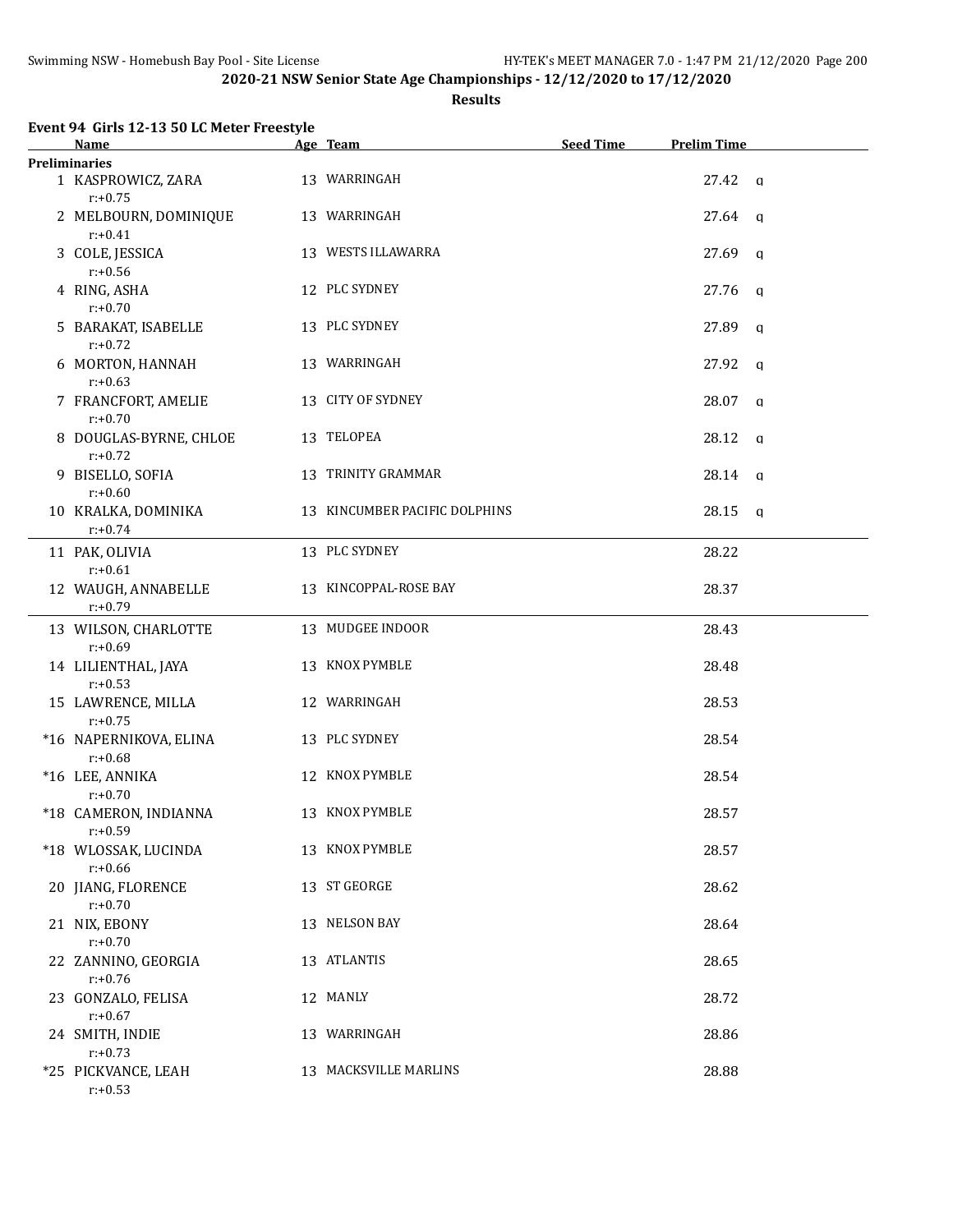#### **Results**

## **Preliminaries ... (Event 94 Girls 12-13 50 LC Meter Freestyle)**

| Name and the state of the state of the state of the state of the state of the state of the state of the state of the state of the state of the state of the state of the state of the state of the state of the state of the s | Age Team and the state of the state of the state of the state of the state of the state of the state of the state of the state of the state of the state of the state of the state of the state of the state of the state of t | <b>Seed Time</b> | <b>Prelim Time</b> |  |
|--------------------------------------------------------------------------------------------------------------------------------------------------------------------------------------------------------------------------------|--------------------------------------------------------------------------------------------------------------------------------------------------------------------------------------------------------------------------------|------------------|--------------------|--|
| *25 CLUES, OLIVIA<br>$r: +0.75$                                                                                                                                                                                                | 13 WARRINGAH                                                                                                                                                                                                                   |                  | 28.88              |  |
| 27 CULLEN, JESSICA<br>$r: +0.58$                                                                                                                                                                                               | 13 KNOX PYMBLE                                                                                                                                                                                                                 |                  | 28.91              |  |
| 28 ETHERINGTON, RUBY<br>$r: +0.48$                                                                                                                                                                                             | 13 RANDWICK CITY                                                                                                                                                                                                               |                  | 28.93              |  |
| 29 ARNOLD, SKYE<br>$r: +0.72$                                                                                                                                                                                                  | 13 SOPAC                                                                                                                                                                                                                       |                  | 28.96              |  |
| 30 RIJSSEMUS, ARIANE<br>$r: +0.51$                                                                                                                                                                                             | 13 CITY OF SYDNEY                                                                                                                                                                                                              |                  | 28.98              |  |
| 31 MCPARTLAND, JENNIFER<br>$r: +0.72$                                                                                                                                                                                          | 12 MLC MARLINS                                                                                                                                                                                                                 |                  | 29.02              |  |
| 32 FOWLER, ANNIKA<br>$r: +0.72$                                                                                                                                                                                                | 13 MANLY                                                                                                                                                                                                                       |                  | 29.03              |  |
| *33 BROADBENT, EMMA<br>$r: +0.72$                                                                                                                                                                                              | 13 KINCUMBER PACIFIC DOLPHINS                                                                                                                                                                                                  |                  | 29.08              |  |
| *33 SPIERS, ALICIA<br>$r: +0.75$                                                                                                                                                                                               | 13 ALBURY NORTH LAVINGTON                                                                                                                                                                                                      |                  | 29.08              |  |
| 35 SPALDING, BREE<br>$r: +0.83$                                                                                                                                                                                                | 13 KINCUMBER PACIFIC DOLPHINS                                                                                                                                                                                                  |                  | 29.10              |  |
| 36 JONES, MADISON<br>$r: +0.83$                                                                                                                                                                                                | 13 WESTS ILLAWARRA                                                                                                                                                                                                             |                  | 29.12              |  |
| *37 COX, ARABELLA<br>$r: +0.58$                                                                                                                                                                                                | 13 KNOX PYMBLE                                                                                                                                                                                                                 |                  | 29.27              |  |
| *37 HARKIN, CHARLOTTE<br>$r: +0.70$                                                                                                                                                                                            | 12 CARLILE                                                                                                                                                                                                                     |                  | 29.27              |  |
| *39 DOMMEL, GENEVIEVE<br>$r: +0.78$                                                                                                                                                                                            | 12 RANDWICK CITY                                                                                                                                                                                                               |                  | 29.33              |  |
| *39 KING, JULIET<br>$r: +0.63$                                                                                                                                                                                                 | 13 ST GEORGE                                                                                                                                                                                                                   |                  | 29.33              |  |
| *41 LAY, KEELY<br>$r: +0.72$                                                                                                                                                                                                   | 13 LIVERPOOL                                                                                                                                                                                                                   |                  | 29.40              |  |
| *41 BREASLEY, DAISY<br>$r: +0.66$                                                                                                                                                                                              | 13 HUNTER                                                                                                                                                                                                                      |                  | 29.40              |  |
| *41 TEALE, BELLA<br>$r: +0.74$                                                                                                                                                                                                 | 13 TRINITY LISMORE                                                                                                                                                                                                             |                  | 29.40              |  |
| 44 PERKINS, GABRIELLE<br>$r: +0.69$                                                                                                                                                                                            | 13 LEICHHARDT                                                                                                                                                                                                                  |                  | 29.42              |  |
| 45 DAGGER, RYLEA<br>$r: +0.65$                                                                                                                                                                                                 | 13 NORWEST                                                                                                                                                                                                                     |                  | 29.44              |  |
| *46 NOONAN, ALEXANDRA<br>$r: +0.87$                                                                                                                                                                                            | 12 CHARLESTOWN                                                                                                                                                                                                                 |                  | 29.45              |  |
| *46 THONGUAM, PEAR<br>$r: +0.50$                                                                                                                                                                                               | 13 SYDNEY UNIVERSITY                                                                                                                                                                                                           |                  | 29.45              |  |
| *46 MCLAREN, GEMMA<br>$r: +0.82$                                                                                                                                                                                               | 13 WARRINGAH                                                                                                                                                                                                                   |                  | 29.45              |  |
| 49 CARMICHAEL, HANNAH<br>$r: +0.69$                                                                                                                                                                                            | 13 FORSTER                                                                                                                                                                                                                     |                  | 29.46              |  |
| *50 MARTINUS, WAVERLY<br>$r: +0.61$                                                                                                                                                                                            | 13 PLC SYDNEY                                                                                                                                                                                                                  |                  | 29.48              |  |
| *50 YAN, ANNALIESE<br>$r: +0.67$                                                                                                                                                                                               | 13 MLC MARLINS                                                                                                                                                                                                                 |                  | 29.48              |  |
| 52 ROBERTSON, ELEANOR<br>$r: +0.87$                                                                                                                                                                                            | 12 WARRINGAH                                                                                                                                                                                                                   |                  | 29.52              |  |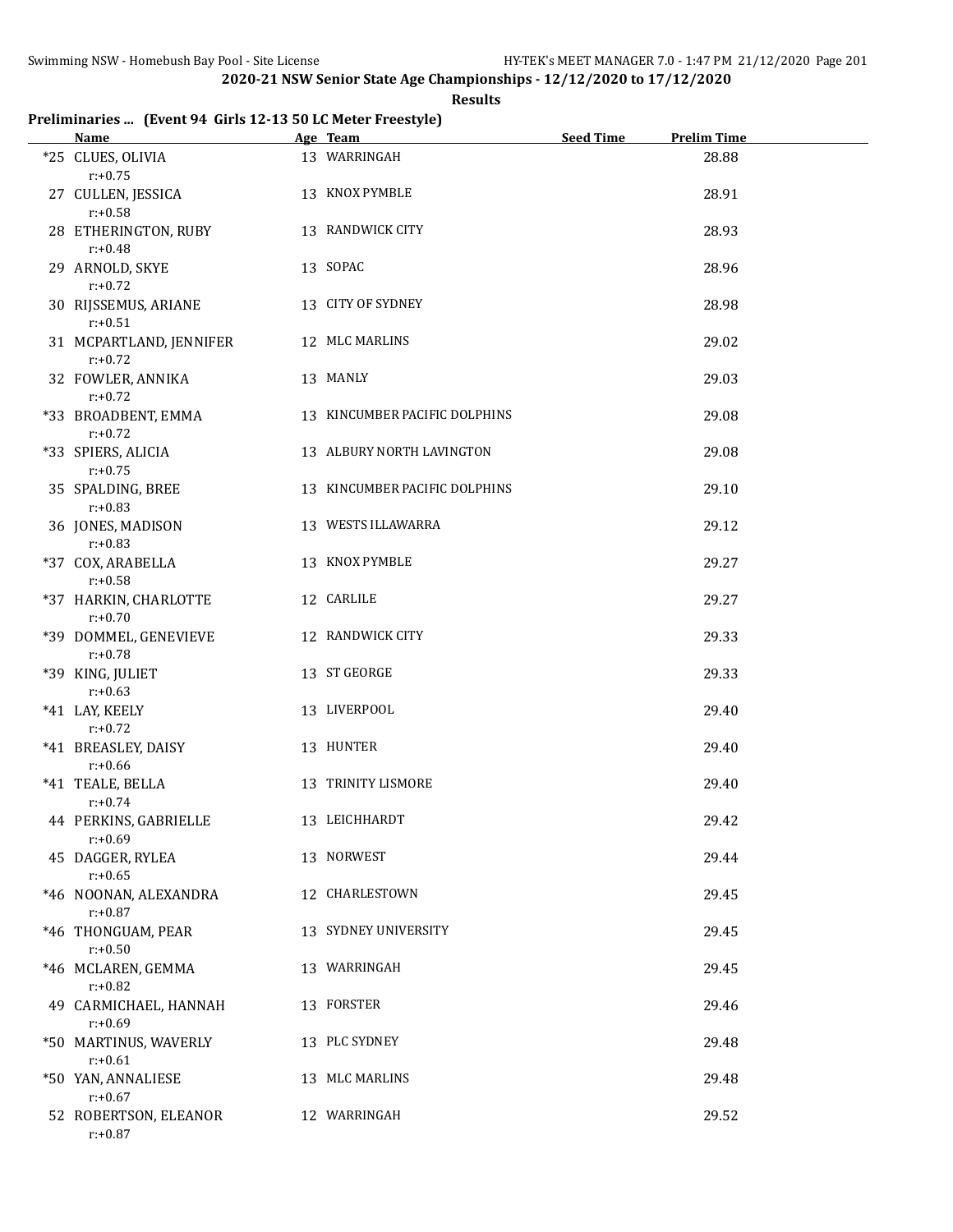## **Results**

## **Preliminaries ... (Event 94 Girls 12-13 50 LC Meter Freestyle)**

| Name Manual Manual Manual Manual Manual Manual Manual Manual Manual Manual Manual Manual Manual Manual Manual | Age Team and the contract of the state of the state of the state of the state of the state of the state of the | Seed Time | <b>Prelim Time</b> |
|---------------------------------------------------------------------------------------------------------------|----------------------------------------------------------------------------------------------------------------|-----------|--------------------|
| 53 CREIGHTON, INDIGO<br>$r: +0.57$                                                                            | 13 LISMORE WORKERS                                                                                             |           | 29.55              |
| 54 HANGER, ISABELLE<br>$r: +0.75$                                                                             | 13 CITY OF SYDNEY                                                                                              |           | 29.58              |
| 55 ZHANG, CONSUELA<br>$r: +0.67$                                                                              | 13 RAVENSWOOD                                                                                                  |           | 29.59              |
| *56 AZRIEL, ALYSSA<br>$r: +0.67$                                                                              | 13 RANDWICK CITY                                                                                               |           | 29.60              |
| *56 DIXON, ZANNAH<br>$r: +0.54$                                                                               | 13 NARRABEEN                                                                                                   |           | 29.60              |
| *58 MACDONALD, ISLA<br>$r: +0.71$                                                                             | 13 LANE COVE                                                                                                   |           | 29.64              |
| *58 TOLAR, AALEYAH<br>$r: +0.82$                                                                              | 12 HUNTER                                                                                                      |           | 29.64              |
| 60 GADD, BINDI<br>$r: +0.75$                                                                                  | 13 WINDSOR                                                                                                     |           | 29.65              |
| 61 QUINN, CLAUDIA<br>$r: +0.76$                                                                               | 13 SYDNEY UNIVERSITY                                                                                           |           | 29.66              |
| 62 HANCOCK, MATILDA<br>$r: +0.69$                                                                             | 13 WILLOUGHBY                                                                                                  |           | 29.67              |
| 63 ANTALA, AVA<br>$r: +0.78$                                                                                  | 12 CAMPBELLTOWN                                                                                                |           | 29.68              |
| 64 CLACK, LARA<br>$r: +0.77$                                                                                  | 13 HUNTER                                                                                                      |           | 29.74              |
| *65 DIEGO, ELLIE<br>$r: +0.84$                                                                                | 13 AQUABLITZ TOONGABBIE                                                                                        |           | 29.80              |
| *65 THOMPSON, RUBY<br>$r: +0.65$                                                                              | 13 CITY OF SYDNEY                                                                                              |           | 29.80              |
| 67 ALLEN, RACHEL<br>$r: +0.75$                                                                                | 13 GINNINDERRA                                                                                                 |           | 29.82              |
| *68 HODGETTS, HANNAH<br>$r: +0.70$                                                                            | 13 NOVOCASTRIAN                                                                                                |           | 29.83              |
| *68 MOUNTER, ELLA<br>$r: +0.62$                                                                               | 13 NUSWIM                                                                                                      |           | 29.83              |
| 70 MILLER, IVY<br>$r: +0.78$                                                                                  | 13 WESTS ILLAWARRA                                                                                             |           | 29.84              |
| 71 BRIGHTWELL, JESSICA<br>$r: +0.81$                                                                          | 13 SANS SOUCI                                                                                                  |           | 29.88              |
| 72 MARCHANT, PYPER<br>$r: +0.64$                                                                              | 13 CASTLE HILL RSL DOLPHINS                                                                                    |           | 29.90              |
| 73 SMITH, MATILDA<br>$r: +0.65$                                                                               | 13 VALLEY AQUATIC                                                                                              |           | 29.91              |
| 74 BRUCE, JOELY<br>$r: +0.72$                                                                                 | 13 DUBBO CITY                                                                                                  |           | 29.94              |
| *75 GUZINA, DANIELA<br>$r: +0.80$                                                                             | 13 LEICHHARDT                                                                                                  |           | 29.98              |
| *75 SMITH, KEIRA<br>$r: +0.69$                                                                                | 13 KNOX PYMBLE                                                                                                 |           | 29.98              |
| *75 MAYNE, JADE<br>$r: +0.74$                                                                                 | 12 AQUABLITZ TOONGABBIE                                                                                        |           | 29.98              |
| 78 KOWALSKI, JANA<br>$r: +0.75$                                                                               | 12 SYDNEY UNIVERSITY                                                                                           |           | 30.01              |
| *79 COLLISON, ALEX                                                                                            | 13 SOPAC                                                                                                       |           | 30.02              |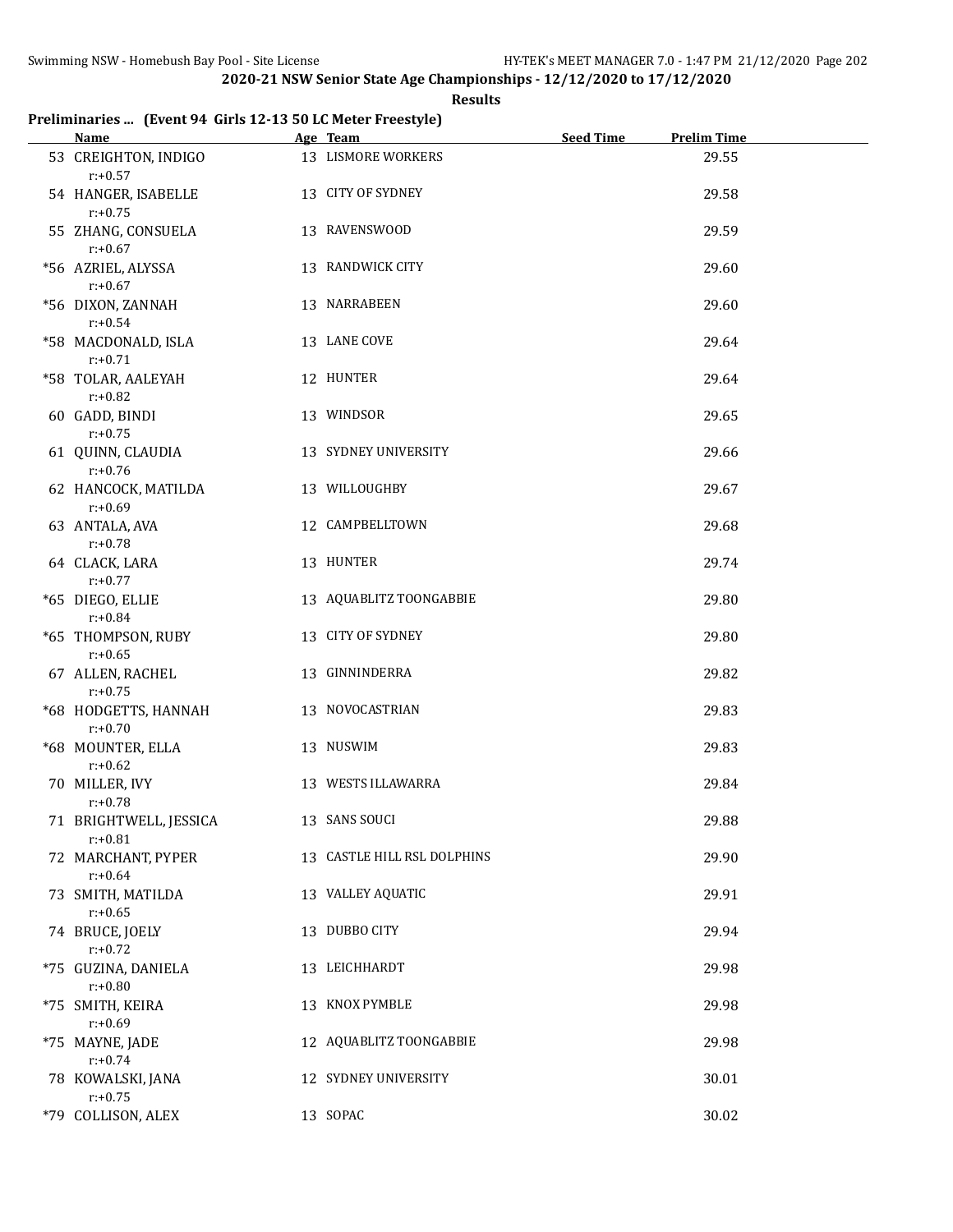## **Results**

## **Preliminaries ... (Event 94 Girls 12-13 50 LC Meter Freestyle)**

| Name Manual Manual Manual Manual Manual Manual Manual Manual Manual Manual Manual Manual Manual Manual Manual Ma | Age Team                    | <b>Seed Time</b> | <b>Prelim Time</b> |
|------------------------------------------------------------------------------------------------------------------|-----------------------------|------------------|--------------------|
| *79 LESHETZ, ELLA<br>$r: +0.78$                                                                                  | 13 MACCABI                  |                  | 30.02              |
| 81 AUSTIN, ALICE<br>$r: +0.56$                                                                                   | 13 LANE COVE                |                  | 30.06              |
| 82 REVELL, ISABELLA                                                                                              | 13 CANBERRA                 |                  | 30.08              |
| 83 BEUZEVILLE, MACY                                                                                              | 13 WARRINGAH                |                  | 30.11              |
| $r: +0.69$                                                                                                       |                             |                  |                    |
| *84 DONALD, JOCELYN<br>$r: +0.56$                                                                                | 13 SOPAC                    |                  | 30.14              |
| *84 BARLOW, LILY<br>$r: +0.75$                                                                                   | 13 PORT MACQUARIE           |                  | 30.14              |
| *84 LOVELL, RUBY<br>$r: +0.67$                                                                                   | 13 WARRINGAH                |                  | 30.14              |
| 87 HIGLEY, NIAMH<br>$r: +0.68$                                                                                   | 12 KINCOPPAL-ROSE BAY       |                  | 30.15              |
| 88 CLEARY, MIA<br>$r: +0.70$                                                                                     | 13 CARLILE                  |                  | 30.16              |
| 89 EDWARDS, OLIVIA<br>$r: +0.58$                                                                                 | 13 WOY WOY                  |                  | 30.18              |
| 90 COUTTS, CATHERINE<br>$r: +0.61$                                                                               | 13 RANDWICK CITY            |                  | 30.19              |
| 91 GONG, ANGELINA<br>$r: +0.62$                                                                                  | 13 ABBOTSLEIGH              |                  | 30.20              |
| 92 LIU, EVA<br>$r: +0.70$                                                                                        | 13 KNOX PYMBLE              |                  | 30.21              |
| 93 ROBERTSON, JANAE<br>$r: +0.83$                                                                                | 13 OAK FLATS                |                  | 30.22              |
| *94 SALIBA, AKIRA<br>$r: +0.79$                                                                                  | 13 REVESBY WORKERS          |                  | 30.25              |
| *94 SURYATHYO, IRENE<br>$r: +0.65$                                                                               | 13 CASTLE HILL RSL DOLPHINS |                  | 30.25              |
| 96 RODGER, MIKAYLA<br>$r: +0.66$                                                                                 | 13 TRINITY GRAMMAR          |                  | 30.27              |
| 97 BRODRICK, CHLOE<br>$r: +0.56$                                                                                 | 13 TUGGERANONG VIKINGS      |                  | 30.28              |
| 98 SCHAFFLER, EVA<br>$r: +0.60$                                                                                  | 13 RAVENSWOOD               |                  | 30.32              |
| 99 HALLIDAY, EVE<br>$r: +0.75$                                                                                   | 13 LORETO NORMANHURST       |                  | 30.35              |
| 100 HAMILTON, ABBY<br>$r: +0.57$                                                                                 | 13 WARRINGAH                |                  | 30.39              |
| 101 COOPER, SOPHIA<br>$r: +0.80$                                                                                 | 13 WARRINGAH                |                  | 30.40              |
| *102 SHRESTHA, SUMMER<br>$r: +0.72$                                                                              | 13 MERRYLANDS               |                  | 30.45              |
| *102 KIM, LIN<br>$r: +0.52$                                                                                      | 12 PLC SYDNEY               |                  | 30.45              |
| 104 VALMADRE, LARA<br>$r: +0.72$                                                                                 | 12 ABBOTSLEIGH              |                  | 30.46              |
| 105 CLUNAS, EMILY<br>$r: +0.61$                                                                                  | 13 KINROSS WOLAROI          |                  | 30.51              |
| 106 PROVOST, MADDISON                                                                                            | 13 VALLEY AQUATIC           |                  | 30.52              |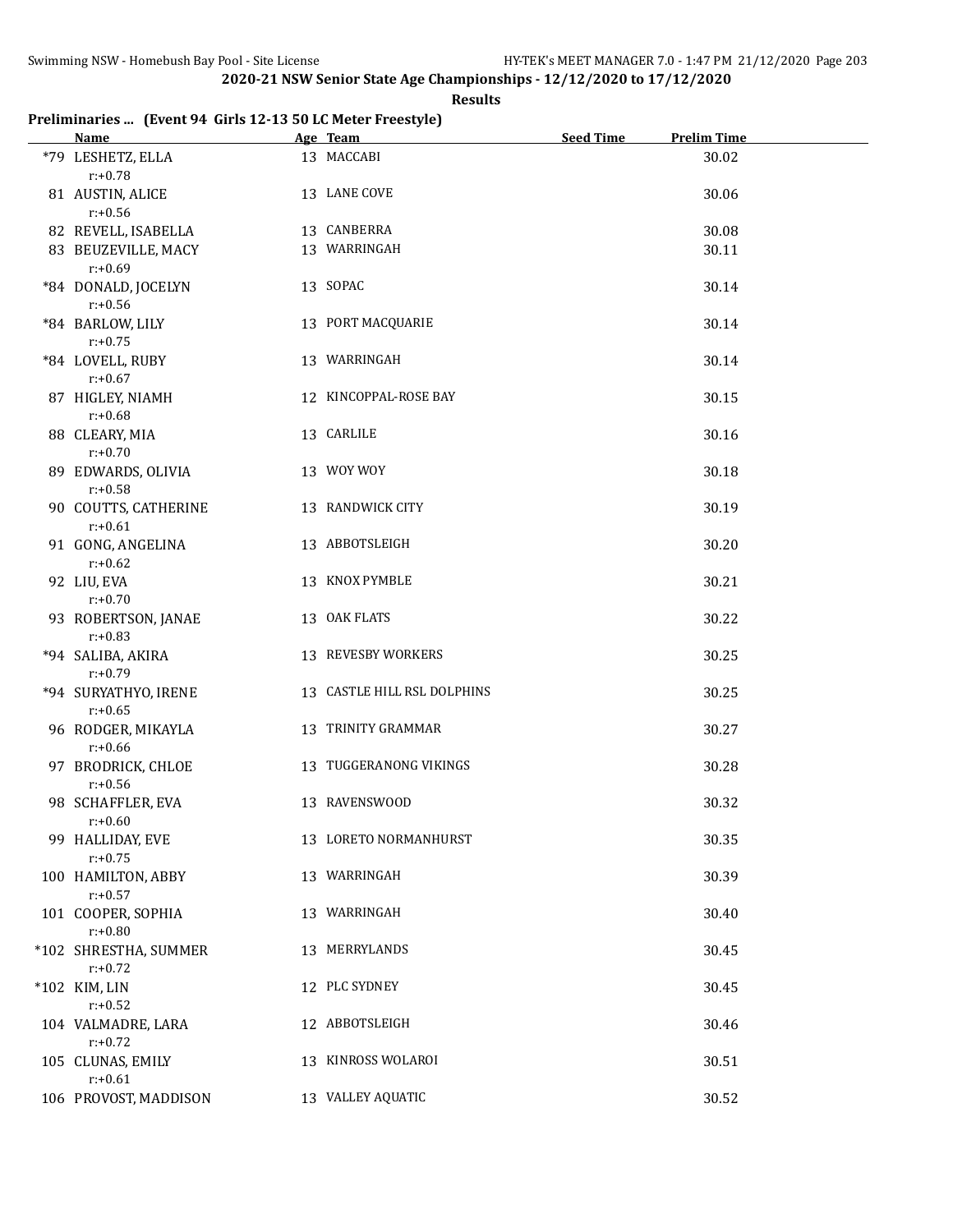#### **Results**

## **Preliminaries ... (Event 94 Girls 12-13 50 LC Meter Freestyle)**

| Name Manual Manual Manual Manual Manual Manual Manual Manual Manual Manual Manual Manual Manual Manual Manual | Age Team                | Seed Time | <b>Prelim Time</b> |  |
|---------------------------------------------------------------------------------------------------------------|-------------------------|-----------|--------------------|--|
| 107 SHANNON, FELICITY<br>$r: +0.73$                                                                           | 13 CRUIZ                |           | 30.53              |  |
| 108 ALLSOP, RILEY<br>$r: +0.72$                                                                               | 12 WARRINGAH            |           | 30.58              |  |
| 109 VOON, CELINE<br>$r: +0.72$                                                                                | 12 AQUABLITZ TOONGABBIE |           | 30.60              |  |
| 110 GARUFI, REGAN<br>$r: +0.68$                                                                               | 13 LORETO NORMANHURST   |           | 30.61              |  |
| 111 GORDON, KENDRA<br>$r: +0.73$                                                                              | 13 GINNINDERRA          |           | 30.64              |  |
| 112 MAY, NEVE<br>$r: +0.69$                                                                                   | 12 SOPAC                |           | 30.65              |  |
| *113 SMUTS, MARONAY<br>$r: +0.52$                                                                             | 13 SINGLETON            |           | 30.69              |  |
| *113 KARL, TIANA<br>$r: +0.70$                                                                                | 12 AQUABLITZ TOONGABBIE |           | 30.69              |  |
| 115 ZHANG, SABRINA<br>$r: +0.58$                                                                              | 12 MACQUARIE UNIVERSITY |           | 30.82              |  |
| 116 LU, JOEY<br>$r: +0.68$                                                                                    | 13 ST GEORGE            |           | 30.90              |  |
| 117 ESPOSITO, NATALIE<br>$r: +0.64$                                                                           | 13 ST GEORGE            |           | 30.91              |  |
| 118 HALL, CHAYA<br>$r: +0.62$                                                                                 | 13 GINNINDERRA          |           | 30.95              |  |
| 119 RICH, ELISSA<br>$r: +0.59$                                                                                | 13 NARRABEEN            |           | 31.00              |  |
| 120 SMITH, SOMMER<br>$r: +0.72$                                                                               | 13 HUNTER               |           | 31.01              |  |
| 121 BONASERA, ANDIE<br>$r: +0.65$                                                                             | 13 NARRABEEN            |           | 31.12              |  |
| 122 LECHNER, PHOEBE<br>$r: +0.73$                                                                             | 13 MONTE                |           | 31.13              |  |
| 123 BLANCH, OLIVIA                                                                                            | 12 OAK FLATS            |           | 31.14              |  |
| 124 GARTNER, CHARLIZE<br>$r: +0.69$                                                                           | 13 NORWEST              |           | 31.34              |  |
| 125 YIN, SUYI<br>$r: +0.63$                                                                                   | 13 MLC MARLINS          |           | 31.39              |  |
| --- LEBEAU, MADRYNE<br>$r: +0.74$                                                                             | 13 SOPAC                |           | <b>DQ</b>          |  |

# **Event 95 Girls 16 Year Olds 100 LC Meter Butterfly**

| Name                        | Age Team           | <b>Prelim Time</b> | <b>Finals Time</b> |  |
|-----------------------------|--------------------|--------------------|--------------------|--|
| A - Final                   |                    |                    |                    |  |
| 1 VAN ZOGGEL, ANNEKE        | 16 EPPING BULLETS  | 1:03.00            | 1:01.42            |  |
| $r: +0.55$ 29.12<br>1:01.42 |                    |                    |                    |  |
| 2 BROWN, SYDNEY             | 16 WESTS ILLAWARRA | 1:02.88            | 1:01.97            |  |
| r:+0.61 28.46<br>1:01.97    |                    |                    |                    |  |
| 3 HARDY, MADELEINE          | 16 TRINITY GRAMMAR | 1:05.44            | 1:03.81            |  |
| $r: +0.70$ 29.68<br>1:03.81 |                    |                    |                    |  |
| 4 MARCH, EMILY              | 16 HUNTER          | 1:05.51            | 1:05.33            |  |
| 1:05.33<br>30.64            |                    |                    |                    |  |
| 5 BENTLEY, PHOEBE           | 16 PORT MACQUARIE  | 1:06.50            | 1:05.51            |  |
| $r: +0.77$ 31.16<br>1:05.51 |                    |                    |                    |  |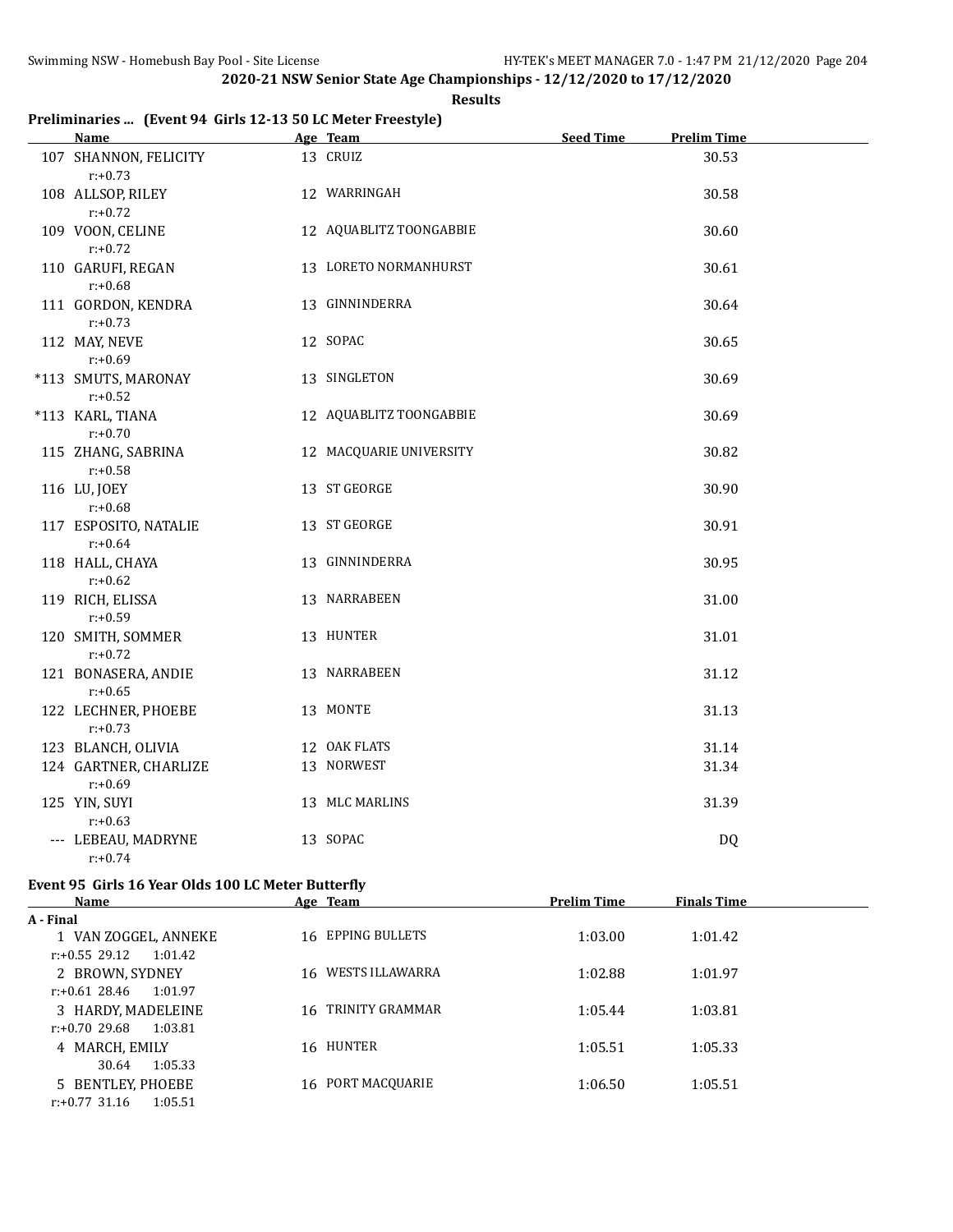**Results**

# **A - Final ... (Event 95 Girls 16 Year Olds 100 LC Meter Butterfly)**

| Name                        | Age Team           | <b>Prelim Time</b> | <b>Finals Time</b> |
|-----------------------------|--------------------|--------------------|--------------------|
| 6 XU-LOUIE, CLAIRE          | 16 SOPAC           | 1:06.61            | 1:05.88            |
| r:+0.68 30.96<br>1:05.88    |                    |                    |                    |
| 7 O'BRIEN, AMELIA           | 16 WESTS ILLAWARRA | 1:06.46            | 1:06.29            |
| 1:06.29<br>30.30            |                    |                    |                    |
| 8 CORNELIUS-FELTUS, MERCEDE | 16 KINROSS WOLAROI | 1:07.47            | 1:06.70            |
| $r: +0.67$ 31.04<br>1:06.70 |                    |                    |                    |
| 9 BRENNAN, KAYLAH           | 16 WESTS ILLAWARRA | 1:07.50            | 1:06.99            |
| $r: +0.83$ 31.83<br>1:06.99 |                    |                    |                    |
| SMALL, CHLOE<br>10          | 16 KNOX PYMBLE     | 1:08.24            | 1:08.30            |
| $r: +0.82$ 30.84<br>1:08.30 |                    |                    |                    |

### **Event 95 Girls 16 Year Olds 100 LC Meter Butterfly**

| Name                        | Age Team                  | <b>Seed Time</b> | <b>Prelim Time</b> |
|-----------------------------|---------------------------|------------------|--------------------|
| <b>Preliminaries</b>        |                           |                  |                    |
| 1 BROWN, SYDNEY             | 16 WESTS ILLAWARRA        |                  | $1:02.88$ q        |
| $r: +0.74$ 28.98<br>1:02.88 |                           |                  |                    |
| 2 VAN ZOGGEL, ANNEKE        | 16 EPPING BULLETS         |                  | $1:03.00$ a        |
| r:+0.53 29.66 1:03.00       |                           |                  |                    |
| 3 HARDY, MADELEINE          | 16 TRINITY GRAMMAR        |                  | $1:05.44$ a        |
| $r: +0.56$ 30.35<br>1:05.44 |                           |                  |                    |
| 4 MARCH, EMILY              | 16 HUNTER                 |                  | $1:05.51$ a        |
| $r: +0.65$ 30.76<br>1:05.51 |                           |                  |                    |
| 5 O'BRIEN, AMELIA           | 16 WESTS ILLAWARRA        |                  | $1:06.46$ q        |
| $r: +0.78$ 30.63<br>1:06.46 |                           |                  |                    |
| 6 BENTLEY, PHOEBE           | 16 PORT MACQUARIE         |                  | $1:06.50$ q        |
| $r: +0.63$ 31.45<br>1:06.50 |                           |                  |                    |
| 7 XU-LOUIE, CLAIRE          | 16 SOPAC                  |                  | 1:06.61<br>q       |
| $r: +0.75$ 30.93<br>1:06.61 |                           |                  |                    |
| 8 CORNELIUS-FELTUS, MERCEDE | 16 KINROSS WOLAROI        |                  | $1:07.47$ q        |
| $r: +0.69$ 31.35<br>1:07.47 |                           |                  |                    |
| 9 BRENNAN, KAYLAH           | 16 WESTS ILLAWARRA        |                  | $1:07.50$ q        |
| $r: +0.78$ 32.16<br>1:07.50 |                           |                  |                    |
| 10 SMALL, CHLOE             | 16 KNOX PYMBLE            |                  | 1:08.24 $q$        |
| $r: +0.73$ 30.55<br>1:08.24 |                           |                  |                    |
| 11 FAWER, JASMINE           | <b>16 SOUTHERN SYDNEY</b> |                  | 1:08.58            |
| $r: +0.72$ 32.20<br>1:08.58 |                           |                  |                    |
| 12 LOCKE, SARAH             | 16 WESTS ILLAWARRA        |                  | 1:08.92            |
| $r.+0.79$ 32.02<br>1:08.92  |                           |                  |                    |
| 13 MCINTOSH, RILEY          | 16 AQUABLITZ TOONGABBIE   |                  | 1:09.44            |
| $r: +0.69$ 32.11<br>1:09.44 |                           |                  |                    |
| 14 JONES, AVERIL            | 16 HUNTER                 |                  | 1:09.49            |
| $r: +0.75$ 32.34<br>1:09.49 |                           |                  |                    |
| 15 GIBSON, ABBY             | 16 CARLILE                |                  | 1:09.60            |
| $r: +0.73$ 32.35<br>1:09.60 |                           |                  |                    |
| 16 BURTON, JOSIE            | 16 CARLILE                |                  | 1:09.77            |
| $r.+0.80$ 32.32<br>1:09.77  |                           |                  |                    |
| 17 SULLIVAN, OLIVIA         | 16 KINGSCLIFF             |                  | 1:09.86            |
| 32.42<br>1:09.86            |                           |                  |                    |
| 18 AMIES, JORDAN            | 16 SOPAC                  |                  | 1:10.37            |
| r:+0.59 32.11<br>1:10.37    |                           |                  |                    |
| 19 WILLIAMSON, ABBEY        | 16 MACQUARIE UNIVERSITY   |                  | 1:10.74            |
| $r: +0.51$ 32.77<br>1:10.74 |                           |                  |                    |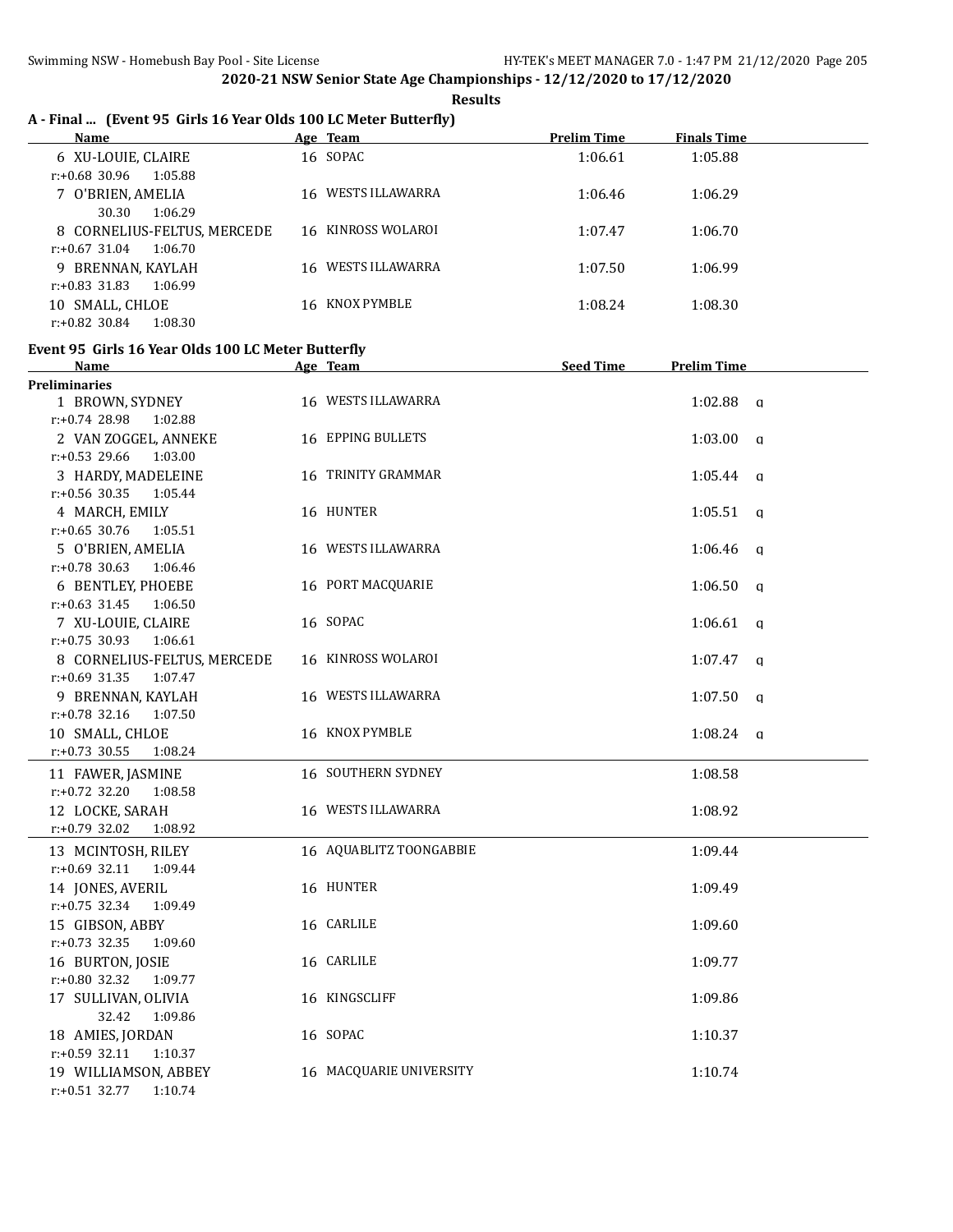# **Results**

## **Preliminaries ... (Event 95 Girls 16 Year Olds 100 LC Meter Butterfly)**

| <b>Name</b>                 | Age Team                      | <b>Seed Time</b><br><b>Prelim Time</b> |
|-----------------------------|-------------------------------|----------------------------------------|
| 20 CAFE, MILAINA            | 16 CANBERRA                   | 1:11.19                                |
| $r: +0.75$ 32.88<br>1:11.19 |                               |                                        |
| 21 MONET, CLEMENTINE        | 16 TAMWORTH CITY              | 1:11.32                                |
| 33.44<br>1:11.32            |                               |                                        |
| 22 GREER, ANNAYA            | 16 WESTS ILLAWARRA            | 1:11.33                                |
| $r: +0.75$ 33.99<br>1:11.33 |                               |                                        |
| 23 HOTHAM, NATALIE          | 16 KINCUMBER PACIFIC DOLPHINS | 1:11.75                                |
| $r.+0.68$ 32.47 1:11.75     |                               |                                        |
| *24 FAWER, ZOE              | <b>16 SOUTHERN SYDNEY</b>     | 1:11.90                                |
| $r: +0.71$ 32.37 1:11.90    |                               |                                        |
| *24 LIM, MADDISON           | 16 AQUABLITZ TOONGABBIE       | 1:11.90                                |
| $r: +0.75$ 34.07<br>1:11.90 |                               |                                        |
| 26 GREEN, GEORGIA           | 16 RIPPLES ST MARYS           | 1:11.92                                |
| $r: +0.70$ 32.05<br>1:11.92 |                               |                                        |
| 27 VAN STRALEN, TIANA       | 16 MOUNT ANNAN                | 1:11.96                                |
| $r: +0.78$ 32.76<br>1:11.96 |                               |                                        |
| 28 CARROLL, CHARLOTTE       | 16 RAVENSWOOD                 | 1:12.04                                |
| $r: +0.48$ 32.76<br>1:12.04 |                               |                                        |
| 29 CULLEN, ALYSIA           | 16 ATLANTIS                   | 1:12.06                                |
| $r.+0.77$ 32.76 1:12.06     |                               |                                        |
| 30 CALLUM, ALYSSA           | 16 NORWEST                    | 1:12.11                                |
| $r: +0.50$ 32.38 1:12.11    |                               |                                        |
| 31 HOLTORF, LILLIAN         | 16 WAGGA WAGGA                | 1:12.14                                |
| $r: +0.87$ 33.34<br>1:12.14 |                               |                                        |
| 32 SMITH, FELICITY          | 16 MACQUARIE UNIVERSITY       | 1:13.93                                |
| r:+0.70 32.99<br>1:13.93    |                               |                                        |

## **Event 95 Girls 17 & Over 100 LC Meter Butterfly**

| Name                        | Age Team            | <b>Prelim Time</b> | <b>Finals Time</b> |  |
|-----------------------------|---------------------|--------------------|--------------------|--|
| A - Final                   |                     |                    |                    |  |
| 1 BAILEY, MEG               | 24 HUNTER           | 1:00.87            | 59.68              |  |
| $r: +0.60$ 28.39<br>59.68   |                     |                    |                    |  |
| 2 WEBB, ABBEY               | 19 GINNINDERRA      | 1:01.02            | 59.90              |  |
| $r: +0.71$ 28.61<br>59.90   |                     |                    |                    |  |
| 3 HARDY, KAYLA              | 17 GINNINDERRA      | 1:02.93            | 1:02.23            |  |
| $r: +0.67$ 28.77<br>1:02.23 |                     |                    |                    |  |
| 4 JONES, EMILY              | 17 HUNTER           | 1:03.55            | 1:02.35            |  |
| $r: +0.51$ 29.41<br>1:02.35 |                     |                    |                    |  |
| 5 SUTHERLAND, CARA          | 20 NARRABEEN        | 1:03.45            | 1:02.90            |  |
| $r: +0.70$ 29.41<br>1:02.90 |                     |                    |                    |  |
| 6 VILLIERS, ORIANE          | 21 CANBERRA         | 1:03.61            | 1:04.00            |  |
| $r: +0.67$ 29.16<br>1:04.00 |                     |                    |                    |  |
| 7 MICHELL, GRACE            | 17 SOPAC            | 1:04.64            | 1:04.09            |  |
| $r: +0.67$ 29.98<br>1:04.09 |                     |                    |                    |  |
| 8 WILSON, LAUREN            | 25 MANLY            | 1:03.91            | 1:04.14            |  |
| $r: +0.58$ 30.21<br>1:04.14 |                     |                    |                    |  |
| 9 GOTO, RUBY                | RANDWICK CITY<br>17 | 1:04.67            | 1:04.16            |  |
| $r: +0.73$ 29.97<br>1:04.16 |                     |                    |                    |  |
| 10 NELSON, HOLLY            | ABBOTSLEIGH<br>17   | 1:04.83            | 1:05.28            |  |
| $r: +0.73$ 30.35<br>1:05.28 |                     |                    |                    |  |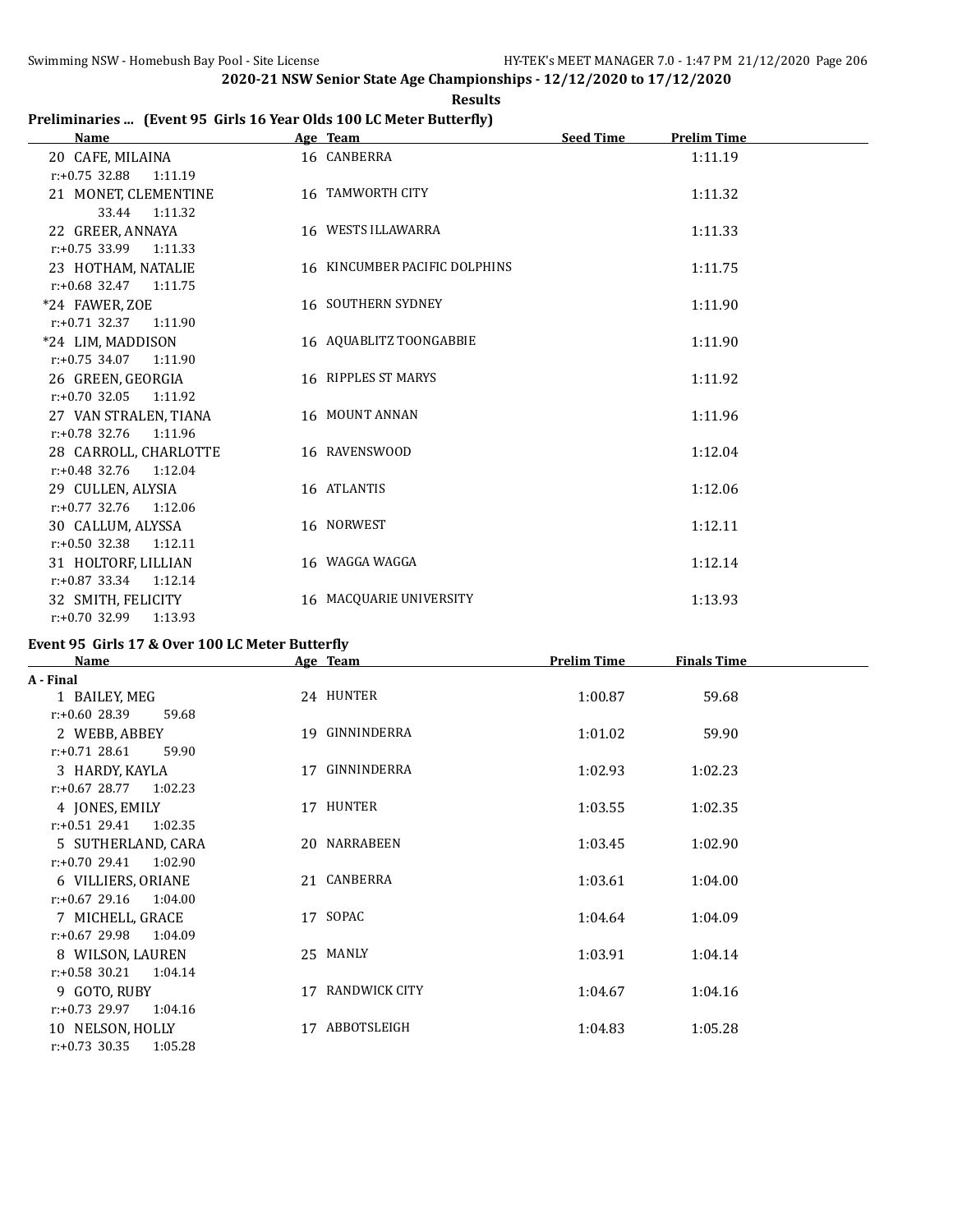### **Results**

| Event 95 Girls 17 & Over 100 LC Meter Butterfly |  |  |                         |
|-------------------------------------------------|--|--|-------------------------|
|                                                 |  |  | $\mathbf{A}$ . The same |

| Name                        | Age Team                  | <b>Seed Time</b> | <b>Prelim Time</b>  |  |
|-----------------------------|---------------------------|------------------|---------------------|--|
| <b>Preliminaries</b>        |                           |                  |                     |  |
| 1 BAILEY, MEG               | 24 HUNTER                 |                  | $1:00.87$ a         |  |
| r:+0.58 29.26<br>1:00.87    |                           |                  |                     |  |
| 2 WEBB, ABBEY               | 19 GINNINDERRA            |                  | $1:01.02$ q         |  |
| $r: +0.69$ 28.72<br>1:01.02 |                           |                  |                     |  |
| 3 HARDY, KAYLA              | 17 GINNINDERRA            |                  | $1:02.93$ q         |  |
| $r: +0.64$ 29.17<br>1:02.93 |                           |                  |                     |  |
| 4 SUTHERLAND, CARA          | 20 NARRABEEN              |                  | 1:03.45<br>q        |  |
| $r: +0.71$ 29.65<br>1:03.45 |                           |                  |                     |  |
| 5 JONES, EMILY              | 17 HUNTER                 |                  | 1:03.55<br>$\alpha$ |  |
| $r: +0.49$ 30.04<br>1:03.55 |                           |                  |                     |  |
| 6 VILLIERS, ORIANE          | 21 CANBERRA               |                  | $1:03.61$ a         |  |
| $r: +0.72$ 29.69<br>1:03.61 |                           |                  |                     |  |
| 7 WILSON, LAUREN            | 25 MANLY                  |                  | $1:03.91$ a         |  |
| $r: +0.76$ 30.20<br>1:03.91 |                           |                  |                     |  |
| 8 MICHELL, GRACE            | 17 SOPAC                  |                  | $1:04.64$ q         |  |
| $r: +0.64$ 30.46<br>1:04.64 |                           |                  |                     |  |
| 9 GOTO, RUBY                | 17 RANDWICK CITY          |                  | 1:04.67<br>q        |  |
| $r: +0.61$ 29.93<br>1:04.67 |                           |                  |                     |  |
| 10 NELSON, HOLLY            | 17 ABBOTSLEIGH            |                  | $1:04.83$ q         |  |
| r:+0.70 29.65<br>1:04.83    |                           |                  |                     |  |
| 11 REES, ALEXANDRA          | 22 NOVOCASTRIAN           |                  | 1:05.36             |  |
| r:+0.80 31.00<br>1:05.36    |                           |                  |                     |  |
| 12 MAYTHERS, EMILY          | <b>19 REVESBY WORKERS</b> |                  | 1:05.38             |  |
| r:+0.80 29.70<br>1:05.38    |                           |                  |                     |  |
|                             |                           |                  |                     |  |
| 13 HARTSHORNE, ABBY         | 18 LORETO NORMANHURST     |                  | 1:05.42             |  |
| $r: +0.70$ 30.00<br>1:05.42 |                           |                  |                     |  |
| 14 BUFFETT, JESSICA         | 17 WESTS ILLAWARRA        |                  | 1:05.76             |  |
| $r: +0.72$ 30.42<br>1:05.76 |                           |                  |                     |  |
| 15 WASHER, EMILY            | 24 ABBOTSLEIGH            |                  | 1:05.80             |  |
| $r: +0.72$ 30.40<br>1:05.80 |                           |                  |                     |  |
| 16 HENRY, SARAH             | 19 LORETO NORMANHURST     |                  | 1:06.11             |  |
| $r: +0.65$ 30.69<br>1:06.11 |                           |                  |                     |  |
| 17 QUINN, JESSIE            | 27 NARRABEEN              |                  | 1:06.34             |  |
| r:+0.76 30.96<br>1:06.34    |                           |                  |                     |  |
| 18 FOGG, ALEXANDRIA         | 17 SANS SOUCI             |                  | 1:06.42             |  |
| $r: +0.59$ 31.20<br>1:06.42 |                           |                  |                     |  |
| 19 FOZZARD, VICTORIA        | 19 SLC AQUADOT            |                  | 1:06.48             |  |
| r:+0.71 29.97<br>1:06.48    |                           |                  |                     |  |
| 20 PROCTOR, ABBEY           | 17 TITANS                 |                  | 1:06.71             |  |
| $r: +0.73$ 31.13<br>1:06.71 |                           |                  |                     |  |
| 21 DONOGHUE, OLIVIA         | 17 MANLY                  |                  | 1:07.04             |  |
| r:+0.83 30.96<br>1:07.04    |                           |                  |                     |  |
| 22 CALDWELL, GEORGIA        | 17 EDEN                   |                  | 1:07.35             |  |
| r:+0.70 30.87<br>1:07.35    |                           |                  |                     |  |
| 23 OBEREKAR, ASHLEIGH       | 19 VALLEY AQUATIC         |                  | 1:07.73             |  |
| r:+0.68 31.64<br>1:07.73    |                           |                  |                     |  |
| 24 EDWARDS, KIRRILY         | 19 REVESBY WORKERS        |                  | 1:07.81             |  |
| r:+0.83 30.80<br>1:07.81    |                           |                  |                     |  |
| 25 RITCHIE, CHANTELLE       | 17 CARLILE                |                  | 1:08.30             |  |
| 31.76<br>1:08.30            |                           |                  |                     |  |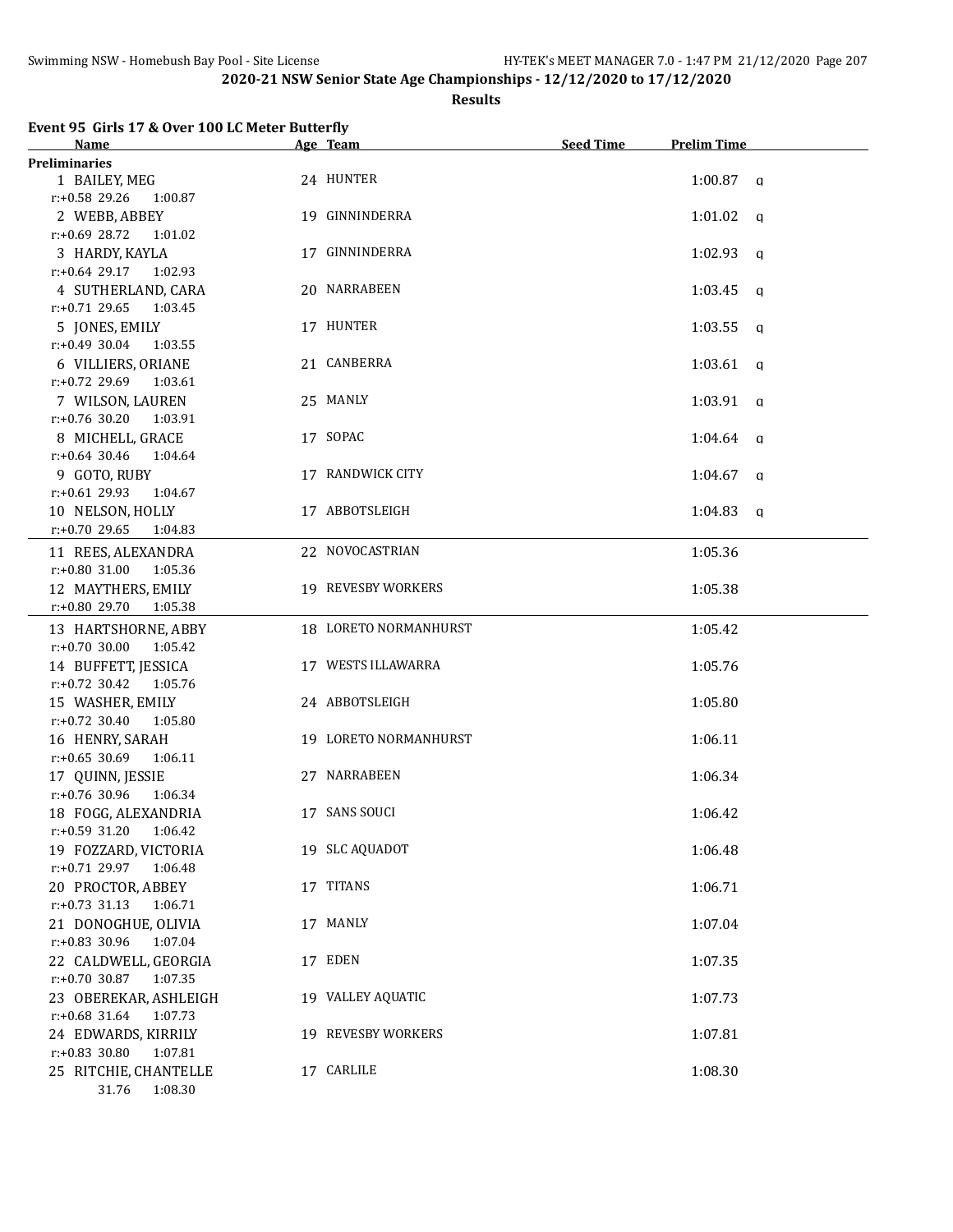#### **Results**

## **Preliminaries ... (Event 95 Girls 17 & Over 100 LC Meter Butterfly)**

| <b>Name</b>                 |    | Age Team                    | <b>Seed Time</b><br><b>Prelim Time</b> |  |
|-----------------------------|----|-----------------------------|----------------------------------------|--|
| 26 VESPER, DANIELLE         |    | 17 MINGARA AQUATIC          | 1:08.34                                |  |
| $r: +0.61$ 31.75<br>1:08.34 |    |                             |                                        |  |
| 27 JOHNSON, EMMA            |    | 17 BARKER AQUATIC           | 1:08.64                                |  |
| $r: +0.76$ 32.27<br>1:08.64 |    |                             |                                        |  |
| 28 VANCE, LILY              |    | 17 WARRINGAH                | 1:08.93                                |  |
| $r: +0.48$ 31.21<br>1:08.93 |    |                             |                                        |  |
| 29 SWINBURN, EMILY          |    | 21 CITY OF SYDNEY           | 1:09.12                                |  |
| $r: +0.56$ 31.75<br>1:09.12 |    |                             |                                        |  |
| 30 MCLEAN, LAUREN           |    | 17 ST GEORGE                | 1:09.30                                |  |
| $r: +0.71$ 32.87<br>1:09.30 |    |                             |                                        |  |
| 31 BRITTON, ROSIE           |    | 17 ALBURY AMATEUR           | 1:09.60                                |  |
| $r: +0.66$ 31.90<br>1:09.60 |    |                             |                                        |  |
| 32 FARISH, OLIVIA           |    | 17 SYDNEY UNIVERSITY        | 1:09.78                                |  |
| $r: +0.67$ 31.75<br>1:09.78 |    |                             |                                        |  |
| 33 ROZIC, EMILY             |    | 21 CASTLE HILL RSL DOLPHINS | 1:10.40                                |  |
| $r: +0.61$ 32.40<br>1:10.40 |    |                             |                                        |  |
| 34 FEURTADO, ABBY           |    | 17 LORETO NORMANHURST       | 1:10.47                                |  |
| $r: +0.60$ 32.00<br>1:10.47 |    |                             |                                        |  |
| 35 OZDEMIR, TAYLAH          |    | 17 AQUABLITZ TOONGABBIE     | 1:10.76                                |  |
| $r: +0.75$ 32.34<br>1:10.76 |    |                             |                                        |  |
| 36 WHITE, JORDYN            | 17 | CRONULLA                    | 1:11.16                                |  |
| $r: +0.74$ 31.88<br>1:11.16 |    |                             |                                        |  |
| 37 MEACHAM, CLARE           |    | 20 WESTS ILLAWARRA          | 1:11.61                                |  |
| $r: +0.59$ 32.92<br>1:11.61 |    |                             |                                        |  |
| 38 GRANT, JULIA             |    | 18 KINROSS WOLAROI          | 1:12.84                                |  |
| $r: +0.79$ 32.49<br>1:12.84 |    |                             |                                        |  |

### **Event 95 Girls 100 LC Meter Butterfly Multi-Class**

| Name                        | Team<br>Age   | <b>Seed Time</b><br><b>Prelim Time</b> |  |
|-----------------------------|---------------|----------------------------------------|--|
| <b>Preliminaries</b>        |               |                                        |  |
| CORRY, TAYLOR S14           | 25 NELSON BAY | 1:08.22                                |  |
| 1:08.22<br>$r: +0.80$ 31.48 |               |                                        |  |

# **Event 96 Boys 16 Year Olds 100 LC Meter Butterfly**

| Name                      | Age Team        |                               | <b>Prelim Time</b> | <b>Finals Time</b> |  |
|---------------------------|-----------------|-------------------------------|--------------------|--------------------|--|
| <b>Finals</b>             |                 |                               |                    |                    |  |
| 1 MCLOUGHLIN, DANIEL      |                 | 16 KINCUMBER PACIFIC DOLPHINS | 57.86              | 55.28              |  |
| $r: +0.66$ 26.31<br>55.28 |                 |                               |                    |                    |  |
| 2 LEE, JUSTIN             | 16 KNOX PYMBLE  |                               | 56.55              | 56.05              |  |
| $r: +0.59$ 26.30<br>56.05 |                 |                               |                    |                    |  |
| 3 QUIRK, DECLAN           | 16 SOPAC        |                               | 58.16              | 57.64              |  |
| $r: +0.66$ 26.33<br>57.64 |                 |                               |                    |                    |  |
| 4 MCLELLAN, HAMISH        | 16 WARRINGAH    |                               | 58.62              | 57.68              |  |
| $r: +0.65$ 27.14<br>57.68 |                 |                               |                    |                    |  |
| 5 GARMENT, LUKE           |                 | 16 AQUABLITZ TOONGABBIE       | 59.01              | 57.84              |  |
| $r: +0.66$ 26.45<br>57.84 |                 |                               |                    |                    |  |
| 6 MILLER, ALASTAIR        | 16 ALSTONVILLE  |                               | 59.14              | 59.02              |  |
| $r: +0.62$ 27.79<br>59.02 |                 |                               |                    |                    |  |
| 7 DRYER, CALEB            | 16.             | TRINITY GRAMMAR               | 58.49              | 59.12              |  |
| $r: +0.63$ 27.19<br>59.12 |                 |                               |                    |                    |  |
| 8 KALKANAS, WILLIAM       | 16 CARLILE      |                               | 58.72              | 59.15              |  |
| $r: +0.73$ 27.56<br>59.15 |                 |                               |                    |                    |  |
| 9 REED, JOSHUA            | 16 NOVOCASTRIAN |                               | 59.29              | 59.17              |  |
| $r: +0.65$ 27.04<br>59.17 |                 |                               |                    |                    |  |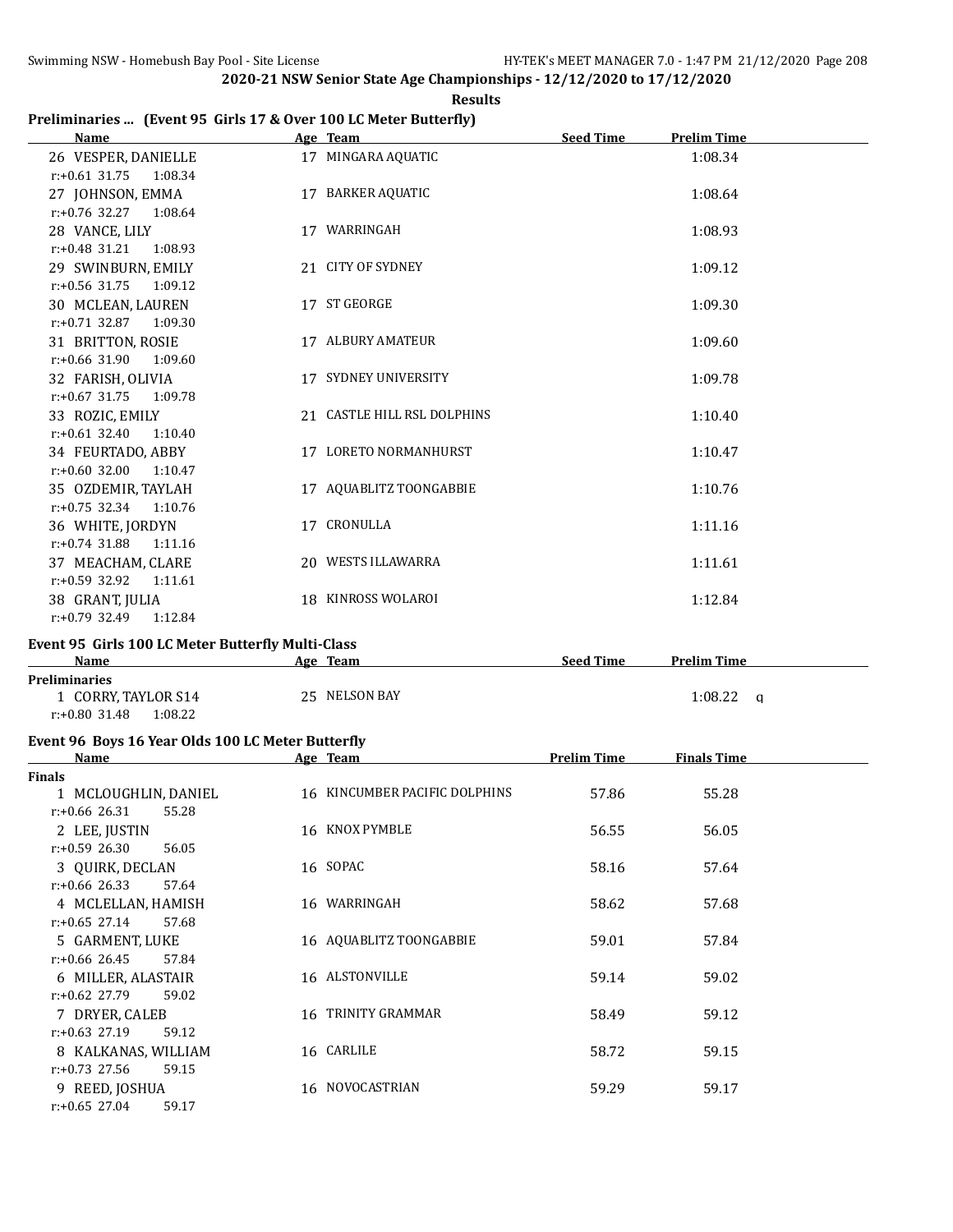**Results**

|  |  |  |  | Finals  (Event 96 Boys 16 Year Olds 100 LC Meter Butterfly) |  |
|--|--|--|--|-------------------------------------------------------------|--|
|--|--|--|--|-------------------------------------------------------------|--|

| <u>Name</u>                                       | Age Team                      | <b>Prelim Time</b> | <b>Finals Time</b> |   |
|---------------------------------------------------|-------------------------------|--------------------|--------------------|---|
| 10 MOONEY, JAMIE                                  | 16 WAGGA WAGGA                | 59.72              | 1:00.23            |   |
| $r: +0.72$ 28.25<br>1:00.23                       |                               |                    |                    |   |
| Event 96 Boys 16 Year Olds 100 LC Meter Butterfly |                               |                    |                    |   |
| Name                                              | Age Team                      | <b>Seed Time</b>   | <b>Prelim Time</b> |   |
| <b>Preliminaries</b>                              |                               |                    |                    |   |
| 1 LEE, JUSTIN                                     | 16 KNOX PYMBLE                |                    | $56.55 \quad a$    |   |
| $r: +0.59$ 26.45<br>56.55                         |                               |                    |                    |   |
| 2 MCLOUGHLIN, DANIEL                              | 16 KINCUMBER PACIFIC DOLPHINS |                    | 57.86 q            |   |
| $r: +0.69$ 27.00<br>57.86                         |                               |                    |                    |   |
| 3 QUIRK, DECLAN                                   | 16 SOPAC                      |                    | 58.16 q            |   |
| $r: +0.63$ 26.84<br>58.16                         |                               |                    |                    |   |
| 4 DRYER, CALEB                                    | 16 TRINITY GRAMMAR            |                    | 58.49 q            |   |
| $r: +0.68$ 27.12<br>58.49                         |                               |                    |                    |   |
| 5 MCLELLAN, HAMISH                                | 16 WARRINGAH                  |                    | 58.62 q            |   |
| r:+0.56 27.90<br>58.62                            |                               |                    |                    |   |
| 6 KALKANAS, WILLIAM                               | 16 CARLILE                    |                    | 58.72 q            |   |
| $r: +0.73$ 26.93<br>58.72                         |                               |                    |                    |   |
| 7 GARMENT, LUKE                                   | 16 AQUABLITZ TOONGABBIE       |                    | 59.01 a            |   |
| $r: +0.67$ 27.24<br>59.01                         |                               |                    |                    |   |
| 8 MILLER, ALASTAIR                                | 16 ALSTONVILLE                |                    | 59.14 a            |   |
| $r: +0.56$ 27.62<br>59.14                         |                               |                    |                    |   |
| 9 REED, JOSHUA                                    | 16 NOVOCASTRIAN               |                    | 59.29              | q |
| $r: +0.63$ 27.48<br>59.29                         |                               |                    |                    |   |
| 10 MOONEY, JAMIE                                  | 16 WAGGA WAGGA                |                    | 59.72 q            |   |
| $r: +0.71$ 28.07<br>59.72                         |                               |                    |                    |   |
| 11 BAMFORD, NICHOLAS                              | 16 KIAMA                      |                    | 59.75              |   |
| r:+0.61 27.81<br>59.75                            |                               |                    |                    |   |
| 12 KNIGHT, KADE                                   | 16 WAGGA WAGGA                |                    | 59.78              |   |
| $r: +0.70$ 28.13<br>59.78                         |                               |                    |                    |   |
| 13 WAUGH, BLAKE                                   | 16 REVESBY WORKERS            |                    | 59.83              |   |
| $r: +0.71$ 27.55<br>59.83                         |                               |                    |                    |   |
| 14 WILCZAK, GABRIEL                               | 16 TRINITY GRAMMAR            |                    | 59.85              |   |
| r:+0.68 27.66<br>59.85                            |                               |                    |                    |   |
| 15 VIRGO, COOPER                                  | 16 TRINITY GRAMMAR            |                    | 59.95              |   |
| $r: +0.72$ 27.34<br>59.95                         |                               |                    |                    |   |
| *16 HWANG, HYUN SOO                               | 16 LANE COVE                  |                    | 59.96              |   |
| r:+0.60 28.09<br>59.96                            |                               |                    |                    |   |
| *16 TWISS, RYLEY                                  | 16 HUNTER                     |                    | 59.96              |   |
| $r: +0.61$ 28.08<br>59.96                         |                               |                    |                    |   |
| 18 ANDREE-EVARTS, OSCAR                           | 16 AQUABLITZ TOONGABBIE       |                    | 1:00.09            |   |
| r:+0.73 27.68<br>1:00.09                          |                               |                    |                    |   |
| 19 YEOU, JASON                                    | 16 TRINITY GRAMMAR            |                    | 1:00.64            |   |
| r:+0.49 28.12<br>1:00.64                          |                               |                    |                    |   |
| 20 YAU, CLAYTON                                   | 16 AUBURN                     |                    | 1:00.95            |   |
| r:+0.65 28.19<br>1:00.95                          |                               |                    |                    |   |
| 21 JURKIEWICZ, DAVID                              | 16 AQUABLITZ TOONGABBIE       |                    | 1:01.00            |   |
| r:+0.76 28.15<br>1:01.00                          |                               |                    |                    |   |
| 22 FISHER, RIELEY                                 | 16 SOPAC                      |                    | 1:01.55            |   |
| r:+0.67 28.05<br>1:01.55                          |                               |                    |                    |   |
| 23 STEELE, ANDRE                                  | 16 GUNNEDAH                   |                    | 1:01.59            |   |
| $r: +0.69$ 28.15<br>1:01.59                       |                               |                    |                    |   |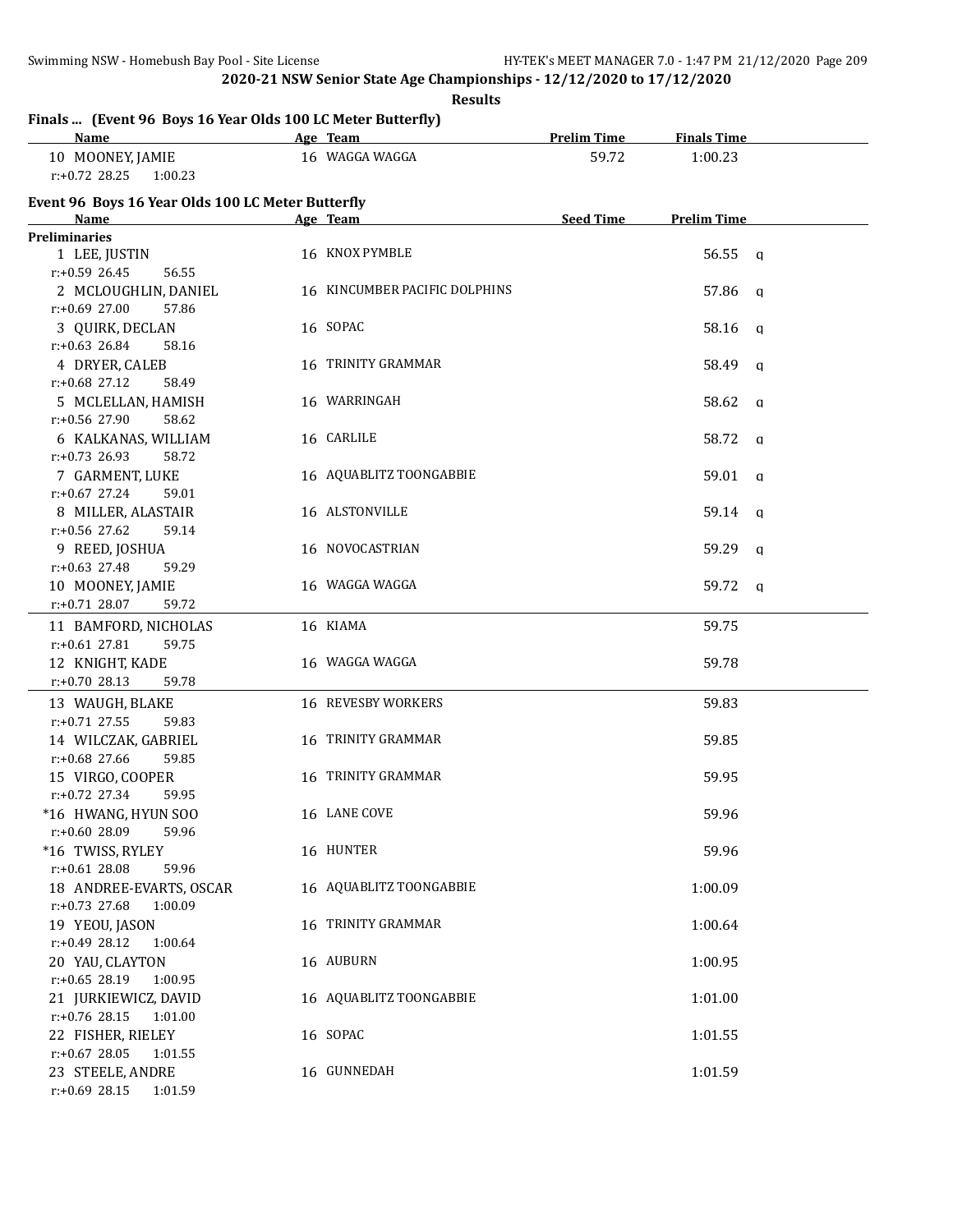**Results**

## **Preliminaries ... (Event 96 Boys 16 Year Olds 100 LC Meter Butterfly)**

| <b>Name</b>                 | Age Team and the state of the state of the state of the state of the state of the state of the state of the state of the state of the state of the state of the state of the state of the state of the state of the state of t | <b>Seed Time</b> | <b>Prelim Time</b> |  |
|-----------------------------|--------------------------------------------------------------------------------------------------------------------------------------------------------------------------------------------------------------------------------|------------------|--------------------|--|
| 24 INGRAM, JULIAN           | 16 SLC AQUADOT                                                                                                                                                                                                                 |                  | 1:01.67            |  |
| r:+0.68 28.50 1:01.67       |                                                                                                                                                                                                                                |                  |                    |  |
| 25 RODDIS, FINLEY           | 16 SYDNEY UNIVERSITY                                                                                                                                                                                                           |                  | 1:01.70            |  |
| r:+0.71 29.18 1:01.70       |                                                                                                                                                                                                                                |                  |                    |  |
| 26 LI, TIMOTHY              | 16 KNOX PYMBLE                                                                                                                                                                                                                 |                  | 1:02.17            |  |
| $r.+0.60$ 28.47 1:02.17     |                                                                                                                                                                                                                                |                  |                    |  |
| 27 KANALEY, ROBERT          | <b>16 SYDNEY UNIVERSITY</b>                                                                                                                                                                                                    |                  | 1:02.26            |  |
| r:+0.64 28.51 1:02.26       |                                                                                                                                                                                                                                |                  |                    |  |
| 28 GORGIJOVSKI, ALISTAIR    | 16 WESTS ILLAWARRA                                                                                                                                                                                                             |                  | 1:02.30            |  |
| r:+0.74 28.64 1:02.30       |                                                                                                                                                                                                                                |                  |                    |  |
| 29 ASTRIDGE, LEO            | 16 RANDWICK CITY                                                                                                                                                                                                               |                  | 1:02.63            |  |
| $r: +0.72$ 28.65<br>1:02.63 |                                                                                                                                                                                                                                |                  |                    |  |
| *30 GATTO, CHRIS            | 16 SOPAC                                                                                                                                                                                                                       |                  | 1:02.73            |  |
| 1:02.73<br>$r: +0.50$ 29.08 |                                                                                                                                                                                                                                |                  |                    |  |
| *30 SMITH, REGAN            | 16 WESTS ILLAWARRA                                                                                                                                                                                                             |                  | 1:02.73            |  |
| $r: +0.63$ 29.18<br>1:02.73 |                                                                                                                                                                                                                                |                  |                    |  |
| 32 SLAUGHTER, RYAN          | 16 NEPEAN                                                                                                                                                                                                                      |                  | 1:02.87            |  |
| r:+0.70 29.19<br>1:02.87    |                                                                                                                                                                                                                                |                  |                    |  |
| 33 GARUFI, DECLAN           | 16 LORETO NORMANHURST                                                                                                                                                                                                          |                  | 1:03.02            |  |
| $r: +0.65$ 28.92<br>1:03.02 |                                                                                                                                                                                                                                |                  |                    |  |
| 34 GARNETT, ALEX            | 16 NOVOCASTRIAN                                                                                                                                                                                                                |                  | 1:03.13            |  |
| r:+0.76 29.19<br>1:03.13    |                                                                                                                                                                                                                                |                  |                    |  |
| 35 MENZIES, JORDAN          | 16 KNOX PYMBLE                                                                                                                                                                                                                 |                  | 1:03.15            |  |
| $r: +0.61$ 29.16<br>1:03.15 |                                                                                                                                                                                                                                |                  |                    |  |
| 36 FERREIRA, ANDRE          | 16 REVESBY WORKERS                                                                                                                                                                                                             |                  | 1:03.30            |  |
| $r: +0.52$ 29.72<br>1:03.30 |                                                                                                                                                                                                                                |                  |                    |  |
| 37 GRANT, ADAM              | 16 KEMPSEY                                                                                                                                                                                                                     |                  | 1:03.66            |  |
| r:+0.68 28.91<br>1:03.66    |                                                                                                                                                                                                                                |                  |                    |  |
| 38 SAITO, SEIYA             | 16 NARRABEEN                                                                                                                                                                                                                   |                  | 1:04.22            |  |
| r:+0.56 29.32<br>1:04.22    |                                                                                                                                                                                                                                |                  |                    |  |
| 39 DUGGAN, LACHLAN          | 16 KINCUMBER PACIFIC DOLPHINS                                                                                                                                                                                                  |                  | 1:04.48            |  |
| $r: +0.71$ 29.91<br>1:04.48 |                                                                                                                                                                                                                                |                  |                    |  |
| 40 HARB, DANIEL             | 16 ST GEORGE                                                                                                                                                                                                                   |                  | 1:04.54            |  |
| r:+0.67 29.96<br>1:04.54    |                                                                                                                                                                                                                                |                  |                    |  |
| 41 RISTEVSKI, DEAN          | 16 SOUTHERN SYDNEY                                                                                                                                                                                                             |                  | 1:04.56            |  |
| r:+0.72 29.61 1:04.56       |                                                                                                                                                                                                                                |                  |                    |  |
| 42 MELBOURN, LEE            | 16 WARRINGAH                                                                                                                                                                                                                   |                  | 1:04.79            |  |
| $r: +0.72$ 29.65<br>1:04.79 |                                                                                                                                                                                                                                |                  |                    |  |
| 43 BAIRD, WILLIAM           | 16 MARRICKVILLE                                                                                                                                                                                                                |                  | 1:05.50            |  |
| r:+0.70 29.97<br>1:05.50    |                                                                                                                                                                                                                                |                  |                    |  |
| 44 MURRAY, MICHAEL          | 16 CAMDEN                                                                                                                                                                                                                      |                  | 1:05.75            |  |
| $r: +0.67$ 30.25<br>1:05.75 |                                                                                                                                                                                                                                |                  |                    |  |
| 45 SISLIAN, KEVIN           | 16 CASTLE HILL RSL DOLPHINS                                                                                                                                                                                                    |                  | 1:06.07            |  |
| r:+0.75 30.78<br>1:06.07    |                                                                                                                                                                                                                                |                  |                    |  |
| 46 SCREEN, JAYDEN           | 16 WILLOUGHBY                                                                                                                                                                                                                  |                  | 1:06.24            |  |
| r:+0.69 30.39<br>1:06.24    |                                                                                                                                                                                                                                |                  |                    |  |

## **Event 97 Girls 14 Year Olds 100 LC Meter Backstroke**

| Name<br>Age                 | <b>Team</b>    | <b>Prelim Time</b> | <b>Finals Time</b> |
|-----------------------------|----------------|--------------------|--------------------|
| <b>Finals</b>               |                |                    |                    |
| 1 BECK, ELLIE               | 14 KNOX PYMBLE | 1:04.65            | 1:03.80            |
| 1:03.80<br>$r: +0.60$ 31.18 |                |                    |                    |
| 2 DAVIS, MADELINE<br>14     | WARRINGAH      | 1:08.45            | 1:06.76            |
| $r: +0.81$ 32.27<br>1:06.76 |                |                    |                    |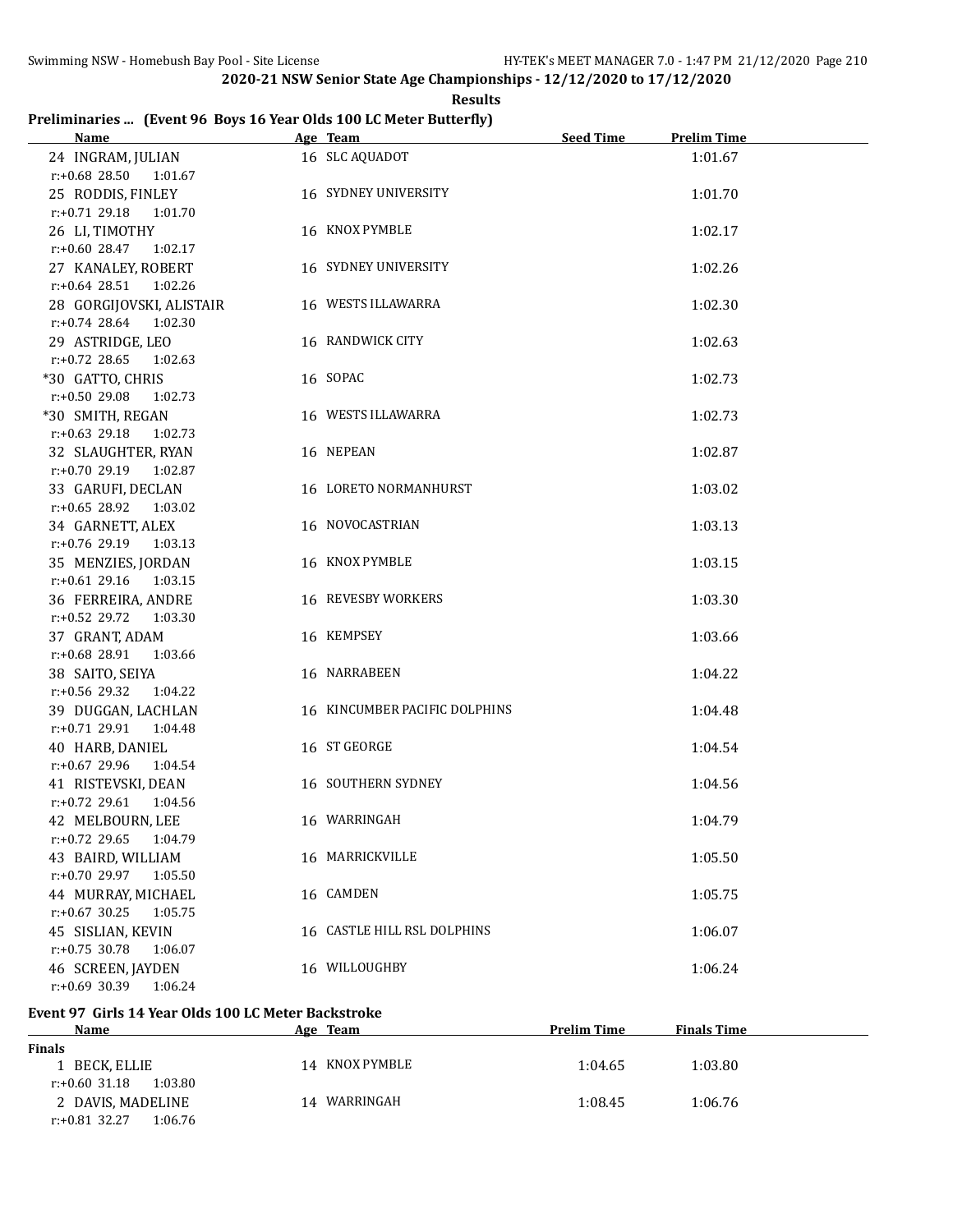**Results**

## **Finals ... (Event 97 Girls 14 Year Olds 100 LC Meter Backstroke)**

| Name                        | Age Team              | <b>Prelim Time</b> | <b>Finals Time</b> |  |
|-----------------------------|-----------------------|--------------------|--------------------|--|
| 3 DONELAN, CHLOE            | 14 WAGGA WAGGA        | 1:08.50            | 1:07.28            |  |
| $r: +0.59$ 32.83<br>1:07.28 |                       |                    |                    |  |
| 4 STEPHEN, CORDELIA         | 14 LORETO NORMANHURST | 1:07.75            | 1:07.32            |  |
| $r: +0.58$ 32.38<br>1:07.32 |                       |                    |                    |  |
| 5 FILDISSIS, MIA            | 14 PLC SYDNEY         | 1:08.03            | 1:07.38            |  |
| $r: +0.58$ 33.07<br>1:07.38 |                       |                    |                    |  |
| 6 SENIOR, ABBEY             | 14 GINNINDERRA        | 1:08.41            | 1:07.66            |  |
| $r: +0.56$ 32.93<br>1:07.66 |                       |                    |                    |  |
| 7 KIM, TEGAN                | 14 CARLILE            | 1:08.71            | 1:08.28            |  |
| $r: +0.54$ 33.39<br>1:08.28 |                       |                    |                    |  |
| 8 MAZUMDAR, DIJANA          | 14 BARKER AQUATIC     | 1:10.54            | 1:09.97            |  |
| $r: +0.64$ 34.02<br>1:09.97 |                       |                    |                    |  |
| 9 STOKES, ARCHIRAYA         | 14 PLC SYDNEY         | 1:09.64            | 1:10.22            |  |
| $r: +0.74$ 34.32<br>1:10.22 |                       |                    |                    |  |
| 10 DEMEARY, CAITLIN         | 14 ATLANTIS           | 1:10.89            | 1:10.59            |  |
| 1:10.59<br>$r: +0.63$ 34.02 |                       |                    |                    |  |

### **Event 97 Girls 14 Year Olds 100 LC Meter Backstroke**

| <b>Name</b>                 | Age Team              | <b>Seed Time</b> | <b>Prelim Time</b> |  |
|-----------------------------|-----------------------|------------------|--------------------|--|
| <b>Preliminaries</b>        |                       |                  |                    |  |
| 1 BECK, ELLIE               | 14 KNOX PYMBLE        |                  | $1:04.65$ a        |  |
| $r: +0.60$ 31.66<br>1:04.65 |                       |                  |                    |  |
| 2 STEPHEN, CORDELIA         | 14 LORETO NORMANHURST |                  | $1:07.75$ q        |  |
| $r: +0.57$ 32.53 1:07.75    |                       |                  |                    |  |
| 3 FILDISSIS, MIA            | 14 PLC SYDNEY         |                  | $1:08.03$ q        |  |
| $r: +0.60$ 33.14 1:08.03    |                       |                  |                    |  |
| 4 SENIOR, ABBEY             | 14 GINNINDERRA        |                  | $1:08.41$ q        |  |
| $r: +0.61$ 33.11<br>1:08.41 |                       |                  |                    |  |
| 5 DAVIS, MADELINE           | 14 WARRINGAH          |                  | $1:08.45$ q        |  |
| $r: +0.63$ 32.84 1:08.45    |                       |                  |                    |  |
| 6 DONELAN, CHLOE            | 14 WAGGA WAGGA        |                  | $1:08.50$ a        |  |
| $r: +0.66$ 33.27 1:08.50    |                       |                  |                    |  |
| 7 KIM, TEGAN                | 14 CARLILE            |                  | $1:08.71$ q        |  |
| $r: +0.57$ 33.13<br>1:08.71 |                       |                  |                    |  |
| 8 STOKES, ARCHIRAYA         | 14 PLC SYDNEY         |                  | $1:09.64$ q        |  |
| $r: +0.67$ 34.09<br>1:09.64 |                       |                  |                    |  |
| 9 MAZUMDAR, DIJANA          | 14 BARKER AQUATIC     |                  | $1:10.54$ q        |  |
| $r: +0.81$ 34.49<br>1:10.54 |                       |                  |                    |  |
| 10 DEMEARY, CAITLIN         | 14 ATLANTIS           |                  | $1:10.89$ q        |  |
| $r: +0.60$ 33.81<br>1:10.89 |                       |                  |                    |  |
| 11 MUNK, JESSICA            | 14 WILLOUGHBY         |                  | 1:10.98            |  |
| $r: +0.66$ 34.16<br>1:10.98 |                       |                  |                    |  |
| 12 CRITTENDEN, GEM          | 14 HUNTER             |                  | 1:11.28            |  |
| r:+0.66 34.90<br>1:11.28    |                       |                  |                    |  |
| 13 ALLEN, TAYLOR            | 14 NOVOCASTRIAN       |                  | 1:11.60            |  |
| $r: +0.62$ 34.34 1:11.60    |                       |                  |                    |  |
| 14 DOUBE-MACLEOD, EMME      | 14 CARLILE            |                  | 1:11.75            |  |
| $r: +0.92$ 34.87<br>1:11.75 |                       |                  |                    |  |
| 15 SARGEANT, ANEKAH         | 14 NELSON BAY         |                  | 1:11.92            |  |
| $r: +0.74$ 35.09<br>1:11.92 |                       |                  |                    |  |
| 16 RUSSELL, LOLA            | 14 HUNTER             |                  | 1:12.40            |  |
| r:+0.72 34.89<br>1:12.40    |                       |                  |                    |  |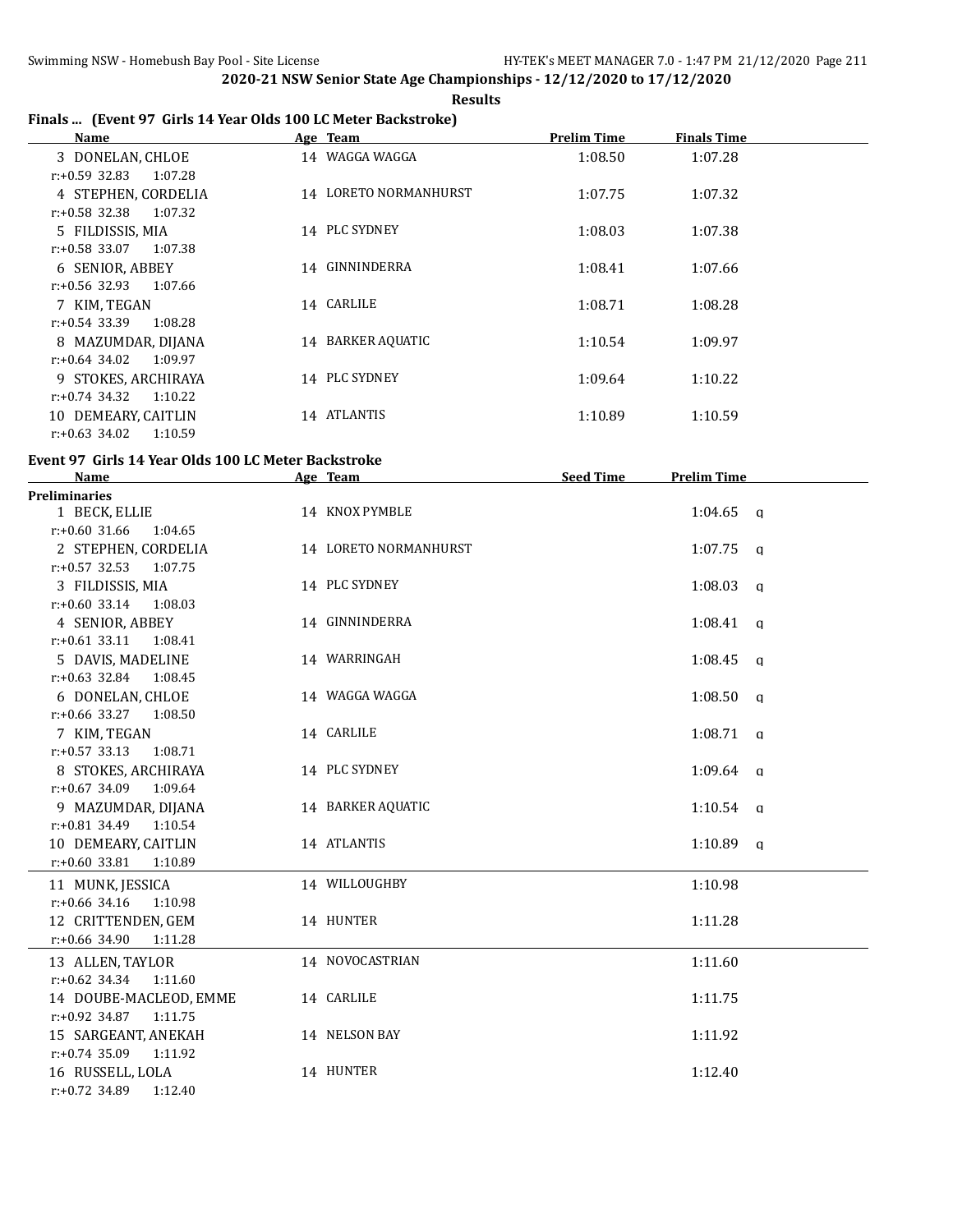**Results**

## **Preliminaries ... (Event 97 Girls 14 Year Olds 100 LC Meter Backstroke)**

| Name                        | Age Team                    | <b>Seed Time</b> | <b>Prelim Time</b> |
|-----------------------------|-----------------------------|------------------|--------------------|
| 17 GEDDES, LILLY            | 14 TRINITY LISMORE          |                  | 1:12.54            |
| $r: +0.69$ 34.79 1:12.54    |                             |                  |                    |
| 18 TONELLI-SMITH, RUBY      | 14 KINCOPPAL-ROSE BAY       |                  | 1:12.56            |
| $r.+0.70$ 34.47 1:12.56     |                             |                  |                    |
| 19 BROWN, SCARLETT          | 14 SOPAC                    |                  | 1:12.67            |
| $r: +0.76$ 34.50<br>1:12.67 |                             |                  |                    |
| 20 NEILSON, LARA            | 14 PORT MACQUARIE           |                  | 1:12.68            |
| $r: +0.72$ 35.52<br>1:12.68 |                             |                  |                    |
| 21 MALIK, SOFIA             | 14 KINCOPPAL-ROSE BAY       |                  | 1:13.05            |
| $r: +0.70$ 34.30<br>1:13.05 |                             |                  |                    |
| 22 COCHRANE, JULIA          | 14 CASTLE HILL RSL DOLPHINS |                  | 1:13.17            |
| $r: +0.66$ 35.88<br>1:13.17 |                             |                  |                    |
| *23 SHUMACK, EMILY          | 14 AQUABLITZ TOONGABBIE     |                  | 1:13.22            |
| $r.+0.71$ 35.44 1:13.22     |                             |                  |                    |
| *23 HINDS, TEAGAN           | 14 NEPEAN                   |                  | 1:13.22            |
| $r: +0.66$ 35.64 1:13.22    |                             |                  |                    |
| 25 KENNARD, EMMA            | 14 GINNINDERRA              |                  | 1:13.41            |
| $r.+0.72$ 35.37 1:13.41     |                             |                  |                    |
| 26 COLLINS, CHARLIE-ROSE    | 14 CASTLE HILL RSL DOLPHINS |                  | 1:13.80            |
| $r: +0.65$ 34.76<br>1:13.80 |                             |                  |                    |
| 27 JIANG, SARAH             | 14 TRINITY GRAMMAR          |                  | 1:14.80            |
| $r: +0.71$ 36.17<br>1:14.80 |                             |                  |                    |
| 28 LOVRINOVIC KAIC, STELA   | 14 LANE COVE                |                  | 1:15.08            |
| $r: +0.72$ 37.21<br>1:15.08 |                             |                  |                    |
| 29 CUTAJAR, MIA             | 14 REVESBY WORKERS          |                  | 1:15.43            |
| $r: +0.83$ 37.37<br>1:15.43 |                             |                  |                    |
| 30 HETHERINGTON, KIERA      | 14 PORT MACQUARIE           |                  | 1:15.87            |
| $r: +0.66$ 36.59 1:15.87    |                             |                  |                    |
| 31 WILLIAMSON, PAIGE        | 14 LORETO NORMANHURST       |                  | 1:16.24            |
| $r: +0.74$ 36.84<br>1:16.24 |                             |                  |                    |

#### **Event 98 Boys 13-14 100 LC Meter Backstroke**

| <b>Name</b>                 | Age Team                    | <b>Prelim Time</b> | <b>Finals Time</b> |  |
|-----------------------------|-----------------------------|--------------------|--------------------|--|
| <b>Finals</b>               |                             |                    |                    |  |
| 1 HOANG, HAYDEN             | 14 MLC MARLINS              | 1:00.62            | 59.46              |  |
| $r: +0.62$ 28.78<br>59.46   |                             |                    |                    |  |
| 2 PORTLOCK, COOPER          | 14 SOPAC                    | 1:04.13            | 1:02.46            |  |
| $r: +0.77$ 30.79<br>1:02.46 |                             |                    |                    |  |
| 3 DURIE, GORDON             | 14 MLC MARLINS              | 1:03.77            | 1:02.47            |  |
| $r: +0.57$ 30.91<br>1:02.47 |                             |                    |                    |  |
| 4 HALL, KOBY                | 14 NOVOCASTRIAN             | 1:03.72            | 1:02.61            |  |
| $r: +0.61$ 29.95<br>1:02.61 |                             |                    |                    |  |
| 5 GLADEN, NICHOLAS          | 14 MACQUARIE UNIVERSITY     | 1:04.26            | 1:03.05            |  |
| $r: +0.61$ 30.97<br>1:03.05 |                             |                    |                    |  |
| 6 RODDA, DALE               | 14 CARLILE                  | 1:04.19            | 1:04.00            |  |
| $r: +0.62$ 30.96<br>1:04.00 |                             |                    |                    |  |
| 7 YAGO, CALEB               | 14 CASTLE HILL RSL DOLPHINS | 1:04.28            | 1:04.23            |  |
| $r: +0.68$ 31.40<br>1:04.23 |                             |                    |                    |  |
| 8 KING, SEBASTIAN           | 14 NEWINGTON                | 1:04.77            | 1:04.75            |  |
| $r: +0.62$ 31.79<br>1:04.75 |                             |                    |                    |  |
| 9 LENNON, REMY              | 14 WILLOUGHBY               | 1:03.76            | 1:05.28            |  |
| $r: +0.68$ 30.82<br>1:05.28 |                             |                    |                    |  |
| 10 NAM, JONATHAN            | TRINITY GRAMMAR<br>13.      | 1:05.49            | 1:06.45            |  |
| $r: +0.74$ 32.73<br>1:06.45 |                             |                    |                    |  |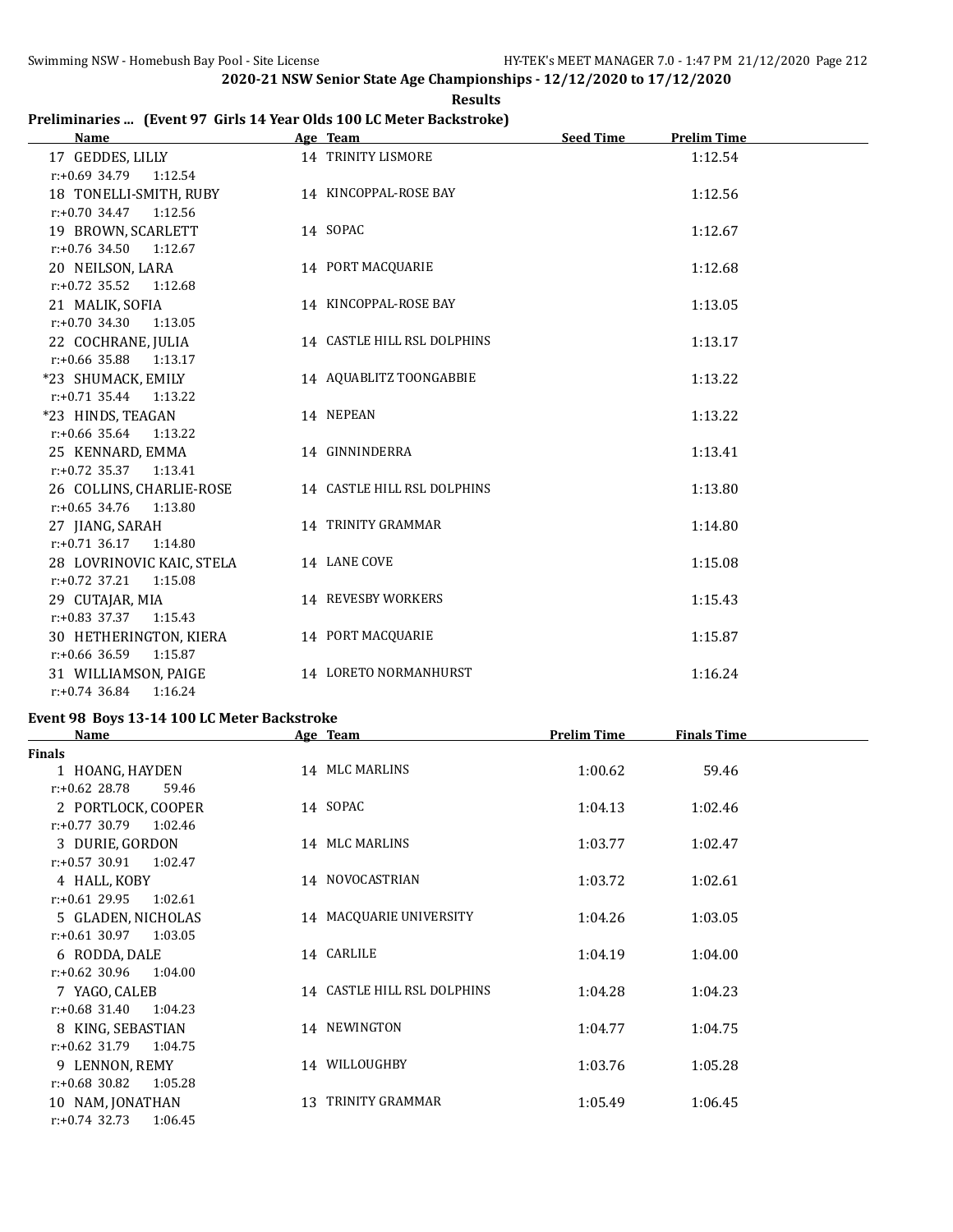#### **Results**

# **Event 98 Boys 13-14 100 LC Meter Backstroke**

| Name                        | Age Team                    | <b>Seed Time</b> | <b>Prelim Time</b>      |
|-----------------------------|-----------------------------|------------------|-------------------------|
| <b>Preliminaries</b>        |                             |                  |                         |
| 1 HOANG, HAYDEN             | 14 MLC MARLINS              |                  | $1:00.62$ a             |
| $r: +0.63$ 29.26<br>1:00.62 |                             |                  |                         |
| 2 HALL, KOBY                | 14 NOVOCASTRIAN             |                  | $1:03.72$ a             |
| $r: +0.61$ 30.06<br>1:03.72 |                             |                  |                         |
| 3 LENNON, REMY              | 14 WILLOUGHBY               |                  | 1:03.76<br>q            |
| $r: +0.70$ 30.94<br>1:03.76 |                             |                  |                         |
| 4 DURIE, GORDON             | 14 MLC MARLINS              |                  | $1:03.77$ q             |
| $r: +0.62$ 31.63<br>1:03.77 |                             |                  |                         |
| 5 PORTLOCK, COOPER          | 14 SOPAC                    |                  | 1:04.13<br>q            |
| $r: +0.63$ 31.46<br>1:04.13 |                             |                  |                         |
| 6 RODDA, DALE               | 14 CARLILE                  |                  | 1:04.19<br>$\mathbf{q}$ |
| $r: +0.63$ 31.04<br>1:04.19 |                             |                  |                         |
| 7 GLADEN, NICHOLAS          | 14 MACQUARIE UNIVERSITY     |                  | 1:04.26<br>$\alpha$     |
| $r: +0.65$ 31.70<br>1:04.26 |                             |                  |                         |
| 8 YAGO, CALEB               | 14 CASTLE HILL RSL DOLPHINS |                  | 1:04.28<br>q            |
| $r: +0.66$ 31.38<br>1:04.28 |                             |                  |                         |
| 9 KING, SEBASTIAN           | 14 NEWINGTON                |                  | 1:04.77<br><sub>q</sub> |
| $r: +0.83$ 31.79<br>1:04.77 |                             |                  |                         |
| 10 NAM, JONATHAN            | 13 TRINITY GRAMMAR          |                  | $1:05.49$ q             |
| r:+0.79 32.49<br>1:05.49    |                             |                  |                         |
|                             |                             |                  |                         |
| 11 PHILLIPS, SYLAS          | 14 TRINITY LISMORE          |                  | 1:05.70                 |
| $r: +0.74$ 31.90<br>1:05.70 |                             |                  |                         |
| 12 KILBURN, HARRY           | 14 TRINITY LISMORE          |                  | 1:05.73                 |
| $r: +0.63$ 31.88<br>1:05.73 |                             |                  |                         |
| 13 BENNETT, HARRISON        | 14 WEE WAA                  |                  | 1:05.85                 |
| $r: +0.65$ 31.81<br>1:05.85 |                             |                  |                         |
| 14 ANDERSON, HENRY          | 14 KNOX PYMBLE              |                  | 1:05.88                 |
| $r: +0.60$ 31.96<br>1:05.88 |                             |                  |                         |
| 15 GAO, ZI YU               | 14 MLC MARLINS              |                  | 1:06.16                 |
| $r: +0.68$ 32.27<br>1:06.16 |                             |                  |                         |
| 16 JOVANOVIC, ANTON         | 13 LIVERPOOL                |                  | 1:06.24                 |
| $r: +0.68$ 31.97<br>1:06.24 |                             |                  |                         |
| *17 SAUPIN, LEWIS           | 14 NEWINGTON                |                  | 1:06.27                 |
| $r: +0.74$ 32.15<br>1:06.27 |                             |                  |                         |
| *17 CRONIN, SHEA            | 14 RANDWICK CITY            |                  | 1:06.27                 |
| $r: +0.70$ 32.58 1:06.27    |                             |                  |                         |
| 19 RUHBAUM, RYAN            | <b>14 ALBURY AMATEUR</b>    |                  | 1:06.30                 |
| $r: +0.74$ 32.47<br>1:06.30 |                             |                  |                         |
| 20 CHENG, MATTHEW           | 14 SOPAC                    |                  | 1:06.45                 |
| $r: +0.62$ 32.13<br>1:06.45 |                             |                  |                         |
| 21 HEPBURN, BROCK           | 14 MINGARA AQUATIC          |                  | 1:06.64                 |
| $r: +0.64$ 32.37<br>1:06.64 |                             |                  |                         |
| 22 BUNJEVAC, NIKOLA         | 13 AQUABLITZ TOONGABBIE     |                  | 1:06.89                 |
| $r: +0.87$ 32.54<br>1:06.89 |                             |                  |                         |
| 23 LINDER, KURT             | 14 WODEN VALLEY             |                  | 1:07.00                 |
| r:+0.57 32.82<br>1:07.00    |                             |                  |                         |
| 24 MOONEY, ISAAC            | 14 WAGGA WAGGA              |                  | 1:07.32                 |
| r:+0.84 33.16<br>1:07.32    |                             |                  |                         |
| 25 SMYTH, ANGUS             | 14 ALSTONVILLE              |                  | 1:07.33                 |
| $r: +0.65$ 32.99<br>1:07.33 |                             |                  |                         |
|                             |                             |                  |                         |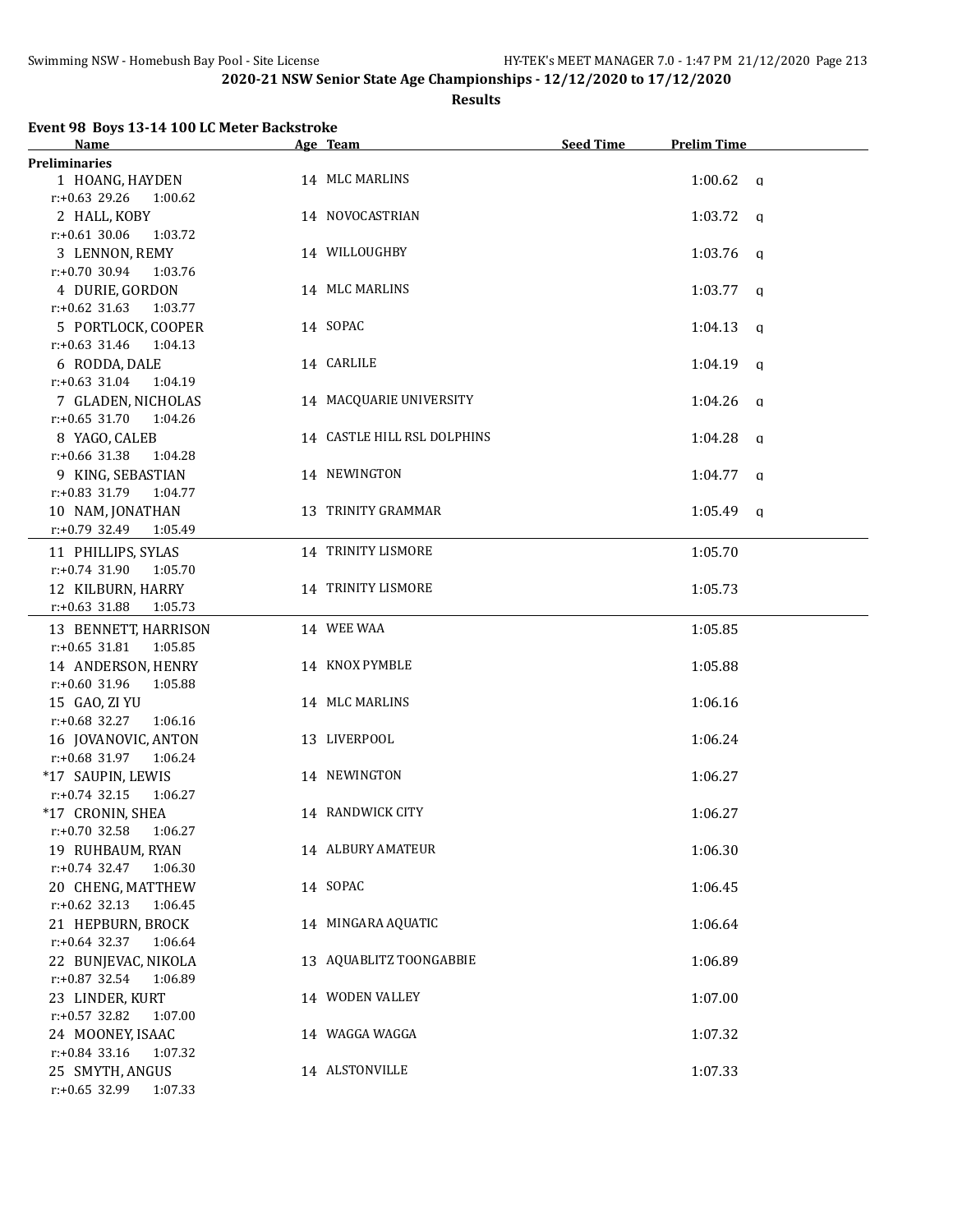### **Results**

## **Preliminaries ... (Event 98 Boys 13-14 100 LC Meter Backstroke)**

| Name                                          | Age Team                | Seed Time | <b>Prelim Time</b> |
|-----------------------------------------------|-------------------------|-----------|--------------------|
| 26 LI, KYLE                                   | 14 BARKER AQUATIC       |           | 1:07.63            |
| $r: +0.65$ 32.85 1:07.63                      |                         |           |                    |
| 27 ATKINSON, NATE                             | 14 MUDGEE INDOOR        |           | 1:07.68            |
| $r: +0.63$ 33.02 1:07.68                      |                         |           |                    |
| 28 AGUNG ANOM, KIRANA                         | 13 SLC AQUADOT          |           | 1:07.80            |
| r:+0.84 32.69 1:07.80                         |                         |           |                    |
| 29 TRETHAN, TYLER                             | 13 NOVOCASTRIAN         |           | 1:07.81            |
| r:+0.71 32.36 1:07.81                         |                         |           |                    |
| 30 SEO, DANIEL                                | 14 KNOX PYMBLE          |           | 1:07.83            |
| $r: +0.64$ 33.63 1:07.83                      |                         |           |                    |
| 31 BROWN, NOAH                                | 14 NOVOCASTRIAN         |           | 1:07.85            |
| r:+0.62 32.18 1:07.85                         |                         |           |                    |
| 32 HENDRY, JACK                               | 14 WARRINGAH            |           | 1:07.88            |
| r:+0.65 32.31 1:07.88                         |                         |           |                    |
| 33 LANGLEY, MITCHELL                          | 14 REVESBY WORKERS      |           | 1:07.94            |
| r:+0.66 32.06 1:07.94                         |                         |           |                    |
| 34 PELLY, DENVER                              | 14 PLC SYDNEY           |           | 1:08.05            |
| r:+0.74 32.91 1:08.05                         |                         |           |                    |
| 35 GOODCHILD, JENSEN                          | 14 ABBOTSLEIGH          |           | 1:08.13            |
| $r: +0.69$ 32.86 1:08.13                      |                         |           |                    |
| 36 LAU, AARON                                 | 14 WILLOUGHBY           |           | 1:08.14            |
| $r.+0.63$ 33.27 1:08.14<br>37 KELLY, HUNTER   | 14 GLENBROOK            |           | 1:08.17            |
| $r.+0.68$ 33.19 1:08.17                       |                         |           |                    |
| *38 WHITTON, BAILEY                           | 14 LAURIETON            |           | 1:08.31            |
| $r.+0.77$ 33.29 1:08.31                       |                         |           |                    |
| *38 HAMILTON, SOLOMONA                        | 14 CANBERRA             |           | 1:08.31            |
| $r: +0.69$ 33.54 1:08.31                      |                         |           |                    |
| 40 THAI, OWEN                                 | 14 LIVERPOOL            |           | 1:08.41            |
| $r: +0.66$ 32.45<br>1:08.41                   |                         |           |                    |
| 41 LIM, CAMERON                               | 14 AQUABLITZ TOONGABBIE |           | 1:08.43            |
| $r: +0.60$ 32.89<br>1:08.43                   |                         |           |                    |
| 42 MURRAY, LUCAS                              | 14 TELOPEA              |           | 1:08.55            |
| $r: +0.61$ 33.47 1:08.55                      |                         |           |                    |
| 43 SCHULTZ, JACKSON                           | 14 GOULBURN             |           | 1:08.58            |
| r:+0.64 33.62 1:08.58                         |                         |           |                    |
| 44 MITCHELMORE, LUCAS                         | 14 KINCOPPAL-ROSE BAY   |           | 1:08.59            |
| $r: +0.67$ 32.92<br>1:08.59                   |                         |           |                    |
| 45 YORK, JACK                                 | 14 VALLEY AQUATIC       |           | 1:08.65            |
| r:+0.72 33.92<br>1:08.65<br>46 CHEN, MITCHELL | 14 TRINITY GRAMMAR      |           |                    |
| $r: +0.60$ 32.77<br>1:08.67                   |                         |           | 1:08.67            |
| 47 LIDDELL, THOMAS                            | 14 MINGARA AQUATIC      |           | 1:08.68            |
| $r: +0.59$ 33.41<br>1:08.68                   |                         |           |                    |
| 48 HEWINS, JOSEPH                             | 14 MACCABI              |           | 1:08.73            |
| $r: +0.73$ 32.86<br>1:08.73                   |                         |           |                    |
| 49 ODONNELL, DANIEL                           | 14 AQUABLITZ TOONGABBIE |           | 1:08.82            |
| r:+0.61 33.77 1:08.82                         |                         |           |                    |
| 50 SARAVANOS, CHRISTOPHER                     | 14 TRINITY GRAMMAR      |           | 1:08.85            |
| $r: +0.75$ 33.00<br>1:08.85                   |                         |           |                    |
| 51 SMITH, COOPER                              | 14 MOUNTIES             |           | 1:09.14            |
| $r: +0.64$ 33.04<br>1:09.14                   |                         |           |                    |
| 52 WORKMAN, NOAH                              | 14 BARKER AQUATIC       |           | 1:09.33            |
| $r: +0.59$ 34.00<br>1:09.33                   |                         |           |                    |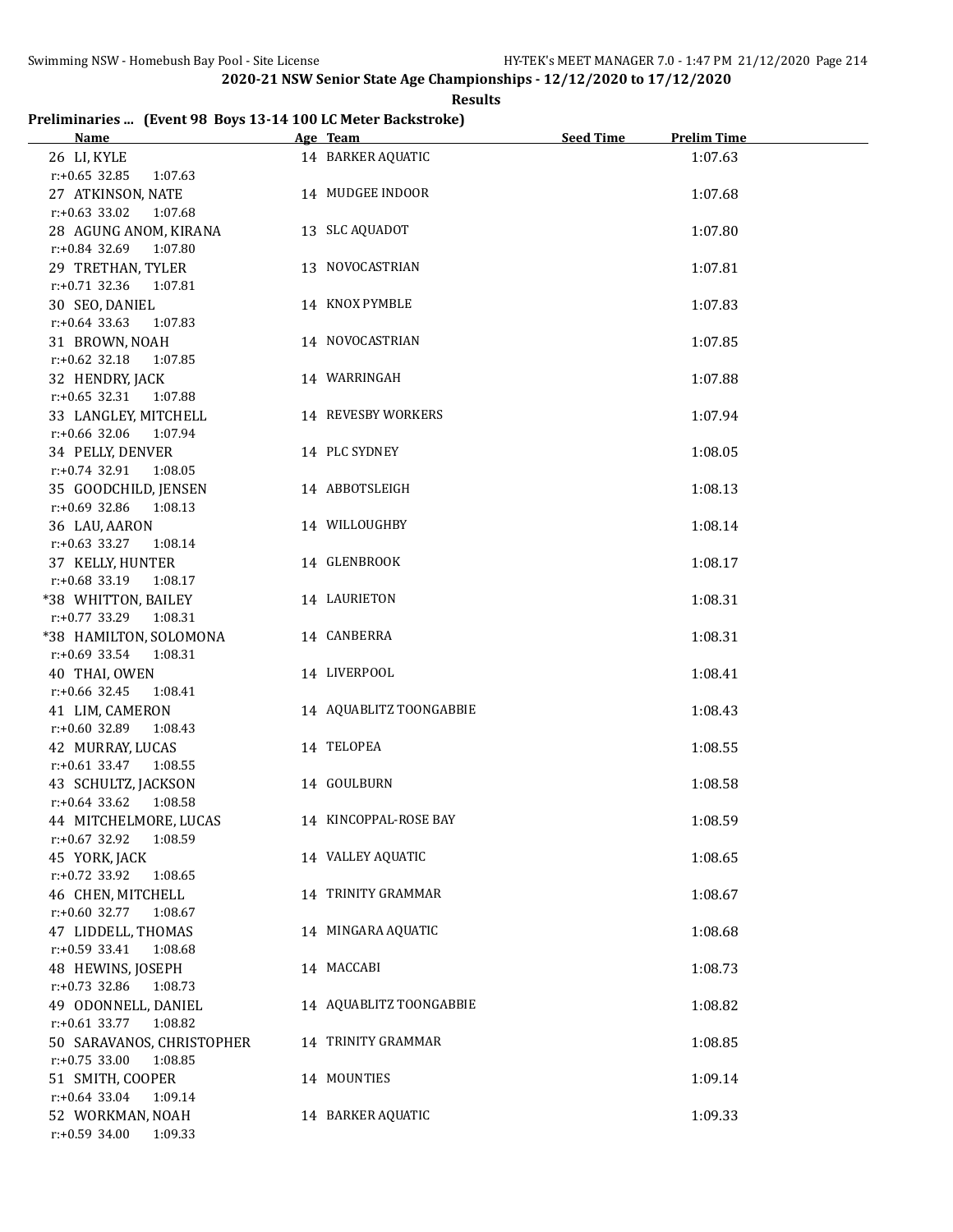#### **Results**

# **Preliminaries ... (Event 98 Boys 13-14 100 LC Meter Backstroke)**

| <u>Name</u>                                 | Age Team                    | <b>Seed Time</b> | <b>Prelim Time</b> |
|---------------------------------------------|-----------------------------|------------------|--------------------|
| 53 SKIPWORTH, MITCHELL                      | 14 PICTON                   |                  | 1:09.61            |
| r:+0.63 33.49 1:09.61                       |                             |                  |                    |
| 54 IZZARD, ZACHARY                          | 14 SYDNEY UNIVERSITY        |                  | 1:09.71            |
| r:+0.68 33.80 1:09.71                       |                             |                  |                    |
| 55 BURRI, LUKAS                             | 14 WOLLONGONG               |                  | 1:09.81            |
| r:+0.81 33.07 1:09.81                       |                             |                  |                    |
| 56 NAPOLI, JAMES                            | 13 EPPING BULLETS           |                  | 1:09.82            |
| $r: +0.75$ 34.18 1:09.82                    |                             |                  |                    |
| 57 SHEPHERD, SAM                            | 13 CASTLE HILL RSL DOLPHINS |                  | 1:09.90            |
| $r: +0.73$ 33.01 1:09.90                    |                             |                  |                    |
| 58 DEEGAN, LIAM                             | 14 BATHURST CITY            |                  | 1:09.92            |
| $r: +0.69$ 34.32 1:09.92                    |                             |                  |                    |
| 59 WILLIAMSON, CHARLES                      | 13 KNOX PYMBLE              |                  | 1:09.95            |
| r:+0.56 34.63 1:09.95                       |                             |                  |                    |
| 60 PELL, THOMAS                             | 14 KINROSS WOLAROI          |                  | 1:10.09            |
| $r.+0.84$ 33.50 1:10.09                     |                             |                  |                    |
| 61 FALCONER, JACOB                          | 13 WOY WOY                  |                  | 1:10.29            |
| r:+0.75 33.92 1:10.29                       |                             |                  |                    |
| 62 PATTERSON-ROBERTS, BAILEY                | 14 WARRINGAH                |                  | 1:10.40            |
| $r: +0.70$ 34.30 1:10.40                    |                             |                  |                    |
| 63 GLADMAN, NATHAN                          | 14 KNOX PYMBLE              |                  | 1:10.46            |
| r:+0.79 34.05 1:10.46                       |                             |                  |                    |
| 64 STEVENSON, LOCHLAN                       | 14 KNOX PYMBLE              |                  | 1:10.72            |
| $r.+0.62$ 34.18 1:10.72                     |                             |                  |                    |
| 65 BAIRD, RILEY                             | 14 WOLLONGONG               |                  | 1:10.78            |
| $r.+0.74$ 34.41 1:10.78                     |                             |                  |                    |
| 66 CHANDRA, ARNAV                           | 14 MACQUARIE UNIVERSITY     |                  | 1:10.80            |
| $r: +0.68$ 34.01<br>1:10.80                 |                             |                  |                    |
| 67 XU, JASUN                                | 14 ST GEORGE                |                  | 1:10.81            |
| $r.+0.62$ 34.71 1:10.81                     |                             |                  |                    |
| 68 WOODLEY, DARCY                           | 14 PLC SYDNEY               |                  | 1:10.88            |
| $r.+0.68$ 33.69 1:10.88                     |                             |                  |                    |
| 69 GUO, JERRY                               | 14 KNOX PYMBLE              |                  | 1:10.95            |
| r:+0.81 34.88<br>1:10.95                    |                             |                  |                    |
| 70 GROVES, CAMPBELL                         | 14 CITY OF SYDNEY           |                  | 1:11.05            |
| r:+0.59 34.07 1:11.05                       |                             |                  |                    |
| 71 BLACKLOCK, COOPER                        | 14 RANDWICK CITY            |                  | 1:11.19            |
| $r: +0.72$ 34.58<br>1:11.19                 |                             |                  |                    |
| 72 BARNES, MACKENZIE                        | 14 SANS SOUCI               |                  | 1:11.46            |
| $r: +0.74$ 34.90<br>1:11.46                 |                             |                  |                    |
| 73 CODD, EMMERSON                           | 14 CASTLE HILL RSL DOLPHINS |                  | 1:11.50            |
| $r: +0.71$ 34.41<br>1:11.50                 |                             |                  |                    |
| 74 KATEHOS, NOAH                            | 14 SLC AQUADOT              |                  | 1:11.58            |
| r:+0.90 34.57 1:11.58                       |                             |                  |                    |
| 75 PAYNE, OLIVER                            | 13 MONTE                    |                  | 1:11.66            |
| $r: +0.69$ 34.44<br>1:11.66                 |                             |                  |                    |
| 76 BULLIVANT, PATRICK                       | 14 GT AQUATICS              |                  | 1:11.69            |
| r:+0.69 34.83<br>1:11.69                    |                             |                  |                    |
| 77 CLARENCE, ALEXANDER                      | 13 AQUABLITZ TOONGABBIE     |                  | 1:11.81            |
| r:+0.61 35.12 1:11.81                       |                             |                  |                    |
| 78 AGRIOGIANNIS, JULIAN                     | 14 SYDNEY UNIVERSITY        |                  | 1:11.99            |
| r:+0.69 34.84<br>1:11.99                    | 14 BOMADERRY                |                  |                    |
| 79 HIGHAM, MATTHEW<br>r:+0.61 34.65 1:12.00 |                             |                  | 1:12.00            |
|                                             |                             |                  |                    |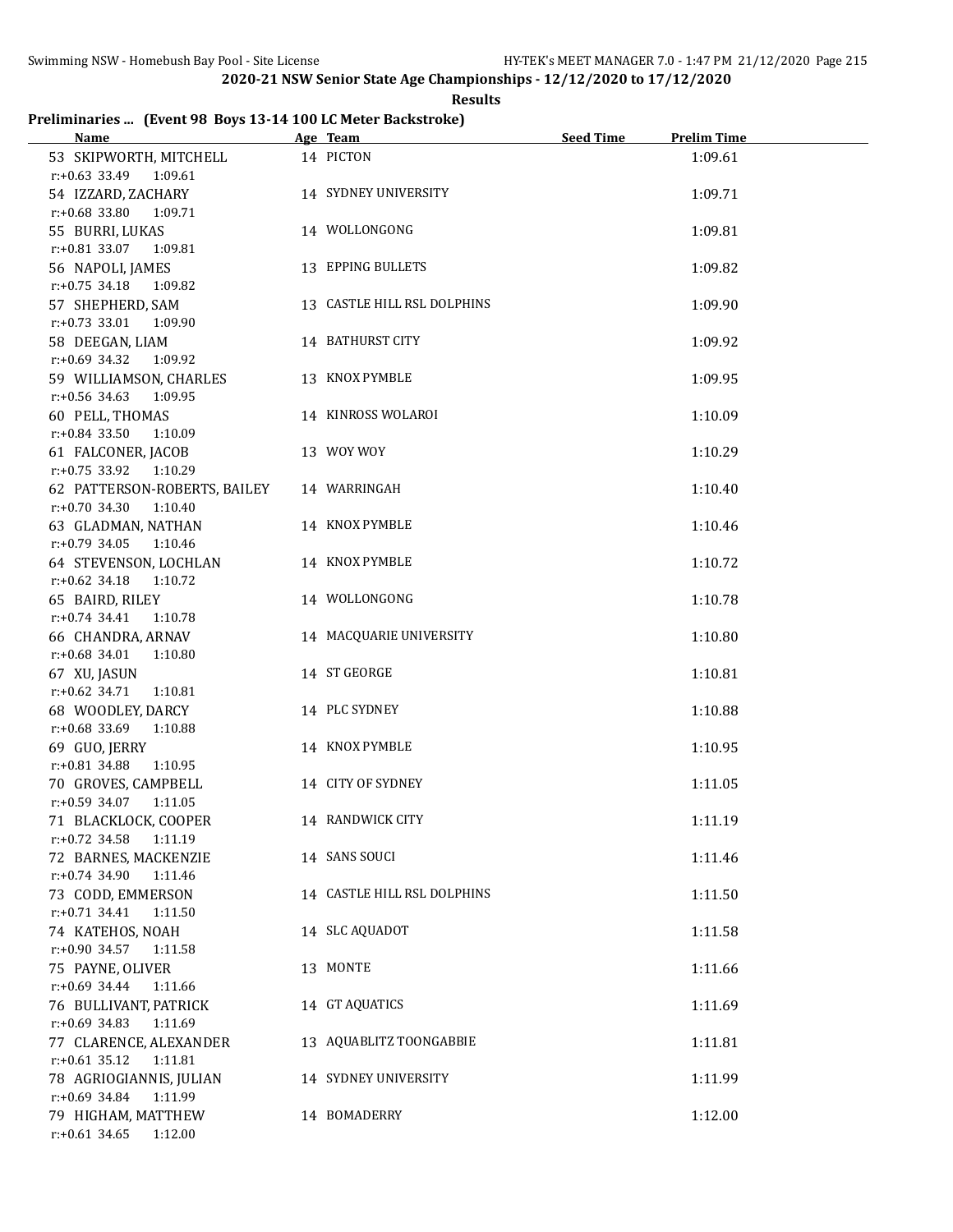| <b>Results</b> |
|----------------|
|                |

## **Preliminaries ... (Event 98 Boys 13-14 100 LC Meter Backstroke)**

| <b>Name</b>                 | Age Team                    | <b>Seed Time</b><br><b>Prelim Time</b> |
|-----------------------------|-----------------------------|----------------------------------------|
| 80 HALFEN, XANDER           | 13 WARRINGAH                | 1:12.02                                |
| $r: +0.80$ 34.87<br>1:12.02 |                             |                                        |
| 81 NAM, ROBERT              | 14 BARKER AQUATIC           | 1:12.20                                |
| $r: +0.59$ 34.08<br>1:12.20 |                             |                                        |
| 82 KANG, DAVID              | 14 MLC MARLINS              | 1:12.80                                |
| $r: +0.63$ 33.97<br>1:12.80 |                             |                                        |
| 83 BOLL, RYAN               | 14 GALSTON                  | 1:12.98                                |
| $r: +0.68$ 35.00<br>1:12.98 |                             |                                        |
| 84 CHEE, JAY                | 13 LANE COVE                | 1:13.41                                |
| $r: +0.63$ 35.52<br>1:13.41 |                             |                                        |
| 85 SEVILLA, EMMANUEL JOSE   | 14 AQUABLITZ TOONGABBIE     | 1:13.43                                |
| 1:13.43<br>$r: +0.61$ 34.89 |                             |                                        |
| 86 WHITE, LOCHLAN           | 14 MACARTHUR TRITONS        | 1:13.47                                |
| $r: +0.66$ 34.64<br>1:13.47 |                             |                                        |
| 87 WILSON, OLIVER           | 13 CARLILE                  | 1:13.51                                |
| r:+0.77 35.39<br>1:13.51    |                             |                                        |
| 88 KWAN, LUCAS              | 13 WILLOUGHBY               | 1:13.65                                |
| $r: +0.59$ 33.85<br>1:13.65 |                             |                                        |
| 89 SCOTT, MAX               | 14 CARLILE                  | 1:13.95                                |
| $r: +0.70$ 36.09<br>1:13.95 |                             |                                        |
| 90 PHANG, ZHI YONG          | 14 CASTLE HILL RSL DOLPHINS | 1:14.64                                |
| $r: +0.60$ 36.02<br>1:14.64 |                             |                                        |
| 91 GRAHAM, CALEB            | 14 CARLILE                  | 1:15.15                                |
| $r: +0.65$ 35.89<br>1:15.15 |                             |                                        |
| 92 POURANVIEH, DOMINIC      | 14 LIVERPOOL                | 1:15.22                                |
| $r: +0.73$ 36.71<br>1:15.22 |                             |                                        |
| 93 HEMPOOM, JACK            | 14 UNIVERSITY OF NSW        | 1:16.09                                |
| $r: +0.67$ 33.70<br>1:16.09 |                             |                                        |

# **Event 99 Boys 17 Year Olds 400 LC Meter Freestyle**<br>Name Age Team

| <b>Name</b>                                                   |  |               | Age Team                           |                 |                         |                         | <b>Prelim Time</b>         | <b>Finals Time</b> |  |
|---------------------------------------------------------------|--|---------------|------------------------------------|-----------------|-------------------------|-------------------------|----------------------------|--------------------|--|
| A - Final                                                     |  |               |                                    |                 |                         |                         |                            |                    |  |
| 1 WALKER, LACHLAN 17 ALSTONVILLE                              |  |               |                                    |                 |                         |                         | 4:09.22                    | 4:05.53            |  |
| $r: +0.66$ 28.44 59.40                                        |  |               | 1:30.96 2:02.69 2:33.81 3:04.89    |                 |                         |                         | 3:36.25 4:05.53            |                    |  |
| 2 SAVAGE, LACHLAN 17 GINNINDERRA                              |  |               |                                    |                 |                         |                         | 4:11.82                    | 4:06.72            |  |
| $r: +0.64$ 28.42 59.21 1:30.33 2:02.27 2:33.71                |  |               |                                    |                 |                         | 3:05.52 3:36.84 4:06.72 |                            |                    |  |
| 3 MCCARTHY, ADAM                                              |  |               | 17 ATLANTIS                        |                 |                         |                         | 4:07.85                    | 4:07.11            |  |
| r:+0.74 27.21 57.29 1:28.31 1:59.88 2:30.76 3:02.84           |  |               |                                    |                 |                         | 3:35.14                 | 4:07.11                    |                    |  |
| 4 ANDREWS, JAKE 17 RANDWICK CITY                              |  |               |                                    |                 |                         |                         | 4:13.36                    | 4:12.74            |  |
| r:+0.58 28.52                                                 |  |               | 58.95 1:30.18 2:01.87 2:34.30      |                 | 3:06.89                 | 3:40.39                 | 4:12.74                    |                    |  |
| 5 BARRETT, ADRIAN 17 TRINITY GRAMMAR                          |  |               |                                    |                 |                         |                         | 4:18.60                    | 4:13.68            |  |
| r:+0.73 28.81 1:00.14 1:32.38 2:05.39 2:37.70 3:11.10 3:43.71 |  |               |                                    |                 |                         |                         | 4:13.68                    |                    |  |
| 6 WEEKS, ALEX                                                 |  |               |                                    | 17 SOPAC        |                         |                         | 4:20.66                    | 4:15.43            |  |
| $r.+0.66$ 27.87 59.49 1:31.69                                 |  |               |                                    |                 | 2:04.87 2:37.93 3:11.20 | 3:44.06                 | 4:15.43                    |                    |  |
| 7 SIMPSON, JACOB                                              |  |               |                                    |                 |                         |                         | 17 REVESBY WORKERS 4:19.29 | 4:16.61            |  |
| r:+0.68 28.19 59.51 1:31.51 2:04.12 2:37.07 3:10.56 3:44.04   |  |               |                                    |                 |                         |                         | 4:16.61                    |                    |  |
| 8 NEWHAM, BAILEY 17 CITY OF SYDNEY                            |  |               |                                    |                 |                         |                         | 4:16.98                    | 4:19.12            |  |
| $r.+0.65$ 28.55 1:00.32 1:32.56                               |  |               |                                    | 2:05.19 2:38.00 | 3:11.87                 | 3:45.32                 | 4:19.12                    |                    |  |
| 9 THOMPSON, PATRICK 17 ALSTONVILLE                            |  |               |                                    |                 |                         |                         | 4:18.68                    | 4:22.39            |  |
| $r.+0.62$ 28.08 1:00.16                                       |  | 1:32.92       | 2:06.29  2:40.01  3:14.54  3:48.72 |                 |                         |                         | 4:22.39                    |                    |  |
|                                                               |  |               |                                    |                 |                         |                         |                            | 4:24.23            |  |
| r:+0.77 28.39                                                 |  | 59.49 1:32.34 |                                    |                 | 2:05.73 2:40.25 3:14.63 | 3:50.12                 | 4:24.23                    |                    |  |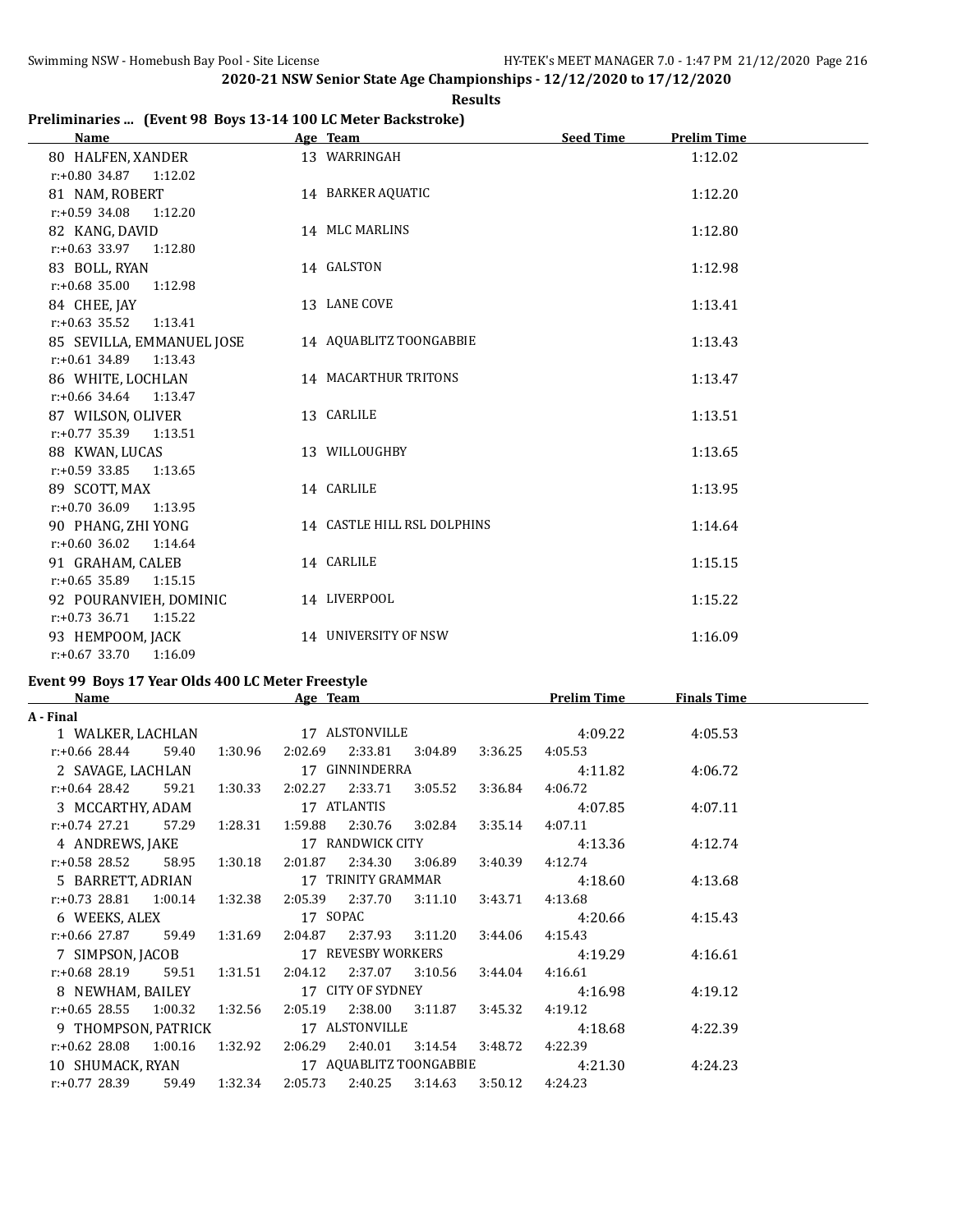**Results**

# **Event 99 Boys 17 Year Olds 400 LC Meter Freestyle**

| <b>Name</b>                          |         | Age Team        |                         |         | <b>Seed Time</b> | <b>Prelim Time</b> |  |
|--------------------------------------|---------|-----------------|-------------------------|---------|------------------|--------------------|--|
| <b>Preliminaries</b>                 |         |                 |                         |         |                  |                    |  |
| 1 MCCARTHY, ADAM                     |         | 17 ATLANTIS     |                         |         |                  | $4:07.85$ q        |  |
| $r: +0.79$ 28.19<br>58.49            | 1:29.98 | 2:01.35         | 2:32.74<br>3:04.06      | 3:35.79 | 4:07.85          |                    |  |
| 2 WALKER, LACHLAN                    |         | 17 ALSTONVILLE  |                         |         |                  | $4:09.22$ q        |  |
| r:+0.62 27.99<br>58.56               | 1:30.03 | 2:01.88         | 2:33.87<br>3:06.07      | 3:38.46 | 4:09.22          |                    |  |
| 3 SAVAGE, LACHLAN                    |         |                 | 17 GINNINDERRA          |         |                  | 4:11.82 $q$        |  |
| $r: +0.64$ 27.97<br>58.78            | 1:30.36 | 2:02.96         | 2:34.79<br>3:07.33      | 3:39.35 | 4:11.82          |                    |  |
| 4 ANDREWS, JAKE                      |         |                 | 17 RANDWICK CITY        |         |                  | $4:13.36$ q        |  |
| $r: +0.70$ 28.53<br>1:00.13          | 1:31.96 | 2:04.11         | 2:36.28<br>3:09.15      | 3:41.92 | 4:13.36          |                    |  |
| 5 PHAOPIN, TANAKIT                   |         |                 | 17 CAMPBELLTOWN         |         |                  | $4:16.53$ q        |  |
| $r: +0.69$ 27.56<br>58.78            | 1:31.03 | 2:03.95         | 2:36.84<br>3:10.08      | 3:43.50 | 4:16.53          |                    |  |
| 6 NEWHAM, BAILEY                     |         |                 | 17 CITY OF SYDNEY       |         |                  | $4:16.98$ a        |  |
| $r$ :+0.62 28.86<br>1:00.56          | 1:32.91 | 2:05.43         | 2:37.60<br>3:10.77      | 3:43.94 | 4:16.98          |                    |  |
| 7 BARRETT, ADRIAN                    |         |                 | 17 TRINITY GRAMMAR      |         |                  | $4:18.60$ a        |  |
| $r: +0.74$ 28.76<br>59.91            | 1:32.52 | 2:05.67         | 2:38.97<br>3:12.89      | 3:46.52 | 4:18.60          |                    |  |
| 8 THOMPSON, PATRICK                  |         | 17 ALSTONVILLE  |                         |         |                  | 4:18.68 $q$        |  |
| $r: +0.60$ 27.81<br>59.34            | 1:32.08 | 2:05.95         | 2:39.55<br>3:13.54      | 3:47.35 | 4:18.68          |                    |  |
| 9 SIMPSON, JACOB                     |         |                 | 17 REVESBY WORKERS      |         |                  |                    |  |
|                                      |         |                 |                         |         |                  | 4:19.29 $q$        |  |
| $r: +0.7028.80 1:00.57$              | 1:33.33 | 2:06.07 2:39.49 | 3:12.84                 | 3:46.47 | 4:19.29          |                    |  |
| 10 WEEKS, ALEX                       |         | 17 SOPAC        |                         |         |                  | $4:20.66$ q        |  |
| $r.+0.63$ 28.14<br>1:00.28           | 1:33.53 | 2:07.34         | 2:40.89<br>3:15.05      | 3:48.15 | 4:20.66          |                    |  |
| 11 SHUMACK, RYAN                     |         |                 | 17 AQUABLITZ TOONGABBIE |         |                  | 4:21.30            |  |
| $r: +0.77$ 28.56<br>1:00.06          | 1:33.40 | 2:06.28         | 2:39.42<br>3:12.92      | 3:47.10 | 4:21.30          |                    |  |
| 12 PHILLIPS, COOPER                  |         | 17 NARRABEEN    |                         |         |                  | 4:21.60            |  |
| r:+0.69 29.41<br>1:01.04             | 1:34.30 | 2:07.80         | 2:41.48<br>3:15.28      | 3:48.83 | 4:21.60          |                    |  |
| 13 RIDDING, CLINT                    |         | 17 OAK FLATS    |                         |         |                  | 4:22.95            |  |
| $r: +0.65$ 29.11<br>1:01.61          | 1:34.74 | 2:08.39         | 2:42.28<br>3:16.71      | 3:50.34 | 4:22.95          |                    |  |
| 14 JESSUR, ATILLA                    |         | 17 CARLILE      |                         |         |                  | 4:23.03            |  |
| 1:00.69<br>$r: +0.70$ 28.75          | 1:33.31 | 2:06.72 2:40.44 | 3:15.13                 | 3:49.55 | 4:23.03          |                    |  |
| 15 MAGUIRE, JACK                     |         | 17 SOPAC        |                         |         |                  | 4:24.56            |  |
| r:+0.61 29.17<br>1:01.94             | 1:35.51 | 2:09.28         | 2:43.33<br>3:17.81      | 3:51.62 | 4:24.56          |                    |  |
| 16 MINA, CHRISTOPHER                 |         | 17 NEWINGTON    |                         |         |                  | 4:25.74            |  |
| r:+0.69 28.93<br>1:01.21             | 1:34.24 | 2:08.47         | 2:42.28<br>3:17.29      | 3:51.75 | 4:25.74          |                    |  |
| 17 POTASH, BEN                       |         | 17 MACCABI      |                         |         |                  | 4:25.89            |  |
| r:+0.56 29.54<br>1:01.01             | 1:34.01 | 2:07.99         | 2:42.28<br>3:17.00      | 3:51.85 | 4:25.89          |                    |  |
| 18 JACKSON, PRESLEY                  |         |                 | 17 RANDWICK CITY        |         |                  | 4:27.76            |  |
| $r: +0.71$ 29.05<br>1:02.28          | 1:37.51 | 2:11.91         | 2:46.94<br>3:21.59      | 3:55.08 | 4:27.76          |                    |  |
| 19 WAINMAN, BENJAMIN                 |         | 17 SOPAC        |                         |         |                  | 4:30.49            |  |
| r:+0.68 28.92<br>1:01.79             | 1:35.93 | 2:10.70         | 2:45.49<br>3:20.57      | 3:55.83 | 4:30.49          |                    |  |
| 20 GERMANOS, EUAN                    |         |                 | 17 TRINITY GRAMMAR      |         |                  | 4:36.36            |  |
| r:+0.71 29.44<br>1:02.32             | 1:36.51 | 2:12.00         | 2:47.38<br>3:23.85      | 4:00.40 | 4:36.36          |                    |  |
| 21 AMIN, AIDAN                       |         | 17 AUBURN       |                         |         |                  | 4:36.37            |  |
| r:+0.68 28.10<br>1:00.24             | 1:34.71 | 2:10.34         | 2:46.92<br>3:23.84      | 4:00.40 | 4:36.37          |                    |  |
| 22 ROBERTSON, HAMISH                 |         |                 | 17 KINCOPPAL-ROSE BAY   |         |                  | 4:38.87            |  |
| r:+0.80 29.26<br>1:02.32             | 1:36.61 | 2:12.34         | 2:48.30<br>3:24.96      | 4:02.00 | 4:38.87          |                    |  |
|                                      |         | 17 CANBERRA     |                         |         |                  | 4:42.20            |  |
| 23 CHENEY, HARRISON<br>r:+0.79 29.88 |         |                 |                         |         | 4:42.20          |                    |  |
| 1:03.16                              | 1:39.24 | 2:15.86         | 2:52.93<br>3:30.09      | 4:06.32 |                  |                    |  |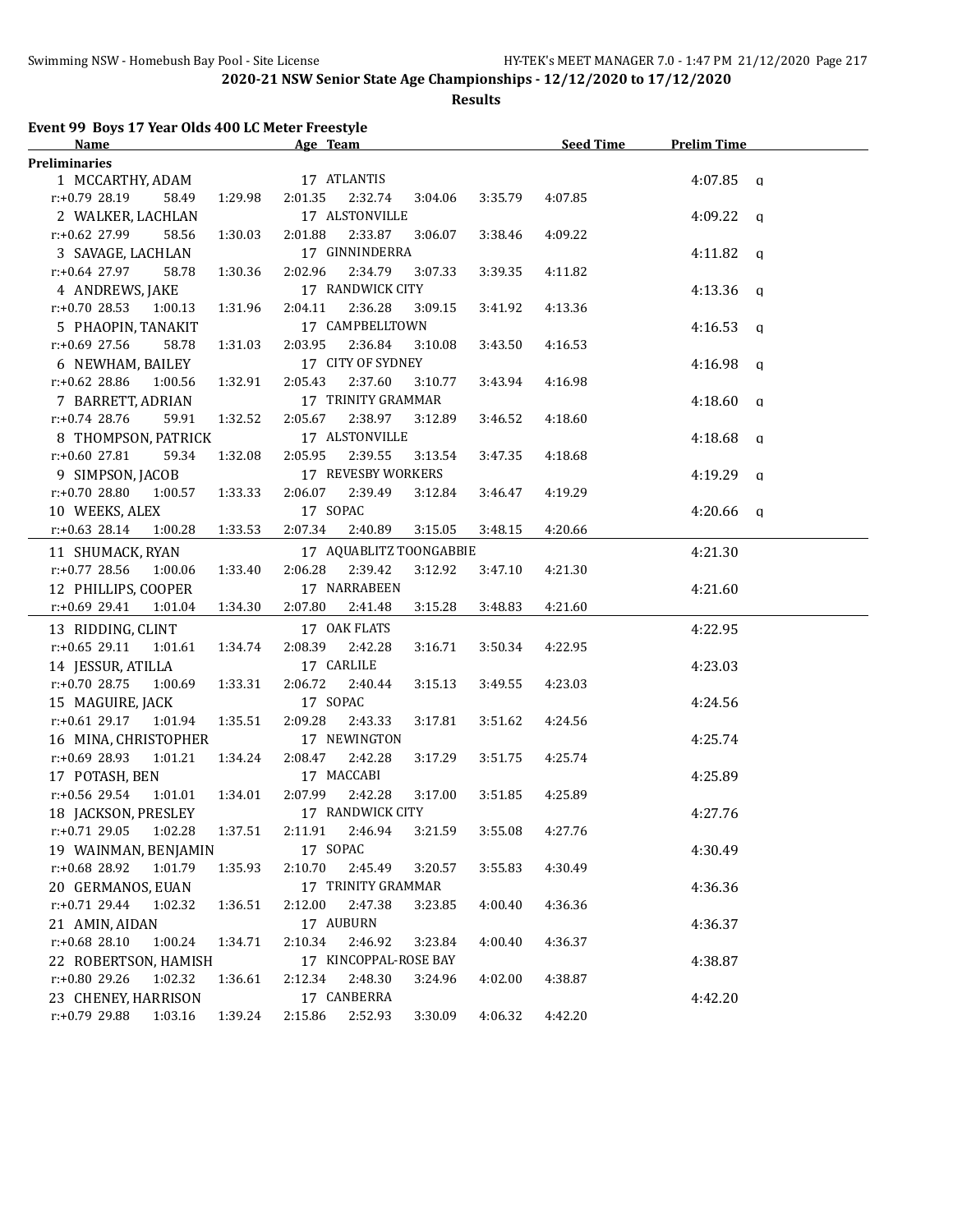**Results**

## **Event 99 Boys 18 & Over 400 LC Meter Freestyle**

| <b>Name</b>           |       |               | Age Team                  |                                 |                 |         | <b>Prelim Time</b> | <b>Finals Time</b> |  |
|-----------------------|-------|---------------|---------------------------|---------------------------------|-----------------|---------|--------------------|--------------------|--|
| A - Final             |       |               |                           |                                 |                 |         |                    |                    |  |
| 1 ROBERTS, WESLEY     |       |               | 23 WESTS ILLAWARRA        |                                 |                 |         | 3:56.96            | 3:56.71            |  |
| r:+0.70 27.57         | 58.22 | 1:28.92       | 1:59.64  2:29.64  2:59.88 |                                 |                 | 3:28.79 | 3:56.71            |                    |  |
| 2 GALEA, MATTHEW      |       |               | 19 SOPAC                  |                                 |                 |         | 4:02.42            | 3:57.92            |  |
| r:+0.71 27.35         | 58.05 | 1:28.56       |                           | 1:58.55 2:28.85 2:59.52         |                 | 3:29.64 | 3:57.92            |                    |  |
| 3 HAWKE, CHARLIE      |       |               |                           | 18 HUNTER                       |                 |         | 4:04.36            | 3:58.27            |  |
| r:+0.74 27.10         |       | 57.76 1:27.96 |                           | 1:58.33 2:28.75 2:59.40         |                 | 3:29.79 | 3:58.27            |                    |  |
| 4 PEREZ, DANIEL       |       |               |                           | 23 SYDNEY UNIVERSITY            |                 |         | 4:04.07            | 4:00.26            |  |
| $r.+0.64$ 27.26 57.42 |       | 1:27.78       |                           | 1:58.59 2:29.02                 | 3:00.07         | 3:30.47 | 4:00.26            |                    |  |
| 5 WILKES, RYAN        |       |               |                           | 18 RANDWICK CITY                |                 |         | 4:04.45            | 4:02.58            |  |
| $r: +0.78$ 27.74      | 58.00 | 1:28.83       |                           | 1:59.96 2:30.86                 | 3:02.04         | 3:32.49 | 4:02.58            |                    |  |
| 6 BOLTON, ANGUS       |       |               | 18 SOPAC                  |                                 |                 |         | 4:08.59            | 4:07.04            |  |
| r:+0.71 28.28         | 58.66 | 1:29.75       |                           | 2:01.51 2:33.72                 | 3:05.88         | 3:37.28 | 4:07.04            |                    |  |
| 7 SHEEHY, LACHLAN     |       |               | 19 AUBURN                 |                                 |                 |         | 4:08.19            | 4:07.23            |  |
| r:+0.69 27.78         | 58.41 | 1:29.58       |                           | 2:01.26 2:32.83                 | 3:04.55 3:36.83 |         | 4:07.23            |                    |  |
| 8 MCDONALD, ANGUS     |       |               |                           | 19 SOPAC                        |                 |         | 4:08.42            | 4:09.30            |  |
| r:+0.66 27.27         | 58.59 | 1:29.85       |                           | 2:01.68 2:33.66                 | 3:06.02         | 3:38.20 | 4:09.30            |                    |  |
| 9 FOLEY, LACHLAN      |       |               | 18 AQUABLITZ TOONGABBIE   |                                 |                 |         | 4:10.35            | 4:09.50            |  |
| r:+0.74 27.49         | 58.92 | 1:30.24       |                           | 2:02.12 2:33.95 3:06.34 3:38.41 |                 |         | 4:09.50            |                    |  |
| 10 BLAKE, LACHLAN     |       |               |                           | 18 ULLADULLA                    |                 |         | 4:12.11            | 4:10.00            |  |
| $r: +0.72$ 28.77      | 59.51 | 1:30.91       | 2:02.48                   | 2:34.03                         | 3:06.17         | 3:38.52 | 4:10.00            |                    |  |

#### **Event 99 Boys 18 & Over 400 LC Meter Freestyle**

| <b>Name</b>               |         | Age Team |                         |         |         | <b>Seed Time</b> | <b>Prelim Time</b> |  |
|---------------------------|---------|----------|-------------------------|---------|---------|------------------|--------------------|--|
| <b>Preliminaries</b>      |         |          |                         |         |         |                  |                    |  |
| 1 ROBERTS, WESLEY         |         |          | 23 WESTS ILLAWARRA      |         |         |                  | $3:56.96$ q        |  |
| $r: +0.70$ 26.74<br>56.15 | 1:25.89 |          | 1:55.98 2:26.01         | 2:56.42 | 3:26.54 | 3:56.96          |                    |  |
| 2 GALEA, MATTHEW          |         | 19 SOPAC |                         |         |         |                  | $4:02.42$ a        |  |
| $r: +0.68$ 27.10<br>57.17 | 1:27.85 |          | 1:58.97 2:29.66         | 3:00.63 | 3:31.96 | 4:02.42          |                    |  |
| 3 PEREZ, DANIEL           |         |          | 23 SYDNEY UNIVERSITY    |         |         |                  | $4:04.07$ q        |  |
| $r: +0.64$ 26.85<br>56.46 | 1:26.35 |          | 1:56.67 2:27.53         | 2:59.07 | 3:31.53 | 4:04.07          |                    |  |
| 4 HAWKE, CHARLIE          |         |          | 18 HUNTER               |         |         |                  | $4:04.36$ q        |  |
| r:+0.77 27.08<br>57.50    | 1:28.03 |          | 1:59.38 2:30.37         | 3:02.28 | 3:33.36 | 4:04.36          |                    |  |
| 5 WILKES, RYAN            |         |          | 18 RANDWICK CITY        |         |         |                  | $4:04.45$ a        |  |
| $r: +0.64$ 28.24<br>58.85 | 1:30.15 |          | 2:01.22 2:32.45         | 3:03.51 | 3:34.61 | 4:04.45          |                    |  |
| 6 SHEEHY, LACHLAN         |         |          | 19 AUBURN               |         |         |                  | $4:08.19$ q        |  |
| $r: +0.68$ 27.55<br>57.99 | 1:29.10 |          | 2:00.67 2:32.09         | 3:04.32 | 3:36.78 | 4:08.19          |                    |  |
| 7 MCDONALD, ANGUS         |         | 19 SOPAC |                         |         |         |                  | $4:08.42$ a        |  |
| $r: +0.67$ 27.22<br>58.41 | 1:29.96 |          | 2:01.99 2:33.82         | 3:06.12 | 3:37.49 | 4:08.42          |                    |  |
| 8 BOLTON, ANGUS           |         | 18 SOPAC |                         |         |         |                  | $4:08.59$ a        |  |
| 59.20<br>r:+0.68 27.85    | 1:31.11 |          | 2:03.68 2:35.74         | 3:07.81 | 3:39.00 | 4:08.59          |                    |  |
| 9 SPANTON, OLIVER         |         |          | 19 WARRINGAH            |         |         |                  | $4:10.23$ q        |  |
| $r: +0.69$ 28.12<br>59.33 | 1:30.75 |          | 2:02.64 2:34.69         | 3:07.21 | 3:39.36 | 4:10.23          |                    |  |
| 10 FOLEY, LACHLAN         |         |          | 18 AQUABLITZ TOONGABBIE |         |         |                  | $4:10.35$ a        |  |
| $r: +0.76$ 27.30<br>57.65 | 1:29.11 | 2:00.89  | 2:32.85                 | 3:05.43 | 3:38.21 | 4:10.35          |                    |  |
| 11 KAPOCIUS, TOMAS        |         | 18 SOPAC |                         |         |         |                  | 4:11.38            |  |
| $r: +0.64$ 27.61<br>58.70 | 1:30.41 | 2:02.56  | 2:34.87                 | 3:07.49 | 3:39.75 | 4:11.38          |                    |  |
| 12 BLAKE, LACHLAN         |         |          | 18 ULLADULLA            |         |         |                  | 4:12.11            |  |
| r:+0.69 29.89<br>1:01.05  | 1:32.67 |          | 2:04.50 2:36.54         | 3:08.66 | 3:40.90 | 4:12.11          |                    |  |
| 13 PEREGRINA, THOMAS      |         |          | 21 MACQUARIE UNIVERSITY |         |         |                  | 4:12.17            |  |
| $r: +0.55$ 27.81<br>58.30 | 1:29.69 |          | 2:01.86 2:34.17         | 3:07.03 | 3:40.45 | 4:12.17          |                    |  |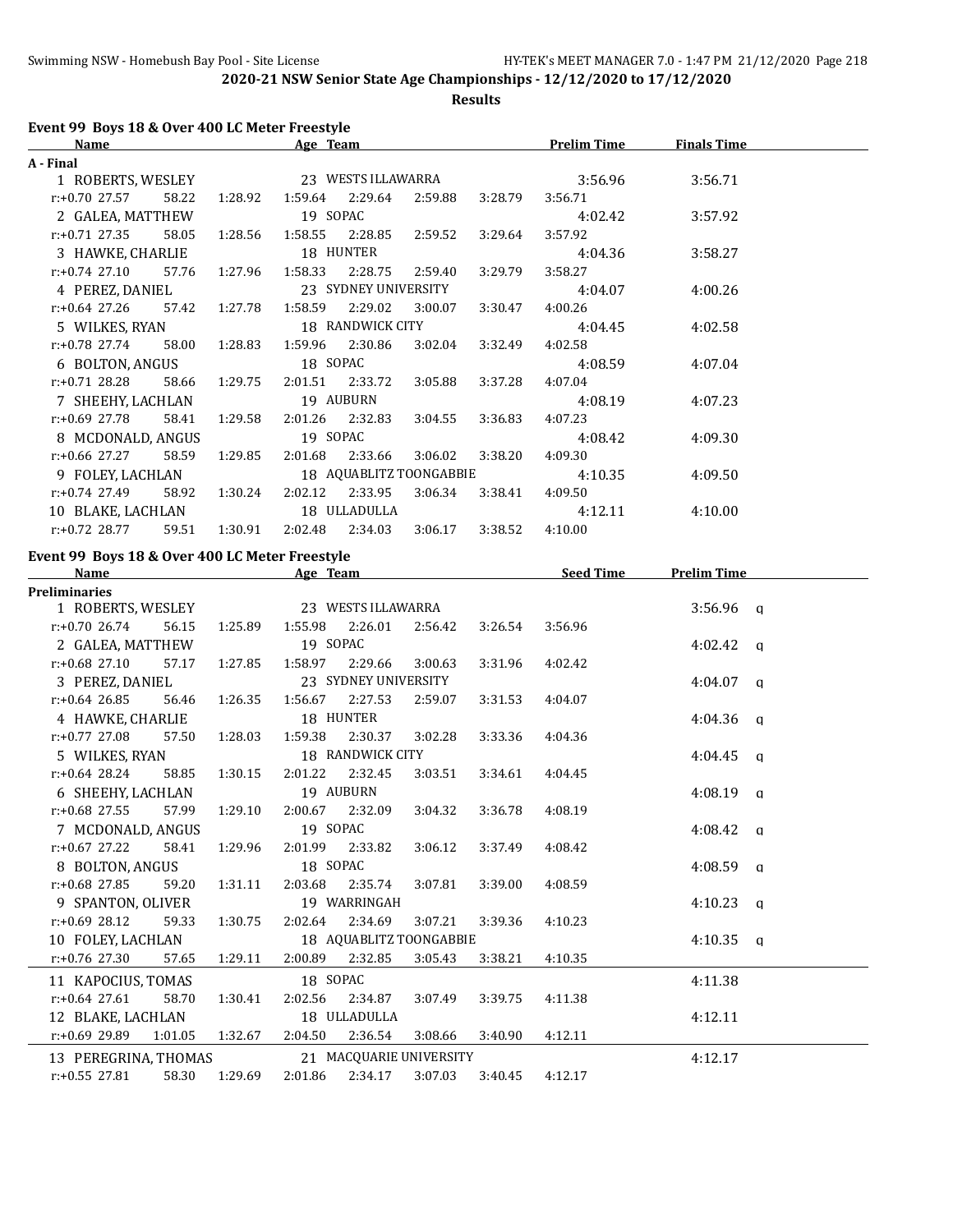|  | <b>Results</b>                                                  |
|--|-----------------------------------------------------------------|
|  | Preliminaries  (Event 99 Boys 18 & Over 400 LC Meter Freestyle) |

| Name                                      |               | Age Team and the contract of the contract of the contract of the contract of the contract of the contract of the contract of the contract of the contract of the contract of the contract of the contract of the contract of t |         |         | <b>Seed Time</b> | <b>Prelim Time</b> |
|-------------------------------------------|---------------|--------------------------------------------------------------------------------------------------------------------------------------------------------------------------------------------------------------------------------|---------|---------|------------------|--------------------|
| 14 MIDDLETON, NICHOLAS 18 REVESBY WORKERS |               |                                                                                                                                                                                                                                |         |         |                  | 4:12.53            |
| r:+0.64 27.99                             | 59.19 1:30.80 | 2:03.19 2:35.53                                                                                                                                                                                                                | 3:08.29 | 3:41.07 | 4:12.53          |                    |
| 15 HENDERSON, FERGUS                      |               | 20 WOY WOY                                                                                                                                                                                                                     |         |         |                  | 4:13.65            |
| $r.+0.6728.871:00.461:33.37$              | 2:05.78       | 2:38.53                                                                                                                                                                                                                        | 3:11.18 | 3:43.26 | 4:13.65          |                    |
| 16 WOOLLEY, COOPER                        |               | 20 MINGARA AQUATIC                                                                                                                                                                                                             |         |         |                  | 4:15.60            |
| $r: +0.64$ 28.59 1:00.63 1:33.21          | 2:06.24       | 2:39.01                                                                                                                                                                                                                        | 3:12.08 | 3:44.49 | 4:15.60          |                    |
| 17 HAYES, ZANE                            |               | 18 RANDWICK CITY                                                                                                                                                                                                               |         |         |                  | 4:18.24            |
| $r: +0.59$ 28.45 1:00.29 1:33.41          |               | 2:06.22 2:39.85                                                                                                                                                                                                                | 3:13.69 | 3:47.07 | 4:18.24          |                    |
| 18 SMITH, BRAYDEN                         |               | 18 AQUABLITZ TOONGABBIE                                                                                                                                                                                                        |         |         |                  | 4:18.43            |
| r:+0.77 28.38<br>59.34 1:31.64            |               | 2:04.96 2:37.87                                                                                                                                                                                                                | 3:11.80 | 3:45.40 | 4:18.43          |                    |
| 19 SMITH, JOSHUA                          |               | 19 WARRINGAH                                                                                                                                                                                                                   |         |         |                  | 4:18.66            |
| $r: +0.68$ 28.63 1:00.72 1:33.57          |               | 2:06.75 2:39.85                                                                                                                                                                                                                | 3:13.47 | 3:46.44 | 4:18.66          |                    |
| 20 ASHTON, STEPHEN                        |               | 23 YASS                                                                                                                                                                                                                        |         |         |                  | 4:20.15            |
| $r.+0.6028.751.00.11132.44$               |               | 2:05.51 2:39.04                                                                                                                                                                                                                | 3:13.08 | 3:47.16 | 4:20.15          |                    |
| 21 WARTMANN, AARON                        |               | 19 AUBURN                                                                                                                                                                                                                      |         |         |                  | 4:21.18            |
| r:+0.69 28.72                             | 59.74 1:32.51 | 2:05.44 2:39.42                                                                                                                                                                                                                | 3:13.39 | 3:47.89 | 4:21.18          |                    |
| 23 WILSON, BENJAMIN                       |               | 20 MACQUARIE UNIVERSITY                                                                                                                                                                                                        |         |         |                  | 4:22.83            |
| $r.+0.65$ 29.48 1:02.22 1:35.78           |               | 2:09.73 2:43.37                                                                                                                                                                                                                | 3:17.54 | 3:51.72 | 4:22.83          |                    |
| 24 HERTZ, JOSHUA                          |               | 24 SOPAC                                                                                                                                                                                                                       |         |         |                  | 4:23.49            |
| $r: +0.67$ 25.04 52.54 1:20.78            |               | 1:49.22 2:35.13                                                                                                                                                                                                                | 3:12.45 | 3:48.39 | 4:23.49          |                    |
| 25 HORNE, EDEN                            |               | 18 CARLILE                                                                                                                                                                                                                     |         |         |                  | 4:23.77            |
| $r.+0.64$ 28.29 59.41 1:31.92             |               | 2:05.77 2:40.53 3:15.17                                                                                                                                                                                                        |         | 3:49.80 | 4:23.77          |                    |
| 26 HERRAMAN, SAMUEL                       |               | 19 WOLLONGONG                                                                                                                                                                                                                  |         |         |                  | 4:27.60            |
| $r: +0.79$ 28.91 1:01.19 1:35.42          |               | 2:09.83 2:45.16 3:20.29                                                                                                                                                                                                        |         | 3:54.87 | 4:27.60          |                    |
| 27 GODBILLE, NICOLAS                      |               | 20 CASTLE HILL RSL DOLPHINS                                                                                                                                                                                                    |         |         |                  | 4:28.33            |
| $r.+0.78$ 28.62 1:01.65 1:36.07           |               | 2:10.60 2:45.23                                                                                                                                                                                                                | 3:19.85 | 3:54.49 | 4:28.33          |                    |
| 28 INNES, MATTHEW                         |               | 21 REVESBY WORKERS                                                                                                                                                                                                             |         |         |                  | 4:32.33            |
| $r: +0.57$ 29.67<br>1:02.27  1:36.12      | 2:10.78       | 2:45.70                                                                                                                                                                                                                        | 3:21.16 | 3:57.11 | 4:32.33          |                    |
|                                           |               |                                                                                                                                                                                                                                |         |         |                  |                    |

#### **Event 99 Boys 400 LC Meter Freestyle Multi-Class**

| Name                  |         |         | Age     | Team    |                        |         | <b>Seed Time</b> | <b>Prelim Time</b> |  |
|-----------------------|---------|---------|---------|---------|------------------------|---------|------------------|--------------------|--|
| Preliminaries         |         |         |         |         |                        |         |                  |                    |  |
| 22 ALFORD, JOSHUA S14 |         |         |         |         | 25 TUGGERANONG VIKINGS |         |                  | 4:21.62            |  |
| r:+0.79 29.29         | 1:01.19 | 1:34.08 | 2:07.42 | 2:41.28 | 3:15.67                | 3:49.11 | 4:21.62          |                    |  |

#### **Event 100 Boys 15 Year Olds 200 LC Meter Freestyle**

| Name              |       | <b>Prelim Time</b><br>Age Team |                    |         | <b>Finals Time</b> |  |
|-------------------|-------|--------------------------------|--------------------|---------|--------------------|--|
| <b>Finals</b>     |       |                                |                    |         |                    |  |
| 1 ALBERTYN, KARL  |       |                                | 15 KNOX PYMBLE     | 2:01.15 | 1:55.42            |  |
| $r: +0.65$ 26.33  | 55.64 | 1:24.70                        | 1:55.42            |         |                    |  |
| 2 LILIENTHAL, KAI |       |                                | 15 KNOX PYMBLE     | 1:59.58 | 1:58.68            |  |
| r:+0.49 26.94     | 56.92 | 1:28.54                        | 1:58.68            |         |                    |  |
| 3 BARISIC, SAMSON |       |                                | 15 SOPAC           | 2:01.43 | 1:59.05            |  |
| $r: +0.65$ 27.63  | 57.72 | 1:28.63                        | 1:59.05            |         |                    |  |
| 4 ROBERTSON, KAI  |       |                                | 15 REVESBY WORKERS | 2:01.37 | 2:00.41            |  |
| r:+0.61 27.97     | 58.81 | 1:29.75                        | 2:00.41            |         |                    |  |
| 5 WALKER, CHARLES |       |                                | 15 CHARLESTOWN     | 2:01.17 | 2:00.49            |  |
| $r: +0.65$ 27.14  | 58.04 | 1:29.78                        | 2:00.49            |         |                    |  |
| 6 SMITH, NATHAN   |       |                                | 15 PORT MACQUARIE  | 2:01.06 | 2:00.70            |  |
| $r: +0.58$ 27.11  | 58.05 | 1:29.72                        | 2:00.70            |         |                    |  |
| 7 BLAKE, JACKSON  |       |                                | 15 ULLADULLA       | 2:01.68 | 2:02.37            |  |
| $r: +0.70$ 28.15  | 58.83 | 1:30.67                        | 2:02.37            |         |                    |  |
| 8 MAGGS, CONNER   |       |                                | 15 MANLY           | 2:02.64 | 2:02.38            |  |
| $r: +0.73$ 27.95  | 58.66 | 1:31.02                        | 2:02.38            |         |                    |  |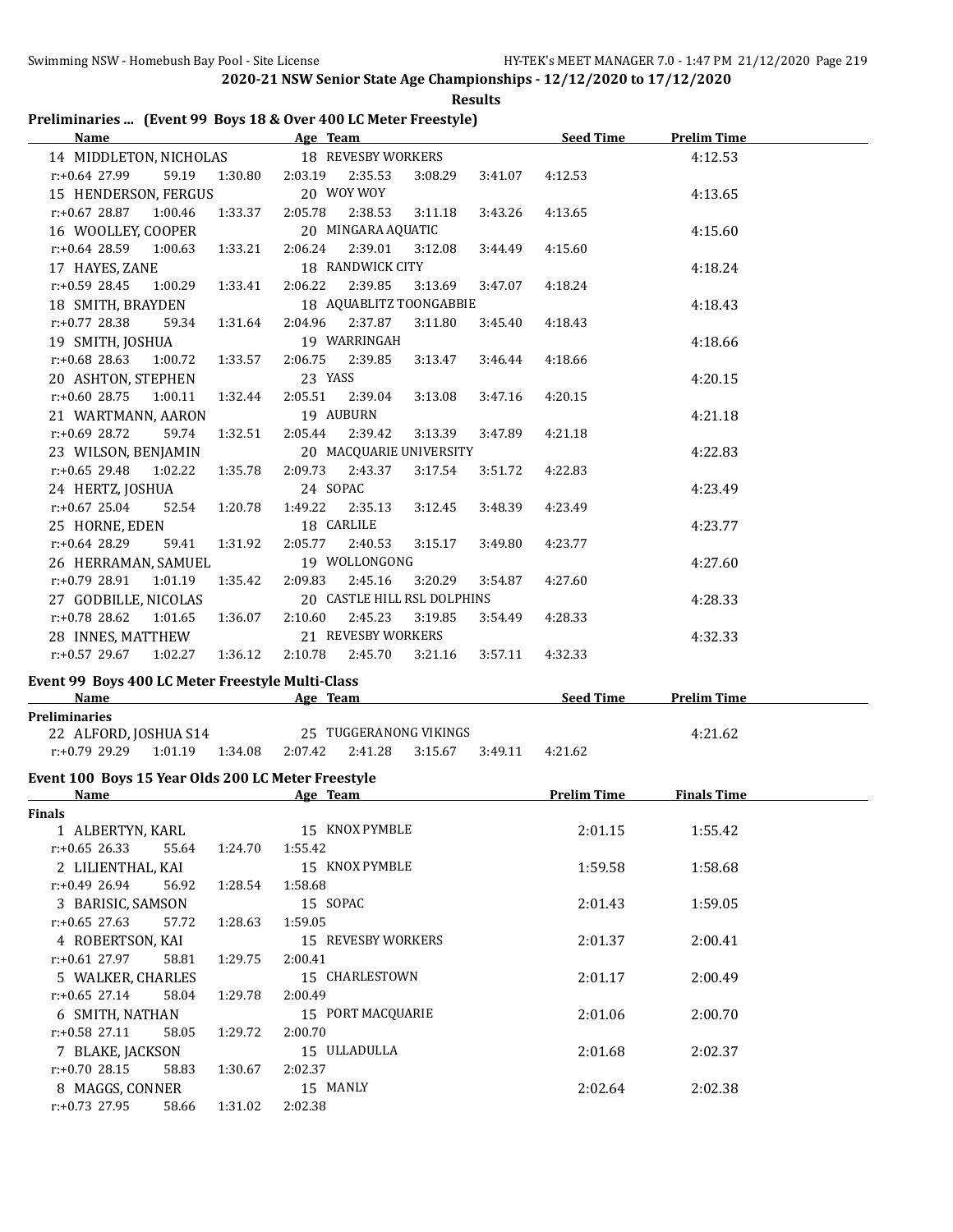|                                                                             | <b>Results</b>          |                    |                         |  |
|-----------------------------------------------------------------------------|-------------------------|--------------------|-------------------------|--|
| Finals  (Event 100 Boys 15 Year Olds 200 LC Meter Freestyle)<br><b>Name</b> | Age Team                | <b>Prelim Time</b> | <b>Finals Time</b>      |  |
| 9 LEEMBRUGGEN, MATTHEW                                                      | 15 WESTS ILLAWARRA      | 2:02.02            | 2:02.64                 |  |
| r:+0.74 27.32<br>58.29<br>1:30.44                                           | 2:02.64                 |                    |                         |  |
| 10 BIDOIS, TANE                                                             | 15 KNOX PYMBLE          | 2:01.59            | 2:02.86                 |  |
| $r: +0.70$ 26.78<br>57.16<br>1:29.47                                        | 2:02.86                 |                    |                         |  |
|                                                                             |                         |                    |                         |  |
| Event 100 Boys 15 Year Olds 200 LC Meter Freestyle<br><b>Name</b>           | Age Team                | <b>Seed Time</b>   | <b>Prelim Time</b>      |  |
| <b>Preliminaries</b>                                                        |                         |                    |                         |  |
| 1 LILIENTHAL, KAI                                                           | 15 KNOX PYMBLE          |                    | 1:59.58<br>q            |  |
| $r: +0.57$ 27.40<br>58.53<br>1:30.03                                        | 1:59.58                 |                    |                         |  |
| 2 SMITH, NATHAN                                                             | 15 PORT MACQUARIE       |                    | 2:01.06<br>a            |  |
| r:+0.66 27.78<br>58.80<br>1:30.63                                           | 2:01.06                 |                    |                         |  |
| 3 ALBERTYN, KARL                                                            | 15 KNOX PYMBLE          |                    | 2:01.15<br>a            |  |
| $r: +0.61$ 27.83<br>58.46<br>1:30.45                                        | 2:01.15                 |                    |                         |  |
| 4 WALKER, CHARLES                                                           | 15 CHARLESTOWN          |                    | 2:01.17<br>$\mathbf{a}$ |  |
| $r: +0.70$ 27.45<br>58.54<br>1:30.53                                        | 2:01.17                 |                    |                         |  |
| 5 ROBERTSON, KAI                                                            | 15 REVESBY WORKERS      |                    | 2:01.37<br>a            |  |
| $r: +0.49$ 28.38<br>59.76<br>1:30.93                                        | 2:01.37                 |                    |                         |  |
| 6 BARISIC, SAMSON                                                           | 15 SOPAC                |                    | 2:01.43<br>$\mathbf{a}$ |  |
| $r: +0.62$ 28.06<br>58.78<br>1:30.99                                        | 2:01.43                 |                    |                         |  |
| 7 BIDOIS, TANE                                                              | 15 KNOX PYMBLE          |                    | 2:01.59<br>a            |  |
| $r: +0.69$ 27.41<br>58.75<br>1:30.59                                        | 2:01.59                 |                    |                         |  |
| 8 BLAKE, JACKSON                                                            | 15 ULLADULLA            |                    | 2:01.68<br>a            |  |
| $r: +0.69$ 28.34<br>59.12<br>1:30.37                                        | 2:01.68                 |                    |                         |  |
| 9 LAWRENCE, RILEY                                                           | 15 AQUABLITZ TOONGABBIE |                    | 2:01.93<br>q            |  |
| r:+0.58 28.09<br>58.72<br>1:31.63                                           | 2:01.93                 |                    |                         |  |
| 10 LEEMBRUGGEN, MATTHEW                                                     | 15 WESTS ILLAWARRA      |                    | 2:02.02<br>a            |  |
| $r: +0.60$ 27.75<br>58.50<br>1:30.67                                        | 2:02.02                 |                    |                         |  |
| 11 MAGGS, CONNER                                                            | 15 MANLY                |                    | 2:02.64                 |  |
| $r: +0.59$ 28.31<br>59.57<br>1:31.53                                        | 2:02.64                 |                    |                         |  |
| 12 MCCLEERY, JACKSON                                                        | 15 NEWINGTON            |                    | 2:02.83                 |  |
| $r: +0.71$ 27.75<br>58.80<br>1:30.94                                        | 2:02.83                 |                    |                         |  |
| 13 DIBBEN, CONNOR                                                           | 15 CRONULLA             |                    | 2:03.05                 |  |
| $r: +0.63$ 28.25<br>59.48<br>1:31.73                                        | 2:03.05                 |                    |                         |  |
| 14 COLE, LACHLAN                                                            | 15 WESTS ILLAWARRA      |                    | 2:03.34                 |  |
| r:+0.76 28.06<br>59.82<br>1:32.32                                           | 2:03.34                 |                    |                         |  |
| 15 HARRIS, BENJAMIN                                                         | 15 AQUABLITZ TOONGABBIE |                    | 2:03.49                 |  |
| $r: +0.63$ 28.12<br>58.69<br>1:30.94                                        | 2:03.49                 |                    |                         |  |
| 16 WARN, FLETCHER                                                           | 15 REVESBY WORKERS      |                    | 2:03.81                 |  |
| $r: +0.62$ 27.41<br>59.19<br>1:32.12                                        | 2:03.81                 |                    |                         |  |
| 17 ROTHWELL, HARRISON                                                       | 15 MANLY                |                    | 2:04.31                 |  |
| $r: +0.69$ 28.06<br>59.78<br>1:32.41                                        | 2:04.31                 |                    |                         |  |
| 18 SWINBURN, SCOTT                                                          | 15 CITY OF SYDNEY       |                    | 2:04.66                 |  |
| $r: +0.74$ 28.24<br>59.85<br>1:32.72                                        | 2:04.66                 |                    |                         |  |
| 19 HJORRING, CARTER                                                         | 15 CITY OF SYDNEY       |                    | 2:05.49                 |  |
| $r: +0.71$ 29.50<br>1:01.30<br>1:33.96                                      | 2:05.49                 |                    |                         |  |
| *20 JEFFERY, GABRIEL                                                        | 15 NUSWIM               |                    | 2:05.80                 |  |
| $r: +0.66$ 27.37<br>58.62<br>1:31.84                                        | 2:05.80                 |                    |                         |  |
| *20 JACKSON, FLYNN                                                          | 15 RANDWICK CITY        |                    | 2:05.80                 |  |
| $r+0.68$ 28.20<br>59.84<br>1:33.07                                          | 2:05.80                 |                    |                         |  |
| 22 BLOOMFIELD, SAM                                                          | 15 CHARLESTOWN          |                    | 2:05.85                 |  |
| $r.+0.7128.85$ 1:00.38<br>1:33.07                                           | 2:05.85                 |                    |                         |  |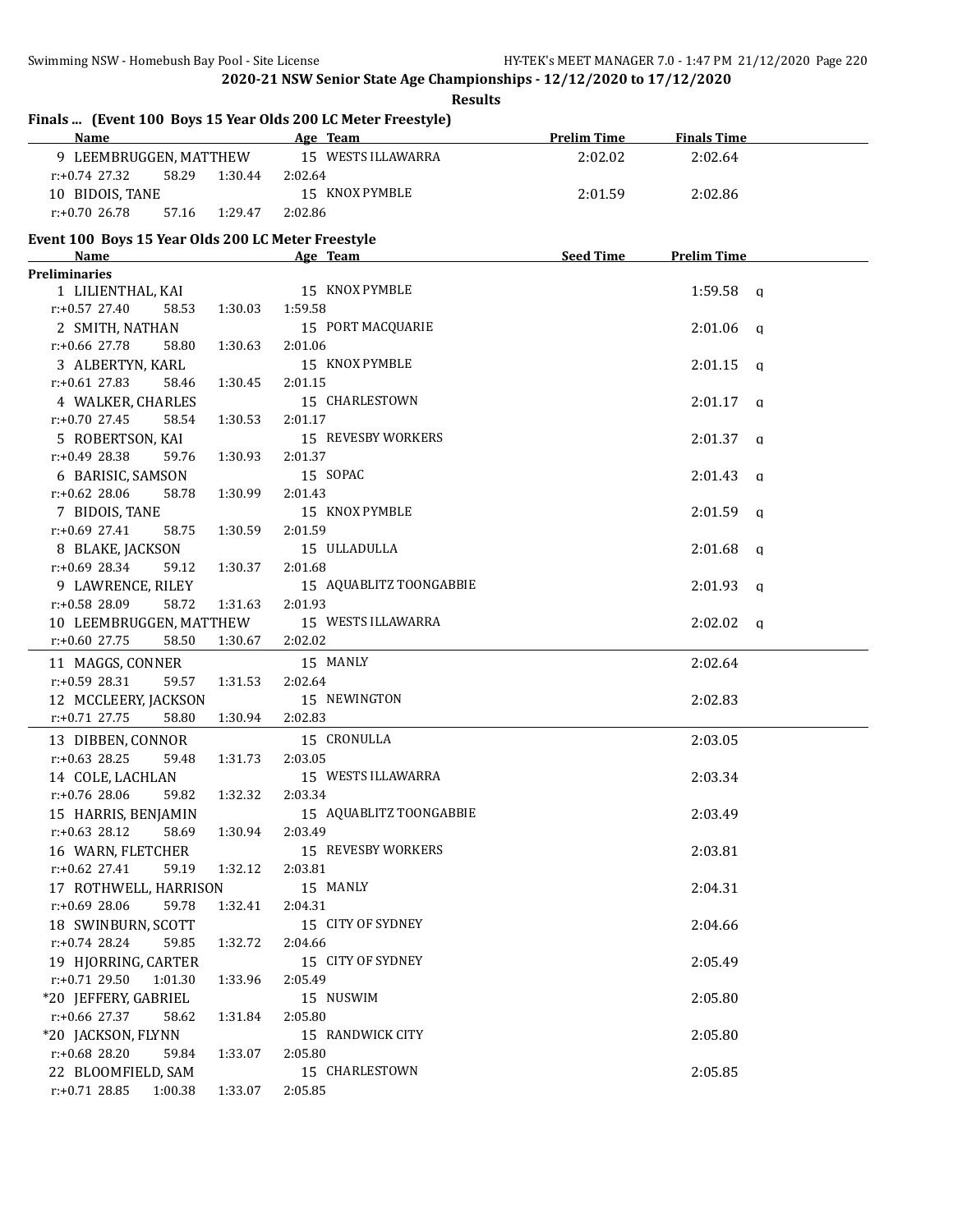|                                                                     |  |  | <b>Results</b> |
|---------------------------------------------------------------------|--|--|----------------|
| Preliminaries  (Event 100 Boys 15 Year Olds 200 LC Meter Freestyle) |  |  |                |

| Name and the state of the state of the state of the state of the state of the state of the state of the state of the state of the state of the state of the state of the state of the state of the state of the state of the s | Age Team Seed Time                        | <b>Prelim Time</b> |  |
|--------------------------------------------------------------------------------------------------------------------------------------------------------------------------------------------------------------------------------|-------------------------------------------|--------------------|--|
|                                                                                                                                                                                                                                | 23 MADDEN, RYAN 15 SLC AQUADOT            | 2:06.09            |  |
| r:+0.79 28.22 1:00.36 1:33.11 2:06.09                                                                                                                                                                                          |                                           |                    |  |
|                                                                                                                                                                                                                                | 24 GRAY, CHARLIE 15 REVESBY WORKERS       | 2:06.24            |  |
| $r.+0.60$ 29.82 1:01.86 1:34.72                                                                                                                                                                                                | 2:06.24                                   |                    |  |
| 25 CAPLE, BAILEY 15 NOWRA                                                                                                                                                                                                      |                                           | 2:06.50            |  |
| r:+0.73 27.99 59.57 1:32.89 2:06.50                                                                                                                                                                                            |                                           |                    |  |
| 26 PAYNE, ETHAN                                                                                                                                                                                                                | 15 NEWINGTON                              | 2:06.53            |  |
| $r: +0.68$ 27.83 59.69 1:33.13 2:06.53                                                                                                                                                                                         |                                           |                    |  |
|                                                                                                                                                                                                                                | 27 ELLIOTT, OLIVER 15 KINCOPPAL-ROSE BAY  | 2:06.84            |  |
| r:+0.72 28.74 1:00.71 1:34.36                                                                                                                                                                                                  | 2:06.84                                   |                    |  |
| 28 HAVRON, ADRIAN 15 NORWEST                                                                                                                                                                                                   |                                           | 2:06.91            |  |
| $r: +0.67$ 28.80 1:00.49 1:34.05 2:06.91                                                                                                                                                                                       |                                           |                    |  |
| 29 HALL, KALAA 15 GINNINDERRA                                                                                                                                                                                                  |                                           | 2:07.06            |  |
| $r: +0.71$ 28.81 1:01.00 1:34.51 2:07.06                                                                                                                                                                                       |                                           |                    |  |
| 30 MAKIN, MARLON 15 MARRICKVILLE                                                                                                                                                                                               |                                           | 2:07.09            |  |
| $r.+0.77$ 28.58 1:00.63 1:34.18                                                                                                                                                                                                | 2:07.09                                   |                    |  |
| 31 WOODLEY, HARRISON 15 PLC SYDNEY                                                                                                                                                                                             |                                           | 2:07.79            |  |
| r:+0.73 28.74 1:01.07 1:34.13 2:07.79                                                                                                                                                                                          |                                           |                    |  |
| 32 DEVER, THOMAS 15 HUNTER                                                                                                                                                                                                     |                                           | 2:07.88            |  |
| r:+0.75 29.03 1:01.30 1:34.94 2:07.88                                                                                                                                                                                          |                                           |                    |  |
|                                                                                                                                                                                                                                | 33 ROCHE, LACHLAN 15 MACQUARIE UNIVERSITY | 2:08.90            |  |
| $r: +0.62$ 28.38 1:00.62 1:34.73 2:08.90                                                                                                                                                                                       |                                           |                    |  |
| 34 HEMSWORTH, OWEN 15 CANBERRA                                                                                                                                                                                                 |                                           | 2:09.29            |  |
| r:+0.81 28.36 1:00.28 1:35.16 2:09.29                                                                                                                                                                                          |                                           |                    |  |
| 35 ANDREWS, PRESTON 15 NORWEST                                                                                                                                                                                                 |                                           | 2:09.68            |  |
| $r.+0.74$ 28.01 1:00.42 1:34.35                                                                                                                                                                                                | 2:09.68                                   |                    |  |
| 36 MORELLI, COOPER 15 CAMPBELLTOWN                                                                                                                                                                                             |                                           | 2:10.95            |  |
| $r: +0.67$ 28.86 1:02.43 1:37.20 2:10.95                                                                                                                                                                                       |                                           |                    |  |
| 37 WAETFORD, EUGENE 15 ST GEORGE                                                                                                                                                                                               |                                           | 2:13.64            |  |
| r:+0.56 29.55 1:02.21 1:38.01 2:13.64                                                                                                                                                                                          |                                           |                    |  |
| $F_{\text{total}}$ (4.04) $G_{\text{total}}$ (4.5 $M_{\text{total}}$ (6.13) (9.00 F C M $_{\text{total}}$ $F_{\text{total}}$ (4.1)                                                                                             |                                           |                    |  |

# **Event 101 Girls 15 Year Olds 200 LC Meter Freestyle**

| <b>Name</b>                 |         | Age Team              | <b>Prelim Time</b> | <b>Finals Time</b> |  |
|-----------------------------|---------|-----------------------|--------------------|--------------------|--|
| <b>Finals</b>               |         |                       |                    |                    |  |
| 1 JONES, CHELSEA            |         | 15 WESTS ILLAWARRA    | 2:07.20            | 2:03.53            |  |
| $r.+0.7628.991.00.27$       | 1:32.34 | 2:03.53               |                    |                    |  |
| 2 CONNOR, ABBEY             |         | 15 REVESBY WORKERS    | 2:05.92            | 2:03.67            |  |
| $r.+0.56$ 28.85 1:00.30     | 1:32.40 | 2:03.67               |                    |                    |  |
| 3 GRANT, BELLA              |         | 15 LIVERPOOL          | 2:07.64            | 2:04.65            |  |
| $r: +0.76$ 29.12<br>1:00.55 | 1:32.67 | 2:04.65               |                    |                    |  |
| 4 DELUTIIS, JAIMIE          |         | 15 WESTS ILLAWARRA    | 2:09.47            | 2:08.50            |  |
| $r: +0.58$ 29.52 1:01.66    | 1:35.22 | 2:08.50               |                    |                    |  |
| 5 HARDINGHAM, SAMANTHA      |         | 15 LANE COVE          | 2:11.35            | 2:09.72            |  |
| $r: +0.69$ 29.19<br>1:01.10 | 1:34.73 | 2:09.72               |                    |                    |  |
| 6 EWING, MADELINE           |         | 15 ALSTONVILLE        | 2:11.79            | 2:09.83            |  |
| $r: +0.66$ 29.64 1:02.16    | 1:36.14 | 2:09.83               |                    |                    |  |
| 7 JANKOVIC, AVA             |         | 15 VALLEY AQUATIC     | 2:11.99            | 2:10.84            |  |
| $r: +0.79$ 30.02<br>1:03.21 | 1:37.28 | 2:10.84               |                    |                    |  |
| 8 CUSACK, JEMIMA            |         | 15 LORETO NORMANHURST | 2:12.51            | 2:12.12            |  |
| $r: +0.76$ 30.61 1:03.90    | 1:38.15 | 2:12.12               |                    |                    |  |
| 9 BETAR, HIKARI             |         | 15 AUBURN             | 2:12.54            | 2:12.73            |  |
| $r: +0.79$ 31.06<br>1:04.47 | 1:38.80 | 2:12.73               |                    |                    |  |
| 10 JOHNSON, TAMEEKA         |         | 15 SANS SOUCI         | 2:09.98            | 2:13.07            |  |
| $r: +0.64$ 29.38 1:02.28    | 1:37.70 | 2:13.07               |                    |                    |  |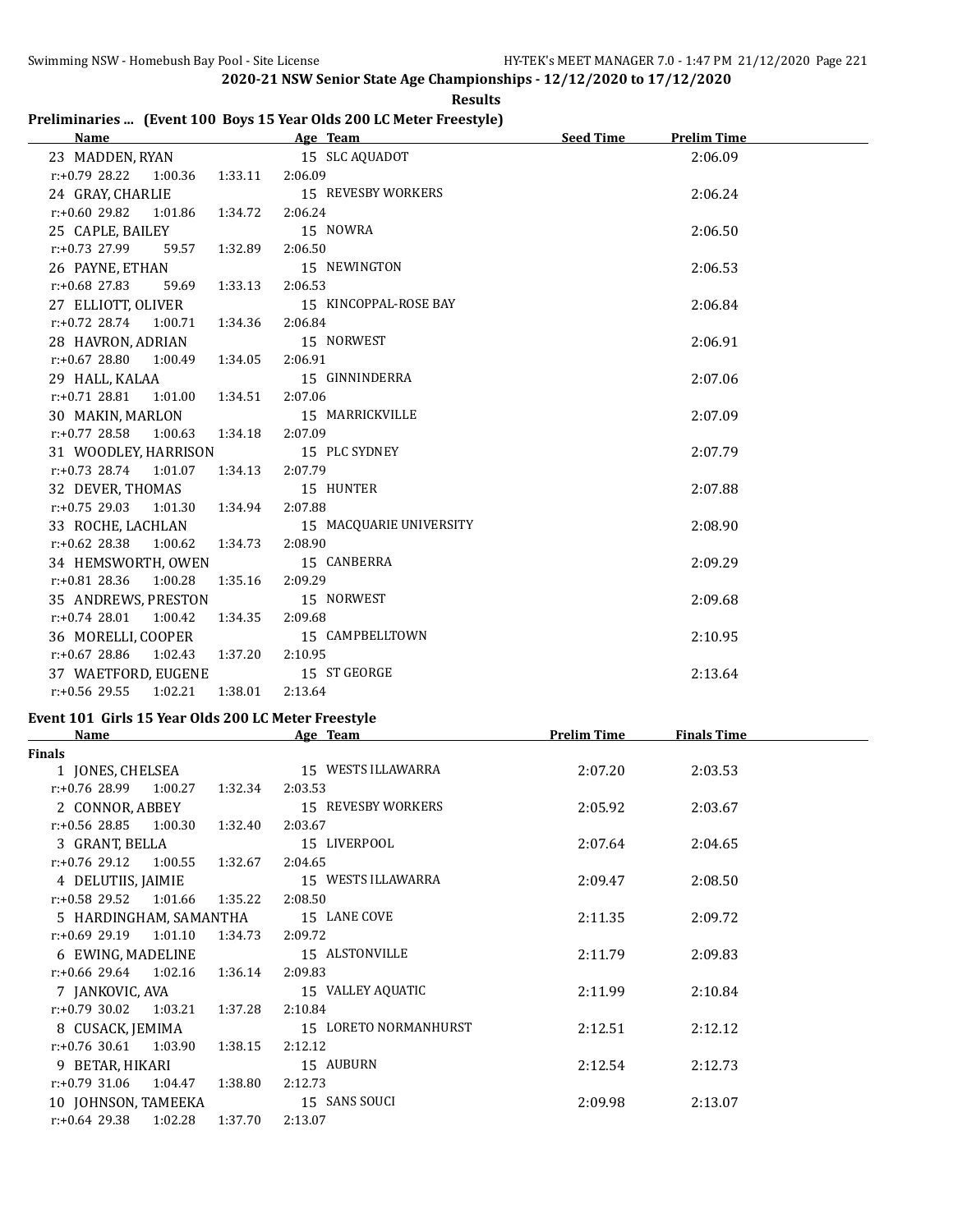#### **Results**

### **Event 101 Girls 15 Year Olds 200 LC Meter Freestyle**

| <b>Name</b>                                 | <u> 1989 - Johann Barbara, martx</u><br>Age Team | Seed Time | <b>Prelim Time</b> |
|---------------------------------------------|--------------------------------------------------|-----------|--------------------|
| <b>Preliminaries</b>                        |                                                  |           |                    |
| 1 CONNOR, ABBEY 15 REVESBY WORKERS          |                                                  |           | $2:05.92$ a        |
| $r: +0.54$ 28.79 1:00.35<br>1:33.53         | 2:05.92                                          |           |                    |
| 2 JONES, CHELSEA                            | 15 WESTS ILLAWARRA                               |           | $2:07.20$ q        |
| $r.+0.72$ 29.81 1:01.72<br>1:34.98          | 2:07.20                                          |           |                    |
| 3 GRANT, BELLA                              | 15 LIVERPOOL                                     |           | $2:07.64$ q        |
| 29.15<br>1:01.08  1:34.45                   | 2:07.64                                          |           |                    |
| 4 DELUTIIS, JAIMIE                          | 15 WESTS ILLAWARRA                               |           | $2:09.47$ q        |
| $r.+0.5928.891:01.21$<br>1:35.54            | 2:09.47                                          |           |                    |
| 5 JOHNSON, TAMEEKA                          | 15 SANS SOUCI                                    |           | $2:09.98$ a        |
| $r.+0.71$ 29.85 1:02.64<br>1:36.26          | 2:09.98                                          |           |                    |
| 6 HARDINGHAM, SAMANTHA                      | 15 LANE COVE                                     |           | $2:11.35$ q        |
| $r: +0.70$ 29.95 1:02.76<br>1:37.00         | 2:11.35                                          |           |                    |
| 7 EWING, MADELINE                           | 15 ALSTONVILLE                                   |           | $2:11.79$ q        |
| $r: +0.54$ 30.01<br>1:03.03<br>1:37.82      | 2:11.79                                          |           |                    |
| 8 JANKOVIC, AVA                             | 15 VALLEY AQUATIC                                |           | $2:11.99$ q        |
| $r: +0.78$ 30.02<br>1:03.43  1:37.92        | 2:11.99                                          |           |                    |
| 9 CUSACK, JEMIMA                            | 15 LORETO NORMANHURST                            |           |                    |
|                                             |                                                  |           | $2:12.51$ q        |
| $r: +0.77$ 30.83<br>1:38.59<br>1:04.35      | 2:12.51                                          |           |                    |
| 10 BETAR, HIKARI                            | 15 AUBURN                                        |           | $2:12.54$ a        |
| $r: +0.65$ 30.94<br>1:04.43<br>1:38.39      | 2:12.54                                          |           |                    |
| 11 SMITH, RYLEE                             | 15 SOPAC                                         |           | 2:12.74            |
| $r: +0.78$ 30.42<br>1:03.98 1:39.23         | 2:12.74                                          |           |                    |
| 12 LAWRENCE, ALEXANDRA                      | 15 LORETO NORMANHURST                            |           | 2:13.51            |
| $r.+0.60$ 30.24 1:02.94                     | 1:39.26 2:13.51                                  |           |                    |
| 13 KOLOAMATANGI, KYLANI 15 PLC SYDNEY       |                                                  |           | 2:13.62            |
| $r.+0.75$ 30.09 1:03.49 1:39.31             | 2:13.62                                          |           |                    |
| 14 FULLER, BIANCA                           | 15 DUBBO CITY                                    |           | 2:13.71            |
| $r.+0.58$ 30.00 1:03.86 1:38.85             | 2:13.71                                          |           |                    |
| 15 CAMPBELL, ISABELLA                       | 15 HUNTER                                        |           | 2:13.93            |
| $r: +0.59$ 29.75 1:03.72<br>1:39.36 2:13.93 |                                                  |           |                    |
| 16 VAN GELDER, ALEXANDRA                    | 15 KINCOPPAL-ROSE BAY                            |           | 2:13.98            |
| r:+0.57 30.49 1:04.33 1:39.56 2:13.98       |                                                  |           |                    |
| 17 MCMILES, ELOISE                          | 15 KINROSS WOLAROI                               |           | 2:14.63            |
| $r: +0.74$ 30.77 1:04.83 1:39.87            | 2:14.63                                          |           |                    |
| 18 DELUTIIS, BRIDIE                         | 15 WESTS ILLAWARRA                               |           | 2:15.61            |
| r:+0.79 31.04 1:04.99 1:40.41 2:15.61       |                                                  |           |                    |
| 19 BROWN, CHARLOTTE                         | 15 WINDSOR                                       |           | 2:15.67            |
| r:+0.74 30.97<br>1:04.69<br>1:40.60         | 2:15.67                                          |           |                    |
| 20 JOVANOVIC, NATALIA                       | 15 AUBURN                                        |           | 2:15.68            |
| $r: +0.74$ 30.97<br>1:05.47<br>1:40.44      | 2:15.68                                          |           |                    |
| 21 BOND, KELINA                             | 15 UNIVERSITY OF NSW                             |           | 2:15.76            |
| $r.+0.85$ 32.57<br>1:06.70<br>1:41.68       | 2:15.76                                          |           |                    |
| 22 MURPHY, ISABELLA                         | 15 GINNINDERRA                                   |           | 2:16.48            |
| $r: +0.66$ 31.56<br>1:05.82<br>1:41.62      | 2:16.48                                          |           |                    |
| 23 KABLE, HAYLEY                            | 15 PORT MACQUARIE                                |           | 2:17.05            |
| $r: +0.78$ 31.08<br>1:05.71<br>1:41.44      | 2:17.05                                          |           |                    |
| 24 KATKJAER, EVA                            | 15 KIAMA                                         |           | 2:17.25            |
| $r: +0.67$ 30.58<br>1:04.49<br>1:40.59      | 2:17.25                                          |           |                    |
| 25 SCHWALGER, CHELSEA                       | 15 BLACKTOWN CITY                                |           | 2:17.63            |
| $r: +0.66$ 31.49 1:06.50<br>1:41.80         | 2:17.63                                          |           |                    |
|                                             |                                                  |           |                    |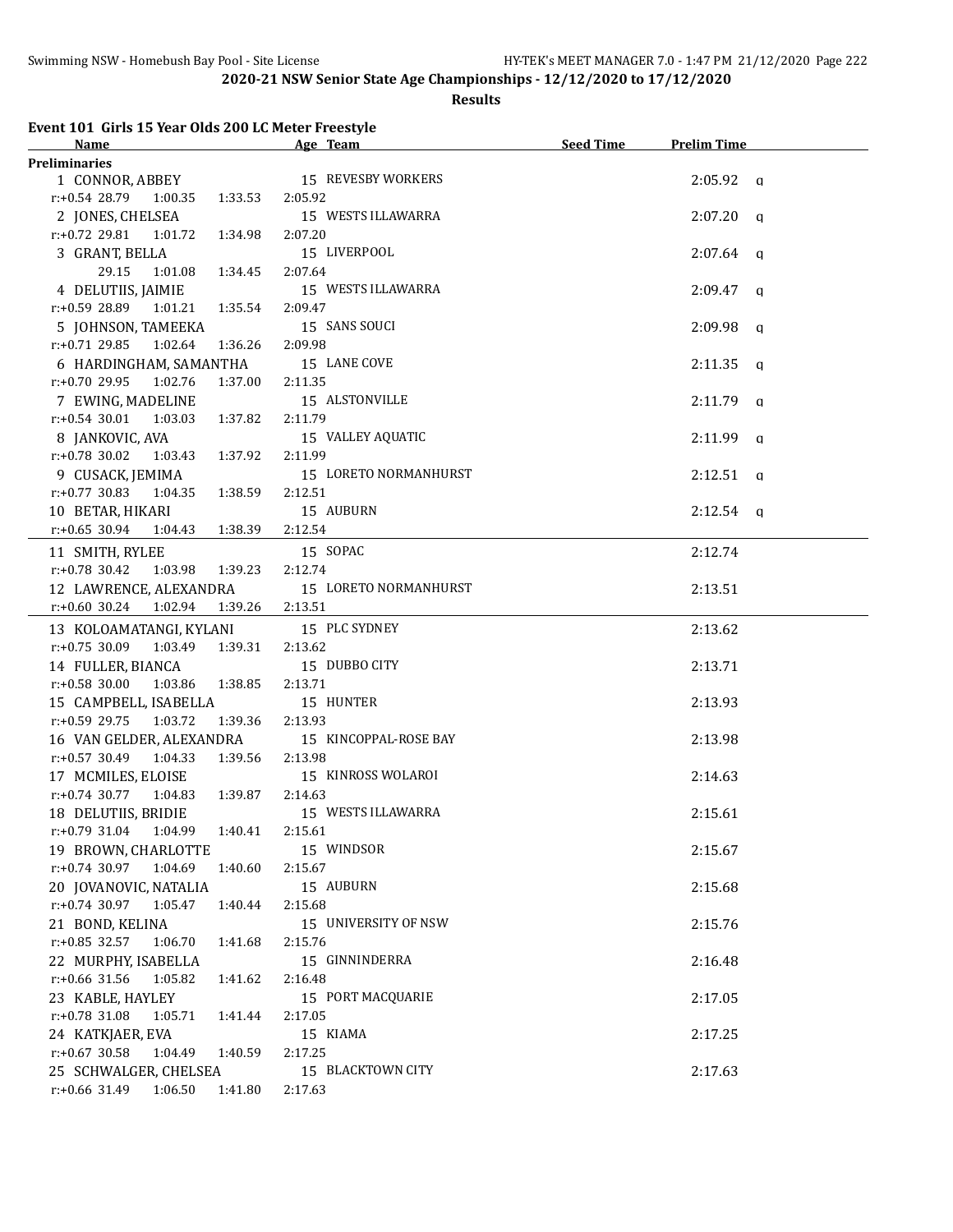|  | <b>Results</b>                                                       |  |
|--|----------------------------------------------------------------------|--|
|  | Preliminaries  (Event 101 Girls 15 Year Olds 200 LC Meter Freestyle) |  |

| Name and the state of the state of the state of the state of the state of the state of the state of the state of the state of the state of the state of the state of the state of the state of the state of the state of the s | Age Team and the state of the state of the state of the state of the state of the state of the state of the state of the state of the state of the state of the state of the state of the state of the state of the state of t | Seed Time<br><b>Prelim Time</b> |
|--------------------------------------------------------------------------------------------------------------------------------------------------------------------------------------------------------------------------------|--------------------------------------------------------------------------------------------------------------------------------------------------------------------------------------------------------------------------------|---------------------------------|
| 26 MAYES, SOPHIE                                                                                                                                                                                                               | 15 TRINITY LISMORE                                                                                                                                                                                                             | 2:17.74                         |
| r:+0.73 30.84 1:05.36 1:42.29 2:17.74                                                                                                                                                                                          |                                                                                                                                                                                                                                |                                 |
| 27 CASH, CHARLI                                                                                                                                                                                                                | 15 CRONULLA                                                                                                                                                                                                                    | 2:18.10                         |
| $r: +0.76$ 30.70<br>1:04.97 1:41.59                                                                                                                                                                                            | 2:18.10                                                                                                                                                                                                                        |                                 |
| 28 LEVER, SAMANTHA                                                                                                                                                                                                             | 15 KNOX PYMBLE                                                                                                                                                                                                                 | 2:18.14                         |
| $r: +0.67$ 33.10 1:09.58<br>1:45.25                                                                                                                                                                                            | 2:18.14                                                                                                                                                                                                                        |                                 |
| 29 MRAMOR, GABRIELLA                                                                                                                                                                                                           | 15 SOUTHERN SYDNEY                                                                                                                                                                                                             | 2:18.22                         |
| 31.45<br>1:06.07<br>1:42.57                                                                                                                                                                                                    | 2:18.22                                                                                                                                                                                                                        |                                 |
| 30 PARKER, PATRICE                                                                                                                                                                                                             | 15 TUGGERANONG VIKINGS                                                                                                                                                                                                         | 2:18.31                         |
| $r: +0.70$ 31.15 1:05.08 1:41.56                                                                                                                                                                                               | 2:18.31                                                                                                                                                                                                                        |                                 |
| 31 O'BRYAN, ALIX                                                                                                                                                                                                               | 15 SINGLETON                                                                                                                                                                                                                   | 2:18.41                         |
| $r.+0.78$ 32.54 1:07.99 1:43.69                                                                                                                                                                                                | 2:18.41                                                                                                                                                                                                                        |                                 |
| 32 SHEPPARD, LAUREN                                                                                                                                                                                                            | 15 WOLLONGONG                                                                                                                                                                                                                  | 2:19.11                         |
| r:+0.79 31.97 1:07.20 1:43.25                                                                                                                                                                                                  | 2:19.11                                                                                                                                                                                                                        |                                 |
| 33 LEWIS, SHANNON                                                                                                                                                                                                              | 15 ENGADINE                                                                                                                                                                                                                    | 2:19.53                         |
| $r: +0.80$ 31.42 1:06.16 1:43.68 2:19.53                                                                                                                                                                                       |                                                                                                                                                                                                                                |                                 |
| 34 ROWELL, EMILY                                                                                                                                                                                                               | 15 FORSTER                                                                                                                                                                                                                     | 2:19.54                         |
| $r: +0.64$ 30.94 1:06.33 1:42.70                                                                                                                                                                                               | 2:19.54                                                                                                                                                                                                                        |                                 |
| 35 LAO, RACHEL                                                                                                                                                                                                                 | 15 PLC SYDNEY                                                                                                                                                                                                                  | 2:19.59                         |
| $r.+0.70$ 32.16 1:07.72 1:44.67                                                                                                                                                                                                | 2:19.59                                                                                                                                                                                                                        |                                 |
| 36 DONNELLEY, ISABELLA                                                                                                                                                                                                         | 15 WENONA SCHOOL                                                                                                                                                                                                               | 2:19.65                         |
| 1:43.99 2:19.65<br>$r.+0.57$ 31.68 1:07.44                                                                                                                                                                                     |                                                                                                                                                                                                                                |                                 |
| 37 LOCKWOOD, BETH                                                                                                                                                                                                              | 15 TRINITY LISMORE                                                                                                                                                                                                             | 2:19.69                         |
| $r.+0.69$ 31.66 1:08.13 1:45.02                                                                                                                                                                                                | 2:19.69                                                                                                                                                                                                                        |                                 |
| 38 HARVIE, AMELIA                                                                                                                                                                                                              | 15 NORWEST                                                                                                                                                                                                                     | 2:20.03                         |
| $r: +0.57$ 31.14 1:06.20 1:43.05                                                                                                                                                                                               | 2:20.03                                                                                                                                                                                                                        |                                 |
| 39 WAN, VICTORIA                                                                                                                                                                                                               | 15 MLC MARLINS                                                                                                                                                                                                                 | 2:20.55                         |
| $r.+0.59$ 31.36 1:06.76 1:43.67                                                                                                                                                                                                | 2:20.55                                                                                                                                                                                                                        |                                 |
| 40 CAMERON, SCARLET                                                                                                                                                                                                            | 15 REVESBY WORKERS                                                                                                                                                                                                             | 2:21.00                         |
| $r.+0.74$ 30.52 1:04.71<br>1:43.12                                                                                                                                                                                             | 2:21.00                                                                                                                                                                                                                        |                                 |
| 41 FURLONG, KYA                                                                                                                                                                                                                | 15 MANLY                                                                                                                                                                                                                       | 2:21.03                         |
| $r: +0.54$ 32.00<br>1:08.10<br>1:45.05                                                                                                                                                                                         | 2:21.03                                                                                                                                                                                                                        |                                 |
| 42 BULL, SARAH                                                                                                                                                                                                                 | 15 HUNTER                                                                                                                                                                                                                      | 2:21.42                         |
| $r: +0.65$ 32.29 1:08.65 1:45.40                                                                                                                                                                                               | 2:21.42                                                                                                                                                                                                                        |                                 |
| 43 HEALEY, HANNAH                                                                                                                                                                                                              | 15 RANDWICK CITY                                                                                                                                                                                                               | 2:22.35                         |
| r:+0.84 32.27 1:08.28<br>1:45.34                                                                                                                                                                                               | 2:22.35                                                                                                                                                                                                                        |                                 |
| 44 MILGATE, GRACE                                                                                                                                                                                                              | 15 TAMWORTH CITY                                                                                                                                                                                                               | 2:23.89                         |
| $r.+0.54$ 32.18 1:08.60<br>1:47.23                                                                                                                                                                                             | 2:23.89                                                                                                                                                                                                                        |                                 |

### **Event 102 Girls 12-13 400 LC Meter Freestyle**

| Name                  |         |         | Age Team |                    |         |         | <b>Prelim Time</b> | <b>Finals Time</b> |  |
|-----------------------|---------|---------|----------|--------------------|---------|---------|--------------------|--------------------|--|
| Finals                |         |         |          |                    |         |         |                    |                    |  |
| 1 MELBOURN, DOMINIQUE |         |         | 13       | WARRINGAH          |         |         | 4:35.06            | 4:29.57            |  |
| $r: +0.55$ 30.64      | 1:04.27 | 1:38.37 | 2:12.67  | 2:47.20            | 3:21.27 | 3:55.94 | 4:29.57            |                    |  |
| 2 FOWLER, ANNIKA      |         |         | 13 MANLY |                    |         |         | 4:36.18            | 4:32.82            |  |
| $r: +0.59$ 30.12      | 1:03.64 | 1:38.61 | 2:14.00  | 2:49.47            | 3:24.83 | 3:59.47 | 4:32.82            |                    |  |
| 3 COLE, JESSICA       |         |         |          | 13 WESTS ILLAWARRA |         |         | 4:36.83            | 4:34.23            |  |
| $r: +0.74$ 30.83      | 1:05.57 | 1:40.52 | 2:15.83  | 2:51.23            | 3:26.53 | 4:01.34 | 4:34.23            |                    |  |
| 4 KASPROWICZ, ZARA    |         |         |          | 13 WARRINGAH       |         |         | 4:37.48            | 4:36.96            |  |
| 30.92                 | 1:05.36 | 1:40.58 | 2:15.99  | 2:51.70            | 3:27.18 | 4:02.65 | 4:36.96            |                    |  |
| 5 KOPELLOU, RAFAELA   |         |         |          | 13 REVESBY WORKERS |         |         | 4:42.74            | 4:37.53            |  |
| $r: +0.71$ 31.04      | 1:05.97 | 1:40.88 | 2:16.55  | 2:52.25            | 3:28.25 | 4:03.34 | 4:37.53            |                    |  |
| 6 BEUZEVILLE, MACY    |         |         | 13       | WARRINGAH          |         |         | 4:43.28            | 4:40.16            |  |
| $r: +0.73$ 31.17      | 1:05.84 | 1:41.46 | 2:17.24  | 2:53.12            | 3:29.10 | 4:05.46 | 4:40.16            |                    |  |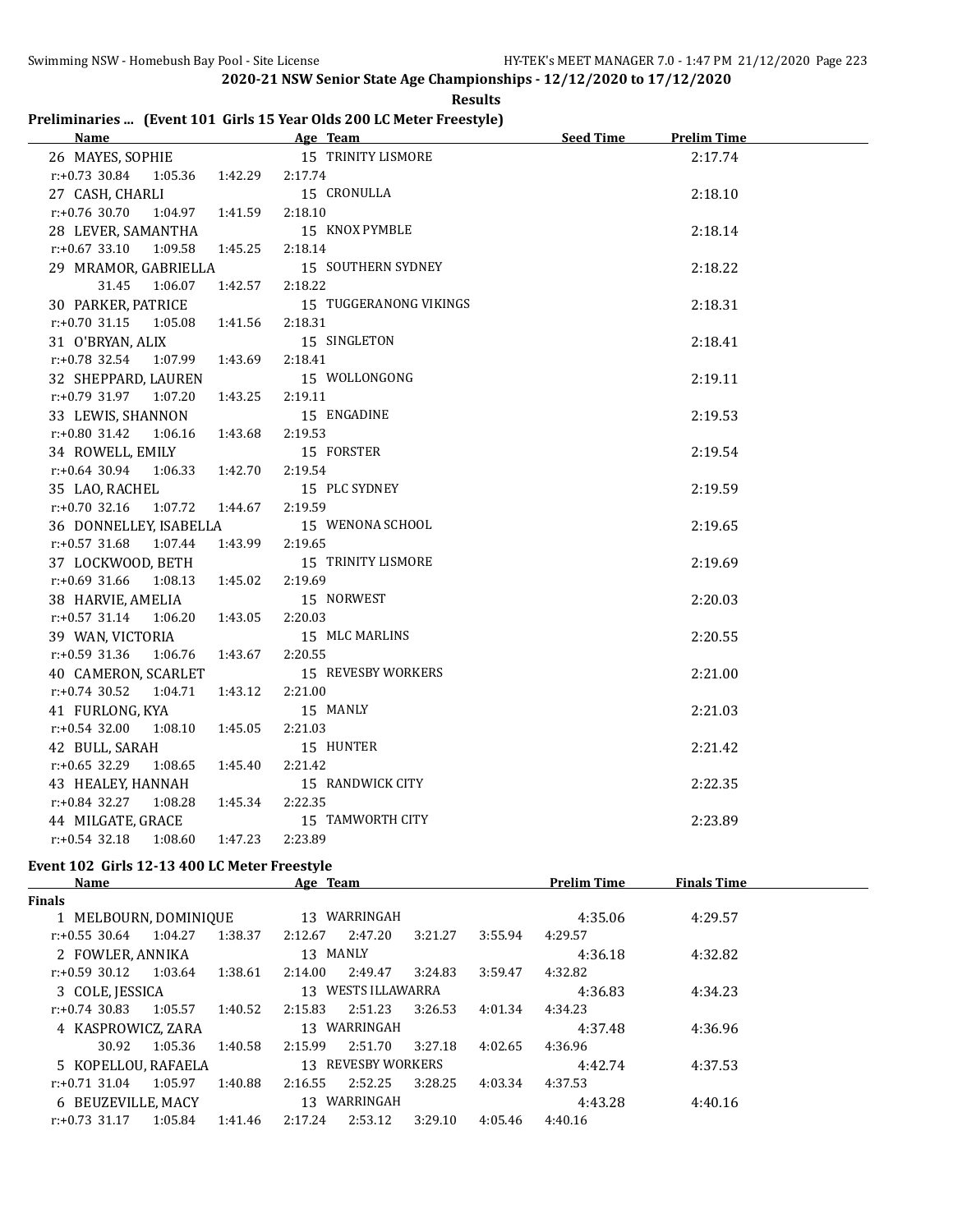**Results**

| Finals  (Event 102 Girls 12-13 400 LC Meter Freestyle)<br>Name |         | Age Team                      |         |         | <b>Prelim Time</b>         | <b>Finals Time</b> |
|----------------------------------------------------------------|---------|-------------------------------|---------|---------|----------------------------|--------------------|
| 7 ARNOLD, SKYE                                                 |         | 13 SOPAC                      |         |         | 4:43.61                    | 4:41.39            |
| $r: +0.60$ 31.48<br>1:06.62                                    | 1:42.30 | 2:18.58<br>2:54.36            | 3:30.64 | 4:06.96 | 4:41.39                    |                    |
| 8 GRANT, STEPHANIE                                             |         | 13 LIVERPOOL                  |         |         | 4:46.31                    | 4:43.84            |
| r:+0.64 32.92<br>1:08.64                                       | 1:44.90 | 2:20.84<br>2:56.87            | 3:33.03 | 4:09.05 | 4:43.84                    |                    |
| 9 NAPERNIKOVA, ELINA                                           |         | 13 PLC SYDNEY                 |         |         | 4:45.00                    | 4:44.65            |
| r:+0.69 31.84<br>1:07.26                                       | 1:43.54 | 2:19.82<br>2:56.67            | 3:33.12 | 4:09.43 | 4:44.65                    |                    |
| 10 PROVOST, MADDISON                                           |         | 13 VALLEY AQUATIC             |         |         | 4:44.82                    | 4:46.51            |
| $r: +0.83$ 31.80<br>1:06.62                                    | 1:42.39 | 2:18.99<br>2:55.71            | 3:33.16 | 4:10.00 | 4:46.51                    |                    |
| Event 102 Girls 12-13 400 LC Meter Freestyle                   |         |                               |         |         |                            |                    |
| <u>Name</u>                                                    |         | Age Team                      |         |         | <b>Example 2 Seed Time</b> | <b>Prelim Time</b> |
| Preliminaries                                                  |         |                               |         |         |                            |                    |
| 1 MELBOURN, DOMINIQUE                                          |         | 13 WARRINGAH                  |         |         |                            | $4:35.06$ q        |
| $r: +0.51$ 31.11<br>1:05.57                                    | 1:40.44 | 2:15.88<br>2:50.62            | 3:25.92 | 4:00.63 | 4:35.06                    |                    |
| 2 FOWLER, ANNIKA                                               |         | 13 MANLY                      |         |         |                            | 4:36.18 $q$        |
| $r: +0.66$ 30.73<br>1:04.82                                    | 1:40.24 | 2:16.09<br>2:51.76            | 3:27.43 | 4:03.05 | 4:36.18                    |                    |
| 3 COLE, JESSICA                                                |         | 13 WESTS ILLAWARRA            |         |         |                            | $4:36.83$ a        |
| r:+0.56 31.71<br>1:06.33                                       | 1:42.42 | 2:18.15<br>2:53.87            | 3:29.65 | 4:05.47 | 4:36.83                    |                    |
| 4 KASPROWICZ, ZARA                                             |         | 13 WARRINGAH                  |         |         |                            | $4:37.48$ q        |
| 1:05.96<br>$r: +0.36$ 31.66                                    | 1:41.26 | 2:16.34<br>2:51.93            | 3:27.01 | 4:02.83 | 4:37.48                    |                    |
| 5 KOPELLOU, RAFAELA                                            |         | 13 REVESBY WORKERS            |         |         |                            | $4:42.74$ a        |
| r:+0.88 31.08<br>1:06.00                                       | 1:42.07 | 2:18.84<br>2:55.12            | 3:31.92 | 4:07.73 | 4:42.74                    |                    |
| 6 BEUZEVILLE, MACY                                             |         | 13 WARRINGAH                  |         |         |                            | $4:43.28$ q        |
| r:+0.38 31.54<br>1:07.30                                       | 1:43.26 | 2:20.02<br>2:56.09            | 3:32.61 | 4:08.34 | 4:43.28                    |                    |
| 7 ARNOLD, SKYE                                                 |         | 13 SOPAC                      |         |         |                            | $4:43.61$ q        |
| $r: +0.76$ 32.49<br>1:08.15                                    | 1:44.67 | 2:20.93<br>2:56.82            | 3:33.17 | 4:09.00 | 4:43.61                    |                    |
| 8 PROVOST, MADDISON                                            |         | 13 VALLEY AQUATIC             |         |         |                            | $4:44.82$ q        |
| $r: +0.85$ 32.66<br>1:08.24                                    | 1:44.43 | 2:20.96<br>2:57.38            | 3:33.60 | 4:10.13 | 4:44.82                    |                    |
| 9 NAPERNIKOVA, ELINA                                           |         | 13 PLC SYDNEY                 |         |         |                            | $4:45.00$ q        |
| 31.82<br>1:06.86                                               | 1:42.46 | 2:55.47<br>2:19.00            | 3:32.29 | 4:09.15 | 4:45.00                    |                    |
| 10 GRANT, STEPHANIE                                            |         | 13 LIVERPOOL                  |         |         |                            | $4:46.31$ q        |
| $r: +0.69$ 32.70<br>1:08.81                                    | 1:45.83 | 2:22.38<br>2:58.91            | 3:35.31 | 4:11.77 | 4:46.31                    |                    |
| 11 BRODRICK, CHLOE                                             |         | 13 TUGGERANONG VIKINGS        |         |         |                            | 4:46.78            |
| $r: +0.75$ 32.38<br>1:07.61                                    | 1:43.91 | 2:21.10<br>2:58.10            | 3:35.22 | 4:11.75 | 4:46.78                    |                    |
| 12 SPALDING, BREE                                              |         | 13 KINCUMBER PACIFIC DOLPHINS |         |         |                            | 4:46.99            |
| $r: +0.79$ 30.46<br>1:04.71                                    | 1:41.85 | 2:19.44<br>2:57.01            | 3:34.24 | 4:11.75 | 4:46.99                    |                    |
| 13 CLUES, OLIVIA                                               |         | 13 WARRINGAH                  |         |         |                            | 4:47.42            |
| $r: +0.58$ 31.54<br>1:07.51                                    | 1:43.91 | 2:57.90<br>2:21.42            | 3:35.30 | 4:11.82 | 4:47.42                    |                    |
| 14 SALIBA, AKIRA                                               |         | 13 REVESBY WORKERS            |         |         |                            | 4:47.56            |
| 31.60<br>1:06.35                                               | 1:42.86 | 2:56.54<br>2:19.32            | 3:33.86 | 4:12.14 | 4:47.56                    |                    |
| 15 DIXON, ZANNAH                                               |         | 13 NARRABEEN                  |         |         |                            | 4:49.05            |
| 31.49<br>1:07.17                                               | 1:44.47 | 2:59.12<br>2:21.52            | 3:36.13 | 4:13.52 | 4:49.05                    |                    |
| 16 GERSTNER, IVY                                               |         | 13 LIVERPOOL                  |         |         |                            | 4:49.82            |
| 32.59<br>1:08.27                                               | 1:45.60 | 2:22.15<br>2:59.23            | 3:36.21 | 4:13.91 | 4:49.82                    |                    |
| 17 CLACK, LARA                                                 |         | 13 HUNTER                     |         |         |                            | 4:50.11            |
| r:+0.62 32.21<br>1:08.22                                       | 1:45.22 | 2:22.95<br>3:00.04            | 3:37.82 | 4:14.41 | 4:50.11                    |                    |
| 18 SMITH, INDIE                                                |         | 13 WARRINGAH                  |         |         |                            | 4:50.74            |
| $r: +0.77$ 32.33<br>1:08.62                                    | 1:45.72 | 2:23.11<br>3:00.79            | 3:38.45 | 4:16.23 | 4:50.74                    |                    |
| 19 ALLEN, RACHEL                                               |         | 13 GINNINDERRA                |         |         |                            | 4:51.06            |
| r:+0.79 33.39<br>1:09.96                                       | 1:47.50 | 2:25.15<br>3:02.40            | 3:39.69 | 4:16.31 | 4:51.06                    |                    |
| 20 SMITH, MATILDA                                              |         | 13 VALLEY AQUATIC             |         |         |                            | 4:51.25            |
| $r: +0.71$ 33.05<br>1:09.40                                    | 1:46.60 | 2:23.59<br>3:01.29            | 3:38.28 | 4:15.49 | 4:51.25                    |                    |
|                                                                |         |                               |         |         |                            |                    |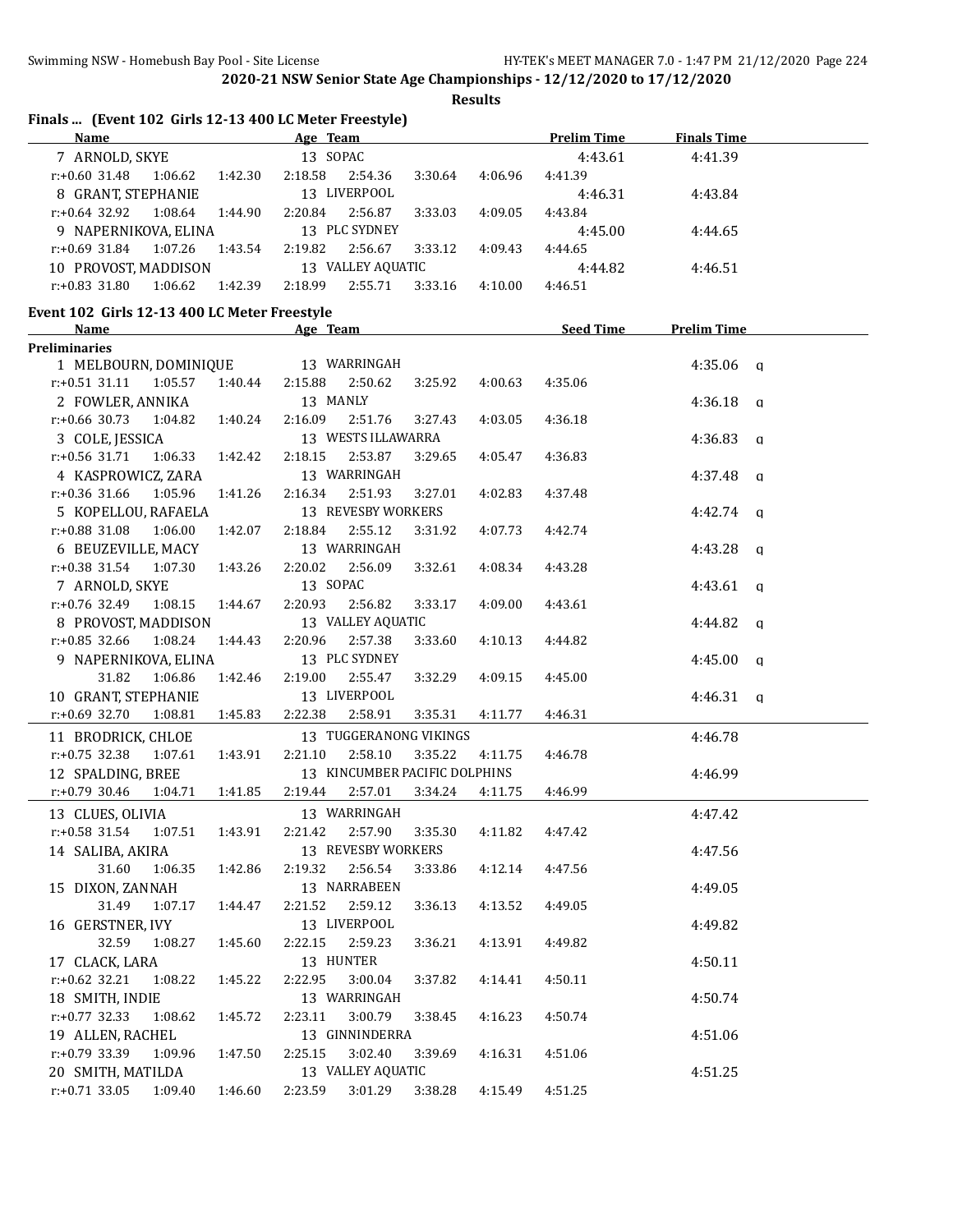**Results**

## **Preliminaries ... (Event 102 Girls 12-13 400 LC Meter Freestyle)**

|                               | Name and the state of the state of the state of the state of the state of the state of the state of the state of the state of the state of the state of the state of the state of the state of the state of the state of the s |          | Age Team and the contract of the state of the state of the state of the state of the state of the state of the |         |         | Seed Time | <b>Prelim Time</b> |  |
|-------------------------------|--------------------------------------------------------------------------------------------------------------------------------------------------------------------------------------------------------------------------------|----------|----------------------------------------------------------------------------------------------------------------|---------|---------|-----------|--------------------|--|
| 21 WAUGH, ANNABELLE           |                                                                                                                                                                                                                                |          | 13 KINCOPPAL-ROSE BAY                                                                                          |         |         |           | 4:51.49            |  |
| $r: +0.65$ 31.32              | 1:06.49                                                                                                                                                                                                                        |          | 1:43.36 2:20.57 2:58.52                                                                                        | 3:36.19 | 4:14.64 | 4:51.49   |                    |  |
| 22 AZRIEL, ALYSSA             |                                                                                                                                                                                                                                |          | 13 RANDWICK CITY                                                                                               |         |         |           | 4:55.18            |  |
| $r: +0.72$ 32.15              | 1:08.61<br>1:46.72                                                                                                                                                                                                             | 2:25.43  | 3:03.72                                                                                                        | 3:41.43 | 4:18.80 | 4:55.18   |                    |  |
| 23 SMITH, SOMMER              |                                                                                                                                                                                                                                |          | 13 HUNTER                                                                                                      |         |         |           | 4:55.75            |  |
| 32.56                         | 1:09.07<br>1:46.55                                                                                                                                                                                                             | 2:23.76  | 3:02.29                                                                                                        | 3:40.58 | 4:18.96 | 4:55.75   |                    |  |
| 24 COX, ARABELLA              |                                                                                                                                                                                                                                |          | 13 KNOX PYMBLE                                                                                                 |         |         |           | 4:56.56            |  |
| $r: +0.61$ 32.03              | 1:08.78<br>1:46.81                                                                                                                                                                                                             | 2:24.37  | 3:03.27                                                                                                        | 3:42.21 | 4:20.54 | 4:56.56   |                    |  |
| 25 LAY, KEELY                 |                                                                                                                                                                                                                                |          | 13 LIVERPOOL                                                                                                   |         |         |           | 4:56.66            |  |
| $r: +0.73$ 32.64              | 1:09.24<br>1:47.06                                                                                                                                                                                                             | 2:25.21  | 3:03.63                                                                                                        | 3:42.06 | 4:20.43 | 4:56.66   |                    |  |
| 26 CUTHBERT, ELISHA           |                                                                                                                                                                                                                                |          | 12 WARRINGAH                                                                                                   |         |         |           | 4:57.04            |  |
| $r: +0.81$ 33.30              | 1:10.23<br>1:48.18                                                                                                                                                                                                             | 2:26.25  | 3:04.41                                                                                                        | 3:42.64 | 4:20.28 | 4:57.04   |                    |  |
|                               | 27 EDWARDS-BRADSHAW, MILLIE                                                                                                                                                                                                    |          | 13 TRINITY LISMORE                                                                                             |         |         |           | 4:57.31            |  |
| $r: +0.72$ 31.55              | 1:07.62<br>1:45.36                                                                                                                                                                                                             | 2:23.96  | 3:02.52                                                                                                        | 3:41.51 | 4:19.84 | 4:57.31   |                    |  |
| 28 BARLOW, LILY               |                                                                                                                                                                                                                                |          | 13 PORT MACQUARIE                                                                                              |         |         |           | 4:57.89            |  |
| $r: +0.63$ 32.26              | 1:08.92<br>1:47.37                                                                                                                                                                                                             | 2:25.61  | 3:04.38                                                                                                        | 3:43.26 | 4:22.02 | 4:57.89   |                    |  |
| 29 DONALD, JOCELYN            |                                                                                                                                                                                                                                | 13 SOPAC |                                                                                                                |         |         |           | 4:58.03            |  |
| $r: +0.73$ 33.02              | 1:09.62<br>1:47.41                                                                                                                                                                                                             | 2:25.32  | 3:04.18                                                                                                        | 3:43.26 | 4:22.28 | 4:58.03   |                    |  |
| 30 EDWARDS, OLIVIA            |                                                                                                                                                                                                                                |          | 13 WOY WOY                                                                                                     |         |         |           | 4:58.15            |  |
| $r: +0.47$ 32.28              | 1:08.30<br>1:46.70                                                                                                                                                                                                             | 2:25.22  | 3:04.17                                                                                                        | 3:43.24 | 4:22.10 | 4:58.15   |                    |  |
| 31 TOLAR, AALEYAH             |                                                                                                                                                                                                                                |          | 12 HUNTER                                                                                                      |         |         |           | 4:58.36            |  |
| $r: +0.73$ 31.90              | 1:08.27<br>1:46.17                                                                                                                                                                                                             | 2:25.25  | 3:04.70                                                                                                        | 3:43.64 | 4:21.66 | 4:58.36   |                    |  |
| 32 HANCOCK, MATILDA           |                                                                                                                                                                                                                                |          | 13 WILLOUGHBY                                                                                                  |         |         |           | 4:58.74            |  |
| $r: +0.74$ 32.28              | 1:08.92<br>1:46.81                                                                                                                                                                                                             | 2:25.76  | 3:04.21                                                                                                        | 3:43.36 | 4:22.04 | 4:58.74   |                    |  |
| 33 HANGER, ISABELLE           |                                                                                                                                                                                                                                |          | 13 CITY OF SYDNEY                                                                                              |         |         |           | 4:58.91            |  |
| r:+0.81 32.77 1:10.20         | 1:48.02                                                                                                                                                                                                                        | 2:27.20  | 3:05.23                                                                                                        | 3:44.05 | 4:22.29 | 4:58.91   |                    |  |
| 34 BROADBENT, EMMA            |                                                                                                                                                                                                                                |          | 13 KINCUMBER PACIFIC DOLPHINS                                                                                  |         |         |           | 4:59.17            |  |
| $r.+0.78$ 32.12               | 1:08.56<br>1:46.95                                                                                                                                                                                                             | 2:25.72  | 3:04.26                                                                                                        | 3:43.26 | 4:22.09 | 4:59.17   |                    |  |
| 35 GONZALO, FELISA            |                                                                                                                                                                                                                                | 12 MANLY |                                                                                                                |         |         |           | 5:00.10            |  |
| $r: +0.75$ 31.89 1:08.23      | 1:46.96                                                                                                                                                                                                                        | 2:25.71  | 3:04.57                                                                                                        | 3:43.65 | 4:22.30 | 5:00.10   |                    |  |
| 36 MAYNE, JADE                |                                                                                                                                                                                                                                |          | 12 AQUABLITZ TOONGABBIE                                                                                        |         |         |           | 5:00.63            |  |
| 32.14                         | 1:08.80<br>1:47.61                                                                                                                                                                                                             | 2:26.17  | 3:05.16                                                                                                        | 3:43.98 | 4:23.37 | 5:00.63   |                    |  |
| 37 NARAYAN, ISSABELLA         |                                                                                                                                                                                                                                |          | 13 AQUABLITZ TOONGABBIE                                                                                        |         |         |           | 5:00.83            |  |
| r:+0.77 32.66 1:08.57 1:47.03 |                                                                                                                                                                                                                                | 2:25.82  | 3:04.82                                                                                                        | 3:43.53 | 4:23.23 | 5:00.83   |                    |  |
| 38 BURNS, IMOGEN              |                                                                                                                                                                                                                                |          | 13 AQUABLITZ TOONGABBIE                                                                                        |         |         |           | 5:00.99            |  |
| r:+0.86 33.26                 | 1:09.57 1:47.52                                                                                                                                                                                                                | 2:25.99  | 3:05.04                                                                                                        | 3:44.02 | 4:23.55 | 5:00.99   |                    |  |
| 39 KIM, LIN                   |                                                                                                                                                                                                                                |          | 12 PLC SYDNEY                                                                                                  |         |         |           | 5:01.68            |  |
| r:+0.39 32.25                 | 1:08.65<br>1:46.96                                                                                                                                                                                                             | 2:25.75  | 3:05.39                                                                                                        | 3:44.73 | 4:24.05 | 5:01.68   |                    |  |
| 40 HENSON, VIOLET             |                                                                                                                                                                                                                                |          | 13 BATHURST CITY                                                                                               |         |         |           | 5:02.83            |  |
| r:+0.50 34.29                 | 1:49.84<br>1:11.11                                                                                                                                                                                                             | 2:29.09  | 3:08.59                                                                                                        | 3:48.08 | 4:26.87 | 5:02.83   |                    |  |
| 41 CREIGHTON, INDIGO          |                                                                                                                                                                                                                                |          | 13 LISMORE WORKERS                                                                                             |         |         |           | 5:03.08            |  |
| $r: +0.47$ 32.72              | 1:10.01<br>1:48.90                                                                                                                                                                                                             | 2:29.16  | 3:08.25                                                                                                        | 3:48.32 | 4:27.94 | 5:03.08   |                    |  |
| 42 WATKINS, JEMIMA            |                                                                                                                                                                                                                                |          | 13 PLC SYDNEY                                                                                                  |         |         |           | 5:03.26            |  |
| $r: +0.77$ 33.15              | 1:48.88<br>1:10.06                                                                                                                                                                                                             | 2:27.73  | 3:06.41                                                                                                        | 3:45.22 | 4:25.04 | 5:03.26   |                    |  |
| 43 SMITH, JAIME               |                                                                                                                                                                                                                                |          | 13 RANDWICK CITY                                                                                               |         |         |           | 5:03.32            |  |
| 33.86                         | 1:10.90<br>1:50.50                                                                                                                                                                                                             | 2:30.37  | 3:09.91                                                                                                        | 3:47.67 | 4:26.21 | 5:03.32   |                    |  |
| 44 BONASERA, ANDIE            |                                                                                                                                                                                                                                |          | 13 NARRABEEN                                                                                                   |         |         |           | 5:03.54            |  |
| $r+0.67$ 32.92                | 1:10.27<br>1:48.90                                                                                                                                                                                                             | 2:27.65  | 3:07.21                                                                                                        | 3:46.98 | 4:25.66 | 5:03.54   |                    |  |
| 45 KOWALSKI, JANA             |                                                                                                                                                                                                                                |          | 12 SYDNEY UNIVERSITY                                                                                           |         |         |           | 5:04.10            |  |
| r:+0.56 34.24                 | 1:11.79<br>1:50.34                                                                                                                                                                                                             | 2:29.85  | 3:09.07                                                                                                        | 3:48.75 | 4:28.03 | 5:04.10   |                    |  |
| 46 LOVELL, RUBY               |                                                                                                                                                                                                                                |          | 13 WARRINGAH                                                                                                   |         |         |           | 5:04.29            |  |
| $r: +0.68$ 32.73              | 1:10.31<br>1:48.62                                                                                                                                                                                                             | 2:28.52  | 3:08.03                                                                                                        | 3:47.57 | 4:27.24 | 5:04.29   |                    |  |
| 47 LECHNER, PHOEBE            |                                                                                                                                                                                                                                | 13 MONTE |                                                                                                                |         |         |           | 5:04.99            |  |
| 32.67                         | 1:10.18<br>1:49.65                                                                                                                                                                                                             | 2:28.61  | 3:08.32                                                                                                        | 3:47.87 | 4:27.19 | 5:04.99   |                    |  |
|                               |                                                                                                                                                                                                                                |          |                                                                                                                |         |         |           |                    |  |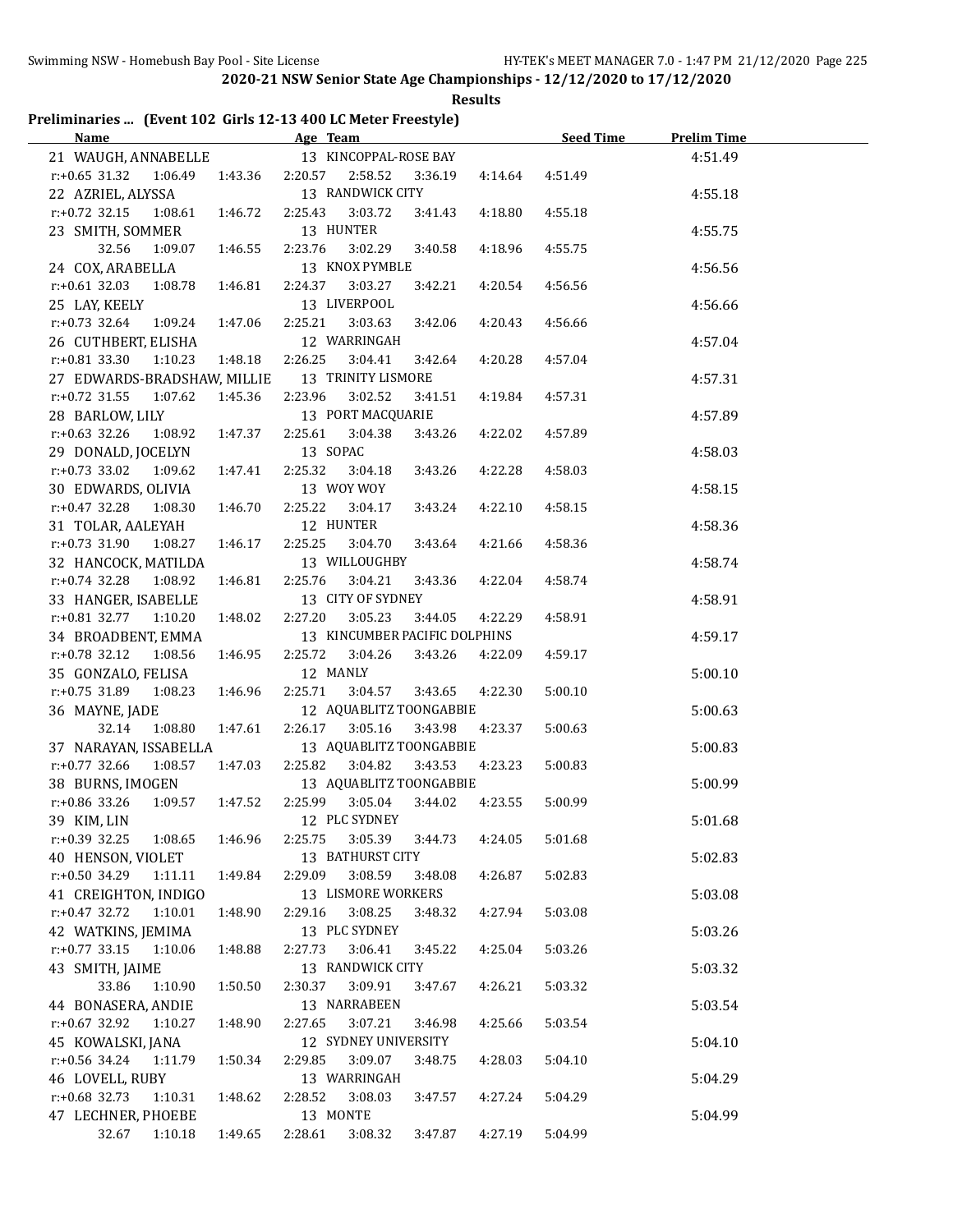|                                              |         |         | <b>Results</b>                                                |                    |                    |  |
|----------------------------------------------|---------|---------|---------------------------------------------------------------|--------------------|--------------------|--|
|                                              |         |         | Preliminaries  (Event 102 Girls 12-13 400 LC Meter Freestyle) |                    |                    |  |
| Name                                         |         |         | Age Team                                                      | <b>Seed Time</b>   | <b>Prelim Time</b> |  |
| 48 DENNING, HOLLY                            |         |         | 13 AQUABLITZ TOONGABBIE                                       |                    | 5:07.02            |  |
| $r.+0.50$ 33.09 1:10.80                      |         | 1:49.92 | 2:30.05<br>3:09.54<br>3:49.51<br>4:29.52                      | 5:07.02            |                    |  |
| 49 SMITH, TILANI                             |         |         | 12 TAMWORTH CITY                                              |                    | 5:07.30            |  |
| 33.53                                        | 1:11.40 | 1:50.77 | 3:10.37<br>2:30.73<br>3:50.23<br>4:29.85                      | 5:07.30            |                    |  |
| 50 GARUFI, REGAN                             |         |         | 13 LORETO NORMANHURST                                         |                    | 5:08.17            |  |
| $r: +0.61$ 33.60                             | 1:11.47 | 1:50.24 | 3:09.73<br>2:29.97<br>3:49.78<br>4:29.63                      | 5:08.17            |                    |  |
| 51 BRODBECK, MILLIE                          |         |         | 13 ORANGE AQUATIC                                             |                    | 5:44.11            |  |
| $r: +0.72$ 33.06                             | 1:13.34 | 1:58.58 | 2:45.96<br>3:31.03<br>4:16.28<br>5:03.73                      | 5:44.11            |                    |  |
| Event 103 Girls 16 Year Olds 200 LC Meter IM |         |         |                                                               |                    |                    |  |
| <u>Name</u>                                  |         |         | Age Team                                                      | <b>Prelim Time</b> | <b>Finals Time</b> |  |
| A - Final                                    |         |         |                                                               |                    |                    |  |
| 1 LEE, ANNA                                  |         |         | 16 SOPAC                                                      | 2:25.79            | 2:21.09            |  |
| $r: +0.59$ 30.51                             | 1:06.27 | 1:48.10 | 2:21.09                                                       |                    |                    |  |
| 2 BENTLEY, PHOEBE                            |         |         | 16 PORT MACQUARIE                                             | 2:27.97            | 2:23.82            |  |
| $r: +0.76$ 30.58                             | 1:08.80 | 1:51.71 | 2:23.82                                                       |                    |                    |  |
| 3 VAN ZOGGEL, ANNEKE                         |         |         | 16 EPPING BULLETS                                             | 2:26.61            | 2:24.43            |  |
| $r: +0.55$ 30.25                             | 1:07.55 | 1:51.83 | 2:24.43                                                       |                    |                    |  |
| 4 OGG, MAGALI                                |         |         | 16 NARRABEEN                                                  | 2:28.12            | 2:25.26            |  |
| $r: +0.75$ 31.60                             | 1:08.25 | 1:51.74 | 2:25.26                                                       |                    |                    |  |
| 5 DOBBINS, EMILY                             |         |         | 16 NOVOCASTRIAN                                               | 2:31.69            | 2:28.35            |  |
| $r: +0.75$ 30.91                             | 1:07.87 | 1:53.53 | 2:28.35                                                       |                    |                    |  |
| 6 JONES, AVERIL                              |         |         | 16 HUNTER                                                     | 2:29.43            | 2:28.47            |  |
| $r: +0.53$ 31.69                             | 1:09.93 | 1:55.54 | 2:28.47                                                       |                    |                    |  |
| 7 HOTHAM, NATALIE                            |         |         | 16 KINCUMBER PACIFIC DOLPHINS                                 | 2:29.58            | 2:30.96            |  |
| $r: +0.74$ 32.00                             | 1:09.94 | 1:56.88 | 2:30.96                                                       |                    |                    |  |
| 8 TOWLER, CHARLOTTE                          |         |         | 16 TELOPEA                                                    | 2:30.78            | 2:31.11            |  |
| $r: +0.67$ 32.12                             | 1:10.99 | 1:55.34 | 2:31.11                                                       |                    |                    |  |
| 9 SULLIVAN, OLIVIA                           |         |         | 16 KINGSCLIFF                                                 | 2:30.03            | 2:31.87            |  |
| $r: +0.58$ 31.68                             | 1:09.86 | 1:56.29 | 2:31.87                                                       |                    |                    |  |
| 10 ARGY, MADELEINE                           |         |         | 16 TIVOLI                                                     | 2:34.65            | 2:32.73            |  |
| $r: +0.81$ 31.54                             | 1:12.35 | 1:56.88 | 2:32.73                                                       |                    |                    |  |
| Event 103 Girls 16 Year Olds 200 LC Meter IM |         |         |                                                               |                    |                    |  |
| Name                                         |         |         | Age Team                                                      | Seed Time          | <b>Prelim Time</b> |  |
| Preliminaries                                |         |         |                                                               |                    |                    |  |
| 1 LEE, ANNA                                  |         |         | 16 SOPAC                                                      |                    | $2:25.79$ a        |  |
| r:+0.76 31.08                                | 1:08.00 | 1:50.72 | 2:25.79                                                       |                    |                    |  |
| 2 VAN ZOGGEL, ANNEKE                         |         |         | 16 EPPING BULLETS                                             |                    | $2:26.61$ q        |  |
| r:+0.57 29.99                                | 1:08.28 | 1:52.48 | 2:26.61                                                       |                    |                    |  |
| 3 BENTLEY, PHOEBE                            |         |         | 16 PORT MACQUARIE                                             |                    | $2:27.97$ q        |  |
| $r: +0.67$ 31.18                             | 1:10.18 | 1:54.34 | 2:27.97                                                       |                    |                    |  |
| 4 OGG, MAGALI                                |         |         | 16 NARRABEEN                                                  |                    | $2:28.12$ q        |  |
| $r+0$ 79 31 69 1.08 64                       |         | 1:53.28 | 2:28.12                                                       |                    |                    |  |

| ent 103  Girls 16 Year Olds 200 LC Meter IM |                    |                    |                               |                  |                    |   |
|---------------------------------------------|--------------------|--------------------|-------------------------------|------------------|--------------------|---|
| Name                                        |                    |                    | Age Team                      | <b>Seed Time</b> | <b>Prelim Time</b> |   |
| eliminaries                                 |                    |                    |                               |                  |                    |   |
| 1 LEE, ANNA                                 |                    |                    | 16 SOPAC                      |                  | $2:25.79$ q        |   |
| $r: +0.76$ 31.08                            | 1:08.00<br>1:50.72 | 2:25.79            |                               |                  |                    |   |
| 2 VAN ZOGGEL, ANNEKE                        |                    |                    | 16 EPPING BULLETS             |                  | 2:26.61            | a |
| $r: +0.57$ 29.99 1:08.28                    |                    | 1:52.48<br>2:26.61 |                               |                  |                    |   |
| 3 BENTLEY, PHOEBE                           |                    |                    | 16 PORT MACQUARIE             |                  | $2:27.97$ q        |   |
| $r: +0.67$ 31.18 1:10.18                    | 1:54.34            | 2:27.97            |                               |                  |                    |   |
| 4 OGG, MAGALI                               |                    |                    | 16 NARRABEEN                  |                  | $2:28.12$ a        |   |
| r:+0.79 31.69 1:08.64                       |                    | 1:53.28<br>2:28.12 |                               |                  |                    |   |
| 5 JONES, AVERIL                             |                    |                    | 16 HUNTER                     |                  | $2:29.43$ a        |   |
| $r: +0.54$ 32.10 1:10.42                    |                    | 2:29.43<br>1:56.16 |                               |                  |                    |   |
| 6 HOTHAM, NATALIE                           |                    |                    | 16 KINCUMBER PACIFIC DOLPHINS |                  | $2:29.58$ a        |   |
| $r: +0.76$ 32.66                            | 1:10.81<br>1:56.28 | 2:29.58            |                               |                  |                    |   |
| 7 SULLIVAN, OLIVIA                          |                    |                    | 16 KINGSCLIFF                 |                  | 2:30.03            | a |
| $r: +0.73$ 31.88 1:09.89                    |                    | 1:55.87<br>2:30.03 |                               |                  |                    |   |
| 8 TOWLER, CHARLOTTE                         |                    |                    | 16 TELOPEA                    |                  | $2:30.78$ q        |   |
| $r: +0.50$ 32.23                            | 1:10.80            | 1:55.02<br>2:30.78 |                               |                  |                    |   |
| 9 DOBBINS, EMILY                            |                    |                    | 16 NOVOCASTRIAN               |                  | 2:31.69            | a |
| r:+0.77 31.89 1:09.28                       | 1:56.08            | 2:31.69            |                               |                  |                    |   |
|                                             |                    |                    |                               |                  |                    |   |
|                                             |                    |                    |                               |                  |                    |   |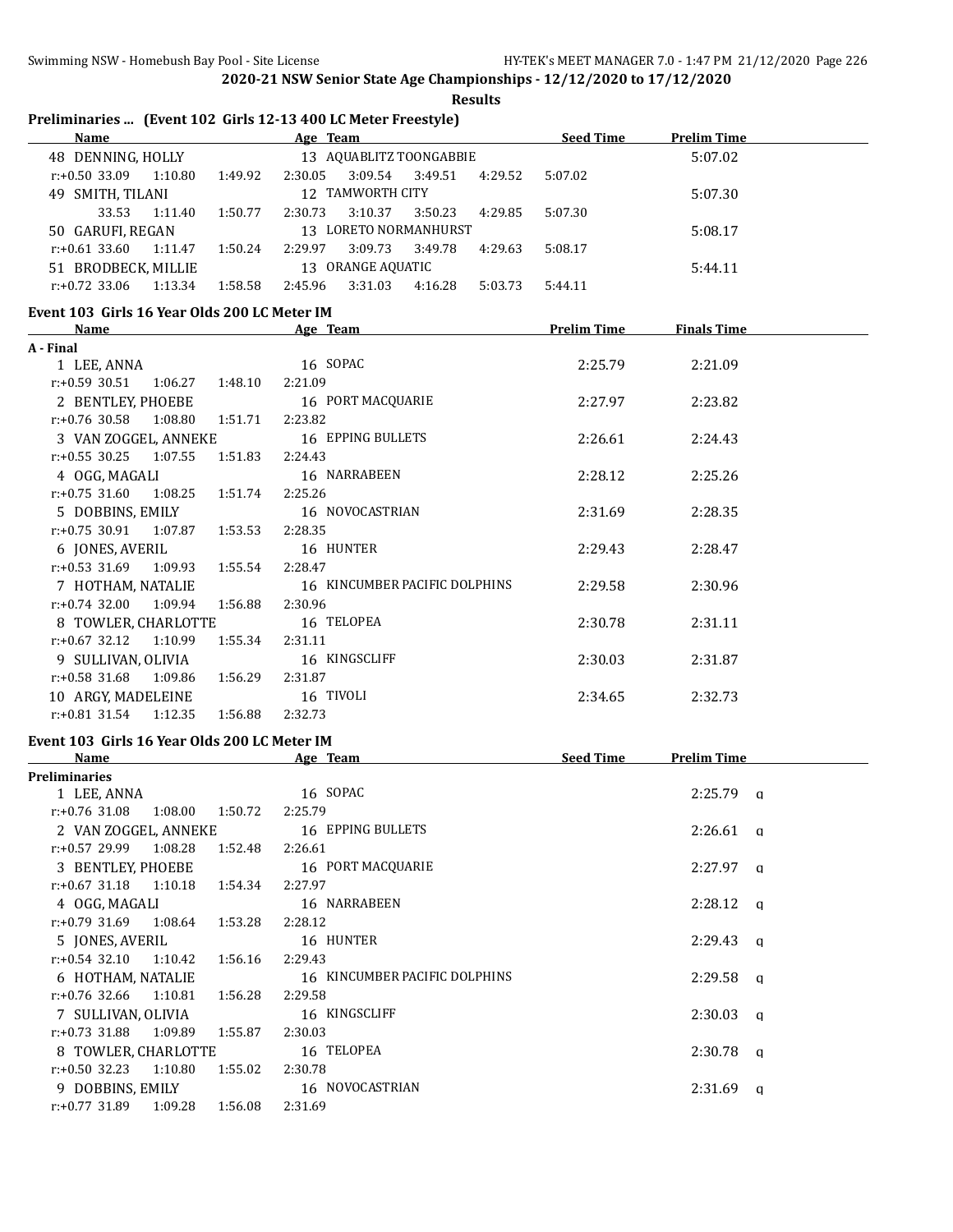r:+0.55 30.02 1:06.63 1:47.58 2:20.86

r:+0.84 31.05 1:09.67 1:49.09 2:21.90

r:+0.67 30.99 1:07.11 1:47.43 2:22.43

r:+0.76 30.14 1:07.96 1:51.12 2:25.61

r:+0.65 30.39 1:06.42 1:51.84 2:26.58

**2020-21 NSW Senior State Age Championships - 12/12/2020 to 17/12/2020**

#### **Results**

### **Preliminaries ... (Event 103 Girls 16 Year Olds 200 LC Meter IM)**

| Name and the state of the state of the state of the state of the state of the state of the state of the state of the state of the state of the state of the state of the state of the state of the state of the state of the s |                  | Age Team                    | Seed Time          | <b>Prelim Time</b> |
|--------------------------------------------------------------------------------------------------------------------------------------------------------------------------------------------------------------------------------|------------------|-----------------------------|--------------------|--------------------|
| 10 ARGY, MADELEINE                                                                                                                                                                                                             |                  | 16 TIVOLI                   |                    | $2:34.65$ a        |
| r:+0.85 31.97 1:13.57                                                                                                                                                                                                          | 1:58.45  2:34.65 |                             |                    |                    |
| 11 CORNELIUS-FELTUS, MERCEDE                                                                                                                                                                                                   |                  | 16 KINROSS WOLAROI          |                    | 2:36.01            |
| $r: +0.72$ 32.05<br>1:13.60                                                                                                                                                                                                    | 1:59.22          | 2:36.01                     |                    |                    |
| 12 GOOD, ZARA                                                                                                                                                                                                                  |                  | 16 TITANS                   |                    | 2:37.10            |
| $r: +0.58$ 33.05<br>1:14.76  1:58.54                                                                                                                                                                                           |                  | 2:37.10                     |                    |                    |
| 13 CALLUM, ALYSSA                                                                                                                                                                                                              |                  | 16 NORWEST                  |                    | 2:37.67            |
| $r.+0.74$ 33.47 1:14.87                                                                                                                                                                                                        | 2:00.28          | 2:37.67                     |                    |                    |
| 14 CLARK, AMBER                                                                                                                                                                                                                |                  | 16 NUSWIM                   |                    | 2:37.96            |
| $r: +0.61$ 32.13 1:11.75                                                                                                                                                                                                       | 2:01.08          | 2:37.96                     |                    |                    |
| 15 RILEY-GOODE, TARA                                                                                                                                                                                                           |                  | 16 KINCOPPAL-ROSE BAY       |                    | 2:38.24            |
| $r: +0.73$ 33.98<br>1:15.84                                                                                                                                                                                                    | 2:03.00          | 2:38.24                     |                    |                    |
| 16 BURTON, JOSIE                                                                                                                                                                                                               |                  | 16 CARLILE                  |                    | 2:38.71            |
| $r: +0.62$ 32.84 1:14.04                                                                                                                                                                                                       | 2:03.66          | 2:38.71                     |                    |                    |
| 17 FAWER, JASMINE                                                                                                                                                                                                              |                  | 16 SOUTHERN SYDNEY          |                    | 2:38.73            |
| 32.79 1:13.55                                                                                                                                                                                                                  | 2:04.07          | 2:38.73                     |                    |                    |
| 18 COX, TRINITY                                                                                                                                                                                                                |                  | 16 WAGGA WAGGA              |                    | 2:40.58            |
| $r: +0.78$ 34.97 1:13.73                                                                                                                                                                                                       | 2:04.30          | 2:40.58                     |                    |                    |
| 19 FUCCENECCO, VERONICA                                                                                                                                                                                                        |                  | 16 CASTLE HILL RSL DOLPHINS |                    | 2:43.02            |
| $r: +0.73$ 33.03 1:16.62 2:04.76                                                                                                                                                                                               |                  | 2:43.02                     |                    |                    |
| 20 WHITE, NIQUOLA                                                                                                                                                                                                              |                  | 16 TRINITY LISMORE          |                    | 2:43.06            |
| $r: +0.57$ 32.91 1:12.09 2:05.77                                                                                                                                                                                               |                  | 2:43.06                     |                    |                    |
| 21 VAN STRALEN, TIANA                                                                                                                                                                                                          |                  | 16 MOUNT ANNAN              |                    | 2:47.46            |
| $r.+0.76$ 32.76 1:15.23 2:08.93                                                                                                                                                                                                |                  | 2:47.46                     |                    |                    |
|                                                                                                                                                                                                                                |                  |                             |                    |                    |
| Event 103 Girls 17 & Over 200 LC Meter IM<br>Name                                                                                                                                                                              |                  | Age Team                    | <b>Prelim Time</b> | <b>Finals Time</b> |
| A - Final                                                                                                                                                                                                                      |                  |                             |                    |                    |
| 1 BAILEY, MEG                                                                                                                                                                                                                  |                  | 24 HUNTER                   | 2:19.14            | 2:14.62            |
| $r.+0.51$ 29.34 1:03.54 1:42.80                                                                                                                                                                                                |                  | 2:14.62                     |                    |                    |
| 2 BROWN, CHARLI                                                                                                                                                                                                                |                  | 18 MANLY                    | 2:20.47            | 2:15.63            |
| $r: +0.60$ 29.67 1:04.25                                                                                                                                                                                                       | 1:44.33          | 2:15.63                     |                    |                    |
| 3 DELMENICO, MELA                                                                                                                                                                                                              |                  | 17 CITY OF SYDNEY           | 2:21.71            | 2:16.68            |
| $r.+0.78$ 29.57 1:05.23                                                                                                                                                                                                        | 1:45.66          | 2:16.68                     |                    |                    |
| 4 HARDY, KAYLA                                                                                                                                                                                                                 |                  | 17 GINNINDERRA              | 2:22.17            | 2:20.13            |
| $r: +0.67$ 29.68<br>1:06.54 1:47.91                                                                                                                                                                                            |                  | 2:20.13                     |                    |                    |
| 5 CROSS, BEC                                                                                                                                                                                                                   |                  | 21 GINNINDERRA              | 2:21.71            | 2:20.69            |
| 1:06.65<br>$r: +0.74$ 30.10                                                                                                                                                                                                    | 1:48.19          | 2:20.69                     |                    |                    |
| 6 FITZHENRY, FRANCESCA                                                                                                                                                                                                         |                  | 21 CARLILE                  | 2:22.09            | 2:20.86            |

7 OBEREKAR, ASHLEIGH 19 VALLEY AQUATIC 2:24.11 2:21.90

8 LUUKKANEN, CARITA 24 SYDNEY UNIVERSITY 2:22.88 2:22.43

9 PEREGRINA, GEORGIA 19 MACQUARIE UNIVERSITY 2:25.53 2:25.61

10 JONES, EMILY 17 HUNTER 2:25.51 2:26.58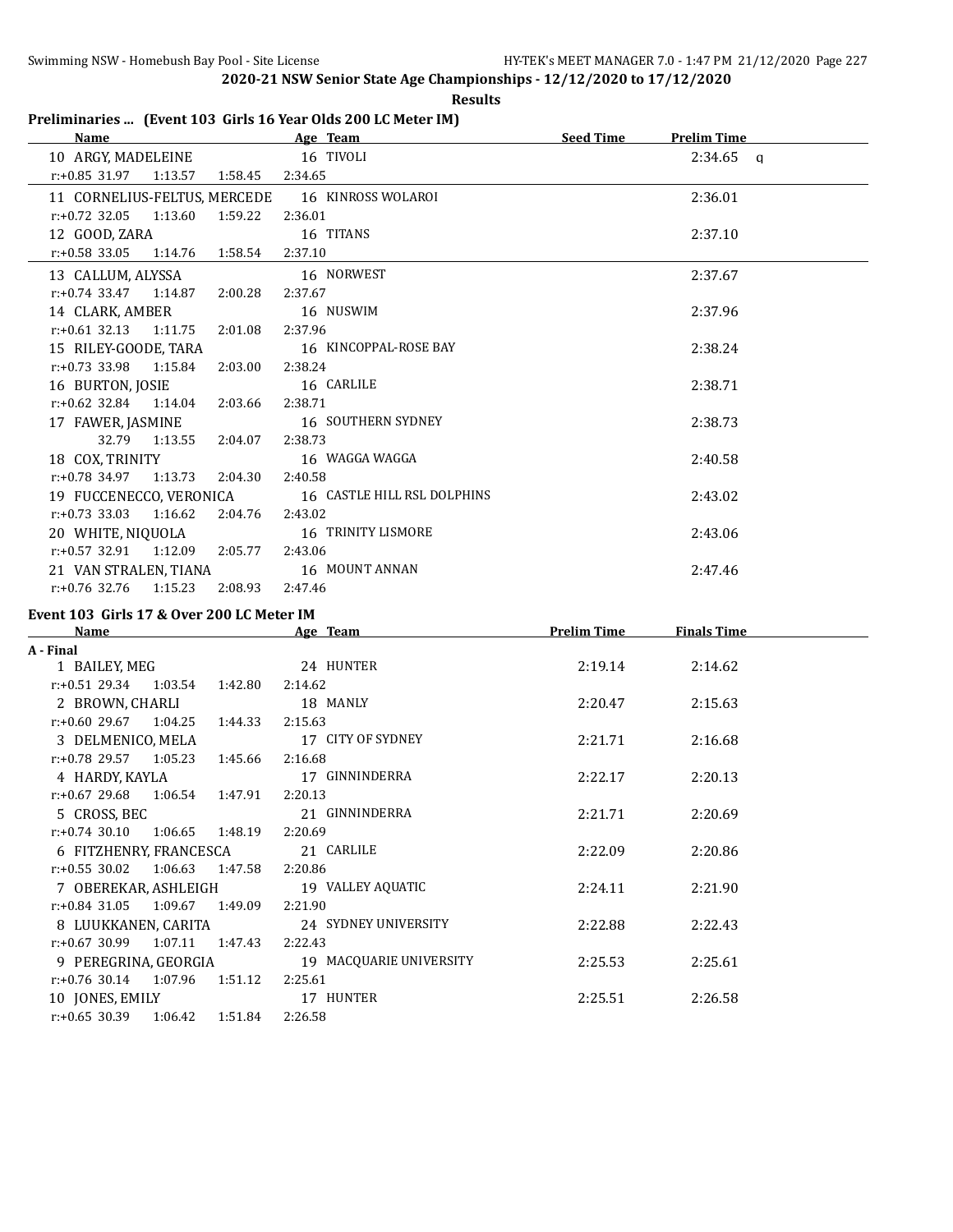#### **Results**

#### **Event 103 Girls 17 & Over 200 LC Meter IM**

| Name<br><u> 1980 - Johann Barn, mars ann an t-</u>      | <u> 1980 - Johann Barbara, martxa a</u><br>Age Team | Seed Time | <b>Prelim Time</b> |
|---------------------------------------------------------|-----------------------------------------------------|-----------|--------------------|
| Preliminaries                                           |                                                     |           |                    |
| 1 BAILEY, MEG                                           | 24 HUNTER                                           |           | $2:19.14$ a        |
| $r: +0.54$ 29.97 1:05.86 1:46.01                        | 2:19.14                                             |           |                    |
| 2 BROWN, CHARLI                                         | 18 MANLY                                            |           | $2:20.47$ q        |
| $r.+0.6129.691:05.12$<br>1:46.78                        | 2:20.47                                             |           |                    |
| *3 CROSS, BEC                                           | 21 GINNINDERRA                                      |           | $2:21.71$ q        |
| $r: +0.69$ 30.67 1:06.69<br>1:48.67                     | 2:21.71                                             |           |                    |
| *3 DELMENICO, MELA                                      | 17 CITY OF SYDNEY                                   |           | $2:21.71$ q        |
| $r.+0.76$ 30.86 1:08.37 1:50.09                         | 2:21.71                                             |           |                    |
| 5 FITZHENRY, FRANCESCA                                  | 21 CARLILE                                          |           | $2:22.09$ q        |
| $r.+0.57$ 30.49 1:07.56                                 | 1:48.74 2:22.09                                     |           |                    |
| 6 HARDY, KAYLA                                          | 17 GINNINDERRA                                      |           | $2:22.17$ q        |
| $r: +0.64$ 29.58<br>1:06.80  1:48.34                    | 2:22.17                                             |           |                    |
| 7 LUUKKANEN, CARITA                                     | 24 SYDNEY UNIVERSITY                                |           | $2:22.88$ q        |
| $r.+0.66$ 31.35 1:08.07 1:48.70                         | 2:22.88                                             |           |                    |
| 8 OBEREKAR, ASHLEIGH                                    | 19 VALLEY AQUATIC                                   |           | $2:24.11$ q        |
| $r.+0.83$ 31.71 1:10.05<br>1:50.75                      | 2:24.11                                             |           |                    |
| 9 JONES, EMILY                                          | 17 HUNTER                                           |           | $2:25.51$ q        |
| $r$ :+0.62 30.35<br>1:06.93   1:51.30                   | 2:25.51                                             |           |                    |
| 10 PEREGRINA, GEORGIA                                   | 19 MACQUARIE UNIVERSITY                             |           | $2:25.53$ a        |
| $r: +0.62$ 30.23<br>1:50.34<br>1:07.95                  | 2:25.53                                             |           |                    |
|                                                         | 17 SOPAC                                            |           | 2:25.99            |
| 11 MICHELL, GRACE<br>$r.+0.62$ 30.98 1:08.11<br>1:51.49 | 2:25.99                                             |           |                    |
|                                                         | 18 NARRABEEN                                        |           |                    |
| 12 HARRISON, LEXI<br>r:+0.80 31.47 1:09.77<br>1:52.03   | 2:26.35                                             |           | 2:26.35            |
|                                                         |                                                     |           |                    |
| 13 NELSON, HOLLY                                        | 17 ABBOTSLEIGH                                      |           | 2:26.68            |
| $r.+0.76$ 30.52 1:07.99<br>1:52.95                      | 2:26.68                                             |           |                    |
| 14 MAYTHERS, EMILY                                      | 19 REVESBY WORKERS                                  |           | 2:27.75            |
| r:+0.89 30.55 1:08.12<br>1:53.08                        | 2:27.75                                             |           |                    |
| 15 QUINN, JESSIE                                        | 27 NARRABEEN                                        |           | 2:28.56            |
| $r.+0.79$ 31.97 1:10.34<br>1:54.03                      | 2:28.56                                             |           |                    |
| 16 SUTHERLAND, CARA                                     | 20 NARRABEEN                                        |           | 2:29.37            |
| $r.+0.71$ 30.67 1:10.23<br>1:54.44                      | 2:29.37                                             |           |                    |
| 17 RIDER, JADE                                          | 18 SLC AQUADOT                                      |           | 2:29.52            |
| r:+0.72 31.45 1:11.36 1:54.46                           | 2:29.52                                             |           |                    |
| 18 MALKIN, ELIYAH                                       | 17 RAVENSWOOD                                       |           | 2:29.94            |
| r:+0.81 31.52  1:10.50  1:54.83  2:29.94                |                                                     |           |                    |
| 19 GORGAS, ELENI                                        | 20 CITY OF SYDNEY                                   |           | 2:30.03            |
| $r: +0.60$ 32.13<br>1:11.43<br>1:55.21                  | 2:30.03                                             |           |                    |
| 20 ELPHINSTON, SIENNA                                   | 19 AUBURN                                           |           | 2:30.13            |
| $r: +0.63$ 31.23<br>1:12.36<br>1:54.40                  | 2:30.13                                             |           |                    |
| 21 BUFFETT, JESSICA                                     | 17 WESTS ILLAWARRA                                  |           | 2:31.01            |
| $r: +0.73$ 30.68<br>1:55.65<br>1:10.66                  | 2:31.01                                             |           |                    |
| 22 REMOND, COCO                                         | 17 KINCOPPAL-ROSE BAY                               |           | 2:31.18            |
| r:+0.77 31.90 1:11.69<br>1:55.63                        | 2:31.18                                             |           |                    |
| 23 PLATTS, GEORGIA                                      | 17 SOPAC                                            |           | 2:32.15            |
| $r: +0.68$ 32.81<br>1:11.56<br>1:57.49                  | 2:32.15                                             |           |                    |
| 24 KITCHER, ELIZABETH                                   | 17 NORWEST                                          |           | 2:32.35            |
| $r$ :+0.75 33.21<br>1:13.86<br>1:57.66                  | 2:32.35                                             |           |                    |
| 25 WHITE, JORDYN                                        | 17 CRONULLA                                         |           | 2:32.46            |
| r:+0.66 31.77 1:11.96 1:59.11                           | 2:32.46                                             |           |                    |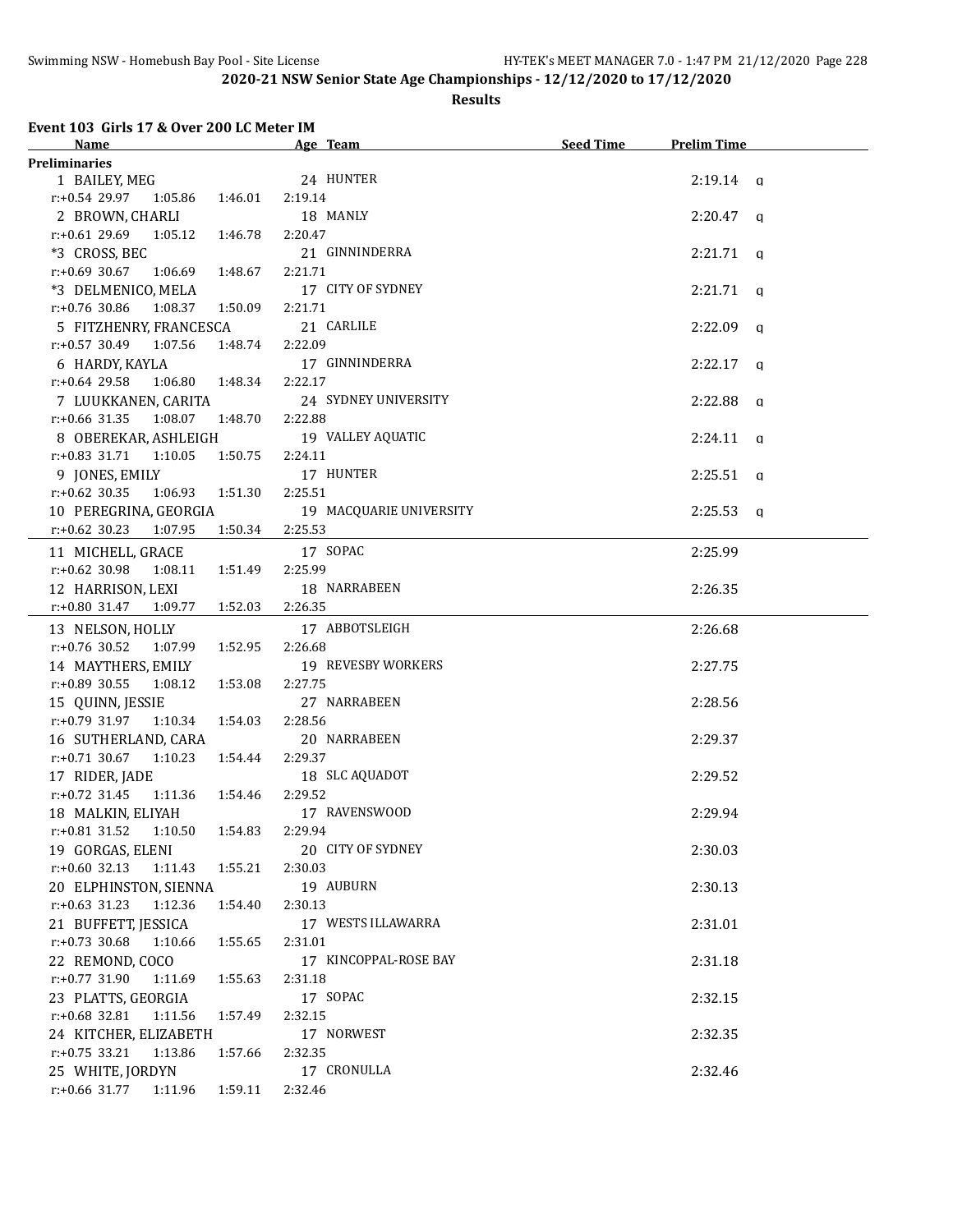#### **Results**

## **Preliminaries ... (Event 103 Girls 17 & Over 200 LC Meter IM)**

| <b>Name</b>                              | Age Team                    | <b>Seed Time</b><br><b>Prelim Time</b> |
|------------------------------------------|-----------------------------|----------------------------------------|
| 26 LEVY, ARIELLA                         | 20 KINCOPPAL-ROSE BAY       | 2:33.64                                |
| $r: +0.69$ 32.05 1:13.43 1:55.57 2:33.64 |                             |                                        |
| 27 BRITTON, ROSIE                        | 17 ALBURY AMATEUR           | 2:33.86                                |
| $r.+0.68$ 32.11 1:14.12 1:56.98          | 2:33.86                     |                                        |
| 28 VANCE, LILY                           | 17 WARRINGAH                | 2:34.14                                |
| $r.+0.67$ 32.17 1:10.31 1:57.12 2:34.14  |                             |                                        |
| 29 HAPPE, ELOISE 18 WESTS ILLAWARRA      |                             | 2:34.41                                |
| $r.+0.60$ 33.82 1:15.09 1:59.01          | 2:34.41                     |                                        |
| 30 CLEARE, ELLA                          | 18 HUNTER                   | 2:35.10                                |
| r:+0.82 34.27 1:13.37 1:59.24 2:35.10    |                             |                                        |
| 31 HUGHES, CHARLOTTE 18 CITY OF SYDNEY   |                             | 2:35.42                                |
| $r.+0.75$ 33.66 1:15.06 1:58.27          | 2:35.42                     |                                        |
| 32 MOLONEY, LARA                         | 17 ALLIGATORS OF ARMIDALE   | 2:36.02                                |
| r:+0.71 31.84 1:09.35 2:00.09 2:36.02    |                             |                                        |
| 33 CHARLTON, OLIVIA                      | 17 CASTLE HILL RSL DOLPHINS | 2:36.31                                |
| $r: +0.73$ 32.22 1:08.88 1:56.95 2:36.31 |                             |                                        |
| 34 NAUMOVSKI, GABRIELLE 17 RAVENSWOOD    |                             | 2:36.69                                |
| 33.02 1:14.83 1:59.89                    | 2:36.69                     |                                        |
| 35 FOGG, ALEXANDRIA                      | 17 SANS SOUCI               | 2:36.81                                |
| 1:14.15  2:02.08  2:36.81<br>32.87       |                             |                                        |
| 36 FEURTADO, ABBY 17 LORETO NORMANHURST  |                             | 2:37.74                                |
| $r: +0.65$ 32.14 1:12.55 1:59.98         | 2:37.74                     |                                        |
| 37 LENDVAY, COURTNEY                     | 18 WOLLONGONG               | 2:38.84                                |
| $r.+0.67$ 33.89 1:14.33 2:01.44 2:38.84  |                             |                                        |
| 38 DARLEY, TIARNA 18 WARRINGAH           |                             | 2:44.37                                |
| $r.+0.80$ 34.19 1:15.39 2:03.37          | 2:44.37                     |                                        |
| 39 VAN RIJSWIJK, ASHLEY                  | 20 WAGGA WAGGA              | 2:46.53                                |
| $r.+0.61$ 36.75 1:21.22 2:06.48 2:46.53  |                             |                                        |
| --- GIBSON, KATHERINE                    | 17 KNOX PYMBLE              | DQ.                                    |
| $r: +0.77$                               |                             |                                        |

# **Event 104 Boys 16 Year Olds 200 LC Meter IM**

| <b>Name</b>                 |         | Age Team              | <b>Prelim Time</b> | <b>Finals Time</b> |  |
|-----------------------------|---------|-----------------------|--------------------|--------------------|--|
| <b>Finals</b>               |         |                       |                    |                    |  |
| 1 COLLETT, JOSHUA           |         | 16 KNOX PYMBLE        | 2:09.41            | 2:04.44            |  |
| $r: +0.62$ 26.60<br>58.30   | 1:34.29 | 2:04.44               |                    |                    |  |
| 2 LEE, JUSTIN               |         | 16 KNOX PYMBLE        | 2:10.66            | 2:08.21            |  |
| $r: +0.61$ 26.59<br>59.73   | 1:36.99 | 2:08.21               |                    |                    |  |
| 3 CREHAN, BAILEY            |         | 16 WESTS ILLAWARRA    | 2:12.14            | 2:10.26            |  |
| $r.+0.4728.071.03.03$       | 1:39.97 | 2:10.26               |                    |                    |  |
| 4 BUCKINGHAM, HAIG          |         | 16 SOPAC              | 2:12.46            | 2:10.36            |  |
| $r: +0.66$ 27.67 1:02.37    | 1:38.36 | 2:10.36               |                    |                    |  |
| 5 THOMAS, CALLUM            |         | 16 LORETO NORMANHURST | 2:11.95            | 2:11.23            |  |
| $r: +0.73$ 29.01<br>1:01.39 | 1:40.18 | 2:11.23               |                    |                    |  |
| 6 REED, JOSHUA              |         | 16 NOVOCASTRIAN       | 2:15.33            | 2:12.49            |  |
| $r: +0.67$ 27.48 1:01.28    | 1:41.72 | 2:12.49               |                    |                    |  |
| 7 OATES, THOMAS             |         | 16 NEWINGTON          | 2:13.88            | 2:13.56            |  |
| r:+0.66 27.91<br>1:03.72    | 1:41.78 | 2:13.56               |                    |                    |  |
| 8 MCLACHLAN, IYE            |         | 16 KNOX PYMBLE        | 2:15.44            | 2:13.87            |  |
| $r: +0.66$ 27.98 1:03.01    | 1:41.88 | 2:13.87               |                    |                    |  |
| *9 MARSTON, SHAWN           |         | 16 CARLILE            | 2:16.12            | 2:15.14            |  |
| $r: +0.69$ 28.65<br>1:02.34 | 1:43.71 | 2:15.14               |                    |                    |  |
| *9 YEOU, JASON              |         | 16 TRINITY GRAMMAR    | 2:14.50            | 2:15.14            |  |
| 1:02.82<br>r:+0.65 28.34    | 1:43.24 | 2:15.14               |                    |                    |  |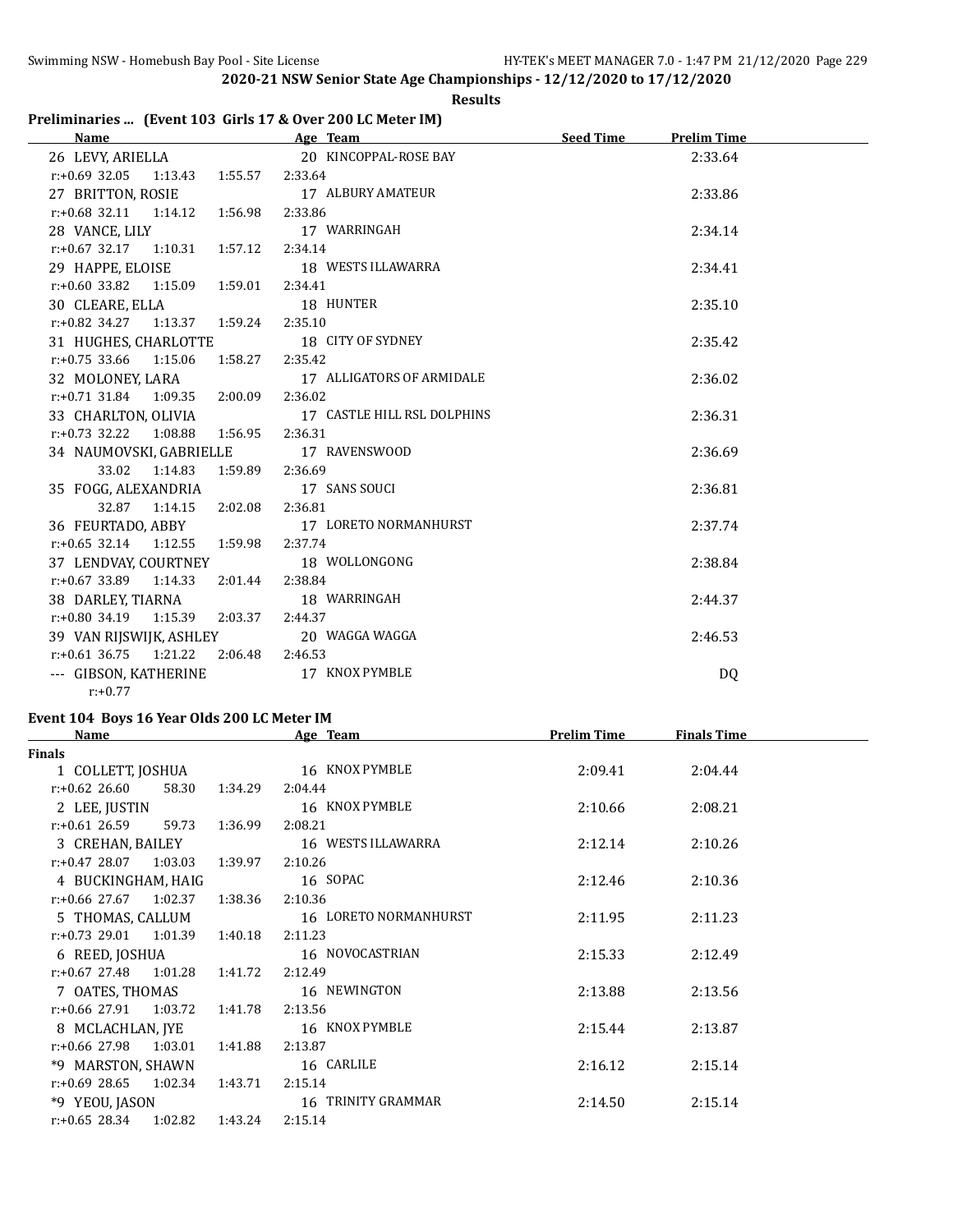#### **Results**

#### **Event 104 Boys 16 Year Olds 200 LC Meter IM**

| <b>Name</b>                                            |         | Age Team                | <b>Seed Time</b> | <b>Prelim Time</b> |  |
|--------------------------------------------------------|---------|-------------------------|------------------|--------------------|--|
| <b>Preliminaries</b>                                   |         |                         |                  |                    |  |
| 1 COLLETT, JOSHUA 16 KNOX PYMBLE                       |         |                         |                  | $2:09.41$ a        |  |
| $r.+0.65$ 27.02 1:00.96                                | 1:36.76 | 2:09.41                 |                  |                    |  |
| 2 LEE, JUSTIN                                          |         | 16 KNOX PYMBLE          |                  | $2:10.66$ q        |  |
| $r: +0.50$ 27.69 1:00.67                               | 1:39.34 | 2:10.66                 |                  |                    |  |
| 3 THOMAS, CALLUM                                       |         | 16 LORETO NORMANHURST   |                  | $2:11.95$ q        |  |
| $r.+0.71$ 29.32 1:01.82                                | 1:40.49 | 2:11.95                 |                  |                    |  |
| 4 CREHAN, BAILEY                                       |         | 16 WESTS ILLAWARRA      |                  | $2:12.14$ q        |  |
| $r: +0.63$ 28.01 1:03.40                               | 1:41.57 | 2:12.14                 |                  |                    |  |
| 5 BUCKINGHAM, HAIG                                     |         | 16 SOPAC                |                  | $2:12.46$ q        |  |
| $r: +0.64$ 28.03<br>1:03.73                            | 1:39.59 | 2:12.46                 |                  |                    |  |
| 6 OATES, THOMAS                                        |         | 16 NEWINGTON            |                  | $2:13.88$ a        |  |
| $r: +0.65$ 28.16<br>1:04.21                            | 1:41.62 | 2:13.88                 |                  |                    |  |
| 7 YEOU, JASON                                          |         | 16 TRINITY GRAMMAR      |                  | $2:14.50$ q        |  |
| $r: +0.49$ 28.51<br>1:03.98                            | 1:43.47 | 2:14.50                 |                  |                    |  |
| 8 REED, JOSHUA                                         |         | 16 NOVOCASTRIAN         |                  | $2:15.33$ q        |  |
| $r: +0.64$ 28.32<br>1:03.42                            | 1:44.34 | 2:15.33                 |                  |                    |  |
| 9 MCLACHLAN, JYE                                       |         | 16 KNOX PYMBLE          |                  | $2:15.44$ q        |  |
| $r: +0.63$ 28.56<br>1:04.64                            | 1:43.59 | 2:15.44                 |                  |                    |  |
| 10 MARSTON, SHAWN                                      |         | 16 CARLILE              |                  | $2:16.12$ q        |  |
| $r.+0.54$ 29.54 1:04.46                                | 1:45.52 | 2:16.12                 |                  |                    |  |
| 11 KNIGHT, KADE                                        |         | 16 WAGGA WAGGA          |                  | 2:16.33            |  |
| $r.+0.58$ 29.11<br>1:04.64 1:44.09                     |         | 2:16.33                 |                  |                    |  |
| 12 THOMPSON, ALEXANDER                                 |         | 16 CITY OF SYDNEY       |                  | 2:16.51            |  |
| $r.+0.62$ 29.39 1:04.08 1:45.20                        |         | 2:16.51                 |                  |                    |  |
|                                                        |         | 16 WAGGA WAGGA          |                  | 2:17.53            |  |
| 13 MOONEY, JAMIE<br>$r.+0.7028.6011:04.721:46.85$      |         | 2:17.53                 |                  |                    |  |
| 14 RODDIS, FINLEY                                      |         | 16 SYDNEY UNIVERSITY    |                  | 2:18.00            |  |
| $r.+0.71$ 29.37 1:05.61 1:46.92                        |         | 2:18.00                 |                  |                    |  |
| 15 ANDREE-EVARTS, OSCAR                                |         | 16 AQUABLITZ TOONGABBIE |                  | 2:18.41            |  |
| $r.+0.75$ 27.94 1:03.13                                | 1:45.13 | 2:18.41                 |                  |                    |  |
| 16 OYSTON, HARRISON                                    |         | 16 WODEN VALLEY         |                  | 2:18.46            |  |
| $r.+0.68$ 29.88 1:04.42 1:46.46                        |         | 2:18.46                 |                  |                    |  |
|                                                        |         | 16 LORETO NORMANHURST   |                  | 2:18.82            |  |
| 17 BOLL, MARIUS<br>$r: +0.78$ 30.01<br>1:02.47 1:46.27 |         | 2:18.82                 |                  |                    |  |
| 18 LI, TIMOTHY                                         |         | 16 KNOX PYMBLE          |                  | 2:18.89            |  |
| r:+0.59 29.27 1:07.09 1:45.93 2:18.89                  |         |                         |                  |                    |  |
| 19 LIN, CHANG-CHIEN                                    |         | 16 CAMPBELLTOWN         |                  | 2:19.74            |  |
| r:+0.56 29.75<br>1:06.89 1:46.87                       |         | 2:19.74                 |                  |                    |  |
|                                                        |         | 16 NARRABEEN            |                  | 2:20.35            |  |
| 20 CHARLES, NOAH<br>$r.+0.52$ 29.71 1:05.05            |         | 2:20.35                 |                  |                    |  |
|                                                        | 1:47.89 | 16 WESTS ILLAWARRA      |                  |                    |  |
| 21 GORGIJOVSKI, ALISTAIR<br>r:+0.73 29.57<br>1:08.21   |         | 2:20.40                 |                  | 2:20.40            |  |
|                                                        | 1:46.27 |                         |                  |                    |  |
| 22 BAMFORD, NICHOLAS<br>$r: +0.64$ 28.50<br>1:04.42    |         | 16 KIAMA<br>2:21.31     |                  | 2:21.31            |  |
|                                                        | 1:49.77 |                         |                  |                    |  |
| 23 TWISS, RYLEY<br>1:06.31                             |         | 16 HUNTER<br>2:21.44    |                  | 2:21.44            |  |
| r:+0.66 28.51                                          | 1:51.46 |                         |                  |                    |  |
| 24 MCDONAGH, WILL                                      |         | 16 KNOX PYMBLE          |                  | 2:22.18            |  |
| r:+0.67 28.29<br>1:06.60                               | 1:49.42 | 2:22.18                 |                  |                    |  |
| 25 MENZIES, JORDAN                                     |         | 16 KNOX PYMBLE          |                  | 2:22.58            |  |
| $r.+0.66$ 29.50 1:07.96                                | 1:49.85 | 2:22.58                 |                  |                    |  |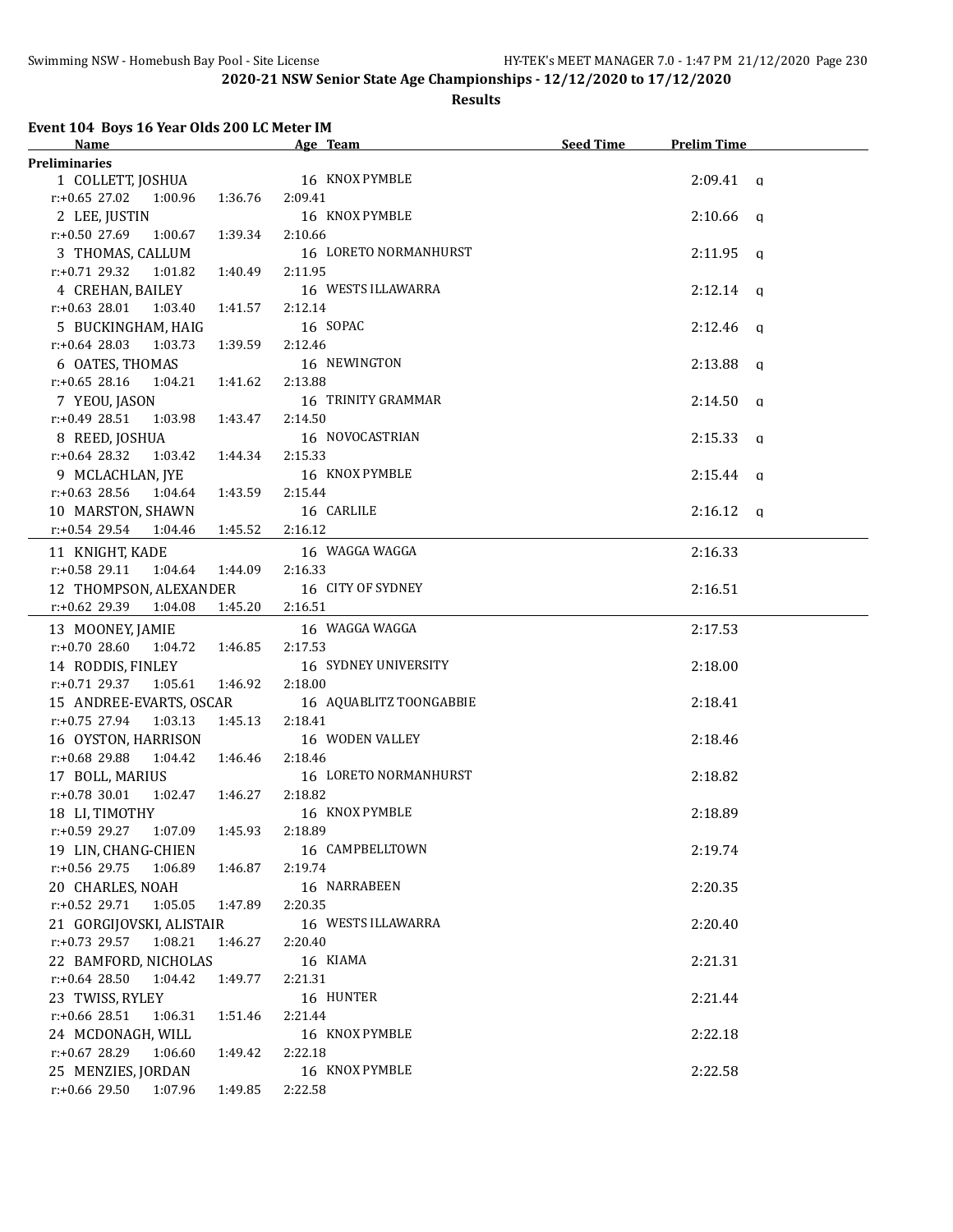#### **Results**

## **Preliminaries ... (Event 104 Boys 16 Year Olds 200 LC Meter IM)**

| Name                        |         | Age Team                | <b>Seed Time</b> | <b>Prelim Time</b> |  |
|-----------------------------|---------|-------------------------|------------------|--------------------|--|
| 26 YAU, CLAYTON             |         | 16 AUBURN               |                  | 2:23.00            |  |
| r:+0.58 28.78<br>1:04.70    | 1:50.60 | 2:23.00                 |                  |                    |  |
| 27 GARNETT, ALEX            |         | 16 NOVOCASTRIAN         |                  | 2:25.50            |  |
| $r: +0.74$ 29.78 1:06.23    | 1:52.48 | 2:25.50                 |                  |                    |  |
| 28 DUNLOP, ZACHARY          |         | 16 MACQUARIE UNIVERSITY |                  | 2:25.87            |  |
| $r.+0.64$ 29.68 1:09.01     | 1:52.65 | 2:25.87                 |                  |                    |  |
| 29 MILES, AIDEN             |         | 16 NAROOMA              |                  | 2:26.08            |  |
| $r: +0.74$ 29.83<br>1:07.50 | 1:52.28 | 2:26.08                 |                  |                    |  |
| 30 CREWS, ISAAC             |         | 16 WARRINGAH            |                  | 2:26.31            |  |
| $r: +0.74$ 30.22 1:08.00    | 1:54.43 | 2:26.31                 |                  |                    |  |
| 31 GRAY, WILLIAM            |         | 16 NEWINGTON            |                  | 2:27.57            |  |
| $r: +0.71$ 30.50 1:09.14    | 1:54.08 | 2:27.57                 |                  |                    |  |
| 32 WINN, KYAN               |         | 16 MANLY                |                  | 2:29.05            |  |
| $r: +0.63$ 30.02<br>1:08.42 | 1:54.48 | 2:29.05                 |                  |                    |  |
| 33 GRANT, ADAM              |         | 16 KEMPSEY              |                  | 2:29.56            |  |
| $r: +0.71$ 29.83 1:07.45    | 1:54.39 | 2:29.56                 |                  |                    |  |
| 34 FERREIRA, ANDRE          |         | 16 REVESBY WORKERS      |                  | 2:29.57            |  |
| r:+0.70 29.51<br>1:08.21    | 1:54.59 | 2:29.57                 |                  |                    |  |
| 35 MELBOURN, LEE            |         | 16 WARRINGAH            |                  | 2:31.62            |  |
| r:+0.77 29.88<br>1:08.87    | 1:57.22 | 2:31.62                 |                  |                    |  |

#### **Event 105 Boys 13-14 800 LC Meter Freestyle**

| <b>Name</b>           |         |         | Age Team |                   |                         |         |         | <b>Finals Time</b> |  |
|-----------------------|---------|---------|----------|-------------------|-------------------------|---------|---------|--------------------|--|
| 1 TAYLOR, KAI         |         |         |          | 14 ENGADINE       |                         |         |         | 8:58.26            |  |
| $r: +0.80$ 29.73      | 1:02.20 | 1:36.27 | 2:10.21  | 2:44.61           | 3:18.82                 | 3:53.01 | 4:27.68 |                    |  |
| 5:02.05               | 5:36.51 | 6:10.77 | 6:45.41  | 7:19.40           | 7:52.78                 | 8:26.20 | 8:58.26 |                    |  |
| 2 HIGGS, SAMUEL       |         |         |          | 14 WARRINGAH      |                         |         |         | 9:01.71            |  |
| $r: +0.66$ 29.77      | 1:02.76 | 1:36.76 | 2:10.76  | 2:44.96           | 3:18.91                 | 3:53.13 | 4:27.37 |                    |  |
| 5:01.86               | 5:36.17 | 6:11.01 | 6:45.59  | 7:20.51           | 7:55.16                 | 8:30.03 | 9:01.71 |                    |  |
| 3 SMITH, ALEXANDER    |         |         |          | 14 WARRINGAH      |                         |         |         | 9:01.81            |  |
| $r: +0.50$ 29.07      | 1:01.73 | 1:35.19 | 2:09.07  | 2:43.14           | 3:17.56                 | 3:52.08 | 4:26.55 |                    |  |
| 5:00.99               | 5:35.73 | 6:10.69 | 6:45.72  | 7:20.51           | 7:55.31                 | 8:29.59 | 9:01.81 |                    |  |
| 4 ODONNELL, DANIEL    |         |         |          |                   | 14 AQUABLITZ TOONGABBIE |         |         | 9:10.46            |  |
| $r: +0.55$ 29.17      | 1:01.67 | 1:36.05 | 2:10.51  | 2:45.78           | 3:20.30                 | 3:55.20 | 4:30.34 |                    |  |
| 5:05.74               | 5:40.71 | 6:16.16 | 6:51.17  | 7:26.51           | 8:01.60                 | 8:36.85 | 9:10.46 |                    |  |
| 5 GROVES, CAMPBELL    |         |         |          | 14 CITY OF SYDNEY |                         |         |         | 9:16.40            |  |
| $r: +0.48$ 31.60      | 1:05.75 | 1:40.75 | 2:16.10  | 2:51.38           | 3:26.95                 | 4:02.23 | 4:37.62 |                    |  |
| 5:12.71               | 5:47.70 | 6:22.77 | 6:57.93  | 7:33.34           | 8:08.76                 | 8:43.33 | 9:16.40 |                    |  |
| 6 KREUTZBERGER, OSCAR |         |         |          | 13 ALBURY AMATEUR |                         |         |         | 9:16.58            |  |
| $r: +0.72$ 30.26      | 1:03.41 | 1:38.01 | 2:12.96  | 2:48.26           | 3:23.80                 | 3:59.31 | 4:35.25 |                    |  |
| 5:10.58               | 5:46.34 | 6:22.75 | 6:58.19  | 7:33.70           | 8:09.27                 | 8:44.59 | 9:16.58 |                    |  |
| 7 SINCLAIR, PERCY     |         |         |          | 14 HUNTER         |                         |         |         | 9:19.52            |  |
| $r: +0.56$ 29.79      | 1:03.11 | 1:37.70 | 2:12.43  | 2:47.73           | 3:23.12                 | 3:59.17 | 4:34.95 |                    |  |
| 5:09.71               | 5:45.04 | 6:21.30 | 6:57.53  | 7:33.67           | 8:10.35                 | 8:45.43 | 9:19.52 |                    |  |
| 8 KATEHOS, NOAH       |         |         |          | 14 SLC AQUADOT    |                         |         |         | 9:22.03            |  |
| $r: +0.68$ 29.47      | 1:03.28 | 1:37.83 | 2:13.18  | 2:48.75           | 3:24.57                 | 4:00.00 | 4:36.27 |                    |  |
| 5:11.73               | 5:48.22 | 6:24.19 | 7:00.10  | 7:36.08           | 8:12.32                 | 8:47.67 | 9:22.03 |                    |  |
| 9 MOYLAN, MAX         |         |         |          | 14 CITY OF SYDNEY |                         |         |         | 9:27.02            |  |
| $r: +0.64$ 30.98      | 1:05.37 | 1:40.42 | 2:15.90  | 2:51.46           | 3:27.24                 | 4:03.03 | 4:38.75 |                    |  |
| 5:15.22               | 5:51.00 | 6:26.74 | 7:03.17  | 7:40.33           | 8:16.41                 | 8:52.56 | 9:27.02 |                    |  |
| 10 DOYLE, ANTHONY     |         |         |          | 14 WARRINGAH      |                         |         |         | 9:27.85            |  |
| $r: +0.55$ 31.18      | 1:06.35 | 1:41.94 | 2:17.96  | 2:54.42           | 3:30.64                 | 4:07.09 | 4:43.67 |                    |  |
| 5:20.05               | 5:56.19 | 6:31.89 | 7:07.00  | 7:42.57           | 8:17.27                 | 8:52.57 | 9:27.85 |                    |  |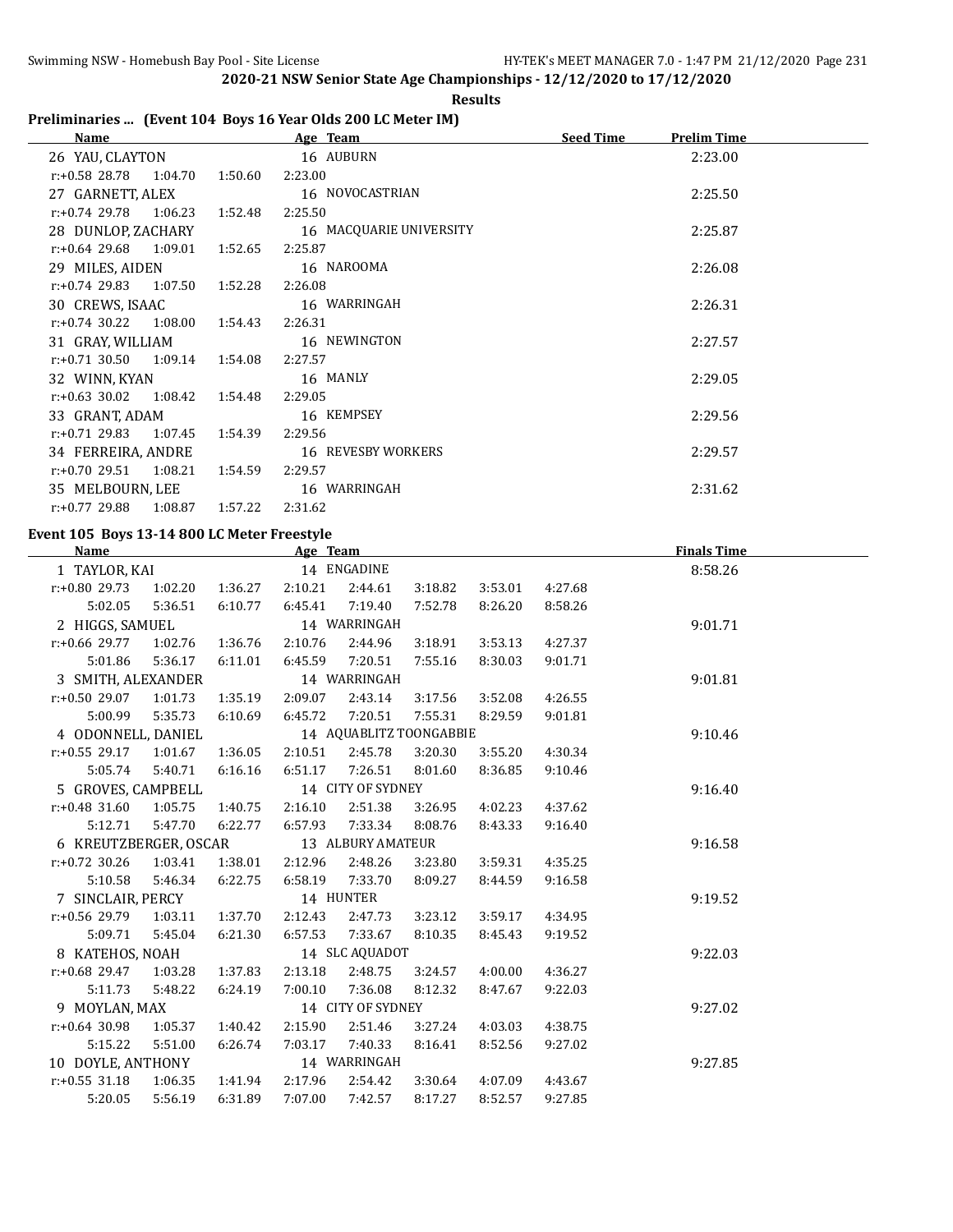**Results**

#### **(Event 105 Boys 13-14 800 LC Meter Freestyle)**

| Name                 |         |         | Age Team   |                       |                             |         |         | <b>Finals Time</b> |
|----------------------|---------|---------|------------|-----------------------|-----------------------------|---------|---------|--------------------|
| 11 GOODCHILD, JENSEN |         |         |            | 14 ABBOTSLEIGH        |                             |         |         | 9:29.25            |
| $r: +0.75$ 30.40     | 1:04.47 | 1:39.35 | 2:14.78    | 2:50.63               | 3:26.89                     | 4:03.25 | 4:39.69 |                    |
| 5:16.44              | 5:53.19 | 6:29.96 | 7:06.66    | 7:42.98               | 8:19.45                     | 8:55.29 | 9:29.25 |                    |
| 12 PEDRO, ZAVIER     |         |         |            | 14 COULTER BARRACUDAS |                             |         |         | 9:29.34            |
| $r: +0.70$ 30.45     | 1:05.18 | 1:40.71 | 2:16.79    | 2:53.11               | 3:29.40                     | 4:05.31 | 4:41.91 |                    |
| 5:18.24              | 5:54.57 | 6:31.36 | 7:08.24    | 7:44.04               | 8:19.95                     | 8:55.16 | 9:29.34 |                    |
| 13 CODD, EMMERSON    |         |         |            |                       | 14 CASTLE HILL RSL DOLPHINS |         |         | 9:29.71            |
| $r: +0.76$ 30.85     | 1:05.13 | 1:40.55 | 2:16.60    | 2:52.57               | 3:28.72                     | 4:05.20 | 4:41.73 |                    |
| 5:18.37              | 5:54.64 | 6:31.01 | 7:07.72    | 7:43.78               | 8:19.97                     | 8:55.81 | 9:29.71 |                    |
| 14 PHILLIPS, SYLAS   |         |         |            | 14 TRINITY LISMORE    |                             |         |         | 9:32.37            |
| $r: +0.64$ 31.18     | 1:06.06 | 1:41.62 | 2:17.64    | 2:53.38               | 3:29.10                     | 4:05.24 | 4:41.91 |                    |
| 5:18.02              | 5:54.32 | 6:31.66 | 7:07.93    | 7:44.39               | 8:20.82                     | 8:57.10 | 9:32.37 |                    |
| 15 YORK, JACK        |         |         |            | 14 VALLEY AQUATIC     |                             |         |         | 9:38.28            |
| r:+0.77 31.89        | 1:06.96 | 1:43.32 | 2:19.91    | 2:56.75               | 3:33.23                     | 4:10.17 | 4:47.17 |                    |
| 5:23.27              | 5:59.97 | 6:36.88 | 7:13.54    | 7:49.72               | 8:26.30                     | 9:02.60 | 9:38.28 |                    |
| 16 WALKER, ALEXANDER |         |         |            | 13 CHARLESTOWN        |                             |         |         | 9:39.61            |
| $r: +0.82$ 30.26     | 1:05.09 | 1:40.94 | 2:18.02    | 2:56.38               | 3:34.16                     | 4:10.59 | 4:48.92 |                    |
| 5:26.89              | 6:03.97 | 6:40.90 | 7:18.37    | 7:54.72               | 8:31.04                     | 9:06.29 | 9:39.61 |                    |
| 17 MURRAY, LUCAS     |         |         |            | 14 TELOPEA            |                             |         |         | 9:42.21            |
| r:+0.77 31.89        | 1:07.18 | 1:43.88 | 2:20.84    | 2:58.23               | 3:35.27                     | 4:12.82 | 4:50.31 |                    |
| 5:27.76              | 6:04.77 | 6:41.84 | 7:18.54    | 7:54.66               | 8:30.27                     | 9:07.29 | 9:42.21 |                    |
| 18 CULLEN, OSCAR     |         |         |            | 14 HORNSBY            |                             |         |         | 9:45.63            |
| $r: +0.63$ 31.66     | 1:07.09 | 1:43.72 | 2:20.87    | 2:58.15               | 3:35.41                     | 4:12.38 | 4:49.96 |                    |
| 5:27.21              | 6:04.94 | 6:42.25 | 7:19.38    | 7:56.32               | 8:34.23                     | 9:10.88 | 9:45.63 |                    |
| 19 SLATER, WILLIAM   |         |         | 13 WOY WOY |                       |                             |         |         | 9:46.42            |
| $r: +0.42$ 31.10     | 1:06.34 | 1:43.06 | 2:19.33    | 2:56.80               | 3:33.78                     | 4:11.42 | 4:48.43 |                    |
| 5:26.48              | 6:04.28 | 6:42.51 | 7:19.12    | 7:57.01               | 8:33.97                     | 9:11.60 | 9:46.42 |                    |
| 20 CHEW, EVAN        |         |         |            | 14 KNOX PYMBLE        |                             |         |         | 9:47.20            |
| 32.11                | 1:07.46 | 1:44.29 | 2:21.26    | 2:58.61               | 3:36.20                     | 4:13.91 | 4:51.53 |                    |
| 5:28.73              | 6:05.86 | 6:43.06 | 7:20.51    | 7:57.87               | 8:34.90                     | 9:11.72 | 9:47.20 |                    |
| 21 LANGLEY, MITCHELL |         |         |            | 14 REVESBY WORKERS    |                             |         |         | 9:54.56            |
| $r: +0.72$ 30.63     | 1:05.26 | 1:40.62 | 2:16.97    | 2:53.09               | 3:30.03                     | 4:07.22 | 4:45.13 |                    |
| 5:23.86              | 6:02.50 | 6:41.20 | 7:19.84    | 7:58.70               | 8:37.78                     | 9:16.93 | 9:54.56 |                    |

# **Event 105 Boys 15 Year Olds 800 LC Meter Freestyle**

| <b>Name</b>         |         |         | Age Team |                         |         |         |         | <b>Finals Time</b> |  |
|---------------------|---------|---------|----------|-------------------------|---------|---------|---------|--------------------|--|
| 1 LAWRENCE, RILEY   |         |         |          | 15 AQUABLITZ TOONGABBIE |         |         |         | 8:41.52            |  |
| 29.42               | 1:01.52 | 1:34.25 | 2:06.76  | 2:39.24                 | 3:12.03 | 3:44.94 | 4:18.34 |                    |  |
| 4:51.07             | 5:24.33 | 5:57.86 | 6:31.51  | 7:04.72                 | 7:38.22 | 8:10.83 | 8:41.52 |                    |  |
| 2 ROBERTSON, KAI    |         |         |          | 15 REVESBY WORKERS      |         |         |         | 8:41.92            |  |
| $r: +0.59$ 29.14    | 1:01.93 | 1:35.27 | 2:08.92  | 2:42.31                 | 3:15.50 | 3:48.77 | 4:21.57 |                    |  |
| 4:54.66             | 5:27.55 | 6:00.50 | 6:33.56  | 7:06.62                 | 7:39.26 | 8:11.45 | 8:41.92 |                    |  |
| 3 GRAY, CHARLIE     |         |         |          | 15 REVESBY WORKERS      |         |         |         | 8:43.57            |  |
| $r: +0.61$ 29.38    | 1:01.00 | 1:33.89 | 2:07.05  | 2:40.07                 | 3:13.07 | 3:46.26 | 4:19.43 |                    |  |
| 4:53.08             | 5:26.67 | 6:00.24 | 6:33.49  | 7:06.61                 | 7:39.26 | 8:12.04 | 8:43.57 |                    |  |
| 4 WARN, FLETCHER    |         |         |          | 15 REVESBY WORKERS      |         |         |         | 8:44.94            |  |
| $r: +0.56$ 29.08    | 1:01.17 | 1:34.19 | 2:07.34  | 2:40.65                 | 3:13.84 | 3:47.08 | 4:20.39 |                    |  |
| 4:53.83             | 5:27.26 | 6:00.81 | 6:34.23  | 7:07.48                 | 7:40.55 | 8:13.54 | 8:44.94 |                    |  |
| 5 MCCLEERY, JACKSON |         |         |          | 15 NEWINGTON            |         |         |         | 8:50.01            |  |
| $r: +0.84$ 28.78    | 1:00.88 | 1:33.36 | 2:06.08  | 2:38.87                 | 3:12.07 | 3:45.50 | 4:19.07 |                    |  |
| 4:52.93             | 5:26.92 | 6:00.99 | 6:35.09  | 7:09.06                 | 7:43.14 | 8:17.29 | 8:50.01 |                    |  |
| 6 MAGGS, CONNER     |         |         | 15 MANLY |                         |         |         |         | 8:52.64            |  |
| $r: +0.64$ 29.60    | 1:02.70 | 1:36.14 | 2:09.78  | 2:43.42                 | 3:17.34 | 3:50.88 | 4:24.48 |                    |  |
| 4:58.54             | 5:32.29 | 6:05.92 | 6:39.98  | 7:13.36                 | 7:47.45 | 8:20.51 | 8:52.64 |                    |  |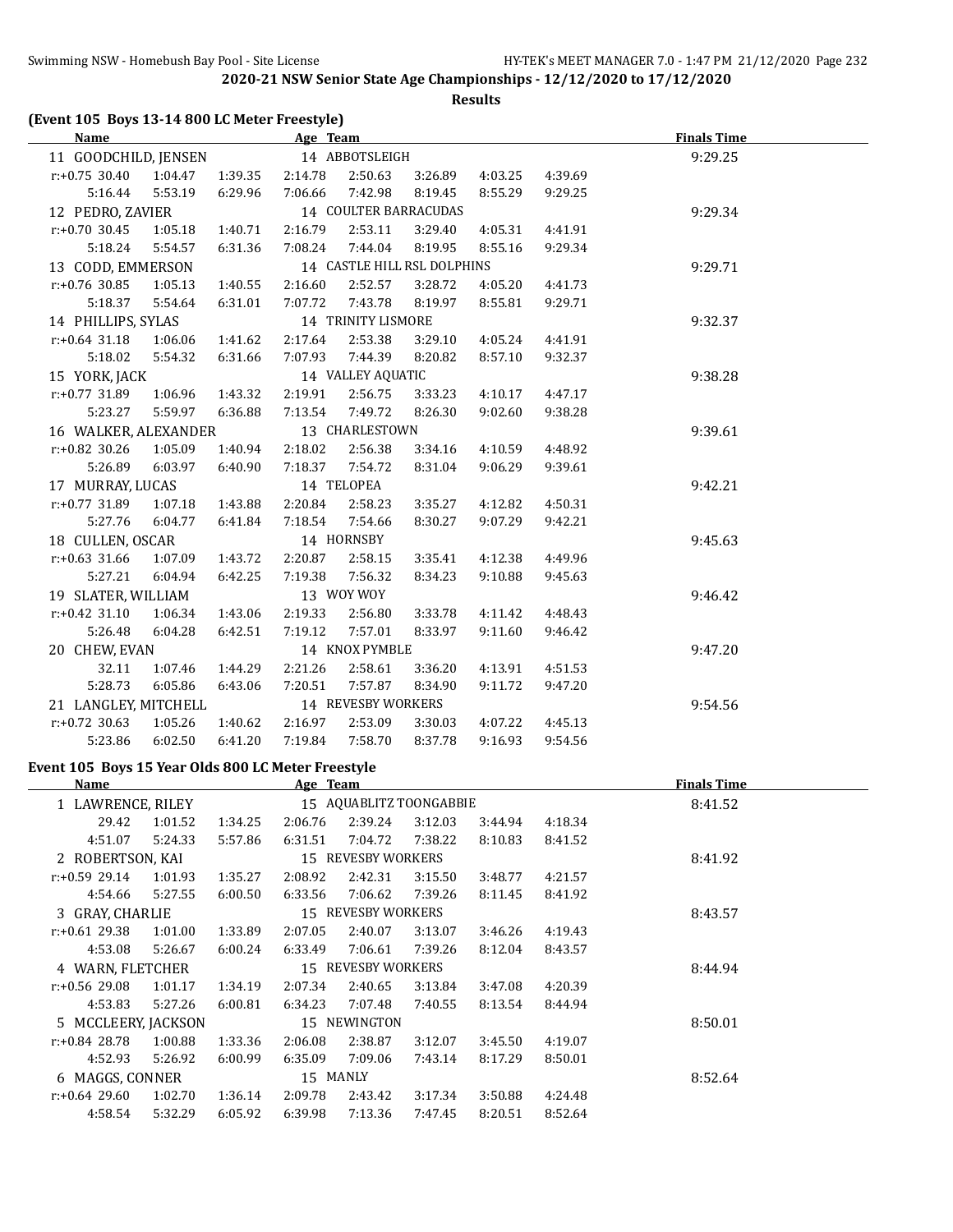**Results**

| Name               |         |         | Age Team |                       |         |         |         | <b>Finals Time</b> |
|--------------------|---------|---------|----------|-----------------------|---------|---------|---------|--------------------|
| 7 WALKER, CHARLES  |         |         |          | 15 CHARLESTOWN        |         |         |         | 8:53.97            |
| $r: +0.71$ 28.64   | 1:00.65 | 1:33.97 | 2:06.99  | 2:40.69               | 3:13.81 | 3:47.50 | 4:21.33 |                    |
| 4:55.49            | 5:29.41 | 6:03.76 | 6:37.93  | 7:12.32               | 7:47.08 | 8:21.28 | 8:53.97 |                    |
| 8 SWINBURN, SCOTT  |         |         |          | 15 CITY OF SYDNEY     |         |         |         | 8:55.56            |
| $r: +0.56$ 28.79   | 1:00.94 | 1:33.79 | 2:07.19  | 2:41.00               | 3:14.48 | 3:48.38 | 4:22.47 |                    |
| 4:56.61            | 5:31.07 | 6:05.56 | 6:40.03  | 7:14.09               | 7:48.25 | 8:22.32 | 8:55.56 |                    |
| 9 JACKSON, FLYNN   |         |         |          | 15 RANDWICK CITY      |         |         |         | 8:55.84            |
| $r: +0.67$ 29.18   | 1:01.93 | 1:35.22 | 2:08.99  | 2:42.65               | 3:16.85 | 3:51.06 | 4:25.61 |                    |
| 5:00.08            | 5:34.05 | 6:08.81 | 6:43.10  | 7:17.43               | 7:51.75 | 8:25.64 | 8:55.84 |                    |
| 10 FARRELL, MAX    |         |         |          | 15 KEMPSEY            |         |         |         | 9:01.84            |
| $r: +0.74$ 28.30   | 1:00.86 | 1:34.50 | 2:08.61  | 2:42.92               | 3:17.28 | 3:51.89 | 4:26.13 |                    |
| 5:00.96            | 5:35.91 | 6:10.74 | 6:45.64  | 7:20.47               | 7:55.06 | 8:29.54 | 9:01.84 |                    |
| 11 BLAKE, JACKSON  |         |         |          | 15 ULLADULLA          |         |         |         | 9:08.85            |
| $r: +0.71$ 30.51   | 1:03.40 | 1:37.05 | 2:10.50  | 2:44.09               | 3:17.84 | 3:52.14 | 4:26.68 |                    |
| 5:01.54            | 5:36.94 | 6:11.93 | 6:45.87  | 7:21.41               | 7:57.41 | 8:33.44 | 9:08.85 |                    |
| 12 HARKINS, JORDAN |         |         |          | 15 LORETO NORMANHURST |         |         |         | 9:17.26            |
| $r: +0.51$ 30.19   | 1:03.86 | 1:38.47 | 2:13.18  | 2:47.94               | 3:23.22 | 3:58.28 | 4:33.61 |                    |
| 5:08.76            | 5:44.28 | 6:19.72 | 6:55.30  | 7:30.62               | 8:06.34 | 8:42.28 | 9:17.26 |                    |
| 13 DEVER, THOMAS   |         |         |          | 15 HUNTER             |         |         |         | 9:18.01            |
| $r: +0.74$ 28.98   | 1:01.69 | 1:36.06 | 2:10.21  | 2:45.53               | 3:20.77 | 3:56.63 | 4:32.12 |                    |
| 5:08.13            | 5:43.90 | 6:20.35 | 6:55.97  | 7:32.34               | 8:08.85 | 8:44.47 | 9:18.01 |                    |
| 14 THORNE, DANIEL  |         |         |          | 15 KNOX PYMBLE        |         |         |         | 9:27.25            |
| $r: +0.68$ 29.46   | 1:03.19 | 1:38.42 | 2:14.29  | 2:50.64               | 3:27.11 | 4:03.58 | 4:39.74 |                    |
| 5:16.34            | 5:53.07 | 6:29.90 | 7:06.78  | 7:42.88               | 8:19.53 | 8:54.58 | 9:27.25 |                    |
| 15 MAKIN, MARLON   |         |         |          | 15 MARRICKVILLE       |         |         |         | 9:49.99            |
| $r: +0.57$ 30.40   | 1:05.40 | 1:41.63 | 2:18.27  | 2:55.40               | 3:32.35 | 4:09.76 | 4:47.21 |                    |
| 5:25.16            | 6:02.30 | 6:40.44 | 7:18.94  | 7:57.83               | 8:35.81 | 9:13.92 | 9:49.99 |                    |
| 16 DEVARIS, DANIEL |         |         |          | 15 LANE COVE          |         |         |         | 9:55.22            |
| $r: +0.51$ 31.28   | 1:06.55 | 1:42.76 | 2:19.62  | 2:56.70               | 3:33.62 | 4:10.93 | 4:48.19 |                    |
| 5:26.27            | 6:04.38 | 6:42.94 | 7:21.50  | 8:00.73               | 8:39.59 | 9:18.15 | 9:55.22 |                    |
|                    |         |         |          |                       |         |         |         |                    |

# **Event 106 Girls 14 Year Olds 400 LC Meter IM**

| <b>Name</b>                                                     |                       | Age Team |                                 |                                                             | <b>Prelim Time</b> | <b>Finals Time</b> |  |
|-----------------------------------------------------------------|-----------------------|----------|---------------------------------|-------------------------------------------------------------|--------------------|--------------------|--|
| <b>Finals</b>                                                   |                       |          |                                 |                                                             |                    |                    |  |
| 1 IRVINE, TALIKA                                                |                       |          | 14 BAY & BASIN                  |                                                             | 5:12.56            | 5:09.43            |  |
| $r: +0.59$ 31.94 1:09.53 1:50.00                                |                       |          | 2:28.75 3:13.17 3:58.31         | 4:34.69                                                     | 5:09.43            |                    |  |
| 2 ZHANG, BELLA                                                  |                       |          | 14 KNOX PYMBLE                  |                                                             | 5:15.97            | 5:12.13            |  |
| $r: +0.56$ 32.25 1:09.79 1:51.57                                |                       |          |                                 | 2:31.93   3:15.64   3:59.87   4:36.71                       | 5:12.13            |                    |  |
| 3 RUSSELL, LOLA                                                 |                       |          | 14 HUNTER                       |                                                             | 5:20.45            | 5:16.65            |  |
| $r.+0.78$ 31.82 1.08.70 1.48.44 2.27.52 3.15.96 4.05.24 4.41.11 |                       |          |                                 |                                                             | 5:16.65            |                    |  |
| 4 ISAAC, CHELSEA                                                |                       |          | 14 ALBURY AMATEUR               |                                                             | 5:22.89            | 5:19.50            |  |
|                                                                 | 33.12 1:13.08 1:52.76 |          | 2:32.50 3:17.36                 | 4:04.58 4:42.22                                             | 5:19.50            |                    |  |
| 5 CRITTENDEN, GEM                                               |                       |          | 14 HUNTER                       |                                                             | 5:21.96            | 5:20.45            |  |
|                                                                 |                       |          |                                 | 32.78  1:10.07  1:50.30  2:30.23  3:20.03  4:08.76  4:45.25 | 5:20.45            |                    |  |
| 6 DOUBE-MACLEOD, EMME 14 CARLILE                                |                       |          |                                 |                                                             | 5:29.18            | 5:22.73            |  |
| r:+0.70 35.54 1:17.92 1:58.84 2:39.75 3:25.59 4:11.96           |                       |          |                                 | 4:47.81                                                     | 5:22.73            |                    |  |
| 7 SIMM, AMELIA                                                  |                       |          | 14 TAMWORTH CITY                |                                                             | 5:25.46            | 5:23.13            |  |
| $r.+0.56$ 33.55 1:14.09 1:56.81                                 |                       |          | 2:38.75 3:22.76 4:07.89 4:46.82 |                                                             | 5:23.13            |                    |  |
| 8 HENRY, GRACE                                                  |                       |          | 14 CITY OF SYDNEY               |                                                             | 5:25.30            | 5:23.35            |  |
| r:+0.76 31.83 1:08.46 1:52.56                                   |                       |          | 2:34.34 3:23.62 4:12.52         | 4:49.01                                                     | 5:23.35            |                    |  |
| 9 GEDDES, LILLY                                                 |                       |          | 14 TRINITY LISMORE              |                                                             | 5:29.33            | 5:28.85            |  |
| $r.+0.76$ 31.36 1:10.28 1:52.60                                 |                       |          | 2:33.99 3:22.09 4:13.03         | 4:51.16                                                     | 5:28.85            |                    |  |
| 10 COX, MICHAELA 14 SLC AQUADOT                                 |                       |          |                                 |                                                             | 5:37.74            | 5:40.30            |  |
| $r: +0.75$ 34.65 1:16.23 2:02.54 2:46.82 3:33.25 4:20.35        |                       |          |                                 | 5:01.64                                                     | 5:40.30            |                    |  |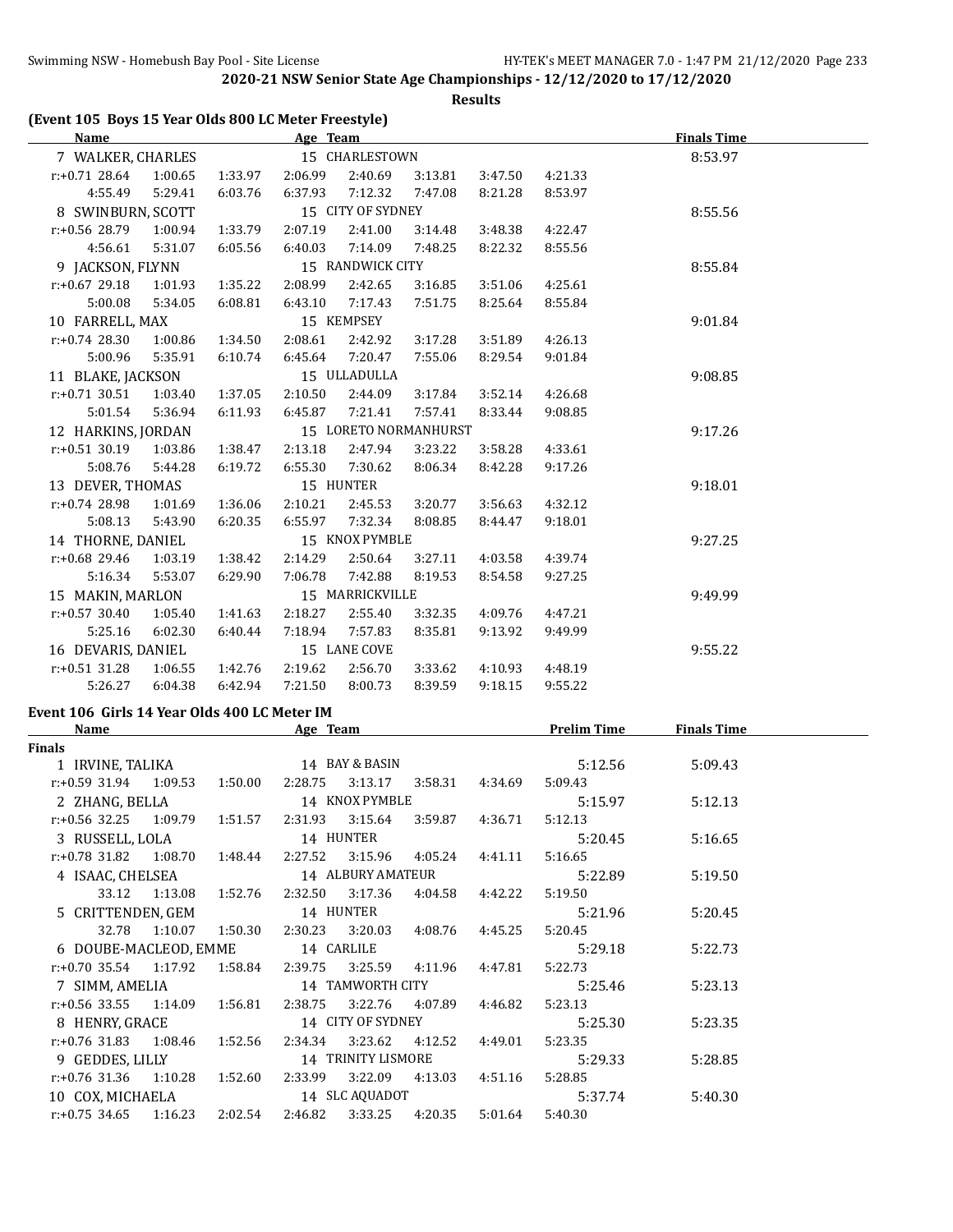**Results**

# **Event 106 Girls 14 Year Olds 400 LC Meter IM**

| <b>Name</b>                                           |                       |                 | Age Team                                      |                    |                         |         | <b>Seed Time</b> | <b>Prelim Time</b> |  |
|-------------------------------------------------------|-----------------------|-----------------|-----------------------------------------------|--------------------|-------------------------|---------|------------------|--------------------|--|
| <b>Preliminaries</b>                                  |                       |                 |                                               |                    |                         |         |                  |                    |  |
| 1 IRVINE, TALIKA 14 BAY & BASIN                       |                       |                 |                                               |                    |                         |         |                  | $5:12.56$ a        |  |
| $r: +0.58$ 32.02 1:10.02                              |                       | 1:50.18         | 2:29.14                                       |                    | 3:13.33 3:58.66         | 4:35.57 | 5:12.56          |                    |  |
| 2 ZHANG, BELLA                                        |                       |                 |                                               | 14 KNOX PYMBLE     |                         |         |                  | $5:15.97$ q        |  |
| $r: +0.71$ 31.44 1:08.34                              |                       | 1:49.95         | 2:30.26                                       | 3:14.16            | 3:59.55                 | 4:38.46 | 5:15.97          |                    |  |
| 3 RUSSELL, LOLA                                       |                       |                 |                                               | 14 HUNTER          |                         |         |                  | $5:20.45$ q        |  |
|                                                       | 32.33 1:09.54 1:50.16 |                 | 2:30.22 3:17.99                               |                    | 4:07.23                 | 4:44.26 | 5:20.45          |                    |  |
| 4 CRITTENDEN, GEM                                     |                       |                 |                                               | 14 HUNTER          |                         |         |                  | $5:21.96$ q        |  |
| r.+0.72 33.16 1:10.28 1:51.03 2:31.26 3:20.33 4:08.53 |                       |                 |                                               |                    |                         | 4:45.77 | 5:21.96          |                    |  |
| 5 ISAAC, CHELSEA                                      |                       |                 |                                               | 14 ALBURY AMATEUR  |                         |         |                  | $5:22.89$ q        |  |
| 34.03                                                 |                       |                 | 1:14.00  1:54.54  2:35.29  3:21.01  4:07.59   |                    |                         | 4:45.75 | 5:22.89          |                    |  |
| 6 HENRY, GRACE                                        |                       |                 |                                               | 14 CITY OF SYDNEY  |                         |         |                  | $5:25.30$ q        |  |
| 32.25                                                 |                       | 1:09.10 1:54.29 | 2:36.30                                       | 3:25.28            | 4:13.84                 | 4:50.53 | 5:25.30          |                    |  |
| 7 SIMM, AMELIA                                        |                       |                 |                                               | 14 TAMWORTH CITY   |                         |         |                  | $5:25.46$ a        |  |
| $r: +0.57$ 34.22 1:14.82                              |                       | 1:57.59         |                                               | 2:38.96 3:23.88    | 4:08.93                 | 4:48.72 | 5:25.46          |                    |  |
| 8 DOUBE-MACLEOD, EMME                                 |                       |                 |                                               | 14 CARLILE         |                         |         |                  | $5:29.18$ q        |  |
| $r: +0.44$ 35.84 1:17.72                              |                       | 2:00.10         | 2:40.20 3:27.19 4:14.17                       |                    |                         | 4:52.98 | 5:29.18          |                    |  |
| 9 GEDDES, LILLY                                       |                       |                 |                                               | 14 TRINITY LISMORE |                         |         |                  | $5:29.33$ q        |  |
|                                                       |                       |                 | 31.60 1:11.28 1:55.26 2:37.81 3:24.75 4:13.81 |                    |                         | 4:52.30 | 5:29.33          |                    |  |
| 10 COX, MICHAELA                                      |                       |                 |                                               | 14 SLC AQUADOT     |                         |         |                  | $5:37.74$ a        |  |
| $r: +0.75$ 34.48                                      | 1:16.12 2:02.44       |                 | 2:46.58                                       |                    | 3:32.15 4:17.85         | 4:59.10 | 5:37.74          |                    |  |
| 11 SMITH, RACHEL                                      |                       |                 |                                               |                    | 14 AQUABLITZ TOONGABBIE |         |                  | 5:38.92            |  |
| 34.61                                                 | 1:14.95               | 2:00.31         | 2:44.45                                       |                    | 3:31.84 4:20.40         | 4:59.62 | 5:38.92          |                    |  |
| 12 CHUNG, SIYEON                                      |                       |                 |                                               | 14 MLC MARLINS     |                         |         |                  | 5:43.99            |  |
| $r: +0.74$ 33.10                                      | 1:14.57 1:59.42       |                 | 2:43.16                                       |                    | $3:32.91$ $4:25.20$     | 5:04.99 | 5:43.99          |                    |  |
| --- POLLOCK, MILLY                                    |                       |                 |                                               | 14 REVESBY WORKERS |                         |         |                  | DQ                 |  |

#### **Event 107 Boys 13-14 400 LC Meter IM**

| Name                                                                        |         | Age Team      |                 |                               |                 | <b>Prelim Time</b> | <b>Finals Time</b> |  |
|-----------------------------------------------------------------------------|---------|---------------|-----------------|-------------------------------|-----------------|--------------------|--------------------|--|
| <b>Finals</b>                                                               |         |               |                 |                               |                 |                    |                    |  |
| 1 HIGGS, SAMUEL                                                             |         | 14 WARRINGAH  |                 |                               |                 | 4:58.15            | 4:47.34            |  |
| r:+0.67 29.82 1:03.99 1:42.94 2:21.05 3:01.85 3:42.74 4:15.56               |         |               |                 |                               |                 | 4:47.34            |                    |  |
| 2 WOODFORD, BRAYDEN 14 WESTS ILLAWARRA                                      |         |               |                 |                               |                 | 5:02.82            | 4:47.72            |  |
| $r.+0.69$ 29.40 1:04.10                                                     | 1:43.36 |               | 2:21.54 3:01.92 |                               | 3:42.90 4:16.11 | 4:47.72            |                    |  |
| 3 SCREEN, BAILEY 14 WILLOUGHBY                                              |         |               |                 |                               |                 | 4:50.46            | 4:49.12            |  |
| $r.+0.56$ 30.10 $1:06.07$ $1:45.56$ $2:23.75$ $3:02.71$ $3:43.49$ $4:16.88$ |         |               |                 |                               |                 | 4:49.12            |                    |  |
| 4 HOANG, HAYDEN 14 MLC MARLINS                                              |         |               |                 |                               |                 | 4:53.51            | 4:52.26            |  |
| $r.+0.69$ 29.71 1:04.44 1:43.18 2:20.87 3:03.44                             |         |               |                 | 3:46.27 4:20.88               |                 | 4:52.26            |                    |  |
| 5 DA SILVA, MARCUS 14 CITY OF SYDNEY                                        |         |               |                 |                               |                 | 5:00.57            | 4:56.59            |  |
| $r: +0.69$ 29.77 1:04.55 1:43.61 2:22.03 3:08.16                            |         |               |                 | 3:54.84 4:26.57               |                 | 4:56.59            |                    |  |
| 6 BENNETT, HARRISON 14 WEE WAA                                              |         |               |                 |                               |                 | 5:00.07            | 4:56.93            |  |
| r:+0.63 30.11 1:05.08 1:44.13 2:22.05 3:05.30 3:49.90 4:24.45               |         |               |                 |                               |                 | 4:56.93            |                    |  |
| 7 PORTLOCK, COOPER 14 SOPAC                                                 |         |               |                 |                               |                 | 5:00.33            | 4:58.04            |  |
| $r.+0.64$ 30.36 1:05.74 1:43.39 2:20.22 3:05.30 3:51.24 4:25.41             |         |               |                 |                               |                 | 4:58.04            |                    |  |
| 8 HARRIS, MATTHEW 14 WARRINGAH                                              |         |               |                 |                               |                 | 4:55.90            | 4:58.71            |  |
| $r: +0.66$ 29.66 1:04.66 1:45.03                                            |         |               | 2:24.58 3:06.23 |                               | 3:49.62 4:25.16 | 4:58.71            |                    |  |
| 9 TOIA, CHRISTIAN                                                           |         | 14 PLC SYDNEY |                 |                               |                 | 5:06.45            | 4:58.79            |  |
| $r.+0.70$ 30.37 1:05.69 1:46.16 2:26.31                                     |         |               | 3:05.21         |                               | 3:45.90 4:23.76 | 4:58.79            |                    |  |
| 10 AGUNG ANOM, KIRANA 13 SLC AQUADOT                                        |         |               |                 |                               |                 | 5:07.09            | 5:05.41            |  |
| $r: +0.70$ 30.26 1:05.79 1:46.06 2:24.23                                    |         |               |                 | $3:09.45$ $3:55.45$ $4:30.82$ |                 | 5:05.41            |                    |  |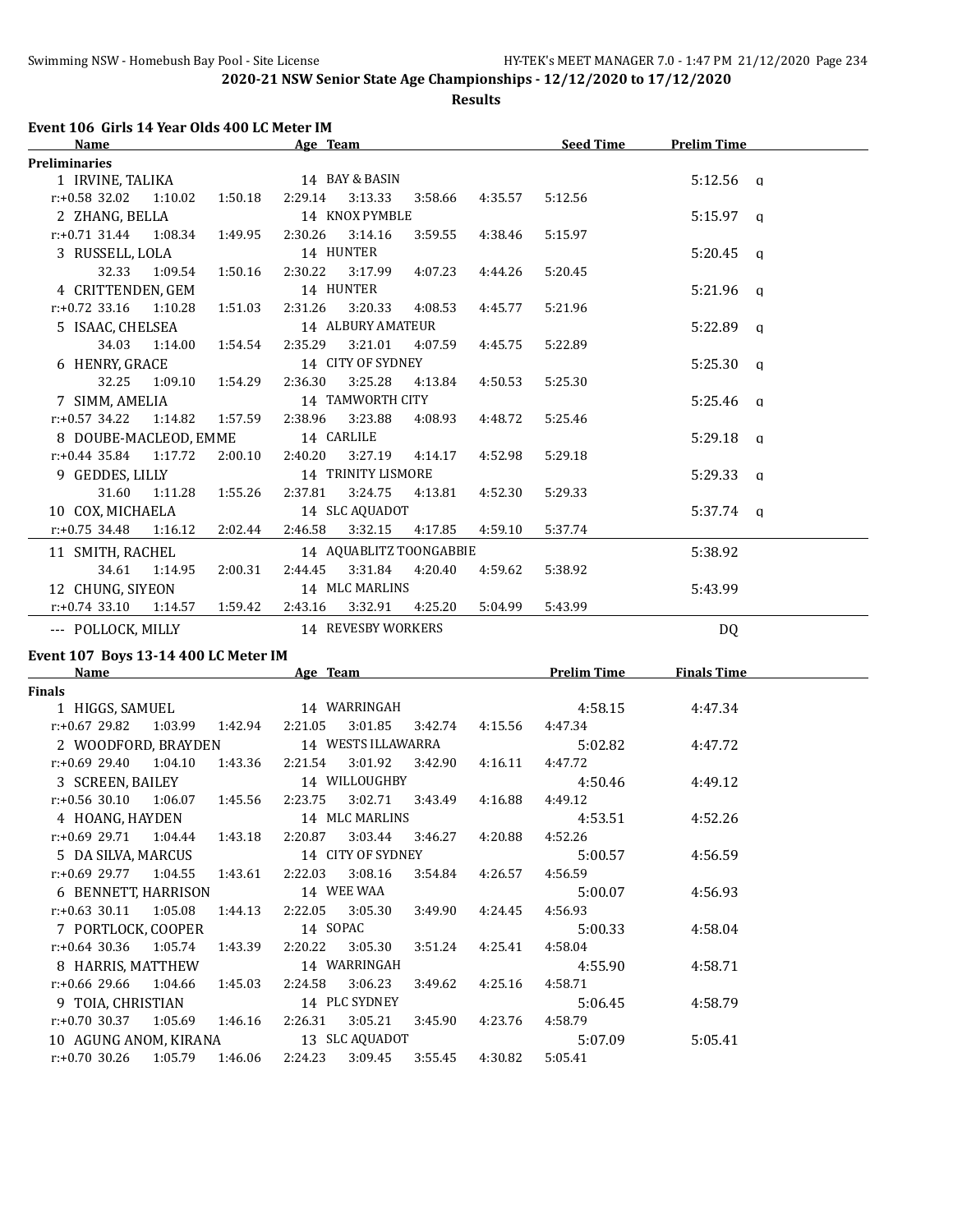**Results**

#### **Event 107 Boys 13-14 400 LC Meter IM**

| <b>Name</b>                                           |         | Age Team                                 | <b>Seed Time</b>   | <b>Prelim Time</b> |  |
|-------------------------------------------------------|---------|------------------------------------------|--------------------|--------------------|--|
| <b>Preliminaries</b>                                  |         |                                          |                    |                    |  |
| 1 SCREEN, BAILEY                                      |         | 14 WILLOUGHBY                            |                    | $4:50.46$ a        |  |
| 1:05.68<br>r:+0.54 29.99                              | 1:45.27 | 2:24.44<br>3:03.23<br>4:16.81<br>3:42.98 | 4:50.46            |                    |  |
| 2 HOANG, HAYDEN                                       |         | 14 MLC MARLINS                           |                    | $4:53.51$ a        |  |
| r:+0.57 29.59<br>1:04.04                              | 1:41.27 | 2:17.91<br>3:02.48<br>3:46.19<br>4:20.80 | 4:53.51            |                    |  |
| 3 HARRIS, MATTHEW                                     |         | 14 WARRINGAH                             |                    | $4:55.90$ q        |  |
| $r: +0.68$ 29.65<br>1:04.04                           | 1:44.00 | 2:23.49<br>3:04.89<br>3:48.17<br>4:22.66 | 4:55.90            |                    |  |
| 4 HIGGS, SAMUEL                                       |         | 14 WARRINGAH                             |                    | $4:58.15$ q        |  |
| $r: +0.68$ 31.33<br>1:06.41                           | 1:47.35 | 2:25.38<br>3:08.10<br>3:49.73<br>4:24.49 | 4:58.15            |                    |  |
| 5 BENNETT, HARRISON                                   |         | 14 WEE WAA                               |                    | $5:00.07$ a        |  |
| $r: +0.74$ 30.81<br>1:07.01                           | 1:46.94 | 2:25.73<br>3:08.78<br>3:52.71<br>4:27.50 | 5:00.07            |                    |  |
| 6 PORTLOCK, COOPER                                    |         | 14 SOPAC                                 |                    | $5:00.33$ a        |  |
| $r: +0.66$ 30.75<br>1:07.17                           | 1:45.16 | 2:22.48<br>3:06.80<br>3:52.07<br>4:27.98 | 5:00.33            |                    |  |
| 7 DA SILVA, MARCUS                                    |         | 14 CITY OF SYDNEY                        |                    | $5:00.57$ a        |  |
| $r.+0.68$ 29.87 1:05.01                               | 1:46.39 | 2:25.89<br>3:11.61<br>3:57.38<br>4:30.86 | 5:00.57            |                    |  |
| 8 WOODFORD, BRAYDEN                                   |         | 14 WESTS ILLAWARRA                       |                    | $5:02.82$ q        |  |
| $r: +0.61$ 30.56<br>1:06.21                           | 1:46.46 | 2:26.95<br>3:09.44<br>3:53.08<br>4:29.22 | 5:02.82            |                    |  |
| 9 TOIA, CHRISTIAN                                     |         | 14 PLC SYDNEY                            |                    | $5:06.45$ q        |  |
| $r: +0.58$ 31.03<br>1:08.64 1:51.20                   |         | 2:31.22<br>3:13.43<br>3:56.49<br>4:33.84 | 5:06.45            |                    |  |
| 10 AGUNG ANOM, KIRANA                                 |         | 13 SLC AQUADOT                           |                    | $5:07.09$ a        |  |
| $r.+0.62$ 30.37 1:06.14                               | 1:46.01 | 2:25.32<br>3:10.72   3:58.32<br>4:33.43  | 5:07.09            |                    |  |
| 11 BROWN, NOAH                                        |         | 14 NOVOCASTRIAN                          |                    | 5:10.30            |  |
| $r: +0.72$ 31.51<br>1:08.28                           | 1:47.63 | 2:26.50<br>3:12.06<br>3:58.91<br>4:34.66 | 5:10.30            |                    |  |
| 12 SMYTH, ANGUS                                       |         | 14 ALSTONVILLE                           |                    | 5:10.42            |  |
| r:+0.72 31.35<br>1:08.09                              | 1:49.93 | 2:30.50<br>3:15.45<br>4:37.76<br>4:00.23 | 5:10.42            |                    |  |
| 13 MRAVEC, FREDERICK                                  |         | 13 RANDWICK CITY                         |                    | 5:11.21            |  |
| $r: +0.71$ 31.06<br>1:08.44                           | 1:52.14 | 2:33.55<br>3:15.53<br>4:00.52<br>4:37.37 | 5:11.21            |                    |  |
| 14 IZZARD, ZACHARY                                    |         | 14 SYDNEY UNIVERSITY                     |                    | 5:12.14            |  |
| $r: +0.67$ 31.43<br>1:08.47                           | 1:49.83 | 2:29.08<br>3:15.54<br>4:02.33<br>4:37.72 | 5:12.14            |                    |  |
| 15 LENNON, REMY                                       |         | 14 WILLOUGHBY                            |                    | 5:17.10            |  |
| $r: +0.73$ 32.40<br>1:11.48                           | 1:53.06 | 2:32.84<br>3:19.09<br>4:04.50<br>4:42.15 | 5:17.10            |                    |  |
| 16 DAVIES, KYAN                                       |         | 14 AQUABLITZ TOONGABBIE                  |                    | 5:18.13            |  |
| $r: +0.71$ 31.81<br>1:10.19                           | 1:52.52 | 2:33.22<br>3:18.39<br>4:04.85<br>4:42.17 | 5:18.13            |                    |  |
| 17 KILBURN, HARRY                                     |         | 14 TRINITY LISMORE                       |                    | 5:24.77            |  |
| $r: +0.73$ 32.14<br>1:10.21                           | 1:52.93 | 2:35.32<br>3:23.31<br>4:12.34<br>4:48.40 | 5:24.77            |                    |  |
| --- BURRI, LUKAS                                      |         | 14 WOLLONGONG                            |                    | DQ                 |  |
| Event 108 Boys 15 Year Olds 200 LC Meter Breaststroke |         |                                          |                    |                    |  |
| Name                                                  |         | Age Team                                 | <b>Prelim Time</b> | <b>Finals Time</b> |  |
| <b>Finals</b>                                         |         |                                          |                    |                    |  |
| 1 BIDDELL, HARRISON                                   |         | 15 WODEN VALLEY                          | 2:26.61            | 2:24.73            |  |
| $r: +0.53$ 33.15<br>1:09.79                           | 1:47.39 | 2:24.73                                  |                    |                    |  |
| 2 ALBERTYN, KARL                                      |         | 15 KNOX PYMBLE                           | 2:35.12            | 2:29.02            |  |
| $r.+0.61$ 33.34<br>1:11.01                            | 1:49.32 | 2:29.02                                  |                    |                    |  |
| 3 TRUONG, DYLAN                                       |         | 15 LIVERPOOL                             | 2:37.18            | 2:34.48            |  |
| $r.+0.53$ 34.42<br>1:12.41                            | 1:53.09 | 2:34.48                                  |                    |                    |  |
| 4 SALES, JOSHUA                                       |         | 15 HORNSBY                               | 2:38.03            | 2:34.62            |  |
| $r: +0.69$ 34.76<br>1:14.67                           | 1:55.45 | 2:34.62                                  |                    |                    |  |
| 5 SPINKS, KYLE                                        |         | 15 BARKER AQUATIC                        | 2:37.06            | 2:35.29            |  |
| $r: +0.71$ 35.15<br>1:14.44                           | 1:55.25 | 2:35.29                                  |                    |                    |  |
| 6 FORSHAW, MITCHELL                                   |         | 15 TUGGERANONG VIKINGS                   | 2:38.38            | 2:38.61            |  |
| $r: +0.60$ 35.25 1:15.35                              | 1:56.42 | 2:38.61                                  |                    |                    |  |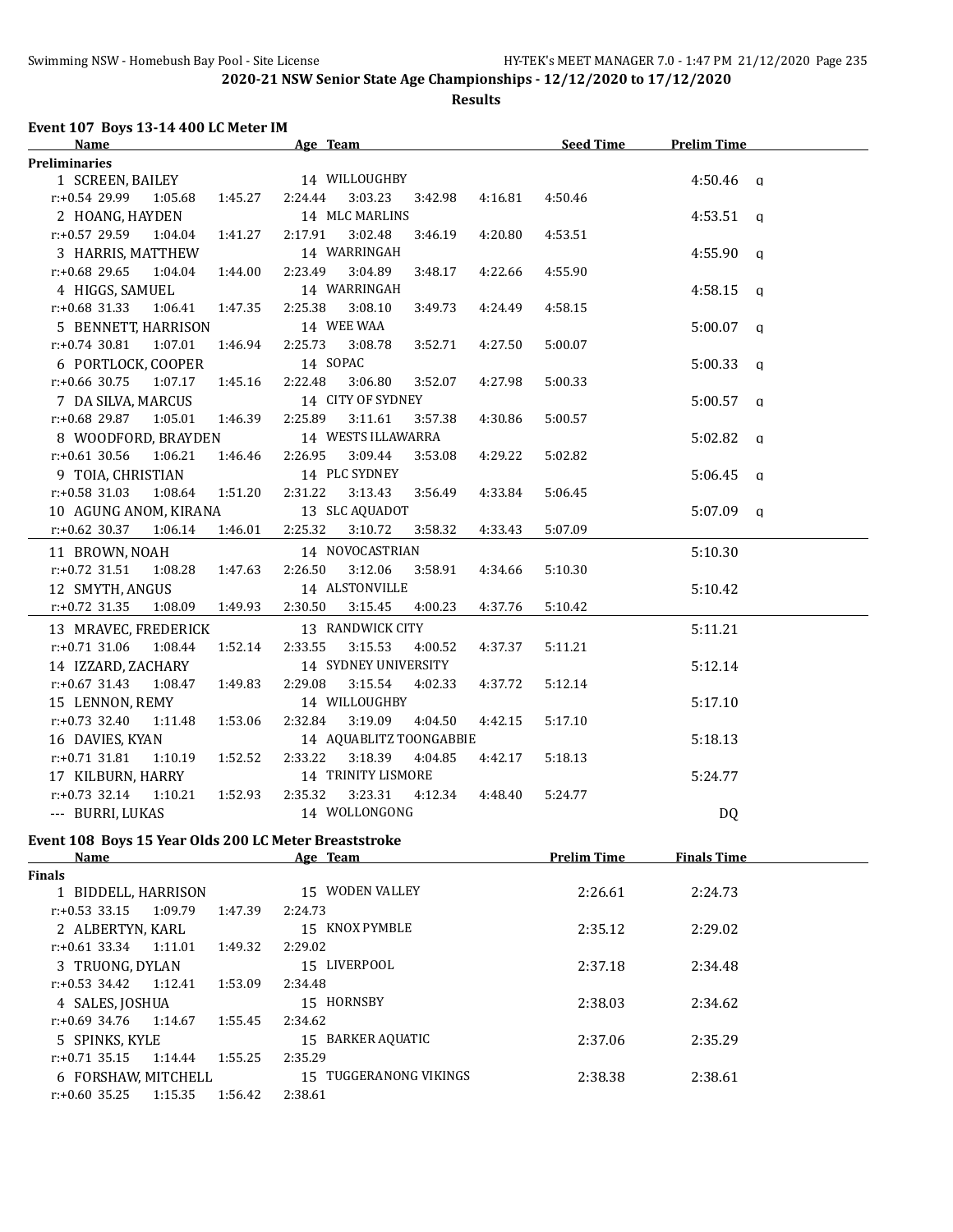|                                                                 |         | .                    |             |                    |  |  |  |  |  |  |  |
|-----------------------------------------------------------------|---------|----------------------|-------------|--------------------|--|--|--|--|--|--|--|
| Finals  (Event 108 Boys 15 Year Olds 200 LC Meter Breaststroke) |         |                      |             |                    |  |  |  |  |  |  |  |
| <b>Name</b>                                                     |         | Age Team             | Prelim Time | <b>Finals Time</b> |  |  |  |  |  |  |  |
| 7 BEGGS, WILLIAM                                                |         | 15 WAGGA WAGGA       | 2:39.55     | 2:39.15            |  |  |  |  |  |  |  |
| $r: +0.69$ 36.38 1:17.10                                        | 1:58.19 | 2:39.15              |             |                    |  |  |  |  |  |  |  |
| 8 CHATTERTON, KOBE                                              |         | 15 SYDNEY UNIVERSITY | 2:38.89     | 2:39.48            |  |  |  |  |  |  |  |
| $r+0593592$<br>1.16.87                                          | 1.58.35 | 2.39.48              |             |                    |  |  |  |  |  |  |  |

**Results**

### r:+0.59 35.92 1:16.87 1:58.35 2:39.48 9 ALLEN, BENJAMIN 15 KNOX PYMBLE 2:40.08 2:41.91 r:+0.65 35.04 1:16.23 1:58.90 2:41.91 10 IOHNSON, TYLER 15 BATHURST CITY 2:43.21 2:44.59 r:+0.70 37.70 1:19.39 2:02.02 2:44.59 **Event 108 Boys 15 Year Olds 200 LC Meter Breaststroke Name Age Team Seed Time Prelim Time Preliminaries** 1 BIDDELL, HARRISON 15 WODEN VALLEY 2:26.61 q r:+0.54 32.99 1:09.93 1:48.64 2:26.61 2 ALBERTYN, KARL 15 KNOX PYMBLE 2:35.12 q r:+0.52 34.22 1:13.61 1:54.41 2:35.12 3 SPINKS, KYLE 15 BARKER AQUATIC 2:37.06 q r:+0.61 35.66 1:15.43 1:56.30 2:37.06 4 TRUONG, DYLAN 15 LIVERPOOL 2:37.18 q r:+0.55 34.72 1:13.94 1:55.95 2:37.18 5 SALES, JOSHUA 15 HORNSBY 2:38.03 q r:+0.66 34.44 1:14.41 1:56.23 2:38.03 6 FORSHAW, MITCHELL 15 TUGGERANONG VIKINGS 2:38.38 q r:+0.47 36.14 1:16.96 1:57.62 2:38.38 7 CHATTERTON, KOBE 15 SYDNEY UNIVERSITY 12:38.89 q r:+0.71 36.64 1:17.80 1:59.11 2:38.89 8 BEGGS, WILLIAM 15 WAGGA WAGGA 2:39.55 q r:+0.54 36.75 1:17.29 1:58.79 2:39.55 9 ALLEN, BENJAMIN 15 KNOX PYMBLE 2:40.08 q r:+0.62 35.72 1:16.08 1:58.48 2:40.08 10 JOHNSON, TYLER 15 BATHURST CITY 12:43.21 q r:+0.71 37.80 1:19.59 2:02.22 2:43.21 11 BOLTON, HARRY 15 GLENBROOK 2:43.51 r:+0.73 34.85 1:15.36 1:59.28 2:43.51 12 MACDONAGH, OLIVER 15 WILLOUGHBY 2:44.28 r:+0.56 36.86 1:18.33 2:01.46 2:44.28 13 POWELL, RILEY 15 WESTS ILLAWARRA 2:45.85 r:+0.59 37.30 1:19.53 2:02.38 2:45.85 14 REDFERN, JAYDEN 15 KINCUMBER PACIFIC DOLPHINS 2:47.04 r:+0.70 37.68 1:20.64 2:04.24 2:47.04 15 KIM, JAMIE 15 TRINITY GRAMMAR 2:47.55 r:+0.63 37.31 1:19.59 2:03.37 2:47.55 16 MILLER, ANGUS 15 WILLOUGHBY 2:47.75 r:+0.67 36.64 1:19.78 2:04.19 2:47.75 17 WOODLEY, HARRISON 15 PLC SYDNEY 15 2:48.24 r:+0.61 37.55 1:19.71 2:03.49 2:48.24 18 CHO, EDWIN 15 SOPAC 2:48.91 r:+0.62 37.16 1:19.82 2:04.40 2:48.91 19 THORNE, DANIEL 15 KNOX PYMBLE 2:49.46 r:+0.60 37.05 1:22.09 2:06.35 2:49.46 20 AMBROSE, JACOB 15 TUMUT 2:49.52 r:+0.72 39.35 1:22.28 2:06.04 2:49.52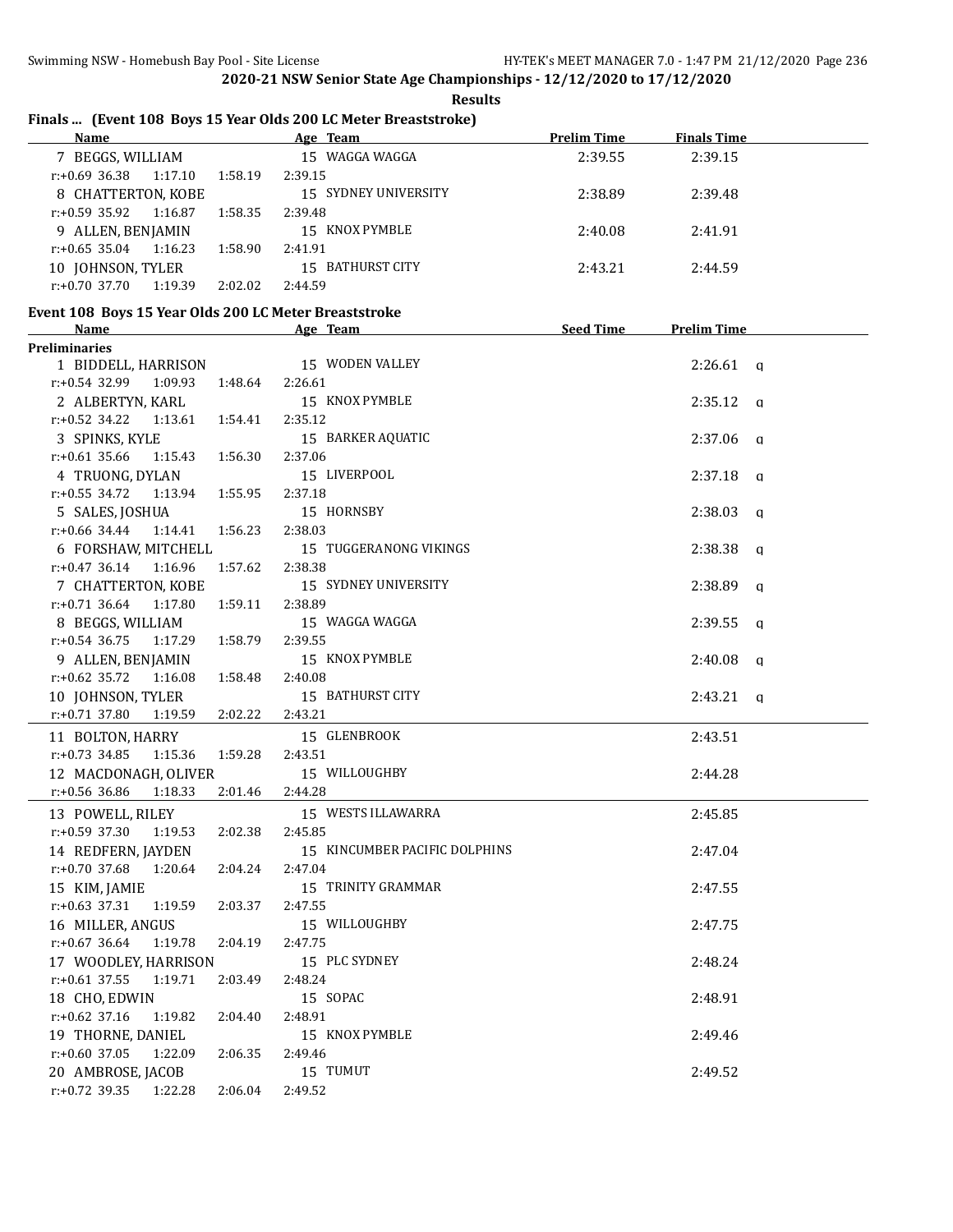|                              |         |         | <b>Results</b>                                                         |           |                    |
|------------------------------|---------|---------|------------------------------------------------------------------------|-----------|--------------------|
|                              |         |         | Preliminaries  (Event 108 Boys 15 Year Olds 200 LC Meter Breaststroke) |           |                    |
| <b>Name</b>                  |         |         | <b>Example 2018</b> Age Team                                           | Seed Time | <b>Prelim Time</b> |
| 21 AREVALO, JOSHUA           |         |         | 15 CASTLE HILL RSL DOLPHINS                                            |           | 2:49.64            |
| $r: +0.66$ 38.02 1:21.22     |         | 2:06.07 | 2:49.64                                                                |           |                    |
| 22 JEFFERY, GABRIEL          |         |         | 15 NUSWIM                                                              |           | 2:50.14            |
| $r.+0.64$ 38.37 1:22.07      |         | 2:06.08 | 2:50.14                                                                |           |                    |
| 23 HUSSEIN, OMAR             |         |         | 15 RANDWICK CITY                                                       |           | 2:50.71            |
| $r: +0.68$ 37.81 1:21.08     |         | 2:05.49 | 2:50.71                                                                |           |                    |
| 24 KALLMEIER, EWAN           |         |         | 15 SLC AQUADOT                                                         |           | 2:51.87            |
| r:+0.84 38.29                | 1:22.18 | 2:06.89 | 2:51.87                                                                |           |                    |
| 25 SHIN, LEO                 |         |         | 15 CARLILE                                                             |           | 2:52.99            |
| r:+0.77 38.90 1:22.91        |         | 2:08.30 | 2:52.99                                                                |           |                    |
| 26 GARDONYI, MARCEL          |         |         | 15 CASTLE HILL RSL DOLPHINS                                            |           | 2:53.45            |
| $r: +0.58$ 38.02 1:21.60     |         | 2:08.00 | 2:53.45                                                                |           |                    |
| 27 YI, JADEN                 |         |         | 15 MLC MARLINS                                                         |           | 2:53.61            |
| $r: +0.67$ 37.98 1:21.94     |         | 2:07.65 | 2:53.61                                                                |           |                    |
| 28 MATHIE, BLAKE             |         |         | 15 GALSTON                                                             |           | 2:53.86            |
| $r: +0.67$ 39.25             | 1:24.22 | 2:08.99 | 2:53.86                                                                |           |                    |
| 29 AKLE, SEBASTIAN           |         |         | 15 EPPING BULLETS                                                      |           | 2:54.02            |
| $r: +0.50$ 37.96 1:22.11     |         | 2:09.03 | 2:54.02                                                                |           |                    |
| 30 SHI, BRANDON              |         |         | 15 MACQUARIE UNIVERSITY                                                |           | 2:54.06            |
| $r: +0.64$ 38.28             | 1:22.17 | 2:07.78 | 2:54.06                                                                |           |                    |
| 31 CSILLAG, NICHOLAS         |         |         | 15 GLENBROOK                                                           |           | 2:54.37            |
| $r: +0.74$ 38.70             | 1:23.56 | 2:09.92 | 2:54.37                                                                |           |                    |
| 32 HARKINS, JORDAN           |         |         | 15 LORETO NORMANHURST                                                  |           | 2:56.32            |
| $r: +0.69$ 38.40 1:24.00     |         | 2:10.49 | 2:56.32                                                                |           |                    |
| 33 VAN DER MERWE, MAXIMILIAN |         |         | 15 MARRICKVILLE                                                        |           | 3:01.31            |
| $r: +0.71$ 38.81             | 1:24.13 | 2:12.75 | 3:01.31                                                                |           |                    |
| 34 MAGUIRE, MATTHEW          |         |         | 15 KIAMA                                                               |           | 3:04.08            |
| $r: +0.70$ 39.85             | 1:26.64 | 2:16.20 | 3:04.08                                                                |           |                    |
| --- IONITA, RENALDO          |         |         | 15 MOUNTIES                                                            |           | DQ                 |

## **Event 109 Girls 15 Year Olds 200 LC Meter Breaststroke**

| Name                        |         | Age Team                    | <b>Prelim Time</b><br><u>Finals Time</u> |         |  |  |
|-----------------------------|---------|-----------------------------|------------------------------------------|---------|--|--|
| <b>Finals</b>               |         |                             |                                          |         |  |  |
| 1 FULLER, BIANCA            |         | 15 DUBBO CITY               | 2:40.12                                  | 2:37.97 |  |  |
| $r.+0.56$ 35.43 1:15.02     | 1:56.01 | 2:37.97                     |                                          |         |  |  |
| 2 KING, MATHILDA            |         | 15 PORT MACQUARIE           | 2:43.54                                  | 2:40.07 |  |  |
| $r: +0.69$ 35.12 1:16.32    | 1:58.51 | 2:40.07                     |                                          |         |  |  |
| 3 HENSHAW, ABBIE            |         | 15 ATLANTIS                 | 2:43.79                                  | 2:40.21 |  |  |
| $r: +0.68$ 36.16 1:17.16    | 1:58.53 | 2:40.21                     |                                          |         |  |  |
| 4 MCCOWAN, LILY             |         | 15 TIVOLI                   | 2:45.69                                  | 2:41.55 |  |  |
| $r: +0.76$ 35.31 1:16.64    | 1:58.94 | 2:41.55                     |                                          |         |  |  |
| 5 VAN ELDIK, KELSEY         |         | 15 CHARLESTOWN              | 2:46.28                                  | 2:42.80 |  |  |
| $r: +0.65$ 36.34 1:18.27    | 2:00.39 | 2:42.80                     |                                          |         |  |  |
| 6 HAYES, ALEX               |         | 15 TAMWORTH CITY            | 2:45.80                                  | 2:44.76 |  |  |
| $r: +0.79$ 36.55 1:18.88    | 2:01.26 | 2:44.76                     |                                          |         |  |  |
| 7 DELUTIIS, JAIMIE          |         | 15 WESTS ILLAWARRA          | 2:43.44                                  | 2:45.09 |  |  |
| $r: +0.59$ 37.31 1:18.77    | 2:01.69 | 2:45.09                     |                                          |         |  |  |
| 8 PIVA, LUCY                |         | 15 CANBERRA                 | 2:46.83                                  | 2:46.61 |  |  |
| $r: +0.71$ 36.80 1:19.88    | 2:02.94 | 2:46.61                     |                                          |         |  |  |
| 9 ADAMS, HARPER             |         | 15 CASTLE HILL RSL DOLPHINS | 2:51.22                                  | 2:49.17 |  |  |
| r:+0.65 38.31<br>1:20.91    | 2:05.22 | 2:49.17                     |                                          |         |  |  |
| 10 MCGARVIE, ELINOR         |         | 15 GT AQUATICS              | 2:51.26                                  | 2:50.74 |  |  |
| $r: +0.84$ 37.53<br>1:21.26 | 2:06.10 | 2:50.74                     |                                          |         |  |  |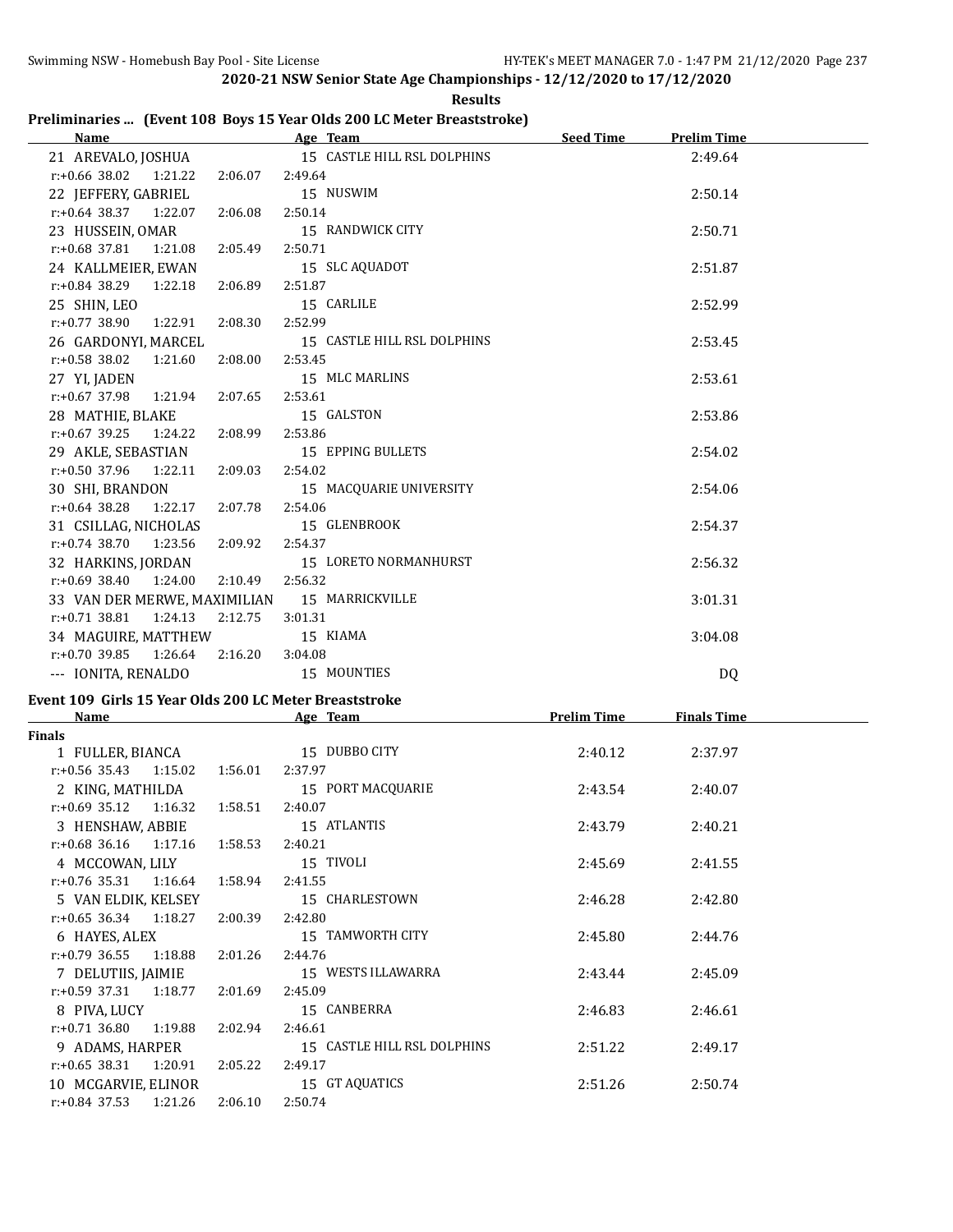#### **Results**

|  | Event 109 Girls 15 Year Olds 200 LC Meter Breaststroke |  |
|--|--------------------------------------------------------|--|
|  |                                                        |  |

| Name                                     |         | Age Team                    | Seed Time | <b>Prelim Time</b> |  |
|------------------------------------------|---------|-----------------------------|-----------|--------------------|--|
| <b>Preliminaries</b>                     |         |                             |           |                    |  |
| 1 FULLER, BIANCA                         |         | 15 DUBBO CITY               |           | $2:40.12$ a        |  |
| $r: +0.54$ 35.83<br>1:15.88              | 1:57.88 | 2:40.12                     |           |                    |  |
| 2 DELUTIIS, JAIMIE                       |         | 15 WESTS ILLAWARRA          |           | $2:43.44$ q        |  |
| $r: +0.61$ 38.01 1:20.10                 | 2:02.97 | 2:43.44                     |           |                    |  |
| 3 KING, MATHILDA                         |         | 15 PORT MACQUARIE           |           | $2:43.54$ q        |  |
| $r: +0.51$ 35.40<br>1:17.59              | 2:00.73 | 2:43.54                     |           |                    |  |
| 4 HENSHAW, ABBIE                         |         | 15 ATLANTIS                 |           | $2:43.79$ q        |  |
| $r: +0.73$ 37.20<br>1:19.34              | 2:02.03 | 2:43.79                     |           |                    |  |
| 5 MCCOWAN, LILY                          |         | 15 TIVOLI                   |           | $2:45.69$ q        |  |
| $r: +0.67$ 37.31<br>1:19.23              | 2:02.49 | 2:45.69                     |           |                    |  |
| 6 HAYES, ALEX                            |         | 15 TAMWORTH CITY            |           | $2:45.80$ a        |  |
| $r: +0.65$ 37.28<br>1:19.76              | 2:02.67 | 2:45.80                     |           |                    |  |
| 7 VAN ELDIK, KELSEY                      |         | 15 CHARLESTOWN              |           | $2:46.28$ q        |  |
| $r: +0.52$ 37.50<br>1:19.78              | 2:04.28 | 2:46.28                     |           |                    |  |
| 8 PIVA, LUCY                             |         | 15 CANBERRA                 |           | $2:46.83$ q        |  |
| $r: +0.70$ 36.93<br>1:19.81              | 2:02.72 | 2:46.83                     |           |                    |  |
| 9 ADAMS, HARPER                          |         | 15 CASTLE HILL RSL DOLPHINS |           | $2:51.22$ q        |  |
| $r: +0.66$ 37.18<br>1:20.13              | 2:04.63 | 2:51.22                     |           |                    |  |
| 10 MCGARVIE, ELINOR                      |         | 15 GT AQUATICS              |           | $2:51.26$ a        |  |
| r:+0.58 38.86<br>1:24.65                 | 2:08.79 | 2:51.26                     |           |                    |  |
|                                          |         |                             |           |                    |  |
| 11 MYERS, TEAGAN                         |         | 15 WOLLONGONG               |           | 2:52.60            |  |
| r:+0.62 37.99<br>1:20.79                 | 2:06.28 | 2:52.60                     |           |                    |  |
| 12 NEWMAN, MADISON                       |         | 15 WESTS ILLAWARRA          |           | 2:54.26            |  |
| r:+0.55 39.26<br>1:22.53                 | 2:08.46 | 2:54.26                     |           |                    |  |
| 13 PARKER, PATRICE                       |         | 15 TUGGERANONG VIKINGS      |           | 2:54.51            |  |
| $r: +0.56$ 40.99<br>1:24.96              | 2:10.18 | 2:54.51                     |           |                    |  |
| 14 BAKER, KAREN                          |         | 15 ALLIGATORS OF ARMIDALE   |           | 2:55.77            |  |
| r:+0.79 39.35<br>1:23.89                 | 2:10.26 | 2:55.77                     |           |                    |  |
| 15 SCHNEIDER, HEIDI                      |         | 15 HUNTER                   |           | 2:56.17            |  |
| r:+0.62 38.57 1:22.56                    | 2:08.19 | 2:56.17                     |           |                    |  |
| 16 PETROPOULOS, CHLOE                    |         | 15 WODEN VALLEY             |           | 2:57.25            |  |
| $r: +0.79$ 40.28<br>1:25.45              | 2:10.66 | 2:57.25                     |           |                    |  |
| 17 HODGERS, TEANA                        |         | 15 AQUABLITZ TOONGABBIE     |           | 2:57.98            |  |
| r:+0.70 39.84 1:25.19 2:12.04            |         | 2:57.98                     |           |                    |  |
| 18 DONOGHUE, ELLA                        |         | 15 NORWEST                  |           | 2:58.27            |  |
| $r: +0.63$ 39.67 1:24.13 2:11.52 2:58.27 |         |                             |           |                    |  |
| 19 LIBRANDO, AMBER                       |         | 15 GINNINDERRA              |           | 2:59.16            |  |
| $r$ :+0.71 41.17<br>1:26.06              | 2:12.79 | 2:59.16                     |           |                    |  |
| 20 FURLONG, KYA                          |         | 15 MANLY                    |           | 3:00.80            |  |
| $r$ :+0.57 39.57<br>1:24.59              | 2:12.33 | 3:00.80                     |           |                    |  |
| 21 INGREY, ZOE                           |         | 15 NOVOCASTRIAN             |           | 3:00.88            |  |
| $r: +0.76$ 40.43<br>1:24.84              | 2:12.51 | 3:00.88                     |           |                    |  |
| 22 KWAN, CHLOE                           |         | 15 KNOX PYMBLE              |           | 3:01.00            |  |
| $r: +0.62$ 39.19<br>1:23.57              | 2:11.20 | 3:01.00                     |           |                    |  |
| 23 POTTS, LILLYAN                        |         | 15 CANBERRA                 |           | 3:01.82            |  |
| $r: +0.71$ 40.41<br>1:27.10              | 2:14.62 | 3:01.82                     |           |                    |  |
| 24 DONAIRE, ANNE                         |         | 15 SOPAC                    |           | 3:02.52            |  |
| $r: +0.68$ 41.81<br>1:27.70              | 2:14.99 | 3:02.52                     |           |                    |  |
| 25 SHARMA, SOUMYA                        |         | 15 NORWEST                  |           | 3:04.40            |  |
| $r: +0.64$ 40.54<br>1:27.76              | 2:17.53 | 3:04.40                     |           |                    |  |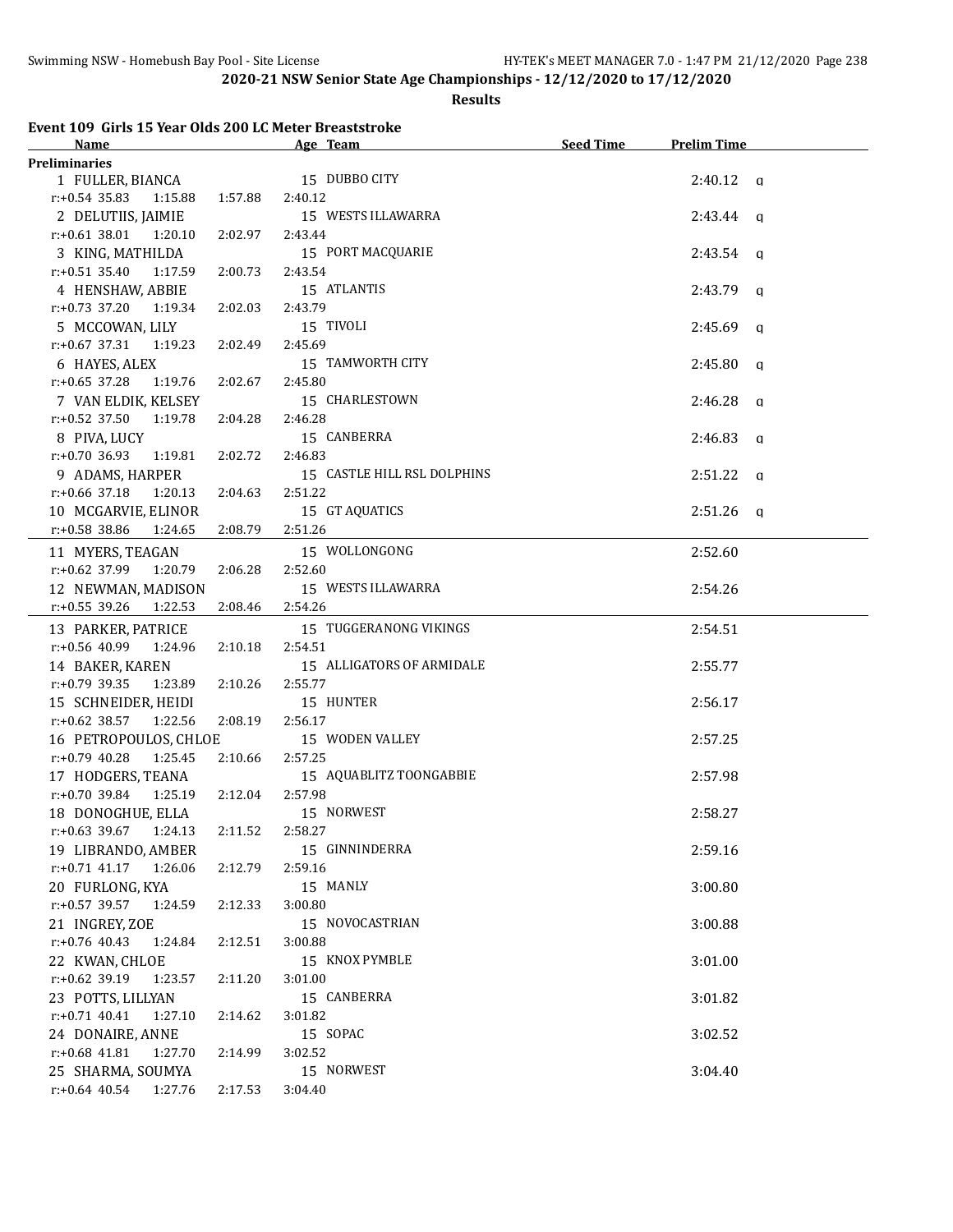**2020-21 NSW Senior State Age Championships - 12/12/2020 to 17/12/2020**

|                                                 | <b>Results</b>                                                                      |                    |                    |
|-------------------------------------------------|-------------------------------------------------------------------------------------|--------------------|--------------------|
| <b>Name</b>                                     | Preliminaries  (Event 109 Girls 15 Year Olds 200 LC Meter Breaststroke)<br>Age Team | <b>Seed Time</b>   | <b>Prelim Time</b> |
| 26 LOCKWOOD, BETH                               | 15 TRINITY LISMORE                                                                  |                    | 3:06.32            |
| $r: +0.72$ 40.46<br>1:28.29<br>2:17.25          | 3:06.32                                                                             |                    |                    |
| 27 MRAMOR, GABRIELLA                            | 15 SOUTHERN SYDNEY                                                                  |                    | 3:07.26            |
| 42.00<br>1:29.29<br>2:18.88                     | 3:07.26                                                                             |                    |                    |
| 28 SMALL, ALICE                                 | 15 SINGLETON                                                                        |                    | 3:07.41            |
| $r: +0.84$ 41.01<br>1:29.33<br>2:18.07          | 3:07.41                                                                             |                    |                    |
| 29 DICKSON, LEILA                               | 15 CASTLE HILL RSL DOLPHINS                                                         |                    | 3:07.80            |
| $r: +0.72$ 41.52<br>1:28.72<br>2:18.57          | 3:07.80                                                                             |                    |                    |
| 30 EYRE, KAITLYN                                | 15 RAVENSWOOD                                                                       |                    | 3:11.15            |
| 42.98<br>1:32.80<br>2:22.12                     | 3:11.15                                                                             |                    |                    |
| --- ARTHUR, ANNABELLE                           | 15 WAGGA WAGGA                                                                      |                    | DQ                 |
| Event 110 Girls 12-13 100 LC Meter Breaststroke |                                                                                     |                    |                    |
| Name                                            | Age Team                                                                            | <b>Prelim Time</b> | <b>Finals Time</b> |
| <b>Finals</b>                                   |                                                                                     |                    |                    |
| 1 LILIENTHAL, JAYA                              | 13 KNOX PYMBLE                                                                      | 1:19.69            | 1:16.35            |
| $r: +0.72$ 36.28<br>1:16.35                     |                                                                                     |                    |                    |
| 2 PAK, OLIVIA                                   | 13 PLC SYDNEY                                                                       | 1:17.58            | 1:17.41            |
| 35.73<br>1:17.41                                |                                                                                     |                    |                    |
| 3 BRUCE, JOELY                                  | 13 DUBBO CITY                                                                       | 1:18.74            | 1:18.03            |
| $r: +0.62$ 37.28<br>1:18.03                     |                                                                                     |                    |                    |
| 4 YAN, ANNALIESE                                | 13 MLC MARLINS                                                                      | 1:20.27            | 1:18.53            |
| $r: +0.67$ 36.35<br>1:18.53                     |                                                                                     |                    |                    |
| 5 BURDACK, MIA                                  | 13 EPPING BULLETS                                                                   | 1:19.08            | 1:18.63            |
| $r: +0.81$ 38.00<br>1:18.63                     |                                                                                     |                    |                    |
| 6 WHALAN, SIENNA                                | 13 BATHURST CITY                                                                    | 1:19.54            | 1:19.08            |
| $r: +0.57$ 37.39<br>1:19.08                     |                                                                                     |                    |                    |
| 7 TEALE, BELLA                                  | 13 TRINITY LISMORE                                                                  | 1:20.36            | 1:19.47            |
| $r: +0.80$ 36.64<br>1:19.47                     |                                                                                     |                    |                    |
| 8 CAMERON, INDIANNA                             | 13 KNOX PYMBLE                                                                      | 1:20.97            | 1:19.94            |
| $r: +0.86$ 37.85<br>1:19.94                     |                                                                                     |                    |                    |
| 9 MOUNTER, ELLA                                 | 13 NUSWIM                                                                           | 1:20.75            | 1:20.34            |

10 YIN, SUYI 1:20.38 13 MLC MARLINS 1:19.25 1:20.38

#### **Event 110 Girls 12-13 100 LC Meter Breaststroke**

1:20.38

r:+0.73 37.97 1:20.34

| Name                        | Age Team          | <b>Seed Time</b><br><b>Prelim Time</b> |
|-----------------------------|-------------------|----------------------------------------|
| <b>Preliminaries</b>        |                   |                                        |
| 1 PAK, OLIVIA               | 13 PLC SYDNEY     | $1:17.58$ a                            |
| 1:17.58<br>36.28            |                   |                                        |
| 2 BRUCE, JOELY              | DUBBO CITY<br>13  | 1:18.74<br>$\alpha$                    |
| 1:18.74<br>$r: +0.75$ 37.60 |                   |                                        |
| 3 BURDACK, MIA              | 13 EPPING BULLETS | 1:19.08<br>a                           |
| 1:19.08<br>37.54            |                   |                                        |
| 4 YIN, SUYI                 | 13 MLC MARLINS    | 1:19.25<br><b>a</b>                    |
| $r: +0.76$ 37.72<br>1:19.25 |                   |                                        |
| 5 WHALAN, SIENNA            | 13 BATHURST CITY  | $1:19.54$ q                            |
| r:+0.49 37.91<br>1:19.54    |                   |                                        |
| 6 LILIENTHAL, JAYA          | KNOX PYMBLE<br>13 | 1:19.69<br>a                           |
| 1:19.69<br>38.27            |                   |                                        |
| 7 YAN, ANNALIESE            | MLC MARLINS<br>13 | 1:20.27<br>$\alpha$                    |
| $r: +0.49$ 36.85<br>1:20.27 |                   |                                        |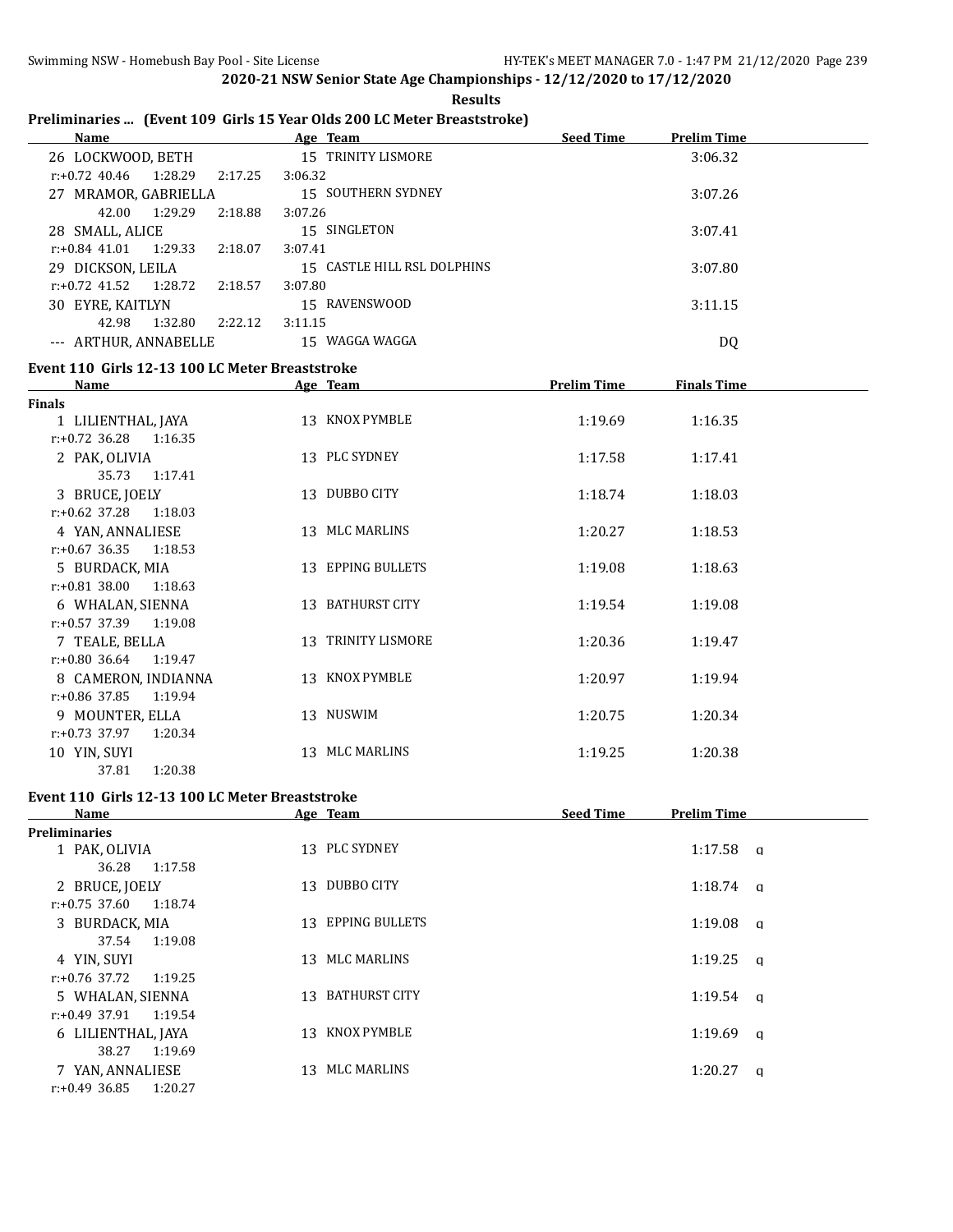| Results |
|---------|
|---------|

# **Preliminaries ... (Event 110 Girls 12-13 100 LC Meter Breaststroke)**

| <u>Name</u>                                 | Age Team                | Seed Time | <b>Prelim Time</b> |  |
|---------------------------------------------|-------------------------|-----------|--------------------|--|
| 8 TEALE, BELLA                              | 13 TRINITY LISMORE      |           | $1:20.36$ a        |  |
| r:+0.70 37.17 1:20.36                       |                         |           |                    |  |
| 9 MOUNTER, ELLA                             | 13 NUSWIM               |           | $1:20.75$ q        |  |
| $r: +0.69$ 38.47 1:20.75                    |                         |           |                    |  |
| 10 CAMERON, INDIANNA                        | 13 KNOX PYMBLE          |           | $1:20.97$ q        |  |
| 37.71 1:20.97                               |                         |           |                    |  |
| 11 VAN DER MERWE, ISABELLA                  | 13 ALBURY AMATEUR       |           | 1:21.19            |  |
| 38.47 1:21.19                               |                         |           |                    |  |
| 12 LAWRENCE, MILLA                          | 12 WARRINGAH            |           | 1:21.55            |  |
| $r.+0.62$ 38.03 1:21.55                     |                         |           |                    |  |
| 13 ALLEN, RACHEL                            | 13 GINNINDERRA          |           | 1:21.61            |  |
| $r.+0.54$ 39.15 1:21.61                     |                         |           |                    |  |
| 14 MCLAREN, GEMMA                           | 13 WARRINGAH            |           | 1:22.08            |  |
| r:+0.77 39.39 1:22.08                       |                         |           |                    |  |
| 15 MCPARTLAND, JENNIFER                     | 12 MLC MARLINS          |           | 1:22.85            |  |
| r:+0.78 39.86 1:22.85                       |                         |           |                    |  |
| 16 YI, ISABELLE                             | 13 MLC MARLINS          |           | 1:22.98            |  |
| r:+0.77 38.35 1:22.98                       |                         |           |                    |  |
| 17 BARAKAT, ISABELLE                        | 13 PLC SYDNEY           |           | 1:22.99            |  |
| $r: +0.58$ 38.75 1:22.99                    |                         |           |                    |  |
| 18 GERSTNER, IVY                            | 13 LIVERPOOL            |           | 1:23.80            |  |
| 39.69<br>1:23.80                            |                         |           |                    |  |
| 19 JIN, CHRISTINE                           | 13 MLC MARLINS          |           | 1:24.24            |  |
| 39.92<br>1:24.24                            |                         |           |                    |  |
| 20 MCBRIEN, GABRIELLA                       | 12 GALSTON              |           | 1:24.41            |  |
| 38.97 1:24.41                               |                         |           |                    |  |
| 21 ZHANG, CONSUELA                          | 13 RAVENSWOOD           |           | 1:24.66            |  |
| r:+0.74 39.91<br>1:24.66                    |                         |           |                    |  |
| 22 CLEARY, FREYA                            | 13 MARRICKVILLE         |           | 1:24.93            |  |
| r:+0.70 38.99 1:24.93                       |                         |           |                    |  |
| *23 BONASERA, ANDIE                         | 13 NARRABEEN            |           | 1:24.97            |  |
| r:+0.54 39.46<br>1:24.97<br>*23 LEE, ANNIKA | 12 KNOX PYMBLE          |           |                    |  |
| 39.95<br>1:24.97                            |                         |           | 1:24.97            |  |
| 25 SMITH, TILANI                            | 12 TAMWORTH CITY        |           | 1:25.13            |  |
| 1:25.13<br>$r: +0.73$ 40.18                 |                         |           |                    |  |
| 26 MCGUIGAN, LARA                           | 13 CRUIZ                |           | 1:25.24            |  |
| $r: +0.74$ 40.07<br>1:25.24                 |                         |           |                    |  |
| 27 KARL, TIANA                              | 12 AQUABLITZ TOONGABBIE |           | 1:25.37            |  |
| 40.18<br>1:25.37                            |                         |           |                    |  |
| 28 WATKINS, JEMIMA                          | 13 PLC SYDNEY           |           | 1:25.38            |  |
| $r: +0.77$ 40.49<br>1:25.38                 |                         |           |                    |  |
| 29 BROWN, CLAUDIA                           | 12 SOPAC                |           | 1:25.51            |  |
| r:+0.75 39.99<br>1:25.51                    |                         |           |                    |  |
| 30 PHILLIPS, SKYE                           | 13 LORETO NORMANHURST   |           | 1:25.63            |  |
| r:+0.74 39.69<br>1:25.63                    |                         |           |                    |  |
| 31 SPICKNALL, CLAIRE                        | 13 WESTS ILLAWARRA      |           | 1:25.72            |  |
| 40.72<br>1:25.72                            |                         |           |                    |  |
| 32 NG, EMILY                                | 13 WARRINGAH            |           | 1:26.30            |  |
| $r: +0.70$ 40.03<br>1:26.30                 |                         |           |                    |  |
| 33 CLEARE, AVA                              | 13 HUNTER               |           | 1:26.44            |  |
| $r: +0.44$ 40.04<br>1:26.44                 |                         |           |                    |  |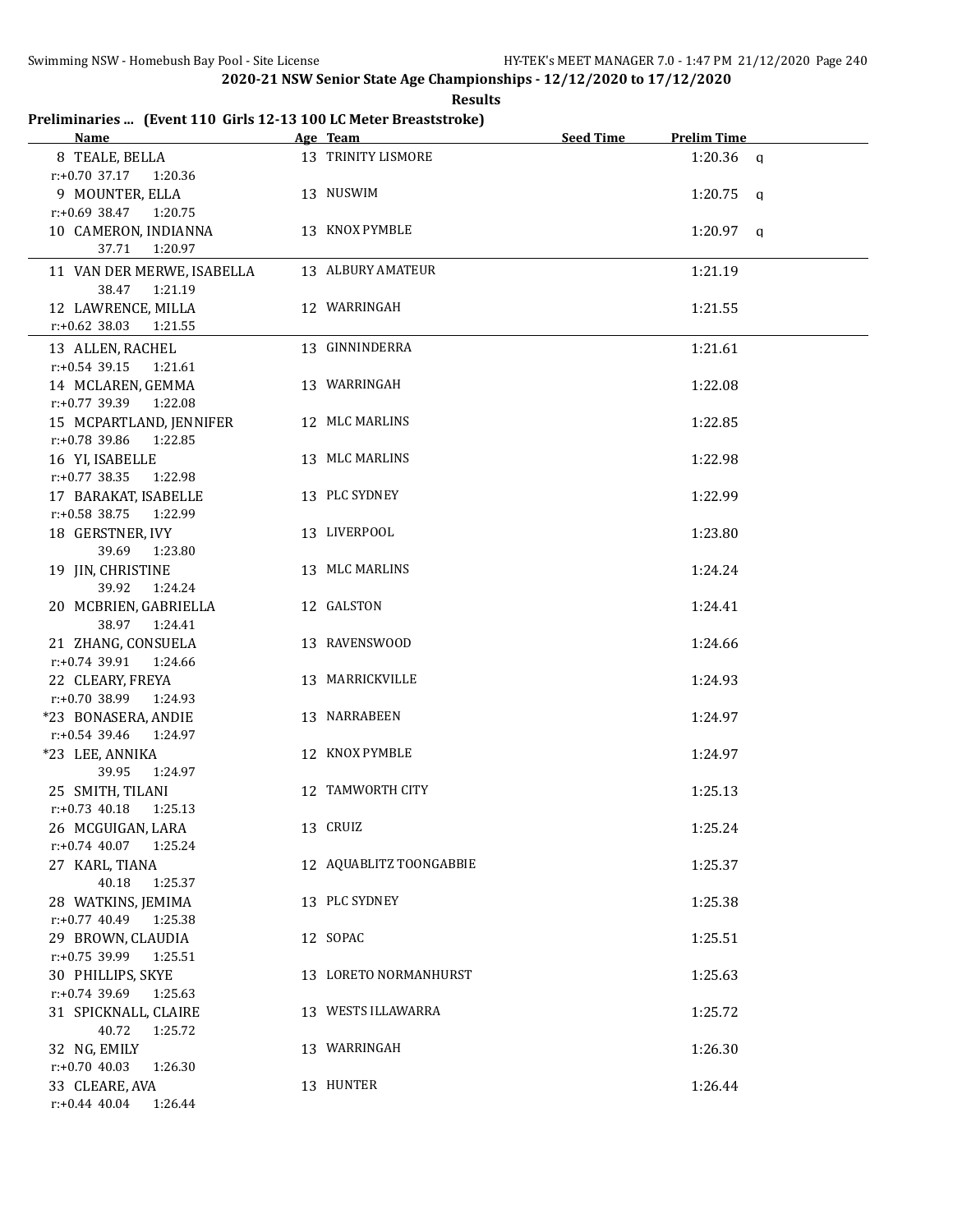**Results**

### **Preliminaries ... (Event 110 Girls 12-13 100 LC Meter Breaststroke)**

## **Event 111 Girls 12-16 4x50 LC Meter Freestyle Relay**

| <b>Team</b>               |                    | Relay            | <b>Finals Time</b> |
|---------------------------|--------------------|------------------|--------------------|
| 1 WESTS ILLAWARRA         |                    | $\mathbf{A}$     | 1:45.48            |
| $r: +0.47$ 27.04<br>53.07 | 1:20.06<br>1:45.48 |                  |                    |
| 2 KNOX PYMBLE             |                    | A                | 1:47.25            |
| $r: +0.55$ 27.23<br>53.72 | 1:47.25<br>1:20.94 |                  |                    |
| 3 CARLILE                 |                    | A                | 1:49.90            |
| $r: +0.68$ 26.22<br>53.85 | 1:49.90<br>1:22.77 |                  |                    |
| 4 KNOX PYMBLE             |                    | $\mathsf{C}$     | 1:51.47            |
| $r: +0.53$ 28.16<br>56.06 | 1:51.47<br>1:24.06 |                  |                    |
| 5 PORT MACQUARIE          |                    | A                | 1:52.53            |
| $r: +0.58$ 27.05<br>55.50 | 1:52.53<br>1:24.61 |                  |                    |
| 6 KINCOPPAL-ROSE BAY      |                    | A                | 1:52.94            |
| $r: +0.69$ 27.60<br>56.51 | 1:52.94<br>1:24.60 |                  |                    |
| 7 TRINITY LISMORE         |                    | $\boldsymbol{A}$ | 1:52.97            |
| $r: +0.64$ 29.22<br>57.41 | 1:25.60<br>1:52.97 |                  |                    |
| 8 KNOX PYMBLE             |                    | B                | 1:53.01            |
| $r: +0.65$ 28.22<br>56.73 | 1:25.15<br>1:53.01 |                  |                    |
| 9 CITY OF SYDNEY          |                    | A                | 1:53.35            |
| r:+0.69 28.30<br>56.78    | 1:25.13<br>1:53.35 |                  |                    |
| 10 KINROSS WOLAROI        |                    | A                | 1:53.59            |
| $r: +0.75$ 27.45<br>56.92 | 1:53.59<br>1:26.24 |                  |                    |
| 11 SOPAC                  |                    | A                | 1:53.60            |
| $r: +0.61$ 28.04<br>56.64 | 1:53.60<br>1:24.62 |                  |                    |
| 12 NOVOCASTRIAN           |                    | A                | 1:53.62            |
| r:+0.63 28.29<br>57.45    | 1:53.62<br>1:26.30 |                  |                    |
| 13 WESTS ILLAWARRA        |                    | B                | 1:54.38            |
| $r: +0.61$ 29.29<br>57.59 | 1:27.17<br>1:54.38 |                  |                    |
| 14 MACQUARIE UNIVERSITY   |                    | A                | 1:54.52            |
| $r: +0.52$ 28.04<br>56.76 | 1:54.52<br>1:25.92 |                  |                    |
| 15 HUNTER                 |                    | A                | 1:54.58            |
| $r: +0.79$ 28.22<br>57.65 | 1:26.54<br>1:54.58 |                  |                    |
| 16 WENONA SCHOOL          |                    | A                | 1:54.72            |
| r:+0.66 28.79<br>57.56    | 1:54.72<br>1:27.07 |                  |                    |
| 17 PLC SYDNEY             |                    | A                | 1:55.18            |
| $r: +0.70$ 27.33<br>55.92 | 1:55.18<br>1:25.37 |                  |                    |
| 18 NARRABEEN              |                    | A                | 1:55.72            |
| $r: +0.73$ 28.76<br>57.51 | 1:55.72<br>1:26.87 |                  |                    |
| 19 NORWEST                |                    | A                | 1:56.47            |
| r:+0.73 28.57<br>57.78    | 1:27.68<br>1:56.47 |                  |                    |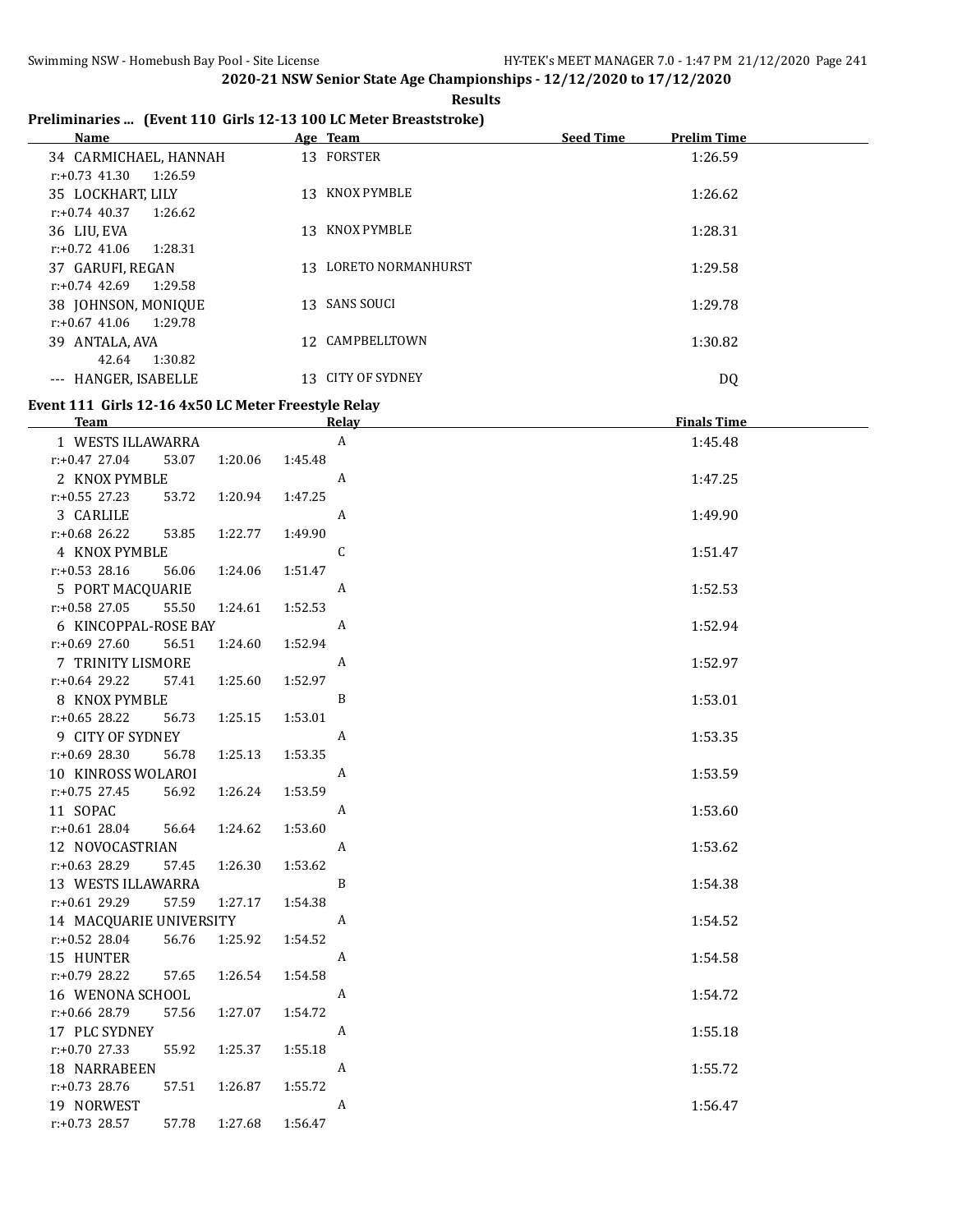#### **Results**

### **(Event 111 Girls 12-16 4x50 LC Meter Freestyle Relay)**

| <b>Team</b>                                     | Relay        | <b>Finals Time</b> |
|-------------------------------------------------|--------------|--------------------|
| 20 WILLOUGHBY                                   | A            | 1:56.63            |
| 28.15<br>58.13<br>1:27.38                       | 1:56.63      |                    |
| 21 CARLILE                                      | B            | 1:56.67            |
| 29.61<br>59.15<br>1:28.43                       | 1:56.67      |                    |
| 22 TAMWORTH CITY                                | A            | 1:56.85            |
| 29.21<br>57.97<br>1:28.42                       | 1:56.85      |                    |
| 23 REVESBY WORKERS                              | A            | 1:57.15            |
| r:+0.82 29.14<br>58.29<br>1:27.62               | 1:57.15      |                    |
| 24 LANE COVE                                    | A            | 1:57.25            |
| r:+0.66 27.71<br>57.50<br>1:27.37               | 1:57.25      |                    |
| *25 LORETO NORMANHURST                          | A            | 1:57.41            |
| r:+0.72 28.67<br>57.33<br>1:26.27               | 1:57.41      |                    |
| *25 MLC MARLINS                                 | A            | 1:57.41            |
| r:+0.73 28.09<br>58.32<br>1:26.55               | 1:57.41      |                    |
| 27 RAVENSWOOD                                   | A            | 1:57.54            |
| $r: +0.71$ 30.27<br>58.93<br>1:28.26            | 1:57.54      |                    |
| 28 SYDNEY UNIVERSITY                            | A            | 1:57.68            |
| r:+0.52 27.78<br>58.15<br>1:28.71               | 1:57.68      |                    |
| 29 AQUABLITZ TOONGABBIE                         | A            | 1:58.45            |
| $r: +0.71$ 29.64<br>59.53<br>1:28.70            | 1:58.45<br>B |                    |
| 30 SOPAC<br>30.08                               | 1:58.94      | 1:58.94            |
| 59.25<br>1:28.98<br>31 CASTLE HILL RSL DOLPHINS | A            | 1:59.28            |
| r:+0.74 28.71<br>57.49<br>1:28.69               | 1:59.28      |                    |
| 32 MOUNTIES                                     | A            | 1:59.69            |
| 31.54<br>1:00.41<br>1:30.67                     | 1:59.69      |                    |
| 33 MACQUARIE UNIVERSITY                         | B            | 1:59.95            |
| 30.25<br>1:00.39<br>1:29.84                     | 1:59.95      |                    |
| 34 MACCABI                                      | A            | 2:00.55            |
| 28.91<br>1:00.57<br>1:31.90                     | 2:00.55      |                    |
| 35 HUNTER                                       | B            | 2:01.08            |
| 31.70<br>1:01.62<br>1:30.90                     | 2:01.08      |                    |
| 36 CARLILE                                      | C            | 2:01.72            |
| r:+0.70 30.45<br>1:31.20<br>1:00.12             | 2:01.72      |                    |
| 37 MUDGEE INDOOR                                | A            | 2:02.33            |
| 30.42<br>1:34.14<br>1:01.90                     | 2:02.33      |                    |
| 38 PICTON                                       | A            | 2:04.10            |
| 30.89<br>1:02.12<br>1:35.83                     | 2:04.10      |                    |
| --- ABBOTSLEIGH                                 | A            | <b>DQ</b>          |
| 28.06                                           |              |                    |
| --- MOUNT ANNAN                                 | A            | <b>DQ</b>          |
| 29.54                                           |              |                    |

#### **Event 112 Boys 13-16 4x50 LC Meter Freestyle Relay**

| <b>Team</b>       |       |         | Relay   | <b>Finals Time</b> |
|-------------------|-------|---------|---------|--------------------|
| 1 KNOX PYMBLE     |       |         | A       | 1:34.35            |
| $r: +0.62$ 23.00  | 46.50 | 1:10.72 | 1:34.35 |                    |
| 2 SOPAC           |       |         | A       | 1:35.26            |
| $r: +0.62$ 23.91  | 47.66 | 1:11.17 | 1:35.26 |                    |
| 3 KNOX PYMBLE     |       |         | B       | 1:38.24            |
| $r: +0.60$ 24.30  | 48.65 | 1:13.64 | 1:38.24 |                    |
| 4 TRINITY GRAMMAR |       |         | A       | 1:39.31            |
| $r: +0.45$ 25.00  | 49.35 | 1:14.39 | 1:39.31 |                    |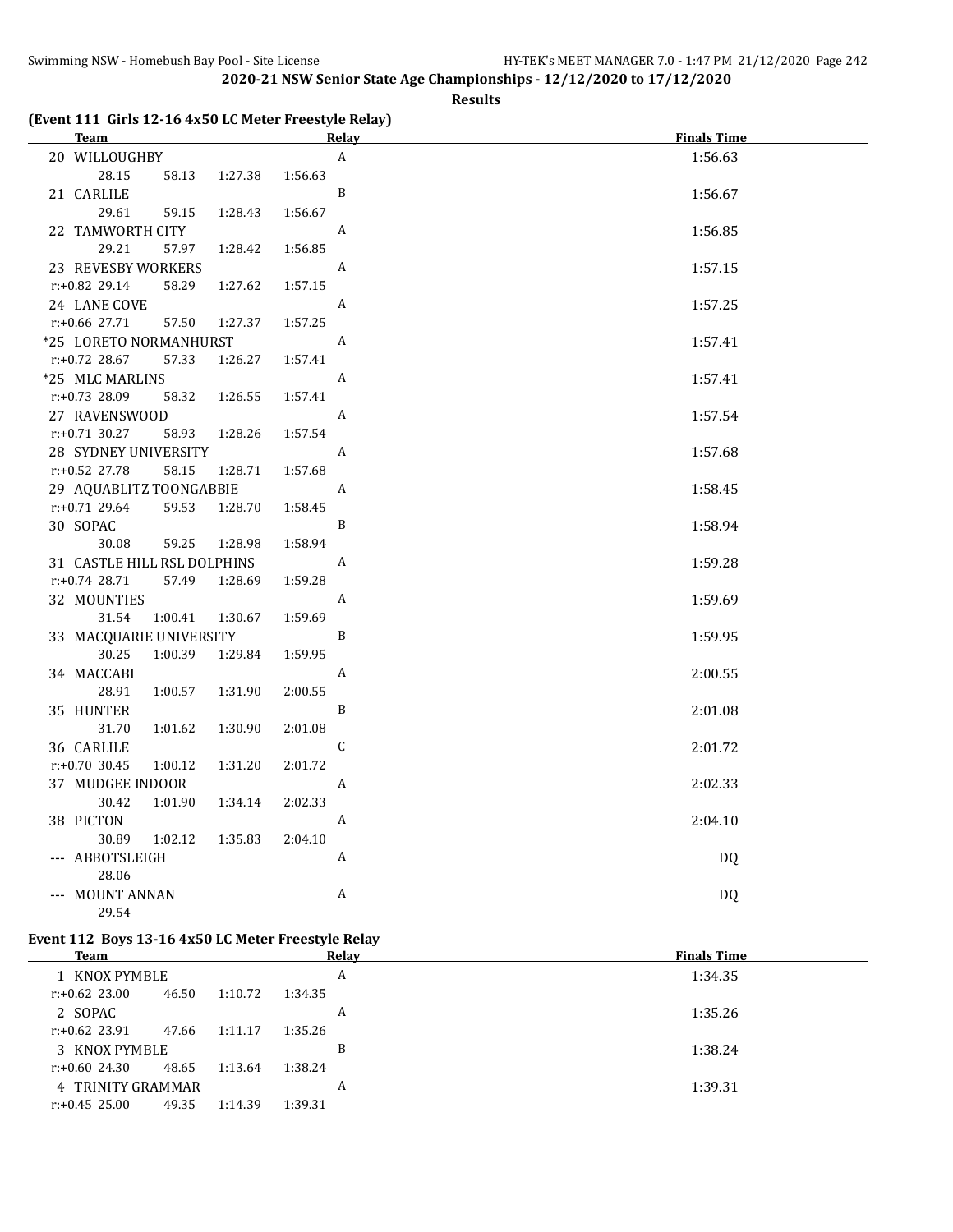#### **Results**

#### **(Event 112 Boys 13-16 4x50 LC Meter Freestyle Relay)**

| <b>Team Example 2018</b>             | <b>Relay</b> | <b>Finals Time</b> |
|--------------------------------------|--------------|--------------------|
| 5 AQUABLITZ TOONGABBIE               | $\mathbf{A}$ | 1:40.29            |
| r:+0.66 25.88<br>51.54<br>1:16.25    | 1:40.29      |                    |
| 6 WESTS ILLAWARRA                    | A            | 1:41.23            |
| $r: +0.61$ 25.11<br>50.84<br>1:16.76 | 1:41.23      |                    |
| 7 KNOX PYMBLE                        | C            | 1:41.58            |
| $r: +0.70$ 25.52<br>50.43<br>1:15.58 | 1:41.58      |                    |
| 8 WARRINGAH                          | $\mathbf{A}$ | 1:41.59            |
| $r: +0.54$ 25.77<br>51.43<br>1:16.88 | 1:41.59      |                    |
| 9 SYDNEY UNIVERSITY                  | A            | 1:42.04            |
| $r: +0.67$ 25.44<br>50.77<br>1:16.69 | 1:42.04      |                    |
| 10 CITY OF SYDNEY                    | A            | 1:42.05            |
| $r: +0.71$ 26.23<br>51.48<br>1:17.07 | 1:42.05      |                    |
| 11 SOPAC                             | B            | 1:42.22            |
| $r.+0.48$ 25.07<br>1:16.35<br>50.66  | 1:42.22      |                    |
| 12 WAGGA WAGGA                       | A            | 1:42.36            |
| $r: +0.55$ 26.21<br>52.51<br>1:18.38 | 1:42.36      |                    |
| 13 NARRABEEN                         | A            | 1:42.83            |
| $r: +0.60$ 25.37<br>1:16.54<br>50.55 | 1:42.83      |                    |
| 14 REVESBY WORKERS                   | A            | 1:42.86            |
| $r: +0.64$ 25.69<br>51.11<br>1:16.73 | 1:42.86      |                    |
| 15 NOVOCASTRIAN                      | A            | 1:43.00            |
| $r.+0.67$ 26.26<br>52.84<br>1:18.92  | 1:43.00      |                    |
| 16 WESTS ILLAWARRA                   | B            | 1:43.61            |
| $r: +0.49$ 26.33<br>52.05<br>1:17.77 | 1:43.61      |                    |
| 17 NEWINGTON                         | A            | 1:44.02            |
| $r.+0.52$ 25.52<br>1:18.18<br>51.75  | 1:44.02      |                    |
| 18 MANLY                             | A            | 1:44.33            |
| $r: +0.59$ 26.00<br>52.60<br>1:18.58 | 1:44.33      |                    |
| 19 CARLILE                           | A            | 1:45.03            |
| $r.+0.71$ 25.37<br>52.07<br>1:18.69  | 1:45.03      |                    |
| 20 BARKER AQUATIC                    | A            | 1:45.40            |
| $r: +0.65$ 25.95<br>52.14<br>1:18.80 | 1:45.40      |                    |
| 21 RANDWICK CITY                     | A            | 1:45.53            |
| r:+0.66 27.01<br>52.43<br>1:19.74    | 1:45.53      |                    |
| 22 BARKER AQUATIC                    | B            | 1:45.56            |
| $r: +0.75$ 26.31<br>53.26<br>1:19.57 | 1:45.56      |                    |
| 23 LANE COVE                         | <b>A</b>     | 1:45.60            |
| $r$ :+0.57 25.07<br>52.88<br>1:20.32 | 1:45.60      |                    |
| 24 MARRICKVILLE                      | A            | 1:45.64            |
| $r: +0.74$ 25.79<br>52.46<br>1:18.58 | 1:45.64      |                    |
| 25 REVESBY WORKERS                   | B            | 1:45.67            |
| r:+0.68 27.59<br>53.66<br>1:19.66    | 1:45.67      |                    |
| 26 CASTLE HILL RSL DOLPHINS          | A            | 1:45.71            |
| $r: +0.61$ 25.60<br>52.06<br>1:18.52 | 1:45.71      |                    |
| 27 HUNTER                            | A            | 1:46.13            |
| 1:21.07<br>$r: +0.69$ 26.96<br>53.98 | 1:46.13      |                    |
| 28 MOUNTIES                          | A            | 1:46.32            |
| r:+0.53 27.12<br>53.25<br>1:21.17    | 1:46.32      |                    |
| 29 WILLOUGHBY                        | A            | 1:47.59            |
| $r: +0.65$ 26.53<br>53.32<br>1:19.98 | 1:47.59      |                    |
| 30 NORWEST                           | A            | 1:47.71            |
| r:+0.77 25.91<br>1:21.88<br>54.53    | 1:47.71      |                    |
| 31 MUDGEE INDOOR                     | A            | 1:47.83            |
| $r.+0.71$ 26.31<br>53.82<br>1:21.47  | 1:47.83      |                    |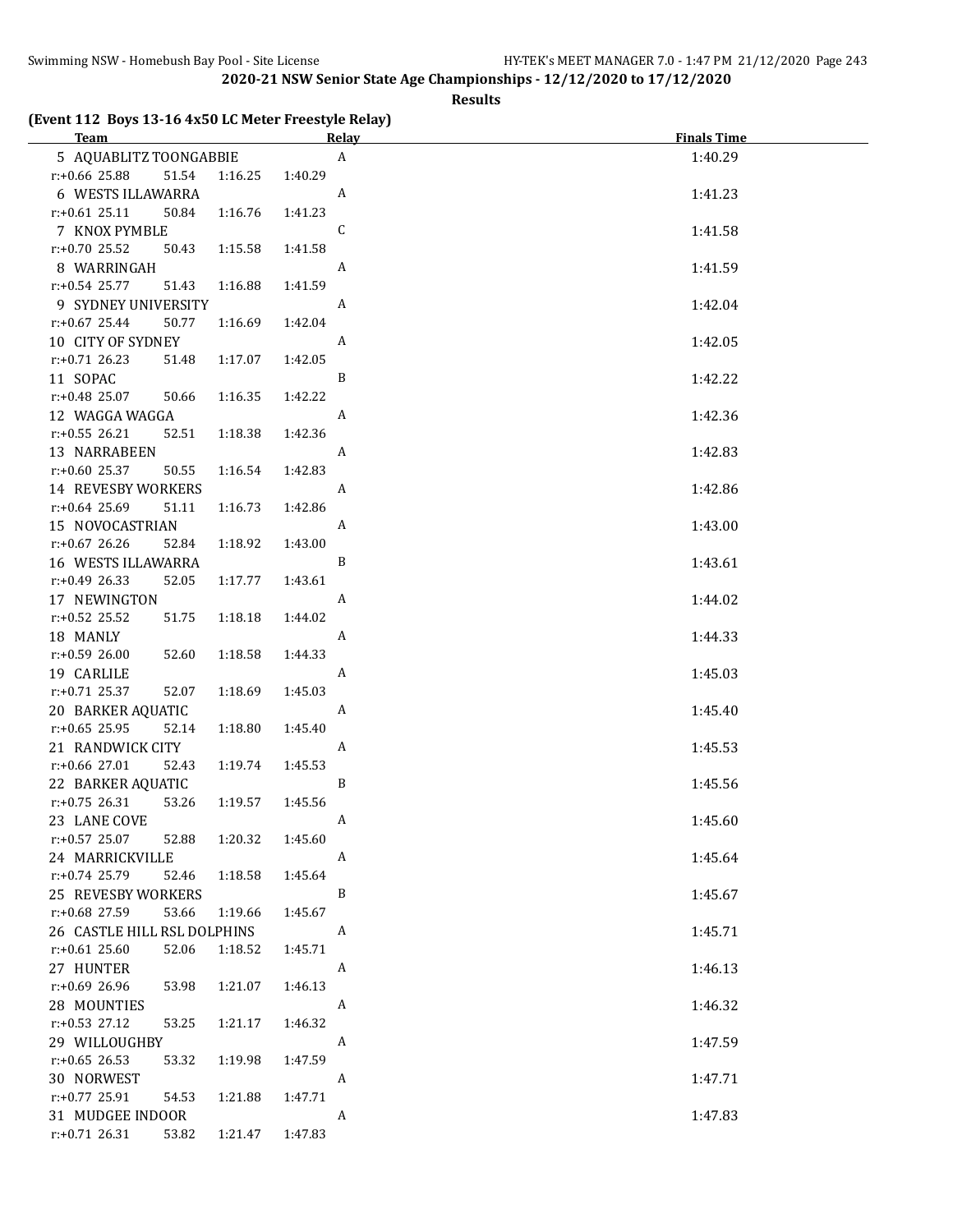#### **Results**

#### **(Event 112 Boys 13-16 4x50 LC Meter Freestyle Relay)**

| <b>Team</b>                 |         | <b>Relay</b>     | <b>Finals Time</b> |
|-----------------------------|---------|------------------|--------------------|
| 32 WESTS ILLAWARRA          |         | C                | 1:48.29            |
| $r: +0.69$ 26.73<br>53.84   | 1:21.74 | 1:48.29          |                    |
| 33 CITY OF SYDNEY           |         | B                | 1:48.52            |
| $r: +0.67$ 26.87<br>55.11   | 1:21.20 | 1:48.52          |                    |
| 34 MACQUARIE UNIVERSITY     |         | B                | 1:48.58            |
| $r: +0.74$ 27.13<br>54.14   | 1:21.36 | 1:48.58          |                    |
| 35 GLENBROOK                |         | A                | 1:49.06            |
| r:+0.79 27.72<br>55.77      | 1:23.41 | 1:49.06          |                    |
| 36 PICTON                   |         | A                | 1:49.76            |
| 55.71<br>r:+0.77 27.93      | 1:23.43 | 1:49.76          |                    |
| 37 NUSWIM                   |         | A                | 1:49.84            |
| $r: +0.68$ 24.67<br>53.32   | 1:22.62 | 1:49.84          |                    |
| 38 SLC AQUADOT              |         | A                | 1:49.85            |
| r:+0.58 25.78<br>53.01      | 1:20.16 | 1:49.85          |                    |
| 39 CARLILE                  |         | B                | 1:50.51            |
| r:+0.75 27.26<br>54.28      | 1:22.57 | 1:50.51          |                    |
| <b>40 BATHURST CITY</b>     |         | A                | 1:51.12            |
| $r: +0.55$ 27.30<br>54.84   | 1:23.45 | 1:51.12          |                    |
| 41 HORNSBY                  |         | A                | 1:51.47            |
| r:+0.56 28.56<br>58.10      | 1:23.82 | 1:51.47          |                    |
| <b>42 RANDWICK CITY</b>     |         | B                | 1:52.66            |
| $r: +0.68$ 27.91<br>55.85   | 1:25.19 | 1:52.66          |                    |
| 43 TAMWORTH CITY            |         | $\boldsymbol{A}$ | 1:53.01            |
| $r: +0.71$ 28.25<br>56.40   | 1:24.04 | 1:53.01          |                    |
| <b>44 BANKSTOWN SPORTS</b>  |         | A                | 1:53.41            |
| 55.90<br>$r: +0.71$ 29.01   | 1:24.45 | 1:53.41          |                    |
| --- ALBURY AMATEUR<br>27.20 |         | A                | DQ                 |
| --- KINROSS WOLAROI         |         | A                | DQ                 |
| $r: +0.68$                  |         |                  |                    |
| --- MACQUARIE UNIVERSITY    |         | A                | DQ                 |
|                             |         |                  |                    |

# **Event 113 Boys 17 Year Olds 100 LC Meter Freestyle**

| <b>Name</b>               |    | Age Team               | <b>Prelim Time</b> | <b>Finals Time</b> |  |
|---------------------------|----|------------------------|--------------------|--------------------|--|
| A - Final                 |    |                        |                    |                    |  |
| 1 HAMSON, JOSEPH          | 17 | KNOX PYMBLE            | 52.33              | 51.68              |  |
| $r: +0.67$ 25.17<br>51.68 |    |                        |                    |                    |  |
| 2 FILBY, LIAM             | 17 | TRINITY GRAMMAR        | 53.76              | 53.40              |  |
| $r: +0.63$ 25.91<br>53.40 |    |                        |                    |                    |  |
| 3 COMER, BENJAMIN         |    | 17 AUBURN              | 53.80              | 53.49              |  |
| $r: +0.54$ 25.92<br>53.49 |    |                        |                    |                    |  |
| 4 MCLAUGHLIN, OLIVER      | 17 | KINROSS WOLAROI        | 54.11              | 53.50              |  |
| $r: +0.61$ 25.74<br>53.50 |    |                        |                    |                    |  |
| 5 BETAR, RICKY            | 17 | AUBURN                 | 53.69              | 53.64              |  |
| $r: +0.60$ 25.42<br>53.64 |    |                        |                    |                    |  |
| 6 ROBERTSON, MATTHEW      | 17 | TRINITY GRAMMAR        | 54.47              | 53.85              |  |
| $r: +0.83$ 26.24<br>53.85 |    |                        |                    |                    |  |
| 7 BUCHANAN, SEBASTIAN     | 17 | <b>WESTS ILLAWARRA</b> | 53.97              | 53.89              |  |
| $r: +0.71$ 26.04<br>53.89 |    |                        |                    |                    |  |
| 8 HOHNE, SAM              | 17 | TRINITY GRAMMAR        | 54.25              | 53.96              |  |
| $r: +0.68$ 26.13<br>53.96 |    |                        |                    |                    |  |
| 9 FENWICK-KEARNS, CALLYN  | 17 | MANLY                  | 54.34              | 53.98              |  |
| $r: +0.77$ 26.18<br>53.98 |    |                        |                    |                    |  |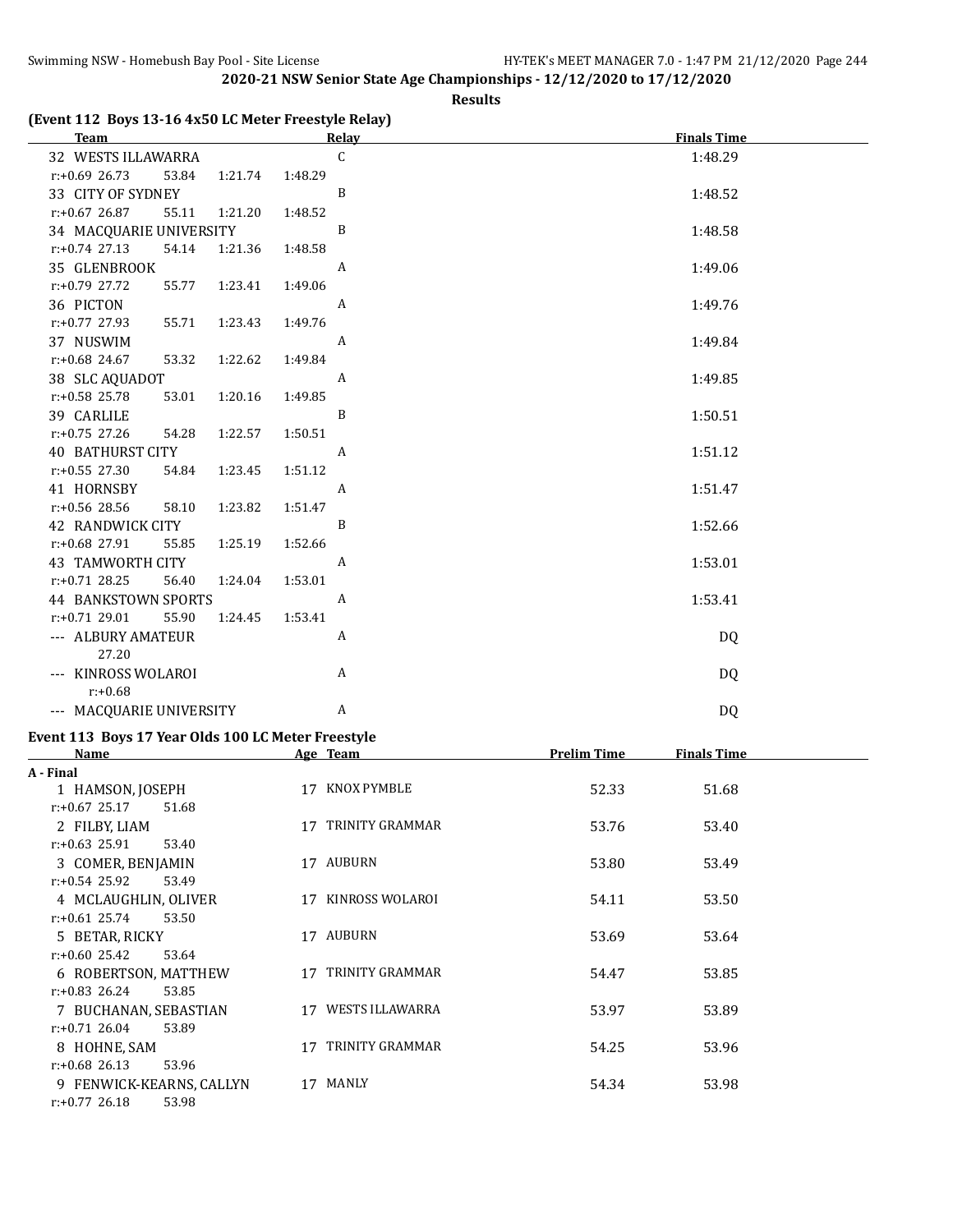**Results**

## **A - Final ... (Event 113 Boys 17 Year Olds 100 LC Meter Freestyle)**

| <b>Name</b>                                        | Age Team           | <b>Prelim Time</b> | <b>Finals Time</b>    |  |
|----------------------------------------------------|--------------------|--------------------|-----------------------|--|
| 10 ANTAO, DYLAN                                    | 17 ST GEORGE       | 53.80              | 54.26                 |  |
| $r: +0.62$ 26.38<br>54.26                          |                    |                    |                       |  |
| Event 113 Boys 17 Year Olds 100 LC Meter Freestyle |                    |                    |                       |  |
| Name                                               | Age Team           | <b>Seed Time</b>   | <b>Prelim Time</b>    |  |
| <b>Preliminaries</b>                               |                    |                    |                       |  |
| 1 HAMSON, JOSEPH                                   | 17 KNOX PYMBLE     |                    | 52.33 a               |  |
| $r: +0.69$ 25.50<br>52.33                          |                    |                    |                       |  |
| 2 BETAR, RICKY                                     | 17 AUBURN          |                    | 53.69 a               |  |
| $r: +0.48$ 25.47<br>53.69                          |                    |                    |                       |  |
| 3 FILBY, LIAM                                      | 17 TRINITY GRAMMAR |                    | 53.76 q               |  |
| $r: +0.59$ 26.03<br>53.76                          |                    |                    |                       |  |
| *4 ANTAO, DYLAN                                    | 17 ST GEORGE       |                    | $53.80 \quad a$       |  |
| $r: +0.63$ 25.98<br>53.80                          |                    |                    |                       |  |
| *4 COMER, BENJAMIN                                 | 17 AUBURN          |                    | $53.80$ q             |  |
| r:+0.56 25.88<br>53.80                             |                    |                    |                       |  |
| 6 BUCHANAN, SEBASTIAN                              | 17 WESTS ILLAWARRA |                    | $53.97$ q             |  |
| $r: +0.69$ 26.18<br>53.97                          |                    |                    |                       |  |
| 7 MCLAUGHLIN, OLIVER                               | 17 KINROSS WOLAROI |                    | 54.11<br><b>q</b>     |  |
| $r: +0.51$ 26.01<br>54.11                          |                    |                    |                       |  |
| 8 HOHNE, SAM                                       | 17 TRINITY GRAMMAR |                    | 54.25<br><b>q</b>     |  |
| $r: +0.68$ 26.18<br>54.25                          |                    |                    |                       |  |
| 9 FENWICK-KEARNS, CALLYN                           | 17 MANLY           |                    | 54.34 q               |  |
| r:+0.76 26.29<br>54.34                             |                    |                    |                       |  |
| 10 ROBERTSON, MATTHEW                              | 17 TRINITY GRAMMAR |                    | 54.47<br>$\mathbf{q}$ |  |
| r:+0.80 26.10<br>54.47                             |                    |                    |                       |  |
| 11 RIDDING, CLINT                                  | 17 OAK FLATS       |                    | 54.60                 |  |
| $r: +0.67$ 26.51<br>54.60                          |                    |                    |                       |  |
| 12 SIMPSON, JACOB                                  | 17 REVESBY WORKERS |                    | 54.64                 |  |
| $r: +0.60$ 26.27<br>54.64                          |                    |                    |                       |  |
| 13 KOVARIK, KARL                                   | 17 NEWINGTON       |                    | 54.75                 |  |
| $r: +0.77$ 26.67<br>54.75                          |                    |                    |                       |  |
| 14 MCCARTHY, ADAM                                  | 17 ATLANTIS        |                    | 55.05                 |  |
| $r: +0.74$ 25.90<br>55.05                          |                    |                    |                       |  |
| 15 FOWLER, KYE                                     | 17 SANS SOUCI      |                    | 55.12                 |  |
| $r: +0.69$ 26.44<br>55.12                          |                    |                    |                       |  |
| 16 WYDELL, EDWARD                                  | 17 LANE COVE       |                    | 55.39                 |  |
| $r: +0.69$ 26.59<br>55.39                          |                    |                    |                       |  |
| 17 FARMER, MARCUS                                  | 17 LANE COVE       |                    | 55.43                 |  |
| $r: +0.64$ 26.78<br>55.43                          |                    |                    |                       |  |
| 18 WESTON, ALAN                                    | 17 TRINITY GRAMMAR |                    | 55.51                 |  |
| $r: +0.68$ 26.73<br>55.51                          |                    |                    |                       |  |
| 19 SALTER, BILL                                    | 17 LANE COVE       |                    | 55.59                 |  |
| $r: +0.61$ 26.85<br>55.59                          |                    |                    |                       |  |
| 20 THOMAS, DYLAN                                   | 17 WARRINGAH       |                    | 55.69                 |  |
| r:+0.66 26.67<br>55.69                             |                    |                    |                       |  |
| 21 KRENKELS, TYLER                                 | 17 KNOX PYMBLE     |                    | 55.70                 |  |
| r:+0.66 26.93<br>55.70                             |                    |                    |                       |  |
| *22 FENG, DUNCAN                                   | 17 TRINITY GRAMMAR |                    | 56.16                 |  |
| $r: +0.67$ 27.07<br>56.16                          |                    |                    |                       |  |
| *22 ABESHOUSE, NOAH                                | 17 MACCABI         |                    | 56.16                 |  |
| r:+0.68 27.01<br>56.16                             |                    |                    |                       |  |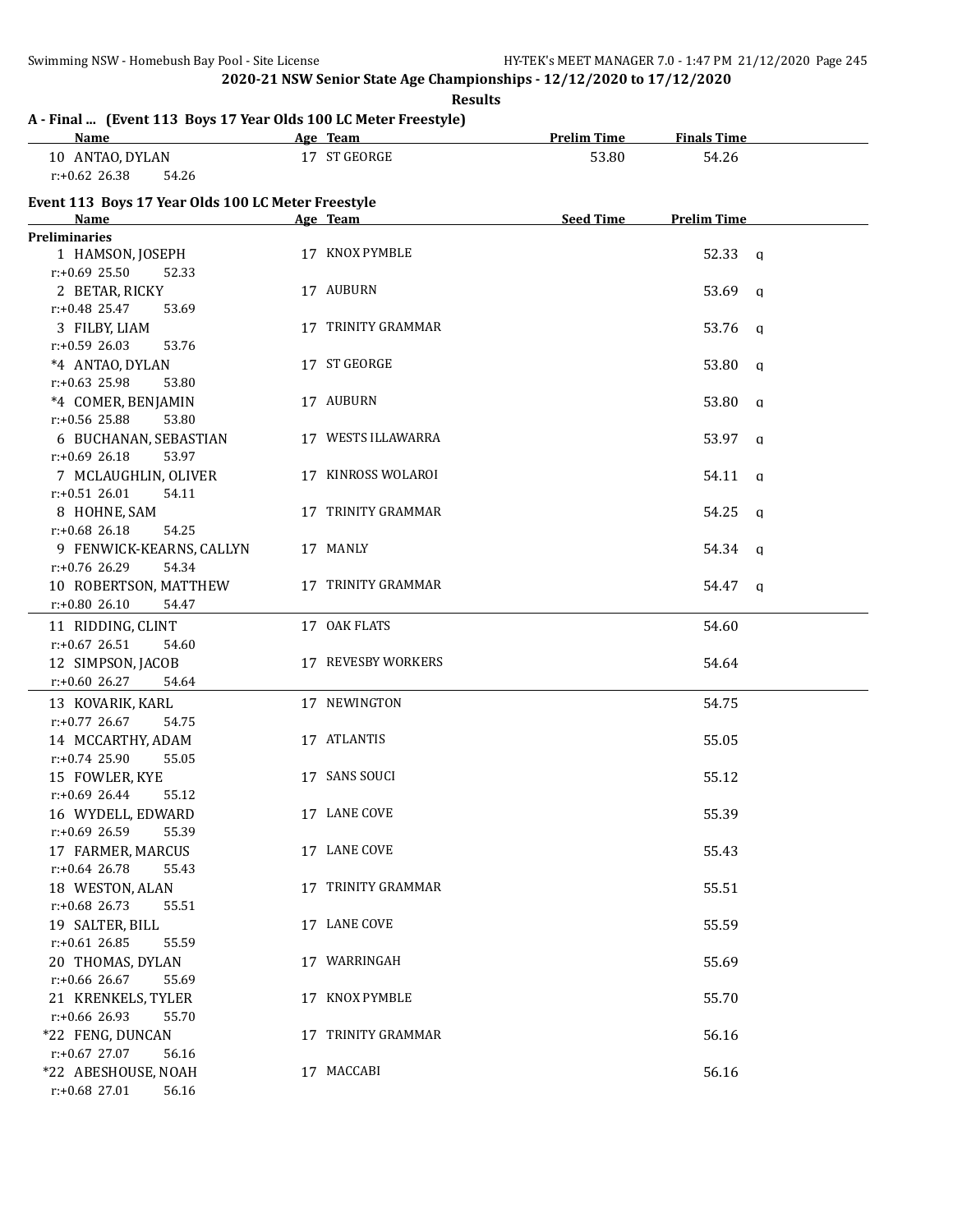**Results**

## **Preliminaries ... (Event 113 Boys 17 Year Olds 100 LC Meter Freestyle)**

| <b>Name</b>               | Age Team                     | <b>Seed Time</b><br><b>Prelim Time</b> |
|---------------------------|------------------------------|----------------------------------------|
| 24 SMITH, BEVAN           | <b>TAREE TORPEDOES</b><br>17 | 56.25                                  |
| $r: +0.69$ 26.86<br>56.25 |                              |                                        |
| 25 BAHAN, ERICK           | EPPING BULLETS<br>17         | 56.40                                  |
| $r: +0.68$ 26.67<br>56.40 |                              |                                        |
| 26 AMIN, AIDAN            | AUBURN<br>17                 | 56.41                                  |
| $r: +0.47$ 26.74<br>56.41 |                              |                                        |
| 27 PEKNICE, TOBY          | KNOX PYMBLE<br>17            | 57.13                                  |
| $r: +0.62$ 26.87<br>57.13 |                              |                                        |

#### **Event 113 Boys 18 & Over 100 LC Meter Freestyle**

| Name                      | Age Team                 | <b>Prelim Time</b> | <b>Finals Time</b> |  |
|---------------------------|--------------------------|--------------------|--------------------|--|
| A - Final                 |                          |                    |                    |  |
| 1 HERTZ, JOSHUA           | 24 SOPAC                 | 50.00              | 49.91              |  |
| $r: +0.71$ 24.19<br>49.91 |                          |                    |                    |  |
| 2 ROBERTS, WESLEY         | 23 WESTS ILLAWARRA       | 50.80              | 50.18              |  |
| $r: +0.70$ 24.31<br>50.18 |                          |                    |                    |  |
| 3 CHAMPION, SHAUN         | 20 ABBOTSLEIGH           | 51.25              | 50.78              |  |
| $r: +0.62$ 24.51<br>50.78 |                          |                    |                    |  |
| 4 MCDONALD, ANGUS         | 19 SOPAC                 | 51.29              | 51.01              |  |
| $r: +0.64$ 24.36<br>51.01 |                          |                    |                    |  |
| 5 SWINBURN, STUART        | 19 UNIVERSITY OF NSW     | 51.03              | 51.02              |  |
| $r: +0.71$ 24.70<br>51.02 |                          |                    |                    |  |
| 6 KOCH, JAMES             | 22 MINGARA AQUATIC       | 51.64              | 51.16              |  |
| $r: +0.70$ 24.72<br>51.16 |                          |                    |                    |  |
| 7 NEWLING, ANDREW         | 20 RAVENSWOOD            | 51.60              | 51.28              |  |
| $r: +0.69$ 24.52<br>51.28 |                          |                    |                    |  |
| 8 SIMAT, JOSHUA           | 23 SOPAC                 | 51.61              | 51.44              |  |
| $r: +0.70$ 25.30<br>51.44 |                          |                    |                    |  |
| 9 BAILEY, MYLES           | 20 RAVENSWOOD            | 51.81              | 51.71              |  |
| $r: +0.69$ 25.05<br>51.71 |                          |                    |                    |  |
| 10 EDIE, JACK             | <b>RAVENSWOOD</b><br>20. | 51.67              | 51.81              |  |
| $r: +0.67$ 24.65<br>51.81 |                          |                    |                    |  |

# **Event 113 Boys 18 & Over 100 LC Meter Freestyle**

| Name                      | Age Team             | <b>Seed Time</b><br><b>Prelim Time</b> |
|---------------------------|----------------------|----------------------------------------|
| <b>Preliminaries</b>      |                      |                                        |
| 1 HERTZ, JOSHUA           | 24 SOPAC             | $50.00 \text{ q}$                      |
| $r: +0.71$ 24.18<br>50.00 |                      |                                        |
| 2 ROBERTS, WESLEY         | 23 WESTS ILLAWARRA   | $50.80 \text{ q}$                      |
| $r: +0.69$ 24.77<br>50.80 |                      |                                        |
| 3 SWINBURN, STUART        | 19 UNIVERSITY OF NSW | $51.03 \text{ q}$                      |
| $r: +0.66$ 24.50<br>51.03 |                      |                                        |
| 4 CHAMPION, SHAUN         | 20 ABBOTSLEIGH       | $51.25 \text{ g}$                      |
| $r: +0.57$ 24.47<br>51.25 |                      |                                        |
| 5 MCDONALD, ANGUS         | 19 SOPAC             | $51.29$ q                              |
| $r: +0.65$ 24.23<br>51.29 |                      |                                        |
| 6 NEWLING, ANDREW         | 20 RAVENSWOOD        | $51.60 \text{ q}$                      |
| $r: +0.62$ 25.18<br>51.60 |                      |                                        |
| 7 SIMAT, JOSHUA           | 23 SOPAC             | $51.61 \quad a$                        |
| $r: +0.69$ 25.21<br>51.61 |                      |                                        |
| *8 KOCH, JAMES            | 22 MINGARA AQUATIC   | $51.64 \quad a$                        |
| $r: +0.71$ 24.79<br>51.64 |                      |                                        |
| *8 OUACH, ALEX            | 19 AUBURN            | $51.64 \quad a$                        |
| $r: +0.61$ 25.10<br>51.64 |                      |                                        |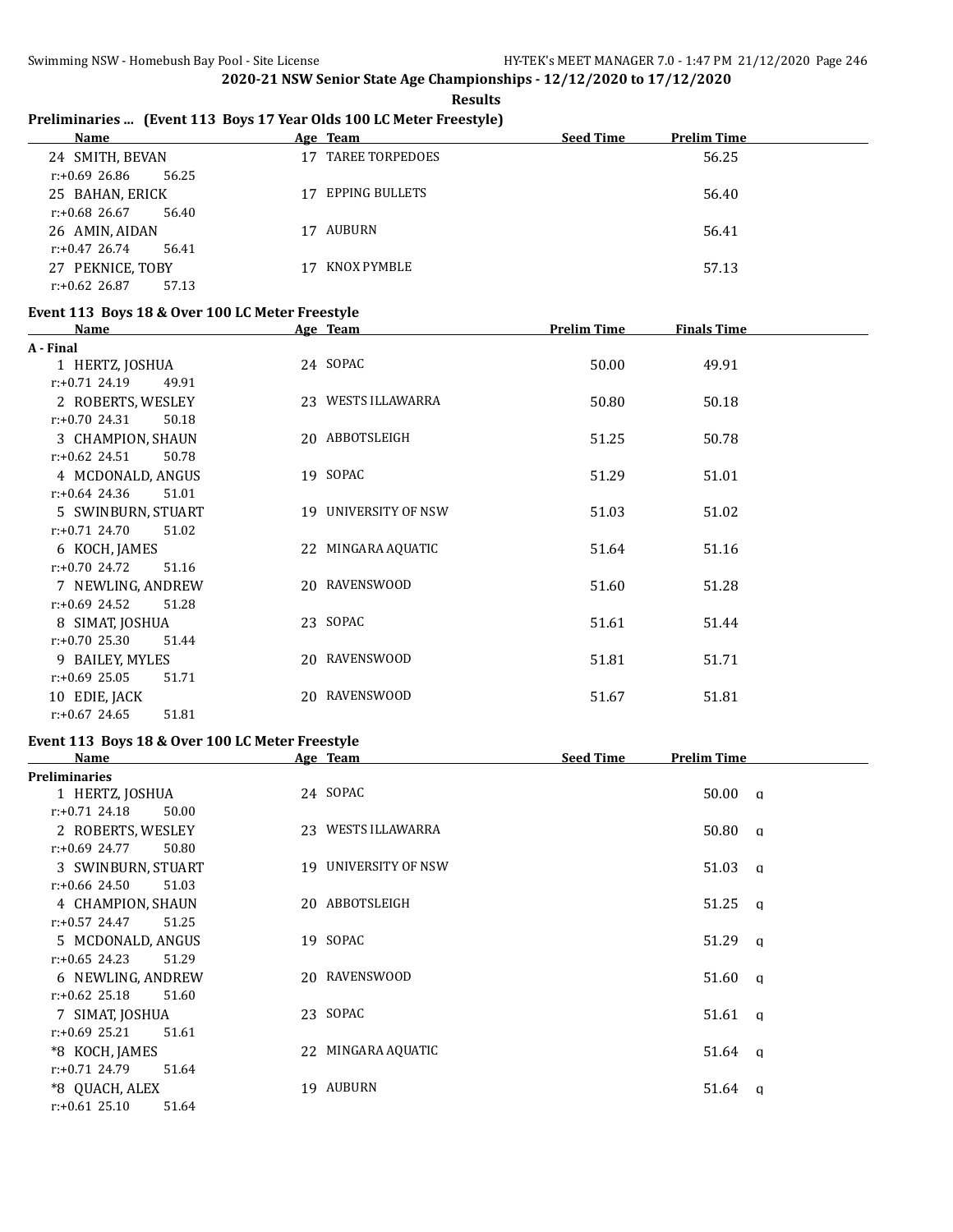**Results**

## **Preliminaries ... (Event 113 Boys 18 & Over 100 LC Meter Freestyle)**

| <u>Name</u>                                     | Age Team                    | <b>Seed Time</b> | <b>Prelim Time</b> |  |
|-------------------------------------------------|-----------------------------|------------------|--------------------|--|
| 10 EDIE, JACK                                   | 20 RAVENSWOOD               |                  | $51.67$ a          |  |
| r:+0.68 24.95<br>51.67                          |                             |                  |                    |  |
| 11 BAILEY, MYLES                                | 20 RAVENSWOOD               |                  | 51.81              |  |
| $r: +0.67$ 25.20<br>51.81                       |                             |                  |                    |  |
| 12 HAWKE, CHARLIE                               | 18 HUNTER                   |                  | 51.95              |  |
| $r.+0.76$ 24.91<br>51.95                        |                             |                  |                    |  |
| 13 KAPOCIUS, TOMAS                              | 18 SOPAC                    |                  | 52.29              |  |
| $r: +0.62$ 25.20<br>52.29                       |                             |                  |                    |  |
| 14 MULLEN, KIEREN                               | 19 CASTLE HILL RSL DOLPHINS |                  | 52.34              |  |
| $r: +0.65$ 25.51<br>52.34                       |                             |                  |                    |  |
| 15 TELEKI, CHRISTOPHER                          | 23 AQUABLITZ TOONGABBIE     |                  | 52.43              |  |
| $r: +0.62$ 25.02<br>52.43                       |                             |                  |                    |  |
| 16 GODDARD, THOMAS<br>$r: +0.64$ 24.79<br>52.45 | 24 SYDNEY UNIVERSITY        |                  | 52.45              |  |
| 17 BUJAK-UPTON, TYSON                           | 18 KNOX PYMBLE              |                  | 52.47              |  |
| $r: +0.74$ 24.88<br>52.47                       |                             |                  |                    |  |
| *18 MEACHAM, NATHAN                             | 21 WESTS ILLAWARRA          |                  | 52.52              |  |
| $r: +0.73$ 25.49<br>52.52                       |                             |                  |                    |  |
| *18 BOOTH, SHAYE                                | 20 MINGARA AQUATIC          |                  | 52.52              |  |
| $r: +0.70$ 25.40<br>52.52                       |                             |                  |                    |  |
| *20 BIBBY, LUKE                                 | 25 NARRABEEN                |                  | 52.62              |  |
| $r: +0.71$ 25.21<br>52.62                       |                             |                  |                    |  |
| *20 COATES, ZANDER                              | 19 GT AQUATICS              |                  | 52.62              |  |
| $r: +0.62$ 25.14<br>52.62                       |                             |                  |                    |  |
| 22 GALEA, MATTHEW                               | 19 SOPAC                    |                  | 52.74              |  |
| $r: +0.68$ 25.26<br>52.74                       |                             |                  |                    |  |
| 23 TRAIFOROS, JAMES                             | 24 SYDNEY UNIVERSITY        |                  | 52.79              |  |
| $r: +0.66$ 25.30<br>52.79                       |                             |                  |                    |  |
| 24 MARKS, EDWARD<br>$r: +0.51$ 24.34<br>52.89   | 24 CARLILE                  |                  | 52.89              |  |
| 25 ERWIN, RYAN                                  | 22 MACQUARIE UNIVERSITY     |                  | 53.09              |  |
| r:+0.67 25.58<br>53.09                          |                             |                  |                    |  |
| 26 SMITH, ASHTON                                | 18 KNOX PYMBLE              |                  | 53.20              |  |
| $r: +0.74$ 25.62<br>53.20                       |                             |                  |                    |  |
| 27 WILSON, JACK                                 | 21 SYDNEY UNIVERSITY        |                  | 53.30              |  |
| $r: +0.75$ 25.99<br>53.30                       |                             |                  |                    |  |
| 28 TAYLOR, CHRISTIAN                            | 18 PLC SYDNEY               |                  | 53.32              |  |
| $r: +0.67$ 25.37<br>53.32                       |                             |                  |                    |  |
| 29 WILKES, RYAN                                 | 18 RANDWICK CITY            |                  | 53.35              |  |
| r:+0.75 25.89<br>53.35                          |                             |                  |                    |  |
| 30 ROBINSON, THOMAS                             | 18 GRENFELL                 |                  | 53.43              |  |
| r:+0.66 26.18<br>53.43<br>31 LAGONILLA, JEREMY  | 19 CARLILE                  |                  |                    |  |
| $r: +0.62$ 25.62<br>53.57                       |                             |                  | 53.57              |  |
| 32 PLUMMER, SAM                                 | 20 MACQUARIE UNIVERSITY     |                  | 53.85              |  |
| r:+0.78 25.98<br>53.85                          |                             |                  |                    |  |
| 33 PARADZIK, ALAN                               | 19 TRINITY GRAMMAR          |                  | 53.93              |  |
| $r.+0.74$ 25.84<br>53.93                        |                             |                  |                    |  |
| 34 SUTTON, DECLAN                               | 18 MACKSVILLE MARLINS       |                  | 53.95              |  |
| $r.+0.81$ 26.38<br>53.95                        |                             |                  |                    |  |
| 35 PEREGRINA, THOMAS                            | 21 MACQUARIE UNIVERSITY     |                  | 54.03              |  |
| $r.+0.62$ 26.08<br>54.03                        |                             |                  |                    |  |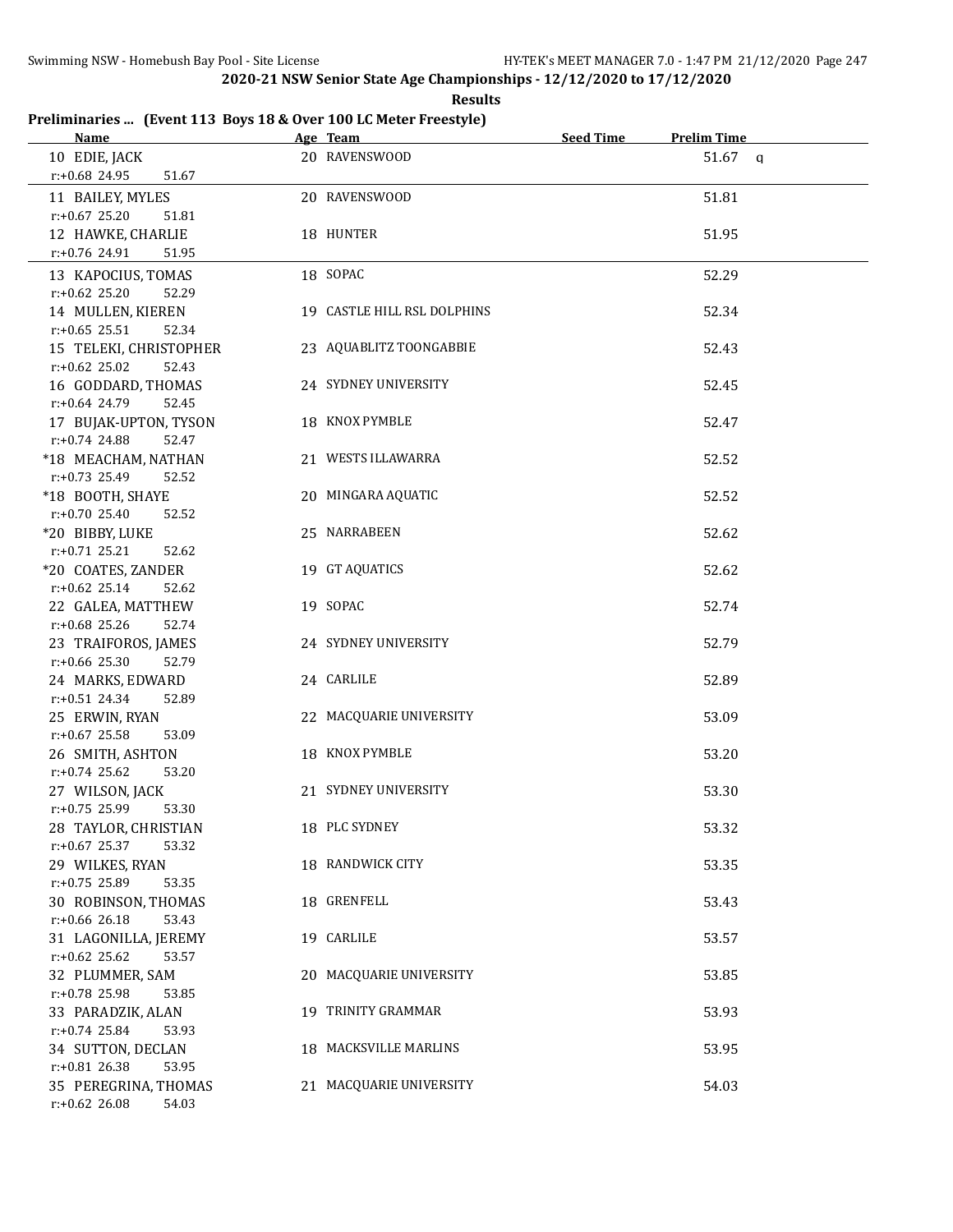**Results**

#### **Preliminaries ... (Event 113 Boys 18 & Over 100 LC Meter Freestyle)**

| <b>Name</b>                                 | Age Team                    | <b>Seed Time</b> | <b>Prelim Time</b> |  |
|---------------------------------------------|-----------------------------|------------------|--------------------|--|
| 36 BERRYMAN, TOM                            | 20 CITY OF SYDNEY           |                  | 54.13              |  |
| $r: +0.65$ 25.77<br>54.13                   |                             |                  |                    |  |
| 37 HORNE, EDEN                              | 18 CARLILE                  |                  | 54.25              |  |
| $r: +0.63$ 26.35<br>54.25                   |                             |                  |                    |  |
| 38 DE BONO, BRIAN                           | 23 MANLY                    |                  | 54.32              |  |
| r:+0.63 26.21<br>54.32                      |                             |                  |                    |  |
| 39 HERRAMAN, SAMUEL                         | 19 WOLLONGONG               |                  | 54.35              |  |
| $r: +0.70$ 25.93<br>54.35                   |                             |                  |                    |  |
| 40 WILKIE, JOSHUA                           | 21 REVESBY WORKERS          |                  | 54.46              |  |
| $r: +0.68$ 26.03<br>54.46                   |                             |                  |                    |  |
| 41 SHEEHY, LACHLAN                          | 19 AUBURN                   |                  | 54.49              |  |
| $r: +0.71$ 26.26<br>54.49                   |                             |                  |                    |  |
| 42 BLAKE, LACHLAN                           | 19 SYDNEY UNIVERSITY        |                  | 54.58              |  |
| $r: +0.61$ 26.01<br>54.58                   |                             |                  |                    |  |
| 43 TAPLIN, NATHAN                           | 21 SYDNEY UNIVERSITY        |                  | 54.66              |  |
| $r: +0.64$ 26.16<br>54.66                   |                             |                  |                    |  |
| 44 HOMANN, JOSHUA                           | 18 WINDSOR                  |                  | 54.79              |  |
| $r: +0.66$ 26.43<br>54.79                   |                             |                  |                    |  |
| 45 GODBILLE, NICOLAS                        | 20 CASTLE HILL RSL DOLPHINS |                  | 55.02              |  |
| $r: +0.69$ 26.30<br>55.02                   |                             |                  |                    |  |
| 46 RUDKINS, JACK                            | 19 SOUTHERN SYDNEY          |                  | 55.06              |  |
| $r: +0.65$ 25.70<br>55.06                   |                             |                  |                    |  |
| 47 MACKIE, JAKE                             | 18 NOVOCASTRIAN             |                  | 55.12              |  |
| $r: +0.54$ 26.38<br>55.12                   |                             |                  |                    |  |
| 48 BLAKE, LACHLAN                           | 18 ULLADULLA                |                  | 55.23              |  |
| r:+0.70 26.89<br>55.23                      |                             |                  |                    |  |
| 49 SMITH, JOSHUA                            | 19 WARRINGAH                |                  | 55.30              |  |
| r:+0.70 25.98<br>55.30                      |                             |                  |                    |  |
| 50 SHORT, TEMANA                            | 19 SYDNEY UNIVERSITY        |                  | 55.37              |  |
| $r: +0.69$ 26.31<br>55.37                   |                             |                  |                    |  |
| 51 AMOILS, ADAM                             | 18 MACQUARIE UNIVERSITY     |                  | 55.94              |  |
| $r: +0.60$ 27.17<br>55.94                   |                             |                  |                    |  |
| 52 SIBIR, BRANDON                           | 27 ATLANTIS                 |                  | 56.09              |  |
| r:+0.70 27.58<br>56.09                      |                             |                  |                    |  |
| 53 LEI, TERRENCE                            | 18 SOPAC                    |                  | 56.18              |  |
| $r.+0.71$ 26.78<br>56.18                    |                             |                  |                    |  |
| 54 HURLEY, LUKE                             | 19 HORNSBY                  |                  | 56.29              |  |
| r:+0.62 27.29<br>56.29                      |                             |                  |                    |  |
| 55 SANDY, LACHLAN<br>r:+0.66 26.71<br>56.34 | 19 MINGARA AQUATIC          |                  | 56.34              |  |
| 56 INNES, MATTHEW                           | 21 REVESBY WORKERS          |                  | 56.64              |  |
| r:+0.57 26.95<br>56.64                      |                             |                  |                    |  |
| 57 DODD, CAMERON                            | 19 MINGARA AQUATIC          |                  | 57.54              |  |
| $r: +0.74$ 27.73<br>57.54                   |                             |                  |                    |  |
| 58 WOODWORTH, LUKE                          | 26 WINDSOR                  |                  | 59.24              |  |
| $r: +0.65$ 26.93<br>59.24                   |                             |                  |                    |  |
|                                             |                             |                  |                    |  |

# **Event 114 Girls 16 Year Olds 200 LC Meter Backstroke**

| Name                 |                    | Age Team           | <b>Prelim Time</b> | <b>Finals Time</b> |  |
|----------------------|--------------------|--------------------|--------------------|--------------------|--|
| A - Final            |                    |                    |                    |                    |  |
| 1 HARDY. MADELEINE   |                    | 16 TRINITY GRAMMAR | 2:21.69            | 2:17.86            |  |
| r:+0.60 31.93        | 1:06.79<br>1:42.33 | 2:17.86            |                    |                    |  |
| 2 VAN ZOGGEL, ANNEKE |                    | 16 EPPING BULLETS  | 2:23.61            | 2:19.92            |  |
| r:+0.54 31.94        | 1:07.14<br>1:43.84 | 2:19.92            |                    |                    |  |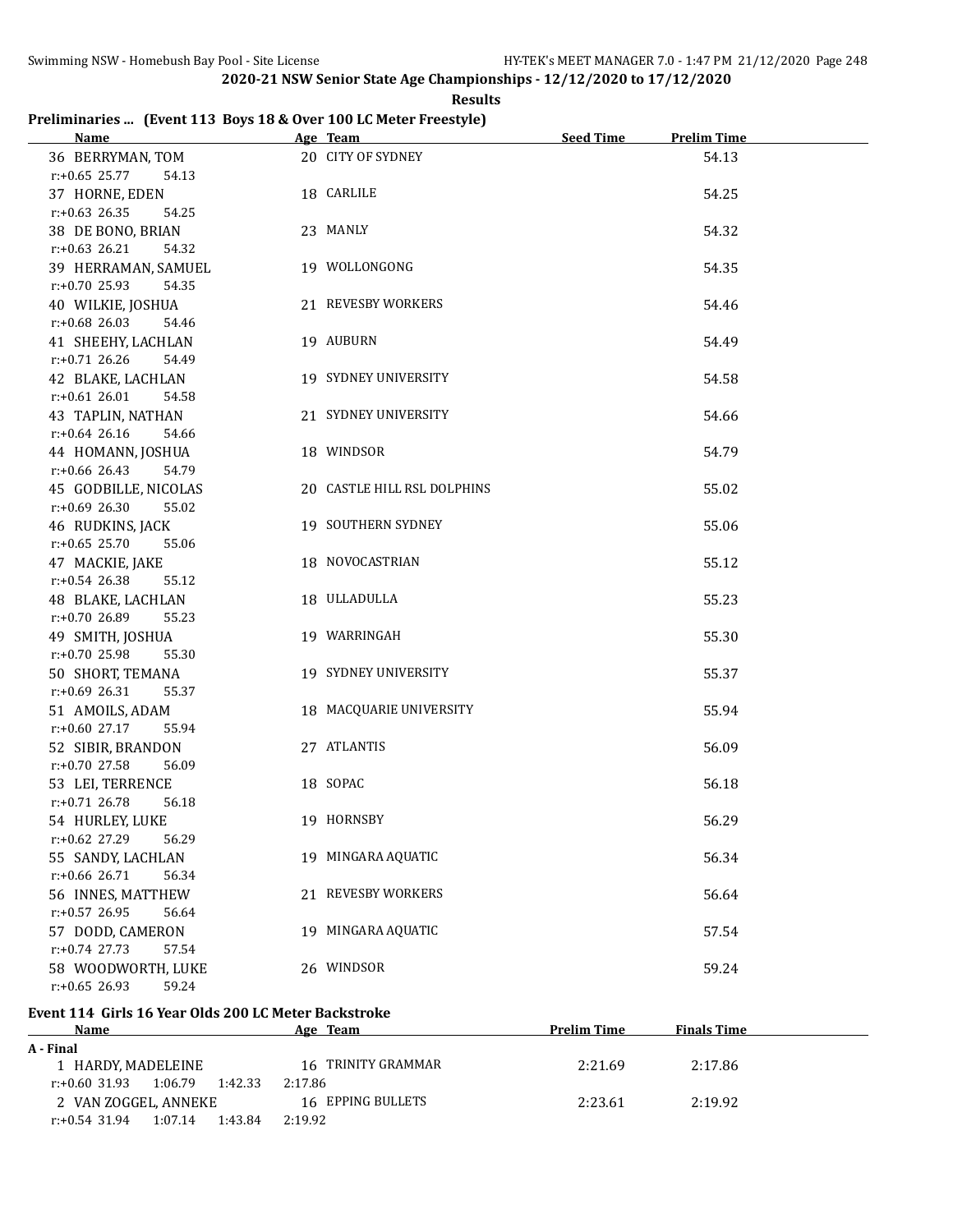|  |                                                                   |  | <b>Results</b> |
|--|-------------------------------------------------------------------|--|----------------|
|  | A - Final  (Event 114 Girls 16 Year Olds 200 LC Meter Backstroke) |  |                |

| Age Team                | <b>Prelim Time</b>                                                                   | <b>Finals Time</b> |  |
|-------------------------|--------------------------------------------------------------------------------------|--------------------|--|
| 16 NOVOCASTRIAN         | 2:26.01                                                                              | 2:22.46            |  |
| 2:22.46                 |                                                                                      |                    |  |
| 16 NARRABEEN            | 2:28.34                                                                              | 2:23.70            |  |
| 2:23.70                 |                                                                                      |                    |  |
| 16 SOPAC                | 2:29.04                                                                              | 2:27.62            |  |
| 2:27.62                 |                                                                                      |                    |  |
| 16 AUBURN               | 2:31.10                                                                              | 2:27.94            |  |
| 2:27.94                 |                                                                                      |                    |  |
| 16 HUNTER               | 2:30.02                                                                              | 2:29.15            |  |
| 2:29.15                 |                                                                                      |                    |  |
| 16 KINGSCLIFF           | 2:30.76                                                                              | 2:29.86            |  |
| 2:29.86                 |                                                                                      |                    |  |
| 16 MACQUARIE UNIVERSITY | 2:30.63                                                                              | 2:29.95            |  |
| 2:29.95                 |                                                                                      |                    |  |
| 16 WAGGA WAGGA          | 2:30.24                                                                              | 2:31.41            |  |
| 2:31.41                 |                                                                                      |                    |  |
|                         | 1:45.68<br>1:46.63<br>1:48.55<br>1:49.45<br>1:51.17<br>1:52.36<br>1:51.55<br>1:53.43 |                    |  |

#### **Event 114 Girls 16 Year Olds 200 LC Meter Backstroke**

| <b>Name</b>                              | Age Team and the state of the state of the state of the state of the state of the state of the state of the state of the state of the state of the state of the state of the state of the state of the state of the state of t | Seed Time | <b>Prelim Time</b> |  |
|------------------------------------------|--------------------------------------------------------------------------------------------------------------------------------------------------------------------------------------------------------------------------------|-----------|--------------------|--|
| Preliminaries                            |                                                                                                                                                                                                                                |           |                    |  |
|                                          | 1 HARDY, MADELEINE 16 TRINITY GRAMMAR                                                                                                                                                                                          |           | $2:21.69$ a        |  |
| r:+0.59 32.86                            | 1:08.92  1:45.17  2:21.69                                                                                                                                                                                                      |           |                    |  |
| 2 VAN ZOGGEL, ANNEKE                     | 16 EPPING BULLETS                                                                                                                                                                                                              |           | $2:23.61$ q        |  |
| r:+0.55 33.15 1:09.54 1:47.29 2:23.61    |                                                                                                                                                                                                                                |           |                    |  |
| 3 DOBBINS, EMILY                         | 16 NOVOCASTRIAN                                                                                                                                                                                                                |           | $2:26.01$ q        |  |
| r:+0.66 33.60 1:10.36 1:48.50 2:26.01    |                                                                                                                                                                                                                                |           |                    |  |
| 4 OGG, MAGALI                            | 16 NARRABEEN                                                                                                                                                                                                                   |           | $2:28.34$ q        |  |
| $r: +0.60$ 33.54<br>1:10.65              | 1:49.41<br>2:28.34                                                                                                                                                                                                             |           |                    |  |
| 5 AMIES, JORDAN                          | 16 SOPAC                                                                                                                                                                                                                       |           | $2:29.04$ q        |  |
| $r: +0.54$ 33.98<br>1:11.40  1:49.82     | 2:29.04                                                                                                                                                                                                                        |           |                    |  |
| 6 CURTIS, JESSICA                        | 16 HUNTER                                                                                                                                                                                                                      |           | $2:30.02$ q        |  |
| $r: +0.63$ 34.66 1:12.50                 | 1:51.27<br>2:30.02                                                                                                                                                                                                             |           |                    |  |
| 7 COX, TRINITY                           | 16 WAGGA WAGGA                                                                                                                                                                                                                 |           | $2:30.24$ q        |  |
| $r: +0.64$ 35.90 1:14.15                 | 1:52.20<br>2:30.24                                                                                                                                                                                                             |           |                    |  |
|                                          | 8 WILLIAMSON, ABBEY 16 MACQUARIE UNIVERSITY                                                                                                                                                                                    |           | $2:30.63$ q        |  |
| $r: +0.65$ 34.50 1:12.65 1:51.67 2:30.63 |                                                                                                                                                                                                                                |           |                    |  |
| 9 SULLIVAN, OLIVIA                       | 16 KINGSCLIFF                                                                                                                                                                                                                  |           | $2:30.76$ q        |  |
| $r: +0.73$ 35.05<br>1:13.32              | 1:53.14<br>2:30.76                                                                                                                                                                                                             |           |                    |  |
| 10 WALTON, BIANCA                        | 16 AUBURN                                                                                                                                                                                                                      |           | $2:31.10$ a        |  |
| r:+0.85 35.79  1:13.17  1:52.38  2:31.10 |                                                                                                                                                                                                                                |           |                    |  |
| 11 HOTHAM, NATALIE                       | 16 KINCUMBER PACIFIC DOLPHINS                                                                                                                                                                                                  |           | 2:32.38            |  |
| $r.+0.66$ 35.07 1:14.48 1:53.91          | 2:32.38                                                                                                                                                                                                                        |           |                    |  |
| 12 LIM, MADDISON                         | 16 AQUABLITZ TOONGABBIE                                                                                                                                                                                                        |           | 2:33.27            |  |
| $r: +0.67$ 35.66<br>1:14.27              | 1:53.86<br>2:33.27                                                                                                                                                                                                             |           |                    |  |
| 13 SONG, CHOWON                          | 16 MACQUARIE UNIVERSITY                                                                                                                                                                                                        |           | 2:33.64            |  |
| $r.+0.63$ 35.78 1:15.75 1:55.47          | 2:33.64                                                                                                                                                                                                                        |           |                    |  |
| 14 YAU, HANNAH YEE SHUN                  | 16 MACQUARIE UNIVERSITY                                                                                                                                                                                                        |           | 2:37.65            |  |
| $r: +0.69$ 36.51<br>1:16.63              | 1:58.18<br>2:37.65                                                                                                                                                                                                             |           |                    |  |
| 15 WHITE, NIQUOLA                        | 16 TRINITY LISMORE                                                                                                                                                                                                             |           | 2:38.46            |  |
| $r.+0.71$ 35.01 1:15.10 1:57.40          | 2:38.46                                                                                                                                                                                                                        |           |                    |  |
| 16 CLARK, AMBER                          | 16 NUSWIM                                                                                                                                                                                                                      |           | 2:39.64            |  |
| $r: +0.64$ 37.49<br>1:17.68              | 1:59.05<br>2:39.64                                                                                                                                                                                                             |           |                    |  |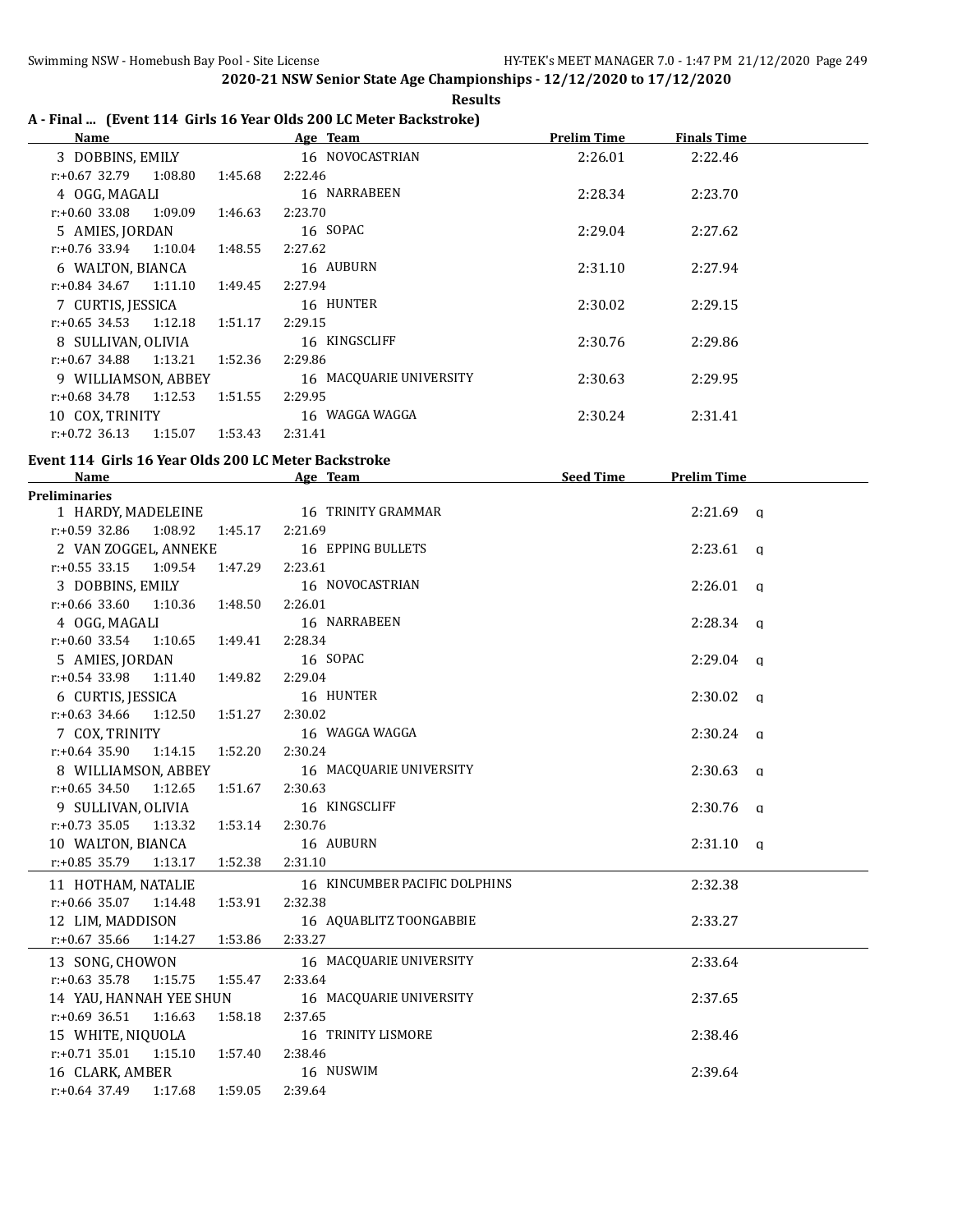## **Preliminaries ... (Event 114 Girls 16 Year Olds 200 LC Meter Backstroke)**

| Name                     |         |         | Age Team                | <b>Seed Time</b> | <b>Prelim Time</b> |  |
|--------------------------|---------|---------|-------------------------|------------------|--------------------|--|
| 17 HOWARD, TAYLA         |         |         | 16 RANDWICK CITY        |                  | 2:40.31            |  |
| $r: +0.77$ 36.82 1:17.35 |         | 1:59.30 | 2:40.31                 |                  |                    |  |
| 18 FAWER, JASMINE        |         |         | 16 SOUTHERN SYDNEY      |                  | 2:40.37            |  |
| $r: +0.76$ 37.43 1:17.54 |         | 1:59.36 | 2:40.37                 |                  |                    |  |
| 19 NEWLING, NIKITA       |         |         | 16 RAVENSWOOD           |                  | 2:40.84            |  |
| $r: +0.65$ 37.54 1:18.27 |         | 2:00.49 | 2:40.84                 |                  |                    |  |
| 20 WILLIAMS, MEGAN       |         |         | 16 MACQUARIE SHORES     |                  | 2:41.89            |  |
| $r: +0.67$ 38.48 1:19.66 |         | 2:01.28 | 2:41.89                 |                  |                    |  |
| 21 WILLIAMS, JESSICA     |         |         | 16 MACCABI              |                  | 2:42.73            |  |
| $r: +0.60$ 37.46 1:18.71 |         | 2:00.91 | 2:42.73                 |                  |                    |  |
| 22 THORNBERRY, ELLAH     |         |         | 16 AQUABLITZ TOONGABBIE |                  | 2:44.51            |  |
| $r: +0.83$ 37.58 1:18.97 |         | 2:02.31 | 2:44.51                 |                  |                    |  |
| 23 TOPRAK, ALEIDA        |         |         | 16 MACQUARIE UNIVERSITY |                  | 2:46.22            |  |
| $r: +0.64$ 37.58 1:19.42 |         | 2:03.39 | 2:46.22                 |                  |                    |  |
| 24 FAWER, MICHELLE       |         |         | 16 SOUTHERN SYDNEY      |                  | 2:50.73            |  |
| r:+0.78 39.53            | 1:22.50 | 2:07.04 | 2:50.73                 |                  |                    |  |
| --- PRICE, HANNAH        |         |         | 16 CAMPBELLTOWN         |                  | DQ                 |  |
| $r: +0.73$               |         | 2:01.23 |                         |                  |                    |  |

#### **Event 114 Girls 17 & Over 200 LC Meter Backstroke**

|           | <b>Name</b>            |               |         | Age Team                | <b>Prelim Time</b> | <b>Finals Time</b> |  |
|-----------|------------------------|---------------|---------|-------------------------|--------------------|--------------------|--|
| A - Final |                        |               |         |                         |                    |                    |  |
|           | 1 WEBB, ABBEY          |               |         | 19 GINNINDERRA          | 2:20.24            | 2:15.29            |  |
|           | 32.31                  | 1:07.02       | 1:41.40 | 2:15.29                 |                    |                    |  |
|           | 2 BROWN, CHARLI        |               |         | 18 MANLY                | 2:21.88            | 2:17.56            |  |
|           |                        | 32.40 1:07.48 | 1:42.69 | 2:17.56                 |                    |                    |  |
|           | 3 FYDLER, ADRIANA      |               |         | 17 KNOX PYMBLE          | 2:19.71            | 2:18.83            |  |
|           |                        | 32.54 1:08.45 | 1:43.83 | 2:18.83                 |                    |                    |  |
|           | 4 JONES, EMILY         |               |         | 17 HUNTER               | 2:21.74            | 2:20.17            |  |
|           |                        | 32.58 1:09.02 | 1:44.46 | 2:20.17                 |                    |                    |  |
|           | 5 SENIOR, MEG          |               |         | 17 GINNINDERRA          | 2:24.07            | 2:20.73            |  |
|           |                        | 32.10 1:07.42 | 1:44.40 | 2:20.73                 |                    |                    |  |
|           | 6 BOLL, LAURA          |               |         | 18 LORETO NORMANHURST   | 2:23.52            | 2:20.78            |  |
|           |                        | 32.77 1:08.30 | 1:44.85 | 2:20.78                 |                    |                    |  |
|           | 7 VILLIERS, ORIANE     |               |         | 21 CANBERRA             | 2:24.22            | 2:22.49            |  |
|           | 33.19                  | 1:09.82       | 1:46.16 | 2:22.49                 |                    |                    |  |
|           | 8 PEREGRINA, GEORGIA   |               |         | 19 MACQUARIE UNIVERSITY | 2:24.17            | 2:24.44            |  |
|           | 33.71                  | 1:10.11       | 1:47.42 | 2:24.44                 |                    |                    |  |
|           | 9 FITZHENRY, FRANCESCA |               |         | 21 CARLILE              | 2:24.88            | 2:26.16            |  |
|           | 33.95                  | 1:11.13       | 1:48.86 | 2:26.16                 |                    |                    |  |
|           | 10 CLARK, CASSIE       |               |         | 17 WARRINGAH            | 2:25.84            | 2:26.27            |  |
|           | 34.16                  | 1:10.74       | 1:48.53 | 2:26.27                 |                    |                    |  |

## **Event 114 Girls 17 & Over 200 LC Meter Backstroke**

| Name                 |         |         | Age Team          | <b>Seed Time</b> | <b>Prelim Time</b> |   |
|----------------------|---------|---------|-------------------|------------------|--------------------|---|
| <b>Preliminaries</b> |         |         |                   |                  |                    |   |
| 1 DELMENICO, MELA    |         |         | 17 CITY OF SYDNEY |                  | 2:18.88            | a |
| r:+0.64 32.96        | 1:08.15 | 1:44.44 | 2:18.88           |                  |                    |   |
| 2 FYDLER, ADRIANA    |         |         | KNOX PYMBLE<br>17 |                  | $2:19.71$ a        |   |
| $r: +0.74$ 32.50     | 1:08.35 | 1:44.46 | 2:19.71           |                  |                    |   |
| 3 WEBB, ABBEY        |         |         | 19 GINNINDERRA    |                  | 2:20.24            | a |
| $r: +0.62$ 32.20     | 1:06.91 | 1:43.30 | 2:20.24           |                  |                    |   |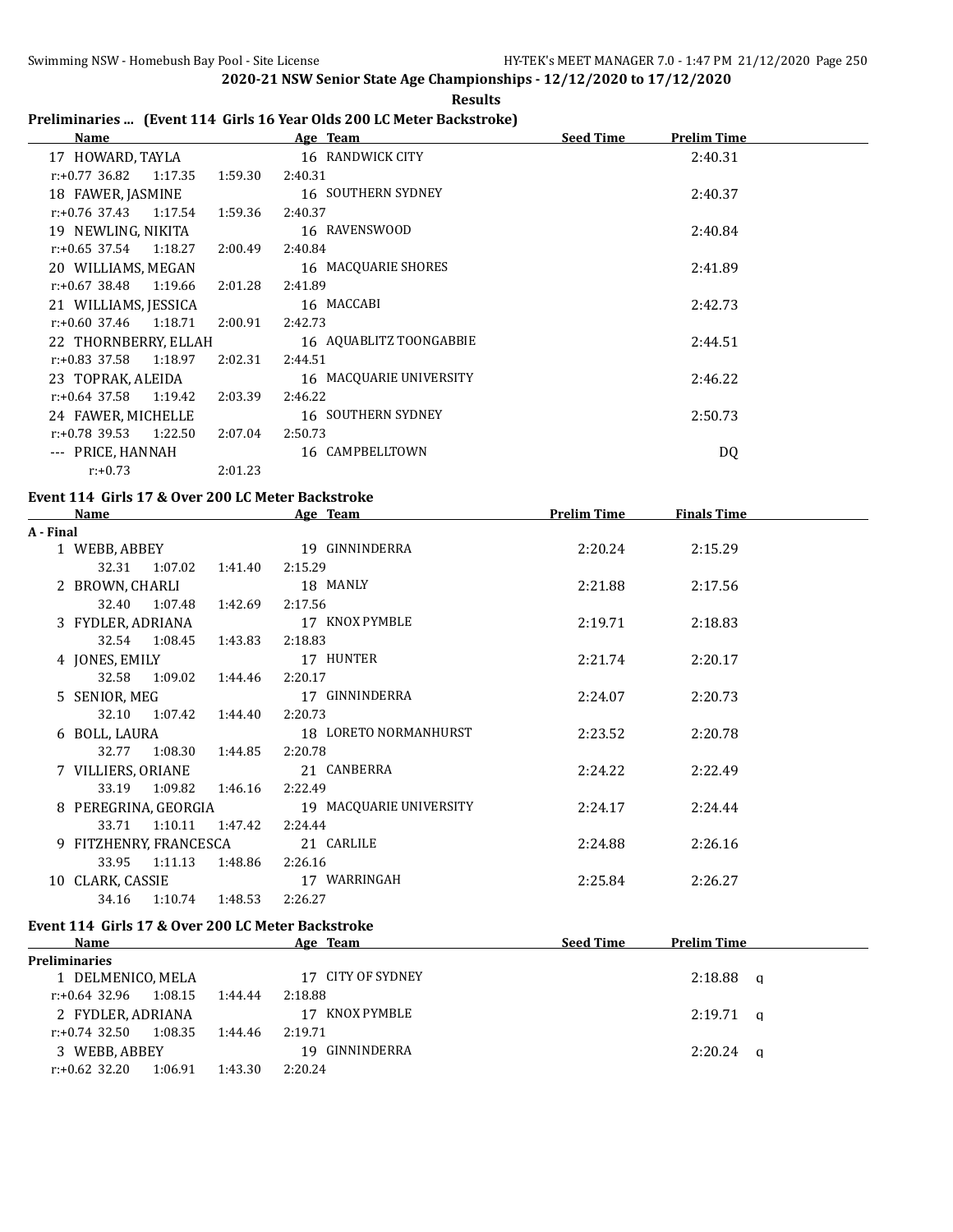**2020-21 NSW Senior State Age Championships - 12/12/2020 to 17/12/2020**

| <b>Results</b>                                                     |
|--------------------------------------------------------------------|
| Preliminaries  (Event 114 Girls 17 & Over 200 LC Meter Backstroke) |

| Name and the state of the state of the state of the state of the state of the state of the state of the state of the state of the state of the state of the state of the state of the state of the state of the state of the s | Age Team and the state of the state of the state of the state of the state of the state of the state of the state of the state of the state of the state of the state of the state of the state of the state of the state of t | Seed Time | <b>Prelim Time</b> |
|--------------------------------------------------------------------------------------------------------------------------------------------------------------------------------------------------------------------------------|--------------------------------------------------------------------------------------------------------------------------------------------------------------------------------------------------------------------------------|-----------|--------------------|
| 4 JONES, EMILY 17 HUNTER                                                                                                                                                                                                       |                                                                                                                                                                                                                                |           | $2:21.74$ a        |
| $r: +0.61$ 32.68<br>1:09.35 1:45.07                                                                                                                                                                                            | 2:21.74                                                                                                                                                                                                                        |           |                    |
| 5 BROWN, CHARLI                                                                                                                                                                                                                | 18 MANLY                                                                                                                                                                                                                       |           | $2:21.88$ a        |
| $r.+0.63$ 32.02 1:07.81<br>1:44.62                                                                                                                                                                                             | 2:21.88                                                                                                                                                                                                                        |           |                    |
| 6 BOLL, LAURA                                                                                                                                                                                                                  | 18 LORETO NORMANHURST                                                                                                                                                                                                          |           | $2:23.52$ a        |
| $r: +0.61$ 32.81<br>1:09.67 1:47.31                                                                                                                                                                                            | 2:23.52                                                                                                                                                                                                                        |           |                    |
| 7 SENIOR, MEG                                                                                                                                                                                                                  | 17 GINNINDERRA                                                                                                                                                                                                                 |           | $2:24.07$ q        |
| r:+0.58 32.57 1:09.01 1:47.04                                                                                                                                                                                                  | 2:24.07                                                                                                                                                                                                                        |           |                    |
| 8 PEREGRINA, GEORGIA                                                                                                                                                                                                           | 19 MACQUARIE UNIVERSITY                                                                                                                                                                                                        |           | $2:24.17$ q        |
| $r: +0.63$ 33.85 1:10.23<br>1:47.34                                                                                                                                                                                            | 2:24.17                                                                                                                                                                                                                        |           |                    |
| 9 VILLIERS, ORIANE                                                                                                                                                                                                             | 21 CANBERRA                                                                                                                                                                                                                    |           | $2:24.22$ q        |
| $r.+0.62$ 33.54 1:10.73 1:48.11                                                                                                                                                                                                | 2:24.22                                                                                                                                                                                                                        |           |                    |
| 10 FITZHENRY, FRANCESCA                                                                                                                                                                                                        | 21 CARLILE                                                                                                                                                                                                                     |           | $2:24.88$ a        |
| $r: +0.83$ 33.70<br>1:10.85<br>1:48.64                                                                                                                                                                                         | 2:24.88                                                                                                                                                                                                                        |           |                    |
|                                                                                                                                                                                                                                |                                                                                                                                                                                                                                |           |                    |
| 11 CLARK, CASSIE                                                                                                                                                                                                               | 17 WARRINGAH                                                                                                                                                                                                                   |           | 2:25.84            |
| r:+0.76 34.90<br>1:11.33<br>1:48.70                                                                                                                                                                                            | 2:25.84                                                                                                                                                                                                                        |           |                    |
| 12 JONES, SASCHA                                                                                                                                                                                                               | 17 ST CATHERINE'S                                                                                                                                                                                                              |           | 2:26.51            |
| r:+0.66 32.91<br>1:09.12<br>1:47.88                                                                                                                                                                                            | 2:26.51                                                                                                                                                                                                                        |           |                    |
| 13 MAYTHERS, EMILY                                                                                                                                                                                                             | 19 REVESBY WORKERS                                                                                                                                                                                                             |           | 2:26.80            |
| $r.+0.70$ 34.05 1:10.53<br>1:49.30                                                                                                                                                                                             | 2:26.80                                                                                                                                                                                                                        |           |                    |
| 14 CHARLTON, OLIVIA                                                                                                                                                                                                            | 17 CASTLE HILL RSL DOLPHINS                                                                                                                                                                                                    |           | 2:27.69            |
| $r: +0.57$ 33.65 1:10.90<br>1:49.40                                                                                                                                                                                            | 2:27.69                                                                                                                                                                                                                        |           |                    |
| 15 ASTRIDGE, HEIDI                                                                                                                                                                                                             | 17 RANDWICK CITY                                                                                                                                                                                                               |           | 2:28.14            |
| r:+0.66 34.32 1:11.47 1:49.71                                                                                                                                                                                                  | 2:28.14                                                                                                                                                                                                                        |           |                    |
| 16 SWINBURN, EMILY                                                                                                                                                                                                             | 21 CITY OF SYDNEY                                                                                                                                                                                                              |           | 2:28.39            |
| $r.+0.71$ 34.80 1:12.52<br>1:50.95                                                                                                                                                                                             | 2:28.39                                                                                                                                                                                                                        |           |                    |
| 17 NELSON, HOLLY                                                                                                                                                                                                               | 17 ABBOTSLEIGH                                                                                                                                                                                                                 |           | 2:28.41            |
| r:+0.61 33.94 1:10.78 1:49.56                                                                                                                                                                                                  | 2:28.41                                                                                                                                                                                                                        |           |                    |
| 18 VANCE, LILY                                                                                                                                                                                                                 | 17 WARRINGAH                                                                                                                                                                                                                   |           | 2:29.72            |
| r:+0.76 33.83 1:11.03<br>1:50.62                                                                                                                                                                                               | 2:29.72                                                                                                                                                                                                                        |           |                    |
| 19 OBEREKAR, ASHLEIGH                                                                                                                                                                                                          | 19 VALLEY AQUATIC                                                                                                                                                                                                              |           | 2:30.06            |
| $r.+0.83$ 35.90 1:13.97<br>1:52.27                                                                                                                                                                                             | 2:30.06                                                                                                                                                                                                                        |           |                    |
| 20 GARMENT, GEORGIA                                                                                                                                                                                                            | 19 BARKER AQUATIC                                                                                                                                                                                                              |           | 2:30.83            |
| $r: +0.62$ 35.84<br>1:14.27<br>1:52.95                                                                                                                                                                                         | 2:30.83                                                                                                                                                                                                                        |           |                    |
| 21 MOLONEY, LARA                                                                                                                                                                                                               | 17 ALLIGATORS OF ARMIDALE                                                                                                                                                                                                      |           | 2:30.84            |
| r:+0.67 34.60 1:12.26 1:51.71                                                                                                                                                                                                  | 2:30.84                                                                                                                                                                                                                        |           |                    |
| 22 CLEARE, ELLA                                                                                                                                                                                                                | 18 HUNTER                                                                                                                                                                                                                      |           | 2:30.86            |
| $r: +0.77$ 35.18<br>1:12.96<br>1:52.31                                                                                                                                                                                         | 2:30.86                                                                                                                                                                                                                        |           |                    |
| 23 YU, FIONA                                                                                                                                                                                                                   | 17 RANDWICK CITY                                                                                                                                                                                                               |           | 2:31.48            |
| $r: +0.70$ 36.00<br>1:13.80<br>1:52.98                                                                                                                                                                                         | 2:31.48                                                                                                                                                                                                                        |           |                    |
| 24 MALKIN, ELIYAH                                                                                                                                                                                                              | 17 RAVENSWOOD                                                                                                                                                                                                                  |           | 2:31.49            |
| $r: +0.74$ 36.33<br>1:53.43<br>1:14.84                                                                                                                                                                                         | 2:31.49                                                                                                                                                                                                                        |           |                    |
| 25 TREMAIN, ANGELA                                                                                                                                                                                                             | 19 WARRINGAH                                                                                                                                                                                                                   |           | 2:31.77            |
| r:+0.71 34.79<br>1:12.67<br>1:51.88                                                                                                                                                                                            | 2:31.77                                                                                                                                                                                                                        |           |                    |
| 26 DONOVAN, ELEANOR                                                                                                                                                                                                            | 17 SOUTHERN SYDNEY                                                                                                                                                                                                             |           | 2:31.84            |
| r:+0.60 34.49<br>1:12.77<br>1:52.87                                                                                                                                                                                            | 2:31.84                                                                                                                                                                                                                        |           |                    |
| 27 GRANT, JULIA                                                                                                                                                                                                                | 18 KINROSS WOLAROI                                                                                                                                                                                                             |           | 2:33.53            |
| $r: +0.72$ 35.64<br>1:13.94<br>1:54.20                                                                                                                                                                                         | 2:33.53                                                                                                                                                                                                                        |           |                    |
| 28 LENDVAY, COURTNEY                                                                                                                                                                                                           | 18 WOLLONGONG                                                                                                                                                                                                                  |           | 2:37.69            |
| $r: +0.69$ 36.54<br>1:16.92<br>1:58.13                                                                                                                                                                                         | 2:37.69                                                                                                                                                                                                                        |           |                    |
|                                                                                                                                                                                                                                | 18 NOVOCASTRIAN                                                                                                                                                                                                                |           |                    |
| 29 TEAGUE, JAZMYN                                                                                                                                                                                                              |                                                                                                                                                                                                                                |           | 2:38.10            |
| $r: +0.73$ 35.27<br>1:14.86<br>1:56.42                                                                                                                                                                                         | 2:38.10                                                                                                                                                                                                                        |           |                    |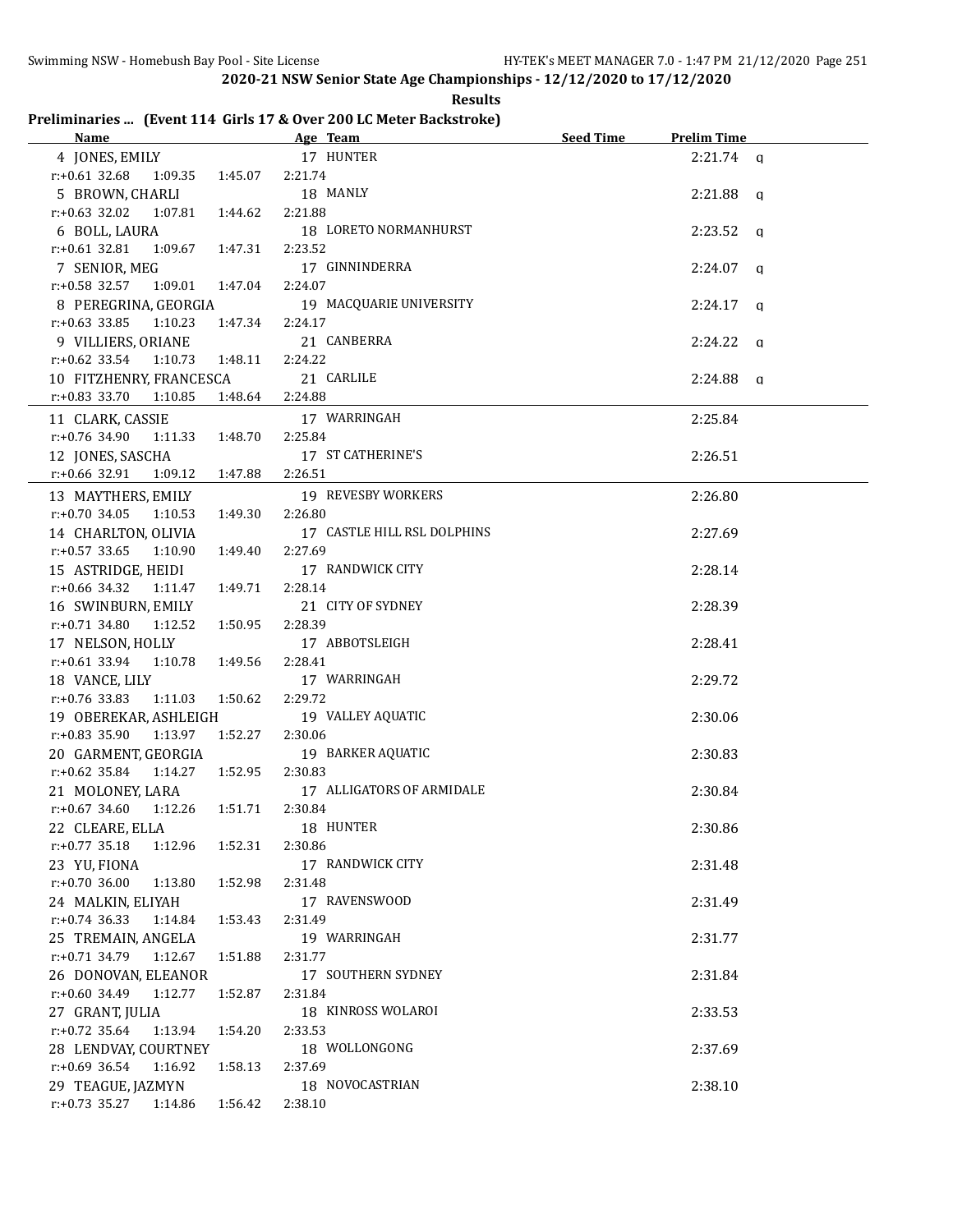|  | <b>Results</b> |  |  |
|--|----------------|--|--|
|  |                |  |  |

## **Preliminaries ... (Event 114 Girls 17 & Over 200 LC Meter Backstroke)**

| Name                        |         | Age Team          | <b>Seed Time</b><br><b>Prelim Time</b> |
|-----------------------------|---------|-------------------|----------------------------------------|
| 30 FOZZARD, VICTORIA        |         | 19 SLC AQUADOT    | 2:38.33                                |
| 1:15.42<br>r:+0.66 35.38    | 1:57.89 | 2:38.33           |                                        |
| 31 JOYCE, ABBY              |         | ATLANTIS<br>17    | 2:39.94                                |
| 1:17.66<br>$r: +0.85$ 36.91 | 1:59.55 | 2:39.94           |                                        |
| 32 DARLEY, TIARNA           |         | WARRINGAH<br>18   | 2:44.36                                |
| 1:18.19<br>$r: +0.65$ 36.99 | 2:01.41 | 2:44.36           |                                        |
| --- GIBSON, KATHERINE       |         | KNOX PYMBLE<br>17 | DQ                                     |
| $r: +0.69$                  |         |                   |                                        |
| --- GAN, ELIZABETH          |         | HORNSBY<br>17     | DQ                                     |
| $r: +0.72$                  |         |                   |                                        |

#### **Event 115 Boys 16 Year Olds 200 LC Meter Backstroke**

| Name                            |         | Age Team                  | <b>Prelim Time</b> | <b>Finals Time</b> |  |
|---------------------------------|---------|---------------------------|--------------------|--------------------|--|
| Finals                          |         |                           |                    |                    |  |
| 1 THOMAS, CALLUM                |         | 16 LORETO NORMANHURST     | 2:11.21            | 2:07.54            |  |
| $r.+0.62$ 29.91 1:02.40         | 1:35.39 | 2:07.54                   |                    |                    |  |
| 2 REED, JOSHUA                  |         | 16 NOVOCASTRIAN           | 2:15.09            | 2:08.46            |  |
| $r: +0.58$ 30.01 1:02.56        | 1:35.64 | 2:08.46                   |                    |                    |  |
| 3 BOLL, MARIUS                  |         | 16 LORETO NORMANHURST     | 2:10.42            | 2:08.92            |  |
| $r.+0.74$ 30.64 1:02.64 1:35.96 |         | 2:08.92                   |                    |                    |  |
| 4 LEE, JUSTIN                   |         | 16 KNOX PYMBLE            | 2:11.98            | 2:09.18            |  |
| $r: +0.56$ 29.85 1:03.13        | 1:36.70 | 2:09.18                   |                    |                    |  |
| 5 GARMENT, LUKE                 |         | 16 AQUABLITZ TOONGABBIE   | 2:15.04            | 2:11.25            |  |
| $r.+0.63$ 29.88 1:02.18 1:36.48 |         | 2:11.25                   |                    |                    |  |
| 6 WAUGH, BLAKE                  |         | <b>16 REVESBY WORKERS</b> | 2:12.46            | 2:12.18            |  |
| $r.+0.53$ 30.32 1:04.24 1:38.44 |         | 2:12.18                   |                    |                    |  |
| 7 DRYER, CALEB                  |         | 16 TRINITY GRAMMAR        | 2:13.13            | 2:13.87            |  |
| $r.+0.75$ 30.40 1:03.34 1:38.51 |         | 2:13.87                   |                    |                    |  |
| 8 THOMPSON, ALEXANDER           |         | 16 CITY OF SYDNEY         | 2:14.32            | 2:16.47            |  |
| $r.+0.57$ 31.29 1:05.52         | 1:41.30 | 2:16.47                   |                    |                    |  |
| 9 CHARLES, NOAH                 |         | 16 NARRABEEN              | 2:16.22            | 2:16.80            |  |
| $r: +0.67$ 30.93<br>1:05.51     | 1:41.33 | 2:16.80                   |                    |                    |  |
| 10 MCLELLAN, HAMISH             |         | 16 WARRINGAH              | 2:17.71            | 2:17.56            |  |
| $r: +0.70$ 31.89 1:07.00        | 1:42.59 | 2:17.56                   |                    |                    |  |

#### **Event 115 Boys 16 Year Olds 200 LC Meter Backstroke**

| Name                             |         | Age Team |                         | <b>Seed Time</b> | <b>Prelim Time</b> |  |
|----------------------------------|---------|----------|-------------------------|------------------|--------------------|--|
| <b>Preliminaries</b>             |         |          |                         |                  |                    |  |
| 1 BOLL, MARIUS                   |         |          | 16 LORETO NORMANHURST   |                  | $2:10.42$ a        |  |
| $r: +0.72$ 30.88 1:02.89         |         | 1:36.38  | 2:10.42                 |                  |                    |  |
| 2 THOMAS, CALLUM                 |         |          | 16 LORETO NORMANHURST   |                  | $2:11.21$ a        |  |
| $r: +0.61$ 30.42 1:02.83         |         | 1:37.24  | 2:11.21                 |                  |                    |  |
| 3 LEE, JUSTIN                    |         |          | 16 KNOX PYMBLE          |                  | $2:11.98$ a        |  |
| $r: +0.56$ 29.84 1:03.13         |         | 1:37.98  | 2:11.98                 |                  |                    |  |
| 4 WAUGH, BLAKE                   |         |          | 16 REVESBY WORKERS      |                  | $2:12.46$ a        |  |
| $r: +0.54$ 30.40 1:04.20 1:38.64 |         |          | 2:12.46                 |                  |                    |  |
| 5 DRYER, CALEB                   |         |          | 16 TRINITY GRAMMAR      |                  | $2:13.13$ q        |  |
| $r: +0.57$ 30.23 1:03.75 1:38.44 |         |          | 2:13.13                 |                  |                    |  |
| 6 THOMPSON, ALEXANDER            |         |          | 16 CITY OF SYDNEY       |                  | $2:14.32$ a        |  |
| $r: +0.54$ 31.73 1:05.74         |         | 1:40.43  | 2:14.32                 |                  |                    |  |
| 7 GARMENT, LUKE                  |         |          | 16 AQUABLITZ TOONGABBIE |                  | $2:15.04$ a        |  |
| r:+0.64 31.00                    | 1:04.24 | 1:39.21  | 2:15.04                 |                  |                    |  |
| 8 REED, JOSHUA                   |         |          | 16 NOVOCASTRIAN         |                  | $2:15.09$ a        |  |
| r:+0.59 30.84                    | 1:04.76 | 1:39.89  | 2:15.09                 |                  |                    |  |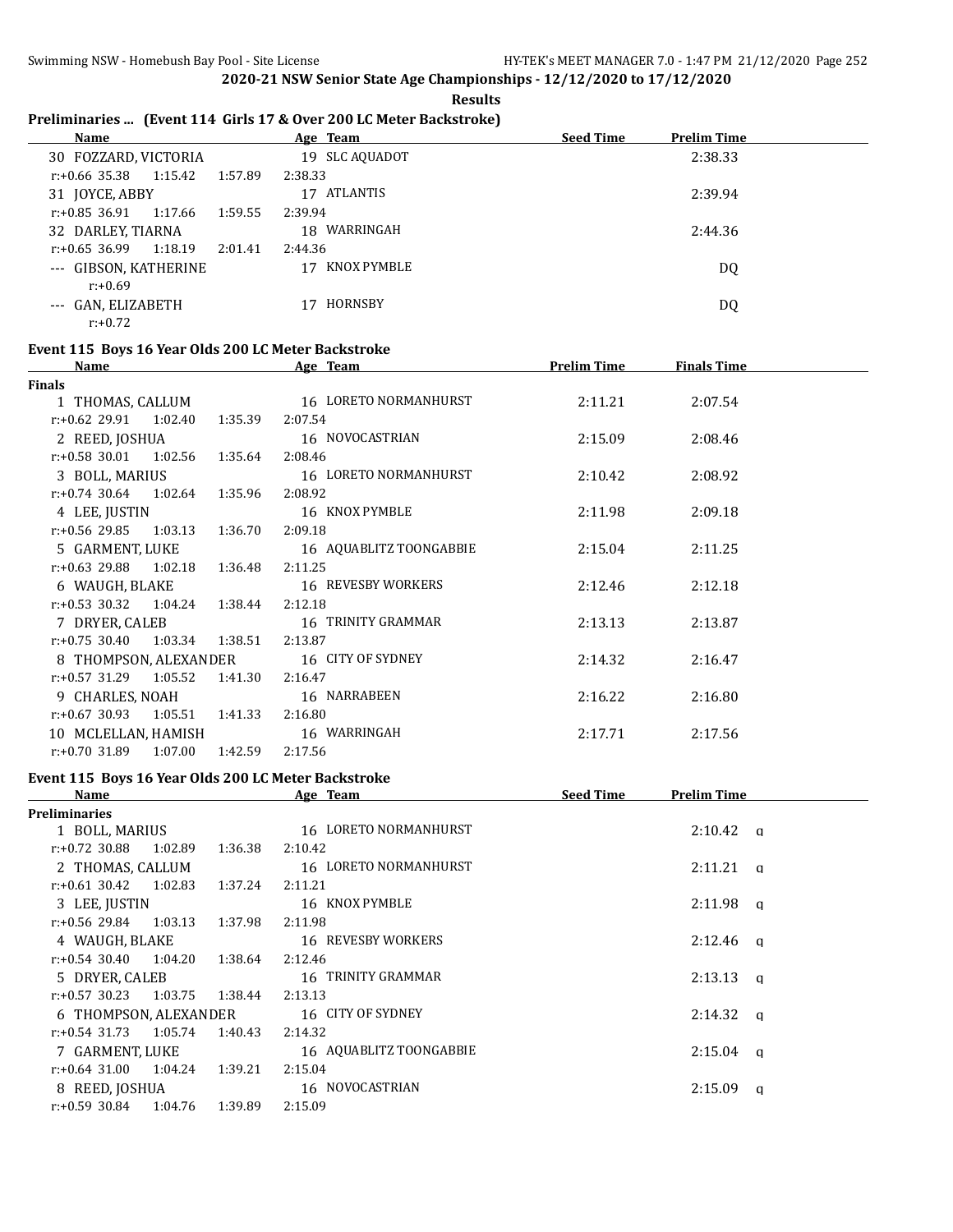| Kesult: |
|---------|
|---------|

## **Preliminaries ... (Event 115 Boys 16 Year Olds 200 LC Meter Backstroke)**

| Name and the state of the state of the state of the state of the state of the state of the state of the state of the state of the state of the state of the state of the state of the state of the state of the state of the s |                 | Age Team and the state of the state of the state of the state of the state of the state of the state of the state of the state of the state of the state of the state of the state of the state of the state of the state of t | Seed Time | <b>Prelim Time</b> |  |
|--------------------------------------------------------------------------------------------------------------------------------------------------------------------------------------------------------------------------------|-----------------|--------------------------------------------------------------------------------------------------------------------------------------------------------------------------------------------------------------------------------|-----------|--------------------|--|
|                                                                                                                                                                                                                                |                 | 9 CHARLES, NOAH 16 NARRABEEN                                                                                                                                                                                                   |           | $2:16.22$ a        |  |
| $r: +0.75$ 31.12 1:05.52 1:41.03 2:16.22                                                                                                                                                                                       |                 |                                                                                                                                                                                                                                |           |                    |  |
| 10 MCLELLAN, HAMISH                                                                                                                                                                                                            |                 | 16 WARRINGAH                                                                                                                                                                                                                   |           | $2:17.71$ q        |  |
| $r.+0.66$ 32.21<br>1:06.91                                                                                                                                                                                                     | 1:42.41 2:17.71 |                                                                                                                                                                                                                                |           |                    |  |
| 11 OYSTON, HARRISON                                                                                                                                                                                                            |                 | 16 WODEN VALLEY                                                                                                                                                                                                                |           | 2:17.90            |  |
| $r.+0.59$ 32.58 1:07.46                                                                                                                                                                                                        | 1:43.66         | 2:17.90                                                                                                                                                                                                                        |           |                    |  |
| 12 CREHAN, BAILEY                                                                                                                                                                                                              |                 | 16 WESTS ILLAWARRA                                                                                                                                                                                                             |           | 2:18.01            |  |
| $r: +0.64$ 31.49 1:06.35 1:42.17 2:18.01                                                                                                                                                                                       |                 |                                                                                                                                                                                                                                |           |                    |  |
|                                                                                                                                                                                                                                |                 |                                                                                                                                                                                                                                |           |                    |  |
| 13 MARSTON, SHAWN                                                                                                                                                                                                              |                 | 16 CARLILE                                                                                                                                                                                                                     |           | 2:18.14            |  |
| r:+0.62 32.44 1:07.96 1:43.69                                                                                                                                                                                                  |                 | 2:18.14                                                                                                                                                                                                                        |           |                    |  |
| 14 HICKEY, MITCHELL                                                                                                                                                                                                            |                 | 16 TRINITY LISMORE                                                                                                                                                                                                             |           | 2:19.28            |  |
| $r.+0.66$ 31.68 1:06.46 1:43.40                                                                                                                                                                                                |                 | 2:19.28                                                                                                                                                                                                                        |           |                    |  |
| 15 JURKIEWICZ, DAVID                                                                                                                                                                                                           |                 | 16 AQUABLITZ TOONGABBIE                                                                                                                                                                                                        |           | 2:19.40            |  |
| $r.+0.64$ 31.35 1:05.97                                                                                                                                                                                                        | 1:42.19         | 2:19.40                                                                                                                                                                                                                        |           |                    |  |
| 16 SMITH, REGAN                                                                                                                                                                                                                |                 | 16 WESTS ILLAWARRA                                                                                                                                                                                                             |           | 2:20.07            |  |
| $r.+0.71$ 33.28 1:08.41 1:43.70                                                                                                                                                                                                |                 | 2:20.07                                                                                                                                                                                                                        |           |                    |  |
| 17 HODGE, MITCHELL                                                                                                                                                                                                             |                 | 16 AUBURN                                                                                                                                                                                                                      |           | 2:20.15            |  |
| $r: +0.80$ 31.96 1:07.06 1:43.35                                                                                                                                                                                               |                 | 2:20.15                                                                                                                                                                                                                        |           |                    |  |
| 18 KANALEY, ROBERT                                                                                                                                                                                                             |                 | <b>16 SYDNEY UNIVERSITY</b>                                                                                                                                                                                                    |           | 2:20.34            |  |
| $r.+0.65$ 32.23 1:07.74 1:44.59                                                                                                                                                                                                |                 | 2:20.34                                                                                                                                                                                                                        |           |                    |  |
| 19 GOONAN, DOMINIC                                                                                                                                                                                                             |                 | 16 CITY OF SYDNEY                                                                                                                                                                                                              |           | 2:22.57            |  |
| $r: +0.77$ 33.12 1:08.90                                                                                                                                                                                                       | 1:45.70         | 2:22.57                                                                                                                                                                                                                        |           |                    |  |
| 20 SCOTT, ERIK                                                                                                                                                                                                                 |                 | 16 MANLY                                                                                                                                                                                                                       |           | 2:23.31            |  |
| $r: +0.61$ 32.33 1:07.75                                                                                                                                                                                                       | 1:45.65         | 2:23.31                                                                                                                                                                                                                        |           |                    |  |
| 21 KNIGHT, KADE                                                                                                                                                                                                                |                 | 16 WAGGA WAGGA                                                                                                                                                                                                                 |           | 2:24.15            |  |
| $r.+0.59$ 34.01 1:10.73 1:47.78                                                                                                                                                                                                |                 | 2:24.15                                                                                                                                                                                                                        |           |                    |  |
| 22 WINN, KYAN                                                                                                                                                                                                                  |                 | 16 MANLY                                                                                                                                                                                                                       |           | 2:24.16            |  |
| $r.+0.70$ 33.59 1:10.33 1:47.82                                                                                                                                                                                                |                 | 2:24.16                                                                                                                                                                                                                        |           |                    |  |
| 23 MILLER, ALASTAIR                                                                                                                                                                                                            |                 | 16 ALSTONVILLE                                                                                                                                                                                                                 |           | 2:24.31            |  |
| $r.+0.74$ 32.41 1:09.15                                                                                                                                                                                                        | 1:46.90         | 2:24.31                                                                                                                                                                                                                        |           |                    |  |
| 24 NAPOLI, ROBERT                                                                                                                                                                                                              |                 | 16 EPPING BULLETS                                                                                                                                                                                                              |           | 2:24.33            |  |
| $r.+0.70$ 33.95 1:10.04 1:47.97                                                                                                                                                                                                |                 | 2:24.33                                                                                                                                                                                                                        |           |                    |  |
| 25 KIRPSON-COLLEY, KOLYA                                                                                                                                                                                                       |                 | 16 CANBERRA                                                                                                                                                                                                                    |           | 2:24.66            |  |
| $r: +0.66$ 33.38<br>1:10.80                                                                                                                                                                                                    | 1:48.26         | 2:24.66                                                                                                                                                                                                                        |           |                    |  |
| 26 SLAUGHTER, RYAN                                                                                                                                                                                                             |                 | 16 NEPEAN                                                                                                                                                                                                                      |           | 2:24.82            |  |
| r:+0.59 33.17 1:09.30 1:47.16                                                                                                                                                                                                  |                 | 2:24.82                                                                                                                                                                                                                        |           |                    |  |
| 27 MENZIES, JORDAN                                                                                                                                                                                                             |                 | 16 KNOX PYMBLE                                                                                                                                                                                                                 |           | 2:25.17            |  |
| r:+0.55 32.72<br>1:09.81                                                                                                                                                                                                       | 1:48.44         | 2:25.17                                                                                                                                                                                                                        |           |                    |  |
| 28 FISHER, RIELEY                                                                                                                                                                                                              |                 | 16 SOPAC                                                                                                                                                                                                                       |           | 2:25.84            |  |
| $r: +0.69$ 33.24<br>1:09.46                                                                                                                                                                                                    | 1:48.04         | 2:25.84                                                                                                                                                                                                                        |           |                    |  |
| 29 GARNETT, ALEX                                                                                                                                                                                                               |                 | 16 NOVOCASTRIAN                                                                                                                                                                                                                |           | 2:26.31            |  |
| $r.+0.74$ 33.42<br>1:10.25                                                                                                                                                                                                     | 1:48.89         | 2:26.31                                                                                                                                                                                                                        |           |                    |  |
| 30 WORMLEATON, MATTHEW                                                                                                                                                                                                         |                 | 16 AQUABLITZ TOONGABBIE                                                                                                                                                                                                        |           | 2:27.31            |  |
| $r.+0.64$ 32.29<br>1:08.40                                                                                                                                                                                                     | 1:47.99         | 2:27.31                                                                                                                                                                                                                        |           |                    |  |
| 31 FERREIRA, ANDRE                                                                                                                                                                                                             |                 | 16 REVESBY WORKERS                                                                                                                                                                                                             |           | 2:27.73            |  |
| $r: +0.55$ 33.42<br>1:11.21                                                                                                                                                                                                    | 1:50.41         | 2:27.73                                                                                                                                                                                                                        |           |                    |  |
| 32 DOW, AIDAN                                                                                                                                                                                                                  |                 | <b>16 SYDNEY UNIVERSITY</b>                                                                                                                                                                                                    |           | 2:28.99            |  |
| $r: +0.69$ 33.52<br>1:10.68                                                                                                                                                                                                    | 1:49.68         | 2:28.99                                                                                                                                                                                                                        |           |                    |  |
| 33 GATTO, CHRIS                                                                                                                                                                                                                |                 | 16 SOPAC                                                                                                                                                                                                                       |           | 2:29.15            |  |
| $r: +0.53$ 32.37<br>1:09.74                                                                                                                                                                                                    | 1:49.95         | 2:29.15                                                                                                                                                                                                                        |           |                    |  |
| 34 FLYNN, SUNNY                                                                                                                                                                                                                |                 | 16 SOPAC                                                                                                                                                                                                                       |           | 2:30.90            |  |
| $r.+0.59$ 34.23 1:12.41                                                                                                                                                                                                        | 1:51.95         | 2:30.90                                                                                                                                                                                                                        |           |                    |  |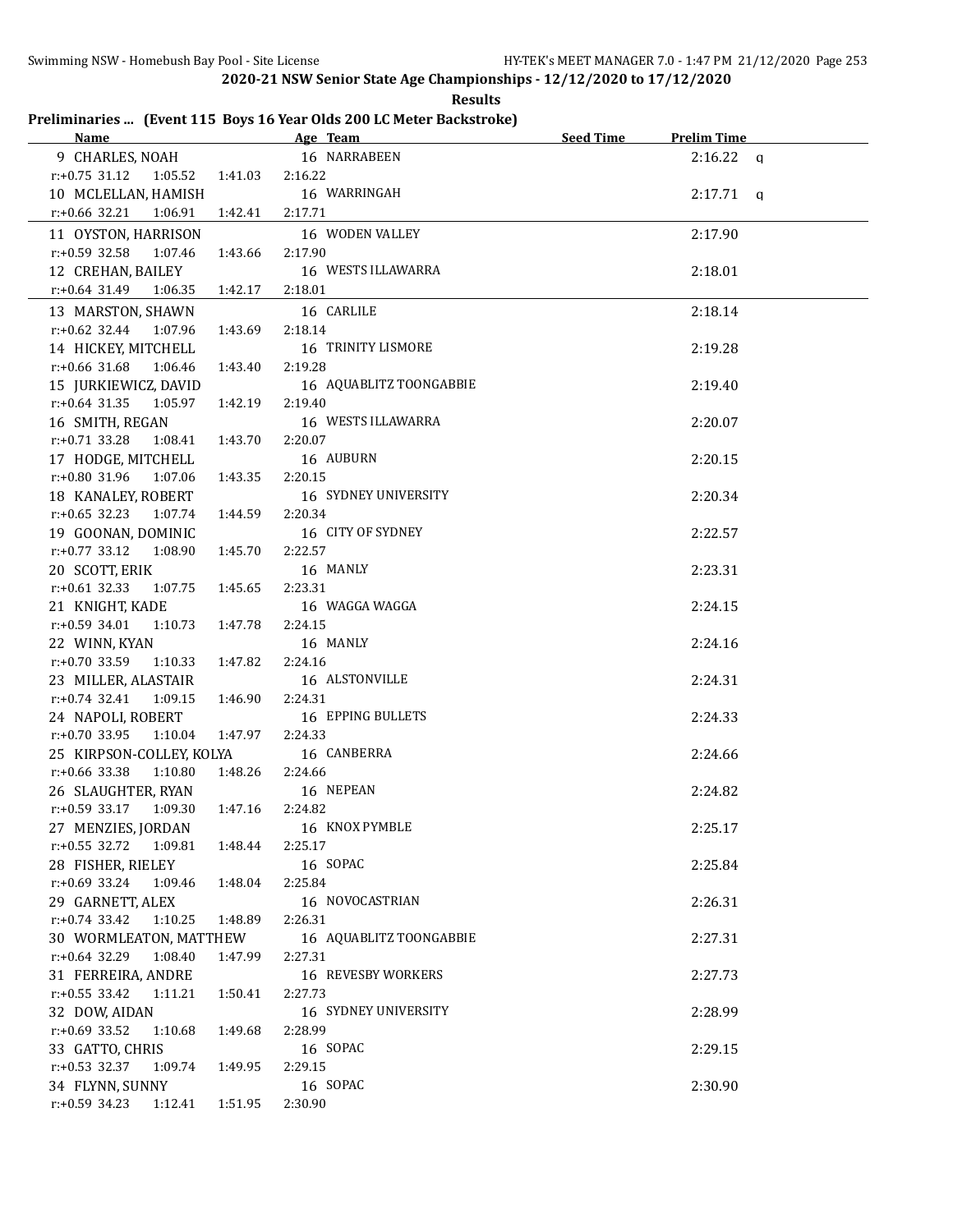| Preliminaries  (Event 115 Boys 16 Year Olds 200 LC Meter Backstroke)<br>Name Age Team |                                                                                                                                                                                                                                | Seed Time          | <b>Prelim Time</b> |  |
|---------------------------------------------------------------------------------------|--------------------------------------------------------------------------------------------------------------------------------------------------------------------------------------------------------------------------------|--------------------|--------------------|--|
| 35 RYAN, MARCUS                                                                       | 16 TAMWORTH CITY                                                                                                                                                                                                               |                    | 2:33.36            |  |
| $r: +0.71$ 35.13<br>1:13.85 1:54.03                                                   | 2:33.36                                                                                                                                                                                                                        |                    |                    |  |
| 36 DUNLOP, ZACHARY                                                                    | 16 MACQUARIE UNIVERSITY                                                                                                                                                                                                        |                    | 2:36.02            |  |
| $r: +0.58$ 34.05<br>1:13.10<br>1:55.55                                                | 2:36.02                                                                                                                                                                                                                        |                    |                    |  |
|                                                                                       |                                                                                                                                                                                                                                |                    |                    |  |
| Event 116 Girls 15 Year Olds 200 LC Meter IM<br>Name                                  | Age Team and the contract of the state of the state of the state of the state of the state of the state of the                                                                                                                 | <b>Prelim Time</b> | <b>Finals Time</b> |  |
| <b>Finals</b>                                                                         |                                                                                                                                                                                                                                |                    |                    |  |
| 1 LYONS, COLLETTE                                                                     | 15 KINROSS WOLAROI                                                                                                                                                                                                             | 2:26.67            | 2:20.59            |  |
| $r: +0.6029.59107.34$<br>1:47.50                                                      | 2:20.59                                                                                                                                                                                                                        |                    |                    |  |
| 2 GRANT, BELLA                                                                        | 15 LIVERPOOL                                                                                                                                                                                                                   | 2:25.91            | 2:23.86            |  |
| 29.89<br>1:06.11<br>1:52.39                                                           | 2:23.86                                                                                                                                                                                                                        |                    |                    |  |
| 3 FULLER, BIANCA                                                                      | 15 DUBBO CITY                                                                                                                                                                                                                  | 2:27.44            | 2:23.98            |  |
| r:+0.71 30.10 1:08.38 1:49.27                                                         | 2:23.98                                                                                                                                                                                                                        |                    |                    |  |
| 4 JOHNSON, TAMEEKA                                                                    | 15 SANS SOUCI                                                                                                                                                                                                                  | 2:28.97            | 2:26.97            |  |
| $r: +0.64$ 30.95 1:08.17<br>1:54.06                                                   | 2:26.97                                                                                                                                                                                                                        |                    |                    |  |
| 5 CAMPBELL, ISABELLA                                                                  | 15 HUNTER                                                                                                                                                                                                                      | 2:28.23            | 2:27.19            |  |
| $r: +0.67$ 30.94 1:09.50<br>1:52.49                                                   | 2:27.19                                                                                                                                                                                                                        |                    |                    |  |
| 6 HENSHAW, ABBIE                                                                      | 15 ATLANTIS                                                                                                                                                                                                                    | 2:27.91            | 2:27.25            |  |
| $r.+0.73$ 31.19 1:09.10 1:51.56                                                       | 2:27.25                                                                                                                                                                                                                        |                    |                    |  |
| 7 VAN ELDIK, KELSEY                                                                   | 15 CHARLESTOWN                                                                                                                                                                                                                 | 2:28.63            | 2:27.74            |  |
| $r: +0.67$ 31.81 1:10.47<br>1:53.09                                                   | 2:27.74                                                                                                                                                                                                                        |                    |                    |  |
| 8 LAWRENCE, ALEXANDRA                                                                 | 15 LORETO NORMANHURST                                                                                                                                                                                                          | 2:29.31            | 2:28.19            |  |
| $r: +0.74$ 31.84 1:08.00<br>1:54.95                                                   | 2:28.19                                                                                                                                                                                                                        |                    |                    |  |
| 9 JANKOVIC, AVA                                                                       | 15 VALLEY AQUATIC                                                                                                                                                                                                              | 2:30.02            | 2:28.29            |  |
| $r+0.78$ 30.62<br>1:09.65<br>1:55.18                                                  | 2:28.29                                                                                                                                                                                                                        |                    |                    |  |
|                                                                                       | 15 TRINITY LISMORE                                                                                                                                                                                                             |                    |                    |  |
| 10 MAYES, SOPHIE<br>$r: +0.73$ 29.64<br>1:08.38<br>1:53.55                            | 2:29.12                                                                                                                                                                                                                        | 2:29.85            | 2:29.12            |  |
|                                                                                       |                                                                                                                                                                                                                                |                    |                    |  |
| Event 116 Girls 15 Year Olds 200 LC Meter IM<br>Name                                  | Age Team and the state of the state of the state of the state of the state of the state of the state of the state of the state of the state of the state of the state of the state of the state of the state of the state of t | Seed Time          | <b>Prelim Time</b> |  |
| <b>Preliminaries</b>                                                                  |                                                                                                                                                                                                                                |                    |                    |  |
| 1 GRANT, BELLA                                                                        | 15 LIVERPOOL                                                                                                                                                                                                                   |                    | $2:25.91$ q        |  |
| 30.20<br>1:06.35 1:53.02                                                              | 2:25.91                                                                                                                                                                                                                        |                    |                    |  |
| 2 LYONS, COLLETTE                                                                     | 15 KINROSS WOLAROI                                                                                                                                                                                                             |                    | $2:26.67$ q        |  |
| 30.31 1:09.12<br>1:51.33                                                              | 2:26.67                                                                                                                                                                                                                        |                    |                    |  |
| 3 FULLER, BIANCA                                                                      | 15 DUBBO CITY                                                                                                                                                                                                                  |                    | $2:27.44$ a        |  |
| r:+0.56 31.02  1:10.58  1:52.23  2:27.44                                              |                                                                                                                                                                                                                                |                    |                    |  |
| 4 HENSHAW, ABBIE                                                                      | 15 ATLANTIS                                                                                                                                                                                                                    |                    | $2:27.91$ q        |  |
| $r.+0.74$ 31.64 1:10.32<br>1:52.57                                                    | 2:27.91                                                                                                                                                                                                                        |                    |                    |  |
| 5 CAMPBELL, ISABELLA                                                                  | 15 HUNTER                                                                                                                                                                                                                      |                    | $2:28.23$ q        |  |
| r:+0.60 31.00 1:09.49<br>1:53.47                                                      | 2:28.23                                                                                                                                                                                                                        |                    |                    |  |
| 6 VAN ELDIK, KELSEY                                                                   | 15 CHARLESTOWN                                                                                                                                                                                                                 |                    | $2:28.63$ a        |  |
| $r.+0.69$ 31.47 1:10.50<br>1:53.98                                                    | 2:28.63                                                                                                                                                                                                                        |                    |                    |  |
| 7 JOHNSON, TAMEEKA                                                                    | 15 SANS SOUCI                                                                                                                                                                                                                  |                    | $2:28.97$ a        |  |
| r:+0.78 32.33<br>1:09.74<br>1:55.69                                                   | 2:28.97                                                                                                                                                                                                                        |                    |                    |  |
| 8 LAWRENCE, ALEXANDRA                                                                 | 15 LORETO NORMANHURST                                                                                                                                                                                                          |                    | $2:29.31$ q        |  |
| $r: +0.59$ 32.66<br>1:08.31<br>1:55.72                                                | 2:29.31                                                                                                                                                                                                                        |                    |                    |  |
| 9 MAYES, SOPHIE                                                                       | 15 TRINITY LISMORE                                                                                                                                                                                                             |                    | $2:29.85$ q        |  |
| r:+0.56 29.96<br>1:07.62<br>1:54.28                                                   | 2:29.85                                                                                                                                                                                                                        |                    |                    |  |
| 10 JANKOVIC, AVA                                                                      | 15 VALLEY AQUATIC                                                                                                                                                                                                              |                    | $2:30.02$ q        |  |
| $r: +0.59$ 30.55<br>1:09.97<br>1:56.31                                                | 2:30.02                                                                                                                                                                                                                        |                    |                    |  |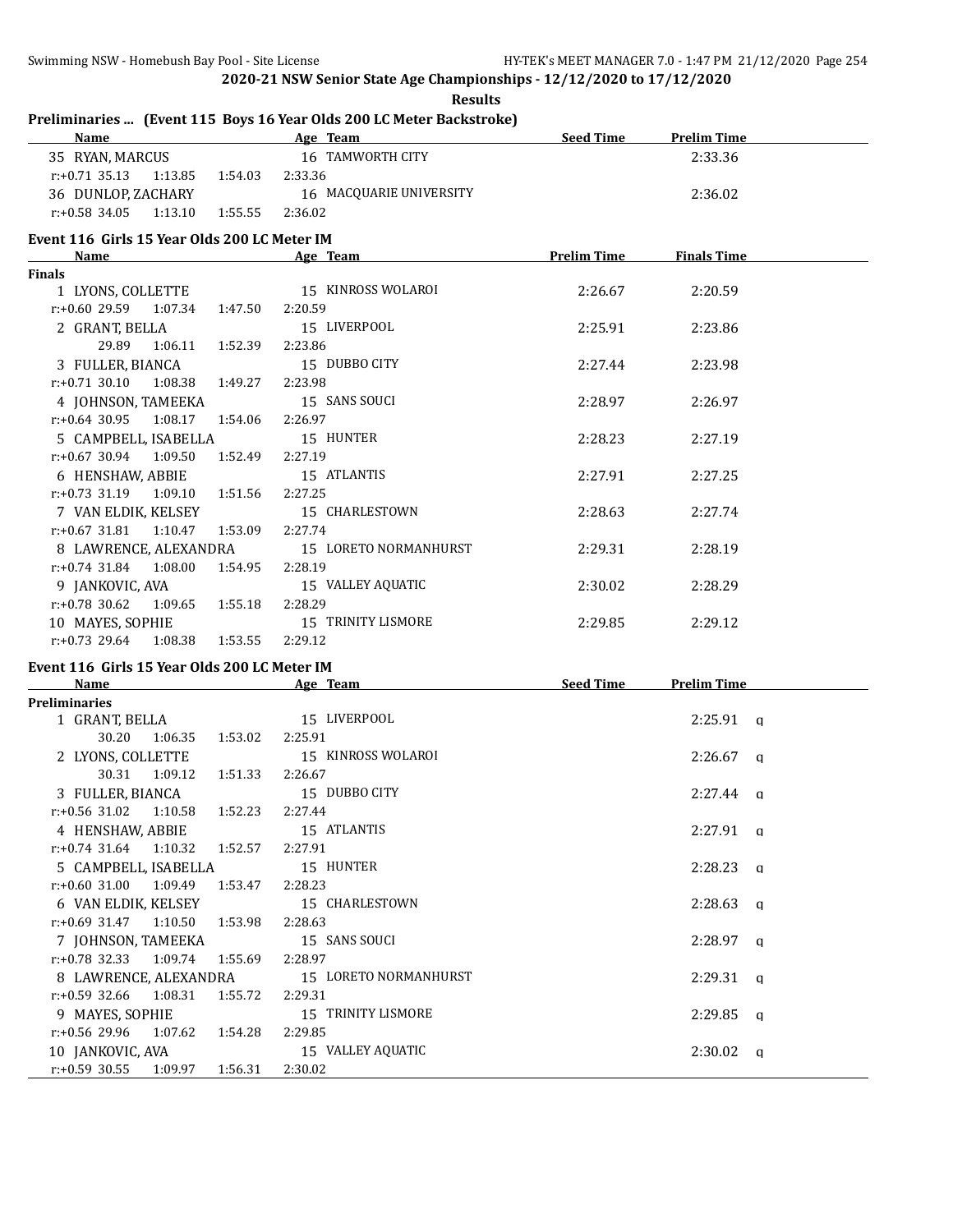**Results**

# **Preliminaries ... (Event 116 Girls 15 Year Olds 200 LC Meter IM)**

|                                          | <b>Name</b> Seed Time Age Team Seed Time | <b>Prelim Time</b> |  |
|------------------------------------------|------------------------------------------|--------------------|--|
| 11 CASH, CHARLI                          | 15 CRONULLA                              | 2:32.49            |  |
| $r: +0.73$ 29.67 1:09.21 1:56.29         | 2:32.49                                  |                    |  |
| 12 DELUTIIS, JAIMIE                      | 15 WESTS ILLAWARRA                       | 2:32.81            |  |
| r:+0.61 31.96 1:12.94 1:57.87            | 2:32.81                                  |                    |  |
| 13 MCMILES, ELOISE                       | 15 KINROSS WOLAROI                       | 2:33.37            |  |
| $r.+0.75$ 32.95 1:11.61 1:58.04          | 2:33.37                                  |                    |  |
| 14 BULL, SARAH                           | 15 HUNTER                                | 2:33.45            |  |
| $r.+0.73$ 32.71 1:10.85 1:58.46          | 2:33.45                                  |                    |  |
| 15 KOLOAMATANGI, KYLANI 15 PLC SYDNEY    |                                          | 2:33.62            |  |
| $r.+0.72$ 31.59 1:11.70                  | 1:58.48 2:33.62                          |                    |  |
|                                          | 16 MRAMOR, GABRIELLA 15 SOUTHERN SYDNEY  | 2:34.04            |  |
| r:+0.66 31.89  1:10.84  1:57.95  2:34.04 |                                          |                    |  |
| 17 INGREY, ZOE                           | 15 NOVOCASTRIAN                          | 2:34.14            |  |
| $r.+0.61$ 32.67 1:12.33 1:58.02          | 2:34.14                                  |                    |  |
| 18 SCHNEIDER, HEIDI                      | 15 HUNTER                                | 2:34.21            |  |
| $r: +0.82$ 33.02 1:12.01 1:57.39         | 2:34.21                                  |                    |  |
| 19 PARKER, PATRICE                       | 15 TUGGERANONG VIKINGS                   | 2:35.66            |  |
| $r.+0.67$ 33.27 1:13.98 2:00.48          | 2:35.66                                  |                    |  |
| 20 KING, MATHILDA                        | 15 PORT MACQUARIE                        | 2:35.73            |  |
| $r: +0.53$ 32.09 1:15.19 1:59.35         | 2:35.73                                  |                    |  |
| 21 DONNELLEY, ISABELLA                   | 15 WENONA SCHOOL                         | 2:35.80            |  |
| $r.+0.61$ 33.04 1:12.15<br>1:59.78       | 2:35.80                                  |                    |  |
| 22 O'BRYAN, ALIX                         | 15 SINGLETON                             | 2:36.22            |  |
| r:+0.76 33.94 1:14.29<br>2:02.10         | 2:36.22                                  |                    |  |
| 23 ADAMS, HARPER                         | 15 CASTLE HILL RSL DOLPHINS              | 2:36.57            |  |
| $r.+0.63$ 33.41 1:16.89<br>2:00.05       | 2:36.57                                  |                    |  |
| 24 PIVA, LUCY                            | 15 CANBERRA                              | 2:37.01            |  |
| $r: +0.58$ 33.82<br>1:16.98<br>1:59.63   | 2:37.01                                  |                    |  |
| 25 WAN, VICTORIA                         | 15 MLC MARLINS                           | 2:37.17            |  |
| $r: +0.56$ 31.70<br>1:11.12              | 2:37.17<br>2:01.41                       |                    |  |
| 26 FOGG, MACKENZIE                       | 15 SANS SOUCI                            | 2:37.33            |  |
| $r.+0.68$ 32.74 1:14.41                  | 2:01.54<br>2:37.33                       |                    |  |
| 27 HARVIE, AMELIA                        | 15 NORWEST                               | 2:37.42            |  |
| $r.+0.54$ 33.24 1:15.16                  | 2:01.86<br>2:37.42                       |                    |  |
| 28 PETROPOULOS, CHLOE 15 WODEN VALLEY    |                                          | 2:37.93            |  |
| $r.+0.82$ 34.45 1:13.64                  | 1:58.66<br>2:37.93                       |                    |  |
| 29 JOVANOVIC, NATALIA                    | 15 AUBURN                                | 2:38.00            |  |
| $r.+0.72$ 31.62 1:12.64<br>2:02.81       | 2:38.00                                  |                    |  |
| 30 BETAR, HIKARI                         | 15 AUBURN                                | 2:38.60            |  |
| $r.+0.81$ 32.82<br>2:02.57<br>1:12.32    | 2:38.60                                  |                    |  |
| 31 KWAN, CHLOE                           | 15 KNOX PYMBLE                           | 2:39.46            |  |
| $r: +0.50$ 32.53<br>1:14.35<br>2:01.31   | 2:39.46                                  |                    |  |
| 32 HODGERS, TEANA                        | 15 AQUABLITZ TOONGABBIE                  | 2:39.74            |  |
| r:+0.73 34.49 1:17.83<br>2:02.63         | 2:39.74                                  |                    |  |
| 33 HAYES, ALEX                           | 15 TAMWORTH CITY                         | 2:40.32            |  |
| r:+0.78 35.44 1:19.49<br>2:02.11         | 2:40.32                                  |                    |  |
| 34 RAMBOW, AMITY                         | 15 NORWEST                               | 2:40.42            |  |
| r:+0.69 35.06 1:13.39<br>2:03.85         | 2:40.42                                  |                    |  |
| 35 MILGATE, GRACE                        | 15 TAMWORTH CITY                         | 2:41.50            |  |
| 33.74<br>1:17.03<br>2:06.16              | 2:41.50                                  |                    |  |
| 36 BROWNE, ZOE                           | 15 KINROSS WOLAROI                       | 2:41.57            |  |
| $r: +0.61$ 32.87 1:15.03<br>2:02.74      | 2:41.57                                  |                    |  |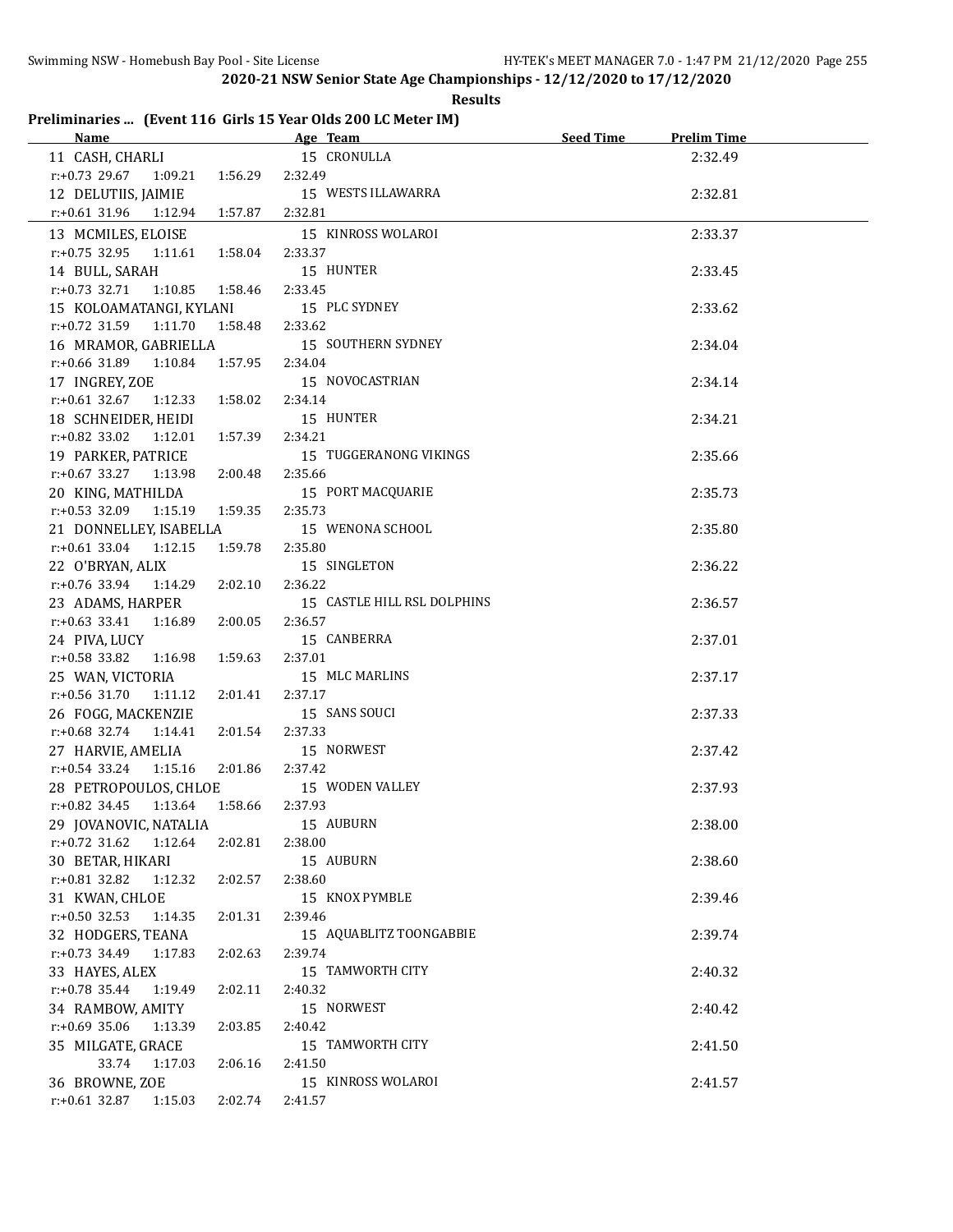**Results**

# **Preliminaries ... (Event 116 Girls 15 Year Olds 200 LC Meter IM)**

| <b>Name</b>                 |         | Age Team                | <b>Seed Time</b> | <b>Prelim Time</b> |  |
|-----------------------------|---------|-------------------------|------------------|--------------------|--|
| ANG, CHLOE<br>37            |         | 15 CAMPBELLTOWN         |                  | 2:41.70            |  |
| 1:16.32<br>$r: +0.70$ 33.01 | 2:05.53 | 2:41.70                 |                  |                    |  |
| 38 FURLONG, KYA             |         | 15 MANLY                |                  | 2:41.91            |  |
| 1:16.58<br>$r: +0.53$ 35.04 | 2:03.37 | 2:41.91                 |                  |                    |  |
| 39 ROWELL, EMILY            |         | 15 FORSTER              |                  | 2:42.58            |  |
| $r: +0.80$ 32.32 1:14.26    | 2:04.76 | 2:42.58                 |                  |                    |  |
| BOYD, ASHLEY<br>40          |         | 15 AQUABLITZ TOONGABBIE |                  | 2:45.53            |  |
| 32.26<br>1:14.68            | 2:07.04 | 2:45.53                 |                  |                    |  |

#### **Event 117 Boys 15 Year Olds 200 LC Meter IM**

| Name                             |         | Age Team                | <b>Prelim Time</b> | <b>Finals Time</b> |  |
|----------------------------------|---------|-------------------------|--------------------|--------------------|--|
| <b>Finals</b>                    |         |                         |                    |                    |  |
| 1 ALBERTYN, KARL                 |         | 15 KNOX PYMBLE          | 2:14.29            | 2:08.94            |  |
| $r: +0.62$ 27.49 1:00.94 1:38.30 |         | 2:08.94                 |                    |                    |  |
| 2 LILIENTHAL, KAI                |         | 15 KNOX PYMBLE          | 2:16.14            | 2:12.99            |  |
| $r: +0.62$ 27.29 1:01.26         | 1:43.04 | 2:12.99                 |                    |                    |  |
| 3 BIDDELL, HARRISON              |         | 15 WODEN VALLEY         | 2:15.27            | 2:13.38            |  |
| $r: +0.72$ 29.12 1:04.67         | 1:42.30 | 2:13.38                 |                    |                    |  |
| 4 BARISIC, SAMSON                |         | 15 SOPAC                | 2:18.58            | 2:13.42            |  |
| r:+0.66 28.36<br>1:01.59         | 1:42.79 | 2:13.42                 |                    |                    |  |
| 5 HARRIS, BENJAMIN               |         | 15 AQUABLITZ TOONGABBIE | 2:18.03            | 2:16.18            |  |
| $r.+0.54$ 28.95 1:03.67 1:44.86  |         | 2:16.18                 |                    |                    |  |
| 6 WALKER, CHARLES                |         | 15 CHARLESTOWN          | 2:18.99            | 2:17.54            |  |
| $r.+0.68$ 27.97 1:03.01          | 1:45.56 | 2:17.54                 |                    |                    |  |
| 7 DIBBEN, CONNOR                 |         | 15 CRONULLA             | 2:18.70            | 2:17.84            |  |
| $r: +0.65$ 28.30 1:05.00 1:46.12 |         | 2:17.84                 |                    |                    |  |
| 8 ROTHWELL, HARRISON             |         | 15 MANLY                | 2:20.58            | 2:18.52            |  |
| $r: +0.69$ 28.56 1:04.21         | 1:46.61 | 2:18.52                 |                    |                    |  |
| 9 SWINBURN, SCOTT                |         | 15 CITY OF SYDNEY       | 2:19.34            | 2:18.90            |  |
| $r.+0.77$ 29.71 1:03.61 1:46.35  |         | 2:18.90                 |                    |                    |  |
| 10 HJORRING, CARTER              |         | 15 CITY OF SYDNEY       | 2:20.41            | 2:19.41            |  |
| $r: +0.71$ 29.16 1:04.44         | 1:46.94 | 2:19.41                 |                    |                    |  |

# **Event 117 Boys 15 Year Olds 200 LC Meter IM**

| Name                     |                    | Age Team                | <b>Seed Time</b> | Prelim Time |              |
|--------------------------|--------------------|-------------------------|------------------|-------------|--------------|
| Preliminaries            |                    |                         |                  |             |              |
| 1 ALBERTYN, KARL         |                    | 15 KNOX PYMBLE          |                  | $2:14.29$ a |              |
| $r: +0.56$ 27.89         | 1:01.78<br>1:41.95 | 2:14.29                 |                  |             |              |
| 2 BIDDELL, HARRISON      |                    | 15 WODEN VALLEY         |                  | 2:15.27     | $\alpha$     |
| $r: +0.72$ 29.53 1:05.43 | 1:43.61            | 2:15.27                 |                  |             |              |
| 3 LILIENTHAL, KAI        |                    | 15 KNOX PYMBLE          |                  | $2:16.14$ q |              |
| $r: +0.55$ 27.94 1:02.75 | 1:44.66            | 2:16.14                 |                  |             |              |
| 4 HARRIS, BENJAMIN       |                    | 15 AQUABLITZ TOONGABBIE |                  | $2:18.03$ a |              |
| $r: +0.68$ 29.06         | 1:03.51<br>1:46.25 | 2:18.03                 |                  |             |              |
| 5 BARISIC, SAMSON        |                    | 15 SOPAC                |                  | $2:18.58$ a |              |
| $r: +0.49$ 28.67         | 1:02.86<br>1:44.73 | 2:18.58                 |                  |             |              |
| 6 DIBBEN, CONNOR         |                    | 15 CRONULLA             |                  | 2:18.70     | $\alpha$     |
| r:+0.64 28.51            | 1:05.26<br>1:46.94 | 2:18.70                 |                  |             |              |
| 7 WALKER, CHARLES        |                    | 15 CHARLESTOWN          |                  | 2:18.99     | $\mathbf{q}$ |
| $r: +0.69$ 28.27 1:04.08 | 1:47.23            | 2:18.99                 |                  |             |              |
| 8 SWINBURN, SCOTT        |                    | 15 CITY OF SYDNEY       |                  | $2:19.34$ q |              |
| $r: +0.56$ 29.97         | 1:04.60<br>1:47.78 | 2:19.34                 |                  |             |              |
| 9 HJORRING, CARTER       |                    | 15 CITY OF SYDNEY       |                  | 2:20.41     | <b>a</b>     |
| $r: +0.67$ 29.77         | 1:04.93<br>1:47.69 | 2:20.41                 |                  |             |              |
|                          |                    |                         |                  |             |              |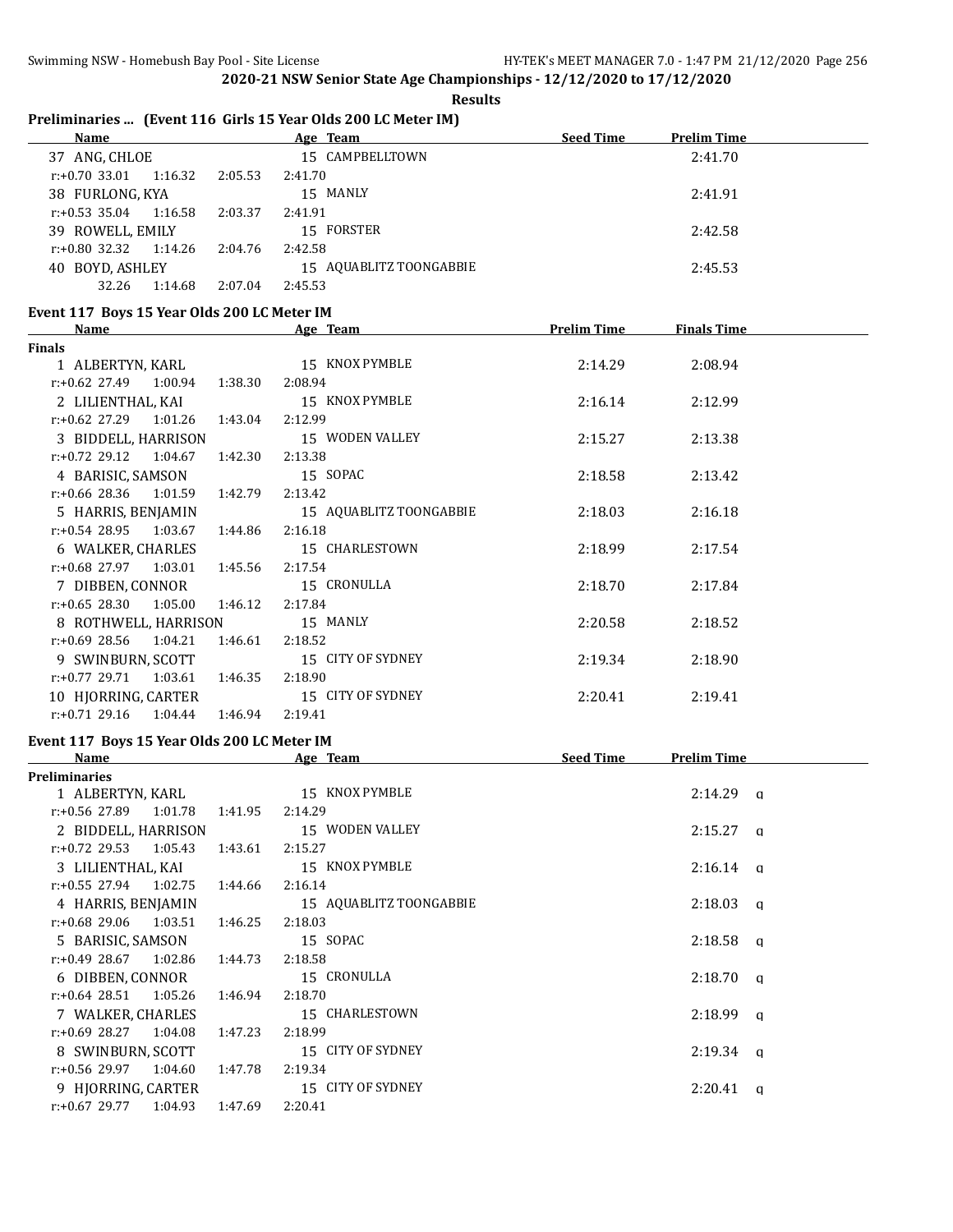#### **Results**

# **Preliminaries ... (Event 117 Boys 15 Year Olds 200 LC Meter IM)**

| Name <b>Name</b>                       | Age Team and the state of the state of the state of the state of the state of the state of the state of the state of the state of the state of the state of the state of the state of the state of the state of the state of t | Seed Time | <b>Prelim Time</b> |
|----------------------------------------|--------------------------------------------------------------------------------------------------------------------------------------------------------------------------------------------------------------------------------|-----------|--------------------|
| 10 ROTHWELL, HARRISON                  | 15 MANLY                                                                                                                                                                                                                       |           | $2:20.58$ a        |
| $r.+0.6929.061:05.11$<br>1:48.22       | 2:20.58                                                                                                                                                                                                                        |           |                    |
| 11 POWELL, RILEY                       | 15 WESTS ILLAWARRA                                                                                                                                                                                                             |           | 2:21.47            |
| $r: +0.59$ 28.70<br>1:05.82<br>1:48.17 | 2:21.47                                                                                                                                                                                                                        |           |                    |
| 12 JEFFERY, GABRIEL                    | 15 NUSWIM                                                                                                                                                                                                                      |           | 2:22.31            |
| $r.+0.63$ 29.31<br>1:05.05<br>1:48.73  | 2:22.31                                                                                                                                                                                                                        |           |                    |
| 13 HARKINS, JORDAN                     | 15 LORETO NORMANHURST                                                                                                                                                                                                          |           | 2:22.45            |
| $r.+0.71$ 30.93 1:06.73<br>1:49.91     | 2:22.45                                                                                                                                                                                                                        |           |                    |
| 14 FOREMAN, ALEXANDER                  | 15 KINCUMBER PACIFIC DOLPHINS                                                                                                                                                                                                  |           | 2:22.73            |
| r:+0.65 29.68 1:02.12<br>1:49.30       | 2:22.73                                                                                                                                                                                                                        |           |                    |
|                                        | 15 REVESBY WORKERS                                                                                                                                                                                                             |           |                    |
| 15 GRAY, CHARLIE                       | 2:23.02                                                                                                                                                                                                                        |           | 2:23.02            |
| $r: +0.59$ 30.52<br>1:08.25<br>1:50.61 |                                                                                                                                                                                                                                |           |                    |
| 16 POTTER, JAKE                        | 15 WESTS ILLAWARRA                                                                                                                                                                                                             |           | 2:23.07            |
| $r: +0.64$ 29.05 1:05.51<br>1:50.79    | 2:23.07                                                                                                                                                                                                                        |           |                    |
| 17 CHATTERTON, KOBE                    | 15 SYDNEY UNIVERSITY                                                                                                                                                                                                           |           | 2:23.21            |
| $r: +0.70$ 29.66<br>1:07.70<br>1:49.57 | 2:23.21                                                                                                                                                                                                                        |           |                    |
| 18 BEGGS, WILLIAM                      | 15 WAGGA WAGGA                                                                                                                                                                                                                 |           | 2:23.64            |
| $r: +0.68$ 29.57 1:07.99<br>1:49.92    | 2:23.64                                                                                                                                                                                                                        |           |                    |
| 19 BOLTON, HARRY                       | 15 GLENBROOK                                                                                                                                                                                                                   |           | 2:24.14            |
| r:+0.60 29.66<br>1:06.83 1:49.14       | 2:24.14                                                                                                                                                                                                                        |           |                    |
| 20 HAMILTON, SPENCER                   | 15 CHARLESTOWN                                                                                                                                                                                                                 |           | 2:24.76            |
| $r: +0.73$ 29.68 1:06.08<br>1:50.04    | 2:24.76                                                                                                                                                                                                                        |           |                    |
| 21 LEEMBRUGGEN, MATTHEW                | 15 WESTS ILLAWARRA                                                                                                                                                                                                             |           | 2:24.78            |
| $r: +0.60$ 28.27 1:03.75<br>1:51.08    | 2:24.78                                                                                                                                                                                                                        |           |                    |
| 22 COX, CALLUM                         | 15 CASTLE HILL RSL DOLPHINS                                                                                                                                                                                                    |           | 2:24.80            |
| r:+0.49 29.18 1:04.21 1:51.44          | 2:24.80                                                                                                                                                                                                                        |           |                    |
| 23 JOHNSON, TYLER                      | 15 BATHURST CITY                                                                                                                                                                                                               |           | 2:24.82            |
| r:+0.70 30.72 1:07.51 1:51.44          | 2:24.82                                                                                                                                                                                                                        |           |                    |
| 24 MACDONAGH, OLIVER                   | 15 WILLOUGHBY                                                                                                                                                                                                                  |           | 2:24.91            |
| $r: +0.69$ 30.40<br>1:51.14<br>1:08.69 | 2:24.91                                                                                                                                                                                                                        |           |                    |
| 25 ROCHE, LACHLAN                      | 15 MACQUARIE UNIVERSITY                                                                                                                                                                                                        |           | 2:26.47            |
| $r: +0.58$ 28.85 1:02.95<br>1:52.44    | 2:26.47                                                                                                                                                                                                                        |           |                    |
| 26 KARADJOV, PETAR                     | 15 AQUABLITZ TOONGABBIE                                                                                                                                                                                                        |           | 2:26.75            |
| $r: +0.69$ 29.55 1:10.13<br>1:54.06    | 2:26.75                                                                                                                                                                                                                        |           |                    |
| 27 HAVRON, ADRIAN                      | 15 NORWEST                                                                                                                                                                                                                     |           | 2:27.44            |
| $r: +0.67$ 31.31 1:08.24<br>1:53.86    | 2:27.44                                                                                                                                                                                                                        |           |                    |
| 28 DEVER, THOMAS                       | 15 HUNTER                                                                                                                                                                                                                      |           | 2:27.67            |
| $r: +0.74$ 30.08 1:09.55<br>1:55.02    | 2:27.67                                                                                                                                                                                                                        |           |                    |
| 29 CHO, EDWIN                          | 15 SOPAC                                                                                                                                                                                                                       |           | 2:28.46            |
| $r.+0.47$ 30.46 1:09.60<br>1:53.09     | 2:28.46                                                                                                                                                                                                                        |           |                    |
| 30 KIM, BENJAMIN                       | 15 RAVENSWOOD                                                                                                                                                                                                                  |           | 2:28.64            |
| r:+0.79 29.37 1:07.74<br>1:52.49       | 2:28.64                                                                                                                                                                                                                        |           |                    |
| 31 DIMECH-O'CONNELL, JOHN              | 15 ATLANTIS                                                                                                                                                                                                                    |           | 2:28.66            |
| $r: +0.70$ 30.44<br>1:08.60<br>1:54.68 | 2:28.66                                                                                                                                                                                                                        |           |                    |
| 32 GUTHRIE, THOMAS                     | 15 CANBERRA                                                                                                                                                                                                                    |           | 2:30.48            |
| r:+0.67 29.86<br>1:06.87<br>1:54.94    | 2:30.48                                                                                                                                                                                                                        |           |                    |
| 33 TRUONG, DYLAN                       | 15 LIVERPOOL                                                                                                                                                                                                                   |           | 2:31.30            |
| r:+0.60 29.26<br>1:10.15<br>1:53.93    | 2:31.30                                                                                                                                                                                                                        |           |                    |
| 34 SHI, BRANDON                        | 15 MACQUARIE UNIVERSITY                                                                                                                                                                                                        |           | 2:33.21            |
| $r: +0.69$ 30.71<br>1:09.27<br>1:56.56 | 2:33.21                                                                                                                                                                                                                        |           |                    |
| 35 VAN DER MERWE, MAXIMILIAN           | 15 MARRICKVILLE                                                                                                                                                                                                                |           | 2:33.32            |
| r:+0.64 31.90 1:09.66 1:56.00          | 2:33.32                                                                                                                                                                                                                        |           |                    |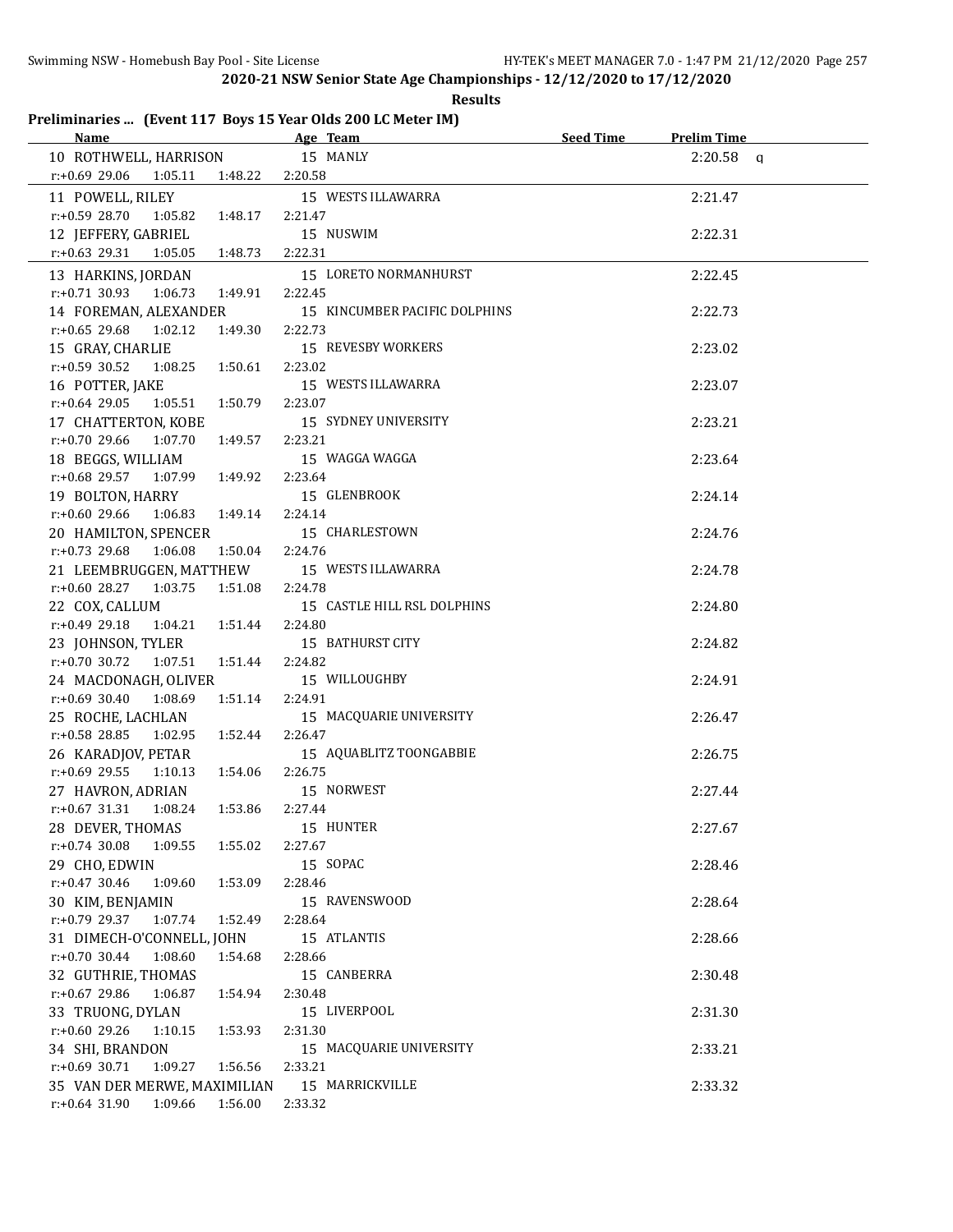**Results**

## **Event 118 Girls 14 Year Olds 200 LC Meter Freestyle**

| Name                                | Age Team                | <b>Prelim Time</b> | <b>Finals Time</b> |  |
|-------------------------------------|-------------------------|--------------------|--------------------|--|
| <b>Finals</b>                       |                         |                    |                    |  |
| 1 WUNSCH, OLIVIA                    | 14 CARLILE              | 2:07.95            | 2:05.59            |  |
| $r: +0.63$ 28.50 1:00.51<br>1:33.05 | 2:05.59                 |                    |                    |  |
| 2 MAYNE, HANNAH                     | 14 AQUABLITZ TOONGABBIE | 2:09.60            | 2:07.69            |  |
| $r: +0.67$ 29.70 1:01.98            | 2:07.69<br>1:35.55      |                    |                    |  |
| 3 MAZUMDAR, DIJANA                  | 14 BARKER AQUATIC       | 2:13.35            | 2:09.48            |  |
| $r.+0.72$ 30.16 1:03.01 1:36.23     | 2:09.48                 |                    |                    |  |
| 4 CITARELLA, SIENA                  | 14 CITY OF SYDNEY       | 2:11.71            | 2:10.00            |  |
| $r: +0.76$ 30.34 1:03.39<br>1:37.13 | 2:10.00                 |                    |                    |  |
| 5 MILTON, AYA                       | 14 CORRIMAL             | 2:12.41            | 2:10.12            |  |
| $r: +0.79$ 30.34 1:03.76 1:37.90    | 2:10.12                 |                    |                    |  |
| 6 TONELLI-SMITH, RUBY               | 14 KINCOPPAL-ROSE BAY   | 2:14.16            | 2:11.21            |  |
| $r: +0.78$ 30.17 1:03.74 1:37.60    | 2:11.21                 |                    |                    |  |
| 7 RUETER, LANEA                     | 14 LORETO NORMANHURST   | 2:12.26            | 2:12.52            |  |
| $r.+0.57$ 30.97 1:04.29 1:38.34     | 2:12.52                 |                    |                    |  |
| 8 DAVIS, MADELINE                   | 14 WARRINGAH            | 2:14.21            | 2:13.24            |  |
| $r.+0.79$ 31.35 1:05.41             | 1:39.23<br>2:13.24      |                    |                    |  |
| 9 CHRISTIAN-MILNE, GEORGIA          | 14 NOVOCASTRIAN         | 2:13.36            | 2:13.30            |  |
| $r: +0.66$ 30.29<br>1:04.91         | 1:38.95<br>2:13.30      |                    |                    |  |
| 10 LOVRINOVIC KAIC, STELA           | 14 LANE COVE            | 2:14.04            | 2:14.05            |  |
| 1:05.41<br>r:+0.70 31.42            | 1:39.95<br>2:14.05      |                    |                    |  |

# **Event 118 Girls 14 Year Olds 200 LC Meter Freestyle**

| <b>Name</b>                                 | Age Team                | <b>Seed Time</b> | <b>Prelim Time</b> |
|---------------------------------------------|-------------------------|------------------|--------------------|
| <b>Preliminaries</b>                        |                         |                  |                    |
| 1 WUNSCH, OLIVIA 14 CARLILE                 |                         |                  | $2:07.95$ a        |
| $r.+0.55$ 29.11 1:02.12 1:35.20             | 2:07.95                 |                  |                    |
| 2 MAYNE, HANNAH                             | 14 AQUABLITZ TOONGABBIE |                  | $2:09.60$ a        |
| $r: +0.67$ 30.22 1:02.94 1:36.75            | 2:09.60                 |                  |                    |
| 3 CITARELLA, SIENA                          | 14 CITY OF SYDNEY       |                  | $2:11.71$ a        |
| $r: +0.56$ 30.87 1:04.46<br>1:38.97         | 2:11.71                 |                  |                    |
| 4 RUETER, LANEA                             | 14 LORETO NORMANHURST   |                  | $2:12.26$ a        |
| $r: +0.62$ 30.93 1:04.32 1:38.99            | 2:12.26                 |                  |                    |
| 5 MILTON, AYA                               | 14 CORRIMAL             |                  | $2:12.41$ q        |
| $r: +0.81$ 30.72 1:04.00 1:38.59            | 2:12.41                 |                  |                    |
| 6 MAZUMDAR, DIJANA                          | 14 BARKER AQUATIC       |                  | $2:13.35$ q        |
| $r.+0.62$ 30.82 1:04.76 1:39.88             | 2:13.35                 |                  |                    |
| 7 CHRISTIAN-MILNE, GEORGIA 14 NOVOCASTRIAN  |                         |                  | $2:13.36$ a        |
| $r: +0.76$ 30.39 1:04.65<br>1:39.74         | 2:13.36                 |                  |                    |
| 8 LOVRINOVIC KAIC, STELA 14 LANE COVE       |                         |                  | $2:14.04$ q        |
| $r.+0.48$ 31.68 1:05.74 1:40.24             | 2:14.04                 |                  |                    |
| 9 TONELLI-SMITH, RUBY 14 KINCOPPAL-ROSE BAY |                         |                  | $2:14.16$ q        |
| $r.+0.70$ 30.59 1:04.47 1:39.78             | 2:14.16                 |                  |                    |
| 10 DAVIS, MADELINE                          | 14 WARRINGAH            |                  | $2:14.21$ a        |
| 31.14 1:05.56 1:39.93                       | 2:14.21                 |                  |                    |
| 11 FILDISSIS, MIA                           | 14 PLC SYDNEY           |                  | 2:14.41            |
| $r: +0.61$ 30.80 1:05.14 1:40.08            | 2:14.41                 |                  |                    |
| 12 BENNETT, CHARLIE                         | 14 CITY OF SYDNEY       |                  | 2:15.40            |
| $r: +0.59$ 31.31 1:05.44 1:40.55            | 2:15.40                 |                  |                    |
| 13 MCCARTHY, EMMA                           | 14 ATLANTIS             |                  | 2:16.11            |
| $r: +0.58$ 31.46 1:05.86<br>1:41.30         | 2:16.11                 |                  |                    |
|                                             |                         |                  |                    |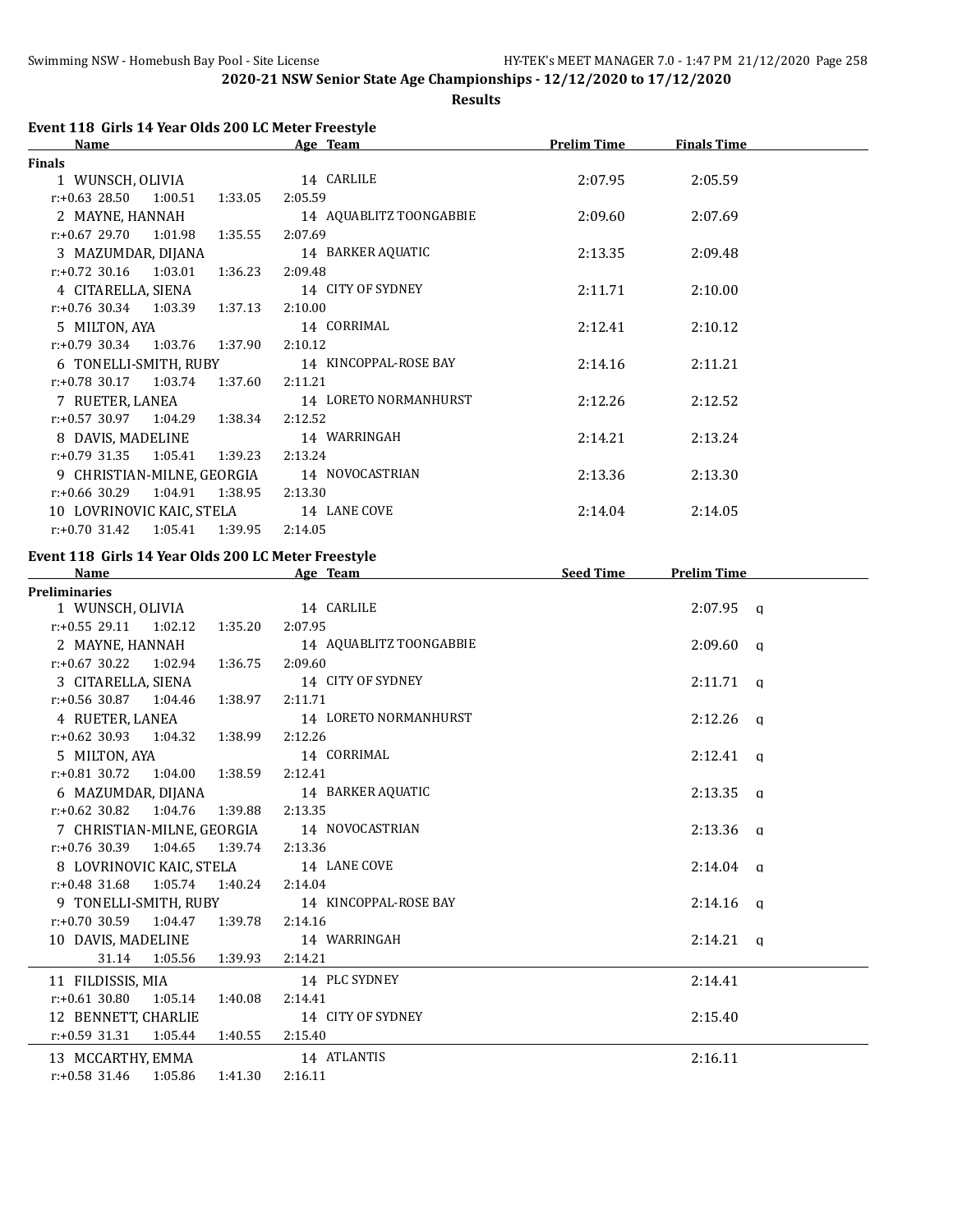|  | Preliminaries  (Event 118 Girls 14 Year Olds 200 LC Meter Freestyle) |  |
|--|----------------------------------------------------------------------|--|
|  |                                                                      |  |

| <b>Name</b>                                    | Age Team                      | <b>Seed Time</b> | <b>Prelim Time</b> |  |
|------------------------------------------------|-------------------------------|------------------|--------------------|--|
| 14 GERREYN, GRACE                              | 14 KNOX PYMBLE                |                  | 2:16.22            |  |
| $r: +0.62$ 31.22 1:05.66 1:40.94 2:16.22       |                               |                  |                    |  |
| 15 COCHRANE, JULIA                             | 14 CASTLE HILL RSL DOLPHINS   |                  | 2:16.24            |  |
| 1:06.40  1:41.91<br>r:+0.69 31.26              | 2:16.24                       |                  |                    |  |
| 16 DUGGAN, EMMA                                | 14 KINCUMBER PACIFIC DOLPHINS |                  | 2:16.59            |  |
| 1:06.65 1:41.77<br>$r: +0.62$ 31.65            | 2:16.59                       |                  |                    |  |
| 17 CHUNG, SIYEON                               | 14 MLC MARLINS                |                  | 2:16.88            |  |
| $r.+0.77$ 30.49 1:04.44 1:40.92                | 2:16.88                       |                  |                    |  |
| 18 JOHNSTON, HAYLEY                            | 14 KNOX PYMBLE                |                  | 2:16.92            |  |
| $r.+0.65$ 31.04 1:05.62 1:41.51                | 2:16.92                       |                  |                    |  |
| 19 RUSSELL, LOLA                               | 14 HUNTER                     |                  | 2:16.95            |  |
| $r: +0.82$ 31.02 1:05.80 1:41.61               | 2:16.95                       |                  |                    |  |
| 20 FIKKERS, IMOGEN                             | 14 BERKELEY AMATEUR           |                  | 2:17.00            |  |
| 30.94 1:05.84 1:41.69                          | 2:17.00                       |                  |                    |  |
| 21 COLLINS, CHARLIE-ROSE                       | 14 CASTLE HILL RSL DOLPHINS   |                  | 2:17.26            |  |
| 1:42.49 2:17.26<br>$r: +0.70$ 31.05 1:06.04    |                               |                  |                    |  |
| 22 HETHERINGTON, KIERA                         | 14 PORT MACQUARIE             |                  | 2:17.40            |  |
| $r: +0.73$ 31.25<br>1:41.03 2:17.40<br>1:05.48 |                               |                  |                    |  |
| 23 SENIOR, ABBEY                               | 14 GINNINDERRA                |                  | 2:17.79            |  |
| r:+0.67 31.16 1:06.36 1:42.54                  | 2:17.79                       |                  |                    |  |
| 24 SOBRINO, MAYA                               | 14 SOPAC                      |                  | 2:18.13            |  |
| r:+0.55 31.08 1:05.93 1:42.36                  | 2:18.13                       |                  |                    |  |
| 25 SCHOLTENS, ZOE                              | 14 WARRINGAH                  |                  | 2:18.41            |  |
| $r.+0.82$ 31.59 1:06.72 1:43.56                | 2:18.41                       |                  |                    |  |
| 26 DOUBE-MACLEOD, EMME                         | 14 CARLILE                    |                  | 2:18.84            |  |
| $r.+0.71$ 31.74 1:06.47 1:43.22                | 2:18.84                       |                  |                    |  |
| 27 NEEDS, CLAIRE                               | 14 MONTE                      |                  | 2:19.09            |  |
| $r.+0.73$ 30.76 1:05.95 1:43.09                | 2:19.09                       |                  |                    |  |
| 28 ROGERSON, CAMILLE                           | 14 SLC AQUADOT                |                  | 2:19.35            |  |
| 31.24 1:06.45<br>1:42.88                       | 2:19.35                       |                  |                    |  |
| 29 WAKE, MAIA                                  | 14 DUBBO CITY                 |                  | 2:19.61            |  |
| $r.+0.76$ 31.29 1:07.23 1:44.10                | 2:19.61                       |                  |                    |  |
| 30 HEWISH, ANTOINETTE                          | 14 WILLOUGHBY                 |                  | 2:21.16            |  |
| 32.68<br>1:08.00<br>1:45.04                    | 2:21.16                       |                  |                    |  |
| 31 SMITH, RACHEL                               | 14 AQUABLITZ TOONGABBIE       |                  | 2:21.36            |  |
| r:+0.82 32.39 1:07.78 1:44.87                  | 2:21.36                       |                  |                    |  |
| 32 POLLOCK, MILLY                              | 14 REVESBY WORKERS            |                  | 2:23.73            |  |
| $r: +0.47$ 32.15<br>1:08.76<br>1:46.68         | 2:23.73                       |                  |                    |  |

## **Event 119 Boys 13-14 200 LC Meter Freestyle**

| Name                |       | Age Team          | <b>Prelim Time</b> | <b>Finals Time</b> |         |  |
|---------------------|-------|-------------------|--------------------|--------------------|---------|--|
| <b>Finals</b>       |       |                   |                    |                    |         |  |
| 1 DA SILVA, MARCUS  |       | 14 CITY OF SYDNEY | 2:02.49            | 1:58.32            |         |  |
| $r: +0.69$ 27.00    | 57.04 | 1:28.30           | 1:58.32            |                    |         |  |
| 2 HOANG, HAYDEN     |       |                   | 14 MLC MARLINS     | 2:01.46            | 1:59.63 |  |
| $r: +0.57$ 27.88    | 58.20 | 1:29.44           | 1:59.63            |                    |         |  |
| 3 BUJAK-UPTON, KOBY |       |                   | 14 NARRABEEN       | 2:02.83            | 1:59.82 |  |
| $r: +0.78$ 28.11    | 59.15 | 1:30.00           | 1:59.82            |                    |         |  |
| 4 GAUCI, JAMES      |       |                   | 14 SOPAC           | 2:02.54            | 2:00.70 |  |
| $r: +0.64$ 28.69    | 59.98 | 1:30.60           | 2:00.70            |                    |         |  |
| 5 HALL, KOBY        |       |                   | 14 NOVOCASTRIAN    | 2:03.37            | 2:01.37 |  |
| $r: +0.71$ 27.60    | 59.14 | 1:30.91           | 2:01.37            |                    |         |  |
| 6 LENNON, REMY      |       |                   | 14 WILLOUGHBY      | 2:03.29            | 2:02.73 |  |
| $r: +0.66$ 27.66    | 58.96 | 1:30.68           | 2:02.73            |                    |         |  |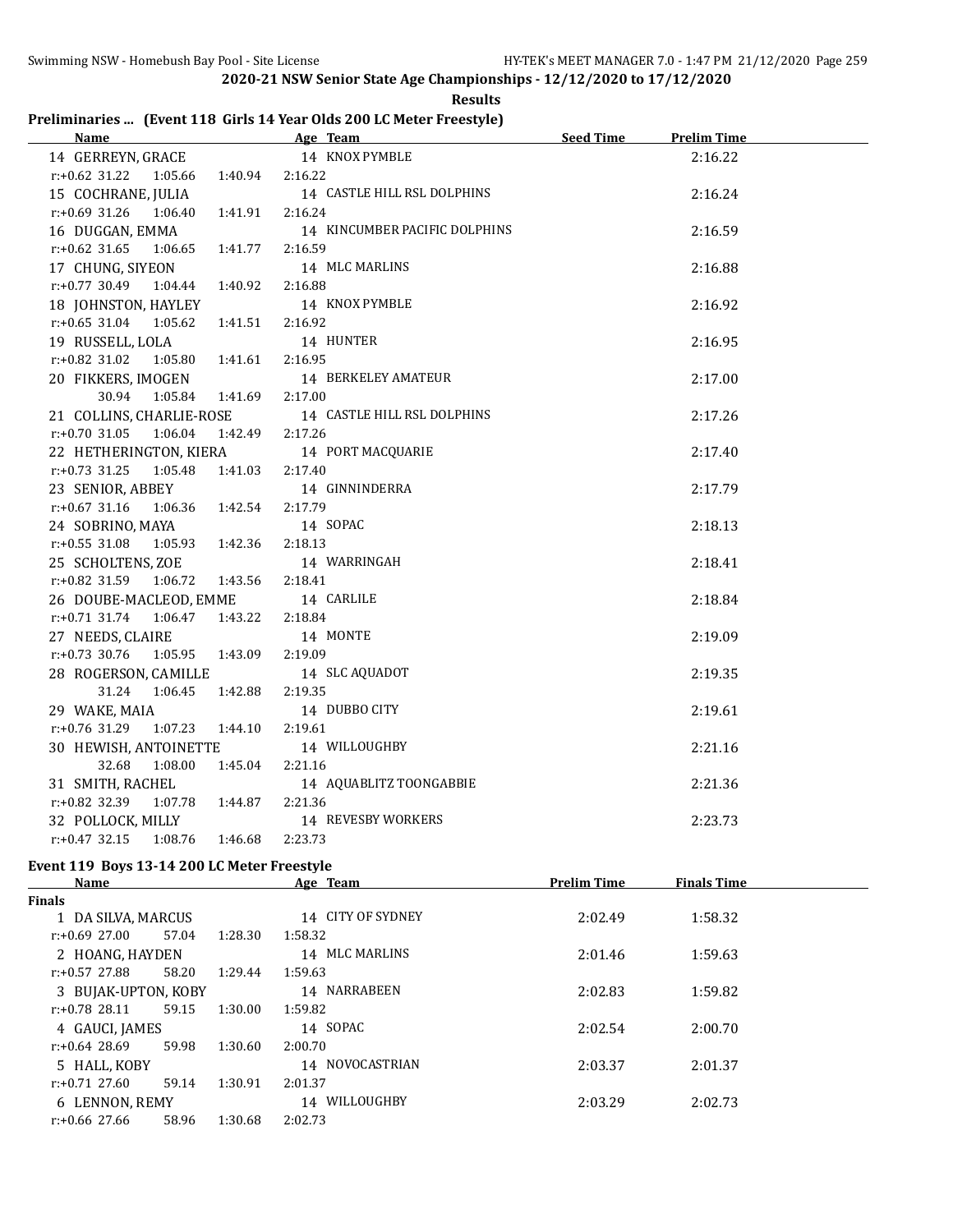**Results**

|                                             |         | Name Age Team                                                                                                                                                                                                                  | <b>Prelim Time</b> | <b>Finals Time</b>  |
|---------------------------------------------|---------|--------------------------------------------------------------------------------------------------------------------------------------------------------------------------------------------------------------------------------|--------------------|---------------------|
| 7 HARRIS, MATTHEW                           |         | 14 WARRINGAH                                                                                                                                                                                                                   | 2:02.77            | 2:04.04             |
| $r: +0.53$ 27.97<br>59.34                   | 1:31.93 | 2:04.04                                                                                                                                                                                                                        |                    |                     |
| 8 CHENG, MATTHEW                            |         | 14 SOPAC                                                                                                                                                                                                                       | 2:04.75            | 2:04.29             |
| $r: +0.74$ 28.26<br>59.86                   | 1:32.54 | 2:04.29                                                                                                                                                                                                                        |                    |                     |
| 9 SINCLAIR, PERCY                           |         | 14 HUNTER                                                                                                                                                                                                                      | 2:05.37            | 2:06.69             |
| $r: +0.75$ 28.35<br>1:00.63                 | 1:33.42 | 2:06.69                                                                                                                                                                                                                        |                    |                     |
| Event 119 Boys 13-14 200 LC Meter Freestyle |         |                                                                                                                                                                                                                                |                    |                     |
| <b>Name</b>                                 |         | Age Team and the state of the state of the state of the state of the state of the state of the state of the state of the state of the state of the state of the state of the state of the state of the state of the state of t | Seed Time          | <b>Prelim Time</b>  |
| <b>Preliminaries</b>                        |         |                                                                                                                                                                                                                                |                    |                     |
| 1 HOANG, HAYDEN                             |         | 14 MLC MARLINS                                                                                                                                                                                                                 |                    | $2:01.46$ q         |
| r:+0.58 27.79<br>58.35                      | 1:29.97 | 2:01.46                                                                                                                                                                                                                        |                    |                     |
| 2 DA SILVA, MARCUS                          |         | 14 CITY OF SYDNEY                                                                                                                                                                                                              |                    | $2:02.49$ q         |
| r:+0.67 28.76 1:01.00                       | 1:33.05 | 2:02.49                                                                                                                                                                                                                        |                    |                     |
| 3 GAUCI, JAMES                              |         | 14 SOPAC                                                                                                                                                                                                                       |                    | $2:02.54$ q         |
| $r: +0.51$ 29.05 1:01.57                    | 1:32.83 | 2:02.54                                                                                                                                                                                                                        |                    |                     |
| 4 HARRIS, MATTHEW                           |         | 14 WARRINGAH                                                                                                                                                                                                                   |                    | $2:02.77$ q         |
| $r: +0.55$ 28.13<br>59.27                   | 1:31.50 | 2:02.77                                                                                                                                                                                                                        |                    |                     |
| 5 BUJAK-UPTON, KOBY                         |         | 14 NARRABEEN                                                                                                                                                                                                                   |                    | $2:02.83$ a         |
| $r.+0.79$ 28.77 1:00.52                     | 1:32.43 | 2:02.83                                                                                                                                                                                                                        |                    |                     |
| 6 LENNON, REMY                              |         | 14 WILLOUGHBY                                                                                                                                                                                                                  |                    | $2:03.29$ q         |
| r:+0.56 28.18 1:00.16                       | 1:32.38 | 2:03.29                                                                                                                                                                                                                        |                    |                     |
| 7 HALL, KOBY                                |         | 14 NOVOCASTRIAN                                                                                                                                                                                                                |                    | $2:03.37$ a         |
| $r.+0.74$ 28.24 1:00.45                     | 1:32.94 | 2:03.37                                                                                                                                                                                                                        |                    |                     |
| 8 WHITTON, BAILEY                           |         | 14 LAURIETON                                                                                                                                                                                                                   |                    | 2:03.80<br>$\alpha$ |
| $r: +0.64$ 28.92<br>1:01.80                 | 1:33.92 | 2:03.80                                                                                                                                                                                                                        |                    |                     |
| 9 CHENG, MATTHEW                            |         | 14 SOPAC                                                                                                                                                                                                                       |                    | 2:04.75             |
| $r: +0.59$ 28.57 1:00.50                    | 1:32.96 | 2:04.75                                                                                                                                                                                                                        |                    | $\mathbf{q}$        |
| 10 BENNETT, HARRISON                        |         | 14 WEE WAA                                                                                                                                                                                                                     |                    | $2:04.85$ q         |
| r:+0.72 28.59<br>1:00.83                    | 1:33.24 | 2:04.85                                                                                                                                                                                                                        |                    |                     |
|                                             |         |                                                                                                                                                                                                                                |                    |                     |
| 11 SMITH, ALEXANDER                         |         | 14 WARRINGAH                                                                                                                                                                                                                   |                    | 2:05.05             |
| r:+0.66 28.67<br>59.82                      | 1:32.35 | 2:05.05                                                                                                                                                                                                                        |                    |                     |
| 12 SINCLAIR, PERCY                          |         | 14 HUNTER                                                                                                                                                                                                                      |                    | 2:05.37             |
| $r: +0.57$ 28.88<br>1:00.57                 | 1:33.24 | 2:05.37                                                                                                                                                                                                                        |                    |                     |
| 13 WOODFORD, BRAYDEN                        |         | 14 WESTS ILLAWARRA                                                                                                                                                                                                             |                    | 2:05.41             |
| $r: +0.69$ 29.02 1:01.19                    | 1:34.20 | 2:05.41                                                                                                                                                                                                                        |                    |                     |
| 14 MOONEY, ISAAC                            |         | 14 WAGGA WAGGA                                                                                                                                                                                                                 |                    | 2:05.93             |
| r:+0.81 29.36<br>1:01.43                    | 1:34.27 | 2:05.93                                                                                                                                                                                                                        |                    |                     |
| 15 HIGGS, SAMUEL                            |         | 14 WARRINGAH                                                                                                                                                                                                                   |                    | 2:06.00             |
| r:+0.62 29.66<br>1:01.81                    | 1:34.18 | 2:06.00                                                                                                                                                                                                                        |                    |                     |
| 16 KING, SEBASTIAN                          |         | 14 NEWINGTON                                                                                                                                                                                                                   |                    | 2:06.50             |
| r:+0.51 29.19<br>1:01.79                    | 1:34.61 | 2:06.50                                                                                                                                                                                                                        |                    |                     |
| 17 PORTLOCK, COOPER                         |         | 14 SOPAC                                                                                                                                                                                                                       |                    | 2:06.56             |
| $r: +0.65$ 29.09<br>1:01.39                 | 1:34.48 | 2:06.56                                                                                                                                                                                                                        |                    |                     |
| 18 LINDER, KURT                             |         | 14 WODEN VALLEY                                                                                                                                                                                                                |                    | 2:06.58             |
| r:+0.69 29.20<br>1:01.33                    | 1:33.92 | 2:06.58                                                                                                                                                                                                                        |                    |                     |
| 19 SAUPIN, LEWIS                            |         | 14 NEWINGTON                                                                                                                                                                                                                   |                    | 2:06.79             |
| r:+0.52 28.99<br>1:01.23                    | 1:34.48 | 2:06.79                                                                                                                                                                                                                        |                    |                     |
| 20 BURRI, LUKAS                             |         | 14 WOLLONGONG                                                                                                                                                                                                                  |                    | 2:07.14             |
| r:+0.69 28.72<br>1:00.51                    | 1:34.09 | 2:07.14                                                                                                                                                                                                                        |                    |                     |
| 21 KREUTZBERGER, OSCAR                      |         | 13 ALBURY AMATEUR                                                                                                                                                                                                              |                    | 2:07.41             |
| r:+0.70 29.37 1:01.39                       | 1:33.88 | 2:07.41                                                                                                                                                                                                                        |                    |                     |
|                                             |         |                                                                                                                                                                                                                                |                    |                     |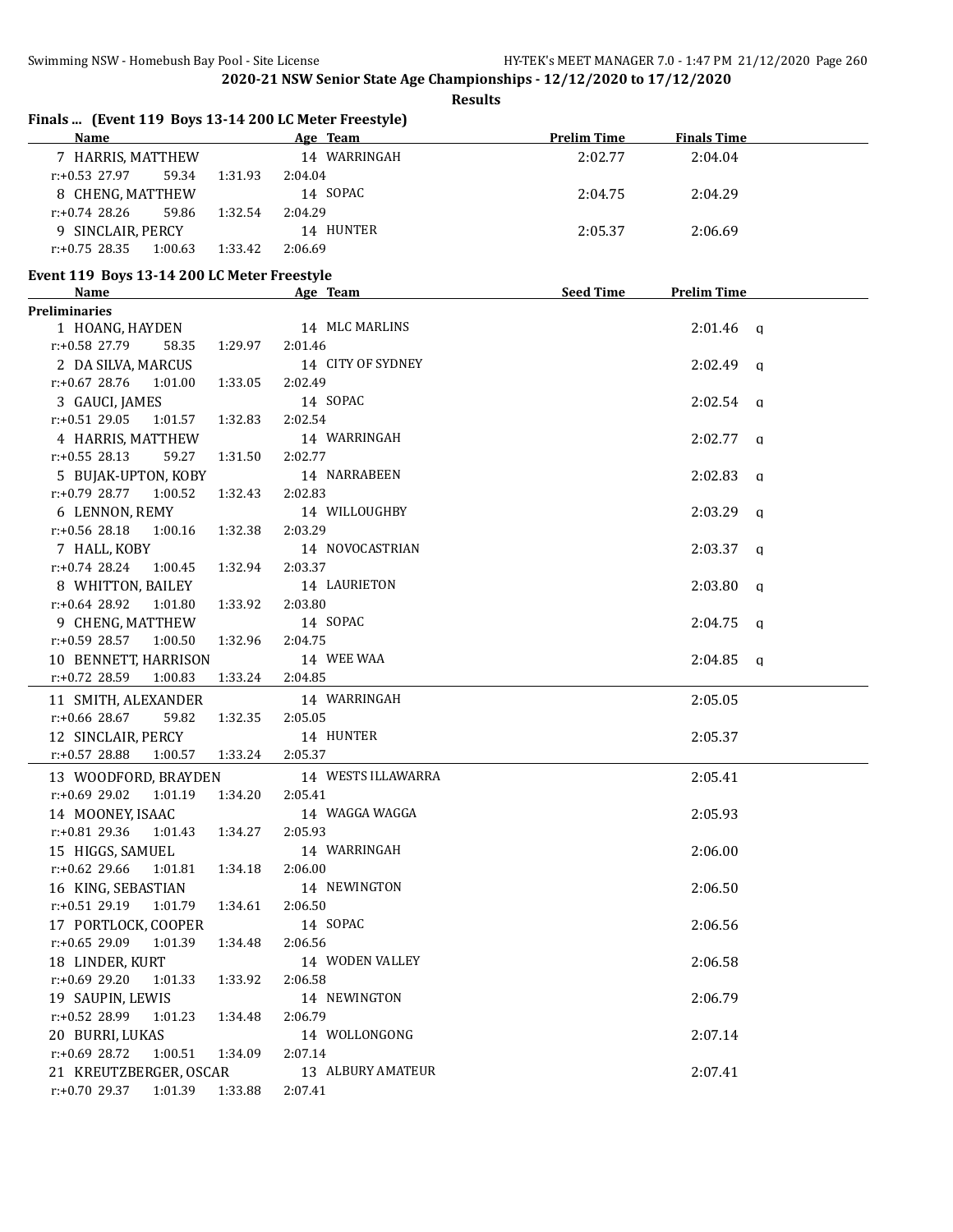#### **Results**

## **Preliminaries ... (Event 119 Boys 13-14 200 LC Meter Freestyle)**

| Name and the state of the state of the state of the state of the state of the state of the state of the state of the state of the state of the state of the state of the state of the state of the state of the state of the s | Age Team and the contract of the contract of the contract of the contract of the contract of the contract of the contract of the contract of the contract of the contract of the contract of the contract of the contract of t | Seed Time | <b>Prelim Time</b> |  |
|--------------------------------------------------------------------------------------------------------------------------------------------------------------------------------------------------------------------------------|--------------------------------------------------------------------------------------------------------------------------------------------------------------------------------------------------------------------------------|-----------|--------------------|--|
|                                                                                                                                                                                                                                | 22 ODONNELL, DANIEL 14 AQUABLITZ TOONGABBIE                                                                                                                                                                                    |           | 2:07.64            |  |
| $r.+0.70$ 29.22 1:01.22 1:34.48                                                                                                                                                                                                | 2:07.64                                                                                                                                                                                                                        |           |                    |  |
| 23 BLACKLOCK, COOPER                                                                                                                                                                                                           | 14 RANDWICK CITY                                                                                                                                                                                                               |           | 2:07.65            |  |
| $r.+0.74$ 29.27 1:02.20<br>1:35.69                                                                                                                                                                                             | 2:07.65                                                                                                                                                                                                                        |           |                    |  |
| 24 YAGO, CALEB                                                                                                                                                                                                                 | 14 CASTLE HILL RSL DOLPHINS                                                                                                                                                                                                    |           | 2:07.95            |  |
| r:+0.77 29.29 1:01.96 1:34.94                                                                                                                                                                                                  | 2:07.95                                                                                                                                                                                                                        |           |                    |  |
| 25 WALKER, ALEXANDER                                                                                                                                                                                                           | 13 CHARLESTOWN                                                                                                                                                                                                                 |           | 2:08.19            |  |
| $r.+0.74$ 28.88 1:01.45<br>1:35.22                                                                                                                                                                                             | 2:08.19                                                                                                                                                                                                                        |           |                    |  |
| 26 CODD, EMMERSON                                                                                                                                                                                                              | 14 CASTLE HILL RSL DOLPHINS                                                                                                                                                                                                    |           | 2:08.72            |  |
| $r.+0.66$ 29.92 1:03.53<br>1:35.58                                                                                                                                                                                             | 2:08.72                                                                                                                                                                                                                        |           |                    |  |
| 27 TOWLE, BENJAMIN                                                                                                                                                                                                             | 14 AQUABLITZ TOONGABBIE                                                                                                                                                                                                        |           | 2:09.07            |  |
| $r.+0.46$ 29.82 1:03.01<br>1:35.93                                                                                                                                                                                             | 2:09.07                                                                                                                                                                                                                        |           |                    |  |
| 28 LEUNG, ARUN                                                                                                                                                                                                                 | 14 ST GEORGE                                                                                                                                                                                                                   |           | 2:09.50            |  |
| $r.+0.66$ 29.72 1:01.41<br>1:34.98                                                                                                                                                                                             | 2:09.50                                                                                                                                                                                                                        |           |                    |  |
| 29 GOODCHILD, JENSEN                                                                                                                                                                                                           | 14 ABBOTSLEIGH                                                                                                                                                                                                                 |           | 2:09.52            |  |
| $r: +0.74$ 29.88<br>1:02.43<br>1:36.19                                                                                                                                                                                         | 2:09.52                                                                                                                                                                                                                        |           |                    |  |
| 30 PEDRO, ZAVIER                                                                                                                                                                                                               | 14 COULTER BARRACUDAS                                                                                                                                                                                                          |           | 2:09.54            |  |
| $r: +0.67$ 29.27 1:02.02<br>1:35.71                                                                                                                                                                                            | 2:09.54                                                                                                                                                                                                                        |           |                    |  |
| *31 BROWN, NOAH                                                                                                                                                                                                                | 14 NOVOCASTRIAN                                                                                                                                                                                                                |           | 2:09.74            |  |
| r:+0.58 29.77<br>1:03.33   1:37.22                                                                                                                                                                                             | 2:09.74                                                                                                                                                                                                                        |           |                    |  |
| *31 DOYLE, ANTHONY                                                                                                                                                                                                             | 14 WARRINGAH                                                                                                                                                                                                                   |           | 2:09.74            |  |
| $r: +0.53$ 29.25<br>1:02.02<br>1:36.30                                                                                                                                                                                         | 2:09.74                                                                                                                                                                                                                        |           |                    |  |
| 33 SMITH, LACHLAN                                                                                                                                                                                                              | 13 CASTLE HILL RSL DOLPHINS                                                                                                                                                                                                    |           | 2:09.80            |  |
| $r: +0.69$ 29.71<br>1:02.79<br>1:35.89                                                                                                                                                                                         | 2:09.80                                                                                                                                                                                                                        |           |                    |  |
| 34 SEO, DANIEL                                                                                                                                                                                                                 | 14 KNOX PYMBLE                                                                                                                                                                                                                 |           | 2:10.01            |  |
| $r: +0.67$ 30.44<br>1:37.90<br>1:03.97                                                                                                                                                                                         | 2:10.01                                                                                                                                                                                                                        |           |                    |  |
| 35 ANDERSON, HENRY                                                                                                                                                                                                             | 14 KNOX PYMBLE                                                                                                                                                                                                                 |           | 2:10.48            |  |
| 1:04.06<br>1:37.03<br>$r: +0.45$ 30.09                                                                                                                                                                                         | 2:10.48                                                                                                                                                                                                                        |           |                    |  |
| 36 PATTERSON-ROBERTS, BAILEY 14 WARRINGAH                                                                                                                                                                                      |                                                                                                                                                                                                                                |           | 2:10.69            |  |
| $r: +0.70$ 29.47<br>1:02.53<br>1:37.14                                                                                                                                                                                         | 2:10.69                                                                                                                                                                                                                        |           |                    |  |
| 37 PELLY, DENVER                                                                                                                                                                                                               | 14 PLC SYDNEY                                                                                                                                                                                                                  |           | 2:11.08            |  |
| $r: +0.79$ 29.04<br>1:02.22   1:36.35                                                                                                                                                                                          | 2:11.08                                                                                                                                                                                                                        |           |                    |  |
| 38 JURKIEWICZ, ADAM                                                                                                                                                                                                            | 14 AQUABLITZ TOONGABBIE                                                                                                                                                                                                        |           | 2:11.10            |  |
| 1:02.58<br>1:36.90<br>r:+0.50 29.52                                                                                                                                                                                            | 2:11.10                                                                                                                                                                                                                        |           |                    |  |
| 39 CLARENCE, ALEXANDER                                                                                                                                                                                                         | 13 AQUABLITZ TOONGABBIE                                                                                                                                                                                                        |           | 2:11.74            |  |
| r:+0.71 30.40 1:03.69<br>1:38.40                                                                                                                                                                                               | 2:11.74                                                                                                                                                                                                                        |           |                    |  |
| 40 BETHELL, FINN                                                                                                                                                                                                               | 14 WARRINGAH                                                                                                                                                                                                                   |           | 2:11.87            |  |
| r:+0.68 29.73<br>1:03.05<br>1:37.14                                                                                                                                                                                            | 2:11.87                                                                                                                                                                                                                        |           |                    |  |
| 41 DAVIS, CODY                                                                                                                                                                                                                 | 14 MACCABI                                                                                                                                                                                                                     |           | 2:12.44            |  |
| r:+0.59 31.21<br>1:04.34<br>1:38.81                                                                                                                                                                                            | 2:12.44                                                                                                                                                                                                                        |           |                    |  |
| 42 RODDA, DALE                                                                                                                                                                                                                 | 14 CARLILE                                                                                                                                                                                                                     |           | 2:12.62            |  |
| r:+0.71 29.79<br>1:03.49<br>1:37.82                                                                                                                                                                                            | 2:12.62                                                                                                                                                                                                                        |           |                    |  |
| 43 WILSON, OLIVER                                                                                                                                                                                                              | 13 CARLILE                                                                                                                                                                                                                     |           | 2:13.10            |  |
| r:+0.69 30.81<br>1:04.90<br>1:38.84                                                                                                                                                                                            | 2:13.10                                                                                                                                                                                                                        |           |                    |  |
| 44 SCOTT, MAX                                                                                                                                                                                                                  | 14 CARLILE                                                                                                                                                                                                                     |           | 2:17.50            |  |
| r:+0.79 30.57<br>1:05.20<br>1:42.10                                                                                                                                                                                            | 2:17.50                                                                                                                                                                                                                        |           |                    |  |
| 45 GARVIN, SAMUEL                                                                                                                                                                                                              | 14 MACCABI                                                                                                                                                                                                                     |           | 2:17.67            |  |
| $r: +0.64$ 31.98<br>1:07.11<br>1:43.04                                                                                                                                                                                         | 2:17.67                                                                                                                                                                                                                        |           |                    |  |
| --- KATEHOS, NOAH                                                                                                                                                                                                              | 14 SLC AQUADOT                                                                                                                                                                                                                 |           | DQ                 |  |
| $r: +0.72$<br>1:37.37                                                                                                                                                                                                          |                                                                                                                                                                                                                                |           |                    |  |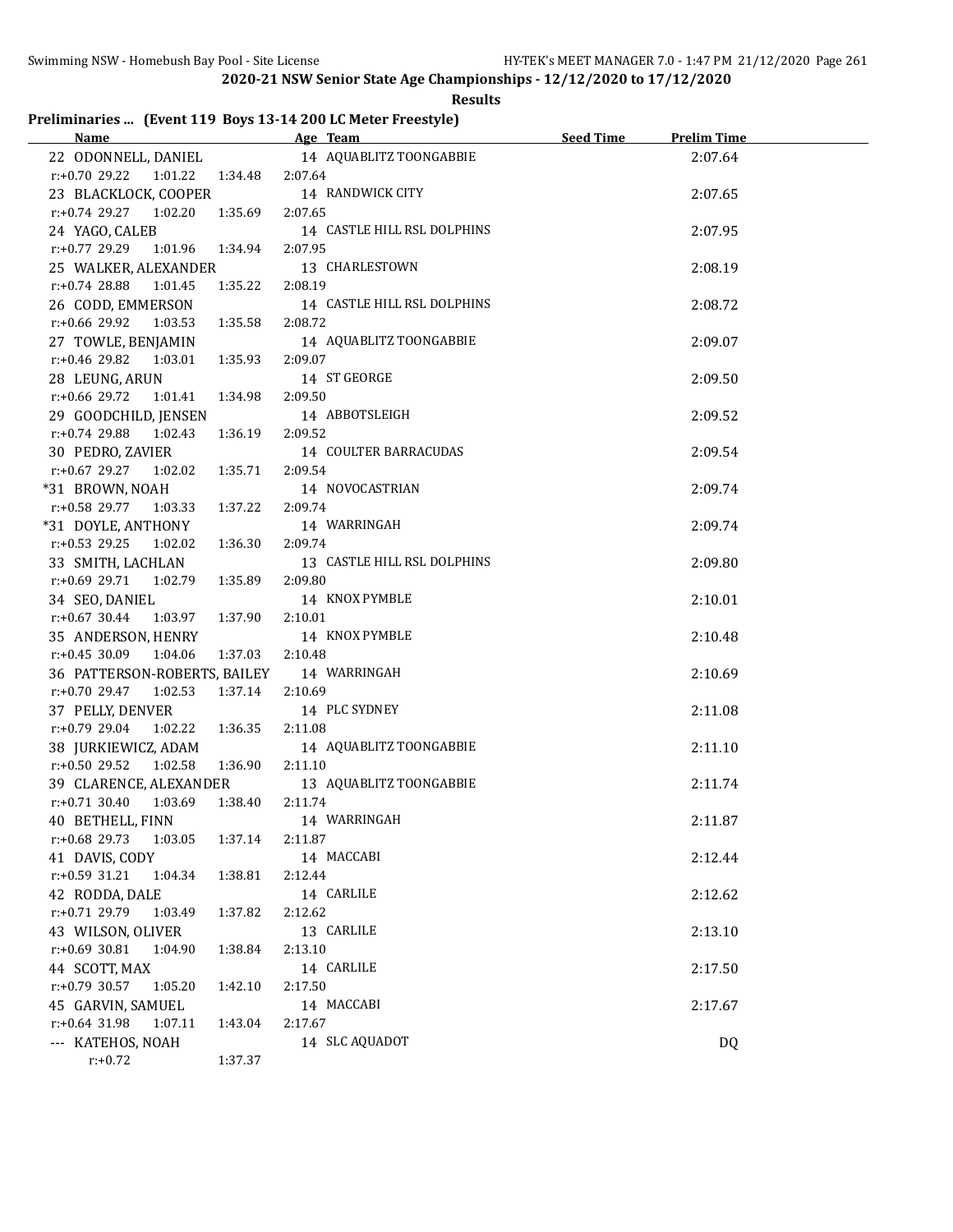**Results**

| Event 120 Girls 15 Year Olds 800 LC Meter Freestyle |  |
|-----------------------------------------------------|--|
|-----------------------------------------------------|--|

|         |                                                                                                                                                                                                                                                                                                                                                                                                                                                                                                                       | Age Team                                     |         |                                       |                                                                                                                         |                                                | <b>Finals Time</b> |
|---------|-----------------------------------------------------------------------------------------------------------------------------------------------------------------------------------------------------------------------------------------------------------------------------------------------------------------------------------------------------------------------------------------------------------------------------------------------------------------------------------------------------------------------|----------------------------------------------|---------|---------------------------------------|-------------------------------------------------------------------------------------------------------------------------|------------------------------------------------|--------------------|
|         |                                                                                                                                                                                                                                                                                                                                                                                                                                                                                                                       |                                              |         |                                       |                                                                                                                         |                                                | 8:53.80            |
| 1:03.89 | 1:37.13                                                                                                                                                                                                                                                                                                                                                                                                                                                                                                               | 2:11.00                                      | 2:44.70 | 3:18.80                               | 3:52.45                                                                                                                 | 4:26.05                                        |                    |
| 5:33.51 | 6:07.40                                                                                                                                                                                                                                                                                                                                                                                                                                                                                                               | 6:41.01                                      | 7:14.63 | 7:48.30                               | 8:21.27                                                                                                                 | 8:53.80                                        |                    |
|         |                                                                                                                                                                                                                                                                                                                                                                                                                                                                                                                       |                                              |         |                                       |                                                                                                                         |                                                | 9:18.88            |
| 1:03.99 | 1:38.64                                                                                                                                                                                                                                                                                                                                                                                                                                                                                                               | 2:13.83                                      | 2:48.26 | 3:23.51                               | 3:58.32                                                                                                                 | 4:33.76                                        |                    |
| 5:44.71 | 6:20.73                                                                                                                                                                                                                                                                                                                                                                                                                                                                                                               | 6:57.10                                      | 7:33.04 | 8:09.53                               | 8:44.71                                                                                                                 | 9:18.88                                        |                    |
|         |                                                                                                                                                                                                                                                                                                                                                                                                                                                                                                                       |                                              |         |                                       |                                                                                                                         |                                                | 9:21.97            |
| 1:04.60 | 1:39.40                                                                                                                                                                                                                                                                                                                                                                                                                                                                                                               | 2:14.04                                      | 2:49.08 | 3:24.22                               | 3:59.27                                                                                                                 | 4:34.76                                        |                    |
| 5:46.68 | 6:22.56                                                                                                                                                                                                                                                                                                                                                                                                                                                                                                               | 6:58.53                                      | 7:35.07 | 8:11.01                               | 8:47.09                                                                                                                 | 9:21.97                                        |                    |
|         |                                                                                                                                                                                                                                                                                                                                                                                                                                                                                                                       |                                              |         |                                       |                                                                                                                         |                                                | 9:31.68            |
| 1:06.85 | 1:42.55                                                                                                                                                                                                                                                                                                                                                                                                                                                                                                               | 2:18.22                                      | 2:54.15 | 3:30.08                               | 4:05.81                                                                                                                 | 4:41.83                                        |                    |
| 5:53.88 | 6:30.30                                                                                                                                                                                                                                                                                                                                                                                                                                                                                                               | 7:06.97                                      | 7:42.80 | 8:19.53                               | 8:55.87                                                                                                                 | 9:31.68                                        |                    |
|         |                                                                                                                                                                                                                                                                                                                                                                                                                                                                                                                       |                                              |         |                                       |                                                                                                                         |                                                | 9:36.48            |
| 1:06.61 | 1:42.66                                                                                                                                                                                                                                                                                                                                                                                                                                                                                                               | 2:18.70                                      | 2:54.96 | 3:31.13                               | 4:07.66                                                                                                                 | 4:44.00                                        |                    |
| 5:56.05 | 6:33.15                                                                                                                                                                                                                                                                                                                                                                                                                                                                                                               | 7:10.02                                      | 7:47.12 | 8:23.99                               | 9:00.96                                                                                                                 | 9:36.48                                        |                    |
|         |                                                                                                                                                                                                                                                                                                                                                                                                                                                                                                                       |                                              |         |                                       |                                                                                                                         |                                                | 9:40.66            |
| 1:08.13 | 1:44.67                                                                                                                                                                                                                                                                                                                                                                                                                                                                                                               | 2:20.80                                      | 2:57.45 | 3:34.27                               | 4:11.45                                                                                                                 | 4:48.36                                        |                    |
| 6:01.81 | 6:38.76                                                                                                                                                                                                                                                                                                                                                                                                                                                                                                               | 7:15.91                                      | 7:53.64 | 8:30.43                               | 9:06.17                                                                                                                 | 9:40.66                                        |                    |
|         |                                                                                                                                                                                                                                                                                                                                                                                                                                                                                                                       |                                              |         |                                       |                                                                                                                         |                                                | 9:48.98            |
| 1:07.03 | 1:43.13                                                                                                                                                                                                                                                                                                                                                                                                                                                                                                               | 2:19.76                                      | 2:56.81 | 3:34.49                               | 4:12.38                                                                                                                 | 4:50.04                                        |                    |
| 6:05.96 | 6:43.57                                                                                                                                                                                                                                                                                                                                                                                                                                                                                                               | 7:21.32                                      | 7:59.06 | 8:36.62                               | 9:13.56                                                                                                                 | 9:48.98                                        |                    |
|         |                                                                                                                                                                                                                                                                                                                                                                                                                                                                                                                       |                                              |         |                                       |                                                                                                                         |                                                | 9:51.19            |
| 1:08.69 | 1:44.88                                                                                                                                                                                                                                                                                                                                                                                                                                                                                                               | 2:21.65                                      | 2:58.79 | 3:35.99                               | 4:13.37                                                                                                                 | 4:50.94                                        |                    |
| 6:06.39 | 6:43.68                                                                                                                                                                                                                                                                                                                                                                                                                                                                                                               | 7:21.82                                      | 7:59.83 | 8:37.78                               | 9:14.77                                                                                                                 | 9:51.19                                        |                    |
|         |                                                                                                                                                                                                                                                                                                                                                                                                                                                                                                                       |                                              |         |                                       |                                                                                                                         |                                                | 9:55.93            |
| 1:08.43 | 1:45.68                                                                                                                                                                                                                                                                                                                                                                                                                                                                                                               | 2:23.75                                      | 3:01.04 | 3:38.84                               | 4:16.72                                                                                                                 | 4:54.91                                        |                    |
| 6:10.80 | 6:48.33                                                                                                                                                                                                                                                                                                                                                                                                                                                                                                               | 7:26.34                                      | 8:03.92 | 8:42.28                               | 9:19.61                                                                                                                 | 9:55.93                                        |                    |
|         |                                                                                                                                                                                                                                                                                                                                                                                                                                                                                                                       |                                              |         |                                       |                                                                                                                         |                                                | 9:57.42            |
| 1:08.53 | 1:45.76                                                                                                                                                                                                                                                                                                                                                                                                                                                                                                               | 2:23.32                                      | 3:01.29 | 3:38.74                               | 4:17.17                                                                                                                 | 4:54.64                                        |                    |
| 6:11.29 | 6:49.02                                                                                                                                                                                                                                                                                                                                                                                                                                                                                                               | 7:26.98                                      | 8:05.97 | 8:43.89                               | 9:22.31                                                                                                                 | 9:57.42                                        |                    |
|         |                                                                                                                                                                                                                                                                                                                                                                                                                                                                                                                       |                                              |         |                                       |                                                                                                                         |                                                | 10:08.87           |
| 1:11.01 | 1:48.34                                                                                                                                                                                                                                                                                                                                                                                                                                                                                                               | 2:26.44                                      | 3:04.27 | 3:43.17                               | 4:21.61                                                                                                                 | 5:00.21                                        |                    |
| 6:17.75 | 6:56.35                                                                                                                                                                                                                                                                                                                                                                                                                                                                                                               | 7:35.13                                      | 8:13.69 | 8:52.86                               | 9:31.48                                                                                                                 | 10:08.87                                       |                    |
|         | 1 CONNOR, ABBEY<br>$r: +0.70$ 30.32<br>4:59.85<br>2 JONES, CHELSEA<br>$r: +0.73$ 30.05<br>5:08.91<br>$r: +0.63$ 31.05<br>5:10.59<br>4 BETAR, HIKARI<br>$r: +0.86$ 31.73<br>5:17.36<br>5 EWING, MADELINE<br>$r: +0.67$ 31.56<br>5:19.72<br>6 SMITH, RYLEE<br>$r: +0.77$ 32.83<br>5:25.28<br>7 WILLIAMS, ASHLEY<br>r:+0.56 31.97<br>5:28.23<br>8 CUSACK, JEMIMA<br>32.66<br>5:28.65<br>9 GASNIER, AMY<br>$r: +0.68$ 32.05<br>5:32.74<br>$r: +0.73$ 32.50<br>5:33.54<br>11 HEALEY, HANNAH<br>$r: +0.85$ 33.70<br>5:38.86 | 3 LAWRENCE, ALEXANDRA<br>10 CAMERON, SCARLET |         | 15 AUBURN<br>15 SOPAC<br>15 NARRABEEN | 15 REVESBY WORKERS<br>15 WESTS ILLAWARRA<br>15 ALSTONVILLE<br>15 WODEN VALLEY<br>15 REVESBY WORKERS<br>15 RANDWICK CITY | 15 LORETO NORMANHURST<br>15 LORETO NORMANHURST |                    |

# **Event 120 Girls 16 Year Olds 800 LC Meter Freestyle**

 $\overline{\phantom{a}}$ 

| Name               |         |           | Age Team     |                   |         |         |         | <b>Finals Time</b> |  |
|--------------------|---------|-----------|--------------|-------------------|---------|---------|---------|--------------------|--|
| 1 DOYLE, KIMBERLEY |         |           | 16 WARRINGAH |                   |         |         | 9:02.09 |                    |  |
| $r: +0.74$ 30.48   | 1:04.41 | 1:38.51   | 2:12.90      | 2:47.17           | 3:21.58 | 3:56.00 | 4:30.20 |                    |  |
| 5:04.39            | 5:38.68 | 6:12.73   | 6:46.94      | 7:21.17           | 7:55.31 | 8:29.11 | 9:02.09 |                    |  |
| 2 MARCH, EMILY     |         |           |              | 16 HUNTER         |         |         |         | 9:09.86            |  |
| r:+0.68 30.82      | 1:04.79 | 1:39.14   | 2:13.84      | 2:48.30           | 3:23.34 | 3:57.89 | 4:32.91 |                    |  |
| 5:07.56            | 5:42.86 | 6:17.45   | 6:52.62      | 7:27.13           | 8:02.41 | 8:36.58 | 9:09.86 |                    |  |
| 3 TURNER, GLADYS   |         |           |              | 16 CITY OF SYDNEY |         |         |         | 9:18.36            |  |
| $r: +0.71$ 31.48   | 1:05.75 | 1:41.08   | 2:16.29      | 2:52.02           | 3:27.44 | 4:02.74 | 4:38.06 |                    |  |
| 5:13.47            | 5:49.01 | 6:24.25   | 6:59.69      | 7:34.58           | 8:09.77 | 8:44.34 | 9:18.36 |                    |  |
| 4 WALTON, BIANCA   |         | 16 AUBURN |              |                   |         |         |         | 9:21.18            |  |
| $r: +0.77$ 30.69   | 1:04.34 | 1:38.32   | 2:13.11      | 2:48.33           | 3:23.70 | 3:59.14 | 4:34.78 |                    |  |
| 5:10.53            | 5:46.48 | 6:22.48   | 6:58.63      | 7:34.72           | 8:10.57 | 8:46.63 | 9:21.18 |                    |  |
| 5 JONES, AVERIL    |         |           |              | 16 HUNTER         |         |         |         | 9:21.69            |  |
| $r: +0.51$ 31.52   | 1:06.17 | 1:41.05   | 2:16.56      | 2:51.93           | 3:27.33 | 4:02.75 | 4:38.34 |                    |  |
| 5:13.79            | 5:49.21 | 6:24.89   | 7:00.96      | 7:36.74           | 8:12.93 | 8:48.14 | 9:21.69 |                    |  |
| 6 GIBSON, ABBY     |         |           |              | 16 CARLILE        |         |         |         | 9:45.66            |  |
| $r: +0.71$ 32.39   | 1:08.30 | 1:45.30   | 2:22.17      | 2:59.55           | 3:36.82 | 4:13.74 | 4:51.25 |                    |  |
| 5:28.95            | 6:05.51 | 6:42.51   | 7:19.64      | 7:57.11           | 8:33.98 | 9:10.49 | 9:45.66 |                    |  |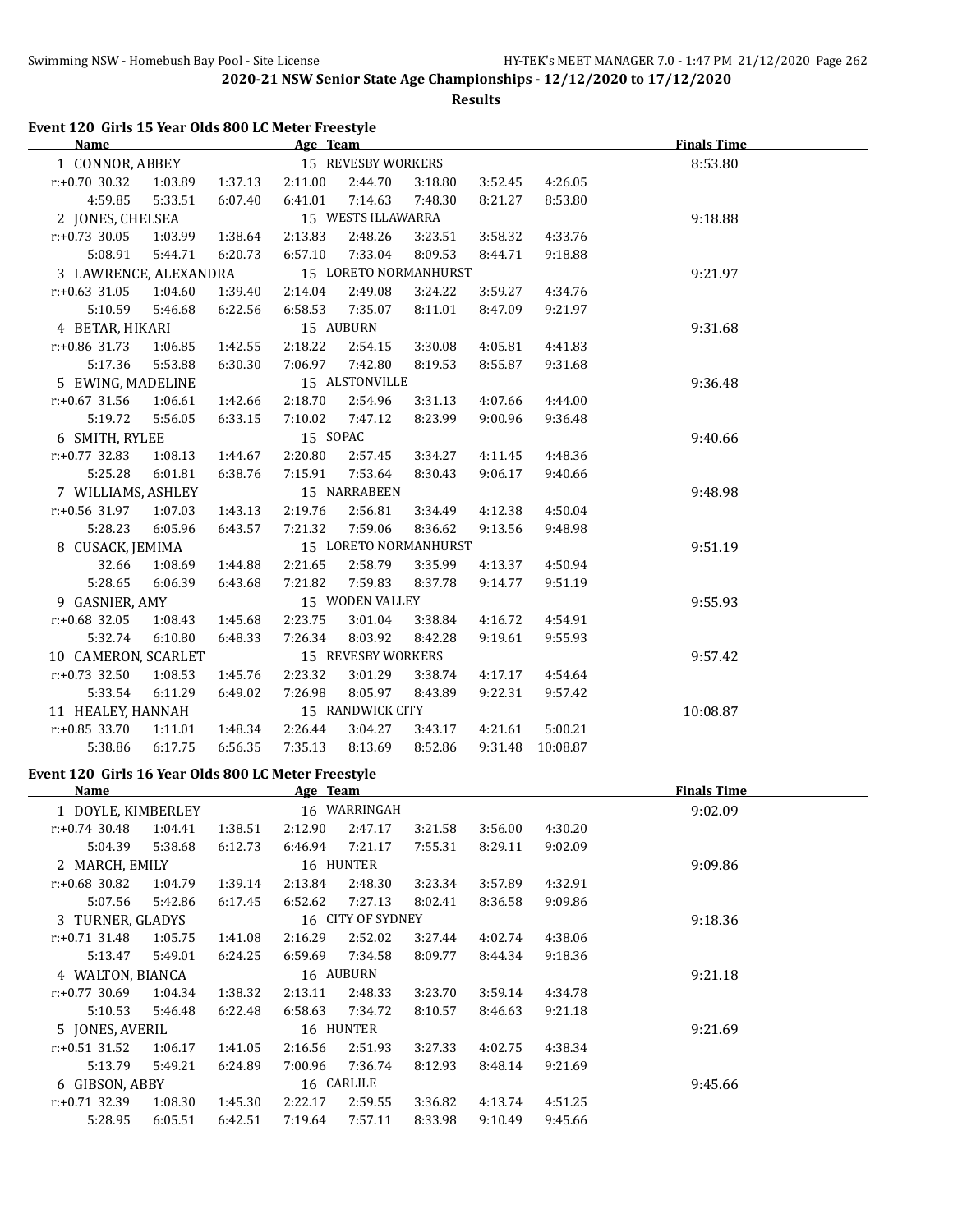**Results**

| (Event 120 Girls 16 Year Olds 800 LC Meter Freestyle) |                    |                    |                    |                      |                    |                    |                    |                    |  |
|-------------------------------------------------------|--------------------|--------------------|--------------------|----------------------|--------------------|--------------------|--------------------|--------------------|--|
| <b>Name</b>                                           |                    |                    | Age Team           |                      |                    |                    |                    | <b>Finals Time</b> |  |
| 7 SIMMONS-CURCIO, VERONICA                            |                    |                    |                    | 16 OAK FLATS         |                    |                    |                    | 9:48.43            |  |
| $r: +0.81$ 32.18                                      | 1:07.15            | 1:43.49            | 2:20.24            | 2:57.18              | 3:34.43            | 4:11.15            | 4:48.20            |                    |  |
| 5:25.68                                               | 6:03.18            | 6:40.58            | 7:18.26            | 7:56.09              | 8:33.80            | 9:11.62            | 9:48.43            |                    |  |
| 8 EVERINGHAM, LAETITIA                                |                    |                    |                    | 16 NARRABEEN         |                    |                    |                    | 9:51.20            |  |
| r:+0.78 32.97                                         | 1:09.37            | 1:46.54            | 2:24.17            | 3:01.95              | 3:39.77            | 4:17.76            | 4:55.49            |                    |  |
| 5:33.50                                               | 6:10.89            | 6:48.43            | 7:25.77            | 8:02.91              | 8:39.83            | 9:16.26            | 9:51.20            |                    |  |
| 9 FAWER, JASMINE                                      |                    |                    |                    | 16 SOUTHERN SYDNEY   |                    |                    |                    | 9:52.70            |  |
| 32.60                                                 | 1:08.24            | 1:44.81            | 2:21.45            | 2:58.68              | 3:35.75            | 4:13.29            | 4:50.88            |                    |  |
| 5:28.99                                               | 6:06.65            | 6:45.29            | 7:23.37            | 8:01.47              | 8:39.26            | 9:15.94            | 9:52.70            |                    |  |
| 10 MIDDLETON, KAITLYN                                 |                    |                    |                    | 16 REVESBY WORKERS   |                    |                    |                    | 9:55.66            |  |
| $r: +0.54$ 32.31                                      | 1:08.60            | 1:45.61            | 2:23.39            | 3:00.33              | 3:37.55            | 4:15.10            | 4:53.09            |                    |  |
| 5:30.58                                               | 6:08.59            | 6:46.52            | 7:24.86            | 8:03.08              | 8:41.16            | 9:18.99            | 9:55.66            |                    |  |
| Event 120 Girls 17 & Over 800 LC Meter Freestyle      |                    |                    |                    |                      |                    |                    |                    |                    |  |
| <b>Name</b>                                           |                    |                    | Age Team           |                      |                    |                    |                    | <b>Finals Time</b> |  |
| 1 HARRISON, LEXI                                      |                    |                    |                    | 18 NARRABEEN         |                    |                    |                    | 8:56.09            |  |
| $r: +0.74$ 29.83                                      | 1:02.80            | 1:36.21            | 2:10.23            | 2:44.27              | 3:18.60            | 3:52.60            | 4:26.78            |                    |  |
| 5:00.61                                               | 5:35.02            | 6:09.17            | 6:43.44            | 7:17.45              | 7:51.10            | 8:23.95            | 8:56.09            |                    |  |
| 2 DELMENICO, MELA                                     |                    |                    |                    | 17 CITY OF SYDNEY    |                    |                    |                    | 9:03.57            |  |
| r:+0.72 30.09                                         | 1:03.21            | 1:36.80            | 2:10.89            | 2:45.17              | 3:19.77            | 3:54.20            | 4:29.04            |                    |  |
| 5:03.28                                               | 5:38.01            | 6:12.74            | 6:47.47            | 7:21.86              | 7:57.05            | 8:30.78            | 9:03.57            |                    |  |
| 3 MARTIN, TAYLA                                       |                    |                    |                    | 21 CARLILE           |                    |                    |                    | 9:07.07            |  |
| $r: +0.57$ 30.28                                      | 1:03.81            | 1:37.60            | 2:11.61            | 2:46.42              | 3:20.69            | 3:55.30            | 4:29.62            |                    |  |
| 5:04.39                                               | 5:39.34            | 6:14.11            | 6:49.03            | 7:23.48              | 7:58.88            | 8:33.71            | 9:07.07            |                    |  |
| 4 SHIRES, FRANCES                                     |                    |                    |                    | 19 SYDNEY UNIVERSITY |                    |                    |                    | 9:13.67            |  |
| $r: +0.75$ 30.79                                      | 1:04.70            | 1:38.60            | 2:13.04            | 2:47.66              | 3:22.44            | 3:57.33            | 4:32.36            |                    |  |
| 5:07.25                                               | 5:42.46            | 6:17.62            | 6:53.06            | 7:28.33              | 8:03.92            | 8:39.29            | 9:13.67            |                    |  |
| 5 FINEGAN, ASHLEY                                     |                    |                    |                    | 17 CITY OF SYDNEY    |                    |                    |                    | 9:20.62            |  |
| $r: +0.61$ 31.19                                      | 1:04.88            | 1:39.84            | 2:14.77            | 2:50.11              | 3:25.14            | 4:00.29            | 4:35.93            |                    |  |
| 5:11.37                                               | 5:46.97            | 6:22.65            | 6:58.39            | 7:34.36              | 8:10.15            | 8:45.99            | 9:20.62            |                    |  |
| 6 CROSS, BEC                                          |                    |                    |                    | 21 GINNINDERRA       |                    |                    |                    | 9:22.12            |  |
| $r: +0.75$ 31.85                                      | 1:06.98            | 1:42.45            | 2:18.35            | 2:53.65              | 3:29.72            | 4:05.99            | 4:42.08            |                    |  |
| 5:17.01                                               | 5:52.26            | 6:28.14            | 7:03.73            | 7:39.29              | 8:14.68            | 8:48.89            | 9:22.12            |                    |  |
| 7 PLATTS, GEORGIA                                     |                    |                    | 17 SOPAC           |                      |                    |                    |                    | 9:23.81            |  |
| r:+0.71 30.97<br>5:13.65                              | 1:04.71            | 1:39.43            | 2:14.49            | 2:50.06              | 3:25.67            | 4:01.58            | 4:37.49<br>9:23.81 |                    |  |
|                                                       | 5:49.87            | 6:25.73            | 7:01.85            | 7:37.65              | 8:13.67            | 8:49.29            |                    |                    |  |
| 8 LAW-WHITTING, KATE                                  |                    |                    |                    | 17 CARLILE           |                    | 4:05.06            |                    | 9:25.56            |  |
| $r: +0.55$ 31.15<br>5:16.93                           | 1:06.15<br>5:53.18 | 1:41.62<br>6:28.91 | 2:17.27<br>7:04.87 | 2:52.78<br>7:40.58   | 3:29.12<br>8:16.38 | 8:51.28            | 4:41.20<br>9:25.56 |                    |  |
|                                                       |                    |                    |                    | 17 REVESBY WORKERS   |                    |                    |                    | 9:29.04            |  |
| 9 ROWLANDS, HAYLEY                                    |                    |                    |                    |                      |                    |                    |                    |                    |  |
| $r: +0.67$ 30.83                                      | 1:04.62<br>5:48.85 | 1:39.27            | 2:14.38<br>7:01.98 | 2:50.03              | 3:25.56            | 4:01.03<br>8:52.94 | 4:36.81            |                    |  |
| 5:12.78                                               |                    | 6:25.67            |                    | 7:39.06              | 8:15.95            |                    | 9:29.04            |                    |  |
| 10 SWINBURN, EMILY                                    |                    |                    |                    | 21 CITY OF SYDNEY    |                    |                    |                    | 9:46.92            |  |
| r:+0.76 31.98                                         | 1:07.42            | 1:43.22            | 2:18.96            | 2:55.35              | 3:32.09            | 4:08.95            | 4:46.64            |                    |  |
| 5:24.31                                               | 6:02.26            | 6:40.00            | 7:17.52            | 7:55.43              | 8:33.29            | 9:10.56            | 9:46.92            |                    |  |
| 11 TRAN, ISABELLE                                     |                    |                    |                    | 18 CARLILE           |                    |                    |                    | 9:58.26            |  |
| r:+0.68 33.21                                         | 1:08.99            | 1:45.80            | 2:22.48            | 2:59.57              | 3:37.00            | 4:14.38            | 4:51.75            |                    |  |
| 5:29.35                                               | 6:07.28            | 6:46.28            | 7:24.24            | 8:03.06              | 8:41.63            | 9:20.26            | 9:58.26            |                    |  |
| Event 121 Boys 17 Year Olds 200 LC Meter Butterfly    |                    |                    |                    |                      |                    |                    |                    |                    |  |
| <u>Name</u>                                           |                    |                    | Age Team           |                      |                    |                    | <b>Prelim Time</b> | <b>Finals Time</b> |  |
| A - Final<br>1 WALKER, LACHLAN                        |                    |                    |                    | 17 ALSTONVILLE       |                    |                    | 2:08.79            | 2:06.42            |  |
| r:+0.58 28.28                                         | 1:01.07            | 1:33.09            | 2:06.42            |                      |                    |                    |                    |                    |  |
|                                                       |                    |                    |                    |                      |                    |                    |                    |                    |  |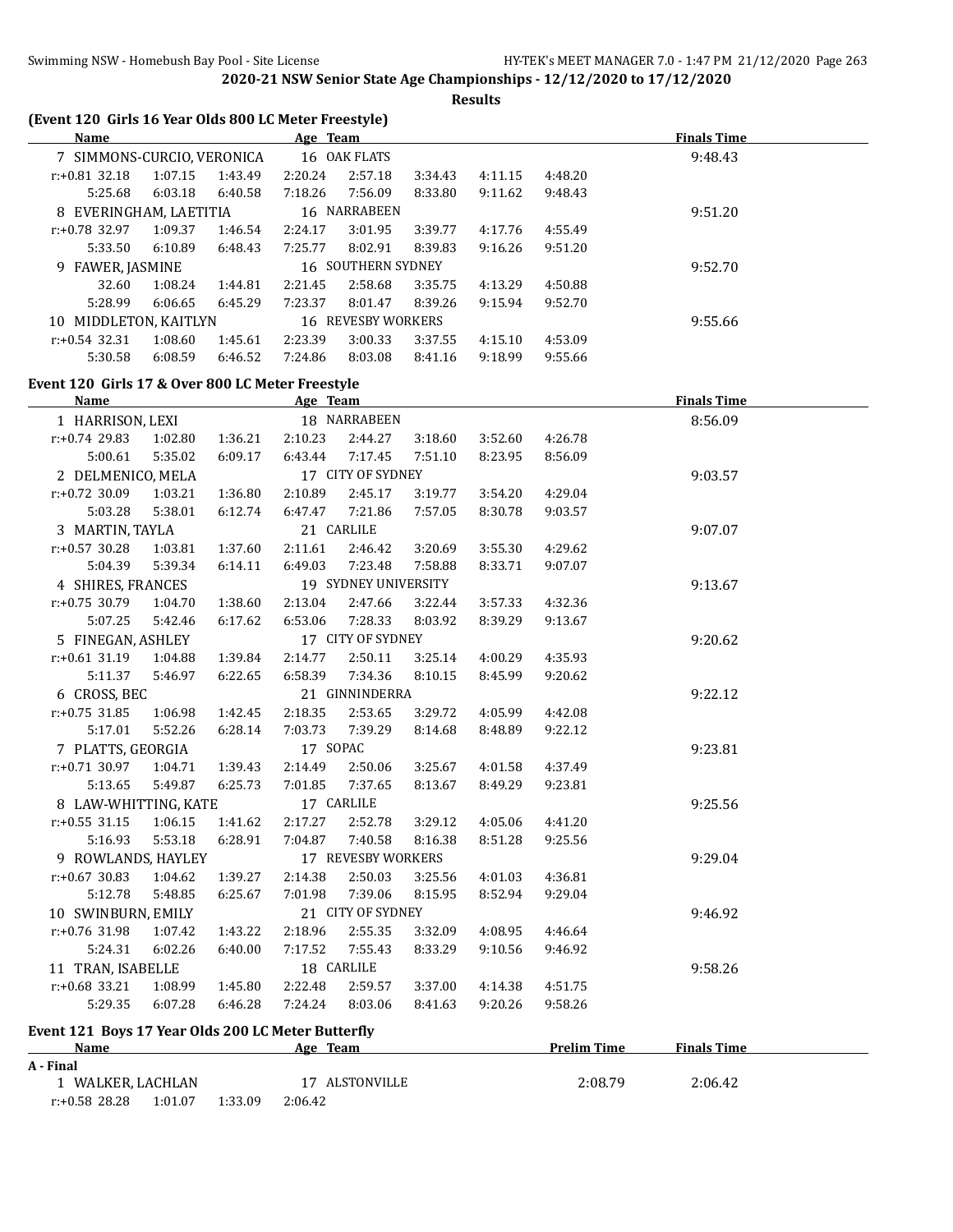r:+0.66 28.32 1:02.43 1:38.69 2:16.90

r:+0.61 28.69 1:02.86 1:40.34 2:18.55

**2020-21 NSW Senior State Age Championships - 12/12/2020 to 17/12/2020 Results**

| <b>Name</b>                                        |         | A - Final  (Event 121 Boys 17 Year Olds 200 LC Meter Butterfly)<br><b>Example 2</b> Age Team | <b>Prelim Time</b>           | <b>Finals Time</b> |  |
|----------------------------------------------------|---------|----------------------------------------------------------------------------------------------|------------------------------|--------------------|--|
| 2 MINA, CHRISTOPHER                                |         | 17 NEWINGTON                                                                                 | 2:10.62                      | 2:06.59            |  |
| r:+0.76 27.92<br>59.50                             | 1:32.06 | 2:06.59                                                                                      |                              |                    |  |
| 3 SAVAGE, LACHLAN                                  |         | 17 GINNINDERRA                                                                               | 2:10.73                      | 2:07.21            |  |
| $r: +0.65$ 27.99 1:00.35                           | 1:34.08 | 2:07.21                                                                                      |                              |                    |  |
| 4 PHAOPIN, TANAKIT                                 |         | 17 CAMPBELLTOWN                                                                              | 2:08.98                      | 2:07.78            |  |
| $r: +0.74$ 27.94<br>1:00.31                        | 1:33.48 | 2:07.78                                                                                      |                              |                    |  |
| 5 KINGSTON, JOSH                                   |         | 17 CAMPBELLTOWN                                                                              | 2:11.40                      | 2:08.79            |  |
| $r: +0.64$ 28.59<br>1:01.27                        | 1:34.70 | 2:08.79                                                                                      |                              |                    |  |
| 6 PHILLIPS, COOPER                                 |         | 17 NARRABEEN                                                                                 | 2:15.05                      | 2:10.85            |  |
| r:+0.69 28.91<br>1:01.77                           | 1:36.10 | 2:10.85                                                                                      |                              |                    |  |
| 7 MATSUOKA, IKE                                    |         | 17 CITY OF SYDNEY                                                                            |                              |                    |  |
| $r: +0.72$ 29.80<br>1:02.56                        |         | 2:11.02                                                                                      | 2:11.74                      | 2:11.02            |  |
|                                                    | 1:36.53 | 17 REVESBY WORKERS                                                                           |                              |                    |  |
| 8 SIMPSON, JACOB                                   |         |                                                                                              | 2:13.68                      | 2:12.10            |  |
| $r: +0.70$ 28.18<br>1:00.81                        | 1:35.59 | 2:12.10                                                                                      |                              |                    |  |
| 9 STUBBS, HARRY                                    |         | 17 SOPAC                                                                                     | 2:13.36                      | 2:13.52            |  |
| $r: +0.60$ 28.20<br>1:00.81                        | 1:36.80 | 2:13.52                                                                                      |                              |                    |  |
| 10 JESSUR, ATILLA                                  |         | 17 CARLILE                                                                                   | 2:14.71                      | 2:14.62            |  |
| $r: +0.71$ 28.54<br>1:01.74                        | 1:36.27 | 2:14.62                                                                                      |                              |                    |  |
| Event 121 Boys 17 Year Olds 200 LC Meter Butterfly |         |                                                                                              |                              |                    |  |
| Name                                               |         | Age Team                                                                                     | <u>Seed Time Prelim Time</u> |                    |  |
| <b>Preliminaries</b>                               |         |                                                                                              |                              |                    |  |
| 1 WALKER, LACHLAN                                  |         | 17 ALSTONVILLE                                                                               |                              | $2:08.79$ q        |  |
| $r: +0.74$ 28.50<br>1:01.23                        | 1:35.05 | 2:08.79                                                                                      |                              |                    |  |
| 2 PHAOPIN, TANAKIT                                 |         | 17 CAMPBELLTOWN                                                                              |                              | $2:08.98$ q        |  |
| $r: +0.70$ 27.82<br>1:00.06                        | 1:34.29 | 2:08.98                                                                                      |                              |                    |  |
| 3 MINA, CHRISTOPHER                                |         | 17 NEWINGTON                                                                                 |                              | $2:10.62$ q        |  |
| $r: +0.59$ 28.20<br>1:00.47                        | 1:35.01 | 2:10.62                                                                                      |                              |                    |  |
| 4 SAVAGE, LACHLAN                                  |         | 17 GINNINDERRA                                                                               |                              | $2:10.73$ q        |  |
| $r: +0.63$ 28.08<br>1:00.55                        | 1:35.41 | 2:10.73                                                                                      |                              |                    |  |
| 5 KINGSTON, JOSH                                   |         | 17 CAMPBELLTOWN                                                                              |                              | $2:11.40$ q        |  |
| $r: +0.67$ 29.14<br>1:02.79                        | 1:36.59 | 2:11.40                                                                                      |                              |                    |  |
| 6 MATSUOKA, IKE                                    |         | 17 CITY OF SYDNEY                                                                            |                              | $2:11.74$ q        |  |
| $r: +0.51$ 29.85<br>1:02.98                        | 1:36.82 | 2:11.74                                                                                      |                              |                    |  |
| 7 STUBBS, HARRY                                    |         | 17 SOPAC                                                                                     |                              | $2:13.36$ q        |  |
| r:+0.59 28.93<br>1:02.42                           | 1:36.76 | 2:13.36                                                                                      |                              |                    |  |
| 8 SIMPSON, JACOB                                   |         | 17 REVESBY WORKERS                                                                           |                              | $2:13.68$ q        |  |
| $r+0.64$ 28.18<br>1:01.20                          | 1:36.39 | 2:13.68                                                                                      |                              |                    |  |
| 9 JESSUR, ATILLA                                   |         | 17 CARLILE                                                                                   |                              | $2:14.71$ q        |  |
| r:+0.69 29.29<br>1:02.72                           | 1:37.41 | 2:14.71                                                                                      |                              |                    |  |
| 10 PHILLIPS, COOPER                                |         | 17 NARRABEEN                                                                                 |                              | $2:15.05$ a        |  |
| $r: +0.65$ 29.53<br>1:03.26                        | 1:39.09 | 2:15.05                                                                                      |                              |                    |  |
| 11 FILBY, LIAM                                     |         | 17 TRINITY GRAMMAR                                                                           |                              | 2:15.37            |  |
| r:+0.69 29.45<br>1:03.76                           | 1:39.48 | 2:15.37                                                                                      |                              |                    |  |
|                                                    |         | 17 CARLILE                                                                                   |                              |                    |  |
| 12 LEE, BENETT<br>r:+0.69 29.23                    |         |                                                                                              |                              | 2:16.15            |  |
| 1:03.49                                            | 1:38.99 | 2:16.15                                                                                      |                              |                    |  |
| 13 MCCARTHY, ADAM                                  |         | 17 ATLANTIS                                                                                  |                              | 2:16.54            |  |
| r:+0.79 28.78<br>1:02.91                           | 1:39.00 | 2:16.54                                                                                      |                              |                    |  |
| 14 ROBERTSON, MATTHEW                              |         | 17 TRINITY GRAMMAR                                                                           |                              | 2:16.90            |  |

15 GILLHAM, HUGH 17 KINROSS WOLAROI 2:18.55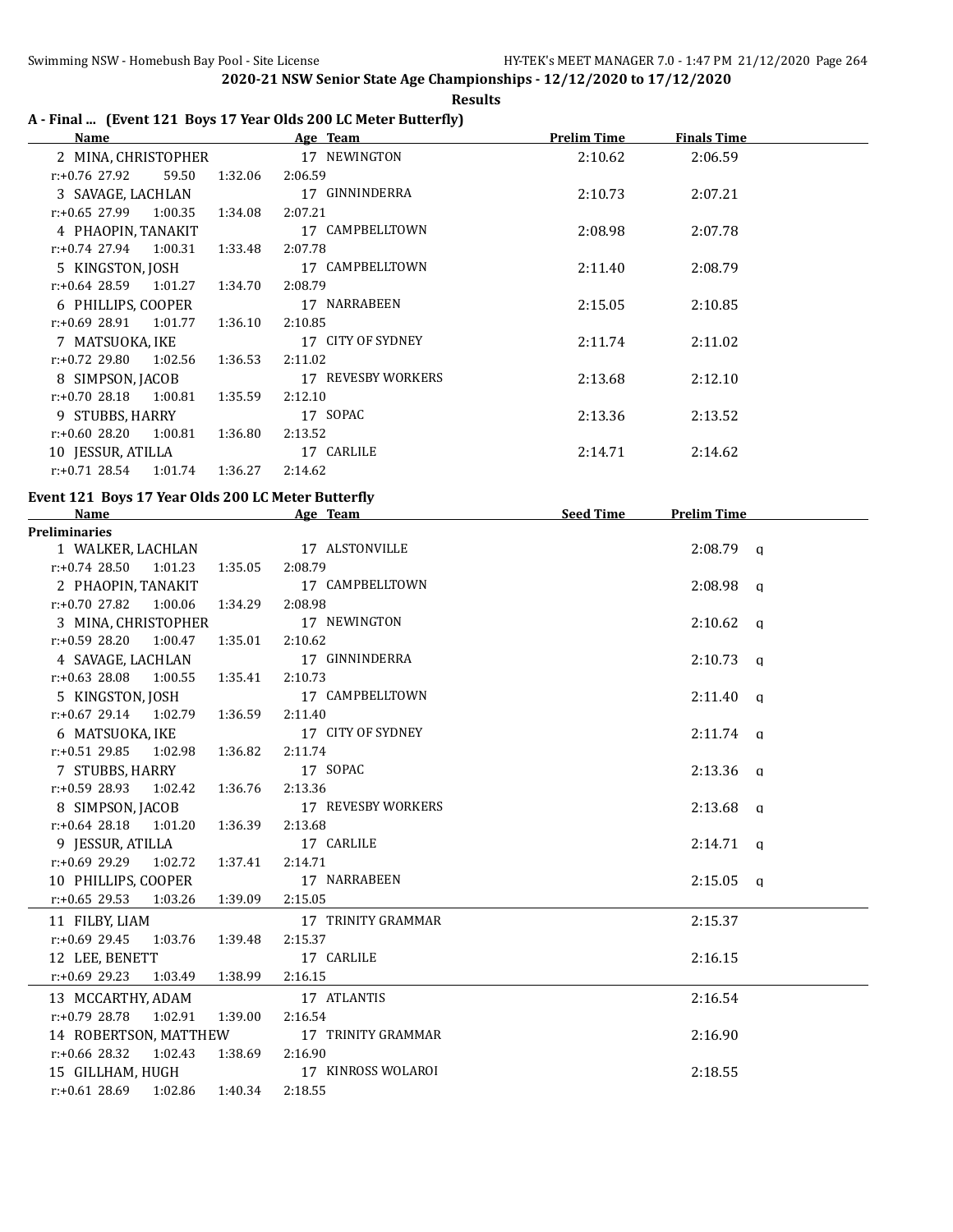| Name                                            |         | Preliminaries  (Event 121 Boys 17 Year Olds 200 LC Meter Butterfly)<br>Age Team | <b>Seed Time</b>   | <b>Prelim Time</b> |              |
|-------------------------------------------------|---------|---------------------------------------------------------------------------------|--------------------|--------------------|--------------|
| 16 BENTLEY, LUCAS                               |         | 17 NEPEAN                                                                       |                    | 2:28.45            |              |
|                                                 |         |                                                                                 |                    |                    |              |
| $r: +0.84$ 31.76<br>1:08.10                     | 1:47.60 | 2:28.45<br>17 CASTLE HILL RSL DOLPHINS                                          |                    |                    |              |
| --- KOH, ANDREW                                 |         |                                                                                 |                    | DQ                 |              |
| $r: +0.66$                                      | 1:42.99 |                                                                                 |                    |                    |              |
| Event 121 Boys 18 & Over 200 LC Meter Butterfly |         |                                                                                 |                    |                    |              |
| Name                                            |         | Age Team                                                                        | <b>Prelim Time</b> | <b>Finals Time</b> |              |
| A - Final                                       |         |                                                                                 |                    |                    |              |
| 1 HAWKE, CHARLIE                                |         | 18 HUNTER                                                                       | 2:03.01            | 1:59.25            |              |
| $r: +0.73$ 26.97<br>58.01                       | 1:28.89 | 1:59.25                                                                         |                    |                    |              |
| 2 QUACH, ALEX                                   |         | 19 AUBURN                                                                       | 2:05.51            | 2:00.09            |              |
| $r: +0.57$ 25.83<br>56.09                       | 1:27.35 | 2:00.09                                                                         |                    |                    |              |
| 3 HANSEN, ETHAN                                 |         | 18 KNOX PYMBLE                                                                  | 2:05.65            | 2:04.77            |              |
| r:+0.68 27.78<br>58.69                          | 1:30.70 | 2:04.77                                                                         |                    |                    |              |
| 4 LAGONILLA, JEREMY                             |         | 19 CARLILE                                                                      | 2:05.51            | 2:05.84            |              |
| r:+0.62 27.22<br>59.73                          | 1:32.71 | 2:05.84                                                                         |                    |                    |              |
| 5 TOISUTA, JOSHUA                               |         | 18 SOPAC                                                                        | 2:07.20            | 2:06.15            |              |
| $r: +0.65$ 27.68<br>1:00.54                     | 1:33.12 | 2:06.15                                                                         |                    |                    |              |
| 6 FOLEY, LACHLAN                                |         | 18 AQUABLITZ TOONGABBIE                                                         | 2:07.96            | 2:06.91            |              |
| $r: +0.75$ 28.23<br>1:00.03                     | 1:33.25 | 2:06.91                                                                         |                    |                    |              |
| 7 MACKAY, LACHLAN                               |         | 18 NOVOCASTRIAN                                                                 | 2:08.40            | 2:08.93            |              |
| r:+0.76 27.19<br>1:00.29                        | 1:34.18 | 2:08.93                                                                         |                    |                    |              |
| 8 AGUILAR, ALEX                                 |         | 18 SOUTHERN SYDNEY                                                              | 2:11.13            | 2:10.58            |              |
| r:+0.68 28.40<br>1:00.75                        | 1:34.92 | 2:10.58                                                                         |                    |                    |              |
| 9 MULLEN, KIEREN                                |         | 19 CASTLE HILL RSL DOLPHINS                                                     | 2:17.82            | 2:15.42            |              |
| $r: +0.69$ 29.66<br>1:03.67                     | 1:39.94 | 2:15.42                                                                         |                    |                    |              |
| Event 121 Boys 18 & Over 200 LC Meter Butterfly |         |                                                                                 |                    |                    |              |
| Name                                            |         | Age Team                                                                        | <b>Seed Time</b>   | <b>Prelim Time</b> |              |
| <b>Preliminaries</b>                            |         |                                                                                 |                    |                    |              |
| 1 HAWKE, CHARLIE                                |         | 18 HUNTER                                                                       |                    | $2:03.01$ q        |              |
| r:+0.81 27.95<br>59.58                          | 1:31.56 | 2:03.01                                                                         |                    |                    |              |
| *2 QUACH, ALEX                                  |         | 19 AUBURN                                                                       |                    | $2:05.51$ q        |              |
| $r: +0.46$ 26.30<br>57.16                       | 1:30.55 | 2:05.51                                                                         |                    |                    |              |
| *2 LAGONILLA, JEREMY                            |         | 19 CARLILE                                                                      |                    | $2:05.51$ q        |              |
| r:+0.59 27.22<br>59.21                          | 1:32.07 | 2:05.51                                                                         |                    |                    |              |
| 4 HANSEN, ETHAN                                 |         | 18 KNOX PYMBLE                                                                  |                    | 2:05.65            | $\mathbf{q}$ |
| 58.83<br>r:+0.68 27.46                          | 1:31.50 | 2:05.65                                                                         |                    |                    |              |
| 5 TOISUTA, JOSHUA                               |         | 18 SOPAC                                                                        |                    | 2:07.20            | $\alpha$     |
| $r: +0.67$ 27.75<br>1:00.38                     | 1:33.34 | 2:07.20                                                                         |                    |                    |              |
| 6 FOLEY, LACHLAN                                |         | 18 AQUABLITZ TOONGABBIE                                                         |                    | $2:07.96$ q        |              |
| r:+0.80 28.69<br>1:01.56                        | 1:34.59 | 2:07.96                                                                         |                    |                    |              |
| 7 MACKAY, LACHLAN                               |         | 18 NOVOCASTRIAN                                                                 |                    | 2:08.40            | q            |
| r:+0.81 27.75<br>1:00.93                        | 1:34.53 | 2:08.40                                                                         |                    |                    |              |
| 8 DELUTIIS, NATHAN                              |         | 20 WESTS ILLAWARRA                                                              |                    | 2:09.55            | q            |
| r:+0.73 27.48<br>59.90                          | 1:33.73 | 2:09.55                                                                         |                    |                    |              |
| 9 MIDDLETON, NICHOLAS                           |         | 18 REVESBY WORKERS                                                              |                    | 2:10.93            | $\alpha$     |
| r:+0.66 28.97<br>1:01.89                        | 1:36.32 | 2:10.93                                                                         |                    |                    |              |
| 10 AGUILAR, ALEX                                |         | 18 SOUTHERN SYDNEY                                                              |                    | $2:11.13$ q        |              |
| r:+0.57 28.89<br>1:02.02                        | 1:35.87 | 2:11.13                                                                         |                    |                    |              |
| 11 WOOLLEY, COOPER                              |         | 20 MINGARA AQUATIC                                                              |                    | 2:16.00            |              |

r:+0.68 29.13 1:03.36 1:39.92 2:16.00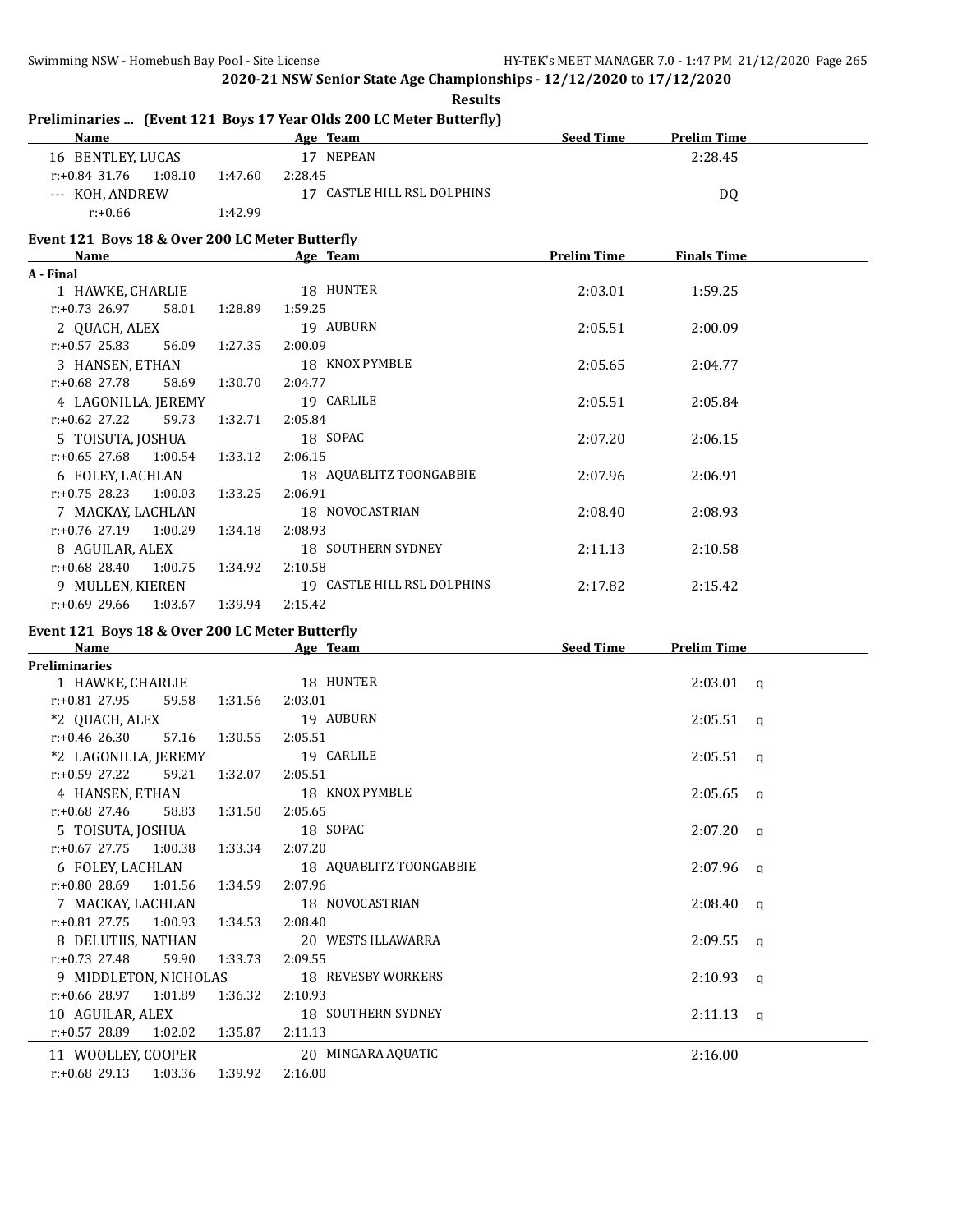#### **Results**

# **Preliminaries ... (Event 121 Boys 18 & Over 200 LC Meter Butterfly)**

|                      | <b>Name</b>        |         |                      | Age Team                    | <b>Seed Time</b> | <b>Prelim Time</b> |  |
|----------------------|--------------------|---------|----------------------|-----------------------------|------------------|--------------------|--|
| 12 HERRAMAN, SAMUEL  |                    |         | WOLLONGONG<br>19     |                             | 2:16.11          |                    |  |
|                      | r:+0.73 28.66      | 1:02.51 | 1:39.05              | 2:16.11                     |                  |                    |  |
|                      | 13 MULLEN, KIEREN  |         |                      | 19 CASTLE HILL RSL DOLPHINS |                  | 2:17.82            |  |
|                      | $r: +0.63$ 28.91   | 1:03.50 | 1:40.53              | 2:17.82                     |                  |                    |  |
| 14 PORTER-DALY, LUKE |                    |         | 19 SYDNEY UNIVERSITY |                             | 2:17.90          |                    |  |
|                      | $r: +0.65$ 30.38   | 1:04.80 | 1:40.45              | 2:17.90                     |                  |                    |  |
|                      | 15 HODGE, TIMOTHY  |         |                      | 19 AUBURN                   |                  | 2:17.94            |  |
|                      | $r: +0.74$ 29.83   | 1:03.74 | 1:40.16              | 2:17.94                     |                  |                    |  |
|                      | 16 ROBERTSON, JACK |         |                      | 20 CASTLE HILL RSL DOLPHINS |                  | 2:18.59            |  |
|                      | $r: +0.65$ 30.21   | 1:05.20 | 1:41.89              | 2:18.59                     |                  |                    |  |

#### **Event 122 Girls 12-13 100 LC Meter Backstroke**

| <b>Name</b>                 | Age Team                      | <b>Prelim Time</b> | <b>Finals Time</b> |  |
|-----------------------------|-------------------------------|--------------------|--------------------|--|
| <b>Finals</b>               |                               |                    |                    |  |
| 1 MELBOURN, DOMINIQUE       | 13 WARRINGAH                  | 1:08.41            | 1:06.57            |  |
| $r: +0.63$ 32.71<br>1:06.57 |                               |                    |                    |  |
| 2 LAWRENCE, MILLA           | 12 WARRINGAH                  | 1:09.10            | 1:07.23            |  |
| $r: +0.61$ 33.32<br>1:07.23 |                               |                    |                    |  |
| 3 FOWLER, ANNIKA            | 13 MANLY                      | 1:06.85            | 1:07.52            |  |
| $r: +0.77$ 32.84<br>1:07.52 |                               |                    |                    |  |
| 4 DIXON, ZANNAH             | 13 NARRABEEN                  | 1:08.85            | 1:08.24            |  |
| $r: +0.73$ 33.55<br>1:08.24 |                               |                    |                    |  |
| 5 SPALDING, BREE            | 13 KINCUMBER PACIFIC DOLPHINS | 1:09.45            | 1:08.52            |  |
| $r: +0.83$ 32.63<br>1:08.52 |                               |                    |                    |  |
| 6 NIX, EBONY                | 13 NELSON BAY                 | 1:09.77            | 1:09.51            |  |
| $r: +0.66$ 33.81<br>1:09.51 |                               |                    |                    |  |
| 7 WLOSSAK, LUCINDA          | 13 KNOX PYMBLE                | 1:10.20            | 1:09.66            |  |
| $r: +0.61$ 33.81<br>1:09.66 |                               |                    |                    |  |
| 8 COX, ARABELLA             | 13 KNOX PYMBLE                | 1:10.60            | 1:09.82            |  |
| $r: +0.65$ 33.52<br>1:09.82 |                               |                    |                    |  |
| 9 CULLEN, JESSICA           | 13 KNOX PYMBLE                | 1:09.75            | 1:09.84            |  |
| $r: +0.69$ 33.66<br>1:09.84 |                               |                    |                    |  |
| 10 MORTON, HANNAH           | 13 WARRINGAH                  | 1:09.50            | 1:10.00            |  |
| $r: +0.61$ 33.26<br>1:10.00 |                               |                    |                    |  |

# **Event 122 Girls 12-13 100 LC Meter Backstroke**

| <b>Name</b>                 |                 | Age Team                      | <b>Seed Time</b> | <b>Prelim Time</b>  |  |
|-----------------------------|-----------------|-------------------------------|------------------|---------------------|--|
| <b>Preliminaries</b>        |                 |                               |                  |                     |  |
| 1 FOWLER, ANNIKA            |                 | 13 MANLY                      |                  | 1:06.85<br>a        |  |
| r:+0.76 32.72<br>1:06.85    |                 |                               |                  |                     |  |
| 2 MELBOURN, DOMINIQUE       | 13              | WARRINGAH                     |                  | 1:08.41<br>a        |  |
| 1:08.41<br>r:+0.66 33.90    |                 |                               |                  |                     |  |
| 3 DIXON, ZANNAH             |                 | 13 NARRABEEN                  |                  | 1:08.85<br><b>a</b> |  |
| r:+0.73 33.74<br>1:08.85    |                 |                               |                  |                     |  |
| 4 LAWRENCE, MILLA           | 12 <sup>1</sup> | WARRINGAH                     |                  | 1:09.10<br>$\alpha$ |  |
| r:+0.60 34.00<br>1:09.10    |                 |                               |                  |                     |  |
| 5 SPALDING, BREE            |                 | 13 KINCUMBER PACIFIC DOLPHINS |                  | 1:09.45<br>$\alpha$ |  |
| $r: +0.64$ 32.63<br>1:09.45 |                 |                               |                  |                     |  |
| 6 MORTON, HANNAH            | 13              | WARRINGAH                     |                  | 1:09.50<br>a        |  |
| $r: +0.62$ 33.18<br>1:09.50 |                 |                               |                  |                     |  |
| 7 CULLEN, JESSICA           |                 | 13 KNOX PYMBLE                |                  | 1:09.75<br>a        |  |
| $r: +0.68$ 33.74<br>1:09.75 |                 |                               |                  |                     |  |
|                             |                 |                               |                  |                     |  |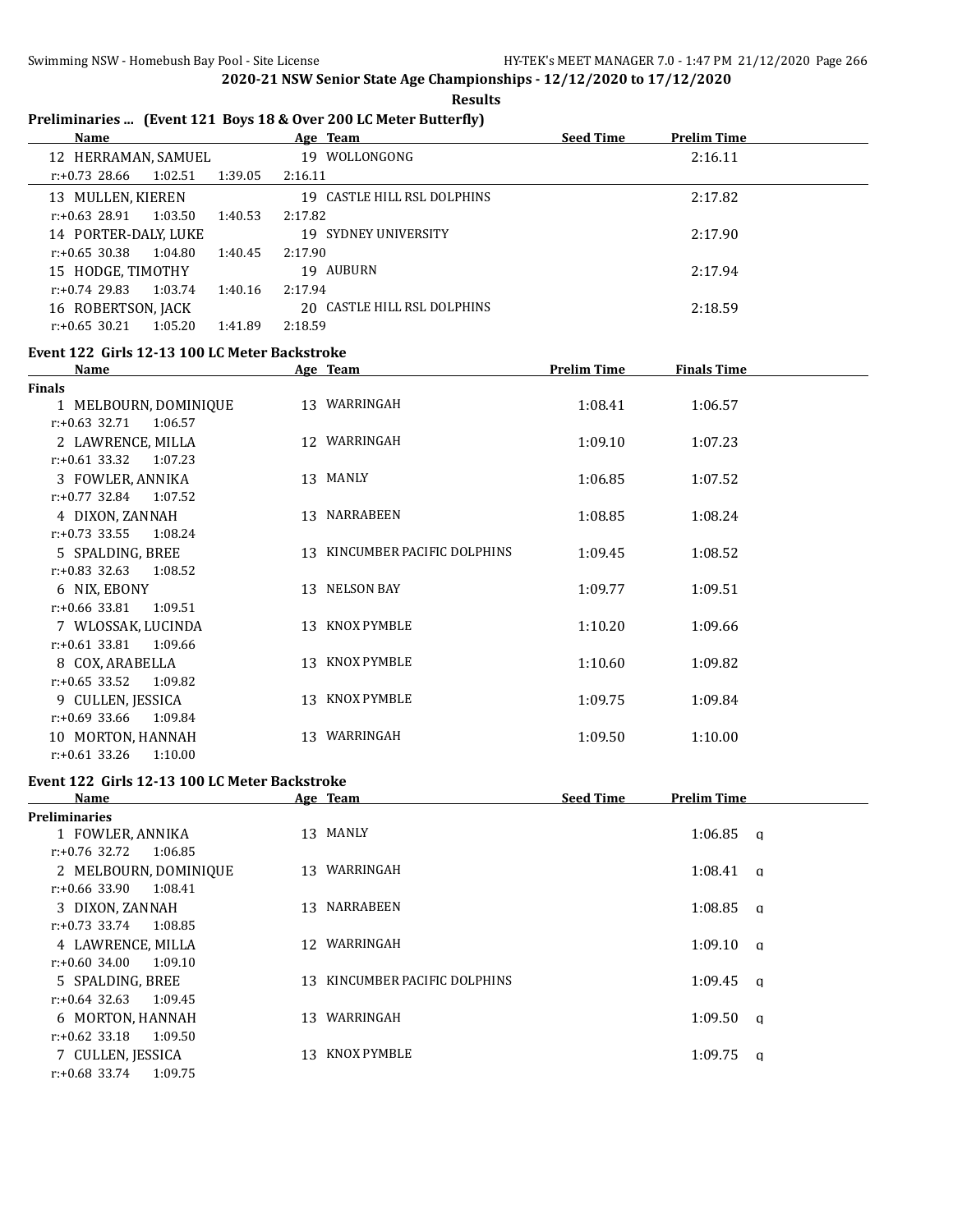| Results |
|---------|
|---------|

## **Preliminaries ... (Event 122 Girls 12-13 100 LC Meter Backstroke)**

| Name and the same state of the state of the state of the state of the state of the state of the state of the state of the state of the state of the state of the state of the state of the state of the state of the state of | Age Team             | Seed Time | <b>Prelim Time</b> |
|-------------------------------------------------------------------------------------------------------------------------------------------------------------------------------------------------------------------------------|----------------------|-----------|--------------------|
| 8 NIX, EBONY                                                                                                                                                                                                                  | 13 NELSON BAY        |           | $1:09.77$ q        |
| r:+0.82 34.04 1:09.77                                                                                                                                                                                                         |                      |           |                    |
| 9 WLOSSAK, LUCINDA                                                                                                                                                                                                            | 13 KNOX PYMBLE       |           | $1:10.20$ q        |
| $r: +0.60$ 34.08<br>1:10.20                                                                                                                                                                                                   |                      |           |                    |
| 10 COX, ARABELLA                                                                                                                                                                                                              | 13 KNOX PYMBLE       |           | $1:10.60$ q        |
| $r: +0.60$ 33.68<br>1:10.60                                                                                                                                                                                                   |                      |           |                    |
| 11 THONGUAM, PEAR                                                                                                                                                                                                             | 13 SYDNEY UNIVERSITY |           | 1:10.86            |
| r:+0.58 34.41 1:10.86                                                                                                                                                                                                         |                      |           |                    |
| 12 BARAKAT, ISABELLE                                                                                                                                                                                                          | 13 PLC SYDNEY        |           | 1:11.13            |
| r:+0.75 34.36 1:11.13                                                                                                                                                                                                         |                      |           |                    |
| 13 NAPERNIKOVA, ELINA                                                                                                                                                                                                         | 13 PLC SYDNEY        |           |                    |
| $r.+0.59$ 34.27 1:11.57                                                                                                                                                                                                       |                      |           | 1:11.57            |
| 14 LEE, ANNIKA                                                                                                                                                                                                                | 12 KNOX PYMBLE       |           | 1:11.76            |
| r:+0.76 34.88 1:11.76                                                                                                                                                                                                         |                      |           |                    |
| 15 KASPROWICZ, ZARA                                                                                                                                                                                                           | 13 WARRINGAH         |           | 1:11.79            |
| r:+0.63 33.84 1:11.79                                                                                                                                                                                                         |                      |           |                    |
|                                                                                                                                                                                                                               | 13 VALLEY AQUATIC    |           |                    |
| 16 PROVOST, MADDISON                                                                                                                                                                                                          |                      |           | 1:11.84            |
| $r.+0.67$ 35.10 1:11.84                                                                                                                                                                                                       |                      |           |                    |
| 17 ZANNINO, GEORGIA                                                                                                                                                                                                           | 13 ATLANTIS          |           | 1:12.17            |
| $r.+0.78$ 34.06 1:12.17                                                                                                                                                                                                       |                      |           |                    |
| 18 ARNOLD, SKYE                                                                                                                                                                                                               | 13 SOPAC             |           | 1:12.29            |
| r:+0.57 34.76 1:12.29                                                                                                                                                                                                         |                      |           |                    |
| 19 DONALD, JOCELYN                                                                                                                                                                                                            | 13 SOPAC             |           | 1:12.36            |
| r:+0.57 34.91 1:12.36                                                                                                                                                                                                         |                      |           |                    |
| 20 CLUES, OLIVIA                                                                                                                                                                                                              | 13 WARRINGAH         |           | 1:12.69            |
| r:+0.81 34.94 1:12.69                                                                                                                                                                                                         |                      |           |                    |
| 21 BISELLO, SOFIA                                                                                                                                                                                                             | 13 TRINITY GRAMMAR   |           | 1:12.78            |
| $r: +0.58$ 35.16<br>1:12.78                                                                                                                                                                                                   |                      |           |                    |
| 22 GRANT, STEPHANIE                                                                                                                                                                                                           | 13 LIVERPOOL         |           | 1:13.16            |
| $r: +0.58$ 35.60<br>1:13.16                                                                                                                                                                                                   |                      |           |                    |
| 23 WILSON, CHARLOTTE                                                                                                                                                                                                          | 13 MUDGEE INDOOR     |           | 1:13.28            |
| $r: +0.68$                                                                                                                                                                                                                    |                      |           |                    |
| 24 GERSTNER, IVY                                                                                                                                                                                                              | 13 LIVERPOOL         |           | 1:13.61            |
| r:+0.66 36.17 1:13.61                                                                                                                                                                                                         |                      |           |                    |
| 25 FURLONG, ALEXI                                                                                                                                                                                                             | 13 MANLY             |           | 1:13.67            |
| $r: +0.60$ 35.05 1:13.67                                                                                                                                                                                                      |                      |           |                    |
| 26 CLACK, LARA                                                                                                                                                                                                                | 13 HUNTER            |           | 1:13.88            |
| $r: +0.67$ 35.85<br>1:13.88                                                                                                                                                                                                   |                      |           |                    |
| 27 LAY, KEELY                                                                                                                                                                                                                 | 13 LIVERPOOL         |           | 1:14.19            |
| $r: +0.59$ 36.12<br>1:14.19                                                                                                                                                                                                   |                      |           |                    |
| 28 VIOLA, ZIANI                                                                                                                                                                                                               | 13 LEICHHARDT        |           | 1:14.28            |
| $r: +0.87$ 35.72<br>1:14.28                                                                                                                                                                                                   |                      |           |                    |
| 29 CREIGHTON, INDIGO                                                                                                                                                                                                          | 13 LISMORE WORKERS   |           | 1:14.29            |
| r:+0.68 36.06<br>1:14.29                                                                                                                                                                                                      |                      |           |                    |
| 30 LILIENTHAL, JAYA                                                                                                                                                                                                           | 13 KNOX PYMBLE       |           | 1:14.31            |
| $r: +0.76$ 35.60<br>1:14.31                                                                                                                                                                                                   |                      |           |                    |
| 31 KOWALSKI, JANA                                                                                                                                                                                                             | 12 SYDNEY UNIVERSITY |           | 1:14.37            |
| $r.+0.71$ 35.90<br>1:14.37                                                                                                                                                                                                    |                      |           |                    |
| 32 COLLISON, ALEX                                                                                                                                                                                                             | 13 SOPAC             |           | 1:14.44            |
| r:+0.77 35.62 1:14.44                                                                                                                                                                                                         |                      |           |                    |
| 33 SPICKNALL, CLAIRE                                                                                                                                                                                                          | 13 WESTS ILLAWARRA   |           | 1:14.54            |
| 36.99<br>1:14.54                                                                                                                                                                                                              |                      |           |                    |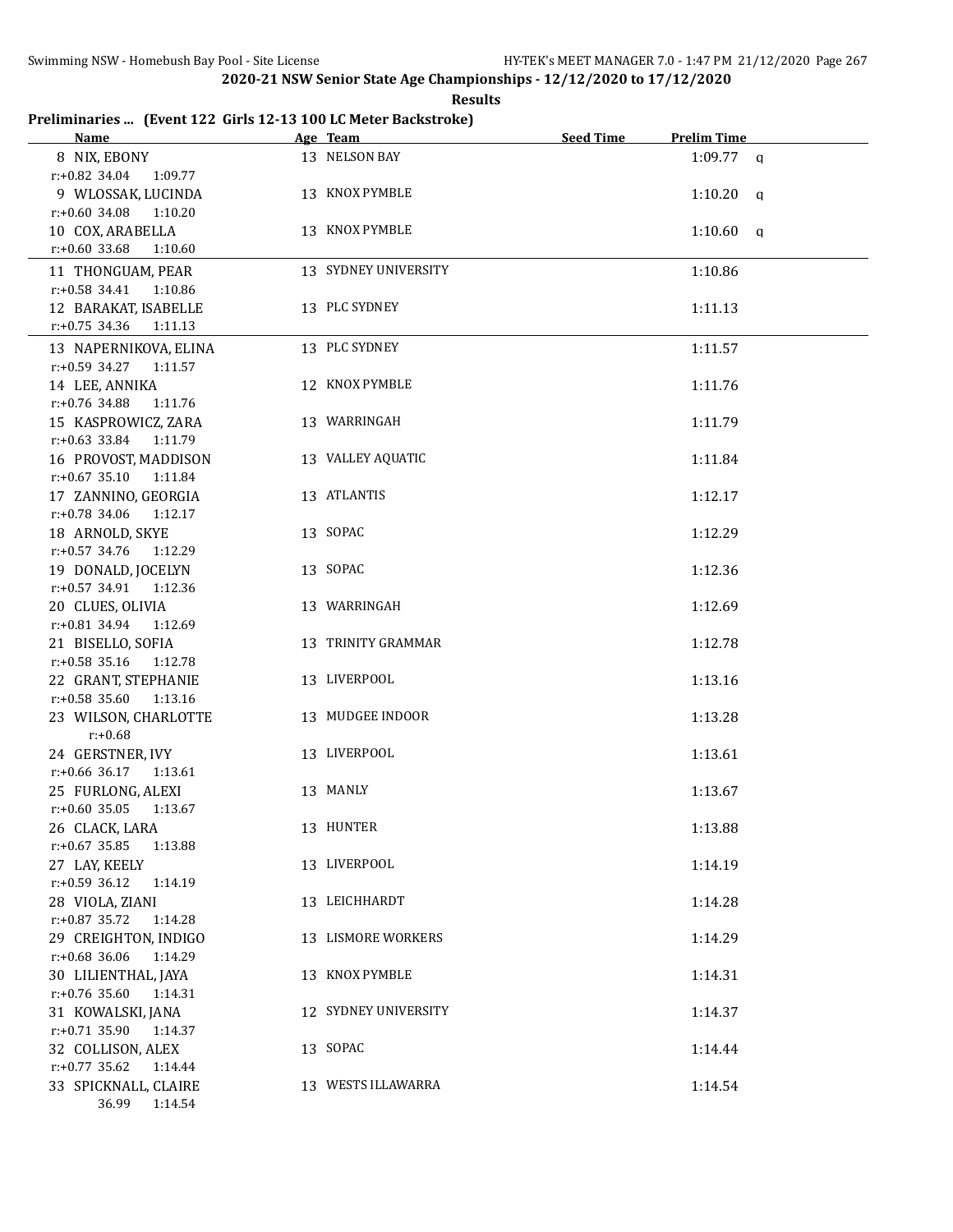# **Preliminaries ... (Event 122 Girls 12-13 100 LC Meter Backstroke)**

| <b>Name</b>                                    | Age Team                      | <b>Seed Time</b> | <b>Prelim Time</b> |  |
|------------------------------------------------|-------------------------------|------------------|--------------------|--|
| 34 DOWNS, JADE                                 | 13 KINCUMBER PACIFIC DOLPHINS |                  | 1:14.60            |  |
| $r: +0.60$ 35.28 1:14.60                       |                               |                  |                    |  |
| 35 WATERMAN, EDWINA                            | 13 KINROSS WOLAROI            |                  | 1:14.63            |  |
| $r: +0.63$ 36.23<br>1:14.63                    |                               |                  |                    |  |
| 36 DOMMEL, GENEVIEVE                           | 12 RANDWICK CITY              |                  | 1:14.65            |  |
| $r: +0.71$ 35.67 1:14.65                       |                               |                  |                    |  |
| 37 HANGER, ISABELLE                            | 13 CITY OF SYDNEY             |                  | 1:14.92            |  |
| $r: +0.71$ 36.35<br>1:14.92                    |                               |                  |                    |  |
| 38 SMITH, MATILDA                              | 13 VALLEY AQUATIC             |                  | 1:15.25            |  |
| $r: +0.63$ 36.18<br>1:15.25                    |                               |                  |                    |  |
| *39 RIJSSEMUS, ARIANE                          | 13 CITY OF SYDNEY             |                  | 1:15.31            |  |
| $r: +0.62$ 36.39<br>1:15.31                    |                               |                  |                    |  |
| *39 RING, ASHA                                 | 12 PLC SYDNEY                 |                  | 1:15.31            |  |
| $r: +0.70$ 36.68<br>1:15.31                    |                               |                  |                    |  |
| 41 BRANDENBURGER, AMY                          | 13 TUGGERANONG VIKINGS        |                  | 1:15.57            |  |
| $r: +0.69$ 36.67 1:15.57                       |                               |                  |                    |  |
| 42 KRALKA, DOMINIKA                            | 13 KINCUMBER PACIFIC DOLPHINS |                  | 1:15.75            |  |
| $r: +0.70$ 36.52<br>1:15.75                    |                               |                  |                    |  |
| 43 BRODRICK, CHLOE                             | 13 TUGGERANONG VIKINGS        |                  | 1:16.64            |  |
| $r.+0.68$ 37.87 1:16.64                        | 13 WOY WOY                    |                  | 1:16.87            |  |
| *44 EDWARDS, OLIVIA<br>$r.+0.78$ 37.15 1:16.87 |                               |                  |                    |  |
| *44 JEWELL, ELODIE                             | 13 MACCABI                    |                  | 1:16.87            |  |
| $r.+0.67$ 37.37 1:16.87                        |                               |                  |                    |  |
| 46 KIM, LIN                                    | 12 PLC SYDNEY                 |                  | 1:17.60            |  |
| $r: +0.60$ 36.66<br>1:17.60                    |                               |                  |                    |  |
| 47 SURYATHYO, IRENE                            | 13 CASTLE HILL RSL DOLPHINS   |                  | 1:18.38            |  |
| $r: +0.53$ 36.83<br>1:18.38                    |                               |                  |                    |  |
| 48 CROLL, JESSICA                              | 13 WILLOUGHBY                 |                  | 1:19.53            |  |
| $r: +0.80$ 39.70<br>1:19.53                    |                               |                  |                    |  |
| --- SPIERS, ALICIA                             | 13 ALBURY NORTH LAVINGTON     |                  | <b>DQ</b>          |  |
| r:+0.87 33.80                                  |                               |                  |                    |  |

# **Event 123 Girls 14 Year Olds 200 LC Meter Breaststroke**

| Name                       |                    | Age Team           | <b>Prelim Time</b> | <b>Finals Time</b> |  |
|----------------------------|--------------------|--------------------|--------------------|--------------------|--|
| <b>Finals</b>              |                    |                    |                    |                    |  |
| 1 JOHNSON, ISABELLA        |                    | 14 EPPING BULLETS  | 2:43.76            | 2:38.48            |  |
| $r: +0.63$ 35.32 1:15.71   | 1:57.00            | 2:38.48            |                    |                    |  |
| 2 ZHANG, BELLA             |                    | 14 KNOX PYMBLE     | 2:47.26            | 2:42.81            |  |
| $r: +0.54$ 35.99 1:17.60   | 1:59.90            | 2:42.81            |                    |                    |  |
| 3 SIMM, AMELIA             |                    | 14 TAMWORTH CITY   | 2:48.34            | 2:45.04            |  |
| $r: +0.71$ 37.83 1:20.02   | 2:02.25            | 2:45.04            |                    |                    |  |
| 4 ISAAC, CHELSEA           |                    | 14 ALBURY AMATEUR  | 2:55.01            | 2:50.38            |  |
| $r: +0.81$ 37.40 1:20.77   | 2:05.39            | 2:50.38            |                    |                    |  |
| 5 COX, MICHAELA            |                    | 14 SLC AQUADOT     | 2:54.15            | 2:50.56            |  |
| r:+0.73 37.59              | 1:20.55<br>2:05.65 | 2:50.56            |                    |                    |  |
| 6 FITTLER, ELLA            |                    | 14 TAMWORTH CITY   | 2:50.86            | 2:51.76            |  |
| 39.41                      | 1:22.91<br>2:07.71 | 2:51.76            |                    |                    |  |
| 7 LOVRINOVIC KAIC, STELA   |                    | 14 LANE COVE       | 2:54.38            | 2:54.60            |  |
| $r: +0.55$ 39.71 1:24.63   | 2:09.44            | 2:54.60            |                    |                    |  |
| 8 CHRISTIAN-MILNE, GEORGIA |                    | 14 NOVOCASTRIAN    | 2:51.72            | 2:55.00            |  |
| $r: +0.66$ 38.81 1:24.06   | 2:09.43            | 2:55.00            |                    |                    |  |
| 9 BROWN, KYLA              |                    | 14 KINROSS WOLAROI | 2:55.01            | 2:56.33            |  |
| r:+0.72 39.91              | 1:24.88<br>2:10.16 | 2:56.33            |                    |                    |  |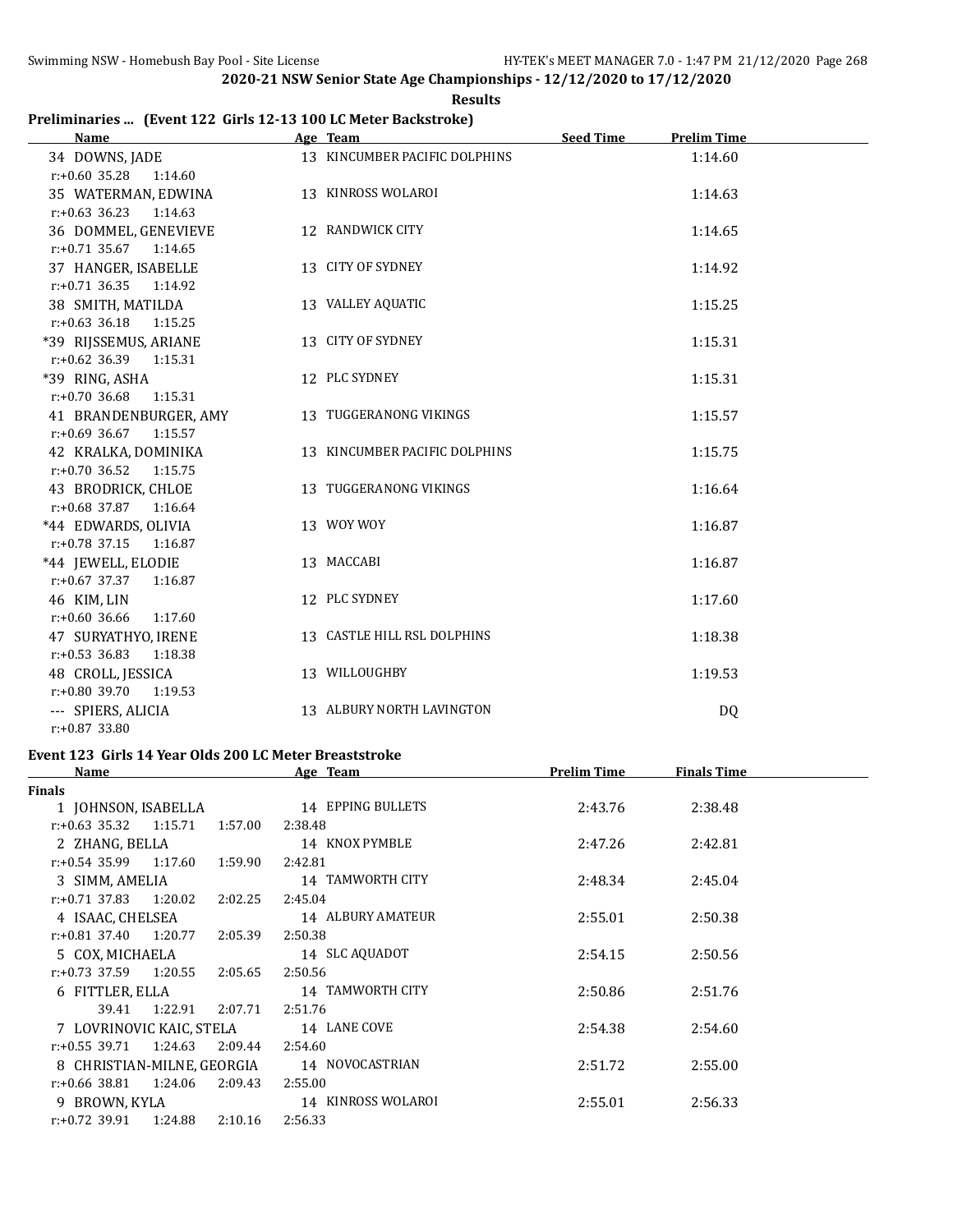|                                                                          | <b>Results</b>          |                    |                         |  |
|--------------------------------------------------------------------------|-------------------------|--------------------|-------------------------|--|
| Finals  (Event 123 Girls 14 Year Olds 200 LC Meter Breaststroke)<br>Name | Age Team                | <b>Prelim Time</b> | <b>Finals Time</b>      |  |
| 10 KOHL, ELLA                                                            | 14 MACQUARIE SHORES     | 2:57.88            | 2:59.98                 |  |
| $r: +0.76$ 39.15<br>1:23.98<br>2:11.51                                   | 2:59.98                 |                    |                         |  |
| Event 123 Girls 14 Year Olds 200 LC Meter Breaststroke                   |                         |                    |                         |  |
| Name                                                                     | Age Team                | Seed Time          | <b>Prelim Time</b>      |  |
| <b>Preliminaries</b>                                                     |                         |                    |                         |  |
| 1 JOHNSON, ISABELLA                                                      | 14 EPPING BULLETS       |                    | $2:43.76$ q             |  |
| $r: +0.61$ 36.30<br>1:17.33<br>2:00.33                                   | 2:43.76                 |                    |                         |  |
| 2 ZHANG, BELLA                                                           | 14 KNOX PYMBLE          |                    | 2:47.26<br>$\alpha$     |  |
| $r: +0.54$ 36.49<br>1:19.77<br>2:04.69                                   | 2:47.26                 |                    |                         |  |
| 3 SIMM, AMELIA                                                           | 14 TAMWORTH CITY        |                    | 2:48.34<br>q            |  |
| $r: +0.62$ 38.59<br>1:21.41<br>2:05.64                                   | 2:48.34                 |                    |                         |  |
| 4 FITTLER, ELLA                                                          | 14 TAMWORTH CITY        |                    | 2:50.86<br>q            |  |
| 1:23.29<br>r:+0.81 39.49<br>2:07.41                                      | 2:50.86                 |                    |                         |  |
| 5 CHRISTIAN-MILNE, GEORGIA                                               | 14 NOVOCASTRIAN         |                    | 2:51.72<br>q            |  |
| 1:22.00<br>$r: +0.74$ 38.19<br>2:06.91                                   | 2:51.72                 |                    |                         |  |
| 6 COX, MICHAELA                                                          | 14 SLC AQUADOT          |                    | 2:54.15<br>q            |  |
| r:+0.58 38.20<br>1:21.90<br>2:08.12                                      | 2:54.15                 |                    |                         |  |
| 7 LOVRINOVIC KAIC, STELA                                                 | 14 LANE COVE            |                    | 2:54.38<br>q            |  |
| $r: +0.50$ 39.72<br>1:23.81<br>2:08.92                                   | 2:54.38                 |                    |                         |  |
| *8 ISAAC, CHELSEA                                                        | 14 ALBURY AMATEUR       |                    | 2:55.01<br>$\alpha$     |  |
| 37.27<br>1:20.36<br>2:07.12                                              | 2:55.01                 |                    |                         |  |
| *8 BROWN, KYLA                                                           | 14 KINROSS WOLAROI      |                    | 2:55.01<br>$\alpha$     |  |
| $r: +0.51$ 39.97<br>1:24.63<br>2:09.49                                   | 2:55.01                 |                    |                         |  |
| 10 KOHL, ELLA                                                            | 14 MACQUARIE SHORES     |                    | 2:57.88<br>$\mathbf{q}$ |  |
| r:+0.63 39.79<br>1:25.08<br>2:11.72                                      | 2:57.88                 |                    |                         |  |
| 11 COSTA, VALENTINA                                                      | 14 MACQUARIE SHORES     |                    | 2:58.45                 |  |
| r:+0.84 39.91<br>1:24.69<br>2:11.39                                      | 2:58.45                 |                    |                         |  |
| 12 BROWN, SCARLETT                                                       | 14 SOPAC                |                    | 2:58.94                 |  |
| $r+0.58$ 39.54<br>1:25.57<br>2:12.05                                     | 2:58.94                 |                    |                         |  |
| 13 HAROL, WARWARA                                                        | 14 MLC MARLINS          |                    | 2:59.43                 |  |
| $r: +0.69$ 39.26<br>1:24.71<br>2:11.80                                   | 2:59.43                 |                    |                         |  |
| 14 IRVINE, TALIKA                                                        | 14 BAY & BASIN          |                    | 2:59.93                 |  |
| $r: +0.75$ 39.68<br>1:25.37<br>2:12.18                                   | 2:59.93                 |                    |                         |  |
| 15 GREGORY-REID, PIPER                                                   | 14 KNOX PYMBLE          |                    | 3:00.15                 |  |
| r:+0.57 39.92<br>1:26.41<br>2:13.46                                      | 3:00.15                 |                    |                         |  |
| 16 CHAMBERLAIN, JEMMA                                                    | 14 ABBOTSLEIGH          |                    | 3:00.82                 |  |
| 40.68<br>1:26.63<br>2:14.25                                              | 3:00.82                 |                    |                         |  |
| 17 GEDDES, LILLY                                                         | 14 TRINITY LISMORE      |                    | 3:01.78                 |  |
| $r: +0.64$ 39.32<br>1:25.87<br>2:13.30                                   | 3:01.78                 |                    |                         |  |
| 18 O'HEHIR-CORONES, CHARLOTTE                                            | 14 KINROSS WOLAROI      |                    | 3:01.98                 |  |
| $r: +0.77$ 39.44<br>1:25.42<br>2:14.20                                   | 3:01.98                 |                    |                         |  |
| 19 JIANG, SARAH                                                          | 14 TRINITY GRAMMAR      |                    | 3:04.03                 |  |
| $r: +0.75$ 40.06<br>1:26.70<br>2:14.97                                   | 3:04.03                 |                    |                         |  |
| 20 SMITH, RACHEL                                                         | 14 AQUABLITZ TOONGABBIE |                    | 3:04.17                 |  |
| 41.98<br>1:29.60<br>2:16.90                                              | 3:04.17                 |                    |                         |  |
| 21 DEVRIES, EMMA                                                         | 14 WAGGA WAGGA          |                    | 3:04.38                 |  |
| $r: +0.75$ 41.57<br>1:27.51<br>2:14.90                                   | 3:04.38                 |                    |                         |  |
| 22 LAUNAY, SOPHIE                                                        | 14 NARRABEEN            |                    | 3:04.61                 |  |
| $r: +0.67$ 41.65<br>1:28.15<br>2:17.22                                   | 3:04.61                 |                    |                         |  |
| 23 GOLDRING, SAVANNA                                                     | 14 MACCABI              |                    | 3:05.42                 |  |
| r:+0.79 43.12 1:30.66<br>2:18.85                                         | 3:05.42                 |                    |                         |  |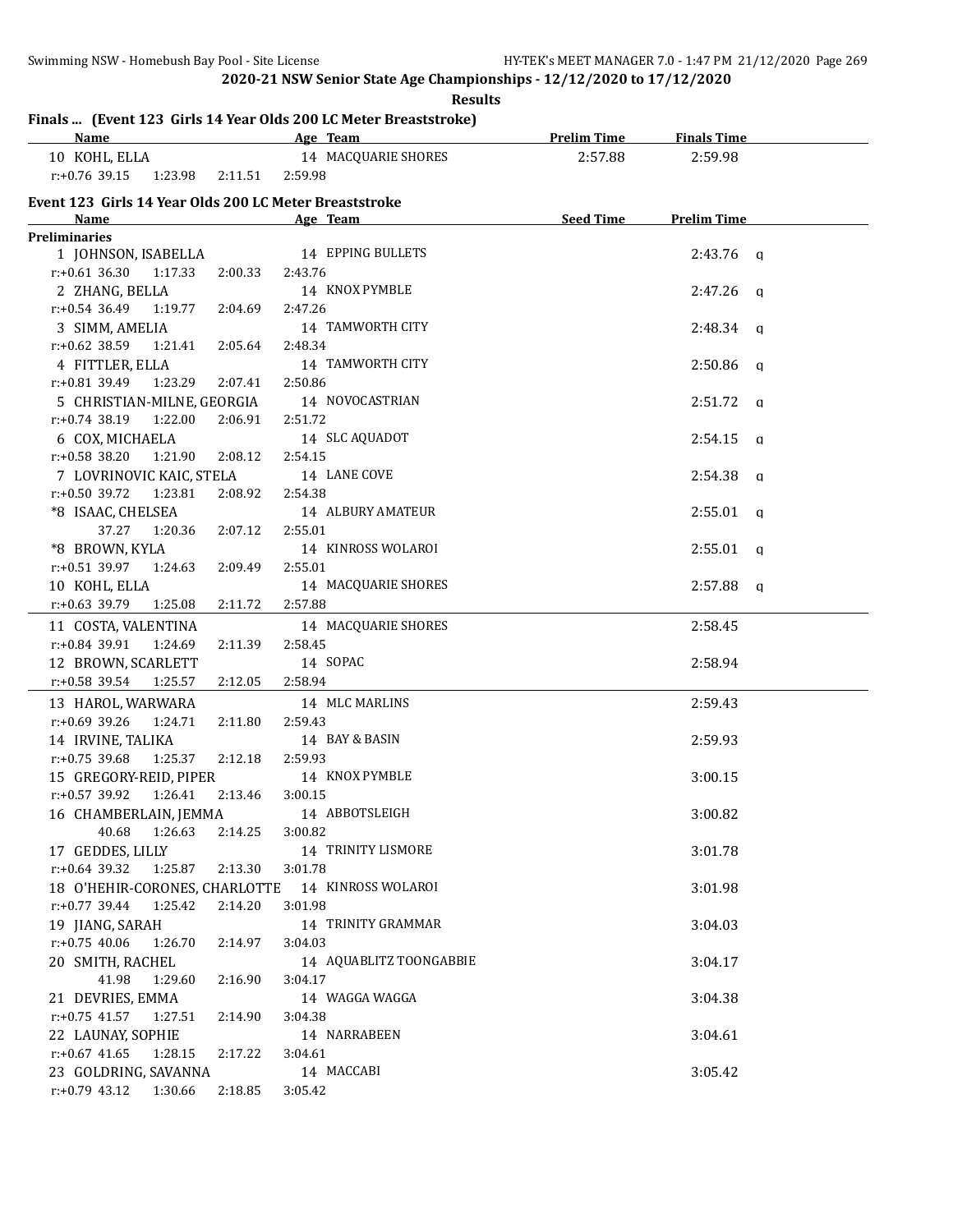$\overline{a}$ 

**2020-21 NSW Senior State Age Championships - 12/12/2020 to 17/12/2020 Results**

# **Preliminaries ... (Event 123 Girls 14 Year Olds 200 LC Meter Breaststroke)**

| Name                        |         | Age Team                    | <b>Seed Time</b> | <b>Prelim Time</b> |  |
|-----------------------------|---------|-----------------------------|------------------|--------------------|--|
| 24 OESER, CAITLIN           |         | 14 AUBURN                   |                  | 3:06.30            |  |
| $r.+0.79$ 41.69 1:28.36     | 2:16.63 | 3:06.30                     |                  |                    |  |
| 25 YOUNG, SOPHIE            |         | 14 CASTLE HILL RSL DOLPHINS |                  | 3:07.16            |  |
| $r.+0.71$ 42.28 1:30.09     | 2:18.07 | 3:07.16                     |                  |                    |  |
| 26 PATTON, ASHLEY           |         | 14 TUGGERANONG VIKINGS      |                  | 3:07.56            |  |
| $r.+0.72$ 42.63 1:30.22     | 2:18.56 | 3:07.56                     |                  |                    |  |
| 27 CREHAN, AMBER            |         | 14 WESTS ILLAWARRA          |                  | 3:07.70            |  |
| $r.+0.75$ 42.63 1:29.48     | 2:18.80 | 3:07.70                     |                  |                    |  |
| 28 GRAY, HOSANNA            |         | 14 HUNTER                   |                  | 3:07.90            |  |
| $r: +0.79$ 41.65 1:29.48    | 2:18.79 | 3:07.90                     |                  |                    |  |
| 29 COX, ISABELLA            |         | 14 SANS SOUCI               |                  | 3:10.22            |  |
| 42.45 1:30.63               | 2:21.39 | 3:10.22                     |                  |                    |  |
| 30 WILLIAMSON, PAIGE        |         | 14 LORETO NORMANHURST       |                  | 3:10.93            |  |
| r:+0.62 42.48<br>1:31.26    | 2:21.65 | 3:10.93                     |                  |                    |  |
| 31 THACKER, ASHLEIGH        |         | 14 NARRABEEN                |                  | 3:12.73            |  |
| $r: +0.74$ 43.78<br>1:32.90 | 2:23.89 | 3:12.73                     |                  |                    |  |
| 32 RIDER, ASHLEE            |         | 14 SLC AQUADOT              |                  | 3:14.38            |  |
| r:+0.86 42.41<br>1:31.30    | 2:21.71 | 3:14.38                     |                  |                    |  |

#### **Event 124 Boys 13-14 200 LC Meter Breaststroke**

| <b>Name</b>                            | Age Team           | <b>Prelim Time</b> | <b>Finals Time</b> |  |
|----------------------------------------|--------------------|--------------------|--------------------|--|
| <b>Finals</b>                          |                    |                    |                    |  |
| 1 SCREEN, BAILEY                       | 14 WILLOUGHBY      | 2:35.03            | 2:27.10            |  |
| $r: +0.70$ 32.73 1:09.75<br>1:48.44    | 2:27.10            |                    |                    |  |
| 2 TOIA, CHRISTIAN                      | 14 PLC SYDNEY      | 2:34.74            | 2:28.60            |  |
| $r: +0.64$ 32.88 1:10.44<br>1:49.64    | 2:28.60            |                    |                    |  |
| 3 KERR, JOSHUA                         | 14 MANLY           | 2:32.32            | 2:28.87            |  |
| $r.+0.52$ 33.73 1:11.72<br>1:50.08     | 2:28.87            |                    |                    |  |
| 4 INGRAM, RANDAL                       | 14 NELSON BAY      | 2:36.89            | 2:35.82            |  |
| $r.+0.57$ 35.12 1:14.45<br>1:54.81     | 2:35.82            |                    |                    |  |
| 5 NAM, JONATHAN                        | 13 TRINITY GRAMMAR | 2:38.17            | 2:37.07            |  |
| $r: +0.69$ 35.22 1:15.10 1:56.33       | 2:37.07            |                    |                    |  |
| 6 SMYTH, ANGUS                         | 14 ALSTONVILLE     | 2:37.79            | 2:37.11            |  |
| $r: +0.69$ 34.85 1:15.21 1:57.14       | 2:37.11            |                    |                    |  |
| 7 WALKER, ALEXANDER                    | 13 CHARLESTOWN     | 2:40.84            | 2:37.14            |  |
| $r.+0.83$ 35.11 1:15.19<br>1:56.08     | 2:37.14            |                    |                    |  |
| 8 NAPOLI, JAMES                        | 13 EPPING BULLETS  | 2:39.94            | 2:37.26            |  |
| $r: +0.67$ 36.28 1:16.71 1:56.96       | 2:37.26            |                    |                    |  |
| 9 MRAVEC, FREDERICK                    | 13 RANDWICK CITY   | 2:38.67            | 2:38.08            |  |
| $r.+0.64$ 34.60 1:14.49<br>1:55.87     | 2:38.08            |                    |                    |  |
| 10 KANG, DAVID                         | 14 MLC MARLINS     | 2:41.03            | 2:40.19            |  |
| $r: +0.66$ 35.04<br>1:57.77<br>1:15.42 | 2:40.19            |                    |                    |  |

#### **Event 124 Boys 13-14 200 LC Meter Breaststroke**

| <b>Name</b>          |         |         | Age Team      | <b>Seed Time</b> | Prelim Time |          |
|----------------------|---------|---------|---------------|------------------|-------------|----------|
| <b>Preliminaries</b> |         |         |               |                  |             |          |
| 1 KERR, JOSHUA       |         |         | 14 MANLY      |                  | 2:32.32     | $\alpha$ |
| r:+0.63 34.36        | 1:12.83 | 1:52.52 | 2:32.32       |                  |             |          |
| 2 TOIA, CHRISTIAN    |         |         | 14 PLC SYDNEY |                  | 2:34.74     | <b>a</b> |
| r:+0.60 34.49        | 1:13.98 | 1:55.92 | 2:34.74       |                  |             |          |
| 3 SCREEN, BAILEY     |         |         | 14 WILLOUGHBY |                  | 2:35.03     | <b>a</b> |
| r:+0.55 35.06        | 1:14.34 | 1:55.36 | 2:35.03       |                  |             |          |
| 4 INGRAM, RANDAL     |         |         | 14 NELSON BAY |                  | 2:36.89     | a        |
| $r: +0.61$ 35.67     | 1:15.28 | 1:56.24 | 2:36.89       |                  |             |          |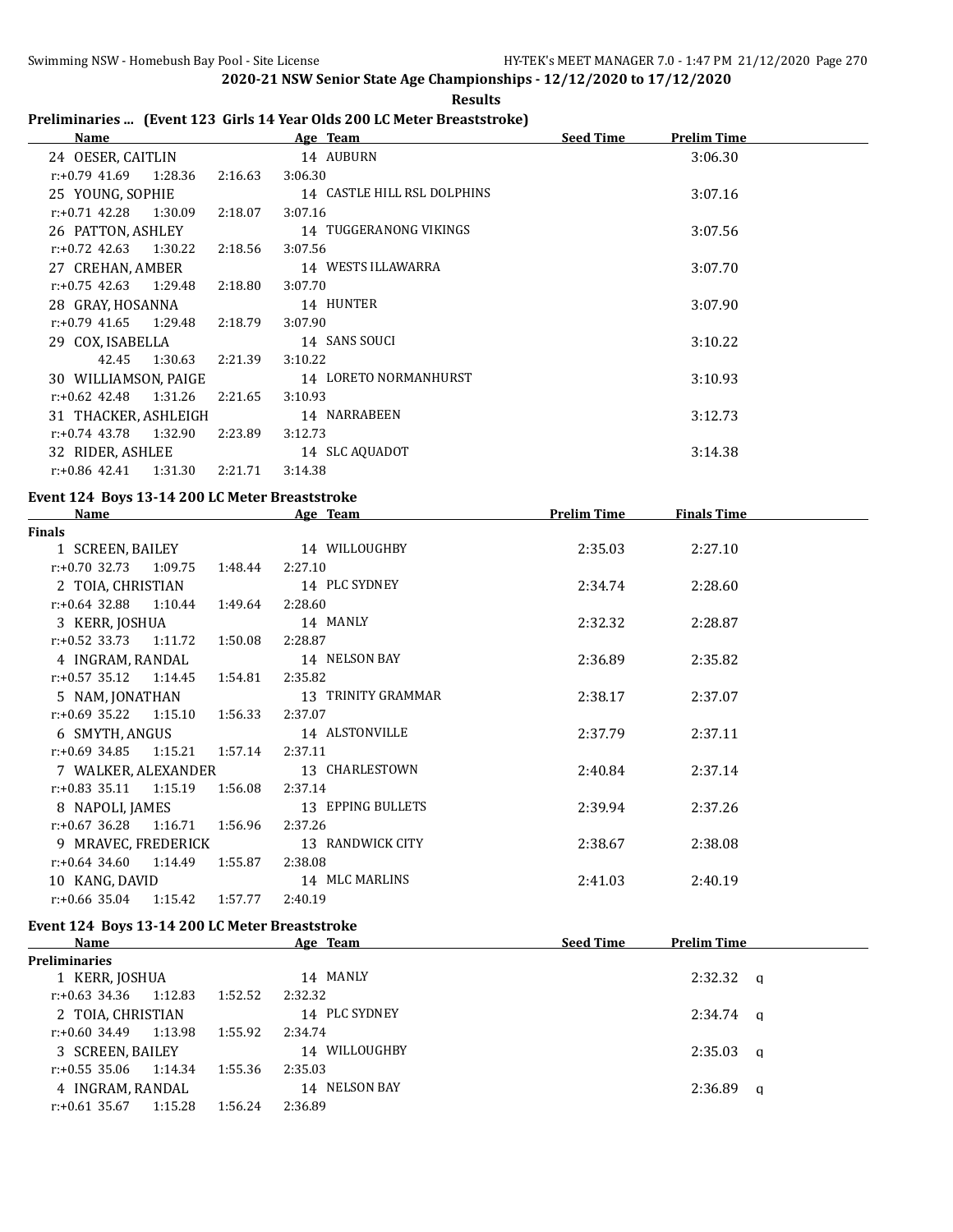|                                  |                  |         | 2020 21 NJW Jefnor Julie Age enamploiships -12/12/2020 to 17/12/2020 | <b>Results</b> |           |                    |          |
|----------------------------------|------------------|---------|----------------------------------------------------------------------|----------------|-----------|--------------------|----------|
|                                  |                  |         | Preliminaries  (Event 124 Boys 13-14 200 LC Meter Breaststroke)      |                |           |                    |          |
| <b>Name</b>                      |                  |         | <u>Age Team and Age Team</u>                                         |                | Seed Time | <b>Prelim Time</b> |          |
| 5 SMYTH, ANGUS                   |                  |         | 14 ALSTONVILLE                                                       |                |           | $2:37.79$ a        |          |
| $r: +0.71$ 34.93 1:15.10 1:56.98 |                  |         | 2:37.79                                                              |                |           |                    |          |
| 6 NAM, JONATHAN                  |                  |         | 13 TRINITY GRAMMAR                                                   |                |           | $2:38.17$ a        |          |
| $r: +0.56$ 35.81                 | 1:16.27          | 1:58.19 | 2:38.17                                                              |                |           |                    |          |
| 7 MRAVEC, FREDERICK              |                  |         | 13 RANDWICK CITY                                                     |                |           | 2:38.67            | $\alpha$ |
| $r: +0.69$ 34.90                 | 1:15.09          | 1:56.91 | 2:38.67                                                              |                |           |                    |          |
| 8 NAPOLI, JAMES                  |                  |         | 13 EPPING BULLETS                                                    |                |           | $2:39.94$ a        |          |
| $r: +0.70$ 36.49                 | 1:17.79          | 1:58.87 | 2:39.94                                                              |                |           |                    |          |
| 9 WALKER, ALEXANDER              |                  |         | 13 CHARLESTOWN                                                       |                |           | 2:40.84            | $\alpha$ |
| $r: +0.80$ 35.87 1:16.96         |                  | 2:00.51 | 2:40.84                                                              |                |           |                    |          |
| 10 KANG, DAVID                   |                  |         | 14 MLC MARLINS                                                       |                |           | 2:41.03            | $\alpha$ |
| $r: +0.53$ 35.06                 | 1:15.71  1:58.28 |         | 2:41.03                                                              |                |           |                    |          |
| 11 YUEH, EVAN                    |                  |         | 14 KNOX PYMBLE                                                       |                |           | 2:41.56            |          |
| $r: +0.56$ 36.79                 | 1:18.15          | 2:00.68 | 2:41.56                                                              |                |           |                    |          |
| 12 BURRI, LUKAS                  |                  |         | 14 WOLLONGONG                                                        |                |           | 2:42.43            |          |
| $r: +0.66$ 35.77                 | 1:16.67 1:59.73  |         | 2:42.43                                                              |                |           |                    |          |
| 13 BULLIVANT, PATRICK            |                  |         | 14 GT AQUATICS                                                       |                |           | 2:42.79            |          |
|                                  |                  | 2:01.79 | 2:42.79                                                              |                |           |                    |          |
| 14 RYAN, JAMES                   |                  |         | 13 TAMWORTH CITY                                                     |                |           | 2:44.85            |          |
| $r: +0.77$ 37.97                 | 1:20.18          | 2:02.03 | 2:44.85                                                              |                |           |                    |          |
| 15 KERVES, JACK                  |                  |         | 14 SYDNEY UNIVERSITY                                                 |                |           | 2:45.27            |          |
| $r: +0.75$ 38.26                 | 1:21.43          | 2:04.02 | 2:45.27                                                              |                |           |                    |          |
| 16 LI, KYLE                      |                  |         | 14 BARKER AQUATIC                                                    |                |           | 2:45.70            |          |
| $r: +0.66$ 36.23                 | 1:17.94          | 2:01.56 | 2:45.70                                                              |                |           |                    |          |
| 17 BENNETT, OSCAR                |                  |         | 13 CITY OF SYDNEY                                                    |                |           | 2:45.85            |          |
|                                  |                  |         |                                                                      |                |           |                    |          |

| 19 DULLIVANI, IAINIUN               |         | T <sub>4</sub> at women | 4.74.77 |
|-------------------------------------|---------|-------------------------|---------|
|                                     | 2:01.79 | 2:42.79                 |         |
| 14 RYAN, JAMES                      |         | 13 TAMWORTH CITY        | 2:44.85 |
| $r: +0.77$ 37.97 1:20.18            | 2:02.03 | 2:44.85                 |         |
| 15 KERVES, JACK                     |         | 14 SYDNEY UNIVERSITY    | 2:45.27 |
| $r: +0.75$ 38.26<br>1:21.43         | 2:04.02 | 2:45.27                 |         |
| 16 LI, KYLE                         |         | 14 BARKER AQUATIC       | 2:45.70 |
| $r: +0.66$ 36.23<br>1:17.94         | 2:01.56 | 2:45.70                 |         |
| 17 BENNETT, OSCAR                   |         | 13 CITY OF SYDNEY       | 2:45.85 |
| $r: +0.72$ 38.73<br>1:21.29         | 2:03.83 | 2:45.85                 |         |
| 18 TRETHAN, TYLER                   |         | 13 NOVOCASTRIAN         | 2:45.94 |
| $r: +0.63$ 35.69<br>1:17.52         | 2:00.49 | 2:45.94                 |         |
| 19 CHEN, MITCHELL                   |         | 14 TRINITY GRAMMAR      | 2:46.39 |
| $r: +0.66$ 36.39<br>1:18.10         | 2:01.98 | 2:46.39                 |         |
| 20 DAVIES, KYAN                     |         | 14 AQUABLITZ TOONGABBIE | 2:47.45 |
| $r: +0.67$ 36.07<br>1:18.26         | 2:02.43 | 2:47.45                 |         |
| 21 PELLY, DENVER                    |         | 14 PLC SYDNEY           | 2:48.77 |
| $r: +0.71$ 36.61<br>1:19.30         | 2:03.87 | 2:48.77                 |         |
| 22 KREUTZBERGER, OSCAR              |         | 13 ALBURY AMATEUR       | 2:50.22 |
| $r: +0.70$ 38.20<br>1:20.88         | 2:05.77 | 2:50.22                 |         |
| 23 GIM, MATTHEW                     |         | 14 MLC MARLINS          | 2:50.95 |
| $r: +0.65$ 37.22<br>1:20.14         | 2:05.34 | 2:50.95                 |         |
| 24 LEHANE, LIAM                     |         | 14 WARRINGAH            | 2:50.99 |
| 25 RODDA, DALE                      |         | 14 CARLILE              | 2:52.16 |
| $r: +0.80$ 38.79 1:22.21            | 2:07.82 | 2:52.16                 |         |
| 26 HEMPOOM, JACK                    |         | 14 UNIVERSITY OF NSW    | 2:53.57 |
| r:+0.64 37.14 1:20.88               | 2:06.45 | 2:53.57                 |         |
| 27 PELL, THOMAS                     |         | 14 KINROSS WOLAROI      | 2:54.05 |
| $r: +0.65$ 37.66<br>1:21.04         | 2:07.58 | 2:54.05                 |         |
| 28 MURRAY, LUCAS                    |         | 14 TELOPEA              | 2:54.22 |
| $r: +0.79$ 38.13 1:22.69            | 2:08.56 | 2:54.22                 |         |
| 29 JAMES, LACHLAN                   |         | 14 CARLILE              | 2:54.40 |
|                                     | 2:08.89 | 2:54.40                 |         |
| 30 ASWATANANAN, PUMARES             |         | 14 SYDNEY UNIVERSITY    | 2:55.78 |
| 1:24.68                             | 2:10.59 | 2:55.78                 |         |
| 31 NGUYEN, ZACHARIAH                |         | 14 TRINITY GRAMMAR      | 2:57.42 |
| $r: +0.65$ 36.92<br>1:21.24 2:07.53 |         | 2:57.42                 |         |
|                                     |         |                         |         |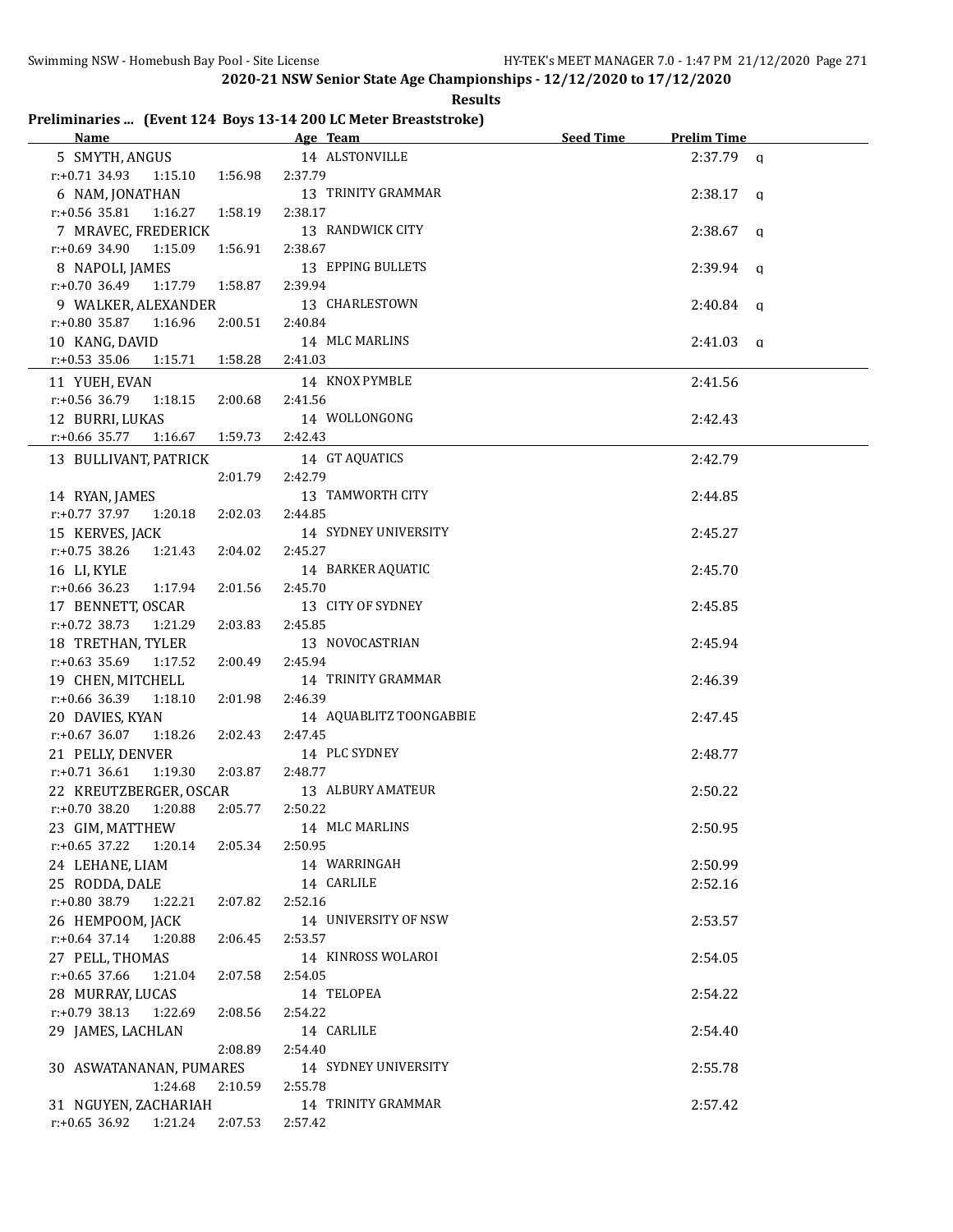#### **Results**

# **Preliminaries ... (Event 124 Boys 13-14 200 LC Meter Breaststroke)**

| Name                        |         | Age Team                    | <b>Seed Time</b> | <b>Prelim Time</b> |  |
|-----------------------------|---------|-----------------------------|------------------|--------------------|--|
| 32 PHANG, ZHI YONG          |         | 14 CASTLE HILL RSL DOLPHINS |                  | 2:59.16            |  |
| 1:21.25<br>$r: +0.73$ 37.13 | 2:09.39 | 2:59.16                     |                  |                    |  |
| 33 VUONG, FELIX             |         | 14 LIVERPOOL                |                  | 2:59.32            |  |
|                             | 2:08.74 | 2:59.32                     |                  |                    |  |
| 34 LEUNG, ARUN              |         | 14 ST GEORGE                |                  | 2:59.63            |  |
| 1:22.78<br>$r: +0.60$ 37.59 | 2:10.16 | 2:59.63                     |                  |                    |  |
| 35 DAVIS, CODY              |         | 14 MACCABI                  |                  | 3:03.49            |  |
| 1:27.26<br>$r: +0.64$ 41.31 | 2:15.38 | 3:03.49                     |                  |                    |  |
| 36 GORODETSKYI, TARAS       |         | 14 MARRICKVILLE             |                  | 3:05.28            |  |
| 1:27.37<br>$r: +0.72$ 40.53 | 2:16.59 | 3:05.28                     |                  |                    |  |

#### **Event 125 Boys 15 Year Olds 100 LC Meter Butterfly**

| Name                        | Age Team                | <b>Prelim Time</b> | <b>Finals Time</b> |
|-----------------------------|-------------------------|--------------------|--------------------|
| Finals                      |                         |                    |                    |
| 1 LILIENTHAL, KAI           | 15 KNOX PYMBLE          | 57.91              | 56.83              |
| $r: +0.57$ 26.38<br>56.83   |                         |                    |                    |
| 2 SMITH, NATHAN             | 15 PORT MACQUARIE       | 57.74              | 57.22              |
| $r: +0.53$ 26.25<br>57.22   |                         |                    |                    |
| 3 ALBERTYN, KARL            | 15 KNOX PYMBLE          | 58.37              | 57.68              |
| $r: +0.64$ 26.99<br>57.68   |                         |                    |                    |
| 4 MOODY, BILLY              | 15 SINGLETON            | 59.96              | 57.79              |
| $r: +0.67$ 26.99<br>57.79   |                         |                    |                    |
| 5 BARISIC, SAMSON           | 15 SOPAC                | 59.70              | 59.87              |
| $r: +0.51$ 28.23<br>59.87   |                         |                    |                    |
| 6 ROTHWELL, HARRISON        | 15 MANLY                | 1:00.76            | 1:00.35            |
| $r: +0.69$ 28.24<br>1:00.35 |                         |                    |                    |
| 7 POWELL, RILEY             | 15 WESTS ILLAWARRA      | 1:00.34            | 1:00.56            |
| $r: +0.71$ 28.27<br>1:00.56 |                         |                    |                    |
| 8 DIBBEN, CONNOR            | 15 CRONULLA             | 1:00.36            | 1:00.65            |
| $r: +0.53$ 28.02<br>1:00.65 |                         |                    |                    |
| 9 LEEMBRUGGEN, MATTHEW      | 15 WESTS ILLAWARRA      | 1:02.02            | 1:01.33            |
| $r: +0.72$ 28.17<br>1:01.33 |                         |                    |                    |
| 10 KARADJOV, PETAR          | 15 AQUABLITZ TOONGABBIE | 1:00.93            | 1:02.21            |
| $r: +0.70$ 28.87<br>1:02.21 |                         |                    |                    |

# **Event 125 Boys 15 Year Olds 100 LC Meter Butterfly**

| Name                        | Age Team              | <b>Seed Time</b><br>Prelim Time |
|-----------------------------|-----------------------|---------------------------------|
| <b>Preliminaries</b>        |                       |                                 |
| 1 SMITH, NATHAN             | 15 PORT MACQUARIE     | 57.74 q                         |
| $r: +0.59$ 26.84<br>57.74   |                       |                                 |
| 2 LILIENTHAL, KAI           | 15 KNOX PYMBLE        | $57.91 \quad q$                 |
| $r: +0.56$ 27.17<br>57.91   |                       |                                 |
| 3 ALBERTYN, KARL            | 15 KNOX PYMBLE        | 58.37 a                         |
| $r: +0.60$ 26.92<br>58.37   |                       |                                 |
| 4 BARISIC, SAMSON           | 15 SOPAC              | $59.70 \alpha$                  |
| $r: +0.61$ 28.00<br>59.70   |                       |                                 |
| 5 MOODY, BILLY              | 15 SINGLETON          | $59.96$ q                       |
| $r: +0.59$ 27.64<br>59.96   |                       |                                 |
| 6 POWELL, RILEY             | WESTS ILLAWARRA<br>15 | 1:00.34<br>a                    |
| $r: +0.71$ 28.17<br>1:00.34 |                       |                                 |
| 7 DIBBEN, CONNOR            | 15 CRONULLA           | $1:00.36$ q                     |
| $r: +0.60$ 28.19<br>1:00.36 |                       |                                 |
| 8 ROTHWELL, HARRISON        | 15 MANLY              | 1:00.76<br>- a                  |
| $r: +0.55$ 28.42<br>1:00.76 |                       |                                 |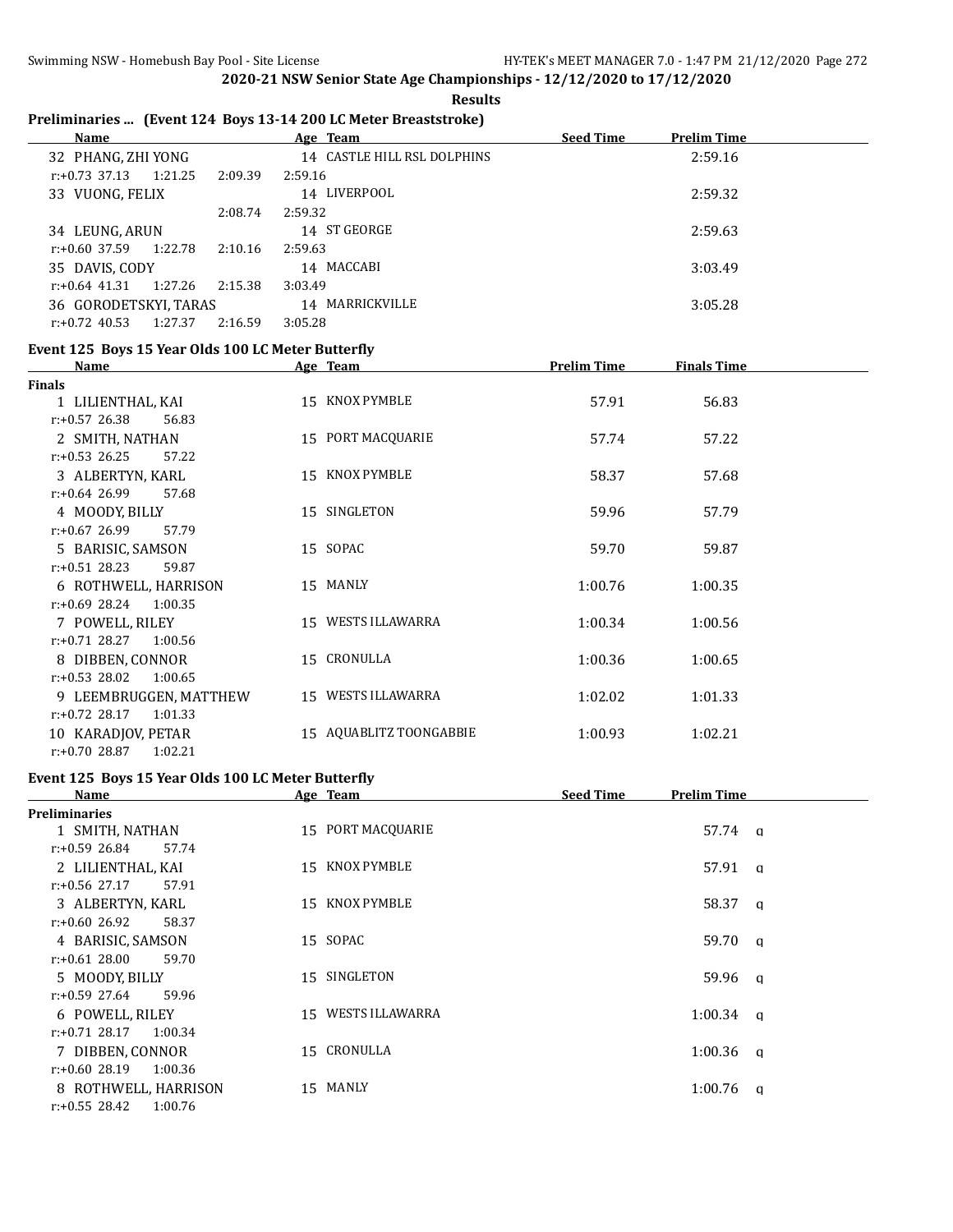**Results**

## **Preliminaries ... (Event 125 Boys 15 Year Olds 100 LC Meter Butterfly)**

| <b>Name</b>                                                                  | Age Team                    | <b>Seed Time</b> | <b>Prelim Time</b> |  |
|------------------------------------------------------------------------------|-----------------------------|------------------|--------------------|--|
| 9 KARADJOV, PETAR<br>$r: +0.66$ 28.64 1:00.93                                | 15 AQUABLITZ TOONGABBIE     |                  | $1:00.93$ a        |  |
| 10 LEEMBRUGGEN, MATTHEW<br>$r: +0.71$ 28.00<br>1:02.02                       | 15 WESTS ILLAWARRA          |                  | $1:02.02$ a        |  |
| 11 JEFFERY, GABRIEL                                                          | 15 NUSWIM                   |                  | 1:02.21            |  |
| $r: +0.68$ 28.67<br>1:02.21<br>12 HALL, KALAA<br>$r: +0.74$ 28.87<br>1:02.31 | 15 GINNINDERRA              |                  | 1:02.31            |  |
| 13 HARRIS, BENJAMIN                                                          | 15 AQUABLITZ TOONGABBIE     |                  | 1:02.32            |  |
| r:+0.72 29.55<br>1:02.32<br>14 KIM, BENJAMIN                                 | 15 RAVENSWOOD               |                  | 1:02.44            |  |
| $r: +0.73$ 28.88<br>1:02.44                                                  |                             |                  |                    |  |
| 15 FARRELL, MAX                                                              | 15 KEMPSEY                  |                  | 1:02.57            |  |
| $r.+0.74$ 28.42<br>1:02.57                                                   |                             |                  |                    |  |
| 16 MADDEN, RYAN<br>$r.+0.76$ 28.44 1:02.62                                   | 15 SLC AQUADOT              |                  | 1:02.62            |  |
| 17 WALKER, CHARLES<br>r:+0.66 28.39<br>1:02.66                               | 15 CHARLESTOWN              |                  | 1:02.66            |  |
| 18 POTTER, JAKE                                                              | 15 WESTS ILLAWARRA          |                  | 1:02.84            |  |
| $r.+0.63$ 28.37 1:02.84<br>19 CHATTERTON, KOBE                               | 15 SYDNEY UNIVERSITY        |                  | 1:02.93            |  |
| $r: +0.56$ 29.13<br>1:02.93                                                  | 15 WODEN VALLEY             |                  |                    |  |
| 20 BIDDELL, HARRISON<br>r:+0.93 28.91<br>1:03.00                             |                             |                  | 1:03.00            |  |
| 21 BEGGS, WILLIAM<br>r:+0.68 29.56<br>1:03.13                                | 15 WAGGA WAGGA              |                  | 1:03.13            |  |
| 22 ANDREWS, PRESTON                                                          | 15 NORWEST                  |                  | 1:03.14            |  |
| $r: +0.75$ 28.18<br>1:03.14<br>23 TRAUB-REHM, DOMINIK                        | 15 VALLEY AQUATIC           |                  | 1:03.15            |  |
| r:+0.86 29.61<br>1:03.15                                                     |                             |                  |                    |  |
| 24 VAN ALTHIUS, KOLIYA<br>$r: +0.78$ 29.54<br>1:03.23                        | 15 SOUTHERN SYDNEY          |                  | 1:03.23            |  |
| 25 ROCHE, LACHLAN<br>r:+0.63 28.92 1:03.31                                   | 15 MACQUARIE UNIVERSITY     |                  | 1:03.31            |  |
| 26 CAPLE, BAILEY                                                             | 15 NOWRA                    |                  | 1:03.37            |  |
| $r: +0.72$ 28.81 1:03.37<br>27 COX, CALLUM                                   | 15 CASTLE HILL RSL DOLPHINS |                  | 1:03.48            |  |
| $r: +0.63$ 30.01<br>1:03.48                                                  |                             |                  |                    |  |
| 28 TRUONG, DYLAN<br>r:+0.51 29.08<br>1:03.64                                 | 15 LIVERPOOL                |                  | 1:03.64            |  |
| 29 BREASLEY, JACK<br>r:+0.73 29.80<br>1:03.82                                | 15 HUNTER                   |                  | 1:03.82            |  |
| 30 SHI, BRANDON                                                              | 15 MACQUARIE UNIVERSITY     |                  | 1:04.05            |  |
| $r.+0.74$ 29.40<br>1:04.05<br>31 GRAY, CHARLIE                               | 15 REVESBY WORKERS          |                  | 1:04.14            |  |
| r:+0.58 29.86<br>1:04.14                                                     |                             |                  |                    |  |
| 32 GUTHRIE, THOMAS<br>$r: +0.67$ 29.52<br>1:04.56                            | 15 CANBERRA                 |                  | 1:04.56            |  |
| 33 FERNANDEZ, JOSHUA                                                         | 15 RANDWICK CITY            |                  | 1:04.62            |  |
| $r: +0.73$ 30.10<br>1:04.62                                                  |                             |                  |                    |  |
| 34 BONUS, SAM<br>r:+0.76 29.50<br>1:04.75                                    | 15 WINDSOR                  |                  | 1:04.75            |  |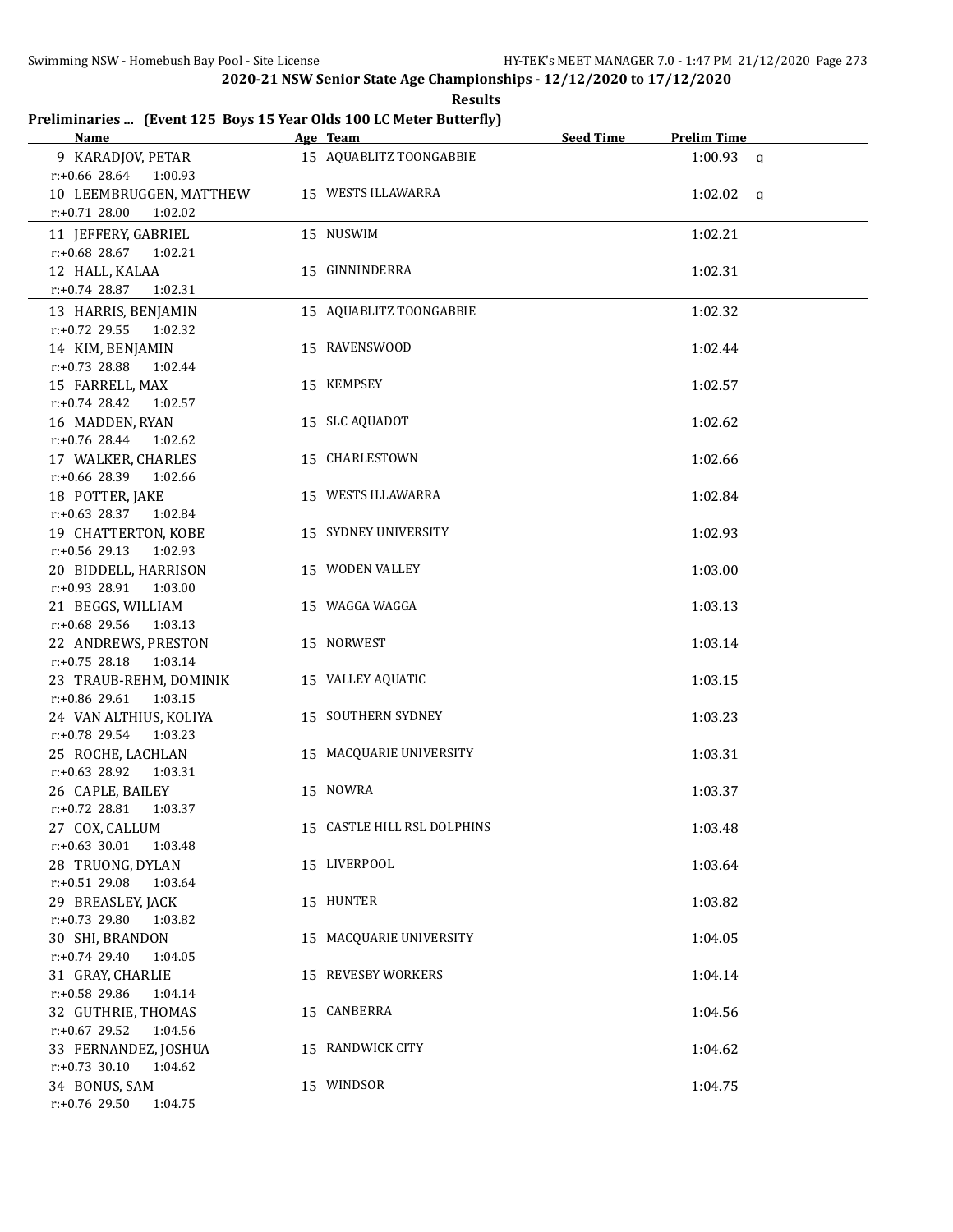$\overline{a}$ 

**2020-21 NSW Senior State Age Championships - 12/12/2020 to 17/12/2020**

**Results Preliminaries ... (Event 125 Boys 15 Year Olds 100 LC Meter Butterfly)**

| Name                        |     | Age Team                  | <b>Seed Time</b> | <b>Prelim Time</b> |
|-----------------------------|-----|---------------------------|------------------|--------------------|
| 35 SHIN, LEO                |     | 15 CARLILE                |                  | 1:05.24            |
| 1:05.24<br>r:+0.75 29.71    |     |                           |                  |                    |
| 36 DEVER, THOMAS            |     | 15 HUNTER                 |                  | 1:05.28            |
| $r: +0.73$ 29.94<br>1:05.28 |     |                           |                  |                    |
| 37 JOHNSON, TYLER           | 15. | BATHURST CITY             |                  | 1:05.51            |
| $r: +0.72$ 30.42<br>1:05.51 |     |                           |                  |                    |
| 38 MORELLI, COOPER          |     | 15 CAMPBELLTOWN           |                  | 1:05.63            |
| r:+0.69 30.22<br>1:05.63    |     |                           |                  |                    |
| 39 COWPER, RILEY            |     | <b>15 SOUTHERN SYDNEY</b> |                  | 1:05.85            |
| r:+0.66 30.27<br>1:05.85    |     |                           |                  |                    |
| 40 DIMECH-O'CONNELL, JOHN   |     | 15 ATLANTIS               |                  | 1:06.47            |
| $r: +0.72$ 30.44<br>1:06.47 |     |                           |                  |                    |
| 41 AKLE, SEBASTIAN          |     | 15 EPPING BULLETS         |                  | 1:07.45            |
| $r: +0.51$ 29.53<br>1:07.45 |     |                           |                  |                    |
| 42 WAETFORD, EUGENE         |     | 15 ST GEORGE              |                  | 1:07.90            |
| r:+0.64 29.80<br>1:07.90    |     |                           |                  |                    |

## **Event 126 Girls 15 Year Olds 100 LC Meter Butterfly**

| <b>Name</b>                 | Age Team           | <b>Prelim Time</b> | <b>Finals Time</b> |  |
|-----------------------------|--------------------|--------------------|--------------------|--|
| <b>Finals</b>               |                    |                    |                    |  |
| 1 GRANT, BELLA              | 15 LIVERPOOL       | 1:03.24            | 1:02.21            |  |
| 29.35<br>1:02.21            |                    |                    |                    |  |
| *2 CASH, CHARLI             | 15 CRONULLA        | 1:03.85            | 1:02.73            |  |
| $r: +0.70$ 28.88<br>1:02.73 |                    |                    |                    |  |
| *2 CONNOR, ABBEY            | 15 REVESBY WORKERS | 1:02.38            | 1:02.73            |  |
| $r: +0.65$ 28.87<br>1:02.73 |                    |                    |                    |  |
| 4 FULLER, BIANCA            | 15 DUBBO CITY      | 1:04.24            | 1:03.31            |  |
| $r: +0.55$ 29.41<br>1:03.31 |                    |                    |                    |  |
| 5 LYONS, COLLETTE           | 15 KINROSS WOLAROI | 1:04.18            | 1:03.35            |  |
| 1:03.35<br>29.67            |                    |                    |                    |  |
| 6 JANKOVIC, AVA             | 15 VALLEY AQUATIC  | 1:05.39            | 1:04.88            |  |
| $r: +0.77$ 29.95<br>1:04.88 |                    |                    |                    |  |
| 7 MAYES, SOPHIE             | 15 TRINITY LISMORE | 1:06.51            | 1:05.26            |  |
| $r: +0.70$ 29.70<br>1:05.26 |                    |                    |                    |  |
| 8 JONES, CHELSEA            | 15 WESTS ILLAWARRA | 1:05.32            | 1:05.33            |  |
| $r: +0.82$ 30.00<br>1:05.33 |                    |                    |                    |  |
| 9 DELUTIIS, BRIDIE          | 15 WESTS ILLAWARRA | 1:06.80            | 1:06.98            |  |
| $r: +0.78$ 31.56<br>1:06.98 |                    |                    |                    |  |
| 10 JOVANOVIC, NATALIA       | 15 AUBURN          | 1:06.52            | 1:08.06            |  |
| $r: +0.72$ 30.43<br>1:08.06 |                    |                    |                    |  |

#### **Event 126 Girls 15 Year Olds 100 LC Meter Butterfly**

| <b>Name</b>                 | Age Team           | <b>Seed Time</b><br><b>Prelim Time</b> |
|-----------------------------|--------------------|----------------------------------------|
| <b>Preliminaries</b>        |                    |                                        |
| 1 CONNOR, ABBEY             | 15 REVESBY WORKERS | $1:02.38$ a                            |
| 1:02.38<br>r:+0.53 29.31    |                    |                                        |
| 2 GRANT, BELLA              | LIVERPOOL<br>15    | $1:03.24$ a                            |
| 1:03.24<br>29.93            |                    |                                        |
| 3 CASH, CHARLI              | 15 CRONULLA        | $1:03.85$ q                            |
| 1:03.85<br>r:+0.59 29.46    |                    |                                        |
| 4 LYONS, COLLETTE           | 15 KINROSS WOLAROI | $1:04.18$ q                            |
| 1:04.18<br>r:+0.56 30.15    |                    |                                        |
| 5 FULLER, BIANCA            | DUBBO CITY<br>15.  | $1:04.24$ a                            |
| $r: +0.57$ 29.61<br>1:04.24 |                    |                                        |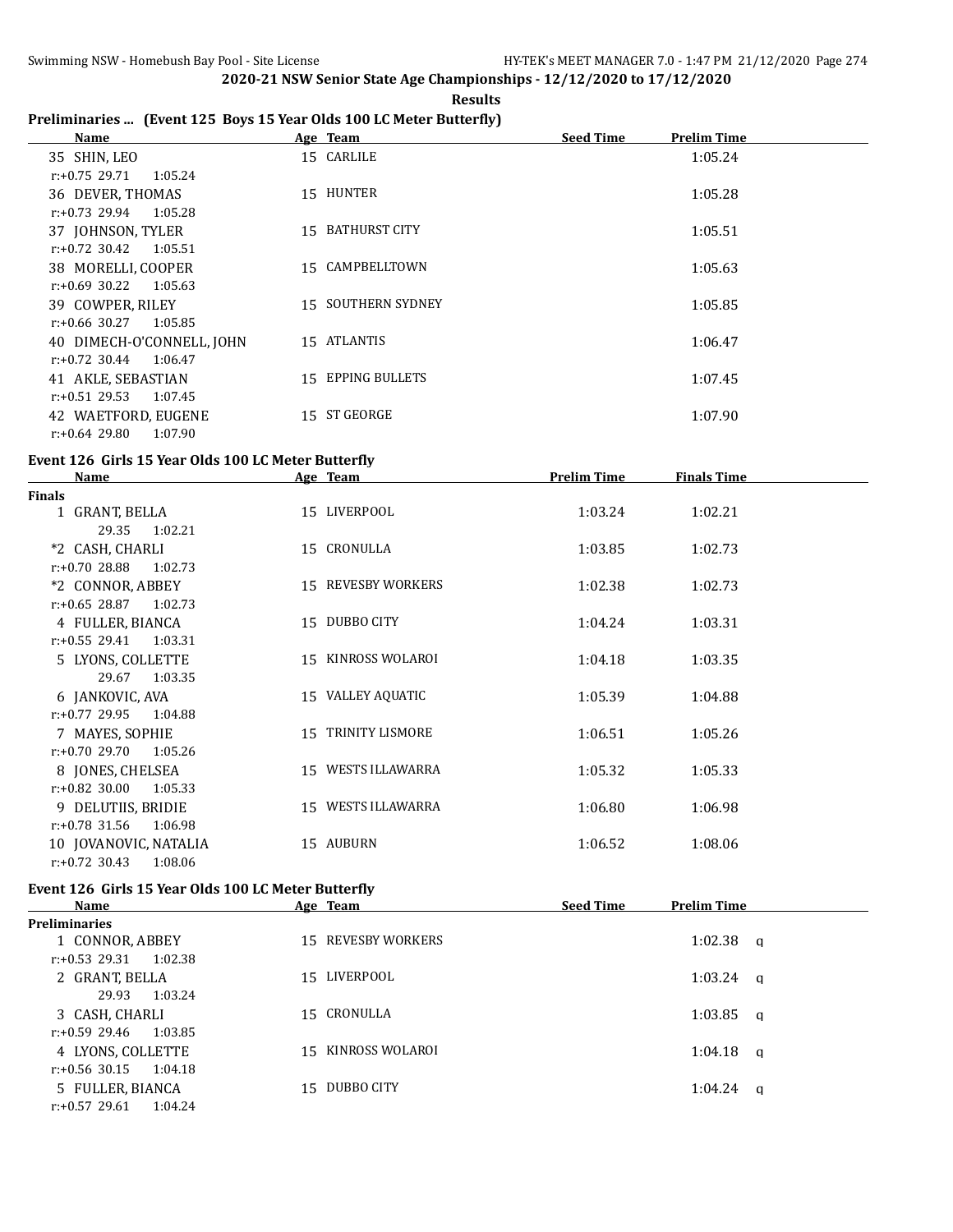**Results**

## **Preliminaries ... (Event 126 Girls 15 Year Olds 100 LC Meter Butterfly)**

| Name                        | Age Team                  | <b>Seed Time</b> | <b>Prelim Time</b> |  |
|-----------------------------|---------------------------|------------------|--------------------|--|
| 6 JONES, CHELSEA            | 15 WESTS ILLAWARRA        |                  | $1:05.32$ a        |  |
| $r: +0.80$ 30.09 1:05.32    |                           |                  |                    |  |
| 7 JANKOVIC, AVA             | 15 VALLEY AQUATIC         |                  | $1:05.39$ a        |  |
| $r: +0.78$ 30.46<br>1:05.39 |                           |                  |                    |  |
| 8 MAYES, SOPHIE             | 15 TRINITY LISMORE        |                  | $1:06.51$ q        |  |
| $r: +0.56$ 30.51<br>1:06.51 |                           |                  |                    |  |
| 9 JOVANOVIC, NATALIA        | 15 AUBURN                 |                  | $1:06.52$ q        |  |
| $r: +0.73$ 30.40 1:06.52    |                           |                  |                    |  |
| 10 DELUTIIS, BRIDIE         | 15 WESTS ILLAWARRA        |                  | $1:06.80$ q        |  |
| r:+0.77 31.24 1:06.80       |                           |                  |                    |  |
| 11 VAN ELDIK, KELSEY        | 15 CHARLESTOWN            |                  | 1:06.89            |  |
| $r: +0.64$ 30.76<br>1:06.89 |                           |                  |                    |  |
| 12 INGREY, ZOE              | 15 NOVOCASTRIAN           |                  | 1:07.80            |  |
| $r: +0.64$ 31.68<br>1:07.80 |                           |                  |                    |  |
|                             |                           |                  |                    |  |
| 13 RYAN, EMILY              | 15 MANLY                  |                  | 1:08.09            |  |
| $r: +0.59$ 31.63<br>1:08.09 |                           |                  |                    |  |
| 14 BULL, SARAH              | 15 HUNTER                 |                  | 1:08.39            |  |
| r:+0.57 31.49<br>1:08.39    |                           |                  |                    |  |
| 15 ANG, CHLOE               | 15 CAMPBELLTOWN           |                  | 1:08.62            |  |
| $r: +0.69$ 32.34 1:08.62    |                           |                  |                    |  |
| 16 LAWRENCE, ALEXANDRA      | 15 LORETO NORMANHURST     |                  | 1:08.67            |  |
| $r: +0.60$ 32.08<br>1:08.67 |                           |                  |                    |  |
| 17 KOLOAMATANGI, KYLANI     | 15 PLC SYDNEY             |                  | 1:08.84            |  |
| $r: +0.69$ 31.17<br>1:08.84 |                           |                  |                    |  |
| 18 EDWARDS, KATE            | 15 REVESBY WORKERS        |                  | 1:09.01            |  |
| 31.66<br>1:09.01            |                           |                  |                    |  |
| 19 WAN, VICTORIA            | 15 MLC MARLINS            |                  | 1:09.10            |  |
| 31.45<br>1:09.10            |                           |                  |                    |  |
| 20 MRAMOR, GABRIELLA        | <b>15 SOUTHERN SYDNEY</b> |                  | 1:09.22            |  |
| r:+0.68 31.74 1:09.22       |                           |                  |                    |  |
| 21 GODDARD, MADELINE        | 15 SLC AQUADOT            |                  | 1:09.29            |  |
| $r: +0.75$ 31.86<br>1:09.29 |                           |                  |                    |  |
| 22 FOGG, MACKENZIE          | 15 SANS SOUCI             |                  | 1:09.74            |  |
| $r: +0.67$ 32.70<br>1:09.74 |                           |                  |                    |  |
| 23 DONAIRE, ANNE            | 15 SOPAC                  |                  | 1:10.14            |  |
| $r.+0.66$ 32.18 1:10.14     |                           |                  |                    |  |
| 24 LEVER, SAMANTHA          | 15 KNOX PYMBLE            |                  | 1:10.19            |  |
| r:+0.76 32.35<br>1:10.19    |                           |                  |                    |  |
| 25 KING, GEMMA              | 15 WINDSOR                |                  | 1:10.37            |  |
| r:+0.73 32.97 1:10.37       |                           |                  |                    |  |
| 26 EWING, MADELINE          | 15 ALSTONVILLE            |                  | 1:10.67            |  |
| $r: +0.50$ 32.60<br>1:10.67 |                           |                  |                    |  |
| 27 LU, STEPHANIE            | 15 SYDNEY UNIVERSITY      |                  | 1:10.87            |  |
| $r: +0.72$ 32.26<br>1:10.87 |                           |                  |                    |  |
| 28 PIVA, LUCY               | 15 CANBERRA               |                  | 1:11.12            |  |
| r:+0.72 32.35<br>1:11.12    |                           |                  |                    |  |
| 29 LAO, RACHEL              | 15 PLC SYDNEY             |                  | 1:11.40            |  |
| r:+0.72 32.98<br>1:11.40    |                           |                  |                    |  |
| 30 ALLSOP, TALIA            | 15 WARRINGAH              |                  | 1:12.51            |  |
| $r.+0.70$ 33.48<br>1:12.51  |                           |                  |                    |  |
| 31 NEWMAN, MADISON          | 15 WESTS ILLAWARRA        |                  | 1:12.74            |  |
| $r: +0.75$ 33.63<br>1:12.74 |                           |                  |                    |  |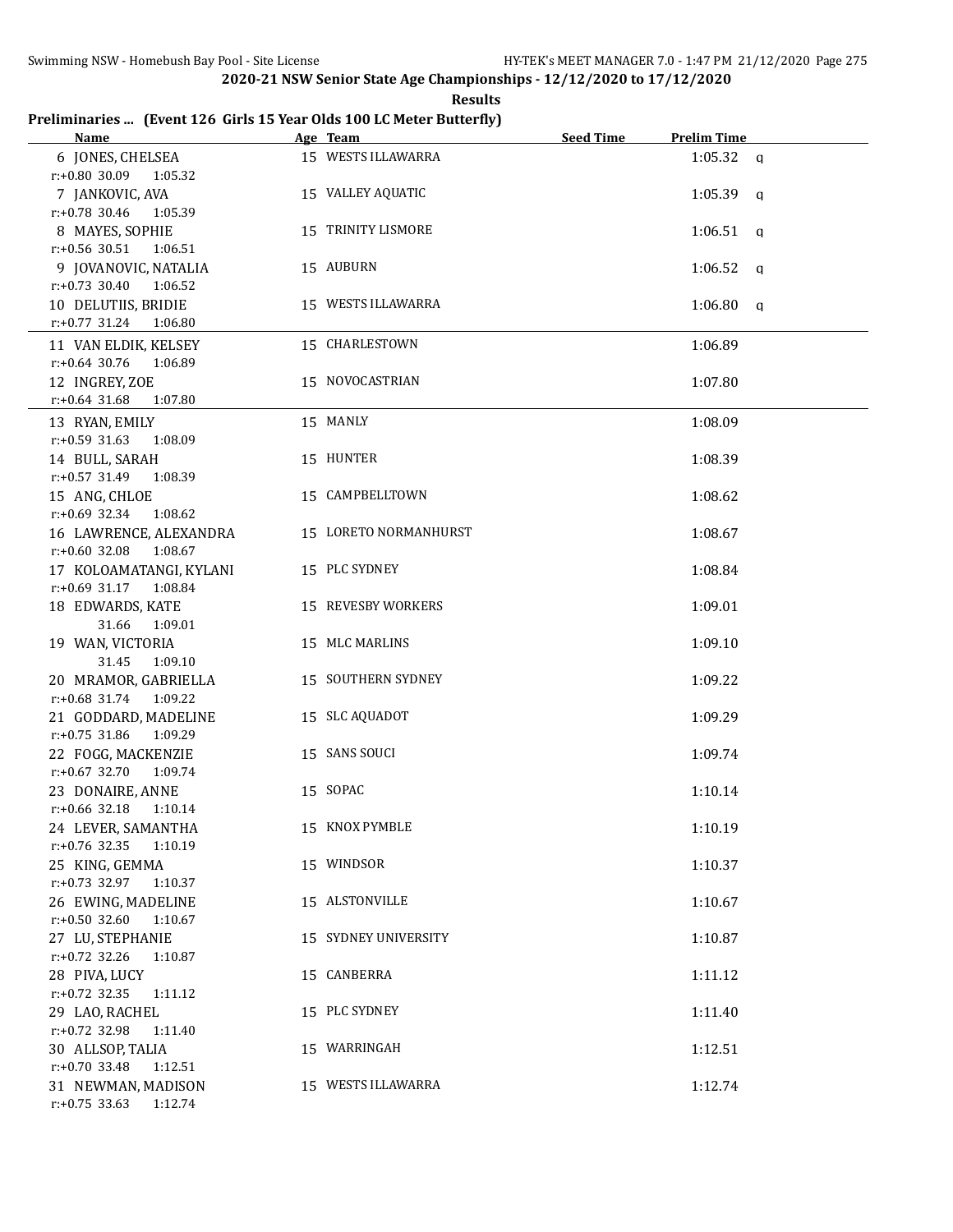**Results**

# **Preliminaries ... (Event 126 Girls 15 Year Olds 100 LC Meter Butterfly)**

| Name                        | Age Team                  | <b>Seed Time</b><br>Prelim Time |
|-----------------------------|---------------------------|---------------------------------|
| 32 YOON, JUNGWON            | 15 PLC SYDNEY             | 1:12.90                         |
| r:+0.63 33.38<br>1:12.90    |                           |                                 |
| 33 JACKSON, EBONY           | 15 REVESBY WORKERS        | 1:12.96                         |
| 1:12.96<br>r:+0.72 32.79    |                           |                                 |
| 34 BRADAC, TAYLOR           | 15 CARLILE                | 1:13.34                         |
| $r: +0.70$ 32.67<br>1:13.34 |                           |                                 |
| 35 BOYD, ASHLEY             | 15 AQUABLITZ TOONGABBIE   | 1:13.45                         |
| 1:13.45<br>32.95            |                           |                                 |
| 36 BLOCK, CHARLOTTE         | 15 RAVENSWOOD             | 1:13.80                         |
| $r: +0.75$ 33.69<br>1:13.80 |                           |                                 |
| 37 ROWELL, EMILY            | 15 FORSTER                | 1:14.56                         |
| r:+0.81 32.99<br>1:14.56    |                           |                                 |
| 38 LEWIS, SHANNON           | 15 ENGADINE               | 1:15.89                         |
| $r: +0.84$ 34.25<br>1:15.89 |                           |                                 |
| 39 CAMERON, SCARLET         | <b>15 REVESBY WORKERS</b> | 1:19.79                         |
| $r: +0.70$ 35.64<br>1:19.79 |                           |                                 |

#### **Event 127 Girls 12-13 400 LC Meter IM**

| <b>Name</b>              | Age Team                                      |         |                        |                           |                 | <b>Prelim Time</b> | <b>Finals Time</b> |  |
|--------------------------|-----------------------------------------------|---------|------------------------|---------------------------|-----------------|--------------------|--------------------|--|
| Finals                   |                                               |         |                        |                           |                 |                    |                    |  |
| 1 KOPELLOU, RAFAELA      |                                               |         | 13 REVESBY WORKERS     |                           |                 | 5:18.11            | 5:12.80            |  |
|                          | $r.+0.69$ 32.45 1:09.22 1:50.72               | 2:31.20 |                        | 3:16.72 4:03.03           | 4:38.72         | 5:12.80            |                    |  |
|                          | 2 PROVOST, MADDISON                           |         | 13 VALLEY AQUATIC      |                           |                 | 5:32.88            | 5:19.15            |  |
|                          | $r.+0.84$ 33.85 1:13.74 1:53.36               | 2:31.36 |                        | 3:20.02  4:09.14  4:45.34 |                 | 5:19.15            |                    |  |
| 3 ALLEN, RACHEL          |                                               |         | 13 GINNINDERRA         |                           |                 | 5:24.53            | 5:19.32            |  |
|                          | $r.+0.56$ 33.76 1:13.44 1:56.57               | 2:37.91 |                        | 3:22.37 4:07.16 4:44.15   |                 | 5:19.32            |                    |  |
| 4 CAMERON, INDIANNA      |                                               |         | 13 KNOX PYMBLE         |                           |                 | 5:27.75            | 5:19.50            |  |
| $r: +0.74$ 32.83         | 1:12.81  1:55.69                              | 2:36.96 | 3:22.23                |                           | 4:08.10 4:44.98 | 5:19.50            |                    |  |
|                          | 5 EDWARDS-BRADSHAW, MILLIE 13 TRINITY LISMORE |         |                        |                           |                 | 5:27.93            | 5:24.49            |  |
|                          | 31.97 1:09.40 1:50.49 2:30.61                 |         |                        | 3:19.64 4:09.16 4:47.55   |                 | 5:24.49            |                    |  |
| 6 CLACK, LARA            |                                               |         | 13 HUNTER              |                           |                 | 5:28.13            | 5:24.84            |  |
| $r: +0.72$ 32.84 1:10.89 | 1:53.64                                       | 2:35.21 |                        | 3:24.67 4:14.63 4:50.90   |                 | 5:24.84            |                    |  |
| 7 BURDACK, MIA           |                                               |         | 13 EPPING BULLETS      |                           |                 | 5:29.83            | 5:25.19            |  |
| $r.+0.77$ 34.94 1:15.83  | 1:59.45                                       | 2:40.49 | 3:25.95                | 4:11.21                   | 4:48.93         | 5:25.19            |                    |  |
| 8 BRODRICK, CHLOE        |                                               |         | 13 TUGGERANONG VIKINGS |                           |                 | 5:31.76            | 5:31.90            |  |
| $r.+0.87$ 34.57 1:14.74  | 1:56.97                                       | 2:37.95 | 3:27.98                | 4:18.69                   | 4:56.46         | 5:31.90            |                    |  |
| 9 HIGLEY, NIAMH          |                                               |         | 12 KINCOPPAL-ROSE BAY  |                           |                 | 5:32.75            | 5:33.99            |  |
| $r.+0.71$ 33.09 1:12.20  | 1:54.97                                       | 2:38.01 |                        | 3:25.55 4:17.02           | 4:55.38         | 5:33.99            |                    |  |
| --- HANGER, ISABELLE     |                                               |         | 13 CITY OF SYDNEY      |                           |                 | 5:31.10            | DQ                 |  |
| $r: +0.78$               |                                               |         |                        |                           |                 |                    |                    |  |

#### **Event 127 Girls 12-13 400 LC Meter IM**

| Name                       |         |         | Age Team |                    |         |         | <b>Seed Time</b> | <b>Prelim Time</b>  |          |
|----------------------------|---------|---------|----------|--------------------|---------|---------|------------------|---------------------|----------|
| <b>Preliminaries</b>       |         |         |          |                    |         |         |                  |                     |          |
| 1 KOPELLOU, RAFAELA        |         |         |          | 13 REVESBY WORKERS |         |         |                  | 5:18.11             | $\alpha$ |
| r:+0.68 32.50              | 1:09.23 | 1:51.13 | 2:32.32  | 3:19.14            | 4:05.98 | 4:42.70 | 5:18.11          |                     |          |
| 2 MELBOURN, DOMINIQUE      |         |         |          | 13 WARRINGAH       |         |         |                  | $5:22.11 \text{ a}$ |          |
| r:+0.57 32.75              | 1:10.71 | 1:52.89 | 2:32.75  | 3:21.71            | 4:10.98 | 4:47.51 | 5:22.11          |                     |          |
| 3 ALLEN, RACHEL            |         |         |          | 13 GINNINDERRA     |         |         |                  | $5:24.53$ a         |          |
| r:+0.72 33.98              | 1:13.70 | 1:57.78 | 2:40.15  | 3:25.75            | 4:11.52 | 4:48.35 | 5:24.53          |                     |          |
| 4 CAMERON, INDIANNA        |         |         |          | 13 KNOX PYMBLE     |         |         |                  | $5:27.75$ a         |          |
| $r: +0.75$ 34.11           | 1:14.68 | 1:59.10 | 2:41.65  | 3:27.32            | 4:13.36 | 4:51.55 | 5:27.75          |                     |          |
| 5 EDWARDS-BRADSHAW, MILLIE |         |         |          | 13 TRINITY LISMORE |         |         |                  | 5:27.93             | - a      |
| $r: +0.61$ 32.75           | 1:10.72 | 1:53.31 | 2:34.59  | 3:23.94            | 4:13.38 | 4:52.37 | 5:27.93          |                     |          |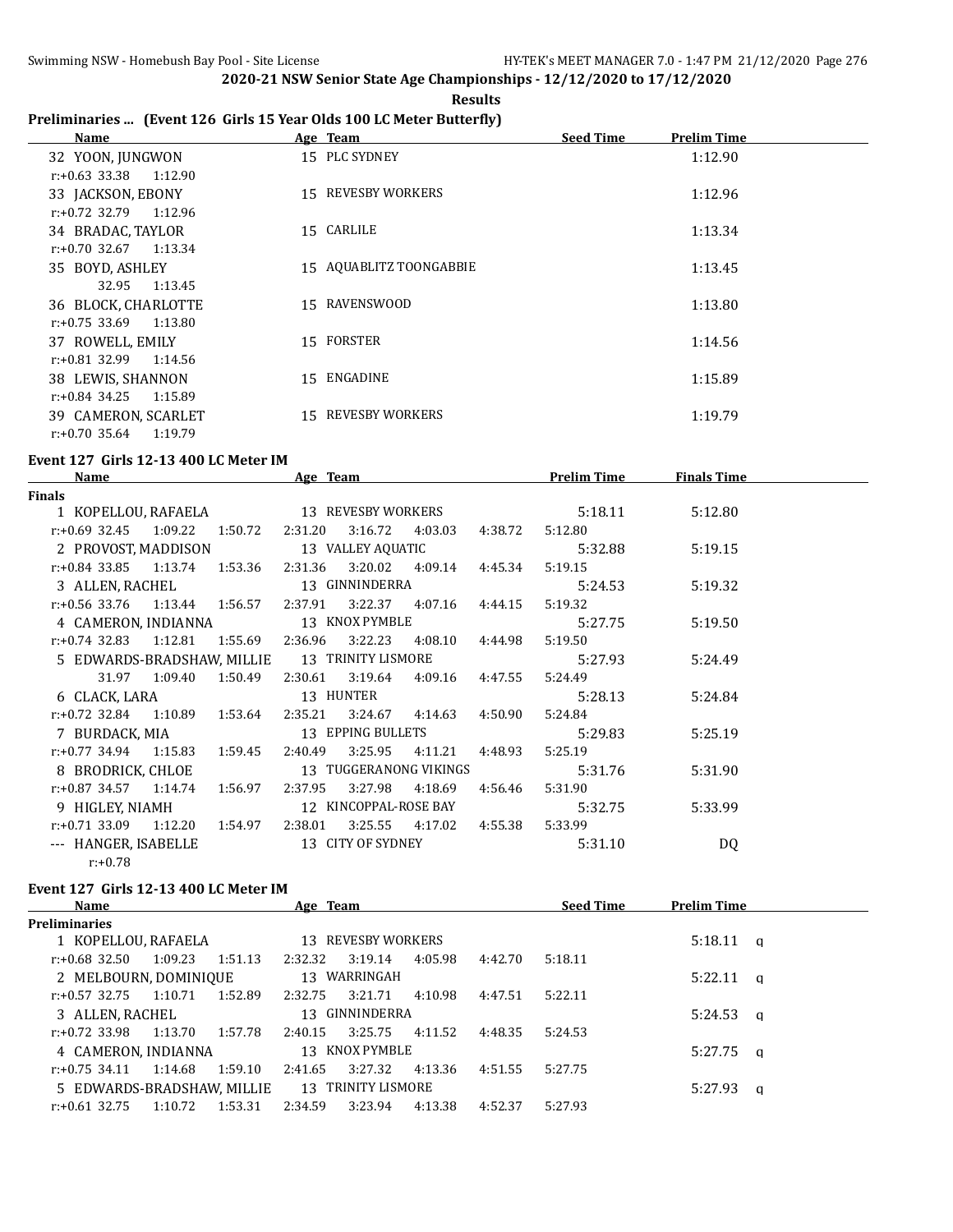**Results**

| Preliminaries  (Event 127 Girls 12-13 400 LC Meter IM) |                     |                      |                                              |                              |                      |          |                   |                    |              |
|--------------------------------------------------------|---------------------|----------------------|----------------------------------------------|------------------------------|----------------------|----------|-------------------|--------------------|--------------|
| Name                                                   |                     |                      | Age Team                                     |                              |                      |          | <b>Seed Time</b>  | <b>Prelim Time</b> |              |
| 6 CLACK, LARA                                          |                     |                      |                                              | 13 HUNTER                    |                      |          |                   | 5:28.13            | $\mathbf{q}$ |
| $r: +0.53$ 33.49                                       | 1:11.64             | 1:55.65              | 2:37.15                                      | 3:27.07                      | 4:16.96              | 4:54.23  | 5:28.13           |                    |              |
| 7 BURDACK, MIA                                         |                     |                      |                                              | 13 EPPING BULLETS            |                      |          |                   | 5:29.83            | $\mathsf{q}$ |
| 34.86                                                  | 1:15.82             | 2:00.83              | 2:43.51                                      | 3:29.51                      | 4:14.85              | 4:53.35  | 5:29.83           |                    |              |
| 8 HANGER, ISABELLE                                     |                     |                      |                                              | 13 CITY OF SYDNEY            |                      |          |                   | 5:31.10            | a            |
| 33.19                                                  | 1:12.90             | 1:57.01              | 2:39.17                                      | 3:26.51                      | 4:14.71              | 4:53.88  | 5:31.10           |                    |              |
| 9 BRODRICK, CHLOE                                      |                     |                      |                                              | 13 TUGGERANONG VIKINGS       |                      |          |                   | 5:31.76            | $\mathbf{q}$ |
| r:+0.93 34.26                                          | 1:14.18             | 1:57.64              | 2:39.42                                      | 3:29.93                      | 4:19.95              | 4:56.67  | 5:31.76           |                    |              |
| 10 HIGLEY, NIAMH                                       |                     |                      |                                              | 12 KINCOPPAL-ROSE BAY        |                      |          |                   | 5:32.75            | $\mathbf{q}$ |
| r:+0.69 34.01                                          | 1:12.97             | 1:57.00              | 2:39.44                                      | 3:27.97                      | 4:17.38              | 4:55.95  | 5:32.75           |                    |              |
| 11 PROVOST, MADDISON                                   |                     |                      |                                              | 13 VALLEY AQUATIC            |                      |          |                   | 5:32.88            |              |
| r:+0.87 34.19                                          | 1:15.01             | 1:57.06              | 2:37.14                                      | 3:27.22                      | 4:18.97              | 4:56.35  | 5:32.88           |                    |              |
| 12 HODGETTS, HANNAH                                    |                     |                      |                                              | 13 NOVOCASTRIAN              |                      |          |                   | 5:34.76            |              |
| $r.+0.72$ 34.02                                        | 1:13.57             | 1:57.69              | 2:39.68                                      | 3:29.56                      | 4:19.11              | 4:56.86  | 5:34.76           |                    |              |
| 13 MCPARTLAND, JENNIFER                                |                     |                      |                                              | 12 MLC MARLINS               |                      |          |                   | 5:38.04            |              |
| 35.28                                                  | 1:17.94             | 2:02.66              | 2:46.95                                      | 3:35.32                      | 4:23.91              | 5:01.41  | 5:38.04           |                    |              |
| 14 GARUFI, REGAN                                       |                     |                      |                                              | 13 LORETO NORMANHURST        |                      |          |                   | 5:41.21            |              |
| r:+0.76 35.78                                          | 1:16.57             | 2:02.52              | 2:46.41                                      | 3:33.54                      | 4:23.70              | 5:02.89  | 5:41.21           |                    |              |
| --- BEUZEVILLE, MACY                                   |                     |                      |                                              | 13 WARRINGAH                 |                      |          |                   | <b>DQ</b>          |              |
| $r: +0.52$                                             |                     |                      |                                              |                              |                      |          |                   |                    |              |
|                                                        |                     |                      |                                              |                              |                      |          |                   |                    |              |
| Event 128 Boys 16 Year Olds 1500 LC Meter Freestyle    |                     |                      |                                              |                              |                      |          |                   |                    |              |
| Name                                                   |                     |                      | Age Team                                     |                              |                      |          |                   | <b>Finals Time</b> |              |
| 1 KRSTEVSKI, BAILEY                                    |                     |                      |                                              | 16 WESTS ILLAWARRA           |                      |          |                   | 16:08.08           |              |
| r:+0.56 29.09                                          | 1:00.64             | 1:33.08              | 2:05.61                                      | 2:38.54                      | 3:11.20              | 3:43.48  | 4:15.95           |                    |              |
| 4:48.46                                                | 5:21.07             | 5:53.30              | 6:25.28                                      | 6:57.96                      | 7:30.44              | 8:02.98  | 8:35.20           |                    |              |
| 9:07.99                                                | 9:40.28             | 10:12.68             | 10:44.94                                     | 11:17.38                     | 11:49.28             | 12:21.56 | 12:53.59          |                    |              |
| 13:25.68                                               | 13:58.18            | 14:31.02             | 15:03.66                                     | 15:36.41                     | 16:08.08             |          |                   |                    |              |
| 2 DRYER, CALEB                                         |                     |                      |                                              | 16 TRINITY GRAMMAR           |                      |          |                   | 16:15.88           |              |
| r:+0.64 27.91                                          | 58.87               | 1:30.58              | 2:02.51                                      | 2:34.40                      | 3:06.75              | 3:38.94  | 4:11.38           |                    |              |
| 4:43.64                                                | 5:16.33             | 5:49.06              | 6:22.38                                      | 6:55.41                      | 7:28.87              | 8:01.61  | 8:34.41           |                    |              |
| 9:07.43                                                | 9:40.26             | 10:13.39             | 10:46.61                                     | 11:19.93                     | 11:53.06             |          | 12:26.52 12:59.81 |                    |              |
|                                                        | 13:32.89 14:05.80   | 14:38.93             | 15:12.42                                     | 15:44.30                     | 16:15.88             |          |                   |                    |              |
| 3 TWISS, RYLEY                                         |                     |                      |                                              | 16 HUNTER                    |                      |          |                   | 16:23.99           |              |
| $r: +0.52$ 28.28                                       | 59.76               | 1:31.77              | 2:04.39                                      | 2:36.54                      | 3:08.64              | 3:40.68  | 4:12.86           |                    |              |
| 4:45.26                                                | 5:17.86             | 5:50.57              | 6:23.29                                      | 6:55.98                      | 7:28.79              | 8:01.29  | 8:34.29           |                    |              |
| 9:06.95                                                | 9:39.88             | 10:13.03             | 10:46.52 11:20.35 11:54.07 12:27.96 13:01.85 |                              |                      |          |                   |                    |              |
|                                                        | 13:35.64 14:09.70   | 14:43.63             |                                              | 15:17.52  15:51.74  16:23.99 |                      |          |                   |                    |              |
| 4 WILCZAK, GABRIEL                                     |                     |                      |                                              | 16 TRINITY GRAMMAR           |                      |          |                   | 16:35.42           |              |
| $r: +0.73$ 28.18                                       | 59.65               | 1:30.85              | 2:03.37                                      | 2:35.42                      | 3:07.71              | 3:39.91  | 4:12.85           |                    |              |
| 4:45.29                                                | 5:18.23             | 5:50.96              | 6:24.50                                      | 6:57.60                      | 7:31.20              | 8:04.35  | 8:38.06           |                    |              |
| 9:11.40                                                | 9:45.58             | 10:19.23             | 10:53.83                                     | 11:27.69                     | 12:02.60             | 12:36.74 | 13:11.58          |                    |              |
|                                                        | 13:45.64 14:20.80   | 14:54.74             | 15:28.84                                     | 16:01.81                     | 16:35.42             |          |                   |                    |              |
| 5 YEOU, JASON                                          |                     |                      |                                              | 16 TRINITY GRAMMAR           |                      |          |                   | 16:40.12           |              |
| $r: +0.46$ 27.85                                       | 59.94               | 1:32.54              | 2:06.07                                      | 2:39.02                      | 3:12.70              | 3:46.05  | 4:20.02           |                    |              |
| 4:53.44<br>9:23.82                                     | 5:27.06             | 6:00.43              | 6:34.08                                      | 7:07.80                      | 7:41.94              | 8:15.99  | 8:50.07           |                    |              |
| 13:54.10                                               | 9:58.09<br>14:28.22 | 10:31.63<br>15:01.71 | 11:05.75<br>15:35.23                         | 11:39.23<br>16:07.79         | 12:13.11<br>16:40.12 | 12:46.81 | 13:20.78          |                    |              |
|                                                        |                     |                      | 16 SOPAC                                     |                              |                      |          |                   |                    |              |
| 6 FLYNN, SUNNY<br>$r: +0.51$ 31.60                     | 1:06.35             |                      | 2:16.70                                      | 2:52.42                      |                      | 4:02.96  | 4:38.19           | 17:29.97           |              |
| 5:14.27                                                | 5:49.44             | 1:41.55<br>6:24.07   | 6:58.24                                      | 7:33.04                      | 3:27.56<br>8:07.89   | 8:43.40  | 9:18.93           |                    |              |
| 9:54.14                                                | 10:29.20            | 11:04.43             | 11:39.77                                     | 12:14.63                     | 12:49.96             | 13:25.36 | 14:00.79          |                    |              |
| 14:36.97                                               | 15:11.68            | 15:47.01             | 16:22.51                                     | 16:56.75                     | 17:29.97             |          |                   |                    |              |
|                                                        |                     |                      |                                              |                              |                      |          |                   |                    |              |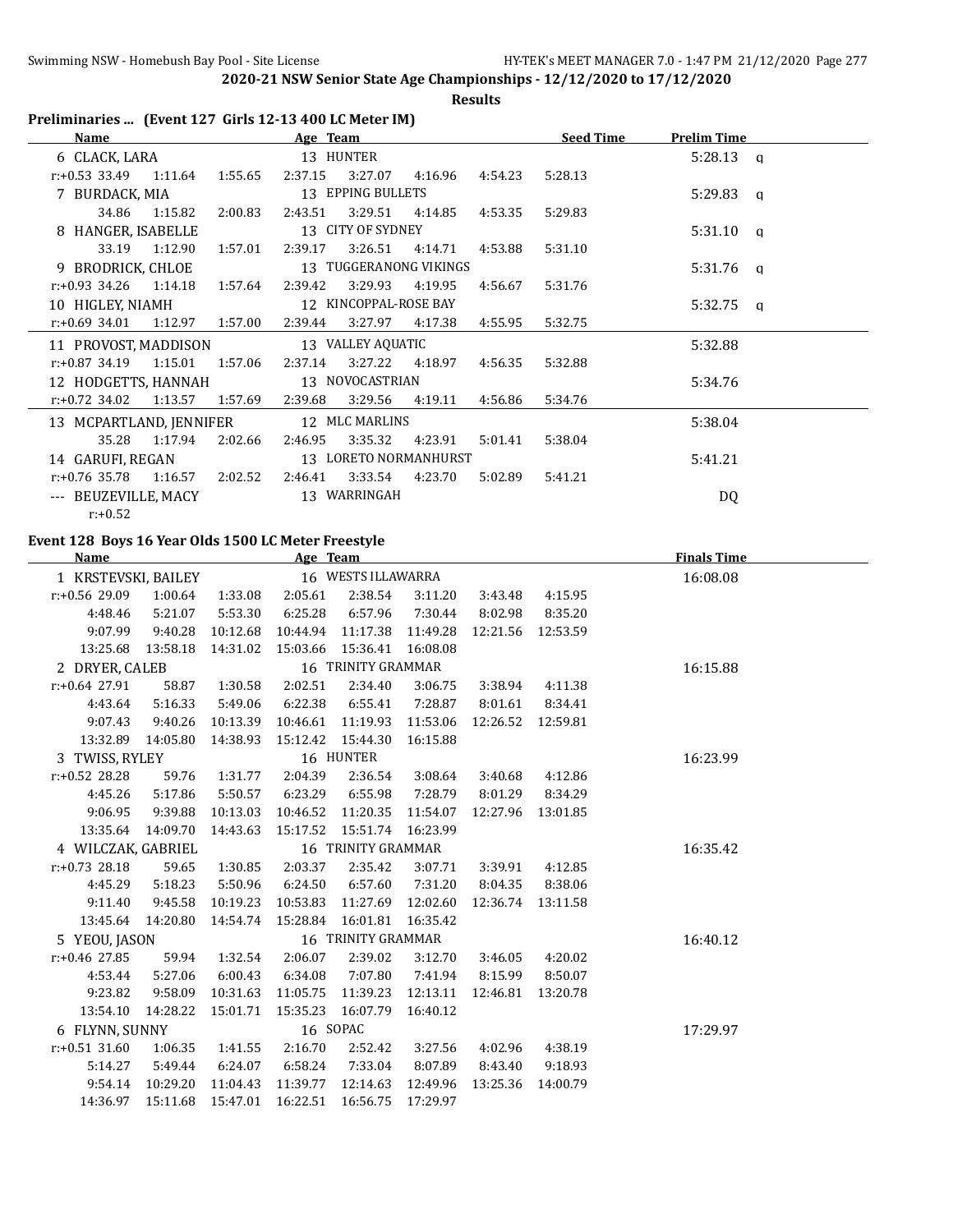**Results**

| <b>Name</b>         |                              |                  | Age Team                                         |                       |          |                                                  |                   | <b>Finals Time</b> |  |
|---------------------|------------------------------|------------------|--------------------------------------------------|-----------------------|----------|--------------------------------------------------|-------------------|--------------------|--|
| 7 HICKEY, MITCHELL  |                              |                  |                                                  | 16 TRINITY LISMORE    |          |                                                  | 17:30.09          |                    |  |
| $r: +0.73$ 30.93    | 1:05.20                      | 1:40.36          | 2:15.27                                          | 2:50.00               | 3:24.98  | 3:59.91                                          | 4:35.40           |                    |  |
| 5:10.45             | 5:45.67                      | 6:20.44          | 6:55.62                                          | 7:30.81               | 8:06.52  | 8:41.33                                          | 9:16.70           |                    |  |
| 9:51.96             | 10:27.09                     | 11:01.89         |                                                  |                       |          | 11:37.67  12:12.80  12:48.08  13:23.18  13:59.04 |                   |                    |  |
|                     | 14:34.04 15:09.89            | 15:45.25         |                                                  | 16:20.84 16:56.24     | 17:30.09 |                                                  |                   |                    |  |
| 8 DELANY, NICHOLAS  |                              |                  |                                                  | 16 MANLY              |          |                                                  |                   | 17:31.69           |  |
| $r: +0.70$ 31.83    | 1:06.21                      | 1:41.40          | 2:16.62                                          | 2:52.06               | 3:27.44  | 4:02.69                                          | 4:37.99           |                    |  |
| 5:13.74             | 5:49.11                      | 6:24.02          | 6:59.06                                          | 7:34.44               | 8:10.12  | 8:45.32                                          | 9:20.90           |                    |  |
|                     | 9:55.76  10:31.13  11:06.62  |                  | 11:41.62  12:17.03  12:52.80  13:27.85  14:03.74 |                       |          |                                                  |                   |                    |  |
|                     | 14:39.28  15:14.50  15:49.78 |                  | 16:25.41  16:59.74  17:31.69                     |                       |          |                                                  |                   |                    |  |
| 9 GARUFI, DECLAN    |                              |                  |                                                  | 16 LORETO NORMANHURST |          |                                                  |                   | 17:39.63           |  |
| $r: +0.72$ 30.61    | 1:04.42  1:39.06             |                  | 2:14.04                                          | 2:49.31               | 3:24.47  | 3:59.62                                          | 4:34.83           |                    |  |
| 5:10.32             | 5:45.84                      | 6:21.48          | 6:57.59                                          | 7:33.29               | 8:08.95  | 8:45.29                                          | 9:21.22           |                    |  |
|                     | 9:57.43 10:33.47 11:09.91    |                  | 11:46.23  12:22.40  12:58.51  13:34.05  14:10.05 |                       |          |                                                  |                   |                    |  |
|                     | 14:46.04  15:21.42  15:56.77 |                  |                                                  | 16:31.75  17:06.50    | 17:39.63 |                                                  |                   |                    |  |
| 10 GRAY, WILLIAM    |                              |                  |                                                  | 16 NEWINGTON          |          |                                                  |                   | 17:40.44           |  |
| $r: +0.70$ 30.71    |                              | 1:04.54  1:39.25 | 2:14.40                                          | 2:49.60               | 3:24.95  | 4:00.36                                          | 4:36.06           |                    |  |
| 5:11.66             | 5:47.44                      | 6:23.31          | 6:59.23                                          | 7:34.65               | 8:10.29  | 8:46.61                                          | 9:22.74           |                    |  |
|                     | 9:58.94  10:35.24  11:11.31  |                  | 11:47.08                                         | 12:23.07              | 12:58.57 |                                                  | 13:33.85 14:09.01 |                    |  |
|                     | 14:44.93  15:20.61  15:56.36 |                  | 16:31.88                                         | 17:06.91              | 17:40.44 |                                                  |                   |                    |  |
| 11 PHILLIPS, ISAIHA |                              |                  |                                                  | 16 TRINITY LISMORE    |          |                                                  |                   | 18:25.06           |  |
| $r: +0.76$ 31.53    | 1:06.58                      | 1:42.27          | 2:17.58                                          | 2:53.43               | 3:28.94  | 4:05.01                                          | 4:41.18           |                    |  |
| 5:17.96             | 5:54.30                      | 6:31.17          | 7:07.94                                          | 7:45.05               | 8:22.76  | 9:00.68                                          | 9:37.99           |                    |  |
|                     | 10:15.94 10:53.60            | 11:31.24         | 12:08.27                                         | 12:47.63              | 13:25.23 |                                                  | 14:03.53 14:40.72 |                    |  |
|                     | 15:18.65  15:56.23  16:35.01 |                  | 17:11.98  17:49.03                               |                       | 18:25.06 |                                                  |                   |                    |  |
| 12 KELLY, WILLIAM   |                              |                  |                                                  | 16 BATHURST CITY      |          |                                                  |                   | 18:28.04           |  |
| $r: +0.69$ 31.57    | 1:05.72                      | 1:42.21          | 2:18.20                                          | 2:55.33               | 3:32.01  | 4:08.76                                          | 4:45.59           |                    |  |
| 5:22.50             | 5:59.56                      | 6:37.07          | 7:14.28                                          | 7:51.39               | 8:28.98  | 9:06.68                                          | 9:44.28           |                    |  |
|                     | 10:21.57 10:58.42            | 11:36.34         | 12:13.62                                         | 12:51.18              | 13:28.47 |                                                  | 14:06.07 14:43.44 |                    |  |
|                     | 15:21.75  15:59.20           | 16:37.35         |                                                  |                       | 18:28.04 |                                                  |                   |                    |  |
| 13 HARRINGTON, BEN  |                              |                  |                                                  | 16 MARRICKVILLE       |          |                                                  |                   | 19:25.07           |  |
| $r: +0.73$ 31.31    | 1:06.47                      | 1:42.29          | 2:19.45                                          | 2:56.91               |          | 4:13.97                                          |                   |                    |  |
| 5:32.68             |                              |                  | 7:31.99                                          | 6:52.84               | 8:49.91  | 8:10.25                                          |                   |                    |  |
| 9:28.61             |                              | 10:46.69         | 12:45.21                                         | 12:05.28              |          | 13:24.36                                         |                   |                    |  |
|                     | 14:44.07  16:44.89  16:04.25 |                  | 18:05.37  17:24.82  19:25.07                     |                       |          |                                                  |                   |                    |  |
| --- LINEY, EUAN     |                              |                  | 16 KNOX PYMBLE                                   |                       |          |                                                  |                   | <b>DQ</b>          |  |
| $r: +0.61$          |                              |                  |                                                  |                       |          |                                                  |                   |                    |  |

# **Event 128 Boys 17 Year Olds 1500 LC Meter Freestyle**

| Name                |          |          | Age Team |                |          |          |          | <b>Finals Time</b> |
|---------------------|----------|----------|----------|----------------|----------|----------|----------|--------------------|
| 1 WALKER, LACHLAN   |          |          |          | 17 ALSTONVILLE |          |          | 16:03.76 |                    |
| $r: +0.71$ 28.95    | 1:00.61  | 1:33.25  | 2:05.65  | 2:37.88        | 3:09.65  | 3:42.12  | 4:14.40  |                    |
| 4:46.86             | 5:19.10  | 5:51.33  | 6:23.56  | 6:56.28        | 7:28.89  | 8:01.59  | 8:34.08  |                    |
| 9:06.79             | 9:39.39  | 10:11.64 | 10:43.97 | 11:16.02       | 11:48.23 | 12:20.70 | 12:52.75 |                    |
| 13:25.10            | 13:57.10 | 14:29.27 | 15:01.37 | 15:33.24       | 16:03.76 |          |          |                    |
| 2 ANDREWS, JAKE     |          |          | 17       | RANDWICK CITY  |          |          |          | 16:52.32           |
| $r: +0.72$ 29.97    | 1:02.70  | 1:36.44  | 2:10.19  | 2:44.06        | 4:25.77  |          | 5:33.10  |                    |
| 4:59.49             | 6:40.41  | 6:06.87  | 7:47.84  | 7:14.12        | 8:55.28  | 8:21.51  | 10:02.85 |                    |
| 9:29.12             | 11:10.83 | 10:36.87 | 12:19.04 | 11:45.08       | 13:27.80 | 12:53.48 | 14:36.80 |                    |
| 14:02.58            | 15:46.30 | 15:11.64 |          | 16:20.57       | 16:52.32 |          |          |                    |
| 3 WAINMAN, BENJAMIN |          |          | 17 SOPAC |                |          |          |          | 17:46.11           |
| $r: +0.66$ 29.19    | 1:01.79  | 1:36.22  | 2:10.65  | 2:45.65        | 3:21.05  | 3:56.40  | 4:31.68  |                    |
| 5:07.23             | 5:43.04  | 6:18.74  | 6:54.49  | 7:30.43        | 8:06.05  | 8:41.93  | 9:17.78  |                    |
| 9:53.66             | 10:29.75 | 11:05.88 | 11:42.04 | 12:18.37       | 12:54.62 | 13:31.05 | 14:07.59 |                    |
| 14:44.30            | 15:20.75 | 15:57.32 | 16:33.82 | 17:10.22       | 17:46.11 |          |          |                    |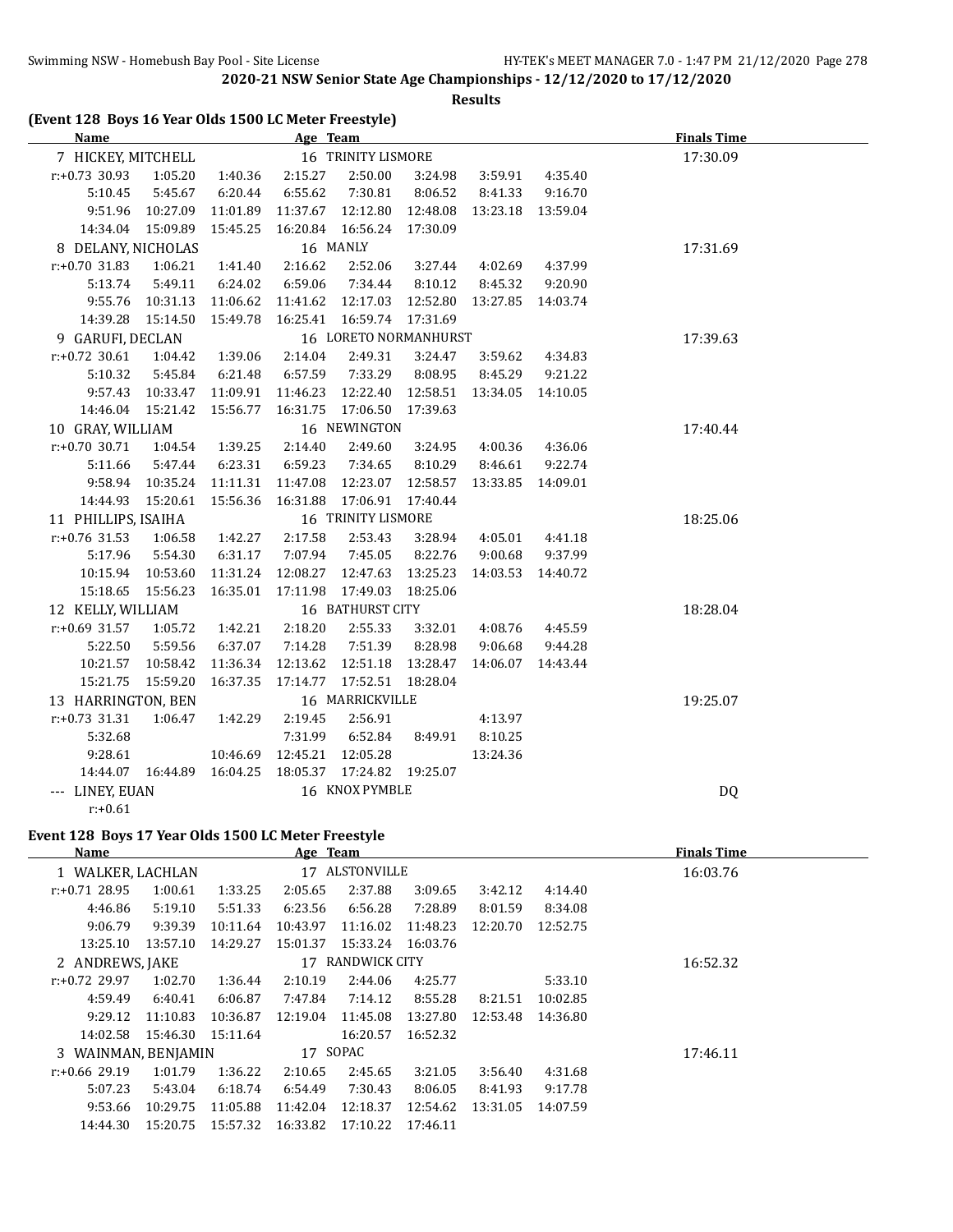**Results**

|  |  | Event 128 Boys 18 & Over 1500 LC Meter Freestyle |  |  |
|--|--|--------------------------------------------------|--|--|
|--|--|--------------------------------------------------|--|--|

| Name                  |          |          | Age Team |                    |          |          |          | <b>Finals Time</b> |
|-----------------------|----------|----------|----------|--------------------|----------|----------|----------|--------------------|
| 1 GALEA, MATTHEW      |          |          | 19 SOPAC |                    |          |          |          | 15:33.61           |
| $r: +0.70$ 27.61      | 58.07    | 1:29.86  | 2:01.59  | 2:33.38            | 3:05.00  | 3:37.07  | 4:08.38  |                    |
| 4:40.40               | 5:11.28  | 5:41.60  | 6:12.96  | 6:44.55            | 7:15.75  | 7:47.18  | 8:18.54  |                    |
| 8:49.90               | 9:21.08  | 9:52.55  | 10:24.07 | 10:55.16           | 11:26.40 | 11:57.75 | 12:29.04 |                    |
| 13:00.30              | 13:31.88 | 14:03.12 | 14:34.52 | 15:05.09           | 15:33.61 |          |          |                    |
| 2 MIDDLETON, NICHOLAS |          |          |          | 18 REVESBY WORKERS |          |          |          | 16:14.33           |
| $r: +0.61$ 28.74      | 1:00.57  | 1:32.87  | 2:05.56  | 2:38.22            | 3:10.96  | 3:43.34  | 4:15.88  |                    |
| 4:48.44               | 5:21.04  | 5:52.89  | 6:25.39  | 6:58.04            | 7:30.91  | 8:03.48  | 8:36.10  |                    |
| 9:08.19               | 9:40.83  | 10:13.59 | 10:46.58 | 11:19.03           | 11:51.97 | 12:24.81 | 12:57.99 |                    |
| 13:31.00              | 14:04.27 | 14:37.25 | 15:10.59 | 15:43.37           | 16:14.33 |          |          |                    |
| 3 SPANTON, OLIVER     |          |          |          | 19 WARRINGAH       |          |          |          | 16:24.40           |
| $r: +0.79$ 29.12      | 1:00.99  | 1:33.63  | 2:06.21  | 2:38.73            | 3:11.55  | 3:44.01  | 4:16.51  |                    |
| 4:49.18               | 5:21.75  | 5:54.08  | 6:26.70  | 6:59.63            | 7:32.60  | 8:05.46  | 8:38.54  |                    |
| 9:11.37               | 9:44.75  | 10:18.06 | 10:51.33 | 11:24.28           | 11:57.80 | 12:31.22 | 13:04.53 |                    |
| 13:38.17              | 14:11.78 | 14:45.57 | 15:19.10 | 15:52.58           | 16:24.40 |          |          |                    |
| 4 SHEEHY, LACHLAN     |          |          |          | 19 AUBURN          |          |          |          | 16:39.64           |
| $r: +0.72$ 28.16      | 58.67    | 1:30.61  | 2:02.59  | 2:34.76            | 3:07.42  | 3:39.86  | 4:12.81  |                    |
| 4:45.60               | 5:19.04  | 5:52.49  | 6:26.16  | 6:59.81            | 7:33.56  | 8:07.22  | 8:41.32  |                    |
| 9:15.54               | 9:49.63  | 10:23.55 | 10:57.77 | 11:31.63           | 12:06.09 | 12:40.57 | 13:15.17 |                    |
| 13:49.50              | 14:24.41 | 14:59.07 | 15:33.38 | 16:07.46           | 16:39.64 |          |          |                    |
| 5 WARTMANN, AARON     |          |          |          | 19 AUBURN          |          |          |          | 17:11.66           |
| $r: +0.70$ 29.42      | 1:01.76  | 1:34.88  | 2:08.07  | 2:41.53            | 3:15.25  | 3:49.13  | 4:23.34  |                    |
| 4:58.44               | 5:32.83  | 6:07.94  | 6:42.26  | 7:17.15            | 7:51.82  | 8:27.23  | 9:01.84  |                    |
| 9:37.11               | 10:12.17 | 10:47.44 | 11:22.36 | 11:57.17           | 12:32.18 | 13:07.59 | 13:42.78 |                    |
| 14:18.25              | 14:53.34 | 15:28.67 | 16:03.06 | 16:38.00           | 17:11.66 |          |          |                    |

**Event 129 Girls 12-18 4x100 LC Meter Medley Relay**

| <b>Team</b>                                                           |         |                         | <b>Relay</b> |                 |         | <b>Finals Time</b> |  |
|-----------------------------------------------------------------------|---------|-------------------------|--------------|-----------------|---------|--------------------|--|
| 1 SOPAC                                                               |         |                         | A            |                 |         | 4:22.01            |  |
| r:+0.57 32.92 1:08.44 1:42.91 2:20.54 2:49.76 3:23.54 3:51.39         |         |                         |              |                 | 4:22.01 |                    |  |
| 2 KNOX PYMBLE                                                         |         | $\overline{A}$          |              |                 |         | 4:22.12            |  |
| $r: +0.73$ 31.43 1:04.45 1:38.43 2:18.55 2:48.16                      |         |                         |              | 3:23.15 3:50.99 | 4:22.12 |                    |  |
| 3 KNOX PYMBLE                                                         |         | $\overline{B}$          |              |                 |         | 4:24.10            |  |
| r:+0.60 31.15 1:03.90 1:38.61 2:18.74 2:48.66 3:25.64 3:53.28 4:24.10 |         |                         |              |                 |         |                    |  |
| 4 MANLY A                                                             |         |                         |              |                 |         | 4:28.44            |  |
| r:+0.75 32.79 1:07.58 1:41.62 2:20.60 2:51.64 3:27.97 3:57.05 4:28.44 |         |                         |              |                 |         |                    |  |
| 5 CITY OF SYDNEY A                                                    |         |                         |              |                 |         | 4:30.43            |  |
| r:+0.82 32.31 1:06.11 1:42.63 2:24.29 2:54.85 3:30.45 3:59.46         |         |                         |              |                 | 4:30.43 |                    |  |
| 6 HUNTER                                                              |         | $\overline{A}$          |              |                 |         | 4:31.09            |  |
| r:+0.69 33.46 1:09.08 1:44.55 2:26.67 2:55.76 3:30.36 3:59.72         |         |                         |              |                 | 4:31.09 |                    |  |
| 7 LORETO NORMANHURST A                                                |         |                         |              |                 |         | 4:32.98            |  |
| $r.+0.64$ 31.47 1:04.77                                               |         | 1:42.75 2:26.19 2:55.89 |              | 3:31.25 4:00.62 | 4:32.98 |                    |  |
| 8 NARRABEEN A                                                         |         |                         |              |                 |         | 4:34.25            |  |
| r:+0.61 33.31 1:09.25 1:45.02 2:27.72 2:57.20 3:31.40 4:00.95         |         |                         |              |                 | 4:34.25 |                    |  |
| 9 CARLILE                                                             |         |                         | A            |                 |         | 4:36.01            |  |
| r:+0.57 33.08 1:08.85 1:47.64 3:01.25 3:37.24 4:05.01                 |         |                         |              |                 | 4:36.01 |                    |  |
| 10 WARRINGAH                                                          |         | A                       |              |                 |         | 4:37.82            |  |
| r:+0.62 32.34 1:08.14 1:45.29 2:27.92 2:59.60 3:37.85                 |         |                         |              | 4:06.07         | 4:37.82 |                    |  |
| 11 CASTLE HILL RSL DOLPHINS A                                         |         |                         |              |                 |         | 4:37.96            |  |
| r:+0.59 33.17 1:09.16 1:43.40 2:24.08 2:56.25 3:35.22 4:04.86         |         |                         |              |                 | 4:37.96 |                    |  |
| 12 AQUABLITZ TOONGABBIE A                                             |         |                         |              |                 |         | 4:38.01            |  |
| $r: +0.63$ 33.38                                                      | 1:08.81 | 1:46.36 2:28.61 2:59.91 |              | 3:37.26 4:06.66 | 4:38.01 |                    |  |
| 13 REVESBY WORKERS B                                                  |         |                         |              |                 |         | 4:38.84            |  |
| $r.+0.71$ 35.34 1:12.71 1:49.59 2:31.73 3:00.71 3:35.21 4:05.38       |         |                         |              |                 | 4:38.84 |                    |  |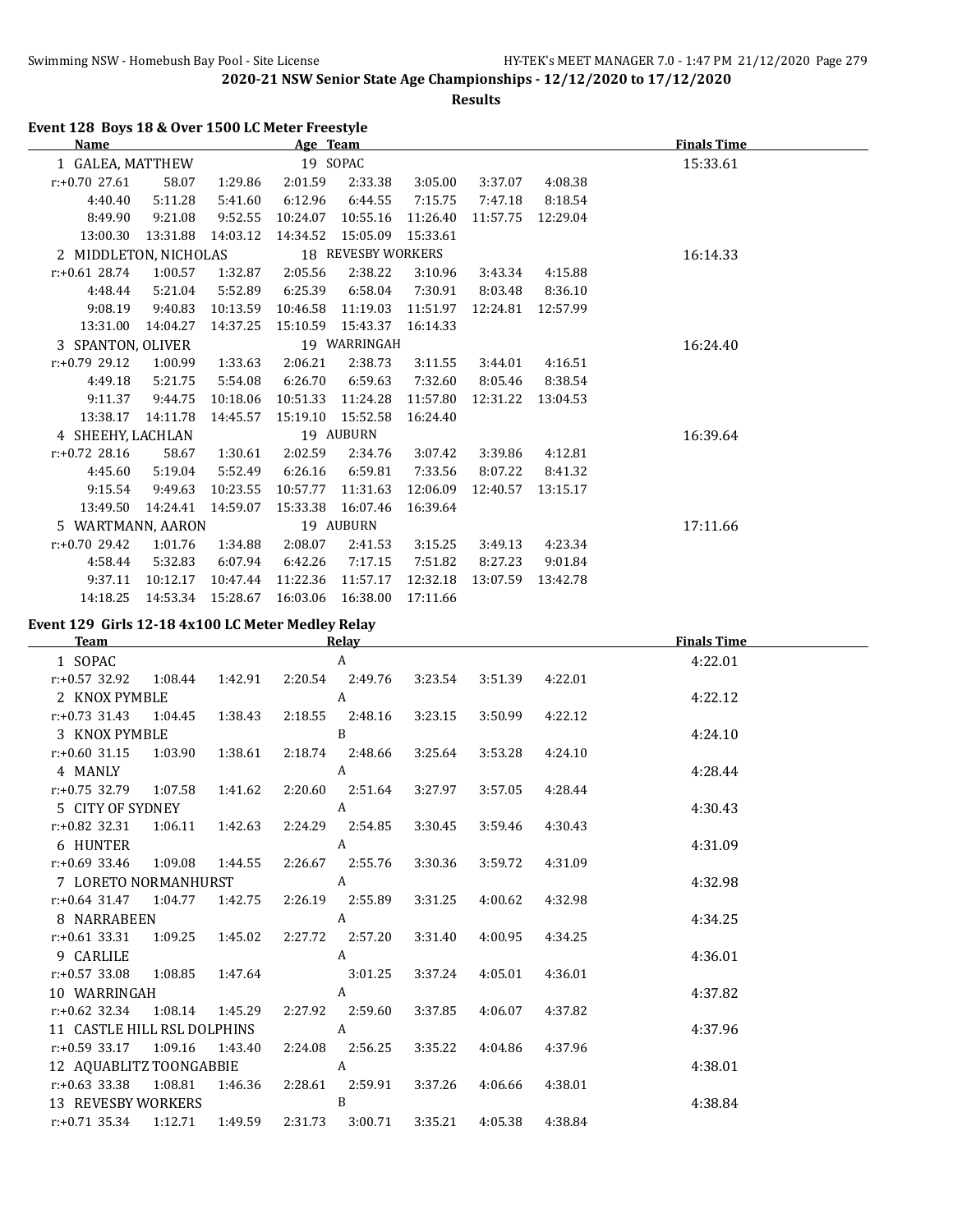**Results**

## **(Event 129 Girls 12-18 4x100 LC Meter Medley Relay)**

| <b>Team</b>                                     |                                    |         |                         | Relay                     |         |         |         | <b>Finals Time</b> |  |
|-------------------------------------------------|------------------------------------|---------|-------------------------|---------------------------|---------|---------|---------|--------------------|--|
| 14 RAVENSWOOD                                   |                                    |         |                         | A                         |         |         |         | 4:40.19            |  |
| $r.+0.80$ 33.37 1:09.35 1:44.78                 |                                    |         |                         | 2:26.21 2:58.17           | 3:37.06 | 4:06.68 | 4:40.19 |                    |  |
| 15 TAMWORTH CITY                                |                                    |         |                         | A                         |         |         |         | 4:41.88            |  |
| $r.+0.88$ 35.32 1:13.22 1:49.31 2:30.57 3:02.86 |                                    |         |                         |                           | 3:40.18 | 4:10.22 | 4:41.88 |                    |  |
| 16 KNOX PYMBLE                                  |                                    |         |                         | C                         |         |         |         | 4:42.13            |  |
| $r: +0.63$ 33.88                                | 1:10.16  1:47.25  2:30.70  3:02.41 |         |                         |                           | 3:40.78 | 4:10.17 | 4:42.13 |                    |  |
| 17 LORETO NORMANHURST                           |                                    |         |                         | B                         |         |         |         | 4:42.76            |  |
| $r.+0.57$ 33.24 1:09.72                         |                                    |         |                         | 1:47.18  2:33.30  3:05.05 | 3:41.42 | 4:10.64 | 4:42.76 |                    |  |
| 18 SYDNEY UNIVERSITY                            |                                    |         |                         | A                         |         |         |         | 4:43.31            |  |
| r:+0.59 33.78                                   | 1:10.67  1:49.45  2:34.38  3:04.39 |         |                         |                           | 3:40.82 | 4:10.38 | 4:43.31 |                    |  |
| 19 CARLILE                                      |                                    |         |                         | B                         |         |         |         | 4:45.05            |  |
| r:+0.56 34.25 1:16.71 1:50.66                   |                                    |         |                         | 3:07.63                   | 3:45.03 | 4:13.31 | 4:45.05 |                    |  |
| 20 SOPAC                                        |                                    |         |                         | B                         |         |         |         | 4:45.45            |  |
| $r.+0.54$ 33.59 1:10.23 1:47.72                 |                                    |         | 2:32.39 3:06.05         |                           | 3:45.12 | 4:13.80 | 4:45.45 |                    |  |
| 21 SLC AQUADOT                                  |                                    |         |                         | A                         |         |         |         | 4:46.71            |  |
| $r.+0.72$ 35.55 1:14.03 1:51.39 2:34.52 3:06.98 |                                    |         |                         |                           | 3:45.26 | 4:14.93 | 4:46.71 |                    |  |
| 22 AQUABLITZ TOONGABBIE                         |                                    |         |                         | B                         |         |         |         | 4:47.98            |  |
| $r: +0.80$ 34.33 1:11.58                        |                                    |         | 1:49.29 2:32.99 3:06.28 |                           | 3:45.28 | 4:14.96 | 4:47.98 |                    |  |
| 23 TRINITY LISMORE                              |                                    |         |                         | A                         |         |         |         | 4:48.67            |  |
| $r.+0.75$ 34.71 1:12.82                         |                                    | 1:51.35 |                         | 2:36.10 3:06.79           | 3:46.49 | 4:14.89 | 4:48.67 |                    |  |
| 24 CITY OF SYDNEY                               |                                    |         |                         | B                         |         |         |         | 4:49.86            |  |
| $r.+0.61$ 36.22 1:12.89                         |                                    | 1:52.45 | 2:38.26                 | 3:09.86                   | 3:47.29 | 4:17.24 | 4:49.86 |                    |  |
| <b>25 REVESBY WORKERS</b>                       |                                    |         |                         | A                         |         |         |         | 4:51.07            |  |
| $r: +0.67$ 36.79 1:16.43                        |                                    | 1:53.40 | 2:36.93                 | 3:09.22                   | 3:46.78 | 4:17.71 | 4:51.07 |                    |  |

## **Event 130 Boys 13-18 4x100 LC Meter Medley Relay**

| <b>Team</b>                                                   |  |                | Relay |         |         |                     | <b>Finals Time</b> |  |
|---------------------------------------------------------------|--|----------------|-------|---------|---------|---------------------|--------------------|--|
| 1 KNOX PYMBLE                                                 |  |                | A     |         |         |                     | 3:48.55            |  |
| r:+0.61 28.47 58.61 1:27.74 2:01.82 2:27.36 2:57.51           |  |                |       |         | 3:22.09 | 3:48.55             |                    |  |
| 2 SOPAC                                                       |  | A              |       |         |         |                     | 3:51.52            |  |
| $r: +0.58$ 29.79 1:01.41 1:30.06 2:03.53 2:29.90              |  |                |       | 3:00.31 | 3:24.81 | 3:51.52             |                    |  |
| 3 KNOX PYMBLE B                                               |  |                |       |         |         |                     | 3:54.54            |  |
| r:+0.57 28.43 59.22 1:29.49 2:04.96 2:30.45 3:01.40 3:27.07   |  |                |       |         |         | 3:54.54             |                    |  |
| 4 KNOX PYMBLE C                                               |  |                |       |         |         |                     | 3:58.07            |  |
| r:+0.63 28.48 1:00.29 1:30.93 2:06.47 2:32.57 3:05.38         |  |                |       |         | 3:30.26 | 3:58.07             |                    |  |
| 5 MANLY                                                       |  | $\overline{A}$ |       |         |         |                     | 4:00.73            |  |
| r:+0.62 27.48 57.10 1:29.66 2:07.22 2:34.50 3:06.66           |  |                |       |         | 3:32.51 | 4:00.73             |                    |  |
| 6 NOVOCASTRIAN A                                              |  |                |       |         |         |                     | 4:01.56            |  |
| r:+0.82 30.54 1:05.62 1:36.35 2:13.30 2:38.55 3:09.61         |  |                |       |         | 3:34.21 | 4:01.56             |                    |  |
| 7 SOPAC                                                       |  | $\overline{B}$ |       |         |         |                     | 4:02.43            |  |
| r:+0.71 30.37 1:04.32 1:35.82 2:13.29 2:39.87 3:10.63         |  |                |       |         |         | $3:35.20$ $4:02.43$ |                    |  |
| 8 TRINITY GRAMMAR A                                           |  |                |       |         |         |                     | 4:04.98            |  |
| r:+0.56 30.07 1:03.02 1:34.90 2:12.12 2:38.93 3:11.57 3:37.29 |  |                |       |         |         | 4:04.98             |                    |  |
| 9 REVESBY WORKERS A                                           |  |                |       |         |         |                     | 4:06.35            |  |
| r:+0.55 29.68  1:01.62  1:34.05  2:11.33  2:38.84  3:10.94    |  |                |       |         | 3:37.41 | 4:06.35             |                    |  |
| 10 AQUABLITZ TOONGABBIE A                                     |  |                |       |         |         |                     | 4:06.81            |  |
| r:+0.61 30.39 1:02.17 1:35.35 2:13.16 2:40.67 3:12.41         |  |                |       |         | 3:37.97 | 4:06.81             |                    |  |
| 11 CARLILE                                                    |  | $\overline{A}$ |       |         |         |                     | 4:07.44            |  |
| $r: +0.62$ 30.50 1:03.92 1:36.56 2:14.48 2:42.19              |  |                |       | 3:13.71 | 3:39.29 | 4:07.44             |                    |  |
| 12 CITY OF SYDNEY A                                           |  |                |       |         |         |                     | 4:07.65            |  |
| r:+0.68 31.01  1:03.62  1:35.16  2:12.80  2:40.95  3:14.68    |  |                |       |         |         | 3:40.55 4:07.65     |                    |  |
| 13 RANDWICK CITY A                                            |  |                |       |         |         |                     | 4:07.73            |  |
| r:+0.67 31.49  1:05.36  1:37.15  2:14.50  2:42.37  3:14.95    |  |                |       |         |         | 3:40.44 4:07.73     |                    |  |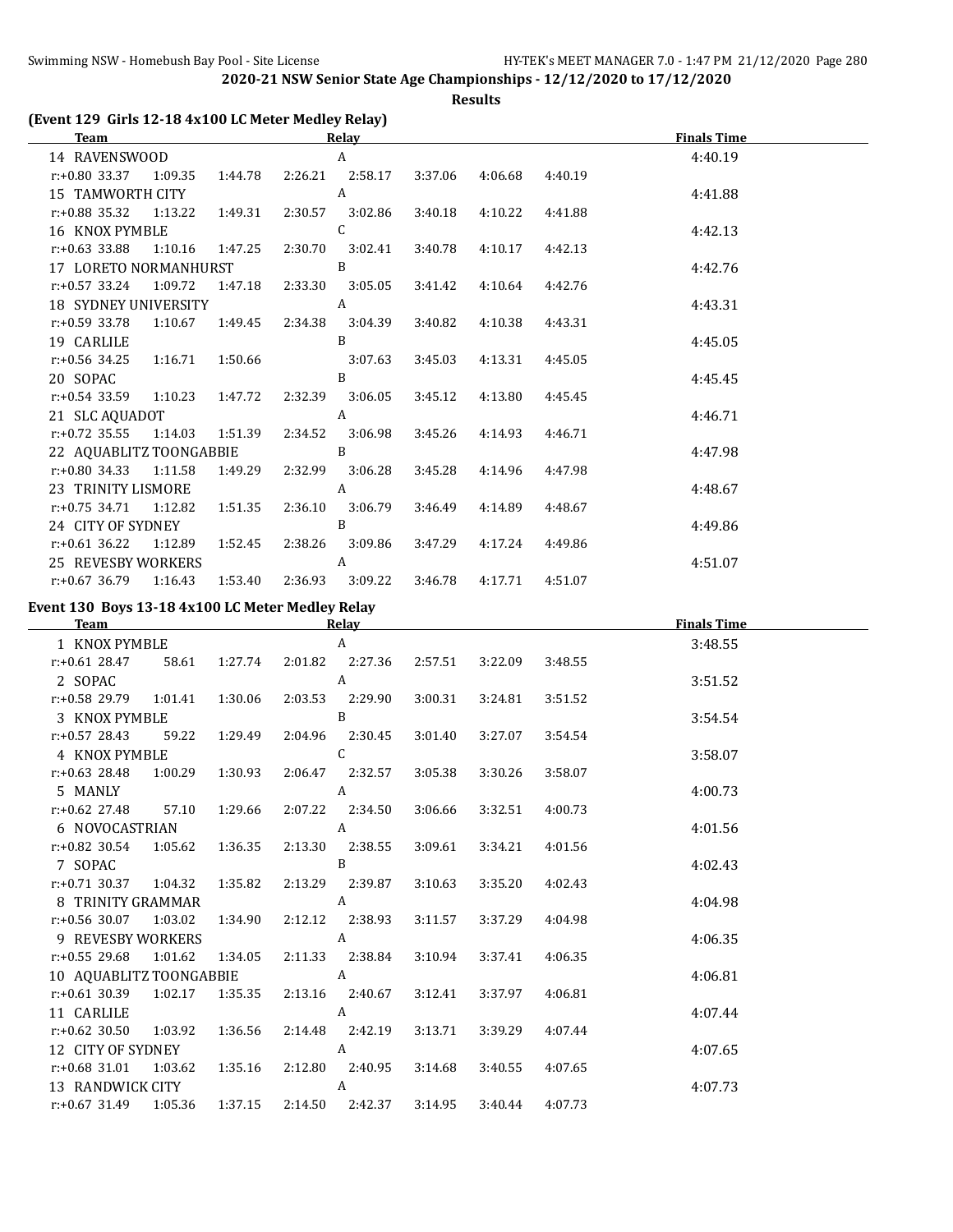**Results**

## **(Event 130 Boys 13-18 4x100 LC Meter Medley Relay)**

| Team                                                                |                         | <b>Relav</b> |                 |         |         | <b>Finals Time</b> |
|---------------------------------------------------------------------|-------------------------|--------------|-----------------|---------|---------|--------------------|
| 14 WARRINGAH                                                        |                         | A            |                 |         |         | 4:09.51            |
| r:+0.52 31.08  1:05.42  1:38.61  2:17.21  2:44.16  3:15.24  3:40.96 |                         |              |                 |         | 4:09.51 |                    |
| 15 NARRABEEN                                                        |                         | A            |                 |         |         | 4:11.03            |
| $r: +0.67$ 30.45                                                    |                         | 2:44.20      | 3:16.68         | 3:42.50 | 4:11.03 |                    |
| 16 LORETO NORMANHURST                                               |                         | A            |                 |         |         | 4:14.63            |
| r:+0.78 30.53 1:01.61 1:35.89 2:13.92 2:42.39 3:16.36               |                         |              |                 | 3:43.65 | 4:14.63 |                    |
| 17 CITY OF SYDNEY                                                   |                         | B            |                 |         |         | 4:17.09            |
| $r: +0.61$ 30.55                                                    | 1:02.56 1:38.93 2:20.03 | 2:49.52      | 3:22.08         | 3:48.98 | 4:17.09 |                    |
| 18 REVESBY WORKERS                                                  |                         | B            |                 |         |         | 4:18.48            |
| $r+0.67$ 31.66 1:05.67 1:39.60 2:18.33 2:47.34 3:21.20              |                         |              |                 | 3:47.92 | 4:18.48 |                    |
| *19 AQUABLITZ TOONGABBIE                                            |                         | B            |                 |         |         | 4:19.45            |
| $r: +0.67$ 30.62 1:04.83                                            | 1:37.56 2:17.56 2:46.21 |              | 3:21.40         | 3:48.79 | 4:19.45 |                    |
| *19 CASTLE HILL RSL DOLPHINS                                        |                         | A            |                 |         |         | 4:19.45            |
| $r: +0.75$ 29.63 1:01.99 1:35.64 2:15.90 2:44.77                    |                         |              | 3:20.64         | 3:48.32 | 4:19.45 |                    |
| 21 SLC AQUADOT                                                      |                         | A            |                 |         |         | 4:30.89            |
| $r.+0.90$ 34.20 1:11.12 1:48.50 2:31.77                             |                         |              | 2:59.57 3:32.21 | 4:00.38 | 4:30.89 |                    |
| 22 MARRICKVILLE                                                     |                         | A            |                 |         |         | 4:33.32            |
| $r.+0.61$ 33.37 1:08.94                                             | 1:47.50 2:32.07         | 3:01.79      | 3:38.12         | 4:04.84 | 4:33.32 |                    |
| 23 TITANS                                                           |                         | A            |                 |         |         | 4:33.74            |
| $r.+0.61$ 30.67 1:04.62 1:41.39 2:25.23                             |                         | 2:55.29      | 3:33.39 4:02.03 |         | 4:33.74 |                    |

#### **Event 131 Women 12 & Over 8x62 LC Meter Freestyle 10x50m Relay**

| <b>Team</b>          |         |         |                 | <b>Relay</b>                       |         |         | <b>Finals Time</b> |         |  |
|----------------------|---------|---------|-----------------|------------------------------------|---------|---------|--------------------|---------|--|
| 1 KNOX PYMBLE        |         |         |                 | $\mathsf{A}$                       |         |         |                    | 4:25.74 |  |
| $r: +0.58$ 26.62     | 50.27   |         |                 | 1:14.86  1:42.83  2:10.81          | 2:38.75 | 3:06.03 | 3:32.93            |         |  |
| 3:59.32              | 4:25.74 |         |                 |                                    |         |         |                    |         |  |
| 2 SYDNEY UNIVERSITY  |         |         |                 | A                                  |         |         |                    | 4:39.03 |  |
| $r: +0.70$ 27.65     | 54.29   |         |                 | 1:22.31  1:49.15  2:15.62  2:44.24 |         | 3:12.83 | 3:42.04            |         |  |
| 4:10.77              | 4:39.03 |         |                 |                                    |         |         |                    |         |  |
| 3 CARLILE            |         |         |                 | A                                  |         |         |                    | 4:39.73 |  |
| $r: +0.70$ 28.06     | 54.21   | 1:21.51 |                 | 1:49.52 2:18.44                    | 2:46.17 | 3:14.71 | 3:42.54            |         |  |
| 4:11.92              | 4:39.73 |         |                 |                                    |         |         |                    |         |  |
| 4 LORETO NORMANHURST |         |         | $\overline{A}$  |                                    |         |         |                    | 4:39.78 |  |
| r:+0.60 27.87        | 55.09   |         |                 | 1:23.22 1:51.49 2:19.70 2:48.26    |         | 3:16.81 | 3:45.58            |         |  |
| 4:12.61              | 4:39.78 |         |                 |                                    |         |         |                    |         |  |
| 5 MANLY              |         |         |                 | A                                  |         |         |                    | 4:40.76 |  |
| $r: +0.65$ 27.78     | 55.73   |         |                 | 1:24.01  1:52.33  2:19.85  2:49.05 |         | 3:18.04 | 3:46.46            |         |  |
| 4:14.97              | 4:40.76 |         |                 |                                    |         |         |                    |         |  |
| 6 WARRINGAH          |         |         |                 | A                                  |         |         |                    | 4:41.84 |  |
| $r: +0.57$ 28.08     | 56.36   | 1:25.07 |                 | 1:54.17 2:22.77                    | 2:51.34 | 3:19.41 | 3:47.89            |         |  |
| 4:15.22              | 4:41.84 |         |                 |                                    |         |         |                    |         |  |
| 7 PLC SYDNEY         |         |         |                 | A                                  |         |         |                    | 4:43.15 |  |
| 29.98                | 57.74   | 1:25.91 |                 | 1:53.13 2:21.27                    | 2:47.89 | 3:15.90 | 3:45.92            |         |  |
| 4:15.00              | 4:43.15 |         |                 |                                    |         |         |                    |         |  |
| 8 SOPAC              |         |         |                 | A                                  |         |         |                    | 4:45.34 |  |
| $r: +0.70$ 27.76     | 55.52   |         |                 |                                    | 2:49.77 | 3:19.16 | 3:48.18            |         |  |
| 4:17.37              | 4:45.34 |         |                 |                                    |         |         |                    |         |  |
| 9 RANDWICK CITY      |         |         |                 | A                                  |         |         |                    | 4:46.05 |  |
| $r: +0.55$ 27.95     | 56.43   | 1:24.17 | 1:53.28 2:22.28 |                                    | 2:51.20 | 3:20.09 | 3:49.02            |         |  |
| 4:18.02              | 4:46.05 |         |                 |                                    |         |         |                    |         |  |
| 10 CITY OF SYDNEY    |         |         |                 | A                                  |         |         |                    | 4:46.52 |  |
| $r: +0.73$ 28.23     | 56.06   |         |                 |                                    | 2:51.78 | 3:21.81 | 3:52.05            |         |  |
| 4:20.24              | 4:46.52 |         |                 |                                    |         |         |                    |         |  |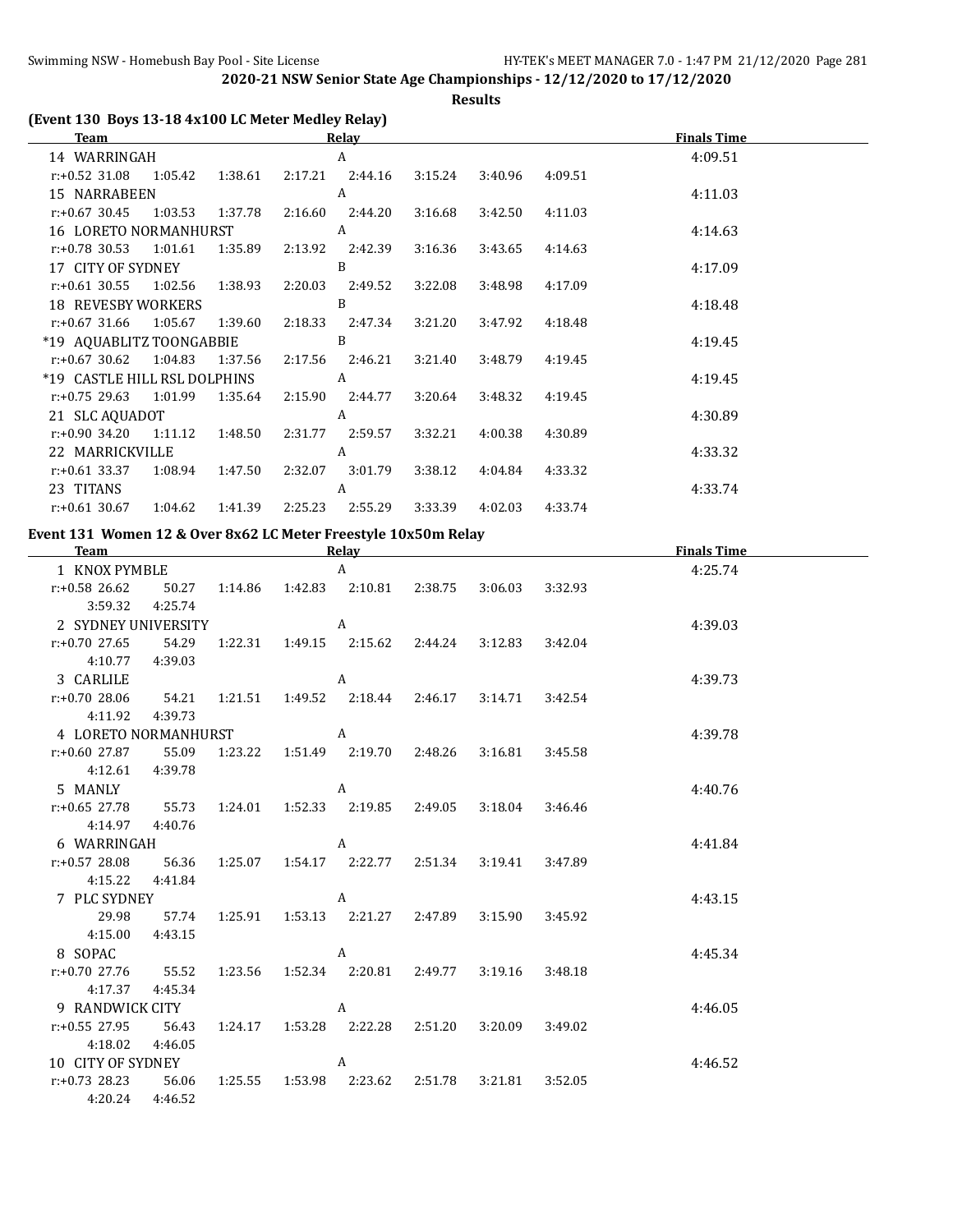3:31.90 3:54.85

**2020-21 NSW Senior State Age Championships - 12/12/2020 to 17/12/2020**

**Results**

**(Event 131 Women 12 & Over 8x62 LC Meter Freestyle 10x50m Relay)**

| <b>Team</b>                                                            |                                                                   | <b>Example 2018</b> Relay |         |                 |         | <b>Finals Time</b> |
|------------------------------------------------------------------------|-------------------------------------------------------------------|---------------------------|---------|-----------------|---------|--------------------|
| 11 KINCOPPAL-ROSE BAY A                                                |                                                                   |                           |         |                 |         | 4:46.98            |
| $r: +0.63$ 27.68                                                       | 55.74   1:24.49   1:52.72   2:20.66   2:49.02   3:17.94   3:47.32 |                           |         |                 |         |                    |
| 4:16.97 4:46.98                                                        |                                                                   |                           |         |                 |         |                    |
| 12 NARRABEEN                                                           | $\overline{A}$                                                    |                           |         |                 |         | 4:46.99            |
| r:+0.68 26.62 55.04 1:22.35 1:51.71 2:20.84 2:52.33 3:21.62 3:50.53    |                                                                   |                           |         |                 |         |                    |
| 4:19.73 4:46.99                                                        |                                                                   |                           |         |                 |         |                    |
| 13 MACQUARIE UNIVERSITY A                                              |                                                                   |                           |         |                 |         | 4:48.54            |
| $r: +0.76$ 28.37 56.36                                                 | 1:24.43  1:54.98  2:25.60  2:53.79  3:22.72                       |                           |         |                 | 3:51.91 |                    |
| 4:21.00<br>4:48.54                                                     |                                                                   |                           |         |                 |         |                    |
| 14 CASTLE HILL RSL DOLPHINS A                                          |                                                                   |                           |         |                 |         | 4:49.26            |
| $r: +0.59$ 28.24 56.47 1:25.08 1:53.66 2:22.44 2:51.62 3:21.66 3:50.85 |                                                                   |                           |         |                 |         |                    |
| 4:20.42  4:49.26                                                       |                                                                   |                           |         |                 |         |                    |
| 15 RAVENSWOOD                                                          | $\overline{A}$                                                    |                           |         |                 |         | 4:49.89            |
| r:+0.74 26.60 53.48 1:23.22 1:53.91 2:22.44 2:52.44 3:22.04 3:51.79    |                                                                   |                           |         |                 |         |                    |
| 4:21.52  4:49.89                                                       |                                                                   |                           |         |                 |         |                    |
| 16 AQUABLITZ TOONGABBIE A                                              |                                                                   |                           |         |                 |         | 4:50.92            |
| r:+0.73 29.52 57.96 1:26.27 1:55.51 2:24.33 2:54.49 3:25.36            |                                                                   |                           |         |                 | 3:55.64 |                    |
| 4:22.86<br>4:50.92                                                     |                                                                   |                           |         |                 |         |                    |
| 17 NORWEST                                                             | $\overline{A}$                                                    |                           |         |                 |         | 4:52.14            |
| r:+0.61 27.85 56.40 1:25.66 1:54.97 2:25.23 2:54.24                    |                                                                   |                           |         | 3:24.17         | 3:54.19 |                    |
| 4:24.52 4:52.14                                                        |                                                                   |                           |         |                 |         |                    |
| 18 REVESBY WORKERS A                                                   |                                                                   |                           |         |                 |         | 4:52.16            |
| r:+0.71 27.84 55.73 1:22.99 1:51.00 2:20.68 2:50.23                    |                                                                   |                           |         | 3:19.93         | 3:50.78 |                    |
| 4:21.44<br>4:52.16                                                     |                                                                   |                           |         |                 |         |                    |
| 19 ABBOTSLEIGH A                                                       |                                                                   |                           |         |                 |         | 4:52.42            |
| r:+0.68 28.58 54.31 1:22.14 1:51.27 2:20.68 2:51.29                    |                                                                   |                           |         | 3:21.35         | 3:51.09 |                    |
| 4:22.98 4:52.42                                                        |                                                                   |                           |         |                 |         |                    |
| 20 MLC MARLINS A                                                       |                                                                   |                           |         |                 |         | 4:57.42            |
| r:+0.73 28.34 57.87 1:28.16 1:59.43 2:29.75 3:00.11                    |                                                                   |                           |         | 3:31.07         | 3:59.34 |                    |
| 4:28.32<br>4:57.42                                                     |                                                                   |                           |         |                 |         |                    |
| 21 SLC AQUADOT A                                                       |                                                                   |                           |         |                 |         | 4:57.67            |
| r:+0.73 28.37 55.86 1:24.21 1:53.93 2:24.66 2:53.80 3:24.88            |                                                                   |                           |         |                 | 3:56.80 |                    |
| 4:28.33 4:57.67                                                        |                                                                   |                           |         |                 |         |                    |
| 22 SYDNEY UNIVERSITY B                                                 |                                                                   |                           |         |                 |         | 5:01.17            |
| r:+0.51 29.13 57.85 1:27.79 1:58.10 2:27.87 2:59.92                    |                                                                   |                           |         | 3:30.15 4:00.61 |         |                    |
| 4:30.71<br>5:01.17                                                     |                                                                   |                           |         |                 |         |                    |
| 23 CARLILE                                                             |                                                                   | B                         |         |                 |         | 5:04.85            |
| $r: +0.65$ 29.51<br>58.80                                              | 1:58.03<br>1:28.19                                                | 2:28.54                   | 2:58.94 | 3:29.52         | 4:01.53 |                    |
| 4:34.21<br>5:04.85                                                     |                                                                   |                           |         |                 |         |                    |
| 24 LORETO NORMANHURST                                                  |                                                                   | B                         |         |                 |         | 5:04.98            |
| $r: +0.73$ 28.94<br>58.88                                              | 1:28.92<br>1:59.62                                                | 2:30.42                   | 3:00.93 | 3:30.98         | 4:03.83 |                    |
| 4:35.23<br>5:04.98                                                     |                                                                   |                           |         |                 |         |                    |
| 25 WILLOUGHBY                                                          |                                                                   | A                         |         |                 |         | 5:05.95            |
| $r: +0.51$ 28.53<br>57.26                                              | 1:29.45<br>1:58.79                                                | 2:29.24                   | 2:59.43 | 3:30.52         | 4:02.35 |                    |
| 4:35.09<br>5:05.95                                                     |                                                                   |                           |         |                 |         |                    |
| --- MOUNTIES                                                           |                                                                   | A                         |         |                 |         | DQ                 |
| $r: +0.78$                                                             |                                                                   |                           |         |                 |         |                    |
| Event 132 Men 13 & Over 8x62 LC Meter Freestyle 10x50m Relay           |                                                                   |                           |         |                 |         |                    |
| <b>Team</b>                                                            |                                                                   | <b>Relay</b>              |         |                 |         | <b>Finals Time</b> |
| 1 KNOX PYMBLE                                                          |                                                                   | $\boldsymbol{A}$          |         |                 |         | 3:54.85            |
| r:+0.62 23.14<br>45.80                                                 | 1:09.05<br>1:33.00                                                | 1:56.49                   | 2:20.65 | 2:44.49         | 3:08.46 |                    |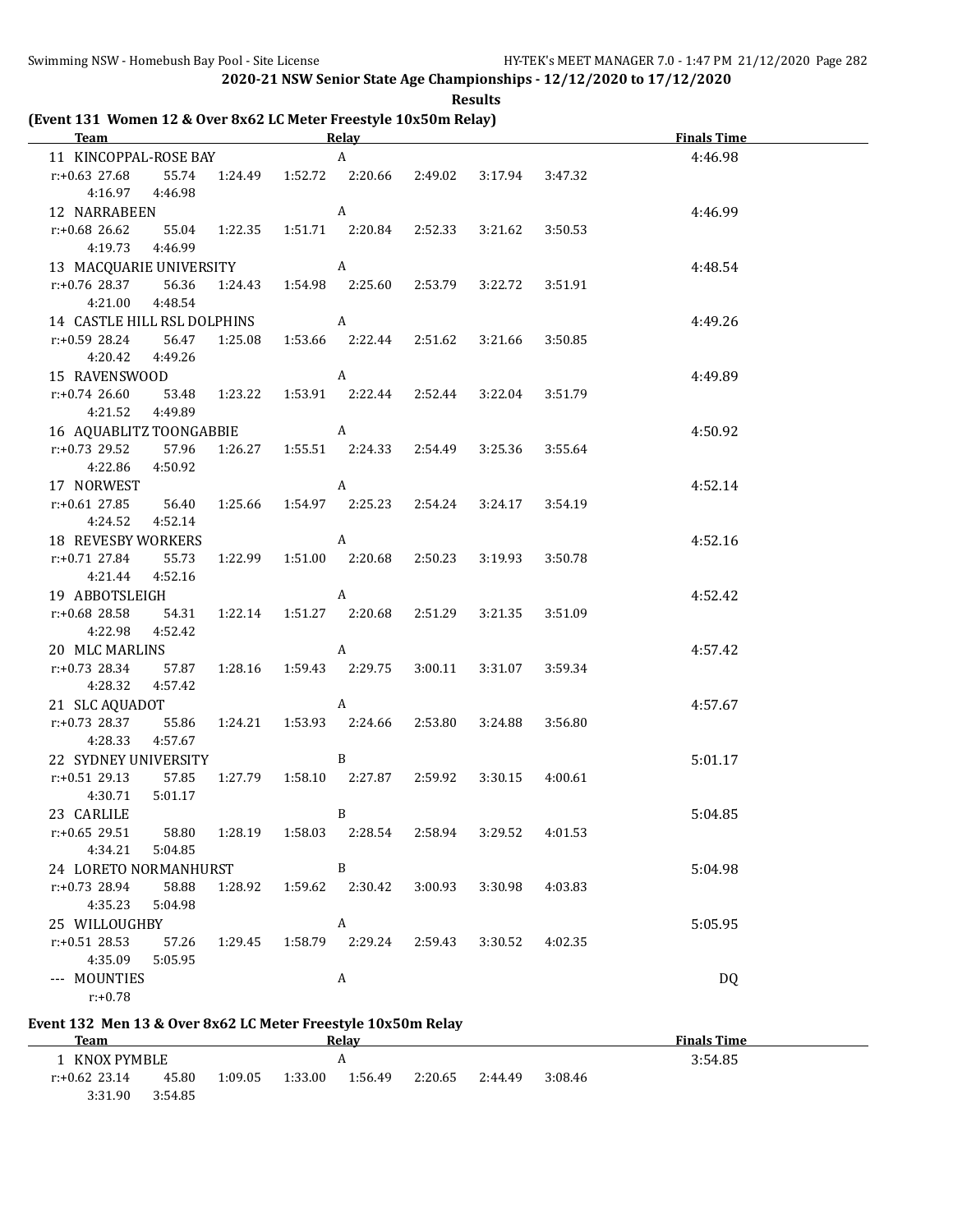**Results**

**(Event 132 Men 13 & Over 8x62 LC Meter Freestyle 10x50m Relay)**

| <b>Team Example 2018</b>                                                   |                   |         |                | Relay Relay             |                           |                                                 |         | <b>Finals Time</b> |
|----------------------------------------------------------------------------|-------------------|---------|----------------|-------------------------|---------------------------|-------------------------------------------------|---------|--------------------|
| 2 SOPAC                                                                    |                   |         |                | $\mathbf{A}$            |                           |                                                 |         | 3:55.64            |
| r:+0.64 23.54  46.21  1:08.80  1:32.80  1:56.94  2:20.42  2:44.20          |                   |         |                |                         |                           |                                                 | 3:08.67 |                    |
| 3:32.06                                                                    | 3:55.64           |         |                |                         |                           |                                                 |         |                    |
| 3 TRINITY GRAMMAR                                                          |                   |         | $\overline{A}$ |                         |                           |                                                 |         | 4:01.83            |
| $r: +0.65$ 23.94                                                           | 48.02             |         |                |                         |                           | 1:11.72   1:35.59   1:59.81   2:24.07   2:48.23 | 3:12.37 |                    |
|                                                                            | 3:37.08  4:01.83  |         |                |                         |                           |                                                 |         |                    |
| 4 MANLY                                                                    |                   |         | $\overline{A}$ |                         |                           |                                                 |         | 4:04.95            |
| $r: +0.67$ 23.36 $47.27$ 1:11.68 1:36.15 2:01.54 2:27.01 2:52.38           |                   |         |                |                         |                           |                                                 | 3:17.57 |                    |
| 3:42.22                                                                    | 4:04.95           |         |                |                         |                           |                                                 |         |                    |
| 5 MACQUARIE UNIVERSITY A                                                   |                   |         |                |                         |                           |                                                 |         | 4:11.14            |
| r:+0.65 24.28 47.80                                                        |                   |         |                |                         |                           | 1:12.33  1:38.06  2:05.30  2:31.18  2:56.88     | 3:22.20 |                    |
|                                                                            | 3:47.67  4:11.14  |         |                |                         |                           |                                                 |         |                    |
| 6 WARRINGAH                                                                |                   |         | $\overline{A}$ |                         |                           |                                                 |         | 4:11.33            |
| r:+0.59 24.67 49.93 1:14.42 1:39.06 2:03.69 2:30.19 2:55.44                |                   |         |                |                         |                           |                                                 | 3:21.26 |                    |
|                                                                            | 3:46.84 4:11.33   |         |                |                         |                           |                                                 |         |                    |
| 7 CARLILE                                                                  |                   |         |                | $\overline{A}$          |                           |                                                 |         | 4:12.15            |
| $r: +0.66$ 24.32 $47.89$ $1:11.07$ $1:36.44$ $2:01.73$ $2:27.86$ $2:54.74$ |                   |         |                |                         |                           |                                                 | 3:21.02 |                    |
| 3:47.25                                                                    | 4:12.15           |         |                |                         |                           |                                                 |         |                    |
| 8 RANDWICK CITY                                                            |                   |         | $\overline{A}$ |                         |                           |                                                 |         | 4:13.18            |
| r:+0.59 25.69 49.84 1:14.74 1:40.18 2:05.83 2:31.81 2:56.73                |                   |         |                |                         |                           |                                                 | 3:22.06 |                    |
|                                                                            | 3:47.67  4:13.18  |         |                |                         |                           |                                                 |         |                    |
| 9 REVESBY WORKERS A                                                        |                   |         |                |                         |                           |                                                 |         | 4:13.33            |
| r:+0.66 24.40 49.17 1:14.25 1:39.76 2:06.23 2:31.27 2:56.38                |                   |         |                |                         |                           |                                                 | 3:22.27 |                    |
|                                                                            | 3:47.98  4:13.33  |         |                |                         |                           |                                                 |         |                    |
| 10 NARRABEEN A                                                             |                   |         |                |                         |                           |                                                 |         | 4:14.46            |
| r:+0.79 24.50 49.54 1:15.33 1:41.04 2:08.73 2:34.13 2:59.31                |                   |         |                |                         |                           |                                                 | 3:25.36 |                    |
| 3:50.63                                                                    | 4:14.46           |         |                |                         |                           |                                                 |         |                    |
| 11 AQUABLITZ TOONGABBIE A                                                  |                   |         |                |                         |                           |                                                 |         | 4:14.84            |
| $r: +0.66$ 23.86 50.59                                                     |                   |         |                |                         |                           | 1:16.93  1:43.53  2:08.87  2:34.95  2:59.87     | 3:25.75 |                    |
|                                                                            | 3:51.14  4:14.84  |         |                |                         |                           |                                                 |         |                    |
| 12 CASTLE HILL RSL DOLPHINS A                                              |                   |         |                |                         |                           |                                                 |         | 4:15.17            |
| $r.+0.6723.80$ 47.93 1:13.85                                               |                   |         |                |                         |                           | 1:39.54 2:05.55 2:30.96 2:56.20                 | 3:22.85 |                    |
|                                                                            | 3:49.31 4:15.17   |         |                |                         |                           |                                                 |         |                    |
| 13 LORETO NORMANHURST A                                                    |                   |         |                |                         |                           |                                                 |         | 4:19.21            |
| r:+0.66 24.03 48.74 1:14.44 1:39.85 2:05.54 2:31.15 2:57.79                |                   |         |                |                         |                           |                                                 | 3:25.67 |                    |
|                                                                            | 3:53.77   4:19.21 |         |                |                         |                           |                                                 |         |                    |
| 14 SYDNEY UNIVERSITY                                                       |                   |         |                | B                       |                           |                                                 |         | 4:19.97            |
| $r: +0.70$ 25.47                                                           | 50.13             | 1:15.26 |                |                         | 1:40.11  2:06.64  2:32.07 | 2:58.85                                         | 3:26.83 |                    |
| 3:54.46                                                                    | 4:19.97           |         |                |                         |                           |                                                 |         |                    |
| 15 NEWINGTON                                                               |                   |         |                | $\overline{A}$          |                           |                                                 |         | 4:20.44            |
| $r: +0.75$ 25.01                                                           | 50.31             | 1:16.57 |                |                         | 1:42.54 2:08.97 2:34.99   | 3:01.40                                         | 3:28.10 |                    |
| 3:55.37                                                                    | 4:20.44           |         |                |                         |                           |                                                 |         |                    |
| 16 KINCOPPAL-ROSE BAY                                                      |                   |         | $\overline{A}$ |                         |                           |                                                 |         | 4:23.09            |
| $r: +0.72$ 25.38                                                           | 50.37             | 1:16.10 |                | 1:41.96 2:07.98 2:34.42 |                           | 3:00.43                                         | 3:26.97 |                    |
| 3:54.66                                                                    | 4:23.09           |         |                |                         |                           |                                                 |         |                    |
| 17 LANE COVE                                                               |                   |         |                | A                       |                           |                                                 |         | 4:24.23            |
| $r: +0.49$ 25.36                                                           | 50.01             | 1:15.66 |                | 1:42.92 2:10.88         | 2:38.85                   | 3:06.23                                         | 3:33.90 |                    |
| 3:59.50                                                                    | 4:24.23           |         |                |                         |                           |                                                 |         |                    |
| 18 WILLOUGHBY                                                              |                   |         |                | A                       |                           |                                                 |         | 4:27.94            |
| $r: +0.54$ 26.14                                                           | 53.23             | 1:19.52 |                |                         | 1:46.03 2:13.08 2:42.17   | 3:09.06                                         | 3:35.75 |                    |
| 4:01.29                                                                    | 4:27.94           |         |                |                         |                           |                                                 |         |                    |
| 19 MOUNTIES                                                                |                   |         |                | A                       |                           |                                                 |         | 4:33.62            |
| $r$ :+0.66 27.77                                                           | 51.50             | 1:16.82 |                |                         | 1:43.57  2:11.91  2:39.75 | 3:09.22                                         | 3:39.34 |                    |
| 4:07.38                                                                    | 4:33.62           |         |                |                         |                           |                                                 |         |                    |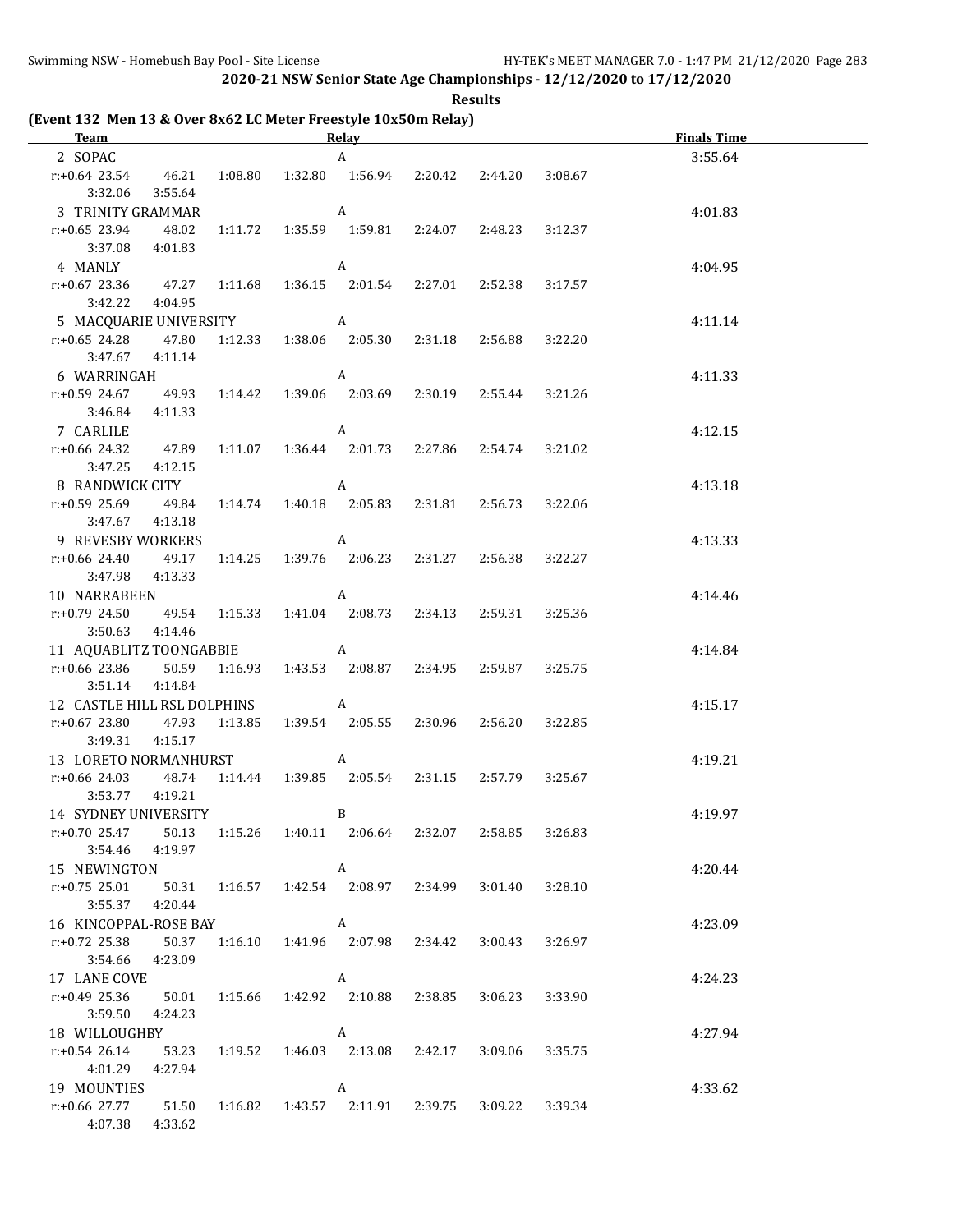**Results**

| A<br>20 SLC AQUADOT<br>4:41.45<br>r:+0.66 25.71<br>1:46.32<br>2:12.00<br>2:37.94<br>3:08.07<br>3:39.15<br>51.75<br>1:18.64<br>4:08.95<br>4:41.45<br>--- CITY OF SYDNEY<br>A<br>DQ<br>$r: +0.63$<br>A<br>--- MLC MARLINS<br>DQ<br>$r: +0.66$<br>A<br>--- SYDNEY UNIVERSITY<br>DQ<br>$r: +0.67$<br>Event 133 Men 150 LC Meter IM Multi-Class<br><b>Finals Time</b><br>Name<br>Age Team<br>29 NTC HUB<br>1 KELLY, AHMED SM3<br>2:59.24<br>58.61<br>2:00.70<br>2:59.24<br>Event 201 Girls 16 & Over 100 LC Meter Freestyle Swim-off<br><b>Finals Time</b><br><b>Name</b><br>Age Team<br>the control of the control of the control of the control of the control of the control of<br>- Swim-off<br>17 RAVENSWOOD<br>58.27<br>1 MALKIN, ELIYAH<br>r:+0.73 28.49<br>58.27<br>2 FYDLER, ADRIANA<br>17 KNOX PYMBLE<br>58.46<br>$r: +0.60$ 28.59<br>58.46<br>Event 270 Boys 13-14 50 LC Meter Freestyle Swim-off<br><b>Finals Time</b><br>Name<br>Age Team<br>- Swim-off<br>*1 HALL, KOBY<br>14 NOVOCASTRIAN<br>25.52<br>$r: +0.68$<br>*1 KERR, JOSHUA<br>14 MANLY<br>25.52<br>$r: +0.67$<br>Event 278 Boys 17 & Over 100 LC Meter Butterfly Swim-off<br><b>Finals Time</b><br>Name<br>Age Team<br>- Swim-off<br>1 FILBY, LIAM<br>17 TRINITY GRAMMAR<br>59.15<br>r:+0.61 27.62<br>59.15<br>17 CARLILE<br>2 LEE, BENETT<br>1:00.03<br>$r: +0.65$ 28.47<br>1:00.03<br>Event 370 Boys 13-14 50 LC Meter Freestyle Swim-off<br><b>Finals Time</b><br><b>Example 2</b> Age Team<br><b>Name</b><br>- Swim-off<br>14 NOVOCASTRIAN<br>25.32<br>1 HALL, KOBY<br>$r: +0.72$<br>2 KERR, JOSHUA<br>14 MANLY<br>25.49<br>$r: +0.67$<br>Event 502 Girls 15 Year Olds 50 LC Meter Freestyle Swim-off<br><b>Finals Time</b><br>Age Team<br>Name<br>- Swim-off<br>15 DUBBO CITY<br>1 FULLER, BIANCA<br>27.65<br>$r: +0.67$<br>2 BRADAC, TAYLOR<br>15 CARLILE<br>27.89 | <b>Team</b> | Relay |  | <b>Finals Time</b> |  |
|---------------------------------------------------------------------------------------------------------------------------------------------------------------------------------------------------------------------------------------------------------------------------------------------------------------------------------------------------------------------------------------------------------------------------------------------------------------------------------------------------------------------------------------------------------------------------------------------------------------------------------------------------------------------------------------------------------------------------------------------------------------------------------------------------------------------------------------------------------------------------------------------------------------------------------------------------------------------------------------------------------------------------------------------------------------------------------------------------------------------------------------------------------------------------------------------------------------------------------------------------------------------------------------------------------------------------------------------------------------------------------------------------------------------------------------------------------------------------------------------------------------------------------------------------------------------------------------------------------------------------------------------------------------------------------------------------------------------------------------------------------------------------------------------------------------------------------------------|-------------|-------|--|--------------------|--|
|                                                                                                                                                                                                                                                                                                                                                                                                                                                                                                                                                                                                                                                                                                                                                                                                                                                                                                                                                                                                                                                                                                                                                                                                                                                                                                                                                                                                                                                                                                                                                                                                                                                                                                                                                                                                                                             |             |       |  |                    |  |
|                                                                                                                                                                                                                                                                                                                                                                                                                                                                                                                                                                                                                                                                                                                                                                                                                                                                                                                                                                                                                                                                                                                                                                                                                                                                                                                                                                                                                                                                                                                                                                                                                                                                                                                                                                                                                                             |             |       |  |                    |  |
|                                                                                                                                                                                                                                                                                                                                                                                                                                                                                                                                                                                                                                                                                                                                                                                                                                                                                                                                                                                                                                                                                                                                                                                                                                                                                                                                                                                                                                                                                                                                                                                                                                                                                                                                                                                                                                             |             |       |  |                    |  |
|                                                                                                                                                                                                                                                                                                                                                                                                                                                                                                                                                                                                                                                                                                                                                                                                                                                                                                                                                                                                                                                                                                                                                                                                                                                                                                                                                                                                                                                                                                                                                                                                                                                                                                                                                                                                                                             |             |       |  |                    |  |
|                                                                                                                                                                                                                                                                                                                                                                                                                                                                                                                                                                                                                                                                                                                                                                                                                                                                                                                                                                                                                                                                                                                                                                                                                                                                                                                                                                                                                                                                                                                                                                                                                                                                                                                                                                                                                                             |             |       |  |                    |  |
|                                                                                                                                                                                                                                                                                                                                                                                                                                                                                                                                                                                                                                                                                                                                                                                                                                                                                                                                                                                                                                                                                                                                                                                                                                                                                                                                                                                                                                                                                                                                                                                                                                                                                                                                                                                                                                             |             |       |  |                    |  |
|                                                                                                                                                                                                                                                                                                                                                                                                                                                                                                                                                                                                                                                                                                                                                                                                                                                                                                                                                                                                                                                                                                                                                                                                                                                                                                                                                                                                                                                                                                                                                                                                                                                                                                                                                                                                                                             |             |       |  |                    |  |
|                                                                                                                                                                                                                                                                                                                                                                                                                                                                                                                                                                                                                                                                                                                                                                                                                                                                                                                                                                                                                                                                                                                                                                                                                                                                                                                                                                                                                                                                                                                                                                                                                                                                                                                                                                                                                                             |             |       |  |                    |  |
|                                                                                                                                                                                                                                                                                                                                                                                                                                                                                                                                                                                                                                                                                                                                                                                                                                                                                                                                                                                                                                                                                                                                                                                                                                                                                                                                                                                                                                                                                                                                                                                                                                                                                                                                                                                                                                             |             |       |  |                    |  |
|                                                                                                                                                                                                                                                                                                                                                                                                                                                                                                                                                                                                                                                                                                                                                                                                                                                                                                                                                                                                                                                                                                                                                                                                                                                                                                                                                                                                                                                                                                                                                                                                                                                                                                                                                                                                                                             |             |       |  |                    |  |
|                                                                                                                                                                                                                                                                                                                                                                                                                                                                                                                                                                                                                                                                                                                                                                                                                                                                                                                                                                                                                                                                                                                                                                                                                                                                                                                                                                                                                                                                                                                                                                                                                                                                                                                                                                                                                                             |             |       |  |                    |  |
|                                                                                                                                                                                                                                                                                                                                                                                                                                                                                                                                                                                                                                                                                                                                                                                                                                                                                                                                                                                                                                                                                                                                                                                                                                                                                                                                                                                                                                                                                                                                                                                                                                                                                                                                                                                                                                             |             |       |  |                    |  |
|                                                                                                                                                                                                                                                                                                                                                                                                                                                                                                                                                                                                                                                                                                                                                                                                                                                                                                                                                                                                                                                                                                                                                                                                                                                                                                                                                                                                                                                                                                                                                                                                                                                                                                                                                                                                                                             |             |       |  |                    |  |
|                                                                                                                                                                                                                                                                                                                                                                                                                                                                                                                                                                                                                                                                                                                                                                                                                                                                                                                                                                                                                                                                                                                                                                                                                                                                                                                                                                                                                                                                                                                                                                                                                                                                                                                                                                                                                                             |             |       |  |                    |  |
|                                                                                                                                                                                                                                                                                                                                                                                                                                                                                                                                                                                                                                                                                                                                                                                                                                                                                                                                                                                                                                                                                                                                                                                                                                                                                                                                                                                                                                                                                                                                                                                                                                                                                                                                                                                                                                             |             |       |  |                    |  |
|                                                                                                                                                                                                                                                                                                                                                                                                                                                                                                                                                                                                                                                                                                                                                                                                                                                                                                                                                                                                                                                                                                                                                                                                                                                                                                                                                                                                                                                                                                                                                                                                                                                                                                                                                                                                                                             |             |       |  |                    |  |
|                                                                                                                                                                                                                                                                                                                                                                                                                                                                                                                                                                                                                                                                                                                                                                                                                                                                                                                                                                                                                                                                                                                                                                                                                                                                                                                                                                                                                                                                                                                                                                                                                                                                                                                                                                                                                                             |             |       |  |                    |  |
|                                                                                                                                                                                                                                                                                                                                                                                                                                                                                                                                                                                                                                                                                                                                                                                                                                                                                                                                                                                                                                                                                                                                                                                                                                                                                                                                                                                                                                                                                                                                                                                                                                                                                                                                                                                                                                             |             |       |  |                    |  |
|                                                                                                                                                                                                                                                                                                                                                                                                                                                                                                                                                                                                                                                                                                                                                                                                                                                                                                                                                                                                                                                                                                                                                                                                                                                                                                                                                                                                                                                                                                                                                                                                                                                                                                                                                                                                                                             |             |       |  |                    |  |
|                                                                                                                                                                                                                                                                                                                                                                                                                                                                                                                                                                                                                                                                                                                                                                                                                                                                                                                                                                                                                                                                                                                                                                                                                                                                                                                                                                                                                                                                                                                                                                                                                                                                                                                                                                                                                                             |             |       |  |                    |  |
|                                                                                                                                                                                                                                                                                                                                                                                                                                                                                                                                                                                                                                                                                                                                                                                                                                                                                                                                                                                                                                                                                                                                                                                                                                                                                                                                                                                                                                                                                                                                                                                                                                                                                                                                                                                                                                             |             |       |  |                    |  |
|                                                                                                                                                                                                                                                                                                                                                                                                                                                                                                                                                                                                                                                                                                                                                                                                                                                                                                                                                                                                                                                                                                                                                                                                                                                                                                                                                                                                                                                                                                                                                                                                                                                                                                                                                                                                                                             |             |       |  |                    |  |
|                                                                                                                                                                                                                                                                                                                                                                                                                                                                                                                                                                                                                                                                                                                                                                                                                                                                                                                                                                                                                                                                                                                                                                                                                                                                                                                                                                                                                                                                                                                                                                                                                                                                                                                                                                                                                                             |             |       |  |                    |  |
|                                                                                                                                                                                                                                                                                                                                                                                                                                                                                                                                                                                                                                                                                                                                                                                                                                                                                                                                                                                                                                                                                                                                                                                                                                                                                                                                                                                                                                                                                                                                                                                                                                                                                                                                                                                                                                             |             |       |  |                    |  |
|                                                                                                                                                                                                                                                                                                                                                                                                                                                                                                                                                                                                                                                                                                                                                                                                                                                                                                                                                                                                                                                                                                                                                                                                                                                                                                                                                                                                                                                                                                                                                                                                                                                                                                                                                                                                                                             |             |       |  |                    |  |
|                                                                                                                                                                                                                                                                                                                                                                                                                                                                                                                                                                                                                                                                                                                                                                                                                                                                                                                                                                                                                                                                                                                                                                                                                                                                                                                                                                                                                                                                                                                                                                                                                                                                                                                                                                                                                                             |             |       |  |                    |  |
|                                                                                                                                                                                                                                                                                                                                                                                                                                                                                                                                                                                                                                                                                                                                                                                                                                                                                                                                                                                                                                                                                                                                                                                                                                                                                                                                                                                                                                                                                                                                                                                                                                                                                                                                                                                                                                             |             |       |  |                    |  |
|                                                                                                                                                                                                                                                                                                                                                                                                                                                                                                                                                                                                                                                                                                                                                                                                                                                                                                                                                                                                                                                                                                                                                                                                                                                                                                                                                                                                                                                                                                                                                                                                                                                                                                                                                                                                                                             |             |       |  |                    |  |
|                                                                                                                                                                                                                                                                                                                                                                                                                                                                                                                                                                                                                                                                                                                                                                                                                                                                                                                                                                                                                                                                                                                                                                                                                                                                                                                                                                                                                                                                                                                                                                                                                                                                                                                                                                                                                                             |             |       |  |                    |  |
|                                                                                                                                                                                                                                                                                                                                                                                                                                                                                                                                                                                                                                                                                                                                                                                                                                                                                                                                                                                                                                                                                                                                                                                                                                                                                                                                                                                                                                                                                                                                                                                                                                                                                                                                                                                                                                             |             |       |  |                    |  |
|                                                                                                                                                                                                                                                                                                                                                                                                                                                                                                                                                                                                                                                                                                                                                                                                                                                                                                                                                                                                                                                                                                                                                                                                                                                                                                                                                                                                                                                                                                                                                                                                                                                                                                                                                                                                                                             | $r: +0.69$  |       |  |                    |  |